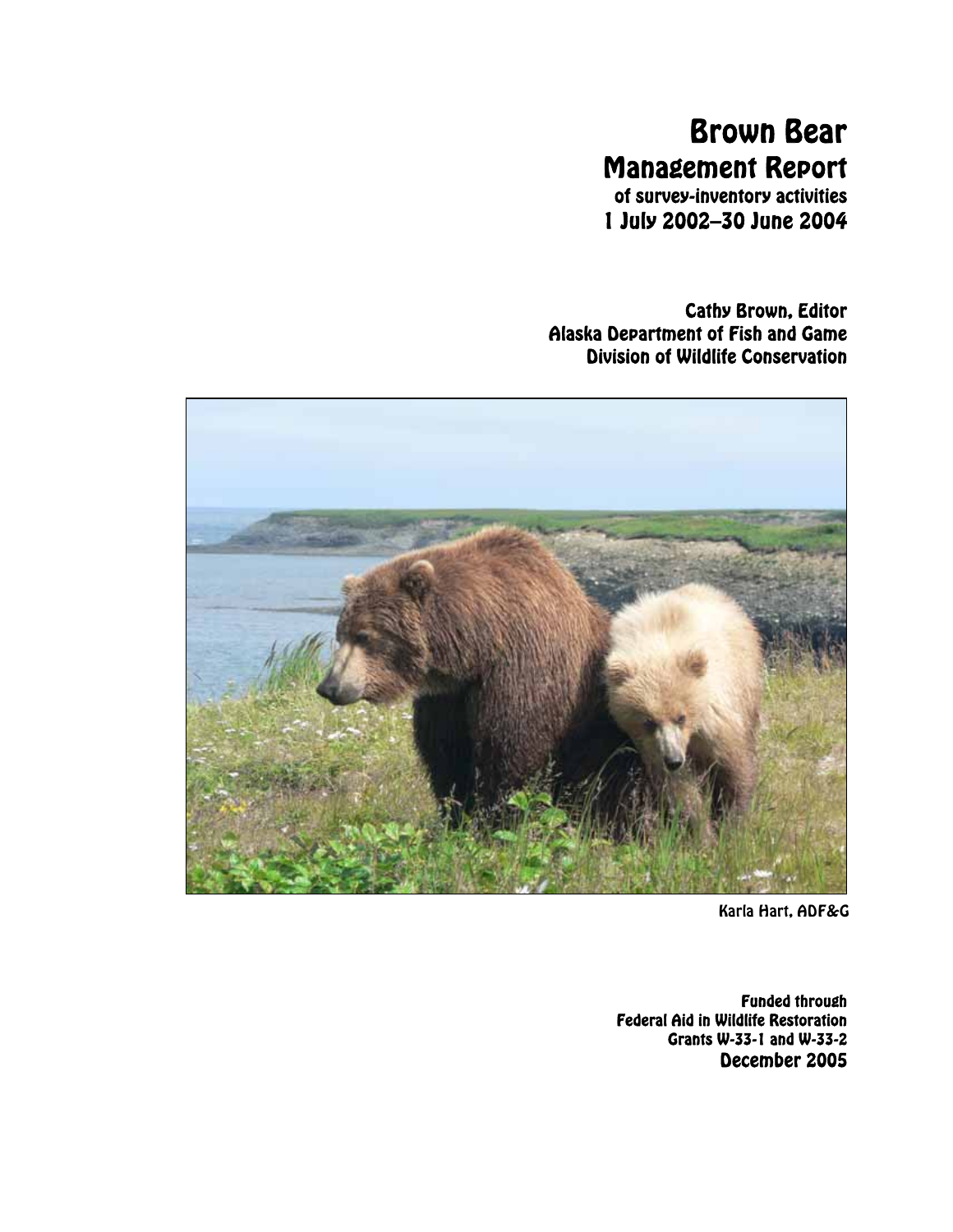# **STATE OF ALASKA**

#### **Frank H. Murkowski, Governor**

#### **DEPARTMENT OF FISH AND GAME McKie Campbell, Commissioner**

#### **DIVISION OF WILDLIFE CONSERVATION Matthew H. Robus, Director**

For a hard copy of this report please direct requests to our publications specialist.

Publications Specialist ADF&G, Wildlife Conservation P.O. Box 25526 Juneau, AK 99802-5526 (907) 465-4176

Please note that population and harvest data in this report are estimates and may be refined at a later date.

The Alaska Department of Fish and Game administers all programs and activities free from discrimination based on race, color, national origin, age, sex, religion, marital status, pregnancy, parenthood, or disability. The department administers all programs and activities in compliance with Title VI of the Civil Rights Act of 1964, Section 504 of the Rehabilitation Act of 1973, Title II of the Americans with Disabilities Act of 1990, the Age Discrimination Act of 1975, and Title IX of the Education Amendments of 1972.

If you believe you have been discriminated against in any program, activity, or facility, or if you desire further information please write to ADF&G, P.O. Box 25526, Juneau, AK 99802-5526; U.S. Fish and Wildlife Service, 4040 N. Fairfax Drive, Suite 300 Webb, Arlington, VA 22203 or O.E.O., U.S. Department of the Interior, Washington DC 20240.

For information on alternative formats for this and other department publications, please contact the department ADA Coordinator at (voice) 907-465-6077, (TDD) 907-465-3646, or (FAX) 907-465- 6078.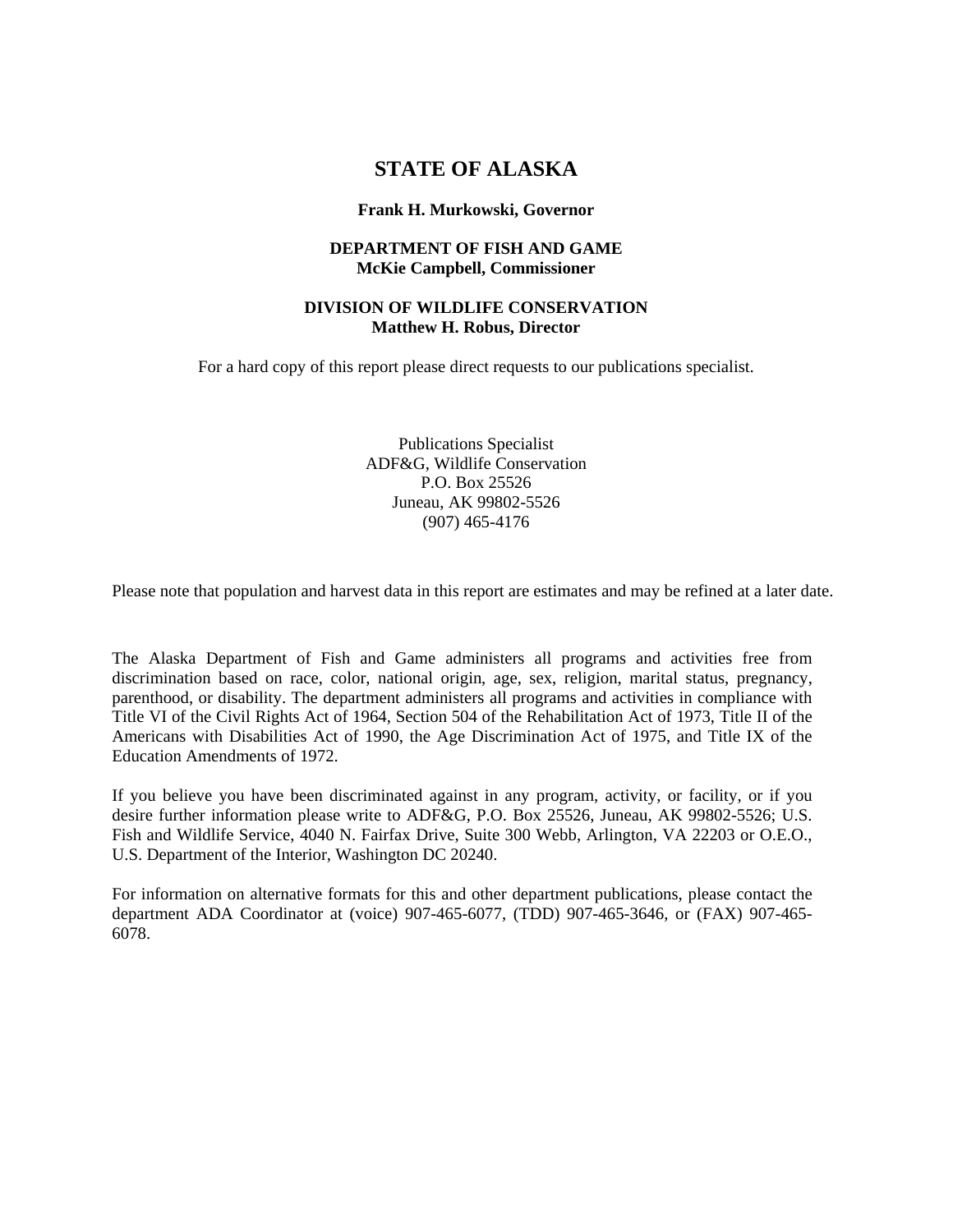# Brown Bear Management Report

of survey-inventory activities 1 July 2002–30 June 2004

Cathy Brown, Editor Alaska Department of Fish and Game Division of Wildlife Conservation

> Funded in part through Federal Aid in Wildlife Restoration Grants W-33-1 and W-33-2 December 2005

Any information taken from this report should be cited with credit given to authors and the Alaska Department of Fish and Game. Authors are identified at the end of each unit section.

If this report is used in its entirety, please reference as: Alaska Department of Fish and Game. 2005. Brown bear management report of survey-inventory activities 1 July 2002–30 June 2004. C. Brown, editor. Juneau, Alaska.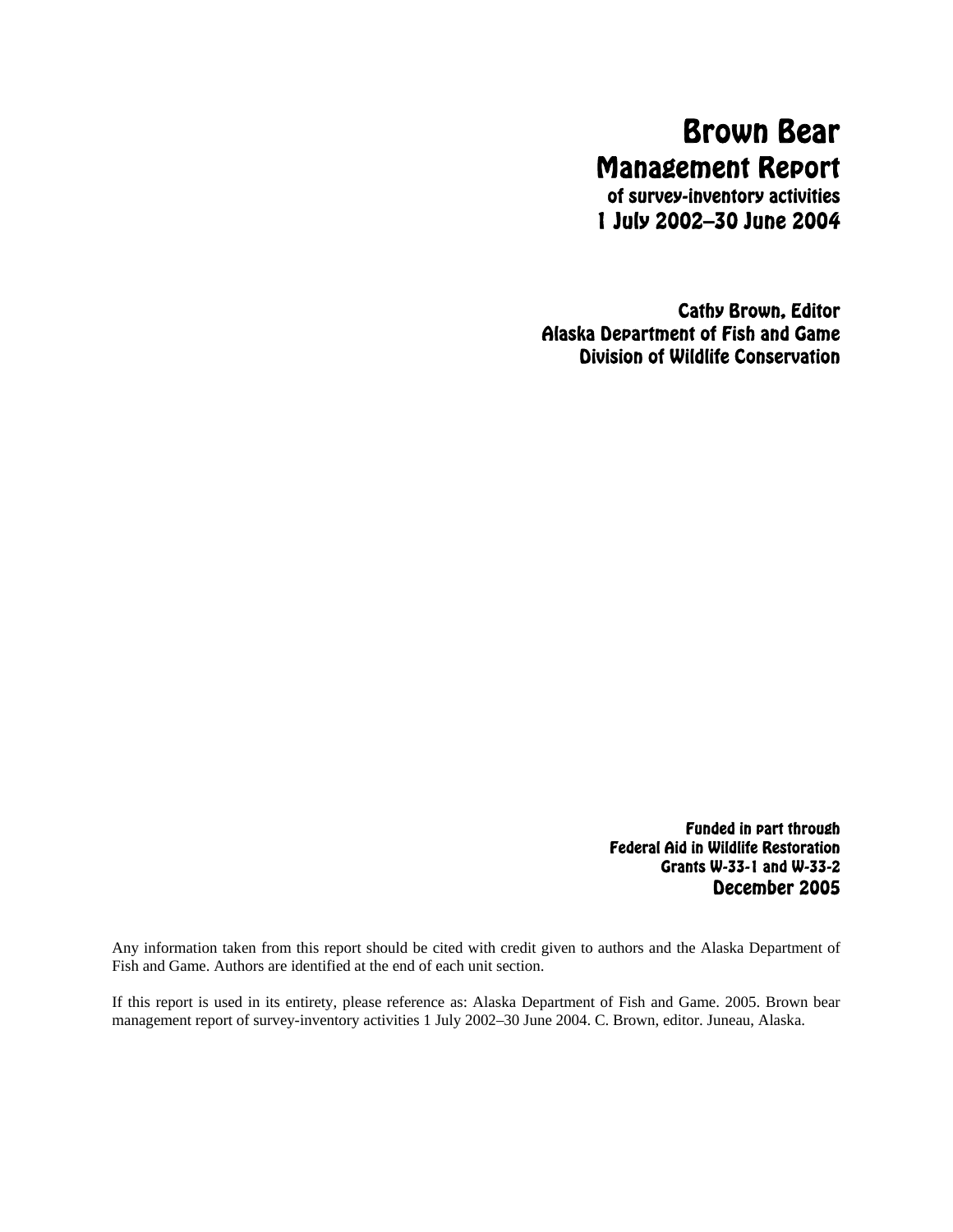# **BROWN BEAR MANAGEMENT REPORT**

# **TABLE OF CONTENTS**

#### **From: 1 July 2002 To: 30 June 2004**

| Unit 19, 21A, and 21E – Drainages of the Kuskokwim, Yukon, and Nowitna and Innoko Rivers 190    |
|-------------------------------------------------------------------------------------------------|
| Unit 20A, 20B, 20C, 20F, and 25C - Central and Lower Tanana Valley, Middle Yukon drainages 203  |
|                                                                                                 |
|                                                                                                 |
| Unit 21B, 21C, 21D and 24– Middle Yukon River, including lower Koyukuk River, lower Nowitna     |
|                                                                                                 |
|                                                                                                 |
| Subunits 25A, 25B, 25D, 26B, and 26C - Eastern North Slope, Brooks Range, and Upper Yukon River |
|                                                                                                 |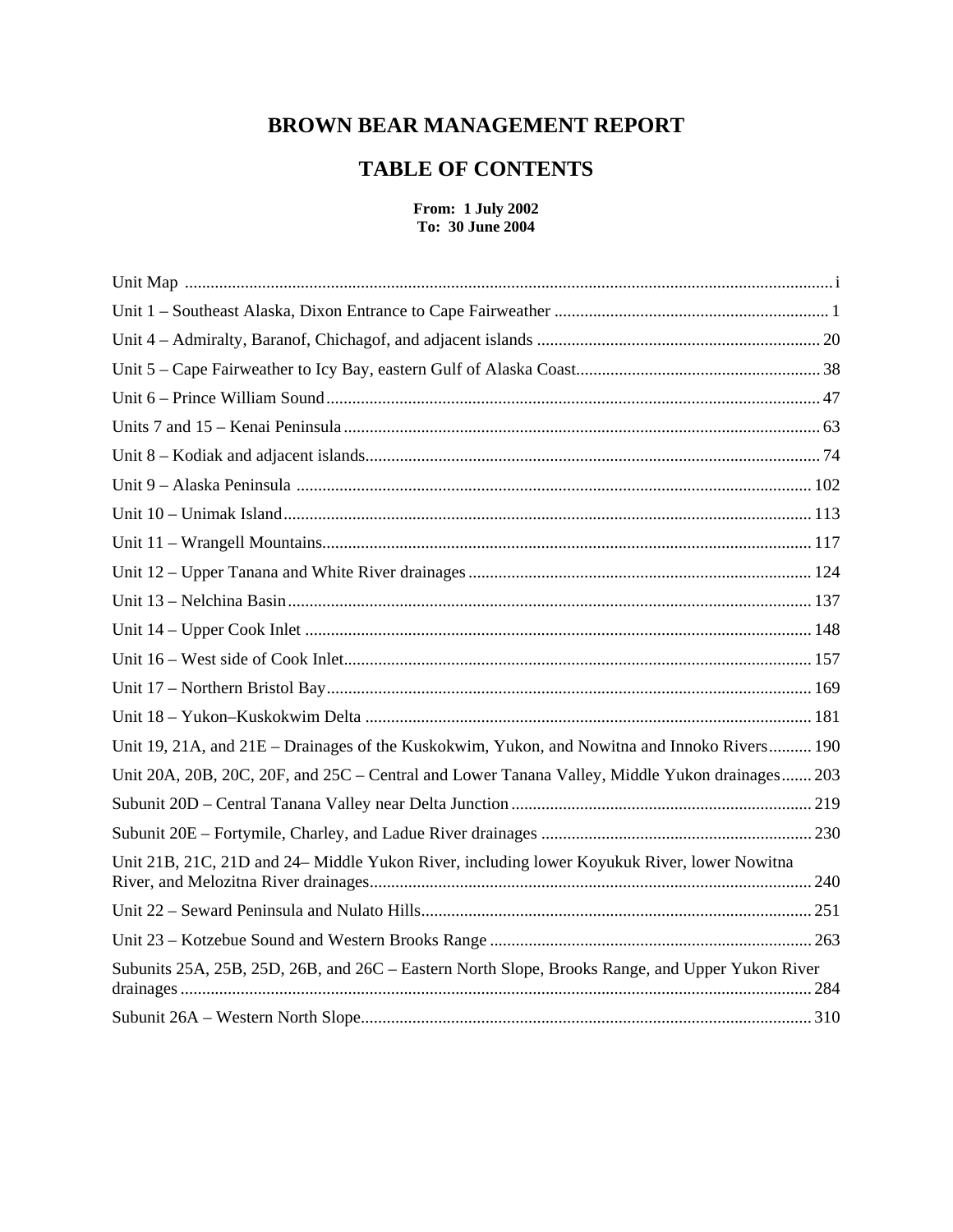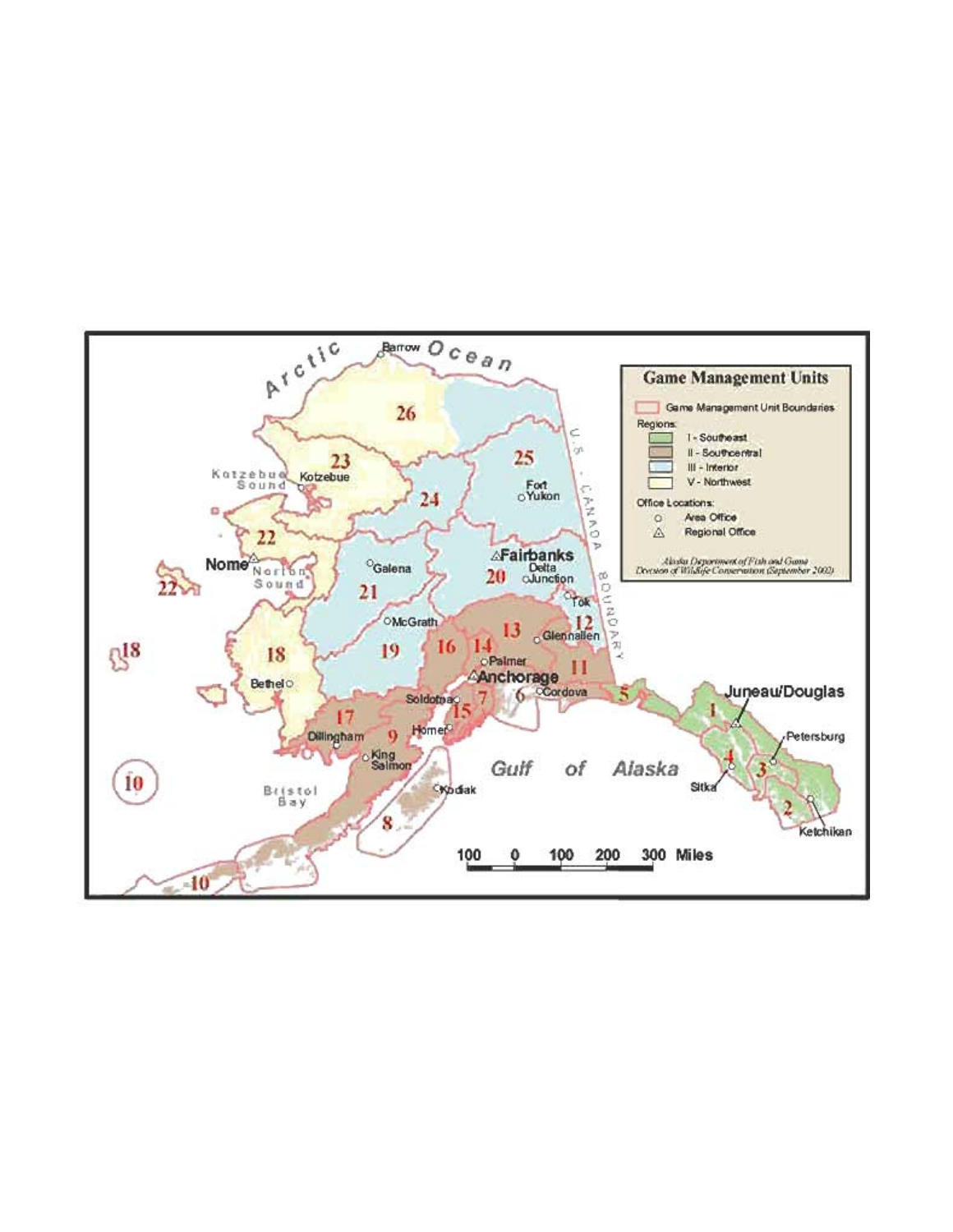**MANAGEMENT REPORT** 

# **BROWN BEAR MANAGEMENT REPORT**

From: 1 July 2002 To: 30 June 2004

# **LOCATION**

**GAME MANAGEMENT UNIT:**  $1(18,500 \text{ mi}^2)$ 

**GEOGRAPHIC DESCRIPTION:** The Southeast Alaska mainland from Dixon Entrance to Cape Fairweather, and those islands east of Clarence Strait from Dixon Entrance to Caamano Point, and all islands in Stephens Passage and Lynn Canal north of Taku Inlet.

# **BACKGROUND**

Southeast Alaska brown bears inhabit the islands north of Frederick Sound and the coastal mainland. Until recently they were known to coexist with black bears only on mainland portions of the Alexander Archipelago. During recent years there have been scattered reports of brown bears in Units 1A, 1D, and 3. Although extensive brown bear research has been carried out on Admiralty and Chichagof Islands in Unit 4 (Schoen and Beier 1989; Titus and Beier 1993), no brown bear research has been undertaken on the region's mainland. Most of the information we use to assess and manage mainland brown bear populations has come from hunters' anecdotal information, staff observations, registration permit hunt reports, and mandatory sealing data.

Brown bear sealing requirements have been in effect in Alaska since 1961. Hunters have been required to obtain registration permits before hunting brown bears in Unit 1 since 1989 (McCarthy 1991; Larsen 1993). Hunters were previously only required to obtain a license and metal-locking tag prior to hunting.

Generally about half of the unit's annual brown bear harvest comes from Unit 1D (Haines area), located in the northern part of the region. Units 1A (Ketchikan area), 1B (Petersburg area), and 1C (Douglas area) each account for 5–40% of the annual harvest. Nonresident hunters are required to hunt brown bears with a registered guide or a relative within the second degree of kindred. Because of brown bears' trophy status and because hunters must wait 4 seasons between successful hunts, hunters (especially residents) often do not select small or poorly furred bears, but wait to harvest a large bear. This partly accounts for the relatively low success rates noted for resident hunters in Southeast Alaska.

The Tongass National Forest (Tongass) encompasses most Unit 1 brown bear habitat, excluding intertidal and Unit 1D state lands, municipal lands, and Alaska Native corporation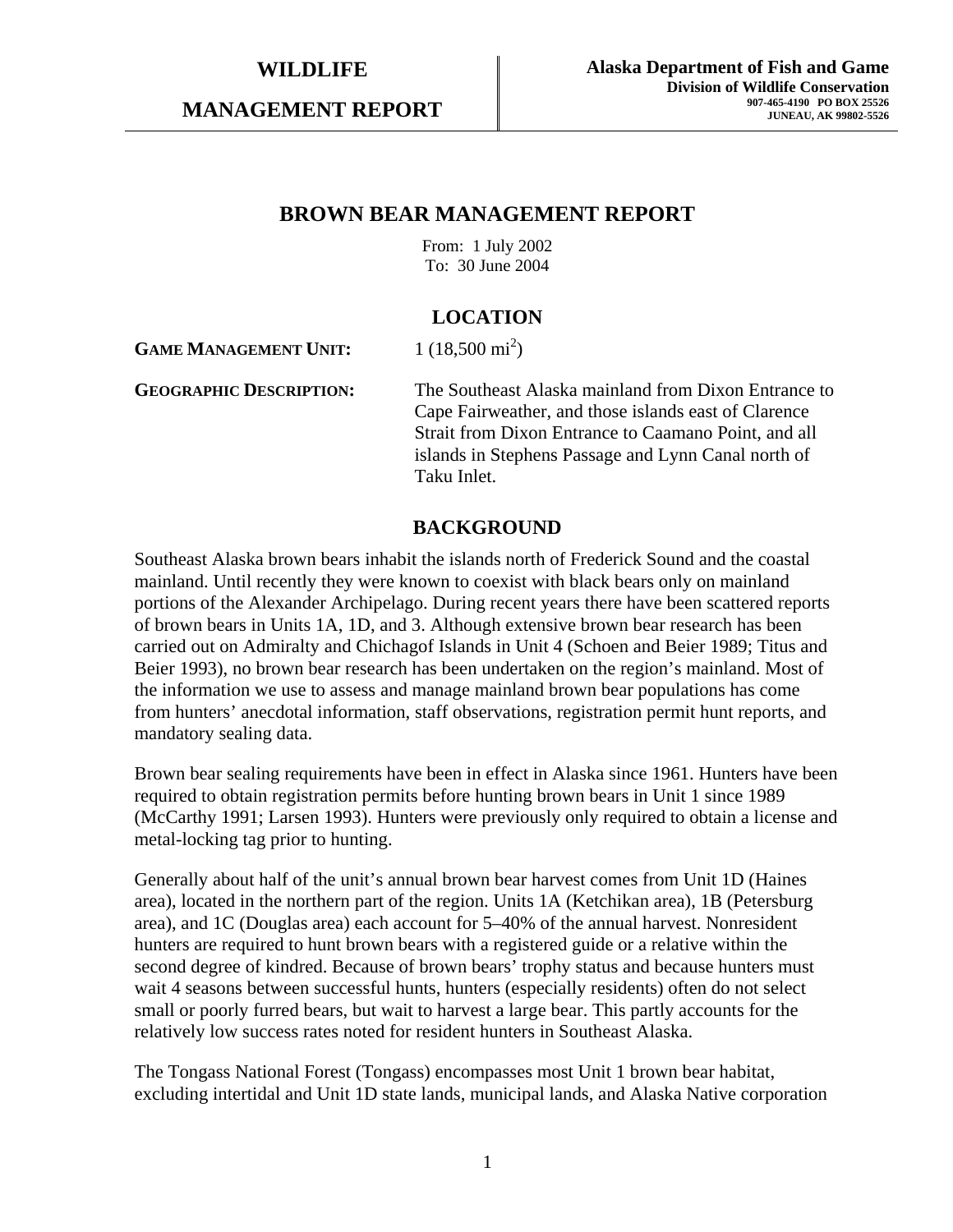lands, and is managed under a multiple use concept by the U.S. Forest Service (USFS). The Misty Fiords National Monument within the Tongass on the southern Unit 1 mainland contains large tracts of good bear habitat.

# **MANAGEMENT DIRECTION**

### **MANAGEMENT OBJECTIVES**

- Maintain an average age of harvested males of no less than 6.5 years, and a male to female harvest ratio of at least 3:2.
- Maintain a spring harvest of at least 60% males.
- Reduce the number of bears killed because of garbage and human food conditioning.

# **METHODS**

Unit 1 brown bear hunters are required to obtain registration permits prior to hunting. From the permit report we obtain useful information about hunting effort, dates afield, and unsuccessful hunt and/or kill locations. We also collect brown bear harvest data through a mandatory-sealing program. During sealing we record the sex of harvested bears, along with the hunt date and kill location. We also measure bear skulls and extract a premolar tooth. At the end of each season, we send all extracted premolars to Matson's Laboratory (Bozeman, Mont., USA) for age determination.

# **RESULTS AND DISCUSSION**

### **POPULATION STATUS AND TREND**

Quantitative population data are not available for Unit 1 brown bears. Based on hunters' anecdotal reports, department staff observations, pilot observations, and sealing records, we believe the population remained stable during this report period.

### **MORTALITY**

*Harvest*  Season and Bag Limit Resident and Nonresident Hunters 1 bear every 4 regulatory years 15 Sep–31 Dec by registration permit only 15 Mar–31 May

After several years of increasing harvest in Unit 1, ADF&G requested the USFS follow the brown bear moratorium model in Unit 4 and restrict the growing guide activity in southern Southeast Alaska. Starting in spring 2001, the moratorium limited the number of guides permitted to operate and the number of hunts each guide could conduct each year on federal lands in Unit 1 (Porter 2003). Unit 1D is the only area in Southeast with substantial amounts of state land. Consequently, recent changes made by the USFS to stabilize guide-use permits on federal land have not had any affect Unit 1D guide use patterns. Responding to growing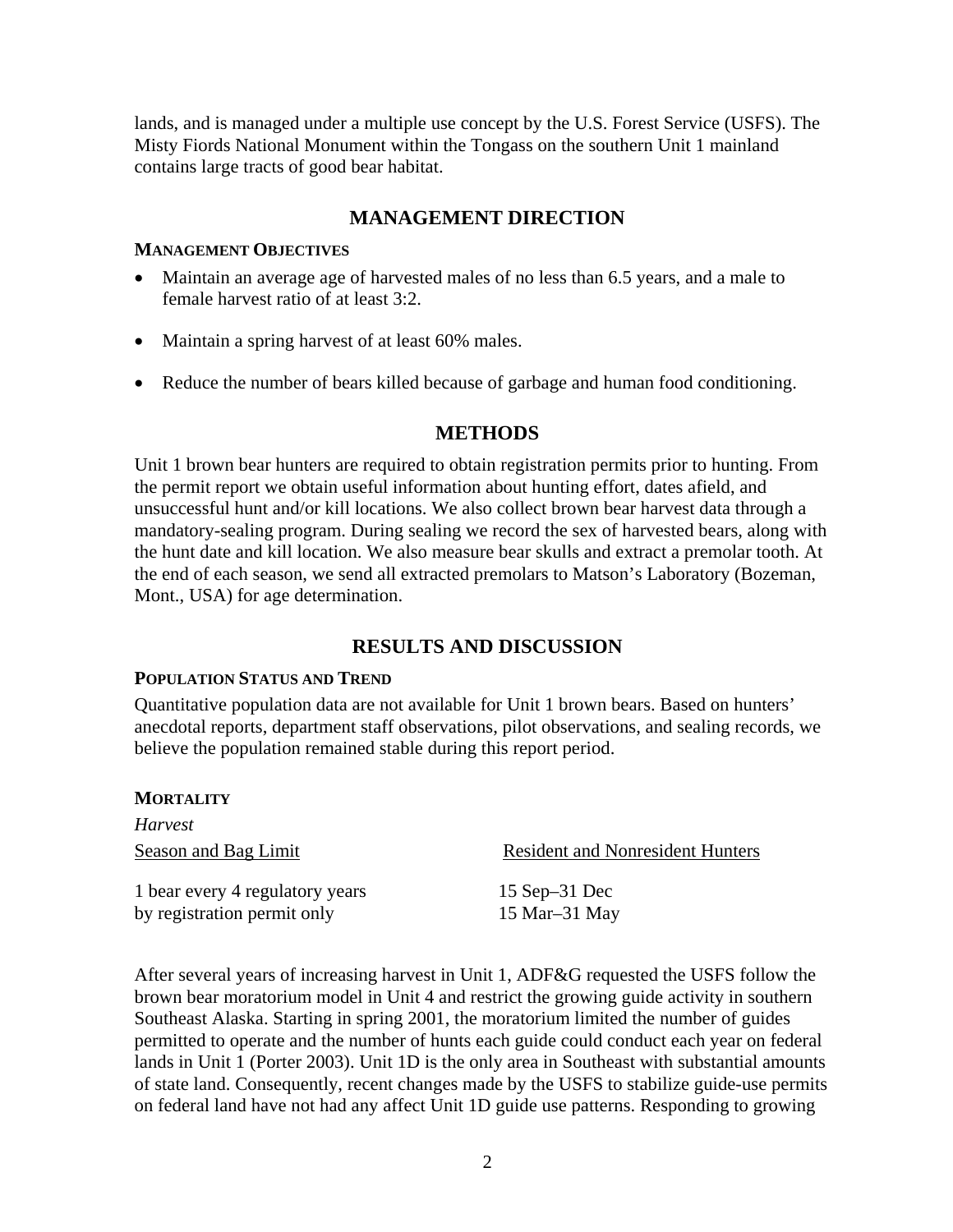concerns for the sustainability of the increasing harvest (mostly by guided nonresidents) ADF&G biologists submitted proposals to the Board of Game (BOG) recommending a more conservative harvest. During the fall 2002 meeting, the board voted to change the Unit 1D nonresident brown bear registration permit hunt to a drawing permit hunt. This was in response to an increasing nonresident harvest and was implemented to cap the harvest near the current level. After implementation of the drawing hunt for one season, the majority of hunters and guides using Unit 1D addressed the board and asked that the season return to a registration hunt. Currently the Unit 1D regulation is back to general registration.

Hunter Harvest. Unit 1D continued to account for the highest proportion of the Unit 1 harvest during the previous report period (2000–01), 47 and 43%, respectively. During 2002 the proportion of bears killed by subunit (1A, 1B, 1C, and 1D) was 13%, 30%, 9%, and 48% and during 2003 was 36%, 11%, 19%, and 33 respectively. The Unit 1 ten-year mean harvest percentage by subunit (1A–1D) was 20%, 22%, 13%, and 46%, respectively (Table 1).

Unit 1A 2003 harvest of 13 bears was the second highest on record and well above the longterm average of 5 bears. This 2003 harvest was scattered across most of Unit 1A and was shared by resident and nonresident hunters. Bears were harvested in areas during that season where very few records had shown harvest historically. One bear was taken on Revilla Island near Ketchikan and was only the second brown bear ever harvested from that area during the past 20 years.

During the past 15 years, the average number of bears harvested has remained evenly split between spring and fall ( $\bar{x}$  = 15 for both spring and fall), with spring harvests skewed toward males. We suspect this is partly because it is illegal to harvest females accompanied by cubs. As sows with second-year cubs separate at the end of spring, such sows become legal and the proportion of females in the harvest increases substantially during fall. During the past 10 years the fall harvest of female bears has composed just under half of the total ( $\bar{x}$  = 47%). The spring harvest of female bears during the past 10 years has consistently been lower ( $\bar{x}$  = 18%) (Table 2). We continued to meet our management objective of a 3:2 male to female harvest ratio.

The mean male skull size during 2002 ( $\bar{x}$  = 22.1, n = 15) and 2003 ( $\bar{x}$  = 21.3, n = 26) was similar to the long-term average ( $\bar{x} = 22.1$ ). The average female skull sizes during 2002 ( $\bar{x} = 20.9$ , n= 7) and 2003 ( $\bar{x}$  = 20.7, n = 9) were also similar to the long-term average (20.3 inches) (Table 3).

The 2002 mean age of harvested male bears  $(7.3, n=10,$  range  $2-18)$  was similar to the longterm average (7.6 years) and meets our management objective of at least 6.5 years. The mean age of male bears during the subsequent 2003 season also met our objective (7.0, n=20, range 3–20). The 2002 mean female age was 3.1 years (n=3 range 2–22) and was below the longterm average of 7.2 years. The 2003 female average ages were higher (7.1, n=9, range 3–18) (Table 3). One female harvested during the 2002 season was 22 years old and one male from the 2003 season was 20 years old; both were taken in Unit 1A.

Permit Hunts. Registration permits have been required for Unit 1 brown bear hunters since fall 1989. During the 2002 and 2003 seasons, 324 and 322 registration permits were issued,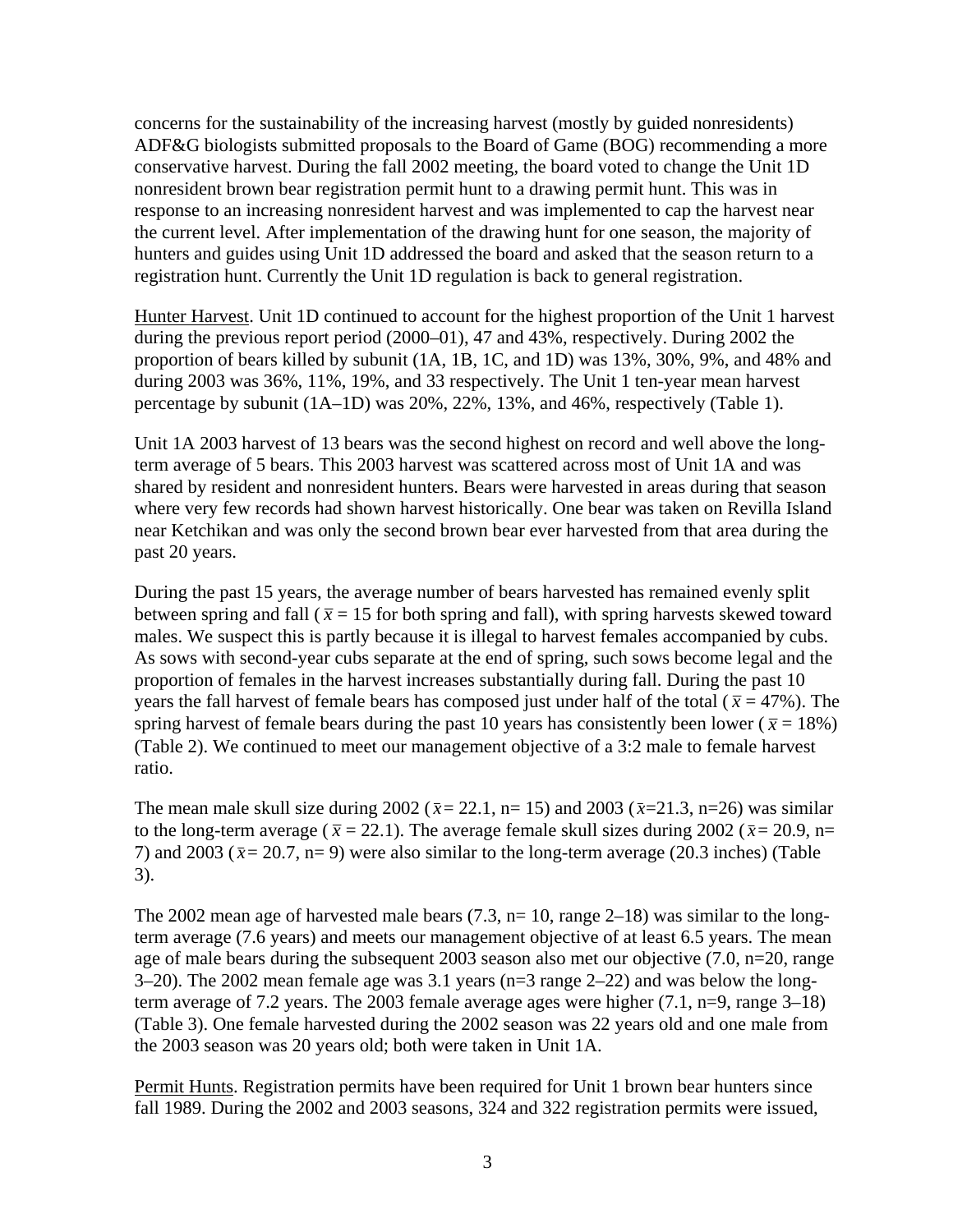respectively. Consistent with the long-term average, about 56% of those permittees who registered actually hunted, and 19% of those hunting were successful. Hunter success during 2002 and 2003 (18%) was slightly lower than the 10-year average (19 %) (Table 5). Compliance with permit conditions has been fair during recent seasons, although it has required postseason effort reminding delinquent hunters to submit required hunt reports. A new regulation passed by the BOG in the 2003 meeting made nonreporting a misdemeanor offense, and consequently some hunters will be cited for not sending in their hunt report card.

Hunter Success and Residency. Of the 325 hunters afield in 2002, 14% were successful, and during 2003 a total of 322 hunters went afield with 21% success. The 2002 success rate was lower than normal, while the 2003 success was similar to the 10-year average (20%, range 15–41%). Registration permits issued for spring 2002 were the second highest since 1990. Even though there were more hunters who actually went afield during fall 2002, they were less successful than during past spring seasons. Sixty-one percent of hunters that registered for the 2003 spring hunt actually went hunting, and 78% of those were unsuccessful. The 15% success rate for fall 2002 was the lowest success for Unit 1 since 1995 (Table 4). The 2003 spring harvest was 68% of the total take from Unit 1 and well above the 10-year average of 55% (Table 7).

During 2002 and 2003, nonresidents harvested 17 and 21 bears respectively from Unit 1 (Table 6). The increasing trend in guided hunters has been a concern for several years (Porter 1999). During the past 15 years, there has been a declining trend in residents' success. One explanation is that resident hunters are more selective when choosing a bear, and consequently may pass over smaller, or poorly furred bears due to the 1 bear every 4 years regulation. Local residents on average harvest 12 (range 2–17) bears per year. However, during the 2001 and 2002 seasons, locals only took 2 bears per year, which is the lowest annual local harvests on record. The following season the local resident harvest jumped back up to 13 bears (Table 6).

Successful hunters spent 5.4 to harvest a bear during 2002 and 3.7 days in 2003, compared to the 10-year average of 4.3 days (range 2.9–6.6 days). All Unit 1 successful hunters combined spent 118 total days hunting bear during the 2002 season and 129 total days during the 2003 season.

Harvest Chronology. The greatest numbers of bears are available to hunters late in the spring season because most have left their dens and are seeking food. During this period most available food, primarily grasses and sedges, is found near saltwater, where bears often concentrate. This makes a large portion of the bear population available during a short period for hunters using boats or glassing along shorelines. During most of the past 15 seasons, the Unit 1 brown bear harvest has been somewhat evenly split between fall and spring seasons. The 2003 season was much higher, with 68% of the harvest occurring during spring. This was the highest Unit 1 spring brown bear percentage of harvest since 1986 (Table 7).

The majority of brown bears harvested from the unit have historically been taken during May  $(\bar{x} = 13, \text{range } 4-22)$ , with September the second highest harvest period ( $\bar{x} = 8$ , range 2–17). Together these months account for the majority of Unit 1 brown bears. During the 2002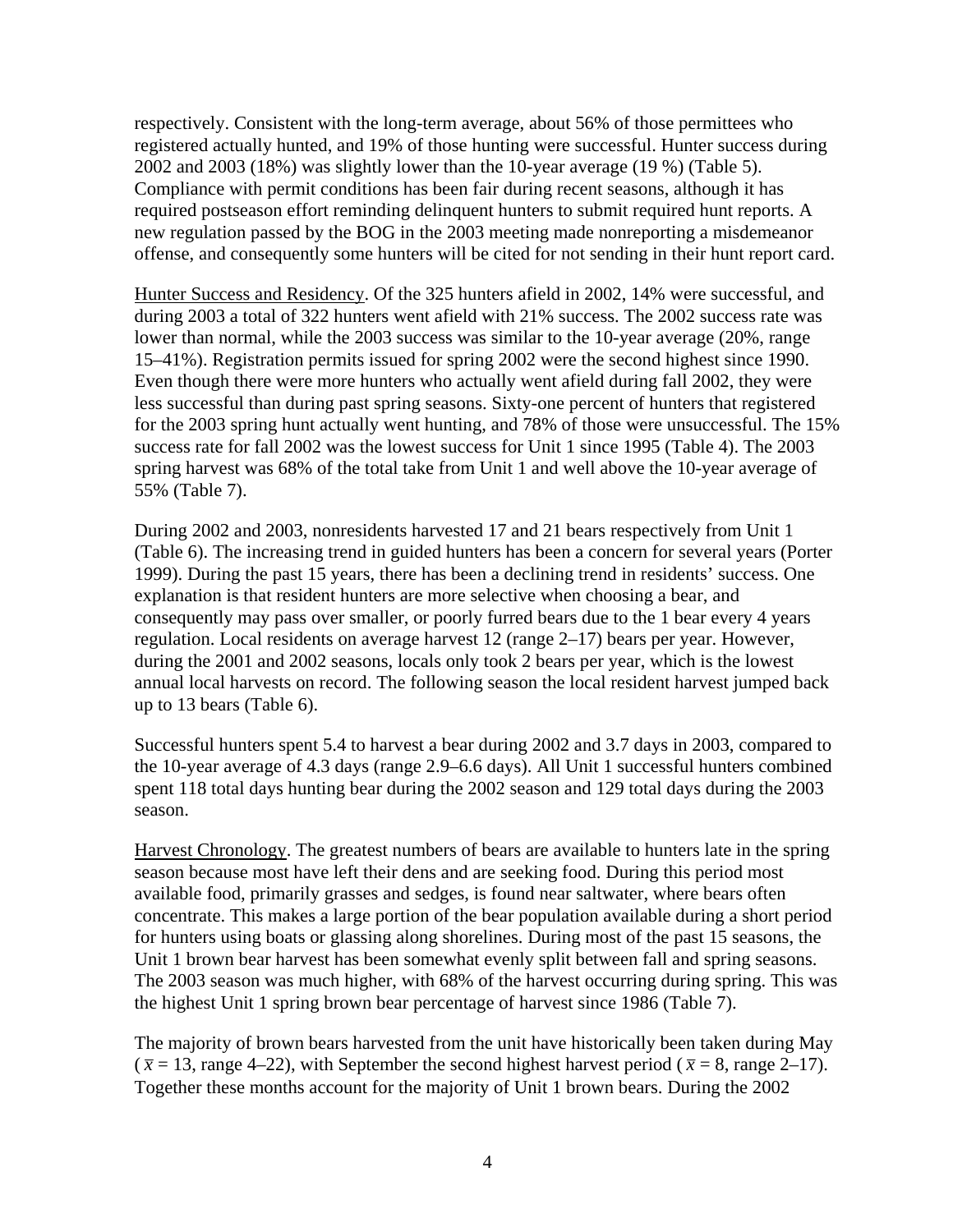season, May accounted for 22 of 33 bears harvested and is the second highest May season on record (Table 8).

Transport Methods. Most Unit 1 brown bear hunters continue to use boats to access remote, mostly roadless hunting areas. During the past 10 years, boat use has accounted for an average of 70% of the reported transport methods. Highway vehicles (16%), aircraft (7%), and off-road vehicles (ORVs) (5%), are used much less frequently (Table 9). The only Unit 1 area with highway access is near Haines in Unit 1D.

# *Other Mortality*

To estimate the total human-caused mortality we added the reported harvest, defense of life or property (DLP) kills, known and estimated unreported/illegal/accidental kills, and researchrelated kills (Table 2). Unreported harvests or illegal kills are reported separately. Unreported kills are estimated at 10–20% of the reported harvest, although this is considered a conservative estimate (McCarthy 1991) (Table 2). In 2002, 5 bears were reported as nonhunter kills, including 4 males and 1 female. One male was killed illegally with the wrong permit near Haines, 2 were killed DLP, and 1 was dispatched by Alaska State Troopers after being wounded. During 2003, a pair of sibling cubs were struck and killed by a vehicle near Haines. When these other sources of dead bears are added to the legal Unit 1 harvest, the total human-caused mortality was 28 bears in 2002 and 38 bears in 2003. An open landfill was recently closed near Haines, while other communities, such as Hyder, still have open pits allowing bears access to human garbage. Until the issue of landfills is addressed in these remaining communities, garbage will continue to be a problem and bring bears in direct conflict with humans. The community of Hyder recently missed a chance to obtain funding for a new garbage incinerator through some federal funding earmarked for improving similar situations. Hyder has a high population of brown bears and the town relies on the wellestablished bear viewing site for revenue, yet the community continues to attract bears to the open landfill near town.

Not all bears killed are reported or sealed, and some DLP mortalities occur during the hunting season and are tagged and sealed as hunter-killed bears. This can provide an artificially low estimate of the number of bears killed under DLP provisions. We are increasing education to provide better public awareness and to reduce nonhunting mortality.

# **HABITAT**

## *Assessment*

As noted above, most of Unit 1 has healthy brown bear habitats, primarily under USFS jurisdiction. Within Unit 1A there is a highway-accessible area closed to bear hunting to enhance viewing opportunities, at the Hyder Salmon River Closed Area. Timber harvest, mineral exploration, and other human developments pose the most serious threats to brown bear habitat in Unit 1. Bear/human interactions and conflicts resulting from increased access and development continue to be areas of concern. DLP mortalities are an ever-present possibility where bears become attracted and accustomed to garbage dumps created by new logging and mining camps, or around villages and towns with open landfills.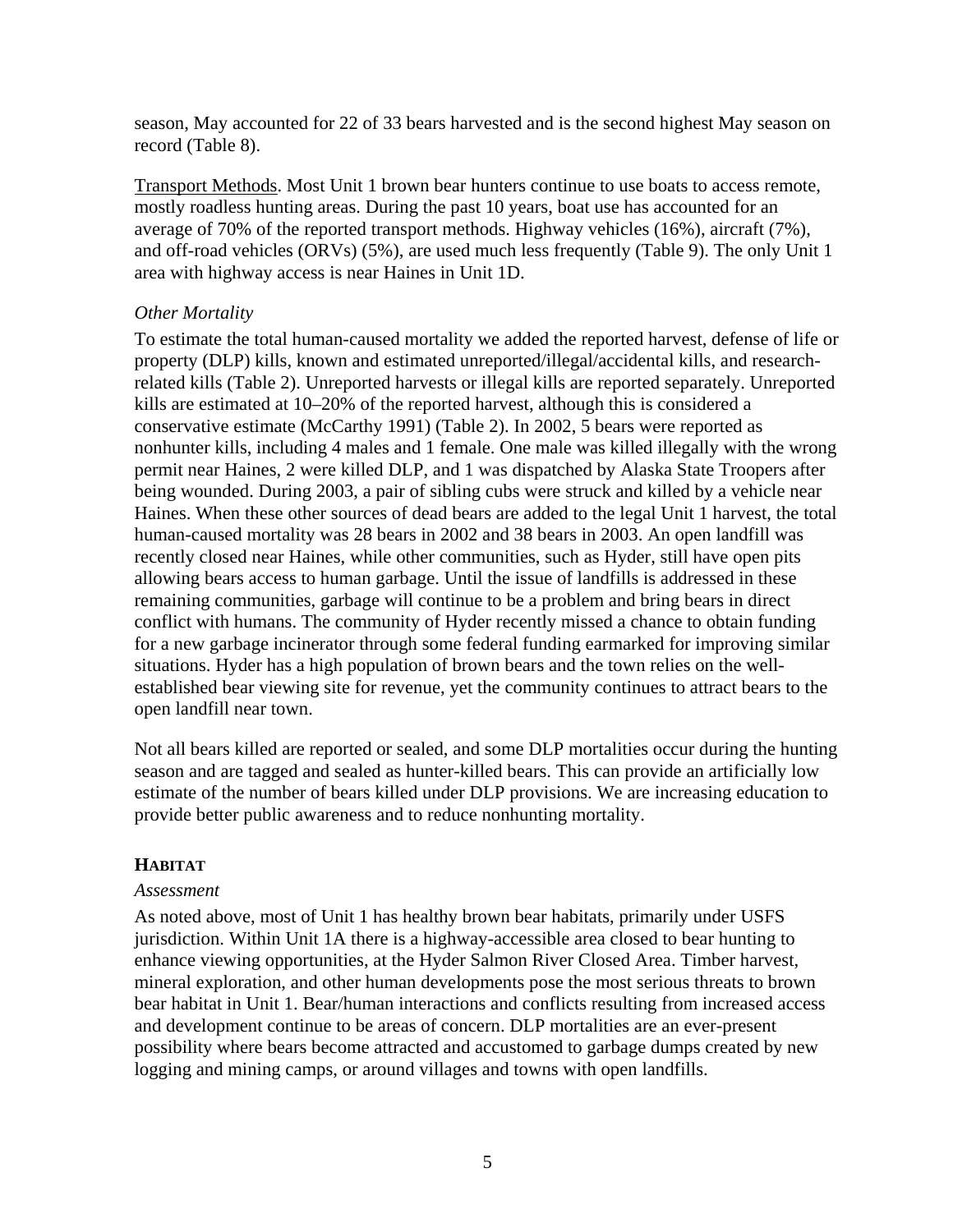A new ADF&G brown bear research project along the mainland is aimed at documenting some basic demographics. To date there have been no studies to document patterns of mainland bears. Currently there are global positioning system (GPS) radio collars on bears along the Unuk River and several streams along the Bradfield Canal. Once these collars are retrieved in fall of 2005 and the data analyzed, we will know a great deal more about seasonal movements and habitat use patterns of brown bears on the Unit 1 mainland.

# **CONCLUSIONS AND RECOMMENDATIONS**

The Unit 1 registration permit hunt initiated in 1989 continues to provide useful information about brown bear hunting effort and success. Hunters continue to use boats as the primary mode of transportation since this allows them access into much of the unit's roadless areas. Due to the existing high number of female bears in the fall harvests, it is essential that any future management actions avoid placing additional pressure on females. ADF&G will continue to work with the USFS to attempt to spread the nonresident harvest around all of Unit 1 by carefully selecting commercial use patterns. Federal use permits are issued for both consumptive and nonconsumptive uses.

The recent trend in DLP bear mortality shows a reduction from previous years and met our objective of reducing the number of bears killed because of human food conditioning. Much of the solution for reducing bear/human conflicts depends on the willingness of the public, municipalities, and timber and mining industries to adopt and adhere to responsible garbage management practices.

Based on harvest data, staff observations, and reports by the public, we could not determine any change in the Unit 1 brown bear population during this report period. Other than the 2004 regulatory changes in Unit 1D, we see no reason to modify the season or bag limit at this time.

# **LITERATURE CITED**

- LARSEN, D.N. 1993. Unit 1 brown bear survey–inventory management report. Pages 1–14 *in* S. M. Abbott, editor. Alaska Department of Fish and Game, Division of Wildlife Conservation. Federal Aid in Wildlife Restoration Project W–23–4 and W–23–5, Study 4.0. Juneau. 283 p.
- MCCARTHY, T.M. 1991. Unit 1 brown bear survey–inventory management report. Pages 1–11 *in* S. M. Abbott, editor. Alaska Department of Fish and Game, Division of Wildlife Conservation. Federal Aid in Wildlife Restoration Project W–23–3 and W–23–4, Study 4.0. Juneau. 271 p.
- PORTER, B. 1999. Unit 1 brown bear survey–inventory management report. Pages 1–15 *in* S. M. Abbott, editor. Alaska Department of Fish and Game, Division of Wildlife Conservation. Federal Aid in Wildlife Restoration Project W–24–5 and W–27–1, Study 4.0. Juneau. 306 p.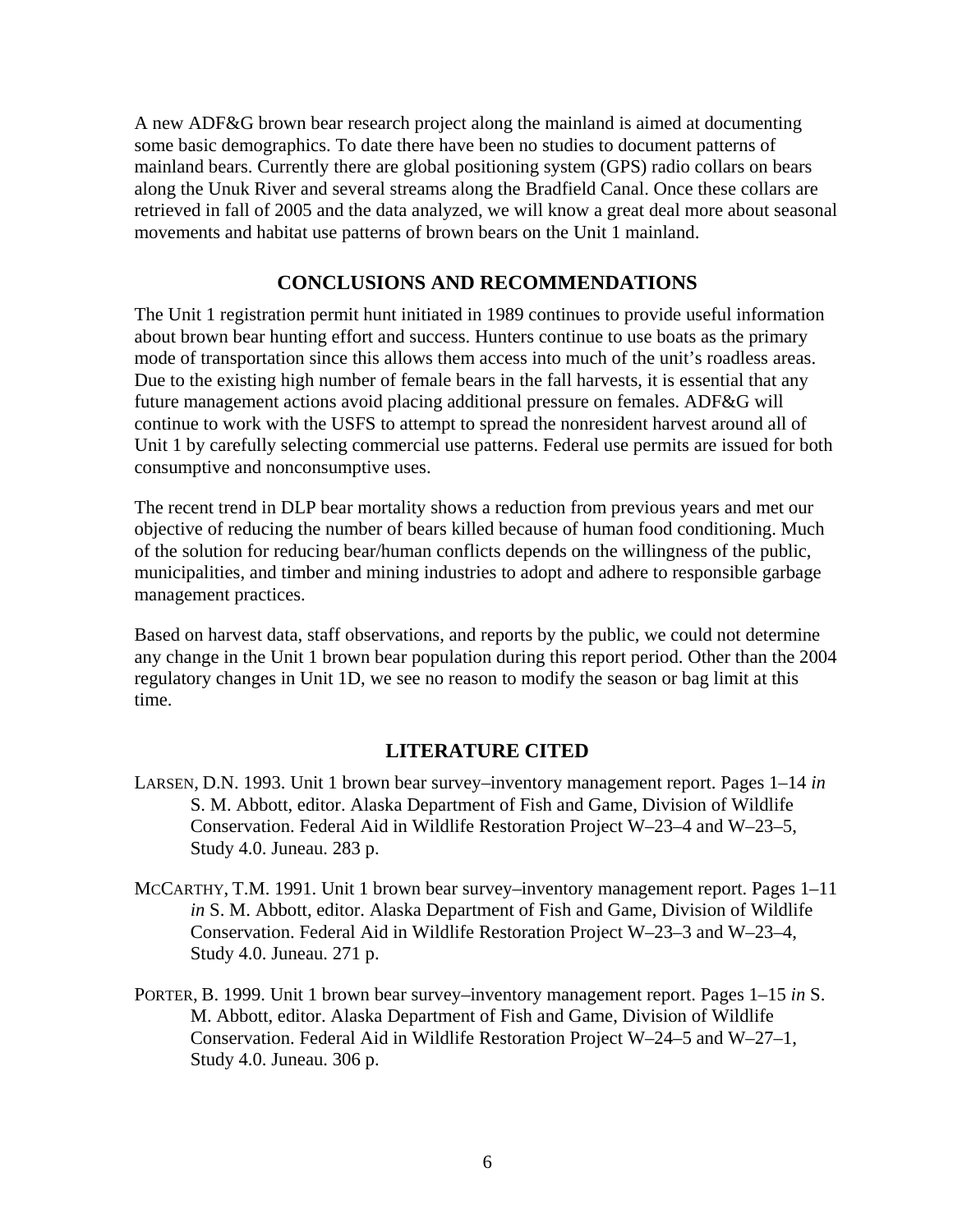- PORTER, B. 2003. Unit 1 brown bear management report. Pages 1–18 in C. Healy, editor, Brown bear management report of survey and inventory activities 1 July 2000–30 June 2002. Alaska Department of Fish and Game. Juneau, Alaska.
- SCHOEN, J. W., AND L. R. BEIER. 1989. Brown bear habitat preferences and brown bear logging and mining relationships in Southeast Alaska. Alaska Department of Fish and Game. Federal Aid in Wildlife Restoration Project Report. Project W–23–1, Study 4.17. Juneau. 32 p.
- TITUS, K., AND L. R. BEIER. 1993. Population and habitat ecology of brown bears on Admiralty and Chichagof Islands. Alaska Department of Fish and Game. Federal Aid in Wildlife Restoration Research Report. Project W–24–1. Juneau. 40 p.

#### **PREPARED BY:** SUBMITTED BY:

Boyd Porter Dale Rabe

Wildlife Biologist III Management Coordinator

Please cite any information taken from this section, and reference as:

Porter, B. 2005. Unit 1 brown bear management report. Pages 1–19 *in* C. Brown, editor. Brown bear management report of survey and inventory activities 1 July 2002–30 June 2004. Alaska Department of Fish and Game. Juneau, Alaska.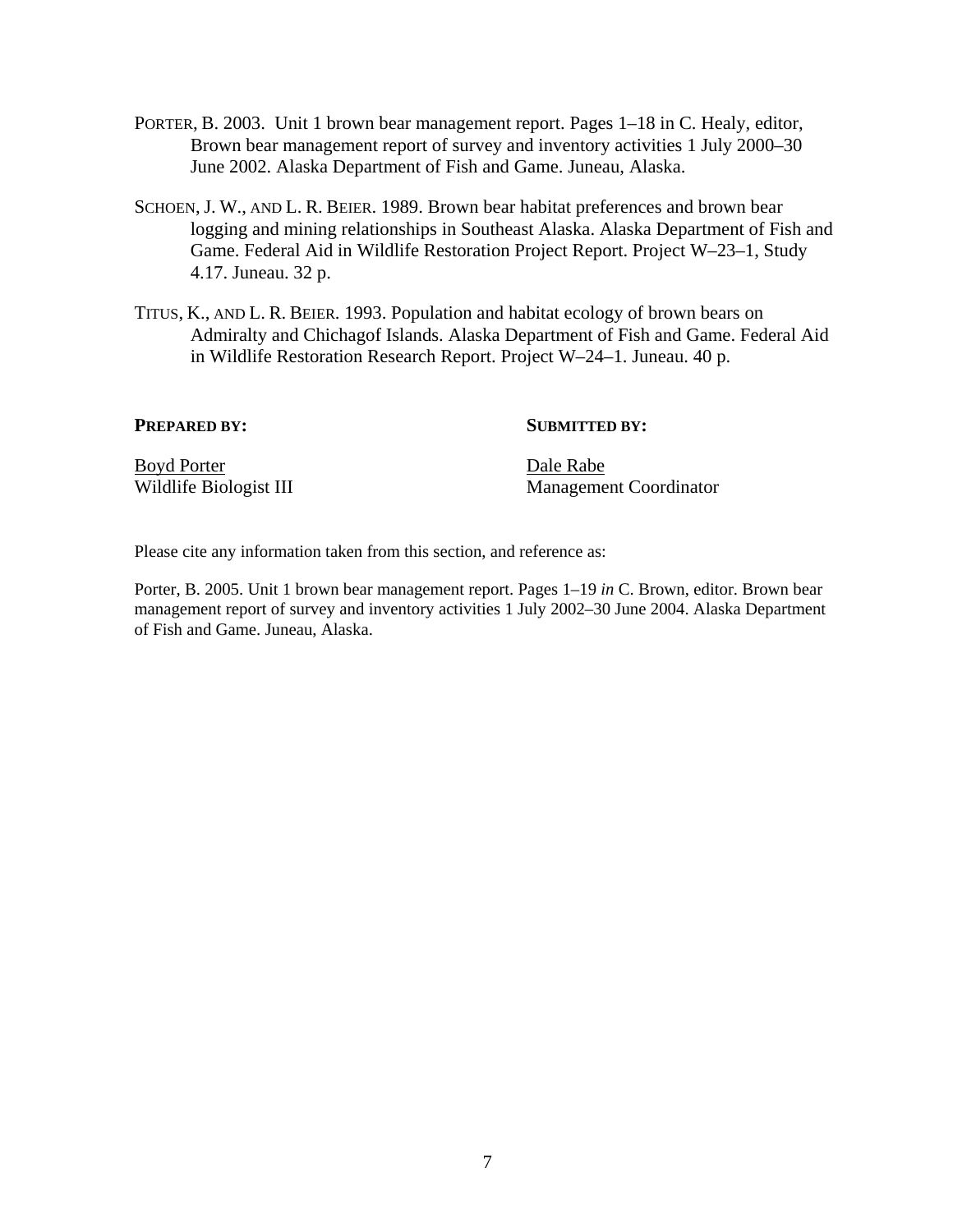| Regulatory     |                | Unit 1A    |                | Unit 1B    |                | Unit 1C    |         | Unit 1D    | Total   |
|----------------|----------------|------------|----------------|------------|----------------|------------|---------|------------|---------|
| year           | harvest        | % of total | harvest        | % of total | harvest        | % of total | harvest | % of total | harvest |
| 1985           |                | (4)        | 7              | (30)       | 6              | (26)       | 9       | (39)       | 23      |
| 1986           | $\overline{2}$ | (13)       | $\overline{2}$ | (13)       | 5              | (33)       | 6       | (40)       | 15      |
| 1987           | 8              | (24)       | 4              | (12)       | 3              | (9)        | 18      | (55)       | 33      |
| 1988           | 4              | (25)       | $\overline{2}$ | (12)       | 3              | (19)       |         | (44)       | 16      |
| 1989           | 4              | (20)       | 4              | (20)       |                | (5)        | 11      | (55)       | 20      |
| 1990           | 5              | (19)       | 5              | (18)       | 4              | (15)       | 13      | (48)       | 27      |
| 1991           | 4              | (15)       | 6              | (24)       | 4              | (15)       | 12      | (46)       | 26      |
| 1992           | 7              | (19)       | 8              | (21)       | 4              | (11)       | 18      | (49)       | 37      |
| 1993           | 4              | (17)       | 3              | (12)       | 6              | (25)       | 11      | (46)       | 24      |
| 1994           | 8              | (28)       | 5              | (17)       | 3              | (10)       | 13      | (45)       | 29      |
| 1995           | 3              | (15)       | 8              | (40)       |                | (5)        | 8       | (40)       | 20      |
| 1996           | 4              | (13)       | 4              | (13)       | 7              | (22)       | 16      | (52)       | 31      |
| 1997           | 5              | (14)       | 4              | (12)       | 5              | (14)       | 21      | (60)       | 35      |
| 1998           | 6              | (17)       |                | (20)       | 4              | (11)       | 18      | (52)       | 35      |
| 1999           | 13             | (33)       | 6              | (15)       | 6              | (15)       | 15      | (37)       | 40      |
| 2000           | 4              | (12)       | 9              | (27)       | 5              | (15)       | 16      | (47)       | 34      |
| 2001           | 5              | (18)       | 9              | (32)       | $\overline{2}$ | (7)        | 12      | (43)       | 28      |
| 2002           | 3              | (13)       | 7              | (30)       | $\overline{2}$ | (9)        | 11      | (48)       | 23      |
| 2003           | 13             | (36)       | 4              | (11)       | 7              | (19)       | 12      | (33)       | 36      |
| $\overline{x}$ | 5              | (18)       | 5              | (20)       | $\overline{4}$ | (15)       | 13      | (47)       | 28      |

Table 1 Unit 1 brown bear harvest, by subunit, 1985–2003<sup>a</sup>

<sup>a</sup> Does not include DLP kills, research mortalities, illegal harvests, or other human-caused accidental mortalities.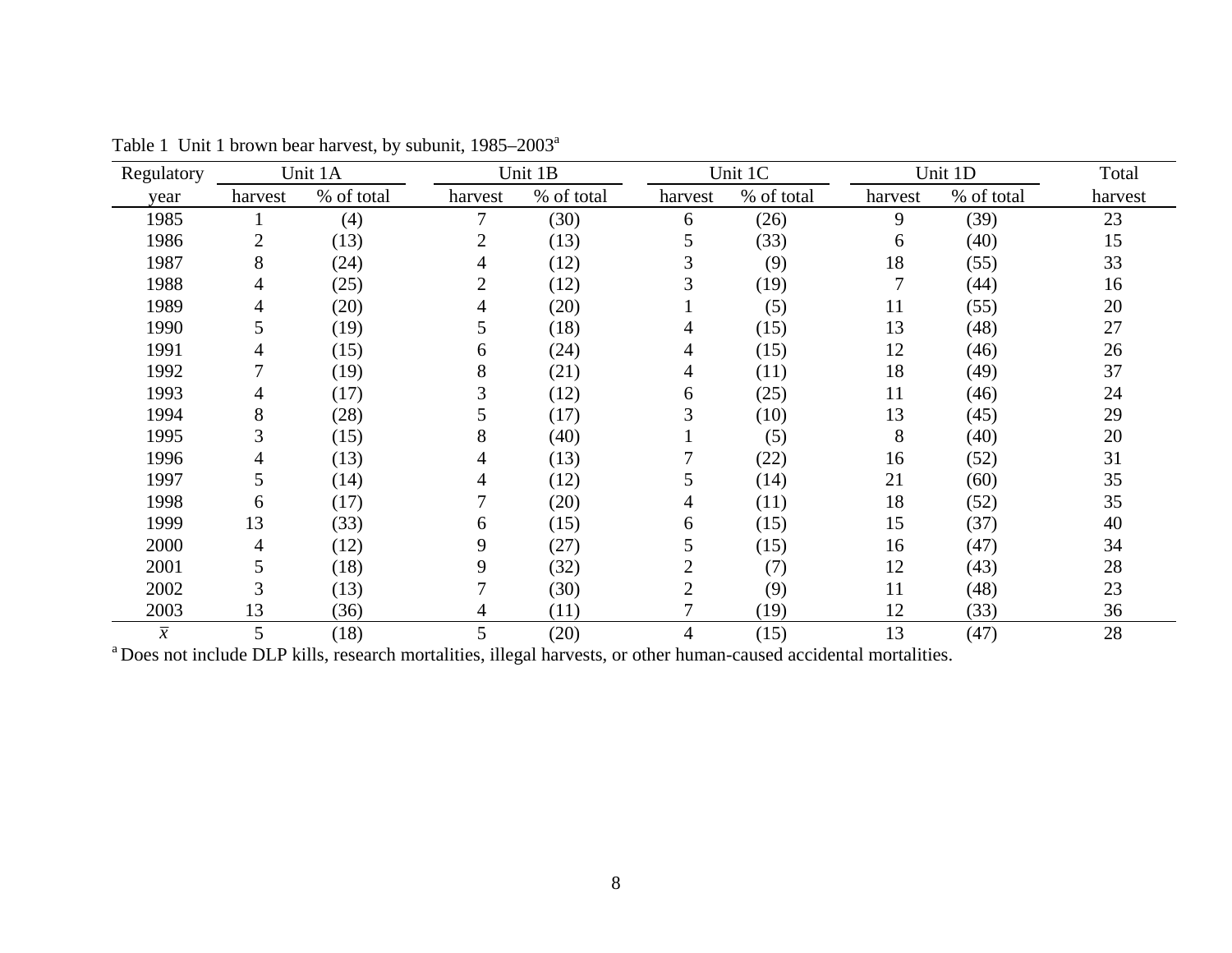|                        |       |             |                  | Reported |                |                              |                  | <b>Estimated kill</b> |         |                      |                  |       |
|------------------------|-------|-------------|------------------|----------|----------------|------------------------------|------------------|-----------------------|---------|----------------------|------------------|-------|
| Regulatory             |       | Hunter kill |                  |          |                | Nonhunting kill <sup>a</sup> |                  | Unreported            |         | Total estimated kill |                  |       |
| year                   | M(%)  | $F(\%)$     | Unk.             | Total    | M              | $\mathbf{F}$                 | Unk.             | illegal <sup>b</sup>  | $M(\%)$ | $F(\%)$              | Unk.             | Total |
| <b>Fall 1985</b>       | (30)  | (70)        | $\mathbf{1}$     | 11       | 3              | $\overline{0}$               | $\boldsymbol{0}$ |                       | (46)    | (54)                 | $\overline{2}$   | 15    |
| Spring 1986            | (82)  | (18)        | 1                | 12       |                | $\boldsymbol{0}$             | $\boldsymbol{0}$ |                       | (83)    | (17)                 | 2                | 14    |
| Total                  | (57)  | (43)        | $\overline{2}$   | 23       | 4              | $\boldsymbol{0}$             | $\boldsymbol{0}$ | $\overline{c}$        | (64)    | (36)                 | 4                | 29    |
| <b>Fall 1986</b>       | (40)  | (60)        | $\overline{0}$   | 10       | $\overline{0}$ | $\overline{0}$               | $\overline{0}$   | 1                     | (40)    | (60)                 | $\mathbf{1}$     | 11    |
| Spring 1987            | (80)  | (20)        | $\overline{0}$   | 5        | $\overline{0}$ | $\overline{0}$               | $\overline{0}$   |                       | (80)    | (20)                 |                  | 6     |
| Total                  | (53)  | (47)        | $\boldsymbol{0}$ | 15       | $\overline{0}$ | $\boldsymbol{0}$             | $\boldsymbol{0}$ | $\overline{2}$        | (53)    | (47)                 | 2                | 17    |
| <b>Fall 1987</b>       | (73)  | (27)        | $\overline{2}$   | 17       | $\overline{0}$ | $\overline{0}$               | $\boldsymbol{0}$ | $\overline{2}$        | (73)    | (27)                 | 4                | 19    |
| Spring 1988            | (53)  | (47)        | $\mathbf{1}$     | 16       |                | $\overline{0}$               | $\overline{0}$   |                       | (56)    | (44)                 | $\overline{2}$   | 18    |
| Total                  | (63)  | (37)        | 3                | 33       |                | $\overline{0}$               | $\boldsymbol{0}$ | 3                     | (67)    | (33)                 | 6                | 37    |
| <b>Fall 1988</b>       | (60)  | (40)        | $\overline{0}$   | 5        | $\mathbf{1}$   | $\mathbf{1}$                 | $\overline{0}$   |                       | (67)    | (33)                 | $\mathbf{1}$     | 8     |
| Spring 1989            | (82)  | (18)        | $\theta$         | 11       | $\overline{0}$ | $\overline{0}$               | $\mathbf{0}$     |                       | (82)    | (18)                 | 1                | 12    |
| Total                  | (75)  | (25)        | $\boldsymbol{0}$ | 16       |                |                              | $\boldsymbol{0}$ | $\overline{c}$        | (72)    | (28)                 | 2                | 20    |
| Fall 1989 <sup>c</sup> | (67)  | (33)        | $\mathbf{1}$     | 10       | $\theta$       | $\overline{0}$               | $\overline{0}$   |                       | (67)    | (33)                 | $\overline{2}$   | 11    |
| Spring 1990            | (80)  | (20)        | $\theta$         | 10       | $\overline{0}$ |                              | $\overline{0}$   |                       | (73)    | (27)                 |                  | 12    |
| Total                  | (74)  | (26)        | 1                | 20       | $\overline{0}$ |                              | $\boldsymbol{0}$ | $\overline{2}$        | (70)    | (30)                 | 3                | 23    |
| <b>Fall 1990</b>       | (72)  | (28)        | $\overline{0}$   | 18       | $\mathbf{1}$   |                              | $\overline{2}$   | $\overline{2}$        | (75)    | (25)                 | $\overline{2}$   | 24    |
| Spring 1991            | (100) | (0)         | $\boldsymbol{0}$ | 9        | $\overline{0}$ | $\overline{0}$               | $\boldsymbol{0}$ |                       | (100)   | (0)                  |                  | 10    |
| Total                  | (81)  | (19)        | $\boldsymbol{0}$ | 27       |                |                              | $\mathbf{2}$     | 3                     | (79)    | (21)                 | 3                | 34    |
| Fall 1991              | (50)  | (50)        | $\overline{0}$   | 12       | $\mathbf{1}$   |                              | $\overline{0}$   |                       | (50)    | (50)                 | $\overline{0}$   | 15    |
| Spring 1992            | (78)  | (22)        | $\overline{0}$   | 14       | $\overline{0}$ | $\overline{0}$               | $\overline{0}$   |                       | (78)    | (22)                 | $\overline{0}$   | 15    |
| Total                  | (65)  | (35)        | $\boldsymbol{0}$ | 26       |                |                              | $\boldsymbol{0}$ | $\overline{2}$        | (64)    | (36)                 | $\boldsymbol{0}$ | 30    |
| Fall 1992              | (52)  | (48)        | $\overline{0}$   | 25       | $\overline{0}$ | $\overline{0}$               | $\overline{0}$   | $3^d$                 | (52)    | (48)                 | $\overline{0}$   | 28    |
| Spring 1993            | (91)  | (09)        | $\boldsymbol{0}$ | 12       | 4              | $\overline{0}$               | $\boldsymbol{0}$ |                       | (94)    | (06)                 | 0                | 17    |
| Total                  | (64)  | (36)        | $\overline{0}$   | 37       | 4              | $\overline{0}$               | $\boldsymbol{0}$ | 4                     | (62)    | (38)                 | $\boldsymbol{0}$ | 45    |
| Fall 1993              | (75)  | (25)        | $\overline{0}$   | 12       | $\mathbf{1}$   | $\overline{0}$               | $\overline{0}$   |                       | (77)    | (25)                 | $\boldsymbol{0}$ | 14    |
| Spring 1994            | (75)  | (25)        | $\boldsymbol{0}$ | 12       | $\overline{0}$ | $\boldsymbol{0}$             | $\boldsymbol{0}$ | $2^{\rm e}$           | (75)    | (25)                 | $\boldsymbol{0}$ | 13    |
| Total                  | (75)  | (25)        | $\overline{0}$   | 24       |                | $\overline{0}$               | $\overline{0}$   | $\overline{2}$        | (76)    | (24)                 | $\overline{0}$   | 27    |

Table 2 Unit 1 brown bear mortality, by season, 1985–2003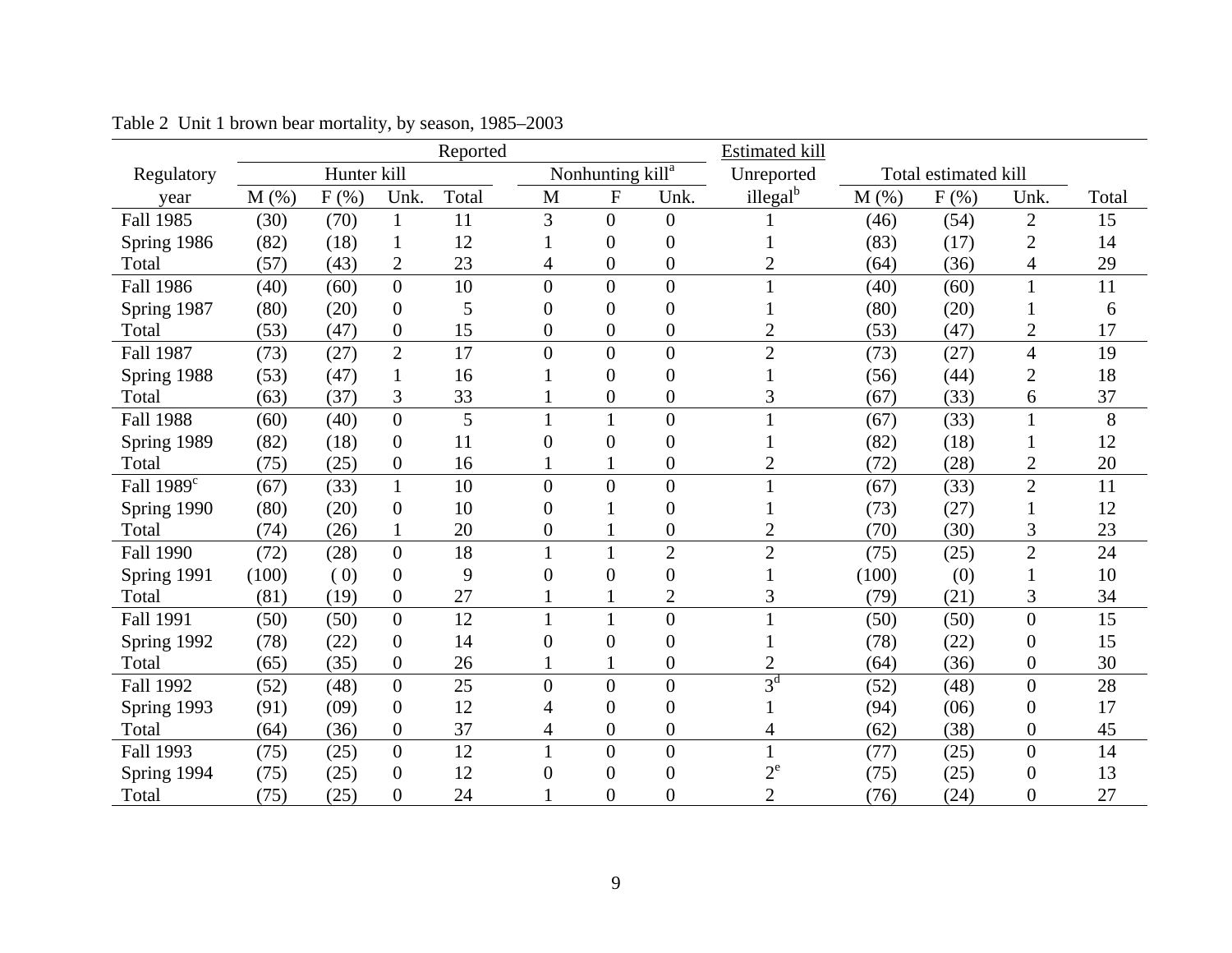#### Table 2 continued

|                  |      |             |                  | Reported        |                  |                              |                  | <b>Estimated kill</b> |         |                      |                  |                 |
|------------------|------|-------------|------------------|-----------------|------------------|------------------------------|------------------|-----------------------|---------|----------------------|------------------|-----------------|
| Regulatory       |      | Hunter kill |                  |                 |                  | Nonhunting kill <sup>a</sup> |                  | Unreported            |         | Total estimated kill |                  |                 |
| year             | M(%) | $F$ $(\%)$  | Unk.             | Total           | M                | ${\bf F}$                    | Unk.             | illegal <sup>b</sup>  | $M$ (%) | $F$ $(\%)$           | Unk.             | Total           |
| Fall 1994        | (42) | (58)        | $\overline{0}$   | 12              | $\overline{0}$   |                              | $\overline{0}$   | $2^{\rm f}$           | (40)    | (60)                 | $\boldsymbol{0}$ | 15              |
| Spring 1995      | (76) | (24)        | $\overline{0}$   | 17              | $\overline{0}$   | $\overline{0}$               | $\boldsymbol{0}$ | $\overline{2}$        | (74)    | (26)                 | $\boldsymbol{0}$ | 19              |
| Total            | (62) | (38)        | $\overline{0}$   | 29              | $\boldsymbol{0}$ |                              | $\boldsymbol{0}$ | 4                     | (59)    | (41)                 | $\boldsymbol{0}$ | 34              |
| <b>Fall 1995</b> | (75) | (25)        | $\overline{0}$   | 8               | $\overline{0}$   | $\overline{2}$               | $\overline{0}$   | $2^{\frac{g}{2}}$     | (58)    | (42)                 | $\overline{0}$   | 12              |
| Spring 1996      | (83) | (17)        | $\boldsymbol{0}$ | 12              | $\overline{0}$   | $\overline{0}$               | $\boldsymbol{0}$ | $2^h$                 | (86)    | (14)                 | $\boldsymbol{0}$ | 14              |
| Total            | (80) | (20)        | $\boldsymbol{0}$ | 20              | $\overline{0}$   | $\overline{2}$               | $\boldsymbol{0}$ | 4                     | (69)    | (31)                 | $\boldsymbol{0}$ | 26              |
| <b>Fall 1996</b> | (54) | (46)        | $\theta$         | 13              | $\overline{0}$   | $\overline{0}$               | $\overline{0}$   | $\overline{0}$        | (54)    | (46)                 | $\overline{0}$   | $\overline{13}$ |
| Spring 1997      | (78) | (22)        | $\boldsymbol{0}$ | 18              | $\overline{0}$   | $\overline{0}$               | $\boldsymbol{0}$ | $1^{\rm i}$           | (78)    | (22)                 | $\overline{0}$   | 19              |
| Total            | (68) | (32)        | $\boldsymbol{0}$ | 31              | $\boldsymbol{0}$ | $\boldsymbol{0}$             | $\boldsymbol{0}$ |                       | (69)    | (31)                 | $\boldsymbol{0}$ | 32              |
| <b>Fall 1997</b> | (63) | (37)        | $\theta$         | 16              | 1                |                              | $\overline{0}$   | $2^{j}$               | (65)    | (35)                 | $\overline{0}$   | 20              |
| Spring 1998      | (84) | (16)        | $\overline{0}$   | 19              | $\overline{0}$   | $\overline{0}$               | $\boldsymbol{0}$ | 0                     | (84)    | (16)                 | $\boldsymbol{0}$ | 19              |
| Total            | (74) | (26)        | $\boldsymbol{0}$ | 35              |                  |                              | $\boldsymbol{0}$ | $\overline{c}$        | (74)    | (26)                 | $\boldsymbol{0}$ | 39              |
| <b>Fall 1998</b> | (23) | (77)        | $\overline{0}$   | 13              |                  | $\overline{2}$               | $\overline{0}$   | $\overline{0}$        | (25)    | (75)                 | $\overline{0}$   | 16              |
| Spring 1999      | (86) | (14)        | $\theta$         | 22              | $\overline{2}$   | $\overline{0}$               | $\boldsymbol{0}$ | $\theta$              | (92)    | (8)                  | $\boldsymbol{0}$ | 24              |
| Total            | (63) | (37)        | $\overline{0}$   | 35              | 3                | $\overline{2}$               | $\overline{0}$   | $\overline{0}$        | (65)    | (35)                 | $\overline{0}$   | 40              |
| Fall 1999        | (80) | (20)        | $\overline{0}$   | 20              | $\overline{2}$   | $\overline{2}$               | $\boldsymbol{0}$ | $\boldsymbol{0}$      | (75)    | (25)                 | $\overline{0}$   | 24              |
| Spring 2000      | (35) | (65)        | $\boldsymbol{0}$ | 20              | $\overline{2}$   | $\overline{0}$               | $\boldsymbol{0}$ | $\overline{0}$        | (41)    | (59)                 | $\boldsymbol{0}$ | 22              |
| Total            | (58) | (42)        | $\overline{0}$   | 40              | $\overline{2}$   |                              | $\boldsymbol{0}$ | 0                     | (58)    | (42)                 | $\boldsymbol{0}$ | 46              |
| <b>Fall 2000</b> | (42) | (58)        | $\overline{0}$   | 19              | 3 <sup>k</sup>   | 2 <sup>1</sup>               | $\boldsymbol{0}$ | $\overline{0}$        | (46)    | (54)                 | $\boldsymbol{0}$ | 24              |
| Spring 2001      | (71) | (29)        | 0                | 17              | 1 <sup>m</sup>   | $\overline{0}$               | $\boldsymbol{0}$ | $\boldsymbol{0}$      | (72)    | (28)                 | $\boldsymbol{0}$ | 18              |
| Total            | (57) | (43)        | $\overline{0}$   | 36              | 4                | $\overline{2}$               | $\boldsymbol{0}$ | $\boldsymbol{0}$      | (57)    | (43)                 | $\boldsymbol{0}$ | 42              |
| <b>Fall 2001</b> | (41) | (59)        | $\overline{0}$   | 17              | $\overline{0}$   | $\mathbf{1}$                 | $\overline{0}$   | $\overline{0}$        | (39)    | (61)                 | $\overline{0}$   | 18              |
| Spring 2002      | (82) | (18)        | 0                | 11              | $\overline{0}$   | $\overline{0}$               | $\boldsymbol{0}$ | $\boldsymbol{0}$      | (82)    | (18)                 | $\boldsymbol{0}$ | 11              |
| Total            | (61) | (39)        | $\overline{0}$   | 28 <sup>n</sup> | $\overline{0}$   |                              | $\boldsymbol{0}$ | $\overline{0}$        | (60)    | (40)                 | $\boldsymbol{0}$ | 29              |
| <b>Fall 2002</b> | (60) | (40)        | $\theta$         | 10              | $\theta$         | $\overline{0}$               | $\overline{0}$   | $\overline{0}$        | (60)    | (40)                 | $\overline{0}$   | 10              |
| Spring 2003      | (69) | (31)        | $\boldsymbol{0}$ | 13              | 4                |                              | $\boldsymbol{0}$ | $\boldsymbol{0}$      | (76)    | (24)                 | $\boldsymbol{0}$ | 18              |
| Total            | (65) | (35)        | $\overline{0}$   | 23              | 4                |                              | $\overline{0}$   | 0                     | (70)    | (30)                 | $\overline{0}$   | 28              |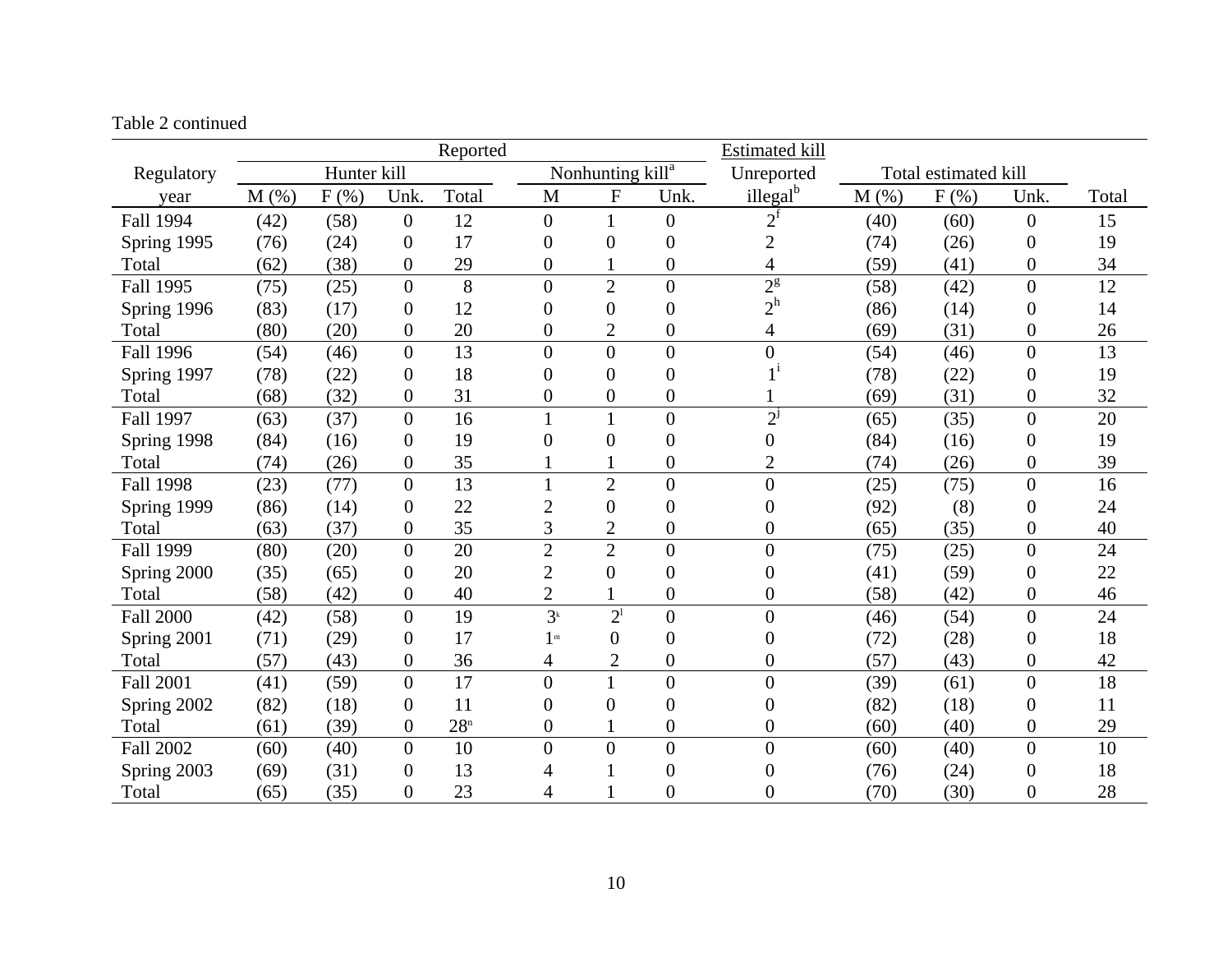#### Table 2 continued

|                  |       |                |      | Reported |   |                              |      | Estimated kill       |           |                      |      |       |
|------------------|-------|----------------|------|----------|---|------------------------------|------|----------------------|-----------|----------------------|------|-------|
| Regulatory       |       | Hunter kill    |      |          |   | Nonhunting kill <sup>a</sup> |      | Unreported           |           | Total estimated kill |      |       |
| vear             | M(% ) | $\gamma_{0}$ , | Unk. | Total    | M |                              | Unk. | illegal <sup>b</sup> | M<br>(96) | $F$ (%)              | Unk. | Total |
| <b>Fall 2003</b> | (64)  | (36)           |      |          |   | 10                           |      |                      | (62)      | (38)                 |      | 13    |
| Spring 2004      | (80)  | (20)           |      | 25       |   |                              |      |                      | (80)      | (20)                 |      | 25    |
| Total            | (75)  | $25^{\circ}$   |      | 36       |   |                              |      |                      | (74)      | (26)                 |      | 38    |

<sup>a</sup> Includes DLP kills, research mortalities, and other known human/caused accidental mortalities.

 $<sup>b</sup>$  Estimated to be 10% of reported kill (McCarthy 1991).</sup>

<sup>c</sup> First season registration permits required.

<sup>d</sup> One female was illegally killed and left along Fish Creek in Hyder.

e Includes 1 male illegally killed at a black bear bait station in Unit 1D and 1 female killed in Unit 1C by a hunter who failed to obtain a registration permit.

 $\overline{f}$  One male, 1 female killed by hunters who failed to obtain registration permits.

 $\textdegree$  One male, 1 female taken illegally.

<sup>h</sup> Two males taken by hunters who failed to obtain registration permits.

<sup>i</sup> One male taken by a hunter who failed to obtain registration permit.

<sup>j</sup> One male and 1 female taken by hunters who failed to obtain registration permits.

<sup>k</sup> One male killed illegally; 3-year old male involved in fatal mauling, killed DLP at Hyder; 1 male killed illegally without permit.

<sup>1</sup> One female DLP, 1 killed by hunter who did not obtain registration permit.

<sup>m</sup> One male yearling killed by ADFG as nuisance at Lutak subdivision

<sup>n</sup> One shot on wrong permit, 2 killed DLP, 1 probable wounded later dispatched by State Troopers.

 $^{\circ}$  One male and 1 female cub of year (from litter of 4) struck and killed by vehicle.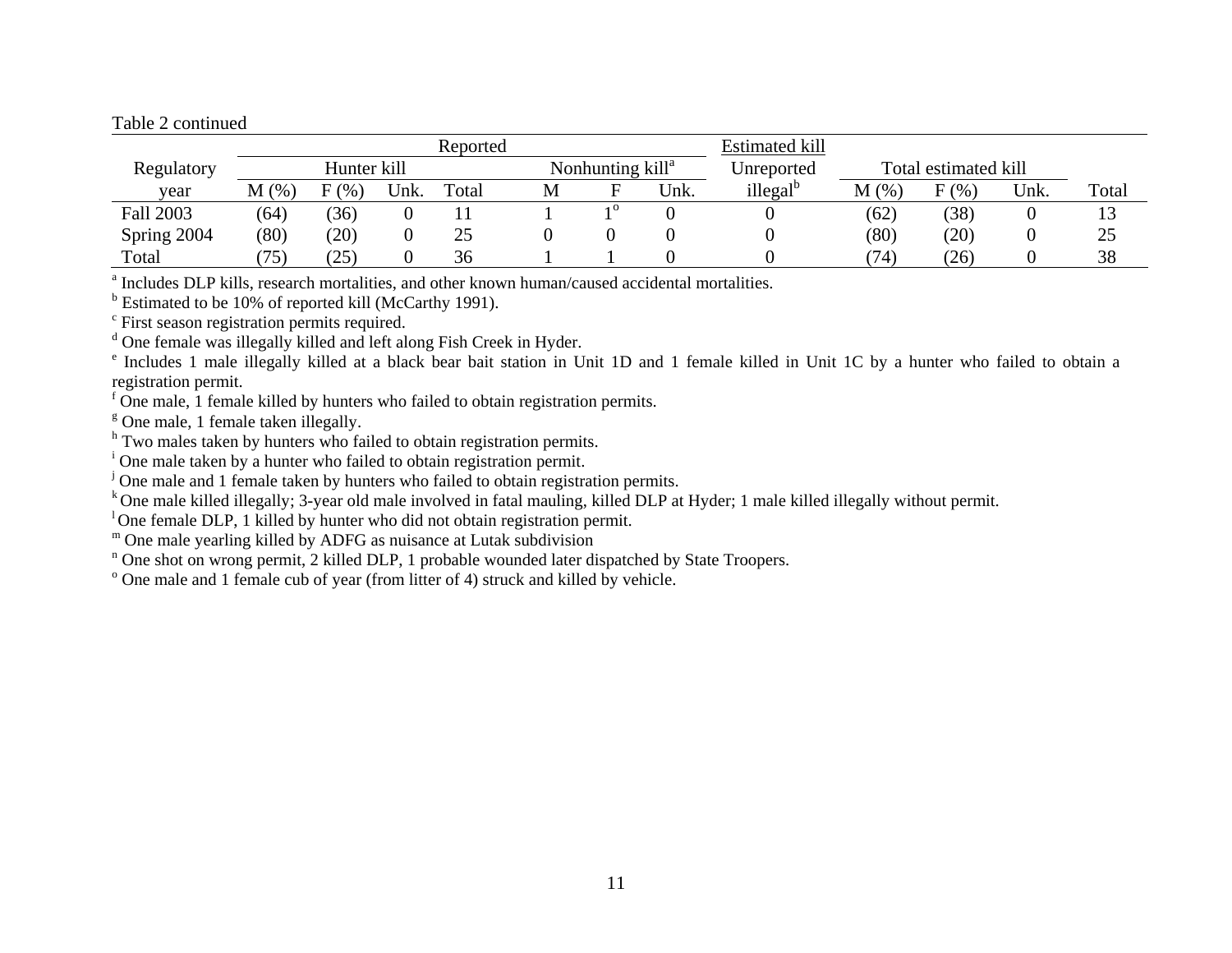|                |      |                 | Mean skull size <sup>a</sup> |                 | Mean age <sup>b</sup> |                |        |                 |  |  |  |
|----------------|------|-----------------|------------------------------|-----------------|-----------------------|----------------|--------|-----------------|--|--|--|
| Regulatory     | Male | Nr              | Female                       | Nr              | Male                  | Nr             | Female | Nr              |  |  |  |
| year           |      |                 |                              |                 |                       |                |        |                 |  |  |  |
| 1985           | 22.3 | 12              | 20.5                         | 8               | 9.1                   | 11             | 6.5    | 8               |  |  |  |
| 1986           | 23.2 | $\overline{7}$  | 20.7                         | $\overline{7}$  | 9.4                   | $\overline{7}$ | 10.2   | 7               |  |  |  |
| 1987           | 21.4 | 18              | 20.6                         | 11              | 5.5                   | 17             | 7.7    | 7               |  |  |  |
| 1988           | 22.7 | 12              | 19.4                         | 4               | 8.4                   | 11             | 5.2    | 3               |  |  |  |
| 1989           | 21.2 | 14              | 20.6                         | 5               | 6.7                   | 13             | 7.4    | 5               |  |  |  |
| 1990           | 21.5 | 22              | 18.7                         | 5               | 7.9                   | 20             | 5.2    | 5               |  |  |  |
| 1991           | 21.6 | 13              | 20.4                         | 8               | 7.4                   | 14             | 7.9    | 6               |  |  |  |
| 1992           | 21.9 | 24              | 20.0                         | 13              | 7.4                   | 24             | 7.4    | 14 <sup>c</sup> |  |  |  |
| 1993           | 21.9 | 16              | 20.3                         | 6               | 6.4                   | 16             | 3.4    | 5               |  |  |  |
| 1994           | 22.9 | 18              | 20.5                         | 11 <sup>c</sup> | 7.9                   | 13             | 7.3    | $12^{\circ}$    |  |  |  |
| 1995           | 21.7 | 18 <sup>d</sup> | 21.4                         | $\overline{4}$  | 6.6                   | 12             | 16.0   | 3               |  |  |  |
| 1996           | 22.7 | 22              | 19.9                         | 10              | 8.5                   | 22             | 6.6    | 10              |  |  |  |
| 1997           | 22.8 | 27              | 20.8                         | 10              | 7.3                   | 24             | 7.8    | 14              |  |  |  |
| 1998           | 22.8 | 24              | 19.7                         | 13              | 7.9                   | 24             | 5.4    | $10^e$          |  |  |  |
| 1999           | 21.7 | 26              | 19.4                         | 16              | 8.2                   | 17             | 6.4    | 14              |  |  |  |
| 2000           | 21.7 | 21              | 20.8                         | 16              | 6.1                   | $20^{\rm f}$   | 6.2    | 9               |  |  |  |
| 2001           | 22.6 | 15              | 20.1                         | 13              | 9.8                   | 10             | 9.4    | 10              |  |  |  |
| 2002           | 22.1 | 15              | 20.9                         | $\overline{7}$  | 7.3                   | 10             | 3.1    | $\mathfrak{Z}$  |  |  |  |
| 2003           | 21.3 | 26              | 20.7                         | 9               | 7.0                   | 20             | 7.1    | 9               |  |  |  |
| $\overline{x}$ | 22.1 | 18              | 20.3                         | 9               | 7.6                   | 16             | 7.2    | $\overline{7}$  |  |  |  |

Table 3 Unit 1 age and skull size of harvested brown bears, 1985–2003

<sup>a</sup> Skull size equals length plus zygomatic width.

<sup>b</sup> Determined through analyses of extracted premolar teeth.

<sup>c</sup> Includes 1 female taken illegally by a hunter who failed to obtain a registration permit.

<sup>d</sup> Includes 2 males taken illegally in Unit 1C by hunters who failed to obtain registration permits.

e Includes 2 females and 1 male DLP.

f Includes 1 male DLP.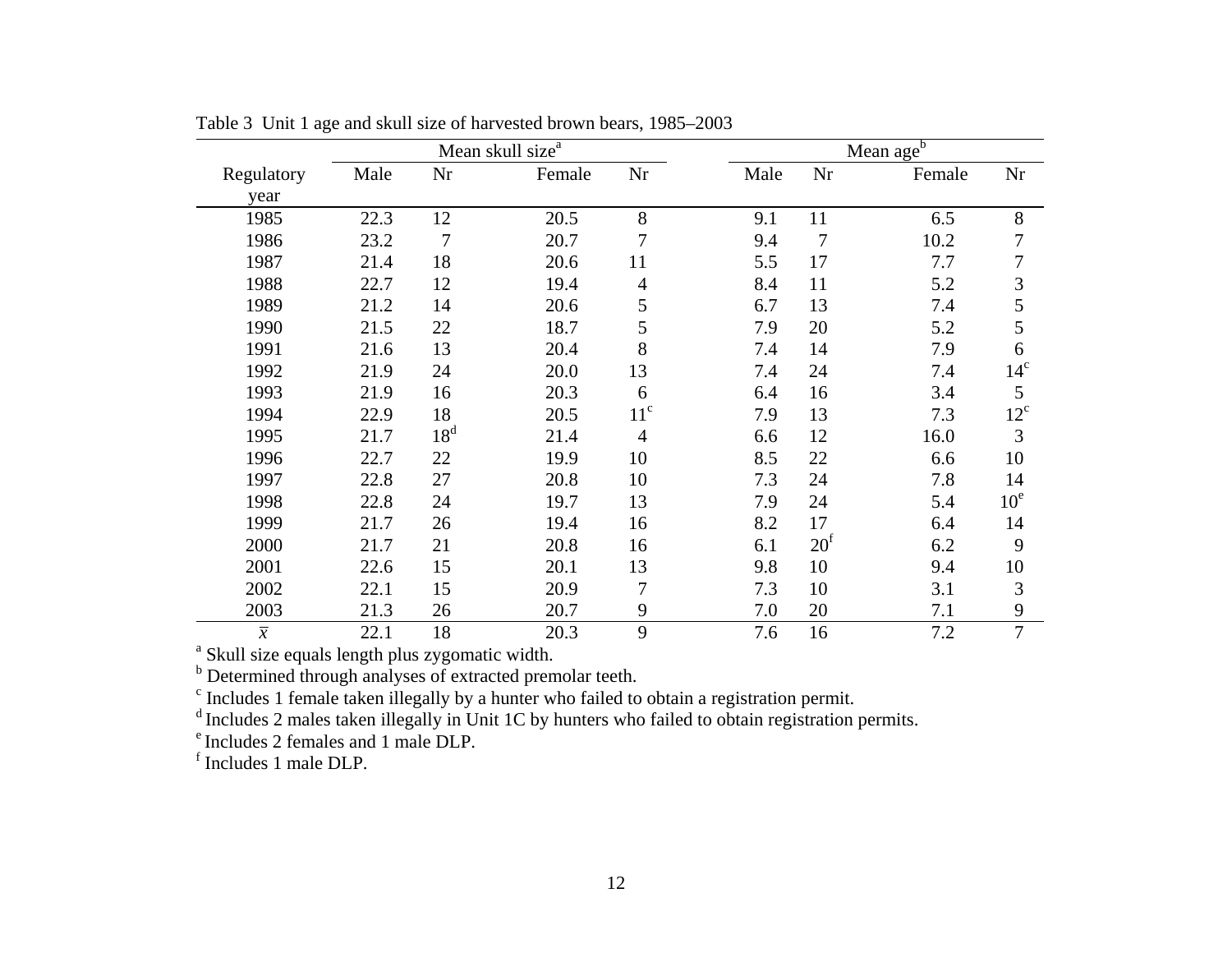|          |                   |         | Percent | Percent      | Percent    |           |              |                  |            |
|----------|-------------------|---------|---------|--------------|------------|-----------|--------------|------------------|------------|
| Season/  | Regulatory        | Permits | did not | unsuccessful | successful |           | Bear harvest |                  |            |
| hunt nr  | year              | issued  | hunt    | hunters      | hunters    | Males (%) | Females (%)  | Unknown          | Total      |
| (Fall)   |                   |         |         |              |            |           |              |                  |            |
| 278F     | $1989^a$          | 44      | (0)     | (95)         | (5)        | (50)      | (50)         | $\boldsymbol{0}$ | $\sqrt{2}$ |
| 278F     | 1990              | 67      | (0)     | (73)         | (27)       | (72)      | (28)         | $\boldsymbol{0}$ | 18         |
| 272F     | 1991              | 182     | (47)    | (88)         | (13)       | (50)      | (50)         | $\boldsymbol{0}$ | 12         |
| 272F     | 1992              | 149     | (46)    | (69)         | (31)       | (56)      | (44)         | $\boldsymbol{0}$ | 25         |
| 272F     | 1993              | 146     | (53)    | (83)         | (17)       | (75)      | (25)         | $\boldsymbol{0}$ | 12         |
| 272F     | 1994              | 135     | (58)    | (79)         | (21)       | (42)      | (58)         | $\boldsymbol{0}$ | 12         |
| 272F     | $1995^{b}$        | 164     | (55)    | (88)         | (12)       | (67)      | (33)         | $\boldsymbol{0}$ | 9          |
| 272F     | $1996^b$          | 147     | (54)    | (81)         | (19)       | (54)      | (46)         | $\boldsymbol{0}$ | 13         |
| 272F     | 1997              | 175     | (52)    | (81)         | (19)       | (63)      | (37)         | $\boldsymbol{0}$ | 16         |
| 272F     | 1998 <sup>d</sup> | 148     | (53)    | (81)         | (19)       | (23)      | (77)         | $\boldsymbol{0}$ | 13         |
| 272F     | 1999              | 176     | (56)    | (74)         | (26)       | (35)      | (65)         | $\boldsymbol{0}$ | $20\,$     |
| 272F     | 2000              | 158     | (56)    | (68)         | (32)       | (50)      | (50)         | $\boldsymbol{0}$ | 22         |
| 272F     | 2001              | 159     | (54)    | (75)         | (25)       | (47)      | (53)         | $\boldsymbol{0}$ | 18         |
| 272F     | 2002              | 144     | (39)    | (85)         | (15)       | (69)      | (31)         | $\boldsymbol{0}$ | 13         |
| 272F     | 2003              | 164     | (68)    | (80)         | (20)       | (64)      | (36)         | $\boldsymbol{0}$ | 11         |
| (Spring) |                   |         |         |              |            |           |              |                  |            |
| 278S     | 1990              | 60      | (0)     | (88)         | (12)       | (71)      | (29)         | $\boldsymbol{0}$ | $\sqrt{ }$ |
| 278S     | 1991              | 59      | (0)     | (85)         | (15)       | (100)     | (0)          | $\boldsymbol{0}$ | 9          |
| 272S     | 1992              | 142     | (49)    | (81)         | (19)       | (79)      | (21)         | $\boldsymbol{0}$ | 14         |
| 272S     | 1993              | 131     | (43)    | (85)         | (15)       | (91)      | (9)          | $\boldsymbol{0}$ | 11         |
| 272S     | 1994              | 133     | (50)    | (82)         | (18)       | (75)      | (25)         | $\boldsymbol{0}$ | 12         |
| 272S     | $1995^{\circ}$    | 156     | (43)    | (81)         | (19)       | (76)      | (24)         | $\boldsymbol{0}$ | 17         |
| 272S     | 1996              | 139     | (44)    | (85)         | (15)       | (83)      | (17)         | $\boldsymbol{0}$ | 12         |
| 272S     | 1997              | 144     | (40)    | (79)         | (21)       | (78)      | (22)         | $\boldsymbol{0}$ | 18         |
| 272S     | 1998              | 152     | (46)    | (77)         | (23)       | (84)      | (16)         | $\boldsymbol{0}$ | 19         |
| 272S     | 1999              | 155     | (50)    | (71)         | (29)       | (86)      | (14)         | $\boldsymbol{0}$ | 22         |
| 272S     | 2000 <sup>d</sup> | 167     | (44)    | (79)         | (21)       | (80)      | (20)         | $\boldsymbol{0}$ | 20         |
| 272S     | 2001              | 186     | (43)    | (84)         | (16)       | (67)      | (33)         | $\boldsymbol{0}$ | 17         |

Table 4 Unit 1 brown bear registration permit hunt data, 1989–2003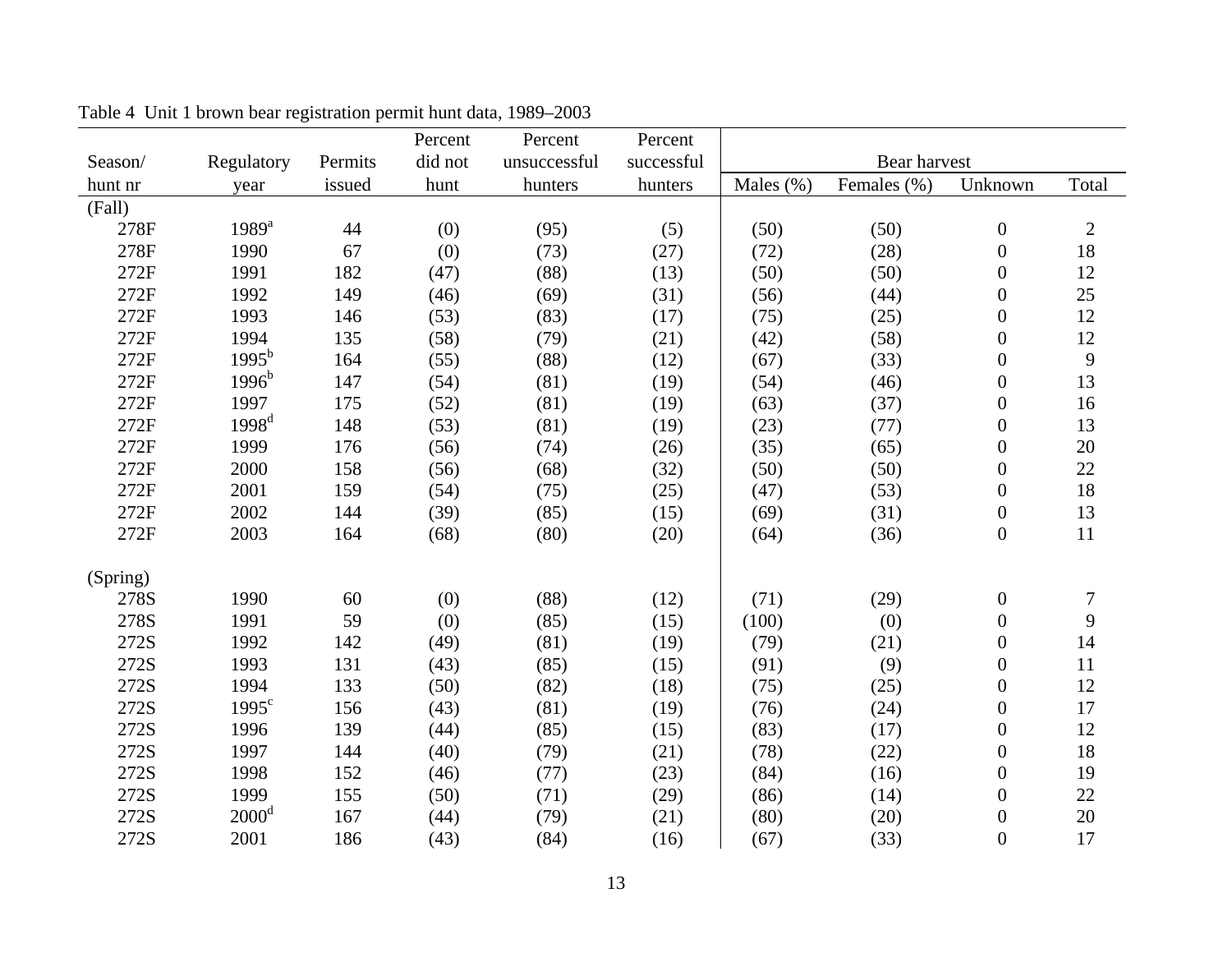#### Table 4 continued

|         |            |         | Percent | Percent      | Percent      |              |              |         |       |
|---------|------------|---------|---------|--------------|--------------|--------------|--------------|---------|-------|
| Season/ | Regulatory | Permits | did not | unsuccessful | successful   | Bear         | harvest      |         |       |
| hunt nr | vear       | 1ssued  | hunt    | hunters      | hunters      | Males $(\%)$ | Females (%)  | Unknown | Total |
| 272S    | 2002       | 180     | (46)    | (89)         | $ 11\rangle$ | (82)         | 18)          | v       | 11    |
| 272S    | 2003       | 158     | (44)    | (73)         | (27)         | (79)         | $21^{\circ}$ |         | 24    |

<sup>a</sup> First season permits required for Unit 1 brown bear hunt.

<sup>b</sup> Three hunters did not return permits.

<sup>c</sup> Two hunters did not return permits.

<sup>d</sup> One hunter did not return permit.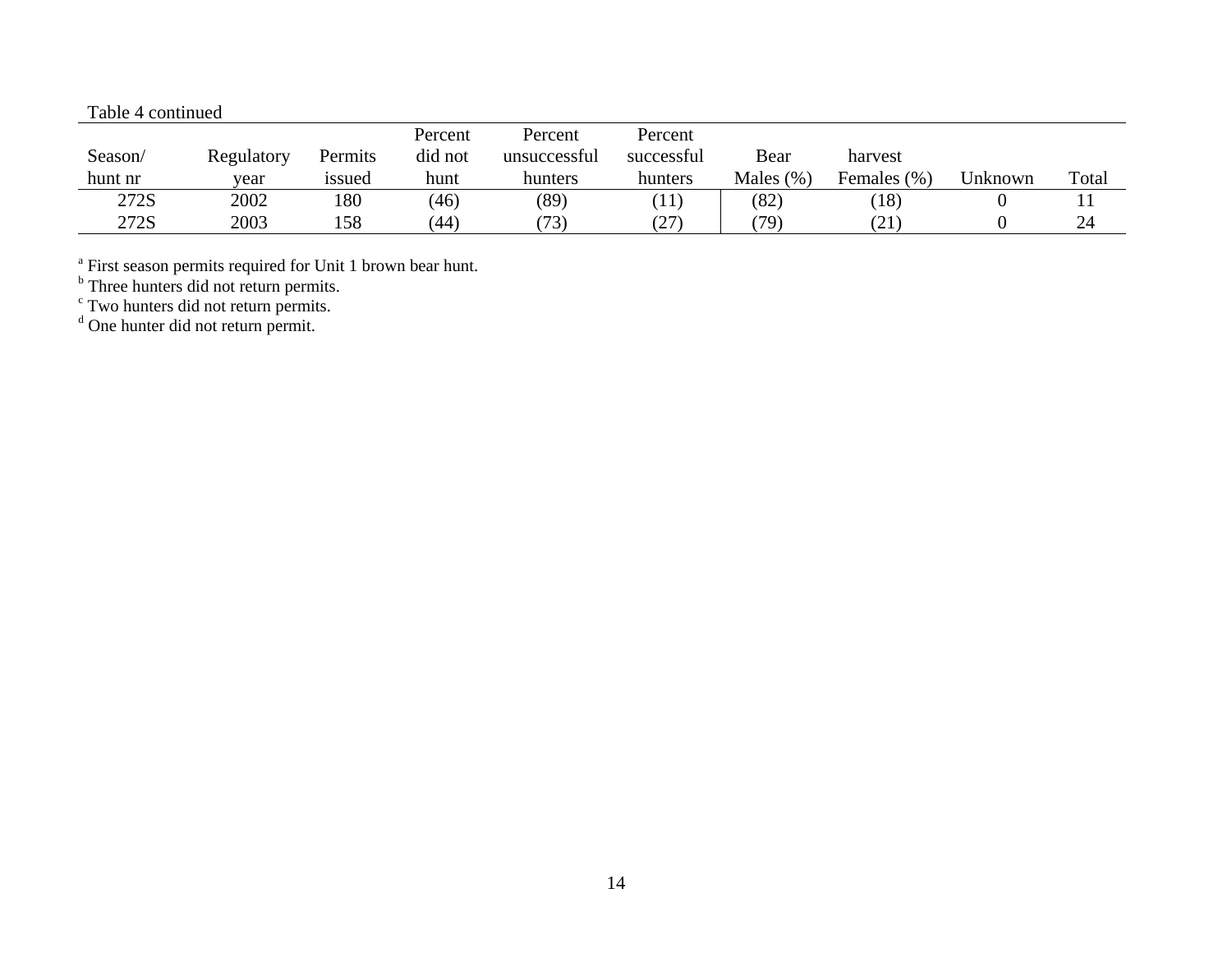|             |                |         | Percent | Percent      | Percent    |              |              |                  |       |
|-------------|----------------|---------|---------|--------------|------------|--------------|--------------|------------------|-------|
| Spring/fall | Regulatory     | Permits | did not | unsuccessful | successful |              | Bear harvest |                  |       |
|             | year           | issued  | hunt    | hunters      | hunters    | Males $(\%)$ | Females (%)  | Unknown          | Total |
|             | 1989           | 104     | (0)     | (91)         | (9)        | (67)         | (33)         | $\overline{0}$   | 9     |
|             | 1990           | 126     | (0)     | (79)         | (21)       | (81)         | (19)         | 0                | 27    |
|             | 1991           | 324     | (48)    | (84)         | (16)       | (65)         | (35)         | $\overline{0}$   | 26    |
|             | 1992           | 280     | (44)    | (71)         | (29)       | (64)         | (36)         | $\overline{0}$   | 36    |
|             | 1993           | 279     | (51)    | (83)         | (17)       | (75)         | (25)         | $\overline{0}$   | 24    |
|             | 1994           | 291     | (49)    | (80)         | (20)       | (62)         | (38)         | $\overline{0}$   | 29    |
|             | 1995           | 303     | (50)    | (87)         | (13)       | (80)         | (20)         | $\boldsymbol{0}$ | 20    |
|             | 1996           | 291     | (47)    | (78)         | (22)       | (68)         | (32)         | $\overline{0}$   | 31    |
|             | 1997           | 327     | (49)    | (78)         | (22)       | (74)         | (26)         | $\boldsymbol{0}$ | 35    |
|             | 1998           | 303     | (51)    | (78)         | (22)       | (63)         | (37)         | $\boldsymbol{0}$ | 35    |
|             | 1999           | 343     | (50)    | (77)         | (23)       | (58)         | (42)         | $\boldsymbol{0}$ | 40    |
|             | 2000           | 344     | (49)    | (80)         | (20)       | (59)         | (42)         | $\boldsymbol{0}$ | 34    |
|             | 2001           | 339     | (48)    | (83)         | (17)       | (61)         | (39)         | $\boldsymbol{0}$ | 28    |
|             | 2002           | 325     | (50)    | (86)         | (14)       | (65)         | (35)         | $\boldsymbol{0}$ | 23    |
|             | 2003           | 322     | (62)    | (70)         | (30)       | (72)         | (28)         | 0                | 36    |
|             | $\overline{x}$ | 286     | (43)    | (81)         | (19)       | (68)         | (32)         | $\overline{0}$   | 28    |

Table 5 Unit 1 fall and spring registration permit hunts combined, by regulatory year (1989–2003)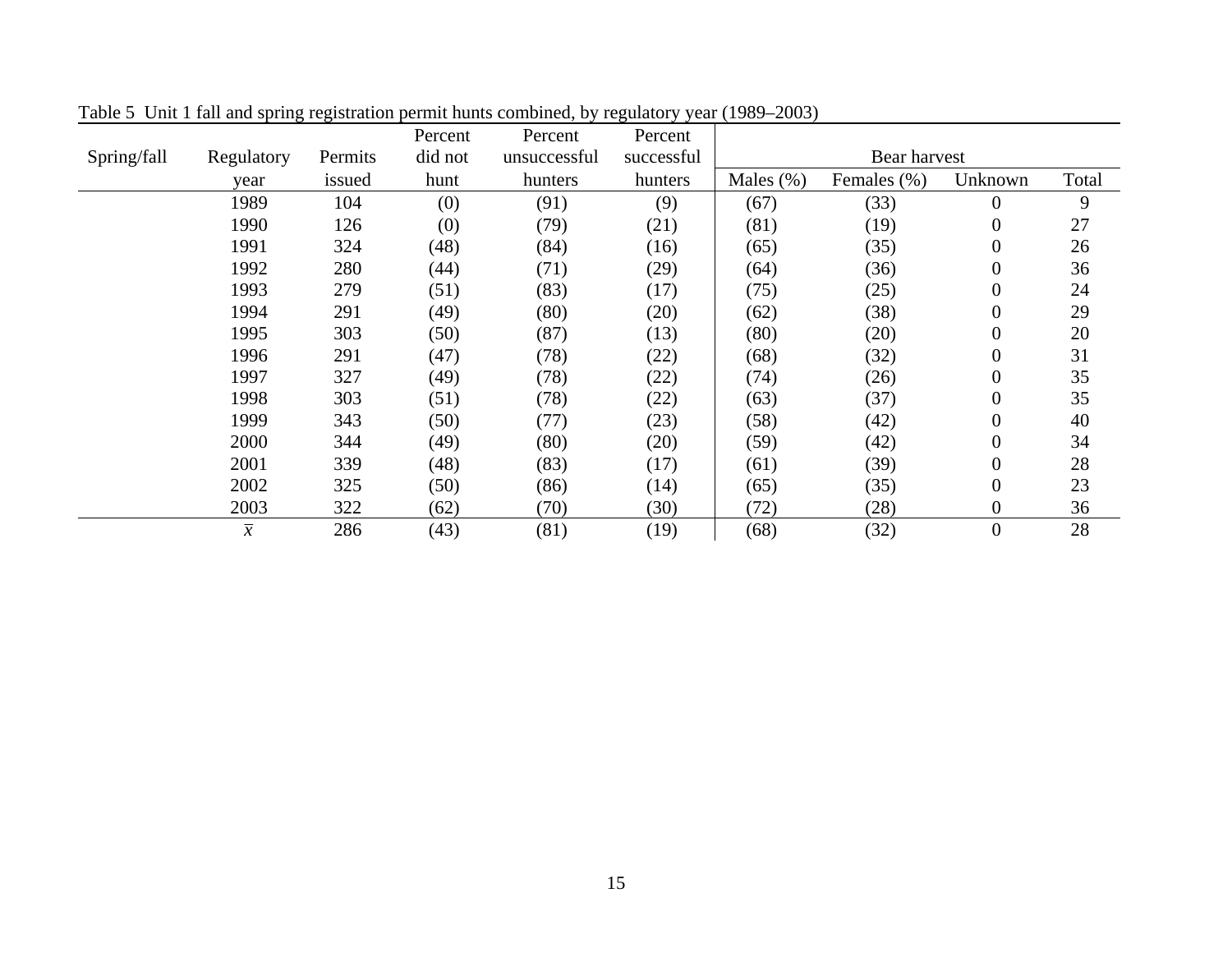|                   | Local                         | Nonlocal         |                 |                  | Total              |
|-------------------|-------------------------------|------------------|-----------------|------------------|--------------------|
| Regulatory year   | resident <sup>b</sup> $(\% )$ | resident $(\% )$ | Nonresident (%) | Unknown          | successful hunters |
| 1985              | (61)                          | (26)             | (13)            | $\boldsymbol{0}$ | 23                 |
| 1986              | (60)                          | (27)             | (13)            | 0                | 15                 |
| 1987              | (58)                          | (27)             | (12)            | 3                | 33                 |
| 1988              | (56)                          | (19)             | (25)            | $\boldsymbol{0}$ | 16                 |
| 1989 <sup>c</sup> | (45)                          | (25)             | (30)            | 0                | 20                 |
| 1990              | (63)                          | (7)              | (26)            |                  | 27                 |
| 1991              | (65)                          | (4)              | (23)            | $\overline{2}$   | 26                 |
| 1992              | (47)                          | (8)              | (45)            |                  | 37                 |
| 1993              | (54)                          | (21)             | (25)            | $\overline{0}$   | 24                 |
| 1994              | (38)                          | (21)             | (41)            | $\boldsymbol{0}$ | 29                 |
| 1995              | (30)                          | (15)             | (55)            | $\boldsymbol{0}$ | 20                 |
| 1996              | (29)                          | (16)             | (55)            | $\boldsymbol{0}$ | 31                 |
| 1997              | (26)                          | (23)             | (31)            | $\boldsymbol{0}$ | 35                 |
| 1998              | (37)                          | (23)             | (40)            | $\boldsymbol{0}$ | 35                 |
| 1999              | (25)                          | (12)             | (63)            | $\boldsymbol{0}$ | 40                 |
| 2000              | (34)                          | (9)              | (57)            | $\boldsymbol{0}$ | 34                 |
| 2001              | (7)                           | (4)              | (69)            | 6                | 28                 |
| 2002              | (9)                           | (14)             | (77)            | $\boldsymbol{0}$ | 23                 |
| 2003              | (37)                          | (3)              | (60)            | $\boldsymbol{0}$ | 36                 |
| $\overline{\chi}$ | (41)                          | (16)             | (40)            | $\boldsymbol{0}$ | 28                 |

Table 6 Unit 1 successful brown bear hunters, by residency,  $1985-2003^a$ 

<sup>a</sup> Does not include illegal kills.

 $\sigma^b$  Local residents are those hunters who reside in Unit 1.<br>
<sup>c</sup> Before 1989/90 all harvest data were obtained solely from sealing records.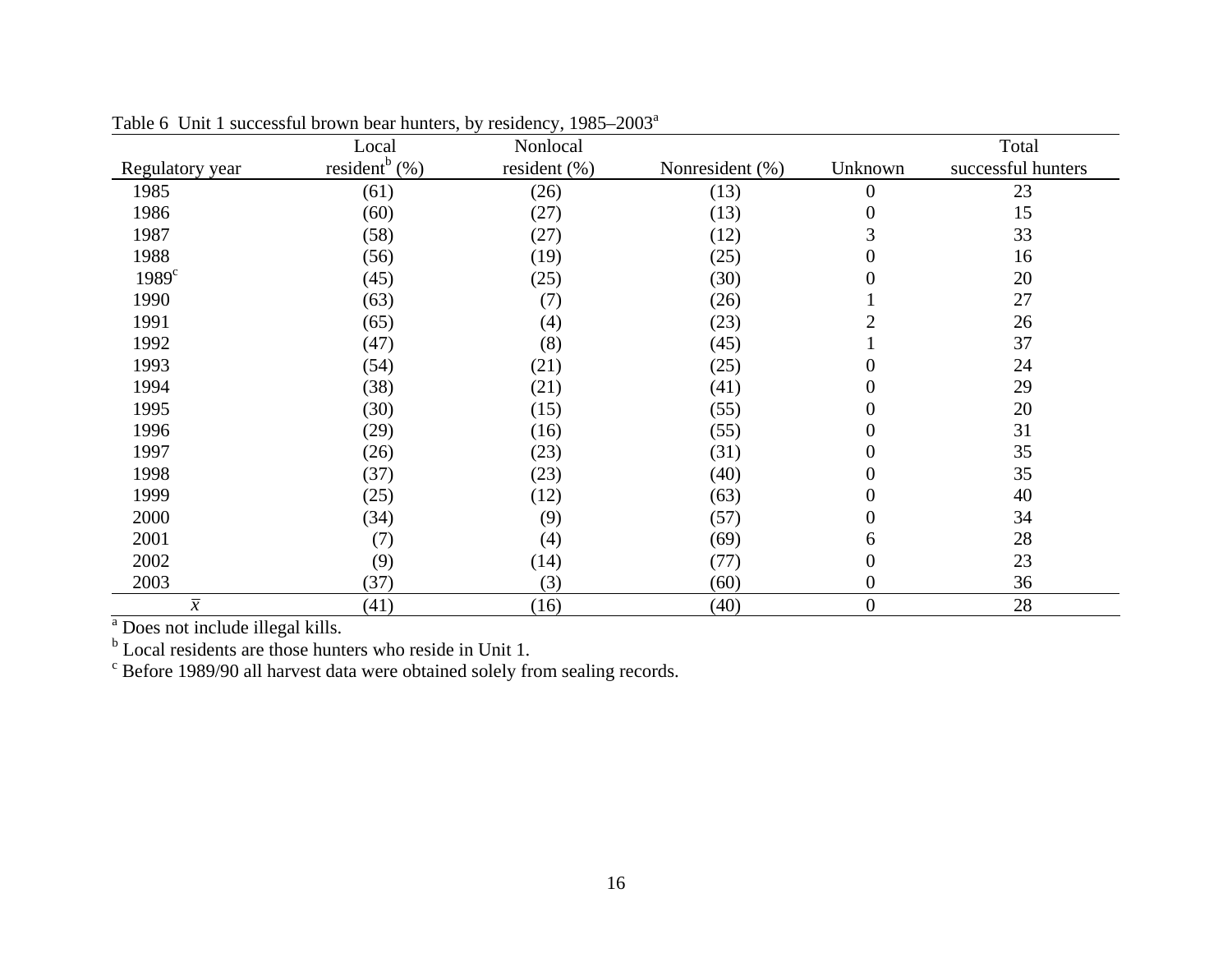| Regulatory     |         | Fall             |         | Spring           |
|----------------|---------|------------------|---------|------------------|
| year           | Harvest | Percent of total | Harvest | Percent of total |
| 1985           | 12      | (52)             | 11      | (48)             |
| 1986           | 5       | (33)             | 10      | (67)             |
| 1987           | 16      | (48)             | 17      | (52)             |
| 1988           | 11      | (69)             | 5       | (31)             |
| 1989           | 10      | (50)             | 10      | (50)             |
| 1990           | 18      | (67)             | 9       | (33)             |
| 1991           | 12      | (46)             | 14      | (54)             |
| 1992           | 25      | (68)             | 12      | (32)             |
| 1993           | 12      | (50)             | 12      | (50)             |
| 1994           | 12      | (41)             | 17      | (59)             |
| 1995           | 8       | (40)             | 12      | (60)             |
| 1996           | 13      | (42)             | 18      | (58)             |
| 1997           | 16      | (46)             | 19      | (54)             |
| 1998           | 13      | (37)             | 22      | (63)             |
| 1999           | 20      | (50)             | 20      | (50)             |
| 2000           | 19      | (56)             | 17      | (50)             |
| 2001           | 17      | (61)             | 11      | (39)             |
| 2002           | 13      | (57)             | 10      | (43)             |
| 2003           | 11      | (32)             | 24      | (68)             |
| $\overline{x}$ | 14      | (51)             | 14      | (49)             |

Table 7 Unit 1 brown bear harvest, by season, 1985–2003<sup>a</sup>

<sup>a</sup> Does not include illegal kills.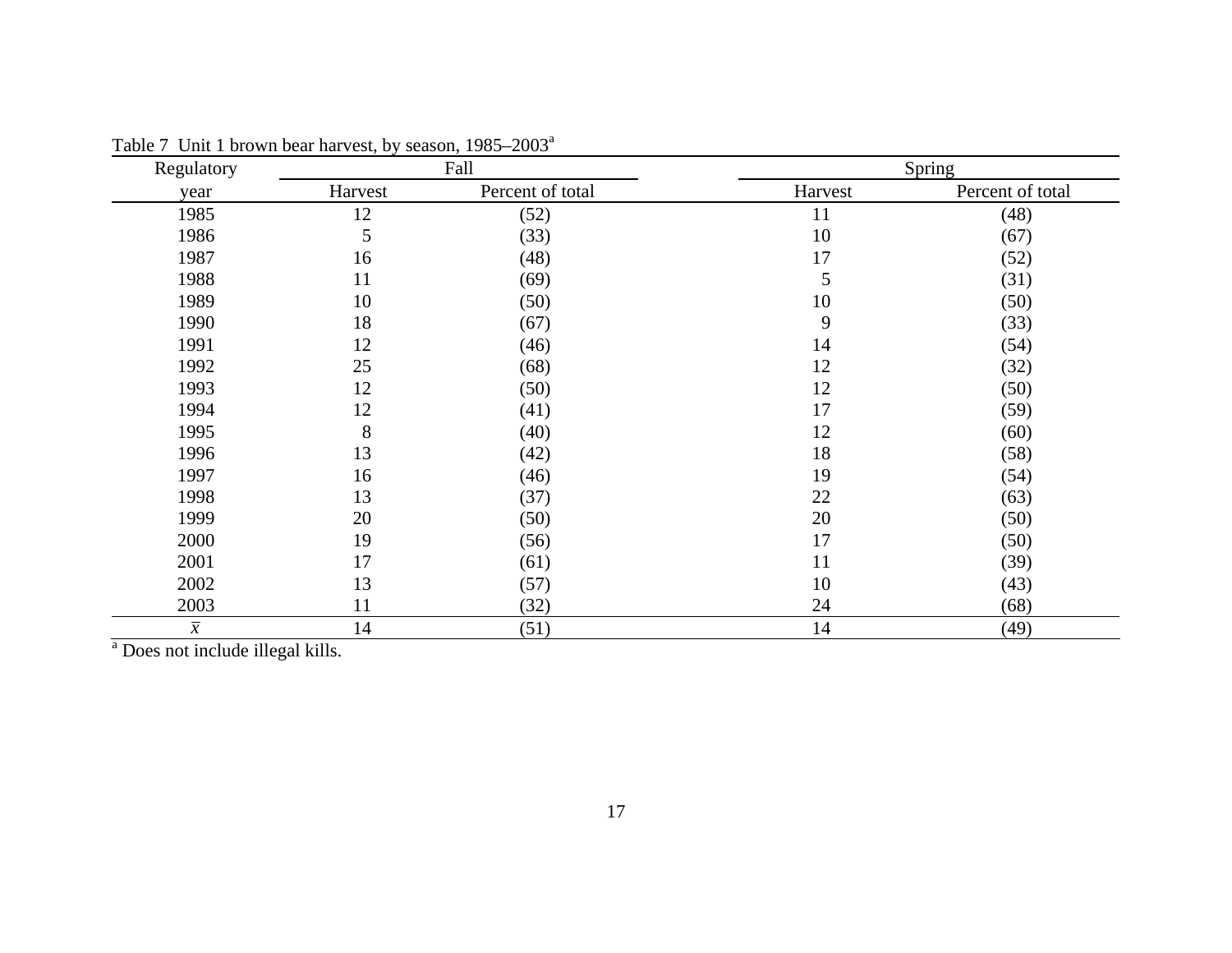| Regulatory     | Harvest periods |         |          |                  |                  |     |                  |       |  |
|----------------|-----------------|---------|----------|------------------|------------------|-----|------------------|-------|--|
| year           | September       | October | November | March            | April            | May | June             | Total |  |
| 1985           | 6               | 4       |          | $\overline{0}$   | $\overline{0}$   | 12  | $\overline{0}$   | 23    |  |
| 1986           | 6               |         |          |                  |                  | 4   | $\overline{0}$   | 15    |  |
| 1987           |                 |         |          |                  | 0                | 15  |                  | 33    |  |
| 1988           |                 |         |          |                  | 0                | 10  |                  | 16    |  |
| 1989           |                 |         |          |                  | 0                | 10  | 0                | 20    |  |
| 1990           |                 |         |          |                  |                  | 8   | 0                | 27    |  |
| 1991           | 8               |         |          |                  | $\overline{0}$   | 13  | $\boldsymbol{0}$ | 26    |  |
| 1992           | 14              | 10      |          |                  | 3                | 9   | $\boldsymbol{0}$ | 37    |  |
| 1993           | 6               |         |          |                  |                  | 11  | 0                | 24    |  |
| 1994           |                 |         |          |                  |                  | 16  | $\boldsymbol{0}$ | 29    |  |
| 1995           |                 |         |          |                  | 0                | 12  | $\boldsymbol{0}$ | 20    |  |
| 1996           | 10              |         |          |                  | 3                | 15  | $\boldsymbol{0}$ | 31    |  |
| 1997           |                 | 9       |          |                  |                  | 18  | $\overline{0}$   | 35    |  |
| 1998           |                 | n       |          |                  | 0                | 22  | $\boldsymbol{0}$ | 35    |  |
| 1999           | 15              |         |          |                  | 0                | 20  | $\overline{0}$   | 40    |  |
| 2000           | 17              |         |          |                  | $\overline{2}$   | 13  | $\overline{0}$   | 35    |  |
| 2001           |                 | 9       |          |                  |                  | 10  | 0                | 28    |  |
| 2002           |                 |         |          |                  | 0                | 13  | $\boldsymbol{0}$ | 23    |  |
| 2003           | 8               | C       |          | $\boldsymbol{0}$ | $\boldsymbol{0}$ | 23  | $\boldsymbol{0}$ | 36    |  |
| $\overline{x}$ | 8               | 5       |          | $\boldsymbol{0}$ |                  | 13  | $\boldsymbol{0}$ | 28    |  |

Table 8 Unit 1 brown bear harvest, by month,  $1985-2003^a$ 

<sup>a</sup> Does not include illegal kills.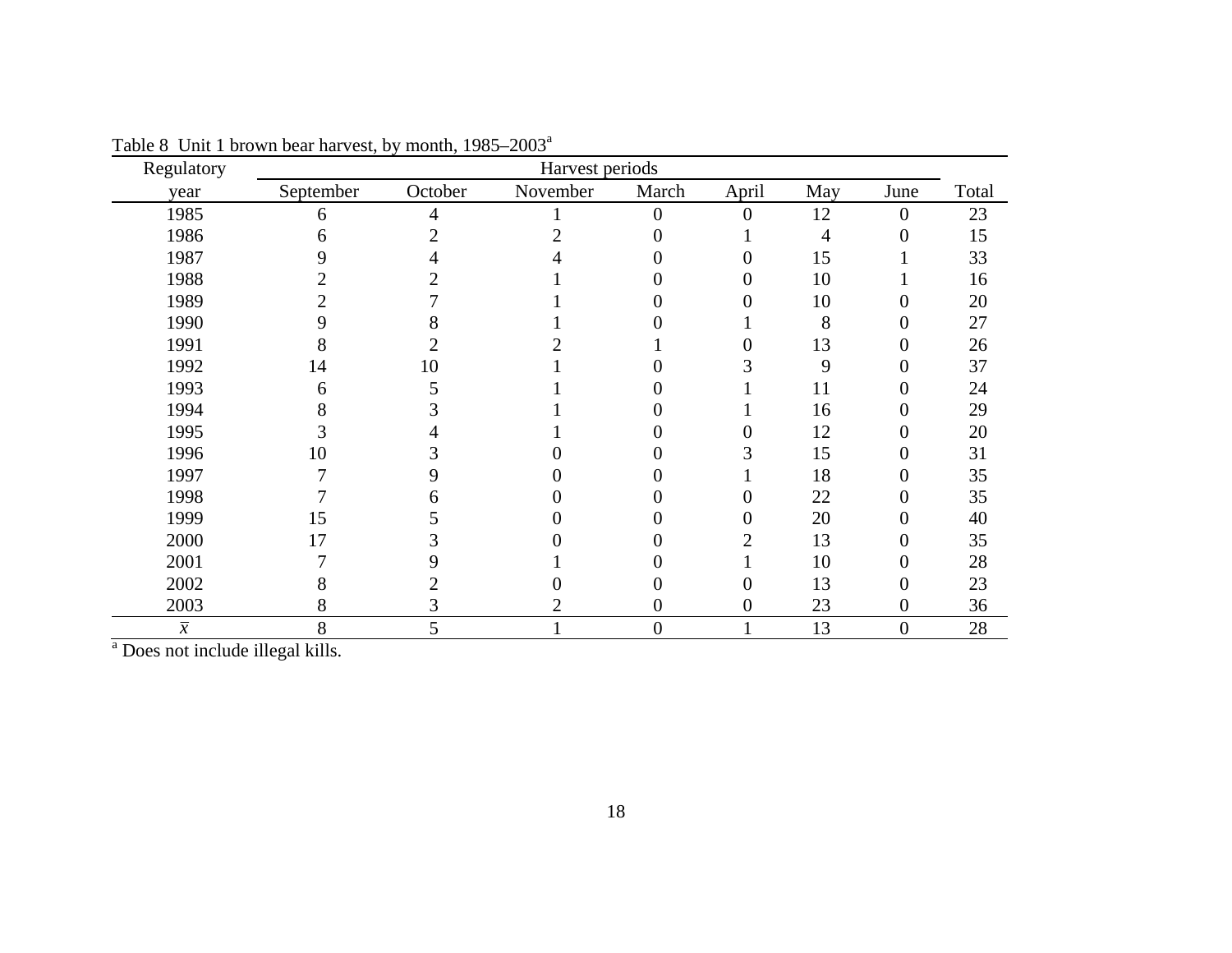|                | Percent of harvest |      |      |            |         |         |        |  |
|----------------|--------------------|------|------|------------|---------|---------|--------|--|
| Regulatory     |                    |      |      |            | Highway | Other/  |        |  |
| year           | Airplane           | Boat | Walk | <b>ORV</b> | vehicle | unknown | Nr.    |  |
| 1985           | (4)                | (61) | (4)  | (9)        | (13)    | (9)     | 23     |  |
| 1986           | (7)                | (53) | (0)  | (13)       | (27)    | (0)     | 15     |  |
| 1987           | (12)               | (52) | (9)  | (12)       | (6)     | (9)     | 33     |  |
| 1988           | (6)                | (63) | (6)  | (6)        | (13)    | (6)     | 16     |  |
| 1989           | (10)               | (70) | (5)  | (5)        | (5)     | (5)     | 20     |  |
| 1990           | (15)               | (52) | (7)  | (15)       | (4)     | (7)     | 27     |  |
| 1991           | (8)                | (62) | (0)  | (8)        | (3)     | (19)    | 26     |  |
| 1992           | (17)               | (50) | (0)  | (3)        | (30)    | (0)     | 37     |  |
| 1993           | (0)                | (71) | (4)  | (0)        | (25)    | (0)     | 24     |  |
| 1994           | (3)                | (76) | (7)  | (0)        | (14)    | (0)     | 29     |  |
| 1995           | (0)                | (70) | (5)  | (0)        | (25)    | (0)     | 20     |  |
| 1996           | (3)                | (71) | (3)  | (3)        | (20)    | (0)     | 31     |  |
| 1997           | (3)                | (66) | (0)  | (0)        | (31)    | (0)     | 35     |  |
| 1998           | (0)                | (83) | (3)  | (0)        | (14)    | (0)     | 35     |  |
| 1999           | (8)                | (72) | (0)  | (0)        | (20)    | (0)     | 40     |  |
| 2000           | (3)                | (77) | (0)  | (0)        | (17)    | (0)     | 35     |  |
| 2001           | (15)               | (68) | (0)  | (3)        | (11)    | (3)     | $28\,$ |  |
| 2002           | (0)                | (77) | (0)  | (0)        | (23)    | (0)     | 23     |  |
| 2003           | (0)                | (86) | (0)  | (0)        | (14)    | (0)     | 36     |  |
| $\overline{x}$ | (6)                | (67) | (3)  | (4)        | (13)    | (3)     | 28     |  |

Table 9 Unit 1 successful brown bear hunter transport methods, 1985–2003<sup>a</sup>

<sup>a</sup> Does not include illegal or DLP kills.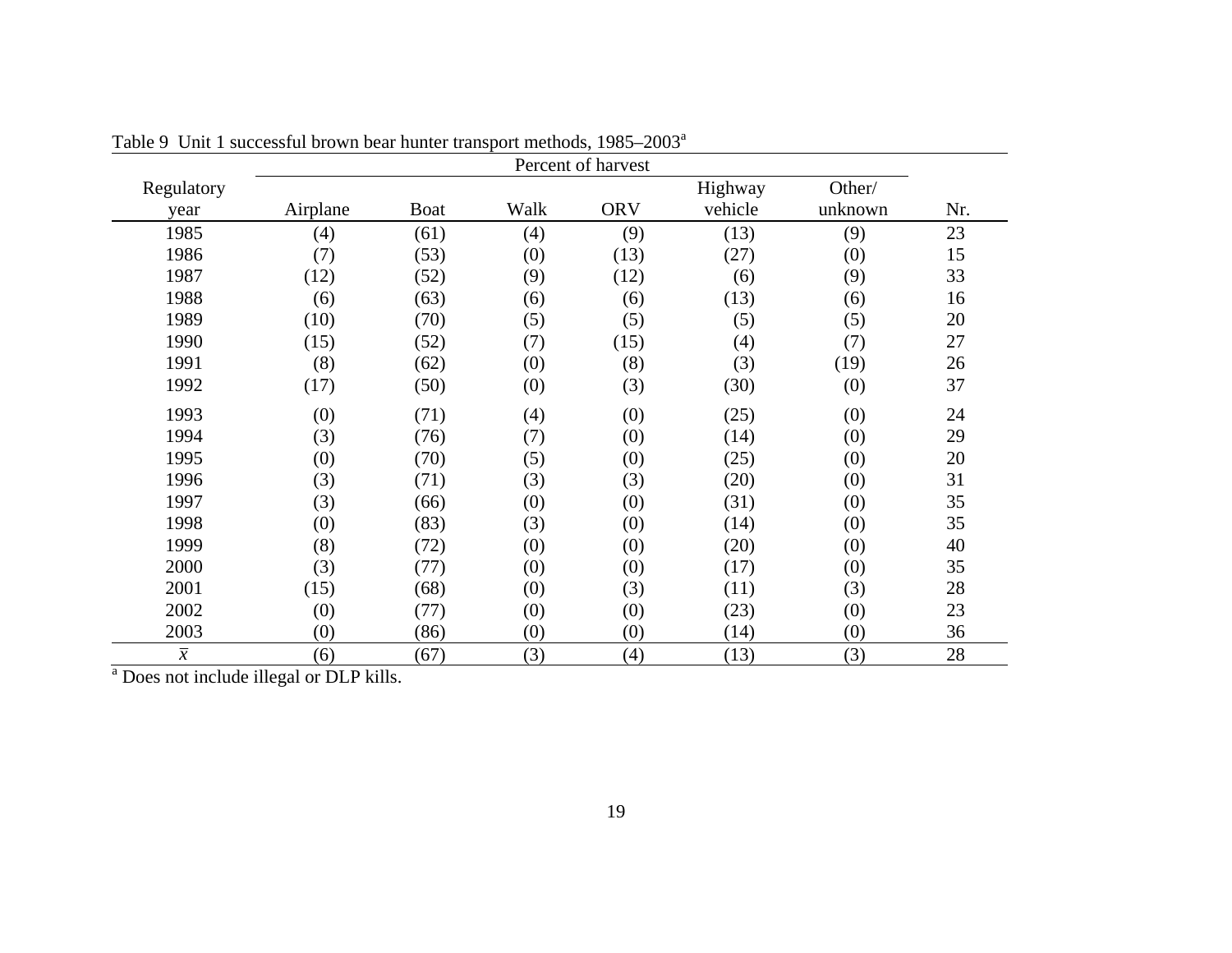**MANAGEMENT REPORT** 

# **BROWN BEAR MANAGEMENT REPORT**

From: 1 July 2002 To: 30 June 2004

# **LOCATION**

**GAME MANAGEMENT UNIT:** Unit 4  $(5820 \text{ mi}^2)$ **GEOGRAPHIC DESCRIPTION:** Admiralty, Baranof, Chichagof, and adjacent islands

# **BACKGROUND**

Brown bears inhabit all major islands in Game Management Unit 4 (Admiralty, Baranof, Chichagof, Kruzof, Yakobi, and Catherine Islands). The population has been isolated from mainland brown/grizzly bear populations for over 40,000 years and is genetically distinct from other bears (Heaton et al. 1996; Talbot and Shields 1996).

Management of Unit 4 brown bears has had a colorful and controversial past. In the early part of the 20th century, there were advocates for both complete elimination of and for more reasonable conservation of brown bears. Market hunting for hides and calls for the elimination of bears were gradually overcome by support for greater protection for the valuable bear resource, and the Alaska Department of Fish and Game (ADF&G) developed more restrictive harvest regulations (ADF&G 1998).

The Tongass National Forest encompasses most Unit 4 bear habitat and is managed under a multiple use concept by the U.S. Forest Service (USFS). On both federal and private lands commercial logging has resulted in extensive long-term habitat alteration. Wilderness designations on Admiralty, south Baranof, and west Chichagof Islands, however, contain large areas that should continue to provide bears with pristine environments. Elsewhere in the unit, habitat alteration by logging will affect brown bear density and distribution.

Unit 4 includes the most important brown bear hunting area in Southeast Alaska. Unit 4 has an estimated 70% of Southeast's brown bears (Miller 1993*a*) and has produced 69% of the region's harvest in recent years (ADF&G 2003). Federal assumption of subsistence management under the terms of the Alaska National Interest Lands Conservation Act (ANILCA) included authority for brown bears on federal lands. This dual authority with the state has confused the public and may deny state wildlife managers the use of options available on nonfederal land.

Increasing numbers of brown bear guides and hunters, as well as increased tourism in Unit 4 during recent years, has led to user conflicts. In July 1998, the ADF&G published "Unit 4 Brown Bears – Past, Present, and Future: A Status Report and Issues Paper." The Unit 4 Brown Bear Management Team was created by the Board of Game (BOG) in January 1999 with 15 members nominated by organizations representing consumptive and nonconsumptive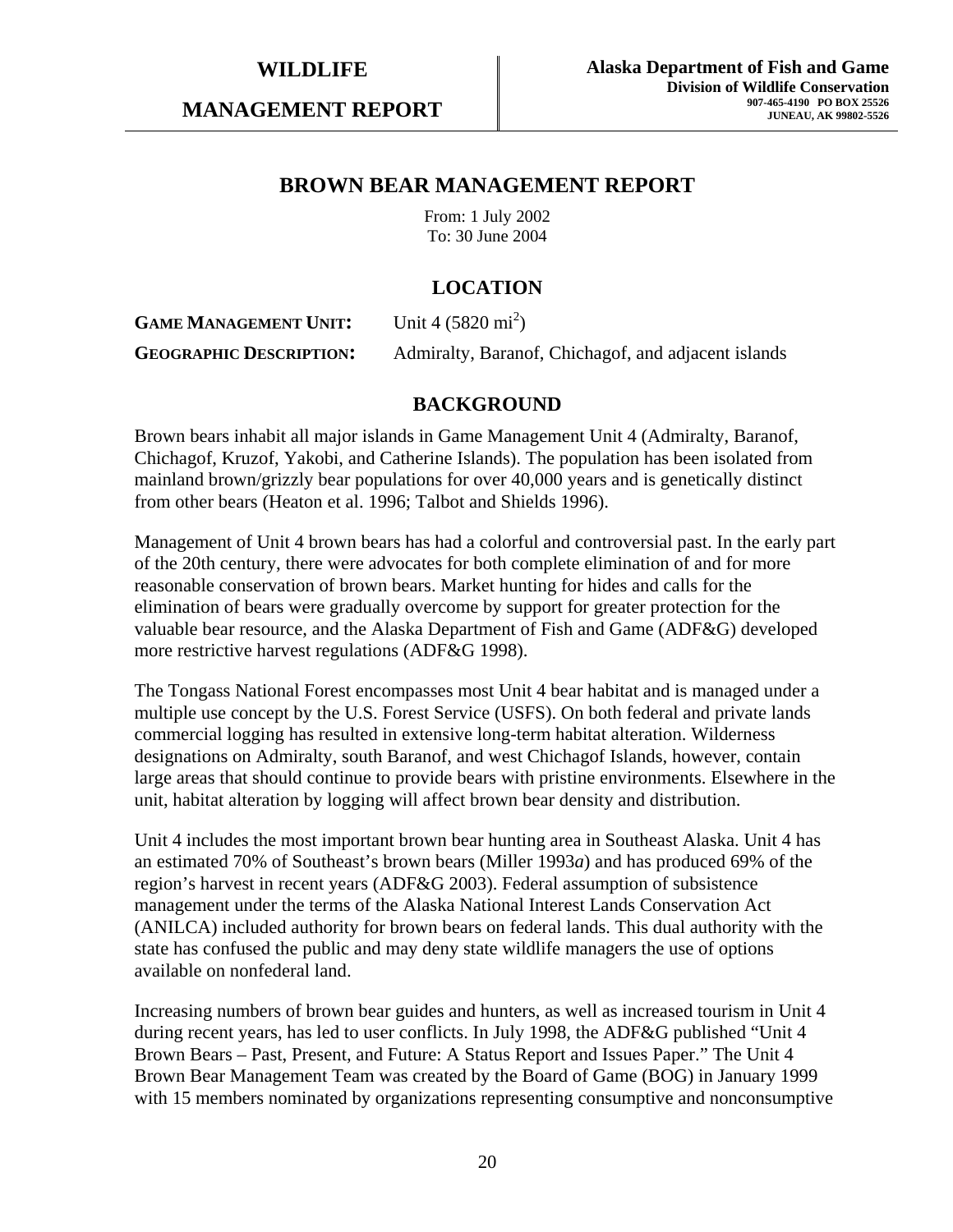user groups. The team's purpose was to review issues of bear management and any human activities in Unit 4 that affect brown bears. The team agreed to several elements of a comprehensive management strategy, and a report was published (ADF&G 2000).

Three areas in Unit 4 are closed to bear hunting to enhance viewing opportunities: Seymour Canal Closed Area on eastern Admiralty Island, which encompasses the Stan Price State Wildlife Sanctuary; Salt Lake Closed Area at the northeast end of Mitchell Bay on southwest Admiralty Island; and the Port Althorp Closed Area on northern Chichagof Island.

During 2001–2003, 48 brown bears were captured and outfitted with GPS and VHF radio transmitter collars to evaluate use of riparian and beach zones on Northeast Chichagof Island. The work continued into 2004 to collect the collars and analyze the data (Flynn et al. 2004).

In 2002, two streams were selected on northeast Chichagof Island for hair snare collection. Snare sites were about 10–25 m from the stream, and the hair snares were set along established bear trails. In 2003, the number of hair snares deployed on a stream was doubled. Snares were placed at the same sites as 2002, and an additional snare was placed in between the original sites. Bear hair was collected from single-catch hair traps placed systematically along each study stream every 7- to 10-day period for 6–8 weeks. Using the genetic data from the hair samples to identify individual bears, estimates will be generated for the number of bears at each study stream using open population mark-recapture models (Flynn et al. 2004).

# **MANAGEMENT DIRECTION**

### **MANAGEMENT OBJECTIVES**

- Maintain an average age of harvested males of at least 6.5 years.
- Maintain a male-to-female harvest ratio of at least 3:2.
- Minimize the number of bears killed in defense of life or property (DLP).

• Maintain the annual human-caused mortality of all brown bears at no more than 4% of each island's population estimate (Admiralty, Baranof, Northeast Chichagof, and the rest of Chichagof), averaged over a 3-year period.

• Maintain the annual human-caused mortality of females at no more than 1.5% of each island's population estimate, averaged over a 3-year period.

## **METHODS**

Registration permits for Unit 4 brown bear hunting were issued to the public at ADF&G offices. One license vendor in Hoonah is permitted, under strict guidelines, to issue registration permits for brown bear hunting in Unit 4. This exception was made to help accommodate hunters in the communities of Hoonah, Elfin Cove, and Pelican. Successful bear hunters were required to present skulls and hides to a representative of the Division of Wildlife Conservation (DWC) or the Alaska Bureau of Wildlife Enforcement (ABWE) for sealing. Bear sealers measured skulls, extracted premolars, confirmed sex, and recorded data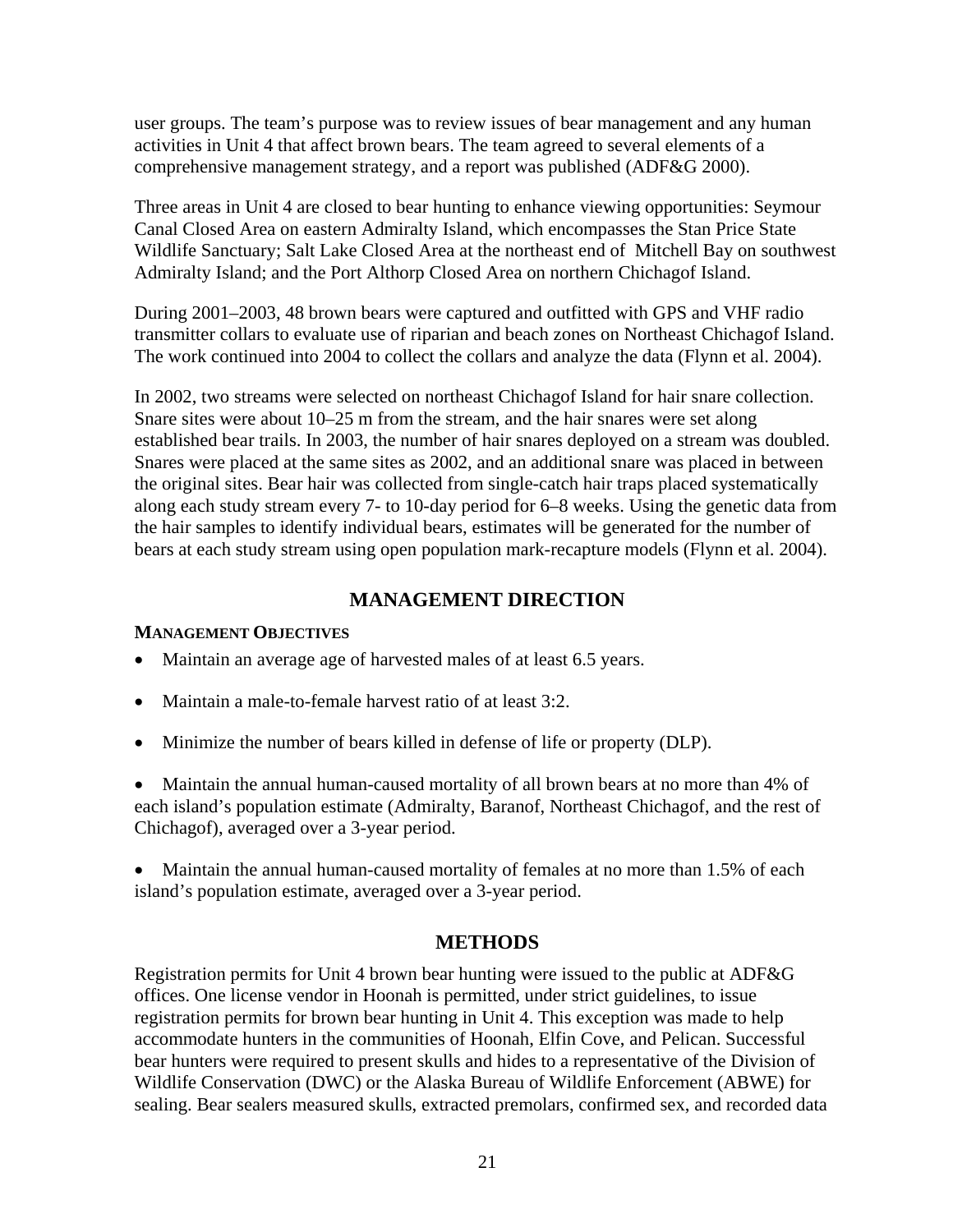on the date and location of kill, hunter residency, hunt length, guide services used (if any), and primary transportation. A commercial laboratory determined ages through cementum annuli analyses in premolars. All permittees were required to submit a report within 10 days after taking a bear. Unsuccessful permittees or those who did not hunt are required to submit a report following the close of the season.

Data recorded on sealing forms and registration permit reports were entered into a computer database. Delinquent permittees were sent up to 2 reminder letters, the second by certified mail, to improve reporting compliance. ABWE cited permittees who failed to report.

Area and regional personnel attempted to reduce DLP incidents through education and cooperation with community authorities, other agencies, and nongovernmental organizations.

In an effort to update current population estimates and evaluate brown bear use of riparian and beach zones, 48 bears were captured through helicopter darting or foot-snaring techniques and outfitted with telemetry devices during 2001–2003 (Flynn et al. 2004). These bears were considered the marked sample in a capture-mark-resight (CMR) population estimation effort. This was done in conjunction with hair-snare collection work to provide genetic markers of individual bears. Nine remaining GPS collars from female bears were recovered from den sites on Northeast Chichagof Island during May and June 2004 (R. Flynn, personal communication).

In 2002, two streams were selected on Northeast Chichagof Island for hair snare collection. A 5-km stretch of each stream was selected for study, and hair snares were placed at 100-m intervals along the banks of the stream, alternating sides, for a total of 50 sites per stream. Snare sites were about 10–25 m from the stream, and the hair snares were set along established bear trails. In 2003, we doubled the number of hair snares deployed on a stream. Snares were placed at the same sites as 2002, and an additional snare was placed in between the original sites. Bear hair was collected from single-catch hair traps placed systematically along each study stream every 7–10 day period for 6–8 weeks. Upon the end of the season, the hair samples were sent to a commercial genetics laboratory for analysis. Using the genetic data to identify individual bears, estimates will be generated for the number of bears at each study stream using open population mark-recapture models (Flynn et al. 2004).

Personnel from DWC and USFS contacted visitors at Pack Creek in the Stan Price State Wildlife Sanctuary. The program was staffed from late June through August to interpret bear behavior and management, promote public safety, prevent DLP loss of habituated bears, and explain regulations associated with the cooperative management area.

# **RESULTS AND DISCUSSION**

### **POPULATION STATUS AND TREND**

Unit 4 brown bear populations are stable or slightly increasing. Analysis of historical harvest data indicates that bear numbers probably declined during the mid 1970s but have since recovered (Faro 1997; Whitman 1999). Harvest levels from some areas of the unit continue to warrant close scrutiny. Expansion of logging roads, particularly on Northeast Chichagof Island, has increased the vulnerability of bears to hunters. High harvest occurs because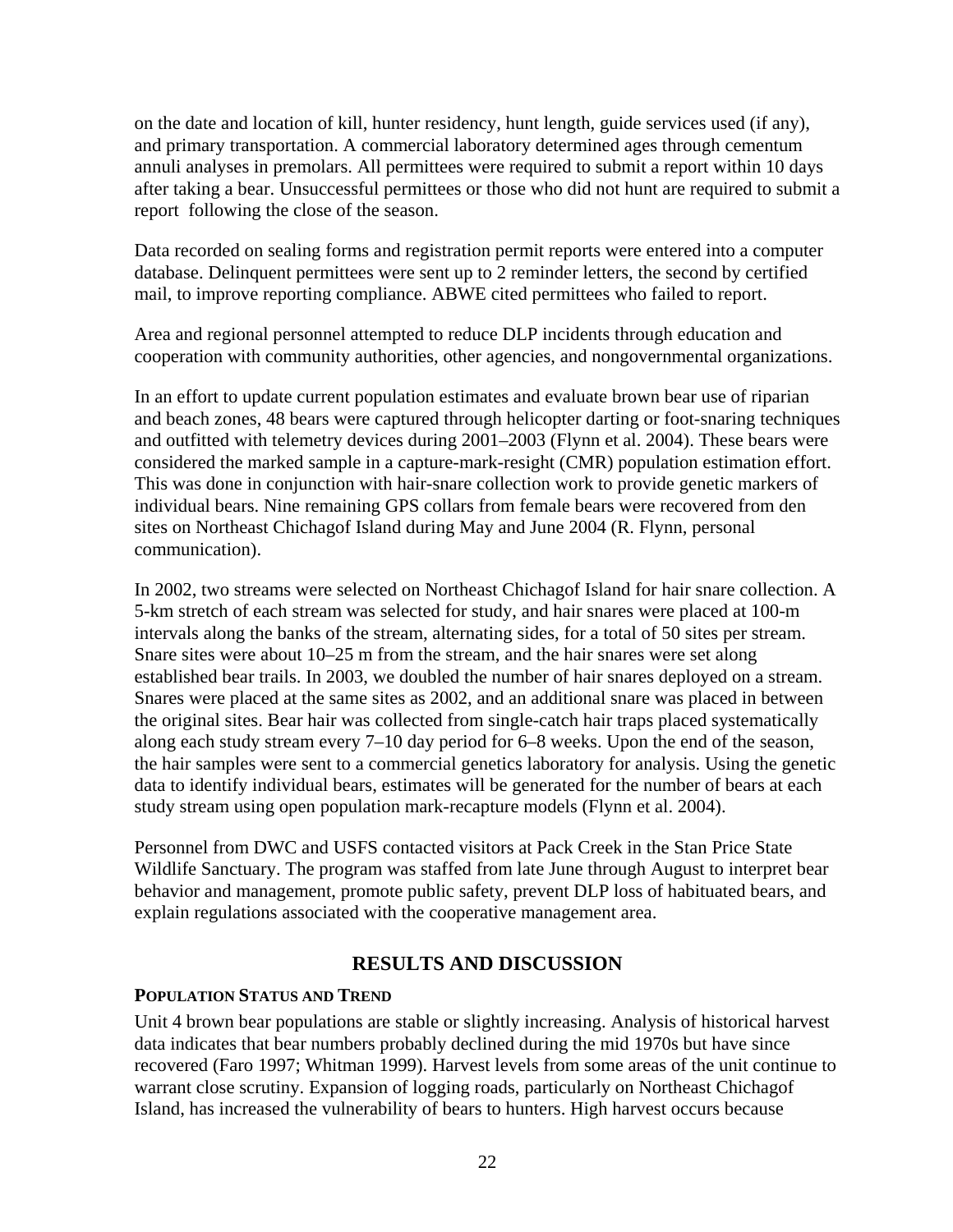logging roads allow hunters greater efficiency in accessing salmon streams, bays, and estuaries (Young 1989, 1990; Titus and Beier 1992). Illegal guiding activity over the past 3 years has also increased harvest to higher than what has been recommended by the Brown Bear Management Team. The final decision for the USFS's Shoreline Assessment Environmental Impact Statement is expected from the agency and will undoubtedly affect the number and distribution of guides within the Unit 4. A reallocation of some hunts to existing or new guides through a prospectus offering may also occur. Although data analysis is preliminary, it appears that the estimated bear population on northeast Chichagof Island has increased significantly between 1991 and 2004. Current estimates, based on the recently completed CMR effort, place the estimated bear density as high as  $1.7 \text{ bears/mi}^2$  (R. Flynn, personal communication).

### *Population Size*

Titus and Beier (1993) reported bear densities on Admiralty and Northeast Chichagof Islands study areas. These studies provide the basis for population estimates for major areas of the unit and are also used as a baseline for estimating bear densities in other parts of the region. The current population estimate for the entire unit is 4155 bears; Chichagof and adjacent islands, 1550; Baranof and adjacent islands, 1045; and Admiralty Island, 1560. Although it is anticipated these numbers will be recalculated in the future using updated information gathered in July 2002–September 2004 from Northeast Chichagof Island, that had not been accomplished at the time this report was written. For management purposes, the lower 95% confidence limit is used as a conservative population level, and we have attempted to maintain harvests at 4% or less of that population.

### *Population Composition*

Unitwide population composition data are limited. The number of bears captured during ADF&G research programs has been small, and we believe capture bias has resulted in a sample not representative of the sexes and age classes of bears in the population. Age and sex data from hunter harvest are biased by hunter selectivity, the vulnerability of young bears, regulations protecting females with offspring, and misidentification of harvested bears by sealers.

In Unit 4 the 2002–03 harvest by hunters was 85% males  $(n = 124)$  and 15% females  $(n = 22)$ . The 2003–04 harvest was 84% males ( $n = 147$ ) and 16% females ( $n = 28$ ). Table 1 displays sex information for the last 5 regulatory years.

### *Distribution and Movements*

Researchers continued to monitor radiocollared bears on the Northeast Chichagof Controlled Use Area (NECCUA) (Rod Flynn and LaVern Beier, ADF&G, personal communication).

### **MORTALITY**

*Harvest* 

Season and Bag Limit Resident and Nonresident Hunters

Chichagof Island south and west of a line which follows the crest of the island from Rock Point

 15 Sep–31 Dec 15 Mar–31 May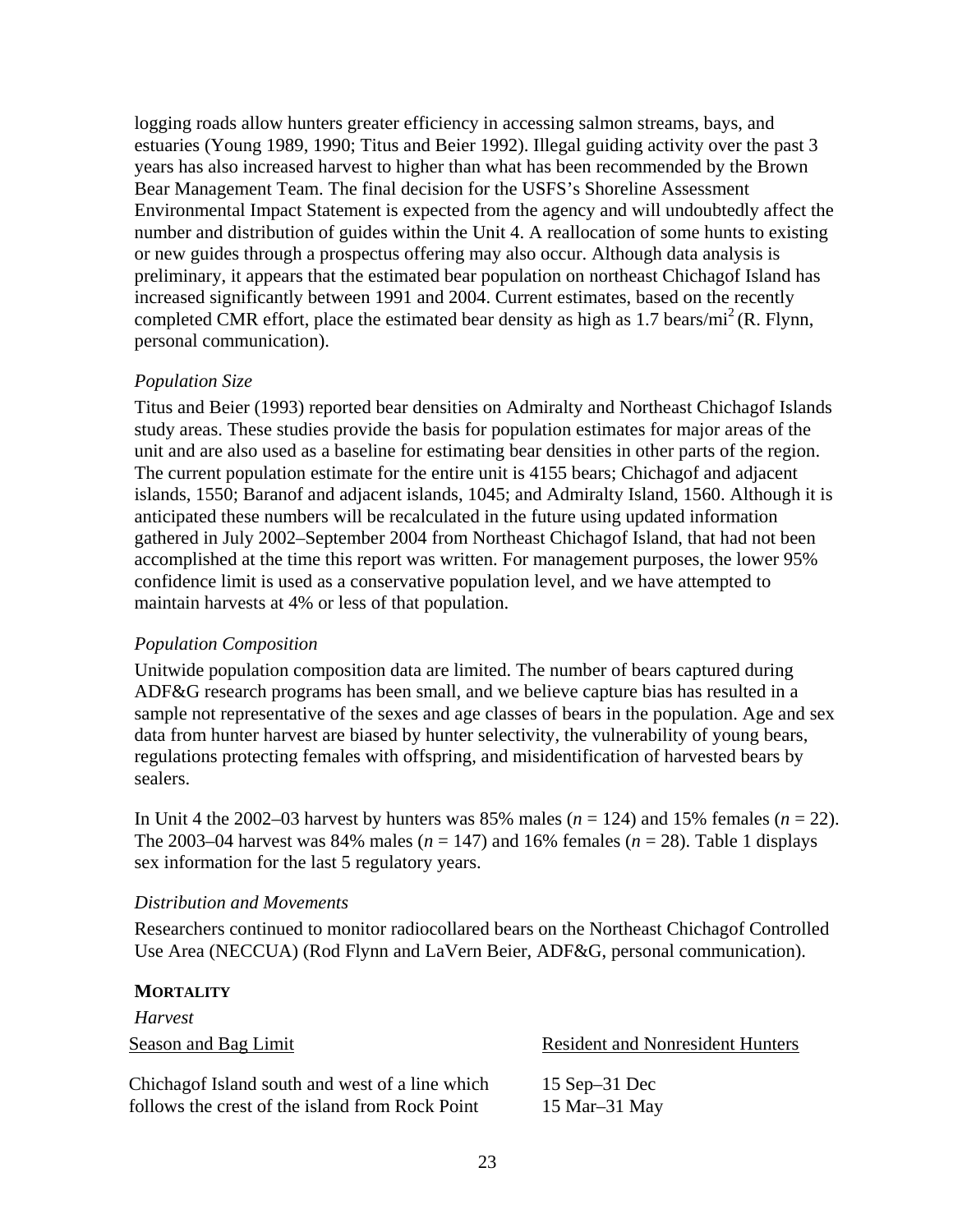| $(58^{\circ}$ N. lat., $136^{\circ}21'$ W. long.) to Rodgers Point<br>$(57°35' N. lat., 135°33' W. long.), including$<br>Yakobi and other adjacent islands; Baranof<br>Island south and west of a line which follows the<br>crest of the island from Nismeni Point (57°34'<br>N. lat., 135°25' W. long.), to the entrance of Gut<br>Bay (56°44' N. lat., 134°38' W. long.), including<br>the drainages into Gut Bay and including Kruzof<br>and other adjacent islands. |                                   |
|-------------------------------------------------------------------------------------------------------------------------------------------------------------------------------------------------------------------------------------------------------------------------------------------------------------------------------------------------------------------------------------------------------------------------------------------------------------------------|-----------------------------------|
| One bear every 4 regulatory years by registration<br>permit only                                                                                                                                                                                                                                                                                                                                                                                                        |                                   |
| Unit 4, that portion in the Northeast Chichagof<br>Controlled Use Area north of the Spasski Trail<br>and the Gartina Highway.                                                                                                                                                                                                                                                                                                                                           | 15 Sep $-30$ Sep<br>15 Mar-20 May |
| One bear every 4 regulatory years by registration<br>permit only                                                                                                                                                                                                                                                                                                                                                                                                        |                                   |
| Unit 4, remainder of the Northeast Chichagof<br>Controlled Use Area.                                                                                                                                                                                                                                                                                                                                                                                                    | 15 Mar-20 May                     |
| One bear every 4 regulatory years by registration<br>permit only                                                                                                                                                                                                                                                                                                                                                                                                        |                                   |
| Remainder of Unit 4:                                                                                                                                                                                                                                                                                                                                                                                                                                                    | 15 Sep-31 Dec<br>15 Mar-20 May    |
| One bear every 4 regulatory years by registration                                                                                                                                                                                                                                                                                                                                                                                                                       |                                   |

Board of Game Actions and Emergency Orders. At the November 2004 meeting, a review of all closed areas to bear hunting within the unit was conducted. Unit 4 has 7 closed areas: Sitka area road system (1960), Seymour Canal closed area (1934), Salt Lake Bay closed area (1984), Mitchell Bay closed area (1991), Port Althorp closed area (1984), Bear Cove closed area (2003), and the Northeast Chichagof Controlled Use Area (1989). The board's review concluded that the Seymour Canal and Mitchell Bay areas would be reopened for discussion during the next Southeast board cycle, fall 2006. Members of the board reiterated their endorsement of the findings of the Unit 4 Brown Bear Management Team, supporting the USFS in its attempts to decrease hunter crowding issues and limit the number of guides (thus, nonresident harvest) in Unit 4.

Hunter Harvest and Other Mortality

permit only

*Regulatory Year (RY) 2002 (regulatory year begins 1 July 2002 and ends 30 June 2003):*  Hunters took 41 brown bears in fall 2002 and harvested 105 in spring 2003. The total for the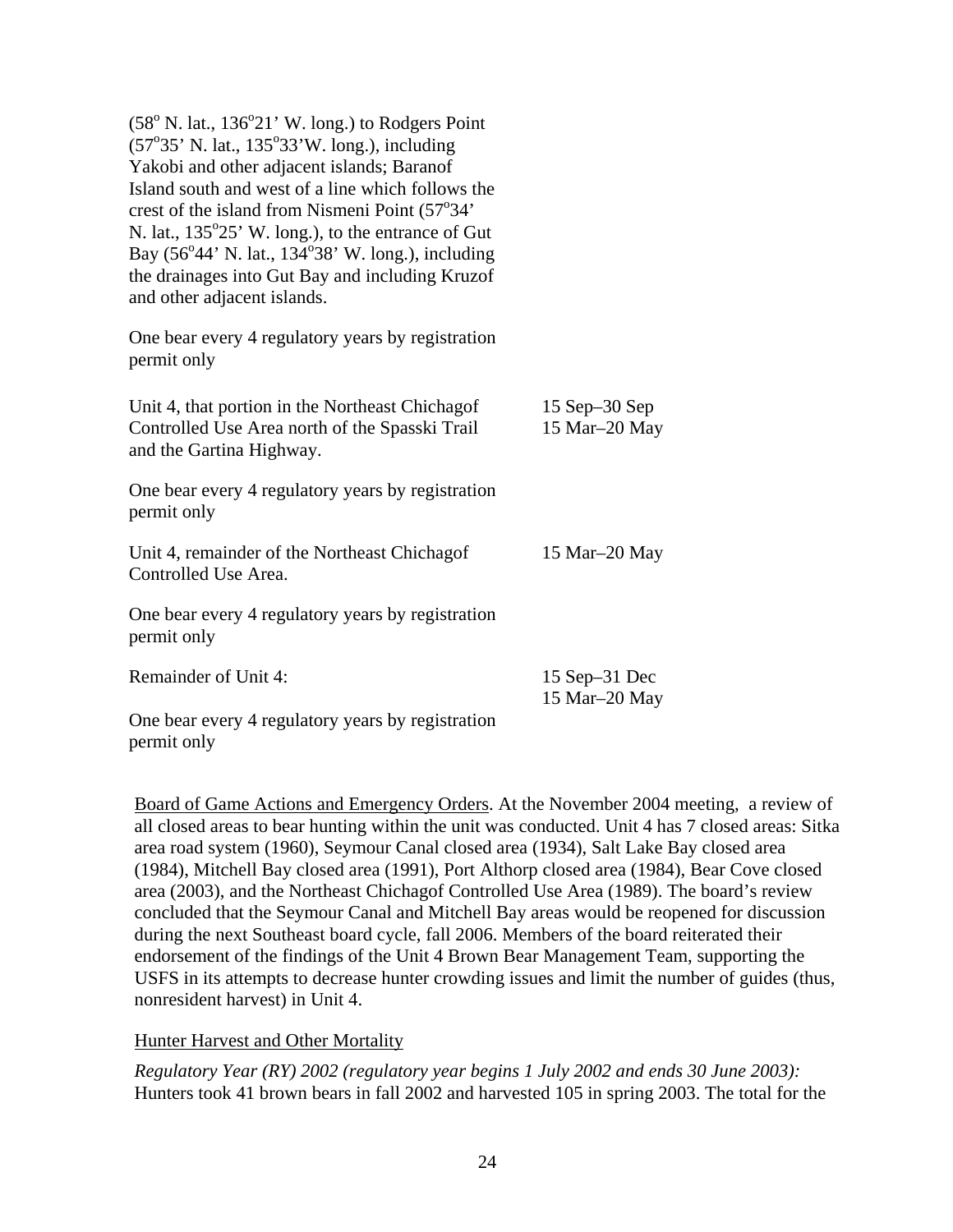year was 146 bears. An additional 17 bears are known to have died, bringing the year's total to 163 bears.

*RY 2003:* Hunters took 44 bears in fall 2003 and 131 in spring 2004. Hunting accounted for 175 bears, and 27 additional bears were reported killed in other situations; the combined mortality for the year was 202 bears. This is a 19% increase from the previous regulatory year and the greatest number of bears ever reported killed in the unit. Data concerning brown bear harvests for the past 5 years are presented in Tables 1 and 2.

Trends in skull measurements and mean ages of harvested bears closely match those found in the long-term data, indicating stable trends. Ages and skull sizes for Baranof and Chichagof Islands are comparable to Admiralty data, also indicating a stable trend.

Hunter Residency and Success. Spring Unit 4 permit hunts are administered by 2 registration permits. The outside drainages are covered under permit RB088, while the inside drainages are covered under permit RB089. All fall Unit 4 permit hunts are administered under a single registration permit (RB077). Hunting pressure in each area is determined from the permit hunt reports at the end of the season. Table 4 summarizes the data for each area with distinct season dates.

Local residents of Unit 4 take a small percentage of the total annual harvest (Table 3), and that number appears to be fairly stable. Most bears were taken by nonresidents or Alaska hunters from outside Southeast. In 2002–03 nonlocal Alaska hunters and nonresidents harvested 90% of the bears. In 2003–04 nonresidents and nonlocal Alaskans again took 90% of the bears with a slight percentage increase in the nonlocal residents and a small decline in the nonresident percentage.

Spring and fall hunting effort is presented in Table 4. In fall 2002, 86 Alaska residents hunted a total of 405 days, while 37 nonresidents spent 209 days afield. In fall 2003, 97 residents hunted 442 days and 43 nonresidents hunted 208 days. Spring seasons produced a larger harvest (Table 1) and have the greater hunting pressure (Table 4). In spring 2003, 148 residents hunted 618 days and 108 nonresidents hunted 700 days. In spring 2004, 158 residents hunted 663 days and 113 nonresidents hunted 592 days. Fall seasons produced one bear for every 14.9 hunt days, and spring seasons produced one bear for every 11 days.

Harvest Chronology. Most fall harvest occurs during the first 2 weeks of the season (Table 5). The greatest hunting pressure occurs early because weather is generally more favorable, and many bears have not yet left salmon streams. Adverse weather and dispersal from the streams makes it increasingly difficult to locate bears late in the fall season. The fall harvest is characteristically composed of a high percentage of female bears (Table 1).

The percentage of male bears killed during spring is higher than in the fall, but the actual number of females killed in spring versus fall is frequently greater (Table 1). The greatest numbers of bears are available to hunters late in the spring season because nearly all bears have left their dens and are seeking food. Most spring bears are killed in May (Table 5). In springs exhibiting late green-up, bears concentrate and feed on grass/sedge flats near salt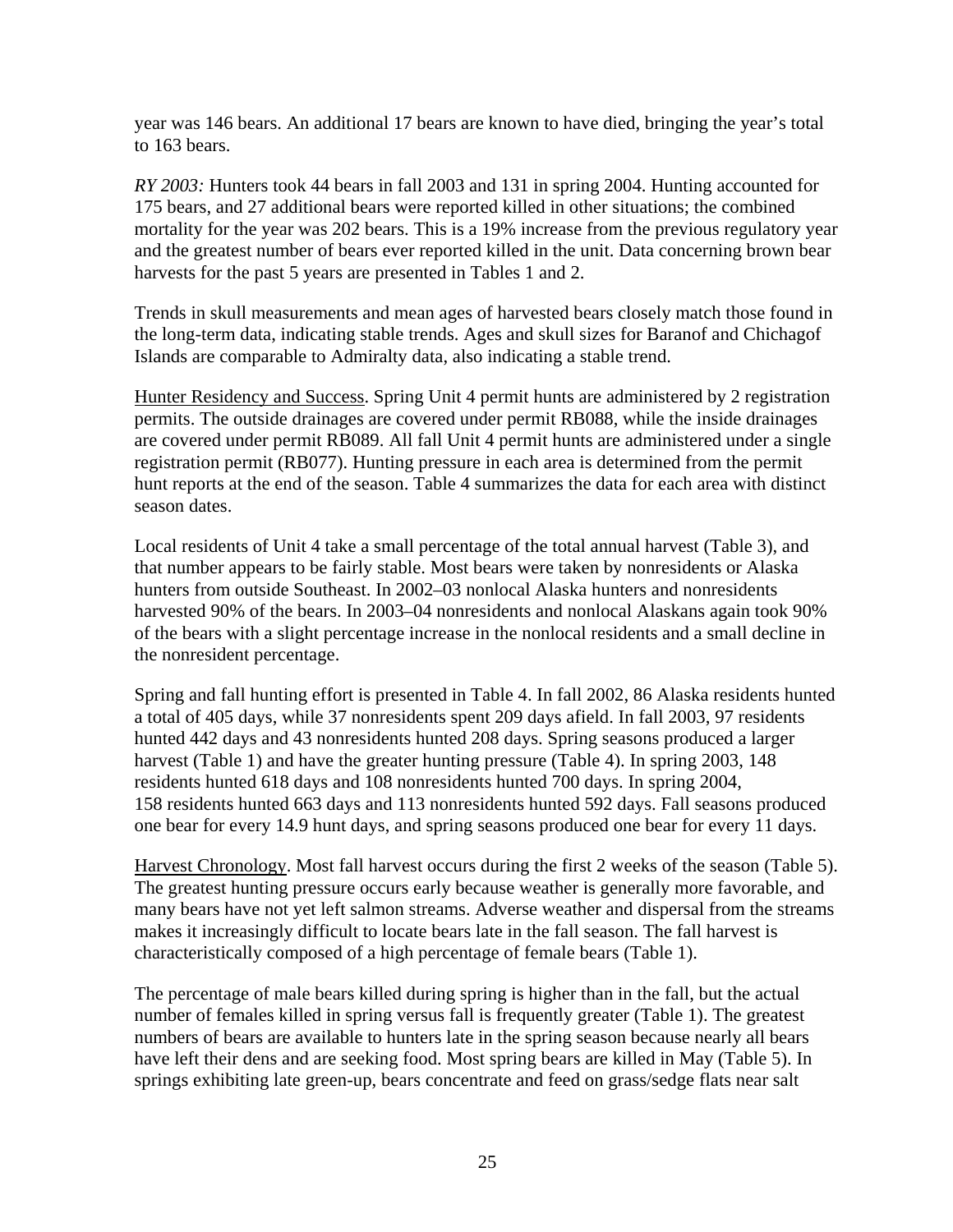water. Harvests in such years are higher than in warmer springs that provide bears with more dispersed feeding opportunities.

Transport Methods. Unit 4 bear hunters used boats as the most common form of transportation (Table 6). In 2002–03, 96% of successful hunters used boats. In 2003–04, successful hunters used boats 95% of the time. Aircraft are the second most important means of hunter transport but were used by only 3% of successful hunters in the 2002–03 season and 5% in the 2003–04 seasons.

# *Other Mortality*

To reduce DLP mortality, we worked with local communities, agencies associated with public safety, and nongovernmental organizations. Most nonhunting mortality results from bears entering areas developed for human use. Such situations are most effectively addressed by eliminating improper garbage disposal or food storage. Most DLP incidents involve bears that have been previously habituated to humans. In Sitka, a collaborative group of private citizens and agencies continues efforts as a working committee to reduce the incidence of improper garbage disposal and storage through greater awareness and education. The majority of increases in DLP incidents this reporting period can be attributed to the landfills of small communities on Admiralty and Chichagof Islands, as well as fish hatcheries in remote locations on Baranof Island.

In 2002–03, 17 nonhunting mortalities were reported (Table 1); 27 occurred in 2003–04. Generally, increasing bear densities lead to more bears in and around human population centers or remote work sites, and increases in bears taken under DLP provisions often result. In recent years, known illegal kills of bears often represent 15–29% of nonhunting mortality.

Bear Viewing. Public interest in viewing bears continues at the Stan Price State Wildlife Sanctuary. The permit system was initiated in 1989 and revised in 1992. This system, along with close USFS and department on-site monitoring, effectively limits guided and unguided use and provides a consistent and benign human presence to the bears. During summer 2002, 1400 visitor-days (both guided and unguided) were recorded at Pack Creek. In summer 2004 the number of visitors was 1514. Many tour operators now take visitors to other Unit 4 locales (such as Kalinin Bay on Kruzof Island and Lake Eva on northeast Baranof Island). During spring 2004, the Icy Strait-Pt. Sophia development began operations offering cruise ship passengers a bear viewing tour from an elevated platform built parallel to Spasski Creek. A proposal to house and display bears was initiated in Sitka in 2002 and entered a department project analysis phase in 2003. The project continued with a demonstration phase using surrogate domestic animals in 2004, but a department decision to place bears in the facility has not been made. Quantifying these growing uses has been difficult and has generated a wide range of general public comments, both for and against.

# **CONCLUSIONS AND RECOMMENDATIONS**

Management objectives for harvested male brown bear ages were met in both years. Mean ages of harvested bears from all subpopulations exceed the 6.5-year minimum objective. The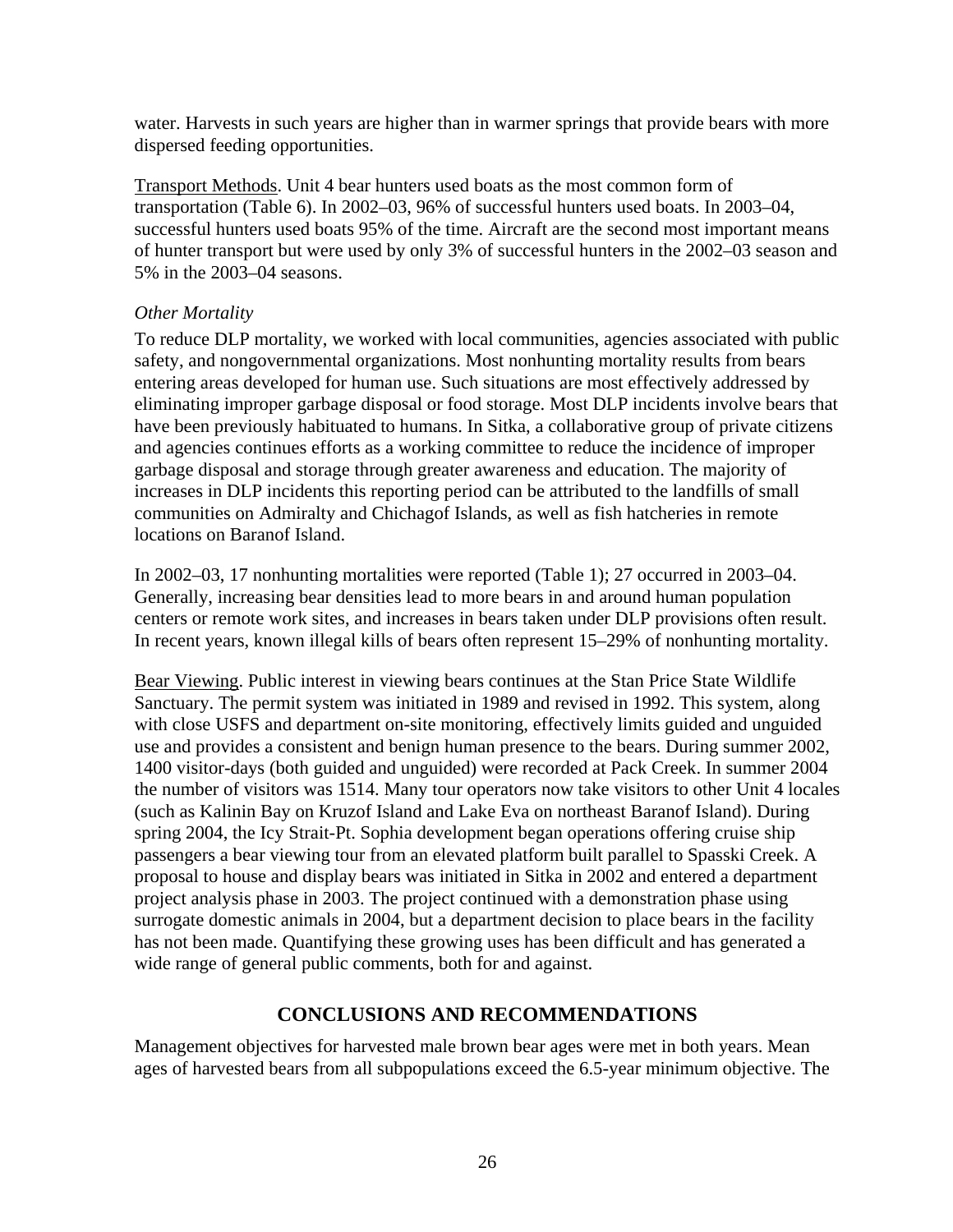male-to-female harvest ratio was 3:0.35 in 2002–03 and 3:0.57 in 2003–04, surpassing the management objective of 3:2.

The objective of reducing DLP mortality is difficult to measure. DWC continued to work with communities, USFS and the Alaska Department of Environmental Conservation to address landfill problems in logging camps and communities that contribute to such losses.

For harvest purposes, Admiralty Island, Baranof/Kruzof Islands, Northeast Chichagof, and the remainder of Chichagof/Yakobi Islands are managed as 4 subpopulations. These areas are large enough to encompass viable bear populations, and water barriers largely restrict dispersal of subadults between the areas. Hunting pressure on brown bears requires the use of all available population information for management decisions. None of these subpopulations are currently experiencing excessive human-induced mortality; mortality levels (Table 2) are below the conservative guideline of 4% of the population. Additionally, updated population density figures indicate a significantly higher bear population than previously estimated, so future harvest data will appear to indicate that a smaller percentage of the population is being harvested. Attempts to micromanage Unit 4 bears by smaller areas could redirect hunting pressure and create a "domino effect" of management problems. Future seasons may require some regulatory change in specific areas that receive high hunter effort to maintain biological or aesthetic standards. More information on Unit 4 brown bear movements is necessary before attempting to manage on a finer scale.

Expansion of the Northeast Chichagof Controlled Use Area (NECCUA) in 1994 to north of Port Frederick due to extensive logging road construction appears to have prevented excessive harvest in that area. Chichagof Island has experienced the greatest long-term habitat alteration from logging in Unit 4 areas; thus, bear habitat here is the least secure. Continued research on the island's bear population is necessary to provide managers with population information.

The combined annual mortality from harvest and DLP kills in the unit is close to the biological guideline of 4% of the estimated population (Table 2). Increases in harvest may make it necessary to recommend regulatory changes to dampen the trend of increasing bear kills. Because of the USFS moratorium on licensing additional guides and enforcement action against illegal guiding activities, harvests by nonresidents are expected to stabilize.

Funding for the Pack Creek bear-viewing program with traditional "hunting-generated funds" has become increasingly controversial. We need to develop a secure source of funding to maintain this popular nonhunting activity. Currently about 50% of the funds needed to operate the Admiralty Island site come from visitor fees, and the balance from the state general fund.

# **ACKNOWLEDGMENTS**

DWC staff contributed significantly to the Unit 4 brown bear management program. The following deserve specific mention: Rod Flynn, LaVern Beier, Tom Paul, Anne Post, Linda Bergdoll-Schmidt, and Kim Titus. Additional support came from the Department of Public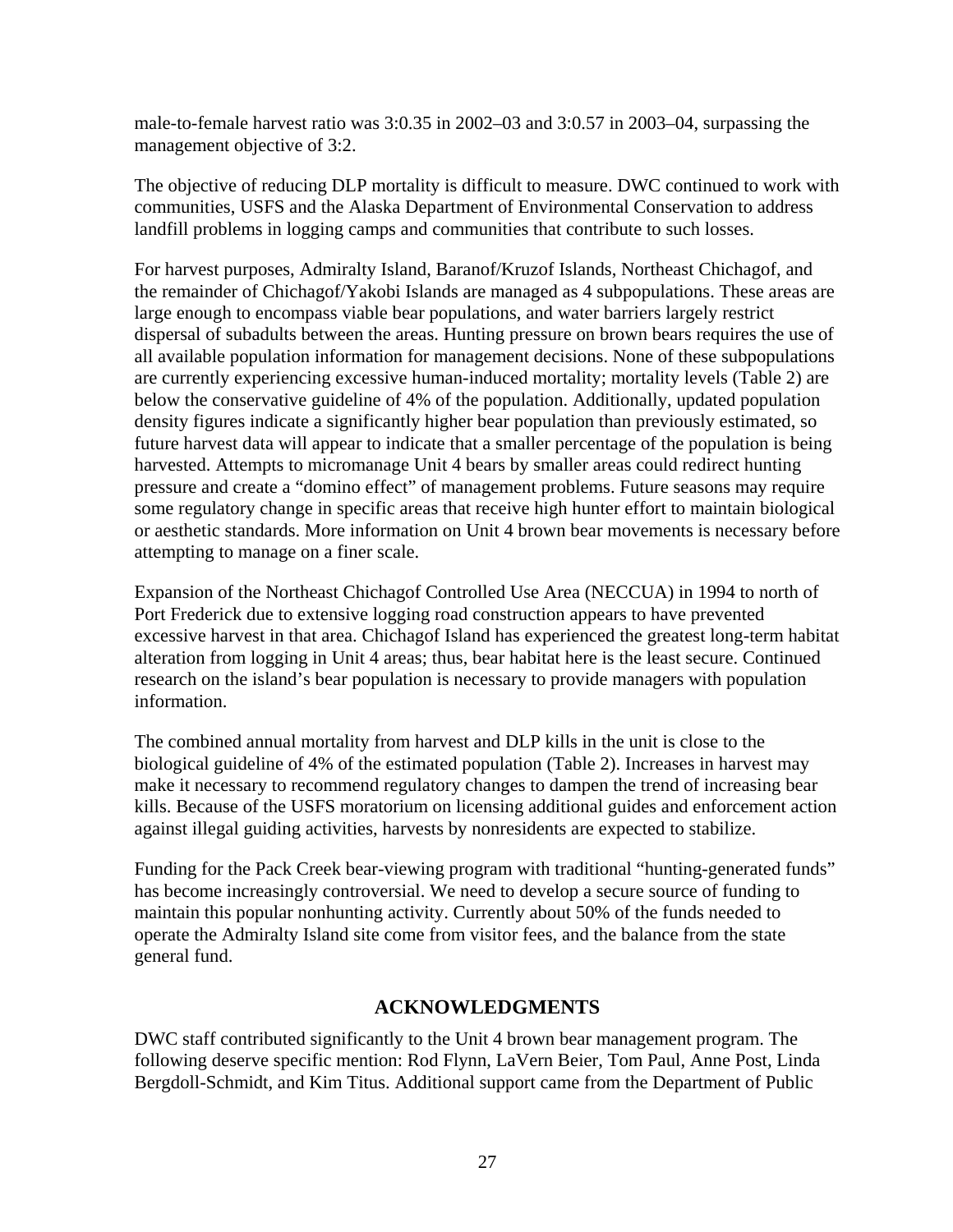Safety, Alaska Bureau of Wildlife Enforcement, especially from Troopers Shaun Kuzakin, Andy Savland, Todd Machacek, and Scott Carson.

### **LITERATURE CITED**

- ADF&G. 1998. Brown Bears of Unit 4 Past, Present and Future: A Status Report and Issues Paper. July 1998. ADF&G. Juneau, Alaska. 67 pp.
- ADF&G. 2000. Southeast Alaska. Unit 4 Brown Bear Management Strategy. ADF&G. Juneau, Alaska. 47 pp.
- ADF&G. 2003. Alaska Wildlife Harvest Summary 2002–2003. July 2003. ADF&G, Division of Wildlife Conservation. Juneau, Alaska. 7 pp.
- HEATON, H.T., S L. TALBOT, and G.F. SHIELDS. 1996. An ice age refugium for large mammals in the Alexander Archipelago, Southeast Alaska. Quaternary Research 46:186–192.
- FARO, J.B. 1997. Unit 4 brown bear survey-inventory report. Pages 2–3 *in* M.V. Hicks, editor. Annual report of survey-inventory activities. ADF&G, Federal Aid in Wildlife Restoration. Juneau, Alaska.
- FLYNN, R.W., S.B. LEWIS, L. BEIER, G. PENDLETON, AND T.V. SCHUMACHER. 2004. Brown bear use of riparian and beach zones on Northeast Chichagof Island, Southeast Alaska. ADF&G. USDI Fish and Wildlife Service Grant. Wildlife Research Annual Progress Report. Douglas, Alaska. 30 pp.
- MILLER, S.D. 1993*a*. Development and improvement of bear management techniques and procedures in Southcentral Alaska. ADF&G, Federal Aid in Wildlife Restoration Research Progress Report, Project W–24–1, Study 4.24. 40pp.

———. 1993*b*. Brown bears in Alaska: A statewide management overview. ADF&G, Federal Aid in Wildlife Technical Bulletin No. 11. 40pp.

- TALBOT, S.L. and G.F. SHIELDS. 1996. A phylogeny of the bears (Ursidae) inferred from complete sequences of three mitochondrial genes. Molecular Phylogenetics and Evolution 5:567–575.
- TITUS, K. and L.R. BEIER. 1992. Population and habitat ecology of brown bears on Admiralty and Chichagof islands. ADF&G. Federal Aid in Wildlife Restoration. Research Progress Report. Project W-23-4. 29pp.

———. 1993. Population and habitat ecology of brown bears on Admiralty and Chichagof islands. ADF&G. Federal Aid in Wildlife Restoration. Research Progress Report. Project W-24-1. 40pp.

WHITMAN, J.S. 1999. Unit 4 brown bear survey-inventory report. In M.V. Hicks, editor. Annual report of survey-inventory activities. Part I. Vol. V. ADF&G. Federal Aid in Wildlife Restoration. Juneau, Alaska.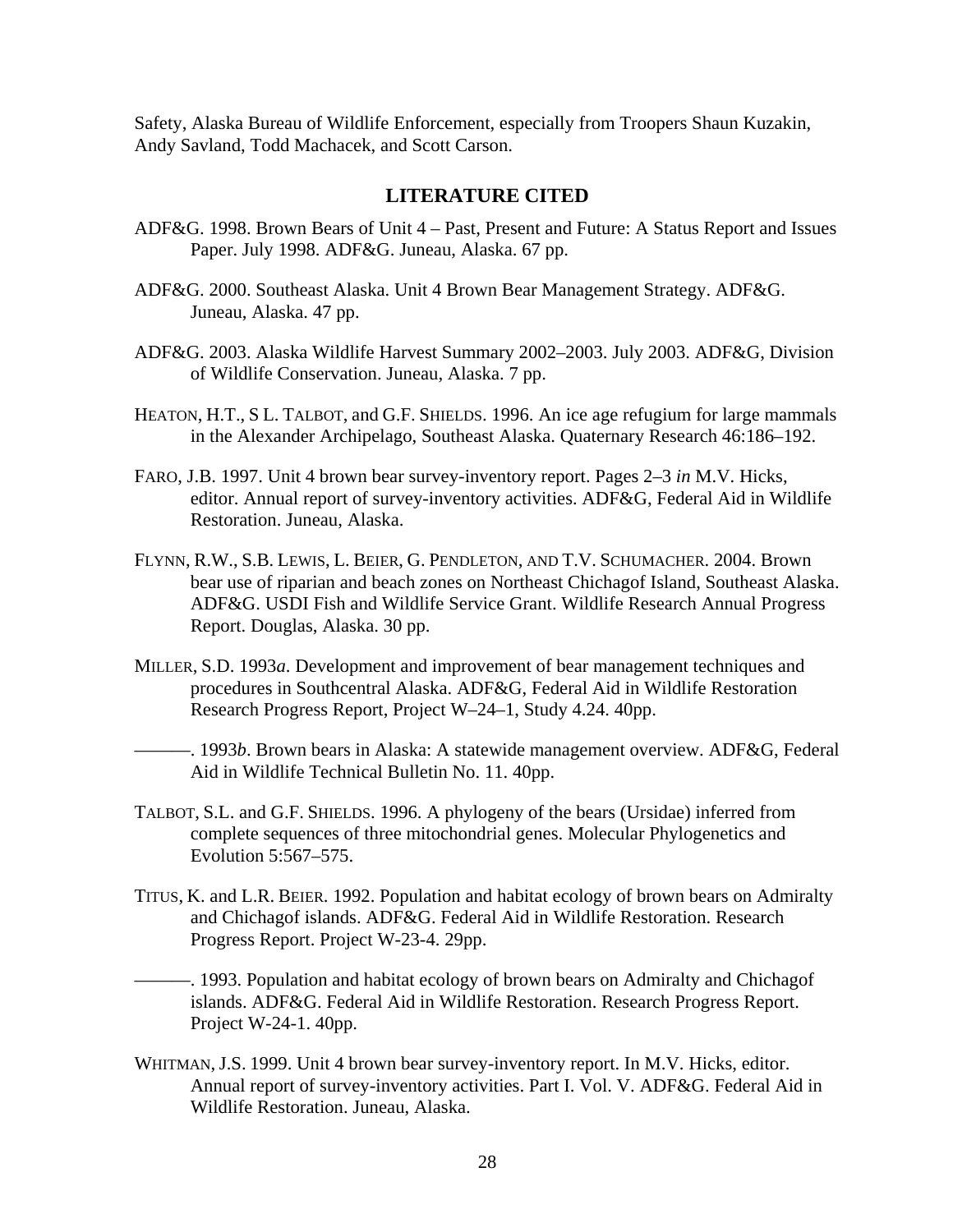- YOUNG, E.L. 1989. Unit 4 brown bear survey-inventory report. In S.O. Morgan, editor. Annual report of survey-inventory activities. Part I. Vol. V. ADF&G. Federal Aid in Wildlife Restoration. Juneau, Alaska
- ———. 1990. Unit 4 brown bear survey-inventory report. In S.O. Morgan, editor. Annual report of survey-inventory activities. ADF&G. Federal Aid in Wildlife Restoration. Juneau, Alaska.

#### **PREPARED BY:** SUBMITTED BY:

Philip W. Mooney Dale Rabe

Wildlife Biologist III Wildlife Biologist IV

Please cite any information taken from this section, and reference as:

Mooney, P.W. 2005. Unit 4 brown bear management report. Pages 20–37 *in* C. Brown, editor. Brown bear management report of survey and inventory activities 1 July 2002–30 June 2004. Alaska Department of Fish and Game. Juneau, Alaska.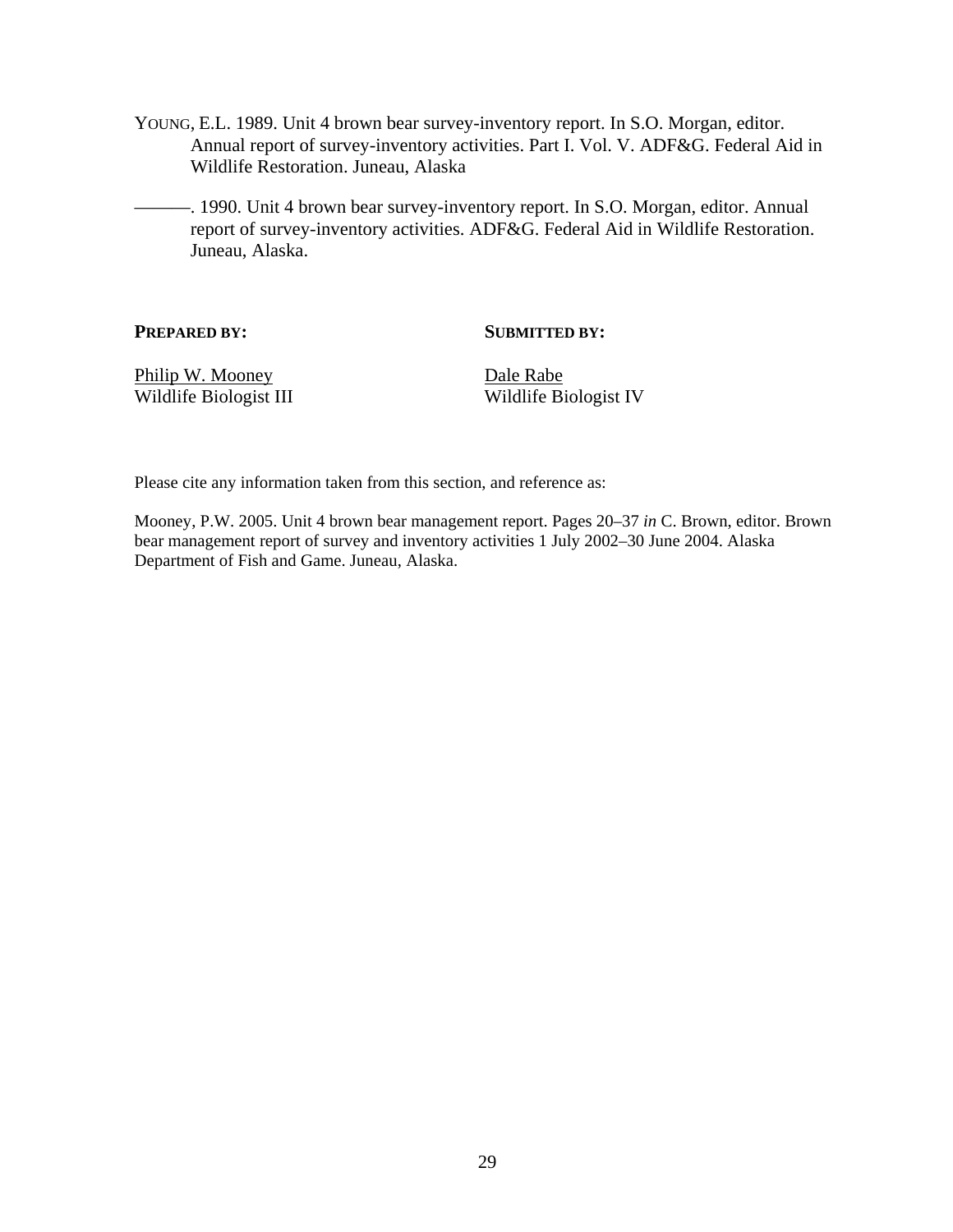| ravit 1            | Officer of other than vest, regulatory years 1777<br>Hunter kill |              |         |                  |       | $-200J$<br>Nonhunting kill <sup>a</sup> |                  |                  |       |                   |
|--------------------|------------------------------------------------------------------|--------------|---------|------------------|-------|-----------------------------------------|------------------|------------------|-------|-------------------|
| Regulatory<br>year | M                                                                | $\mathbf{F}$ | $(\%F)$ | Unk              | Total | $\mathbf M$                             | $\mathbf F$      | Unk              | Total | Total<br>Reported |
| 1999               |                                                                  |              |         |                  |       |                                         |                  |                  |       |                   |
| Fall 99            | 27                                                               | 21           | (44)    | $\boldsymbol{0}$ | 48    | 3                                       | $\overline{2}$   | $\boldsymbol{0}$ | 5     | 53                |
| Spring 00          | 99                                                               | 19           | (16)    | $\boldsymbol{0}$ | 118   | 3                                       | $\boldsymbol{0}$ | $\boldsymbol{0}$ | 3     | 121               |
| Total              | 126                                                              | 40           | (24)    | $\boldsymbol{0}$ | 166   | 6                                       | $\overline{2}$   | $\boldsymbol{0}$ | 8     | 174               |
| 2000               |                                                                  |              |         |                  |       |                                         |                  |                  |       |                   |
| Fall 00            | 31                                                               | 18           | (37)    | $\boldsymbol{0}$ | 49    | 3                                       | $\overline{2}$   | $\overline{2}$   | 7     | 56                |
| Spring 01          | 88                                                               | 20           | (19)    | $\boldsymbol{0}$ | 108   | $\mathbf{1}$                            | $\overline{2}$   | $\boldsymbol{0}$ | 3     | 111               |
| Total              | 119                                                              | 38           | (24)    | $\boldsymbol{0}$ | 157   | $\overline{4}$                          | $\overline{4}$   | $\overline{2}$   | 10    | 167               |
| 2001               |                                                                  |              |         |                  |       |                                         |                  |                  |       |                   |
| Fall 01            | 32                                                               | 8            | (20)    | $\boldsymbol{0}$ | 40    | $\overline{4}$                          | 3                | $\overline{2}$   | 9     | 49                |
| Spring 02          | 75                                                               | 16           | (18)    | $\boldsymbol{0}$ | 91    | 5                                       | $\overline{0}$   | $\boldsymbol{0}$ | 5     | 96                |
| Total              | 107                                                              | 24           | (18)    | $\boldsymbol{0}$ | 131   | 9                                       | 3                | $\overline{2}$   | 14    | 145               |
| 2002               |                                                                  |              |         |                  |       |                                         |                  |                  |       |                   |
| Fall 02            | 28                                                               | 13           | (32)    | $\boldsymbol{0}$ | 41    | 3                                       | 6                | $\overline{2}$   | 11    | 52                |
| Spring 03          | 96                                                               | 9            | (9)     | $\boldsymbol{0}$ | 105   | $\overline{4}$                          | $\mathbf{1}$     | $\mathbf{1}$     | 6     | 111               |
| Total              | 124                                                              | 22           | (15)    | $\boldsymbol{0}$ | 146   | $\tau$                                  | 7                | 3                | 17    | 163               |
| 2003               |                                                                  |              |         |                  |       |                                         |                  |                  |       |                   |
| Fall 03            | 28                                                               | 16           | (36)    | $\boldsymbol{0}$ | 44    | 10                                      | 3                | 3                | 16    | 60                |
| Spring 04          | 119                                                              | 12           | (9)     | $\boldsymbol{0}$ | 131   | 6                                       | $\overline{2}$   | 3                | 11    | 142               |
| Total              | 147                                                              | 28           | (16)    | $\boldsymbol{0}$ | 175   | 16                                      | 5                | 6                | 27    | 202               |

Table 1 Unit 4 brown bear harvest, regulatory years 1999–2003

<sup>a</sup> Includes DLP kills, research mortalities, and other known human-caused accidental mortality. Does not include bears that were found dead.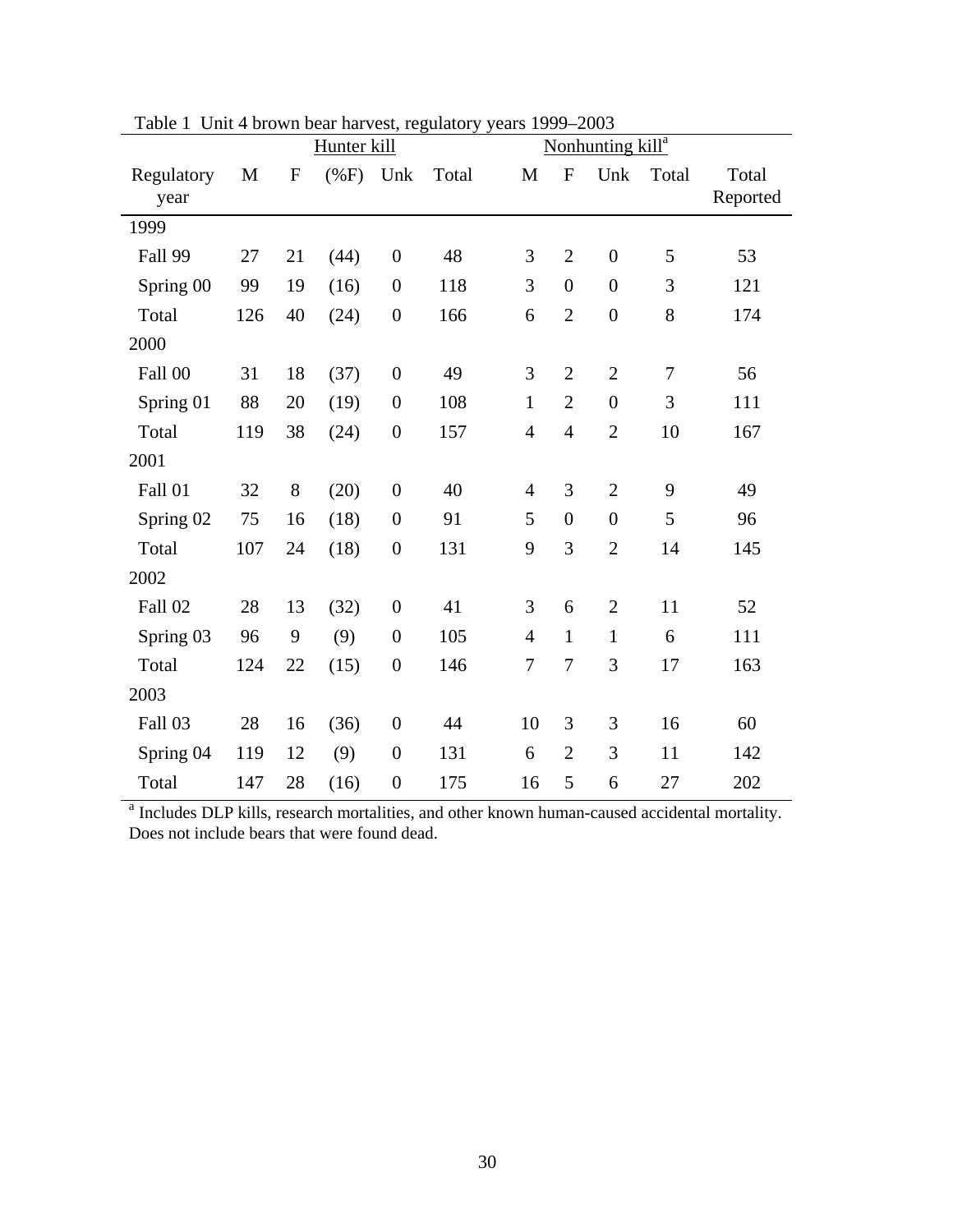| Hunt<br>area                               | Regulatory<br>year                | Nr<br>hunters  | M              | $(\%)^c$ | $\mathbf F$    | $(\%)^c$ | Unknown          | $(%)^d$ | Total<br>harvest | Percent<br>estimated<br>population <sup>e</sup> |
|--------------------------------------------|-----------------------------------|----------------|----------------|----------|----------------|----------|------------------|---------|------------------|-------------------------------------------------|
| Northeast Chichagof Island <sup>f</sup>    |                                   |                |                |          |                |          |                  |         |                  |                                                 |
|                                            | 1999-00                           | 29             | 9              | (82)     | $\overline{2}$ | (18)     | $\boldsymbol{0}$ |         | 11               | 3.1                                             |
|                                            | $2000 - 01$                       | 28             | $8\,$          | (80)     | $\overline{2}$ | (20)     | $\boldsymbol{0}$ |         | 10               | 2.8                                             |
|                                            | $2001 - 02$                       | 36             | $\overline{4}$ | (57)     | $\mathfrak{Z}$ | (43)     | $\boldsymbol{0}$ |         | $\tau$           | 2.0                                             |
|                                            | $2002 - 03$                       | 28             | 9              | (90)     | $\mathbf{1}$   | (10)     | $\boldsymbol{0}$ |         | 10               | 2.8                                             |
|                                            | $2003 - 04$                       | 36             | 11             | (85)     | $\overline{2}$ | (15)     | $\boldsymbol{0}$ |         | 13               | 3.7                                             |
| Remainder of Chichagof Island              |                                   |                |                |          |                |          |                  |         |                  |                                                 |
|                                            | 1999-00                           | 113            | 42             | (81)     | 10             | (19)     | $\boldsymbol{0}$ |         | 52               | 4.3                                             |
|                                            | $2000 - 01$                       | 118            | 30             | (67)     | 15             | (33)     | $\boldsymbol{0}$ |         | 45               | 3.8                                             |
|                                            | $2001 - 02$                       | 139            | 34             | (76)     | 11             | (24)     | $\boldsymbol{0}$ |         | 45               | 3.8                                             |
|                                            | $2002 - 03$                       | 136            | 49             | (89)     | 6              | (11)     | $\boldsymbol{0}$ |         | 55               | 4.5                                             |
|                                            | $2003 - 04$                       | 126            | 50             | (83)     | 10             | (17)     | $\boldsymbol{0}$ |         | 60               | 5.0                                             |
|                                            | <b>Baranof and Kruzof Islands</b> |                |                |          |                |          |                  |         |                  |                                                 |
|                                            | 1999-00                           | 116            | 31             | (67)     | 15             | (33)     | $\boldsymbol{0}$ |         | 46               | 4.4                                             |
|                                            | $2000 - 01$                       | 97             | 30             | (88)     | $\overline{4}$ | (12)     | $\boldsymbol{0}$ |         | 34               | 3.3                                             |
|                                            | $2001 - 02$                       | 91             | 25             | (89)     | $\mathfrak{Z}$ | (11)     | $\boldsymbol{0}$ |         | 28               | 3.3                                             |
|                                            | $2002 - 03$                       | 79             | 21             | (75)     | $\tau$         | (25)     | $\boldsymbol{0}$ |         | 28               | 2.7                                             |
|                                            | $2003 - 04$                       | 76             | 29             | (88)     | $\overline{4}$ | (12)     | $\boldsymbol{0}$ |         | 33               | 3.2                                             |
| Baranof and Chichagof Islands <sup>g</sup> |                                   |                |                |          |                |          |                  |         |                  |                                                 |
|                                            | 1999-00                           | $\overline{2}$ |                |          |                |          |                  |         |                  |                                                 |
|                                            | 2000-01                           | $\overline{2}$ |                |          |                |          |                  |         |                  |                                                 |
|                                            | $2001 - 02$                       | $\overline{2}$ |                |          |                |          |                  |         |                  |                                                 |
|                                            | $2002 - 03$                       | 3              |                |          |                |          |                  |         |                  |                                                 |
|                                            | $2003 - 04$                       | $\mathbf{1}$   |                |          |                |          |                  |         |                  |                                                 |
| <b>Admiralty Island</b>                    |                                   |                |                |          |                |          |                  |         |                  |                                                 |
|                                            | 1999-00                           | 152            | 44             | (77)     | 13             | (23)     | $\boldsymbol{0}$ |         | 57               | 3.7                                             |
|                                            | $2000 - 01$                       | 162            | 51             | (75)     | 17             | (25)     | $\boldsymbol{0}$ |         | 68               | 4.4                                             |
|                                            | $2001 - 02$                       | 153            | 44             | (86)     | $\tau$         | (14)     | $\boldsymbol{0}$ |         | 51               | 3.3                                             |
|                                            | $2002 - 03$                       | 144            | 45             | (85)     | 8              | (15)     | $\boldsymbol{0}$ |         | 53               | 3.4                                             |
|                                            | $2003 - 04$                       | 163            | 57             | (83)     | 12             | (17)     | $\boldsymbol{0}$ |         | 69               | 4.4                                             |

Table 2 Unit 4 brown bear hunting pressure<sup>a</sup> and mortality<sup>b</sup> by major geographic areas, regulatory years 1999–2003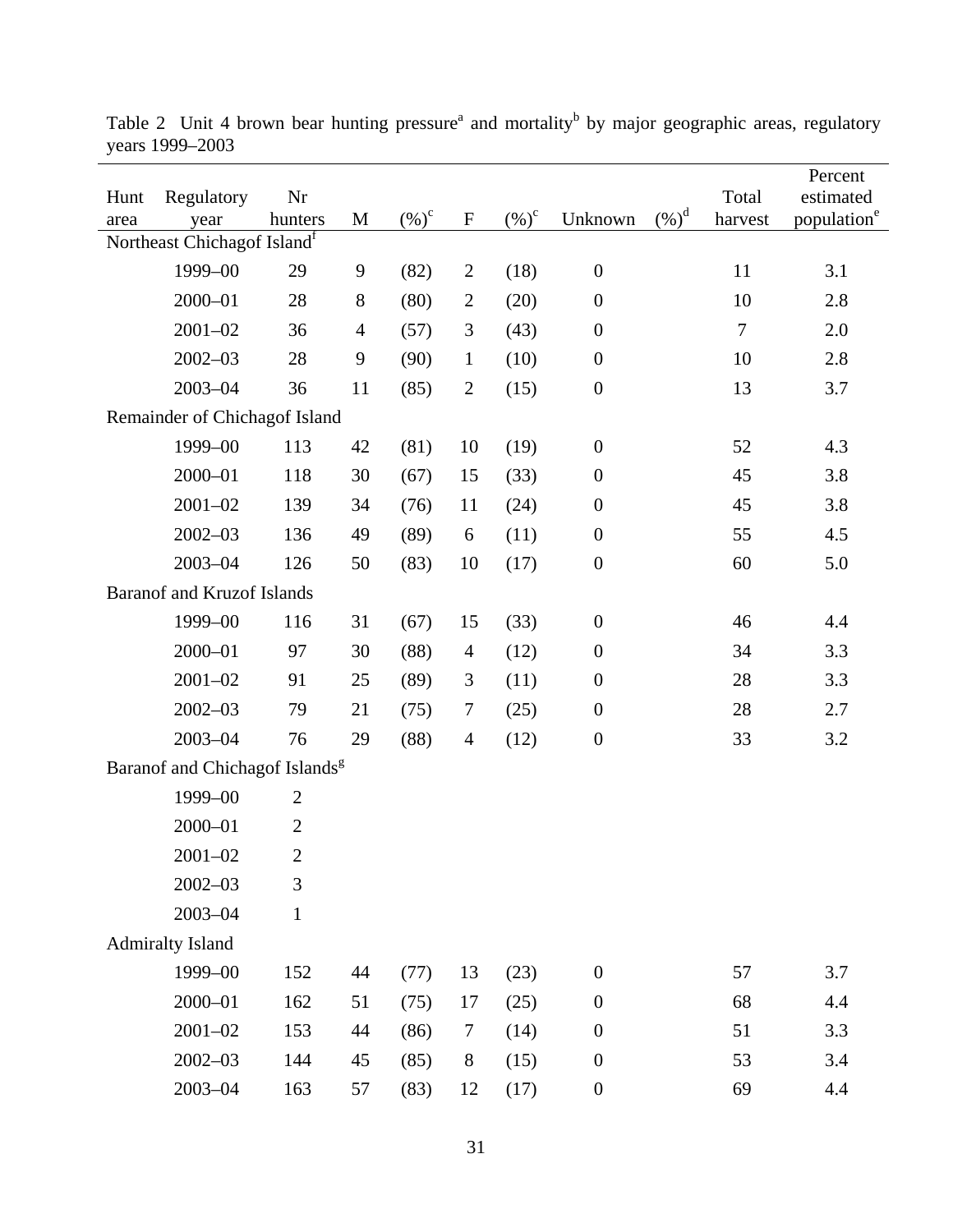| Hunt<br>area | Regulatory<br>vear | Nr<br>hunters | M   | $(\%)^c$ | $\mathbf F$ | $(\%)^c$ | Unknown        | $(%)^d$ | Total<br>harvest | Percent<br>estimated<br>population <sup>e</sup> |
|--------------|--------------------|---------------|-----|----------|-------------|----------|----------------|---------|------------------|-------------------------------------------------|
|              | Unit 4 Totals      |               |     |          |             |          |                |         |                  |                                                 |
|              | 1999-00            | 412           | 126 | (76)     | 40          | (24)     | $\overline{0}$ |         | 166              | 4.0                                             |
|              | $2000 - 01$        | 407           | 119 | (76)     | 38          | (24)     | 0              |         | 157              | 3.8                                             |
|              | $2001 - 02$        | 420           | 107 | (82)     | 24          | (18)     | 0              |         | 131              | 3.2                                             |
|              | $2002 - 03$        | 390           | 124 | (85)     | 22          | (15)     | 0              |         | 146              | 3.5                                             |
|              | $2003 - 04$        | 402           | 147 | (84)     | 28          | (16)     | 0              |         | 175              | 4.2                                             |
|              |                    |               |     |          |             |          |                |         |                  |                                                 |

<sup>a</sup> Registration permit data.

**b** Bear sealing data.

c Percentage based on known sex bears.

<sup>d</sup> Percentage based on total bears.

e Estimated populations: NE Chichagof Island, 354 bears; remainder of Chichagof Island, 1196; Baranof and Kruzof Islands, 1045 bears; Admiralty Island, 1560 bears; all Unit 4, 4155 bears.

 $f$  X35 only.

<sup>g</sup> Unsuccessful hunters who indicated both Baranof and Chichagof Islands as hunt locations.

|             |                       |        |          |        |             |      | Total      |
|-------------|-----------------------|--------|----------|--------|-------------|------|------------|
| Regulatory  | Local                 |        | Nonlocal |        |             |      | successful |
| year        | resident <sup>a</sup> | $(\%)$ | resident | $(\%)$ | Nonresident | (% ) | hunters    |
| 1999-00     | 16                    | (10)   | 33       | (20)   | 117         | (70) | 166        |
| $2000 - 01$ | 21                    | (13)   | 25       | (16)   | 111         | (71) | 157        |
| $2001 - 02$ | 22                    | (17)   | 24       | (18)   | 85          | (65) | 131        |
| $2002 - 03$ | 15                    | (10)   | 31       | (21)   | 100         | (69) | 146        |
| $2003 - 04$ | 18                    | (10)   | 42       | (24)   | 115         | (66) | 175        |

Table 3 Unit 4 brown bear successful hunter residency, regulatory years 1999–2003

<sup>a</sup> Resident of Unit 4.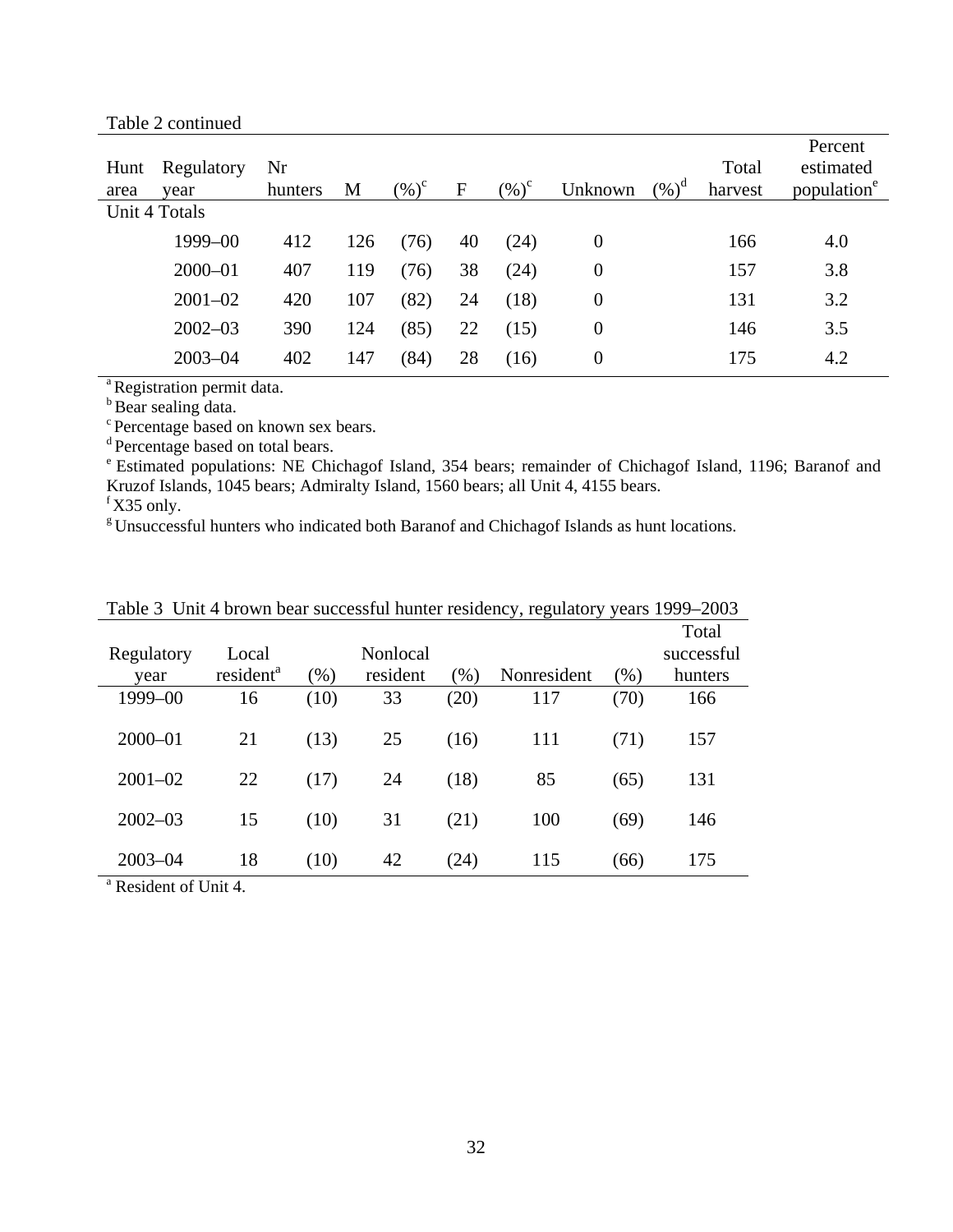|                |                  | 0<br>Nr  | Nr             | Total   | -0-<br>Days | Days hunted  | Nr days | Nr     | Effort    |
|----------------|------------------|----------|----------------|---------|-------------|--------------|---------|--------|-----------|
| Island         | Season           | resident | nonresident    | hunters | hunted by   | by           | hunted  | bears  | (Days     |
|                |                  | hunters  | hunters        |         | residents   | nonresidents |         | killed | per bear) |
| Admiralty      |                  |          |                |         |             |              |         |        |           |
|                | Fall 1999        | 24       | 18             | 42      | 118         | 129          | 247     | 12     | 21        |
|                | Spring<br>2000   | 60       | 50             | 110     | 250         | 289          | 539     | 45     | 12        |
|                | <b>Fall 2000</b> | 38       | 20             | 58      | 164         | 110          | 274     | 16     | 17        |
|                | Spring<br>2001   | 53       | 51             | 104     | 228         | 274          | 502     | 52     | $10\,$    |
|                | Fall 2001        | 31       | 12             | 43      | 166         | 83           | 249     | 12     | 21        |
|                | Spring<br>2002   | 64       | 46             | 110     | 223         | 301          | 524     | 39     | 13        |
|                | Fall 2002        | 33       | 15             | 48      | 143         | 81           | 224     | 14     | 16        |
|                | Spring<br>2003   | 50       | 46             | 96      | 194         | 304          | 498     | 39     | 13        |
|                | Fall 2003        | 34       | 17             | 51      | 151         | 70           | 221     | 14     | 16        |
|                | Spring<br>2004   | 62       | 51             | 113     | 283         | 259          | 542     | 55     | 10        |
| <b>Baranof</b> |                  |          |                |         |             |              |         |        |           |
|                | Fall 1999        | 33       | 22             | 55      | 163         | 123          | 286     | 22     | 13        |
|                | Spring<br>2000   | 36       | 25             | 61      | 92          | 154          | 246     | 24     | 10        |
|                | <b>Fall 2000</b> | 28       | 15             | 43      | 64          | 84           | 148     | 12     | 12        |
|                | Spring<br>2001   | 29       | 25             | 54      | 108         | 115          | 223     | 22     | $10\,$    |
|                | Fall 2001        | 29       | $\overline{7}$ | 36      | 90          | 26           | 116     | 10     | 12        |
|                | Spring<br>2002   | 36       | 19             | 55      | 135         | 154          | 289     | 18     | 16        |
|                | Fall 2002        | 23       | 10             | 33      | 116         | 54           | 170     | 12     | 14        |
|                | Spring<br>2003   | 29       | 20             | 49      | 101         | 118          | 219     | 16     | 14        |
|                | Fall 2003        | 20       | $8\,$          | 28      | 66          | 43           | 109     | 9      | 12        |
|                | Spring<br>2004   | 33       | 19             | 52      | 116         | 94           | 210     | 23     | 9         |

Table 4 Unit 4 hunting effort by island, by residency, regulatory years 1999–2003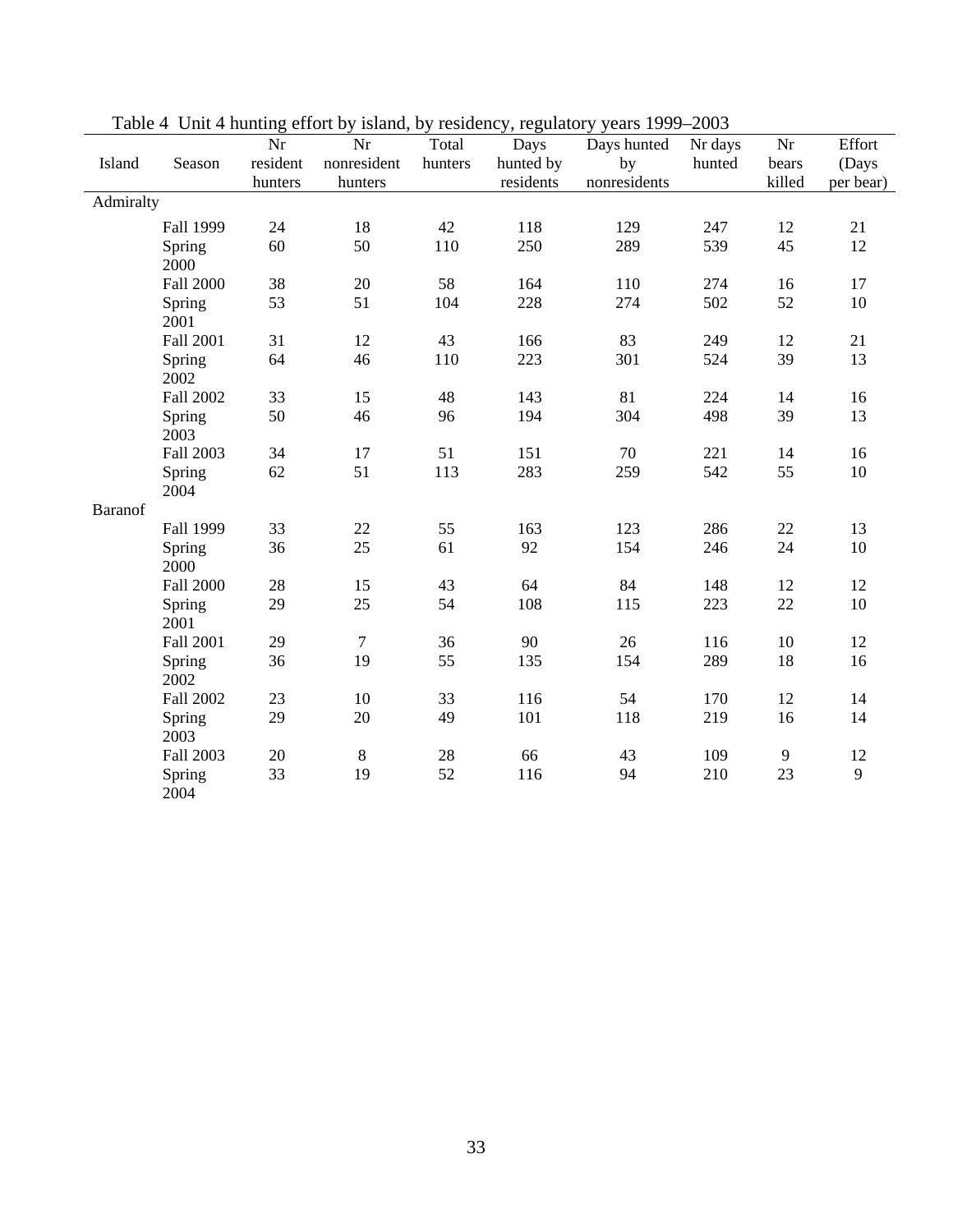|           |                              | Nr               | Nr                                                     | Total                              | Days                             | Days hunted      | Nr days          | Nr     | Effort    |
|-----------|------------------------------|------------------|--------------------------------------------------------|------------------------------------|----------------------------------|------------------|------------------|--------|-----------|
| Island    | Season                       | resident         | nonresident                                            | hunters                            | hunted by                        | by               | hunted           | bears  | (Days     |
|           |                              | hunters          | hunters                                                |                                    | residents                        | nonresidents     |                  | killed | per bear) |
| Chichagof |                              |                  |                                                        |                                    |                                  |                  |                  |        |           |
|           | Fall 1999                    | 24               | 14                                                     | 38                                 | 143                              | 87               | 230              | 14     | 16        |
|           | Spring                       | 61               | 38                                                     | 99                                 | 226                              | 237              | 463              | 49     | 9         |
|           | 2000                         |                  |                                                        |                                    |                                  |                  |                  |        |           |
|           | <b>Fall 2000</b>             | 27               | 17                                                     | 44                                 | 124                              | 140              | 264              | 21     | 13        |
|           | Spring                       | 52               | 42                                                     | 94                                 | 199                              | 292              | 491              | 34     | 14        |
|           | 2001                         |                  |                                                        |                                    |                                  |                  |                  |        |           |
|           | Fall 2001                    | 29               | 12                                                     | 41                                 | 162                              | 63               | 225              | 18     | 13        |
|           | Spring                       | 62               | 44                                                     | 106                                | 282                              | 349              | 631              | 34     | 19        |
|           | 2002                         |                  |                                                        |                                    |                                  |                  |                  |        |           |
|           | Fall 2002                    | 30               | 12                                                     | 42                                 | 146                              | 74               | 220              | 15     | 15        |
|           | Spring                       | 69               | 40                                                     | 109                                | 323                              | 258              | 581              | 50     | 12        |
|           | 2003                         |                  |                                                        |                                    |                                  |                  |                  |        |           |
|           | Fall 2003                    | 42               | 18                                                     | 60                                 | 218                              | 95               | 313              | 21     | 15        |
|           | Spring                       | 62               | 43                                                     | 105                                | 263                              | 239              | 502              | 53     | 9         |
|           | 2004                         |                  |                                                        |                                    |                                  |                  |                  |        |           |
|           |                              |                  | Admiralty, Baranof, and Chichagof Islands, unspecified |                                    |                                  |                  |                  |        |           |
|           | Spring                       | $\mathbf{1}$     | $\boldsymbol{0}$                                       | $\mathbf{1}$                       | $\,8\,$                          | $\boldsymbol{0}$ | $\,8\,$          |        |           |
|           | 2002                         |                  |                                                        |                                    |                                  |                  |                  |        |           |
|           | Spring                       | $\mathbf{1}$     | $\boldsymbol{0}$                                       | $\mathbf{1}$                       | $\mathbf{1}$                     | $\boldsymbol{0}$ | $\mathbf{1}$     |        |           |
|           | 2004                         |                  |                                                        |                                    |                                  |                  |                  |        |           |
|           | <b>Baranof and Chichagof</b> |                  |                                                        |                                    |                                  |                  |                  |        |           |
|           | Fall 1999                    | $\boldsymbol{0}$ | $\boldsymbol{0}$                                       | $\boldsymbol{0}$                   | $\boldsymbol{0}$                 | $\boldsymbol{0}$ | $\boldsymbol{0}$ |        |           |
|           | Spring                       | $\mathbf{2}$     | $\mathbf{0}$                                           | $\overline{2}$                     | $\overline{2}$                   | $\boldsymbol{0}$ | $\overline{2}$   |        |           |
|           | 2000                         |                  |                                                        |                                    |                                  |                  |                  |        |           |
|           | Fall 2000                    | $\mathbf{1}$     | $\boldsymbol{0}$                                       | $\mathbf{1}$                       | $\boldsymbol{7}$                 | $\boldsymbol{0}$ | $\tau$           |        |           |
|           | Spring                       | $\mathbf{1}$     | $\boldsymbol{0}$                                       | $\mathbf{1}$                       | $\overline{2}$                   | $\boldsymbol{0}$ | $\overline{2}$   |        |           |
|           | 2001                         |                  |                                                        |                                    |                                  |                  |                  |        |           |
|           | Fall 2001                    | $\boldsymbol{0}$ | $\boldsymbol{0}$                                       | $\boldsymbol{0}$                   | $\boldsymbol{0}$                 | $\boldsymbol{0}$ | $\boldsymbol{0}$ |        |           |
|           | Spring                       | $\overline{2}$   | $\boldsymbol{0}$                                       | $\overline{2}$                     | 10                               | $\boldsymbol{0}$ | 10               |        |           |
|           | 2002                         |                  |                                                        |                                    |                                  |                  |                  |        |           |
|           | Fall 2002                    | $\boldsymbol{0}$ | $\boldsymbol{0}$<br>$\overline{2}$                     | $\boldsymbol{0}$<br>$\overline{2}$ | $\boldsymbol{0}$<br>$\mathbf{0}$ | $\boldsymbol{0}$ | $\boldsymbol{0}$ |        |           |
|           | Spring<br>2003               | $\boldsymbol{0}$ |                                                        |                                    |                                  | 20               | 20               |        |           |

Table 4 continued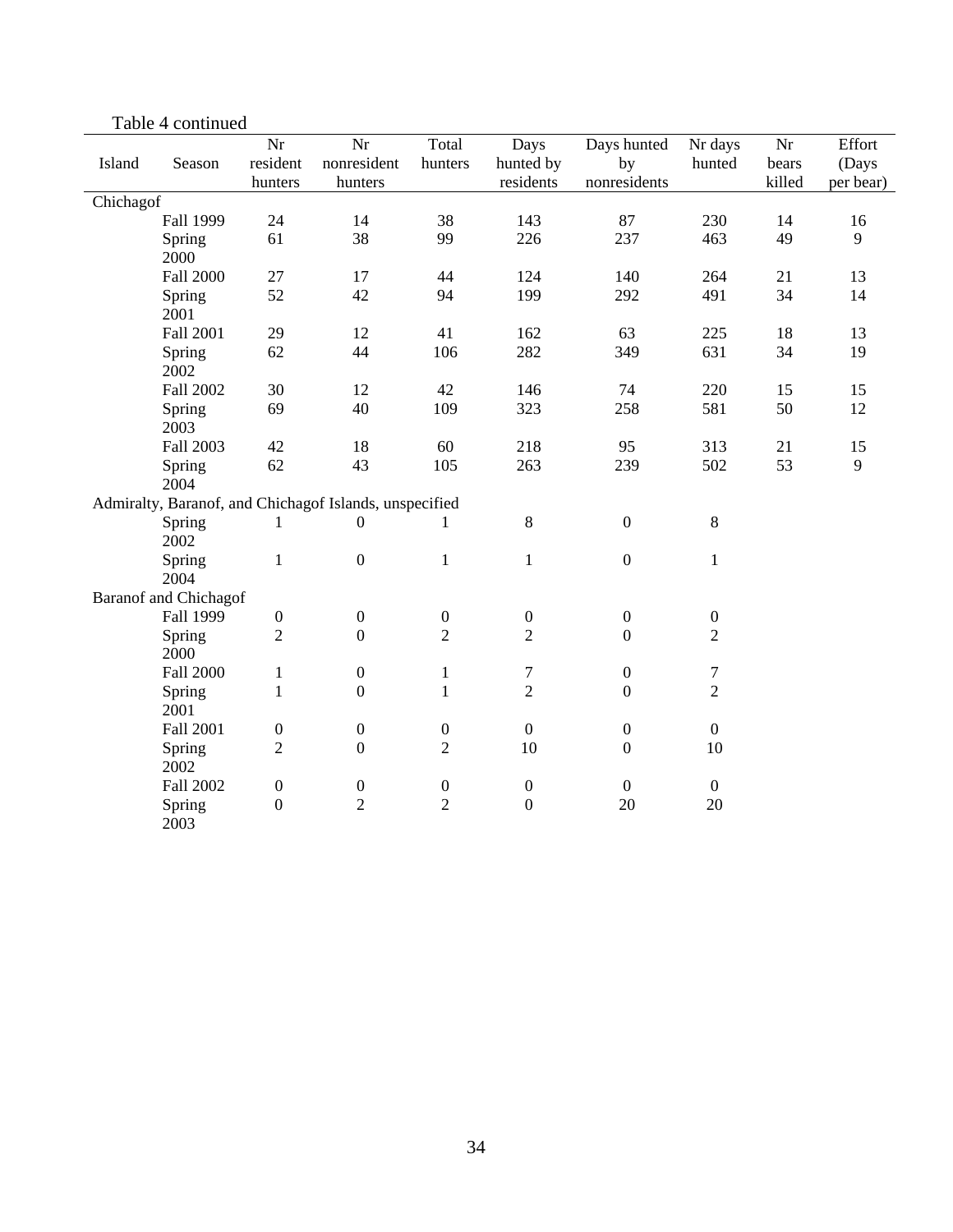|               |               | Nr               | Nr               | Total   | Days           | Days hunted    | Nr days | Nr     | Effort    |
|---------------|---------------|------------------|------------------|---------|----------------|----------------|---------|--------|-----------|
| Island        | Season        | resident         | nonresident      | hunters | hunted by      | by             | hunted  | bears  | (Days     |
|               |               | hunters          | hunters          |         | residents      | nonresidents   |         | killed | per bear) |
|               | Fall 2003     |                  | $\boldsymbol{0}$ |         | $\overline{7}$ | $\overline{0}$ | $\tau$  |        |           |
|               | Spring        | $\boldsymbol{0}$ | $\boldsymbol{0}$ | 0       |                |                |         |        |           |
|               | 2004          |                  |                  |         |                |                |         |        |           |
| Unit 4 Totals |               |                  |                  |         |                |                |         |        |           |
|               | Fall 1999     | 81               | 54               | 135     | 424            | 339            | 763     | 48     | 16        |
|               | <b>Spring</b> | 159              | 113              | 272     | 570            | 680            | 1250    | 118    | 11        |
|               | 2000          |                  |                  |         |                |                |         |        |           |
|               | Fall 2000     | 94               | 52               | 146     | 359            | 334            | 693     | 49     | 14        |
|               | Spring        | 135              | 118              | 253     | 537            | 681            | 1218    | 108    | 11        |
|               | 2001          |                  |                  |         |                |                |         |        |           |
|               | Fall 2001     | 89               | 31               | 120     | 418            | 172            | 590     | 40     | 15        |
|               | Spring        | 165              | 109              | 273     | 658            | 804            | 1444    | 91     | 16        |
|               | 2002          |                  |                  |         |                |                |         |        |           |
|               | Fall 2002     | 86               | 37               | 123     | 405            | 209            | 614     | 41     | 15        |
|               | Spring        | 148              | 108              | 256     | 618            | 700            | 1318    | 105    | 13        |
|               | 2003          |                  |                  |         |                |                |         |        |           |
|               | Fall 2003     | 97               | 43               | 140     | 442            | 208            | 650     | 44     | 15        |
|               | Spring        | 158              | 113              | 271     | 663            | 592            | 1255    | 131    | 10        |
|               | 2004          |                  |                  |         |                |                |         |        |           |

#### Table 4 continued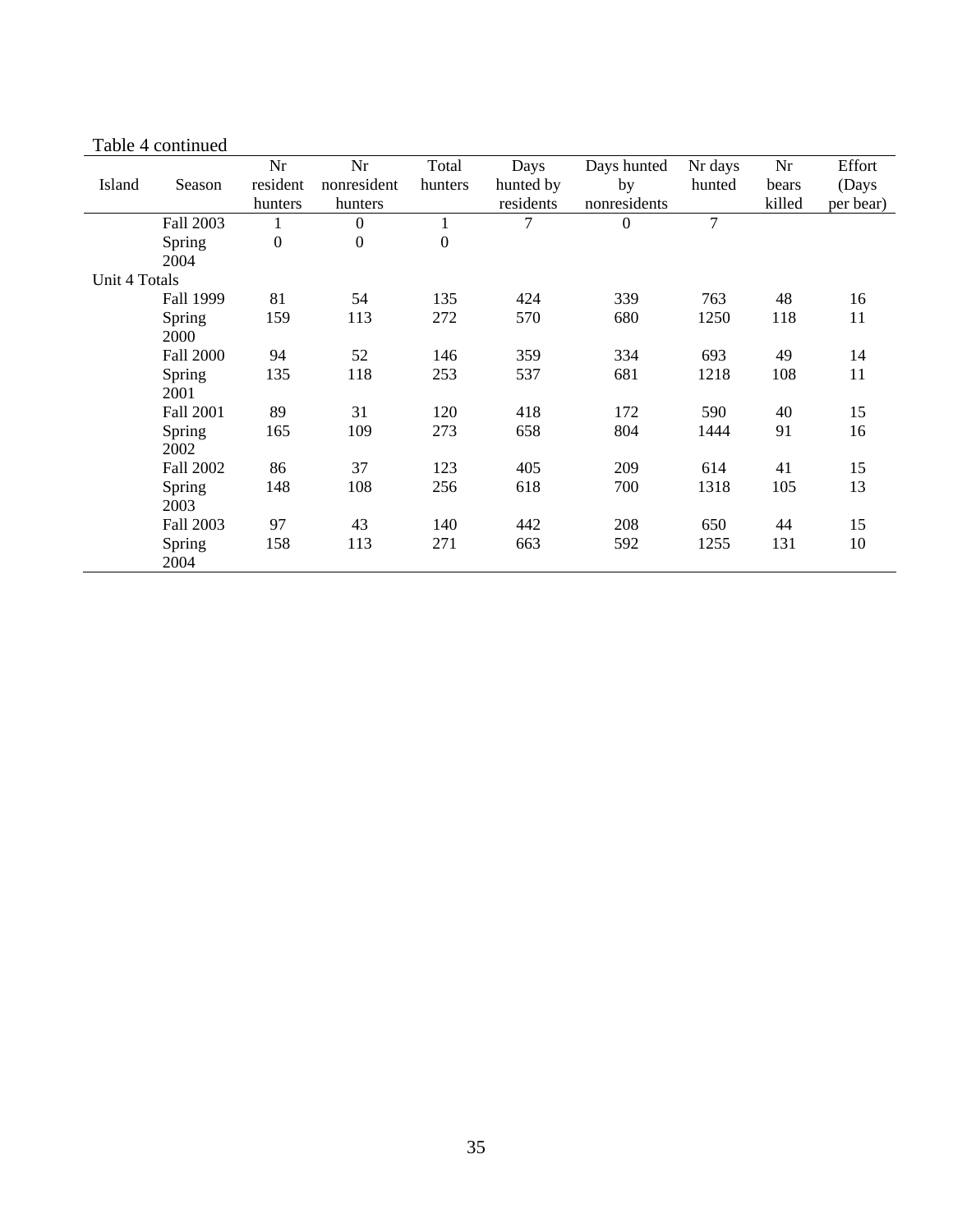|             |         | Fall harvest periods |         |                |                |                |                |          |          |                |                |  |  |  |
|-------------|---------|----------------------|---------|----------------|----------------|----------------|----------------|----------|----------|----------------|----------------|--|--|--|
| Regulatory  | $9/11-$ | $9/21-$              | $10/1-$ | $10/11-$       | $10/21-$       | $11/1-$        | $11/11-$       | $11/21-$ | $12/1-$  | $12/11-$       | $12/21-$       |  |  |  |
| year        | 9/20    | 9/30                 | 10/10   | 10/20          | 10/31          | 11/10          | 11/20          | 11/31    | 12/10    | 12/20          | 12/31          |  |  |  |
| 1999-00     | 16      | 19                   | 10      |                |                | $\theta$       |                | $\theta$ | $\Omega$ | $\theta$       | $\overline{0}$ |  |  |  |
|             |         |                      |         |                |                |                |                |          |          |                |                |  |  |  |
| $2000 - 01$ | 22      | 18                   | 5       | $\overline{0}$ | 2              | 1              | $\overline{0}$ | $\theta$ |          | $\theta$       | $\theta$       |  |  |  |
|             |         |                      |         |                |                |                |                |          |          |                |                |  |  |  |
| $2001 - 02$ | 10      | 18                   | $\tau$  | 2              | $\overline{0}$ | $\overline{0}$ | 2              |          | $\theta$ | $\overline{0}$ | $\theta$       |  |  |  |
|             |         |                      |         |                |                |                |                |          |          |                |                |  |  |  |
| $2002 - 03$ | 19      | 9                    | 7       |                | $\overline{0}$ | 5              | $\mathbf{0}$   | $\theta$ | $\theta$ | $\theta$       | $\theta$       |  |  |  |
| $2003 - 04$ | 24      | 12                   | 2       | 2              |                | 2              |                | $\theta$ | $\theta$ | $\theta$       | $\theta$       |  |  |  |

Table 5 Unit 4 brown bear harvest chronology, regulatory years 1999–2003a

|             | Spring harvest periods |                |         |        |         |         |       |  |  |  |  |  |
|-------------|------------------------|----------------|---------|--------|---------|---------|-------|--|--|--|--|--|
|             | $4/1-$                 | $4/11-$        | $4/21-$ | $5/1-$ | $5/11-$ | $5/21-$ |       |  |  |  |  |  |
|             | 4/10                   | 4/20           | 4/30    | 5/10   | 5/20    | 5/31    | Total |  |  |  |  |  |
| 1999-00     | $\theta$               | $\overline{0}$ | 8       | 45     | 53      | 12      | 166   |  |  |  |  |  |
| $2000 - 01$ | $\theta$               | $\overline{0}$ | 2       | 37     | 55      | 14      | 157   |  |  |  |  |  |
| $2001 - 02$ | $\theta$               | $\mathbf{1}$   | 6       | 17     | 48      | 19      | 131   |  |  |  |  |  |
| $2002 - 03$ | $\theta$               | $\mathbf{0}$   | 7       | 36     | 50      | 12      | 146   |  |  |  |  |  |
| $2003 - 04$ |                        | $\theta$       | 10      | 45     | 61      | 14      | 175   |  |  |  |  |  |

<sup>a</sup> Includes all hunts.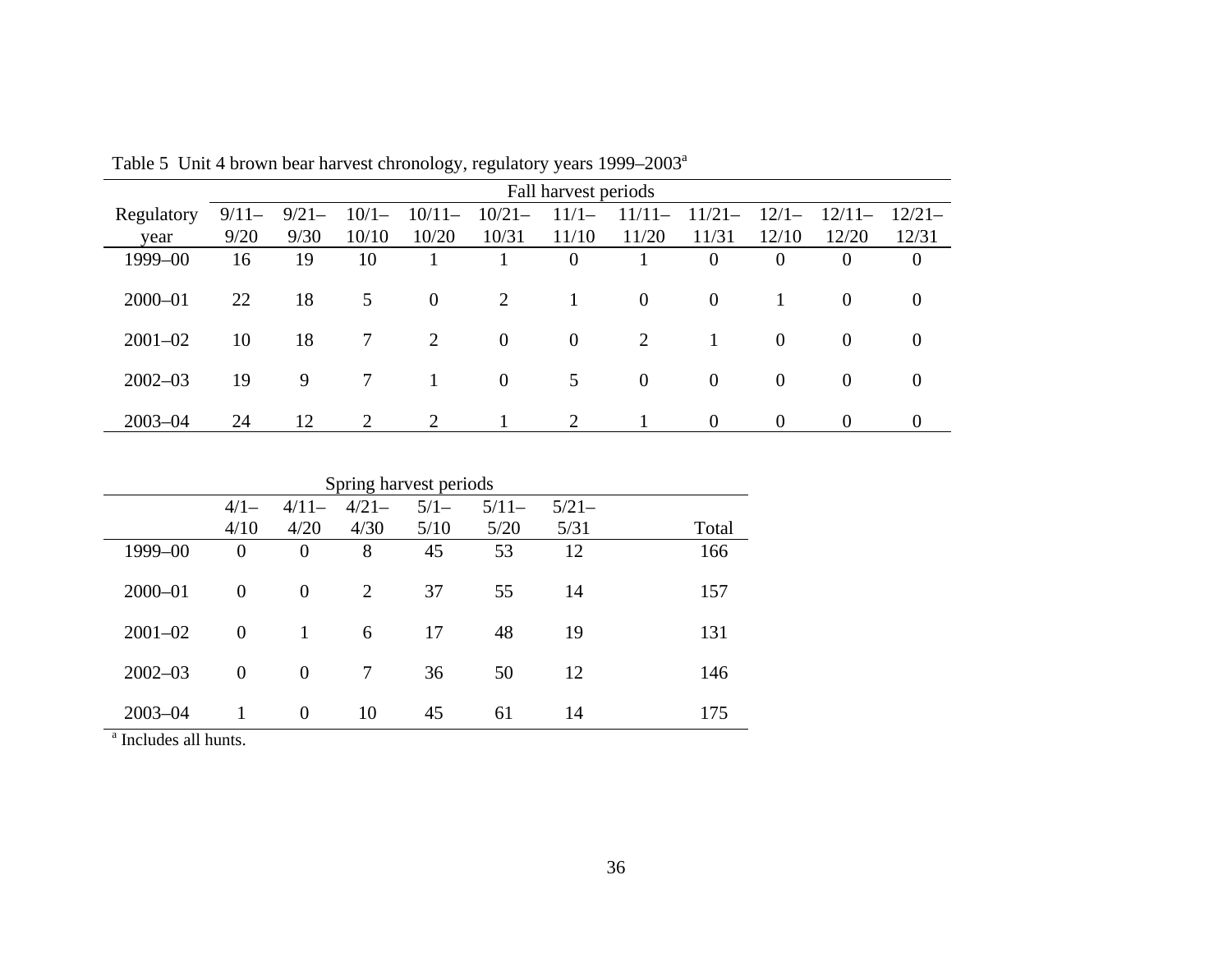|                                                                                                                      |          |             |                | Off-           |         |         |
|----------------------------------------------------------------------------------------------------------------------|----------|-------------|----------------|----------------|---------|---------|
|                                                                                                                      |          |             |                | road           | Highway |         |
| Regulatory year                                                                                                      | Airplane | <b>Boat</b> | Walked         | vehicle        | vehicle | Unknown |
| 1999-00                                                                                                              | 6        | 153         | 3              | 3              |         |         |
| $2000 - 01$                                                                                                          | 12       | 136         | $\overline{2}$ | $\overline{0}$ |         |         |
| $2001 - 02$                                                                                                          | 6        | 123         | $\Omega$       | $\theta$       |         |         |
| $2002 - 03$                                                                                                          | 4        | 140         | $\Omega$       | 2              | 0       |         |
| $2003 - 04$                                                                                                          | 8        | 166         |                | $\Omega$       |         |         |
| <sup>a</sup> Sealing certificate data and registration permit data often differ. Sealing certificate data were used. |          |             |                |                |         |         |

Table 6 Unit 4 brown bear harvest by transport method, 1999–2000 through 2003–04<sup>a</sup>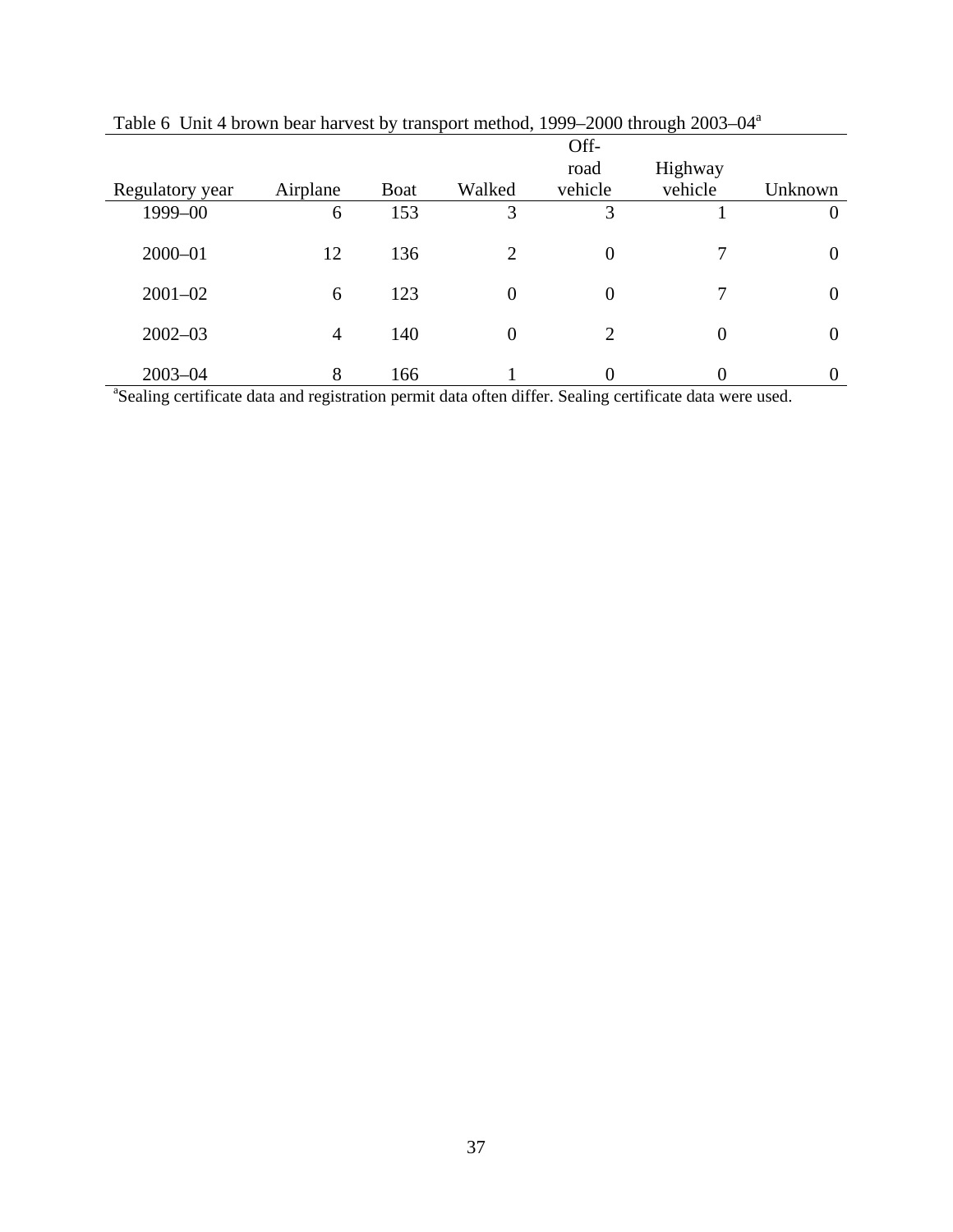**MANAGEMENT REPORT** 

# **BROWN BEAR MANAGEMENT REPORT**

From: 1 July 2002 To: 30 June 2004

## **LOCATION**

#### **GAME MANAGEMENT UNIT:** 5 (5800 mi<sup>2</sup>) **GEOGRAPHIC DESCRIPTION:** Cape Fairweather to Icy Bay, Eastern Gulf Coast.

## **BACKGROUND**

Brown bears probably first occurred on the Yakutat and Malaspina Forelands following glacial retreat 300 to 500 years ago. Like many other wildlife species, brown bears gained access to the Pacific Ocean's eastern gulf coast by moving from the Alaska/Canada Interior via the Alsek/Tatshenshini corridor.

Since 1961, when brown bears were first sealed in Alaska, 1000 sport-killed bears have been sealed from Unit 5 (835 from 5A and 165 from 5B). Sixty-six percent of these bears were males, and 65% of the 1000 bears were taken by nonresident hunters. An additional 68 bears have been killed in situations other than legal hunts during the same time period. This mortality resulted from vehicle collisions, the dispatching of nuisance animals, defense of life and property (DLP) situations, and bears found dead from unknown causes. Under federal subsistence regulations, bears do not have to be sealed if they are not removed from Unit 5.

A 1988 Superior Court decision that deregulated the big game guide industry resulted in an increase in big game guiding activity in Southeast Alaska. From 1980 through 1988, an average of 22 guided nonresidents per year hunted brown bear in Unit 5. Since then, the number has climbed to an average of 26 per year.

## **MANAGEMENT DIRECTION**

#### **MANAGEMENT OBJECTIVES**

• Maintain a male-to-female harvest ratio of at least 3:2 and an average age of harvested males of at least 6.5 years.

## **METHODS**

Alaska Department and Fish and Game (ADF&G) and Alaska Bureau of Wildlife Enforcement staff gathered data about harvested bears during sealing. State game regulations require brown bear hides and skulls to be sealed within 30 days of harvest. Skulls are measured and a premolar tooth is extracted for age determination. Additional information is collected from hunters, such as harvest date and location, transportation method, guide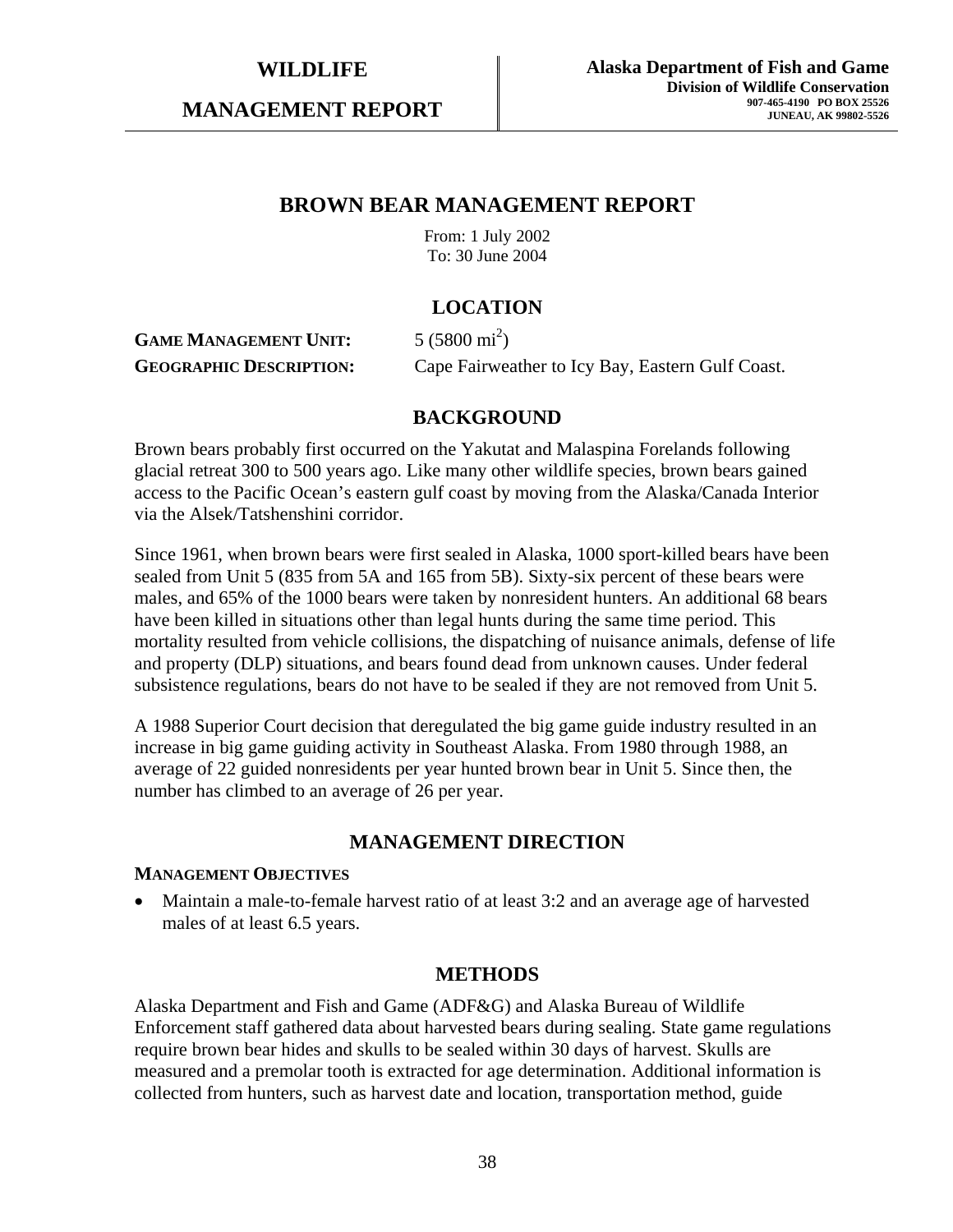information, and number of days of hunting effort. Hunters also provide anecdotal information from their observations in the field.

## **RESULTS AND DISCUSSION**

#### **POPULATION STATUS AND TREND**

Population information is not available for Unit 5 brown bears. Data gathered from sealing certificates, incidental observations, and hunter interviews indicate no notable changes in the population. However, the 2 highest kills on record occurred in 1991 and 1992, when 41 and 42 brown bears were harvested, respectively. Since that time the annual harvest has ranged from 27 to 38 bears. Although the average male age and skull size decreased slightly during the years of higher harvest, age and skull size of harvested bears have returned to or now exceed long-term averages.

#### **MORTALITY**

| <i>Harvest</i>                     |                                         |
|------------------------------------|-----------------------------------------|
| <b>Season and Bag Limit</b>        | <b>Resident and Nonresident Hunters</b> |
| 1 bear every 4<br>regulatory years | $1$ Sep $-31$ May                       |

Board of Game Actions and Emergency Orders. There were no Board of Game actions or emergency orders associated with Unit 5 brown bears during this report period.

Hunter Harvest. Unit 5 brown bear harvests have stabilized after decreasing from all-time highs in the early 1990s. Bear harvests from 1961 until the early 1990s had constantly increased. The average kill from 1971 to 1980 was 21 bears, with a range of 13–28. The 1981–90 mean harvest was 30, ranging from 23 to 33 bears. Since 1990, the annual average harvest has been about 33 bears, with a mean annual harvest during the current report period of 26 bears. The mean male age increased between the 1970s (5.8 years) and the 1980s (7.0 years), but dropped to a mean of 6.3 years for 1990 through 1999.

During regulatory year (RY) 2002, 15 males and 6 females were reported taken (Table 1). Males composed 71% of the harvest, which is almost identical to the mean of 70% in the 1989–2001 harvests, and above our management objectives of 60%. Average male skull size of 24.6 inches was substantially higher than the previous report period, and higher than the previous 10-year average of 22.9 inches. The average male age (9.3 years) was significantly higher than the previous report period mean of 6.7 years; however, that figure may be skewed because only 6 of the 15 males harvested during RY 2002 were aged.

In 2003, Unit 5 hunters killed 28 male and 3 female brown bears (Table 1). Males composed 90% of the harvest, substantially higher than the previous 10-year mean of 70%. Mean male skull size was 22.8 inches, almost 2 inches shorter than the previous year, but only slightly lower than the 1989–1999 mean of 22.9 inches.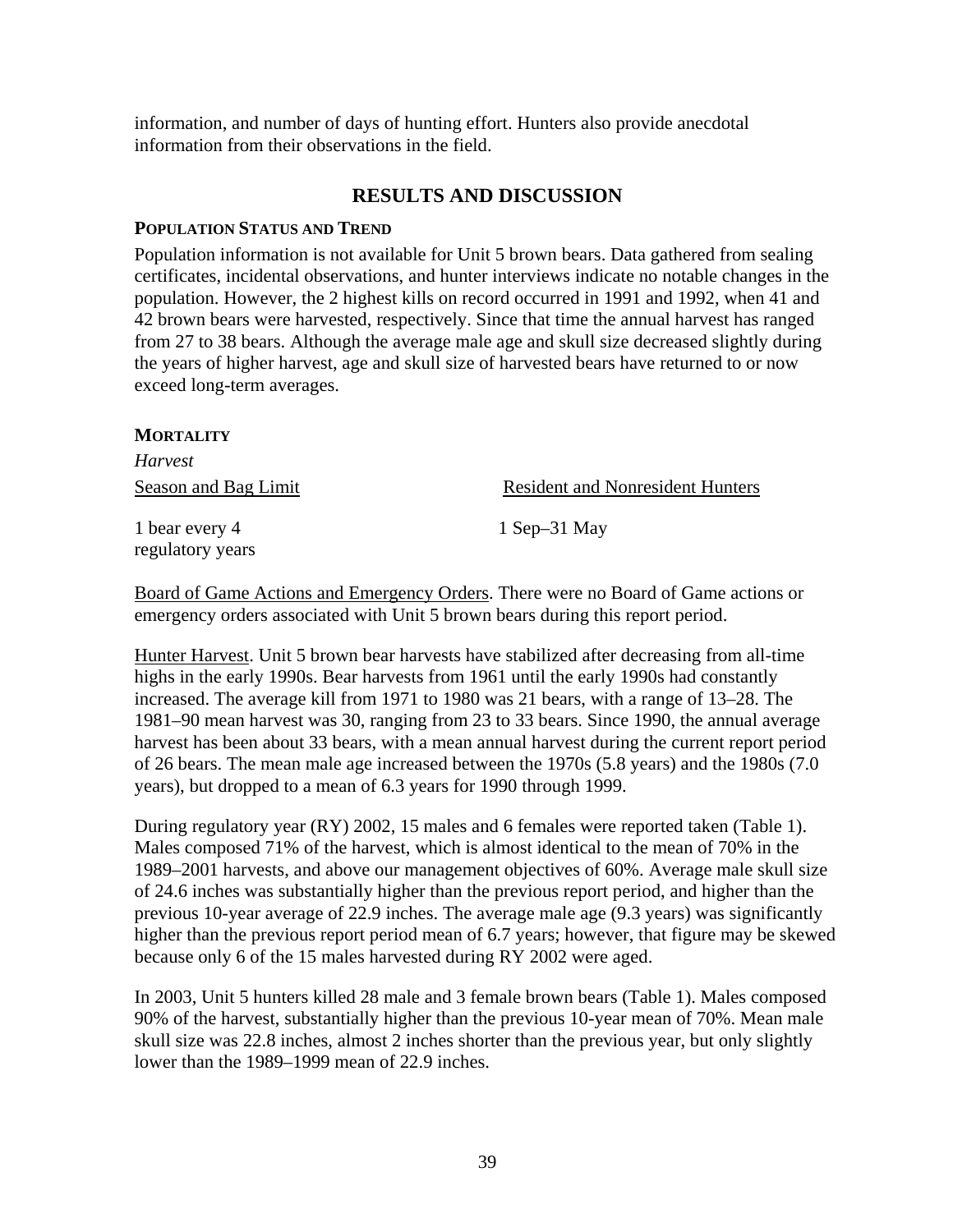Hunter Residency and Success. From 1991 through 2001 nonresidents accounted for an average of 70% of the Unit 5 brown bear harvest (Table 3). The percentage increased slightly during the first year of this report period to 76%, then increased to 84% in 2003.

Harvest Chronology. From 1989 through 2001 the average proportion of brown bears taken in the spring was 44% with a range of 31–60% (Table 2). This value ranged from 38% in RY 2002 to 54% in RY 2003.

Transport Methods. Transportation types used in successful 2002 brown bear hunts included boats (41%), off-road vehicles (ORVs) (32%) aircraft (18%), and highway vehicles (9%). In 2003, boats were used by 29% of successful brown bear hunters, while the use of aircraft increased to 29%, ORVs increased to 39%, and highway vehicles declined to 0%. The use of aircraft as bear hunters' transportation mode is likely overreported because of hunters' confusion when completing hunting permits. Many hunters fly into camps via small aircraft, then use all-terrain vehicles (ATVs) or boats while hunting, yet record aircraft as their transportation while hunting. This confusion in recording transportation has been confirmed with guided hunters where we know the hunting methods that were employed.

#### *Other Mortality*

This category refers to DLP kills, illegal kills, road kills, and nuisance bears. The Yakutat landfill has been the main area of concern for these types of mortalities for decades. The landfill attracts dozens of brown bears during the course of a year, and some of these are eventually killed. In 2000 only one bear was killed in a nonhunting situation. This bear was killed along the Situk River after it threatened a fisherman. Although this incident occurred away from the landfill, anecdotal evidence suggests this bear was a frequent visitor to the area (Bob Johnson, personal communication). In 2001, 2 adult male bears died in nonhunting situations. One was found dead from gunshot wounds, and ADF&G personnel dispatched another due to public safety concerns. During this report period these nonhunting mortalities increased substantially, with 6 being reported in 2002 and 12 in 2003. Several of these bears were killed in residential areas near the dump after a limited dump food supply produced expected movement of bears into adjacent neighborhoods. What was unexpected, though, were the number of bears killed in defense of life or property. Five of these animals were killed by a single person during a one-month period.

Douglas Area ADF&G staff continue to work with the community of Yakutat and the Alaska Department of Environmental Conservation (DEC) to remedy landfill problems and curtail brown bear attractants. Over the past year there have been several meetings in Yakutat regarding this issue. Fish waste is no longer being deposited at the landfill, and garbage is being burned immediately after dumping, thereby eliminating many foraging opportunities for bears. We have begun working with the U.S. Forest Service (USFS) to distribute educational materials to Yakutat fish camp permit holders to reduce the illegal killing of bears. One of our goals is to minimize bear attractants at fish camps, thereby easing the concern of fish camp operators and preventing the unnecessary death of bears.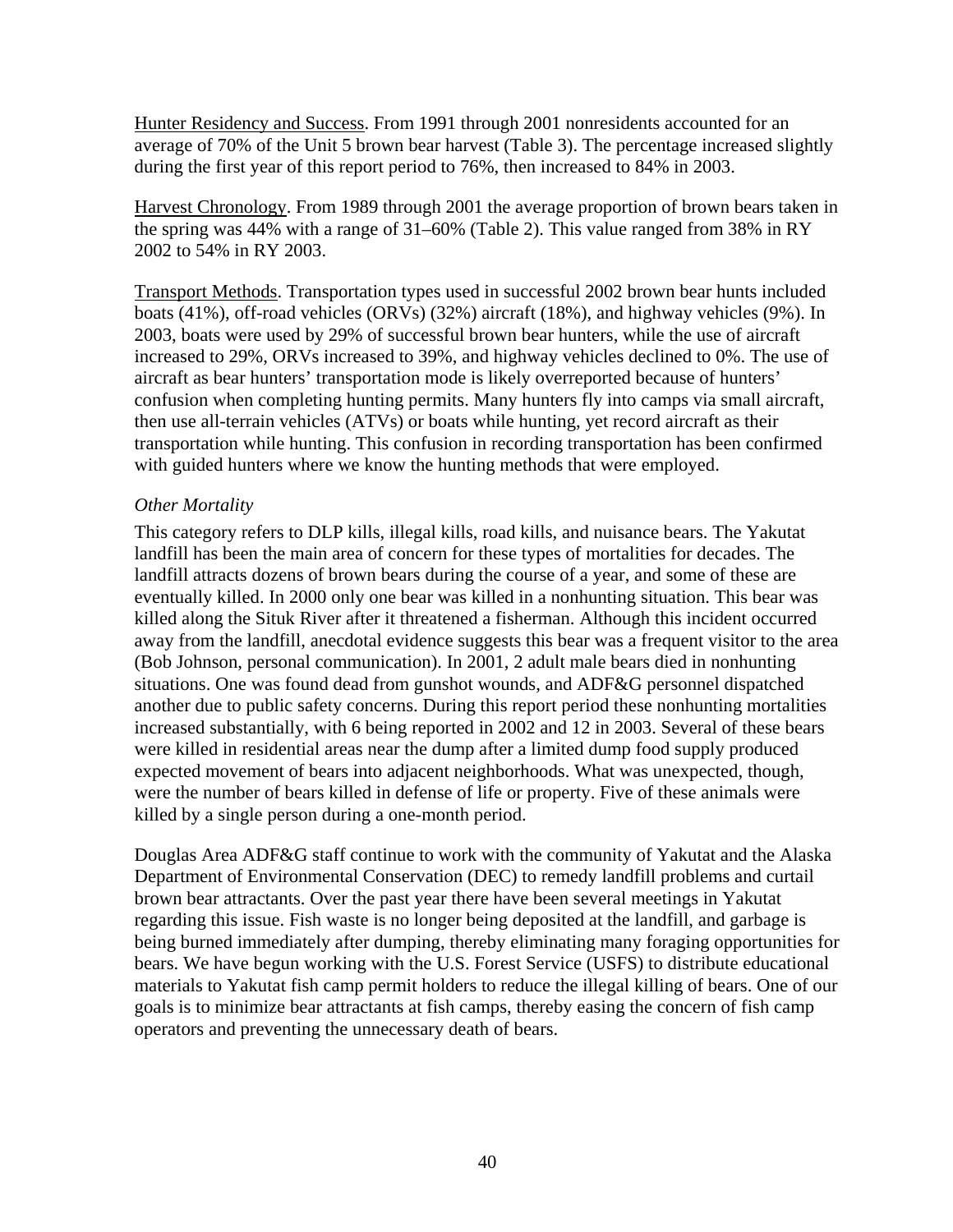### **HABITAT**

#### *Assessment and Enhancement*

We did not conduct any habitat assessment studies or enhancement projects during this report period. The USFS is revising the Situk River Management Plan, which may affect brown bear hunting and commercial tourism on the river.

## **CONCLUSIONS AND RECOMMENDATIONS**

We were able to exceed our 2 management objectives for brown bears in Unit 5 during both years of the report period. The age objective of 6.5 years was surpassed during 2002 and 2003 with mean ages of male bears being 9.3 and 8.0 respectively. Male bears made up 71% of the harvest in 2002 and 90% in 2003, surpassing our 3:2 male to female harvest objective. Action taken by the Board of Game in fall 2000 implementing a registration permit will allow us to assess hunter effort and success. After a few more years, this data should provide us with valuable harvest-per-unit-effort data.

Although the hunter harvest of brown bears is within the harvest levels we are comfortable with, the recent rash of illegal kills and DLPs is reason for concern. If these types of kills continue at the present rate, it may be necessary to limit the legal take of bears to offset this mortality. Conversations with the USFS regarding commercial guiding operations and potential for limiting hunting permits have been initiated.

Many Yakutat residents view brown bears near town as pests. The Yakutat dump has been an attractant to bears for decades, and although it continues to be a problem, it is much better than in the past. We will continue to emphasize to local residents the importance of properly managing garbage and work with DEC to eliminate this fatal attractant.

| PREPARED BY:           | <b>APPROVED BY:</b>           |
|------------------------|-------------------------------|
| Neil Barten            | Dale Rabe                     |
| Wildlife Biologist III | <b>Management Coordinator</b> |

Please cite any information taken from this section, and reference as:

Barten, N. 2005. Unit 5 brown bear management report. Pages 38–46 *in* C. Brown, editor. Brown bear management report of survey and inventory activities 1 July 2002–30 June 2004. Alaska Department of Fish and Game. Juneau, Alaska.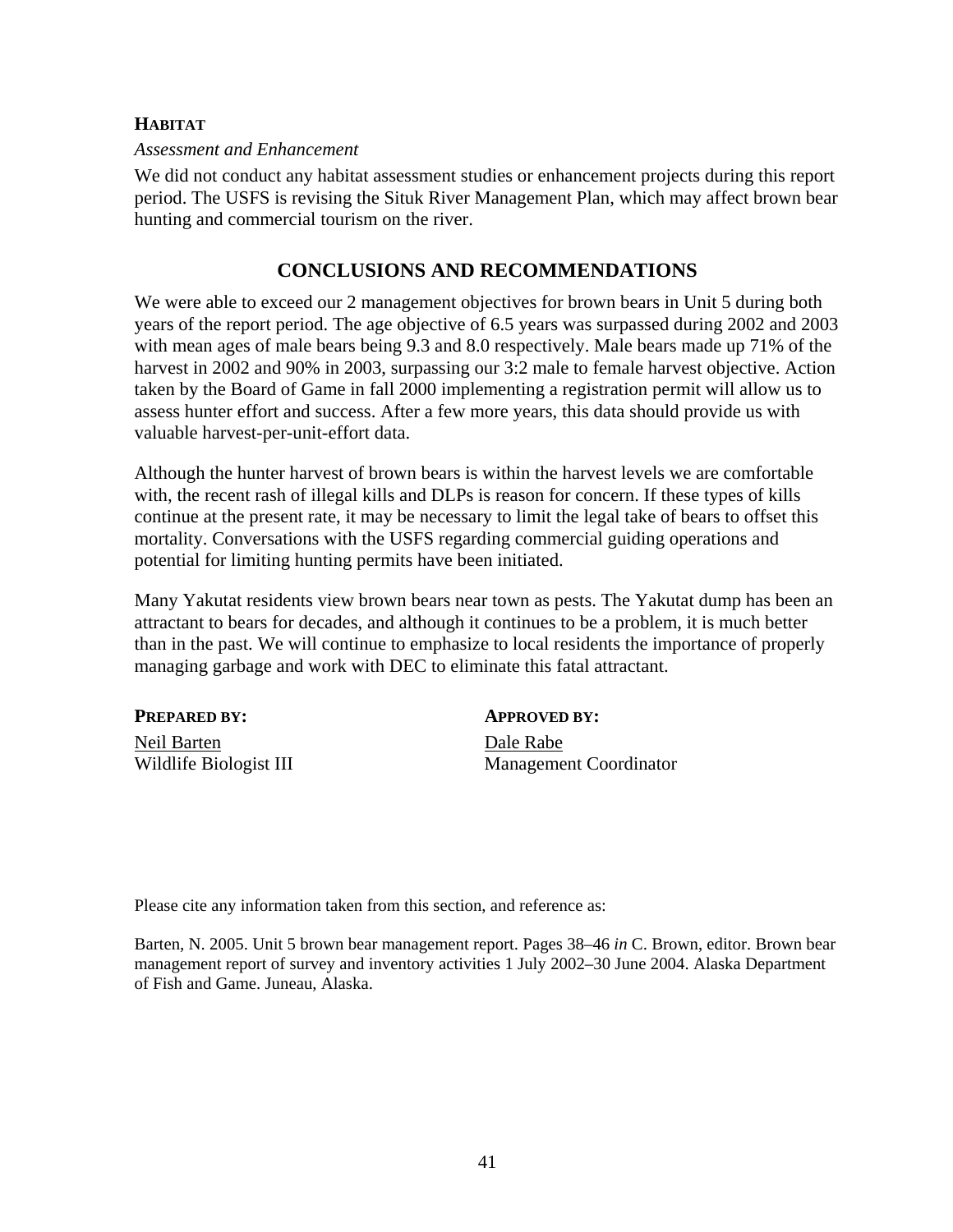| Regulatory  |      | Harvest                   |                  |       |     | Mean age    |                  |      | Mean skull size | Avg days/kill    |                  |
|-------------|------|---------------------------|------------------|-------|-----|-------------|------------------|------|-----------------|------------------|------------------|
| year        | M    | $\boldsymbol{\mathrm{F}}$ | Unk              | Total | M   | $\mathbf F$ | Total            | M    | $\mathbf F$     | M                | $\mathbf F$      |
| 1989        | 18   | $\overline{10}$           |                  | 29    | 6.6 | 4.0         | $\overline{5.7}$ | 22.8 | 20.0            | $\overline{3.6}$ | $\overline{3.6}$ |
| 1990        | 25   | $8\,$                     | $\overline{c}$   | 35    | 7.9 | 4.3         | 6.9              | 23.2 | 20.3            | 5.0              | 4.0              |
| 1991        | 33   | 8                         | $\overline{0}$   | 41    | 5.3 | 4.9         | 5.3              | 22.4 | 20.3            | 5.4              | 4.3              |
| 1992        | 28   | 12                        | $\boldsymbol{0}$ | 40    | 5.0 | 5.6         | 5.2              | 22.2 | 20.3            | 4.3              | 3.8              |
| 1993        | 19   | 11                        | $\overline{0}$   | 30    | 6.7 | 6.7         | 6.7              | 21.3 | 21.2            | 3.2              | 5.6              |
| 1994        | 22   | 6                         | $\boldsymbol{0}$ | 28    | 5.5 | 4.2         | 5.2              | 23.0 | 20.6            | 4.6              | 5.7              |
| 1995        | 24   | $\overline{7}$            | $\overline{0}$   | 31    | 6.7 | 8.4         | 7.1              | 23.5 | 22.5            | 4.2              | 4.0              |
| 1996        | 23   | 14                        |                  | 38    | 5.4 | 3.8         | 4.8              | 23.1 | 20.8            | 4.7              | 5.6              |
| 1997        | 18   | 9                         | $\boldsymbol{0}$ | 27    | 6.1 | 7.0         | 6.4              | 23.4 | 20.6            | 4.3              | 4.3              |
| 1998        | 28   |                           | $\overline{0}$   | 35    | 6.2 | 3.4         | 5.6              | 23.5 | 21.6            | 4.4              | 3.0              |
| 1999        | 23   | $8\,$                     | $\boldsymbol{0}$ | 31    | 8.4 | 7.0         | 8.1              | 23.5 | 20.9            | 5.3              | 4.4              |
| 2000        | 25   | 8                         | $\overline{0}$   | 33    | 6.9 | 6.3         | 6.8              | 23.9 | 20.5            | 4.6              | 6.1              |
| 2001        | 18   | 12                        |                  | 31    | 6.5 | 6.0         | 6.3              | 22.5 | 19.9            | 3.5              | 3.3              |
| 2002        | 15   | $\boldsymbol{6}$          | $\boldsymbol{0}$ | 21    | 9.3 | 5.0         | 8.7              | 24.6 | 21.9            | 4.3              | 3.5              |
| 2003        | 28   | 3                         | $\overline{0}$   | 31    | 8.0 | 16.0        | 8.9              | 22.8 | 20.7            | 4.2              | 6.0              |
| Means       |      |                           |                  |       |     |             |                  |      |                 |                  |                  |
| $2002 - 03$ | 21.5 | 4.5                       | $\boldsymbol{0}$ | 26.0  | 8.7 | 10.5        | 8.8              | 23.7 | 21.3            | 4.2              | 4.8              |
| 2000-01     | 21.5 | 10.0                      | .5               | 32.0  | 6.7 | 6.2         | 6.6              | 23.2 | 20.2            | 4.1              | 4.7              |
| 1989-99     | 23.7 | 9.1                       | 0.4              | 33.2  | 6.3 | 5.4         | 6.1              | 22.9 | 20.8            | 4.5              | 4.4              |

Table 1 Unit 5 brown bear harvest, age, skull sizes, and effort, RY 1989 through 2003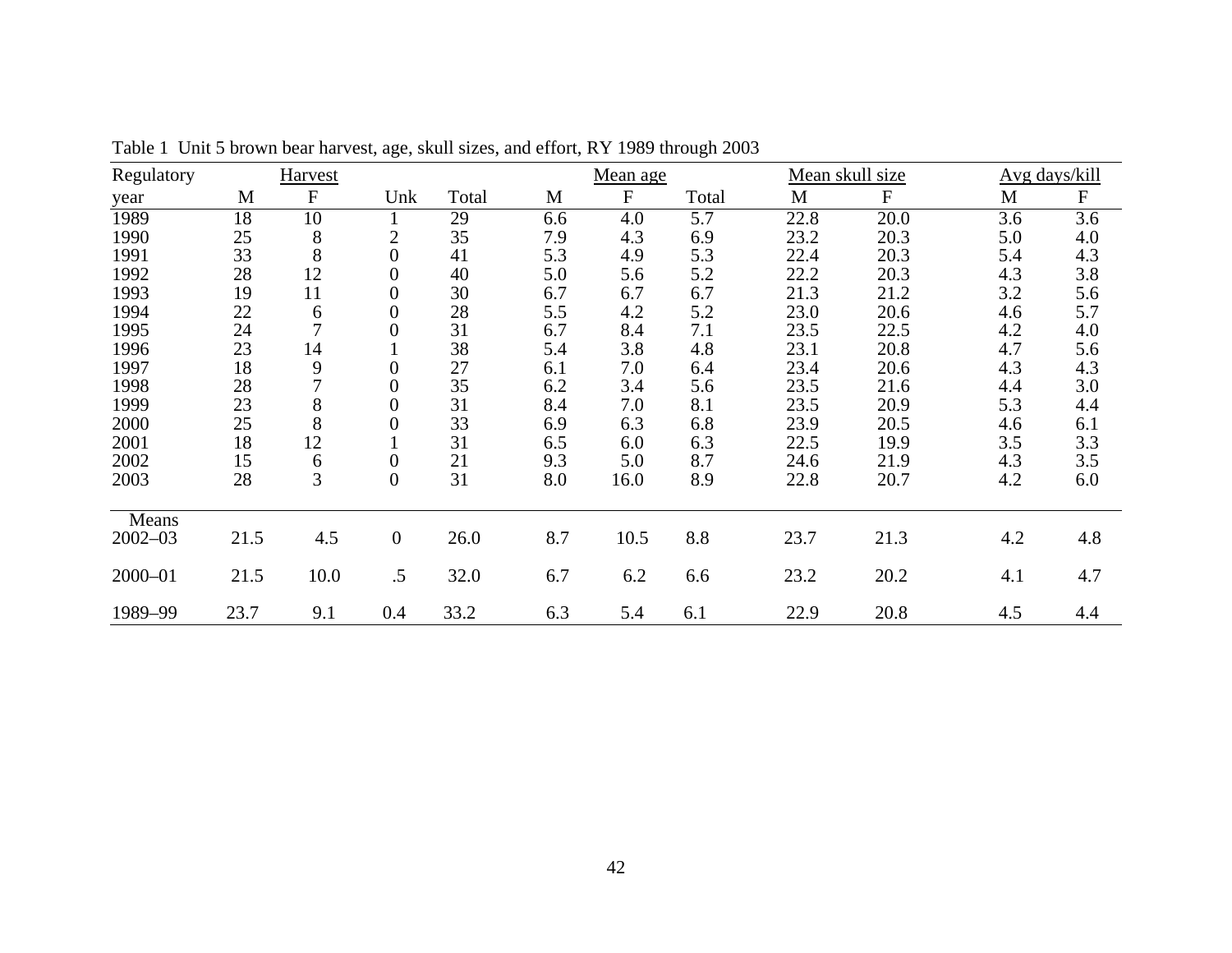| Regulatory |                |                |              |     |            |                |                |                  |                |              |             |                |       |  |
|------------|----------------|----------------|--------------|-----|------------|----------------|----------------|------------------|----------------|--------------|-------------|----------------|-------|--|
| Year       | Jul            | $\text{Aug}$   | Sep          | Oct | <b>Nov</b> | Dec            | Jan            | Feb              | Mar            | Apr          | May         | Jun            | Total |  |
| 1989       | $\overline{0}$ | $\theta$       | 10           | 3   |            | $\overline{0}$ | $\overline{0}$ | $\theta$         | $\overline{0}$ |              | 10          | $\overline{0}$ | 29    |  |
| 1990       | 0              | $\overline{0}$ | 15           | ⌒   |            |                | 0              | 0                | $\overline{0}$ | 3            | 14          | 0              | 35    |  |
| 1991       |                | 0              | 21           |     |            |                |                | 0                |                |              | 16          | 0              | 41    |  |
| 1992       |                | 0              | 21           |     |            |                |                | $\overline{0}$   | 0              | ⌒            | 11          | 0              | 40    |  |
| 1993       |                | 0              | $\mathbf{r}$ |     |            |                | 0              | $\overline{0}$   | 0              |              | 11          | $\Omega$       | 30    |  |
| 1994       |                | 0              | 9            | ⌒   |            |                |                | 0                |                | <sub>b</sub> | 10          | 0              | 28    |  |
| 1995       |                | 0              | 12           |     |            |                | 0              | ◠                |                |              | $\mathbf Q$ | $\Omega$       | 31    |  |
| 1996       |                | 0              | 21           | h   |            |                |                | $\Omega$         |                |              |             |                | 39    |  |
| 1997       |                | 0              | 11           |     |            |                |                | $\overline{0}$   |                | 4            |             | 0              | 27    |  |
| 1998       |                | $\overline{0}$ | 10           | 10  |            | 0              | $\overline{0}$ | $\boldsymbol{0}$ | $\overline{0}$ | 4            | 10          | 0              | 35    |  |
| 1999       |                | 0              | 10           | 6   |            |                | 0              | 0                |                |              | 12          | 0              | 31    |  |
| 2000       |                | 0              | 17           | ⌒   |            |                |                | 0                |                | ⌒            | 10          | $\Omega$       | 33    |  |
| 2001       |                | 0              | 16           |     |            |                |                | 0                |                |              | 10          | 0              | 31    |  |
| 2002       |                | $\overline{0}$ | 9            |     |            |                |                | $\overline{0}$   |                |              |             | 0              | 21    |  |
| 2003       | 0              | O              | 11           | ◠   |            | 0              | 0              | $\overline{0}$   | $\overline{0}$ |              | 14          | 0              | 31    |  |

Table 2 Unit 5 brown bear harvest chronology, RY 1989 through 2003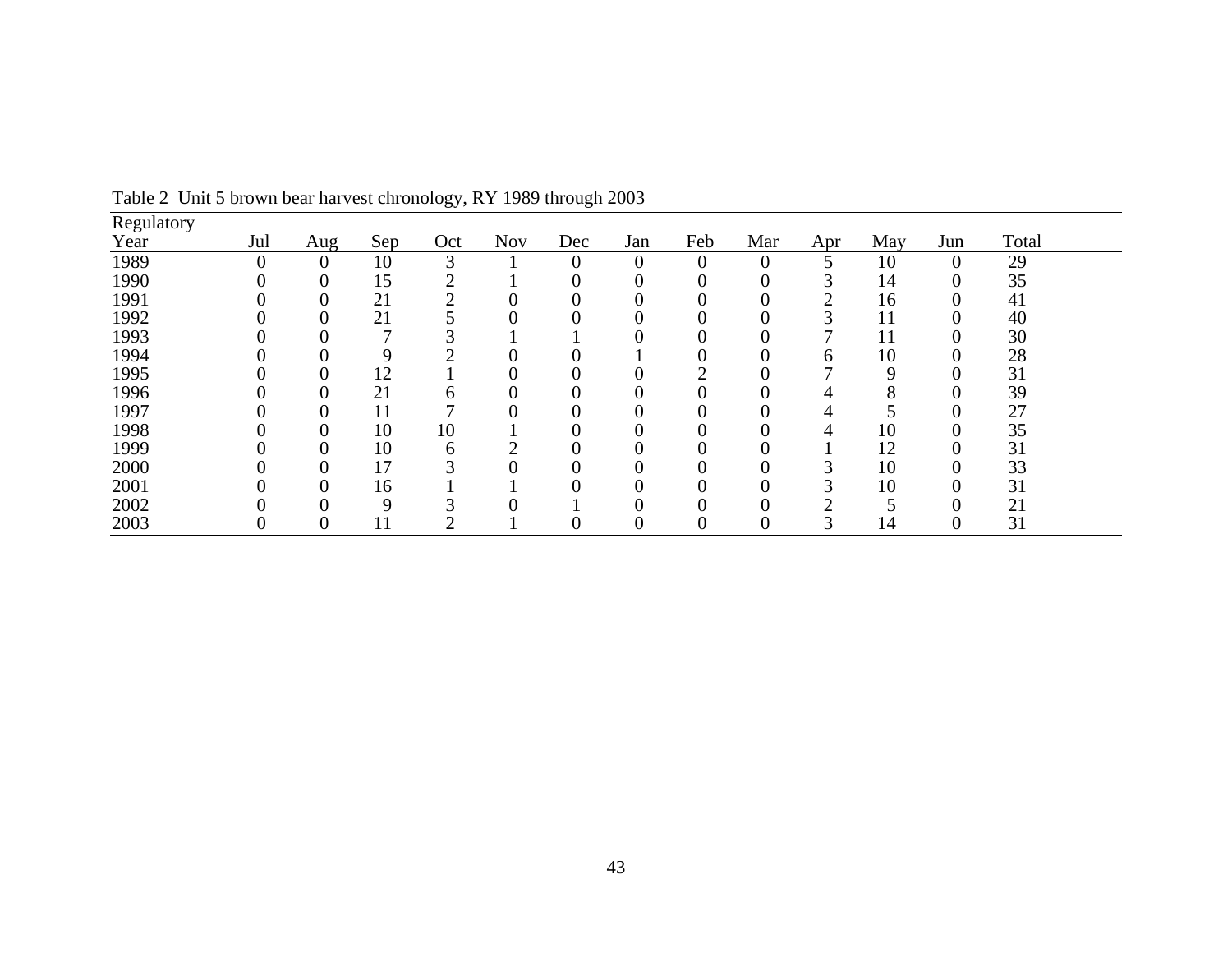| Regulatory<br>year                               | Local<br>resident                                | (% )                 | Nonlocal<br>resident                                    | (%)                  | Nonresident       | (%)                   |  |
|--------------------------------------------------|--------------------------------------------------|----------------------|---------------------------------------------------------|----------------------|-------------------|-----------------------|--|
| 1991<br>Fall 1991<br>Spring 1992<br>Total        | $\frac{3}{2}$                                    | (13)<br>(11)<br>(12) | $\begin{array}{c} 3 \\ 0 \end{array}$<br>$\overline{3}$ | (13)<br>(0)<br>(7)   | 17<br>16<br>33    | (74)<br>(89)<br>(80)  |  |
| 1992<br><b>Fall 1992</b><br>Spring 1993<br>Total | $\frac{2}{3}$                                    | (8)<br>(7)<br>(8)    | $\overline{4}$<br>$\frac{4}{8}$                         | (15)<br>(29)<br>(20) | 20<br>9<br>29     | (77)<br>(64)<br>(73)  |  |
| 1993<br>Fall 1993<br>Spring 1994<br>Total        | $\mathbf{1}$<br>$\boldsymbol{0}$<br>$\mathbf{1}$ | (8)<br>(0)<br>(3)    | $\frac{3}{5}$                                           | (25)<br>(28)<br>(27) | $8\,$<br>13<br>21 | (67)<br>(72)<br>(70)  |  |
| 1994<br><b>Fall 1994</b><br>Spring 1995<br>Total | $\frac{1}{2}$                                    | (9)<br>(12)<br>(11)  | $\mathbf{1}$<br>$\boldsymbol{0}$<br>$\mathbf{1}$        | (9)<br>(0)<br>(4)    | 9<br>15<br>24     | (82)<br>(88)<br>(86)  |  |
| 1995<br><b>Fall 1995</b><br>Spring 1996<br>Total | $\frac{1}{2}$                                    | (8)<br>(11)<br>(10)  | $\begin{array}{c} 0 \\ 3 \\ 3 \end{array}$              | (0)<br>(17)<br>(10)  | 12<br>13<br>25    | (92)<br>(72)<br>(81)  |  |
| 1996<br><b>Fall 1996</b><br>Spring 1997<br>Total | $\mathbf{1}$<br>$\frac{1}{2}$                    | (4)<br>(8)<br>(5)    | 6<br>$\frac{2}{8}$                                      | (23)<br>(17)<br>(21) | 19<br>9<br>28     | (73)<br>(75)<br>(74)  |  |
| 1997<br>Fall 1997<br>Spring 1998<br>Total        | $\mathbf{1}$<br>$\boldsymbol{0}$<br>$\mathbf{1}$ | (6)<br>(0)<br>(4)    | 4<br>$\boldsymbol{0}$<br>$\overline{4}$                 | (22)<br>(0)<br>(15)  | 13<br>9<br>22     | (72)<br>(100)<br>(81) |  |
| 1998<br><b>Fall 1998</b><br>Spring 1999<br>Total | $\begin{array}{c} 2 \\ 0 \\ 2 \end{array}$       | (10)<br>(0)<br>(6)   | $\frac{5}{2}$                                           | (24)<br>(14)<br>(20) | 14<br>12<br>26    | (66)<br>(86)<br>(74)  |  |
| 1999<br><b>Fall 1999</b><br>Spring 2000<br>Total | $\begin{array}{c} 2 \\ 0 \\ 2 \end{array}$       | (11)<br>(0)<br>(6)   | $\mathbf{1}$<br>$\mathbf 1$<br>$\overline{2}$           | (6)<br>(8)<br>(6)    | 15<br>12<br>27    | (83)<br>(92)<br>(88)  |  |
| 2000<br><b>Fall 2000</b><br>Spring 2001<br>Total | $\frac{3}{0}$<br>$\overline{3}$                  | (15)<br>(0)<br>(9)   | $\frac{3}{0}$<br>$\overline{3}$                         | (15)<br>(0)<br>(9)   | 14<br>13<br>27    | (70)<br>(100)<br>(82) |  |

Table 3 Unit 5 successful brown bear hunter residency, RY 1991 through 2003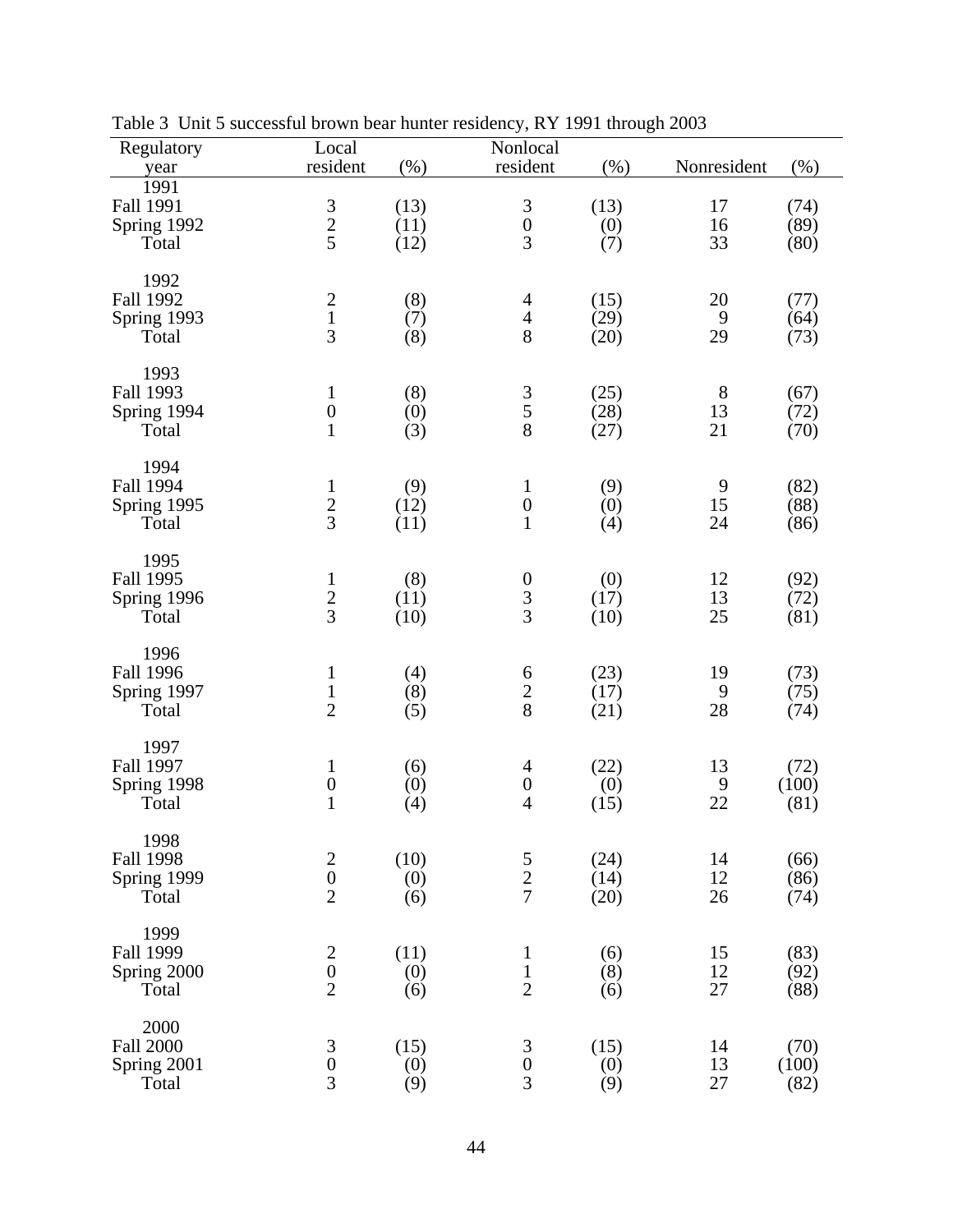| Table 3 continued |                  |                   |                  |         |             |        |
|-------------------|------------------|-------------------|------------------|---------|-------------|--------|
| Regulatory        | Local            |                   | Nonlocal         |         |             |        |
| year              | resident         | (% )              | resident         | $(\% )$ | Nonresident | $(\%)$ |
| 2001              |                  |                   |                  |         |             |        |
| <b>Fall 2001</b>  | 3                | (18)              | 5                | (29)    | 9           | (53)   |
| Spring 2002       | 5                | (36)              | $\boldsymbol{0}$ | (0)     | 9           | (64)   |
| Total             | 8                | (26)              | 5                | (16)    | 18          | (58)   |
| 2002              |                  |                   |                  |         |             |        |
| <b>Fall 2002</b>  |                  | (7)               | 1                | (7)     | 11          | (86)   |
| Spring 2003       | $\boldsymbol{0}$ | (0)               | 3                | (38)    | 5           | (62)   |
| Total             | $\bf{l}$         | (5)               | 4                | (19)    | 16          | (76)   |
| 2003              |                  |                   |                  |         |             |        |
| <b>Fall 2003</b>  | $\overline{2}$   | (14)              | 1                | (7)     | 11          | (79)   |
| Spring 2004       | $\boldsymbol{0}$ | (0)               | $\overline{c}$   | (12)    | 15          | (88)   |
| Total             | $\overline{2}$   | $\left( 6\right)$ | 3                | (10)    | 26          | (84)   |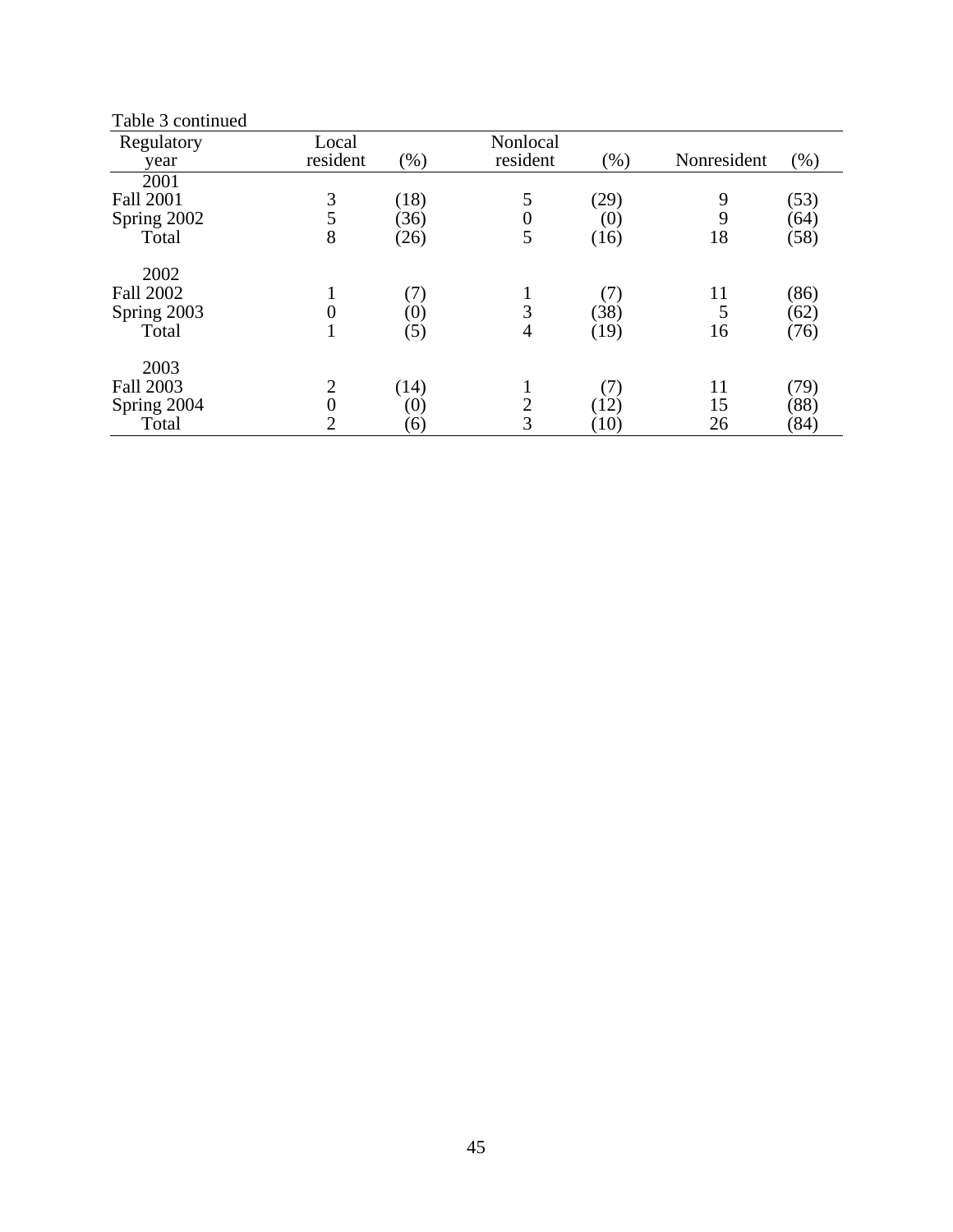| Regulatory |       |        |                |                   | ORV/4          |                           | Highway        |                   |                |                   |                  |                   |
|------------|-------|--------|----------------|-------------------|----------------|---------------------------|----------------|-------------------|----------------|-------------------|------------------|-------------------|
| year       | Plane | $(\%)$ | <b>Boat</b>    |                   |                | $(\%)$ wheeler(%) vehicle |                |                   | $(\%)$ Foot    | (%) Other         |                  | (% )              |
| 1991       | 22    | (54)   | 9              | (22)              | 4              | (10)                      | $\theta$       | (0)               | $\overline{2}$ | (5)               | 4                | (10)              |
| 1992       | 22    | (55)   | 10             | (25)              | $\overline{0}$ | $\left( 0\right)$         | 4              | (10)              | 3              | (8)               |                  | (3)               |
| 1993       | 19    | (63)   |                | (23)              | $\theta$       | $\left( 0\right)$         | 0              | $\left( 0\right)$ | 4              | (13)              | $\overline{0}$   | (0)               |
| 1994       | 16    | (57)   | 6              | (21)              | $\theta$       | $\left( 0\right)$         |                | $\left( 4\right)$ | 4              | (14)              |                  | $\left( 4\right)$ |
| 1995       | 23    | (74)   | 4              | (13)              | $\Omega$       | $\left( 0\right)$         | 2              | (6)               |                | (3)               |                  | (3)               |
| 1996       | 30    | (79)   | 7              | (18)              | $\theta$       | (0)                       |                | (3)               | 0              | $\left( 0\right)$ | 0                | (0)               |
| 1997       | 17    | (63)   |                | (26)              |                | (4)                       | $\overline{2}$ |                   | 0              | $\left( 0\right)$ | 0                | (0)               |
| 1998       | 25    | (72)   | $\overline{4}$ | (11)              |                | (3)                       | 4              | (11)              |                | (3)               | $\overline{0}$   | (0)               |
| 1999       | 11    | (35)   | 11             | (35)              | 6              | (20)                      | 3              | (10)              | 0              | $\left( 0\right)$ | 0                | (0)               |
| 2000       | 5     | (15)   | 18             | (55)              |                | (21)                      | 3              | (9)               | 0              | (0)               | $\overline{0}$   | (0)               |
| 2001       | 12    | 39)    | 14             | (45)              | 3              | (10)                      | $\overline{2}$ | (6)               | 0              | $\left( 0\right)$ | 0                | (0)               |
| 2002       | 4     | (18)   | 9              | (41)              |                | 32)                       | 2              | (9)               | $\theta$       | (0)               | $\overline{0}$   | (0)               |
| 2003       | 9     | (29)   | 9              | $\left[29\right]$ | 12             | 39)                       | $\overline{0}$ | $\left( 0\right)$ |                | (3)               | $\boldsymbol{0}$ | (0)               |

Table 4 Unit 5 transport modes used by successful brown bear hunters, RY 1991 through 2003

Table 5 Unit 5 brown bear mortality by type, RY 1999 through 2003

| Regulatory | <b>DLP</b> | Unknown/ | Vehicle   | Unclaimed | Other | Hunter | Total     |
|------------|------------|----------|-----------|-----------|-------|--------|-----------|
| Year       |            | Natural  | Collision | kill      |       | Kill   | Mortality |
| 1999       |            | $\Omega$ |           |           |       | 31     | 37        |
| 2000       |            | $\theta$ |           |           |       | 33     | 34        |
| 2001       |            |          |           |           |       | 31     | 35        |
| 2002       |            | $\Omega$ |           |           |       | 21     | 28        |
| 2003       | Q          |          |           |           |       | 33     | 45        |
|            |            |          |           |           |       |        |           |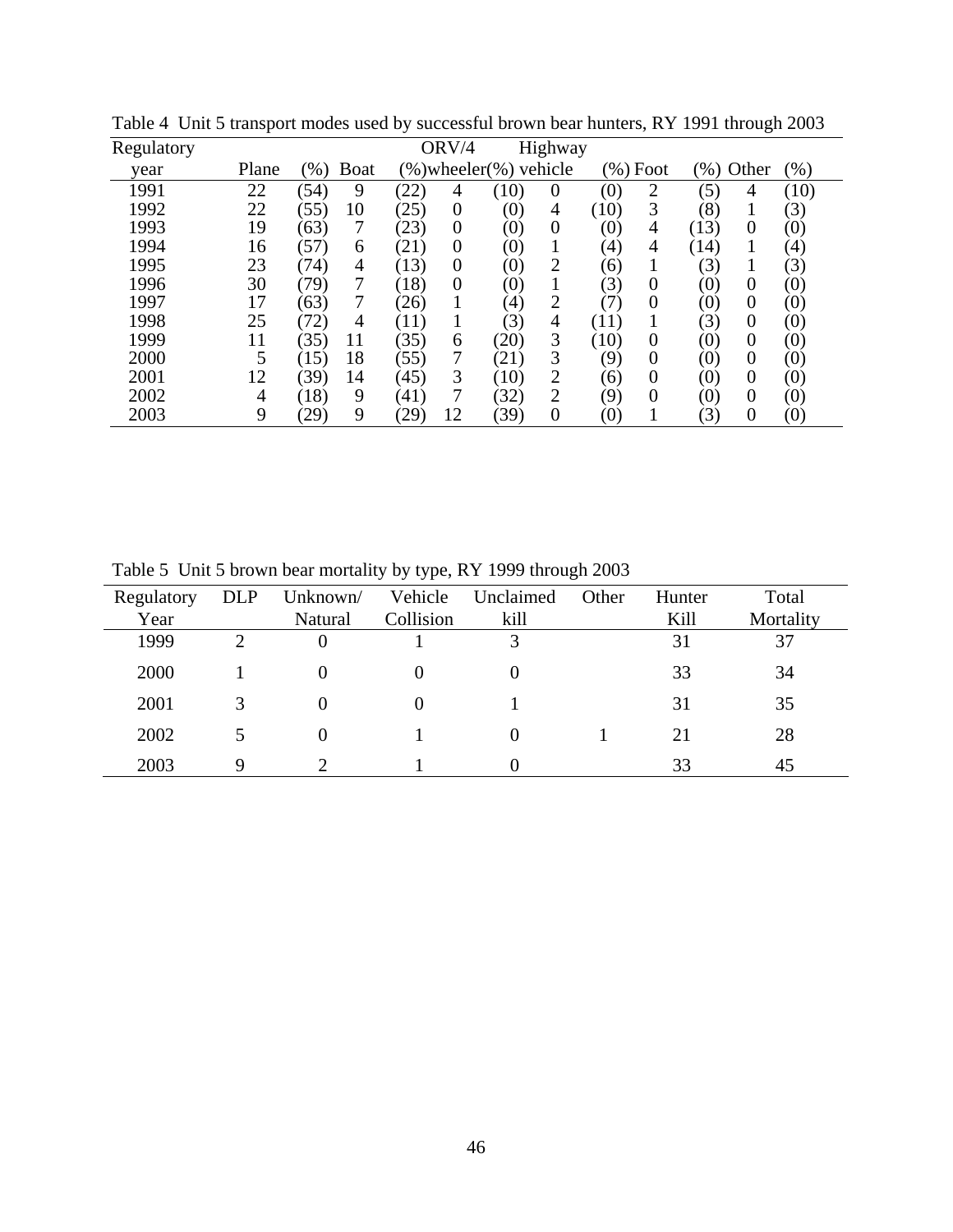**MANAGEMENT REPORT** 

## **BROWN BEAR MANAGEMENT REPORT**

From: 1 July 2002 To: 30 June 2004

# **LOCATION**

**GAME MANAGEMENT UNIT:** 6 (10,140 mi<sup>2</sup>)

**GEOGRAPHIC DESCRIPTION:** Prince William Sound and North Gulf Coast

#### **BACKGROUND**

Brown bears inhabit most of Unit 6, with the exception of the islands and mainland of western Unit 6D and Middleton Island in the Gulf of Alaska. Brown bears are common on the mainland east of Columbia Glacier to Icy Bay and on Hinchinbrook, Montague, Hawkins, and Kayak Islands. Distribution in Unit 6D appears unchanged from that observed by Heller (1910). Brown bear numbers increased during the mid to late 1990s in Unit 6. The bear population on Montague Island recovered from excessive harvest that occurred during the 1970s and early 1980s. The fall hunting season on Montague was closed in 1989 and the spring season closed in 1994. The Board of Game reopened the Montague bear season in response to an increasing population and many complaints of aggressive bears in popular deer hunting areas.

Harvest is monitored by mandatory sealing that began in 1961. Total annual harvest increased substantially in the late 1980s and continued at a high level through 1992–1993. Average annual kill during regulatory years  $1961-1962$  through 1986–1987 was 32 bears (range = 14–63). During 1987–1988 through 1991–1992, the average yearly harvest was 50 bears (range  $=$  40– 60). Most of the increased harvest was in Unit 6D, probably resulting in a population decline. Because of seasonal restrictions established to reduce harvest, the average harvest in Unit 6 declined to 35 bears (range = 22–49) from 1992–1993 through 1997–1998.

The Board of Game changed the bag limit for brown bears in Units 6A, 6B, and 6C from 1 bear every 4 years to 1 bear a year beginning in 1997 for resident hunters and in 2001 for all hunters. This was in response to low moose calf survival in Unit 6B and increasing bear numbers in these units.

Logging threatens brown bear abundance and distribution in Unit 6A. Extensive clearcutting of old-growth timber on private and state land occurred between Icy Bay and Cape Yakataga, and is in progress in the Yakataga and Duktoth river drainages. Old-growth stands are important habitat for coastal bears (Schoen 1990; Schoen and Beier 1990; Schoen et al. 1986). Logging also provides access roads, increases human activity, and stimulates developments that increase bearhuman interactions and lead to increased brown bear mortality (McLellan and Shackleton 1988; Smith and VanDaele 1989). The proposed Carbon Mountain logging road would increase human access to remote backcountry in Units 6A and 6B. The Exxon Valdez Oil Spill (EVOS) Trustee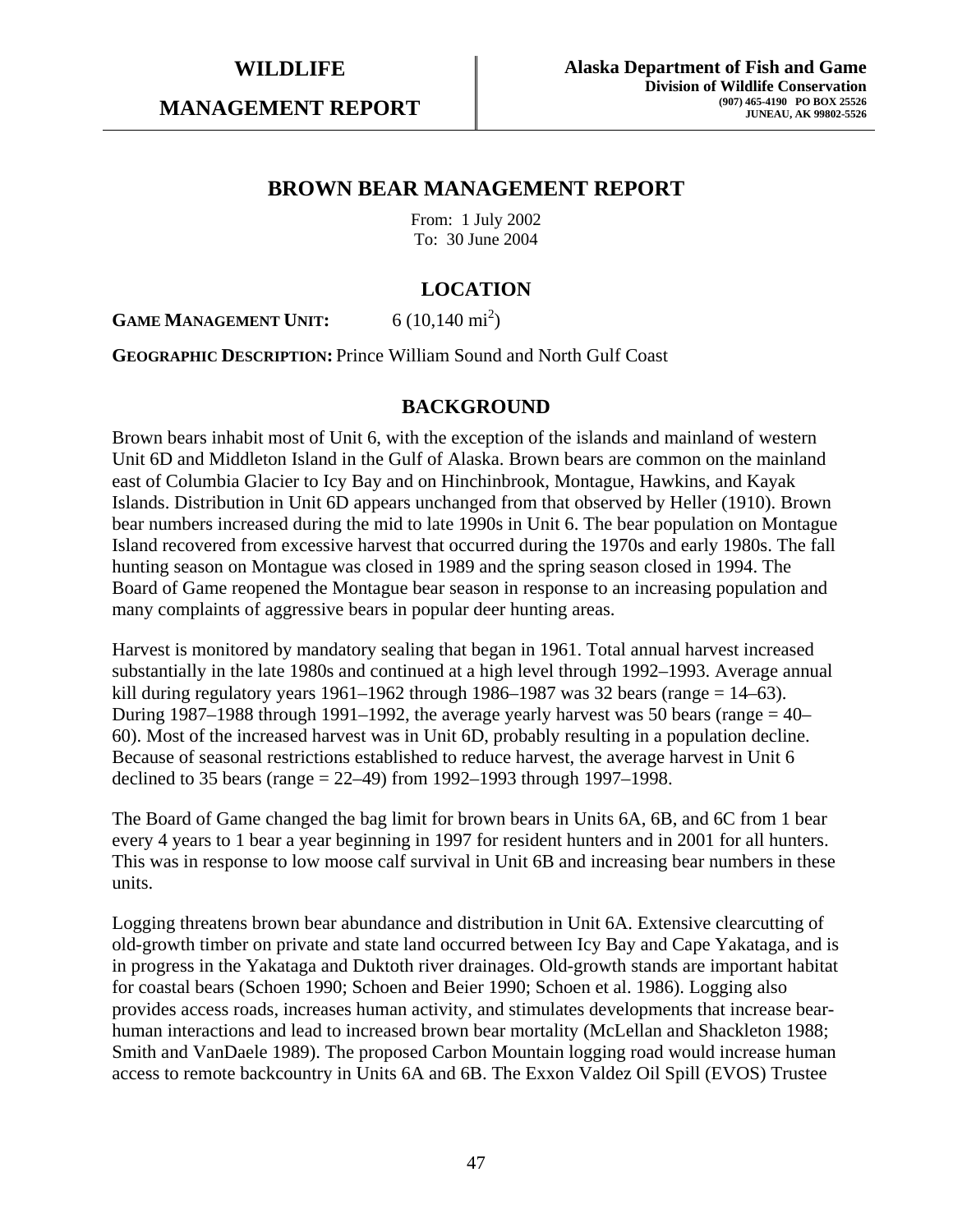Council has recently acquired or protected most lands scheduled for timber harvest in Unit 6D, thus removing the threat of continued, large-scale habitat loss in Prince William Sound (PWS).

## **MANAGEMENT DIRECTION**

#### **MANAGEMENT OBJECTIVES**

Maintain a brown bear population capable of sustaining a minimum annual harvest of 35 bears to include a minimum of 60% males, with a minimum average skull size of 23 inches.

#### **METHODS**

Griese (1991) established baseline estimates of brown bear numbers and density in Unit 6. Bear habitat was defined as nonglaciated land below 3000 ft elevation, quantified by harvest areas (major drainages or other gross geographical characteristics), and summed for each unit. Griese (1991) estimated bear density and numbers within harvest areas using den and track surveys and local knowledge. Densities were extrapolated to entire harvest areas. In recent years track and den surveys were conducted on Hinchinbrook and Montague Islands only. Surveys were timed with the peak emergence of brown bears from dens, which varied annually with snow conditions. An unknown proportion of bears wander the alpine regions of the islands for several days after emergence from dens, leaving easily observable tracks in the snow. Tracks, dens, and bears above 1000 feet elevation were tallied and linear density estimated as [(tracks/2)+dens+bears]/miles searched. I also calculated observations per hour as an additional index for comparison.

The annual allowable harvest of bears on Hinchinbrook and Montague Islands was estimated as 5.7% of the total population. For females older than 2 years it was estimated as 2.5% of the population (Miller 1988, 1990). Harvest of all populations was monitored through bear sealing.

I estimated the total harvest by summing reported harvest and estimated illegal kill. The reported harvest included all bears that were sealed after being taken by hunters or killed for other reasons, such as defense of life or property (DLP). Information collected included sex, age, and skull size of the bear, date and location of kill, hunter residency, number of days hunted, and method of transportation. Unsuccessful hunters were not required to report. I estimated the illegal kill based on previous years' estimates (Nowlin 1998) and anecdotal information.

## **RESULTS AND DISCUSSION**

#### **POPULATION STATUS AND TREND**

Based on spring track and den surveys, Hinchinbrook Island in Unit 6D had a stable population of about 105 bears, while Montague Island had an increasing population of about 86 bears (Table 1). The number of tracks varied widely among survey years, which probably reflected the age and distribution of snow coverage more than the bear population. After hunting was closed on the island, Montague bears were managed under the assumption that they were sensitive to overharvest because the population was small and relatively isolated from the mainland. Inbreeding in small, isolated populations probably reduced genetic variability and may increase the danger of extinction (Mills and Smouse 1994; Randi et al. 1994). However, genetic isolation is not complete on Montague. During the 1980s and 1990s, 6–8 nuisance brown bears were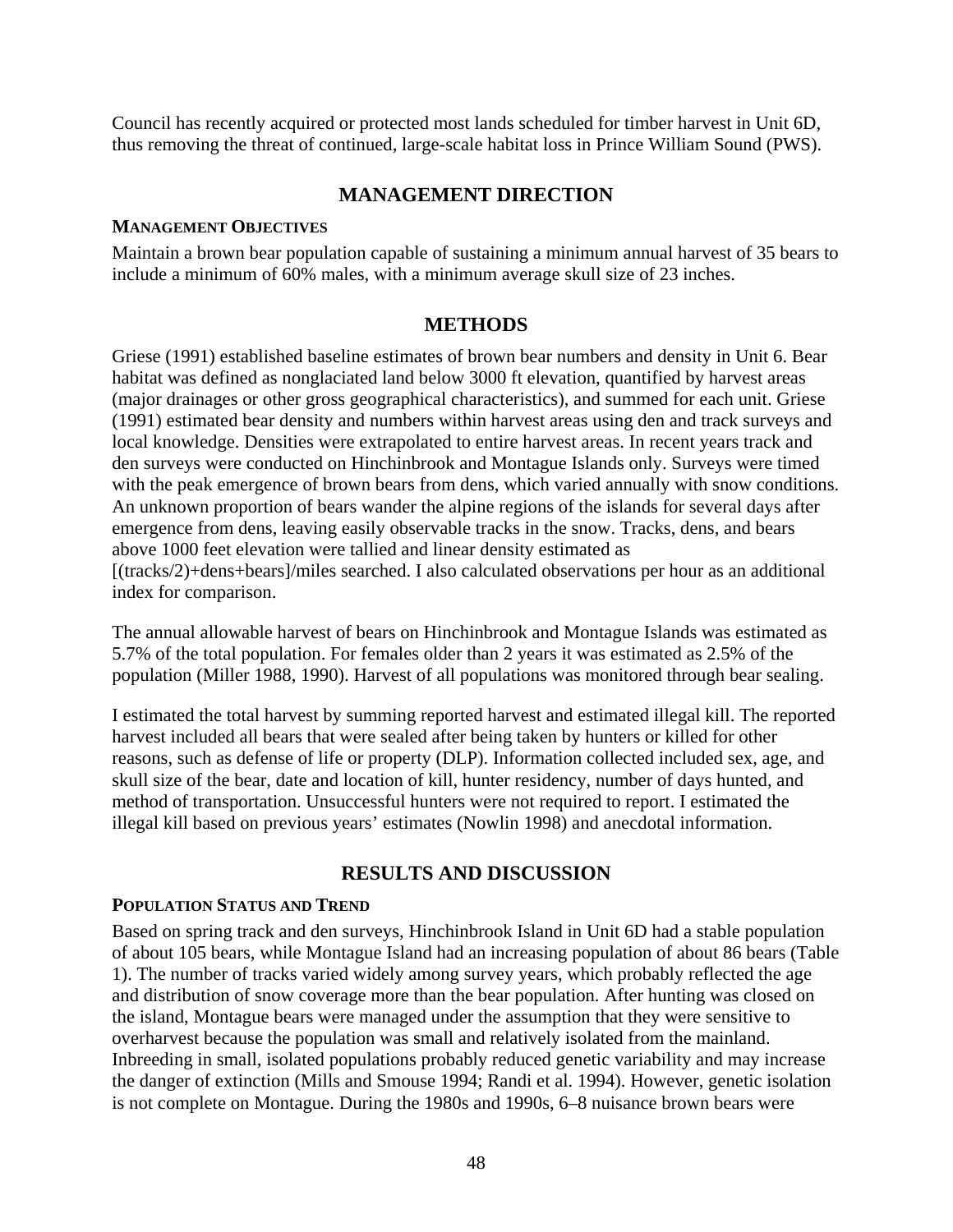transported from Valdez and Cordova and released on Montague Island. In addition, empirical and anecdotal evidence suggests that bears occasionally swim between Hinchinbrook and Montague Islands, a distance of at least 7 miles in open seas and strong tidal currents.

Density estimates for Unit 6 compared favorably to Miller's (1993) estimates from elsewhere in southern coastal Alaska. Hinchinbrook Island was within a high-density range (>175 bears/1000 km<sup>2</sup>) that included Kodiak Island, much of the Alaska Peninsula, and parts of Southeast Alaska. Montague Island had a midrange density  $(40-175 \text{ bears}/1000 \text{ km}^2)$ , consistent with contiguous coastal habitat to the southeast and with the northern Alaska Peninsula.

#### **MORTALITY**

#### *Harvest*

Season and Bag Limit. The hunting season for all hunters in Units 6A–C was 1 September–31 May. The Unit 6D season, except Montague Island, was 15 October–25 May for all hunters. Bag limit was 1 bear every regulatory year in Units 6A–C, and 1 bear every 4 regulatory years for Unit 6D. Bear hunting was open on Montague Island 15 October–30 November to residents only by registration permit with a harvest quota of 4 bears. Taking cubs (bears  $\leq 2$  years old) or a female accompanied by cubs was prohibited.

Board of Game Actions and Emergency Orders. I closed the season on Montague Island by emergency order after 3 bears were harvested in 2002, anticipating that a fourth bear had been killed but not yet reported.

Hunter Harvest. Reported kill during 2002–2003 and 2003–2004 for Unit 6 was 43 and 56, respectively (Table 2). Most of the harvest occurred in Units 6A (27 and 26 bears per year), and 6D (9 and 17 bears per year). Although the number of bears reported in the harvest for Montague Island was only 7, the number of complaints from deer hunters decreased substantially, and the U.S. Forest Service reported that cabins routinely ransacked by bears were undamaged. There was one DLP bear killed on Montague during 2002–2003.

During the reporting period females were 49% and 32% of the reported kill (Table 2). The high proportion of females taken during 2002–2003 was unusual. Fewer bears were taken overall, but females were more vulnerable to harvest in Units 6B–D. Mean skull sizes among males were 25 and 24 inches, similar to mean skull sizes from the past 5 years. (Table 3, Figure 1). Average skull size for males has been on an increasing trend during the last 10 years (Figure 1). Female skull size remained unchanged at 21 inches. Average age of males and females was relatively stable during the reporting period and the last 10 years (Figure 2, Table 3).

Hunter Residency. Nonresidents harvested the majority of brown bears in Unit 6 during 2002– 2003 (63%) and 2003–2004 (57%) (Table 4). Nonresident harvest was most prevalent in Unit 6A. Nonlocal residents killed the majority of bears in Unit 6D during the combined reporting period.

Harvest Chronology. Peak brown bear harvests occurred during September and May during the reporting period (Table 5). Seasonal chronology varied by year and unit, with most bears taken in the fall in Unit 6A, a near even split in Units 6B and 6C, and spring in 6D.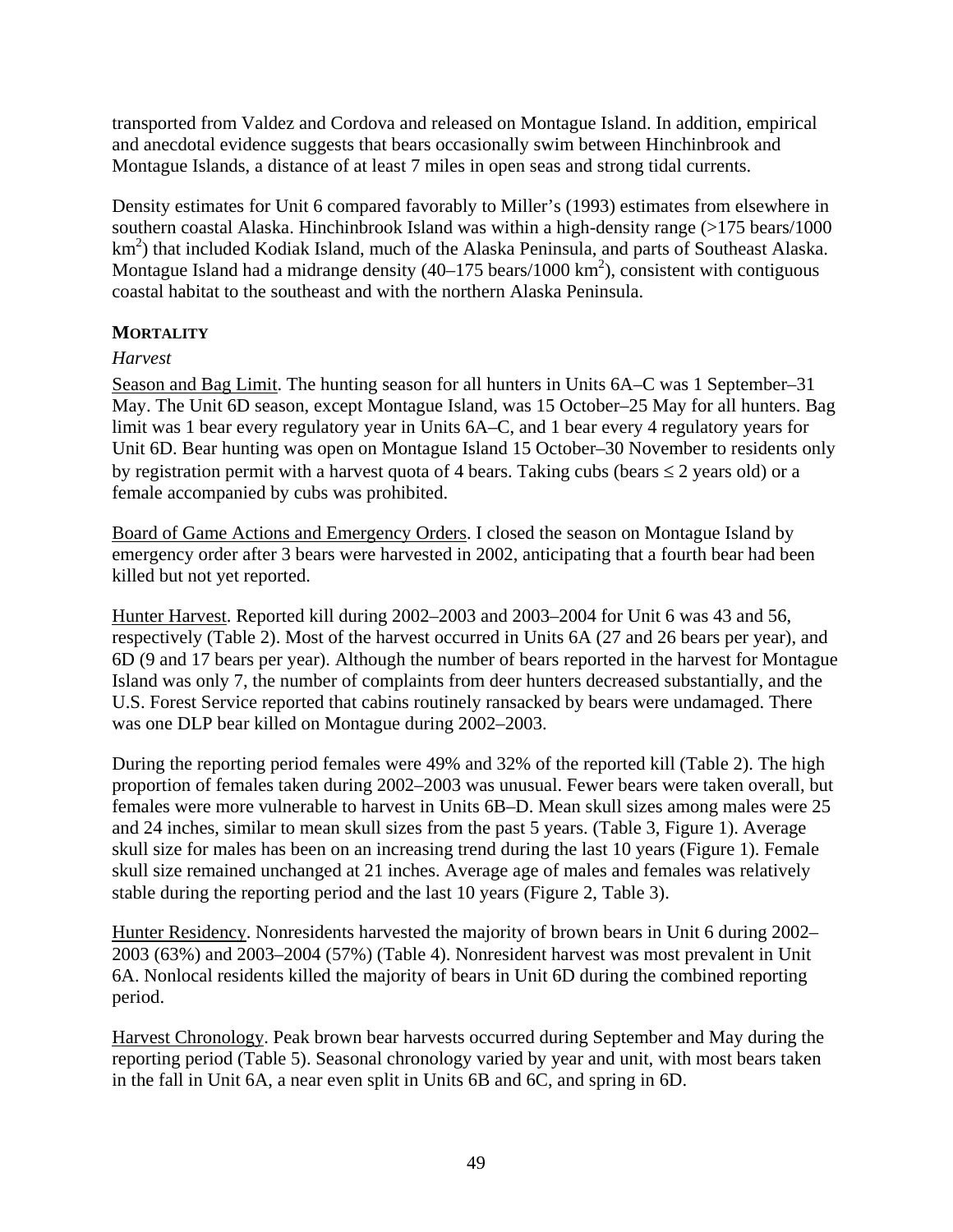Transport Methods. Airplanes were the most important method of transportation overall in Unit 6 (Table 6). In Unit 6C, highway vehicles and boats predominated because of road and boat launch access. In Unit 6D, boats and aircraft were important because of the sheltered waters of PWS. These patterns were typical of the past 5 years (Table 6).

#### *Other Mortality*

There were 7 bears killed as DLP or by highway vehicle during 2002–2003 and none reported the next year (Table 2). Estimated illegal kill totaled 7 and 10 bears, respectively. This was similar to the last reporting period.

#### **NONREGULATORY MANAGEMENT PROBLEMS/NEEDS**

As clearcut logging continues in Unit 6A, brown bear habitat quality will decline, access will improve, and nonhunting mortality may increase. The Alaska Mental Health Trust removed timber that had been retained by previous operators as buffers and wildlife habitat in eastern Unit 6A. The University of Alaska logging operation moved into the Yakataga and Duktoth River watersheds north of Cape Yakataga. Neither state agency is required to protect brown bear habitat.

## **CONCLUSIONS AND RECOMMENDATIONS**

We achieved our management objectives for brown bears in Unit 6. We maintained a population capable of sustaining a harvest of 35 bears and had a minimum of 60% males in the kill (combined reporting years) with an average skull size of at least 23 inches.

Brown bear numbers were stable during the reporting period except for Montague Island, where they were probably increasing. Brown bear den and track surveys should continue on Montague and Hinchinbrook Islands. I will attempt to refine track and den surveys by weighting the index with: 1) age of snow, 2) percent coverage snow, and 3) relative age of tracks. For example, the number of tracks in snow older than 1 week may be more indicative if divided by 3 rather than 2.

## **LITERATURE CITED**

- GRIESE, H.J. 1991. Unit 6 brown bear survey-inventory performance report. Pages 33–47 *in* S.M. Abbott, editor. Annual performance report of survey-inventory activities. Part V. Brown Bear. Vol. XXII. Alaska Department of Fish and Game. Federal Aid in Wildlife Restoration. Progress Report Project W-23-4. Study 4.0. Juneau. 271 pp.
- HELLER, E. 1910. Mammals of the 1908 Alexander Alaska expedition, with descriptions of the localities visited and notes on the flora of the Prince William Sound region. University of California. Publication 5(11):321–360.
- MCLELLAN, B.N. AND D.M. SHACKLETON. 1988. Grizzly bears and resource extraction industries: effects of roads on behavior, habitat use and demography. Journal of Applied Ecology 25:451–460.
- MILLER, S.D. 1988. Impacts of increased hunting pressure on the density, structure, and dynamics of brown bear populations in Alaska Game Management Unit 13. Alaska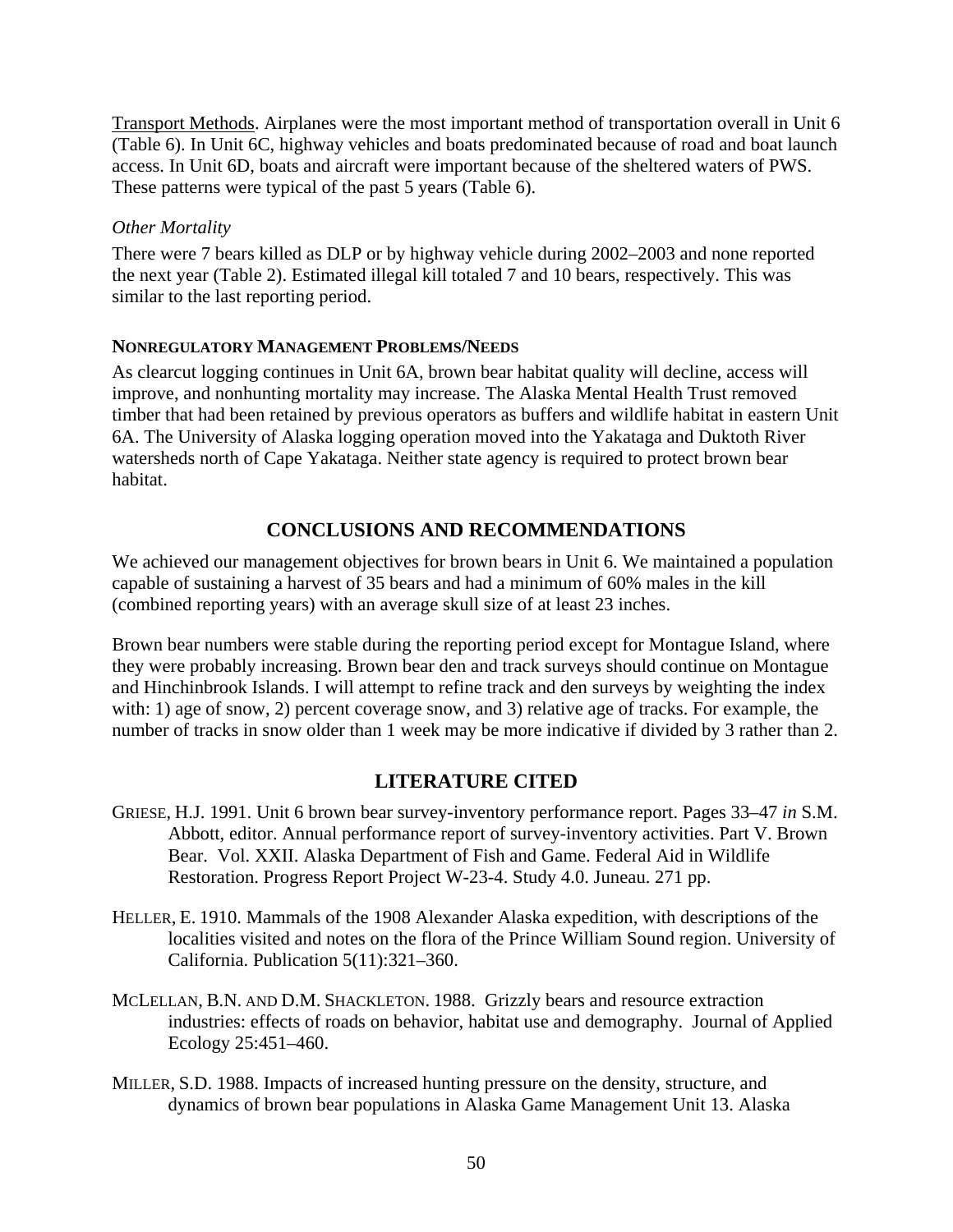Department of Fish and Game. Federal Aid in Wildlife Restoration Final Report Project W-22-6, Job 4.21. Juneau. 151 pp.

———. 1990. Population management of bears in North America. International Conference on Bear Research and Management 8:357–373.

———. 1993. Brown bears in Alaska: a statewide management overview. Wildlife Technical Bulletin 11. Alaska Department of Fish and Game, Juneau. 40 pp.

- MILLS, L.S. AND P E. SMOUSE. 1994. Demographic consequences of inbreeding in remnant populations. American Naturalist 144:412–431.
- NOWLIN, R.A. 1998. Unit 6 brown bear management report of survey-inventory activities. Pages 32–54 *in* M.V. Hicks, editor. Alaska Department of Fish and Game. Federal Aid in Wildlife Restoration. W-24-3 and W-24-4. Study 4.0. Juneau. 270 pp.
- RANDI, E., L. GENTILE, G. BOSCAGLI, D. HUBER, AND H.U. ROTH. 1994. Mitochondrial DNA sequence divergence among some west European brown bear (*Ursus arctos L*) populations. Lessons for conservation. Heredity 73:480–489.
- SCHOEN, J.W. 1990. Bear habitat management: a review and future perspective. International Conference on Bear Research and Management 8:143–154.
- ———. AND L.R. BEIER. 1990. Brown bear habitat preferences and brown bear-logging relationships in southeast Alaska. Alaska Department of Fish and Game. Federal Aid in Wildlife Restoration Final Report. Project W-22-6, Job 4.17. Juneau. 27 pp.
- ———, ———, J.W. LENTFER, AND L.J. JOHNSON. 1986. Denning ecology of brown bears on Admiralty and Chichagof Islands. International Conference on Bear Research and Management 7:293–304.
- SMITH, R.B. AND L.J. VAN DAELE. 1989. Impacts of hydroelectric development on brown bears, Kodiak Island, Alaska. International Conference on Bear Research and Management 8:93–103.

David W. Crowley Gino Del Frate

**PREPARED BY:** SUBMITTED BY:

Wildlife Biologist III Management Coordinator

Please cite any information taken from this section, and reference as:

Crowley, D.W. 2005. Unit 6 brown bear management report. Pages 47–62 *in* C. Brown, editor. Brown bear management report of survey and inventory activities 1 July 2002–30 June 2004. Alaska Department of Fish and Game. Juneau, Alaska.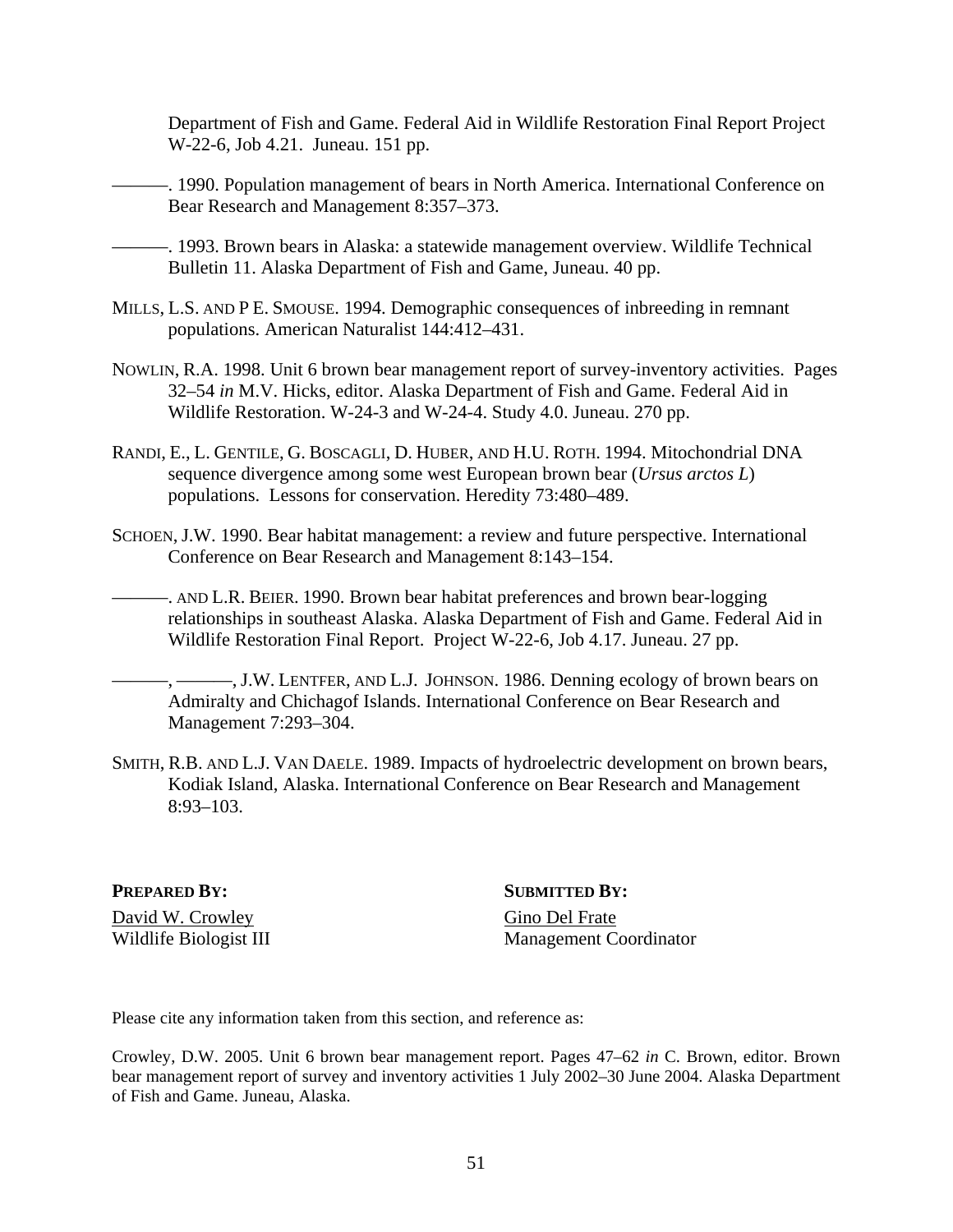

Figure 1 Average skull size of brown bears harvested in Unit 6.



Figure 2 Average age of brown bears harvested in Unit 6.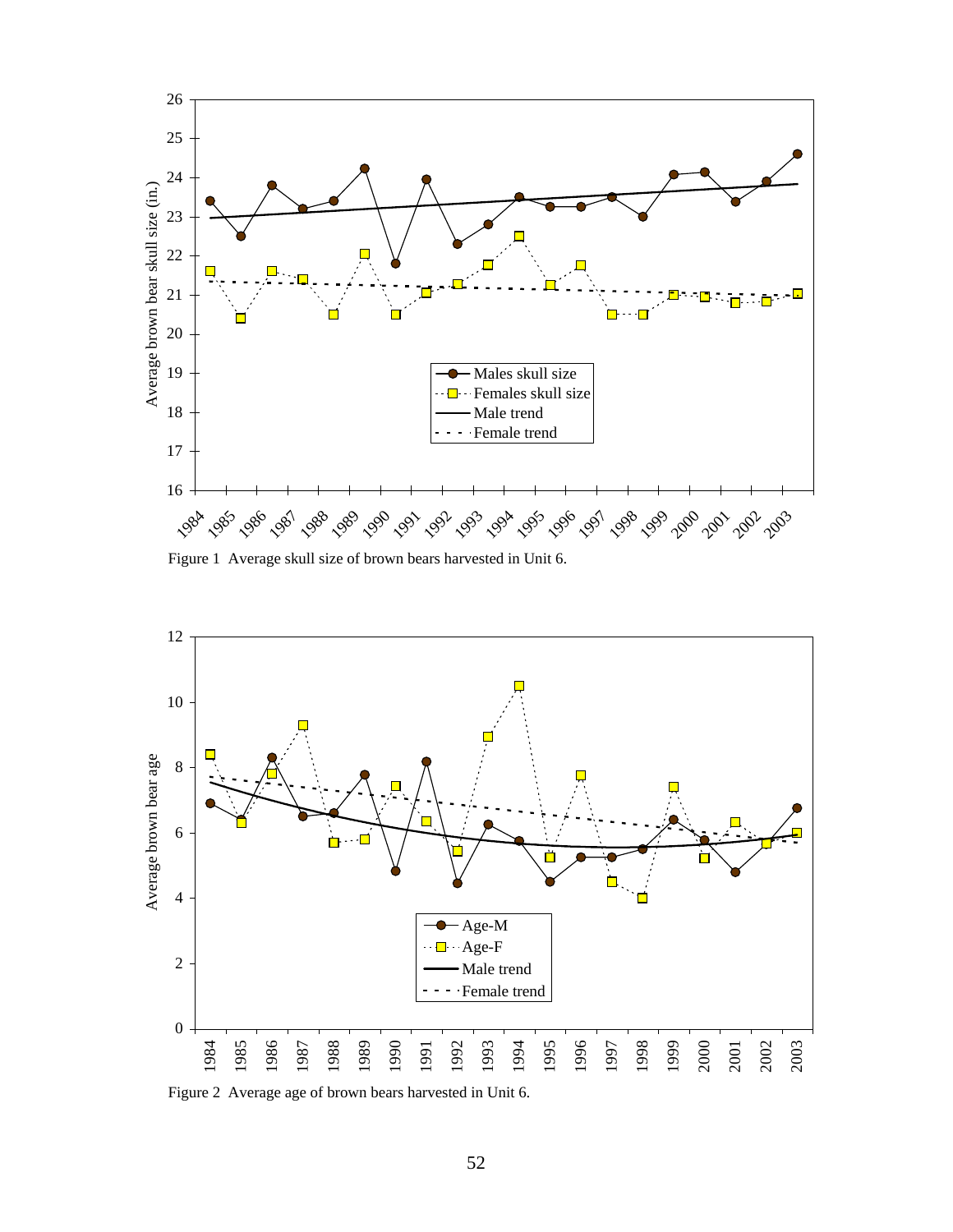|               |               |        |                     |          |          | Linear density  |        |                         |       | Harvest quota  |          | Reported harvest |
|---------------|---------------|--------|---------------------|----------|----------|-----------------|--------|-------------------------|-------|----------------|----------|------------------|
|               | Regulatory    |        | <b>Observations</b> |          | Miles    | index           |        | Estimated               | Total | Females        | Total    | Females          |
| Area          | year          | tracks | dens                | bears    | searched | $[(t/2)+d+b]/m$ | Obs/hr | population <sup>a</sup> | bears | age >2         | bears    | age >2           |
| Hinchinbrook  | 1990-1991     | 34     | 8                   |          | 100      | 0.25            | 38.1   | 105                     | 6     | 3              | 12       |                  |
| Island        | 1993-1994     | 26     | 9                   | $\Omega$ | 100      | 0.22            | 7.9    | 90                      | 5     | $\overline{2}$ |          | $\boldsymbol{0}$ |
|               | 2003-2004     | 124    | 9                   | $\theta$ | 148      | 0.48            | 25.2   | 105                     | 6     | 3              | 6        |                  |
| Montague      | 1989-1990     | 10     | 4                   | $\Omega$ | 165      | 0.05            | 8.8    | 41                      | 2     |                |          |                  |
| Island        | 2000-2001     | 58     | 3                   |          | 210      | 0.15            | 18.2   | 69                      | 4     | $\overline{2}$ | $\theta$ | 0                |
|               | 2001-2002     | 80     | 3                   |          | 210      | 0.21            | 22.5   | 73                      | 4     | $\overline{2}$ | 4        | $\overline{0}$   |
|               | $2002 - 2003$ | 134    |                     |          | 210      | 0.32            | 26.6   | 84                      | 5     | ↑<br>∠         | $\sim$   | $\theta$         |
| $\sim$ $\sim$ | 2003-2004     | 74     | ┑                   | $\Omega$ | 163      | 0.27            | 31.4   | 86                      | 5     | 2              | $\theta$ | $\overline{0}$   |

Table 1 Brown bear population estimates and harvest quotas based on indices of linear density and previous year's harvest in Unit 6D.

<sup>a</sup>Midpoint of range estimate  $(+/- 30\%)$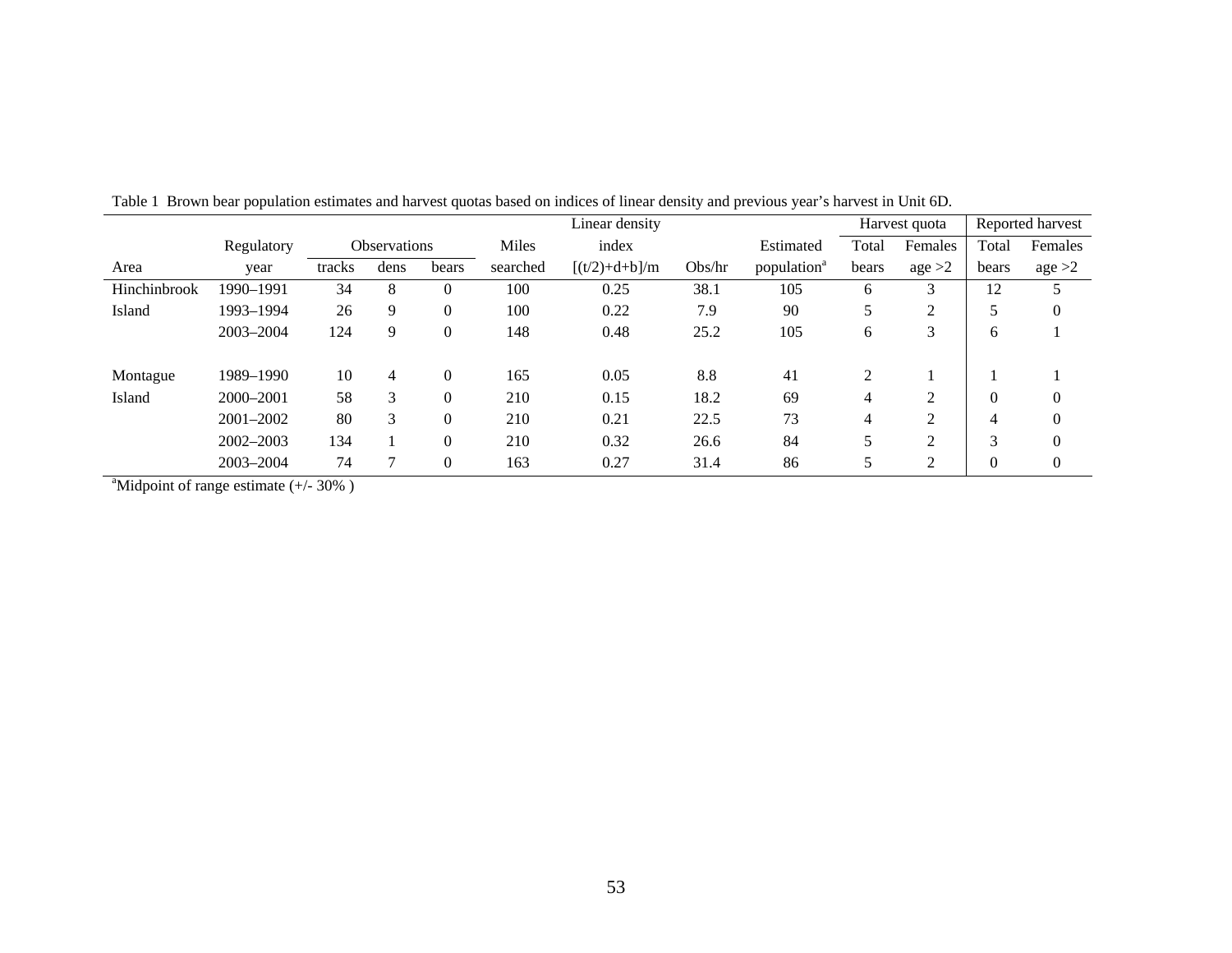|      |            |                |                  |             | Reported         |                |                  |                  |                  | Estimated      |                |       |                  |                      |                |                |
|------|------------|----------------|------------------|-------------|------------------|----------------|------------------|------------------|------------------|----------------|----------------|-------|------------------|----------------------|----------------|----------------|
|      | Regulatory |                |                  | Hunter kill |                  |                |                  |                  | Nonhunting       | illegal        |                |       |                  | Total estimated kill |                |                |
| Unit | year       | $\mathbf{M}$   | $\mathbf{F}$     | (% )        | Unk              | Total          | $\mathbf{M}$     | $\mathbf F$      | Unk.             | kill           | M              | (% )  | $\overline{F}$   | (% )                 | Unk            | Total          |
| 6A   | 1999-2000  |                |                  |             |                  |                |                  |                  |                  |                |                |       |                  |                      |                |                |
|      | Fall 99    | 12             | $\overline{4}$   | (25)        | $\mathbf{0}$     | 16             | $\mathbf{1}$     | $\overline{0}$   | $\boldsymbol{0}$ | $\mathbf{1}$   | 13             | (76)  | $\overline{4}$   | (24)                 | $\mathbf{1}$   | 18             |
|      | Spring 00  | 2              | $\overline{2}$   | (50)        | $\mathbf{0}$     | $\overline{4}$ | $\boldsymbol{0}$ | $\mathbf{0}$     | $\boldsymbol{0}$ | $\mathbf{1}$   | $\overline{2}$ | (50)  | $\overline{2}$   | (50)                 | $\mathbf{1}$   | $\mathfrak{S}$ |
|      | Total      | 14             | 6                | (30)        | $\overline{0}$   | 20             | $\mathbf{1}$     | $\overline{0}$   | $\overline{0}$   | $\overline{2}$ | 15             | (71)  | 6                | (29)                 | $\overline{2}$ | 23             |
|      | 2000-2001  |                |                  |             |                  |                |                  |                  |                  |                |                |       |                  |                      |                |                |
|      | Fall 00    | 9              | 7                | (44)        | $\overline{0}$   | 16             | $\boldsymbol{0}$ | $\mathbf{0}$     | $\boldsymbol{0}$ | $\overline{2}$ | 9              | (56)  | $\tau$           | (44)                 | $\overline{2}$ | 18             |
|      | Spring 01  | $\overline{2}$ | $\overline{2}$   | (50)        | $\mathbf{0}$     | $\overline{4}$ | $\boldsymbol{0}$ | $\mathbf{0}$     | $\boldsymbol{0}$ | $\mathbf{1}$   | $\overline{2}$ | (50)  | $\overline{2}$   | (50)                 | $\mathbf{1}$   | $\mathfrak{S}$ |
|      | Total      | 11             | 9                | (45)        | $\overline{0}$   | 20             | $\overline{0}$   | $\mathbf{0}$     | $\boldsymbol{0}$ | 3              | 11             | (55)  | 9                | (45)                 | 3              | 23             |
|      | 2001-2002  |                |                  |             |                  |                |                  |                  |                  |                |                |       |                  |                      |                |                |
|      | Fall 01    | 5              | $\mathbf{2}$     | (29)        | $\boldsymbol{0}$ | $\tau$         | $\boldsymbol{0}$ | $\mathbf{1}$     | $\boldsymbol{0}$ | $\mathbf{2}$   | $\overline{5}$ | (63)  | 3                | (38)                 | $\overline{2}$ | 10             |
|      | Spring 02  | $\overline{c}$ | $\boldsymbol{0}$ | (0)         | $\mathbf{0}$     | $\overline{2}$ | $\mathbf{0}$     | $\overline{0}$   | $\overline{0}$   | $\mathbf{1}$   | $\sqrt{2}$     | (100) | $\mathbf{0}$     | (0)                  | $\mathbf{1}$   | $\mathfrak{Z}$ |
|      | Total      | $\overline{7}$ | $\overline{2}$   | (22)        | $\overline{0}$   | 9              | $\boldsymbol{0}$ | $\mathbf{1}$     | $\boldsymbol{0}$ | 3              | $\overline{7}$ | (70)  | 3                | (30)                 | 3              | 13             |
|      | 2002-2003  |                |                  |             |                  |                |                  |                  |                  |                |                |       |                  |                      |                |                |
|      | Fall 02    | 9              | 7                | (44)        | $\mathbf{0}$     | 16             | $\overline{2}$   | $\overline{0}$   | $\boldsymbol{0}$ | $\overline{2}$ | 11             | (61)  | $\boldsymbol{7}$ | (39)                 | $\overline{2}$ | 20             |
|      | Spring 03  | 9              | $\mathbf{2}$     | (18)        | $\mathbf{0}$     | 11             | $\overline{0}$   | $\boldsymbol{0}$ | $\boldsymbol{0}$ | $\mathbf{1}$   | 9              | (82)  | $\mathbf{2}$     | (18)                 | $\mathbf{1}$   | 12             |
|      | Total      | 18             | 9                | (33)        | $\boldsymbol{0}$ | 27             | $\overline{2}$   | $\overline{0}$   | $\boldsymbol{0}$ | 3              | 20             | (69)  | 9                | (31)                 | $\mathfrak{Z}$ | 32             |
|      | 2003-2004  |                |                  |             |                  |                |                  |                  |                  |                |                |       |                  |                      |                |                |
|      | Fall 03    | 7              | 11               | (61)        | $\mathbf{0}$     | 18             | $\boldsymbol{0}$ | $\mathbf{0}$     | $\boldsymbol{0}$ | $\overline{2}$ | $\overline{7}$ | (39)  | 11               | (61)                 | $\overline{2}$ | 20             |
|      | Spring 04  | $\tau$         | $\mathbf{1}$     | (13)        | $\mathbf{0}$     | 8              | $\boldsymbol{0}$ | $\mathbf{0}$     | $\boldsymbol{0}$ | $\mathbf{1}$   | $\tau$         | (88)  | $\mathbf{1}$     | (13)                 | $\mathbf{1}$   | 9              |
|      | Total      | 14             | 12               | (46)        | $\overline{0}$   | 26             | $\overline{0}$   | $\overline{0}$   | $\overline{0}$   | 3              | 14             | (54)  | 12               | (46)                 | 3              | 29             |

Table 2 Unit 6 brown bear harvest, 1999–2003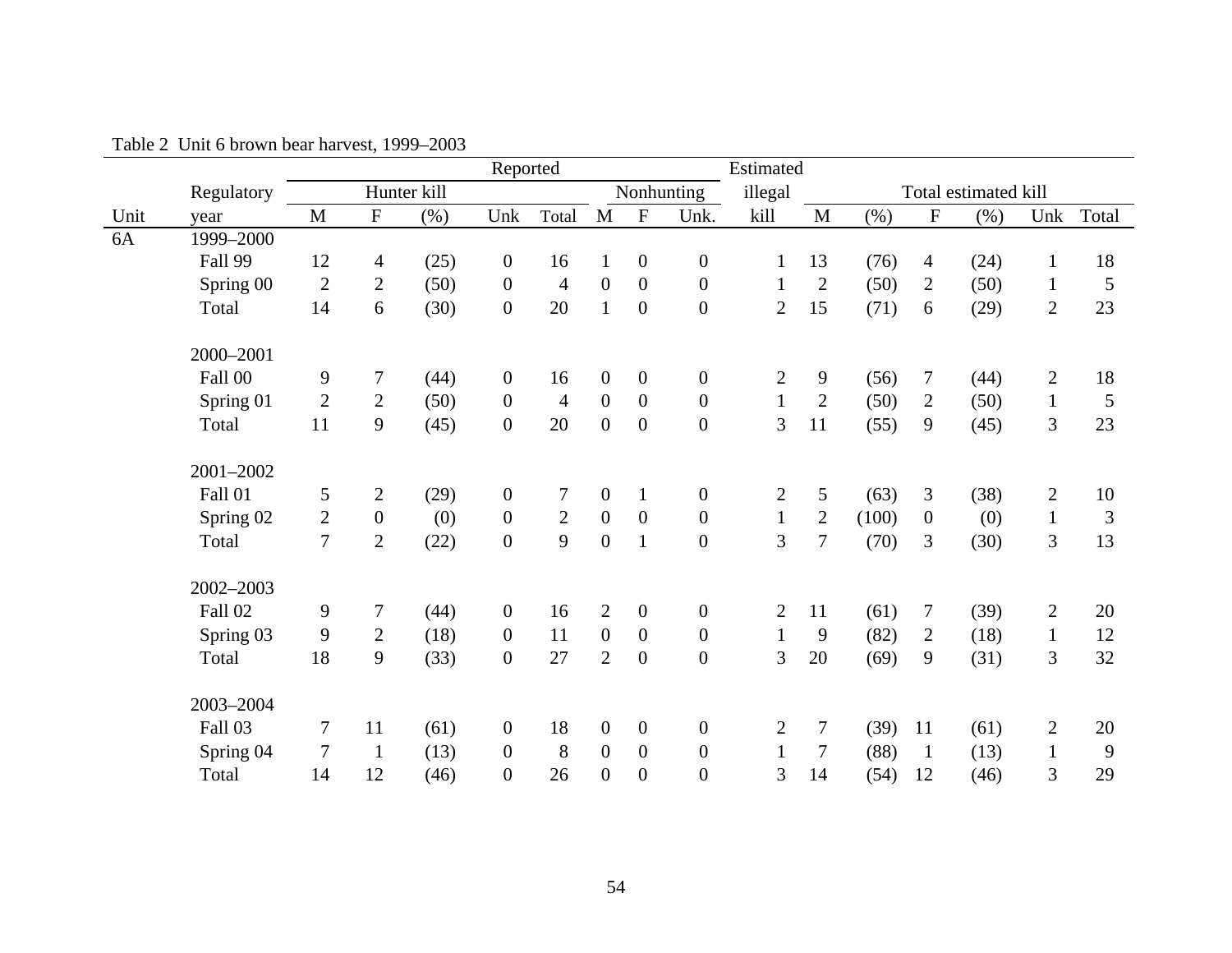|                |            |                  |                  |             | Reported         |                  |                |                  |                  | Estimated        |                  |         |                           |                      |                |                |
|----------------|------------|------------------|------------------|-------------|------------------|------------------|----------------|------------------|------------------|------------------|------------------|---------|---------------------------|----------------------|----------------|----------------|
|                | Regulatory |                  |                  | Hunter kill |                  |                  |                |                  | Nonhunting       | illegal          |                  |         |                           | Total estimated kill |                |                |
| Unit           | year       | M                | ${\bf F}$        | (% )        | Unk.             | Total            | $M$ F          |                  | Unk.             | kill             | $\mathbf M$      | $(\% )$ | $\boldsymbol{\mathrm{F}}$ | $(\% )$              | Unk.           | Total          |
| 6 <sub>B</sub> | 1999-2000  |                  |                  |             |                  |                  |                |                  |                  |                  |                  |         |                           |                      |                |                |
|                | Fall 99    | $\boldsymbol{0}$ | $\mathbf{1}$     | (100)       | $\boldsymbol{0}$ | $\mathbf{1}$     | $\overline{0}$ | $\overline{0}$   | $\boldsymbol{0}$ | $\,1$            | $\boldsymbol{0}$ | (0)     | $\mathbf{1}$              | (100)                | $\mathbf{1}$   | $\mathbf{2}$   |
|                | Spring 00  | $\mathbf{2}$     | $\boldsymbol{0}$ | (0)         | $\boldsymbol{0}$ | $\boldsymbol{2}$ | $\overline{0}$ | $\overline{0}$   | $\boldsymbol{0}$ | $\mathbf{1}$     | $\overline{2}$   | (100)   | $\mathbf{0}$              | (0)                  | $\mathbf{1}$   | $\overline{3}$ |
|                | Total      | $\overline{2}$   | $\mathbf{1}$     | (33)        | $\boldsymbol{0}$ | 3                | $\overline{0}$ | $\overline{0}$   | $\boldsymbol{0}$ | $\mathbf{2}$     | $\overline{2}$   | (67)    | $\mathbf{1}$              | (33)                 | $\overline{2}$ | 5              |
|                | 2000-2001  |                  |                  |             |                  |                  |                |                  |                  |                  |                  |         |                           |                      |                |                |
|                | Fall 00    | $\mathbf{1}$     | $\mathbf{1}$     | (50)        | $\boldsymbol{0}$ | $\overline{2}$   | $\overline{0}$ | $\overline{0}$   | $\boldsymbol{0}$ | $\mathbf{1}$     | $\mathbf{1}$     | (50)    | $\mathbf{1}$              | (50)                 | $\mathbf{1}$   | 3              |
|                | Spring 01  | $\overline{4}$   | $\overline{0}$   | (0)         | $\boldsymbol{0}$ | $\overline{4}$   | $\overline{0}$ | $\overline{0}$   | $\boldsymbol{0}$ | $\boldsymbol{0}$ | $\overline{4}$   | (100)   | $\overline{0}$            | (0)                  | $\mathbf{0}$   | $\overline{4}$ |
|                | Total      | 5                | $\mathbf{1}$     | (17)        | $\boldsymbol{0}$ | 6                | $\overline{0}$ | $\overline{0}$   | $\boldsymbol{0}$ | $\mathbf{1}$     | 5                | (83)    | $\mathbf{1}$              | (17)                 | $\mathbf{1}$   | $\overline{7}$ |
|                | 2001-2002  |                  |                  |             |                  |                  |                |                  |                  |                  |                  |         |                           |                      |                |                |
|                | Fall 01    | $\mathbf{1}$     | 3                | (75)        | $\boldsymbol{0}$ | 4                | $\overline{0}$ | $\overline{0}$   | $\boldsymbol{0}$ | $\mathbf{1}$     | $\mathbf{1}$     | (25)    | $\mathfrak{Z}$            | (75)                 | $\mathbf{1}$   | 5              |
|                | Spring 02  | 3                | $\mathbf{1}$     | (25)        | $\boldsymbol{0}$ | $\overline{4}$   | $\overline{0}$ | $\overline{0}$   | $\boldsymbol{0}$ | $\boldsymbol{0}$ | 3                | (75)    | $\mathbf{1}$              | (25)                 | $\overline{0}$ | $\overline{4}$ |
|                | Total      | $\overline{4}$   | $\overline{4}$   | (50)        | $\boldsymbol{0}$ | 8                | $\overline{0}$ | $\mathbf{0}$     | $\boldsymbol{0}$ | $\mathbf{1}$     | $\overline{4}$   | (50)    | $\overline{4}$            | (50)                 | $\mathbf{1}$   | 9              |
|                | 2002-2003  |                  |                  |             |                  |                  |                |                  |                  |                  |                  |         |                           |                      |                |                |
|                | Fall 02    | $\boldsymbol{0}$ | $\mathbf{1}$     | (100)       | $\boldsymbol{0}$ | $\mathbf{1}$     | $\mathbf{1}$   | $\overline{0}$   | $\boldsymbol{0}$ | $\mathbf{1}$     | $\mathbf{1}$     | (50)    | $\mathbf{1}$              | (50)                 | $\mathbf{1}$   | 3              |
|                | Spring 03  | $\boldsymbol{0}$ | $\mathbf{1}$     | (100)       | $\boldsymbol{0}$ | $\mathbf{1}$     | $\overline{0}$ | $\mathbf{0}$     | $\boldsymbol{0}$ | $\boldsymbol{0}$ | $\mathbf{0}$     | (0)     | $\mathbf{1}$              | (100)                | $\mathbf{0}$   | $\mathbf{1}$   |
|                | Total      | $\boldsymbol{0}$ | $\overline{2}$   | (100)       | $\boldsymbol{0}$ | $\mathbf{2}$     | $\mathbf{1}$   | $\boldsymbol{0}$ | $\boldsymbol{0}$ | $\mathbf 1$      | $\mathbf{1}$     | (33)    | $\overline{2}$            | (67)                 | $\mathbf{1}$   | $\overline{4}$ |
|                | 2003-2004  |                  |                  |             |                  |                  |                |                  |                  |                  |                  |         |                           |                      |                |                |
|                | Fall 03    | 3                | $\boldsymbol{0}$ | (0)         | $\boldsymbol{0}$ | 3                | $\overline{0}$ | $\boldsymbol{0}$ | $\boldsymbol{0}$ | $\overline{2}$   | 3                | (100)   | $\overline{0}$            | (0)                  | $\overline{2}$ | 5              |
|                | Spring 04  | $\overline{4}$   | $\boldsymbol{0}$ | (0)         | $\boldsymbol{0}$ | $\overline{4}$   | $\overline{0}$ | $\overline{0}$   | $\boldsymbol{0}$ | $\mathbf{1}$     | $\overline{4}$   | (100)   | $\overline{0}$            | (0)                  | $\mathbf{1}$   | 5              |
|                | Total      | $\overline{7}$   | $\boldsymbol{0}$ | (0)         | $\boldsymbol{0}$ | $\tau$           | $\overline{0}$ | $\overline{0}$   | $\boldsymbol{0}$ | 3                | 7 <sup>1</sup>   | (100)   | $\boldsymbol{0}$          | (0)                  | 3              | 10             |

Table 2 Continued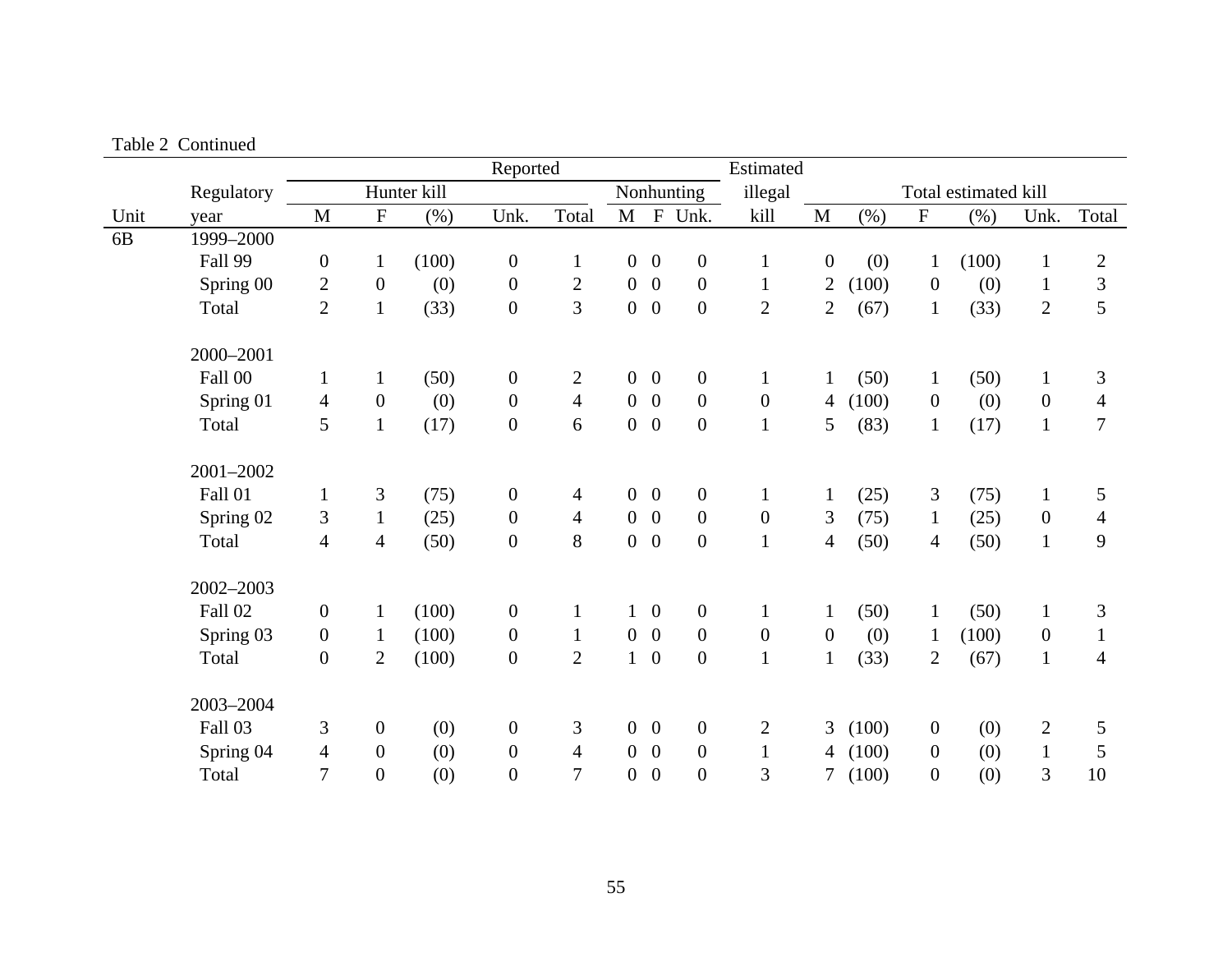|      |            |                  |                  |             | Reported         |                |                |                  |                  | Estimated        |                  |       |                  |                      |                  |                |
|------|------------|------------------|------------------|-------------|------------------|----------------|----------------|------------------|------------------|------------------|------------------|-------|------------------|----------------------|------------------|----------------|
|      | Regulatory |                  |                  | Hunter kill |                  |                |                |                  | Nonhunting       | illegal          |                  |       |                  | Total estimated kill |                  |                |
| Unit | year       | M                | $\mathbf F$      | (% )        | Unk.             | Total          | $\mathbf M$    | $\mathbf{F}$     | Unk.             | kill             | $\mathbf M$      | (% )  | ${\bf F}$        | (% )                 | Unk.             | Total          |
| 6C   | 1999-2000  |                  |                  |             |                  |                |                |                  |                  |                  |                  |       |                  |                      |                  |                |
|      | Fall 99    | $\mathbf{2}$     | $\mathbf{1}$     | (30)        | $\boldsymbol{0}$ | 3              | $\overline{0}$ | $\boldsymbol{0}$ | $\boldsymbol{0}$ | $\mathbf{1}$     | $\overline{2}$   | (67)  | $\mathbf{1}$     | (33)                 | $\mathbf{1}$     | 4              |
|      | Spring 00  | $\mathfrak{Z}$   | $\boldsymbol{0}$ | (0)         | $\boldsymbol{0}$ | 3              | $\overline{0}$ | $\overline{0}$   | $\boldsymbol{0}$ | $\mathbf{1}$     | 3                | (100) | $\boldsymbol{0}$ | (0)                  | $\mathbf{1}$     | $\overline{4}$ |
|      | Total      | 5                | $\mathbf{1}$     | (17)        | $\boldsymbol{0}$ | 6              | $\overline{0}$ | $\overline{0}$   | $\mathbf{0}$     | $\overline{2}$   | 5                | (83)  | $\mathbf{1}$     | (17)                 | $\overline{2}$   | 8              |
|      | 2000-2001  |                  |                  |             |                  |                |                |                  |                  |                  |                  |       |                  |                      |                  |                |
|      | Fall 00    | $\boldsymbol{0}$ | $\mathbf{1}$     | (100)       | $\boldsymbol{0}$ | $\mathbf{1}$   | $\overline{0}$ | $\mathbf{0}$     | $\overline{0}$   | $\mathbf{1}$     | $\boldsymbol{0}$ | (0)   | $\mathbf{1}$     | (100)                | $\mathbf{1}$     | $\overline{2}$ |
|      | Spring 01  | $\mathbf{2}$     | $\mathbf{1}$     | (33)        | $\boldsymbol{0}$ | 3              | $\overline{0}$ | $\overline{0}$   | $\boldsymbol{0}$ | $\boldsymbol{0}$ | $\overline{2}$   | (67)  | $\mathbf{1}$     | (33)                 | $\overline{0}$   | 3              |
|      | Total      | $\overline{2}$   | $\mathbf{2}$     | (50)        | $\boldsymbol{0}$ | $\overline{4}$ | $\overline{0}$ | $\boldsymbol{0}$ | $\boldsymbol{0}$ | $\mathbf{1}$     | $\overline{2}$   | (50)  | $\overline{2}$   | (50)                 | $\mathbf{1}$     | 5              |
|      | 2001-2002  |                  |                  |             |                  |                |                |                  |                  |                  |                  |       |                  |                      |                  |                |
|      | Fall 01    | $\mathbf{2}$     | $\boldsymbol{0}$ | (0)         | $\boldsymbol{0}$ | $\overline{2}$ | $\overline{0}$ | $\boldsymbol{0}$ | $\boldsymbol{0}$ | $\mathbf{1}$     | $\overline{2}$   | (100) | $\overline{0}$   | (0)                  | $\mathbf{1}$     | 3              |
|      | Spring 02  | $\overline{2}$   | $\boldsymbol{0}$ | (0)         | $\boldsymbol{0}$ | $\overline{2}$ | $\overline{0}$ | $\mathbf{0}$     | $\boldsymbol{0}$ | $\boldsymbol{0}$ | $\mathbf{2}$     | (100) | $\boldsymbol{0}$ | (0)                  | $\boldsymbol{0}$ | $\overline{c}$ |
|      | Total      | $\overline{4}$   | $\boldsymbol{0}$ | (0)         | $\boldsymbol{0}$ | $\overline{4}$ | $\overline{0}$ | $\overline{0}$   | $\boldsymbol{0}$ | $\mathbf{1}$     | $\overline{4}$   | (100) | $\overline{0}$   | (0)                  | $\mathbf{1}$     | 5              |
|      | 2002-2003  |                  |                  |             |                  |                |                |                  |                  |                  |                  |       |                  |                      |                  |                |
|      | Fall 02    | $\boldsymbol{0}$ | 3                | (100)       | $\boldsymbol{0}$ | 3              | $\overline{0}$ | $\mathbf{0}$     | $\overline{0}$   | $\mathbf{1}$     | $\boldsymbol{0}$ | (0)   | 3                | (100)                | $\mathbf{1}$     | 4              |
|      | Spring 03  | $\mathbf{1}$     | $\mathbf{1}$     | (50)        | $\boldsymbol{0}$ | $\mathbf{2}$   | $\overline{0}$ | $\overline{0}$   | $\boldsymbol{0}$ | $\boldsymbol{0}$ | $\mathbf{1}$     | (50)  | $\mathbf{1}$     | (50)                 | $\overline{0}$   | $\overline{2}$ |
|      | Total      | $\mathbf{1}$     | $\overline{4}$   | (80)        | $\boldsymbol{0}$ | 5              | $\overline{0}$ | $\overline{0}$   | $\boldsymbol{0}$ | $\mathbf{1}$     | $\mathbf{1}$     | (20)  | $\overline{4}$   | (80)                 | $\mathbf{1}$     | 6              |
|      | 2003-2004  |                  |                  |             |                  |                |                |                  |                  |                  |                  |       |                  |                      |                  |                |
|      | Fall 03    | $\mathbf{2}$     | $\mathbf{1}$     | (33)        | $\boldsymbol{0}$ | 3              | $\overline{0}$ | $\boldsymbol{0}$ | $\boldsymbol{0}$ | $\mathbf{1}$     | $\overline{2}$   | (67)  | $\mathbf{1}$     | (33)                 | $\mathbf{1}$     | 4              |
|      | Spring 04  | $\mathbf{2}$     | $\mathbf{1}$     | (33)        | $\boldsymbol{0}$ | 3              | $\overline{0}$ | $\overline{0}$   | $\boldsymbol{0}$ | $\boldsymbol{0}$ | $\overline{2}$   | (67)  | $\mathbf{1}$     | (33)                 | $\mathbf{0}$     | 3              |
|      | Total      | 4                | $\overline{2}$   | (33)        | $\boldsymbol{0}$ | 6              | $\overline{0}$ | $\boldsymbol{0}$ | $\overline{0}$   | $\mathbf{1}$     | $\overline{4}$   | (67)  | $\overline{2}$   | (33)                 | $\mathbf{1}$     | $\overline{7}$ |

Table 2 Continued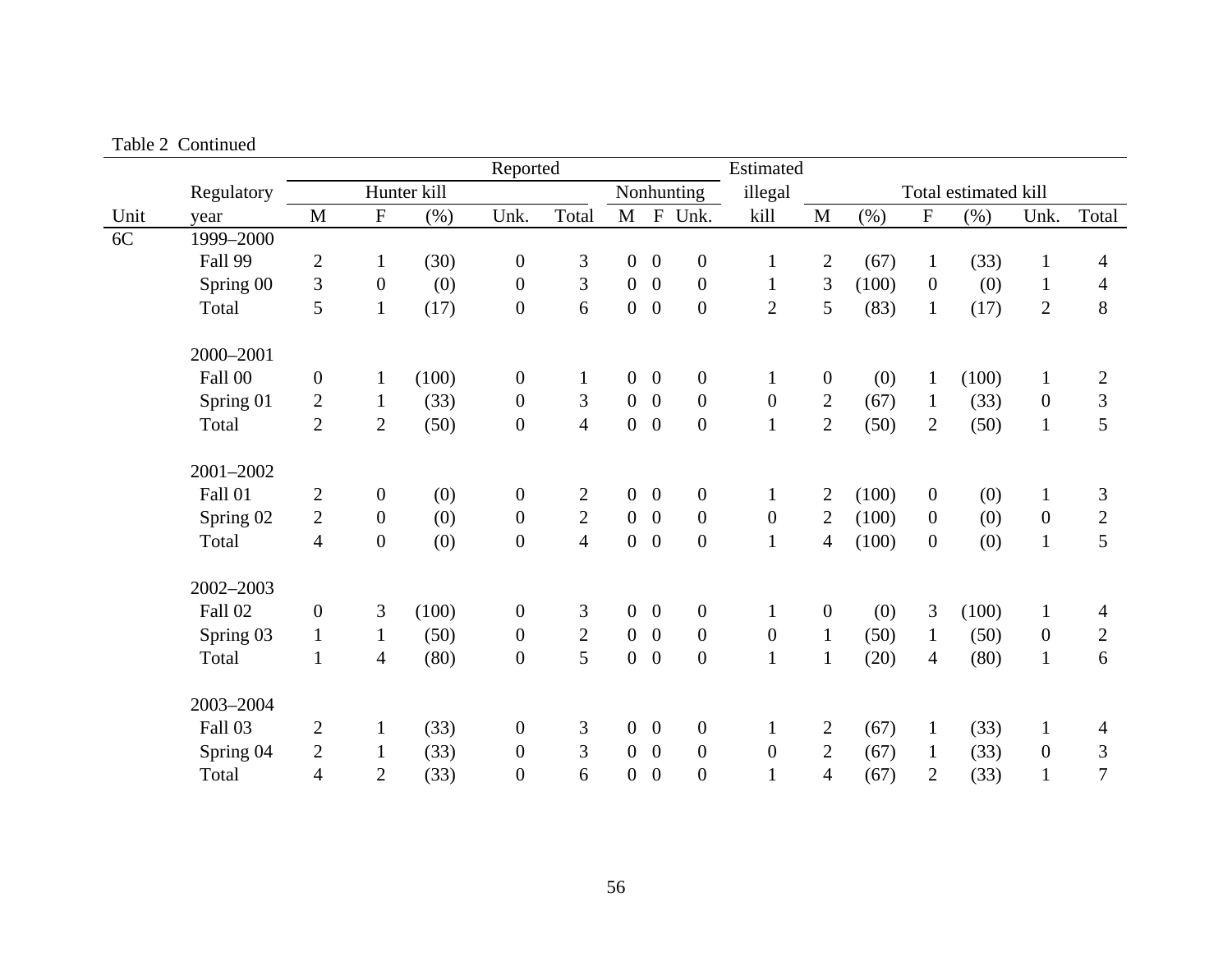|      |            |                |                           |             | Reported         |                |                |                  |                  | Estimated        |                |       |                |                      |                |       |
|------|------------|----------------|---------------------------|-------------|------------------|----------------|----------------|------------------|------------------|------------------|----------------|-------|----------------|----------------------|----------------|-------|
|      | Regulatory |                |                           | Hunter kill |                  |                |                |                  | Nonhunting       | illegal          |                |       |                | Total estimated kill |                |       |
| Unit | year       | M              | $\boldsymbol{\mathrm{F}}$ | (%)         | Unk.             | Total          | M              | $\mathbf{F}$     | Unk.             | kill             | $\mathbf{M}$   | (%)   | ${\bf F}$      | $(\%)$               | Unk.           | Total |
| 6D   | 1999-2000  |                |                           |             |                  |                |                |                  |                  |                  |                |       |                |                      |                |       |
|      | Fall 99    | $\overline{2}$ | 3                         | (60)        | $\boldsymbol{0}$ | 5              | $\mathbf{1}$   | $\overline{0}$   | $\boldsymbol{0}$ | 4                | 3              | (50)  | $\mathfrak{Z}$ | (50)                 | 4              | 10    |
|      | Spring 00  | 8              | $\overline{4}$            | (33)        | $\boldsymbol{0}$ | 12             | $\overline{0}$ | $\overline{0}$   | $\boldsymbol{0}$ | $\boldsymbol{0}$ | 8              | (67)  | $\overline{4}$ | (33)                 | $\mathbf{0}$   | 12    |
|      | Total      | 10             | $\overline{7}$            | (41)        | $\boldsymbol{0}$ | 17             |                | $1\quad 0$       | $\boldsymbol{0}$ | $\overline{4}$   | 11             | (61)  | $\tau$         | (39)                 | $\overline{4}$ | 22    |
|      | 2000-2001  |                |                           |             |                  |                |                |                  |                  |                  |                |       |                |                      |                |       |
|      | Fall 00    | $\overline{4}$ | $\overline{c}$            | (33)        | $\boldsymbol{0}$ | 6              | 3              | $\boldsymbol{0}$ | $\boldsymbol{0}$ | $\overline{2}$   | $\tau$         | (78)  | 2              | (22)                 | $\overline{2}$ | 11    |
|      | Spring 01  | 9              | $\mathbf{1}$              | (10)        | $\mathbf{1}$     | 11             | $\overline{0}$ | $\overline{0}$   | $\boldsymbol{0}$ | $\mathbf{0}$     | 9              | (90)  | $\mathbf{1}$   | (10)                 | $\mathbf{1}$   | 11    |
|      | Total      | 13             | 3                         | (19)        | $\mathbf{1}$     | 17             | $\overline{3}$ | $\boldsymbol{0}$ | $\boldsymbol{0}$ | $\overline{2}$   | 16             | (84)  | 3              | (16)                 | 3              | 22    |
|      | 2001-2002  |                |                           |             |                  |                |                |                  |                  |                  |                |       |                |                      |                |       |
|      | Fall 01    | $\overline{7}$ | $\overline{4}$            | (36)        | $\boldsymbol{0}$ | 11             |                | $1\quad 0$       | $\boldsymbol{0}$ | $\overline{2}$   | 8              | (67)  | $\overline{4}$ | (33)                 | $\overline{2}$ | 14    |
|      | Spring 02  | 11             | $\mathbf{0}$              | (0)         | $\boldsymbol{0}$ | 11             | $\overline{0}$ | $\overline{0}$   | $\boldsymbol{0}$ | $\overline{0}$   | 11             | (100) | $\mathbf{0}$   | (0)                  | $\overline{0}$ | 11    |
|      | Total      | 18             | $\overline{4}$            | (18)        | $\boldsymbol{0}$ | 22             | 1              | $\overline{0}$   | $\boldsymbol{0}$ | $\overline{2}$   | 19             | (83)  | $\overline{4}$ | (17)                 | $\overline{2}$ | 25    |
|      | 2002-2003  |                |                           |             |                  |                |                |                  |                  |                  |                |       |                |                      |                |       |
|      | Fall 02    | $\mathbf{1}$   | $\overline{4}$            | (80)        | $\boldsymbol{0}$ | 5              | $\mathbf{1}$   | $\overline{2}$   | $\boldsymbol{0}$ | $\overline{2}$   | $\overline{2}$ | (25)  | 6              | (75)                 | $\overline{2}$ | 10    |
|      | Spring 03  | $\sqrt{2}$     | $\overline{2}$            | (50)        | $\boldsymbol{0}$ | $\overline{4}$ | $\mathbf{1}$   | $\overline{0}$   | $\boldsymbol{0}$ | $\boldsymbol{0}$ | 3              | (60)  | $\overline{2}$ | (40)                 | $\overline{0}$ | 5     |
|      | Total      | 3              | 6                         | (67)        | $\boldsymbol{0}$ | 9              | $\overline{2}$ | $\overline{2}$   | $\boldsymbol{0}$ | $\overline{2}$   | 5              | (38)  | 8              | (62)                 | $\overline{2}$ | 15    |
|      | 2003-2004  |                |                           |             |                  |                |                |                  |                  |                  |                |       |                |                      |                |       |
|      | Fall 03    | $\overline{4}$ | $\mathbf{1}$              | (20)        | $\boldsymbol{0}$ | 5              | $\overline{0}$ | $\boldsymbol{0}$ | $\boldsymbol{0}$ | $\overline{2}$   | $\overline{4}$ | (80)  | $\mathbf{1}$   | (20)                 | $\overline{2}$ | 7     |
|      | Spring 04  | 9              | 3                         | (25)        | $\boldsymbol{0}$ | 12             | $\overline{0}$ | $\overline{0}$   | $\boldsymbol{0}$ | $\mathbf{1}$     | 9              | (75)  | 3              | (25)                 | $\mathbf{1}$   | 13    |
|      | Total      | 13             | $\overline{4}$            | (24)        | $\boldsymbol{0}$ | 17             | $\overline{0}$ | $\overline{0}$   | $\overline{0}$   | 3                | 13             | (76)  | $\overline{4}$ | (24)                 | 3              | 20    |

Table 2 Continued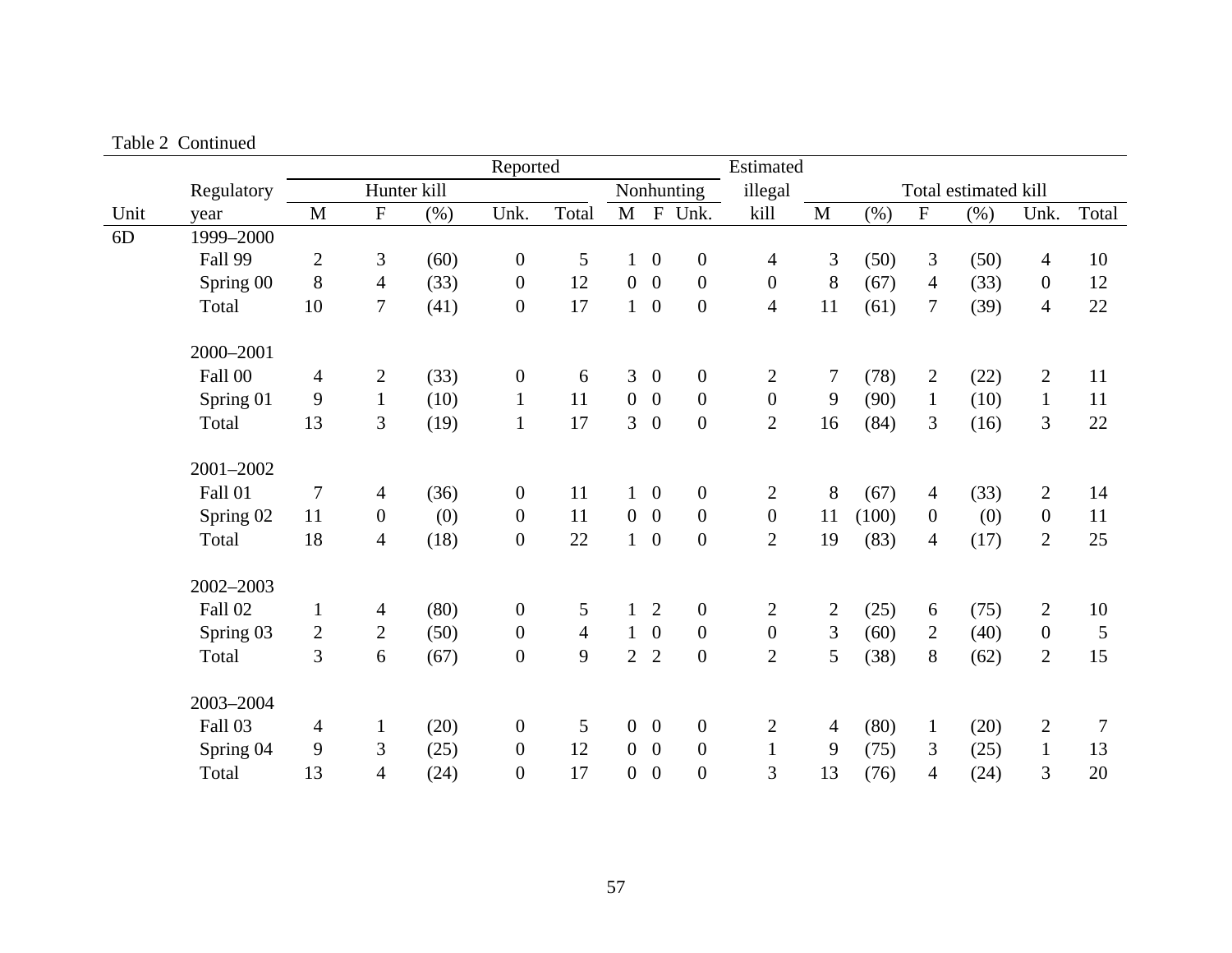|       |                |             |                |             | Reported         |       |                |                  |                  | Estimated      |              |      |                |                      |                |       |
|-------|----------------|-------------|----------------|-------------|------------------|-------|----------------|------------------|------------------|----------------|--------------|------|----------------|----------------------|----------------|-------|
|       | Regulatory     |             |                | Hunter kill |                  |       |                |                  | Nonhunting       | illegal        |              |      |                | Total estimated kill |                |       |
| Unit  | year           | $\mathbf M$ | ${\bf F}$      | (% )        | Unk.             | Total | $\mathbf{M}$   |                  | F Unk.           | kill           | $\mathbf{M}$ | (% ) | ${\bf F}$      | (% )                 | Unk.           | Total |
| Unit  | 1999-2000<br>6 |             |                |             |                  |       |                |                  |                  |                |              |      |                |                      |                |       |
| Total | Fall 99        | 16          | 9              | (36)        | $\boldsymbol{0}$ | 25    | $\overline{2}$ | $\overline{0}$   | $\overline{0}$   | $\tau$         | 18           | (67) | $\mathbf{9}$   | (33)                 | $\tau$         | 34    |
|       | Spring 00      | 15          | 6              | (29)        | $\boldsymbol{0}$ | 21    | $\mathbf{0}$   | $\boldsymbol{0}$ | $\overline{0}$   | 3              | 15           | (71) | 6              | (29)                 | 3              | 24    |
|       | Total          | 31          | 15             | (33)        | $\boldsymbol{0}$ | 46    | $\overline{2}$ | $\boldsymbol{0}$ | $\overline{0}$   | 10             | 33           | (69) | 15             | (31)                 | 10             | 58    |
|       | 2000-2001      |             |                |             |                  |       |                |                  |                  |                |              |      |                |                      |                |       |
|       | Fall 00        | 14          | 11             | (44)        | $\boldsymbol{0}$ | 25    | 3              | $\boldsymbol{0}$ | $\boldsymbol{0}$ | 6              | 17           | (61) | 11             | (39)                 | 6              | 34    |
|       | Spring 01      | 17          | $\overline{4}$ | (19)        | $\mathbf{1}$     | 22    | $\overline{0}$ | $\boldsymbol{0}$ | $\boldsymbol{0}$ | $\mathbf{1}$   | 17           | (81) | $\overline{4}$ | (19)                 | $\overline{2}$ | 23    |
|       | Total          | 31          | 15             | (33)        | $\mathbf 1$      | 47    | 3              | $\boldsymbol{0}$ | $\boldsymbol{0}$ | $\overline{7}$ | 34           | (69) | 15             | (31)                 | 8              | 57    |
|       | 2001-2002      |             |                |             |                  |       |                |                  |                  |                |              |      |                |                      |                |       |
|       | Fall 01        | 15          | 9              | (38)        | $\boldsymbol{0}$ | 24    | $\mathbf{1}$   | $\mathbf{1}$     | $\overline{0}$   | 6              | 16           | (62) | 10             | (38)                 | 6              | 32    |
|       | Spring 02      | 18          | $\mathbf{1}$   | (5)         | $\mathbf{0}$     | 19    | $\overline{0}$ | $\overline{0}$   | $\overline{0}$   | $\mathbf{1}$   | 18           | (95) | $\mathbf{1}$   | (5)                  | $\mathbf{1}$   | 20    |
|       | Total          | 33          | 10             | (23)        | $\boldsymbol{0}$ | 43    | $\mathbf{1}$   | $\mathbf{1}$     | $\boldsymbol{0}$ | $\overline{7}$ | 34           | (76) | 11             | (24)                 | $\tau$         | 52    |
|       | 2002-2003      |             |                |             |                  |       |                |                  |                  |                |              |      |                |                      |                |       |
|       | Fall 02        | 10          | 15             | (60)        | $\boldsymbol{0}$ | 25    | $\overline{4}$ | $\overline{2}$   | $\boldsymbol{0}$ | 6              | 14           | (45) | 17             | (55)                 | 6              | 37    |
|       | Spring 03      | 12          | 6              | (33)        | $\boldsymbol{0}$ | 18    | $\mathbf{1}$   | $\boldsymbol{0}$ | $\boldsymbol{0}$ | $\mathbf{1}$   | 13           | (68) | 6              | (32)                 | $\mathbf{1}$   | 20    |
|       | Total          | 22          | 21             | (49)        | $\boldsymbol{0}$ | 43    | 5              | $\overline{2}$   | $\boldsymbol{0}$ | 7              | 27           | (54) | 23             | (46)                 | $\overline{7}$ | 57    |
|       | 2003-2004      |             |                |             |                  |       |                |                  |                  |                |              |      |                |                      |                |       |
|       | Fall 03        | 16          | 13             | (45)        | $\boldsymbol{0}$ | 29    | $\overline{0}$ | $\boldsymbol{0}$ | $\boldsymbol{0}$ | 7              | 16           | (55) | 13             | (45)                 | $\tau$         | 36    |
|       | Spring 04      | 22          | 5              | (19)        | $\boldsymbol{0}$ | 27    | $\overline{0}$ | $\boldsymbol{0}$ | $\boldsymbol{0}$ | 3              | 22           | (81) | 5              | (19)                 | 3              | 30    |
|       | Total          | 38          | 18             | (32)        | $\boldsymbol{0}$ | 56    | $\overline{0}$ | $\theta$         | $\overline{0}$   | 10             | 38           | (68) | 18             | (32)                 | 10             | 66    |

Table 2 Continued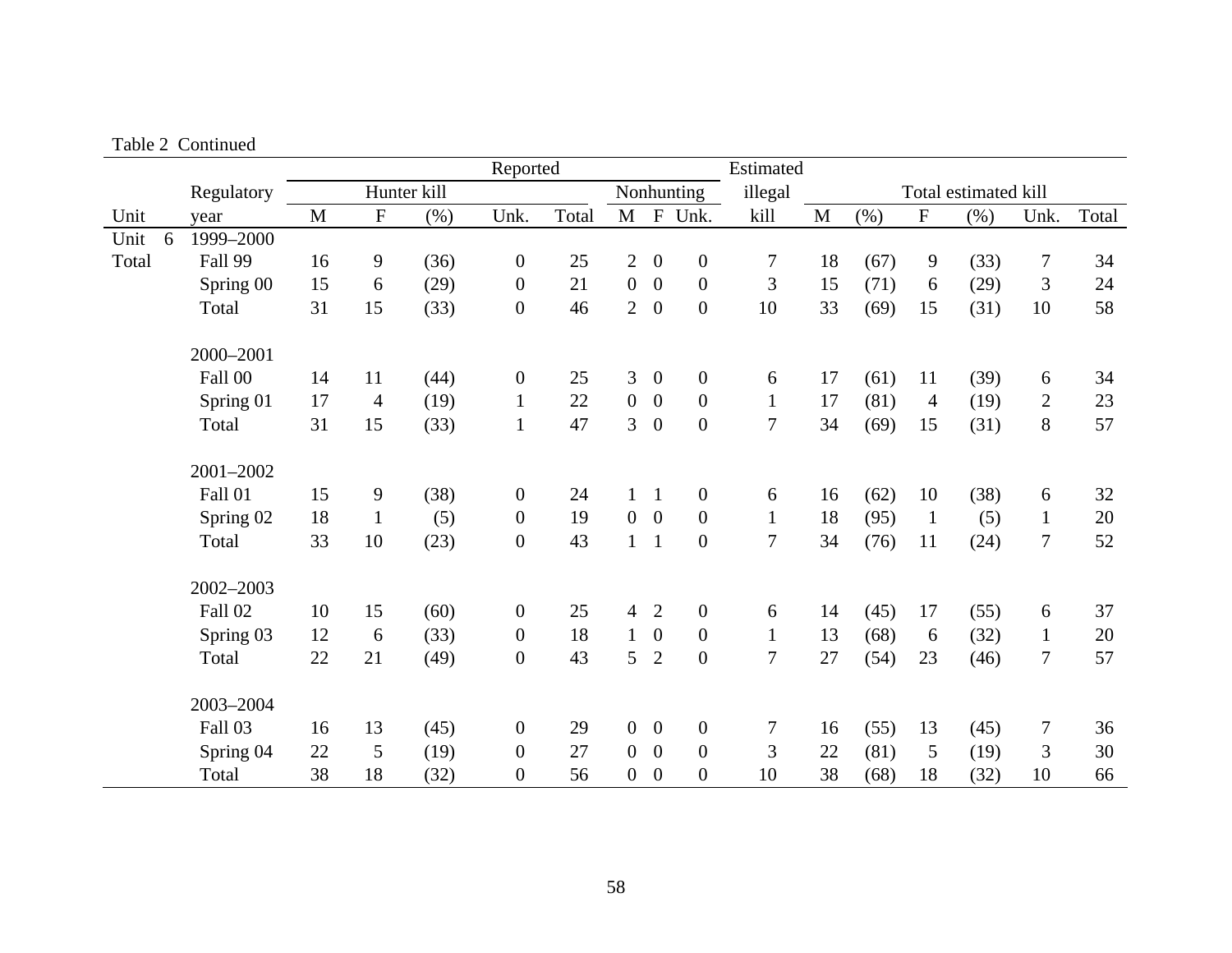|                |           |            | Males            |                |                  |            | Females          |                  |                          |
|----------------|-----------|------------|------------------|----------------|------------------|------------|------------------|------------------|--------------------------|
| Unit           | Year      | Skull size | $\boldsymbol{n}$ | Age            | $\boldsymbol{n}$ | Skull size | $\boldsymbol{n}$ | Age              | $\boldsymbol{n}$         |
| 6A             | 1999-2000 | 23         | 14               | 6              | 14               | 21         | 6                | $\overline{4}$   | 6                        |
|                | 2000-2001 | 23         | 11               | 6              | 11               | 22         | 8                | 6                | 9                        |
|                | 2001-2002 | 24         | $\overline{7}$   | 4              | $\overline{7}$   | 20         | 3                | 7                | $\overline{3}$           |
|                | 2002-2003 | 25         | 20               | 7              | 20               | 21         | 9                | 5                | 9                        |
|                | 2003-2004 | 26         | 13               | 8              | 13               | 21         | 10               | $\overline{7}$   | 10                       |
| 6 <sub>B</sub> | 1999-2000 | 28         | $\sqrt{2}$       | 10             | $\mathbf{2}$     | 20         | 1                | 3                |                          |
|                | 2000-2001 | 24         | $\overline{4}$   | 5              | 5                | 20         |                  | 3                |                          |
|                | 2001-2002 | 24         | 4                | 5              | 4                | 22         | 3                | $\overline{7}$   | $\mathfrak{Z}$           |
|                | 2002-2003 | 19         |                  | 3              |                  | 19         | $\overline{c}$   | 3                | $\mathbf{2}$             |
|                | 2003-2004 | 24         | $\overline{7}$   | 6              | $\overline{7}$   |            | $\boldsymbol{0}$ |                  | $\overline{0}$           |
| 6C             | 1999-2000 | 22         | 5                | 3              | 5                | $22\,$     |                  | 16               |                          |
|                | 2000-2001 | 25         | $\overline{2}$   | 6              | $\overline{2}$   | 21         | $\overline{2}$   | 3                | $\mathfrak{2}$           |
|                | 2001-2002 | 23         | 3                | 4              | 3                |            | $\overline{0}$   | $\mathbf{0}$     | $\boldsymbol{0}$         |
|                | 2002-2003 | 25         |                  | 8              |                  | $22\,$     | 4                | 6                | $\overline{\mathcal{A}}$ |
|                | 2003-2004 | 24         | 4                | 6              | 4                | 21         | $\overline{2}$   | 4                | $\overline{2}$           |
| 6D             | 1999-2000 | 24         | 11               | 6              | 8                | 21         | 6                | 6                | $\overline{7}$           |
|                | 2000-2001 | 24         | 18               | 6              | 16               | 21         | 3                | 9                | $\mathfrak{Z}$           |
|                | 2001-2002 | 23         | 19               | 6              | 19               | 20         | 4                | 5                | $\overline{4}$           |
|                | 2002-2003 | 21         | $\sqrt{5}$       | 5              | 5                | 22         | 8                | $\,8$            | $8\,$                    |
|                | 2003-2004 | 24         | 13               | $\overline{7}$ | 13               | 21         | $\overline{4}$   | $\overline{3}$   | $\overline{4}$           |
| Unit 6         | 1999-2000 | 24         | 32               | 6              | 29               | 21         | 14               | $\boldsymbol{7}$ | 15                       |
| Total          | 2000-2001 | 24         | 35               | 6              | 34               | 21         | 14               | 5                | 15                       |
|                | 2001-2002 | 23         | 33               | 5              | 33               | 21         | 10               | 6                | 10                       |
|                | 2002-2003 | 24         | 27               | 6              | 27               | 21         | 23               | 6                | 23                       |
|                | 2003-2004 | 25         | 37               | $\overline{7}$ | 37               | 21         | 16               | 6                | 16                       |

Table 3 Unit 6 brown bear mean skull size and age, 1999–2003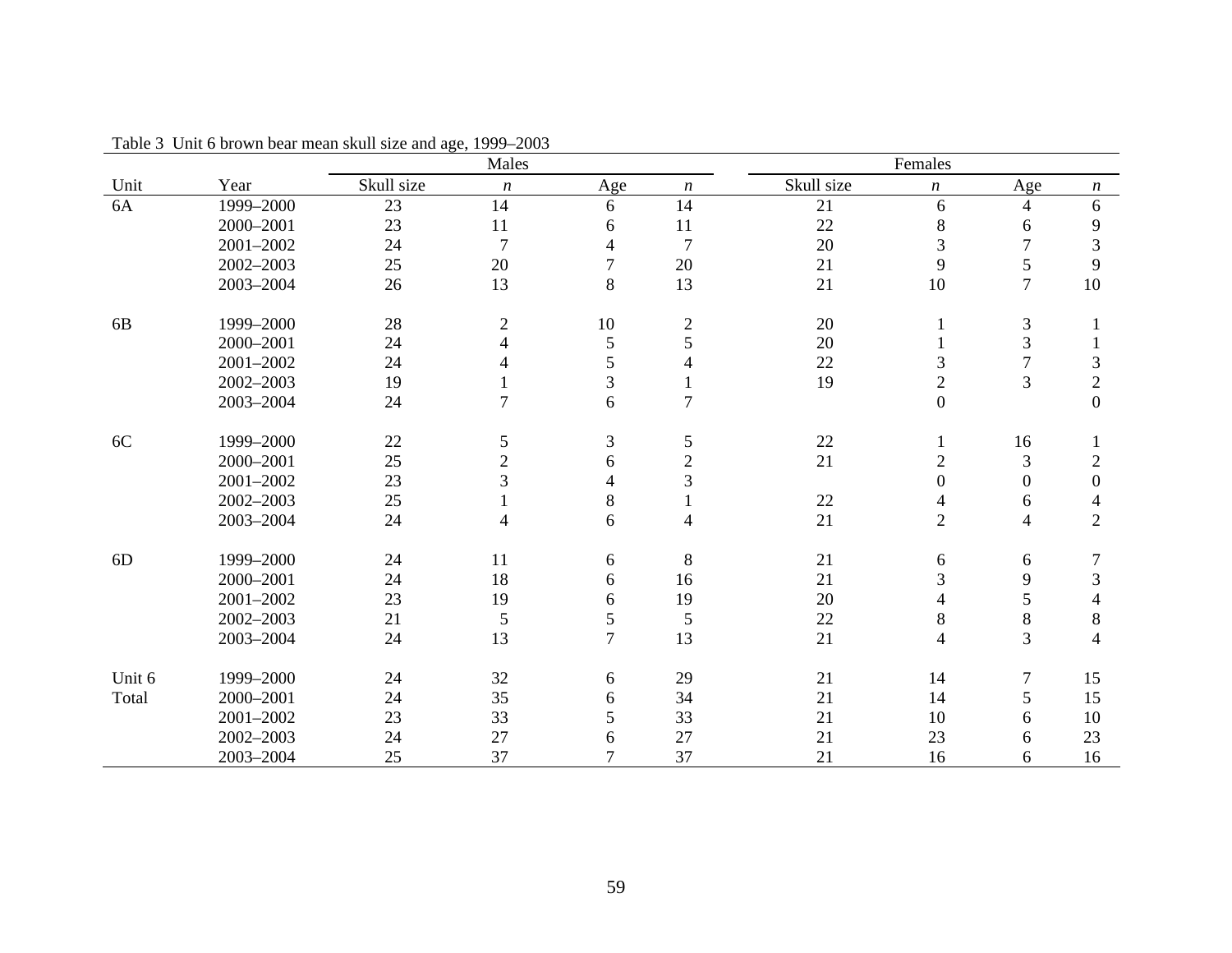|                |            |                          |      |                  |      |                  |           |                  |      | Total          |  |
|----------------|------------|--------------------------|------|------------------|------|------------------|-----------|------------------|------|----------------|--|
|                | Regulatory | Local <sup>a</sup>       |      | Nonlocal         |      |                  | Residency |                  |      | Successful     |  |
| Unit           | year       | resident                 | (% ) | resident         | (% ) | Nonresident      | (% )      | unknown          | (% ) | hunters        |  |
| 6A             | 1999-2000  | 3                        | (15) | 3                | (15) | 14               | (70)      | $\boldsymbol{0}$ | (0)  | 20             |  |
|                | 2000-2001  | $\mathfrak{2}$           | (10) | $\mathfrak{S}$   | (25) | 13               | (65)      | $\boldsymbol{0}$ | (0)  | 20             |  |
|                | 2001-2002  | $\mathbf{1}$             | (11) | $\overline{c}$   | (22) | 6                | (67)      | $\mathbf{0}$     | (0)  | 9              |  |
|                | 2002-2003  | $\mathfrak{Z}$           | (11) | $\boldsymbol{0}$ | (0)  | 24               | (89)      | $\boldsymbol{0}$ | (0)  | 27             |  |
|                | 2003-2004  | 3                        | (12) | $\mathfrak{S}$   | (19) | 18               | (69)      | $\boldsymbol{0}$ | (0)  | 26             |  |
| 6 <sub>B</sub> | 1999-2000  |                          | (33) | $\boldsymbol{0}$ | (0)  | $\overline{c}$   | (67)      | $\boldsymbol{0}$ | (0)  | 3              |  |
|                | 2000-2001  | 3                        | (50) | $\mathbf{1}$     | (17) | $\mathbf{2}$     | (33)      | $\boldsymbol{0}$ | (0)  | 6              |  |
|                | 2001-2002  | 3                        | (38) | $\boldsymbol{0}$ | (0)  | 5                | (63)      | $\boldsymbol{0}$ | (0)  | $\,8\,$        |  |
|                | 2002-2003  | $\mathbf{1}$             | (50) | $\boldsymbol{0}$ | (0)  | $\mathbf{1}$     | (50)      | $\boldsymbol{0}$ | (0)  | $\overline{2}$ |  |
|                | 2003-2004  | $\overline{c}$           | (29) | $\sqrt{2}$       | (29) | 3                | (43)      | $\boldsymbol{0}$ | (0)  | $\overline{7}$ |  |
| 6C             | 1999-2000  | 5                        | (83) | 1                | (17) | $\boldsymbol{0}$ | (0)       | $\boldsymbol{0}$ | (0)  | 6              |  |
|                | 2000-2001  | 3                        | (75) |                  | (25) | $\boldsymbol{0}$ | (0)       | $\boldsymbol{0}$ | (0)  | 4              |  |
|                | 2001-2002  | $\overline{2}$           | (50) | 1                | (25) | $\mathbf{1}$     | (25)      | $\boldsymbol{0}$ | (0)  | 4              |  |
|                | 2002-2003  | $\overline{\mathcal{A}}$ | (80) | 1                | (20) | $\boldsymbol{0}$ | (0)       | $\boldsymbol{0}$ | (0)  | 5              |  |
|                | 2003-2004  | $\mathbf{1}$             | (17) | $\sqrt{2}$       | (33) | 3                | (50)      | $\boldsymbol{0}$ | (0)  | 6              |  |
| 6D             | 1999-2000  | $\overline{c}$           | (12) | $\mathfrak s$    | (29) | 10               | (59)      | $\boldsymbol{0}$ | (0)  | 17             |  |
|                | 2000-2001  | $\overline{c}$           | (12) | 4                | (24) | 11               | (65)      | $\boldsymbol{0}$ | (0)  | 17             |  |
|                | 2001-2002  | $\overline{0}$           | (0)  | 13               | (59) | 9                | (41)      | $\boldsymbol{0}$ | (0)  | 22             |  |
|                | 2002-2003  | $\boldsymbol{0}$         | (0)  | $\overline{7}$   | (78) | $\overline{c}$   | (22)      | $\boldsymbol{0}$ | (0)  | 9              |  |
|                | 2003-2004  | $\mathbf{1}$             | (6)  | 8                | (47) | 8                | (47)      | $\boldsymbol{0}$ | (0)  | 17             |  |
| Unit 6         | 1999-2000  | 11                       | (24) | 9                | (20) | 26               | (57)      | $\boldsymbol{0}$ | (0)  | 46             |  |
| Total          | 2000-2001  | 10                       | (21) | 11               | (23) | 26               | (55)      | $\boldsymbol{0}$ | (0)  | 47             |  |
|                | 2001-2002  | 6                        | (14) | 16               | (37) | 21               | (49)      | $\boldsymbol{0}$ | (0)  | 43             |  |
|                | 2002-2003  | $8\,$                    | (19) | 8                | (19) | 27               | (63)      | $\boldsymbol{0}$ | (0)  | 43             |  |
|                | 2003-2004  | $\overline{7}$           | (13) | 17               | (30) | 32               | (57)      | $\boldsymbol{0}$ | (0)  | 56             |  |

Table 4 Unit 6 brown bear successful hunter residency, 1999–2003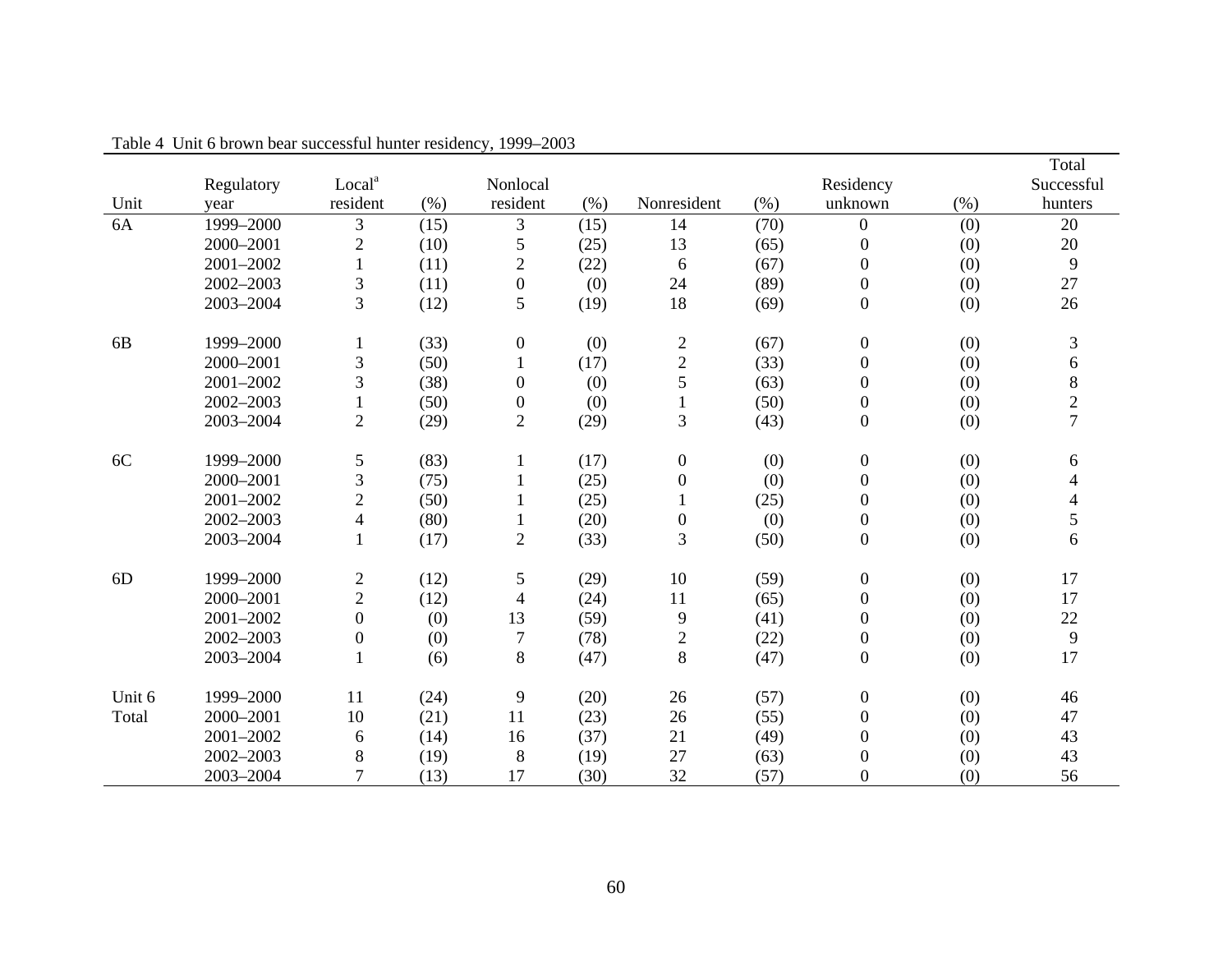|                |            |           | Harvest periods |          |           |          |           |          |           |          |           |                          |
|----------------|------------|-----------|-----------------|----------|-----------|----------|-----------|----------|-----------|----------|-----------|--------------------------|
|                | Regulatory | September |                 | October  |           | November |           | April    |           | May      |           |                          |
| Unit           | year       | $1 - 15$  | $16 - 30$       | $1 - 15$ | $16 - 31$ | $1 - 15$ | $16 - 30$ | $1 - 15$ | $16 - 30$ | $1 - 15$ | $16 - 31$ | $\boldsymbol{n}$         |
| 6A             | 1999-2000  | (25)      | (25)            | (30)     | (0)       | (0)      | (0)       | (0)      | (10)      | (5)      | (5)       | 20                       |
|                | 2000-2001  | (40)      | (25)            | (5)      | (10)      | (0)      | (0)       | (0)      | (10)      | (5)      | (5)       | $20\,$                   |
|                | 2001-2002  | (56)      | (11)            | (0)      | (11)      | (0)      | (0)       | (0)      | (0)       | (22)     | (0)       | 9                        |
|                | 2002-2003  | (30)      | (15)            | (15)     | (0)       | (0)      | (0)       | (0)      | (7)       | (26)     | (7)       | 27                       |
|                | 2003-2004  | (35)      | (8)             | (27)     | (0)       | (0)      | (0)       | (0)      | (0)       | (8)      | (23)      | 26                       |
| 6 <sub>B</sub> | 1999-2000  | (0)       | (33)            | (0)      | (0)       | (0)      | (0)       | (0)      | (67)      | (0)      | (0)       | $\mathfrak{Z}$           |
|                | 2000-2001  | (33)      | (0)             | (0)      | (0)       | (0)      | (0)       | (0)      | (0)       | (33)     | (33)      | 6                        |
|                | 2001-2002  | (13)      | (0)             | (25)     | (13)      | (0)      | (0)       | (0)      | (13)      | (25)     | (13)      | $\,8\,$                  |
|                | 2002-2003  | (0)       | (50)            | (0)      | (0)       | (0)      | (0)       | (0)      | (0)       | (0)      | (50)      | $\overline{c}$           |
|                | 2003-2004  | (29)      | (14)            | (0)      | (0)       | (0)      | (0)       | (0)      | (14)      | (14)     | (29)      | $\overline{7}$           |
| 6C             | 1999-2000  | (17)      | (0)             | (17)     | (17)      | (0)      | (0)       | (33)     | (17)      | (0)      | (0)       | 6                        |
|                | 2000-2001  | (25)      | (0)             | (0)      | (0)       | (0)      | (0)       | (0)      | (50)      | (25)     | (0)       | $\overline{\mathcal{A}}$ |
|                | 2001-2002  | (0)       | (0)             | (50)     | (0)       | (0)      | (0)       | (0)      | (0)       | (0)      | (50)      | $\overline{\mathcal{A}}$ |
|                | 2002-2003  | (60)      | (0)             | (0)      | (0)       | (0)      | (0)       | (0)      | (20)      | (20)     | (0)       | 5                        |
|                | 2003-2004  | (17)      | (33)            | (0)      | (0)       | (0)      | (0)       | (0)      | (0)       | (33)     | (17)      | $\sqrt{6}$               |
| 6D             | 1999-2000  | (0)       | (0)             | (0)      | (24)      | (6)      | (0)       | (0)      | (0)       | (29)     | (41)      | 17                       |
|                | 2000-2001  | (0)       | (0)             | (6)      | (29)      | (0)      | (0)       | (6)      | (6)       | (6)      | (47)      | 17                       |
|                | 2001-2002  | (0)       | (0)             | (0)      | (41)      | (9)      | (0)       | (0)      | (0)       | (14)     | (36)      | 22                       |
|                | 2002-2003  | (0)       | (0)             | (0)      | (44)      | (11)     | (0)       | (0)      | (0)       | (33)     | (11)      | 9                        |
|                | 2003-2004  | (0)       | (0)             | (6)      | (24)      | (0)      | (0)       | (0)      | (6)       | (29)     | (35)      | 17                       |
| Unit 6         | 1999-2000  | (13)      | (13)            | (15)     | (11)      | (2)      | (0)       | (4)      | (11)      | (13)     | (17)      | 46                       |
| Total          | 2000-2001  | (23)      | (11)            | (4)      | (15)      | (0)      | (0)       | (2)      | (11)      | (11)     | (23)      | 47                       |
|                | 2001-2002  | (14)      | (2)             | (9)      | (26)      | (5)      | (0)       | (0)      | (2)       | (16)     | (26)      | 43                       |
|                | 2002-2003  | (26)      | (12)            | (9)      | (9)       | (2)      | (0)       | (0)      | (7)       | (26)     | (9)       | 43                       |
|                | 2003-2004  | (21)      | (9)             | (14)     | (7)       | (0)      | (0)       | (0)      | (4)       | (18)     | (27)      | 56                       |

Table 5 Unit 6 brown bear harvest chronology by percent, 1999–2003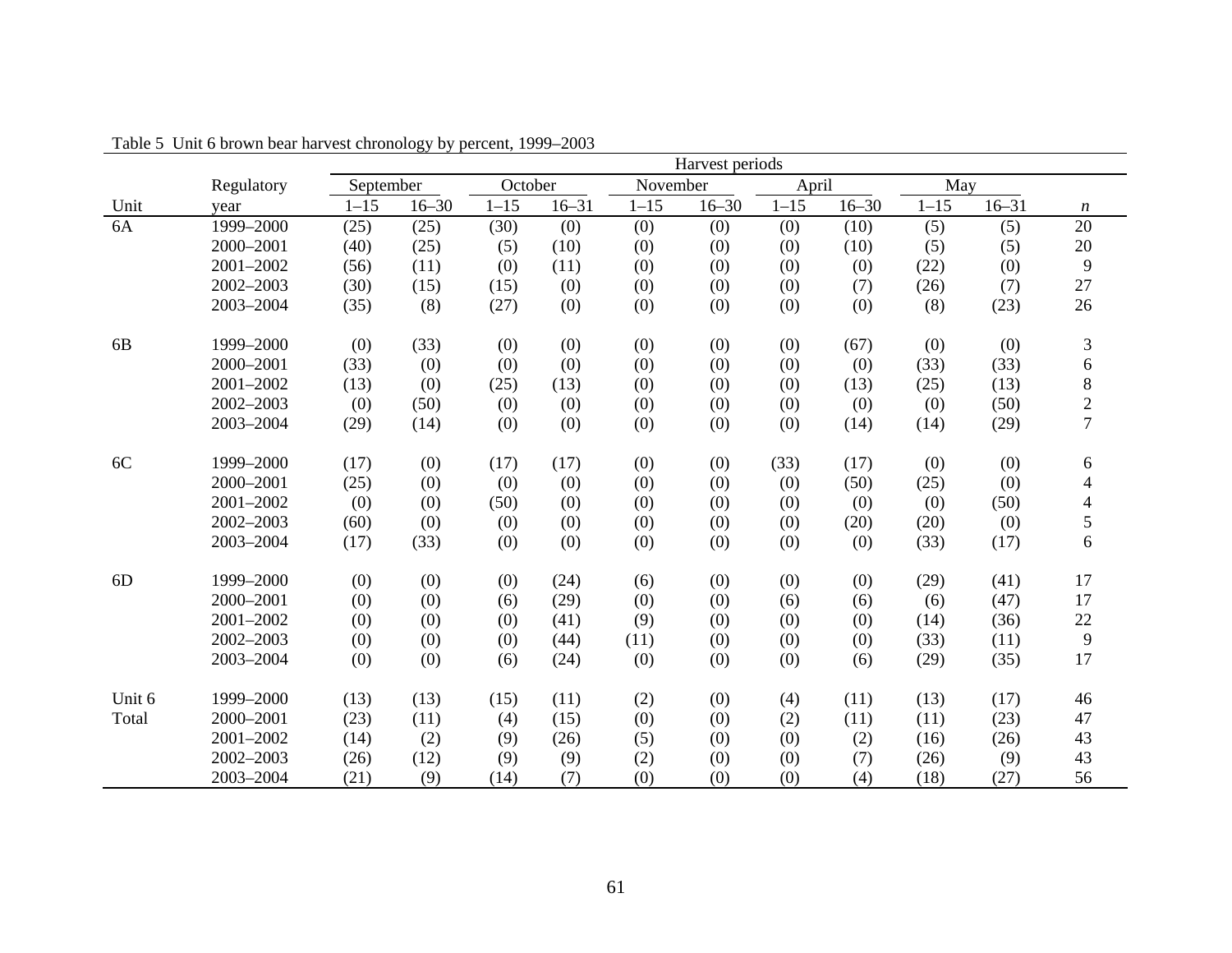|            | Tuble $\sigma$ only $\sigma$ below to be that vest percent by transport method, 1999<br>Percent of harvest |                    |                  |                  |                  |                  |                  |                  |                          |                  |  |
|------------|------------------------------------------------------------------------------------------------------------|--------------------|------------------|------------------|------------------|------------------|------------------|------------------|--------------------------|------------------|--|
|            | Regulatory                                                                                                 | $3-$ or<br>Highway |                  |                  |                  |                  |                  |                  |                          |                  |  |
| Unit       | year                                                                                                       | Airplane           | <b>Boat</b>      | Airboat          | 4-wheeler        | Snowmachine      | <b>ORV</b>       | vehicle          | Unknown                  | $\boldsymbol{n}$ |  |
| 6A         | 1999-2000                                                                                                  | 90                 | $\boldsymbol{0}$ | $\boldsymbol{0}$ | $\mathbf{0}$     | $\boldsymbol{0}$ | $\boldsymbol{0}$ | $\boldsymbol{0}$ | 10                       | 20               |  |
|            | 2000-2001                                                                                                  | 80                 | $\boldsymbol{0}$ | $\boldsymbol{0}$ | 15               | $\boldsymbol{0}$ | $\boldsymbol{0}$ | 5                | $\boldsymbol{0}$         | 20               |  |
|            | 2001-2002                                                                                                  | 67                 | $\boldsymbol{0}$ | $\Omega$         | 22               | $\theta$         | $\boldsymbol{0}$ | $\overline{0}$   | 11                       | 9                |  |
|            | 2002-2003                                                                                                  | 96                 | $\boldsymbol{0}$ | $\overline{0}$   | $\boldsymbol{0}$ | $\boldsymbol{0}$ | $\boldsymbol{0}$ | $\boldsymbol{0}$ | $\overline{\mathcal{A}}$ | 27               |  |
|            | 2003-2004                                                                                                  | 73                 | 12               | $\boldsymbol{0}$ | 8                | $\boldsymbol{0}$ | $\overline{0}$   | 4                | $\overline{4}$           | 26               |  |
| 6 <b>B</b> | 1999-2000                                                                                                  | 67                 | $\boldsymbol{0}$ | $\boldsymbol{0}$ | $\mathbf{0}$     | $\boldsymbol{0}$ | $\boldsymbol{0}$ | 33               | $\boldsymbol{0}$         | 3                |  |
|            | 2000-2001                                                                                                  | 50                 | $\boldsymbol{0}$ | $\boldsymbol{0}$ | $\overline{0}$   | $\boldsymbol{0}$ | $\boldsymbol{0}$ | 50               | $\boldsymbol{0}$         | 6                |  |
|            | 2001-2002                                                                                                  | 38                 | 13               | $\boldsymbol{0}$ | $\overline{0}$   | 13               | $\boldsymbol{0}$ | 13               | 25                       | $8\,$            |  |
|            | 2002-2003                                                                                                  | $\boldsymbol{0}$   | 50               | $\boldsymbol{0}$ | $\mathbf{0}$     | $\boldsymbol{0}$ | $\boldsymbol{0}$ | 50               | $\boldsymbol{0}$         | $\overline{2}$   |  |
|            | 2003-2004                                                                                                  | 43                 | 14               | $\boldsymbol{0}$ | $\boldsymbol{0}$ | $\boldsymbol{0}$ | $\boldsymbol{0}$ | 29               | 14                       | $\overline{7}$   |  |
| 6C         | 1999-2000                                                                                                  | $\boldsymbol{0}$   | 17               | $\boldsymbol{0}$ | 17               | 17               | $\boldsymbol{0}$ | 50               | $\boldsymbol{0}$         | 6                |  |
|            | 2000-2001                                                                                                  | $\boldsymbol{0}$   | $\boldsymbol{0}$ | $\boldsymbol{0}$ | 50               | $\boldsymbol{0}$ | $\boldsymbol{0}$ | 50               | $\boldsymbol{0}$         |                  |  |
|            | 2001-2002                                                                                                  | 25                 | $\boldsymbol{0}$ | $\overline{0}$   | $\mathbf{0}$     | $\Omega$         | $\Omega$         | 75               | $\overline{0}$           |                  |  |
|            | 2002-2003                                                                                                  | $\boldsymbol{0}$   | 20               | $\boldsymbol{0}$ | $\overline{0}$   | $\mathbf{0}$     | $\boldsymbol{0}$ | 60               | 20                       | 5                |  |
|            | 2003-2004                                                                                                  | 17                 | 17               | $\boldsymbol{0}$ | 33               | $\boldsymbol{0}$ | $\boldsymbol{0}$ | 17               | 17                       | 6                |  |
| 6D         | 1999-2000                                                                                                  | 71                 | 24               | $\boldsymbol{0}$ | $\mathbf{0}$     | 6                | $\boldsymbol{0}$ | $\overline{0}$   | $\boldsymbol{0}$         | 17               |  |
|            | 2000-2001                                                                                                  | 41                 | 53               | $\overline{0}$   | $\overline{0}$   | $\theta$         | $\Omega$         | $\Omega$         | 6                        | 17               |  |
|            | 2001-2002                                                                                                  | 36                 | 59               | $\boldsymbol{0}$ | 5                | 0                | $\boldsymbol{0}$ | $\overline{0}$   | $\boldsymbol{0}$         | 22               |  |
|            | 2002-2003                                                                                                  | 33                 | 67               | $\boldsymbol{0}$ | $\overline{0}$   | $\mathbf{0}$     | $\boldsymbol{0}$ | $\Omega$         | $\boldsymbol{0}$         | $\overline{9}$   |  |
|            | 2003-2004                                                                                                  | 35                 | 65               | $\boldsymbol{0}$ | $\overline{0}$   | $\boldsymbol{0}$ | $\boldsymbol{0}$ | $\overline{0}$   | $\boldsymbol{0}$         | 17               |  |
| Total      | 1999-2000                                                                                                  | 70                 | 11               | $\boldsymbol{0}$ | $\overline{2}$   | 4                | $\boldsymbol{0}$ | 9                | $\overline{4}$           | 46               |  |
|            | 2000-2001                                                                                                  | 55                 | 19               | $\Omega$         | 11               | $\mathbf{0}$     | $\Omega$         | 13               | $\mathbf{2}$             | 47               |  |
|            | 2001-2002                                                                                                  | 42                 | 33               | 0                |                  | $\overline{2}$   | $\Omega$         | 9                | 7                        | 43               |  |
|            | 2002-2003                                                                                                  | 67                 | 19               | 0                | $\overline{0}$   | $\boldsymbol{0}$ | 0                | 9                | 5                        | 43               |  |
|            | 2003-2004                                                                                                  | 52                 | 29               | $\Omega$         |                  | $\Omega$         | $\Omega$         | $\tau$           | 5                        | 56               |  |

Table 6 Unit 6 brown bear harvest percent by transport method, 1999–2003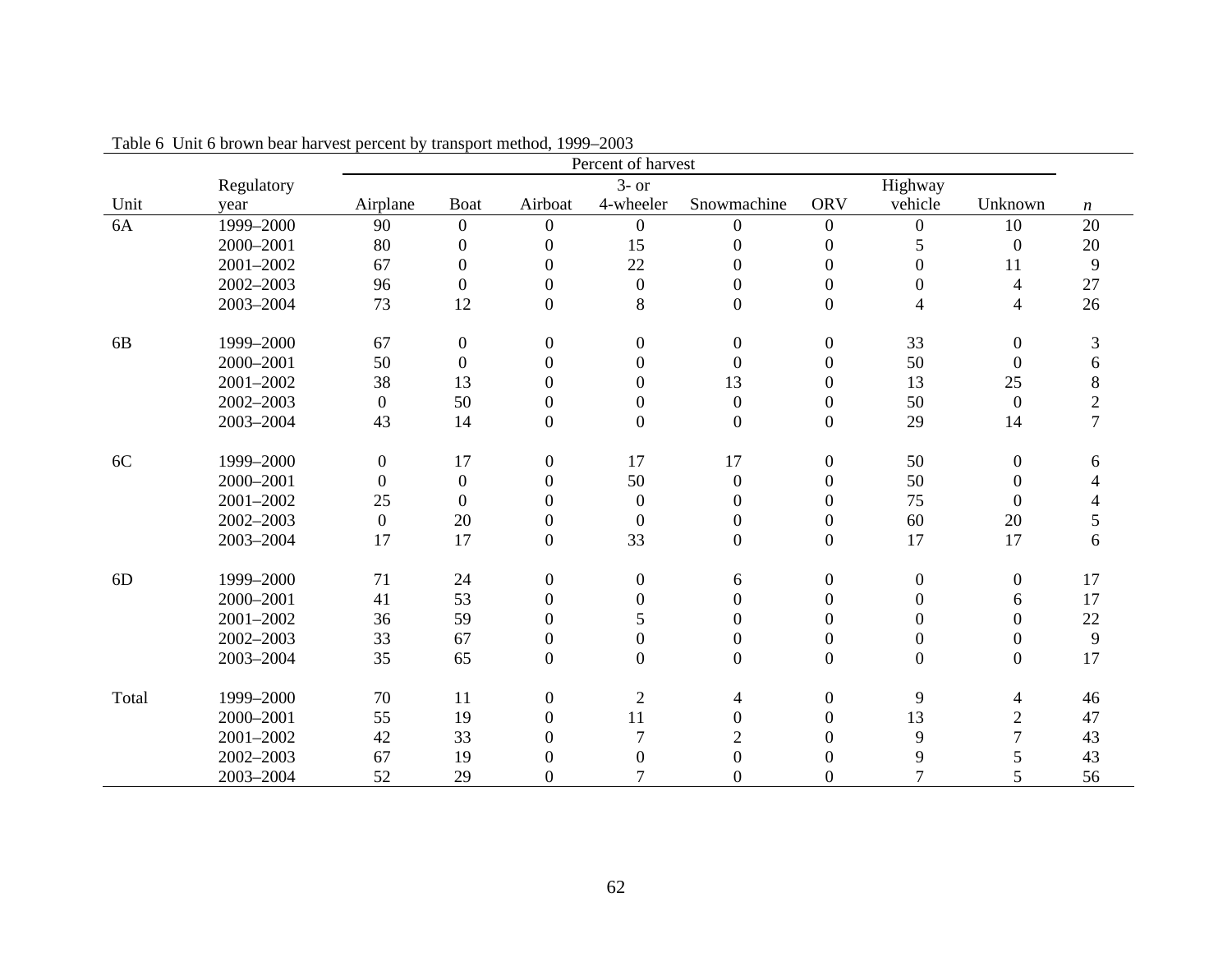**MANAGEMENT REPORT** 

## **BROWN BEAR MANAGEMENT REPORT**

From: 1 July 2002 To: 30 June 2004

## **LOCATION**

**GAME MANAGEMENT UNITS:** 7 (3520 mi<sup>2</sup>) and 15 (4876 mi<sup>2</sup>) **GEOGRAPHIC DESCRIPTION:** Kenai Peninsula

#### **BACKGROUND**

Brown bears are found throughout the remote lowland forests and intermountain valleys of the Kenai Peninsula, excluding coastal portions of Unit 7 and the eastern side of Kachemak Bay. Historical brown bear range remains occupied except in developed areas. Field observations and data analyses indicate brown bear densities are highest in the forested lowlands and subalpine areas west of the Kenai Mountains.

Seventy–one percent of the Kenai Peninsula is federal land. The U.S. Forest Service (USFS) (Chugach National Forest, 2000 mi<sup>2</sup>) and the National Park Service (NPS) (Kenai Fjords National Park, 885 mi<sup>2</sup>) are the principal landowners in Unit 7. In Unit 15 the U.S. Fish and Wildlife Service (FWS) (Kenai National Wildlife Refuge) is the primary landowner responsible for management of 3062 mi<sup>2</sup>. Ownership of the remaining 29% of the Kenai varies among municipal, state, Native corporation, and private lands.

Brown bears were first given game status in 1902 (Miller 1990) with liberal seasons and bag limits. For example, in 1937–38 the season was 1 September–20 June, with a bag limit of 2 bears for coastal areas in Southcentral and all of southeastern Alaska. The rest of the state did not have a closed season and there was no bag limit. At the time of statehood, the bag limit was 1 brown bear on the Kenai. The bag limit was further reduced in 1967 from 1 bear per year to 1 every 4 years. Cubs and sows with cubs were protected in the early 1970s. The season dates have ranged from 20 to 45 days. In 1978 a 10-day spring season was opened for Unit 15 and extended to a 15-day season in 1980.

More restrictive regulations were needed beginning in 1989 with a reduction of the fall season by 14 days. This change was to reduce the incidental take of brown bears by moose hunters. During the spring 1994 Board of Game meeting, the board shortened and moved the fall season to 1–25 October in response to continued high harvests. The board again addressed the bear season in 1997 and authorized the Department of Fish and Game (ADF&G) to operate the hunts as registration permit hunts. The season dates were changed to 15–31 October. The fall seasons from 1995 to 1998 and the spring of 1999 were closed by emergency order because additional harvests would have exceeded management objectives. Because of these closures, we determined that only one season would be allowable on the Kenai to stay within management objectives, and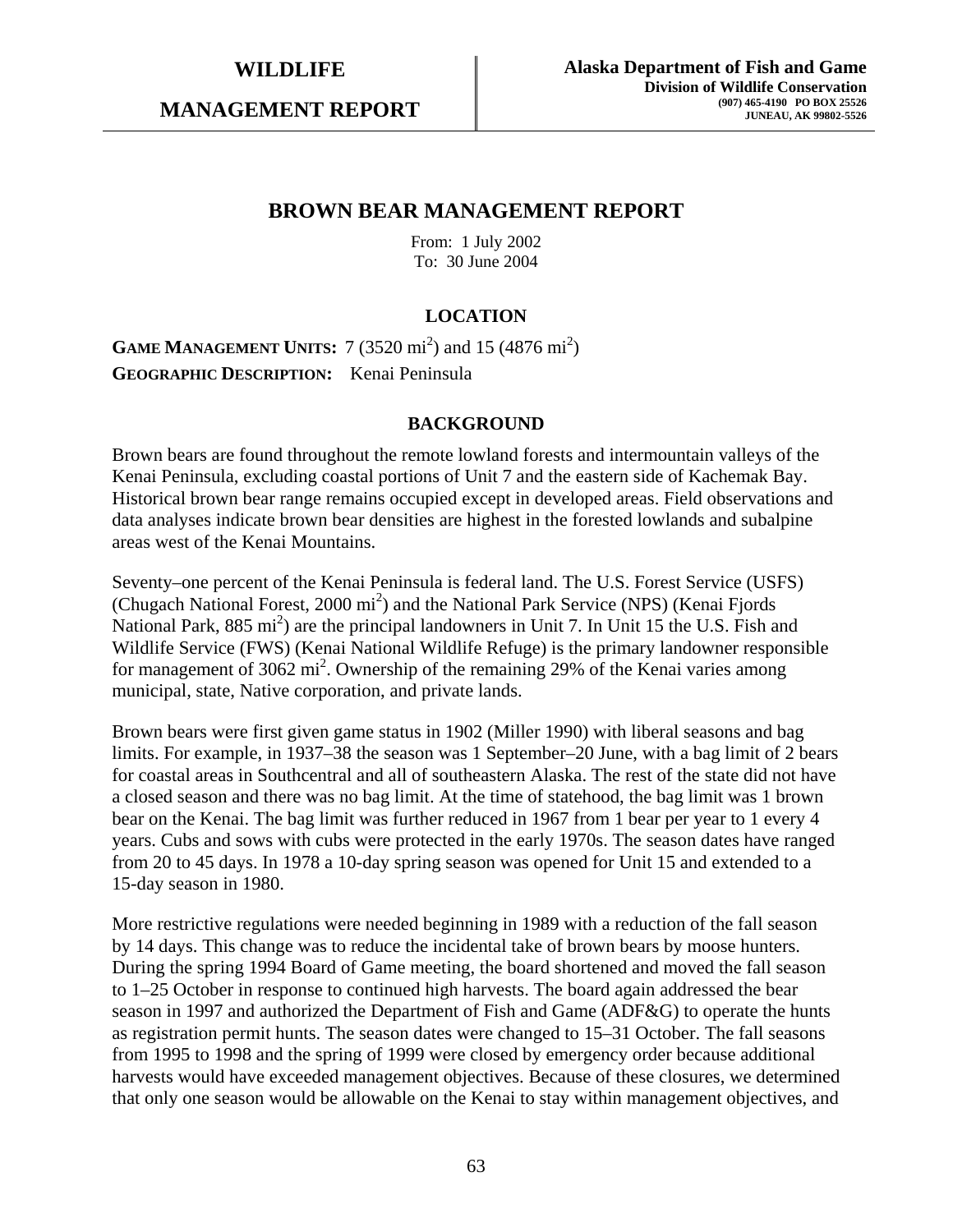the Board of Game authorized a fall-only registration hunt with a bag limit of 1 bear every 4 years and season dates of 15–31 October.

In 1984 representatives of ADF&G, FWS, and USFS formed an Interagency Brown Bear Study Team (IBBST) to discuss brown bear management and research needs on the Kenai Peninsula and to coordinate joint studies. The NPS joined this effort in 1990. This group has coordinated many projects that have increased our understanding of brown bear ecology. The IBBST coordinated a baseline inventory (Bevins et al. 1984, Risdahl et al. 1986) of salmon streams and known high-use brown bear areas and performed detailed ground and habitat surveys (Schloeder et al. 1987, Jacobs et al. 1988).

A cumulative effects model was developed to identify brown bear habitat on the Kenai at risk from human activities (Suring et al. 1998). In 1995 ADF&G initiated a research project in cooperation with the other members of the IBBST to evaluate the cumulative effects model, assess brown bear habitat, estimate survival of bears, and ultimately model the brown bear population on the Kenai (Schwartz and Arthur 1996, Schwartz et al. 1999).

More recently the IBBST has focused research on the dietary requirements of Kenai Peninsula brown bears (Jacoby et al*.* 1999, Hilderbrand et al. 1999a), the importance of marine nitrogen in the ecosystem (Hilderbrand et al*.* 1999b), and the physiological effects of diet on reproduction (Hilderbrand et al*.* 2000).

## **MANAGEMENT DIRECTION**

#### **MANAGEMENT OBJECTIVES**

New management objective were generated during this report period and are outlined below.

- Maintain a healthy brown bear population.
- Minimize negative brown bear/human interactions.
- Do not exceed 20 human-caused brown bear mortalities (including a maximum of 8 females older than 1 year) calculated as the average annual mortality based on the most recent 3 years.

#### **METHODS**

Cost-effective survey techniques to determine brown bear population size over large forested areas have not been developed and tested. We derived a population estimate for the Kenai by combining results from a habitat-based model and a density estimate using expert interpretation (Del Frate 1993). By comparing estimates of bear density to other parts of Alaska, we could approximate brown bear density on the Kenai. Miller (personal communication) suggested the density of brown bears on the Kenai was probably lower than the 27.1 bears per 1000 km<sup>2</sup> (7.0) bears per 100 mi<sup>2</sup>) he reported for his middle Susitna Study Area (1987). Consequently, we estimated the bear density on the Kenai to be 20 bears per  $1000 \text{ km}^2$  (5.2 bears per  $100 \text{ mi}^2$ ), and we calculated the suitable habitat to be  $13,848 \text{ km}^2$  (5347 mi<sup>2</sup>). We derived a brown bear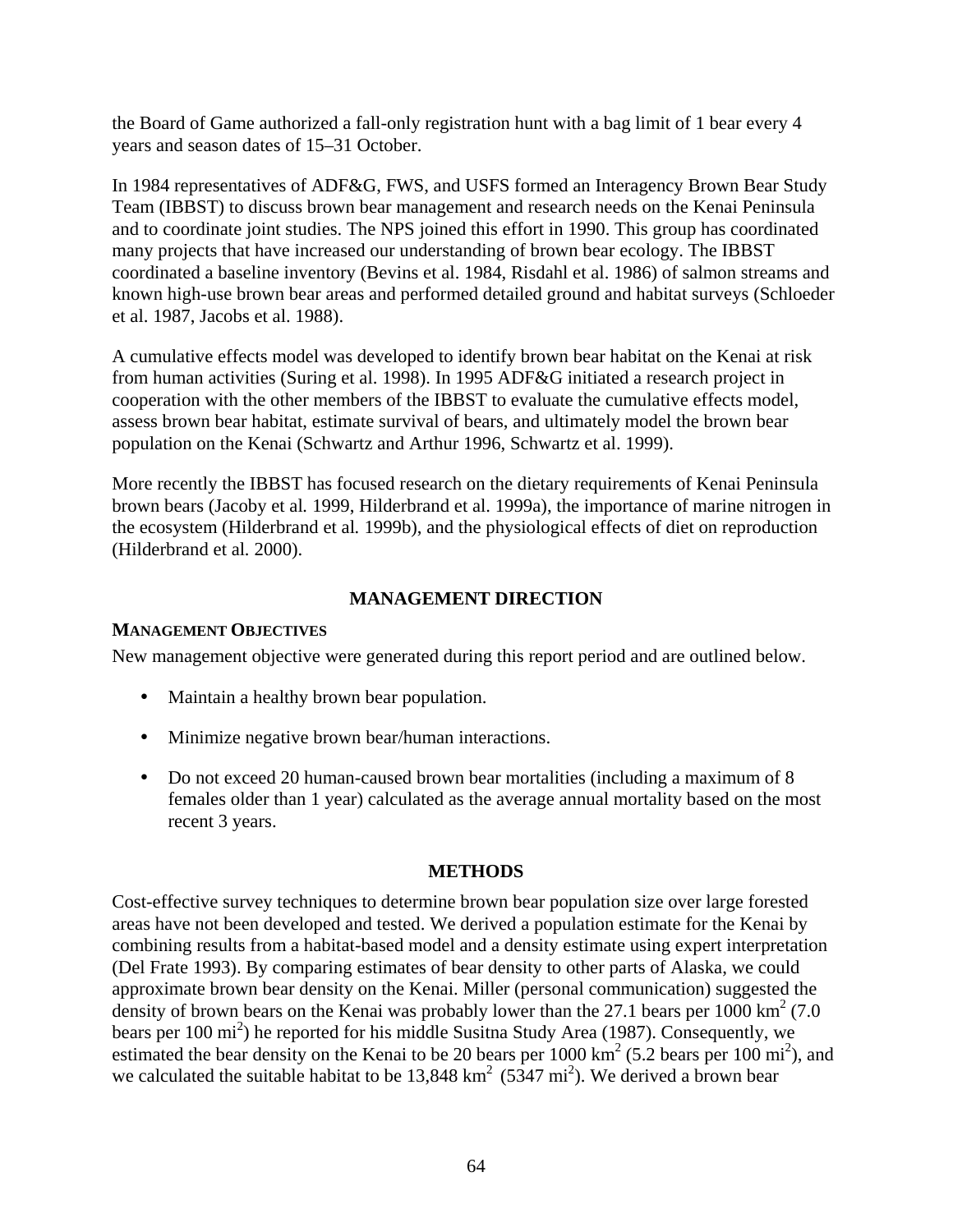population estimate for Units 7 and 15 by multiplying the suitable habitat by the density estimate.

The Kenai Peninsula Brown Bear Conservation Strategy (Alaska Department of Fish and Game 2000) and A Conservation Assessment of the Kenai Peninsula Brown Bear (Interagency Brown Bear Study Team 2001) are used to provide guidelines for management activities. In addition to these documents, all reported brown bear mortalities are recorded and entered into the state bearsealing database. Individuals who kill a bear in defense of life and property (DLP) are also required to complete a DLP report that is reviewed by area staff and a representative from the Alaska Bureau of Wildlife Enforcement.

#### **RESULTS AND DISCUSSION**

#### **POPULATION STATUS AND TREND**

#### *Population Size*

Assuming that the brown bear density was 20 bears per  $1000 \text{ km}^2$  (5.2 bears per  $100 \text{ mi}^2$ ), and the suitable habitat was 13,848 km<sup>2</sup> (5347 mi<sup>2</sup>), the estimated brown bear population for Units 7 and 15 would be  $277$  (range  $= 250-300$ ). It is important to emphasize this estimate is not based on census data from the Kenai Peninsula and is probably a conservative estimate when you consider brown bear densities in other coastal regions of the state. We believe the population is stable or may be slowly increasing.

## *Distribution and Movements*

Brown bears inhabit most of the Kenai Peninsula with the exception of coastal areas of Kenai Fjords National Park (KFNP) and the southern portions of the peninsula (Schloeder et al. 1987, Jacobs et al. 1988). Recently, members of the public and park personnel have observed brown bears in KFNP (Nuka Bay). Occasionally, individual bears have been observed on the eastern side of Kachemak Bay. It is unknown whether this is a result of dispersing bears or range expansion of the population.

## **MORTALITY**

## *Harvest*

Season and Bag Limit. The bag limit for Units 7 and 15 is 1 bear every 4 regulatory years with season dates of 15–31 October. Hunting for brown bears on the Kenai Peninsula is administered through a registration permit and occurs only when the number of other human-caused brown bear mortalities is below the maximum number identified in the management objectives.

Board of Game Action and Emergency Orders. During the March 2003 Board of Game meeting the allowable annual human-caused mortality for brown bears was increased from 14 (of which no more than 6 could be female units) to 20 (of which no more than 8 can be females older than 1 year). (For an explanation of "units," see Selinger 2003.)

At the request of the Brown Bear Stakeholder Group, ADF&G submitted a proposal to eliminate the use of fish or fish parts for black bear bait. The Board of Game passed the proposal at the March 2001 meeting, and it became effective during the spring of 2002.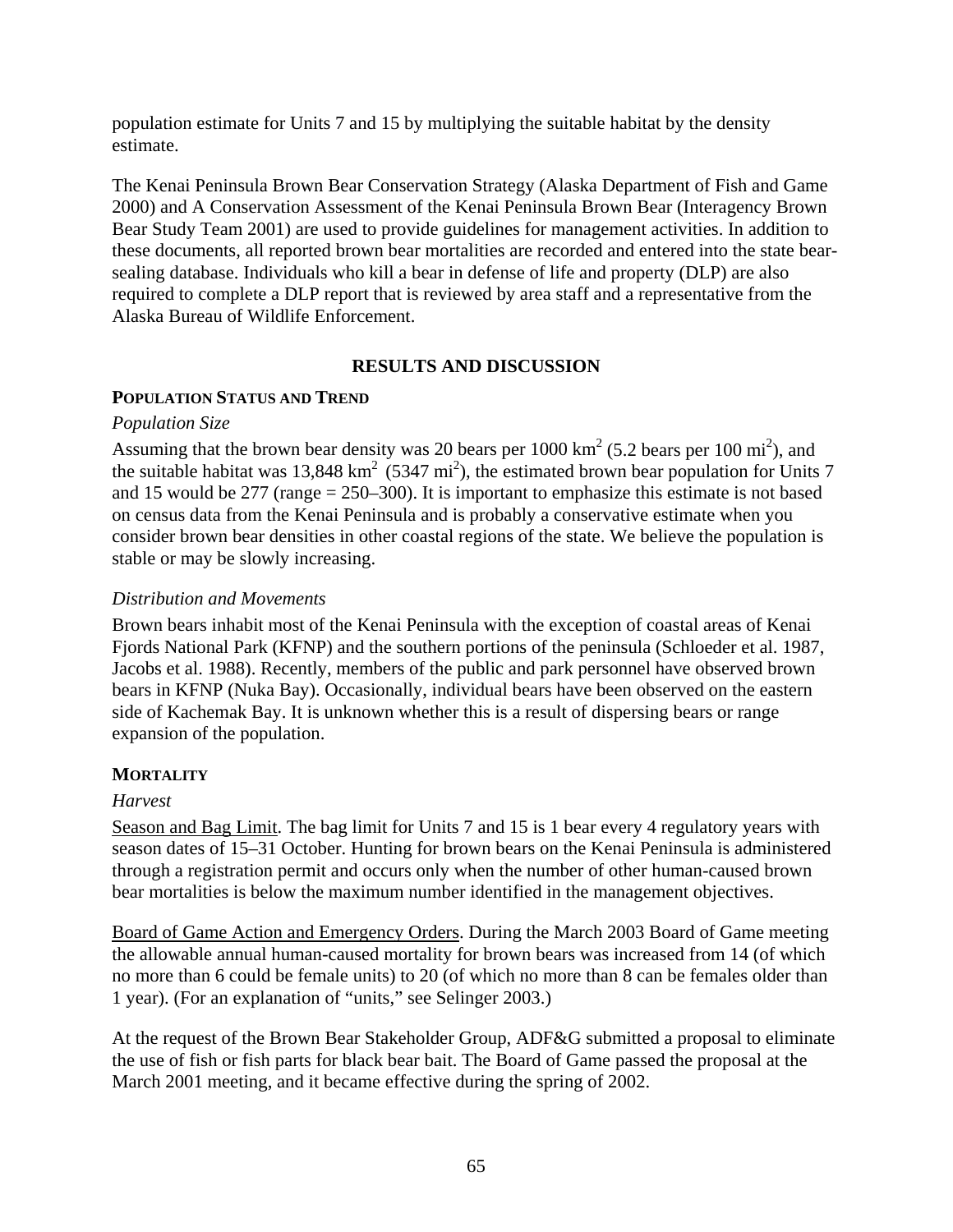Hunter Harvest. No permits were issued to hunt bears during 2002 and 2003. Eighteen bears (7 males and 11 females) died from human-caused mortalities not related to the sport harvest during regulatory year 2002–03 (Table 1). Seventeen bears (5 males, 9 females, and 3 unknown) died from human-caused mortalities not related to the sport harvest during regulatory year 2003–04 (Table 1).

Transport Methods. Since 2000 successful brown bear hunters used boats (75%, n=6), horses  $(13\%, n=1)$ , and highway vehicles  $(13\%, n=1)$  as their primary method of transportation to the field (Table 4).

#### **NONREGULATORY MANAGEMENT PROBLEMS/NEEDS**

On 27 November 1998, Kenai Peninsula brown bears were listed as a Population of Special Concern under the Alaska's list of Species of Special Concern. The listing was based on the potential for decline in the future because of human encroachment into brown bear habitat.

The Kenai Peninsula Brown Bear Conservation Strategy (Alaska Department of Fish and Game Division of Wildlife Conservation 2000) and A Conservation Assessment of the Kenai Peninsula Brown Bear (Interagency Brown Bear Study Team 2001) are documents frequently used as references for developing management strategies.

Beginning in 2002, area staff initiated a new program to more effectively summarize the nonhunting human-caused mortalities of brown bears on the Kenai Peninsula. Since there is only a fall hunting season, it was decided to track mortalities based on the calendar year. Consequently, beginning with the next Brown Bear Management Report for Units 7 and 15, all data regarding brown bears will be summarized by calendar year rather than regulatory year for consistency. The following is a summary for the human-caused mortalities not related to sport hunting based on the calendar year.

During 2002 there were 15 brown bears (7 males, 8 females) killed. Six (5 males, 1 female) were killed by collisions with automobiles, 5 females were killed by members of the public at private residences, 1 female was killed by an angler, 1 female was killed by a moose hunter, 1 male was killed by a hiker, and 1 male was killed by agency staff for public safety reasons.

During 2003 there were 18 brown bears (3 males, 12 females, 3 unknown) killed. Six (4 females, 2 males) were killed by members of the public at private residences. Five females were killed by hikers. One had 3 cubs of the year presumed unable to survive on their own. One lactating female was killed. The number of her offspring was unknown, but their age was believed to be older than 1 year, so there is a chance they could have survived and they were not counted as mortalities. A female with 3 cubs of the year was killed by a fisherman. The cubs were caught by ADF&G staff and euthanized by a veterinarian. Three females were killed by hunters pursuing other game (1 black bear hunter, 1 moose hunter, and 1 small game hunter).

During 2004 there were 11 brown bears (6 males, 4 females, 1 unknown) killed outside the brown bear hunting season. Four males were killed by members of the public at private residences, 3 (1 male, 2 females) were killed by automobiles, 2 (1 male, 1 female) were killed by hunters pursuing other game (1 black bear hunter, 1 moose hunter), 1 male was killed by Kenai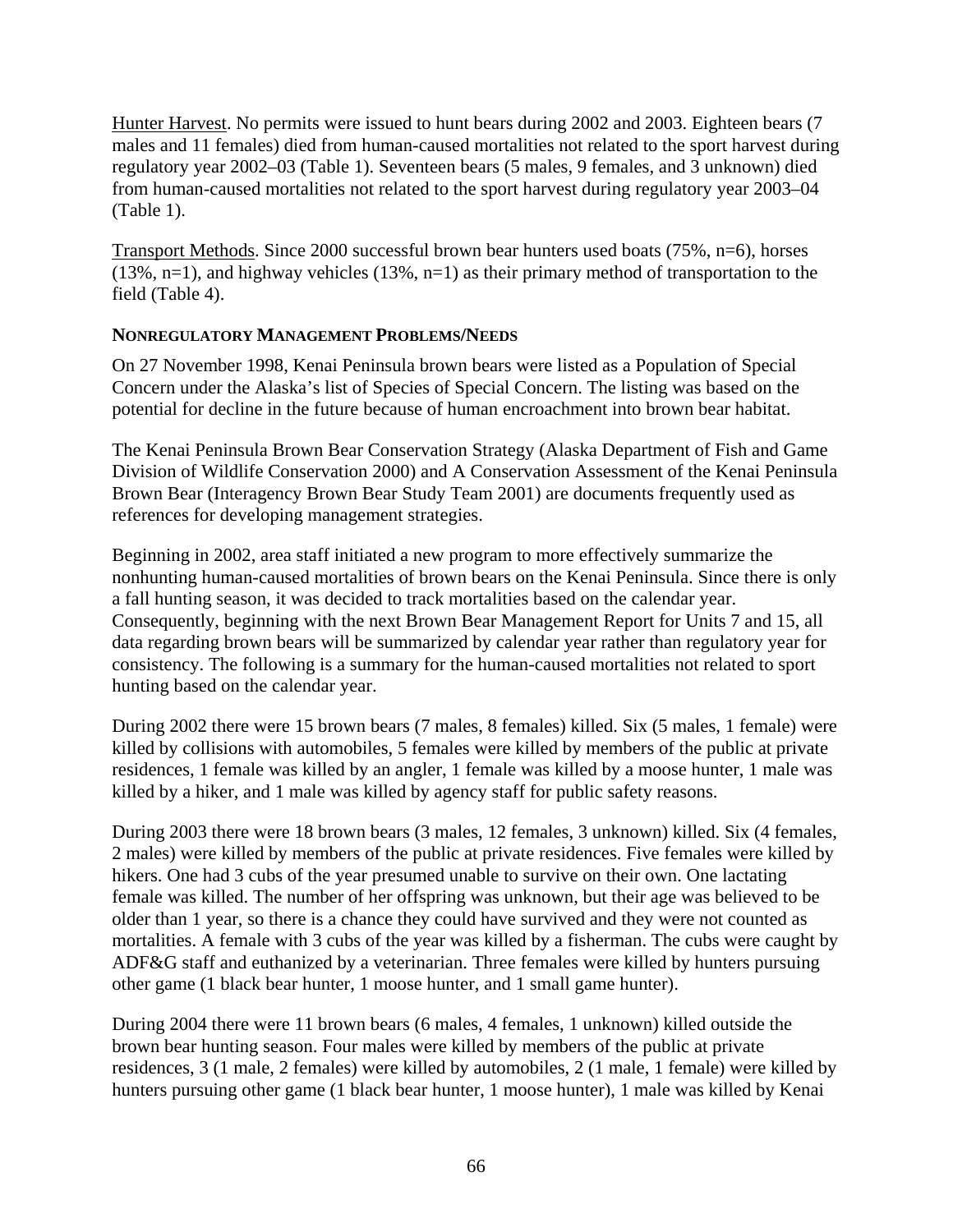National Wildlife Refuge Staff (this animal had severe wounds from an unknown source), and 1 female was killed by a seismic exploration crew.

Reducing the nonhunting human-caused mortalities for brown bears continues to be a high priority for area staff. Also, the department is working with the federal agencies to design and fund studies to obtain data to assess the overall health of the Kenai Peninsula brown bear population.

## **CONCLUSIONS AND RECOMMENDATIONS**

In 2003 we decided to change from regulatory year (July 1–June 30) management to calendar year management. We chose this strategy because there is a fall-only hunting season and it made tracking DLPs and other nonhunting human-caused mortalities (which determine whether we will have a hunting season) more efficient.

The long-term health of brown bears on the Kenai Peninsula depends on maintaining quality bear habitat and minimizing the mortality of female bears. Logging and development pose potential threats to Kenai brown bears. Roads into previously inaccessible areas (McLellan and Shackleton 1988) to support salvaging timber killed by spruce bark beetles may make some bears more vulnerable. Commercial, recreational, and residential developments will continue to reduce the quantity and quality of brown bear habitat, restrict travel corridors, and increase the exposure of bears to human-generated attractants (garbage, livestock/pet feed, chicken pens, etc.), which put bears and people in close proximity and usually lead to negative bear/human interactions and DLPs.

We need to continue to monitor sport and nonsport bear mortality by season, location, and cause to identify tangential management issues that may affect long-term survival. Potential issues have been identified, such as bear/human conflicts, bear/livestock interactions, competition between bears and sport fishermen, big game seasons that overlap with brown bear seasons, brown bears taken near black bear bait stations, and private and borough dumpster problems. Solving many of these management concerns will require innovative approaches.

The department continues to provide educational material to the public in an effort to reduce negative bear/human interactions. In addition, department employees are working with local communities to improve waste management practices to make populated areas less attractive to brown bears. Local ordinances or codes are needed. However, without a commitment by local and state enforcement agencies, new regulations stand little chance for success.

During this report period the IBBST has been through significant personnel and structural changes. Hopefully, after a brief period of inactivity, the IBBST will begin to function more efficiently and allow the different agencies to work cooperatively to investigate important aspects of brown bear population dynamics on the Kenai Peninsula.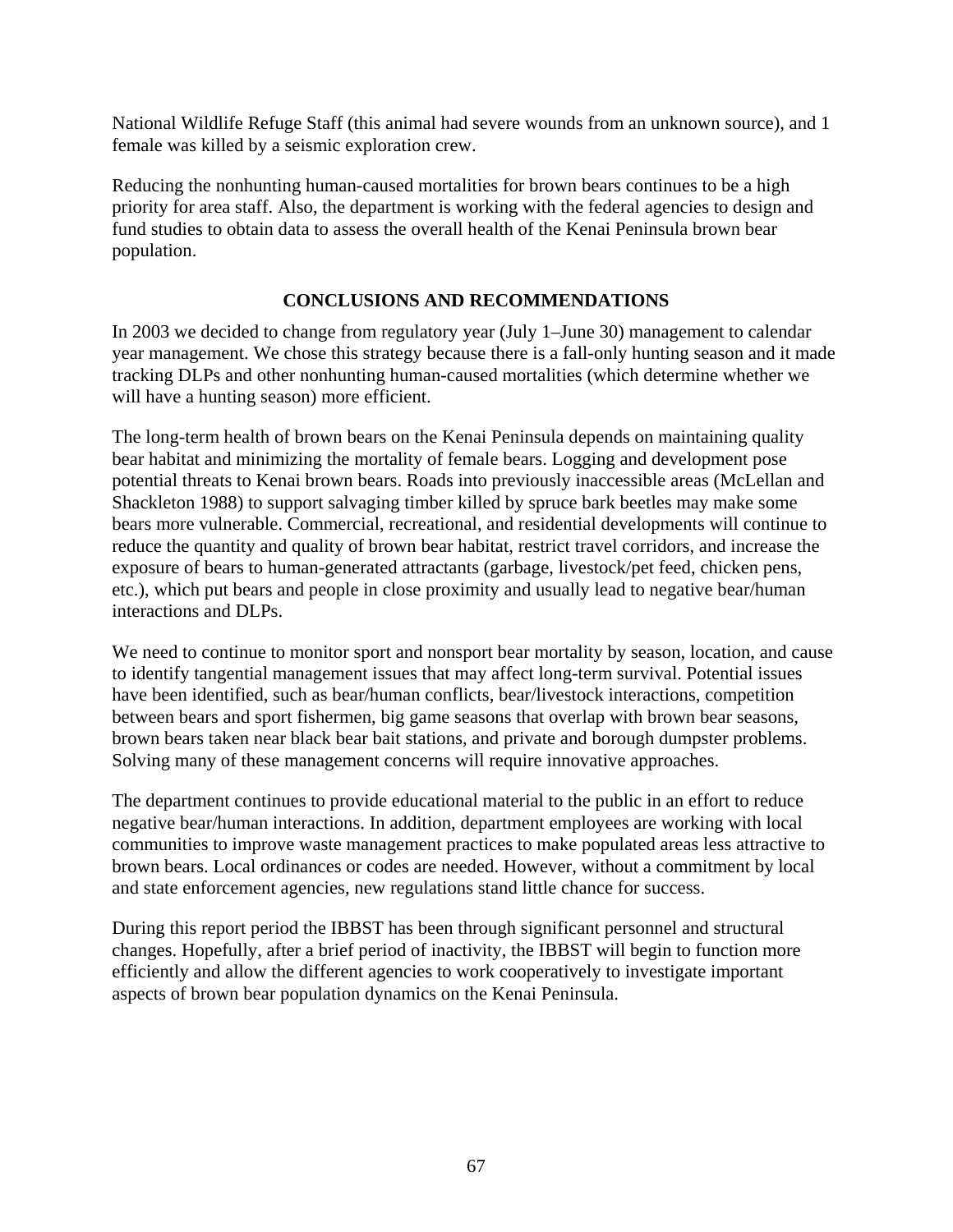## **LITERATURE CITED**

- ALASKA DEPARTMENT OF FISH AND GAME DIVISION OF WILDLIFE CONSERVATION. 2000. Kenai Peninsula brown bear conservation strategy. Alaska Department of Fish and Game. 84 p.
- BEVINS, J., C. SCHWARTZ, E. BANGS, AND K. NELSON. 1984. Kenai Peninsula brown bear studies: report of the interagency brown bear study team. 103 p.
- DEL FRATE, G. G. 1993. Units 7 and 15 Brown Bear. Pages 49–57 in S. Abbott editor. Management Report of Survey-Inventory Activities 1 July 1990–30 June 1992. Alaska Department of Fish and Game. Federal Aid in Wildlife Restoration Project, W-23-4 and W-23-5. Study 4.0.
- HILDERBRAND, G. V., S. G. JENKINS, C. C. SCHWARTZ, T. A. HANLEY, AND C. T. ROBBINS. 1999a. Effect of seasonal differences in dietary meat intake on changes in body mass and composition in wild and captive brown bears. Canadian Journal of Zoology 77:1623– 1630.
- HILDERBRAND, G. V., T. A. HANLEY, C. T. ROBBINS, AND C. C. SCHWARTZ. 1999b. Role of brown bears (*Ursus arctos*) in the flow of marine nitrogen into a terrestrial ecosystem. Oecologia 121:546–550.
- HILDERBRAND, G. V., C. C. SCHWARTZ, C. T. ROBBINS, AND T. A. HANLEY. 2000. Effect of hibernation and reproductive status on body mass and condition of coastal brown bears. Journal of Wildlife Management 64(1):178–183.
- INTERAGENCY BROWN BEAR STUDY TEAM. 2001. A conservation assessment of the Kenai Peninsula brown bear. Alaska Department of Fish and Game, Region 2; U.S. Fish and Wildlife Service, Kenai National Wildlife Refuge; National Park Service, Kenai Fjords National Park; and USDA Forest Service, Kenai National Forest. 48 p.
- JACOBS, M.J., W.R. STAPLES, N.L. WEILAND, E.E. BANGS, AND C.C. SCHWARTZ. 1988. Kenai Peninsula brown bear studies: report of the Interagency Brown Bear Study Team, 1987. Alaska Department of Fish and Game. 17 pp.
- JACOBY, M. E., G. V. HILDERBRAND, C. SERVHEEN, C. C. SCHWARTZ, S. M. ARTHUR, T. A. HANLEY, C. T. ROBBINS, AND R. MICHNER. 1999. Trophic relations of brown and black bears in several western North American ecosystems. Journal of Wildlife Management 63(3):921–929.
- MCLELLAN, B. N. AND D. M. SHACKELTON. 1988. Grizzly bears and resource-extraction industries: effects of roads on behavior, habitat use and demography. Journal of Applied Ecology 25:451–460.
- MILLER, S. D., E. F. BECKER, AND W. B. BALLARD. 1987. Black and brown bear density estimates using modified capture recapture techniques in Alaska. International Conference Bear Research and Management. 7:23–35.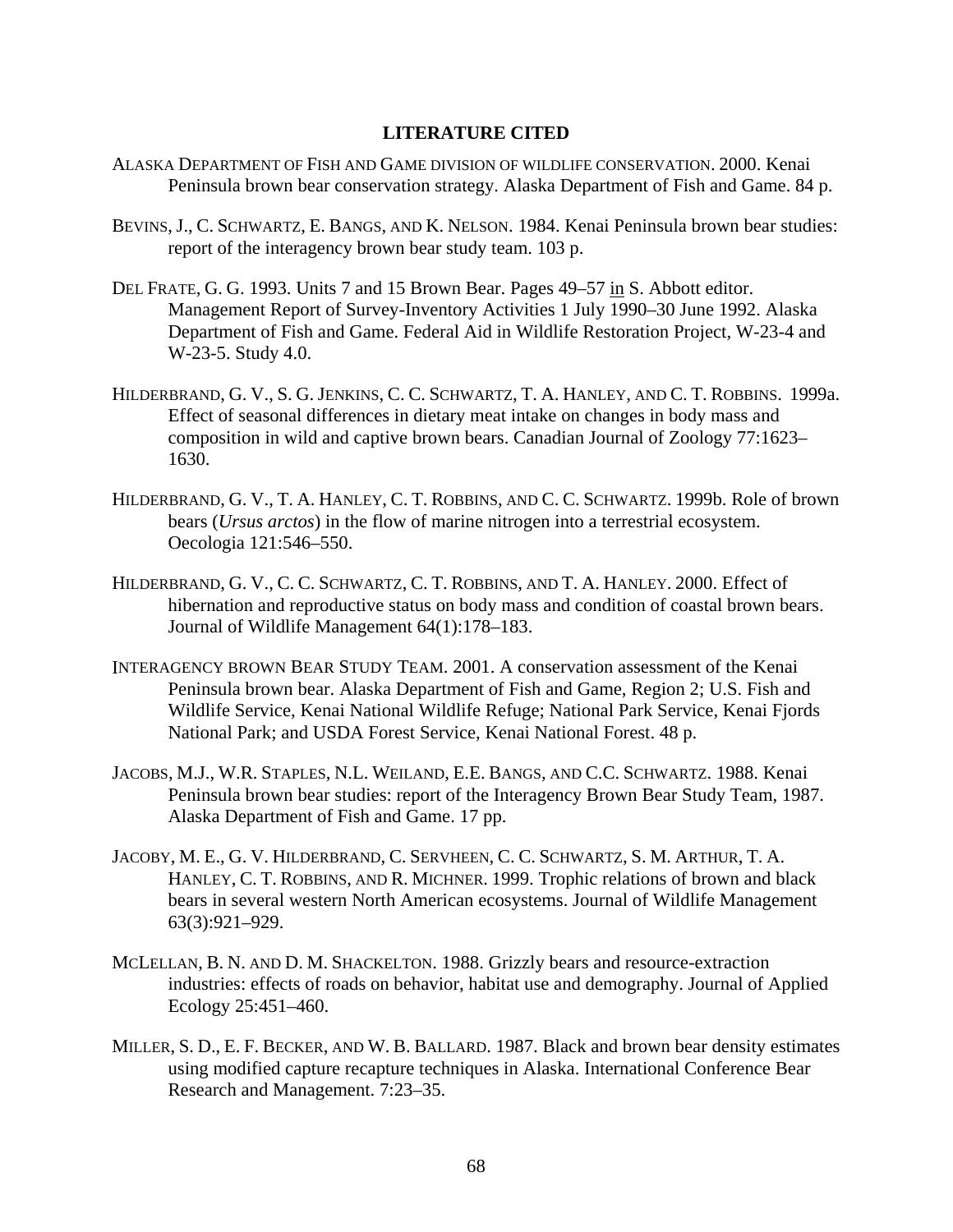- –––. 1990. Population management of bears in North America. International Conference Bear Research and Management. 8:357–373.
- RISDAHL, G. L., C. A. SCHLOEDER, E. E. BANGS, AND C. C. SCHWARTZ. 1986. Kenai Peninsula brown bear studies: report of the interagency brown bear study team. 92 p.
- SCHLOEDER, C. A., M. J. JACOBS, N. L. WEILAND, E. E. BANGS, AND C. C. SCHWARTZ. 1987. Kenai Peninsula brown bear studies: report of the interagency brown bear study team, 1986. 52 p.
- SCHWARTZ, C. C. AND S. M. ARTHUR. 1996. Cumulative effects model verification, sustained yield estimation, and population viability management of the Kenai Peninsula, Alaska brown bear. Federal Aid in Wildlife Restoration Research Project Progress Report 1 July 1994–30 June 1996. Grant W-24-3, W-24-4 Study 4.27. 9 p.
- $-$ ,  $-$ , AND G. G. DEL FRATE. 1999. Cumulative effects model verification, sustained yield estimation, and population viability management of the Kenai Peninsula, Alaska brown bear. Federal Aid in Wildlife Restoration Research Project Progress Report. Grant W-24- 3, W-24-4 Study 4.27.
- SELINGER, J. 2003. Units 7 and 15 brown bear management report. Pages 62–74 in C. Healy, editor. Brown bear management report of survey and inventory activities 1 July 2000–30 June 2002. Alaska Department of Fish and Game. Juneau, Alaska.
- SURING, L. H., K. R. BARBER, C. C. SCHWARTZ, T. N. BAILEY, W. C. SHUSTER, M. D. TETREAU. 1998. Analysis of cumulative effects on brown bears on the Kenai Peninsula, Southcentral Alaska. International Conference Bear Research and Management. 10: 107– 117.

#### **PREPARED BY:** SUBMITTED BY:

Jeff Selinger Gino Del Frate

Wildlife Biologist Management Coordinator

Please cite any information taken from this section, and reference as:

Selinger, J. 2005. Units 7 & 15 brown bear management report. Pages 63–73 *in* C. Brown, editor. Brown bear management report of survey and inventory activities 1 July 2002–30 June 2004. Alaska Department of Fish and Game. Juneau, Alaska.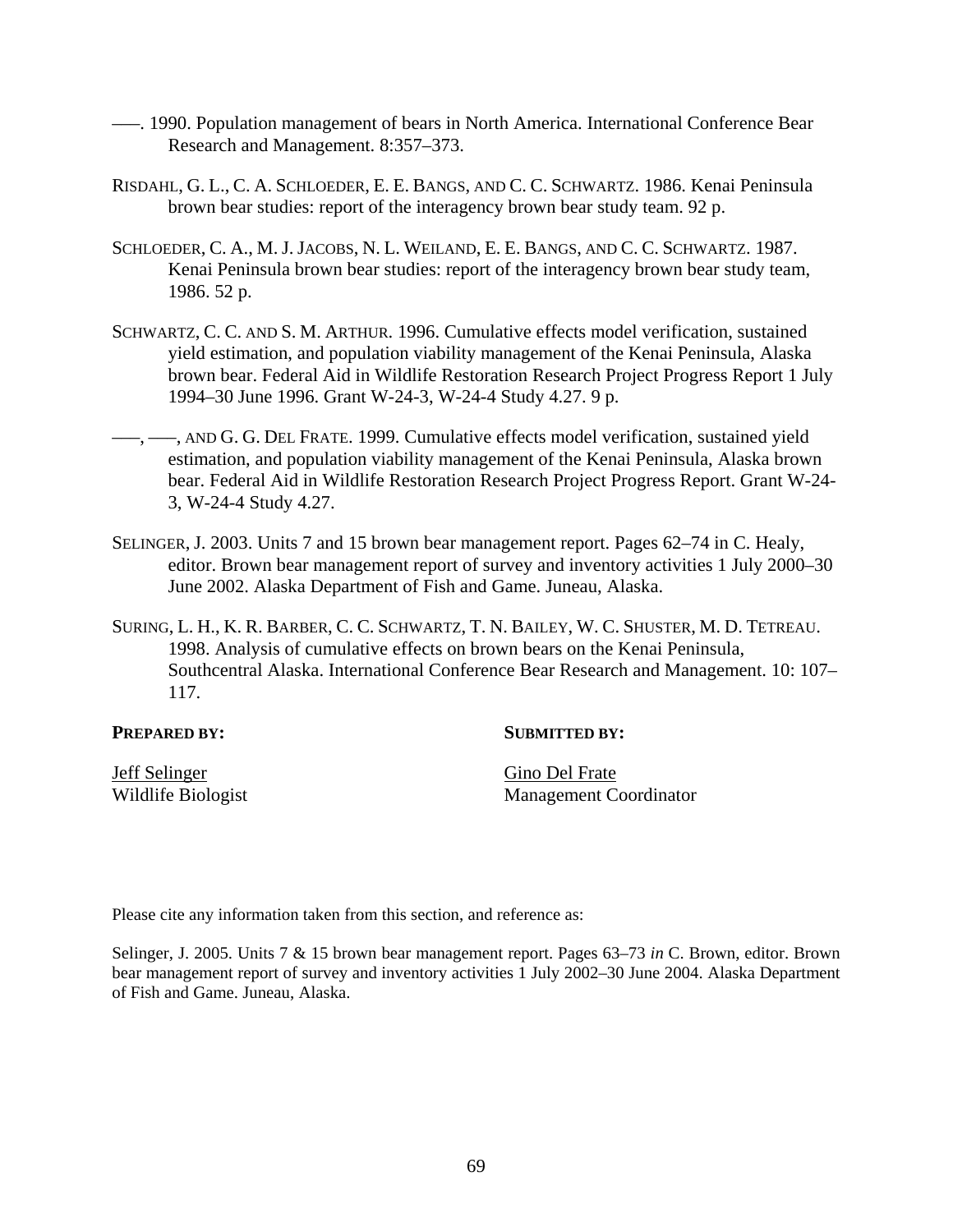|            |                  |                  |                  | Reported                             |                          |                  |                              |                  |         |                  |                      |                  |         |                  |
|------------|------------------|------------------|------------------|--------------------------------------|--------------------------|------------------|------------------------------|------------------|---------|------------------|----------------------|------------------|---------|------------------|
| Regulatory |                  |                  | Hunter Kill      |                                      |                          |                  | Nonhunting kill <sup>a</sup> |                  |         |                  | Total estimated kill |                  |         |                  |
| year       | M                | F                | Unk              | Total                                | M                        | $\overline{F}$   | Unk                          | M                | $(\% )$ | ${\bf F}$        | (% )                 | Unk              | $(\% )$ | Total            |
| 1999       |                  |                  |                  |                                      |                          |                  |                              |                  |         |                  |                      |                  |         |                  |
| Fall 99    | 5                | 5                | $\boldsymbol{0}$ | 10                                   | $\overline{4}$           | $3^{\rm b}$      | $\boldsymbol{0}$             | 9                | (53)    | 8                | (47)                 | $\boldsymbol{0}$ | (0)     | 17               |
| Spring 00  | $\boldsymbol{0}$ | $\boldsymbol{0}$ | $\boldsymbol{0}$ | $\overline{0}$                       | $\boldsymbol{0}$         | $\boldsymbol{0}$ | $\boldsymbol{0}$             | $\boldsymbol{0}$ | (0)     | $\boldsymbol{0}$ | (0)                  | $\boldsymbol{0}$ | (0)     | $\boldsymbol{0}$ |
| Total      | 5                | 5                | $\overline{0}$   | 10                                   | $\overline{\mathcal{A}}$ | 3                | $\overline{0}$               | 9                | (53)    | 8                | (47)                 | $\boldsymbol{0}$ | (0)     | 17               |
| 2000       |                  |                  |                  |                                      |                          |                  |                              |                  |         |                  |                      |                  |         |                  |
| Fall 00    | 5                | $\mathbf{I}$     | $\boldsymbol{0}$ | 6                                    |                          |                  | $\boldsymbol{0}$             | 6                | (67)    | 3                | (33)                 | $\boldsymbol{0}$ | (0)     | 9                |
| Spring 01  | $\boldsymbol{0}$ | $\boldsymbol{0}$ | $\boldsymbol{0}$ | $\boldsymbol{0}$                     | $rac{2}{3}$              | $\frac{2}{4}$    | $\boldsymbol{0}$             | $\overline{2}$   | (50)    | $\overline{c}$   | (50)                 | $\boldsymbol{0}$ | (0)     | $\overline{4}$   |
| Total      | 5                |                  | $\overline{0}$   | 6                                    |                          |                  | $\overline{0}$               | 8                | (62)    | 5                | (38)                 | $\boldsymbol{0}$ | (0)     | 13               |
| 2001       |                  |                  |                  |                                      |                          |                  |                              |                  |         |                  |                      |                  |         |                  |
| Fall 01    | $\boldsymbol{0}$ | $\boldsymbol{2}$ | $\boldsymbol{0}$ |                                      | 6                        | 5                | $\boldsymbol{0}$             | 6                | (46)    | 7                | (54)                 | $\boldsymbol{0}$ | (0)     | 13               |
| Spring 02  | $\boldsymbol{0}$ | $\boldsymbol{0}$ | $\boldsymbol{0}$ | $\begin{matrix} 2 \\ 0 \end{matrix}$ | $\frac{2}{8}$            | $\mathbf{1}$     | $\boldsymbol{0}$             | $\mathbf{2}$     | (67)    | $\mathbf{1}$     | (33)                 | $\boldsymbol{0}$ | (0)     | $\overline{3}$   |
| Total      | $\overline{0}$   | $\overline{2}$   | $\overline{0}$   | $\overline{2}$                       |                          | 6                | $\overline{0}$               | 8                | (50)    | 8                | (50)                 | $\overline{0}$   | (0)     | 16               |
| 2002       |                  |                  |                  |                                      |                          |                  |                              |                  |         |                  |                      |                  |         |                  |
| Fall 02    | $\boldsymbol{0}$ | $\boldsymbol{0}$ | $\boldsymbol{0}$ | $\boldsymbol{0}$                     |                          | 7                | $\boldsymbol{0}$             | 5                | (42)    | 7                | (58)                 | $\boldsymbol{0}$ | (0)     | 12               |
| Spring 03  | $\boldsymbol{0}$ | $\boldsymbol{0}$ | $\boldsymbol{0}$ | $\boldsymbol{0}$                     | $\frac{5}{2}$            | $\overline{4}$   | $\boldsymbol{0}$             | $\mathfrak{2}$   | (33)    | 4                | (67)                 | $\boldsymbol{0}$ | (0)     | 6                |
| Total      | $\boldsymbol{0}$ | $\overline{0}$   | $\overline{0}$   | $\overline{0}$                       |                          | 11               | $\boldsymbol{0}$             | $\overline{7}$   | (39)    | 11               | (61)                 | $\boldsymbol{0}$ | (0)     | 18               |
| 2003       |                  |                  |                  |                                      |                          |                  |                              |                  |         |                  |                      |                  |         |                  |
| Fall 03    | $\boldsymbol{0}$ | $\boldsymbol{0}$ | $\boldsymbol{0}$ | $\boldsymbol{0}$                     | $\mathbf{I}$             | 8                | 3                            |                  | (8)     | 8                | (67)                 | 3                | (25)    | 12               |
| Spring 04  | $\overline{0}$   | $\overline{0}$   | $\overline{0}$   | $\overline{0}$                       | $\overline{4}$           | $\mathbf{1}$     | $\boldsymbol{0}$             | 4                | (80)    | 1                | (20)                 | $\boldsymbol{0}$ | (0)     | $\sqrt{5}$       |
| Total      | $\overline{0}$   | $\overline{0}$   | $\overline{0}$   | $\overline{0}$                       | 5                        | 9                | 3                            | 5                | (29)    | 9                | (53)                 | 3                | (18)    | 17               |

Table 1 Units 7 and 15 brown bear harvest, 1999–2003

<sup>a</sup> Includes DLP kills, research mortalities, and other known human-caused mortality.

<sup>b</sup> One research bear was found dead but never reported.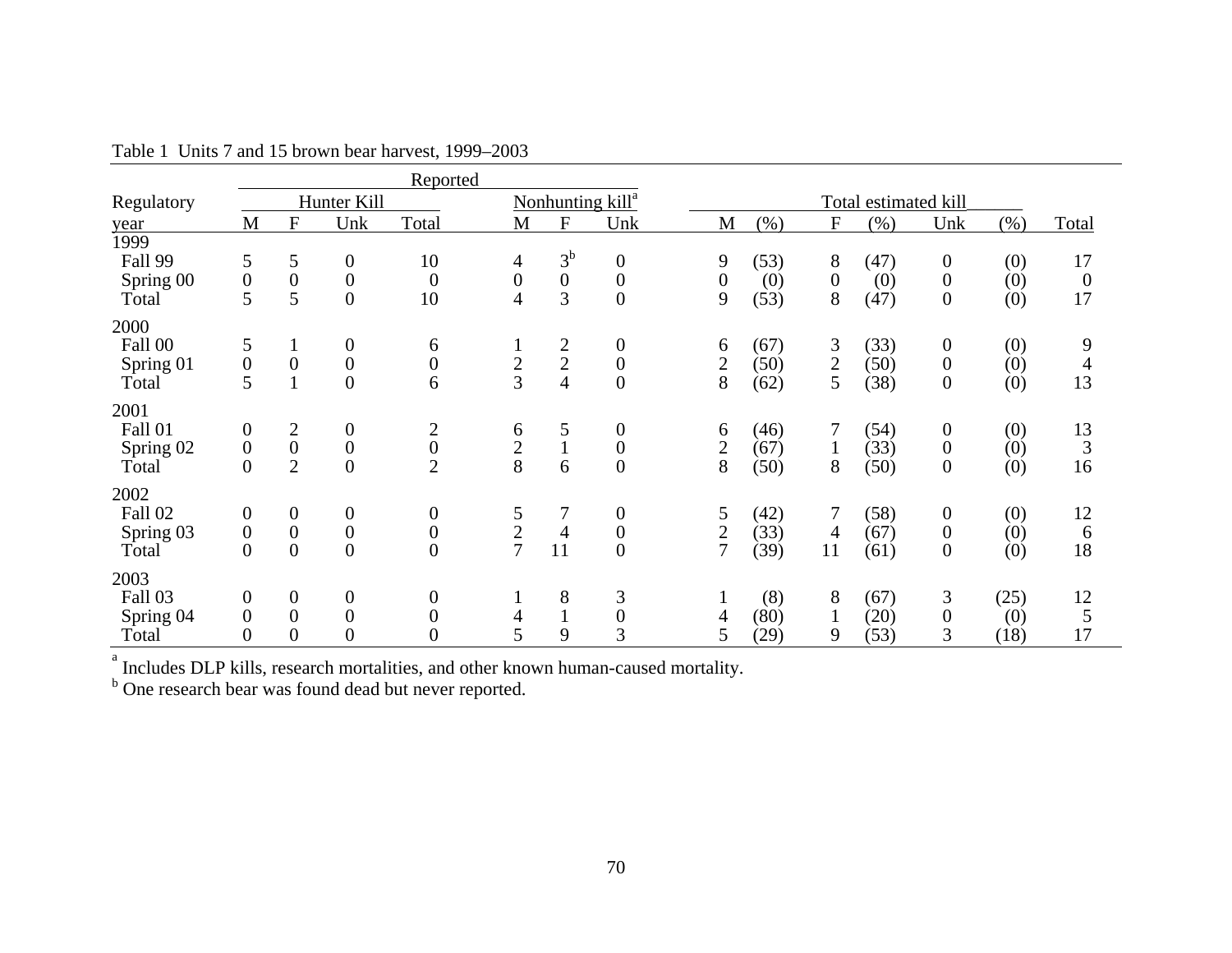| Regulatory<br>year       | Local<br>resident | $(\% )$ | Nonlocal<br>resident | $(\% )$ | Nonresident | (%)  | Total<br>successful hunters <sup>b</sup><br>n |
|--------------------------|-------------------|---------|----------------------|---------|-------------|------|-----------------------------------------------|
| $1999 - 00^{\circ}$      | 8                 | (80)    |                      | (10)    |             | (10) | 10                                            |
| $2000 - 01$ <sup>c</sup> |                   | (67)    | ∠                    | (33)    |             | (0)  | 6                                             |
| $2001 - 02^c$            |                   | (50)    |                      | (50)    |             | (0)  | ↑                                             |
| $2002 - 03^{\circ}$      | No hunt held      |         |                      |         |             |      |                                               |
| $2003 - 04^{\circ}$      | No hunt held      |         |                      |         |             |      |                                               |

Table 2 Unit 7 and 15 brown bear successful hunter residency, 1999–2003

<sup>a</sup> Local resident means residents of Units 7 or 15.<br><sup>b</sup> Does not include nonsport harvest.

<sup>c</sup> Closed by emergency order.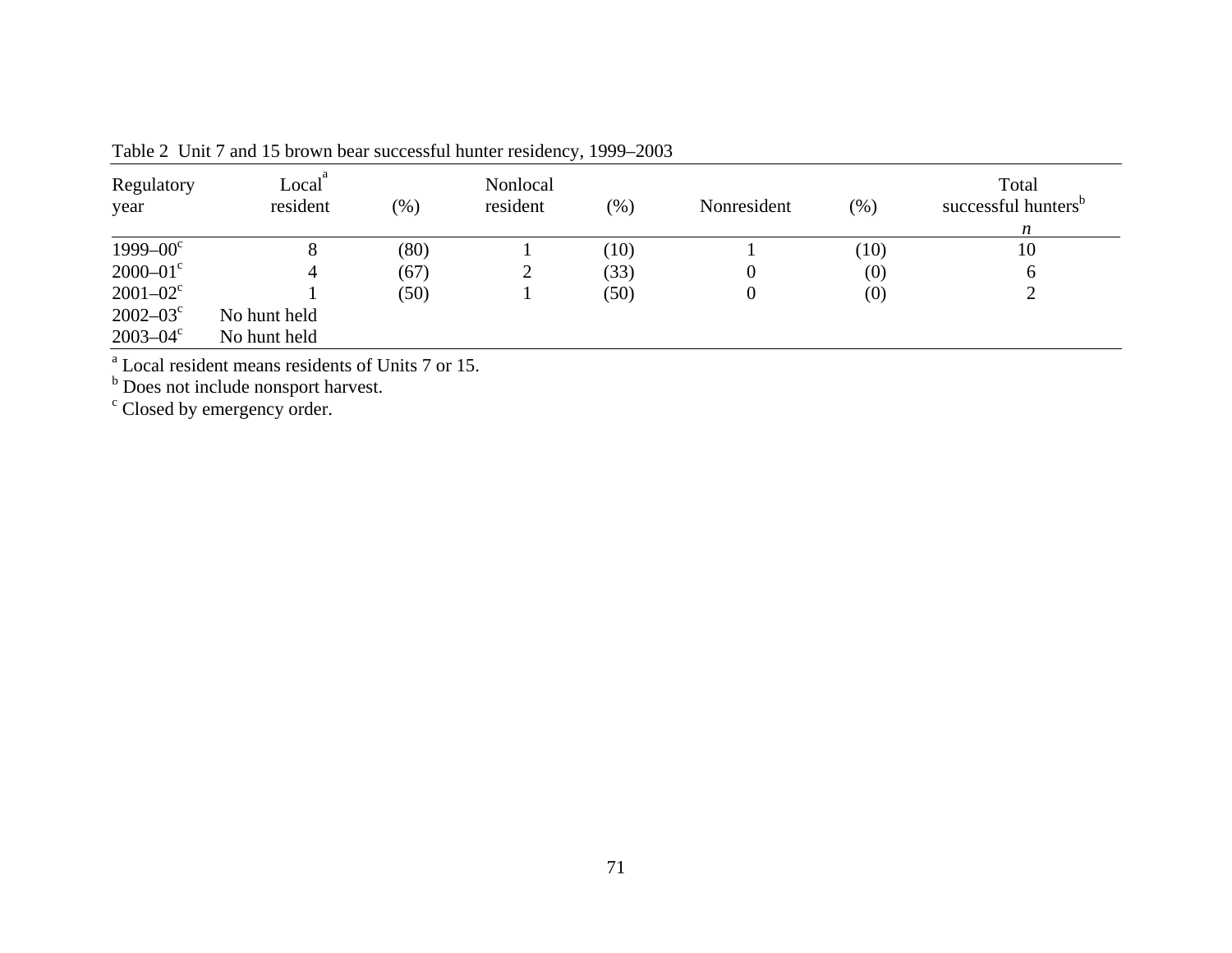|                 |              | Harvest periods |     |             |
|-----------------|--------------|-----------------|-----|-------------|
| Regulatory year | September    | October         | May | $n^{\rm a}$ |
| $1999 - 00b$    |              | 100             |     | 10          |
| $2000 - 01^b$   |              | 100             |     | $\sigma$    |
| $2001 - 02^b$   |              | 100             |     |             |
| $2002 - 03^b$   | No hunt held |                 |     |             |
| $2003 - 04^b$   | No hunt held |                 |     |             |

Table 3 Units 7 and 15 brown bear harvest chronology percent by month, 1999–2003

<sup>a</sup> Does not include nonsport harvest.

<sup>b</sup> Closed by emergency order.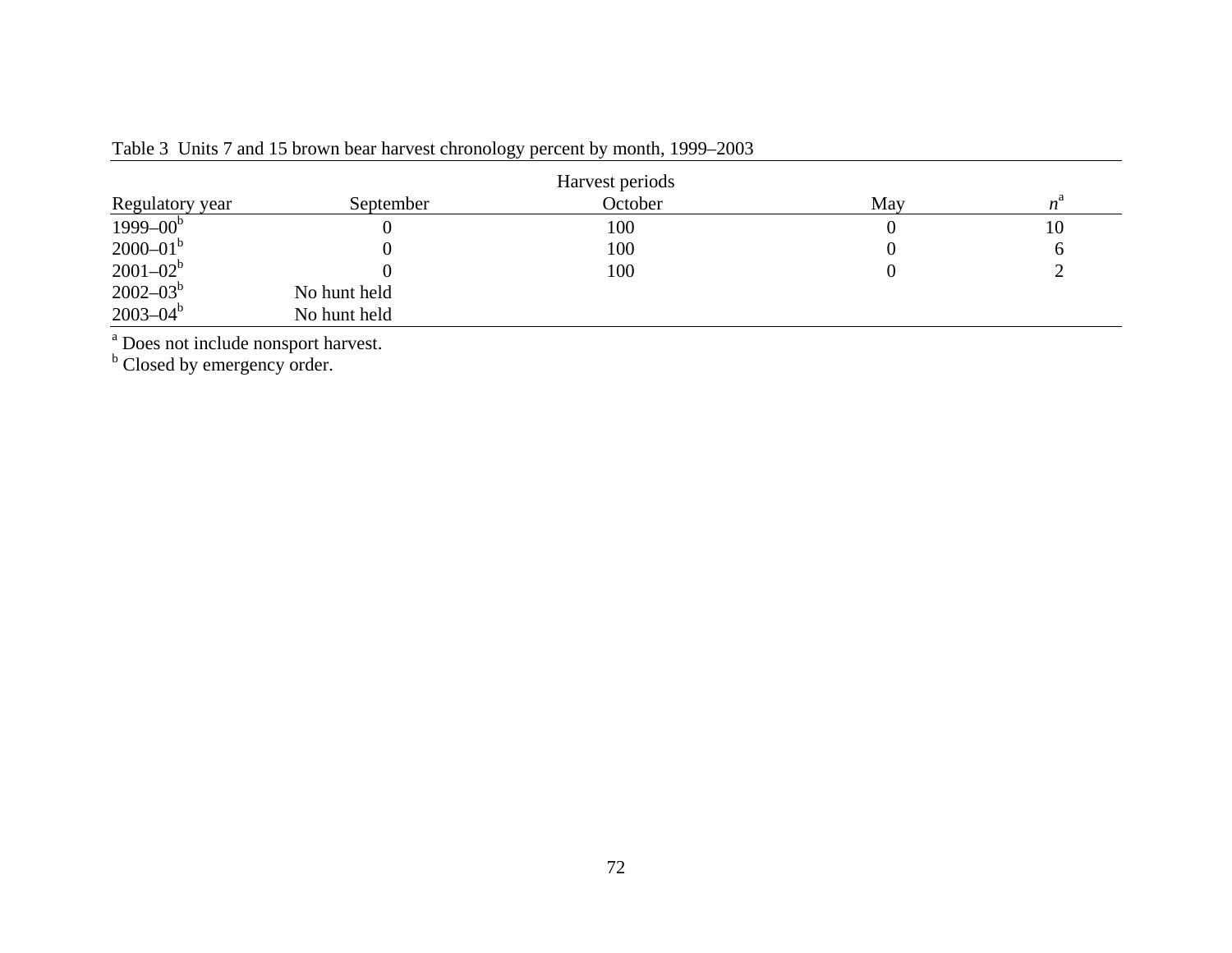|                 | Percent of Harvest |              |             |           |             |            |         |          |          |             |  |  |  |  |
|-----------------|--------------------|--------------|-------------|-----------|-------------|------------|---------|----------|----------|-------------|--|--|--|--|
| Regulatory      |                    |              |             | $3-$ or   |             |            | Highway |          |          |             |  |  |  |  |
| year            | Airplane           | Horse        | <b>Boat</b> | 4-wheeler | Snowmachine | <b>ORV</b> | vehicle | Walk     | Unk.     | $n^{\rm a}$ |  |  |  |  |
| $1999 - 2000^b$ | $\boldsymbol{0}$   | 10           | 40          | 10        | 0           | 10         | 30      | 0        | $\bf{0}$ | 10          |  |  |  |  |
| $2000 - 01^b$   | 0                  |              | 83          |           | O           | 0          |         | $\theta$ | $\theta$ |             |  |  |  |  |
| $2001 - 02^b$   | 0                  | $\mathbf{U}$ | 50          |           |             | 0          | 50      | O        | U        |             |  |  |  |  |
| $2002 - 03^b$   |                    | No hunt held |             |           |             |            |         |          |          |             |  |  |  |  |
| $2003 - 04^b$   |                    | No hunt held |             |           |             |            |         |          |          |             |  |  |  |  |

Table 4 Units 7 and 15 brown bear harvest percent by transport method, 1999–2003

<sup>a</sup> Does not include nonsport harvest.

<sup>b</sup> Closed by emergency order.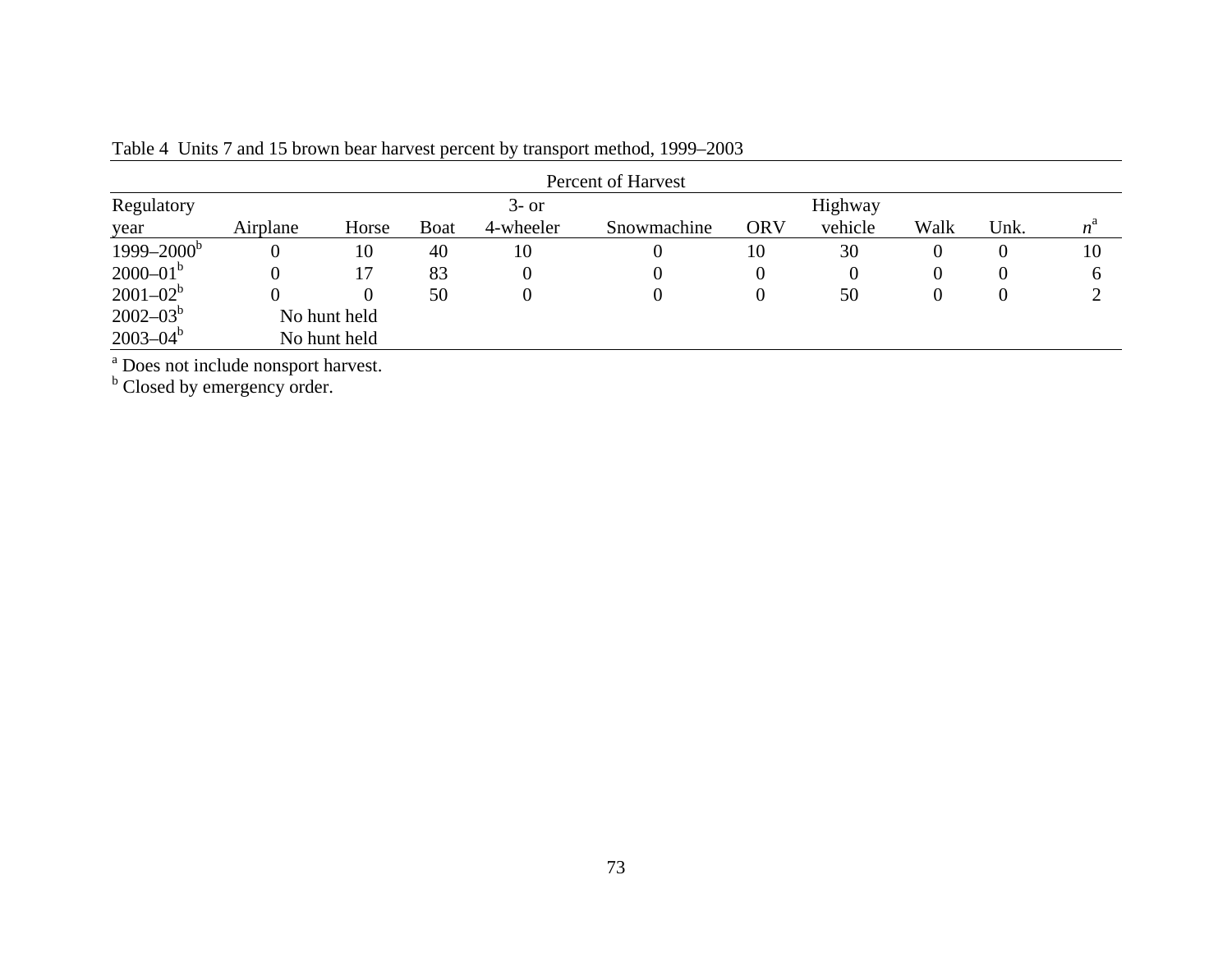**MANAGEMENT REPORT** 

## **BROWN BEAR MANAGEMENT REPORT**

From: 1 July 2002 To: 30 June 2004

## **LOCATION**

GAME MANAGEMENT UNIT: 8 (5097 mi<sup>2</sup>)

**GEOGRAPHIC DESCRIPTION:** Kodiak and adjacent islands

#### **BACKGROUND**

Kodiak's geologic character is not conducive to preserving fossil evidence, so there is no way to confirm how long bears have been on the archipelago. Kodiak bears, however, have been isolated from other bear populations since the last ice age (about 12,000 years ago) and during that time have developed into a unique subspecies (*Ursus arctos middendorffi*). Early human occupants of the archipelago looked to the sea for their sustenance. At the time, people occasionally hunted bears, using their meat for food, hides for clothing and bedding, and teeth for adornment. Traditional stories often revolved around the similarity between bears and humans, and around the mystical nature of bears because of their proximity to the spirit world.

Russian entrepreneurs came to the area in the late 1700s to capitalize on the abundant fur resources. Bear hides were considered a "minor fur" and sold for about the same price as river otter pelts (\$10 each). The number of bears harvested increased substantially when sea otter populations declined. After the United States acquired Alaska in 1867, bear harvests on Kodiak increased, peaking at as many as 250 bears per year. Commercial fishing activities increased in the late 1880s, and canneries proliferated throughout the archipelago. Bears were viewed as competitors for the salmon resource and were routinely shot when seen on streams or coasts. At the same time, sportsmen and scientists had recognized the Kodiak bear as the largest in the world, and they voiced concerns about overharvesting the population.

Professional interest in guided Kodiak bear hunts and a concern for unregulated resource use in frontier lands such as Alaska prompted the territorial government's newly established Alaska Game Commission to abolish commercial bear hunting (selling the hides) on the archipelago in 1925. The new regulations seemed to restore bear populations on the Kodiak islands. By the 1930s, ranchers on northeast Kodiak reported an increase in bear problems and demanded action. The Game Commission sent a biologist and a team of predator hunters to eliminate problem bears on the ranches in 1939. Seven bears were killed; however, in their final report the agents discouraged further bear-control efforts (Sarber 1939).

To address the dilemma of conserving bears while protecting cattle and residents, President Franklin D. Roosevelt created the Kodiak National Wildlife Refuge by executive order in 1941. The refuge withdrew 1,957,000 acres from unreserved public domain to preserve the natural feeding and breeding range of the brown bear and other wildlife.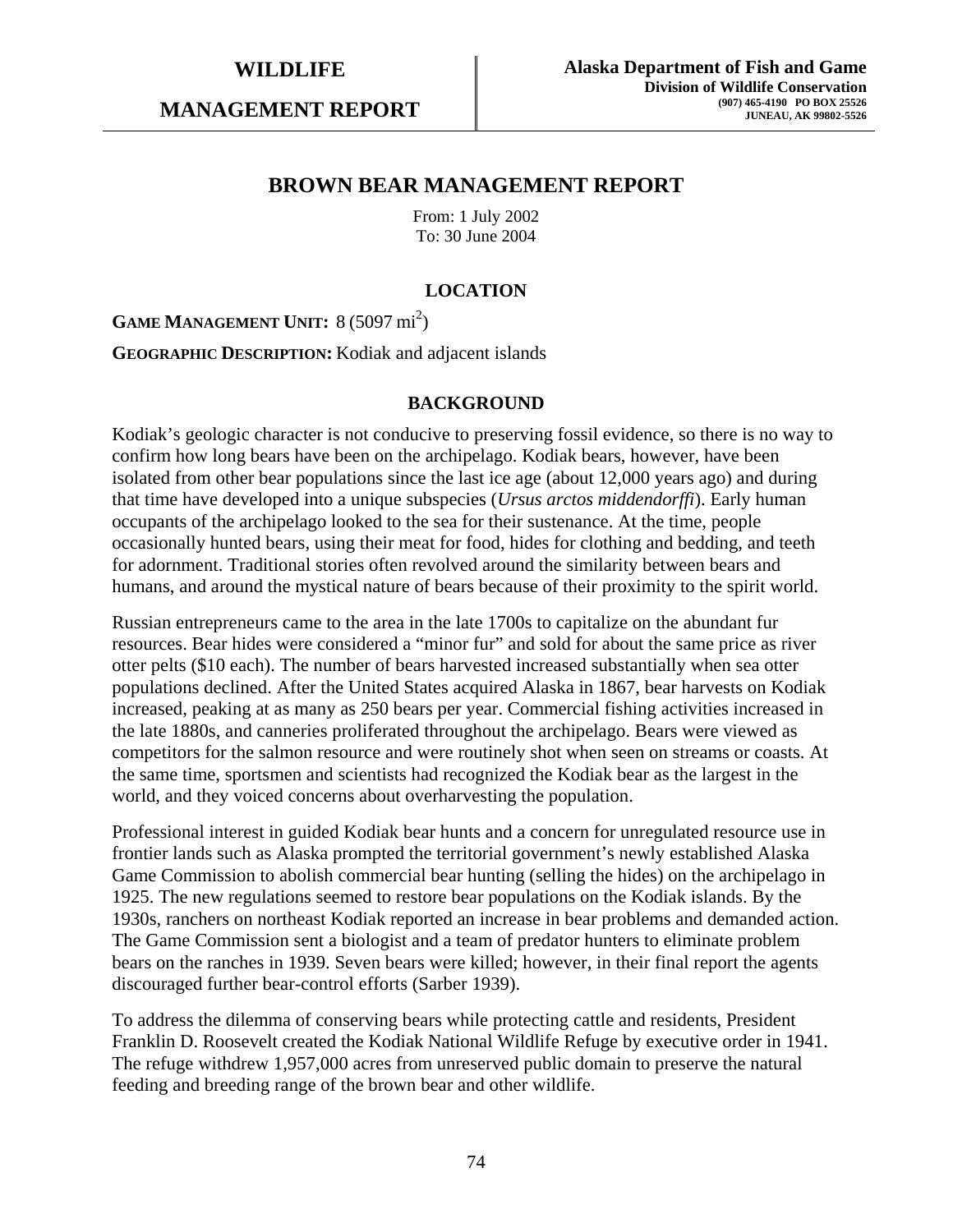During the 1940s, the sockeye escapement on the Karluk River dwindled, and bears were cited as a leading cause of the decline. Fishermen called for bear control, and sportsmen across the nation lobbied against it. Studies revealed that bears killed a large number of salmon, but the vast majority (98%) were fish that had already spawned, and the impact of bears on future salmon runs was minimal. After considering these diverse opinions and the results of the studies, the Alaska Game Commission again opted to forego any bear control or hunting-season liberalization. It did, however, pass a new regulation in 1957 that protected maternal female bears statewide. The next year that protection was extended to also include dependent cubs.

Alaska achieved statehood in 1959 and assumed responsibility for managing the state's wildlife. The Game Commission's successor, the Alaska Board of Game, reduced bear-hunting seasons on Afognak and Raspberry Islands and on the Kodiak National Wildlife Refuge. The board also implemented a hide-sealing requirement, established a tag fee for nonresident bear hunters, and stationed a game biologist in Kodiak. At the same time, the board liberalized bear seasons on nonrefuge lands on Kodiak and initiated another investigation into bear-cattle problems on northeast Kodiak.

During the 1960s, state biologists worked with ranchers along the Kodiak road system to examine and reduce the predation problem. Biologists reported that cattle and bears are not compatible on the same ranges (Eide 1964). Potential solutions included poisons, fences to isolate cattle ranges, and reduction of land disposals in areas with bears. Again, sportsmen did not hesitate to voice their support for Kodiak bears. In spite of public pressure, the state continued its involvement in dispatching problem bears and attempted to capture and move some bears. From 1966 through 1969, the state authorized the use of dogs to hunt brown bears on northeast Kodiak.

In late 1970, the state issued a policy curtailing bear-control programs. Ranchers suffering losses could continue to take bears in defense of life or property (DLP), but could not shoot bears from airplanes or poison them. Sport hunting was to be the primary means of reducing bear numbers, and hunting regulations were liberalized.

Same-day airborne hunting was prohibited in 1967. In that same year, hunters were required to bring the skulls of harvested bears out of the field, and in 1968 skull sealing was required. Population studies around Karluk Lake suggested the local harvest was excessive, so the drainage was closed to fall bear hunting by emergency regulation in 1967 and by regulation in 1968. In an additional effort to better distribute bear harvests on the refuge, a permit-quota system was established in 1968. In 1969, the bag limit for brown bears was reduced to 1 bear per 4 years, and for most of the archipelago the winter hunting season was eliminated.

In 1971 the Alaska Native Claims Settlement Act (ANCSA) resolved many long-standing land issues with aboriginal Alaskans statewide. The impacts were felt strongly on the archipelago as large areas of the coastline; the Karluk River drainage; Sitkalidak, Spruce and Whale Islands; and most of the forested areas of Afognak and Raspberry Islands were conveyed to the Native corporations. Federal management of the national forest lands on Afognak was threatened, and the Kodiak National Wildlife Refuge lost control of 310,000 acres of prime bear habitat (more than 17 % of refuge lands).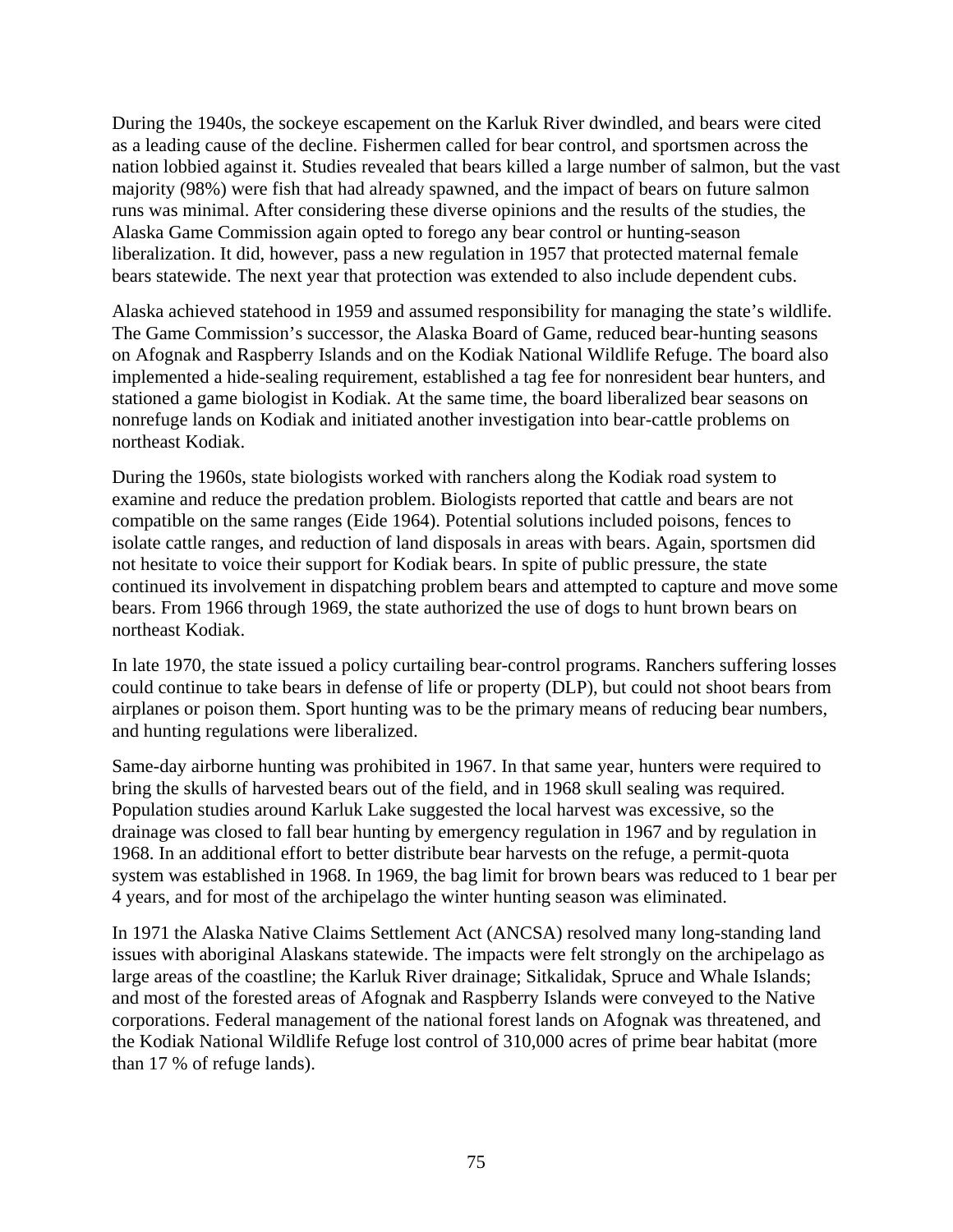In 1975 the state created 19 exclusive guiding areas on the archipelago. The state also began distributing most of the bear hunting permits on Kodiak Island by lottery. Twenty-six hunt areas were established, Alaska residents were allocated at least 60 percent of the permits, and all harvested bears had to be inspected by a state biologist in Kodiak.

In 1975 the U.S. Forest Service began building a logging road between Kazakof (Danger) Bay and Discoverer Bay, and timber harvesting began in 1977. Under ANCSA's provisions, the Native Corporations took over management of their recently acquired lands in 1978. Passage of the Alaska National Interest Lands Conservation Act (ANILCA) in 1980 added the northwest portion of Afognak Island to the refuge, but it also curtailed the Forest Service's management on the island. In subsequent years, the rate of timber harvest was greatly accelerated over original projections.

In 1979 work began on an environmental impact statement for the Terror Lake hydroelectric project. The project was to include an earthen dam on Terror Lake in the refuge and a 6 mile– long tunnel through a mountain ridge to a penstock and powerhouse in the Kizhuyak River drainage. The project was the first significant invasion of inland bear habitat on Kodiak Island. To address the opposition encountered from the public and agencies, a mitigation settlement was negotiated in 1981 that included brown bear research and establishment of the Kodiak Brown Bear Trust. The hydroelectric project was completed in 1985.

Human alteration of bear habitat on Kodiak and Afognak Islands spurred renewed interest and funding for bear research on the archipelago, resulting in a surge of baseline and applied bear research on Kodiak through the 1980s and 1990s. Extensive use of radiotelemetry on bears revealed denning, feeding, movement, mortality rates, and reproductive history patterns (Barnes 1986, 1990; Barnes and Smith 1995; Smith and Van Daele 1988, 1990; Van Daele et al*.* 1990). A density estimation technique developed by Miller et al*.* (1987) was applied to 2 study areas on Kodiak Island in 1987, and the brown bear population in Unit 8 was estimated (Barnes et al. 1988). Barnes (1993) monitored movements of brown bears in relation to deer hunting activity on western Kodiak Island, recommending additional effort to document unreported killing of bears and improved educational programs for deer hunters.

Bears were not directly harmed by the *Exxon Valdez* oil spill in 1989, although cleanup crews displaced some from traditional feeding and traveling areas. No one was injured by a bear, and no bears were killed. To mitigate the adverse impacts of the spill, Exxon reached a settlement with the state and federal governments. Paradoxically, the impacts of the oil spill and the subsequent cleanup and settlement proved to be beneficial to bears on Kodiak. Bear-safety training exposed thousands of workers to factual information about bears, and money from the settlement fund was used for funding land acquisitions. By the close of the  $20<sup>th</sup>$  century, more than 80% of the refuge lands lost as a result of ANCSA were reinstated into the refuge, either through direct purchase or by means of conservation easements. Lands were also purchased on Afognak and Shuyak Islands and transferred into state ownership. The Brown Bear Trust coordinated a coalition of sportsmen and other wildlife conservation groups from around the nation to lobby for use of settlement funds to acquire Kodiak lands. The groups also directly contributed funding to protect small parcels of important bear habitat around the islands.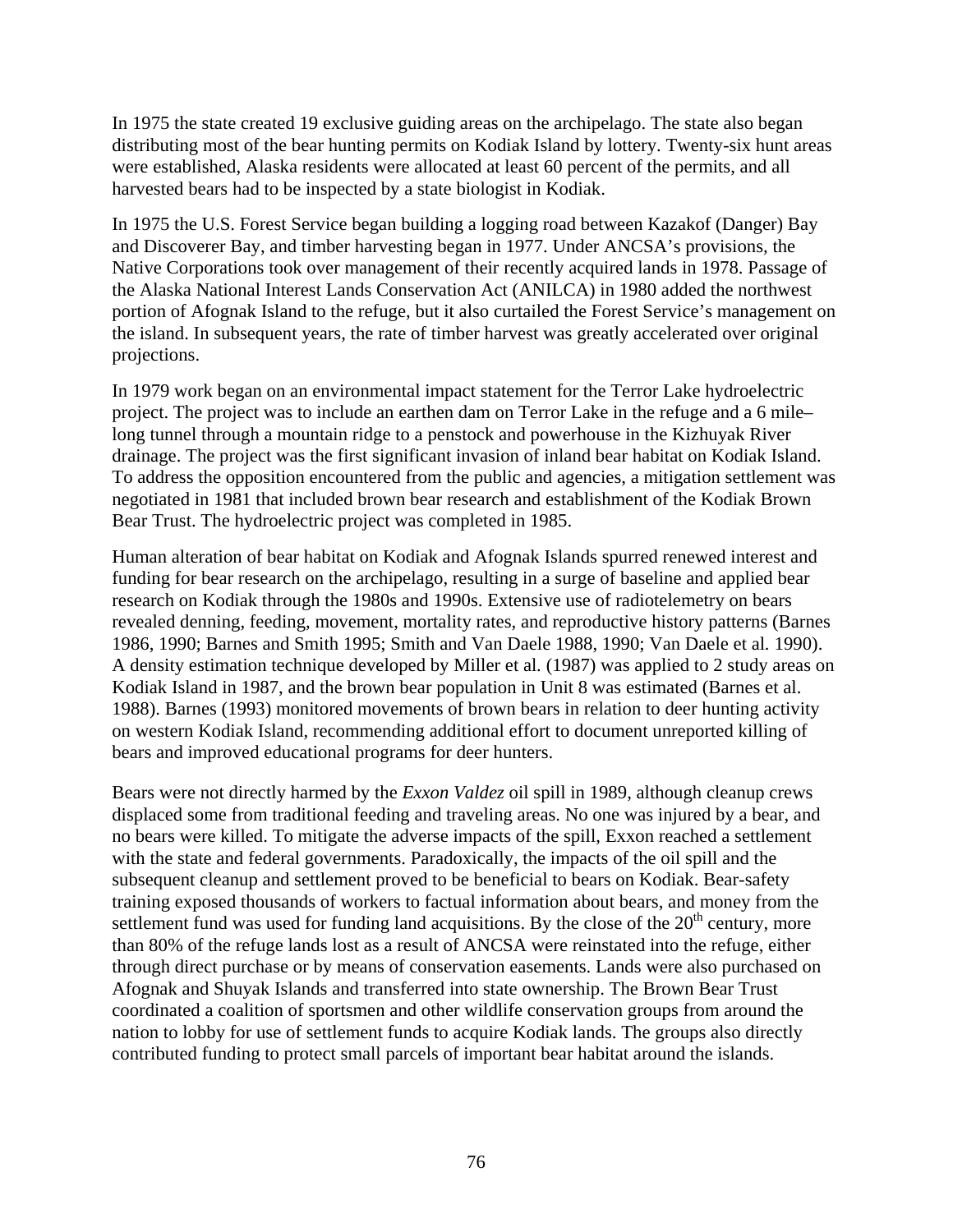Except for the changes in issuing permits to nonresidents, only minor changes in bear hunting regulations have occurred since 1976. Afognak and part of northeastern Kodiak Island were changed from an unlimited permit hunt to a limited permit hunt in 1987–88. State hunting regulations allowed for a subsistence bear hunt in 1986–87, with hunters required to salvage all bear meat for human consumption. The state subsistence bear hunt was rescinded the next year. In the spring of 1997 a federal hunting regulation reinstated a subsistence season. Under federal regulation up to 10 permits were available to residents of Kodiak Island villages. Permits were valid only on federal lands, and seasons were 1–15 December and 1 April–15 May. All meat from bears harvested under this regulation was to be salvaged for human consumption.

Although hunting continued to be the most popular human use of bears on Kodiak in the early 1990s, the area was experiencing an expansion of bear viewing and photography. To address this public demand, the refuge administered a bear-viewing program in 1990. The program was canceled after 1994 because of a legal challenge to the procedures used in awarding the bearviewing concession. Biologists studied bear-human interactions at the viewing areas and concluded that bears could tolerate viewing programs as long as the human activities were predicable and restricted to specific areas.

In 2001 a citizens advisory committee was established to work closely with the Alaska Department of Fish and Game (ADF&G), with the cooperation of the Kodiak National Wildlife Refuge (NWR), to develop a management plan addressing the wide variety of issues that affect bears, including hunting, habitat, and viewing. The resulting Kodiak Archipelago Bear Conservation and Management Plan (ADF&G 2002) was crafted over a several month period by a group of representatives from 12 diverse user groups. After hearing from a variety of experts from agencies and receiving extensive public input, the group developed more than 270 recommendations for Kodiak bear management and conservation. Most impressively, in spite of the diversity of viewpoints expressed by members of the group, all of the recommendations were by consensus.

The underlying themes of the recommendations were continued conservation of the bear population at its current level, increased education programs to teach people how to live with bears on Kodiak, and protection of bear habitat with allowances for continued human use of the archipelago. Although the group was advisory in nature, government management agencies expressed a commitment to work to implement all of the regulations that were feasible and within their legal jurisdictions. How this maturing relationship between bears and people will evolve remains to be seen, but the future looks bright for the continuing existence of the bears of the Kodiak Islands (Van Daele 2003).

#### **MANAGEMENT DIRECTION**

#### **MANAGEMENT OBJECTIVES**

- 1. Maintain a stable brown bear population that will sustain an annual harvest of 150 bears composed of at least 60% males.
- 2. Maintain diversity in the sex and age composition of the brown bear population, with adult bears of all ages represented in the population and in the harvest.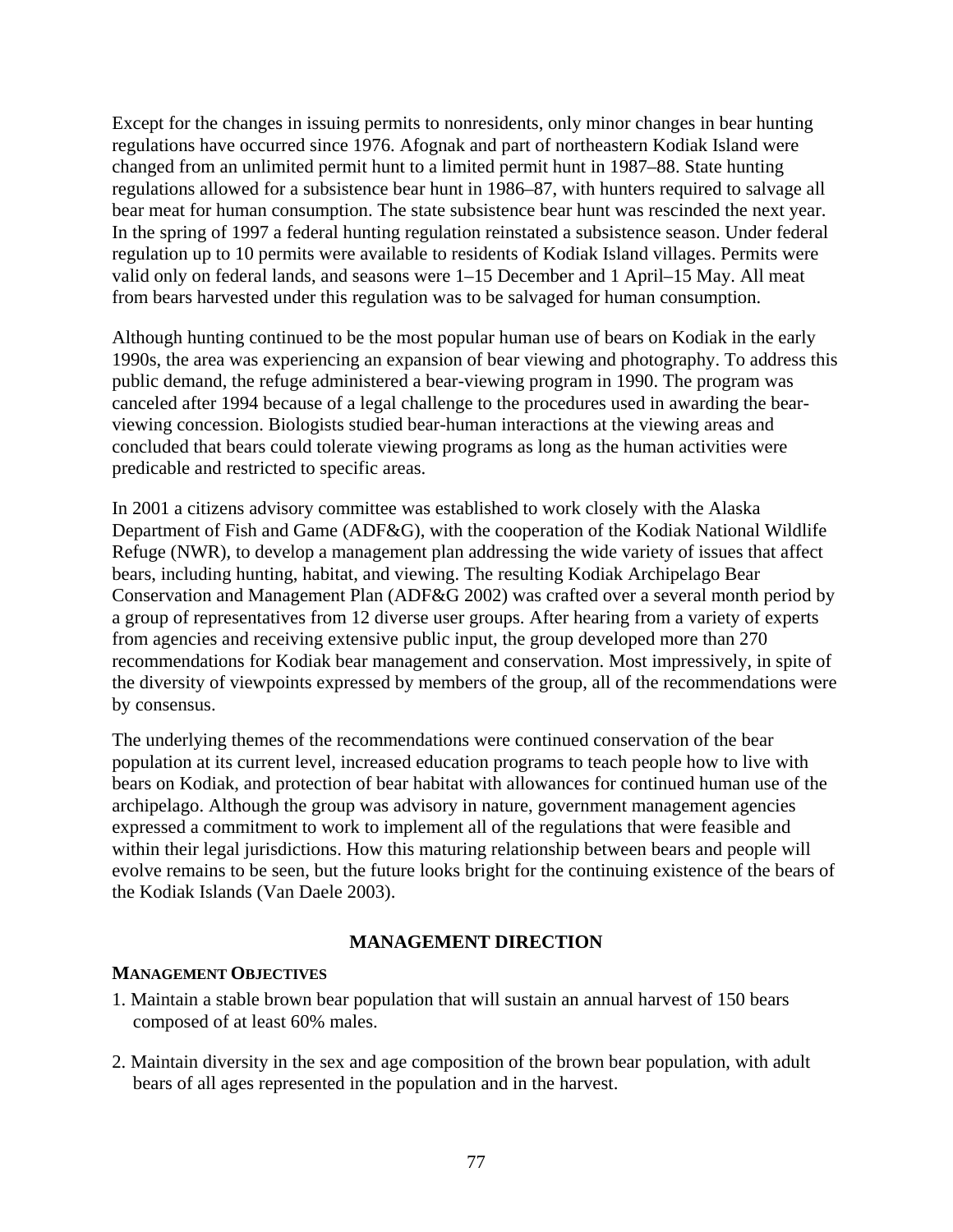3. Limit human-caused mortality of female brown bears to a level consistent with maintaining maximum productivity.

## **METHODS**

We collected harvest data from mandatory hunter reports and the sealing program. During sealing, hunters were required to bring the hide and skull of each bear harvested in Unit 8 to the ADF&G office in Kodiak for inspection. We determined bear ages from cementum annuli of premolar teeth removed from each bear. Mandatory hunting reports provided information on hunting effort and success. We monitored hunting activity in the field with periodic patrols by boat and aircraft.

Brown bear population estimates were developed for 9 study areas with the "intensive aerial survey technique" detailed in Barnes and Smith (1997a). Data from these surveys were extrapolated to develop a unitwide bear density and population estimate. We also cooperated with Kodiak NWR staff to conduct aerial brown bear composition surveys along selected streams of southern Kodiak Island.

## **RESULTS AND DISCUSSION**

### **POPULATION STATUS AND TREND**

Recent estimates of the Unit 8 brown bear population are comparable with rough estimates made in the 1950s, although a slightly increasing trend in hunting mortality and in nonsport mortality occurred through the 1980s. The bear population has increased in northeast Kodiak Island since the early 1970s because of more restrictive seasons and fewer bears killed to protect livestock. Since 1976 permits have closely regulated hunting in most of the unit, and the brown bear population is stable to increasing in local areas.

## *Population Size*

We have worked closely with staff from Kodiak NWR to conduct 16 intensive aerial brown bear surveys from 1987 to 2003 (Table 1). These surveys were in 9 separate areas on Kodiak Island, and 5 areas have been surveyed more than once. Data from these surveys were extrapolated to estimate the total bear population on the archipelago (Barnes and Smith 1997a, Barnes and Smith 1998). The estimated population size was 2980 bears, 2085 of which were independent (>3 years old). There were an estimated 330 bears on the islands north of Kodiak, 208 bears on northeast Kodiak, 665 on southeast Kodiak, 1088 on southwest Kodiak, and 689 on northwest Kodiak. The average density on Kodiak Island was 265 bears/1000  $\text{km}^2$  (0.7 bears/mi<sup>2</sup>), and for the northern islands it was  $142$  bears/1000 km<sup>2</sup> (0.4 bears/mi<sup>2</sup>). We have not conducted aerial surveys on northeastern Kodiak, Afognak or the other northern islands where dense Sitka spruce (*Picea sitchensis*) forest makes it difficult to observe bears, so the population estimates for those areas are tentative.

During this reporting period, the Karluk Lake drainage was surveyed. The results of the 2003 survey indicated a statistically significant population increase ( $p = 0.05$ ) since the last survey in the same area. The data reflected an increase from 400 independent bears/1000  $\text{km}^2$  in 1994 to 496 independent bears/1000  $\text{km}^2$  in 2003. Supplemental information from hunters, hunt records,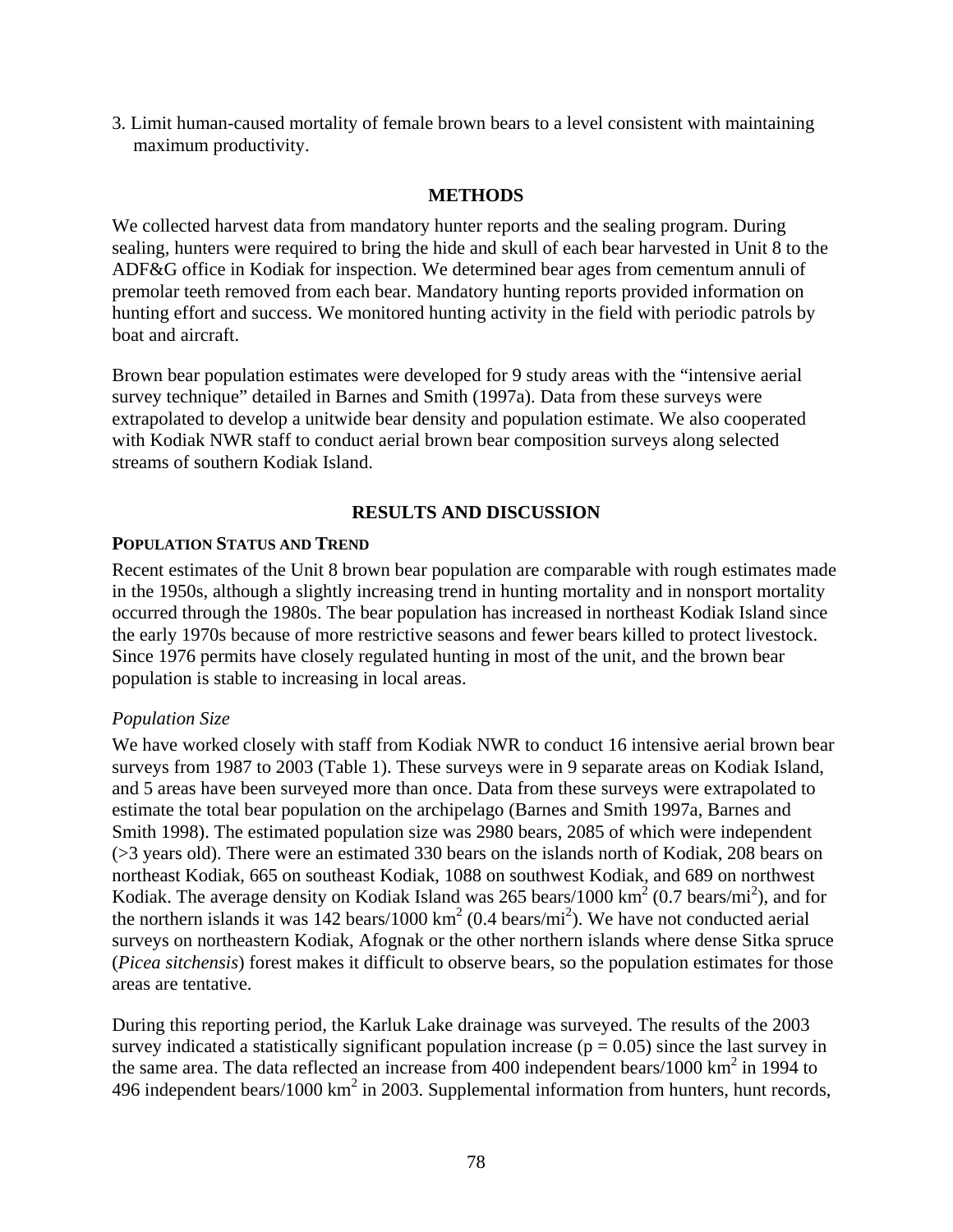and stream surveys corroborate the conclusion that the bear population in the Karluk Lake drainage is healthy and productive. In 2004 we attempted to replicate a survey of the Terror Lake area, but weather and early vegetative development curtailed our efforts.

Aerial surveys along salmon streams in southwestern Kodiak Island by FWS indicated little change in composition of the brown bear population (Table 2). These data reveal considerable interannual variation, which is often correlated with berry and salmon abundance and timing. Analysis by 5-year periods dampens these variations and indicates a stable population during the past decade. Single bears composed 43.4% of the bears classified from 1993 to 1997, and 42.0% from 1998 to 2002. Cubs of the year composed 13.4% of the bears classified during both of the 5-year periods.

# *Distribution and Movements*

There have been several investigations of brown bear movements and population dynamics on Kodiak Island. Most involved radiotelemetry and lasted at least 3 years. The Karluk Lake area was investigated from 1954 to 1962 (Troyer and Hensel 1967), the Terror Lake area from 1982 to 1987 (Smith and Van Daele 1990), southwest Kodiak from 1983 to 1987 (Barnes 1990), the Aliulik Peninsula from 1992 to 1996 (Barnes and Smith 1997b), and the Spiridon Peninsula from 1991 to 1997 (Barnes, in prep). The denning characteristics of bears in the Terror Lake and the southwest Kodiak areas were described and compared in 1990 (Van Daele et al. 1990). We are currently working on a compendium of these and other research results to develop a more concise picture of bear ecology on the Kodiak archipelago.

# **MORTALITY**

## *Harvest*

Since statehood, the reported sport harvests of bears in Unit 8 have ranged from 77 (1968–69) to 206 (1965–66) per regulatory year (Table 3). In recent years regulations have been more consistent and designed to better distribute the hunting pressure. From 1980–81 to 1989–90 the average annual harvest was 165.4 bears (range  $= 124-202$ , and from 1990–91 to 1999–2000 the average was 160.0 bears (range  $= 149-177$ ). Assuming a stable bear population of 2890 bears (2085 independent bears), we estimate sport hunters are harvesting 5.5% of the bear population annually (7.8% of the independent bears).

Season and Bag Limit. The season for residents and nonresidents in that portion of Kodiak Island east of a line from the mouth of Saltery Creek to Crag Point, and including Spruce Island, was 15 October–30 November and 1 April–15 May. The bag limit was 1 bear every 4 regulatory years by registration permit only. In the remainder of Unit 8, the season dates and bag limit were the same, but by drawing permit only. Drawing and registration permits were available for nonresidents guided by a registered, master, or Class A assistant guide.

The Federal Subsistence Board authorized an additional hunt on federal lands for subsistence hunters. Under this regulation up to 10 federal permits are issued to residents of remote Kodiak Island villages to harvest 1 bear per year for human consumption.

*Board of Game Actions and Emergency Orders.* During its spring 2003 meeting, no proposals to alter Kodiak bear hunting regulations came before the Board of Game. In spring 2005, a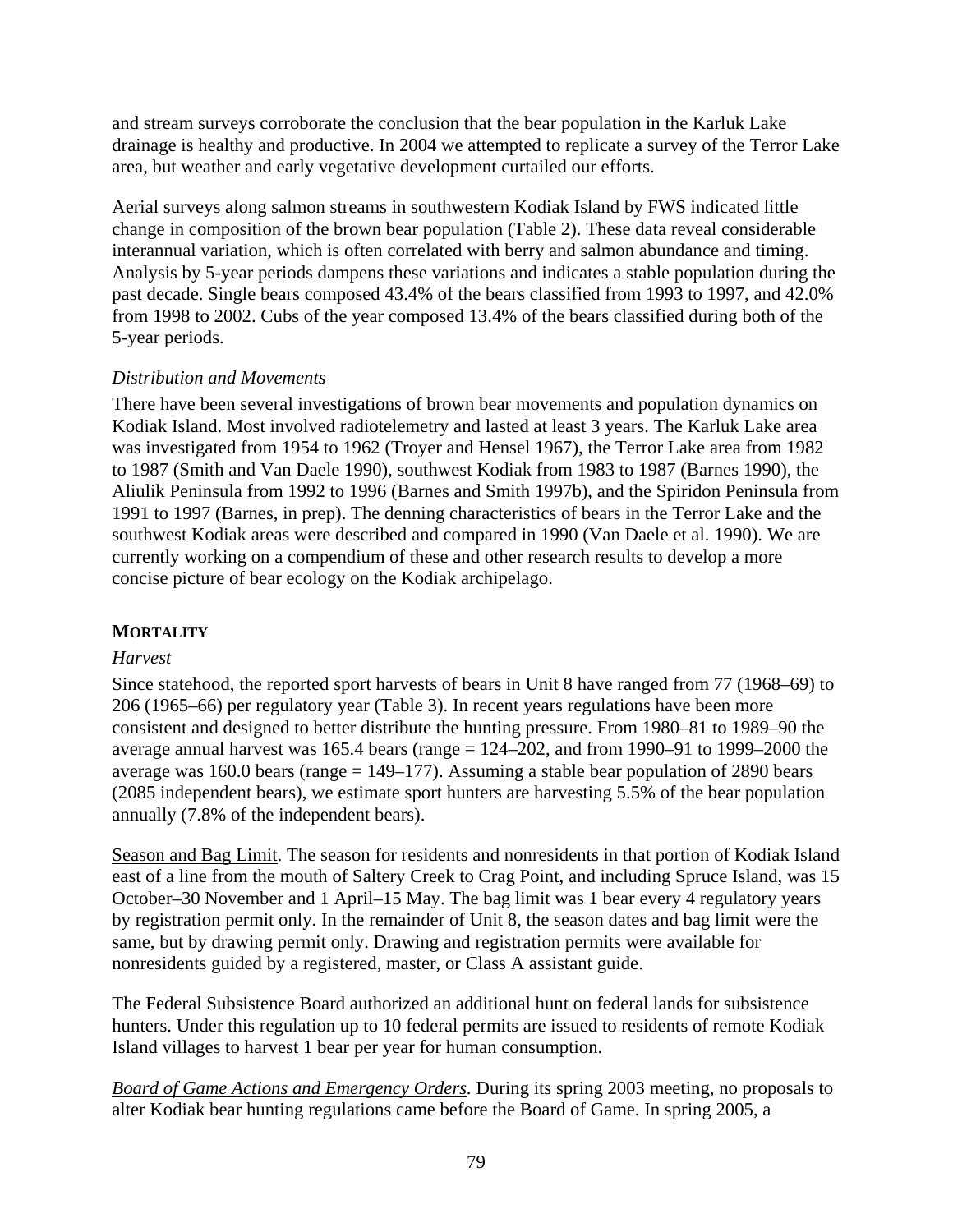coalition of registered big game guides proposed a change to the nonresident permitting process for Unit 8 bear hunts. The proposal made 4 specific recommendations: 1) Require a signed guide-client agreement at time of application for a permit; 2) Guides must be registered in Unit 8 and certified in the hunting area at the time they sign the guide-client agreement; 3) Guides only allowed to sign as many guide-client agreements for a particular hunt area as there are nonresident permits available for that area; and 4) Successful permit winners must purchase their brown bear tag in order to secure their permit. The board passed the first 3 recommendations and deferred action on the fourth. There was also a proposal to count a wounded bear that was not recovered as a bear that was killed, thereby prohibiting the hunter from harvesting another bear in Unit 8 for 4 years. That proposal did not pass.

No emergency orders were issued during this reporting period.

Hunter Harvest. Hunters harvested 142 bears in regulatory year 2002–03 and 165 bears in 2003– 04, a rate somewhat lower than the previous 5-year mean of 168.0 bears (Table 3). There were 49 bears killed in fall 2002 and 54 killed in fall 2003. The mean annual fall harvest for the previous 5 years was 55.2 bears. During the spring of 2003, 93 bears were killed, and in the spring of 2004, 111 bears were killed. The mean annual harvest for the previous 5-year period was 112.8 bears. These totals do not include bears killed under federal subsistence regulations: 3 bears (2 males and 1 female) in 2002–03 and 4 bears (2 of each) in 2003–04.

Males predominated in the harvest, composing 72.5% of the sport harvest in 2002–03 and 75.1% in 2003–04, a rate above the previous 5-year average of 74.8%. Although the current management objective of 60% males was met both years, Miller (1990a) cautioned that using sex and age ratios to set allowable harvest objectives is more likely to result in overexploitation than using total adult females for setting guideline harvests. Sport hunters harvested 39 females in 2002–03 and 41 females in 2003–04, comparable to the annual mean of 42.2 females harvested during the preceding 5 years. Including other human-caused deaths of females, 43 females were killed in 2002–03 and 46 females were killed in 2003–04, compared to the previous 5-year mean of 48.2 females.

Mean total skull sizes of male bears harvested was 25.8 inches in 2002–03, and 24.9 inches in 2003–04 differing only slightly from the mean skull size of 24.8 inches for the previous 5 years. Skull measurements from harvested females averaged 22.0 inches in 2002–03 and 21.8 inches in 2003–04. The average female skull size during the previous 5 years was 21.8 inches (Table 4). The mean age of males harvested in 2002–03 was 9.4 years; and the mean age in 2003–04 was 7.8 years. The average age of male bears harvested during the previous 5 years was 7.3 years. Female ages averaged 7.3 years in 2002–03, and 7.8 years in 2003–04. From 1980–81 to 2003– 04 there was a significant increase in the mean skull sizes for males  $(r^2=0.25; p=0.006)$ , but no significant (p>0.05) trends for females ( $r^2$ =0.01), or in the mean ages of males ( $r^2$ =0.10) or females  $(r^2=0.11)$  harvested.

A sex/skull restriction for guided nonresident hunters in permit hunts DB 108–116 to 138–146 became effective in the spring 1995 season. Guided hunters in those areas must harvest male bears or females with skulls that are at least 15 inches long or 9 inches wide. Failure to meet these minimum requirements results in loss of a permit during the next season. Since inception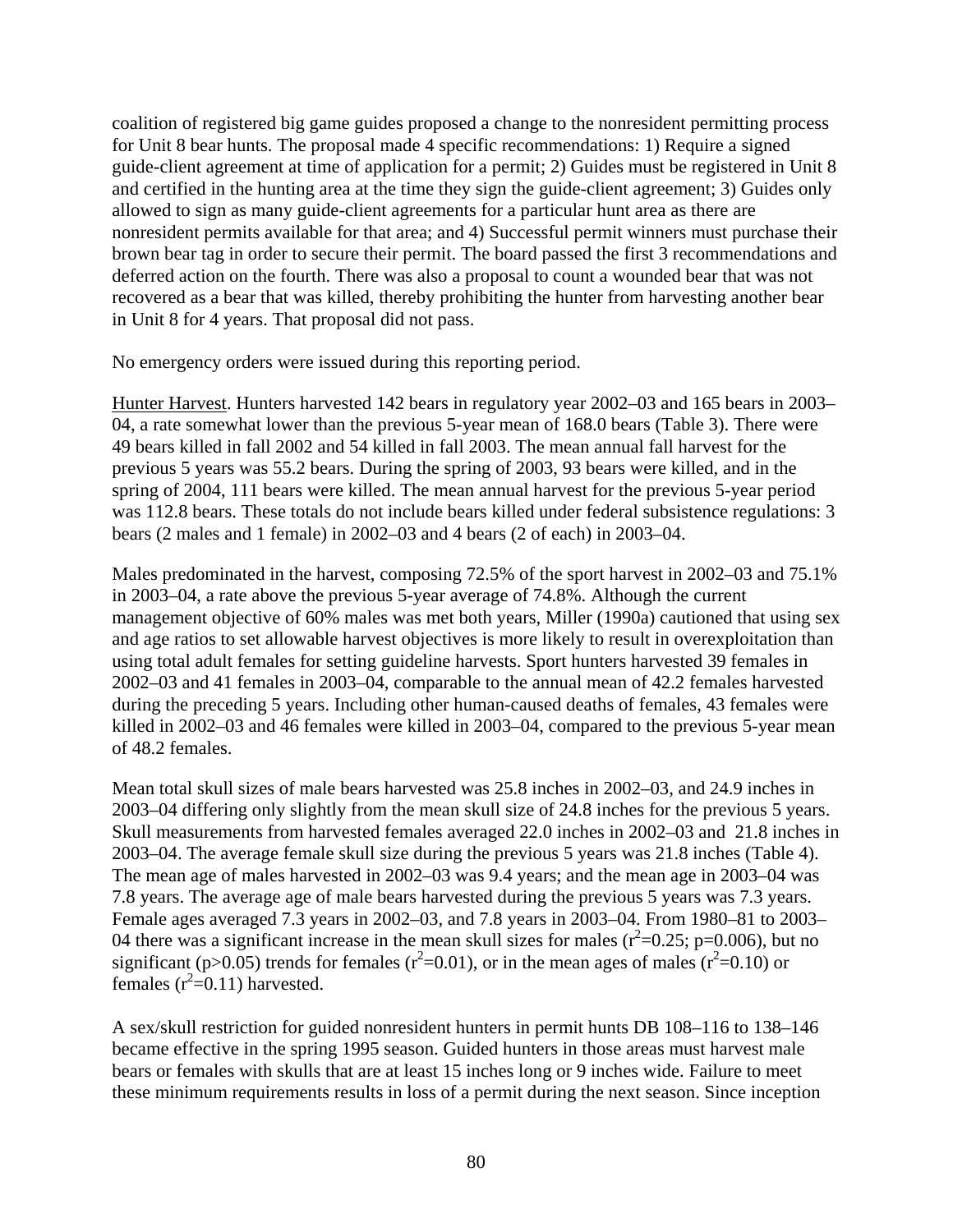of the regulation, guided nonresident harvest has declined from a mean of 27.8 bears (1988–89 to 1993–94) to 23.6 bears (1995–96 to 2003–04). Guided nonresident success has not changed significantly from 66.3% (1988–89 to 1993–94) to 65.7% (1995–96 to 2003–04). The regulation was effective in reducing harvest of female bears by guided nonresidents. Prior to the restrictions, the average guided nonresident harvest in areas with the sex/skull minimums was 7.5 females/year (1988–89 to 1993–94), after restrictions this average fell to 2.7 females/year (1995–96 to 2003–04). Since 1995, 16 permits have been lost because of undersized females being taken.

Permit Hunts. There are 29 drawing hunt areas in Unit 8 for brown bears, with a total of 472 permits obtainable annually. Each year 319 drawing permits are available to Alaska residents (107 in fall, 212 in spring), and 153 permits are available for nonresidents (53 in fall, 100 in spring). Nonresidents hunting with resident relatives are allocated permits from the resident quota. Nonresident, guided permits may be reduced if hunters fail to adhere to the sex/skull minimums in southwest Kodiak hunt areas. In 2002–03, successful applicants picked up 326 drawing permits; in 2003–04, 315 permits were claimed (Table 5). Annual harvest in the drawing permit areas was 137 in 2002–03 and 149 in 2003–04. The average annual harvest during the previous 5 years was 155.8.

The northeastern portion of Kodiak Island is managed as a registration area for bear hunters (RB 230/260). The seasons mirror those in the drawing hunt areas, but there are no limits on the number of permits available. In 2002–03 we issued 160 registration permits, and in 2003–04 we issued 235 (Table 6). This was a decrease over the mean number of registration permits issued in the previous 5 years (241.8). The number of hunters afield in the registration hunt was 100 in 2002–03 and 157 in 2003–04, also lower than the mean of the previous 5 years (159.2). Annual harvest in the registration permit area was 5 in 2002–03 and 16 in 2003–04. The average annual harvest during the previous 5 years was 11.8.

Hunter Residency and Success. Hunter success in the drawing permit hunts was 43% in 2002–03 and 49% in 2003–04 (Table 5), comparable to the mean for the previous 5 years (47.8%). In the registration hunts, hunter success was 5% in 2002–03 and 10% in 2003–04, comparable to the mean for the previous 5 years (7.6%) (Table 6).

Although more than two-thirds of the drawing permits and the vast majority of registration permits are issued to Alaska residents, nonresidents usually harvest more bears in Unit 8 than do residents. In 2002–03, residents harvested 57 bears and nonresidents took 85 (Table 7). In 2003– 04, residents harvested 81 bears and nonresidents took 84 bears. The mean harvest for the previous 5 years was 79.2 for residents and 88.4 for nonresidents.

Harvest Chronology. The first third of the fall season (25 October–6 November) and the last third of the spring season (8–15 May) were typically the most productive times for bear hunters (Table 8). In 2002–03, 80% of the harvest occurred during the first third of the fall season, and in 2001–02, 83% of the harvest occurred in the first third. During the previous 5 years, the mean annual percentage of the harvest in the first third of the fall season was 75.8%. In 2002–03, 55% of the harvest occurred during the last third of the spring season, and in 2003–04, 60% of the harvest occurred in the last third. The mean annual percentage of the harvest in the last third of the fall season during the previous 5 years was 55.0%.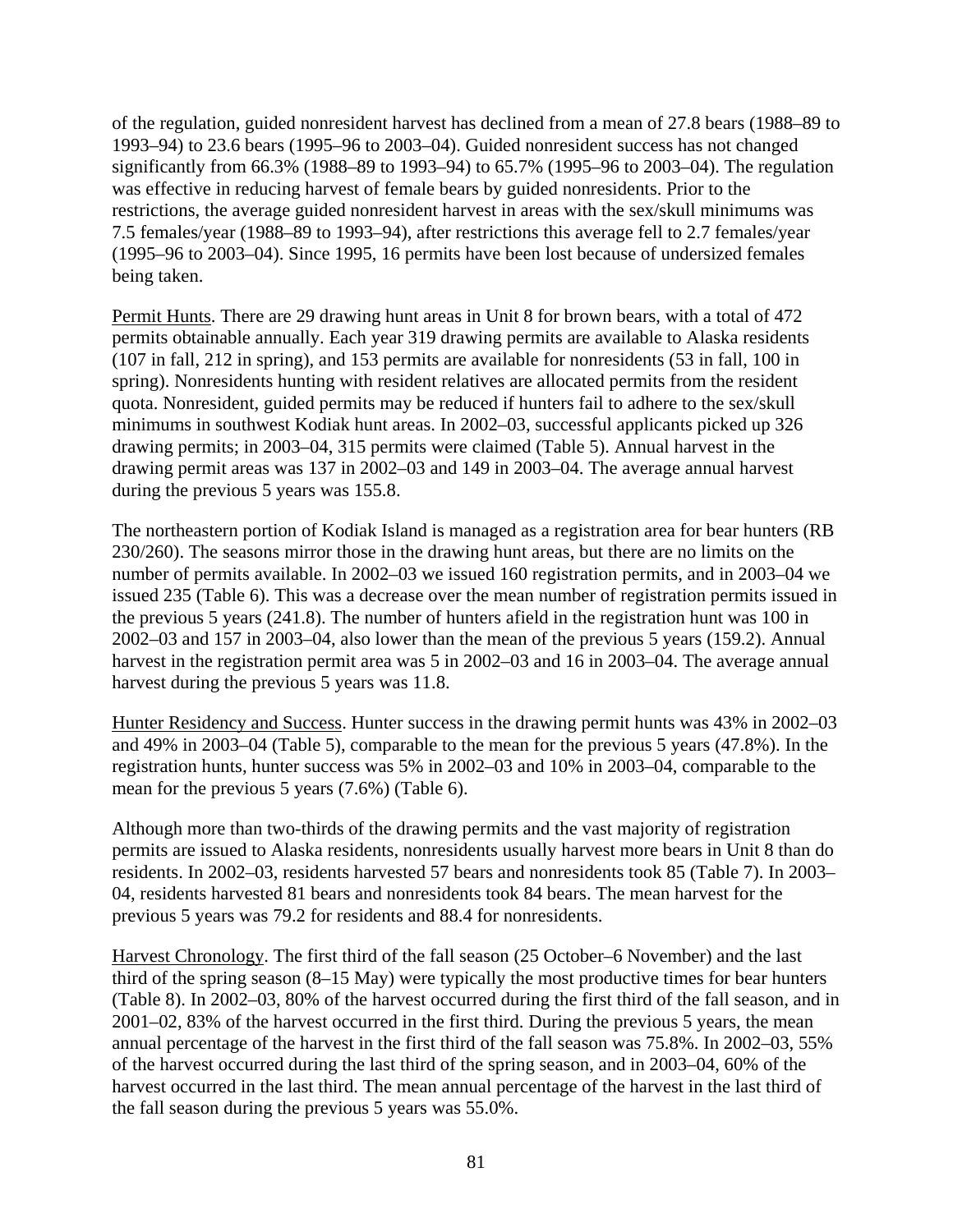Transport Methods. Bear hunters in Unit 8 most commonly use aircraft and boats. The proportion of hunters reporting each method varies each year, with aircraft the most common transportation method (Table 9). This annual variation may be more a function of what hunters report rather than actual changes in transportation modes. Most hunters fly into hunt areas and then use a skiff or inflatable raft in the area, and hunters are inconsistent in the way they choose to report these overlapping modes of transportation*.* 

## *Other Mortality*

DLP kills, illegal kills, subsistence harvests, and other nonsport human-caused mortality resulted in the deaths of 20 bears in 2002–03 and 27 in 2003–04 (Table 3). This was higher than the mean annual nonsport harvest of 18.8 bears/year during the previous 5 years.

Reported DLP kill data is most appropriately analyzed on a calendar year basis, rather than regulatory year (Table 10). During 2004 we saw a spike in the number of bears killed by deer and elk hunters (8), considerably higher than during the previous 5-year period (1.4 bears). This increase was coincident with a lower than normal production of elderberries archipelago-wide.

# **HABITAT**

#### *Assessment*

Kodiak's inland habitat is contiguous and intact. Coastal areas have much greater human activity, but the activity is generally restricted to isolated areas and small numbers of people, and roads are few and far between. Salmon management for sustained yield is a high priority on the archipelago, and bear predation is factored into escapement rates. The only large-scale disruption of inland habitat, the Terror Lake hydroelectric project, was completed with minimal direct or indirect adverse impact to bears or their habitat due to a conscious effort to work with and around the bears.

Afognak Island has experienced considerable habitat alteration in the past 25 years due to commercial logging. Although there have been no objective studies, we suspect that these activities have not had major adverse impacts on the bear population because of continued healthy salmon runs, good berry and grass production, little direct persecution, and limited general access to logging roads.

There are approximately 3 million acres of brown bear habitat on Kodiak, Afognak, and adjacent islands in Unit 8. Nearly half that acreage is contained within the Kodiak NWR. More than 300,000 acres of the original 1.9 million acres of refuge land, mostly prime coastal and riparian brown bear habitat, was transferred to Native corporations through ANCSA. By 2000, more than 80 percent of the refuge lands that had been lost as a result of ANCSA were reinstated into the refuge, either through direct purchase or by means of conservation easements. Lands also were purchased on Afognak and Shuyak Islands and transferred into state ownership. Current developments affecting brown bears include ongoing commercial timber harvest on Afognak Island, proposed development of the Midway Creek hydroelectric project near the village of Old Harbor, expanding rural settlement, commercial fishing, and increasing recreational activities in remote areas, including hunting, sport fishing, and wildlife viewing.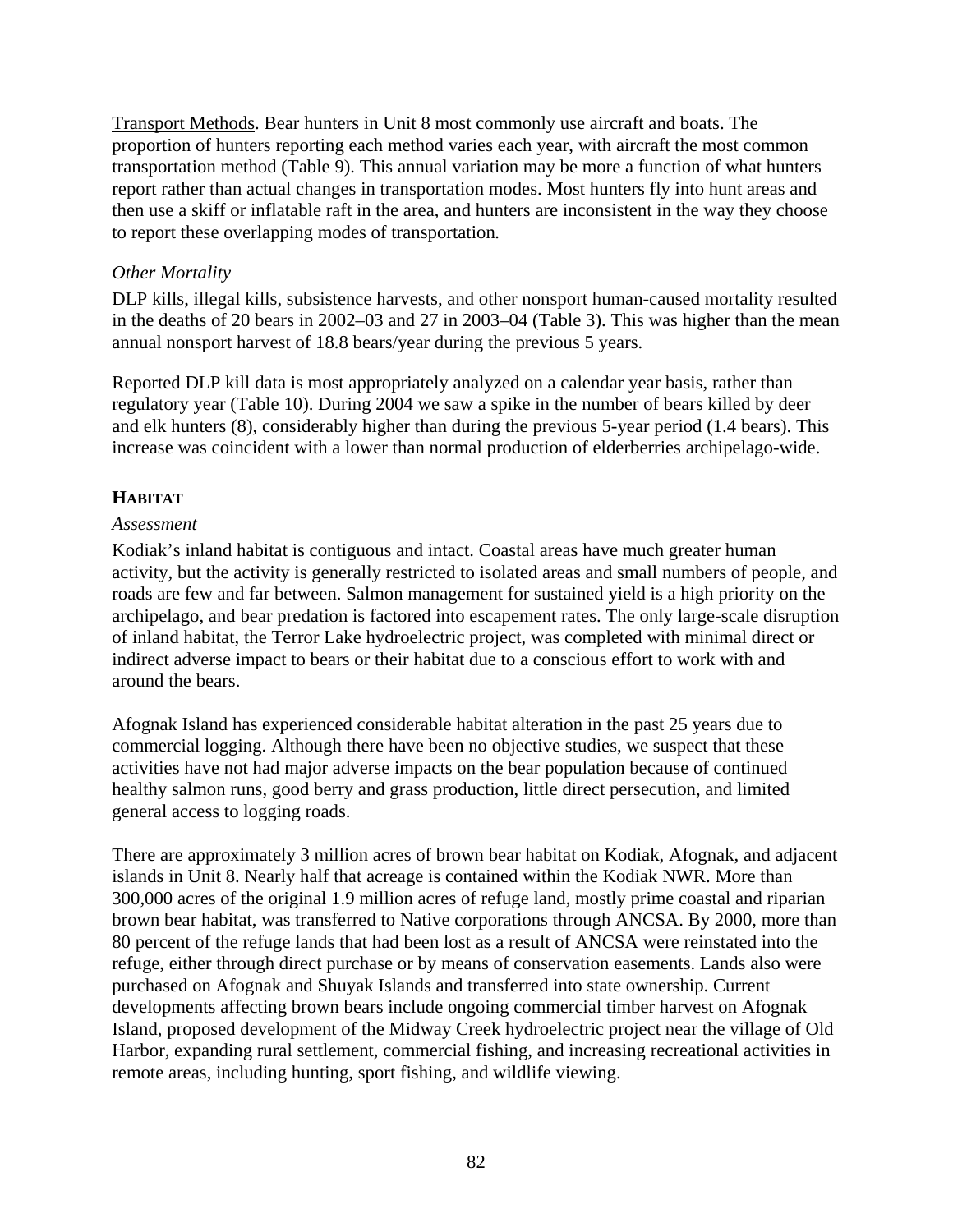#### **NONREGULATORY MANAGEMENT PROBLEMS/NEEDS**

In 2002 we completed the Kodiak Archipelago Bear Conservation and Management Plan (ADF&G 2002). The plan was developed by a Citizen's Advisory Committee consisting of stakeholders from 12 diverse user groups, along with cooperation from an Interagency Planning Group that provided government support and perspective. ADF&G funded the project and provided logistical support with assistance from U.S. Fish and Wildlife Service (FWS). The final plan included more than 270 recommendations (all by consensus), and we are incorporating several into our management program.

One of the most evident products of the bear management plan was the creation and operation of the Kodiak Unified Bear Subcommittee (KUBS), a standing subcommittee of the Kodiak Fish and Game Advisory Committee. This group includes members from various stakeholder groups, as well as ADF&G and Kodiak NWR staff. It met twice a month during this reporting period to share information and address bear-related issues in the area. It has produced and distributed a brochure on bear-viewing etiquette, is working on a bear-viewing guide certification program and is looking into ways to deal with bear viewing conflicts on the archipelago.

Our program to reduce adverse bear–human interactions in Kodiak city and local villages progressed well in the past several years. An electric fence around the Kodiak landfill has eliminated bear use of the site, and bear resistant dumpsters and public education efforts have drastically reduced bear–human encounters in the vicinity of Kodiak city. We also maintain close coordination with the U.S. Coast Guard military police, Kodiak Police Department, Alaska State Troopers, Alaska State Parks, Kodiak Island Borough, Kodiak NWR, and Kodiak Sanitation to assure effective and consistent responses to bears sighted near the city.

In villages we have continued and expanded education and enforcement efforts to reduce bear problems. Funding from the Kodiak Island Borough, Exxon Valdez settlement funds, ADF&G, and the village of Larsen Bay was used to enclose the Larsen Bay landfill with an electric fence, install a burn box, and provide bear-resistant dumpsters. This project was initiated in 2004 and was to have its first season of operation in 2005. We also worked closely with residents in other villages to develop similar projects. Port Lions plans to have its village and landfill "bear resistant" by spring 2006. Overall, cooperation in these efforts has been excellent.

The incidence of illegal or unreported DLP kills is unknown; however, bears that have been shot but not reported are found occasionally. Cases in which deer hunters, hikers, sport fishers, commercial fishers, photographers, and remote area residents killed or wounded bears without reporting have been documented often enough to warrant continued effort to improve our estimates of unreported kills.

Our primary research project is currently a joint effort by the department, Kodiak NWR, the University of Idaho, and the Kodiak Brown Bear Trust to consolidate and analyze more than 20 years of movement, productivity, survival, and harvest data for bears on Kodiak Island. We will use these data to evaluate our management program and harvest strategies on the island.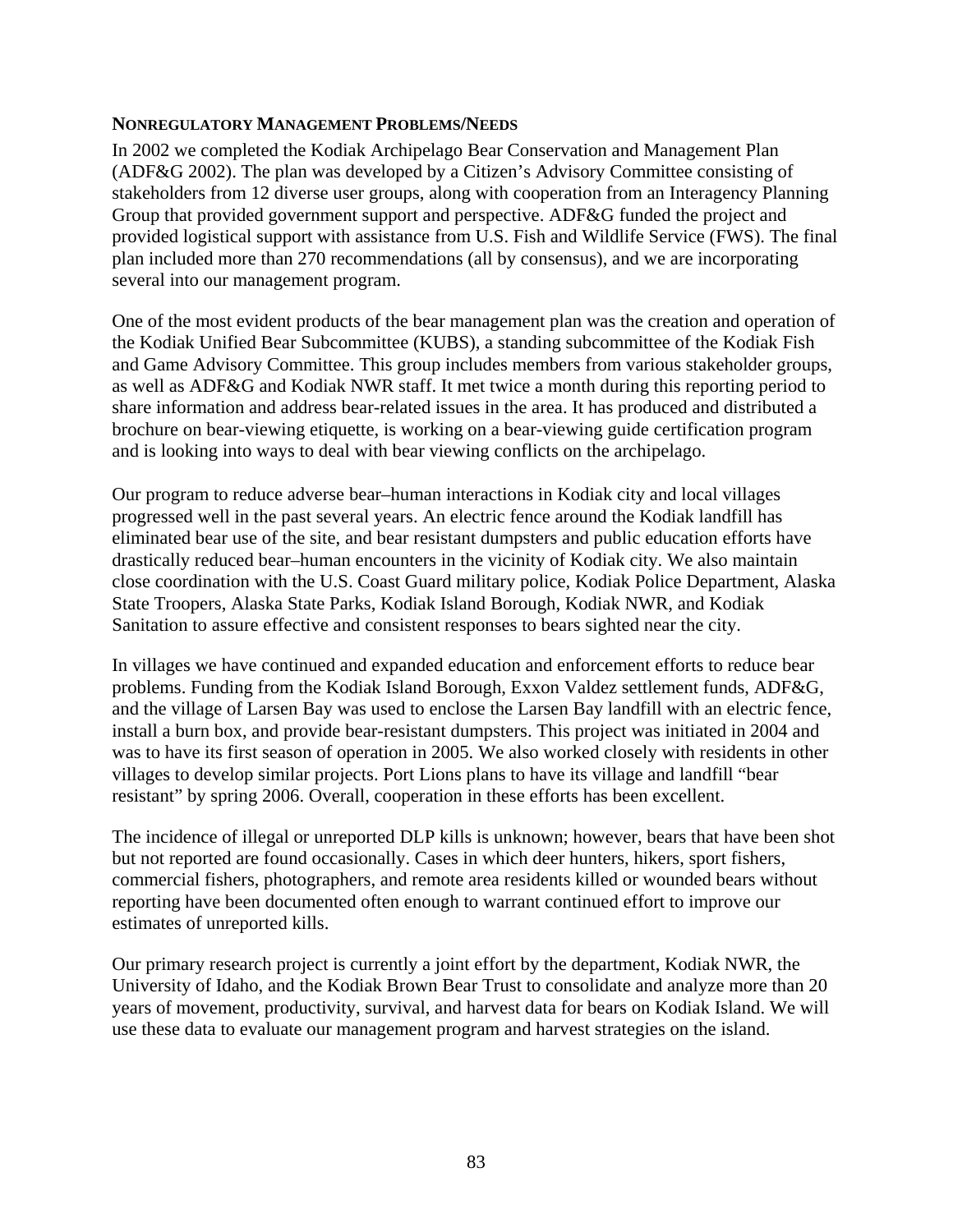#### **CONCLUSIONS AND RECOMMENDATIONS**

Bear harvests have been relatively consistent over the past 20 years; most variations are attributable to weather and hunter participation. In every regulatory year from 1996–97 to 2003– 04, the percent males in the harvest exceeded 70%. The management objective of males composing at least 60% of the harvest has been achieved for the past 17 consecutive years and in 36 of 44 years since statehood. The current estimated annual harvest rate of 5.5% of the total bear population is close to the suggested approximate maximum 5.7% exploitation rate from Miller's (1990b) population simulation studies on brown bears in Southcentral Alaska. These data indicate the brown bear population in Unit 8 is healthy, productive, and relatively stable, and the current rate of harvest is sustainable as long as habitat is protected and the number of adult females killed remains low.

The minimum skull size requirement in permit hunts DB108/116–138/146 resulted in a 16% decline in total harvest of bears in the area by guided nonresident hunters, virtually no change in their success rate, and a 64% decline in the harvest of females by nonresidents in that area during the first 10 years of implementation. The substantial decline in female harvest suggests nonresident hunters and their guides have become highly selective because of the risk of losing a permit if a bear fails to meet minimum requirements. Overall, there are few complaints about the system, and the system appears to be a viable alternative to reductions in the number of permits.

Intensive aerial surveys and composition counts along streams in southern Kodiak Island indicated that bear populations on Kodiak Island have remained stable to increasing during the past 20 years. The Kodiak NWR has included these jointly conducted surveys in its annual management budget, and we plan to continue to cooperate with refuge biologists with these surveys each year. We will also work to train new personnel and periodically review the methods to refine data collection and analysis methods and population estimates. This will be especially important in the next couple of years as personnel change in both agencies. The current methods are predicated on having experienced observers and survey pilots, and disruption of that continuity could violate critical assumptions and thereby impact accuracy of the data.

Development of the Kodiak Archipelago Bear Management Plan was a successful endeavor that reiterated the importance of this bear population to a wide variety of people. The group took the best available biological information, along with extensive public testimony, and deliberated to develop mutually acceptable recommendations. The common ground that unified these diverse members of the Citizen's Advisory Committee was their desire to maintain a healthy population of bears on the archipelago, even if it meant alteration of some human behaviors. The group also recognized the importance of tracking and assisting with implementation of the recommendations.

Since finalization of the plan, the department has initiated implementation of several of the recommendations. Public education projects to develop bear information kiosks on the state ferry Tustumena and at the Kodiak airport terminal are underway. The department also is working with bear viewing guides, FWS, and National Park Service to develop a bear-viewing guide certification program. This program would be based on the "Best Practices for Viewing Bears" produced in a cooperative effort between the department, NPS, and the guides during the winter of 2002–03. The Kodiak NWR has addressed many bear-related issues in its planning efforts.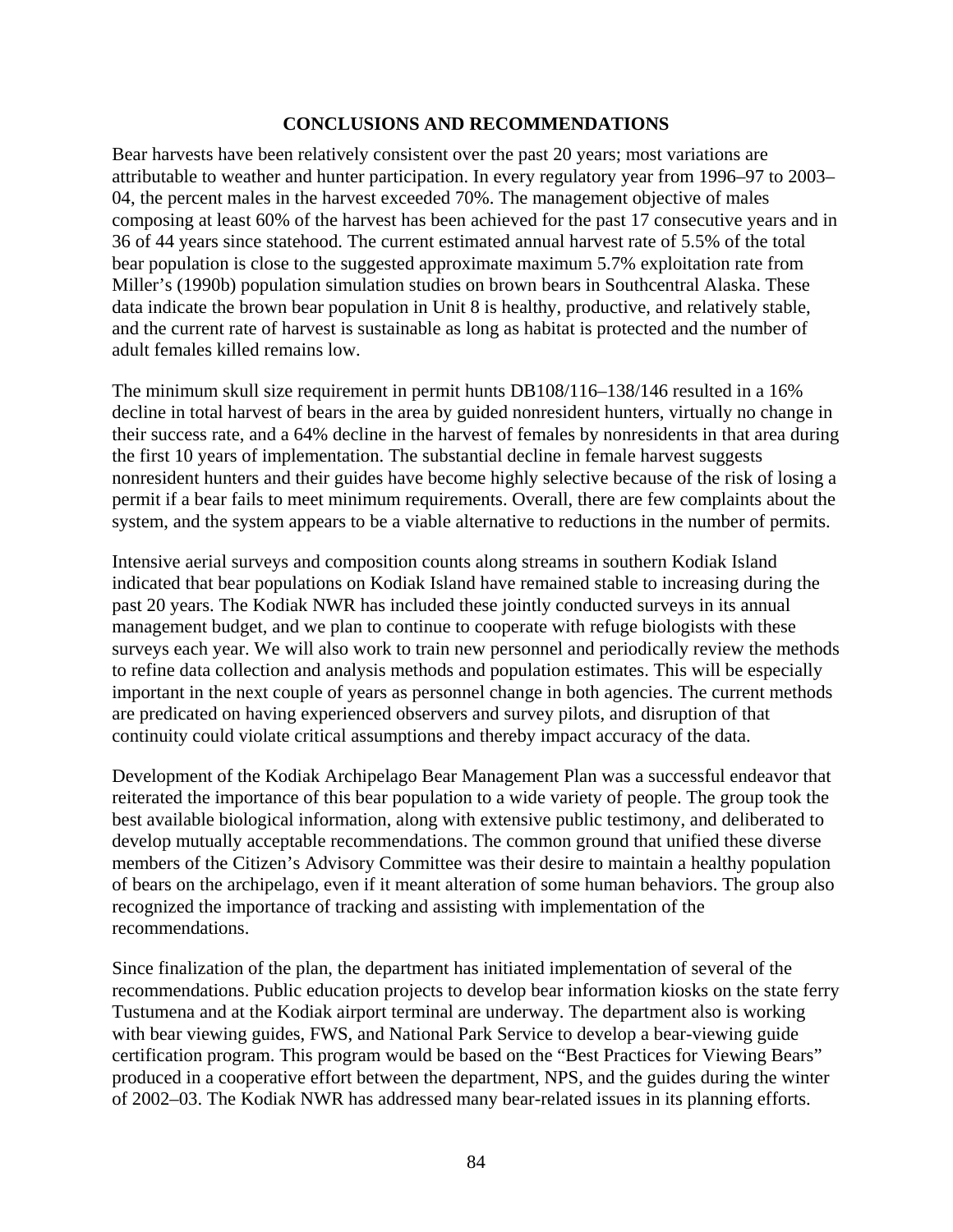Refuge managers began to revise their Comprehensive Conservation Plan (USFWS 1987) for the refuge in 2001, and hope to have it completed by late 2005.

The success of public participation in bear management on the Kodiak islands has gained a worldwide reputation since the inception of the bear management plan. In 2001 the Japanese government sent a contingent of biologists and civic leaders from Hokkaido to Kodiak to learn about our program. They have since adopted several of the things they learned, and there have been substantial improvements in the number of problems and injuries bears have caused. In August 2002, a delegation of Russian bear biologists spent a week in Southcentral Alaska, including Kodiak, gathering information they could use to improve their bear management and public education programs. In March 2004, Russian and Japanese government representatives invited the Kodiak area wildlife biologist to give the keynote address to a conference in Yakutsk, Russia. They see better human–bear relations as the only way to protect the brown bear populations in their areas, and in their minds, Kodiak was the best example of a place where bears and people have learned to coexist and bear hunting is sustainable.

## **LITERATURE CITED**

- ALASKA DEPARTMENT OF FISH AND GAME. 2002. Kodiak Archipelago Bear Conservation and Management Plan. Alaska Department of Fish and Game, Anchorage, Alaska. 237 p.
- BARNES, V. G. JR. 1986. Progress report–Brown bear studies 1985. U.S. Fish and Wildlife. Service, Denver Wildlife Ref. Centr., Unpubl. Rep. 37 p.
- --------------. 1990. The influence of salmon availability on movements and range of brown bears on southwest Kodiak Island. International Conference on Bear Research and Management 8:305–313.
- 1993. Brown bear-human interactions associated with deer hunting on Kodiak Island. International Conference on Bear Research and Management 9(1):63–73.
- BARNES, V. G. JR., AND R. B. SMITH. 1995. Brown bear density estimation and population monitoring on southwest Kodiak Island, Alaska. Final report. U.S. National Biological Service and Alaska Department of Fish and Game. 42 p.
- \_\_\_\_\_, AND \_\_\_\_\_ 1997a*.* Population ecology of brown bears on Aliulik Peninsula, Kodiak Island, Alaska. Final Report National Fish and Wildlife Foundation, Project 94–237. U.S. National Biological Service and Alaska Department of Fish and Game. 43 p.
- and 1997b. Population ecology of brown bears on Aliulik Peninsula, Kodiak Island, Alaska. Final Report National Fish and Wildlife Foundation, Project 94-237. U.S. National Biological Service and Alaska Department of Fish and Game. 43 p.
- \_\_\_\_\_, AND \_\_\_\_\_ 1998. Estimates of brown bear abundance on Kodiak Island, Alaska. Ursus 10:1–9.
- <sub>\_\_\_\_</sub>, \_\_\_\_\_, AND L. VANDAELE. 1988. Density estimates and estimated population of brown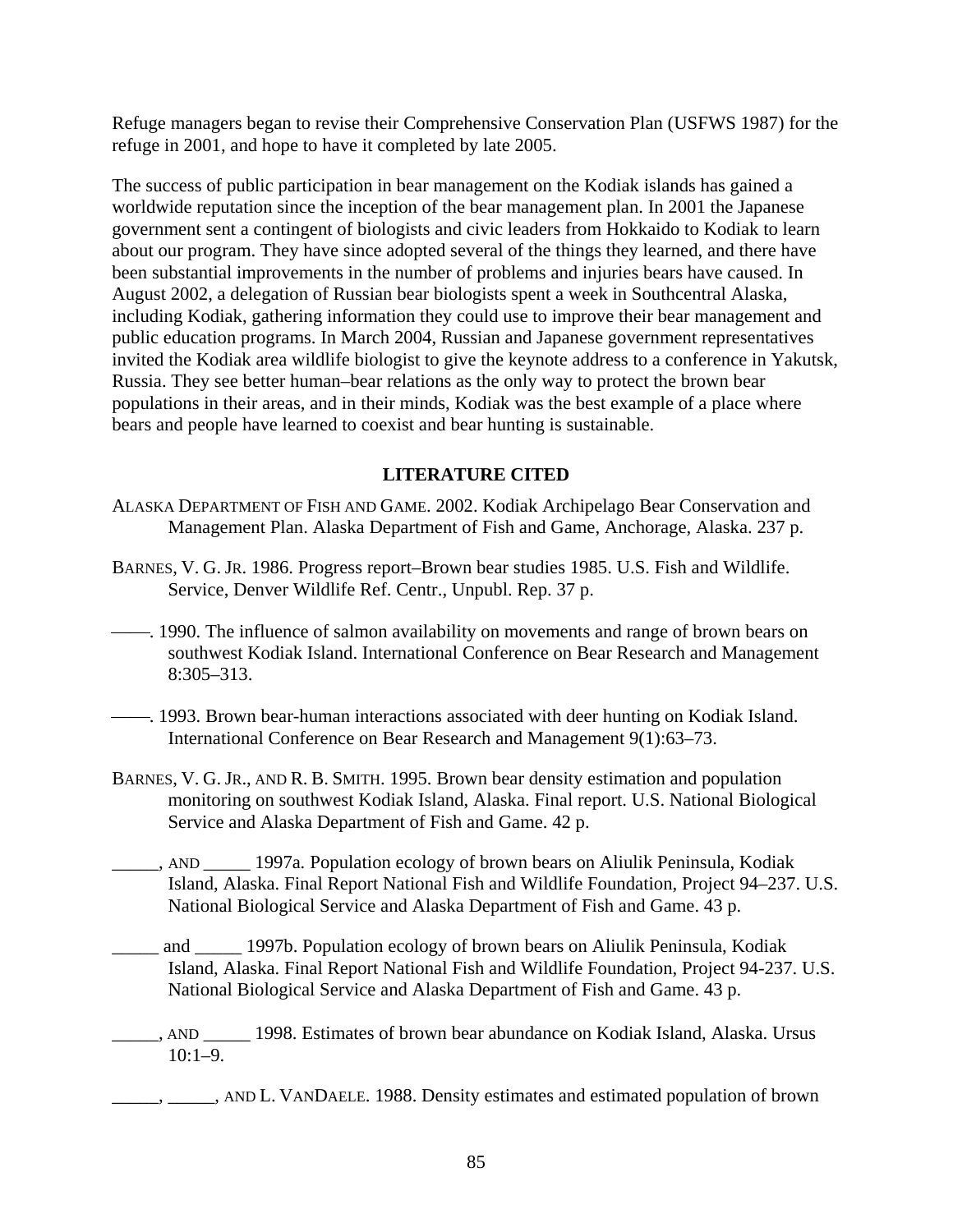bears on Kodiak and adjacent islands, 1987. U. S. Department of Interior Fish and Wildlife Service and Alaska Department of Fish and Game, Report to Kodiak Brown Bear Research and Habitat Maintenance Trust. Unpublished Report 34 p.

- EIDE, S. E. 1964. Kodiak bear-cattle relationships. Alaska Department of Fish and Game. Juneau, Alaska. 29 p.
- MILLER, S. D., E. F. BECKER, AND W. B. BALLARD. 1987. Density estimates using modified capture-recapture techniques for black and brown bear populations in Alaska. International Conference on Bear Research and Management 7:23–35.
- MILLER, S. D. 1990a. Population management of bears in North America. International Conference on Bear Research and Management 8:357–373.

\_\_\_\_\_\_\_\_\_. 1990b*.* Impacts of increased hunting pressure on the density, structure and dynamics of brown bear populations in Alaska's Game Management Unit 13. Alaska Department of Fish and Game. Federal Aid in Wildlife Restoration Project. Report Project W-23-2. Studies 4.18 and 4.21. Juneau, Alaska. 54 p.

- SARBER, H. R. 1939. Report on the Kodiak bear control projects. Unpublished report. Alaska Game Commission. Juneau, Alaska. 53 p.
- SMITH, R. B., AND L. J. VAN DAELE. 1988. Terror Lake Hydroelectric Project. Final report on brown bear studies 1982–86. Alaska Department of Fish and Game. Kodiak, Alaska. 195 p.
- —, AND —, 1990. Impacts of hydroelectric development on brown bears, Kodiak Island, Alaska. International Conference on Bear Research and Management 8:93–103.
- TROYER, W. A. AND R. J. HENSEL. 1967. The brown bear of Kodiak Island. Unpublished Report. Bureau of Sport Fisheries and Wildlife. Kodiak, AK 232 p.
- U.S. FISH AND WILDLIFE SERVICE. 1987. Kodiak National Wildlife Refuge, comprehensive conservation plan, wilderness review and environmental impact statement. U.S. Fish and Wildlife Service, final internal review. 775 p.
- VAN DAELE, L. J. 2003. The History of Bears on the Kodiak Archipelago. Alaska Natural History Association. Anchorage, Alaska. 88 p.
- ⎯⎯, V. G. BARNES JR., AND R. B. SMITH. 1990. Denning characteristics of brown bears on Kodiak Island, Alaska. International Conference on Bear Research and Management 8:257–267.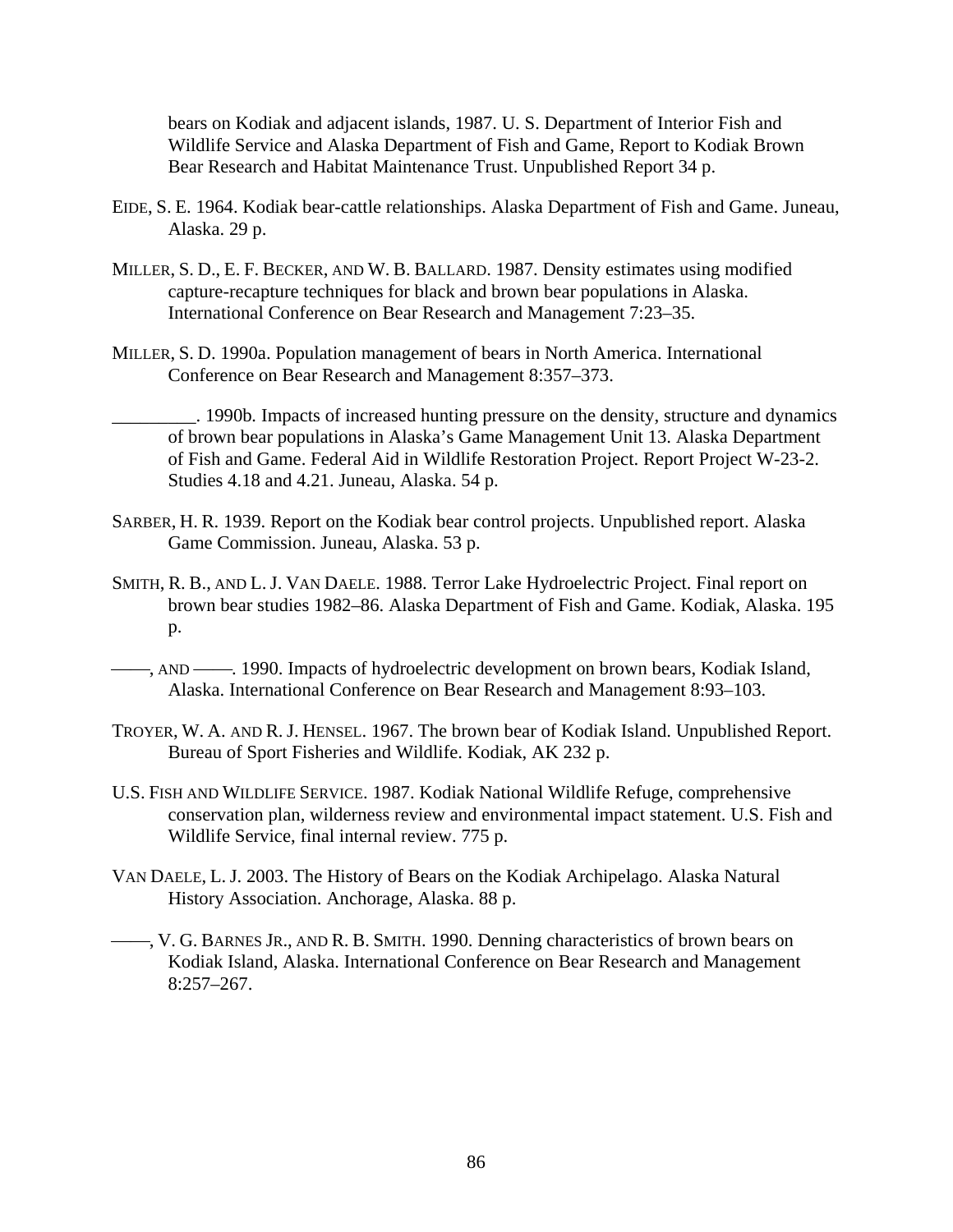**PREPARED BY:** SUBMITTED BY: Lawrence J. Van Daele Gino Del Frate

Wildlife Biologist III Management Coordinator

Please cite any information taken from this section, and reference as:

Van Daele, L.J. 2005. Units 8 brown bear management report. Pages 74–101 *in* C. Brown, editor. Brown bear management report of survey and inventory activities 1 July 2002–30 June 2004. Alaska Department of Fish and Game. Juneau, Alaska.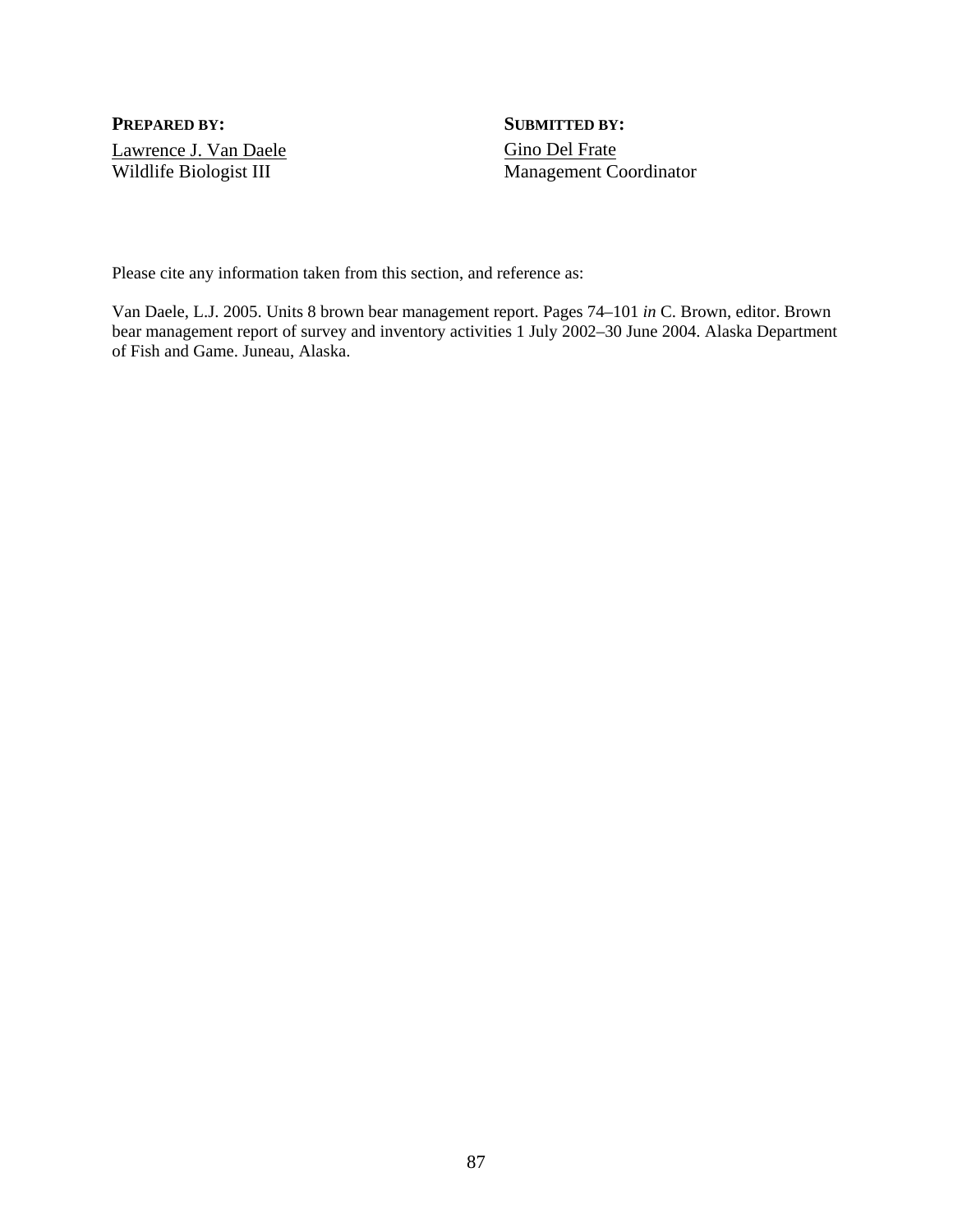| Survey Area                    | Year    | Replicate<br>surveys | Survey rate<br>(min/km <sup>2</sup> ) | Observed<br>independent<br>bears/hr | Observed<br>independent<br>bears/ $1000 \text{km}^2$ | Sightability | Est. density<br>ind.bears/1000<br>$km^2$ | Size of<br>survey area<br>(km <sup>2</sup> ) | Size of<br>survey area<br>$(mi^2)$ |
|--------------------------------|---------|----------------------|---------------------------------------|-------------------------------------|------------------------------------------------------|--------------|------------------------------------------|----------------------------------------------|------------------------------------|
| <b>Terror Lake</b>             | 1987    | 3                    | 1.5                                   | 3.1                                 | 75                                                   | 0.33         | 234                                      | 355                                          | 137                                |
| <b>Terror Lake</b>             | 1997    | 4                    | 1.7                                   | 3.4                                 | 92                                                   | 0.33         | 276                                      | 355                                          | 137                                |
| Southwest Kodiak               | 1987    | 4                    | 1.5                                   | 3.5                                 | 88                                                   | 0.41         | 218                                      | 632                                          | 244                                |
| <b>Sturgeon River</b>          | 1987    | 4                    | 1.6                                   | 4.3                                 | 120                                                  | 0.41         | 293                                      | 264                                          | 102                                |
| <b>Sturgeon River</b>          | 1992-93 | $\overline{4}$       | 1.8                                   | 2.6                                 | 77                                                   | 0.41         | 190                                      | 264                                          | 102                                |
| <b>Sturgeon River</b>          | 1998    | 4                    | 1.9                                   | 3.0                                 | 94                                                   | 0.41         | 227                                      | 264                                          | 102                                |
| Aliulik Peninsula              | 1992-93 | 8                    | 1.6                                   | 4.0                                 | 108                                                  | 0.53         | 216                                      | 350                                          | 135                                |
| Aliulik Peninsula <sup>b</sup> | 2001    | 5                    | 1.6                                   | 3.0                                 | 81                                                   | 0.53         | 152                                      | 350                                          | 135                                |
| Aliulik Peninsula              | 2002    | 5                    | 1.4                                   | 4.1                                 | 92                                                   | 0.53         | 173                                      | 350                                          | 135                                |
| Olga Lakes                     | 1992-93 | 5                    | 1.2                                   | 1.8                                 | 33                                                   | 0.41         | 80                                       | 262                                          | 101                                |
| Karluk Lake                    | 1994    | 4                    | 2.1                                   | 5.4                                 | 180                                                  | 0.45         | 400                                      | 267                                          | 103                                |
| Karluk Lake                    | 2003    | 4                    | 2.3                                   | 5.8                                 | 223                                                  | 0.45         | 496                                      | 267                                          | 103                                |
| Spiridon Lake                  | 1995    | 4                    | 1.9                                   | 1.2                                 | 38                                                   | 0.33         | 118                                      | 287                                          | 111                                |
| Spiridon Lake                  | 2000    | 4                    | 1.8                                   | 1.5                                 | 44                                                   | 0.33         | 134                                      | 287                                          | 111                                |
| Shearwater Peninsula           | 1996    | 3                    | 2.2                                   | 2.6                                 | 92                                                   | 0.37         | 248                                      | 274                                          | 106                                |
| Kiliuda Bay                    | 1996    | 4                    | 2.5                                   | 2.4                                 | 101                                                  | 0.37         | 270                                      | 159                                          | 61                                 |

Table 1 Estimated density and observation rates of independent bears<sup>a</sup> in intensive aerial survey areas, Unit 8, 1987–2003

a Does not include cubs still with mother

<sup>b</sup> Because of concerns about the accuracy of this survey, it was replicated in 2002.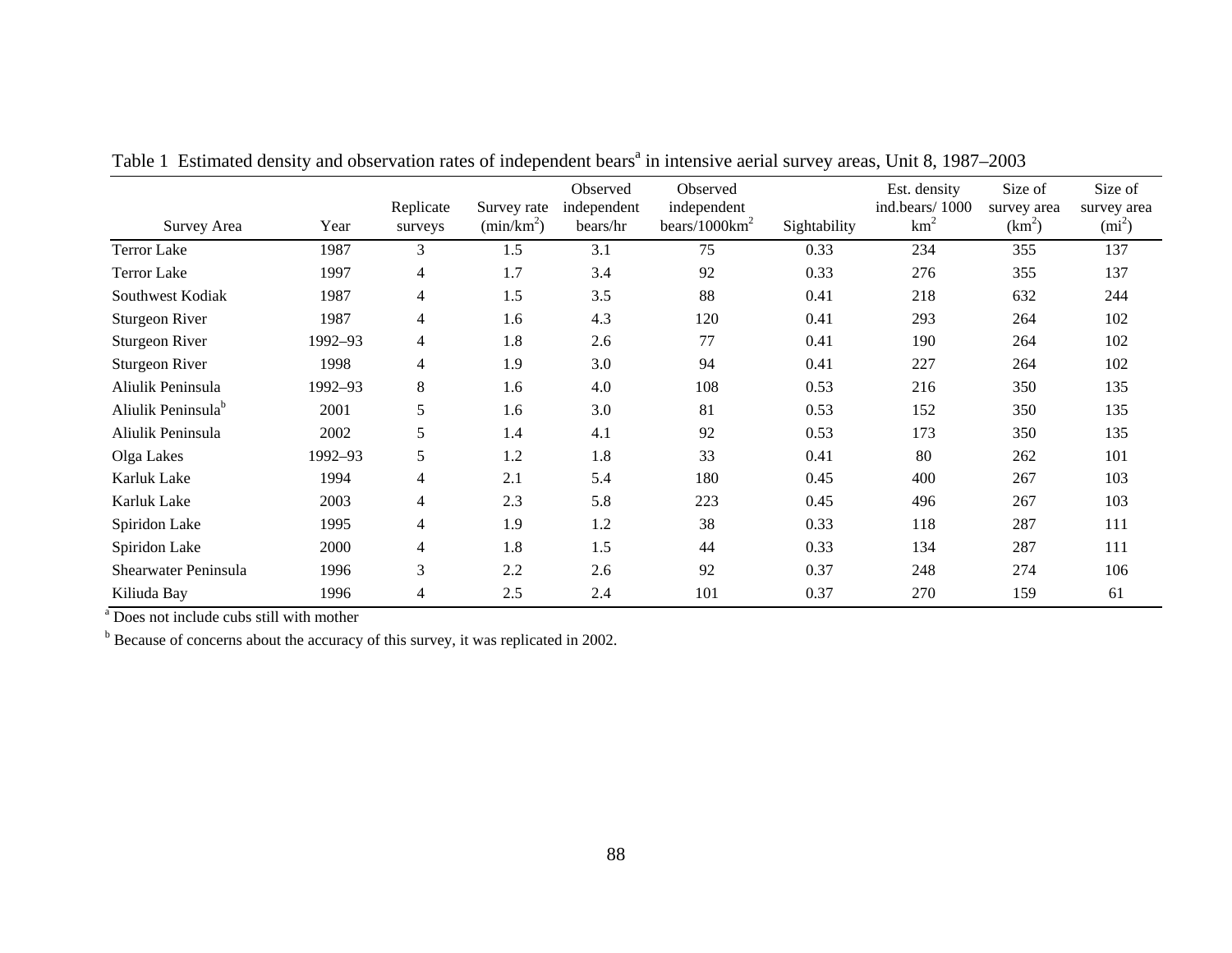|            |                | Single bears |      | Maternal bears |      | Yearlings & cubs |      | Cubs of the year |                |              |       |
|------------|----------------|--------------|------|----------------|------|------------------|------|------------------|----------------|--------------|-------|
| Regulatory | Complete       |              |      |                |      |                  |      |                  |                | <b>Bears</b> |       |
| year       | surveys        | Number       | $\%$ | Number         | $\%$ | Number           | $\%$ | Number           | $\%$           | per survey   | Total |
| 1985       | 10             | 434          | 54   | 110            | 14   | 189              | 24   | 67               | 8              | 80.0         | 800   |
| 1986       | 10             | 445          | 55   | 115            | 14   | 191              | 24   | 54               | 7              | 80.5         | 805   |
| 1987       | 8              | 205          | 53   | 58             | 15   | 92               | 24   | 31               | 8              | 48.3         | 386   |
| 1988       | 4              | 117          | 51   | 39             | 17   | 50               | 22   | 23               | 10             | 57.3         | 229   |
| 1989       | 9              | 406          | 46   | 148            | 17   | 284              | 32   | 54               | 6              | 99.1         | 892   |
| 1990       | 8              | 460          | 44   | 177            | 17   | 273              | 26   | 126              | 12             | 129.5        | 1036  |
| 1991       | 9              | 529          | 52   | 156            | 15   | 210              | 21   | 129              | 13             | 113.8        | 1024  |
| 1992       | 5              | 226          | 44   | 92             | 18   | 103              | 20   | 92               | 18             | 102.6        | 513   |
| 1993       | 6              | 244          | 47   | 88             | 17   | 119              | 23   | 67               | 13             | 86.5         | 519   |
| 1994       | 5              | 238          | 47   | 85             | 17   | 110              | 22   | 65               | 13             | 100.4        | 502   |
| 1995       | 4              | 230          | 46   | 86             | 17   | 136              | 27   | 49               | 10             | 125.3        | 501   |
| 1996       | 3              | 122          | 39   | 62             | 20   | 86               | 27   | 45               | 14             | 105          | 315   |
| 1997       | $\overline{7}$ | 195          | 37   | 112            | 21   | 128              | 24   | 92               | 17             | 75.3         | 527   |
| 1998       | 19             | 818          | 46   | 317            | 18   | 364              | 21   | 273              | 15             | 93.3         | 1772  |
| 1999       | 14             | 477          | 35   | 300            | 22   | 372              | 27   | 214              | 16             | 97.4         | 1363  |
| 2000       | 5              | 182          | 57   | 50             | 16   | 78               | 24   | 13               | $\overline{4}$ | 64.4         | 322   |
| 2001       | 8              | 164          | 42   | 75             | 19   | 65               | 17   | 88               | 22             | 49.0         | 392   |
| 2002       | 4 <sup>b</sup> | 129          | 30   | 101            | 23   | 162              | 37   | 44               | 10             | 109.0        | 436   |

Table 2 Unit 8 aerial stream counts of brown bears<sup>a</sup>, 1985–2002

 $^{\text{a}}$  From Kodiak NWR files; standardized low-level surveys along selected streams on southwestern Kodiak Island.<br><sup>b</sup> Five of 6 standard monitoring sites were surveyed on 4 dates.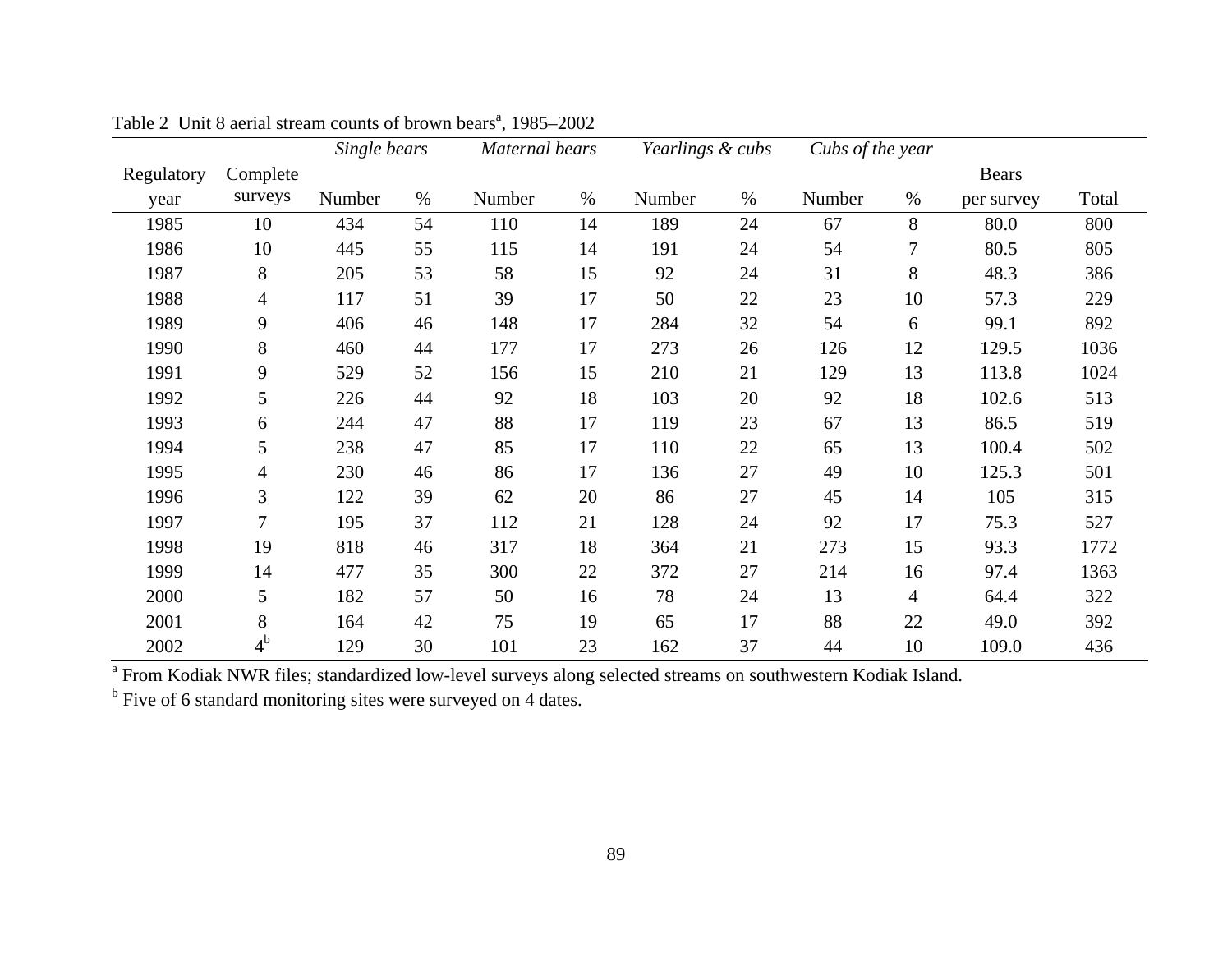| Regulatory   |       |         | Fall harvest     |                    |      |      | Spring harvest |       |      |                 | Total sport harvest |                  |       |                |                | Reported nonsport |                  |      |             | Total reported bear kill <sup>a</sup> |            |
|--------------|-------|---------|------------------|--------------------|------|------|----------------|-------|------|-----------------|---------------------|------------------|-------|----------------|----------------|-------------------|------------------|------|-------------|---------------------------------------|------------|
| year         | $M^b$ | $F^{c}$ | UNK <sup>d</sup> | Total <sup>e</sup> | M    | F    | <b>UNK</b>     | Total | M    | %M <sup>f</sup> | F                   | <b>UNK</b>       | Total | M              | F              |                   | <b>UNK</b> Total | M    | $\mathbf F$ | <b>UNK</b>                            | Total      |
| 1960-61      |       |         |                  | $\theta$           | 72   | 25   | 0              | 97    | 72   | 74%             | 25                  | $\overline{0}$   | 97    | $\overline{2}$ |                | $\Omega$          | 3                | 74   | 26          | $\theta$                              | 100        |
| $1961 - 62$  | 19    | 17      | $\boldsymbol{0}$ | 36                 | 55   | 23   | 0              | 78    | 74   | 65%             | 40                  | $\mathbf{0}$     | 114   | 0              | 0              | $\theta$          | $\Omega$         | 74   | 40          | $\Omega$                              | 114        |
| $1962 - 63$  | 17    | 16      | $\boldsymbol{0}$ | 33                 | 50   | 37   | 4              | 91    | 67   | 54%             | 53                  | $\overline{4}$   | 124   | 4              | 4              | $\Omega$          | 8                | 71   | 57          | 4                                     | 132        |
| 1963-64      | 21    | 9       | $\theta$         | 30                 | 69   | 45   |                | 115   | 90   | 62%             | 54                  | 1                | 145   | 10             | 7              | $\Omega$          | 17               | 100  | 61          |                                       | 162        |
| 1964-65      | 23    | 6       | $\boldsymbol{0}$ | 29                 | 67   | 67   | 3              | 137   | 90   | 54%             | 73                  | 3                | 166   | 9              | 13             | $\theta$          | 22               | 99   | 86          | 3                                     | 188        |
| 1965-66      | 40    | 26      | $\mathbf{0}$     | 66                 | 77   | 62   |                | 140   | 117  | 57%             | 88                  | 1                | 206   | 14             | 11             | $\Omega$          | 25               | 131  | 99          |                                       | 231        |
| 1966-67      | 40    | 22      | $\mathbf{1}$     | 63                 | 45   | 31   |                | 77    | 85   | 61%             | 53                  | $\overline{2}$   | 140   | 6              | 4              | $\theta$          | 10               | 91   | 57          | $\overline{c}$                        | 150        |
| 1967-68      | 30    | 16      | $\boldsymbol{0}$ | 46                 | 50   | 27   | $\Omega$       | 77    | 80   | 65%             | 43                  | $\boldsymbol{0}$ | 123   | 3              | 3              | $\Omega$          | 6                | 83   | 46          | $\Omega$                              | 129        |
| 1968-69      | 16    | 12      | $\boldsymbol{0}$ | 28                 | 32   | 16   |                | 49    | 48   | 62%             | 28                  | 1                | 77    | 3              |                | $\Omega$          | $\overline{4}$   | 51   | 29          |                                       | 81         |
| 1969-70      | 11    | 9       |                  | 21                 | 36   | 21   | 6              | 63    | 47   | 56%             | 30                  | $\tau$           | 84    | 2              | $\overline{0}$ | $\Omega$          | 2                | 49   | 30          | 7                                     | 86         |
| 10-year mean | 24.1  | 14.8    | 0.2              | 39. j              | 55.3 | 35.4 | 1.7            | 92.4  | 77.0 | 60%             | 48.7                | 1.9              | 127.6 | 5.3            | 4.4            | 0                 | 9.7              | 82.3 | 53.1        | 1.9                                   | 137.3      |
| 1970-71      | 28    | 12      |                  | 41                 | 47   | 17   | 2              | 66    | 75   | 70%             | 29                  | 3                | 107   | 5              | 8              | 0                 | 13               | 80   | 37          | 3                                     | 120        |
| 1971-72      | 27    | 21      | 2                | 50                 | 62   | 31   | 0              | 93    | 89   | 62%             | 52                  | 2                | 143   |                | 2              |                   | 4                | 90   | 54          | 3                                     | 147        |
| 1972-73      | 33    | 33      | $\boldsymbol{0}$ | 66                 | 66   | 47   |                | 114   | 99   | 55%             | 80                  | 1                | 180   |                |                |                   | $\overline{2}$   | 99   | 81          | 2                                     | 182        |
| 1973-74      | 24    | 38      | $\boldsymbol{0}$ | 62                 | 52   | 35   | $\theta$       | 87    | 76   | 51%             | 73                  | $\theta$         | 149   | 2              |                |                   | 4                | 78   | 74          |                                       | 153        |
| 1974-75      | 29    | 23      | $\overline{0}$   | 52                 | 48   | 25   | 3              | 76    | 77   | 60%             | 48                  | 3                | 128   |                | 5              | $\Omega$          | 6                | 78   | 53          | 3                                     | 134        |
| 1975-76      | 18    | 14      | $\boldsymbol{0}$ | 32                 | 61   | 29   | $\Omega$       | 90    | 79   | 65%             | 43                  | $\overline{0}$   | 122   | 2              | 6              | $\Omega$          | 8                | 81   | 49          | $\Omega$                              | <b>130</b> |
| 1976-77      | 25    | 16      | $\boldsymbol{0}$ | 41                 | 55   | 34   | 0              | 89    | 80   | 62%             | 50                  | $\overline{0}$   | 130   |                | $\overline{0}$ | $\Omega$          |                  | 81   | 50          | $\Omega$                              | 131        |
| 1977-78      | 22    | 12      | $\boldsymbol{0}$ | 34                 | 65   | 38   | 0              | 103   | 87   | 64%             | 50                  | $\theta$         | 137   |                | 3              |                   | 5                | 88   | 53          |                                       | 142        |
| 1978-79      | 22    | 13      | $\boldsymbol{0}$ | 35                 | 49   | 39   |                | 89    | 71   | 57%             | 52                  | 1                | 124   | 6              | 2              | 2                 | 10               | 77   | 54          | 3                                     | 134        |
| 1979-80      | 18    | 18      | $\boldsymbol{0}$ | 36                 | 77   | 34   |                | 112   | 95   | 64%             | 52                  | 1                | 148   |                | 3              | $\overline{4}$    | 8                | 96   | 55          | 5                                     | 156        |
| 10-year mean | 24.6  | 20.0    | 0.3              | 44.9               | 58.2 | 32.9 | 0.8            | 91.9  | 82.8 | 61%             | 52.9                | 1.1              | 136.8 | 2.0            | 3.1            | 1.0               | 6.1              | 84.8 | 56.0        | 2.1                                   | 142.9      |

Table 3 Reported brown bear kill data for the Kodiak archipelago by regulatory year and season, 1960–61 through 2003–04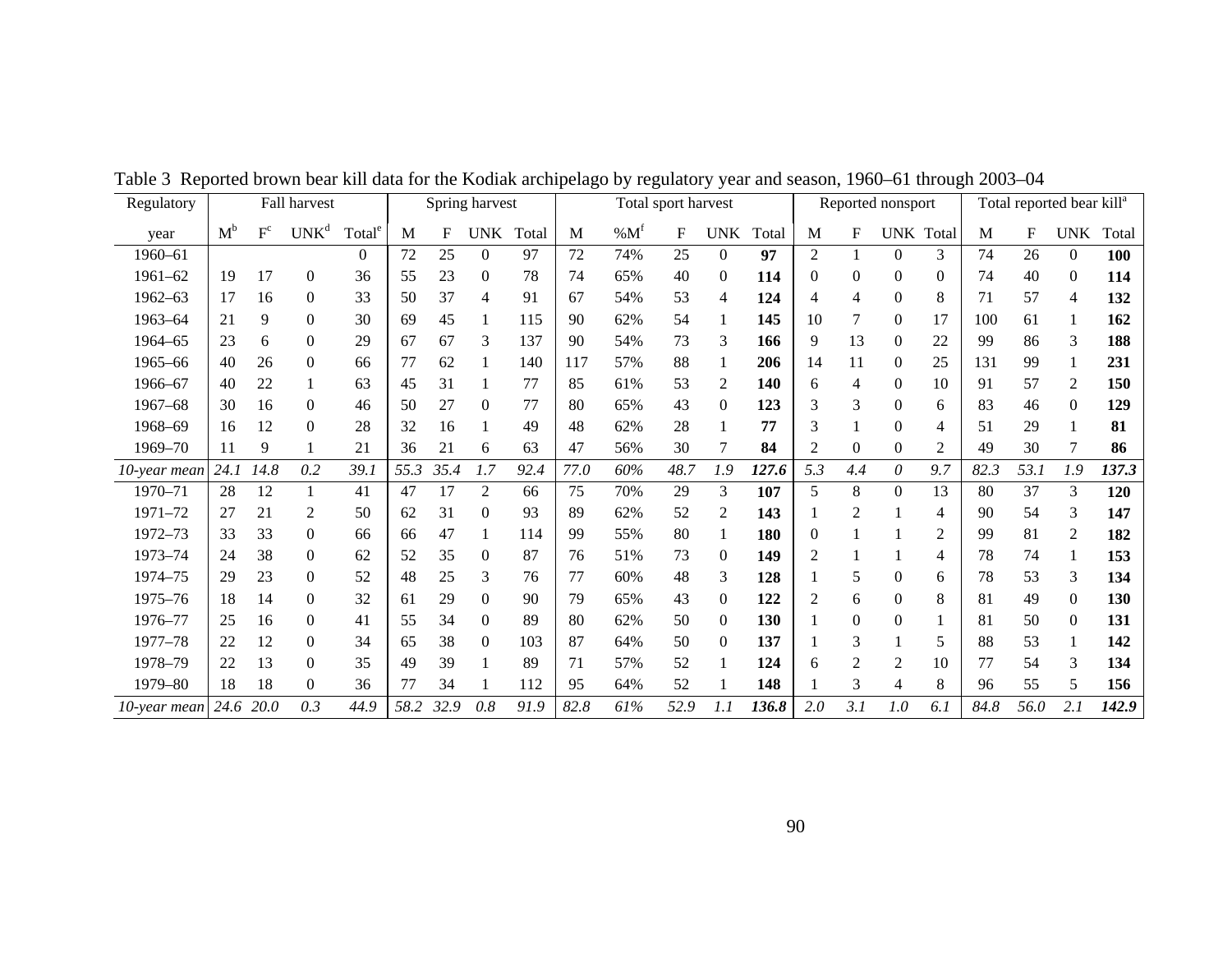|  |  | Table 3 continued |
|--|--|-------------------|
|--|--|-------------------|

| Regulatory   |           |                         | Fall harvest     |                  |      |      | Spring harvest |       |       |        | Total sport harvest |                |       |                |                | Reported nonsport |           |       |      | Total reported bear kill <sup>a</sup> |       |
|--------------|-----------|-------------------------|------------------|------------------|------|------|----------------|-------|-------|--------|---------------------|----------------|-------|----------------|----------------|-------------------|-----------|-------|------|---------------------------------------|-------|
| year         | $M^b$     | $\mathbf{F}^\mathrm{c}$ | UNK <sup>d</sup> | TOT <sup>e</sup> | M    | F    | <b>UNK</b>     | Total | M     | % $Mt$ | F                   | <b>UNK</b>     | Total | M              | F              |                   | UNK Total | M     | F    | <b>UNK</b>                            | Total |
| 1980-81      | 24        | 14                      | $\Omega$         | 38               | 61   | 25   | $\theta$       | 86    | 85    | 69%    | 39                  | $\theta$       | 124   | 3              | 6              | 3                 | 12        | 88    | 45   | 3                                     | 136   |
| 1981-82      | 21        | 16                      | $\theta$         | 37               | 65   | 34   | $\Omega$       | 99    | 86    | 63%    | 50                  | $\mathbf{0}$   | 136   | 4              | 3              | 3                 | 10        | 90    | 53   | 3                                     | 146   |
| 1982-83      | 36        | 26                      | 2                | 64               | 102  | 36   | $\Omega$       | 138   | 138   | 68%    | 62                  | 2              | 202   | 6              | 8              | 2                 | 16        | 144   | 70   | 4                                     | 218   |
| 1983-84      | 31        | 26                      | $\boldsymbol{0}$ | 57               | 102  | 36   | 0              | 138   | 133   | 68%    | 62                  | $\mathbf{0}$   | 195   | 5              | 7              | $\mathbf{0}$      | 12        | 138   | 69   | $\theta$                              | 207   |
| 1984-85      | 33        | 21                      | $\boldsymbol{0}$ | 54               | 71   | 30   | $\mathbf{0}$   | 101   | 104   | 67%    | 51                  | $\theta$       | 155   | 9              | 13             | $\mathbf{0}$      | 22        | 113   | 64   | $\overline{0}$                        | 177   |
| 1985-86      | 52        | 32                      | $\overline{2}$   | 86               | 70   | 34   | $\Omega$       | 104   | 122   | 64%    | 66                  | $\overline{2}$ | 190   | 6              | 13             | 5                 | 24        | 128   | 79   | 7                                     | 214   |
| 1986-87      | 26        | 39                      | $\overline{0}$   | 65               | 71   | 30   | $\Omega$       | 101   | 96    | 58%    | 69                  | $\Omega$       | 165   | 7              | 8              | $\overline{2}$    | 17        | 103   | 77   | 2                                     | 182   |
| 1987-88      | 25        | 25                      | $\overline{0}$   | 50               | 80   | 40   |                | 121   | 104   | 61%    | 65                  |                | 170   |                | 5              | $\overline{4}$    | 16        | 111   | 70   | 5                                     | 186   |
| 1988-89      | 30        | 23                      | 1                | 54               | 73   | 39   | $\Omega$       | 112   | 103   | 62%    | 62                  |                | 166   | $\overline{2}$ | 15             | 5                 | 22        | 105   | 77   | 6                                     | 188   |
| 1989-90      | 25        | 20                      | $\overline{0}$   | 45               | 74   | 32   | $\Omega$       | 106   | 99    | 66%    | 52                  | $\Omega$       | 151   | $\overline{2}$ | 11             |                   | 14        | 101   | 63   |                                       | 165   |
| 10-year mean | 30.3 24.2 |                         | 0.5              | 55.0             | 76.9 | 33.6 | 0.1            | 110.6 | 107.0 | 65%    | 57.8                | 0.6            | 165.4 | 5.1            | 8.9            | 2.5               | 16.5      | 112.1 | 66.7 | 3.1                                   | 181.9 |
| 1990-91      | 30        | 21                      | $\overline{0}$   | 51               | 69   | 29   | $\Omega$       | 98    | 99    | 66%    | 50                  | $\theta$       | 149   | 6              | $\tau$         | 3                 | 16        | 105   | 57   | 3                                     | 165   |
| 1991-92      | 25        | 16                      |                  | 42               | 72   | 40   | 2              | 114   | 97    | 62%    | 56                  | 3              | 156   | 6              | 6              | 4                 | 16        | 103   | 62   |                                       | 172   |
| 1992-93      | 39        | 23                      |                  | 63               | 74   | 39   |                | 114   | 113   | 64%    | 62                  | 2              | 177   | 5              | 7              | 6                 | 18        | 118   | 69   | 8                                     | 195   |
| 1993-94      | 35        | 19                      | $\boldsymbol{0}$ | 54               | 78   | 30   |                | 109   | 113   | 69%    | 49                  |                | 163   | 2              | 6              | 8                 | 16        | 115   | 55   | 9                                     | 179   |
| 1994-95      | 42        | 15                      | $\overline{0}$   | 57               | 65   | 33   | $\theta$       | 98    | 107   | 69%    | 48                  | $\theta$       | 155   | 10             | 14             | 3                 | 27        | 117   | 62   | 3                                     | 182   |
| 1995-96      | 29        | 20                      | $\boldsymbol{0}$ | 49               | 67   | 36   | $\Omega$       | 103   | 96    | 63%    | 56                  | $\mathbf{0}$   | 152   | 2              | $\overline{c}$ |                   | 5         | 98    | 58   |                                       | 157   |
| 1996-97      | 33        | 15                      | $\boldsymbol{0}$ | 48               | 92   | 22   | $\Omega$       | 114   | 125   | 77%    | 37                  | $\theta$       | 162   | 5              | 7              | 8                 | 20        | 130   | 44   | 8                                     | 182   |
| 1997-98      | 36        | 17                      | $\boldsymbol{0}$ | 53               | 85   | 28   |                | 114   | 121   | 72%    | 45                  |                | 167   |                | 3              | 6                 | 16        | 128   | 48   | 7                                     | 183   |
| 1998-99      | 39        | 15                      | $\boldsymbol{0}$ | 54               | 74   | 21   | $\Omega$       | 95    | 113   | 76%    | 36                  | $\theta$       | 149   |                | 13             | 5                 | 25        | 120   | 49   | 5                                     | 174   |
| 1999-2000    | 44        | 16                      | $\boldsymbol{0}$ | 60               | 83   | 27   | $\mathbf{0}$   | 110   | 127   | 75%    | 43                  | $\mathbf{0}$   | 170   | 12             | $\overline{7}$ | 4                 | 23        | 139   | 50   | 4                                     | 193   |
| 10-year mean | 35.2      | 17.7                    | 0.2              | 53.1             | 75.9 | 30.5 | 0.5            | 106.9 | 111.1 | 69%    | 48.2                | 0.7            | 160.0 | 6.2            | 7.2            | 4.8               | 18.2      | 117.3 | 55.4 | 5.5                                   | 178.2 |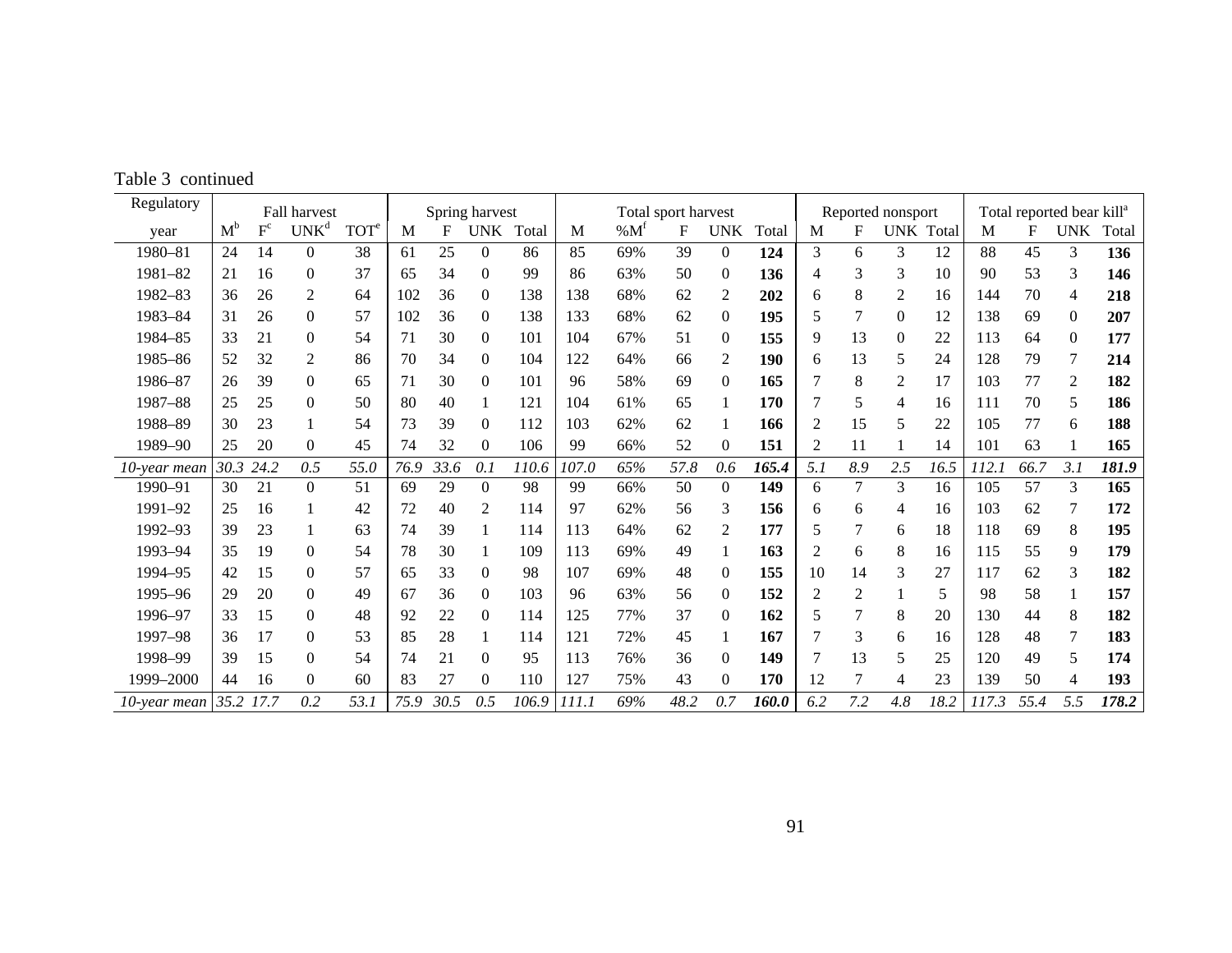Table 3 continued

| Regulatory  |                                                                                                                       |                | Fall harvest     |                  |      |      | Spring harvest |       |       |           | Total sport harvest |     |       |   |     | Reported nonsport |       |       |      | Total reported bear kill <sup>a</sup> |       |
|-------------|-----------------------------------------------------------------------------------------------------------------------|----------------|------------------|------------------|------|------|----------------|-------|-------|-----------|---------------------|-----|-------|---|-----|-------------------|-------|-------|------|---------------------------------------|-------|
| year        | $M^{\circ}$                                                                                                           | E <sup>c</sup> | UNK <sup>d</sup> | TOT <sup>e</sup> | M    | н    | UNK            | Total | M     | $\%$ $M'$ | F                   | UNK | Total | м | F   | UNK -             | Total | M     |      | UNK.                                  | Total |
| $2000 - 01$ | 34                                                                                                                    | 15             |                  | 49               | 87   | 34   |                | 121   | 121   | 71%       | 49                  |     | 170   |   |     |                   | 12    | .26   |      |                                       | 182   |
| $2001 - 02$ | 47                                                                                                                    | 13             |                  | 60               | 99   | 25   |                | 124   | 146   | 79%       | 38                  |     | 184   |   |     | 10                | 18    | 49ء   | 43   | 10                                    | 202   |
| $2002 - 03$ | 33                                                                                                                    | 16             | $\Omega$         | 49               | 70   | 23   |                | 93    | 103   | 73%       | 39                  | 0   | 142   |   |     |                   | 20    | 108   | 43   |                                       | 162   |
| $2003 - 04$ | 39                                                                                                                    | 15             | $\theta$         | 54               | 85   | 26   |                | 11    | 124   | 75%       | 41                  |     | 165   |   |     |                   | 27    | 33    | 46   | $\mathcal{R}$                         | 192   |
| 4 year mean | 38.3                                                                                                                  | 14.8           | 0.0              | 53.0             | 85.3 | 27.0 | 0.0            | 112.3 | 123.5 | 75%       | 41.8                | 0.0 | 165.3 |   | 4.0 | 9.8               | 19.5  | 129.0 | 45.8 | 9.8                                   | 184.5 |
|             | reported kill data derived from sealing records (1960–61 to 1989–90) and annual harvest reports (1990–91 to present). |                |                  |                  |      |      |                |       |       |           |                     |     |       |   |     |                   |       |       |      |                                       |       |

 $\int_{d}^{c}$  females

 $\int_{e}^{d}$  unknown or unreported sex

 $f_{\rm f}$  total

percent males in harvest (males/total)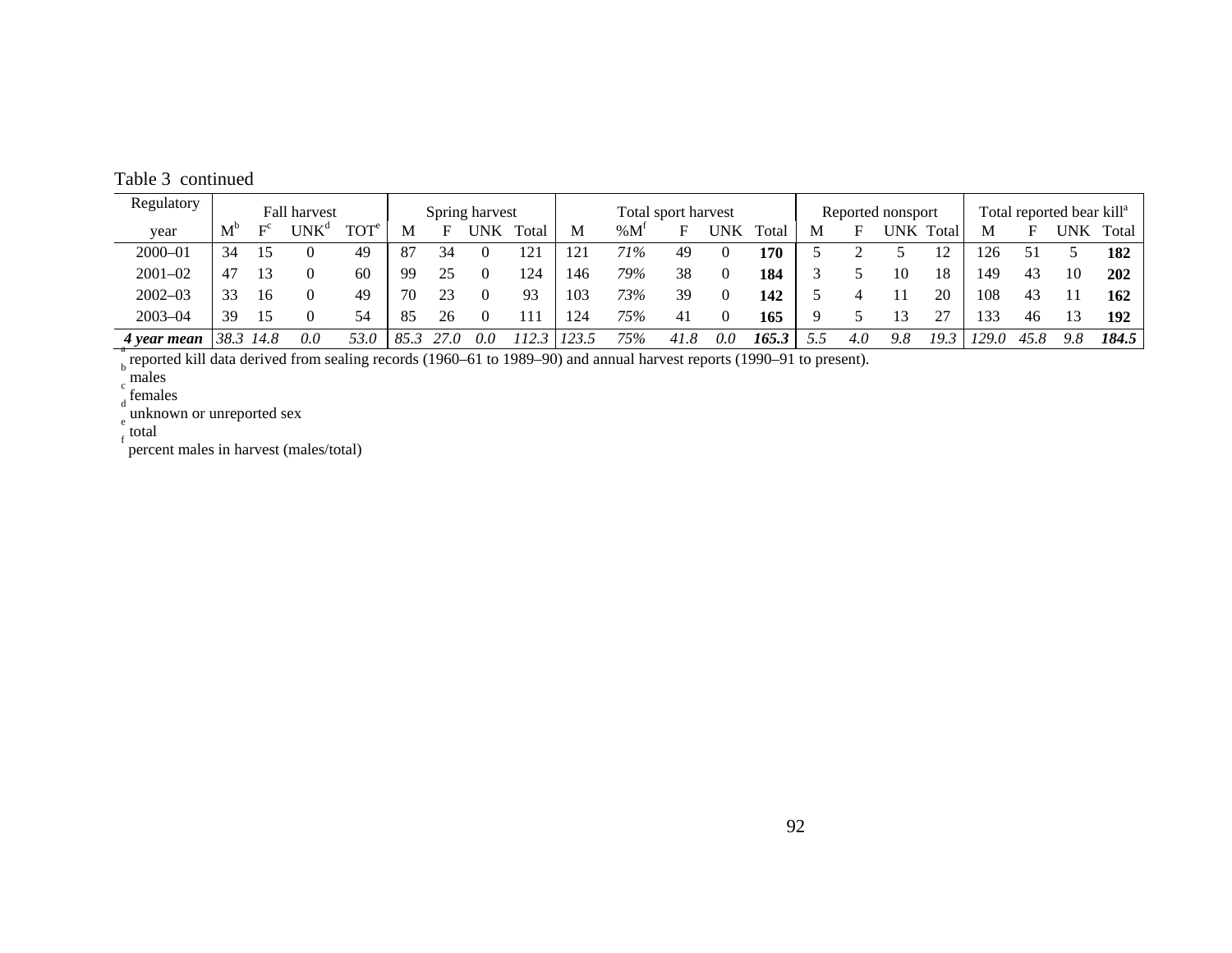|             |            | Males            |      |                  |            |                  | Females |                  |
|-------------|------------|------------------|------|------------------|------------|------------------|---------|------------------|
| Regulatory  | Mean       |                  | Mean |                  | Mean       |                  | Mean    |                  |
| year        | skull size | $\boldsymbol{n}$ | age  | $\boldsymbol{n}$ | skull size | $\boldsymbol{n}$ | age     | $\boldsymbol{n}$ |
| 1982-83     | 24.4       | 89               | 7.2  | 98               | 22.1       | 55               | 8.6     | 59               |
| 1983-84     | 24.6       | 128              | 7.4  | 130              | 21.6       | 60               | 7.9     | 62               |
| 1984-85     | 24.7       | 99               | 7.3  | 102              | 22.0       | 45               | 7.8     | 51               |
| 1985-86     | 24.5       | 116              | 7.4  | 120              | 21.9       | 57               | 7.2     | 64               |
| 1986-87     | 24.8       | 93               | 7.6  | 96               | 21.9       | 60               | 8.5     | 64               |
| 1987-88     | 24.6       | 100              | 6.7  | 104              | 21.8       | 63               | 6.6     | 65               |
| 1988-89     | 25.5       | 98               | 9.1  | 103              | 21.6       | 53               | 7.4     | 61               |
| 1989-90     | 25.4       | 96               | 9.0  | 97               | 21.6       | 48               | 8.7     | 52               |
| 1990-91     | 25.3       | 97               | 8.6  | 95               | 21.7       | 43               | 8.0     | 50               |
| 1991-92     | 25.0       | 91               | 8.4  | 96               | 21.7       | 52               | 8.0     | 56               |
| 1992-93     | 25.1       | 106              | 8.2  | 112              | 21.9       | 56               | 7.8     | 61               |
| 1993-94     | 24.4       | 109              | 6.8  | 113              | 21.8       | 45               | 7.2     | 48               |
| 1994-95     | 25.0       | 103              | 7.8  | 107              | 21.8       | 46               | 6.8     | 48               |
| 1995-96     | 25.2       | 94               | 7.5  | 95               | 21.8       | 50               | 7.4     | 55               |
| 1996-97     | 24.7       | 120              | 7.5  | 125              | 21.7       | 34               | 7.9     | 37               |
| 1997-98     | 24.7       | 117              | 6.8  | 120              | 21.9       | 44               | 6.5     | 44               |
| 1998-99     | 24.9       | 112              | 6.9  | 113              | 21.8       | 36               | 5.6     | 35               |
| 1999-2000   | 24.7       | 122              | 7.7  | 125              | 22.4       | 40               | 8.8     | 41               |
| 2000-01     | 25.2       | 117              | 8.1  | 120              | 21.1       | 49               | 5.2     | 49               |
| $2001 - 02$ | 24.7       | 141              | 7.2  | 145              | 21.9       | 37               | 7.0     | 38               |
| $2002 - 03$ | 25.8       | 100              | 9.4  | 103              | 22.0       | 37               | 7.3     | 39               |
| $2003 - 04$ | 24.9       | 120              | 7.8  | 124              | 21.8       | 40               | 7.8     | 40               |

Table 4 Total skull size, age, and sex of brown bears killed by sport hunters in Unit 8, 1982–83 through 2003–04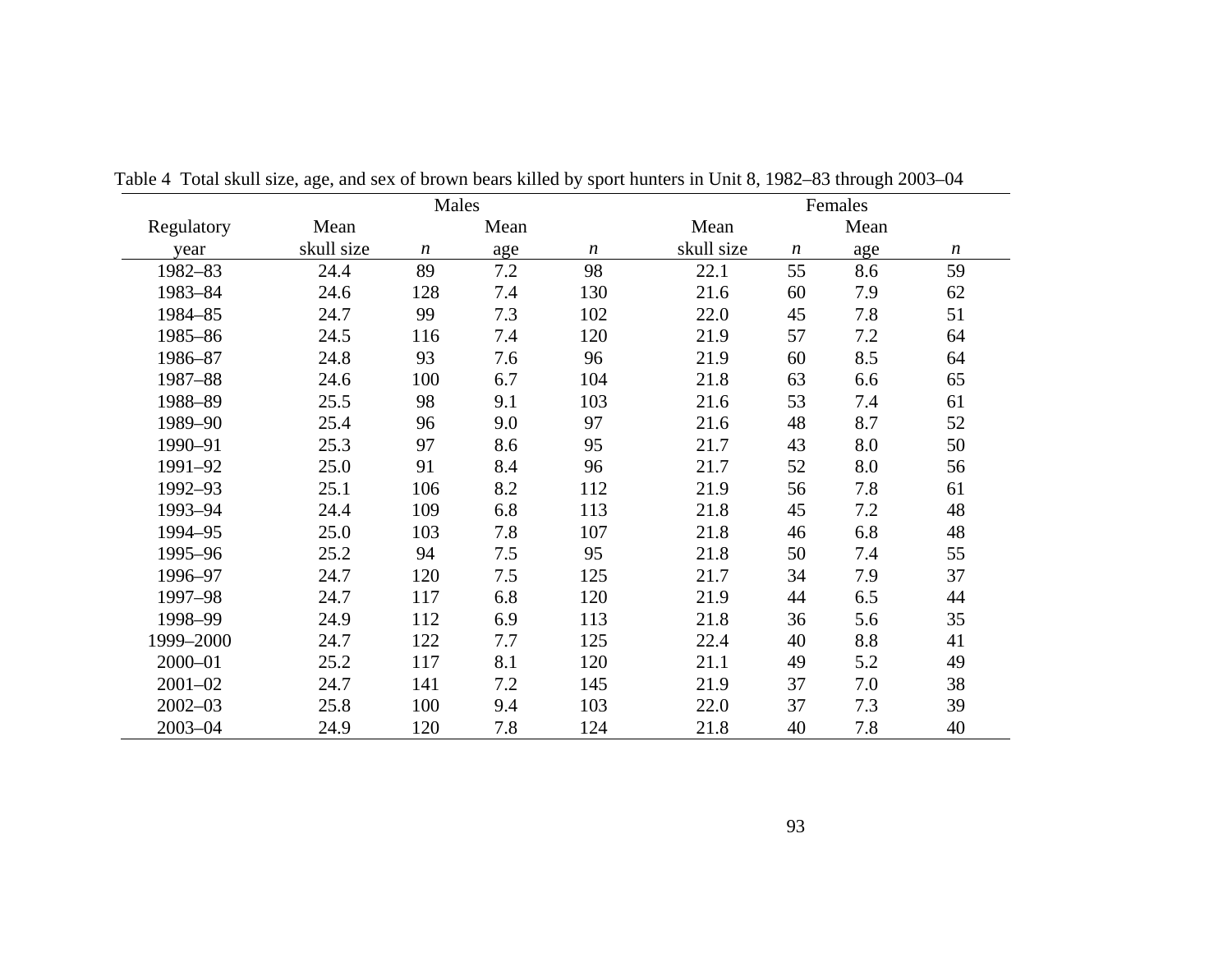|               |             |         |          | Percent          | Percent    |       |      |         |      |                  |                    |
|---------------|-------------|---------|----------|------------------|------------|-------|------|---------|------|------------------|--------------------|
|               | Regulatory  | Permits | Permits  | did not          | successful | Males | $\%$ | Females | $\%$ | Unk              | Total <sup>a</sup> |
|               | year        | issued  | returned | hunt             | hunters    |       |      |         |      |                  | harvest            |
| Fall hunts    | 1994-95     | 118     | 116      | $\overline{2}$   | 48         | 39    | 82   | 15      | 28   | $\overline{0}$   | 54                 |
| $(DB101-129)$ | 1995-96     | 113     | 113      | $\overline{2}$   | 40         | 29    | 65   | 16      | 35   | $\overline{0}$   | 45                 |
| $(DB201-229)$ | 1996-97     | 120     | 119      | 5                | 39         | 32    | 73   | 12      | 27   | $\overline{0}$   | 44                 |
|               | 1997-98     | 131     | 128      | $\overline{2}$   | 50         | 33    | 67   | 16      | 33   | $\overline{0}$   | 49                 |
|               | 1998-99     | 128     | 126      | $\overline{2}$   | 39         | 32    | 68   | 15      | 32   | $\overline{0}$   | 47                 |
|               | 1999-2000   | 126     | 126      | 6                | 44         | 37    | 71   | 15      | 29   | $\overline{0}$   | 52                 |
|               | 2000-01     | 114     | 113      | $\mathbf{I}$     | 41         | 32    | 70   | 14      | 30   | $\overline{0}$   | 46                 |
|               | $2001 - 02$ | 113     | 113      | $\boldsymbol{0}$ | 46         | 39    | 76   | 12      | 24   | $\overline{0}$   | 51                 |
|               | $2002 - 03$ | 113     | 112      | 4                | 44         | 32    | 68   | 15      | 32   | $\overline{0}$   | 47                 |
|               | $2003 - 04$ | 121     | 120      | 6                | 41         | 33    | 72   | 13      | 28   | $\overline{0}$   | 46                 |
|               |             |         |          |                  |            |       |      |         |      |                  |                    |
| Spring hunts  | 1994-95     | 215     | 213      | $\overline{2}$   | 45         | 63    | 66   | 32      | 34   | $\overline{0}$   | 95                 |
| $(DB131-159)$ | 1995-96     | 225     | 223      | 3                | 45         | 63    | 64   | 35      | 36   | $\boldsymbol{0}$ | 98                 |
| $(DB231-259)$ | 1996-97     | 219     | 216      | $\overline{2}$   | 50         | 85    | 80   | 21      | 20   | $\overline{0}$   | 106                |
|               | 1997-98     | 235     | 218      |                  | 50         | 83    | 76   | 26      | 24   |                  | 110                |
|               | 1998-99     | 214     | 211      | 3                | 44         | 70    | 77   | 21      | 23   | $\overline{0}$   | 91                 |
|               | 1999-2000   | 216     | 214      | $\overline{0}$   | 48         | 77    | 76   | 24      | 24   | $\overline{0}$   | 101                |
|               | 2000-01     | 225     | 218      | $\overline{2}$   | 54         | 87    | 75   | 29      | 25   | $\overline{0}$   | 116                |
|               | $2001 - 02$ | 221     | 220      | 1                | 54         | 94    | 80   | 23      | 20   | $\boldsymbol{0}$ | 117                |
|               | $2002 - 03$ | 213     | 210      | 3                | 44         | 68    | 76   | 22      | 24   | $\overline{0}$   | 90                 |
|               | $2003 - 04$ | 194     | 194      | $\overline{2}$   | 54         | 80    | 78   | 23      | 22   | $\overline{0}$   | 103                |

Table 5 Unit 8 brown bear harvest data for drawing permit hunts DB 101–159 and 201–259, 1994–95 through 2003–04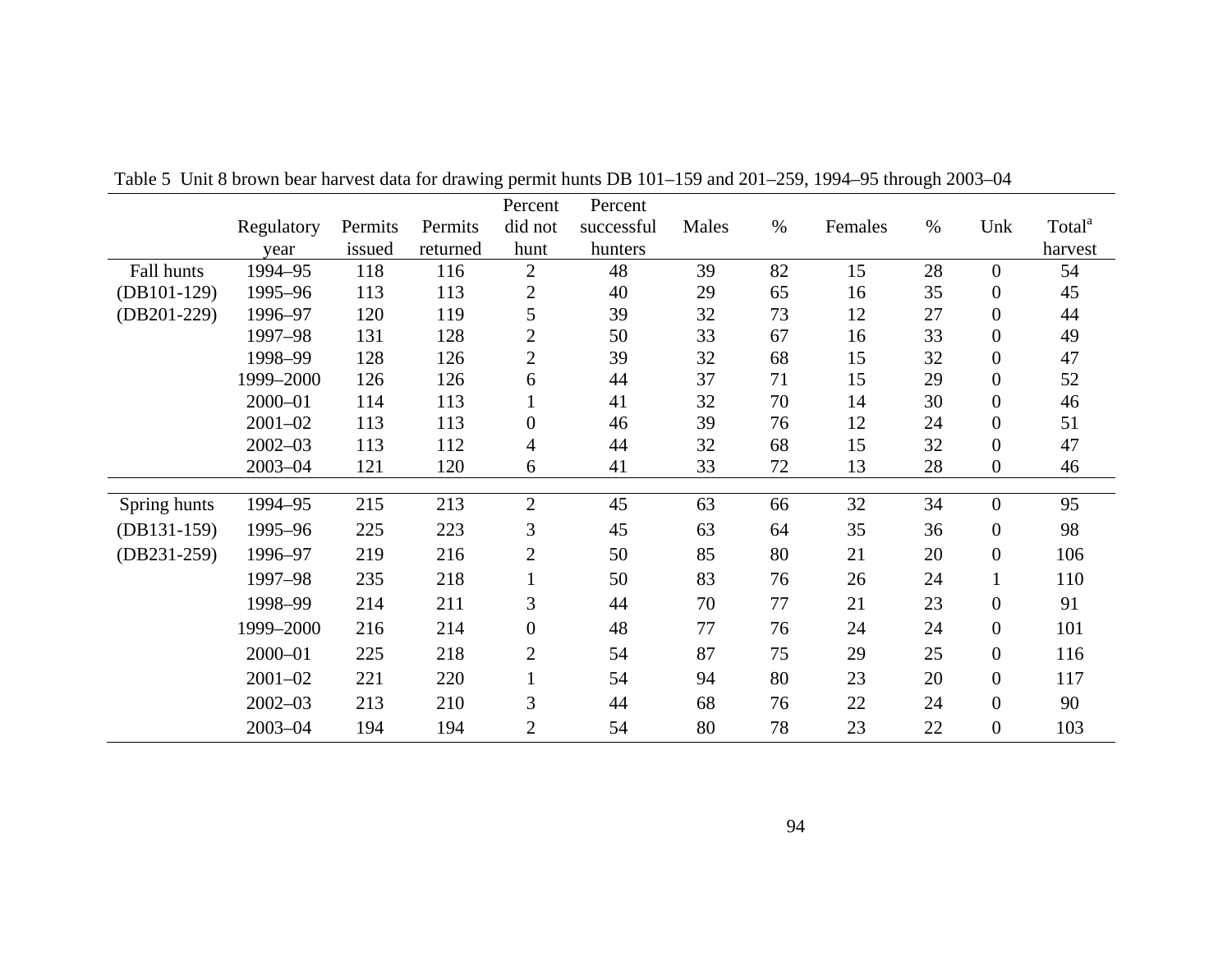|                     | Regulatory<br>year | Permits<br>issued | Permits<br>returned | Percent<br>did not<br>hunt | Percent<br>successful<br>hunters | Males | $\%$ | Females | $\%$ | Unk              | Total<br>harvest |
|---------------------|--------------------|-------------------|---------------------|----------------------------|----------------------------------|-------|------|---------|------|------------------|------------------|
| Combined            | 1994-95            | 333               | 329                 | $\overline{2}$             | 54                               | 102   | 69   | 47      | 31   | $\overline{0}$   | 149              |
| Fall and            | 1995-96            | 338               | 336                 | 3                          | 46                               | 92    | 64   | 51      | 36   | $\overline{0}$   | 143              |
| <b>Spring Hunts</b> | 1996-97            | 339               | 335                 | 7                          | 45                               | 117   | 78   | 33      | 22   | $\theta$         | 150              |
| $(DB101-159)$       | 1997-98            | 366               | 346                 | 3                          | 50                               | 116   | 74   | 42      | 26   |                  | 158              |
| $(DB201-259)$       | 1998-99            | 342               | 337                 | 5                          | 42                               | 102   | 74   | 36      | 26   | $\boldsymbol{0}$ | 138              |
|                     | 1999-2000          | 342               | 340                 | 3                          | 46                               | 114   | 75   | 39      | 25   | $\boldsymbol{0}$ | 153              |
|                     | $2000 - 01$        | 339               | 331                 | 3                          | 50                               | 119   | 73   | 43      | 27   | $\theta$         | 162              |
|                     | $2001 - 02$        | 334               | 333                 |                            | 51                               | 133   | 79   | 35      | 21   | $\overline{0}$   | 168              |
|                     | $2002 - 03$        | 326               | 322                 | 3                          | 43                               | 100   | 73   | 37      | 27   | $\theta$         | 137              |
|                     | $2003 - 04$        | 315               | 314                 | 4                          | 49                               | 113   | 76   | 36      | 24   | $\theta$         | 149              |

Table 5 Continued

a Harvest figures may differ from those in other tables because of differences in classification of illegal kills and unresolved discrepancies in hunter reports.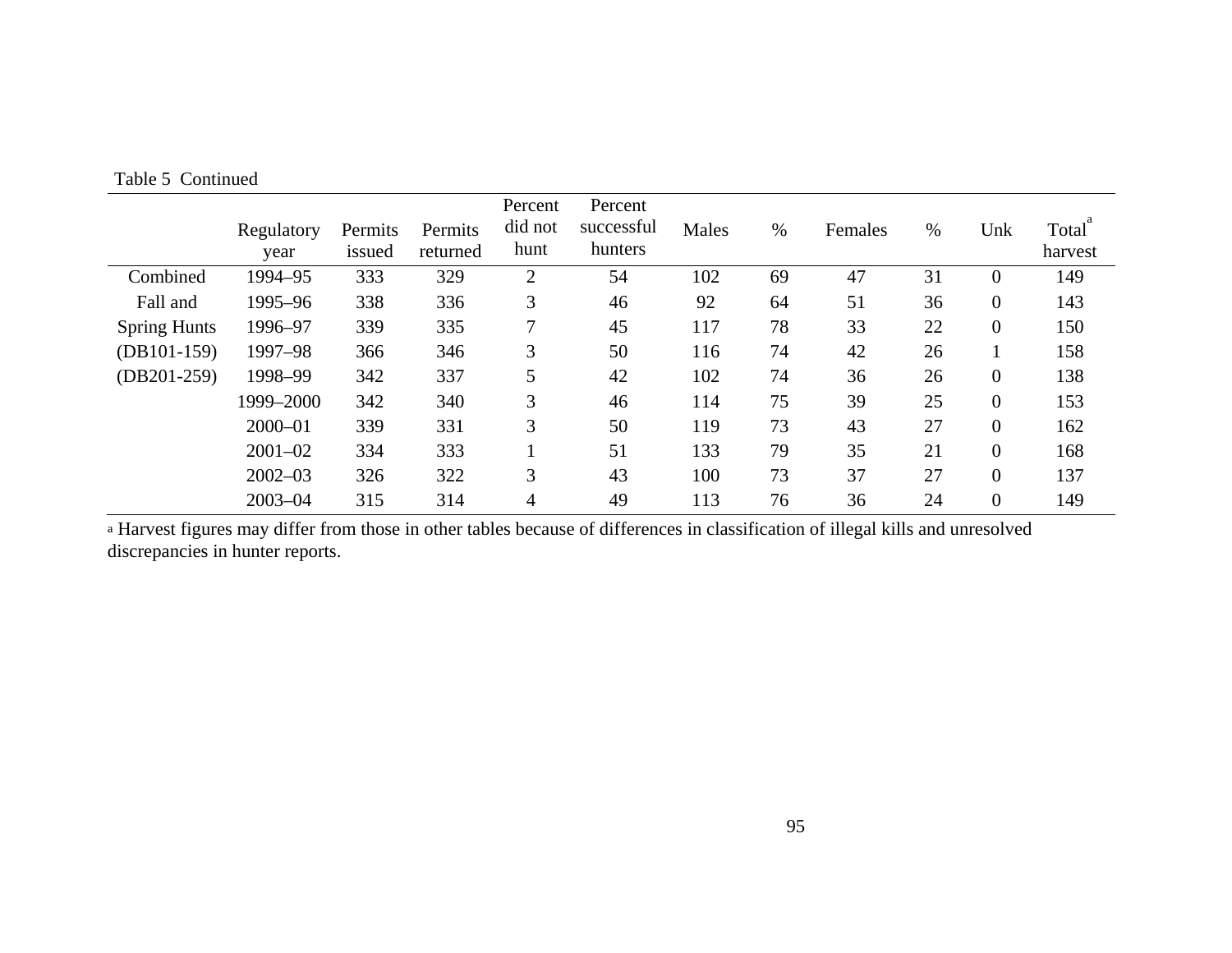|                   |                       |                     |          |                | Percent | Percent    |                |                  |                   |                   |                |                |
|-------------------|-----------------------|---------------------|----------|----------------|---------|------------|----------------|------------------|-------------------|-------------------|----------------|----------------|
|                   | Regulatory            | Permits             | Permits  | <b>Hunters</b> | did not | successful | Males          | $\%$             | Females           | $\%$              | Unk            | Total          |
|                   | year                  | issued <sup>a</sup> | returned | afield         | hunt    | hunters    |                |                  |                   |                   |                | harvest        |
| <b>Fall Hunts</b> | 1994-95               | 69                  | 65       | 52             | 20      | 4          | $\overline{2}$ | 100              | $\overline{0}$    | $\overline{0}$    | $\overline{0}$ | 3              |
| (RB230)           | 1995-96               | 71                  | 68       | 37             | 48      | 11         | $\overline{0}$ | $\boldsymbol{0}$ | 4                 | 100               | $\mathbf{0}$   |                |
|                   | 1996-97               | 84                  | 83       | 47             | 43      | 9          | $\overline{2}$ | 50               | $\overline{2}$    | 50                | $\Omega$       |                |
|                   | 1997-98               | 114                 | 98       | 71             | 24      | 4          | 3              | 100              | $\mathbf{0}$      | $\theta$          | $\Omega$       |                |
|                   | 1998-99               | 157                 | 145      | 99             | 32      |            | 7              | 100              | $\qquad \qquad -$ | $\qquad \qquad -$ | 0              |                |
|                   | 1999-2000             | 176                 | 175      | 110            | 33      |            | 7              | 88               | $\mathbf{1}$      | 12                | 0              | 8              |
|                   | $2000 - 01$           | 162                 | 146      | 99             | 32      | 3          | $\overline{2}$ | 67               | 1                 | 33                | $\overline{0}$ |                |
|                   | $2001 - 02$           | 126                 | 124      | 92             | 26      | 10         | 8              | 89               | 1                 | 11                | $\Omega$       | 9              |
|                   | $2002 - 03$           | 85                  | 77       | 54             | 30      | 4          |                | 50               | 1                 | 50                | $\overline{0}$ | $\overline{2}$ |
|                   | $2003 - 04$           | 118                 | 118      | 81             | 31      | 10         | 5              | 63               | 3                 | 38                | $\overline{0}$ | 8              |
| Spring            | 1994-95               | 75                  | 68       | 45             | 40      | 7          | $\overline{2}$ | 67               |                   | 33                | $\overline{0}$ | $\overline{3}$ |
| Hunts             | 1995-96               | 85                  | 83       | 58             | 32      | 9          | 4              | 75               | 1                 | 25                | $\theta$       |                |
| (RB260)           | 1996-97               | 82                  | 78       | 53             | 32      | 15         | 7              | 88               |                   | 12                | $\overline{0}$ | 8              |
|                   | 1997-98               | 94                  | 55       | 34             | 38      | 12         | $\overline{2}$ | 50               | 2                 | 50                | $\Omega$       |                |
|                   | 1998-99               | 107                 | 92       | 72             | 22      | 6          | 4              | 100              | $\overline{0}$    | $\qquad \qquad -$ | $\overline{0}$ |                |
|                   | $1999 - 2000^{\rm b}$ | 103                 | 96       | 79             | 18      | 11         | 7              | 78               | $\overline{2}$    | 22                | $\overline{0}$ | 9              |
|                   | $2000 - 01$           | 104                 | 92       | 70             | 24      | 7          | $\Omega$       | $---$            | 5                 | 100               | $\Omega$       |                |
|                   | $2001 - 02$           | 106                 | 94       | 70             | 26      | 10         | 5              | 71               | $\overline{2}$    | 29                | 0              |                |
|                   | $2002 - 03$           | 75                  | 67       | 46             | 31      | 7          | $\overline{2}$ | 67               |                   | 33                | $\Omega$       | 3              |
|                   | $2003 - 04$           | 117                 | 108      | 76             | 30      | 11         | 5              | 63               | 3                 | 37                | 0              | 8              |

Table 6 Unit 8 brown bear harvest data for registration permit<sup>a</sup> hunt numbers RB 230 and RB 260, 1994/95–2003/04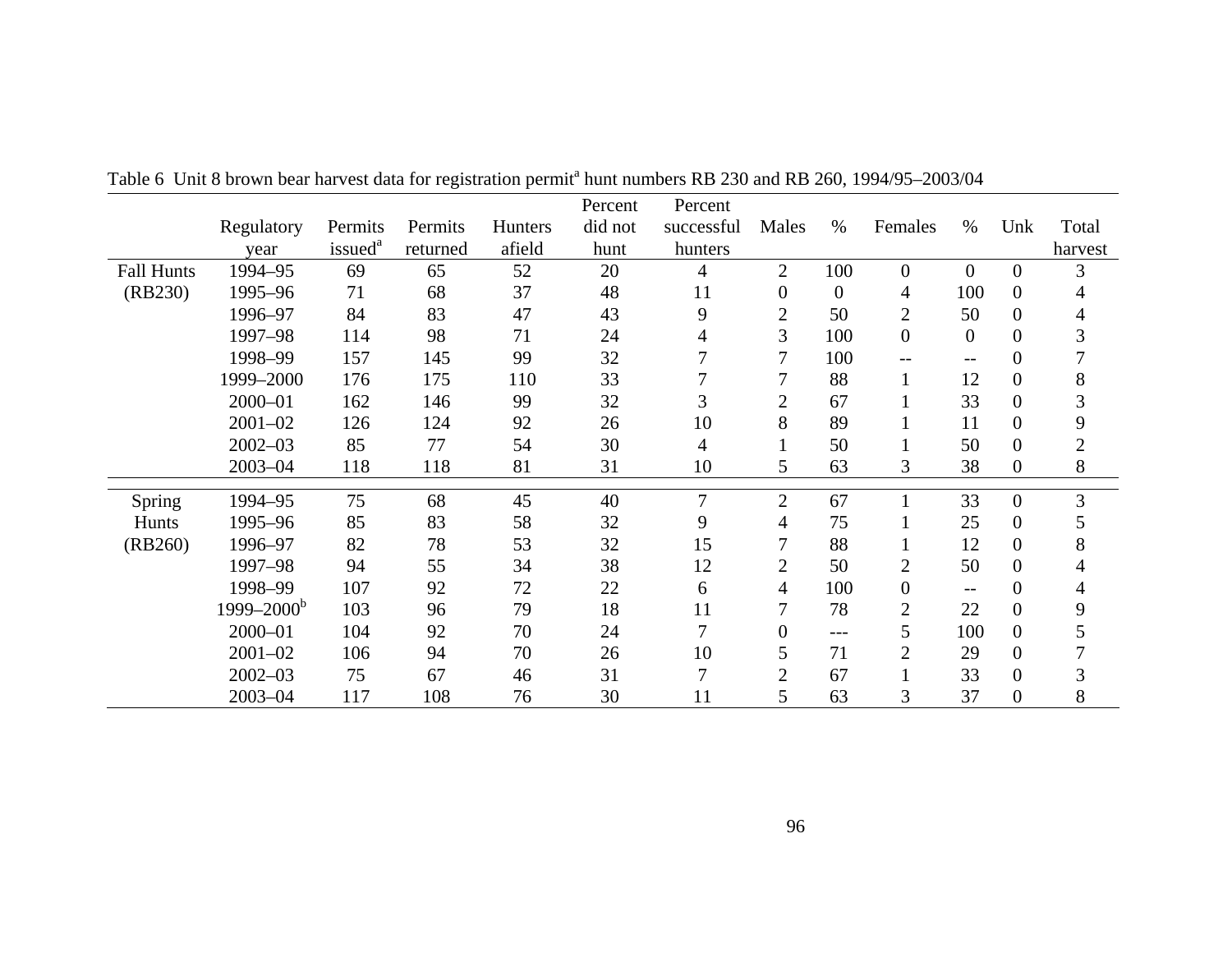|               | Regulatory<br>year | Permits<br>issued <sup>a</sup> | Permits<br>returned | <b>Hunters</b><br>afield | Percent<br>did not<br>hunt | Percent<br>successful<br>hunters | Males          | $\%$ | Females        | $\%$  | Unk            | Total<br>harvest |
|---------------|--------------------|--------------------------------|---------------------|--------------------------|----------------------------|----------------------------------|----------------|------|----------------|-------|----------------|------------------|
| Combined      | 1994-95            | 144                            | 133                 | 97                       | 27                         | 6                                | 5              | 83   |                | 17    | $\overline{0}$ | 6                |
| Fall and      | 1995-96            | 156                            | 151                 | 95                       | 39                         | 9                                | 4              | 44   | 5              | 56    | $\theta$       | 9                |
| <b>Spring</b> | 1996-97            | 166                            | 161                 | 100                      | 38                         | 12                               | 9              | 75   | 3              | 25    | $\overline{0}$ | 12               |
| Hunts         | 1997-98            | 208                            | 153                 | 105                      | 31                         | 8                                | 5              | 71   | $\overline{2}$ | 29    | $\overline{0}$ |                  |
| (RB230)       | 1998-99            | 264                            | 237                 | 171                      | 28                         | 6                                | 11             | 100  | $\theta$       | $- -$ | $\overline{0}$ | 11               |
| & RB260)      | $1999 - 2000^b$    | 279                            | 271                 | 189                      | 27                         | 9                                | 14             | 82   | 3              | 18    | $\theta$       | 17               |
|               | $2000 - 01$        | 226                            | 238                 | 169                      | 29                         | 5                                | $\overline{2}$ | 25   | 6              | 75    | $\theta$       | 8                |
|               | $2001 - 02$        | 232                            | 218                 | 162                      | 26                         | 10                               | 13             | 81   | 3              | 19    | $\overline{0}$ | 16               |
|               | $2002 - 03$        | 160                            | 144                 | 100                      | 31                         | 5                                | 3              | 60   | $\overline{2}$ | 40    | $\overline{0}$ | 5                |
|               | $2003 - 04$        | 235                            | 226                 | 157                      | 31                         | 10                               | 10             | 63   | 6              | 37    | $\overline{0}$ | 16               |

Table 6 Continued

 $\sigma_{\rm b}^{\rm b}$  No limit on the number of permits issued.<br><sup>b</sup> Includes 1 female bear illegally killed by a sport hunter.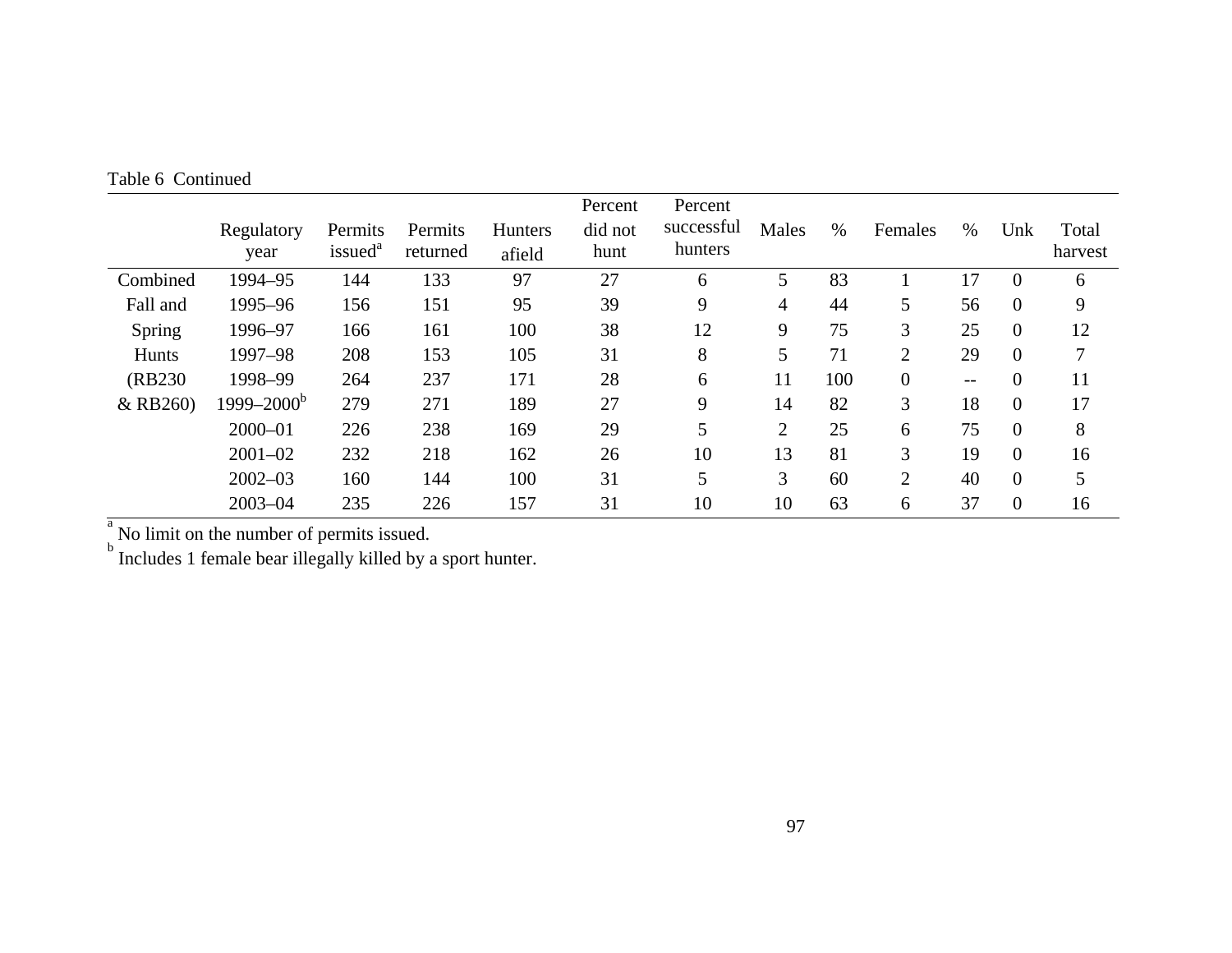| Regulatory  | Local                  |                | Nonlocal  |         |              |         | Total              |
|-------------|------------------------|----------------|-----------|---------|--------------|---------|--------------------|
| year        | residents <sup>b</sup> | (% )           | residents | $(\% )$ | Nonresidents | $(\% )$ | successful hunters |
| 1994-95     | 10                     | 6              | 58        | 37      | 87           | 56      | 155                |
| 1995-96     | 20                     | 13             | 61        | 40      | 71           | 47      | 152                |
| 1996-97     | 10                     | 6              | 63        | 39      | 89           | 55      | 162                |
| 1997-98     | 12                     | $\mathcal{I}$  | 71        | 43      | 83           | 50      | 166                |
| 1998-99     | 11                     | $\mathcal{I}$  | 57        | 38      | 81           | 54      | 149                |
| 1999-2000   | 16                     | 9              | 62        | 37      | 91           | 54      | 169                |
| $2000 - 01$ | 15                     | 9              | 65        | 38      | 90           | 53      | 170                |
| $2001 - 02$ | 21                     | 11             | 66        | 36      | 97           | 53      | 184                |
| $2002 - 03$ | 6                      | $\overline{4}$ | 51        | 36      | 85           | 60      | 142                |
| $2003 - 04$ | 19                     | 12             | 62        | 38      | 84           | 50      | 165                |

Table 7 Residency of successful brown bear hunters<sup>a</sup> in Unit 8, 1994–95 through 2003–04

 $\alpha$  Permits required for all hunters; does not include sport hunters who killed bear without a permit, so may differ from other tables.

Includes residents of Game Management Unit 8.

 Includes the following successful nonresidents guided by next-of-kin: 1994–95, 1; 1995–96, 3; 1996–97, 1; 1997–98, 3; 1998–99, 1; 1999–2000, 2; 2000–01, 2; 2001–02, 6; 2002–03, 4; and 2003–04, 1.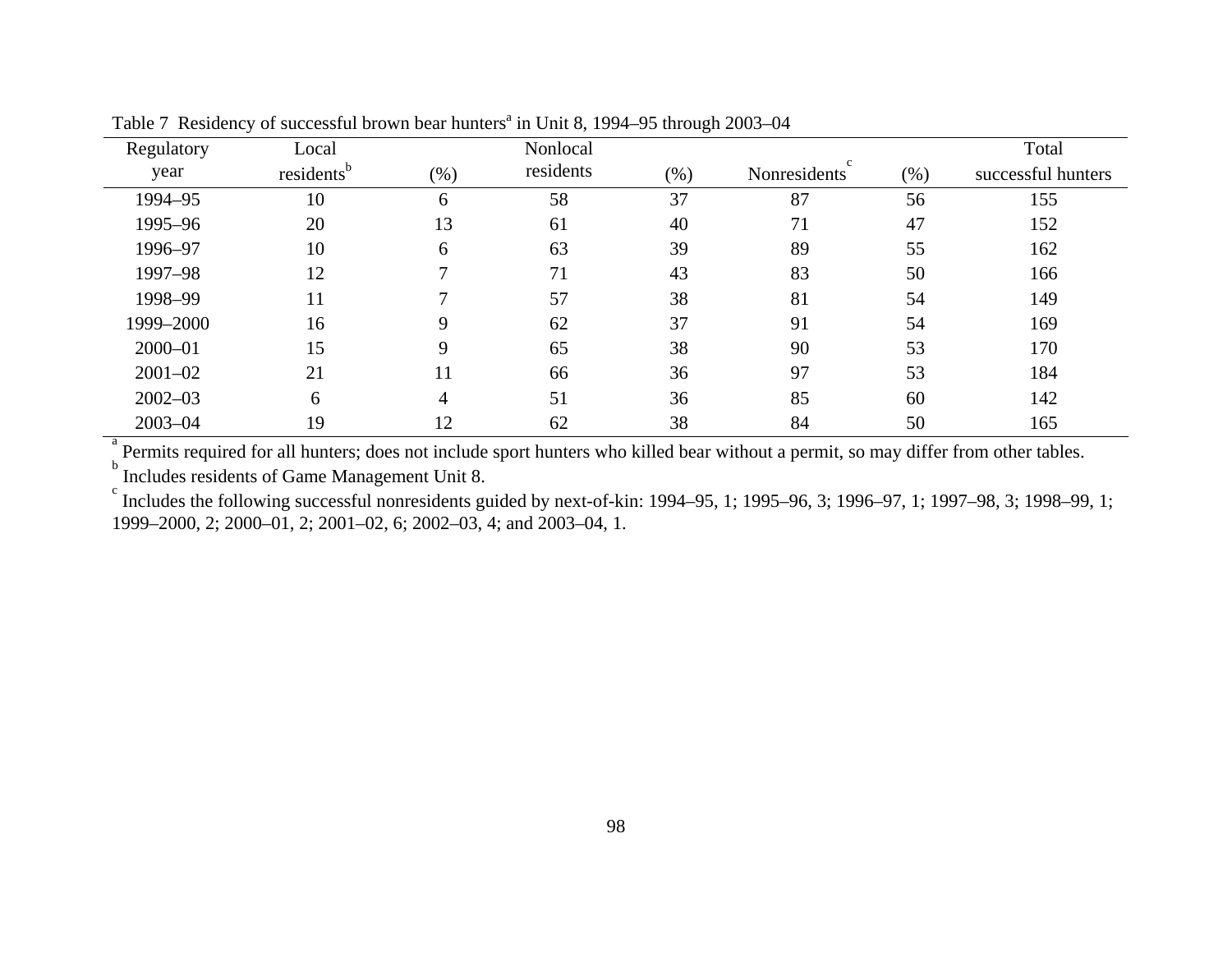|             | <b>Fall Season</b> |    |                  |          |                  | <b>Spring Season</b>     |                  |  |                |                |                  |           |                  |          |                  |                    |
|-------------|--------------------|----|------------------|----------|------------------|--------------------------|------------------|--|----------------|----------------|------------------|-----------|------------------|----------|------------------|--------------------|
|             | $25$ Oct-          |    |                  | $7$ Nov- |                  | $19$ Nov-                | Fall             |  |                | $1$ Apr-       |                  | $16$ Apr- |                  | $1$ May- | Spring           | Regulatory         |
| Regulatory  | 6 Nov              |    |                  | 18 Nov   | 25 Nov           |                          | Total            |  |                | 15 Apr         |                  | 30 Apr    |                  | 15 May   | Total            | Year               |
| year        | $\boldsymbol{n}$   | %  | $\boldsymbol{n}$ | $\%$     | $\boldsymbol{n}$ | $\%$                     | $\boldsymbol{n}$ |  | n              | %              | $\boldsymbol{n}$ | %         | $\boldsymbol{n}$ | $\%$     | $\boldsymbol{n}$ | Total <sup>a</sup> |
| 1994-95     | 38                 | 67 | 11               | 19       | 8                | 14                       | 57               |  | $\overline{2}$ | $\overline{2}$ | 40               | 41        | 56               | 57       | 98               | 155                |
| 1995-96     | 34                 | 69 | 13               | 26       | $\overline{2}$   | $\overline{\mathcal{A}}$ | 49               |  |                |                | 40               | 39        | 62               | 60       | 103              | 152                |
| 1996-97     | 39                 | 81 | 8                | 17       |                  | $\overline{2}$           | 48               |  | 6              | 5              | 47               | 41        | 61               | 54       | 114              | 162                |
| 1997-98     | 41                 | 77 | 8                | 15       | 4                | 8                        | 53               |  | 3              | 3              | 59               | 52        | 52               | 46       | 114              | 167                |
| 1998-99     | 43                 | 80 | 9                | 17       | $\overline{2}$   | 3                        | 54               |  | $\overline{4}$ | $\overline{4}$ | 34               | 36        | 57               | 60       | 95               | 149                |
| 1999-2000   | 43                 | 73 | 10               | 17       | 6                | 10                       | 59               |  | 6              | 5              | 41               | 37        | 63               | 57       | 110              | 169                |
| $2000 - 01$ | 35                 | 71 | 12               | 24       | 2                | $\overline{4}$           | 49               |  | $\overline{4}$ | 3              | 55               | 45        | 62               | 51       | 121              | 170                |
| $2001 - 02$ | 47                 | 78 | 10               | 17       | 3                | 5                        | 60               |  | $\overline{4}$ | $\overline{3}$ | 44               | 35        | 76               | 61       | 124              | 184                |
| $2002 - 03$ | 39                 | 80 | 6                | 12       | 4                | 8                        | 49               |  | 2              | 2              | 40               | 43        | 51               | 55       | 93               | 142                |
| $2003 - 04$ | 45                 | 83 | 9                | 17       | $\overline{0}$   | $\theta$                 | 54               |  | 4              | 4              | 40               | 36        | 67               | 60       | 111              | 165                |

Table 8 Chronology of the brown bear harvest by season and period in Unit 8, 1994–95 through 2003–04

<sup>a</sup> Totals may differ from those in other tables because of different classifications of illegal sport harvest.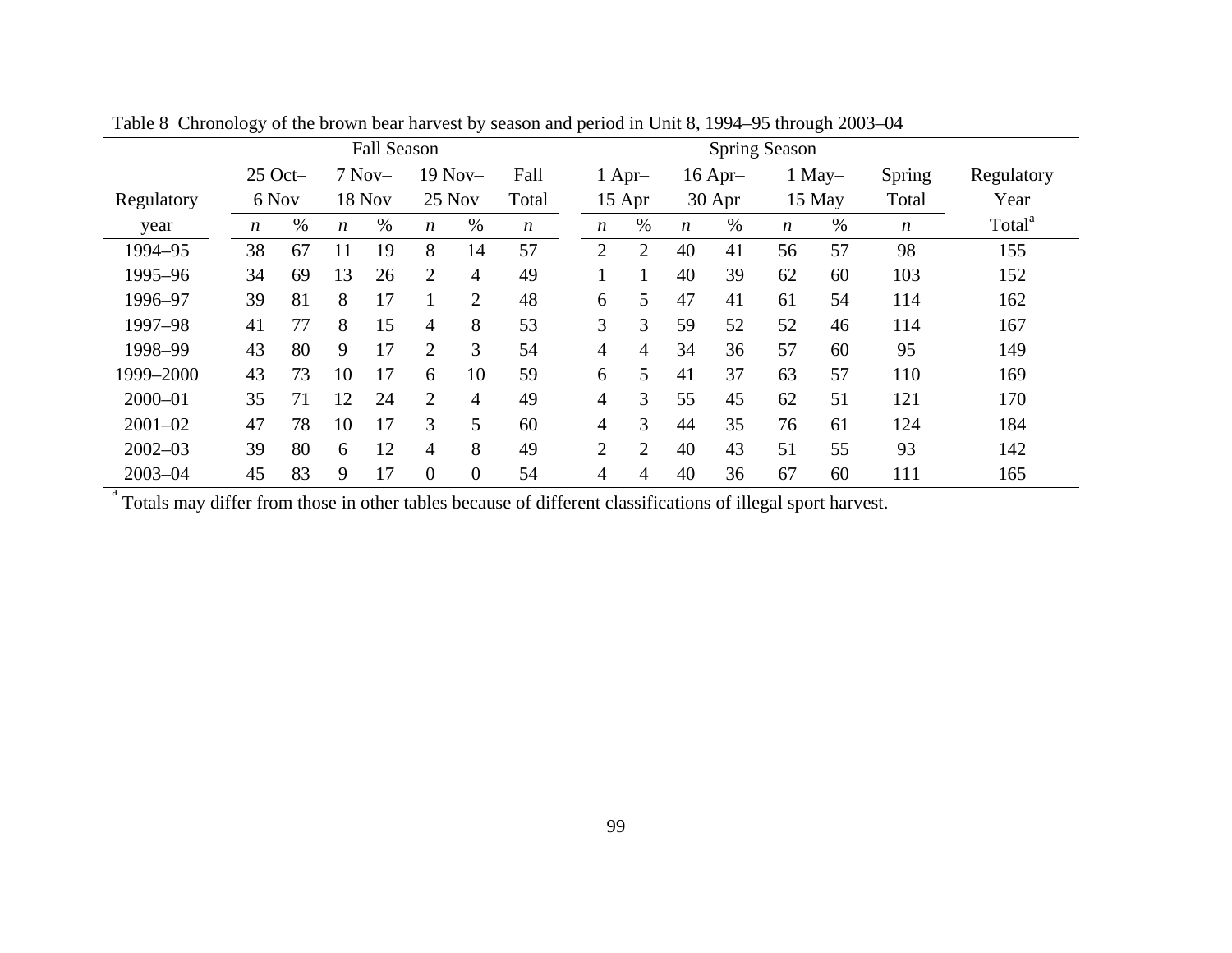| Percent of Harvest |          |       |             |           |         |                |         |              |     |
|--------------------|----------|-------|-------------|-----------|---------|----------------|---------|--------------|-----|
| Regulatory         |          |       |             | $3-$ or   | Snow    |                | Highway |              |     |
| Year               | Airplane | Horse | <b>Boat</b> | 4-wheeler | machine | <b>ORV</b>     | vehicle | Unknown      | n   |
| 1994-95            | 57       |       | 38          |           |         | $\overline{0}$ |         |              | 155 |
| 1995-96            | 70       |       | 23          |           |         |                |         | 0            | 152 |
| 1996-97            | 48       |       | 46          |           |         | $\leq$ 1       |         | 0            | 162 |
| 1997-98            | 70       |       | 27          |           |         | $<$ 1          |         | 0            | 167 |
| 1998-99            | 73       |       | 20          |           |         | $<$ 1          |         | 0            | 149 |
| 1999-2000          | 69       |       | 22          |           |         | $\theta$       |         | C            | 170 |
| $2000 - 01$        | 76       | 0     | 20          |           |         | $\theta$       | ◠       | $\Omega$     | 170 |
| $2001 - 02$        | 72       |       | 20          |           |         | $\Omega$       |         | 0            | 184 |
| $2002 - 03$        | 73       | 0     | 23          |           |         | $\theta$       |         |              | 142 |
| $2003 - 04$        | 66       |       | 25          |           |         | 0              |         | $\lt$ $\mid$ | 165 |

Table 9 Unit 8 brown bear harvest percent by transport method, 1994–95 through 2003–04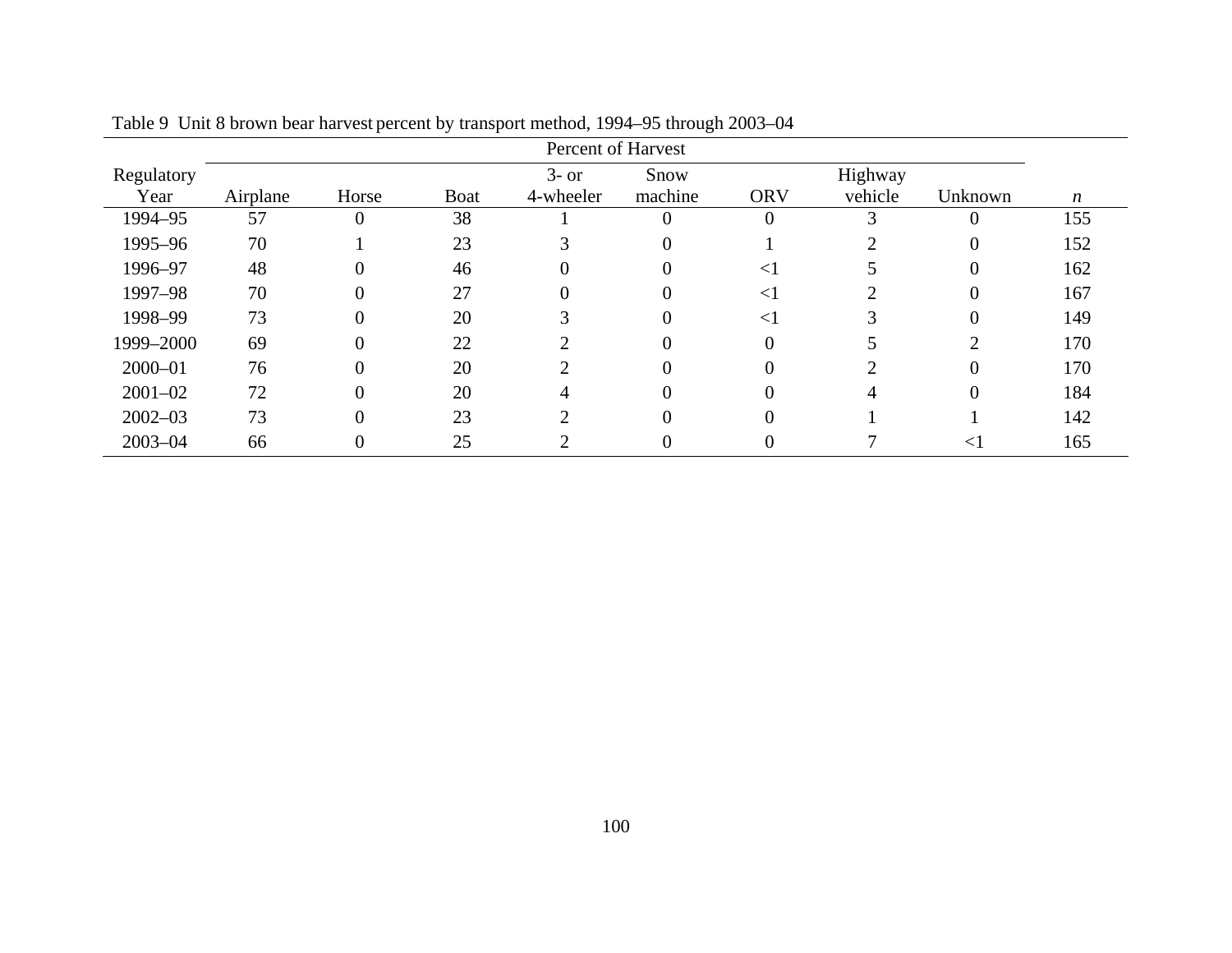|            |       | Sex of bear |                |       | Location    |        | Cause <sup>a</sup> |       |  |
|------------|-------|-------------|----------------|-------|-------------|--------|--------------------|-------|--|
| Regulatory |       |             |                |       | Kodiak road |        | Hunting            |       |  |
| Year       | Males | Females     | Unknown        | Total | system      | Remote | Related            | Other |  |
| 1994       |       | 10          | $\overline{0}$ | 17    | $\theta$    | 17     |                    | 9     |  |
| 1995       |       |             | 0              |       |             |        |                    |       |  |
| 1996       | 4     |             |                |       |             |        |                    |       |  |
| 1997       | ◠     |             |                |       |             |        |                    |       |  |
| 1998       | 6     |             |                | 13    |             | 13     |                    |       |  |
| 1999       | 10    |             |                | 19    |             | 11     |                    | 13    |  |
| 2000       | 6     |             |                | 10    |             | 10     |                    |       |  |
| 2001       |       |             |                |       |             |        |                    |       |  |
| 2002       |       |             |                |       |             |        |                    |       |  |
| 2003       |       |             | 0              |       |             |        |                    |       |  |
| 2004       |       |             |                | 10    |             |        |                    |       |  |

|  |  |  | Table 10 Unit 8 brown bears reported DLP harvest, 1994–2004 |
|--|--|--|-------------------------------------------------------------|
|--|--|--|-------------------------------------------------------------|

<sup>a</sup> Data included in previous columns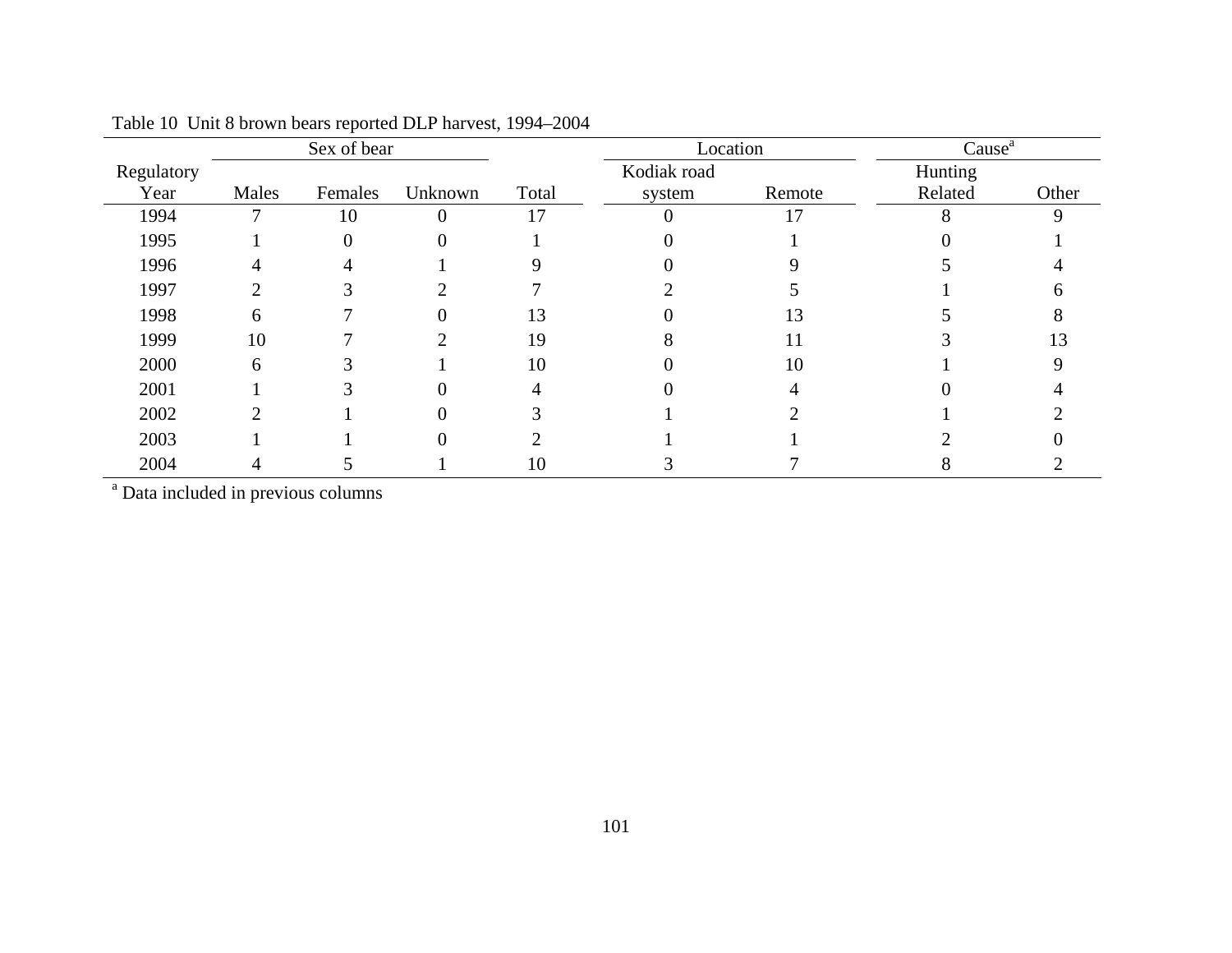**MANAGEMENT REPORT** 

## **BROWN BEAR MANAGEMENT REPORT**

From: 1 July 2002 To: 30 June 2004

# **LOCATION**

**GAME MANAGEMENT UNIT:** 9 (33,638 mi<sup>2</sup>)

**GEOGRAPHIC DESCRIPTION:** Alaska Peninsula

#### **BACKGROUND**

The Alaska Peninsula is a premier area for large brown bears, and the Board of Game has placed a high priority on maintaining the quality of this hunt. Because of reasonably easy aircraft access and the high quality of bear trophies in the unit, an active guiding industry developed during the 1960s. As hunting pressure increased, several studies on brown bear ecology were initiated. During the late 1960s and early 1970s, Alaska Department of Fish and Game (ADF&G) engaged in research at McNeil River State Game Sanctuary to investigate reproductive biology and survival rates of brown bears (Glenn et al. 1976). A succession of graduate students from Utah State University studied bear behavior at McNeil River during the early 1970s. Sellers and Aumiller (1994) analyzed population data collected at McNeil River.

An intensive study was conducted during the early 1970s near Black Lake in the central portion of Unit 9E. Three hundred and forty-four bears were captured and marked during 1970–75 to acquire information on reproductive performance, movements, and harvest rates. More recently, efforts have been directed at further analyzing the data from this study to better understand the population dynamics of an exploited bear population. In 1988 an interagency study was initiated at Black Lake to assess the current status of the bear population (Sellers and Miller 1991, Sellers 1994, Miller et al. 1997) and to make comparisons with conditions in the early 1970s. The 1989 *Exxon Valdez* oil spill (EVOS) led to another research project to assess damage to the brown bear population along the coast of Katmai National Park. This study continued under National Park Service (NPS) funding with the primary objective of measuring population parameters of an unhunted brown bear population (Sellers et al. 1999).

High harvests that coincided with poor salmon escapements in most drainages in 1972 and 1973 indicated that hunting seasons needed to be reduced. Harvest statistics and the high percentage of marked bears killed in the Black Lake area also supported a reduction in hunting. Emergency closures were declared for all of Unit 9 in the spring of 1974 and for the central portion of the Alaska Peninsula in the spring of 1975. At the spring 1975 Board of Game meeting, the present system of alternating seasons (open in the fall of odd-numbered years and the spring of even-numbered years) was adopted to keep harvests within the quota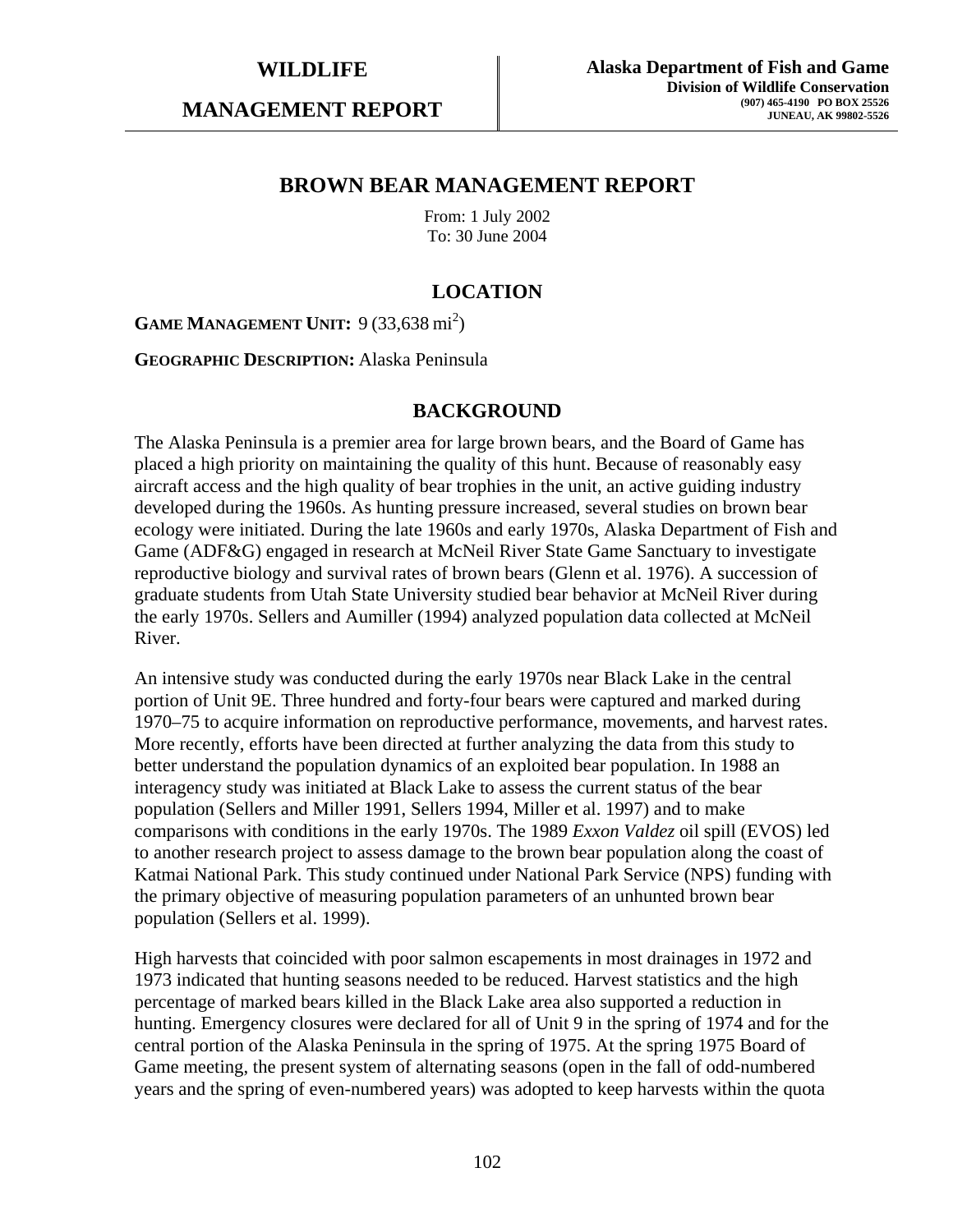of 150 bears per year for the area south of the Naknek River. This system reduced harvests substantially from 1976 to 1981 and allowed the bear population to recover.

In 1984 the board abandoned the harvest quota (150 bears) for the area south of the Naknek River and endorsed more flexible objectives (Sellers and McNay 1984): (1) maintain maximum opportunity to hunt bears and avoid a drawing permit system; (2) continue both spring and fall hunts, maintain a desirable sex ratio in the bear population, and allow hunters to select either season; (3) maintain hunting seasons long enough so that severe weather would be unlikely to eliminate the entire season; and (4) handle chronic bear threats to villages through better sanitation, public education, and, only as a last resort when other measures prove ineffective, through special permit hunts.

In the fall of 1988, the Alaska Supreme Court ruled the exclusive guide area system unconstitutional. This allowed the number of registered guides operating in Unit 9 to increase; however, federal land management agencies limited the number of commercial-use licenses to new guides on federal lands. Therefore, most new guide operations used either state or private lands. With approximately 75% of the Unit 9 harvest coming from guided hunts, stability in the guide industry is a key part of the management program.

# **MANAGEMENT DIRECTION**

### **MANAGEMENT OBJECTIVES**

To maintain a high bear density with a sex and age structure that will sustain a harvest composed of 60% males, with 50 males 8 years or older taken during the combined fall/spring season.

# **METHODS**

Historically, brown bear managers have relied heavily on interpretation of harvest statistics (i.e., total harvest, sex ratio, age composition) to monitor bear populations, often using various computer models (Tait 1983, Harris 1984) to aid in evaluating harvest data. However, models based on harvest data have inherent problems (Miller and Miller 1990). Recently a new model using the Lotka equation has been developed by W. Testa (ADF&G, Anchorage) to estimate the sustainable harvest of females based on estimates of survival and reproductive rates.

Despite the potential utility of models, supplementary means of detecting changes in heavily exploited bear populations are needed. Aerial surveys of bears concentrated along salmon streams have been used periodically since 1958, primarily to detect major changes in population composition. Erickson and Siniff (1963) identified limitations of these surveys, recommending procedures to standardize the technique. Subsequently, ADF&G has conducted surveys near Black Lake, and U.S. Fish and Wildlife Service (FWS) has conducted surveys in the Izembek and Unimak areas.

In May 1999 and 2000, an experimental line-transect/double count technique, first tried on Kodiak Island (Becker and Quang, in prep.) was used in the northern portion of Unit 9B. A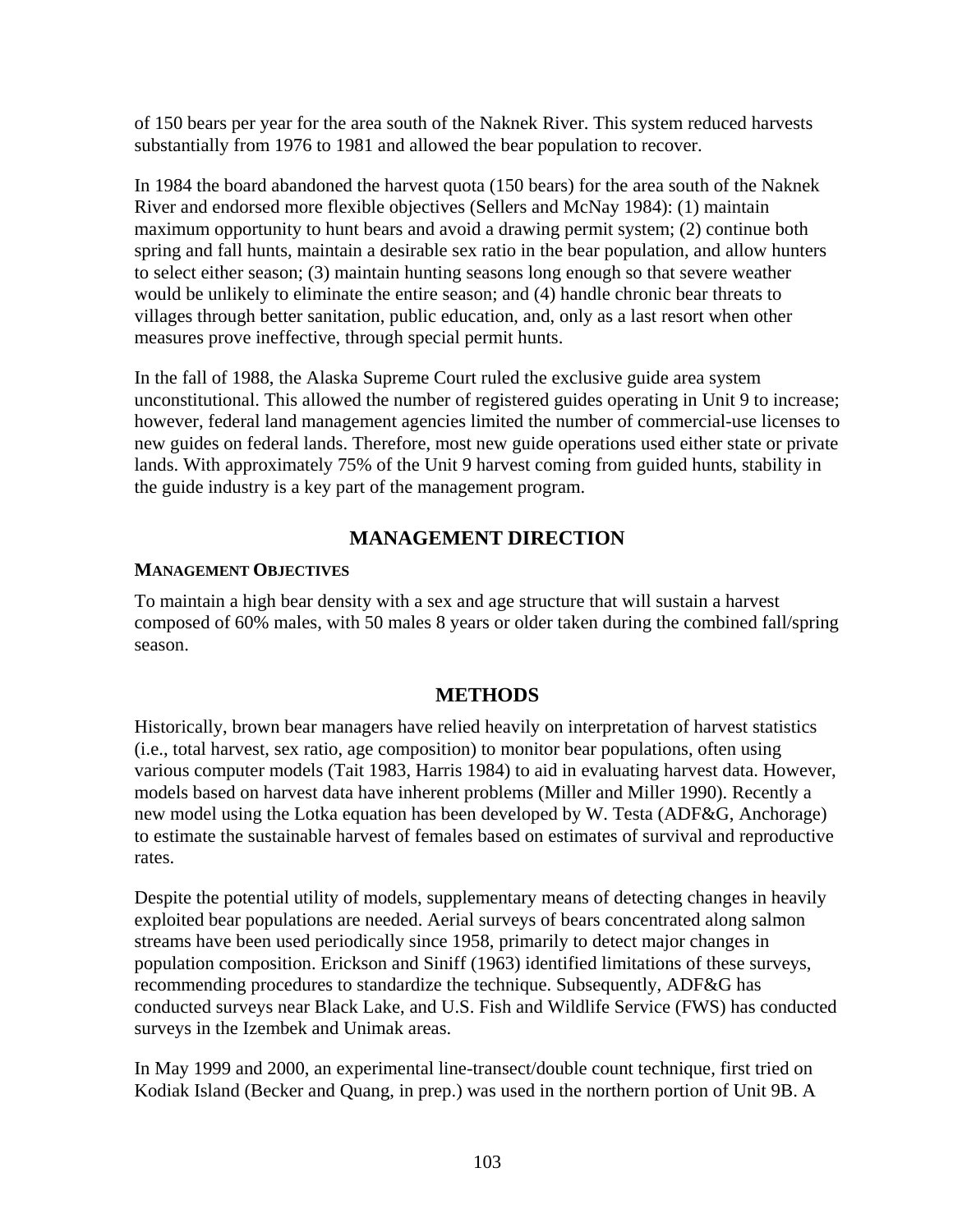cooperative project with the Lake Clark National Park estimated brown and black bear densities; this project also provided limited information on population composition. This technique was used to estimate brown bear densities for all of Unit 9A, Unit 9D, and Unimak Island.

## **RESULTS AND DISCUSSION**

#### **POPULATION STATUS AND TREND**

The brown bear population in Unit 9 was depressed during the mid 1970s because of high harvests, low salmon escapements, and severe winters. With the reduced harvests during the late 1970s, bear densities have increased. From 1985 to 1990, the average annual count of independent bears at Black Lake was  $102$  (range = 86–109); from 1991 to 1996 the average annual count was  $121$  (range =  $101-144$ ) (Sellers 1994). Poor weather in 1997 and 1998 hampered completion of adequate repetitions of these surveys, but one completed survey in 1998 included 158 independent bears. Counts during 1999–2002 averaged 145 independent bears. These data indicate a reasonably stable population during the last 5 years in which surveys were conducted (Table 1).

#### *Population Size*

Brown bear densities vary within Unit 9; densities are lower in western Unit 9B and the Bristol Bay coastal plain. Results from the 1989 CMR (Capture/Mark/Resight) population estimate at Black Lake showed a density of 1 bear/2.08  $\text{mi}^2$  in a 469  $\text{mi}^2$  study area. Within the study area, density varied among count units from 1 bear/1  $\text{mi}^2$  to 1 bear/7  $\text{mi}^2$ , depending on habitat type (Sellers and Miller 1992). Results were extrapolated by UCUs (uniform coding units) to arrive at estimates of 296, 879, 429, 3,176, and 900 bears for 9A, 9B, 9C, 9E, and 9D, respectively (Sellers and Miller 1991). These estimates do not include national park lands or McNeil River State Game Sanctuary. Thus, in the portion of Unit 9 open to brown bear hunting, the total population was estimated at 5679 bears in 1991, with an overall density of 1 bear/4.13 mi<sup>2</sup> (93 bears/1000 km<sup>2</sup>) (Sellers and Miller 1991). Although these were subjective extrapolations, surveys flown in 1993 within Katmai National Preserve at the same intensity as the CMR flights produced estimated densities similar to the one made for this area in 1991 (Sellers et al. 1999). A more objective test of the extrapolated density estimate for northern Unit 9B is available from line transect surveys flown in 1999 and 2000 (Becker and Sellers in prep.). The extrapolated estimate for this area was 1 bear  $/7.7 \text{ mi}^2$  versus an estimate of 1 bear/10  $\text{mi}^2$  from the line transects. An additional comparison is available from Unit 9D where the extrapolated population estimate was 900–1000 bears. Transect surveys in 2002 estimated a population of 1462.

Assuming that the bear population has grown since 1991, as suggested by stream surveys and opinions of various residents and guides, it is likely that the bear population now is more than 6000. The McNeil River State Game Sanctuary and national parks within Unit 9 are thought to contain an additional 2000–2500 brown bears.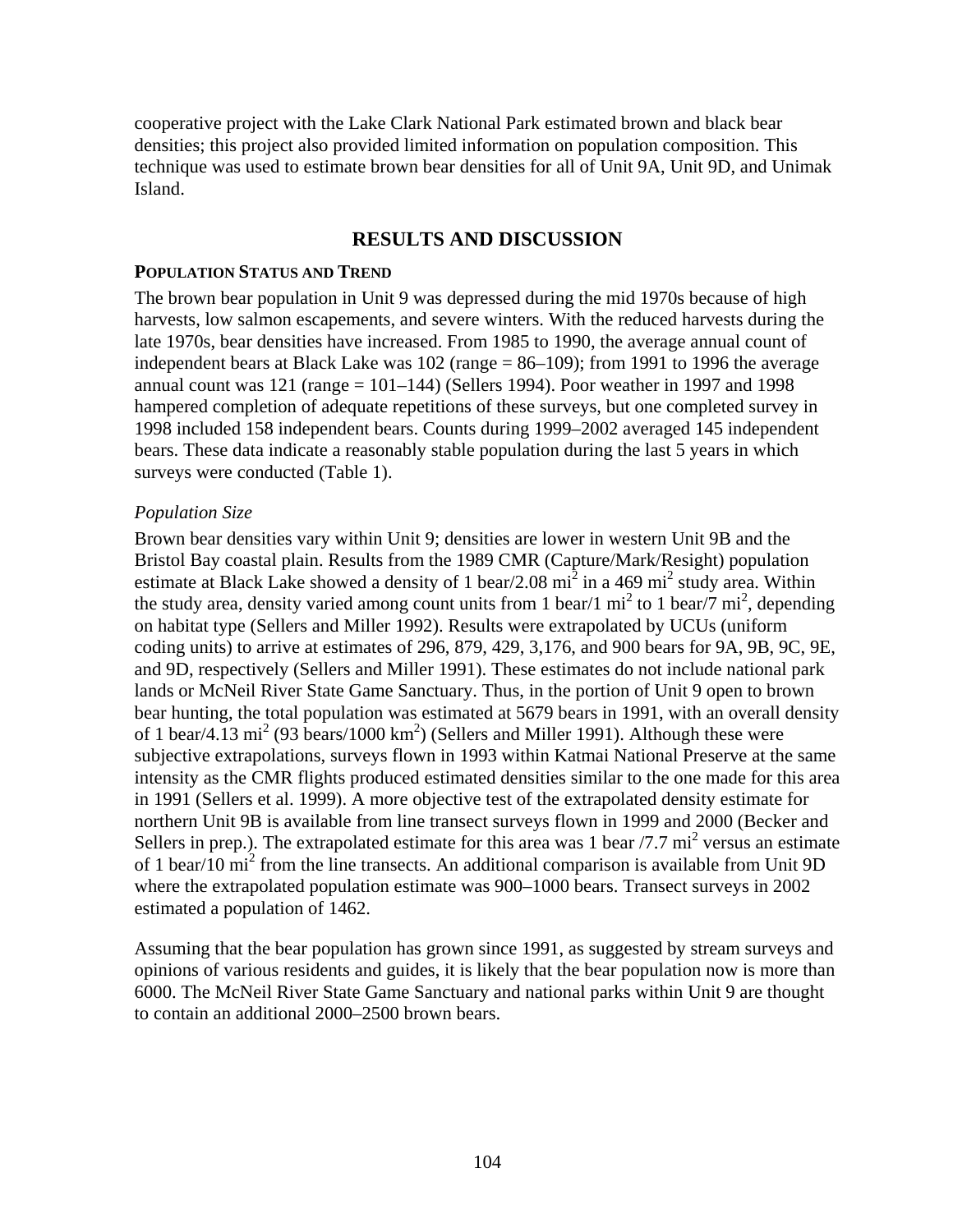# *Population Composition*

Evidence from the Black Lake study and analysis of harvest data show a change in the population composition since the early 1970s believed to be correlated to differences in harvest rates. The Black Lake capture samples during the early 1970s showed an adult (i.e.,  $\geq$ 5 years old) sex ratio of 21 adult males:100 adult females. The 1988–89 capture sample showed a significantly higher ratio of 39 males:100 females ( $t = 1.62$ , df = 194,  $P = 0.052$ ). The average age of adult males increased from a mean of 7.19 years in the early 1970s to 9.92 years in 1988 (Mann-Whitney,  $T = 87.5$ ,  $P = 0.080$ ) (Sellers 1994). The average age of adult females also increased from a mean of 9.57 years during the early 1970s to 12.21 years for 1988 (Mann-Whitney, *T* = 1345, *P* = 0.003).

Classification of bears during replicate stream surveys at Black Lake also showed changes in population composition believed to reflect significant changes in harvest rates beginning in the mid 1960s. This analysis was based on the percentage of "single" bears (i.e., not in family groups) in the population. Hunting regulations protected family groups of cubs and yearlings, so hunting tended to reduce the proportion of single bears in the population (Sellers and McNay 1984). During 1958–61, when harvests were extremely low, a mean of 46% (range = 37–55%) of 1365 brown bears classified during summer surveys were single bears. This was higher ( $t = 6.81$ ,  $P = 0.002$ ) than the mean of 21% single bears (range = 17–26%) of 2078 bears classified from 1967 to 1976 when the population was affected by excessive harvests. Restrictive regulations, beginning in 1974, led to reduced harvests, and the population began recovering during the late 1970s and early 1980s. During 1982–2002, a mean of 37% of 14,123 bears classified during stream surveys were single, significantly higher than during  $1967-76$  ( $P = < 0.001$ ).

The circumstances of excessive harvests in the early 1970s and subsequent population recovery at Black Lake are thought to apply to Unit 9 in general.

During 1999 and 2000, 272 brown bears in 167 different groups were classified on the line transects in northern 9B. Sixty (22%) were classified as adult males by virtue of their obvious large size. Of all bears seen, 57% were in family groups and 43% were independent bears. Families of cubs made up 10% of all bears seen, and the average litter size was 1.7. Families with yearlings made up 22.4%, and the average litter size was 1.65. Families with young  $\geq 2$ years old made up 24%, and the average litter size was 2. Litter sizes of both cubs and yearlings were smaller in 1999 (1.5 and 1.4, respectively) than in 2000 (2 and 1.7, respectively). The high percentage of single bears probably reflects both low harvest pressure and the effect of 2 consecutive poor salmon runs in 1997 and 1998 that may have reduced productivity. The cohorts most likely affected by the scarcity of salmon were cubs and yearlings in 1999. The average litter size for cub and yearlings was 1.5 ( $n = 10$ ) and 1.4 ( $n =$ 12). In contrast, the average litter size of offspring judged to be older than yearlings was 2.56  $(n=9)$ .

In 2002 during transect surveys in Unit 9D, a sample of 633 bears was composed of 52% single bears and 16.6% adult males. The average litter size was 1.9.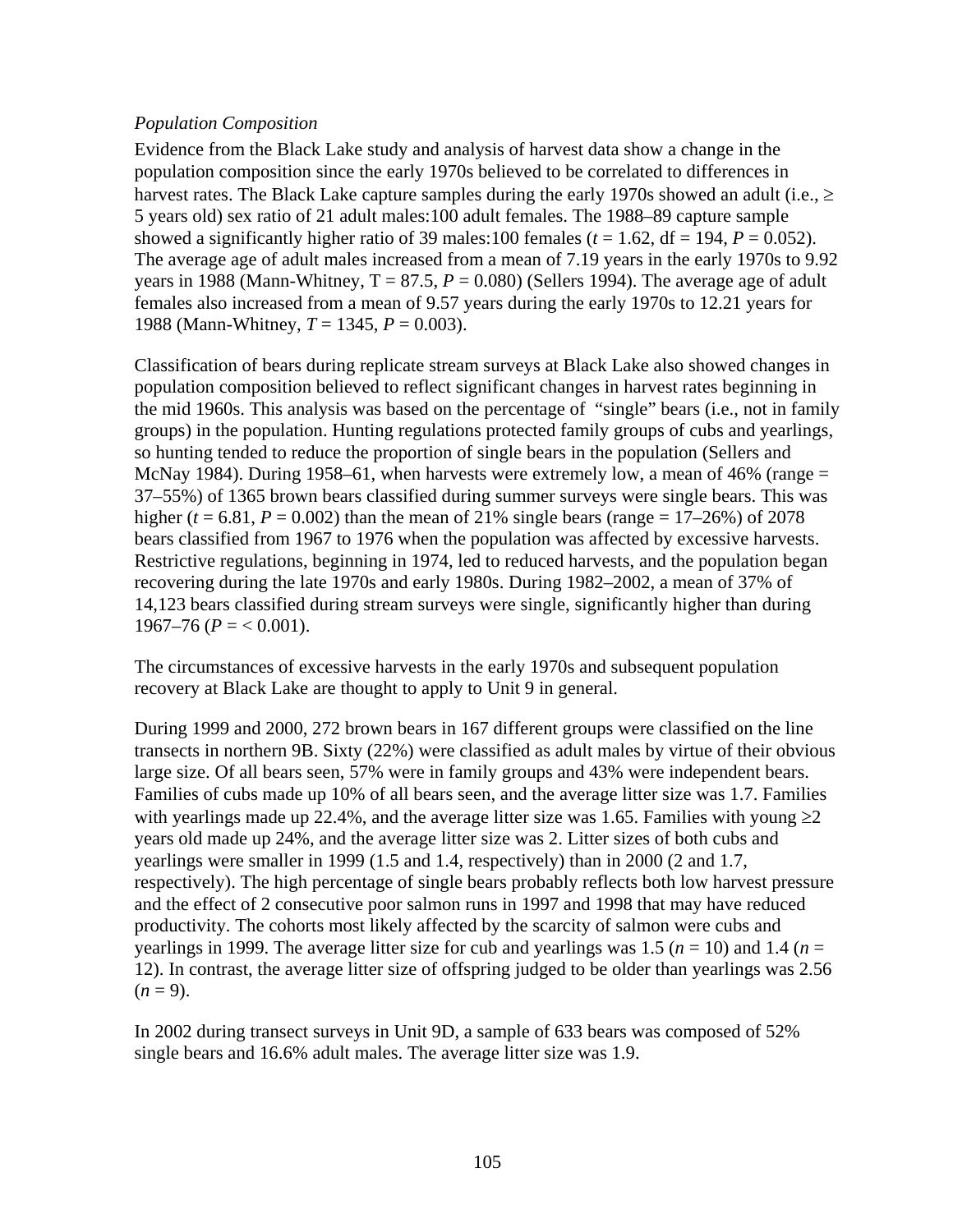# **MORTALITY**

### *Harvest*

Season and Bag Limit. The hunting season in Unit 9C, Naknek River drainage, was 1 September–31 October and 1 May–30 June. The bag limit was 1 bear every 4 regulatory years by registration permit only.

The open season for 9B was 20 September–21 October in odd-numbered years and 10–25 May in even-numbered years. The season for the remainder of Unit 9, including the registration permit hunt in the Cold Bay road system, was 1–21 October in odd-numbered years and 10–25 May in even-numbered years. The bag limit was 1 bear every 4 regulatory years.

Board of Game Action and Emergency Orders. In March 1999 the Board of Game reviewed the status of brown bears in Unit 9 and deliberated over a large number of public proposals to liberalize the seasons. Based on evidence that the population was growing, the board extended the fall season as described above. The board has made no changes since 1999.

The Cold Bay registration hunt in Unit 9D is closed routinely by emergency order after the quota is reached. The fall 2003 season closed 3 October, and the spring 2004 season closed 21 May.

Hunter Harvest. During the 2002 regulatory year (RY), only the Naknek registration hunt was open; hunters took 8 bears in the fall and 7 in the spring. (RY begins 1 Jul and ends 30 Jun; e.g.,  $RY02 = 1$  Jul 2002 through 30 Jun 2003). The reported harvest for RY 2003 was 626 bears, including 430 males (69%) and 196 females (Table 2). During the 2002 and 2003 regulatory years, 9 bears were reported as nonsport kills, but because nonhunting and illegal kills, including defense of life or property (DLP) kills, are rarely reported, I estimate the nonsport mortality at more than 50 bears.

The mean annual harvest of trophy-sized males,  $\geq 8$  years old, was 51 (range = 41–58) during the period of population recovery during 1975–82. The mean increased to 73 (range  $= 61-80$ ) during 1983–88 and jumped to 123 during 1989–98. Since 1999, a mean of 168 males  $\geq 8$ years old have been taken. Not only has the number of mature males in the harvest increased, but the proportion of the harvest composed of mature males has also increased for these 3 time periods. It was 14.3% during 1975–82; 16.9% during 1983–88; and 23.1% during 1989– 98. Since 1999, 25% of the total harvest has been composed of males  $\geq 8$  years old.

Permit Hunts. The registration permit hunt in the Naknek drainage was designed to minimize bear-human conflicts in the most heavily settled portion of Unit 9. Participation in fall hunts was higher than in spring hunts because some moose and caribou hunters obtained a permit "just in case" they encountered a bear. During 1995–99, an average of 11 bears was killed per regulatory year. Since 2000 the average increased to 14 bears per regulatory year. About half the bears taken in this permit hunt since 1987 were either confirmed or suspected of having been in conflict with humans.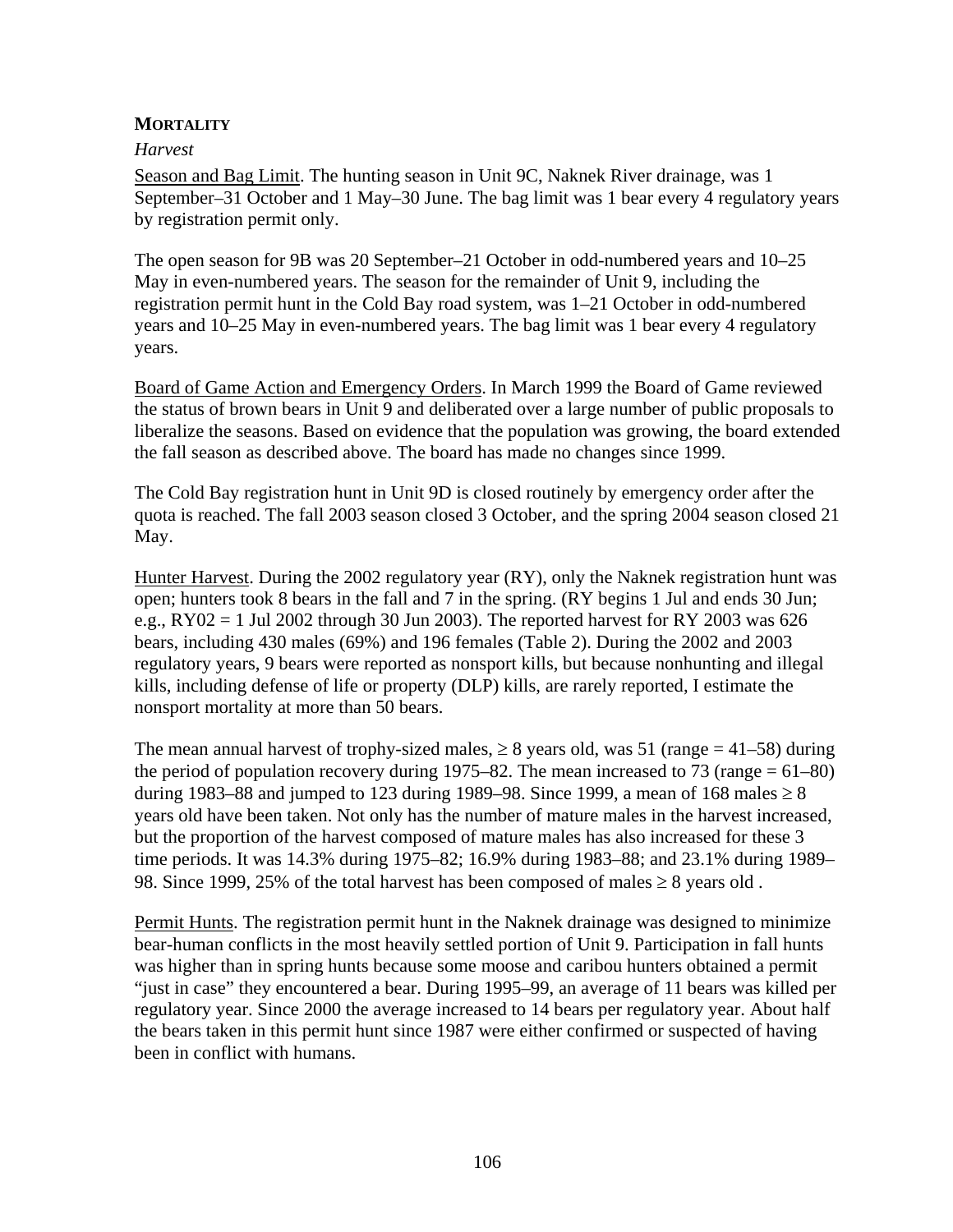The registration permit hunt in the Cold Bay area was also designed to minimize bear-human conflicts. In 1983, the Izembek National Wildlife Refuge staff expressed concern that the number of local brown bears was too low; they believed problem bears were not common. Consequently, the Board of Game only authorized this hunt when it was determined that problem bears were present. The hunt was not conducted from 1984 until fall 1989. During this period, the bear population appeared to have increased, and the FWS and the department agreed it was impractical to have a season by emergency announcement in response to nuisance bear complaints. Thus, the registration permit hunt was changed to coincide with the normal unitwide season, with a seasonal quota of 2 bears or a regulatory year quota of 4 bears. During the fall 2003 season 2 bears were harvested by 3 October, and 2 bears were killed by 21 May during the spring 2004 hunt. Emergency orders were issued to close both seasons on the day that the seasonal quota was reached.

The Chignik Brown Bear Management Area was established in 1994 and was modeled after the Western Alaska Brown Bear Management Area to provide an opportunity for traditional subsistence hunting. Past village household surveys resulted in customary and traditional findings for the villages of Chignik Lake, Perryville, and Ivanof Bay. This hunt overlaps a federal subsistence permit hunt, which complicates issuing permits and collecting results. Since 1996, participation and compliance with the state permit hunt have been virtually nonexistent. The ADF&G Subsistence Division estimated a harvest of 6 bears from these villages in 1996, yet the only permittee was unsuccessful. No permits were issued during this reporting period and no harvest estimates are available.

Unit 9B was included in the Western Alaska Brown Bear Management Area in 1997. Only 1 bear has been reported during the past 3 regulatory years (2001, 2002, and 2003).

Hunter Residency. During RY 2003–04 general seasons, nonresidents took 77% of the harvest (Table 3).

Harvest Chronology. Prior to 1985, the fall season began 7 October. When the opening date was moved to 1 October, the pattern of harvest also shifted, and 47% of the fall harvest occurred during the first 6 days of October during 1985–89. The opening date for the general season in 9C, 9D, and 9E was moved back to 7 October in 1991, but again advanced to 1 October for the 1999 season. In addition, 9B was opened on 20 September in 1999. During the fall 1999, 2001, and 2003 seasons, 61%, 75% and 85% of the kill in Unit 9B occurred during September. For all of Unit 9 in 2003, 60% of the kill occurred prior to 7 October.

Transportation Methods. During 2003–04, 80% of the successful hunters in the general hunts used aircraft, with boats being the next most common method of transportation (Table 5).

### *Other Mortality*

Nonhunting and illegal kills, including DLP kills, are rarely reported. Unsubstantiated reports from villages, remote lodges, canneries, and commercial fishermen suggest that many other unreported bears are killed or wounded, and I estimate the total unreported kill at 50–100 bears per year.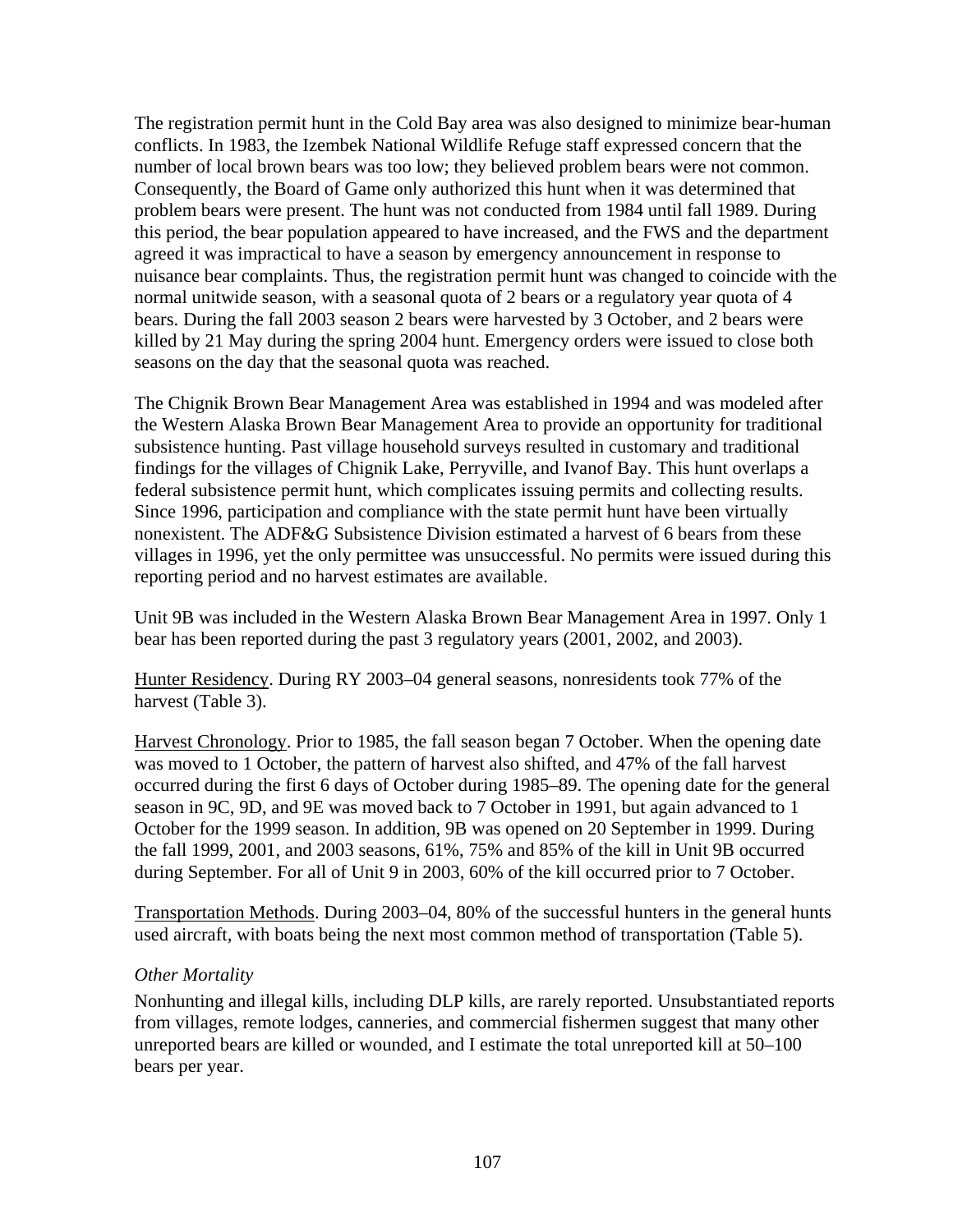#### **NONREGULATORY MANAGEMENT PROBLEMS/NEEDS**

Bear-human conflicts continue to be the most serious and intractable problem in Unit 9, as in many other parts of the state. Given the pervasive nature of this problem, it will take a concerted effort to make headway. The other continuing issue involves perceived conflicts between bear viewing and hunting.

# **CONCLUSIONS AND RECOMMENDATIONS**

Brown bear populations do not lend themselves to convenient methods of monitoring trends in density or composition. Harvest statistics are useful, but a manager cannot expect to gain a confident appraisal of population status solely from sex and age composition of the harvest. Stream surveys on the Alaska Peninsula should be continued. The Black Lake surveys indicated a relatively stable and high population. Harvests increased significantly during the 1980s, and the population appears to have stopped growing. I estimate more than 6000 bears inhabit the portion of Unit 9 open to bear hunting. With the dramatic increase in harvest recorded since the 1999–2000 regulatory year and an estimated unreported illegal/DLP kill of 50 bears per year, the annual rate of human-caused mortality now is estimated at 6%. In recent years, the Board of Game has been asked to drastically increase the brown bear harvest, especially in Units 9C and 9E, to benefit moose and caribou survival. This is not a new sentiment among local residents, but it has taken on added weight with the decline of the Northern Alaska Peninsula caribou herd (NAPCH). A caribou calf mortality study in 1998 did identify brown bears as one of the major predators of young calves; however, a more significant portion of the annual mortality of calves occurred overwinter, when bears were not active. Research at Black Lake showed that a relatively small percentage of radiocollared bears made any use of the NAPCH's primary calving grounds during spring. Thus, an indiscriminant reduction of the brown bear population in 9C and 9E would realize little reduction in caribou mortality. Throughout Unit 9, brown bear predation on moose calves apparently remains high, but the moose population has remained stable. I do not recommend targeting brown bears in any portion of Unit 9 for reduction to benefit caribou or moose populations.

Given what appear to be reasonable estimates derived from line transect surveys in several parts of the state, I recommend this technique be used in cooperative projects with federal agencies to estimate bear populations in other units on the Alaska Peninsula.

# **LITERATURE CITED**

ERICKSON, A.W., AND D.B. SINIFF. 1963. A statistical evaluation of factors influencing aerial survey results on brown bears. North American Wildlife Conference 28:391–409.

GLENN, L.P., J.W. LENTFER, J.B. FARO, AND L.H. MILLER. 1976. Reproductive biology of female brown bears (*Ursus arctos*), McNeil River, Alaska. International Conference on Bear Research and Management 3:381–390.

HARRIS, R.B. 1984. Harvest age-structure as an indicator of grizzly bear population status. M.S. thesis, University of Montana, Missoula. 204 p.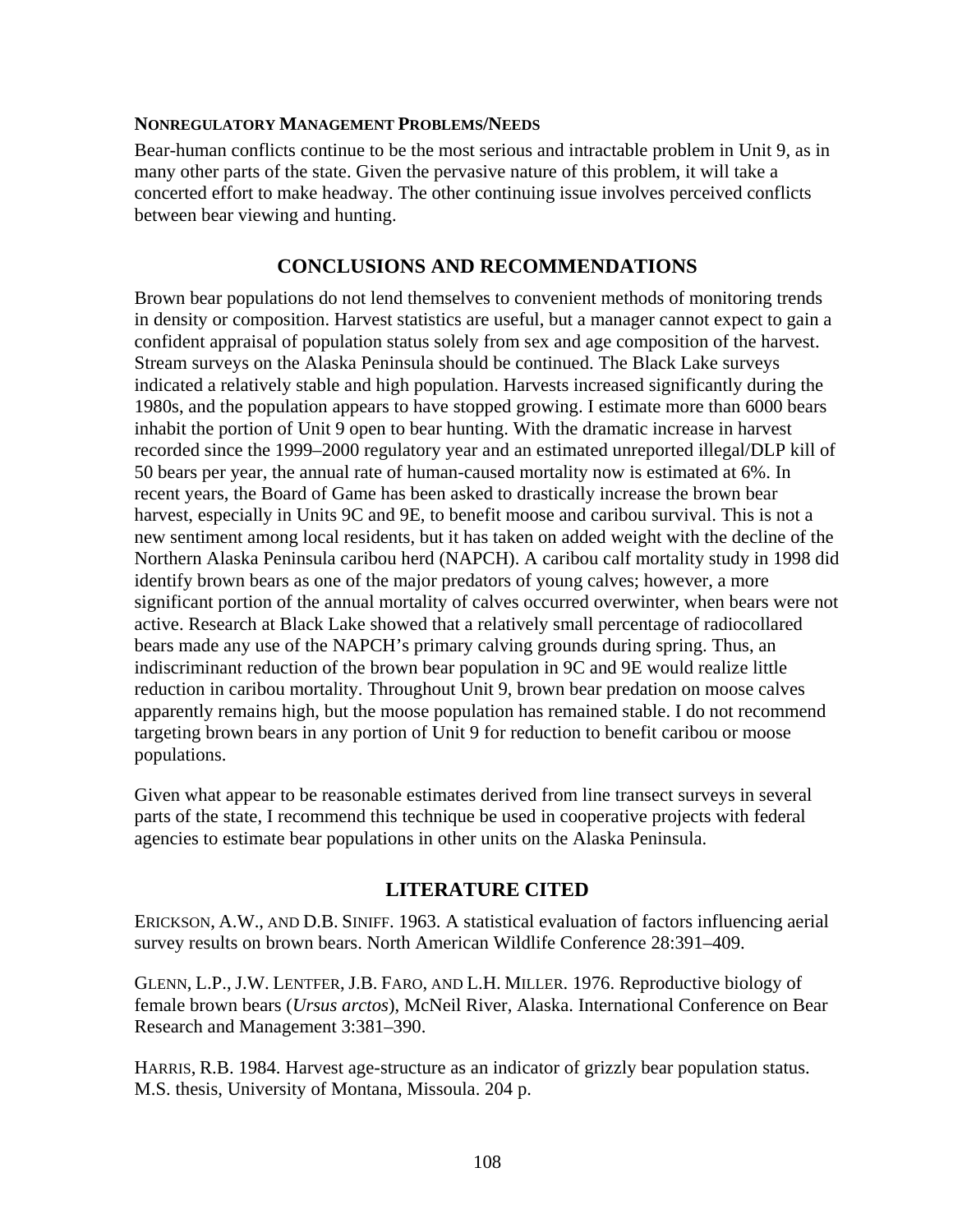MILLER, S.D. AND S.M. MILLER. 1990. Interpretation of bear harvest data. Final report, Federal Aid in Wildlife Restoration Project W-22-6, Study 4.18. 90 p.

———, G.C. WHITE, R.A. SELLERS, H.V. REYNOLDS, J.W. SCHOEN, K.TITUS, V.G. BARNES, R.B. SMITH, R.R. NELSON, W.B. BALLARD, AND C.C. SCHWARTZ. 1997. Brown and black bear density estimation in Alaska using radiotelemetry and replicate mark-resight techniques. Wildlife Monographs 133:1–55.

SELLERS, R.A. 1994. Dynamics of a hunted brown bear population at Black Lake, Alaska. 1993 Annual progress report, December 1994. Alaska Department of Fish & Game. Juneau 61 p.

———, AND M.E. MCNAY. 1984. Population status and management considerations of brown bear, caribou, moose and wolves on the Alaskan Peninsula. Report to the Alaska Board of Game, March 1984. 53 p.

———, AND S.D. MILLER. 1991. Dynamics of a hunted brown bear population at Black Lake, Alaska. Third annual progress report, 1990. Alaska Department of Fish & Game. Juneau 23pp.

———, AND S.D. MILLER. 1992. Brown bear density on the Alaska Peninsula at Black Lake, Alaska. A final report on completion of the 1989 density estimation objectives and progress report on other objectives of cooperative interagency brown bear studies on the Alaska Peninsula. Alaska Department of Fish & Game. Juneau 42pp.

———, S.D. MILLER, T.S. SMITH, AND R. POTTS. 1999. Population dynamics of a naturally regulated brown bear population on the coast of Katmai National Park and Preserve. 1999 Final Report. Resource Report NPS/AR/NRTR–99/36. 49 p.

———, AND L.A. AUMILLER. 1994. Population characteristics of brown bears at McNeil River, Alaska. International Conference on Bear Research and Management 9:283–293.

TAIT, D.E.N. 1983. An analysis of hunter kill data. Ph.D. thesis, University of British Columbia, Vancouver. 129 p.

# Lem Butler Gino Del Frate

**PREPARED BY:** SUBMITTED BY:

Wildlife Biologist Management Coordinator

Please cite any information taken from this section, and reference as:

Butler, L.B. 2005. Unit 9 brown bear management report. Pages 102–112 *in* C. Brown, editor. Brown bear management report of survey and inventory activities 1 July 2002–30 June 2004. Alaska Department of Fish and Game. Juneau, Alaska.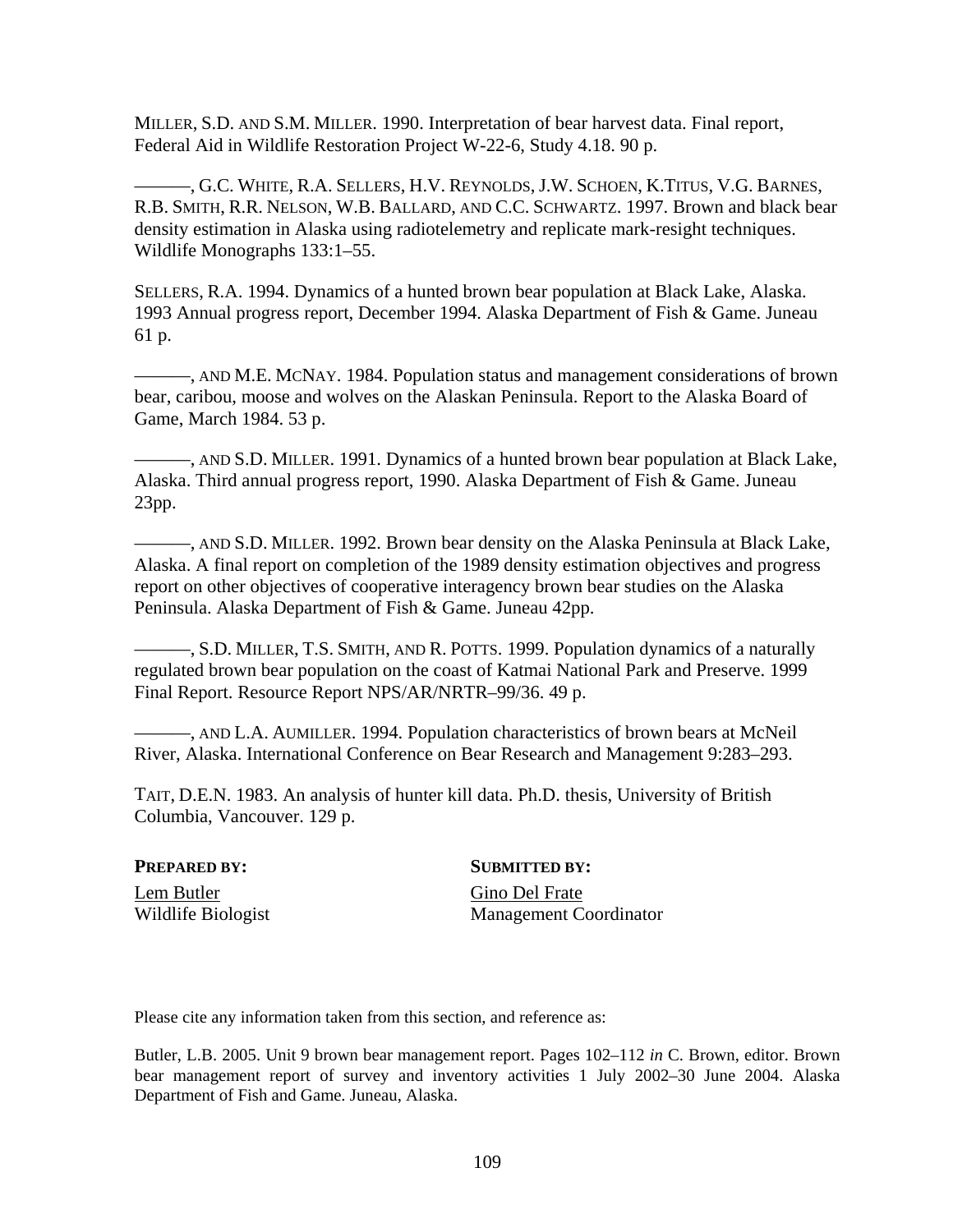|            | Number           |              |      |                |      |                          |      |                  |      |       |
|------------|------------------|--------------|------|----------------|------|--------------------------|------|------------------|------|-------|
|            | of               | Single bears |      | Maternal bears |      | Offspring $> 1$ year old |      | Cubs of the year |      |       |
| Regulatory | surveys          |              |      |                |      |                          |      |                  |      |       |
| year       | attempted        | Number       | $\%$ | Number         | $\%$ | Number                   | $\%$ | Number           | $\%$ | Total |
| 1990       | 5                | 332          | 36   | 194            | 21   | 232                      | 25   | 170              | 18   | 928   |
| 1991       | 4                | 357          | 49   | 128            | 17   | 143                      | 19   | 106              | 14   | 734   |
| 1992       | 3                | 219          | 35   | 126            | 20   | 134                      | 22   | 138              | 22   | 617   |
| 1993       | $\boldsymbol{0}$ |              |      |                |      |                          |      |                  |      |       |
| 1994       | $\overline{4}$   | 296          | 36   | 167            | 20   | 206                      | 25   | 147              | 18   | 816   |
| 1995       | $\overline{4}$   | 370          | 38   | 205            | 21   | 211                      | 22   | 182              | 19   | 968   |
| 1996       | $\overline{4}$   | 277          | 42   | 131            | 20   | 175                      | 26   | 78               | 12   | 661   |
| 1997       | 3                | 139          | 40   | 69             | 20   | 48                       | 14   | 90               | 26   | 346   |
| 1998       | $\overline{3}$   | 172          | 33   | 114            | 22   | 115                      | 22   | 121              | 23   | 522   |
| 1999       | $\overline{4}$   | 411          | 37   | 236            | 21   | 281                      | 25   | 175              | 16   | 1103  |
| 2000       | $\overline{4}$   | 350          | 36   | 205            | 21   | 223                      | 23   | 203              | 21   | 987   |
| 2001       | $\overline{4}$   | 351          | 38   | 177            | 19   | 224                      | 25   | 176              | 19   | 928   |
| 2002       | $\overline{4}$   | 356          | 32   | 234            | 21   | 317                      | 29   | 193              | 18   | 1100  |

Table 1 Black Lake aerial stream counts of brown bears, 1990–2002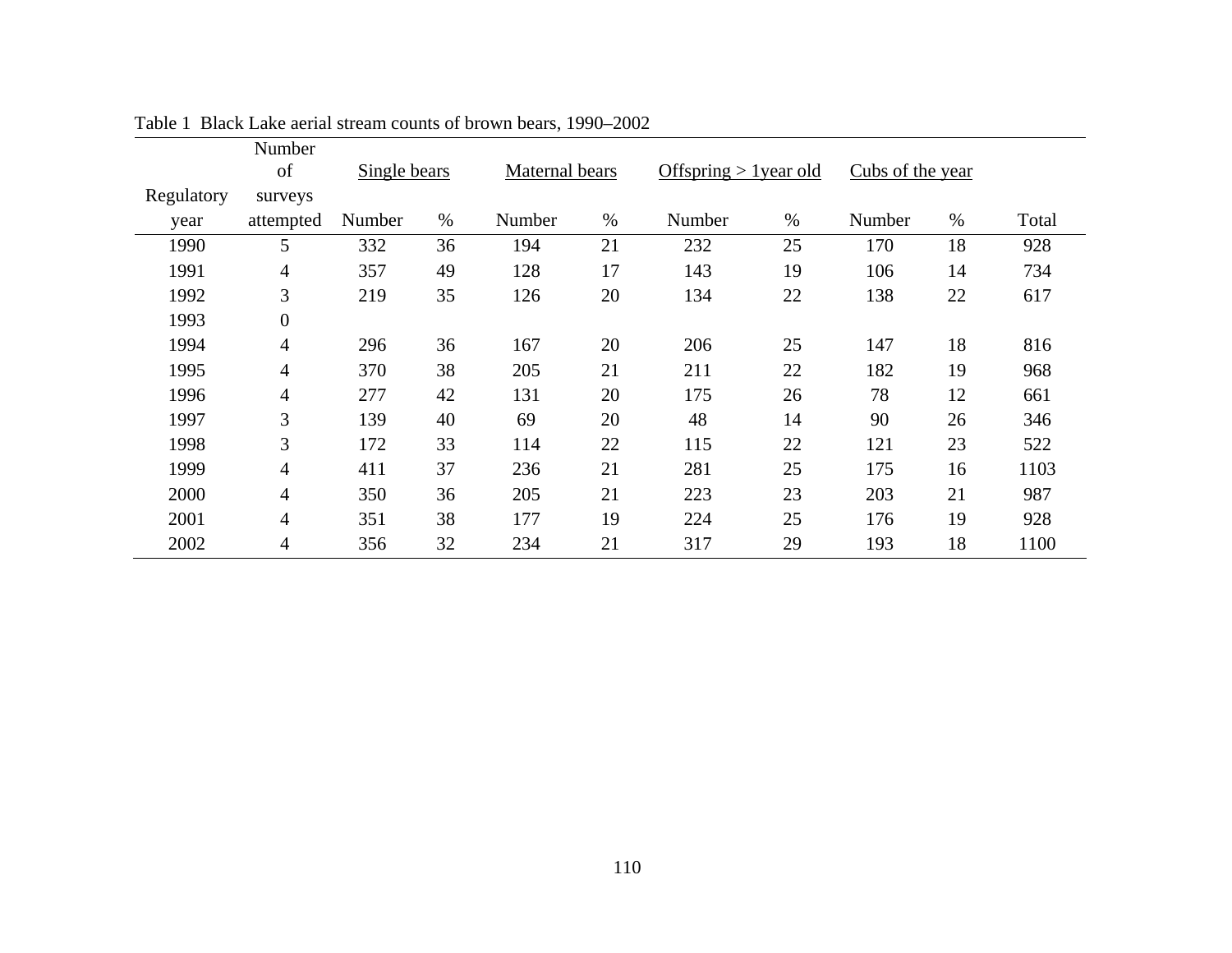| Regulatory     | Hunter kill |         |                |      | Non-hunting kill <sup>a</sup> |                | Total reported kill |                  |                  |              |        |           |      |                  |       |
|----------------|-------------|---------|----------------|------|-------------------------------|----------------|---------------------|------------------|------------------|--------------|--------|-----------|------|------------------|-------|
| Year           | M           | $(\% )$ | ${\bf F}$      | (% ) | Unk                           | Total          | M                   | ${\bf F}$        | Unk.             | $\mathbf{M}$ | $(\%)$ | ${\bf F}$ | (% ) | Unk.             | Total |
| 1999-2000      |             |         |                |      |                               |                |                     |                  |                  |              |        |           |      |                  |       |
| <b>Fall 99</b> | 224         | (60)    | 148            | (40) | $\mathbf{1}$                  | 373            | 11                  | $\overline{4}$   | $\overline{4}$   | 235          | (61)   | 152       | (39) | 5                | 392   |
| Spring 00      | 227         | (76)    | 71             | (24) | $\mathbf{1}$                  | 299            | $-$                 | $-$ -            | $- -$            | 227          | (76)   | 71        | (24) | $\mathbf{1}$     | 299   |
| Total          | 451         | (67)    | 219            | (33) | $\overline{2}$                | 672            | 11                  | 4                | 4                | 462          | (67)   | 223       | (33) | 6                | 691   |
| $2000 - 01$    |             |         |                |      |                               |                |                     |                  |                  |              |        |           |      |                  |       |
| Fall 00        | 6           | (75)    | $\overline{2}$ | (25) | $\overline{0}$                | 8              | $\overline{4}$      | 1                | $\boldsymbol{0}$ | 10           | (77)   | 3         | (23) | $\boldsymbol{0}$ | 13    |
| Spring 01      | 6           | (86)    |                | (14) | $\boldsymbol{0}$              | 7              |                     | $\overline{0}$   | $\boldsymbol{0}$ | 7            | (87)   |           | (13) | $\overline{0}$   | 8     |
| Total          | 12          | (80)    | 3              | (20) | $\overline{0}$                | 15             | 5                   |                  | $\boldsymbol{0}$ | 17           | (81)   | 4         | (19) | $\boldsymbol{0}$ | 21    |
| $2001 - 02$    |             |         |                |      |                               |                |                     |                  |                  |              |        |           |      |                  |       |
| <b>Fall 01</b> | 211         | (62)    | 131            | (38) | $\mathbf{0}$                  | 342            | 5                   | $\mathfrak{2}$   | $\boldsymbol{0}$ | 216          | (62)   | 133       | (38) | $\overline{0}$   | 349   |
| Spring 02      | 252         | (78)    | 73             | (22) | $\overline{0}$                | 325            | $\overline{0}$      | 3                | $\mathbf{1}$     | 252          | (77)   | 76        | (23) | $\mathbf{1}$     | 329   |
| Total          | 463         | (69)    | 204            | (31) | $\overline{0}$                | 667            | 5                   | 5                |                  | 468          | (69)   | 209       | (31) |                  | 678   |
| $2002 - 03$    |             |         |                |      |                               |                |                     |                  |                  |              |        |           |      |                  |       |
| Fall 02        | 5           | (63)    | 3              | (37) | $\mathbf{0}$                  | 8              | $\mathbf{2}$        | $\overline{0}$   | $\mathbf{2}$     | 7            | (58)   | 3         | (25) | $\overline{2}$   | 12    |
| Spring 03      | 6           | (86)    |                | (14) | $\overline{0}$                | $\overline{7}$ | $\overline{0}$      | $\overline{0}$   | $\overline{0}$   | 6            | (86)   |           | (14) | $\overline{0}$   | 7     |
| Total          | 11          | (73)    | 4              | (27) | $\mathbf{0}$                  | 15             | $\overline{2}$      | $\boldsymbol{0}$ | $\overline{2}$   | 13           | (68)   | 4         | (21) | 3                | 19    |
| $2003 - 04$    |             |         |                |      |                               |                |                     |                  |                  |              |        |           |      |                  |       |
| Fall 03        | 196         | (63)    | 115            | (37) | $\mathbf{0}$                  | 311            |                     | $\mathbf{1}$     | $\overline{2}$   | 197          | (63)   | 116       | (37) | $\overline{2}$   | 315   |
| Spring 04      | 234         | (74)    | 81             | (26) | $\overline{0}$                | 315            | $\bf{I}$            | $\overline{0}$   | $\overline{0}$   | 235          | (74)   | 81        | (26) | $\overline{0}$   | 316   |
| Total          | 430         | (69)    | 196            | (31) | $\overline{0}$                | 626            | $\overline{2}$      |                  | $\overline{2}$   | 432          | (67)   | 197       | (33) | 2                | 631   |

Table 2 Unit 9 brown bear harvest, RY 1999–2004

<sup>a</sup>Includes DLP kills, research mortalities, and other known human-caused, accidental mortality.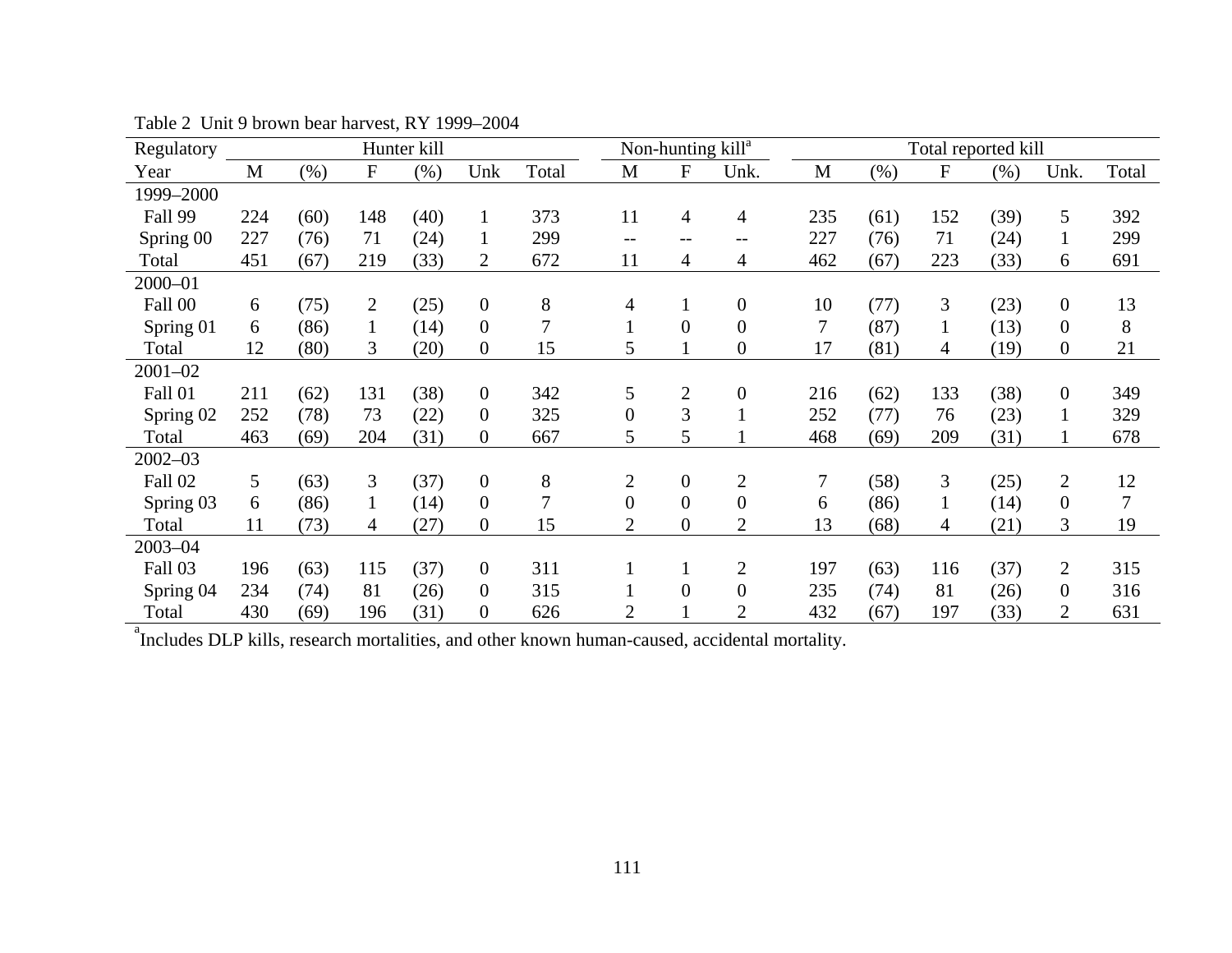| Regulatory  | $_{\text{Local}^a}$ |                   | Nonlocal |      |             |               | Successful           |
|-------------|---------------------|-------------------|----------|------|-------------|---------------|----------------------|
| year        | resident            | (% )              | resident | (% ) | Nonresident | $\frac{1}{2}$ | hunters <sup>'</sup> |
| 1999-00     |                     | $\left( 2\right)$ | 142      | (21) | 530         | 77            | 691                  |
| $2000 - 01$ |                     | (14)              |          | (5)  |             | (43)          | 21                   |
| $2001 - 02$ | 20                  | (3)               | !11      | (16) | 542         | (79)          | 683                  |
| $2002 - 03$ |                     | (47)              | لد       | (20) |             | (33)          |                      |
| $2003 - 04$ | 19                  |                   | 126      | (20) | 481         |               | 626                  |

Table 3 Unit 9 brown bear successful hunter residency, RY 1999–2004

 $b<sub>b</sub>$  Local resident means resident of Unit 9.<br>B Includes unknown residency.

|  |  |  |  | Table 4 Unit 9 brown bear harvest chronology percent by month, RY 1999–2004 |
|--|--|--|--|-----------------------------------------------------------------------------|
|  |  |  |  |                                                                             |

|             | Harvest periods |             |    |           |    |                  |    |                   |      |                   |      |      |  |
|-------------|-----------------|-------------|----|-----------|----|------------------|----|-------------------|------|-------------------|------|------|--|
| Regulatory  |                 | July/August |    | September |    | $<$ 7 October    |    | $\geq$ 7 October  |      | May               |      | June |  |
| Year        | $\%$            | (n)         | %  | (n)       | %  | (n)              | %  | (n)               | $\%$ | (n)               | $\%$ | (n)  |  |
| 1990-00     |                 | (9)         | Q  | (64)      | 24 | 166)             | 22 | (150)             | 43   | (298)             | 0    | (0)  |  |
| $2000 - 01$ | 19              | (4)         | 33 |           |    | $\left( \right)$ | 0  | $\left( 0\right)$ | 19   | $\left( 4\right)$ | 14   | (3)  |  |
| $2001 - 02$ | 0               | (0)         | 8  | (58)      | 23 | 154)             | 20 | (135)             | 47   | (323)             |      | (6)  |  |
| $2002 - 03$ | O               | (0)         | 53 | (8)       |    | (0)              | 0  | (0)               | 13   | (2)               | 33   | (5)  |  |
| $2003 - 04$ |                 | (0)         |    | (42)      | 24 | 145)             |    | 105)              | 51   | (306)             |      | (3)  |  |

Table 5 Unit 9 brown bear harvest percent by transport method, RY 1999–2004

| Regulatory  |          |       |      | $3-$ or   |             |     | Highway |      |     |
|-------------|----------|-------|------|-----------|-------------|-----|---------|------|-----|
| year        | Airplane | Horse | Boat | 4-wheeler | Snowmachine | ORV | Vehicle | Unk. |     |
| 1999-00     | 80       |       | 14   |           |             |     |         | 4    | 691 |
| $2000 - 01$ |          |       | 20   | 33        |             |     | 10      | 32   | 21  |
| $2001 - 02$ | 76       |       | 16   |           |             |     |         |      | 683 |
| $2002 - 03$ |          |       | 33   | 20        |             |     | 33      |      | 15  |
| $2003 - 04$ | 80       |       | 16   |           |             |     |         |      | 623 |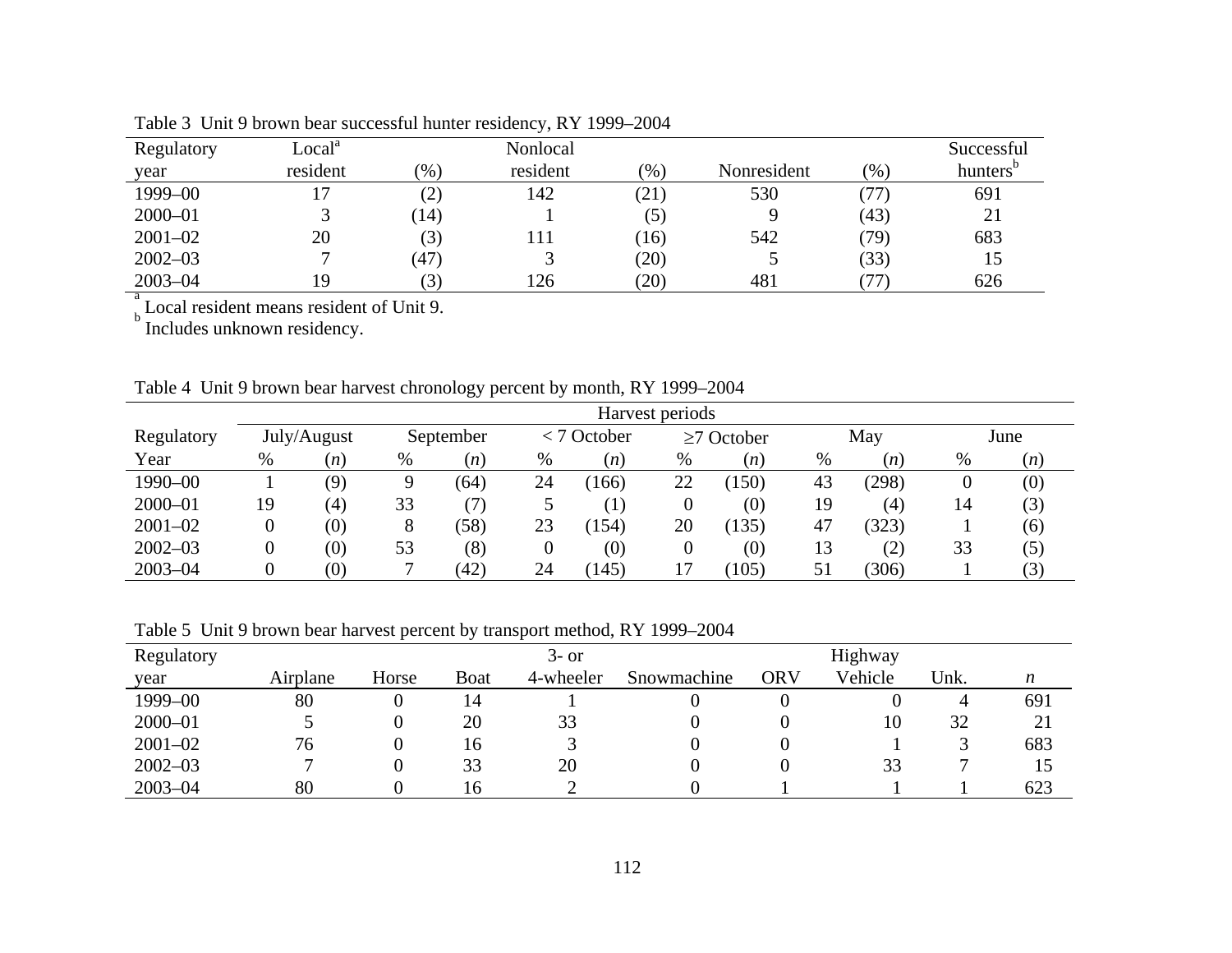**MANAGEMENT REPORT** 

# **BROWN BEAR MANAGEMENT REPORT**

From: 1 July 2002 To: 30 June 2004

# **LOCATION**

# **GAME MANAGEMENT UNIT:** 10 (1536mi<sup>2</sup>)

#### **GEOGRAPHIC DESCRIPTION:** Unimak Island

#### **BACKGROUND**

Unimak Island is the only area in Unit 10 occupied by brown bears. The island is classified as a wilderness area and is managed by the Izembek National Wildlife Refuge (INWR). Brown bear hunting on Unimak Island was administered by the U.S. Fish and Wildlife Service (FWS) from 1949 to 1979 and by the Alaska Department of Fish and Game after 1979. Fifteen drawing permits are issued each year: 7 for the spring hunt and 8 for the fall hunt.

# **MANAGEMENT DIRECTION**

#### **MANAGEMENT GOAL**

Provide opportunities to hunt large brown bears under aesthetically pleasing conditions. The number of hunters is limited, and harvests are maintained below maximum sustained yield.

#### **MANAGEMENT OBJECTIVE**

Maintain a high bear density with a sex and age structure that will sustain a harvest of at least 60% males.

### **METHODS**

The FWS periodically conducts aerial bear surveys on Unimak Island in late summer. Interpretation of harvest data to reflect population status is not possible with the very low number of bears killed annually. In spring 2002 we used a new line-transect-double-count technique to estimate the number and sex/age composition of bears on Unimak Island.

# **RESULTS AND DISCUSSION**

#### **POPULATION STATUS AND TREND**

The Unimak Island brown bear population appears to be maintained by natural limiting factors at a relatively stable level.

#### *Population Size and Composition*

Based on extrapolation from the capture-mark-resight population estimate done in 1989 at Black Lake, an estimated 250 brown bears were on Unimak Island. Results of the 2002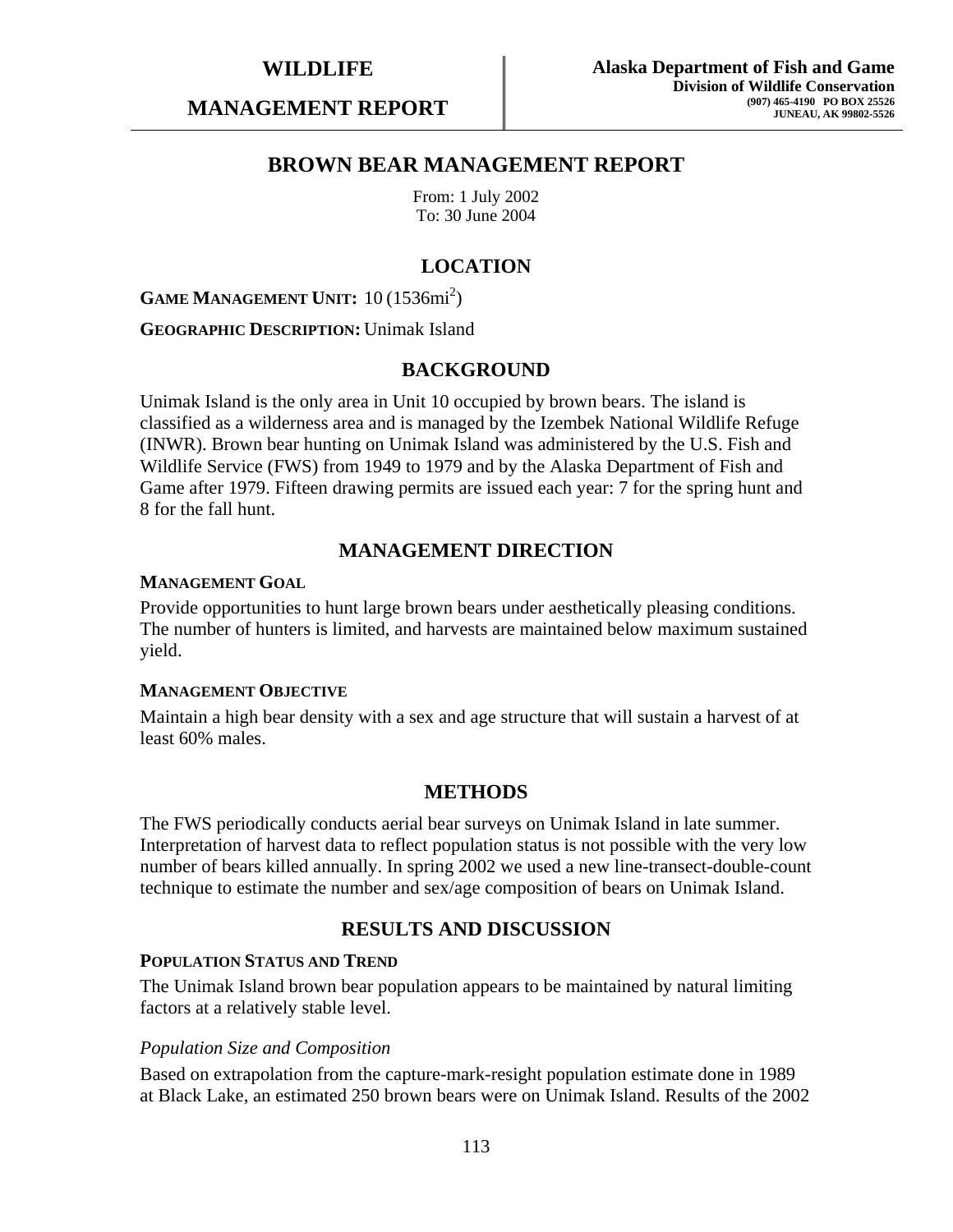line transect survey estimated 293, with 90% confidence intervals of 218–384. This equates to a density estimate of 1 bear:  $3.8 \text{ mi}^2$ . During these surveys, we classified 315 bears consisting of 21% adult males and 64% single bears. Average litter size for cubs was 1.8.

# **MORTALITY**

### *Harvest*

Season and Bag Limit. The seasons for residents and nonresidents were 1 October–31 December and 10–25 May. The bag limit was 1 brown bear every 4 regulatory years by drawing permit only; 15 permits were issued annually.

### Board of Game Action and Emergency Orders. None

Hunter Harvest. During 1981–96, annual harvests from Unimak Island averaged 5.9 bears (range = 3–9). During the 1997–2002 regulatory years, the average annual harvest was 11.4 bears. Part of the increase was due to 2 special governor's permits that were auctioned off by Safari Club International and Foundation for North American Wild Sheep. These extra permittees were successful in fall 1997 and spring 2000. The Rocky Mountain Elk Foundation auctioned another governor's permit for the 2000–01 regulatory year, but the purchaser was unable to use his permit. Hunters harvested 10 bears during the 2002 and the 2003 regulatory years (70% and 100% males, respectively; 20 bears total. See Table 1.)

Hunter Residency and Success. Nonresidents accounted for 8% of the harvest during 1981–96 and 52% during 1997–2001. Approximately 38% of permittees did not hunt on Unimak Island between 1981 and 1996, and of those who actually hunted, 63% were successful. Since 1999, 88% of permittees hunted, and their success rate increased to 85%.

Harvest Chronology. Total harvests have been evenly split between the spring and fall seasons.

Transport Methods. Since 1995 all successful hunters used aircraft to access Unimak Island.

# **CONCLUSIONS AND RECOMMENDATIONS**

The brown bear population on Unimak Island appears stable, and the drawing permit hunt meets management objectives. Although harvests have increased in recent years, no changes are recommended in the permit hunt at this time.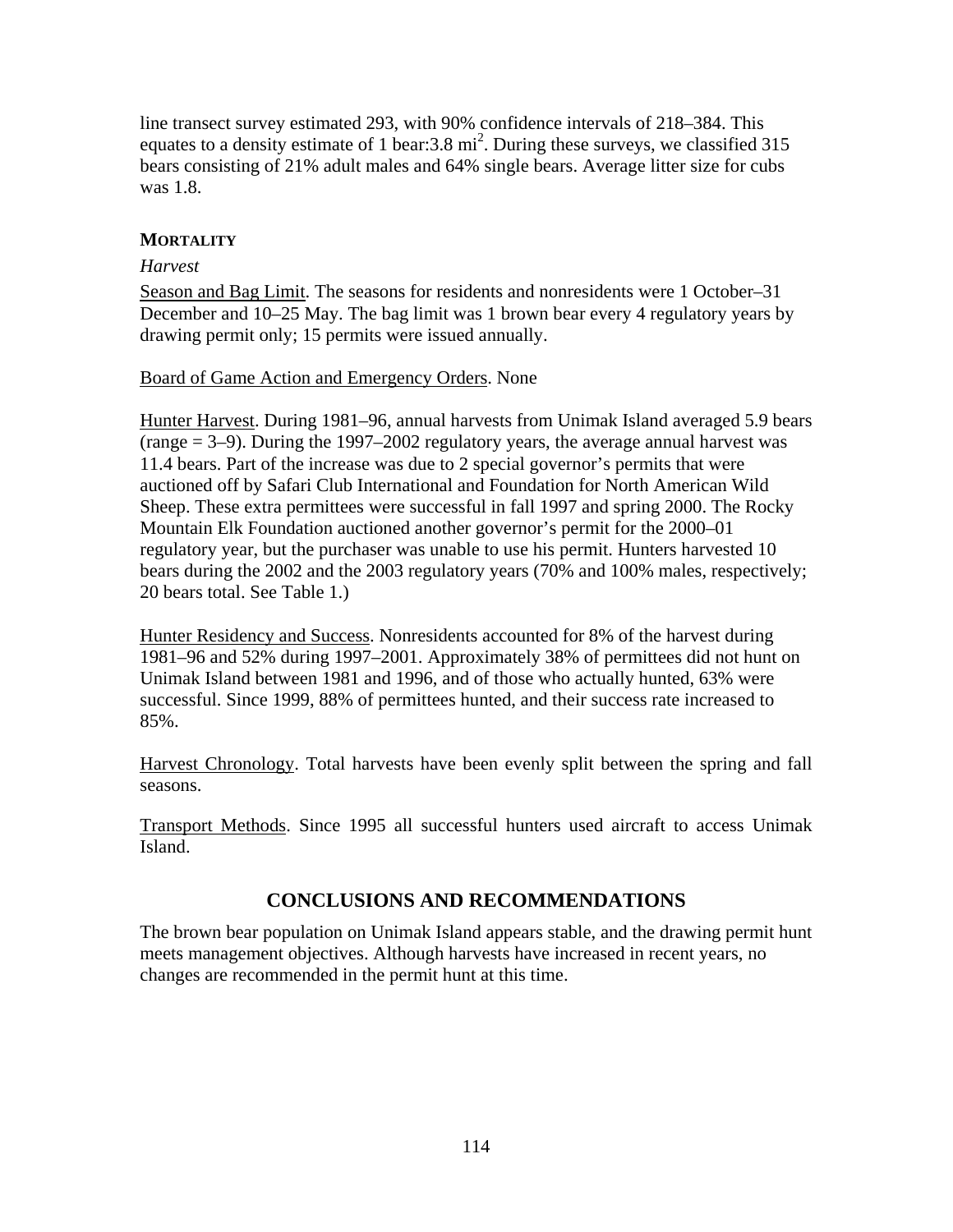**PREPARED BY:** SUBMITTED BY: Lem Butler<br>
Wildlife Biologist<br>
Management Co

Management Coordinator

Please cite any information taken from this section, and reference as: Butler, L. B. 2005. Unit 10 brown bear management report. Pages 113–116 *in* C. Brown, editor. Brown bear management report of survey and inventory activities 1 July 2002–30 June 2004. Alaska Department of Fish and Game. Juneau, Alaska.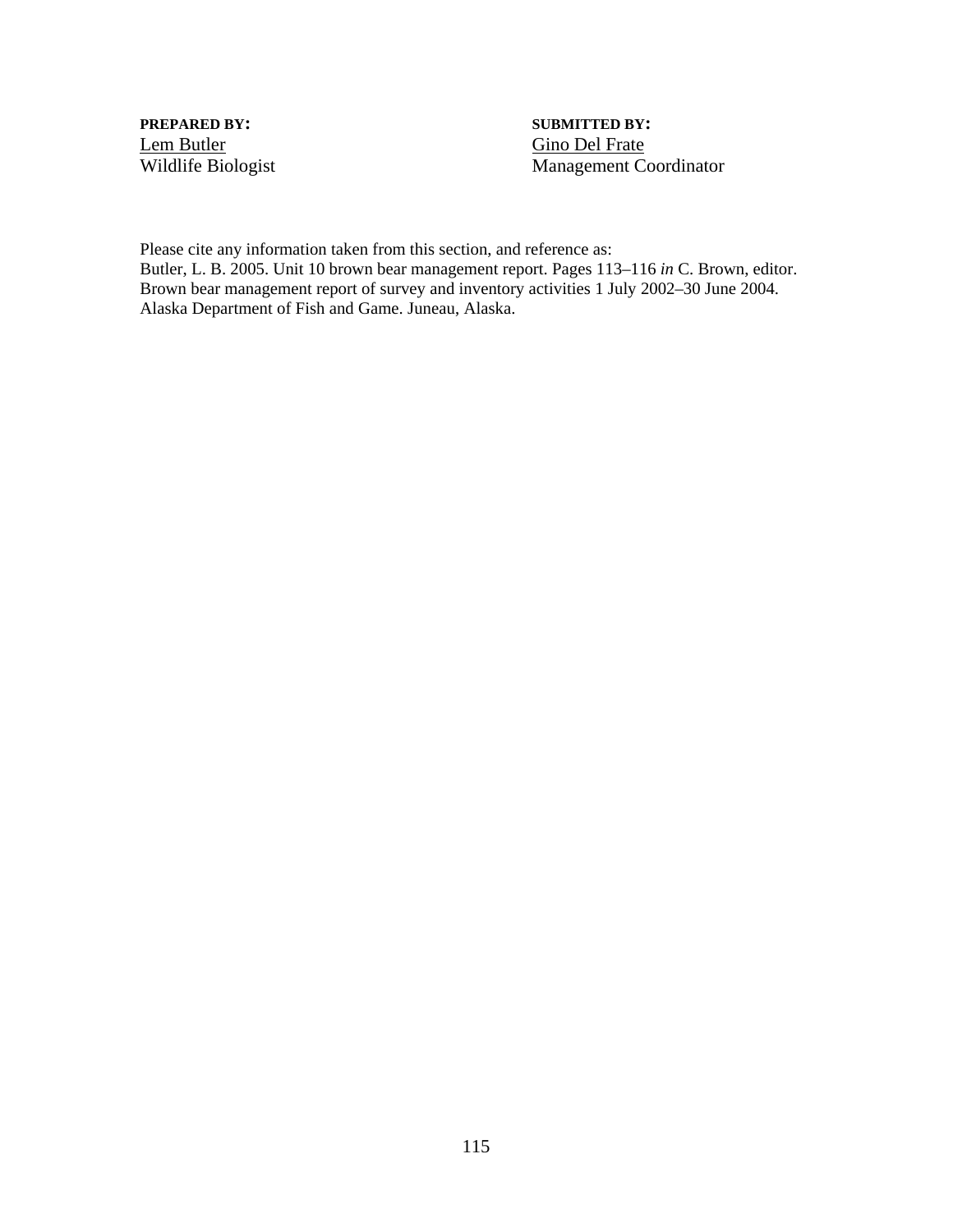| Hunt     | Regulatory  | Permits        | Permit              | Percent<br>did not | Percent<br>successful |                |       | Harvest          |      |       |
|----------|-------------|----------------|---------------------|--------------------|-----------------------|----------------|-------|------------------|------|-------|
| Number   | year        | issued         | reports<br>returned | hunt <sup>b</sup>  | hunters               | Male           | (% )  | Female           | (% ) | Total |
|          |             |                |                     |                    |                       |                |       |                  |      |       |
| DB375    | 1999-00     | $8\,$          | $\,8\,$             | 25                 | 100                   | 6              | (100) | $\boldsymbol{0}$ | (0)  | 6     |
| (Fall)   | $2000 - 01$ | $9^a$          | 9                   | 33                 | 100                   | 3              | (50)  | 3                | (50) | 6     |
|          | $2001 - 02$ | 8              | 8                   | 12                 | 71                    | 4              | (80)  |                  | (20) | 5     |
|          | $2002 - 03$ | $8\,$          | $8\,$               | 12                 | 57                    | 1              | (25)  | 3                | (75) | 4     |
|          | $2003 - 04$ | $8\,$          | $8\,$               | 12                 | 100                   | $\overline{7}$ | (100) | $\boldsymbol{0}$ | (0)  | 7     |
|          |             |                |                     |                    |                       |                |       |                  |      |       |
| DB376    | 1999-00     | 8 <sup>a</sup> | $\,8\,$             | 12                 | 100                   | 6              | (86)  |                  | (14) | 7     |
| (Spring) | 2000-01     | $\overline{7}$ | 7                   | 14                 | 83                    | $\overline{4}$ | (80)  |                  | (20) | 5     |
|          | $2001 - 02$ | $\overline{7}$ | 5                   | 28                 | 60                    | 3              | (100) | $\boldsymbol{0}$ | (0)  | 3     |
|          | $2002 - 03$ | $\overline{7}$ | 7                   | $\boldsymbol{0}$   | 85                    | 6              | (100) | $\boldsymbol{0}$ | (0)  | 6     |
|          | $2003 - 04$ | $\overline{7}$ | 5                   | 28                 | 60                    | 3              | (100) | $\boldsymbol{0}$ | (0)  | 3     |
|          |             |                |                     |                    |                       |                |       |                  |      |       |
| DB375 &  | 1999-00     | 16             | 16                  | 19                 | 100                   | 12             | (92)  |                  | (8)  | 13    |
| DB376    | $2000 - 01$ | 16             | 16                  | 25                 | 92                    | 7              | (64)  | 4                | (36) | 11    |
| Combined | $2001 - 02$ | 15             | 15                  | 20                 | 58                    | $\overline{7}$ | (88)  |                  | (22) | 8     |
|          | $2002 - 03$ | 15             | 15                  | 29                 | 71                    | 7              | (70)  | 3                | (30) | 10    |
|          | $2003 - 04$ | 15             | 14                  | 17                 | 83                    | 10             | (100) | $\boldsymbol{0}$ | (0)  | 10    |
|          |             |                |                     |                    |                       |                |       |                  |      |       |

Table 1 Unit 10 brown bear harvest data by permit hunt, RY 1999–2003

<sup>a</sup> Includes one governor's permit.

<sup>b</sup> Includes hunters that did not report.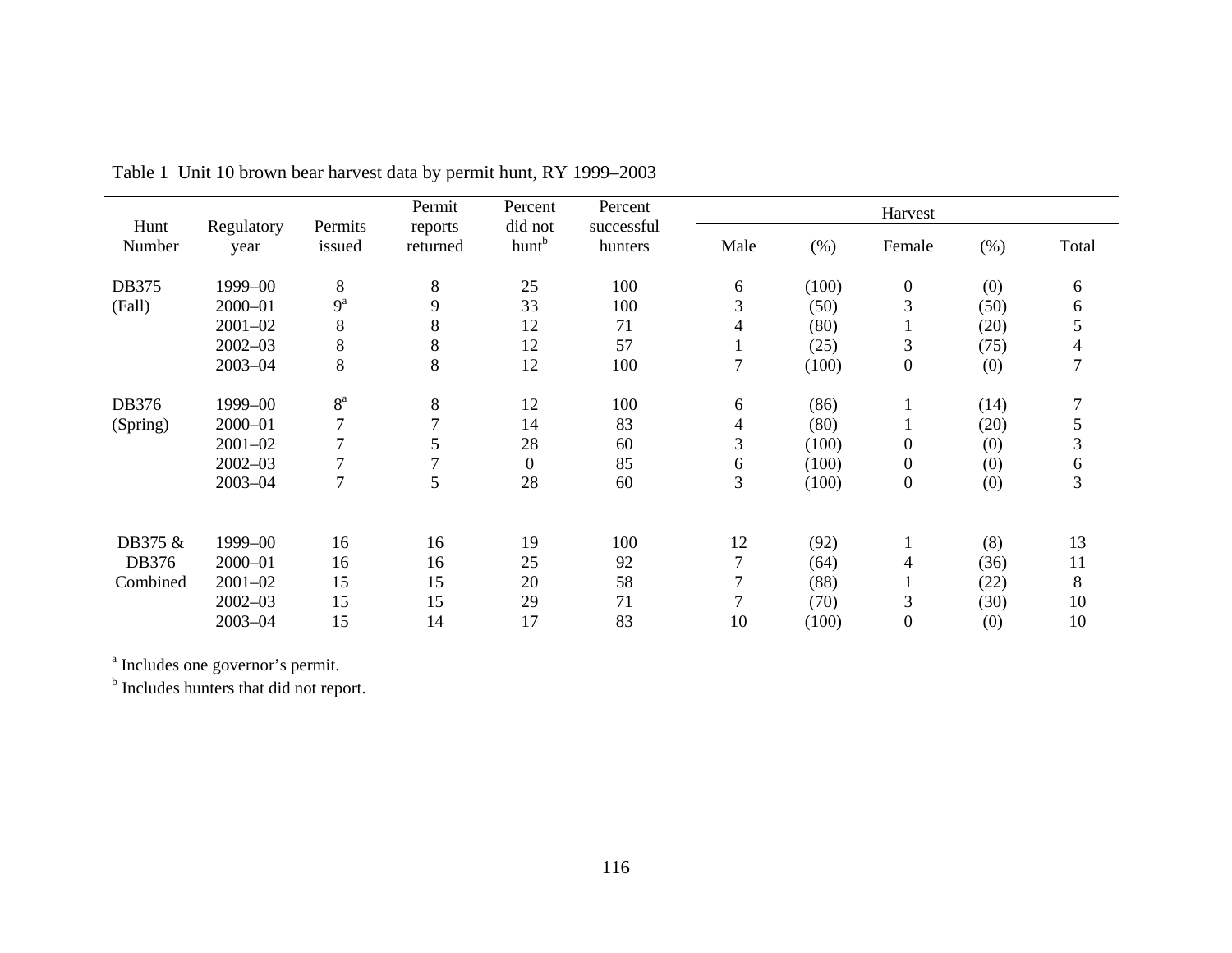**MANAGEMENT REPORT** 

# **BROWN BEAR MANAGEMENT REPORT**

From: 1 July 2002 To: 30 June 2004

# **LOCATION**

**GAME MANAGEMENT UNIT:** 11 (12,784 mi<sup>2</sup>)

**GEOGRAPHIC DESCRIPTION:** Wrangell Mountains

# **BACKGROUND**

Brown bears were numerous in Unit 11 prior to 1948–1953, when federal poisoning programs directed at controlling wolves incidentally reduced bear numbers. Following cessation of wolf control, bear numbers increased, and by the mid 1970s bears again were abundant.

Brown bear harvests averaged 16 (range  $= 8-27$ ) per year throughout the 1960s and 1970s, but declined substantially after 1978, when much of Unit 11 was included in Wrangell-Saint Elias National Park and Preserve. For 20 years between 1979 and 1999, hunting pressure was low, and harvests averaged only 6 bears (range = 2–12) per year. Brown bear harvests have been increasing since 1999, when the first federal subsistence season was implemented in the hard park.

# **MANAGEMENT DIRECTION**

#### **MANAGEMENT OBJECTIVES**

To maintain a brown bear population that will sustain an annual harvest of 25 bears composed of at least 50% males.

### **METHODS**

We monitored the brown bear harvest by sealing skulls and hides of harvested bears. We measured skulls of sealed bears and determined the sex of the bears. A premolar tooth was extracted for aging, and information on date and location of the harvest, days afield and mode of transportation was collected from successful hunters.

# **RESULTS AND DISCUSSION**

#### **POPULATION STATUS AND TREND**

No surveys or censuses have been conducted in Unit 11; therefore, population data are not available. Frequent observations of bears by ADF&G staff and the public suggest a relatively abundant and well-distributed population of brown bears in Unit 11. No population trends were evident over this reporting period.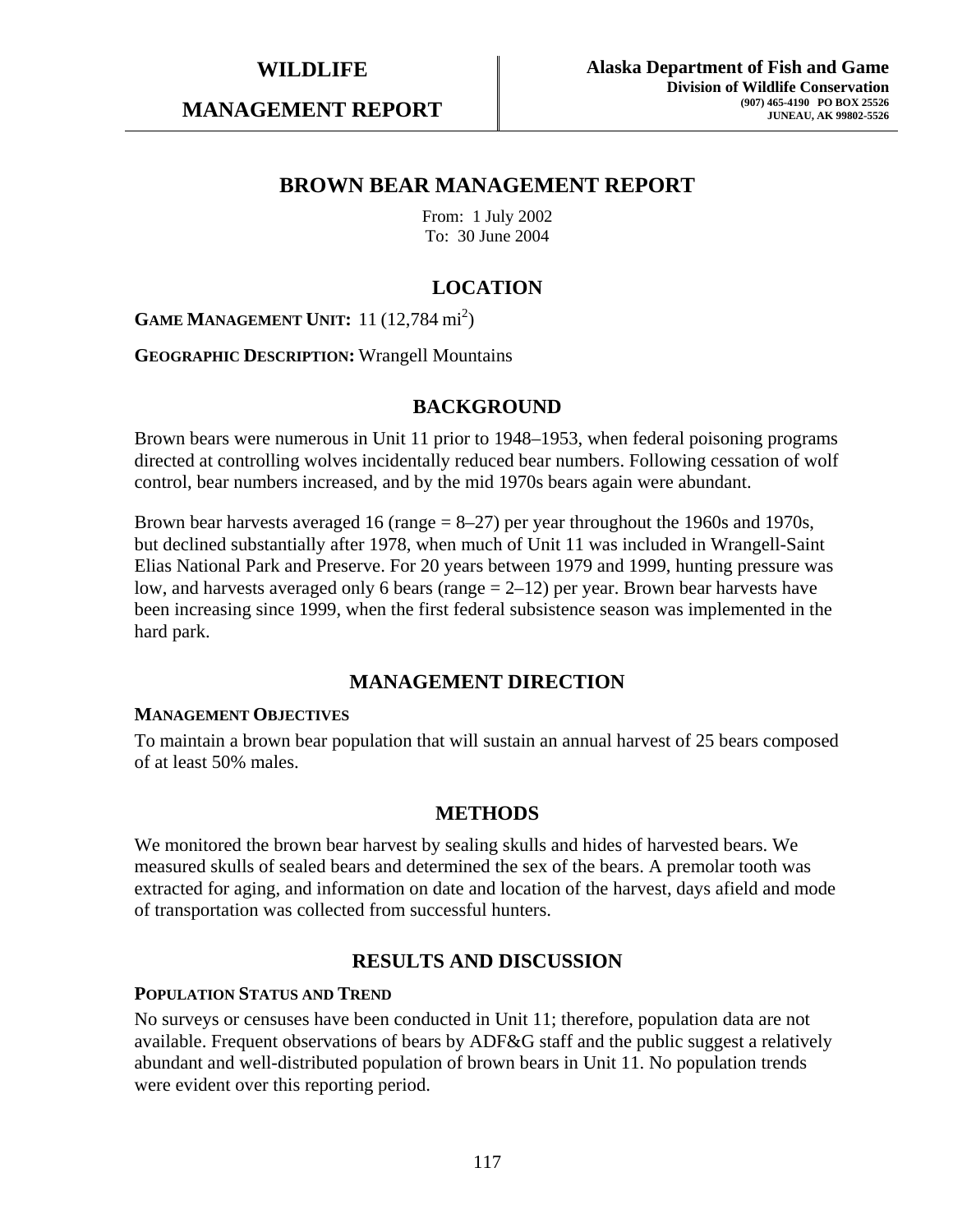# *Distribution and Movements*

Based on incidental observations and harvest locations, brown bears inhabit most of Unit 11 except high-elevation glaciers. There has not been a bear movement study conducted in Unit 11, but we suspect the movement patterns are similar to those in Unit 13. After den emergence, most bears, except females with cubs of the year, move into riparian areas to feed on sprouting plants and overwintered berries. They also scavenge carcasses of ungulates that died during winter. Females with cubs of the year tend to stay at higher elevations to avoid contact with other bears. Throughout the summer, brown bears in Unit 11 feed in various habitats, including the many salmon streams in the unit. In late summer, bears generally move into subalpine habitats to feed on ripening blueberries. Bears feed on salmon in many streams throughout Unit 11, but especially in the lower Chitina River Valley during late summer and fall.

# **MORTALITY**

### *Harvest*

Seasons and Bag Limits. The bear seasons in Unit 11 were 1 September–31 October and 25 April 25–31 May in 2000–01, and 10 August–15 June since 2001–02. The bag limit was 1 bear every 4 regulatory years until June 2003–04, when it became 1 bear every regulatory year. The resident tag fee requirement was dropped starting with the 2003–04 season.

Board of Game Actions and Emergency Orders. The Board of Game has determined there was not subsistence use of brown bears in Unit 11. The National Park Service (NPS) adopted this board subsistence determination and closed all brown bear hunting in those portions of Unit 11 designated "park" (as opposed to "preserve") until 1999, when a federal subsistence season for brown bears was established. The Board of Game extended the season dates during the March 2001 meeting. During the March 2003 meeting, the board again liberalized brown bear hunting by changing the bag limit and dropping the \$25 resident tag fee.

Hunter Harvest. Fifteen brown bears were reported killed during the 2003–04 season, and 11 during 2002–03 (Table 1). Males composed 73% of the 2003–04 harvest and 64% of the 2002–03 harvest. The 2003–04 harvest is the highest reported since before the creation of Wrangell St. Elias National Park in 1978–79, when 17 bears were reported killed. The mean age for males was 12 years in 2002–03. Mean ages of bears taken in Unit 11 fluctuate yearly because of the small sample size, but do indicate large, older bears are common, and hunters can hunt for large trophies.

Hunter Residency and Success. Nonresident hunters took 5 bears in 2003–04 and 4 during the 2002–03 season (Table 2). The annual harvest by nonresidents declined between 1961 and 1978 from an average of 11 (range  $= 2-18$ ) bears per year to an average of 2 (range  $= 0-3$ ) between 1978 and 1999. Local residents harvested 6 bears during the 2003–04 season. Between 1990 and 2003 local residents only averaged slightly more than 1 bear (range  $= 0-3$ ) a year. Successful bear hunters averaged 3.3 days hunting during the 2003–04 season and 2.3 days in 2002–03. Between 1979 and 1999, hunter effort data show a mean of 4.9 days to take a bear in Unit 11, and no trends are evident.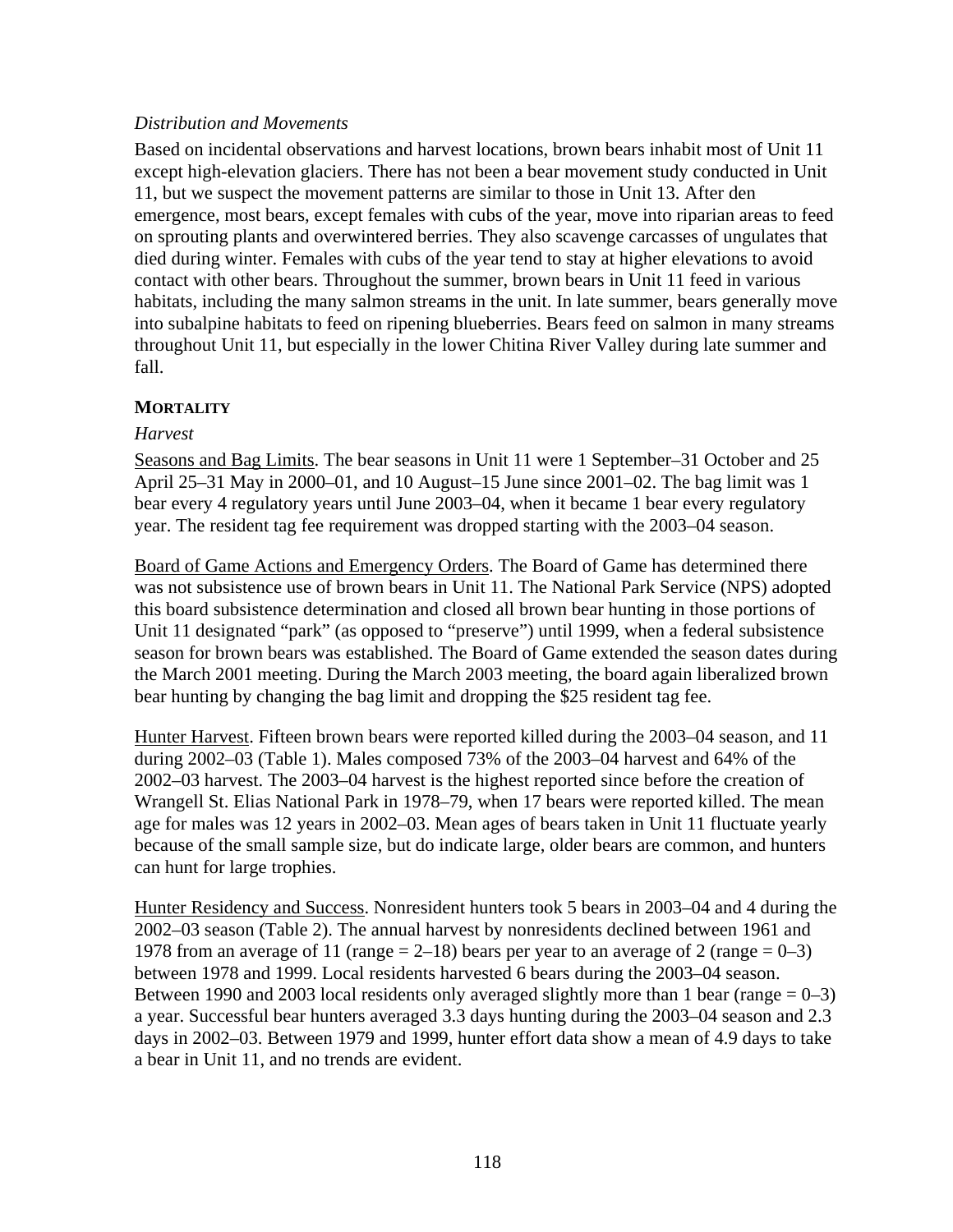Harvest Chronology. In 2003–04, 80% of brown bear harvest occurred during the fall (Table 3). Since initiating sealing records in 1961, more than 80% of the harvest has occurred during the fall, presumably because combination hunts for more than one species were possible. This is especially true now that the bear season opens on 10 August as does the sheep season. In 2001–02, 44% of the bears were taken during August. Spring harvests were higher in the 1970s when more guides were active in Unit 11.

Transport Methods. For successful brown bear hunters in GMU 11, aircraft is the most important method of transportation (Table 4). Use of ground transportation in Unit 11 is very restricted; the only access points are along the Nabesna or Chitina-McCarthy roads, and some of the most popular trails have been closed by the NPS due to negative environmental impacts.

# *Other Mortality*

The only reported defense of life or property (DLP) killings during the last 5 years were one male per year in both 2000 and 2001. Although much of the unit is remote with few cabins, most problem bears are killed near homesites and cabins along the Nabesna and McCarthy roads. More bears are probably killed each year than are reported because of the work involved with salvaging and preserving the hides and skulls of bears taken DLP. Compliance with reporting requirements on DLP bears would be higher if individuals were not required to salvage the hide and skull. Because most summer hides are worthless, DLP requirements could be changed so that during June, July, and August, only skulls and claws need to be surrendered. This would undoubtedly increase reporting compliance, but might also increase DLP kills, as the requirement to salvage the hide may often be a deterrent to killing bears.

# **HABITAT**

### *Assessment*

There are few cabins or homesites in this remote unit. Future settlement will be limited because much of the land is now included in Wrangell-St. Elias National Park or belongs to Ahtna Corp. Private inholdings and NPS facilities are the only sources of development, especially along the McCarthy Road and at McCarthy. The number of people living and visiting McCarthy has increased appreciably in recent years, and as a result, bear problems will become more frequent and could result in more DLP-killed bears. However, the NPS has identified this as a problem area and has a program to minimize bear problems. Overall, Unit 11 is considered good brown bear habitat because of the variety of vegetation types, large tracts of undeveloped land, and numerous salmon streams throughout the unit.

# **CONCLUSIONS AND RECOMMENDATIONS**

Brown bear harvests increased the last 4 years, averaging 11 bears per year. This is well above the 2.7 average bear harvest observed from 1991 to 1999. Even though the current harvest is up appreciably, harvest levels are still below the 16 bear per year average reported between 1961 and 1978.

The decline in bear harvest after 1978 was a direct result of establishing the Wrangell St. Elias National Monument, then the Park and Preserve in 1980. NPS regulations prohibit sport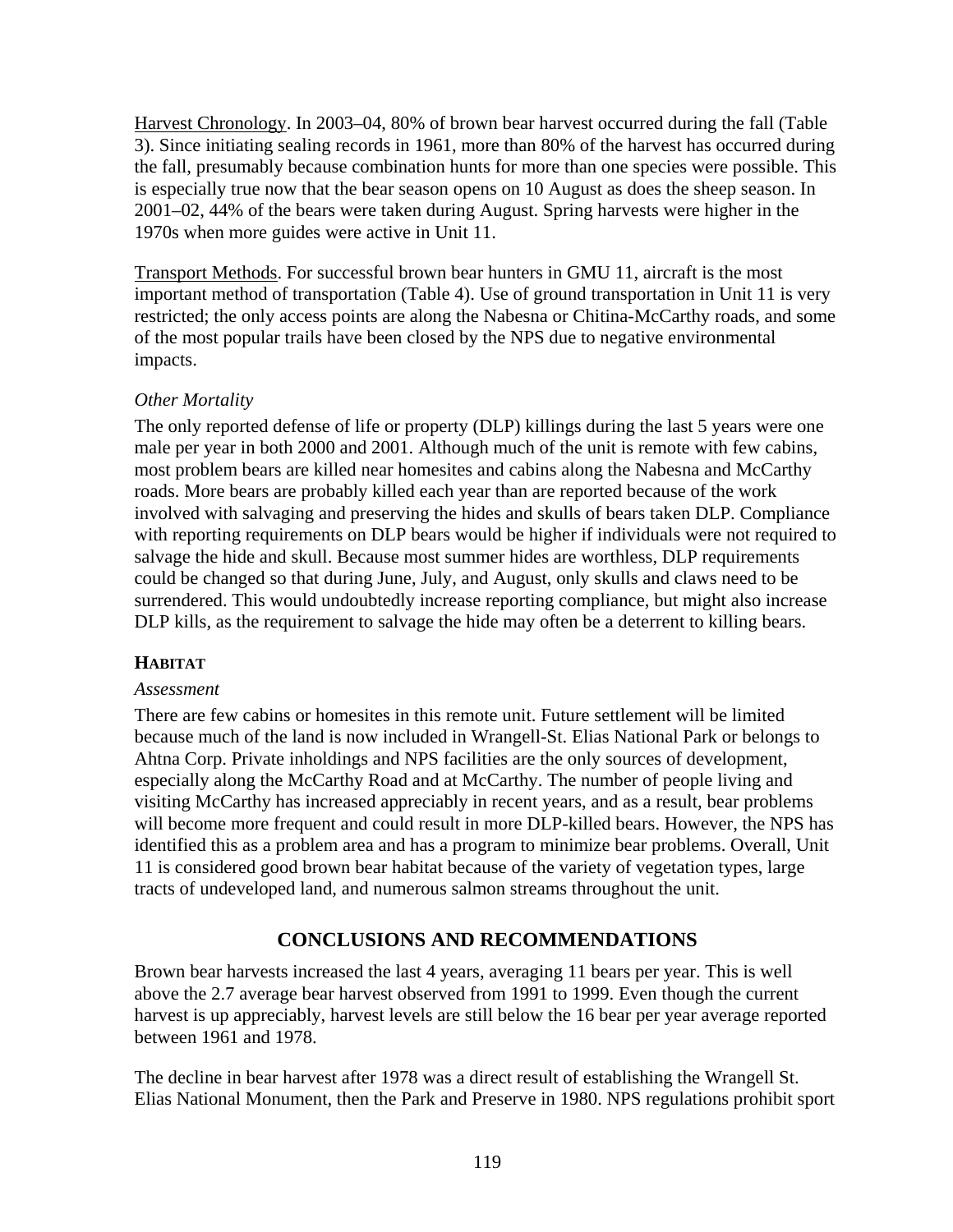hunting and aircraft access for subsistence hunting over approximately 60% of Unit 11 designated as park. The increase in bear harvests the last 2 years is thought to be a result of an increased interest in hunting bears. The opportunity to hunt caribou, moose, and sheep has decreased dramatically in recent years because the population of these species has declined. Individuals seeking hunting opportunities with a reasonable chance of success are turning to alternative species such as bears, for which seasons are long and participation not limited by a permit system. Also, increasing the season length to overlap with the sheep season has resulted in an increase in harvest by hunters seeking combination hunts. Dropping the tag fee for residents also contributed to the take because bears can now be taken incidentally when seen on combination hunts, even if the hunter didn't plan on taking a bear.

Brown bears are considered abundant in Unit 11. Frequent sightings of sows with cubs suggest good productivity. Studies in Unit 13, which is adjacent to Unit 11, suggest these units have good productivity rates for an interior grizzly bear population. Given the low harvest and large amount of habitat inaccessible to hunters because of both topography and NPS regulations, current harvest rates are not influencing brown bear population trends. Because hunting has little impact on brown bear numbers in this unit, no changes in bag limits or season dates are recommended.

### **PREPARED BY:** SUBMITTED BY:

Robert W. Tobey Gino Del Frate

Wildlife Biologist III Management Coordinator

Please cite any information taken from this section, and reference as:

Tobey, R.W. 2004. Unit 11 brown bear management report. Pages 117–123 *in* C. Brown, editor. Brown bear management report of survey and inventory activities 1 July 2002–30 June 2004. Alaska Department of Fish and Game. Juneau, Alaska.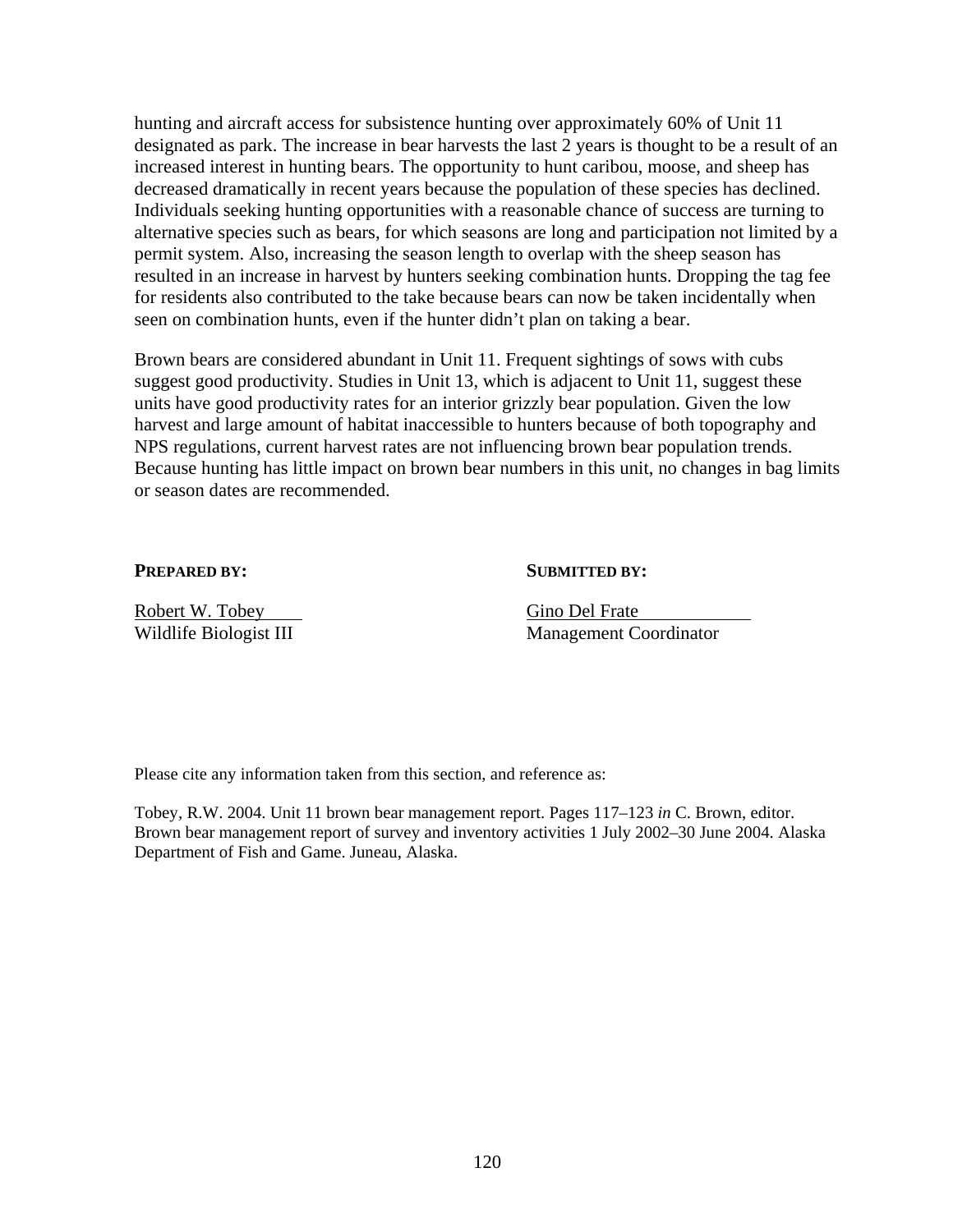| Regulatory  |                  |         | Hunter kill               |       |                  |                  |                  | Nonhunting kill <sup>a</sup> |                  |                |                | <b>Total Kill</b> |                |
|-------------|------------------|---------|---------------------------|-------|------------------|------------------|------------------|------------------------------|------------------|----------------|----------------|-------------------|----------------|
| Year        | M                | $(\% )$ | $\boldsymbol{\mathrm{F}}$ | (% )  | Unk.             | Total            | M                | ${\bf F}$                    | Unk.             | M              | ${\bf F}$      | Unk.              | Total          |
| 1999-2000   |                  |         |                           |       |                  |                  |                  |                              |                  |                |                |                   |                |
| Fall 99     | 3                | (75)    |                           | (25)  | $\boldsymbol{0}$ | 4                | $\boldsymbol{0}$ | $\boldsymbol{0}$             | $\boldsymbol{0}$ | 3              |                | $\boldsymbol{0}$  |                |
| Spring 00   | $\boldsymbol{0}$ | (0)     | 1                         | (100) | $\boldsymbol{0}$ |                  | $\boldsymbol{0}$ | $\overline{0}$               | $\boldsymbol{0}$ | 0              |                | $\boldsymbol{0}$  |                |
| Total       | $\overline{3}$   | (60)    | $\overline{2}$            | (40)  | $\boldsymbol{0}$ | 5                | $\overline{0}$   | $\overline{0}$               | $\boldsymbol{0}$ | 3              | $\overline{2}$ | $\boldsymbol{0}$  | 5              |
| $2000 - 01$ |                  |         |                           |       |                  |                  |                  |                              |                  |                |                |                   |                |
| Fall 00     | 8                | (73)    | 3                         | (27)  | $\boldsymbol{0}$ | 11               |                  | $\boldsymbol{0}$             | $\boldsymbol{0}$ | 9              | 3              | $\boldsymbol{0}$  | 12             |
| Spring 01   | $\boldsymbol{0}$ | (0)     | $\overline{0}$            | (0)   | $\overline{0}$   | $\boldsymbol{0}$ | $\theta$         | $\overline{0}$               | $\boldsymbol{0}$ | $\overline{0}$ | $\overline{0}$ | $\overline{0}$    | $\overline{0}$ |
| Total       | 8                | (73)    | 3                         | (27)  | $\overline{0}$   | 11               |                  | $\overline{0}$               | $\boldsymbol{0}$ | 9              | $\overline{3}$ | $\boldsymbol{0}$  | 12             |
| $2001 - 02$ |                  |         |                           |       |                  |                  |                  |                              |                  |                |                |                   |                |
| Fall 01     | 5                | (56)    | $\overline{4}$            | (44)  | $\boldsymbol{0}$ | 9                | $\overline{0}$   | $\boldsymbol{0}$             | $\boldsymbol{0}$ | 5              | 4              | $\boldsymbol{0}$  | 9              |
| Spring 02   | $\overline{0}$   | (0)     | $\overline{0}$            | (0)   | $\boldsymbol{0}$ | $\boldsymbol{0}$ |                  | $\boldsymbol{0}$             | $\boldsymbol{0}$ |                | $\overline{0}$ | $\overline{0}$    |                |
| Total       | 6                | (56)    | 4                         | (44)  | $\boldsymbol{0}$ | 9                |                  | $\boldsymbol{0}$             | $\boldsymbol{0}$ | 6              | 4              | $\mathbf{0}$      | 10             |
| $2002 - 03$ |                  |         |                           |       |                  |                  |                  |                              |                  |                |                |                   |                |
| Fall 02     | 6                | (60)    | 4                         | (40)  | $\overline{0}$   | 10               | $\overline{0}$   | $\overline{0}$               | $\boldsymbol{0}$ | 6              | 4              | $\boldsymbol{0}$  | 10             |
| Spring 03   | $\mathbf{1}$     | (100)   | $\overline{0}$            | (0)   | $\overline{0}$   |                  | $\overline{0}$   | $\overline{0}$               | $\boldsymbol{0}$ |                | $\mathbf{0}$   | $\overline{0}$    |                |
| Total       |                  | (64)    | 4                         | (36)  | $\boldsymbol{0}$ | 11               | $\boldsymbol{0}$ | $\overline{0}$               | $\boldsymbol{0}$ | 7              | 4              | $\boldsymbol{0}$  | 11             |
| $2003 - 04$ |                  |         |                           |       |                  |                  |                  |                              |                  |                |                |                   |                |
| Fall 03     | 9                | (75)    | 3                         | (25)  | $\boldsymbol{0}$ | 12               | $\overline{0}$   | $\boldsymbol{0}$             | $\boldsymbol{0}$ | 9              | 3              | $\boldsymbol{0}$  | 12             |
| Spring 04   | $\overline{2}$   | (67)    |                           | (33)  | $\boldsymbol{0}$ | 3                | $\overline{0}$   | $\overline{0}$               | $\boldsymbol{0}$ | $\overline{2}$ |                | $\boldsymbol{0}$  | 3              |
| Total       | 11               | (73)    | 4                         | (27)  | $\boldsymbol{0}$ | 15               | 0                | $\boldsymbol{0}$             | $\overline{0}$   | 11             | 4              | $\boldsymbol{0}$  | 15             |

Table 1 Unit 11 brown bear harvest, 1999–2000 to 2003–04

<sup>a</sup>Includes DLP kills, research mortalities, and other known human-caused accidental mortality.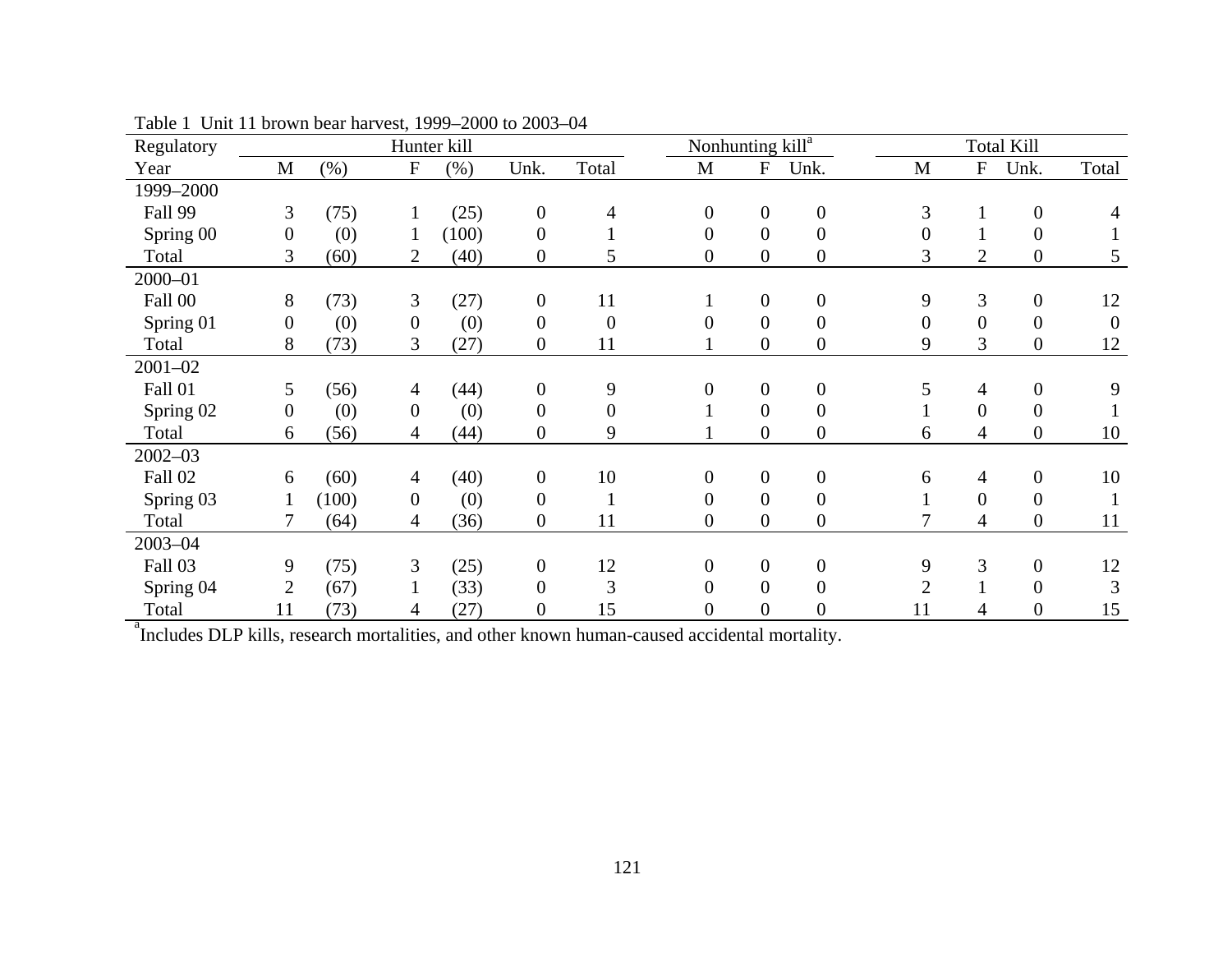| Regulatory  | Local <sup>a</sup> |         | Nonlocal |        |             |      | Successful |
|-------------|--------------------|---------|----------|--------|-------------|------|------------|
| year        | resident           | $(\% )$ | resident | $(\%)$ | Nonresident | (%)  | hunters    |
| 1999-2000   |                    | (20)    |          | (40)   | ∽           | (40) |            |
| $2000 - 01$ |                    | (18)    | 4        | (36)   |             | (46) |            |
| $2001 - 02$ |                    | (11)    |          | (56)   |             | (33) |            |
| $2002 - 03$ |                    | (27)    | 4        | (36)   | 4           | (36) |            |
| $2003 - 04$ | h                  | (40)    | 4        | (27)   |             | (33) |            |

Table 2 Unit 11 brown bear successful hunter residency, 1999–2000 to 2003–04

<sup>a</sup> Local resident means residents of Unit 11 and Unit 13 residents of federally designated subsistence communities.

| Regulatory  | Harvest percent |           |         |          |       |       |       |    |  |
|-------------|-----------------|-----------|---------|----------|-------|-------|-------|----|--|
| year        | August          | September | October | November | April | May   | June  | n  |  |
| 1999-2000   | --              | 60        | 20      | $- -$    | $- -$ | 20    | $- -$ |    |  |
| $2000 - 01$ | $- -$           | 91        |         | $- -$    | $- -$ | $- -$ | $- -$ |    |  |
| $2001 - 02$ | 44              | 56        | $--$    | $- -$    | $- -$ | $- -$ | $- -$ |    |  |
| $2002 - 03$ | 36              | 46        |         | $- -$    | $- -$ | $- -$ |       |    |  |
| $2003 - 04$ | 13              | 47        | 13      |          | $- -$ | $- -$ | 20    | 15 |  |
|             |                 |           |         |          |       |       |       |    |  |

Table 3 Unit 11 brown bear harvest chronology percent by time period, 1999–2000 to 2003–04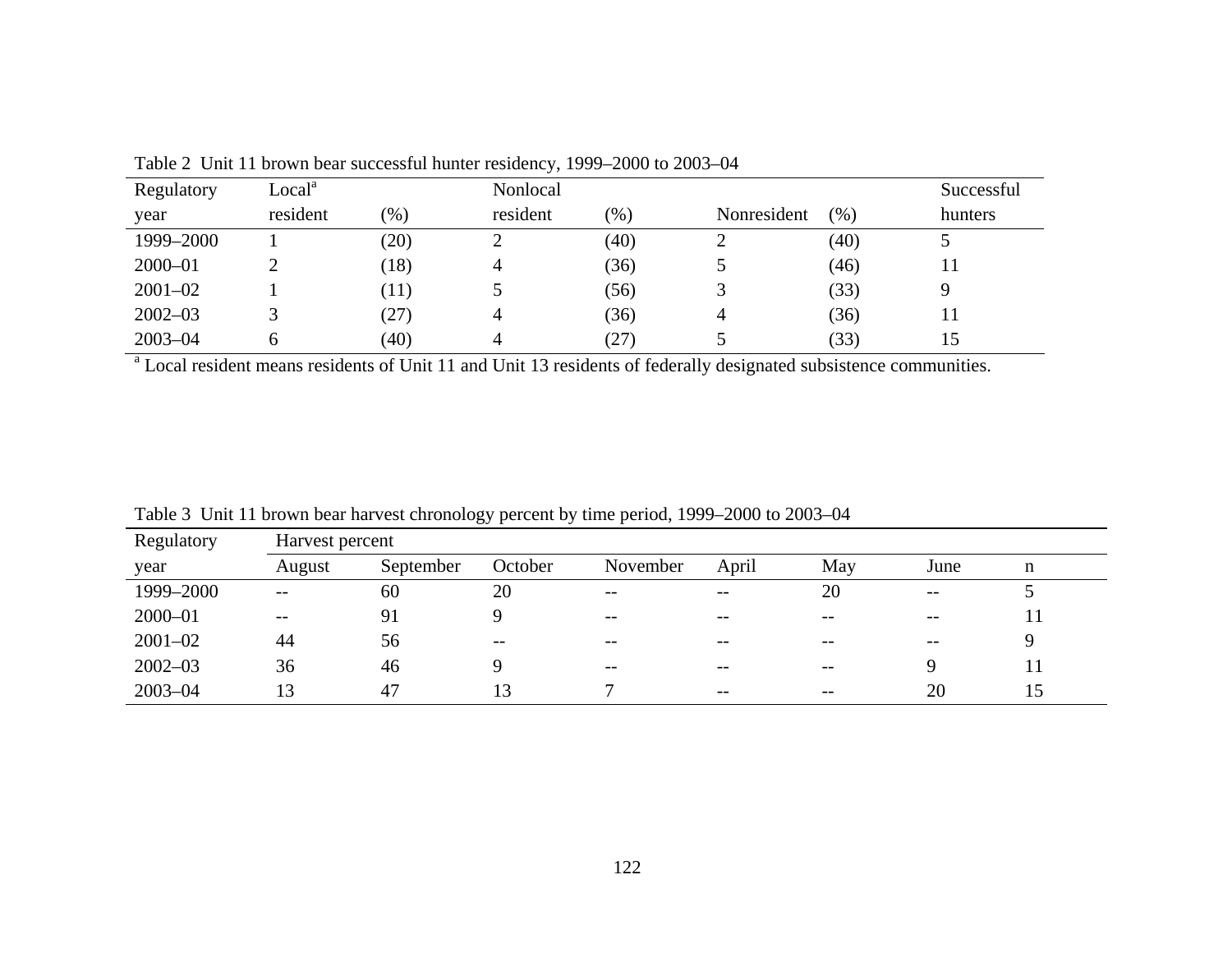|             | Percent of harvest |       |                |           |             |            |         |          |          |             |
|-------------|--------------------|-------|----------------|-----------|-------------|------------|---------|----------|----------|-------------|
| Regulatory  |                    |       |                | 3 or      |             |            | Highway |          |          |             |
| year        | Airplane           | Horse | <b>B</b> oat   | 4-wheeler | Snowmachine | <b>ORV</b> | vehicle | Walking  | Unk.     | $\mathbf n$ |
| 1999-2000   | 40                 | 20    | $\overline{0}$ | 20        |             |            | 20      | 0        |          |             |
| $2000 - 01$ | 73                 | 0     | 9              | Q         |             |            | 9       | 0        |          | 11          |
| $2001 - 02$ | 56                 | 0     | $\theta$       | 0         |             |            | 33      | $\theta$ |          | 9           |
| $2002 - 03$ | 36                 | 0     | 9              | Q         |             |            | 9       | 36       | $\theta$ | 11          |
| $2003 - 04$ | 60                 | 0     | 33             | 0         |             |            | ⇁       | 0        |          | 15          |

Table 4 Unit 11 brown bear harvest percent by transport method, 1999–2000 to 2003–04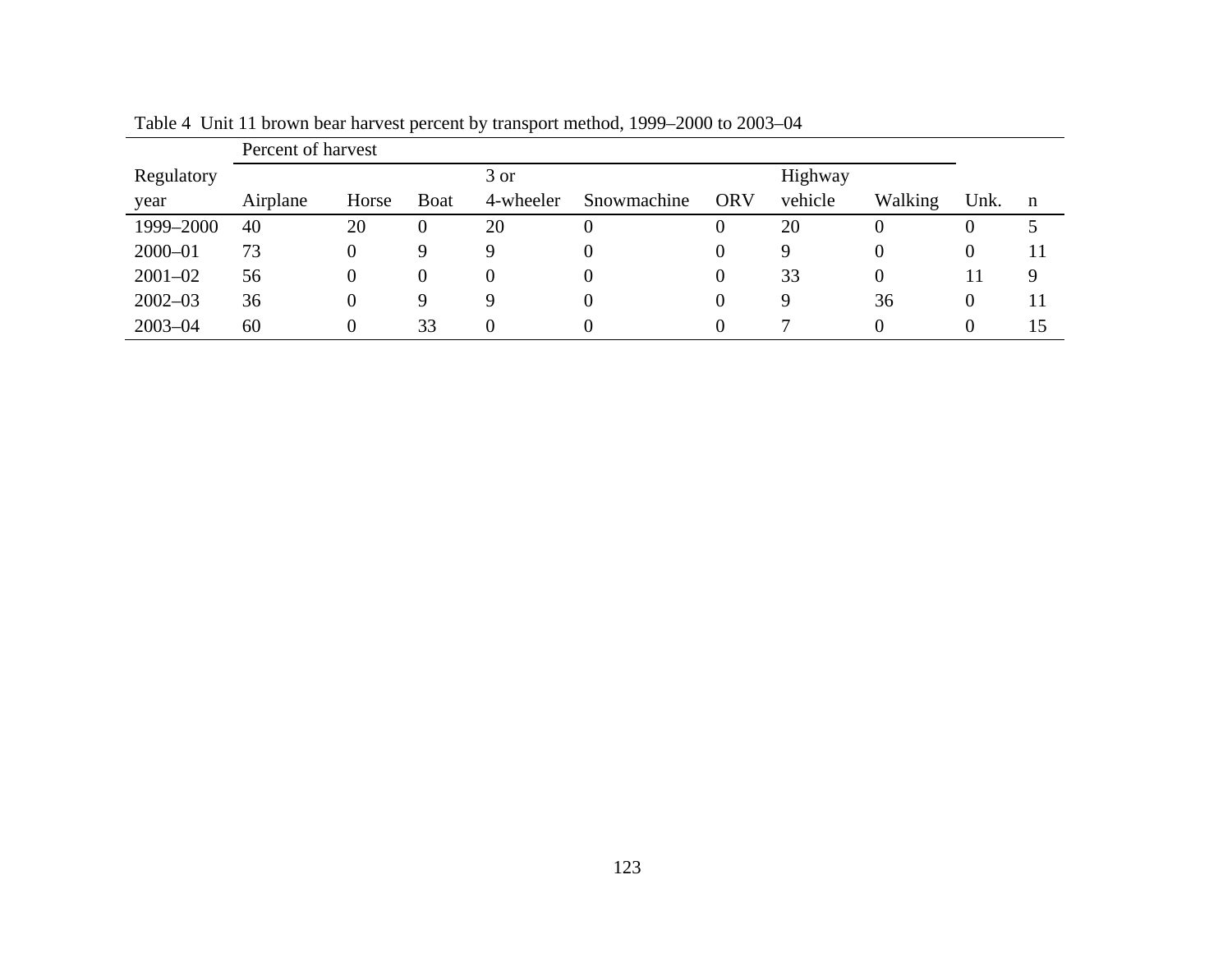**MANAGEMENT REPORT** 

# **BROWN BEAR MANAGEMENT REPORT**

From: 1 July 2002 To: 30 June 2004

# **LOCATION**

GAME MANAGEMENT UNIT: 12 (9978 mi<sup>2</sup>)

**GEOGRAPHIC DESCRIPTION:** Upper Tanana and White River drainages, including the northern Alaska Range east of the Robertson River and the Mentasta, Nutzotin, and northern Wrangell Mountains

# **BACKGROUND**

Grizzly bears are distributed throughout most of Unit 12. The areas not commonly used by bears (approximately 2500  $\text{mi}^2$ ) are dominated by high mountains (>7000 ft) devoid of vegetation or covered by large ice fields. Little is known about historical population trends; harvest data indicate that most of the unit probably supported densities of grizzly bears that were not limited by harvest. In portions of the unit that were mined extensively or had human settlements, the bear population was regulated at lower levels.

Since 1900, grizzly bears have been sought by hunters and periodically by miners in southeastern Unit 12. Bear hunting regulations became more restrictive from statehood through the early 1980s as guiding activity increased. During the 1970s the Unit 12 moose population declined substantially, and grizzly bears were found to be an important predator on moose calves. Unit 12 grizzly bear hunting regulations were liberalized in 1981 to reduce the bear population and elevate moose calf survival. A Southcentral Alaska study (Ballard and Miller 1990) indicated that when a grizzly bear population was reduced by at least 60%, moose calf survival increased significantly. Harvest was not expected to reduce the grizzly bear population at that level, but because the sustainable harvest of grizzly bears is low (5– 8%), some population reduction was expected, along with increased moose calf survival.

During the mid 1980s, bear harvests increased by 29% in Unit 12. Most of the increase was due to greater harvest by Alaska residents, apparently in response to more liberal seasons and bag limits. Concurrently, survival of moose calves to 5 months of age improved in western Unit 12 where bear harvest was high, and the moose population throughout Unit 12 slowly increased. However, moose calf survival also improved in portions of Unit 12 where little bear harvest occurred. During the early 1990s, moose calf survival declined or remained stable. Management objectives called for elevated grizzly bear harvests until moose numbers approached stated objectives or until harvest was too high to ensure the viability of the bear population. During the 1990s it appeared that reducing the grizzly bear population by harvest did not have the desired effect on moose calf survival. Also, further analysis of the southcentral moose population data found no evidence that grizzly bear population reduction contributed to the moose population increase (Miller and Ballard 1992). In response,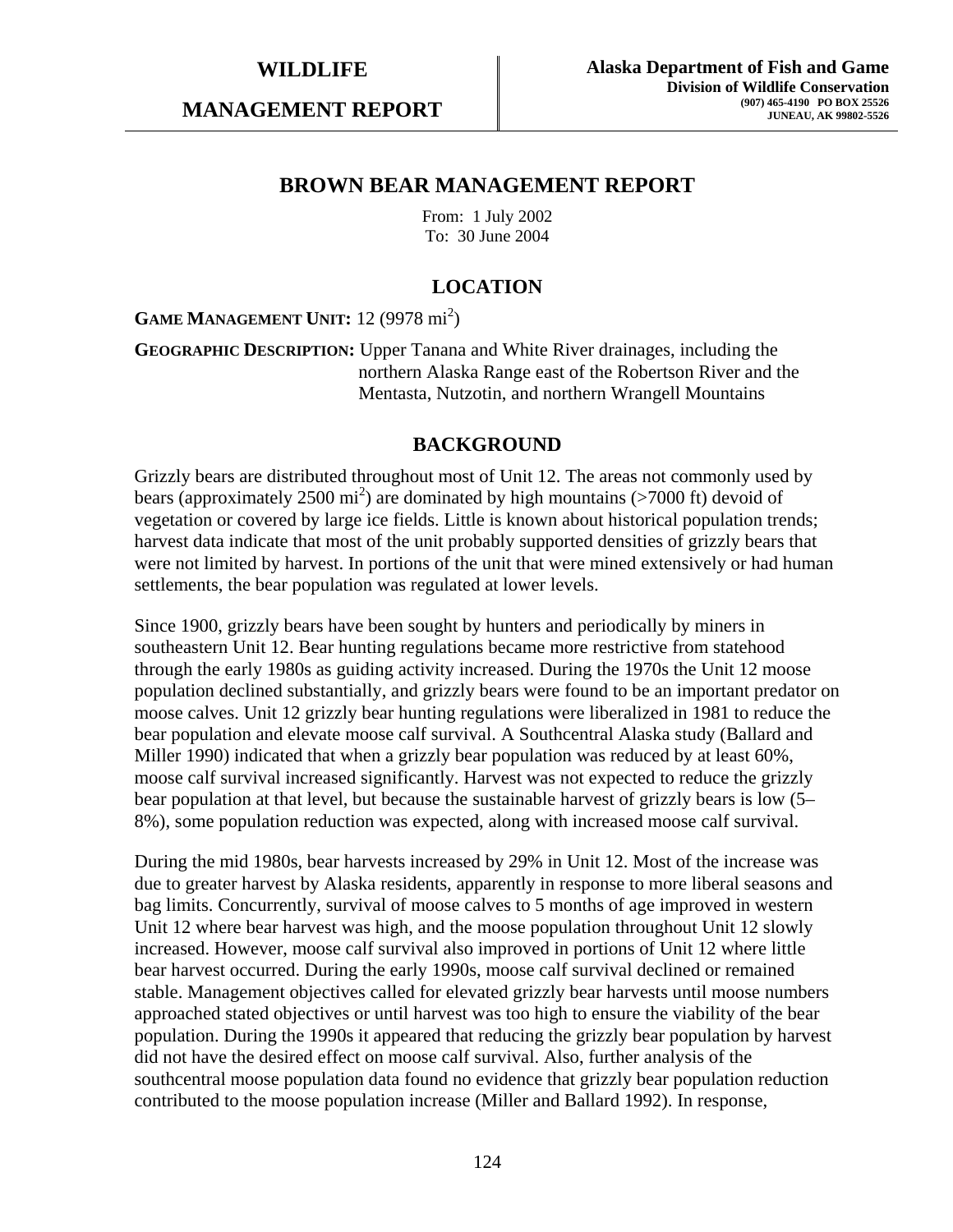management objectives were changed to offer the greatest hunting opportunity while ensuring protection of the Unit 12 grizzly bear population.

# **MANAGEMENT DIRECTION**

### **MANAGEMENT GOAL**

 $\triangleright$  Provide maximum opportunity to hunt grizzly bears in Unit 12.

#### **MANAGEMENT OBJECTIVE**

 $\triangleright$  Manage harvests so 3-year mean harvest does not exceed 28 bears and includes at least 55% males in the harvest.

# **METHODS**

All grizzly bears taken in Unit 12 must be sealed before being transported from the unit. During the sealing process we take skull measurements, determine the sex of each bear, extract a premolar tooth, and collect information on harvest date, specific harvest location, and time spent afield by the hunter. Premolar teeth were sent to Matson's Laboratory (Milltown, Montana, USA) to determine age. Harvest data were summarized by regulatory year (RY), which begins 1 July and ends 30 June (e.g.,  $RY02 = 1$  Jul 2002 through 30 Jun 2003).

# **RESULTS AND DISCUSSION**

### **POPULATION STATUS AND TREND**

The Unit 12 grizzly bear population trend appears stable, with the autumn 2000 population at 350–425 bears (46.6–56.7 bears of all ages/1000 mi<sup>2</sup> of useable habitat; 18.0–21.9 bears of all ages/1000 km<sup>2</sup>) (Gardner 2003). The population estimate was based on 1) extrapolations from density estimate surveys conducted in similar habitats in Interior and Southcentral Alaska (Reynolds and Boudreau 1992; Miller et al. 1997), 2) harvest distribution, and 3) sex and age composition of the harvest. The population trend estimate was based on 1) harvest statistics (total harvest, sex ratio, average skull size, and age of harvested bears) and 2) informal public surveys. During RY00, harvest exceeded the estimated sustainable yield of 28 bears; however, during RY01–RY03, mean annual harvest decreased to only 12 bears. The effect of harvest was primarily in local areas, as about 90% of the harvest occurred in the Tok River drainage and between the Nabesna River and the Alaska–Yukon border within the Wrangell Mountains. In the remainder of the unit, harvest level was light and likely had no effect on population trend. Therefore, grizzly bear population in the entire unit probably remained stable relative to the 2000 estimate but reduced compared to the early 1970s. Bear numbers in the Tok, Nabesna, Chisana, and White River drainages probably declined locally during RY02–RY03 due to harvest. Comments received from long-term guides and hunters in the area support this assessment.

Based on harvest data, Gardner (2003) found that Unit 12 grizzly bear numbers have fluctuated since the 1970s, but declined overall. Grizzly bears were reduced in portions of Unit 12 due to high harvest between RY73 and RY82. During that period, annual harvests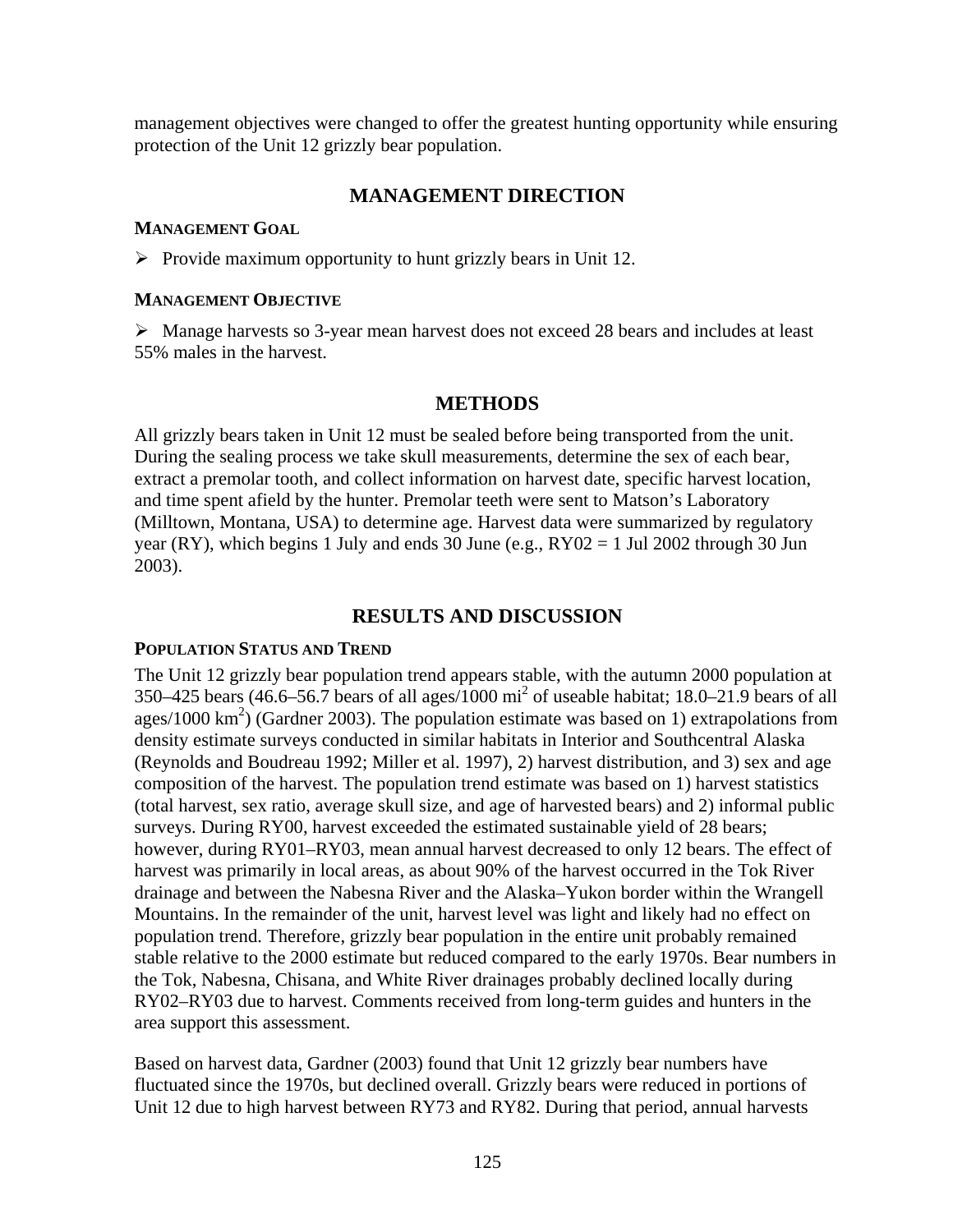averaged 20.1 bears/year (range  $= 10-29$ ), and were primarily in the northern Wrangell Mountains, Mentasta Mountains, and the Tok River drainages. Due to topography, much of Unit 12 is difficult to access and hunt. Consequently, harvest by residents was concentrated in the few accessible areas. Guides also hunted primarily in these areas but stayed separate from resident hunters by using areas where landownership restricted access or by using the areas later in the fall.

Between RY83 and RY87, estimates of grizzly bear numbers in accessible areas continued to decline due to increased harvest ( $\bar{x}$  = 24 bears/year, range = 19–30). During RY88–RY99, harvest declined to 15.7 bears/year (range  $= 8-24$ ). Harvest distribution remained relatively constant. Average skull size of harvested males did not change during RY72–RY82 (20.8 inches) or RY88–RY99 (20.8 inches). However, average skull size of males (19.6 inches) was smaller during RY83–RY87. The primary difference between these periods was that from RY84 to RY87 no grizzly bear tag fee was required. During RY00–RY03, a grizzly bear tag fee was required and mean annual male skull size was 19.9 inches (range = 19.3– 22.0).

Based on kill density (number of harvested bears/10,000 mi<sup>2</sup>), bear numbers were reduced in the accessible areas of Unit 12 between RY73 and RY86. The estimated kill density within selected portions of the unit was high and ranged from 10.6 bears/10,000  $\mathrm{mi}^2$  $(4.1 \text{ bears}/10,000 \text{ km}^2)$  in the northern Wrangell and Mentasta Mountains to 9.3 bears/10,000 mi<sup>2</sup> (3.6 bears/10,000 km<sup>2</sup>) in the Tok River drainages. In Unit 20A the bear population declined by 28% during a period when the kill density was 4.8 bears/10,000  $\text{mi}^2$  $(2.2/10,000 \text{ km}^2)$ ; Reynolds, ADF&G, unpublished data). Since RY87, harvest has declined in the accessible areas as well as the remainder of Unit  $12 (5875 \text{ mi}^2)$ , and the average kill density declined to 0.2 bears/10,000 mi<sup>2</sup> (0.4 bears/10,000 km<sup>2</sup>).

# **MORTALITY**

# *Harvest*

Season and Bag Limit. The season for grizzly bears in Unit 12 for both residents and nonresidents was 1 September–30 June. A bear taken in this unit did not count against the bag limit of 1 bear every 4 years in other units; however, no person could take more than 1 bear statewide per regulatory year. During the report period a \$25 resident tag fee was required to hunt grizzly bears in Unit 12.

Alaska Board of Game Actions and Emergency Orders. In March 2002 the Alaska Board of Game lengthened the season for grizzly bears in Unit 12 to include the month of June as part of an effort to provide hunting opportunity and consistency in regulations in Interior Alaska. In a similar action during 2004, the board changed the season opening to 10 August, so beginning in RY04 the season opens on 10 August and closes on 30 June. An additional action in 2004 allowed the sale of handicrafts made from the skin of brown bears. The tag fee requirement was waived in southeastern Unit 20D annually during the board's spring 1995 through spring 2002 meetings, which could have affected the grizzly bear numbers in adjacent northwestern Unit 12. However, based on harvest distribution in Unit 20D, this regulatory change probably had little effect on Unit 12 grizzly bears (Stephen DuBois, ADF&G wildlife biologist, personal communication).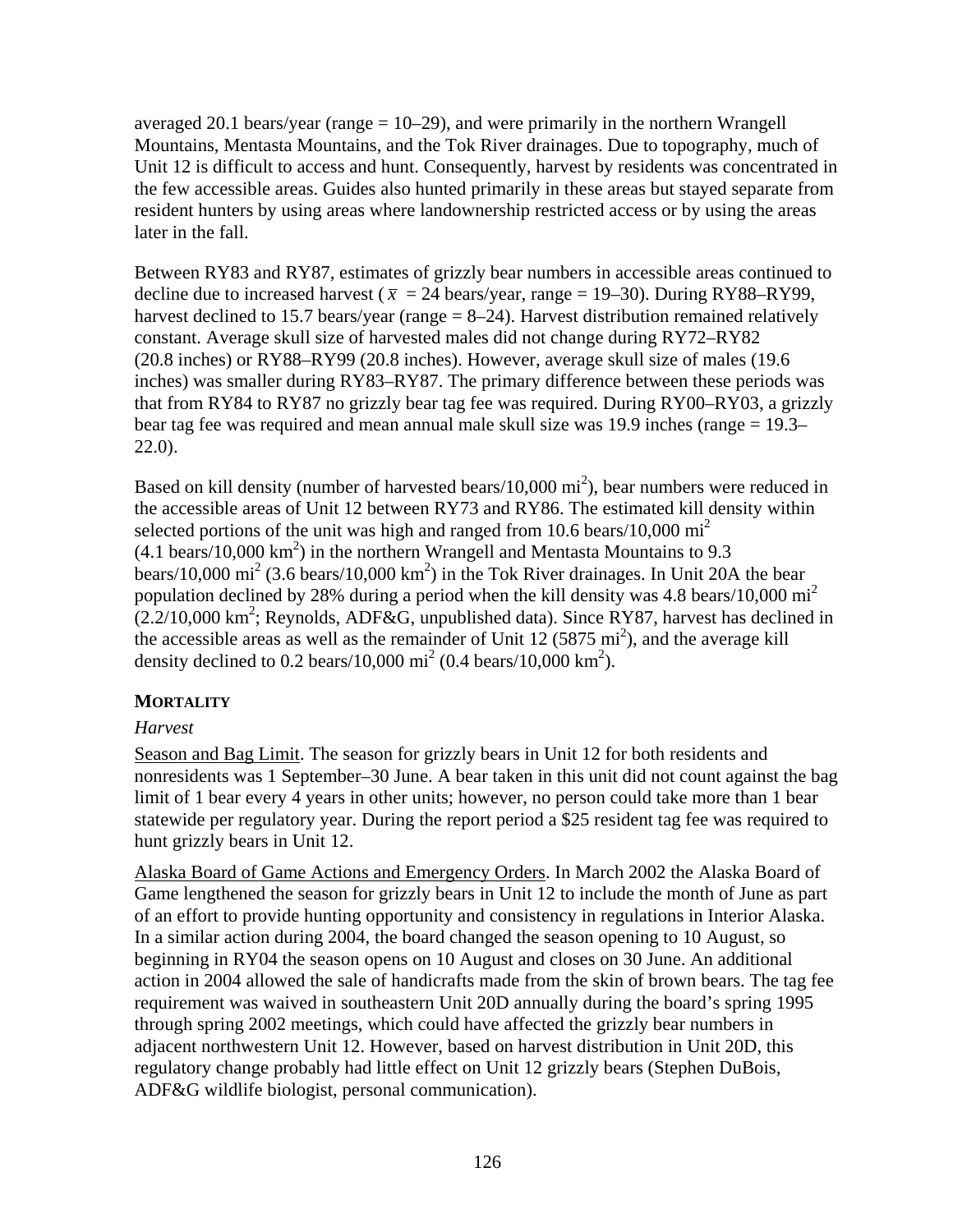The Board of Game designated the Unit 12 moose population as important for high levels of human consumptive use under the intensive management law. This designation requires the board to consider intensive management if regulatory action to significantly reduce harvest becomes necessary because the population is depleted or has reduced productivity. This decision may affect the Unit 12 grizzly bear population if further grizzly bear population reduction is deemed appropriate to benefit moose.

Hunter Harvest. Based on the estimated grizzly bear population size and research in Unit 20A (Reynolds, ADF&G, personal communication), the sustainable harvest in Unit 12 was 28 bears, of which 6 could be adult females >5 years old. Following the record high harvest of 37 bears (14 females) during RY00, harvest has moderated. Subsequently, harvest declined to 19 in RY01 (6 females), 11 in RY02 (8 females), and 6 in RY03 (2 females). Average age of females harvested during RY01–RY03 was 8.1 years and an average of 3 were >5 years of age. The RY01–RY03 average harvest was 12.0 bears. The percent males harvested during RY01 was 68%, during RY 02 was 27%, and during RY 03 was 67%. The 3-year average was 56%, which met the harvest objective.

Changes in grizzly bear hunting regulations may have affected bear population trend. The Alaska Board of Game enacted regulations designed to reduce grizzly bear numbers in Unit 12 by increasing the harvest bag limit to 1 bear/year in RY82 and eliminating the resident tag fee in spring 1984 (RY83). The increased bag limit resulted in little change in harvest, as less than 2% of the harvest during RY82–RY02 was by repeat hunters. However, in spring 1984, residents harvested 11 bears compared to the RY78–RY82 average spring harvest of 1.2 bears. Residents took 13 bears in autumn 1984 (RY84) compared to the previous 5-year average of 9.2 bears in autumn. While the resident tag fee exemption was in effect during spring 1984 through spring 1988, autumn and spring harvests by residents ranged from 7 to 13 ( $\bar{x}$  = 10) and 3 to 11 ( $\bar{x}$  = 5.5), respectively. After the tag fee was reinstated, the average harvest by residents during RY87–RY91 was 7.4 (3–12) (Gardner 2003).

The resident tag fee was eliminated to encourage more resident hunters to harvest grizzly bears incidental to moose, sheep, and caribou hunts (Gardner 2003). Harvest data trends indicate residents responded to the regulatory change, especially during the first year, and grizzly bear harvest was higher when the resident tag fee was waived. However, there was no significant difference between the number of bears harvested during the 3.5 years with no tag fee (treatment) compared to the 5 years pre-treatment (tag fee required) (*P*≤0.38) and the 5 years post-treatment (tag fee required) (*P*≤0.12). Spring grizzly harvest by residents was higher during the treatment years compared to pre-treatment (*P*≤0.08*)* and post-treatment (*P*≤0.09), indicating that a combination of an aggressive public awareness campaign and no tag fee brought hunters to Unit 12 for the sole purpose of hunting grizzly bears. The quick response by hunters to the resident tag fee waiver indicates the hunting public was well informed and supportive of the increased opportunity to hunt grizzlies in Unit 12.

Based on nonresident harvest, the higher harvests during the treatment years (spring RY83– RY87) appears to have resulted in a decline in the grizzly bear population in that portion of Unit 12 that received the greatest hunting pressure (Tok, Nabesna, Chisana, and White River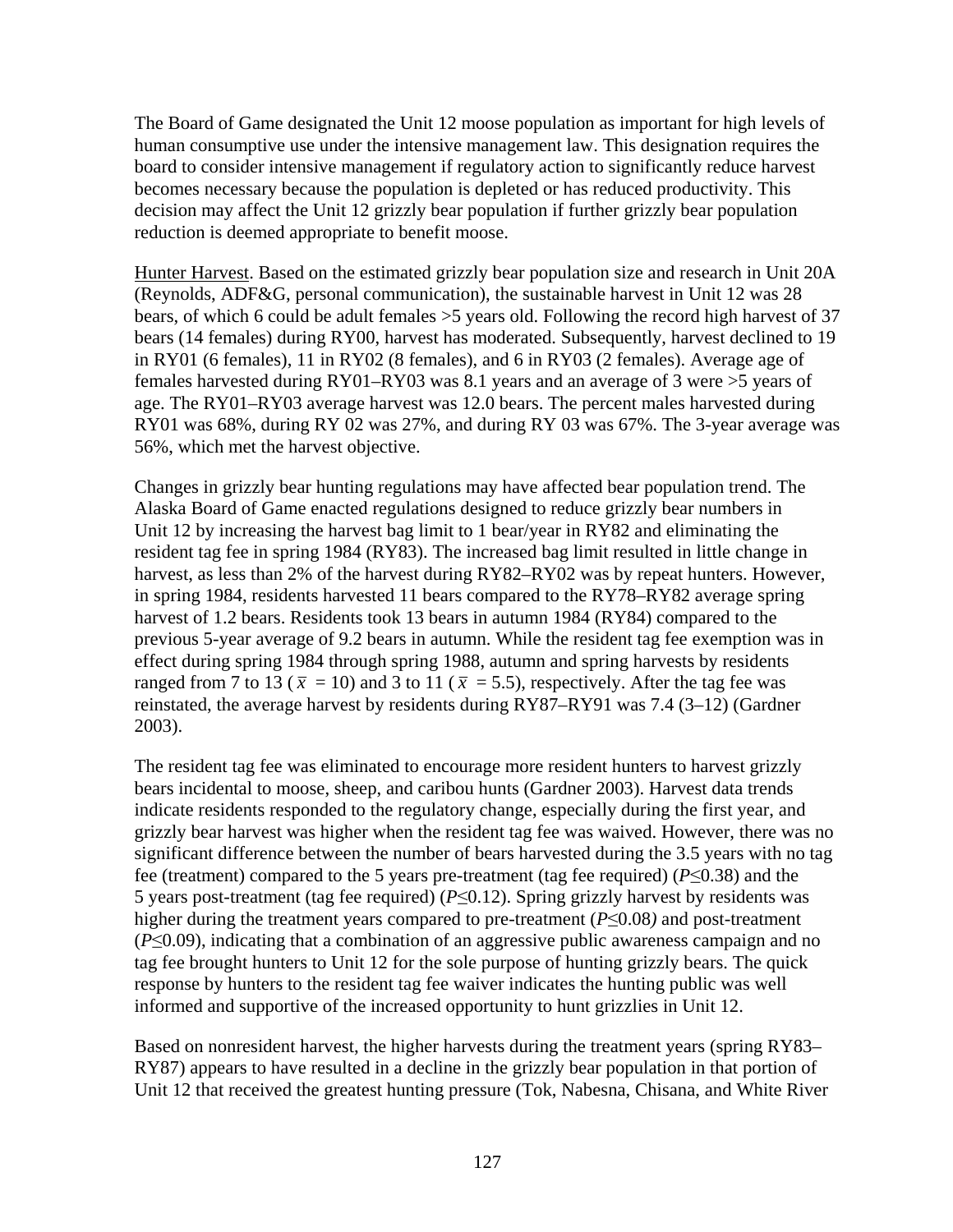drainages). Nonresidents harvested 10 bears/year during RY78–RY82 (pre-treatment). During post-treatment years (RY87–RY91), nonresidents took significantly fewer bears (5.1 bears/year; *P*≤0.001). The same number of guides booked about the same number of nonresident bear hunters in the area. Nonresidents also took a lower percentage of the harvested bears following the treatment years, declining from 54.5% of the harvest to 37.7%. Residents tend to hunt earlier in September than guided nonresidents and may have taken most of the vulnerable bears before most nonresidents were afield. Average annual harvest during RY87–RY91 (post-treatment) was also significantly lower compared to average annual harvests during pre-treatment RY78–RY82 (*P*≤0.009).

If further reduction of bear numbers through increased harvest is desired in Unit 12, the tag fee should be eliminated and accompanied by an intensive public awareness campaign. However, unless the hunt is managed differently than in the past, harvest will be localized in areas where bears are most vulnerable, not necessarily where the population reduction is desired. Also, based on results from other areas with liberal grizzly bear harvest regulations, hunter demand may be satisfied and harvest could stabilize or decline within a few years with little to no increases in moose calf survival (Gardner 1999). As the number of areas where resident tag fees are waived and bag limits are liberalized grows, it may become less likely that grizzly bear hunters will be drawn to Unit 12.

Based on recent harvest in Units 12 and 20E, greater grizzly bear hunting opportunity can be maintained without reducing the population by implementing a 1 bear/year bag limit and by offering a June season.

Hunter Residency and Success. Historically, nonresidents took most of the grizzly bears harvested in Unit 12; before RY83 they took 63% of the harvest. During RY83–RY91, residents took 66% of the bear harvest. Harvest by residents increased as a result of regulation changes that allowed 1 bear/year and, periodically, no tag fee. In spring 1991 the bag limit reverted to 1 bear/4 years and resident harvest began to decline (Table 1). Since RY92, nonresidents have taken 60.3% of the harvest, even though more liberal regulations favoring residents were reenacted. During RY02 and RY03, nonresidents took 64% and 67% of the harvest. Based on discussions with local and nonlocal residents (Gardner 2003), their interest in hunting for grizzly bears in Unit 12 was relatively low because 1) they had already harvested a grizzly bear or 2) they were not interested in taking a bear while hunting moose or sheep. Some hunters stated they would take a grizzly bear if the tag fee were eliminated.

Both residents and nonresidents hunt the area where most grizzly bear harvest occurs in Unit 12, but are usually separated temporally and by land use restrictions. Only the western portion (Tok River drainage) is heavily hunted for moose.

Harvest Chronology. During RY99–RY03, 70% of the harvested grizzly bears were taken during September (Table 2). Historically, most bears were harvested during September, when most resident moose and caribou hunters and guided hunters were afield. Since RY94 there has been more interest in spring bear hunting in Unit 12 by guided nonresident hunters in the Nabesna and Chisana River drainages and by resident hunters along the Chisana and Tanana Rivers.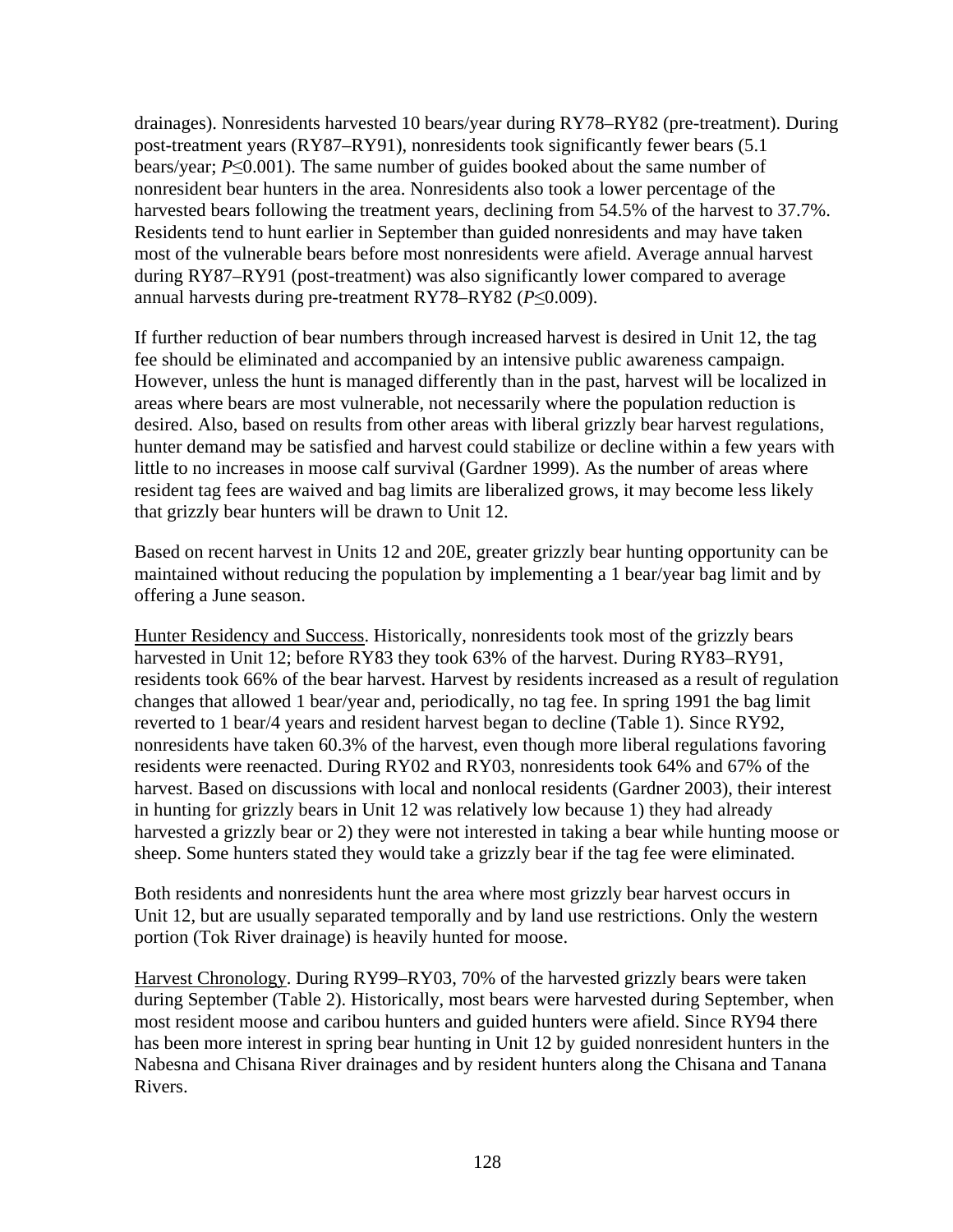Transport Methods. During RY02 and RY03 most successful grizzly bear hunters used airplanes to access the area (Table 3). Historical patterns show that horses were also frequently used. During RY89–RY99, hunters using 3- or 4-wheelers as their primary transportation harvested only 12 bears, but during RY00–RY03, an average of 20% of successful hunters used this method. Few trails in Unit 12 give bear hunters who use 3- or 4-wheelers an advantage. Most 4-wheeler use occurred in the Alaska Range, west of the Tok Cutoff, where access is easier. Almost exclusively, the use of horses was by guided nonresident hunters within the Nabesna, Chisana, and White River drainages.

# *Other Mortality*

Intraspecific mortality inflicted by adult male bears is probably the greatest source of nonhunting bear mortality in Unit 12. No grizzly bears were recorded taken in defense of life or property incidents during RY02–RY03 (Table 4).

# **HABITAT**

# *Assessment*

Unit 12 offers moderate-quality grizzly bear habitat with the exception of  $2500 \text{ mi}^2$  of unvegetated mountaintops and ice fields. Bear habitat is relatively undisturbed, except near a few small communities, the Alaska Highway, and the Tok Cutoff. Like most other areas in Interior Alaska, streams in Unit 12 do not contain reliable seasonal salmon runs accessible to bears.

# *Enhancement*

Maintaining a near-natural fire regime through provisions of the *Alaska Interagency Fire Management Plan: Fortymile Area* was the primary action taken in Unit 12 to restore habitat diversity and productivity for all species. Other habitat enhancement methods are being considered for areas managed for full fire suppression. A cooperative ADF&G–Alaska Department of Natural Resources logging project is being planned for the Tok River valley. If implemented, clearcuts of 20–80 acres will be treated to enhance regeneration of deciduous shrubs to mimic natural succession. About 1000 acres will be logged and treated during a 5 to 10-year period. Wildfires in Unit 12 burned 434 mi<sup>2</sup> in 1990 and 434 mi<sup>2</sup> in 2004. Bears and their prey species are expected to benefit from both natural fires and habitat enhancement efforts.

# **NONREGULATORY MANAGEMENT PROBLEMS/NEEDS**

The objective of liberalizing grizzly bear harvest regulations in Unit 12 in RY82 was to temporarily reduce the bear population to benefit moose calf survival. Moose calf survival increased in the mid 1980s in the one area monitored (Tok River drainage) that received high bear harvest. However, calf survival also increased in areas that received little bear harvest in adjacent Unit 20E. After monitoring this management technique for 15 years in Unit 20E and 13 years in Unit 12, Gardner (2003) maintained that reductions in the grizzly bear populations solely by hunter harvest in portions of these units was not effective at increasing moose calf survival.

Liberal grizzly bear regulations in Units 12 and 20E indicate we can offer increased hunter opportunity by increasing the bag limit to 1 bear/year and extending the season through June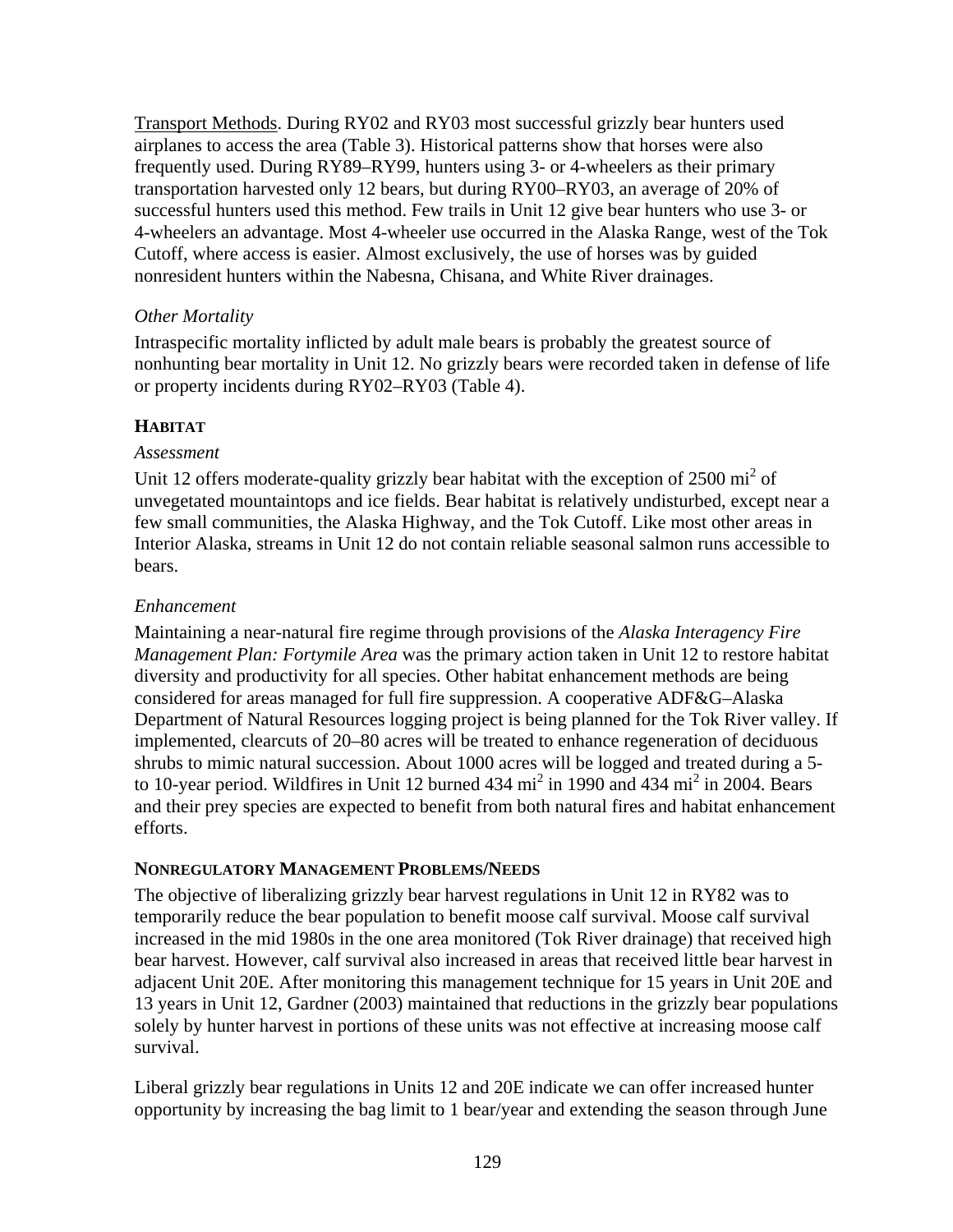without affecting bear population trends. Adding an August season and waiving the resident tag fee requirement can result in higher bear harvests.

Based on the current estimates, 28 grizzly bears, including a maximum of 6 adult females, can be harvested annually in Unit 12 without a population decline, assuming harvest is evenly distributed in the unit. During the past 21 years, the annual female quota has been exceeded twice, and the overall harvest quota 4 times. However, harvest has not been evenly distributed and has caused localized population declines and probable changes to the sex and age composition (Gardner, ADF&G unpublished data).

# **CONCLUSIONS AND RECOMMENDATIONS**

Grizzly bears continue to be well distributed throughout Unit 12 (Gardner 2003). The 2002 population was near the 2000 estimate of 350–425 bears (46.6–57.7 bears of all ages/1000 mi<sup>2</sup>; 18.0–21.9 bears of all ages/1000 km<sup>2</sup>), and the population trend was estimated to be stable to slightly declining. Harvest regulations were liberal and allowed for maximum hunting opportunity. During the 1980s, due to uneven harvest distribution, bear numbers declined, and population sex and age composition changed in the northern Wrangell and Mentasta Mountains, in the Tok River drainages, and near permanent communities. High levels of harvest immediately prior to the report period probably caused the population to decline slightly. Grizzly bears are a valued trophy animal, and the combination of resident and nonresident hunting has proven to be adequate to maintain the grizzly population at a level lower than the habitat can support.

The objectives were met to limit the 3-year mean harvest to 28 or fewer bears with at least 55% males in the harvest. While the female harvest during RY98, RY99, and RY01 was higher than desired, it moderated during RY02–RY03. The greatest female harvest occurred in autumn 2000, and all were taken in areas that historically receive the greatest harvest. Seven of the female bears were taken by guided nonresidents. Similarly, RY02 harvest data shows that 8 females were harvested, 4 of which were taken in a high-harvest area. In addition, most of the Unit 12 grizzly bear harvest was in a fairly concentrated area. While a lower harvest rate of females occurred subsequently, a more thorough analysis of harvest trends is still needed in the Tok, Nabesna, Chisana, and White River drainages.

# **LITERATURE CITED**

BALLARD W.B. AND S.D. MILLER. 1990. Effects of reducing brown bear density on moose calf survival in southcentral Alaska. *Alces* 26:9–13.

GARDNER C. 1999. Unit 20E brown bear. Pages 211–234 *in* M.V. Hicks, editor. Brown bear management report of survey–inventory activities. Alaska Department of Fish and Game. Grants W-24-5 and W-27-1, Study 4.0. Juneau.

———. 2003. Unit 12 brown bear management report. Pages 126–140 *in* C. Healy, editor. Brown bear management report of survey and inventory activities 1 July 2000–30 June 2002. Alaska Department of Fish and Game. Juneau, Alaska.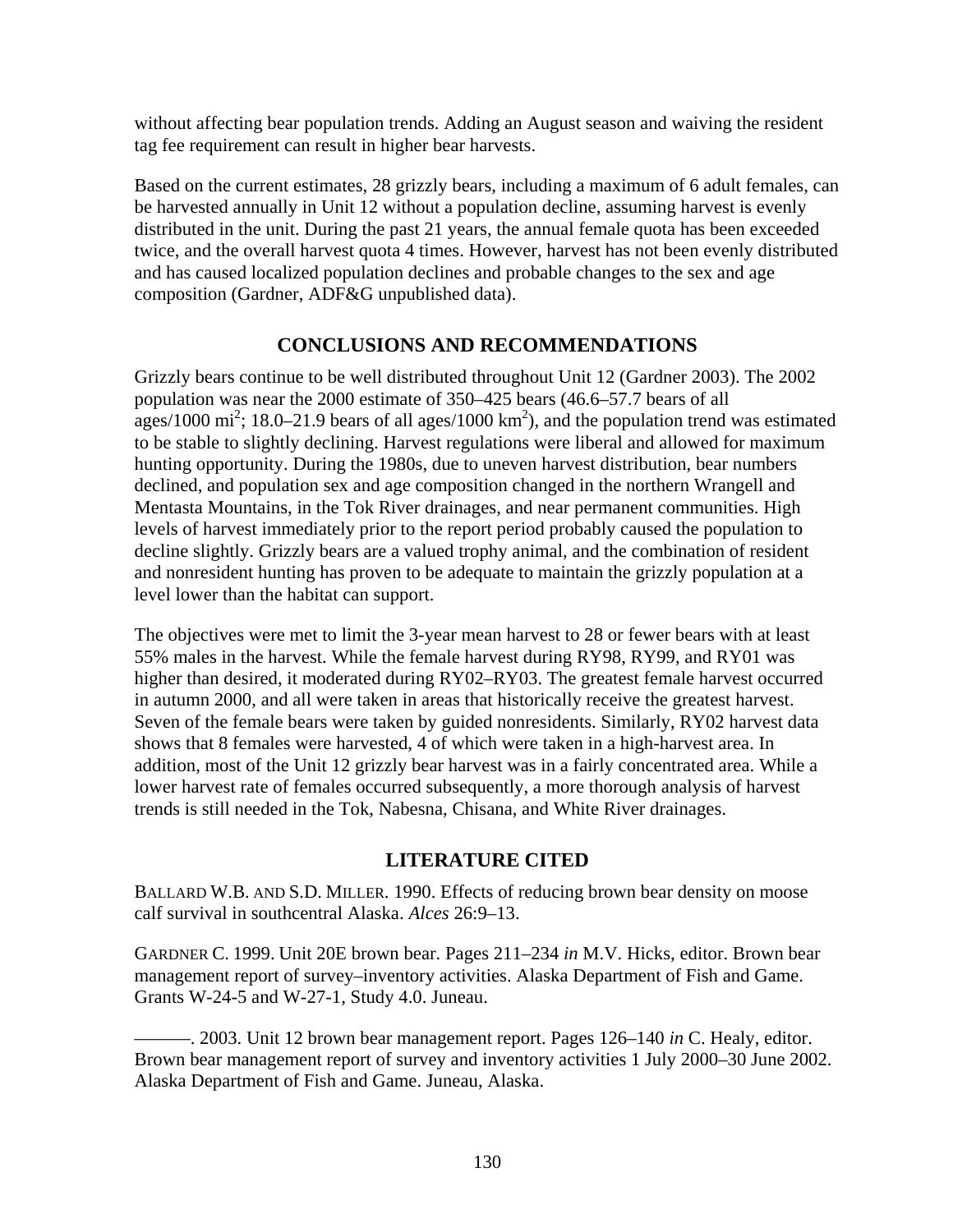MILLER S.D. AND W.B. BALLARD. 1992. Analysis of an effort to increase moose calf survivorship by increased hunting of brown bears in south-central Alaska. *Wildlife Society Bulletin* 20:445–454.

———, G.C. WHITE, R.A. SELLERS, H.V. REYNOLDS, J.W. SCHOEN, K. TITUS, V.G. BARNES, JR., R.B. SMITH, R.R. NELSON, W.B. BALLARD, AND C.C. SCHWARTZ. 1997. Brown and black bear density estimation in Alaska using radiotelemetry and replicated mark-resight techniques. *Wildlife Monographs* 133.

REYNOLDS H.V. AND T.A. BOUDREAU. 1992. Effects of harvest rates on grizzly bear population dynamics in the northcentral Alaska Range. Alaska Department of Fish and Game. Federal Aid in Wildlife Restoration Research Final Report,. Grants W-22-5, W-22-6, W-23-1, W-23-2, W-23-3, and W-23-4. Study 4.19. Juneau.

#### **PREPARED BY:** SUBMITTED BY:

Harry V. Reynolds, III Doreen I. Parker McNeill Wildlife Biologist III Assistant Management Coordinator

#### **REVIEWED BY:**

Harry V. Reynolds, III Wildlife Biologist III

Laura A. McCarthy Publications Technician II

Please cite any information taken from this section, and reference as:

REYNOLDS H.V. Unit 12 brown bear management report. Pages 124–136 *in* C. Brown, editor. Brown bear management report of survey and inventory activities 1 July 2002–30 June 2004. Alaska Department of Fish and Game. Project 4.0. Juneau, Alaska.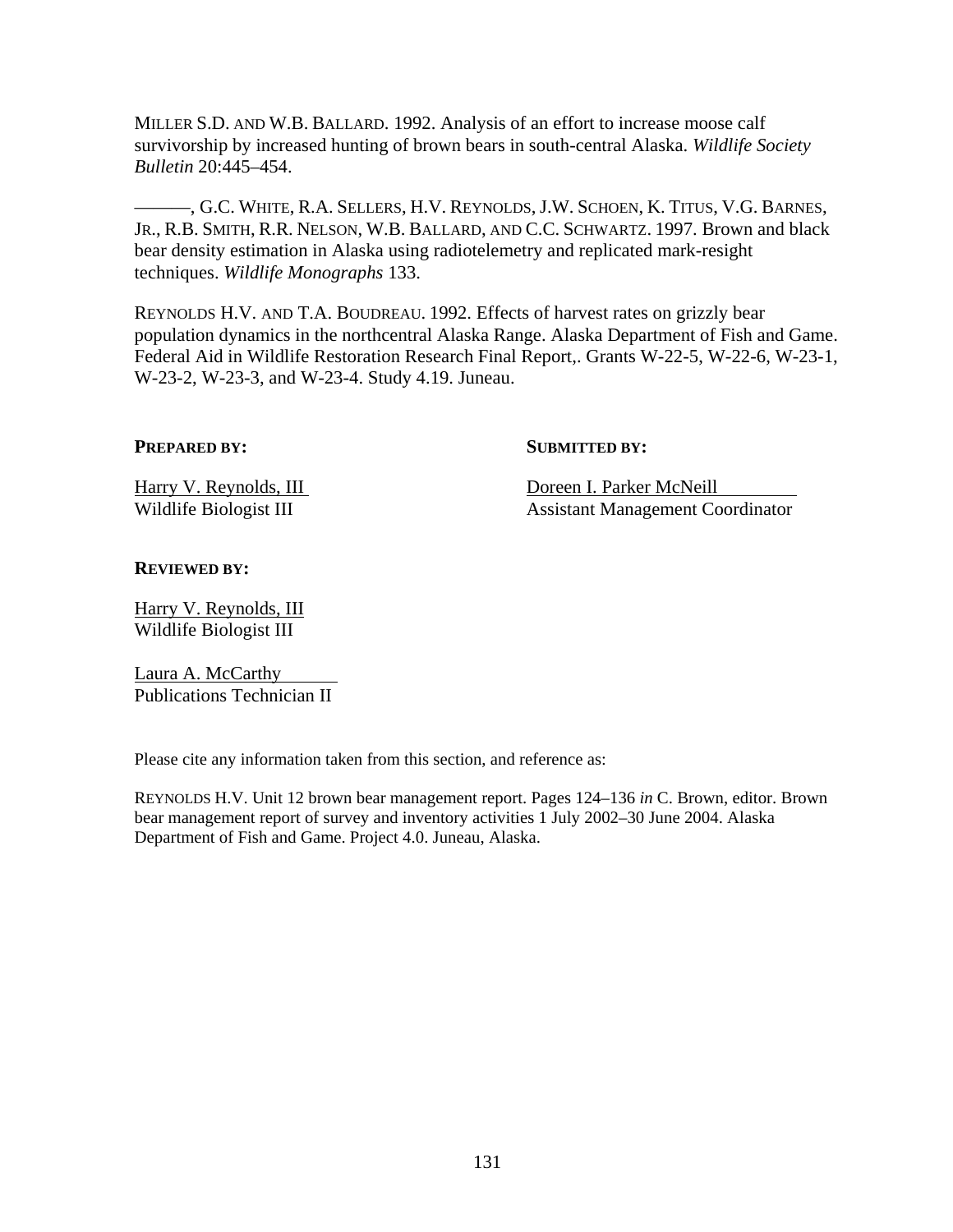| Regulatory    | Unit           |      | Other     |         |             |      | Total successful |
|---------------|----------------|------|-----------|---------|-------------|------|------------------|
| year          | resident       | (% ) | residents | $(\% )$ | Nonresident | (% ) | hunters          |
| 1989-1990     | 6              | (46) | 3         | (23)    | 4           | (31) | 13               |
| 1990-1991     | $\overline{2}$ | (12) | 7         | (44)    |             | (44) | 16               |
| 1991-1992     | $\overline{0}$ | (0)  | 3         | (33)    | 6           | (67) | 9                |
| 1992-1993     | 7              | (29) | 6         | (25)    | 11          | (46) | 24               |
| 1993-1994     | 1              | (6)  | 6         | (38)    | 9           | (56) | 16               |
| 1994-1995     | $\overline{2}$ | (14) |           | (7)     | 11          | (79) | 14               |
| 1995-1996     | 0              | (0)  |           | (13)    |             | (87) | 8                |
| 1996-1997     | 5              | (24) | 4         | (19)    | 12          | (57) | 21               |
| 1997-1998     | 4              | (31) |           | (7)     | 8           | (62) | 13               |
| 1998-1999     | 1              | (6)  | 5         | (31)    | 10          | (63) | 16               |
| 1999-2000     | 3              | (19) | 5         | (31)    | 8           | (50) | 16               |
| 2000-2001     | 4              | (12) | 10        | (29)    | 20          | (59) | 34               |
| $2001 - 2002$ | 8              | (42) |           | (5)     | 10          | (53) | 19               |
| $2002 - 2003$ | 3              | (27) |           | (9)     |             | (64) | 11               |
| 2003-2004     | 0              | (0)  | 2         | (33)    | 4           | (67) | 6                |

Table 1 Unit 12 grizzly bear successful hunter residency, regulatory years 1989–1990 through 2003–2004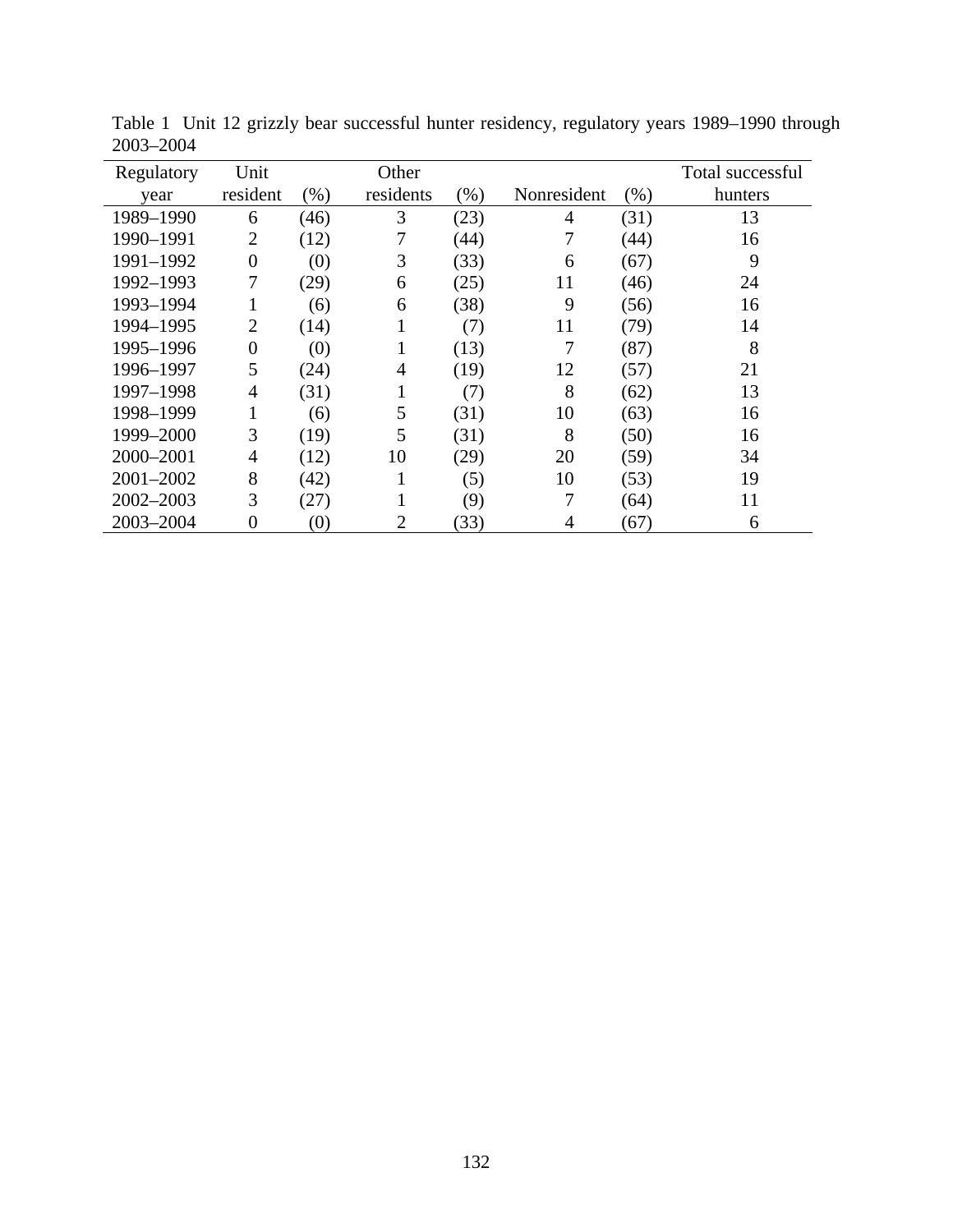| Regulatory<br>Harvest chronology by month                                                                                                               |              |
|---------------------------------------------------------------------------------------------------------------------------------------------------------|--------------|
| <b>Nov</b><br>(%)<br>(%)<br>(% )<br>$(\%)$<br>(%)<br>(%)<br>Sep<br>May<br>Jun<br>Oct<br>Apr<br>year                                                     | $n^{\rm a}$  |
| (83)<br>$\overline{2}$<br>1989-1990<br>10<br>$\boldsymbol{0}$<br>(0)<br>$\overline{0}$<br>(17)<br>$\overline{0}$<br>(0)<br>(0)<br>$\overline{0}$<br>(0) | 12           |
| 1990-1991<br>(69)<br>(0)<br>(0)<br>(25)<br>11<br>$\overline{0}$<br>$\boldsymbol{0}$<br>4<br>0<br>(0)<br>(6)                                             | 16           |
| 1991-1992<br>(78)<br>(0)<br>(0)<br>$\tau$<br>$\boldsymbol{0}$<br>(0)<br>(11)<br>1<br>(11)<br>0<br>$\boldsymbol{0}$                                      | 9            |
| $\overline{2}$<br>(8)<br>1992-1993<br>(58)<br>$\overline{2}$<br>(8)<br>(25)<br>$\overline{0}$<br>(0)<br>14<br>0<br>(0)<br>6                             | 24           |
| 1993-1994<br>(82)<br>(0)<br>1<br>$\overline{0}$<br>14<br>1<br>(6)<br>$\boldsymbol{0}$<br>(0)<br>(6)<br>(6)                                              | 17           |
| 3<br>1994-1995<br>(73)<br>(0)<br>(20)<br>$\overline{0}$<br>11<br>$\theta$<br>(0)<br>(7)<br>(0)<br>$\boldsymbol{0}$                                      | 15           |
| $\overline{2}$<br>(0)<br>(0)<br>(25)<br>(0)<br>1995-1996<br>(75)<br>$\overline{0}$<br>(0)<br>0<br>$\boldsymbol{0}$<br>0<br>6                            | 8            |
| 1996-1997<br>(0)<br>(0)<br>(0)<br>(19)<br>$\overline{0}$<br>(76)<br>$\overline{0}$<br>$\boldsymbol{0}$<br>0<br>4<br>(0)<br>16                           | 21           |
| 3<br>(27)<br>1997-1998<br>8<br>(73)<br>(0)<br>(0)<br>(0)<br>$\overline{0}$<br>$\boldsymbol{0}$<br>0<br>(0)<br>0                                         | 11           |
| (0)<br>(38)<br>1998-1999<br>9<br>(56)<br>1<br>$\boldsymbol{0}$<br>$\overline{0}$<br>(0)<br>0<br>(0)<br>(6)<br>6                                         | 16           |
| 1999-2000<br>(31)<br>10<br>(63)<br>(0)<br>(0)<br>5<br>(0)<br>1<br>$\overline{0}$<br>$\overline{0}$<br>0<br>(6)                                          | 16           |
| 2000-2001<br>(71)<br>(3)<br>(0)<br>9<br>(26)<br>(0)<br>$\overline{0}$<br>0<br>(0)<br>0<br>24<br>1                                                       | 34           |
| 2001-2002<br>(78)<br>(0)<br>(0)<br>(0)<br>(22)<br>$\overline{0}$<br>0<br>(0)<br>14<br>0<br>4<br>0                                                       | $18^{\rm b}$ |
| 3<br>(18)<br>2002-2003<br>(0)<br>(27)<br>(0)<br>(55)<br>2<br>0<br>(0)<br>$\Omega$<br>0<br>6                                                             | 11           |
| (83)<br>2003-2004<br>(0)<br>(0)<br>(0)<br>$\theta$<br>(0)<br>(17)<br>$\overline{0}$<br>0<br>5.<br>0                                                     | 6            |
| <sup>a</sup> Includes unknowns.                                                                                                                         |              |
| <sup>b</sup> Excludes 1 bear taken in defense of life or property during July.                                                                          |              |

Table 2 Unit 12 grizzly bear harvest chronology by month, regulatory years 1989–1990 through 2003–2004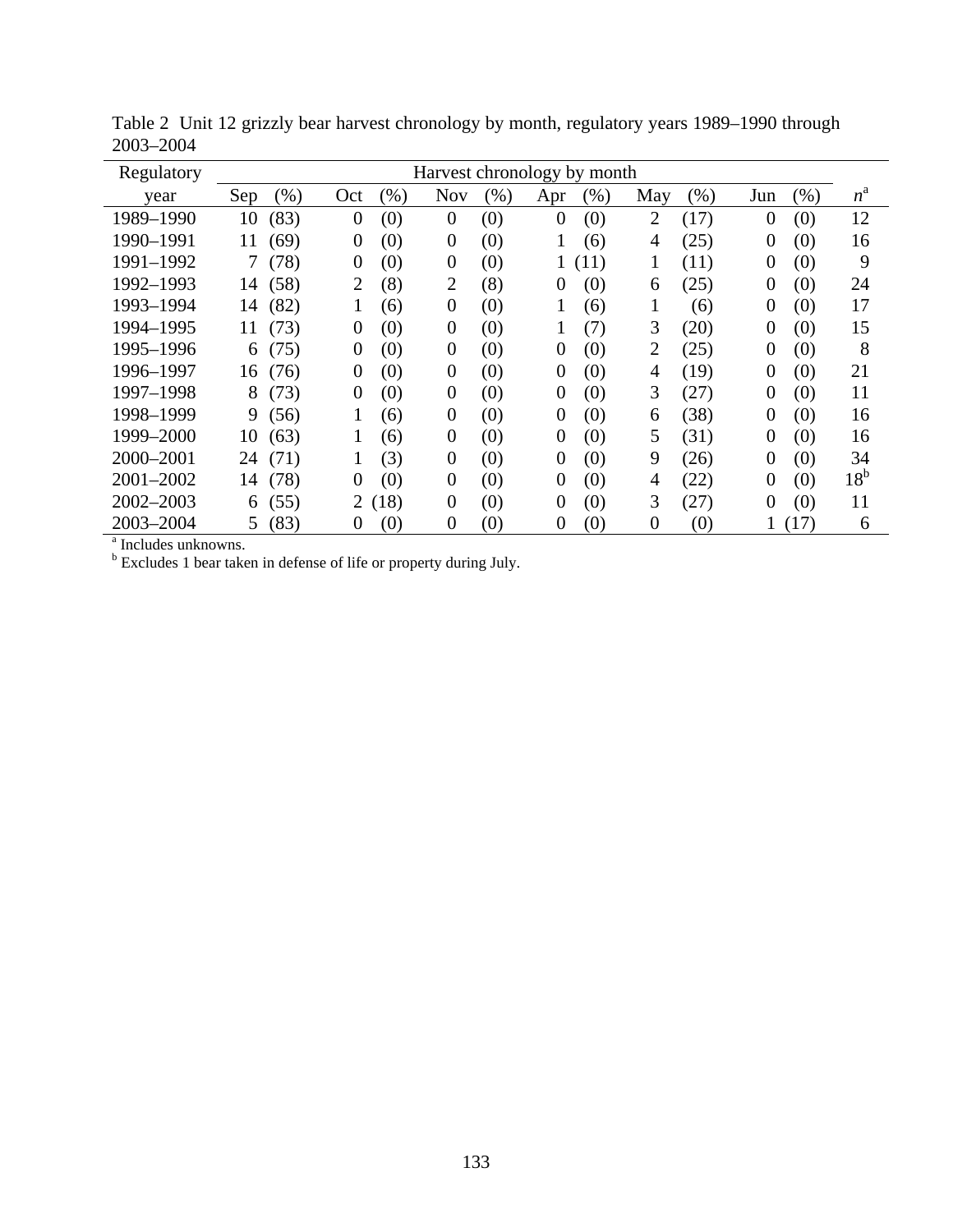|                            | Harvest by transport method |                 |                          |                       |                         |                         |                        |                         |                       |                  |  |  |  |
|----------------------------|-----------------------------|-----------------|--------------------------|-----------------------|-------------------------|-------------------------|------------------------|-------------------------|-----------------------|------------------|--|--|--|
|                            |                             |                 |                          | $3-$ or               |                         | Highway                 |                        |                         |                       |                  |  |  |  |
| Regulatory                 | Airplane                    | Horse           | <b>Boat</b><br>4-wheeler |                       | Snowmachine             | <b>ORV</b>              | vehicle                | Walking                 | Unk                   |                  |  |  |  |
| vear                       | $(\%)$                      | (%)             | $(\%)$                   | (% )                  | $(\%)$                  | $(\%)$                  | $(\% )$                | $(\%)$                  | $(\%)$                | $\boldsymbol{n}$ |  |  |  |
| 1989-1990                  | (33)<br>4                   | 2(17)           | (8)                      | (0)<br>$\overline{0}$ | (8)<br>$\bf{1}$         | (33)<br>4               | $\overline{0}$<br>(0)  | $\overline{0}$<br>(0)   | $\overline{0}$<br>(0) | 12               |  |  |  |
| 1990-1991                  | (38)<br>6                   | (25)<br>4       | (0)<br>$\theta$          | $\theta$<br>(0)       | (0)<br>$\theta$         | (13)<br>$\overline{2}$  | (13)<br>2              | $\mathbf{1}$<br>(6)     | 1<br>(6)              | 16               |  |  |  |
| 1991-1992                  | (67)<br>6                   | (22)            | (0)<br>$\overline{0}$    | (0)<br>$\theta$       | (11)<br>$\mathbf{1}$    | (0)<br>0                | (0)<br>$\theta$        | $\overline{0}$<br>(0)   | (0)<br>$\theta$       | 9                |  |  |  |
| 1992-1993                  | (29)                        | (42)<br>10      | (0)<br>$\theta$          | (4)<br>1              | (8)<br>2                | $\overline{0}$<br>(0)   | (8)<br>2               | $\overline{0}$<br>(0)   | (8)<br>2              | 24               |  |  |  |
| 1993-1994                  | (12)                        | (41)            | (0)<br>$\theta$          | (12)                  | (0)<br>$\theta$         | (0)<br>$\overline{0}$   | (12)                   | 3<br>(18)               | 1<br>(6)              | 17               |  |  |  |
| 1994-1995                  | (27)<br>4                   | (47)            | (0)<br>$\theta$          | (7)<br>1              | (0)<br>$\overline{0}$   | (0)<br>0                | (13)                   | $\overline{0}$<br>(0)   | (7)                   | 15               |  |  |  |
| 1995-1996                  | (13)                        | (86)            | (0)<br>$\Omega$          | (0)<br>$\theta$       | $\boldsymbol{0}$<br>(0) | (0)<br>$\boldsymbol{0}$ | (0)<br>$\theta$        | $\boldsymbol{0}$<br>(0) | $\overline{0}$<br>(0) | 8                |  |  |  |
| 1996–1997                  | (19)<br>4                   | (48)<br>10      | (5)                      | (19)<br>4             | $\overline{0}$<br>(0)   | (5)<br>$\mathbf{I}$     | (5)<br>1               | $\overline{0}$<br>(0)   | $\theta$<br>(0)       | 21               |  |  |  |
| 1997-1998                  | $\overline{2}$<br>(18)      | (73)<br>8       | (9)                      | $\theta$<br>(0)       | $\overline{0}$<br>(0)   | $\boldsymbol{0}$<br>(0) | (0)<br>$\overline{0}$  | $\overline{0}$<br>(0)   | $\overline{0}$<br>(0) | 11               |  |  |  |
| 1998–1999                  | (38)<br>6                   | (31)<br>5.      | (0)<br>$\overline{0}$    | 1<br>(6)              | $\overline{0}$<br>(0)   | (13)<br>2               | (13)<br>$\overline{2}$ | $\overline{0}$<br>(0)   | $\overline{0}$<br>(0) | 16               |  |  |  |
| 1999-2000                  | 5<br>(31)                   | 8<br>(50)       | (0)<br>$\Omega$          | 3<br>(19)             | $\overline{0}$<br>(0)   | $\theta$<br>(0)         | (0)<br>$\Omega$        | $\overline{0}$<br>(0)   | $\overline{0}$<br>(0) | 16               |  |  |  |
| 2000-2001                  | 9<br>(26)                   | (41)<br>14      | (3)                      | (15)<br>5             | $\theta$<br>(0)         | (0)<br>$\overline{0}$   | (15)<br>5              | $\overline{0}$<br>(0)   | $\theta$<br>(0)       | 34               |  |  |  |
| 2001-2002                  | (21)<br>4                   | (26)<br>5.      | (0)<br>$\overline{0}$    | (32)<br>6             | $\overline{0}$<br>(0)   | $\boldsymbol{0}$<br>(0) | (0)<br>0               | 3<br>(16)               | (5)                   | 19               |  |  |  |
| $2002 - 2003$              | (27)<br>3                   | (36)<br>4       | (0)<br>$\theta$          | (9)                   | $\overline{0}$<br>(0)   | (9)                     | $\overline{2}$<br>(18) | 0<br>(0)                | (0)<br>$\theta$       | 11               |  |  |  |
| $2003 - 2004$ <sup>a</sup> | (67)<br>4                   | (0)<br>$\theta$ | (0)<br>$\theta$          | (33)<br>2             | $\boldsymbol{0}$<br>(0) | (0)<br>0                | (0)<br>$\Omega$        | $\boldsymbol{0}$<br>(0) | (0)<br>$\bf{0}$       | 6                |  |  |  |

Table 3 Unit 12 grizzly bear harvest by transport method, regulatory years 1989–1990 through 2003–2004

<sup>a</sup> Preliminary harvest.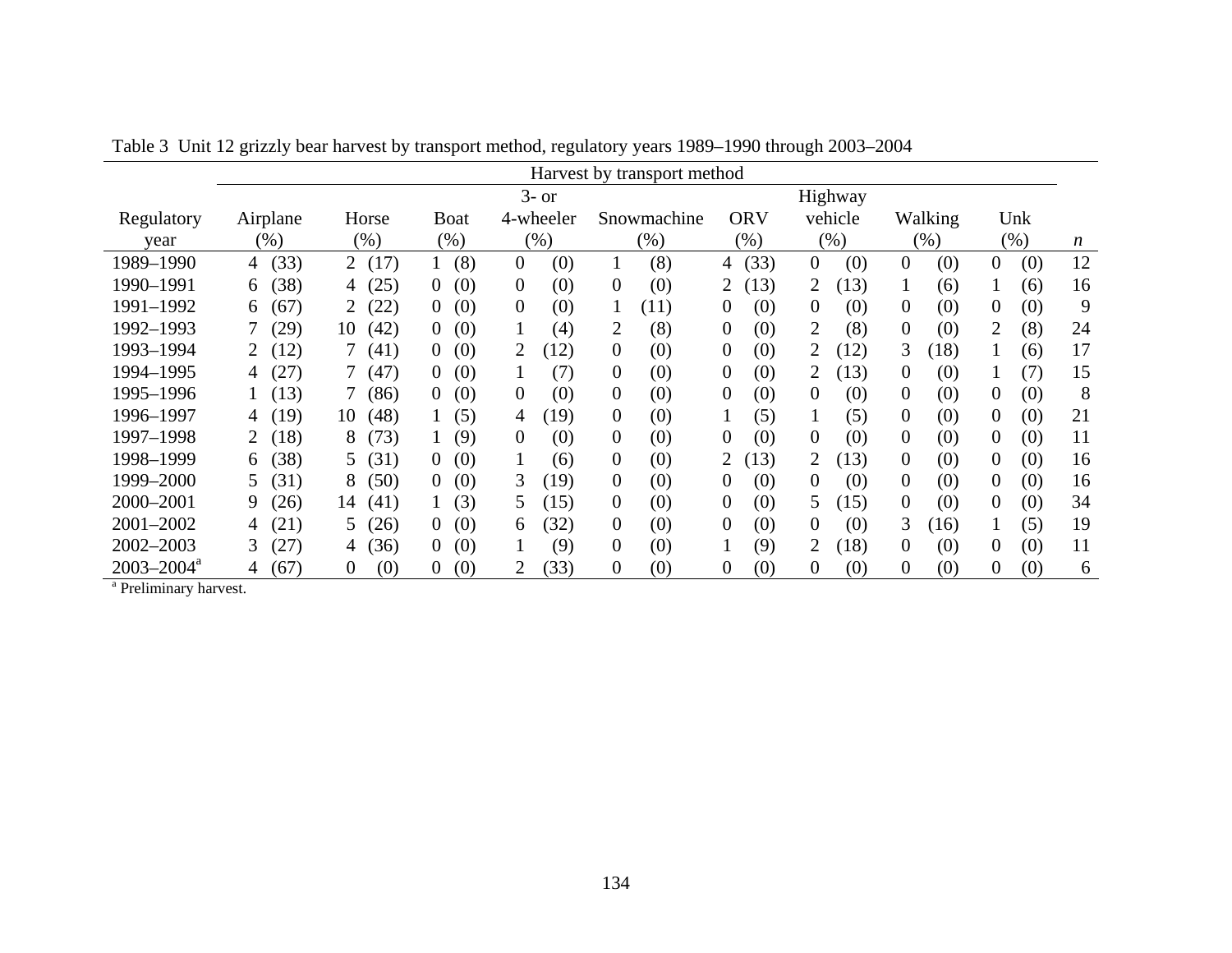|             |                |                  |                  | Reported       |                              |                  |                  |                       |                  |                      |       |                |      |                  |                                                              |
|-------------|----------------|------------------|------------------|----------------|------------------------------|------------------|------------------|-----------------------|------------------|----------------------|-------|----------------|------|------------------|--------------------------------------------------------------|
| Regulatory  |                |                  | Hunter kill      |                | Nonhunting kill <sup>a</sup> |                  |                  | <b>Estimated kill</b> |                  | Total estimated kill |       |                |      |                  |                                                              |
| year        | $\mathbf{M}$   | $\overline{F}$   | Unk              | Total          | M                            | ${\bf F}$        | Unk              | Unreported            | Illegal          | $\mathbf{M}$         | (% )  | ${\bf F}$      | (% ) | Unk              | Total                                                        |
| 1989-1990   |                |                  |                  |                |                              |                  |                  |                       |                  |                      |       |                |      |                  |                                                              |
| Autumn 1989 | 5              | 6                | $\boldsymbol{0}$ | 11             | $\boldsymbol{0}$             | $\boldsymbol{0}$ | $\boldsymbol{0}$ | $\boldsymbol{0}$      | $\boldsymbol{0}$ | 5                    | (45)  | 6              | (55) | $\boldsymbol{0}$ | 11                                                           |
| Spring 1990 | $\overline{c}$ | $\boldsymbol{0}$ | $\boldsymbol{0}$ | $\overline{c}$ | $\boldsymbol{0}$             | $\boldsymbol{0}$ | $\boldsymbol{0}$ | $\boldsymbol{0}$      | $\boldsymbol{0}$ | 2                    | (100) | $\theta$       | (0)  | $\boldsymbol{0}$ | $\mathfrak{2}% =\mathfrak{2}\left( \mathfrak{2}\right) ^{2}$ |
| Total       | 7              | 6                | $\boldsymbol{0}$ | 13             | $\boldsymbol{0}$             | $\boldsymbol{0}$ | $\boldsymbol{0}$ | $\overline{0}$        | $\boldsymbol{0}$ | 7                    | (54)  | 6              | (46) | $\boldsymbol{0}$ | 13                                                           |
| 1990-1991   |                |                  |                  |                |                              |                  |                  |                       |                  |                      |       |                |      |                  |                                                              |
| Autumn 1990 | 7              | $\overline{4}$   | $\boldsymbol{0}$ | 11             | $\overline{0}$               | $\boldsymbol{0}$ | $\boldsymbol{0}$ | $\boldsymbol{0}$      | $\boldsymbol{0}$ | 7                    | (64)  | 4              | (36) | $\boldsymbol{0}$ | 11                                                           |
| Spring 1991 | $\overline{2}$ | 3                | $\boldsymbol{0}$ | 5              | $\boldsymbol{0}$             | $\boldsymbol{0}$ | $\boldsymbol{0}$ | $\boldsymbol{0}$      | $\boldsymbol{0}$ | $\overline{c}$       | (40)  | 3              | (60) | $\boldsymbol{0}$ | $\sqrt{5}$                                                   |
| Total       | 9              | $\overline{7}$   | $\mathbf{0}$     | 16             | $\Omega$                     | $\boldsymbol{0}$ | $\overline{0}$   | $\boldsymbol{0}$      | $\boldsymbol{0}$ | 9                    | (56)  | 7              | (44) | $\boldsymbol{0}$ | 16                                                           |
| 1991-1992   |                |                  |                  |                |                              |                  |                  |                       |                  |                      |       |                |      |                  |                                                              |
| Autumn 1991 | 3              | 4                | $\boldsymbol{0}$ | 7              | 1                            | $\boldsymbol{0}$ | $\boldsymbol{0}$ | $\boldsymbol{0}$      | $\boldsymbol{0}$ | 4                    | (50)  | 4              | (50) | $\boldsymbol{0}$ | 8                                                            |
| Spring 1992 | $\overline{c}$ | $\boldsymbol{0}$ | $\boldsymbol{0}$ | $\sqrt{2}$     | $\,1$                        | $\boldsymbol{0}$ | $\boldsymbol{0}$ | $\boldsymbol{0}$      | $\boldsymbol{0}$ | 3                    | (100) | 0              | (0)  | $\boldsymbol{0}$ | $\mathfrak{Z}$                                               |
| Total       | 5              | $\overline{4}$   | $\boldsymbol{0}$ | 9              | $\overline{2}$               | $\boldsymbol{0}$ | $\boldsymbol{0}$ | $\boldsymbol{0}$      | $\boldsymbol{0}$ | 7                    | (64)  | 4              | (36) | $\boldsymbol{0}$ | 11                                                           |
| 1992-1993   |                |                  |                  |                |                              |                  |                  |                       |                  |                      |       |                |      |                  |                                                              |
| Autumn 1992 | 11             | 7                | $\boldsymbol{0}$ | 18             | $\boldsymbol{0}$             | $\boldsymbol{0}$ | $\boldsymbol{0}$ | $\boldsymbol{0}$      | $\boldsymbol{0}$ | 11                   | (61)  | 7              | (39) | $\boldsymbol{0}$ | 18                                                           |
| Spring 1993 | $\overline{4}$ | $\overline{2}$   | $\boldsymbol{0}$ | 6              | $\boldsymbol{0}$             | $\boldsymbol{0}$ | $\boldsymbol{0}$ | $\boldsymbol{0}$      | $\boldsymbol{0}$ | 4                    | (67)  | $\overline{c}$ | (33) | $\boldsymbol{0}$ | 6                                                            |
| Total       | 15             | 9                | $\boldsymbol{0}$ | 24             | $\boldsymbol{0}$             | $\boldsymbol{0}$ | $\mathbf{0}$     | $\mathbf{0}$          | $\boldsymbol{0}$ | 15                   | (63)  | 9              | (37) | 0                | 24                                                           |
| 1993-1994   |                |                  |                  |                |                              |                  |                  |                       |                  |                      |       |                |      |                  |                                                              |
| Autumn 1993 | 8              | 7                | $\boldsymbol{0}$ | 15             | 1                            | $\boldsymbol{0}$ | $\boldsymbol{0}$ | $\boldsymbol{0}$      | $\boldsymbol{0}$ | 9                    | (56)  | 7              | (44) | $\boldsymbol{0}$ | 16                                                           |
| Spring 1994 | $\overline{2}$ | $\boldsymbol{0}$ | $\boldsymbol{0}$ | $\overline{2}$ | $\boldsymbol{0}$             | $\boldsymbol{0}$ | $\boldsymbol{0}$ | $\boldsymbol{0}$      | $\boldsymbol{0}$ | $\overline{2}$       | (100) | $\overline{0}$ | (0)  | $\boldsymbol{0}$ | $\overline{2}$                                               |
| Total       | 10             | $\tau$           | $\boldsymbol{0}$ | 17             | $\mathbf{1}$                 | $\boldsymbol{0}$ | $\boldsymbol{0}$ | $\boldsymbol{0}$      | $\boldsymbol{0}$ | 11                   | (61)  | 7              | (39) | $\boldsymbol{0}$ | 18                                                           |
| 1994-1995   |                |                  |                  |                |                              |                  |                  |                       |                  |                      |       |                |      |                  |                                                              |
| Autumn 1994 | 5              | 6                | $\boldsymbol{0}$ | 11             | 1                            | $\boldsymbol{0}$ | $\boldsymbol{0}$ | $\boldsymbol{0}$      | $\boldsymbol{0}$ | 6                    | (50)  | 6              | (50) | $\boldsymbol{0}$ | 12                                                           |
| Spring 1995 | $\overline{c}$ | $\mathbf{1}$     | $\boldsymbol{0}$ | 3              | $\mathbf{1}$                 | $\boldsymbol{0}$ | $\boldsymbol{0}$ | $\boldsymbol{0}$      | $\boldsymbol{0}$ | 3                    | (75)  | 1              | (25) | $\boldsymbol{0}$ | $\overline{4}$                                               |
| Total       | $\overline{7}$ | $\boldsymbol{7}$ | $\boldsymbol{0}$ | 14             | $\overline{2}$               | $\boldsymbol{0}$ | $\overline{0}$   | $\overline{0}$        | $\boldsymbol{0}$ | 9                    | (56)  | $\tau$         | (44) | $\boldsymbol{0}$ | 16                                                           |
|             |                |                  |                  |                |                              |                  |                  |                       |                  |                      |       |                |      |                  |                                                              |
| 1995-1996   |                |                  |                  |                |                              |                  |                  |                       |                  |                      |       |                |      |                  |                                                              |
| Autumn 1995 | 4              | $\mathbf{2}$     | $\boldsymbol{0}$ | 6              | $\boldsymbol{0}$             | $\boldsymbol{0}$ | $\boldsymbol{0}$ | $\boldsymbol{0}$      | $\boldsymbol{0}$ | 4                    | (67)  | 2              | (33) | $\boldsymbol{0}$ | 6                                                            |
| Spring 1996 | $\overline{2}$ | $\boldsymbol{0}$ | $\boldsymbol{0}$ | $\sqrt{2}$     | $\boldsymbol{0}$             | $\boldsymbol{0}$ | $\boldsymbol{0}$ | $\boldsymbol{0}$      | $\boldsymbol{0}$ | 2                    | (100) | $\overline{0}$ | (0)  | $\boldsymbol{0}$ | $\overline{2}$                                               |
| Total       | 6              | $\overline{2}$   | $\boldsymbol{0}$ | $\,8\,$        | $\overline{0}$               | $\boldsymbol{0}$ | $\boldsymbol{0}$ | $\boldsymbol{0}$      | $\boldsymbol{0}$ | 6                    | (75)  | $\overline{c}$ | (25) | $\boldsymbol{0}$ | 8                                                            |
| 1996-1997   |                |                  |                  |                |                              |                  |                  |                       |                  |                      |       |                |      |                  |                                                              |
| Autumn 1996 | 9              | 8                | $\boldsymbol{0}$ | 17             | $\boldsymbol{0}$             | $\boldsymbol{0}$ | $\boldsymbol{0}$ | $\boldsymbol{0}$      | $\boldsymbol{0}$ | 9                    | (53)  | 8              | (47) | $\boldsymbol{0}$ | 17                                                           |
| Spring 1997 | 3              | $\,1\,$          | $\boldsymbol{0}$ | $\overline{4}$ | $\boldsymbol{0}$             | $\boldsymbol{0}$ | $\boldsymbol{0}$ | $\boldsymbol{0}$      | $\boldsymbol{0}$ | 3                    | (75)  |                | (25) | $\boldsymbol{0}$ | $\overline{4}$                                               |
| Total       | 12             | 9                | $\Omega$         | 21             | $\Omega$                     | $\boldsymbol{0}$ | $\overline{0}$   | $\mathbf{0}$          | $\mathbf{0}$     | 12                   | (57)  | 9              | (43) | $\boldsymbol{0}$ | 21                                                           |

Table 4 Unit 12 grizzly bear mortality, regulatory years 1989–1990 through 2003–2004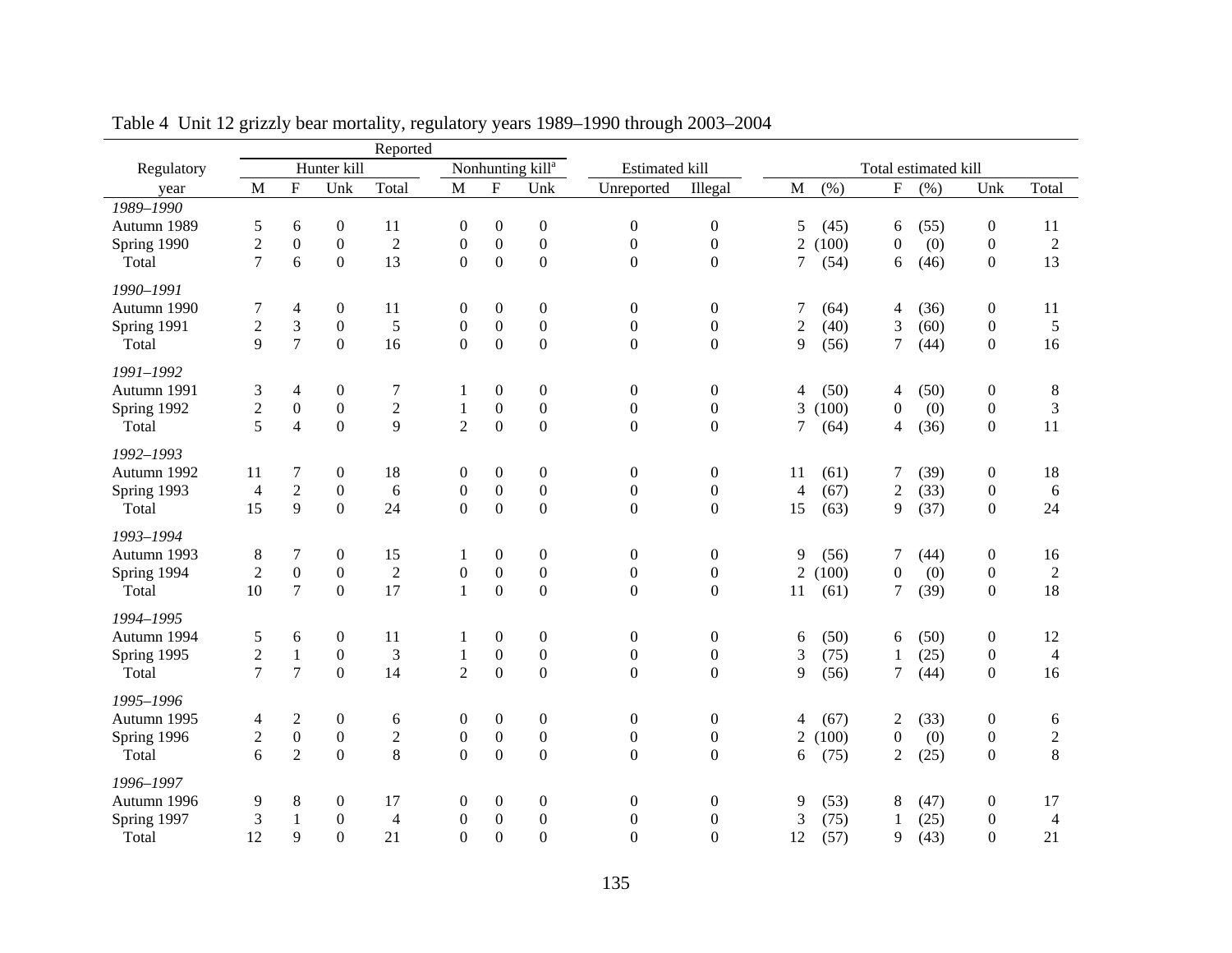| Reported    |                         |                  |                              |                |                       |                  |                      |                  |                  |                |       |                |      |                  |                |
|-------------|-------------------------|------------------|------------------------------|----------------|-----------------------|------------------|----------------------|------------------|------------------|----------------|-------|----------------|------|------------------|----------------|
| Regulatory  | Hunter kill             |                  | Nonhunting kill <sup>a</sup> |                | <b>Estimated kill</b> |                  | Total estimated kill |                  |                  |                |       |                |      |                  |                |
| year        | M                       | ${\bf F}$        | Unk                          | Total          | M                     | ${\bf F}$        | Unk                  | Unreported       | Illegal          | $\mathbf{M}$   | (% )  | ${\bf F}$      | (% ) | Unk              | Total          |
| 1997-1998   |                         |                  |                              |                |                       |                  |                      |                  |                  |                |       |                |      |                  |                |
| Autumn 1997 | 7                       | 1                | $\boldsymbol{0}$             | 8              | 1                     | $\boldsymbol{0}$ | $\boldsymbol{0}$     | $\boldsymbol{0}$ | $\boldsymbol{0}$ | $\,$ 8 $\,$    | (89)  | 1              | (11) | $\boldsymbol{0}$ | 9              |
| Spring 1998 | 3                       | $\boldsymbol{0}$ | $\boldsymbol{0}$             | 3              | $\boldsymbol{0}$      | $\mathbf{1}$     | $\boldsymbol{0}$     | $\overline{0}$   | $\overline{0}$   | 3              | (75)  |                | (25) | $\boldsymbol{0}$ | 4              |
| Total       | 10                      | $\mathbf{1}$     | $\overline{0}$               | 11             | $\mathbf{1}$          | $\mathbf{1}$     | $\boldsymbol{0}$     | $\overline{0}$   | $\boldsymbol{0}$ | 11             | (85)  | 2              | (15) | $\boldsymbol{0}$ | 13             |
| 1998-1999   |                         |                  |                              |                |                       |                  |                      |                  |                  |                |       |                |      |                  |                |
| Autumn 1998 | 6                       | 4                | $\boldsymbol{0}$             | 10             | $\boldsymbol{0}$      | 1                | $\boldsymbol{0}$     | $\boldsymbol{0}$ | $\boldsymbol{0}$ | 6              | (55)  | 5              | (45) | $\boldsymbol{0}$ | 11             |
| Spring 1999 | $\overline{c}$          | $\overline{4}$   | $\boldsymbol{0}$             | 6              | $\boldsymbol{0}$      | $\boldsymbol{0}$ | $\boldsymbol{0}$     | $\boldsymbol{0}$ | $\boldsymbol{0}$ | $\overline{2}$ | (33)  | 4              | (67) | $\boldsymbol{0}$ | 6              |
| Total       | 8                       | 8                | $\mathbf{0}$                 | 16             | $\overline{0}$        | $\mathbf{1}$     | $\overline{0}$       | $\mathbf{0}$     | $\boldsymbol{0}$ | 8              | (47)  | 9              | (53) | $\boldsymbol{0}$ | 17             |
| 1999-2000   |                         |                  |                              |                |                       |                  |                      |                  |                  |                |       |                |      |                  |                |
| Autumn 1999 | 3                       | $\,8\,$          | $\boldsymbol{0}$             | 11             | $\boldsymbol{0}$      | $\boldsymbol{0}$ | $\boldsymbol{0}$     | $\boldsymbol{0}$ | $\boldsymbol{0}$ | 3              | (27)  | 8              | (73) | $\boldsymbol{0}$ | 11             |
| Spring 2000 | $\overline{\mathbf{4}}$ | $\mathbf{1}$     | $\boldsymbol{0}$             | 5              | $\boldsymbol{0}$      | $\boldsymbol{0}$ | $\boldsymbol{0}$     | $\theta$         | $\boldsymbol{0}$ | 4              | (80)  |                | (20) | $\boldsymbol{0}$ | $\mathfrak s$  |
| Total       | $\overline{7}$          | $\mathbf{Q}$     | $\overline{0}$               | 16             | $\overline{0}$        | $\boldsymbol{0}$ | $\boldsymbol{0}$     | $\overline{0}$   | $\mathbf{0}$     | 7              | (44)  | 9              | (56) | $\boldsymbol{0}$ | 16             |
| 2000-2001   |                         |                  |                              |                |                       |                  |                      |                  |                  |                |       |                |      |                  |                |
| Autumn 2000 | 15                      | 10               | $\overline{0}$               | 25             | $\overline{c}$        | $\mathbf{1}$     | $\boldsymbol{0}$     | $\boldsymbol{0}$ | $\boldsymbol{0}$ | 17             | (61)  | 11             | (39) | $\boldsymbol{0}$ | 28             |
| Spring 2001 | 6                       | 3                | $\overline{0}$               | 9              | $\boldsymbol{0}$      | $\boldsymbol{0}$ | $\boldsymbol{0}$     | $\boldsymbol{0}$ | $\boldsymbol{0}$ | 6              | (67)  | 3              | (33) | $\boldsymbol{0}$ | 9              |
| Total       | 21                      | 13               | $\Omega$                     | 34             | $\overline{2}$        | $\mathbf{1}$     | $\boldsymbol{0}$     | $\theta$         | $\theta$         | 23             | (62)  | 14             | (38) | $\boldsymbol{0}$ | 37             |
| 2001-2002   |                         |                  |                              |                |                       |                  |                      |                  |                  |                |       |                |      |                  |                |
| Autumn 2001 | 6                       | 6                | $\overline{0}$               | 12             | 3                     | $\boldsymbol{0}$ | $\boldsymbol{0}$     | $\boldsymbol{0}$ | $\boldsymbol{0}$ | 9              | (60)  | 6              | (40) | $\boldsymbol{0}$ | 15             |
| Spring 2002 | $\overline{4}$          | $\boldsymbol{0}$ | $\boldsymbol{0}$             | $\overline{4}$ | $\boldsymbol{0}$      | $\boldsymbol{0}$ | $\boldsymbol{0}$     | $\boldsymbol{0}$ | $\boldsymbol{0}$ | 4              | (100) | $\mathbf{0}$   | (0)  | $\boldsymbol{0}$ | 4              |
| Total       | 10                      | 6                | $\overline{0}$               | 16             | $\overline{3}$        | $\mathbf{0}$     | $\boldsymbol{0}$     | $\boldsymbol{0}$ | $\boldsymbol{0}$ | 13             | (68)  | 6              | (32) | $\boldsymbol{0}$ | 19             |
| 2002-2003   |                         |                  |                              |                |                       |                  |                      |                  |                  |                |       |                |      |                  |                |
| Autumn 2002 | 1                       | 7                | $\boldsymbol{0}$             | 8              | $\boldsymbol{0}$      | $\boldsymbol{0}$ | $\boldsymbol{0}$     | $\boldsymbol{0}$ | $\overline{0}$   |                | (12)  | 7              | (88) | $\boldsymbol{0}$ | 8              |
| Spring 2003 | $\boldsymbol{2}$        | $\mathbf{1}$     | $\boldsymbol{0}$             | $\mathfrak{Z}$ | $\boldsymbol{0}$      | $\boldsymbol{0}$ | $\boldsymbol{0}$     | $\boldsymbol{0}$ | $\boldsymbol{0}$ | $\overline{2}$ | (67)  | 1              | (33) | $\boldsymbol{0}$ | $\mathfrak{Z}$ |
| Total       | 3                       | $\,8\,$          | $\mathbf{0}$                 | 11             | $\boldsymbol{0}$      | $\boldsymbol{0}$ | $\boldsymbol{0}$     | $\boldsymbol{0}$ | $\boldsymbol{0}$ | 3              | (27)  | 8              | (73) | $\boldsymbol{0}$ | 11             |
| 2003-2004   |                         |                  |                              |                |                       |                  |                      |                  |                  |                |       |                |      |                  |                |
| Autumn 2003 | 3                       | 2                | $\boldsymbol{0}$             | 5              | $\theta$              | $\boldsymbol{0}$ | $\boldsymbol{0}$     | $\theta$         | $\overline{0}$   | 3              | (60)  | 2              | (40) | $\boldsymbol{0}$ | 5              |
| Spring 2004 |                         | $\boldsymbol{0}$ | $\boldsymbol{0}$             | $\mathbf{1}$   | $\boldsymbol{0}$      | $\boldsymbol{0}$ | $\boldsymbol{0}$     | $\boldsymbol{0}$ | $\theta$         |                | (100) | $\mathbf{0}$   | (0)  | $\boldsymbol{0}$ |                |
| Total       | 4                       | $\overline{2}$   | $\Omega$                     | 6              | $\theta$              | $\boldsymbol{0}$ | $\theta$             | $\theta$         | $\theta$         | 4              | (67)  | $\overline{2}$ | (33) | $\mathbf{0}$     | 6              |

#### Table 4 continued

<sup>a</sup> Includes defense of life or property kills, research mortalities, and other known human-caused accidental mortality.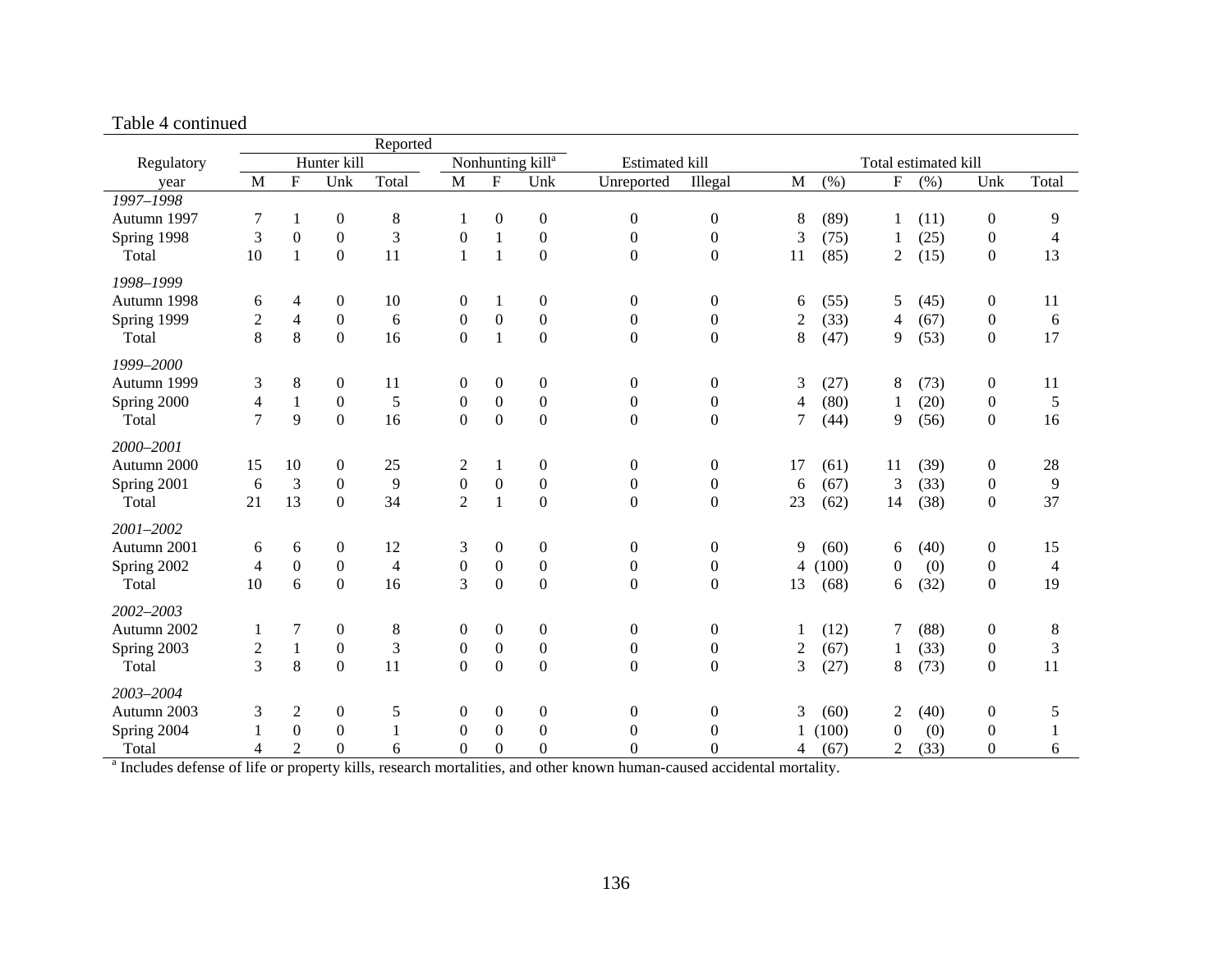**MANAGEMENT REPORT** 

# **BROWN BEAR MANAGEMENT REPORT**

From: 1 July 2002 To: 30 June 2004

# **LOCATION**

**GAME MANAGEMENT UNIT:** 13 (23,368 mi<sup>2</sup>)

**GEOGRAPHIC DESCRIPTION:** Nelchina Basin

### **BACKGROUND**

The brown bear harvest in Unit 13 increased substantially over the last 40 years. The average annual harvests for the decades of the 1960s, 1970s, 1980s and 1990s were 39, 59, 105, and 113, respectively. Interest in brown bear hunting and yearly harvests by recreational hunters increased over the years as seasons were lengthened and bag limits increased. Liberalization of brown bear hunting regulations started in 1980 with the initiation of a spring season. The bag limit was increased to one bear a year between 1983 and 1988 and again starting in 1995. Brown bear harvests have been the highest in those years when the bag limit has been one bear per year.

# **MANAGEMENT DIRECTION**

#### **MANAGEMENT OBJECTIVES**

To maintain a minimum unit population of 350 brown bears.

### **METHODS**

Department representatives sealed skulls and hides of harvested bears. Skulls were measured, sex was determined, and a premolar tooth was extracted for aging. Sealing agents collected information on date and location of harvest and time spent afield by successful hunters.

# **RESULTS AND DISCUSSION**

#### **POPULATION STATUS AND TREND**

Brown bear density estimates are available for 2 study areas in Subunit 13E and 1 study area in western 13A. The 1979 estimate of 10.5 independent bears/1000  $\text{km}^2$  on the upper Susitna River (13E) was higher than the 1987 estimate of  $6.36$  independent bears/1000 km<sup>2</sup> (Ballard et al. 1982; Miller 1988, 1995). Miller (1995) concluded that because of differences in survey methods, it could not be statistically demonstrated that a decline in bear numbers occurred, though the 1987 point estimate was lower. Density estimates for the Su-Hydro Study Area (13E) in 1985 and 1995 were 18.75 and 23.31 independent bears/1000 km<sup>2</sup> (27.1 and 40.8 all bears) respectively (Miller 1995). These results were derived using similar census techniques, and were indicative of increasing brown bear numbers in eastern 13E. A 1998 density estimate from the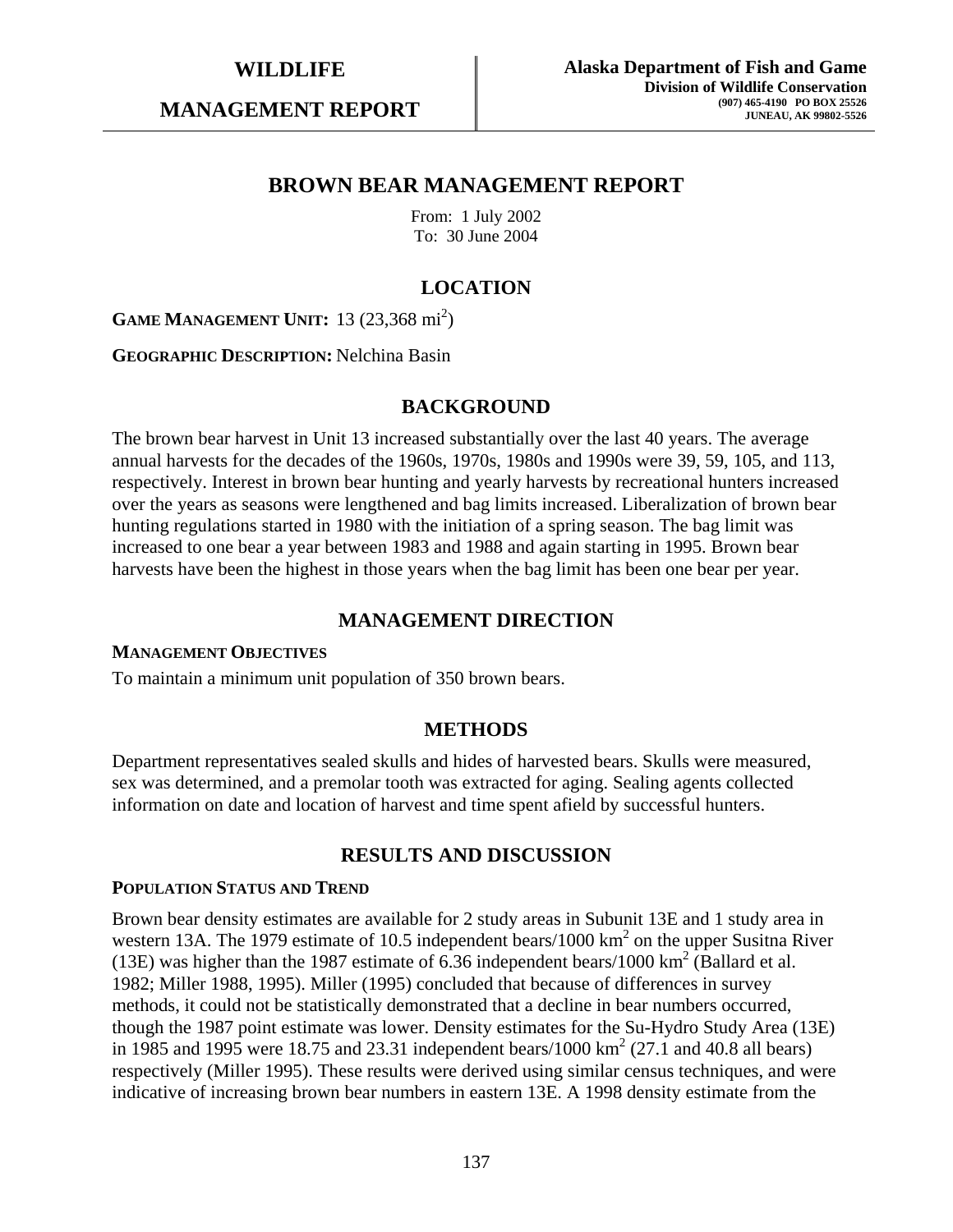13A West Nelchina study area was 21.3 independent bears/1000 km<sup>2</sup> (28.8 all bears) (Testa, ADF&G memorandum July 1998). The similar estimates between the 13E and 13A study areas indicate similar densities between these 2 areas. These densities are among the highest estimates for brown bears in interior and northern Alaska (Testa et al. 1998). In 2000, 2001, and 2003 line transect surveys were completed in a portion of 13E. In 2003 and 2004 line transect surveys were partially completed in 13A and 13B. Preliminary density estimates are 32.2 and 16.3 respectively for all bears/1000  $\text{km}^2$  (Becker, personal communication).

# *Population Size*

Four separate population estimates were calculated for Unit 13 in the past 20 years. During the late 1970s an estimate of 1500 brown bears was calculated based solely on field observations, hunter reports, and harvests. Extrapolations from density estimates in the Upper Susitna River and Su-Hydro areas from 1979, 1985, and 1987 (Ballard et al. 1982; Miller 1987, 1988) yielded a recalculated population estimate of 1228 brown bears, of which 823 were > 2 years of age (Miller 1990). Three years later, based solely on a model of sustainable harvest rates, Miller reestimated only 640–1120 bears in Unit 13 (Miller 1993). In 1995, a second bear research project in the Su-Hydro Study Area was completed, resulting in an updated Unit 13 population estimate of 1450 brown bears (Miller, personal communication). The most recent population estimate based on preliminary line transect densities found between 2000 and 2004 in subunits 13A, B, and E was about 1300 bears.

# *Population Composition*

Miller (1993) reported that between 1980 and 1988, on average, brown bear sows were accompanied by 2.1 cubs of the year, 1.9 yearlings, or 1.8 two-year-olds. The estimated reproductive interval was 4.1 years, and the observed age at first reproduction was 5.6 years (range = 4–9). The average litter sizes in 1998 in the Nelchina Study Area were 2.3 cubs of the year or 1.8 yearlings (Testa et al. 1998). These parameters are typical of reproductive potential for an Interior Alaska population.

Miller (1995) presented the sex ratios of brown bears in the Su-Hydro Study Area during 2 different censuses 10 years apart. He estimated 82.4 males/100 females in 1985, compared to only 27.8 males/100 females in 1995. He did not find a change between censuses in the mean age of brown bears in the study area. Testa et al. (1998) reported 48 males/100 females observed during the 1998 Nelchina Study Area census in western 13A.

# **MORTALITY**

# *Harvest*

The 2000–2001 hunting season dates were 10 August–15 June in Unit 13, except that portion of 13E west of the Alaska Railroad, where the season opened 10 September and closed 31 May, and Denali State Park, where the season was 1 September–31 March. The season dates in 2001– 02 and 2002–03 were 10 August–15 June unitwide. Since 2002, there has been no closed season in GMU 13, except that portion of 13 within Denali State Park where the season remained 10 August–15 June. The bag limit is 1 bear every 4 years in that portion of 13E within Denali State Park. The bag limit for the remainder of the unit is 1 bear every year. The resident \$25 tag fee requirement in GMU 13 has been waived every year since 1995 by the Board of Game.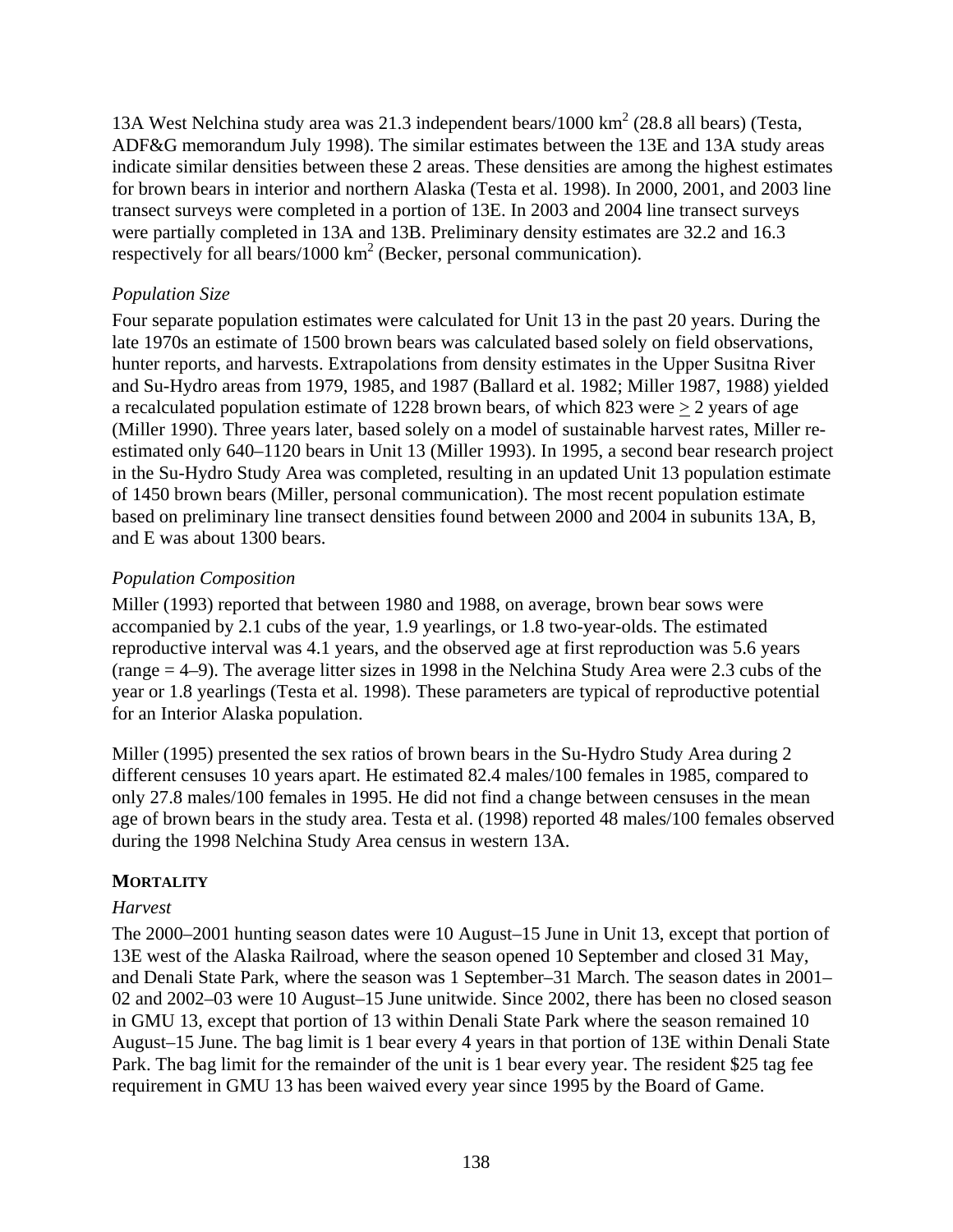Board of Game Actions and Emergency Orders. The Board of Game designated GMU 13 an intensive management area as directed under Senate Bill 77 during the 1995 meeting. Board findings (during intensive management discussions) were that brown bears were important predators of moose calves, that brown bears were abundant in Unit 13, and that brown bear numbers should be reduced to increase moose calf survival. In order to increase interest in hunting bears, the board has been liberalizing seasons ever since.

Hunter Harvest. The reported 2003–04 sport harvest of brown bears was 119, down 28% from the record harvest of 166 taken in 1999–2000 (Table 1). The average annual take was 136 bears/year (range = 116–166) during the last 5 years. This figure is 9% higher than the 125 bears a year average (range = 97–138) reported during the 5-year period from 1982 to 1987. The average annual harvest during the 8-year period of 1987–95, following a reduction in the bag limit and a somewhat reduced hunting season, was 85 bears a year (range  $= 66-111$ ). The lowest harvest reported in recent years was 66 bears taken in 1993–94.

The 2003–04 brown bear harvest broken down by subunit was: 13A - 18 bears, 13B - 20, 13C - 6, 13D - 23, and 13E - 52 bears. In all subunits the reported harvests were well above harvest levels reported before 1995, when brown bear regulations were liberalized. More bears have been reported from 13E over the years than any other unit.

The 2003–04 brown bear harvest was 59 (50%) males and 59 (50%) females (Table 1). The mean skull size was 21.3 inches for males and 19.8 inches for females. The mean age was 5.5 years for males and 6.3 years for females. In most years, the mean age of males taken in the fall was lower than males taken in the spring. There is a less definite trend in female ages; however, females taken during the fall tend to be older, larger bears compared to females taken in spring.

Interpretation of size and age data in the harvest is difficult (Miller 1993) and can lead to false conclusions. With this in mind, the guarded conclusion reached after looking at Unit 13 data is that a high proportion of the yearly take includes young males, indicating recruitment and/or emigration into the population. Males compose 61% of the bears harvested up through the first 5-year age classes. Given a 50:50 sex ratio at birth, this suggests emigration of young males from lighter or unhunted portions of the unit or adjacent areas (Kontio et al. 1998). There are, however, some old bears taken every year. Because older males are the first to emerge from dens, they are more often taken during spring, and hunters can select for older bears by hunting early in April. Young males tend be killed in the fall incidentally by hunters pursuing other big game species. We speculate that more older females are taken in the fall because cubs that accompanied them during spring may not be with them later in the year, making more females legal during the fall.

Hunter Residency and Success. Nonresident hunters took 21 (18%) bears in 2003–04 (Table 2). The number of bears taken by nonresidents increased slightly between 1998 and 2002, averaging 43 bears a year compared to 33 a year prior to 1998. The nonresident harvest dropped the last 2 years, presumably because combination moose-bear hunts are no longer possible due to moose hunting in Unit 13 being closed to nonresidents in 2002. Local residents took 10 (8%) bears in 2003–04. The number of bears taken by locals shows considerable yearly variation. The nonlocal Alaska resident harvest increased appreciably in 1995–96, when hunting regulations were liberalized. Nonlocal Alaska resident bear harvests over the last 5 years have averaged 86 bears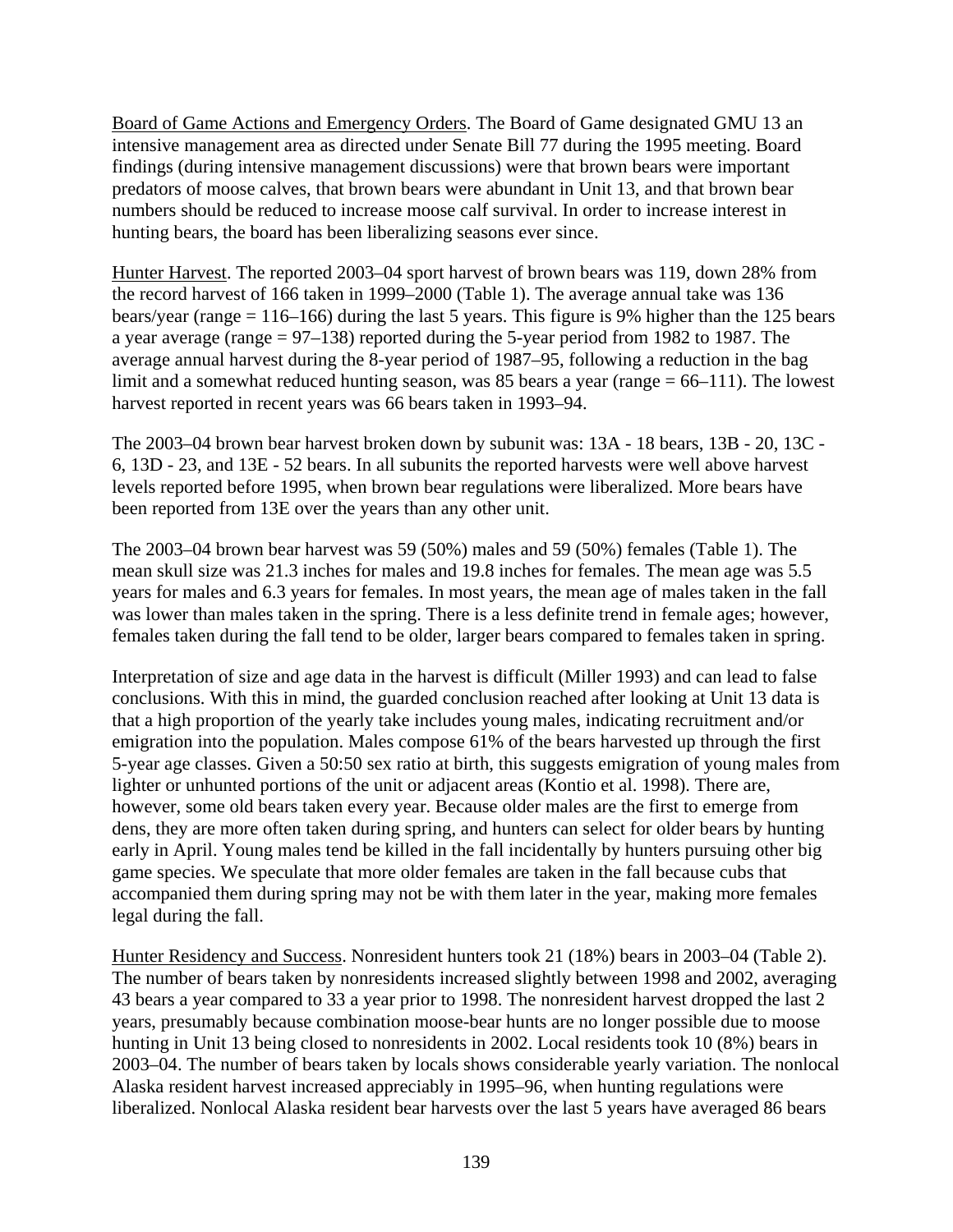and are the highest reported since the mid 1980s, when similar liberal seasons and bag limits were in effect. Bear tags were purchased by only 7–13% of successful resident hunters since eliminating the tag fee in 1995. Successful hunters averaged 4.2 days in the field in 2003–04 and 4.3 days in 2002–03. In Unit 13, hunters have averaged 4.2 days hunting to take a bear during the last 15 years. Hunting effort varies between years, but no trend is evident.

Harvest Chronology. For the 2003–04 regulatory year, hunters harvested 63% during the fall and 37% in the spring (Table 3). Throughout the current reporting period, the fall season has been the most important for bear harvests. Spring harvests have fluctuated between years (Table 1). This variation may in part be related to snow conditions. Because hunters rely on snowmachines during spring, an increase in the April harvest (Table 3), such as in spring 2000, may be partly due to excellent spring snow conditions and better access. Alternatively, a particularly late breakup would interfere with ORV access later in May.

Males composed 47% ( $n = 35$ ) of the fall harvest in 2003. This was the first time in 7 years that males have not predominated in the fall kill (Table 1). It was previously presumed that when harvests were high, the percent of males taken in the fall harvest declined. This conclusion was drawn from harvest data collected from 1983 to 1987 with the one bear/year bag limit when harvests were high and males averaged only 45% of the fall take. However, during the last 10 years with high harvests, males have averaged 53% of the fall take.

The percent males in the spring 2004 harvest was 55% ( $n = 24$ ). The percent males taken during the spring has fluctuated between a low of 49% in 1996 and a high of 81% in 1998. Since 1980, when spring seasons started, males have averaged 68% of the harvest, and no trends are evident.

Transport Methods. The most important method of transportation for brown bear hunters in Unit 13 during 2002–04 was 4-wheelers (Table 4). Aircraft and highway vehicles are consistently important, while snowmachine use is highly variable and dependent on snow conditions during the spring season. Snowmachine use has generally been increasing since 1989 when design changes improved agility and reliability, permitting hunters to travel into areas formerly considered too rough or remote. The importance of 4-wheelers as a transportation method for all hunting in GMU 13 has increased the last 10 years. Unit 13 has many far-reaching trail systems that are ideally suited to 4-wheeler transportation during fall hunting seasons. Caribou and moose hunters report that 4-wheelers have also become the most important method of transportation for them. Because many bears are taken on combination hunts in the fall, it is little wonder that 4-wheelers have increased in importance.

Hunter Attitudes. We sent hunter questionnaires to 235 successful bear hunters who took a bear in Unit 13 between 1995 and 1997. Hunter response was 54% (*n* = 128). Brown bears were the primary species hunted by 33% of those responding  $(n = 40)$  out of 120), the remainder being incidental take. Incidental harvests are those in which hunters seek different species but also take a bear. Hunters seeking moose and caribou reported taking 85% of the incidental take.

The 10 August opening was important to bear hunters; 60% reported this extension allowed them added hunting opportunity. Successful hunters reported the regulation that most influenced their decision to hunt or take a bear was the bag limit of one bear per year. Forty-nine percent felt they would not have taken a bear without this liberalization. The impact of this liberal bag limit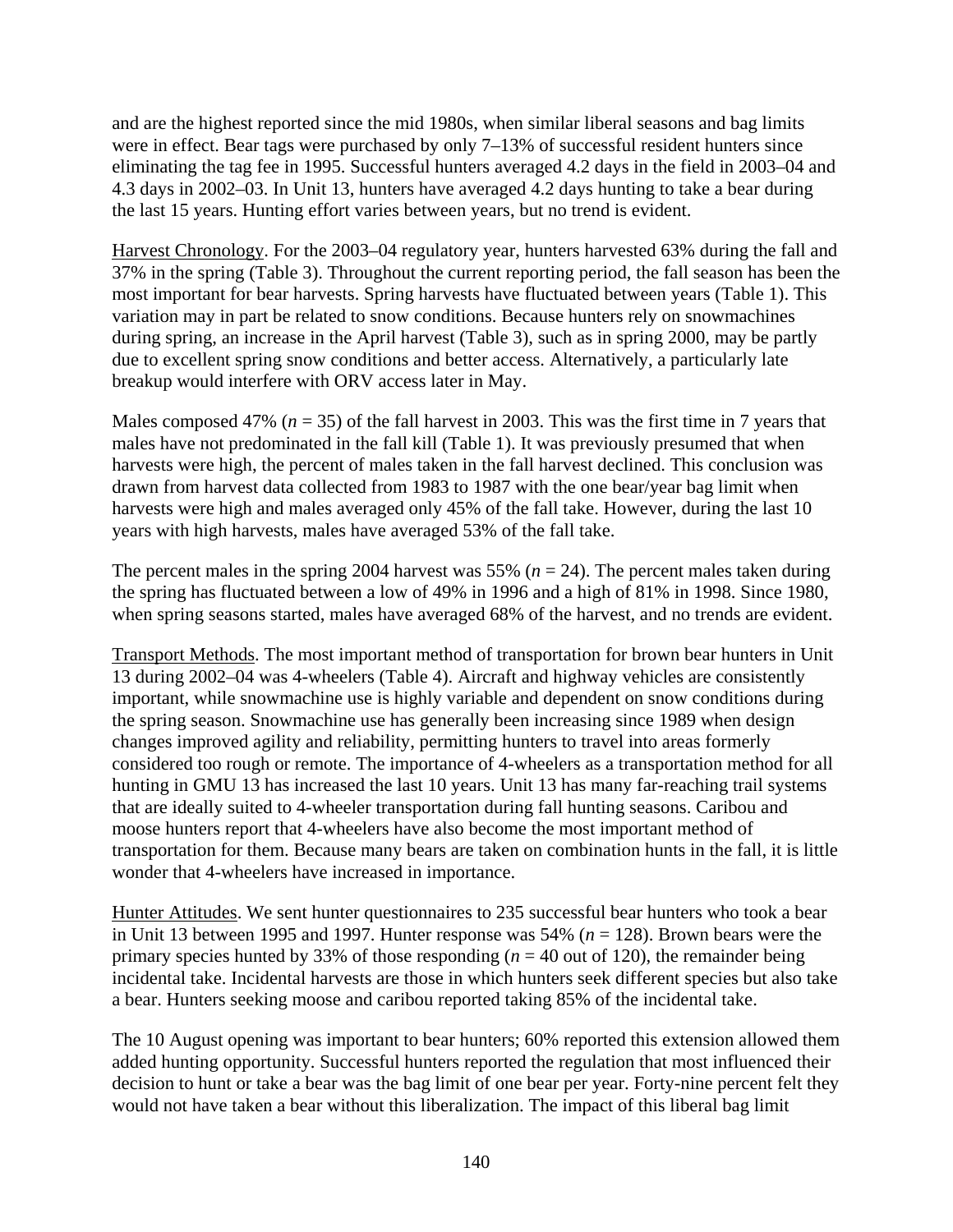becomes apparent when 42% of the hunters reported they may hunt brown bears in another unit next year. This is quite high and shows that having the opportunity to hunt bears in another unit is important. The bag limit change was not as important for Unit 13-only hunters; 36% felt they would probably take another bear in Unit 13. However, 72% of Unit 13-only hunters said they would take another Unit 13 bear if it was a significantly larger bear or a better trophy. The bag limit change was important here in allowing additional hunting opportunity for a better trophy.

### *Other Mortality*

There were 11 brown bears (8 males) reported killed in defense of life or property (DLP) during 1999–2004. Only one bear a year was reported in both 2002–03 and 2003–04. The 5-year average of 2.2 bears/year was below the 2.9 bears/year average since 1961. The reported DLP harvest has always been considered a minimum estimate because some bears are shot and not reported, especially at remote cabins, home sites and mining claims. The state requirement to salvage and surrender the hides of DLP bears often deters individuals from reporting DLP bears. Bears may also not be reported because individuals fear they may be cited if Alaska Bureau of Wildlife Enforcement does not deem their DLP claim as valid. Also, a year-round season means a problem bear can be taken with a hunting license and the hunter keeps the bear.

### **NONREGULATORY MANAGEMENT PROBLEMS/NEEDS**

Intolerance of brown bears in proximity to people and dwellings is becoming more of a problem in Unit 13. Because of increased recreational use and development, bear encounters have become more numerous. Consequently, the Glennallen office has received more complaints of problem bears and requests to tranquilize and relocate bears. Publications, including news articles, about bear problems or conflicts encourage and maintain the public's fear of bears. The frequent "scare" articles in the media are hard to overcome and perpetuate the bear–human conflict problem. In dealing with bear–human conflicts at remote sites, I recommend the department maintain its policy of not relocating problem bears.

# **CONCLUSIONS AND RECOMMENDATIONS**

A major problem pertaining to brown bear management is the difficulty in obtaining population data. Because of their low density and secretive behavior, observing and counting bears is both difficult and expensive. This is especially true of Interior grizzly populations that do not congregate on salmon streams and are wary of motorized vehicles. Because of this, population data are available for only limited portions of Unit 13. The most recent unitwide bear estimates of 1450 and 1300 bears were both based on extrapolations of estimated densities. Problems with this are obvious, particularly given the differences in study areas and techniques. To further complicate the issue, bear numbers are not consistent throughout the unit, especially considering harvest pressure is concentrated in easily accessible high country.

Data from the 2 different census areas prior to 1998 suggested that bear numbers were stable or increasing even with heavy hunting pressure and increasing harvests since 1994. The only detectable consequence of high human harvest was a change in the sex ratio, with males less numerous than females in the heavily hunted areas of Unit 13. The mean age of captured bears did not decline, however, indicating that hunters were not selecting for just older males, but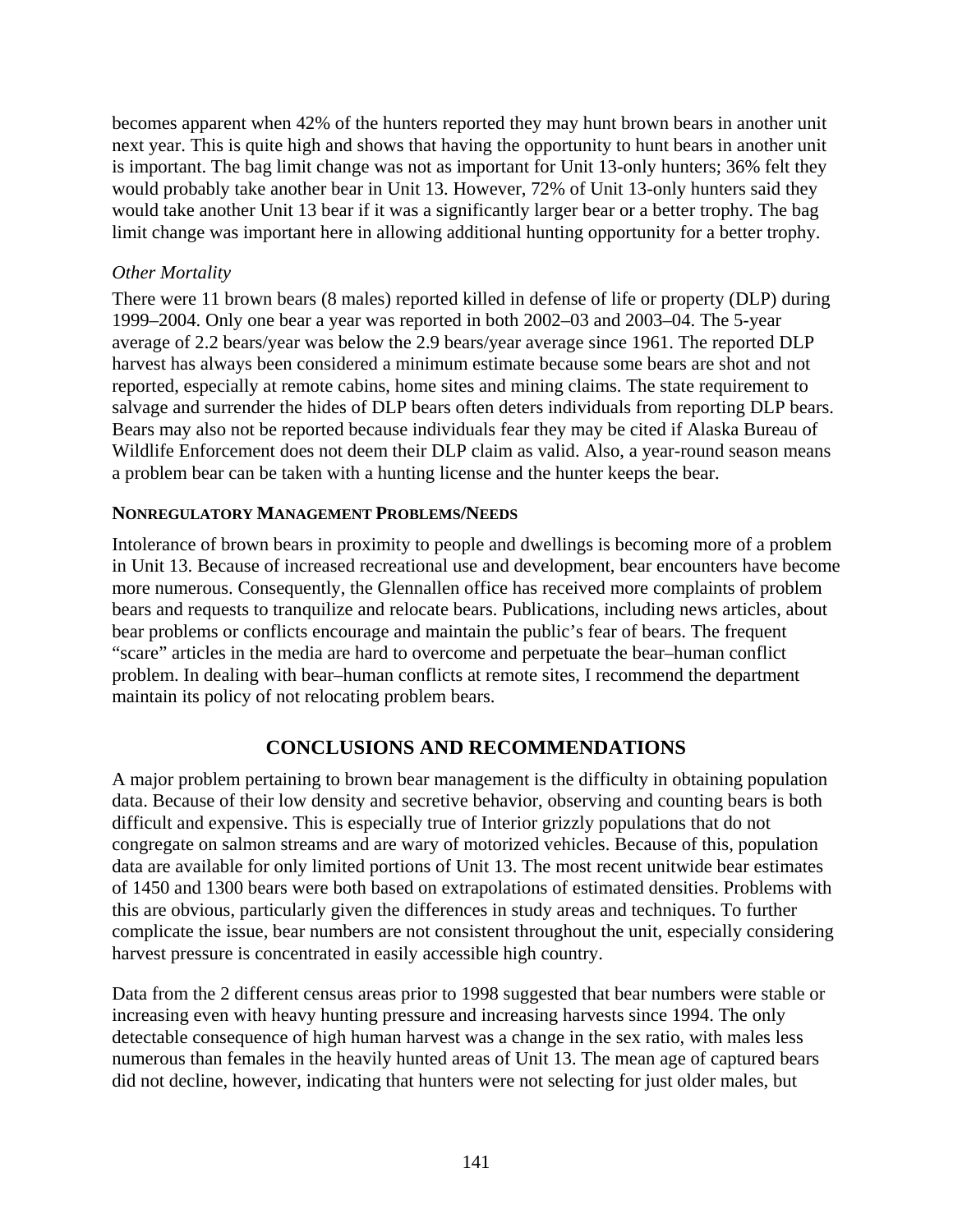taking them as they occurred in the population. It does not appear that harvest rates until 1998 were high enough to reduce the brown bear population in Unit 13.

Recent preliminary line transect census data indicate a decline in bear densities since capture recapture estimates were done in both 13E and 13A. If this decline is real, it would suggest the liberal seasons and bag limit changes since 1995 have started to be effective in reducing the Unit 13 population.

Unit 13 is an intensive management area where the primary management objective is to provide high harvests of moose for human use. In a 1979 study where a large number of bears were translocated out of the Upper Susitna study area, the result was increased calf recruitment. Data showed that bears killed more than 50% of the moose calves. The approach adopted by the Board of Game has been to reduce brown bear numbers in Unit 13 by liberalizing the take.

Brown bear harvests were high in GMU 13 between 1982 and 1987 and since 1995 because of liberal seasons and bag limits and lack of tag requirement. The brown bear harvest peaked in 1999–2000 with a record 166 bears taken. The 2000–03 harvest is down, averaging 128 bears a year. A decline in hunter effort in GMU 13 may be partially responsible for the decline in harvest. GMU 13 has had a 40–50% decline in the number of moose and caribou hunters since the mid 1990s, which has resulted in a lower incidental fall kill. Weather also influences harvest rates as unfavorable travel conditions limit hunter access and overall kill rates. Overall bear hunter effort is not known because effort data is not collected from unsuccessful bear hunters.

The high harvests reported during periods of liberalized regulations exceed predicted sustainable harvest guidelines for brown bears in GMU 13. Miller (1988, 1993) calculated sustainable harvest rates of 5.7% for all bears or 8% for bears  $> 2.0$  year, which would give a maximum unitwide sustainable harvest of only 83, given a population of 1450 bears, and only 74 for a 1300-bear population. As of 1998, census data have been unable to detect a population decline. Sex ratios in the harvest approach 50:50 every 5 or 6 years, but the 5-year average of 59% males indicates, overall, a stable population. Monitoring of harvest data has shown no indication of a population decline.

Whether continued harvests at the current level can reduce bear numbers enough to appreciably reduce brown bear predation on moose calves is unknown. Current regulations that protect the reproductive portion of the population (sows with cubs, and cubs) may protect enough sows to maintain recruitment, thus preventing a population reduction. An adult sow is only legal every third or fourth year. Another reason high harvests of brown bears may not have the same impact on bear numbers as models predict is that the Unit 13 brown bear population is not closed, and the extent and effects of migration are unknown. Brown bears are fully or partially protected in both Denali and Wrangell-St. Elias National Parks. These large parks are adjacent to Unit 13 and probably provide significant immigration. When looking at 2-year olds in the harvest, it is evident that young males are more abundant than young females. This also suggests immigration from young dispersers as males are known to disperse over longer distances than females.

I recommend maintaining the current season, bag limit, and tag fee waiver as a management experiment to determine if hunter harvests can reduce the brown bear population in Unit 13. We would be a lot further along in our management objective and knowledge of harvest rates on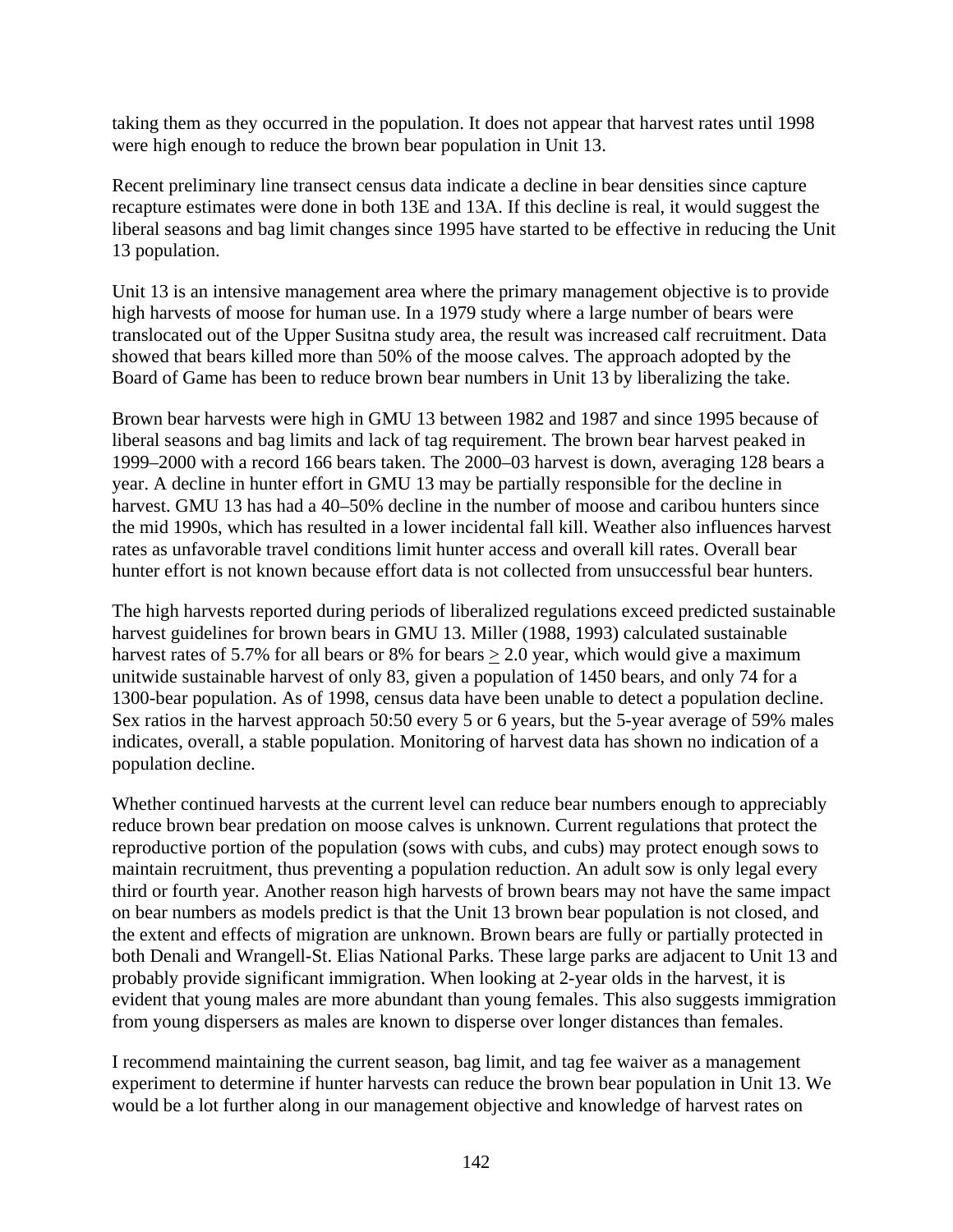Interior brown bears if we had maintained the liberal regulations we had between 1983 and 1988. Becoming more restrictive without any detectable change in the bear population was a mistake we should not repeat. To monitor population changes, I recommend a periodic capture-recapture census in previously established census areas in 13A and 13E. If a demonstrable decline occurs in the bear population, moose calf survival in the area should be reevaluated.

To further increase hunting effort in GMU 13, I recommend changing the guide requirement to allow nonresidents to hunt in GMU 13 without requiring a guide. Unit 13 grizzlies are classified as coastal brown bears by Boone & Crocket, even though historic records show skull sizes are consistent with other Interior grizzly populations. An attempt to reclassify Unit 13 bears in Boone & Crocket as grizzlies was unsuccessful. Opening GMU 13 to nonresidents without requiring a guide will provide a new source of hunters looking for an inexpensive opportunity to take a small brown bear, even if it won't make the record book.

# **LITERATURE CITED**

- BALLARD, W. B., S. D. MILLER, AND T. H. SPRAKER. 1982. Home range, daily movements, and reproductive biology of brown bear in southcentral Alaska. *Canadian Field Naturalist*  $96:1-5.$
- KONTIO, B. D., D. L. GARSHELIS, E. C, BIRNEY, AND D. E. ANDERSEN. 1998. Resilience of a Minnesota black bear population to heavy hunting: self-sustaining population or population sink? *Ursus* 10:139–146.
- MILLER, S. D. 1987. Big Game Studies. Vol. VI. Final 1986 Report. Susitna Hydroelectric Project. Alaska Department of Fish and Game. Juneau. 276 p.
- ———. 1988. Impacts of increased hunting pressure on the density, structure, and dynamics of brown bear populations in Alaska's Management Unit 13. Alaska Department of Fish and Game. Federal Aid in Wildlife Restoration Progress Report. Project W-22-6. Job IVG-4.21. Juneau. 149 p.
	- ———. 1990. Impacts of increased hunting pressure on the density, structure, and dynamics of brown bear populations in Alaska's Game Management Unit 13. Alaska Department of Fish and Game. Federal Aid in Wildlife Restoration Progress Report. Project W-23-3. Study 4.21. 88 p.
	- ———. 1993. Impacts of increased hunting pressure on the density, structure, and dynamics of brown bear populations in Alaska's Game Management Unit 13. Alaska Department of Fish and Game. Federal Aid in Wildlife Restoration Final Report. Project W-23-5. Study 4.21. 182 p.
		- ———. 1995. Impacts of heavy hunting pressure on the density and demographics of brown bear populations in southcentral Alaska. Alaska Department of Fish and Game. Federal Aid in Wildlife Restoration Progress Report. Project W-24-3. Study 4.26. 28 p.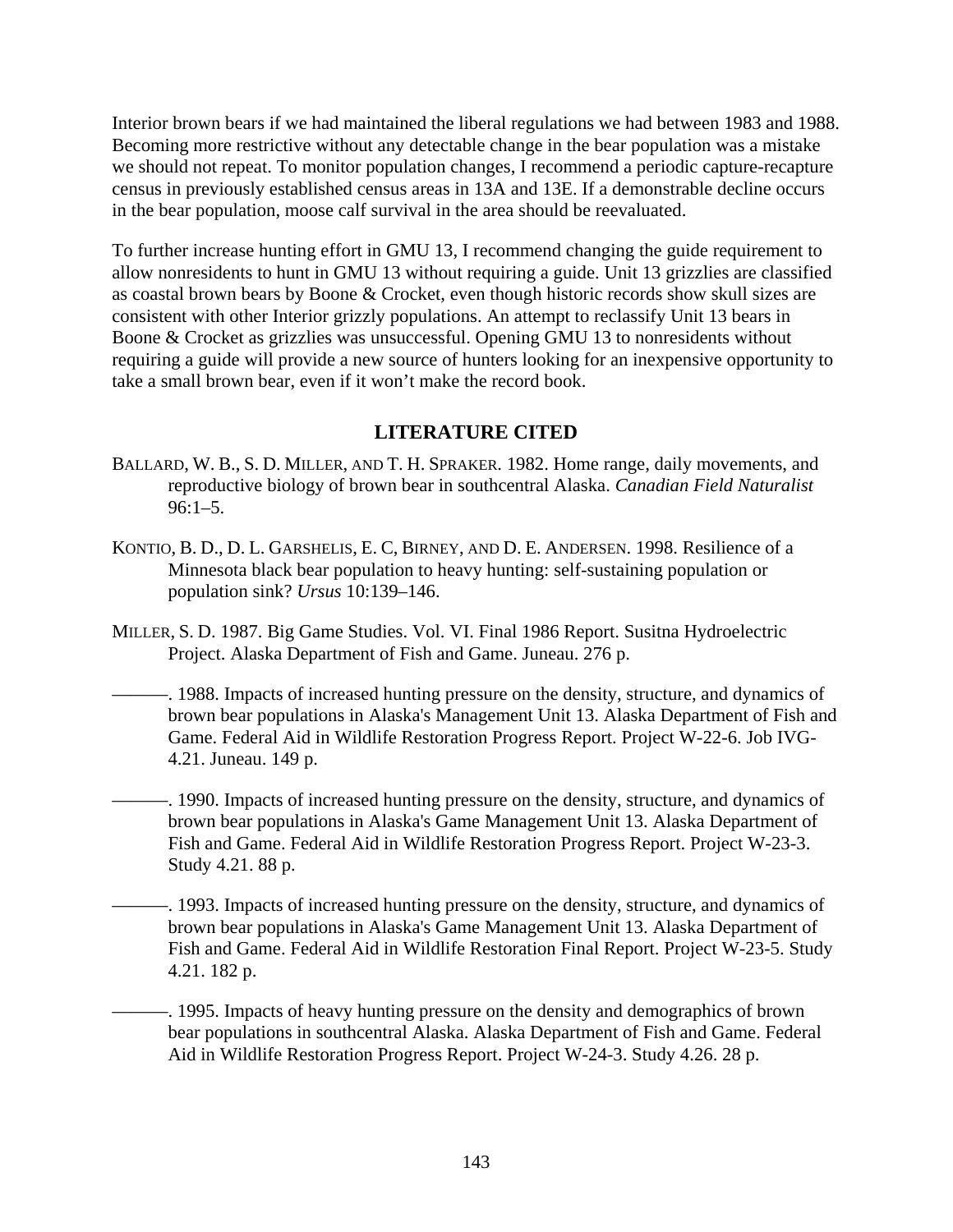TESTA, W. J., W. P. TAYLOR, AND S. D. MILLER. 1998. Impacts of heavy hunting pressure on the density and demographics of brown bear populations in Southcentral Alaska. Alaska Department of Fish and Game. Federal Aid in Wildlife Restoration Progress Report. Project W-24-5. Study 4.26. Juneau.

**Prepared by Submitted by** 

Robert W. Tobey Gino Del Frate

Wildlife Biologist III Management Coordinator

Please cite any information taken from this section, and reference as:

Tobey, R.W. 2005. Unit 13 brown bear management report. Pages 137–147 *in* C. Brown, editor. Brown bear management report of survey and inventory activities 1 July 2002–30 June 2004. Alaska Department of Fish and Game. Juneau, Alaska.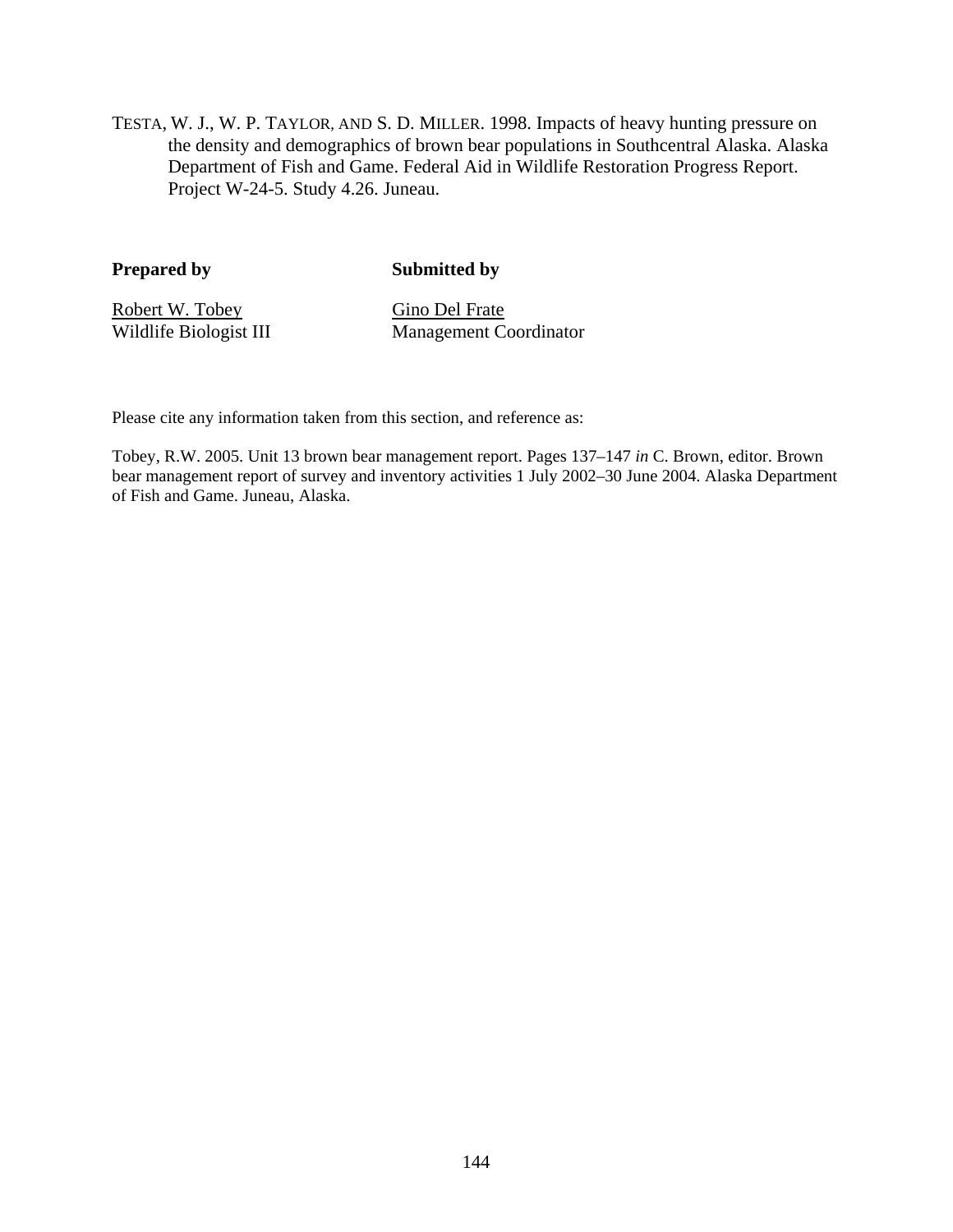| Regulatory                                                                                   |             |         |           | Hunter kill |                  |       |                  | Nonhunting kill <sup>a</sup> |                  |     |                | <b>Total Kill</b> |       |
|----------------------------------------------------------------------------------------------|-------------|---------|-----------|-------------|------------------|-------|------------------|------------------------------|------------------|-----|----------------|-------------------|-------|
| Year                                                                                         | $\mathbf M$ | $(\% )$ | ${\bf F}$ | (% )        | Unk.             | Total | $\mathbf M$      | ${\bf F}$                    | Unk.             | M   | ${\bf F}$      | Unk.              | Total |
| 1999-2000                                                                                    |             |         |           |             |                  |       |                  |                              |                  |     |                |                   |       |
| Fall 99                                                                                      | 48          | (52)    | 44        | (48)        | $\boldsymbol{0}$ | 92    | 3                | $\mathbf{1}$                 | $\boldsymbol{0}$ | 51  | 45             | $\overline{0}$    | 96    |
| Spring 00                                                                                    | 52          | (70)    | 22        | (30)        | $\boldsymbol{0}$ | 74    | $\theta$         | $\mathbf{1}$                 | $\overline{0}$   | 52  | 23             | $\mathbf{0}$      | 75    |
| Total                                                                                        | 100         | (60)    | 66        | (40)        | $\boldsymbol{0}$ | 166   | 3                | $\overline{2}$               | $\boldsymbol{0}$ | 103 | 68             | $\boldsymbol{0}$  | 171   |
| 2000-01                                                                                      |             |         |           |             |                  |       |                  |                              |                  |     |                |                   |       |
| Fall 00                                                                                      | 51          | (53)    | 45        | (47)        | $\mathbf{0}$     | 96    | $\overline{2}$   | $\boldsymbol{0}$             | $\boldsymbol{0}$ | 53  | 45             | $\mathbf{0}$      | 98    |
| Spring 01                                                                                    | 37          | (70)    | 16        | (30)        | $\boldsymbol{0}$ | 53    | $\overline{0}$   | $\theta$                     | $\boldsymbol{0}$ | 37  | 16             | $\mathbf{0}$      | 53    |
| Total                                                                                        | 88          | (59)    | 61        | (41)        | $\boldsymbol{0}$ | 149   | $\overline{2}$   | $\overline{0}$               | $\boldsymbol{0}$ | 90  | 61             | $\boldsymbol{0}$  | 151   |
| $2001 - 02$                                                                                  |             |         |           |             |                  |       |                  |                              |                  |     |                |                   |       |
| Fall 01                                                                                      | 45          | (53)    | 40        | (47)        | $\overline{2}$   | 87    | 1                | $\overline{2}$               | $\boldsymbol{0}$ | 46  | 42             | $\overline{2}$    | 90    |
| Spring 02                                                                                    | 23          | (77)    | 7         | (23)        | $\boldsymbol{0}$ | 30    | $\theta$         | $\overline{0}$               | $\overline{0}$   | 23  | $\overline{7}$ | $\mathbf{0}$      | 30    |
| Total                                                                                        | 68          | (59)    | 47        | (41)        | $\overline{c}$   | 117   |                  | $\overline{2}$               | $\boldsymbol{0}$ | 69  | 49             | 2                 | 120   |
| $2002 - 03$                                                                                  |             |         |           |             |                  |       |                  |                              |                  |     |                |                   |       |
| Fall 02                                                                                      | 55          | (61)    | 35        | (39)        | $\overline{0}$   | 90    | $\mathbf{1}$     | $\boldsymbol{0}$             | $\boldsymbol{0}$ | 56  | 35             | $\overline{0}$    | 91    |
| Spring 03                                                                                    | 32          | (74)    | 11        | (26)        | $\boldsymbol{0}$ | 43    | $\boldsymbol{0}$ | $\boldsymbol{0}$             | $\boldsymbol{0}$ | 32  | 11             | $\overline{0}$    | 43    |
| Total                                                                                        | 87          | (65)    | 46        | (35)        | $\overline{0}$   | 133   |                  | $\boldsymbol{0}$             | $\boldsymbol{0}$ | 88  | 46             | $\boldsymbol{0}$  | 134   |
| $2003 - 04$                                                                                  |             |         |           |             |                  |       |                  |                              |                  |     |                |                   |       |
| Fall 03                                                                                      | 35          | (47)    | 39        | (53)        | $\overline{0}$   | 74    | $\boldsymbol{0}$ | $\boldsymbol{0}$             | $\boldsymbol{0}$ | 35  | 39             | $\boldsymbol{0}$  | 74    |
| Spring 04                                                                                    | 24          | (55)    | 20        | (45)        | $\mathbf{1}$     | 45    |                  | $\overline{0}$               | $\boldsymbol{0}$ | 25  | 20             |                   | 46    |
| Total                                                                                        | 59          | (50)    | 59        | (50)        |                  | 119   |                  | $\boldsymbol{0}$             | $\boldsymbol{0}$ | 60  | 59             | 1                 | 120   |
| Includes DLP kills, research mortalities, and other known human-caused accidental mortality. |             |         |           |             |                  |       |                  |                              |                  |     |                |                   |       |

Table 1 Unit 13 brown bear harvest, 1999–2000 to 2003–2004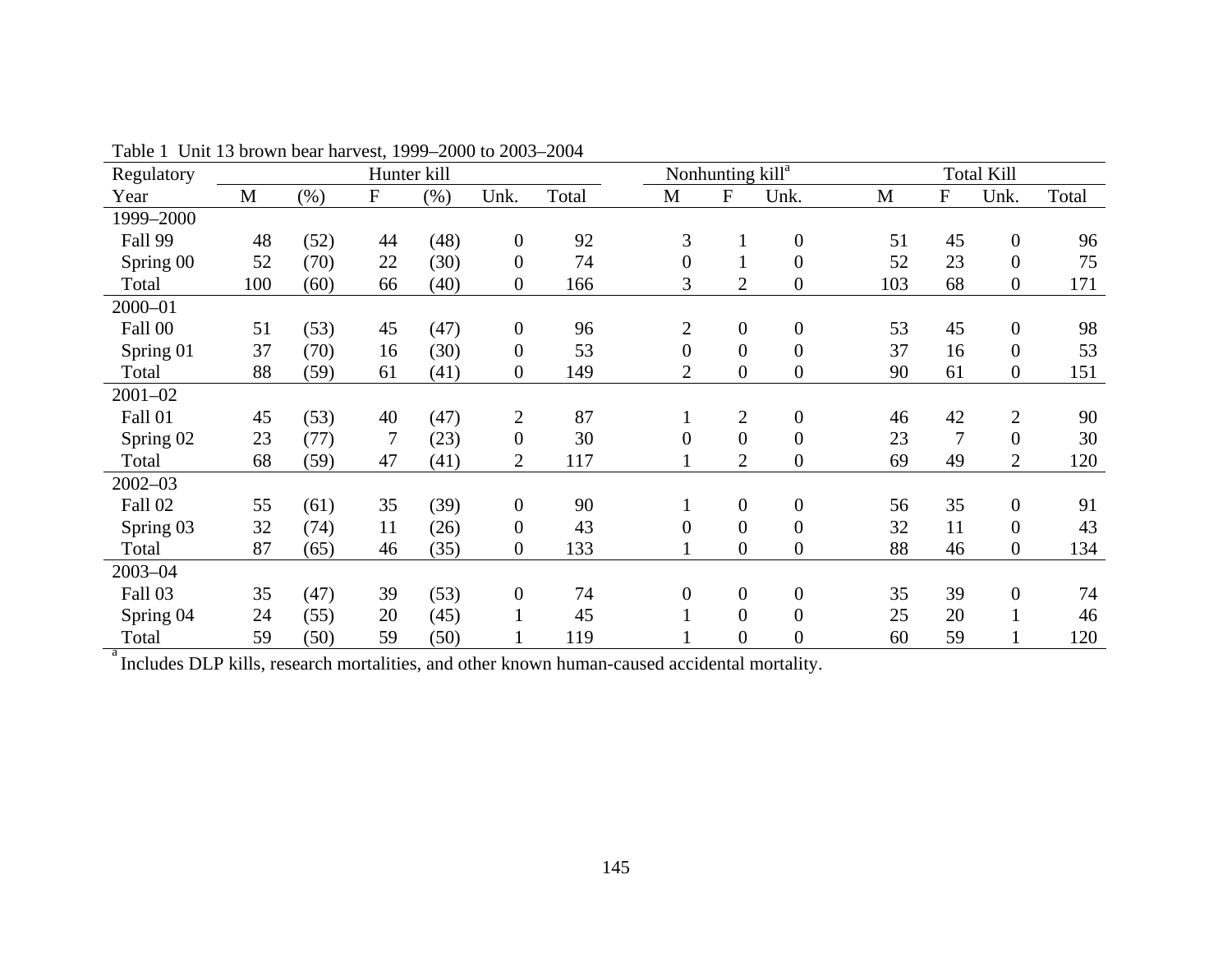|             |                    |      | THE LABORAL DRIVING DUAL SUCCESSION NUMERIC INSIGATION, 1999 ZOOO TO 2009 ZOOT |      |             |       |                      |
|-------------|--------------------|------|--------------------------------------------------------------------------------|------|-------------|-------|----------------------|
| Regulatory  | Local <sup>a</sup> |      | Nonlocal                                                                       |      |             |       | Successful           |
| year        | resident           | (% ) | resident                                                                       | (96) | Nonresident | (0/0) | hunters <sup>t</sup> |
| $1999 - 00$ |                    | (13) | 100                                                                            | (60) | 45          | (27)  | 166                  |
| $2000 - 01$ | $\overline{4}$     | (9)  | 92                                                                             | (62) | 43          | (29)  | 149                  |
| $2001 - 02$ | l0                 | (9)  | 63                                                                             | (54) | 44          | (37)  | 117                  |
| $2002 - 03$ |                    | (6)  | 92                                                                             | (69) | 33          | (25)  | 133                  |
| $2003 - 04$ |                    | (8)  | 88                                                                             | (74) | 21          | (18)  | 119                  |
|             |                    |      |                                                                                |      |             |       |                      |

Table 2 Unit 13 brown bear successful hunter residency, 1999–2000 to 2003–2004

<sup>a</sup> Local resident means resident of GMU 13.<br><sup>b</sup> Includes unknown residency.

|  | Table 3 Unit 13 brown bear harvest chronology percent by time period, 1999–2000 to 2003–2004 |  |  |  |
|--|----------------------------------------------------------------------------------------------|--|--|--|
|  |                                                                                              |  |  |  |

|             |      |                   |    |                   |    |                   |   |                          |   | Harvest periods   |   |       |                 |              |              |                         |   |            |     |
|-------------|------|-------------------|----|-------------------|----|-------------------|---|--------------------------|---|-------------------|---|-------|-----------------|--------------|--------------|-------------------------|---|------------|-----|
| Regulatory  |      | July              |    | August            |    | September         |   | October                  |   | November          |   | March |                 | April        | May          |                         |   | June       | n   |
| year        | $\%$ | (n)               | %  | (n)               | %  | (n)               | % | (n)                      | % | (n)               | % | (n)   | %               | n)           | %            | (n)                     | % | (n)        |     |
| 1999-00     |      | $\left( 0\right)$ |    | 25                | 33 | $\left[55\right]$ |   | 11                       |   |                   |   | (0)   | 28              | (46)         | 1 ^<br>13    | $^{(21)}$               | 4 |            | 166 |
| $2000 - 01$ |      | (0)               |    | 26                | 41 | (61)              |   | (8)                      |   | $\ket{1}$         |   | (0)   | 15              | (22)         | 15           | (23)                    |   | (8)        | 149 |
| $2001 - 02$ |      | (0)               | 25 | $\left(29\right)$ | 45 | (53)              |   | (4                       |   | $\left(1\right)$  |   | (0)   |                 | 13)          |              | (9)                     |   | (8)        | 117 |
| $2002 - 03$ |      | $\left( 0\right)$ | 14 | (18)              | 46 | (61               |   | 11                       |   | (0)               |   | (0)   | $\overline{14}$ | (18)         | 10           | (13)                    |   | Ί1         | 132 |
| $2003 - 04$ |      |                   |    | $20^{\circ}$      | 40 | (48)              |   | $\overline{\phantom{a}}$ |   | $\left( 0\right)$ |   | (0)   | ⊥ ∠             | $14^{\circ}$ | $\sim$<br>13 | $\left 16\right\rangle$ |   | $15^\circ$ | 119 |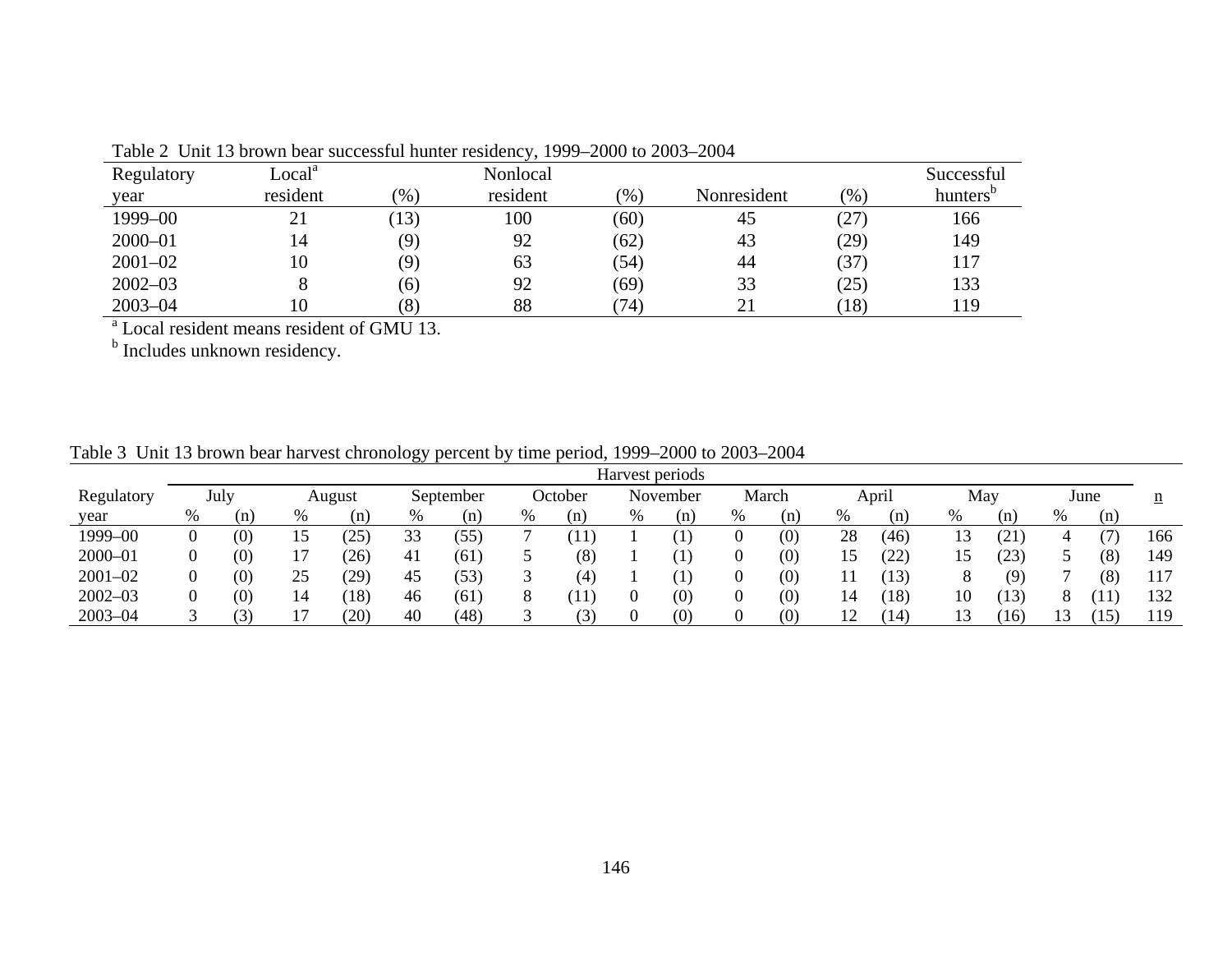|             |          |       |             | ------    | ----        |            |         |      |      |                 |
|-------------|----------|-------|-------------|-----------|-------------|------------|---------|------|------|-----------------|
| Regulatory  |          |       |             | 3 or      |             |            | Highway |      |      |                 |
| year        | Airplane | Horse | <b>Boat</b> | 4-wheeler | Snowmachine | <b>ORV</b> | vehicle | Walk | Unk. | $\underline{n}$ |
| 1999-00     | 25       |       |             | 16        | 29          |            | 13      |      |      | 166             |
| $2000 - 01$ | 25       |       |             | 19        | 16          |            | 18      |      |      | 148             |
| $2001 - 02$ | 29       |       |             | 28        | $\Delta$    | O          | 10      |      |      | 116             |
| $2002 - 03$ | 26       |       | 13          | 28        |             |            |         |      |      | 133             |
| $2003 - 04$ |          |       |             | 28        | 10          |            | 16      |      |      | 119             |

Table 4 Unit 13 brown bear harvest percent by transport method, 1999–2000 to 2003–04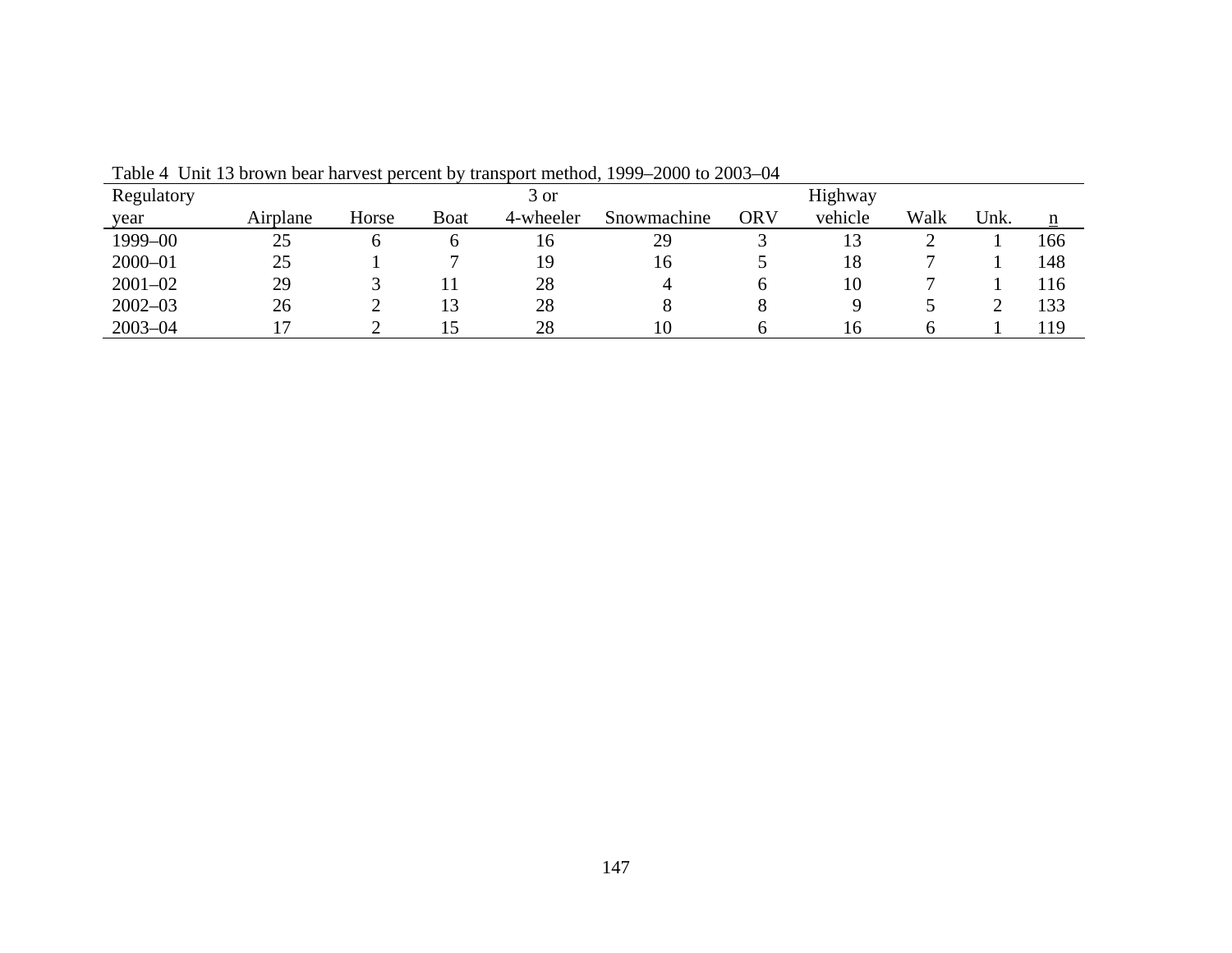**MANAGEMENT REPORT** 

# **BROWN BEAR MANAGEMENT REPORT**

From: 1 July 2002 To: 30 June 2004

# **LOCATION**

**GAME MANAGEMENT UNIT:** 14 (6625 mi<sup>2</sup>)

**GEOGRAPHIC DESCRIPTION:** Upper Cook Inlet

# **BACKGROUND**

Brown bear populations in Unit 14 have been influenced by increased development, urbanization, agricultural settlement, and other human activities. During the late 1980s, Grauvogel (1990) estimated brown bear numbers at 169–262. Harkness (1993) later refined this population estimate to 185–239 brown bears. Del Frate (2003) reported that public reports and human–bear encounters indicated that bears were more common than they had been 10–15 years earlier.

In Unit 14, Grauvogel (1990) estimated the annual sustainable harvest at 8–19 bears, and Harkness (1993) calculated it to be 8.2–12.6 bears. Griese (1995) applied a more conservative annual allowable harvest (AAH) of 10 total bears and/or 3 independent females. This resulted in a harvest objective of 6–10 bears, including no more than 3 females >2 years old. Griese (1998) suggested that future population objectives should reflect the permanent loss of bear habitat in Unit 14. He also indicated that human-use objectives should reflect allowance of higher harvest to bring the bear population to within a societal carrying capacity. The Board of Game supported this and allowed for a higher human-use objective of 10–15 bears (Griese 1999).

A high incidence of human-bear interactions occurs in Unit 14. Since 1985, 1–8 bears annually have been killed unrelated to hunting. In 1995 two humans were fatally mauled by brown bears in Chugach State Park in Unit 14C. Efforts have been made to develop educational programs directed at area residents and visitors to reduce the potential for conflicts, although bear complaints in Unit 14C continue to be problematic.

# **MANAGEMENT DIRECTION**

#### **MANAGEMENT GOALS**

Unit 14A goals have been to provide the maximum opportunity to participate in hunting brown bears and, secondarily, to provide for optimum harvests of brown bears. In Unit 14B the goal has been to provide the maximum opportunity to participate in hunting brown bears. In Unit 14C the goals have been to provide an opportunity to view, photograph, and enjoy brown bears, and, secondarily, to provide an opportunity to hunt brown bears under aesthetically pleasing conditions.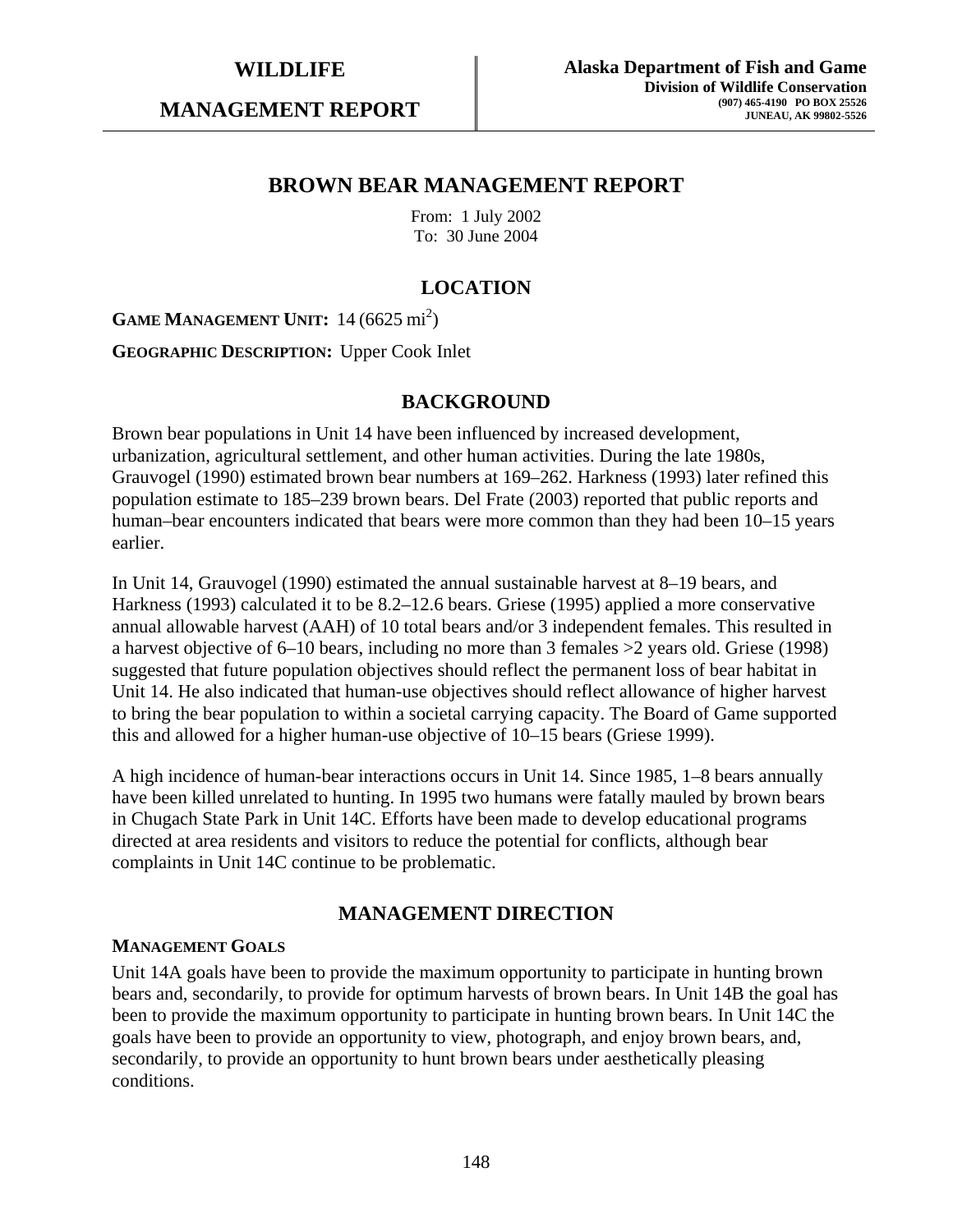### **MANAGEMENT OBJECTIVES**

To maintain a brown bear population that is largely unaffected by human harvest.

### *Human-Use Objectives*

To allow optimum opportunity to hunt brown bears with an annual allowable harvest (AAH) of 10–15 bears, including no more than 5 females greater than 2 years of age.

# **METHODS**

Department staff or authorized sealers interviewed hunters when they presented bears for sealing of skulls and hides. Skulls were measured, sex of bears determined, a premolar tooth was extracted for age determination, and information on date and location of kill and hunter effort were collected from successful hunters. All harvest information was entered into the statewide database and made available to staff for analysis. Harvest data were compared to previous years.

# **RESULTS AND DISCUSSION**

#### **POPULATION STATUS AND TREND**

There is currently no practical way to census brown bears in a forested environment, such as in most of Unit 14. Previous biologists have attempted to estimate the GMU 14 brown bear population based on the information available (see Background section). However, recent public reports and human–bear encounters indicated that bears were more common than 15 years ago.

#### **MORTALITY**

#### *Harvest*

Season and Bag Limit. For regulatory years 1997 and 1998, Unit 14B hunting season for brown bears was 15 September through 25 May. In Units 14A and 14C the season was 15 September through 10 October and 1–25 May. During 1999 the season for all of Unit 14 changed to 15 September through 25 May. Within Subunit 14C brown bear hunting was not allowed in Chugach State Park and several special management areas. The season was extended in Unit 14B to 1 September–31 May in 2001. Currently the season in Unit 14A, 14B, and the remaining portions of 14C is 1 September–31 May.

The bag limit for brown bears was 1 bear every 4 regulatory years. Harvesting cubs and sows accompanied by cubs was prohibited. Residents were required to get a \$25 tag for brown bear hunting.

Board of Game Actions and Emergency Orders. During spring 2001 the Board of Game increased the season length in Unit 14B. In an attempt to streamline regulations the department proposed and the board approved a longer season for the remainder of Unit 14 except Chugach State Park in 2003.

Hunter Harvest. During the past 5 years hunters harvested an average of 17.4 bears (range 14– 21) (Table 1). This 5-year average is greater than the 9.2 average for the previous 5-year period (range 5–12). The female component of the brown bear harvest ranged from 19 to 53%, with an average of 36.8%. The average yearly total of known female bears >2 years of age that were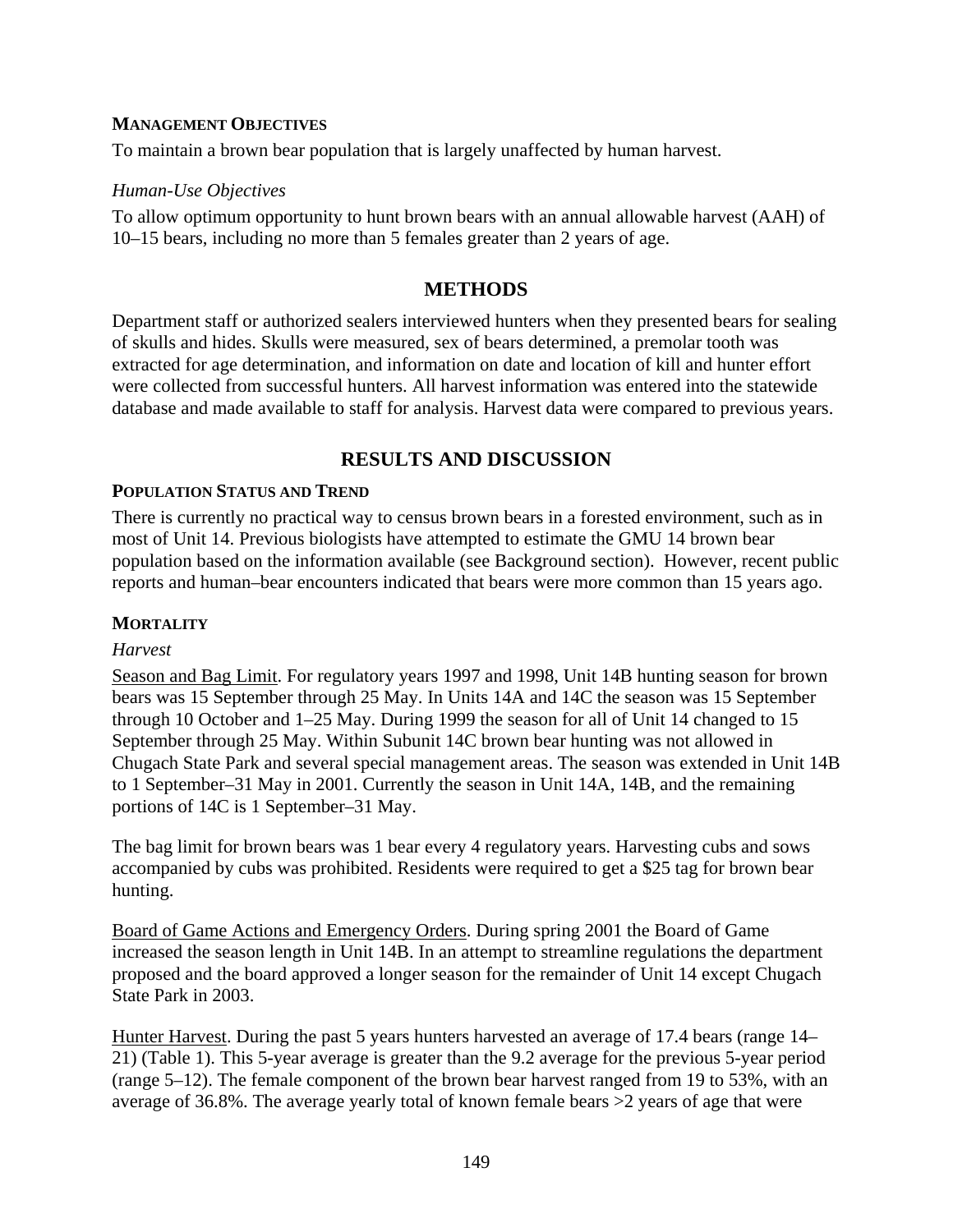killed in the 5-year period 1997–2001 was 7.6 (including defense of life or property [DLP] and other non-hunting mortality).

Hunter Residency. Nonresidents harvested an average of 3.6 bears between 1999 and 2003 (Table 2). All remaining bears were harvested by residents of GMU 14 during this period, except one taken in 2002 and another in 2003 by nonlocal residents.

Harvest Chronology. Harvest chronology in Unit 14 has typically peaked during September and secondarily in May (Table 3). In 2002, 84% of the bears were harvested during the fall. One bear was actually taken in November. During the 2003 season, approximately half of the harvest occurred in May; the balance occurred during September and October (Table 3).

Transport Methods. Successful bear hunters preferred using all-terrain vehicles (ATVs) and/or off-road vehicles (ORVs) during this report period (Table 4). Hunters that report taking bears using foot transportation are likely hunting near their residences. Some of this may be occurring due to the proximity of hunting opportunity near home for some local residents, as well as less tolerance for bears near developed areas.

# *Other Mortality*

Defense of life or property is the primary causes of nonhunting mortality. There were 2 nonhunting mortalities in 2002 and 7 in 2003. Four bears were killed in vehicle collisions, and the rest of the bears were killed DLP. All of the bears were killed in Unit 14C. No bears were killed by trains during the reporting period. We estimated an additional 2 bears per year killed and not reported (Table 1).

# **CONCLUSIONS AND RECOMMENDATIONS**

The total human use objective of 10–15 bears has been exceeded during the last 3 years, and the average number of independent females harvested exceeded the objective in 3 of the last 5 years. These trends indicate harvest objectives are likely to be exceeded in the future.

At the March 1999 Board of Game meeting, we recommended that the brown bear human-use objective be increased to current harvest levels, which appeared to be sustainable. By all indicators, such as frequency of bear sign observed by biologists, reports from the public, incidence of nuisance bears, and an increased harvest level, the brown bear subpopulation in the unit seems to be stable or increasing. We suggest that a harvest objective of 10–15 bears (AAH of 15) with a maximum of 5 independent females is reasonable but may need to be modified if current trends continue.

We also recommend that the harvest be monitored closely, checking age of bears harvested, and the ratio of females in the harvest in order to determine the need for adjustments to the harvest objective. There has been an increase in the spring harvest since the season was extended to 31 May in 14A and portions of 14C. It is possible that the increase in harvest may be attributed to more interest in hunting brown bears in Units 14A and 14B due to recent season extensions.

Management goals for observation and photography of brown bears in the unit are being met. Brown bears in and around Anchorage and the Matanuska-Susitna valleys are seen almost daily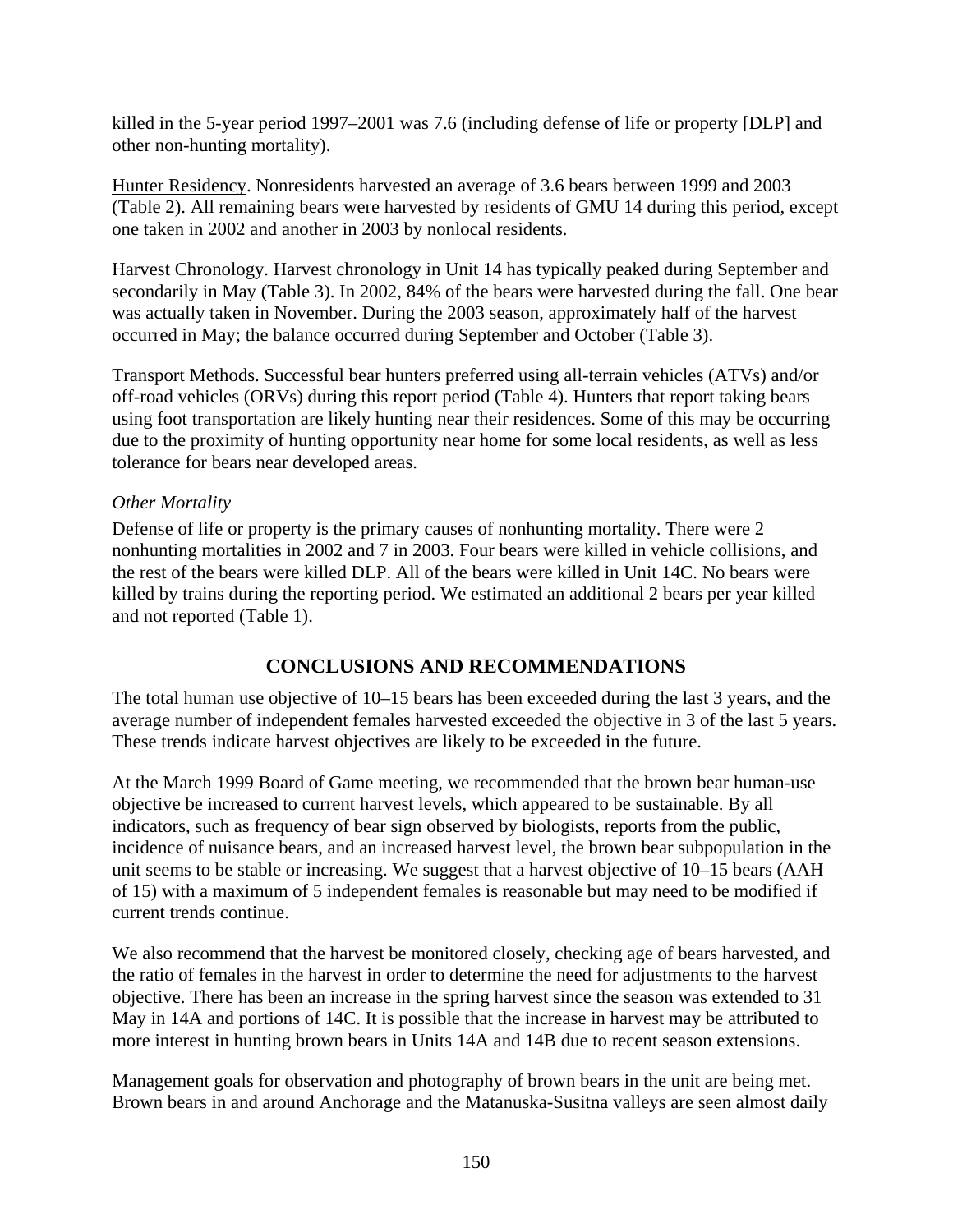during the summer months, creating a tremendous number of calls from concerned citizens. Efforts to inform Alaskans and visitors how to act around bears and how to minimize undesirable interactions (Griese 1999) should be the basis for information and education programs intended to reduce bear mortality and the possibility of property damage and attacks by brown bears. We should continue to strive for strong educational programs in Anchorage and the Mat-Su to address issues such as garbage placement, bird feeders, and human–bear encounters.

# **LITERATURE CITED**

DEL FRATE, G. G. 2003. Unit 14 brown bear management report. Pages 152–160 *in* C. Healy, editor. Brown bear management report of survey and inventory activities 1 July 2000–30 June 2002. Alaska Department of Fish and Game.

GRAUVOGEL, C.A. 1990. Unit 14 brown bear survey-inventory progress report. Pages 84–94. S.O. Morgan, editor. Annual report of survey-inventory activities. Part V. Brown/grizzly bears. Vol. XX. Alaska Department of Fish and Game. Federal Aid in Wildlife Restoration Progress Report. Project W-23-2, Study 4.0. Juneau. 189 p.

GRIESE, H. J. 1995. Unit 14 brown bear management report. Pages 135–141 *in* M. V. Hicks, editor. Management report of survey-inventory activities, 1 July 1992–30 June 1994. Brown Bear. Alaska Department of Fish and Game. Federal Aid in Wildlife Restoration, Grants W-24-1 and W-24-2, Study 4.0. Juneau.

———. 1998. Unit 14 brown bear management report. Pages 132–138 in M. V. Hicks, editor. Management report of survey-inventory activities, 1 July 1994–30 June 1996. Brown Bear. Alaska Department of Fish and Game. Federal Aid in Wildlife Restoration. Grants W-24-3 and W-24-4. Study 4.0. Juneau.

———. 1999. Unit 14 brown bear management report. Pages 138–145 in M. V. Hicks, editor. Management report of survey-inventory activities, 1 July 1996–30 June 1998. Brown Bear. Alaska Department of Fish and Game. Federal Aid in Wildlife Restoration. Grants W-24-5 and W-27-1. Study 4.0. Juneau, Alaska, USA.

HARKNESS, D. 1993. Unit 14 Brown bear management report. Pages 129–135. M. V. Hicks, editor. Management report of survey-inventory activities. Brown bear. 1 July 1990–30 June 1992. Alaska Department of Fish and Game. Federal Aid in Wildlife Restoration Program. W-23-4 and W-23-5, Study 4.0. Juneau. 283 p.

#### **PREPARED BY:** SUBMITTED BY:

Tony P. Kavalok Gino G. Del Frate

Wildlife Biologist III Management Coordinator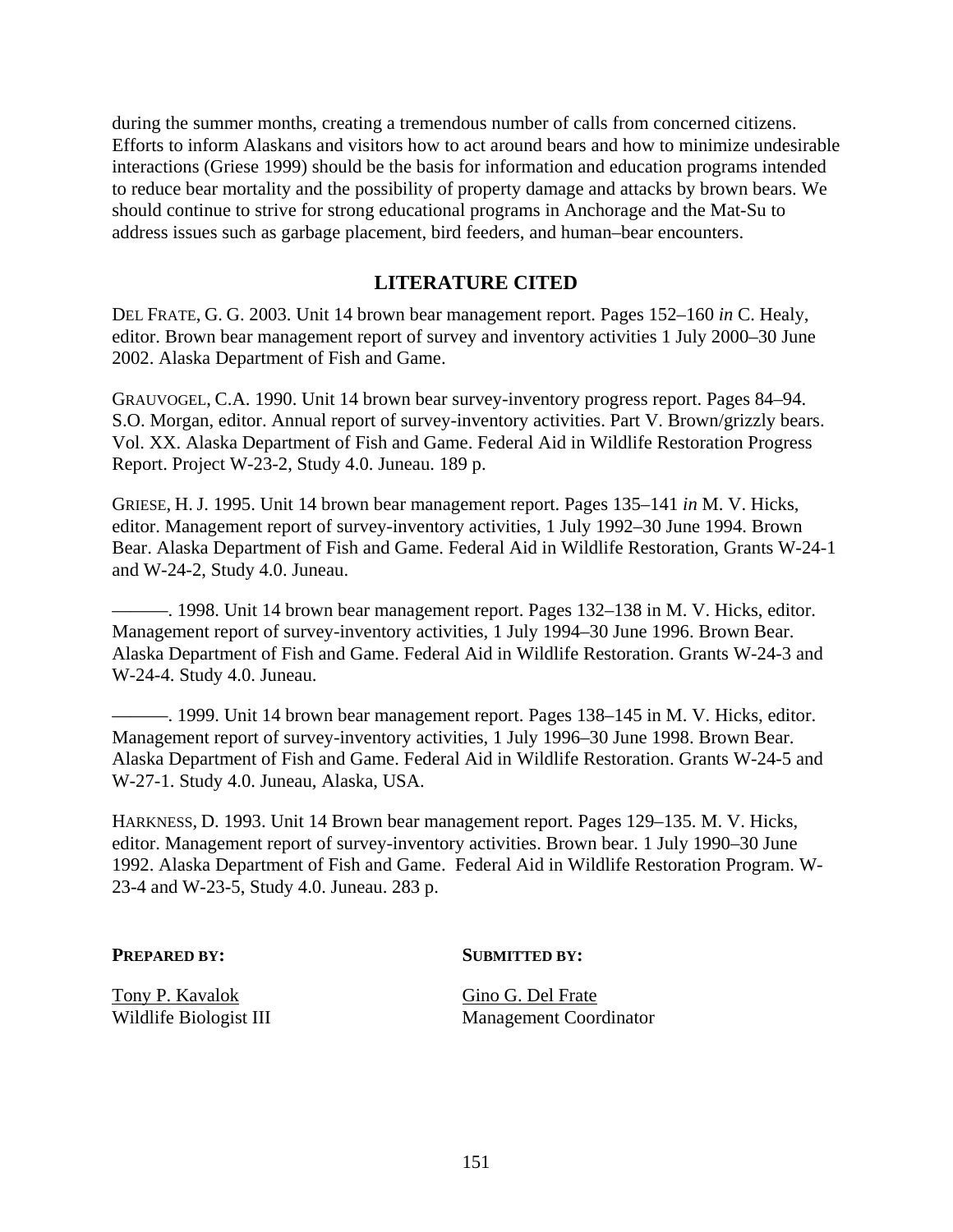Please cite any information taken from this section, and reference as:

Kavalok, T. 2005. Unit 14 brown bear management report. Pages 148–156 *in* C. Brown, editor. Brown bear management report of survey and inventory activities 1 July 2002–30 June 2004. Alaska Department of Fish and Game. Juneau, Alaska.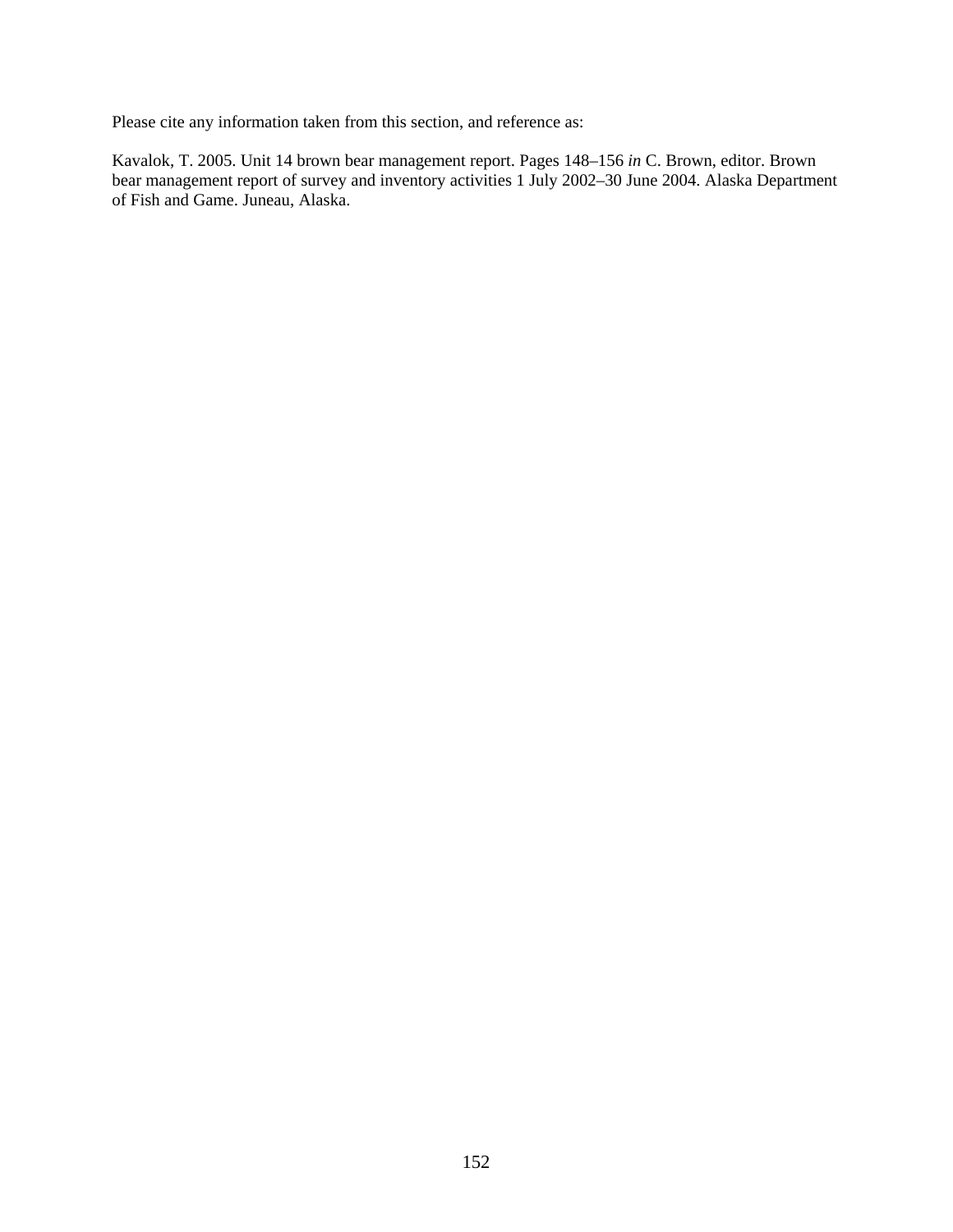|                   |                  |                  |                   |                  | Reported         |                                              |                  |                  | Estimated      |                  |      |                |                      |                |                |
|-------------------|------------------|------------------|-------------------|------------------|------------------|----------------------------------------------|------------------|------------------|----------------|------------------|------|----------------|----------------------|----------------|----------------|
| Regulatory        |                  |                  | Hunter kill       |                  |                  | Nonhunting kill                              |                  |                  | unreported     |                  |      |                | Total estimated kill |                |                |
| year              | M                | $\overline{F}$   | $(\% )$           | Unk.             | Total            | M                                            | $\mathbf{F}$     | Unk.             | kill           | M                | (% ) | ${\bf F}$      | (% )                 | Unk.           | Total          |
| 1994              |                  |                  |                   |                  |                  |                                              |                  |                  |                |                  |      |                |                      |                |                |
| Fall 94           | $\boldsymbol{0}$ | $\mathbf{1}$     | (100)             | $\boldsymbol{0}$ | 1                | 3                                            | $\boldsymbol{0}$ | $\mathbf{1}$     | $\mathbf{1}$   | 3                | (75) | $\mathbf{1}$   | (25)                 |                | 6              |
| Spring 95         | $\frac{2}{2}$    | $rac{2}{3}$      | (50)              | $\boldsymbol{0}$ | $\overline{4}$   | $\overline{0}$                               | $\boldsymbol{0}$ | $\mathbf{1}$     |                | $\overline{2}$   | (50) | $\sqrt{2}$     | (50)                 | $\frac{2}{4}$  | 6              |
| Total             |                  |                  | (60)              | $\overline{0}$   | 5                | 3                                            | $\overline{0}$   | $\overline{2}$   | $\overline{2}$ | 5                | (63) | 3              | (38)                 |                | 12             |
| 1995              |                  |                  |                   |                  |                  |                                              |                  |                  |                |                  |      |                |                      |                |                |
| Fall 95           | 4                | 5                | (56)              | $\boldsymbol{0}$ | 9                | $\begin{smallmatrix} 2\\0 \end{smallmatrix}$ | $\boldsymbol{0}$ | $\mathbf{1}$     |                | 6                | (55) | 5              | (45)                 | $\overline{2}$ | 13             |
| Spring 96         | $\mathbf 1$      | $\mathbf{1}$     | (50)              | $\boldsymbol{0}$ | $\overline{2}$   |                                              | $\mathbf{1}$     | $\boldsymbol{0}$ |                |                  | (33) | $\overline{2}$ | (67)                 | $\mathbf{1}$   | $\overline{4}$ |
| Total             | 5                | 6                | (55)              | $\overline{0}$   | 11               | $\overline{2}$                               | $\mathbf{1}$     | $\mathbf{1}$     | $\overline{2}$ | $\overline{7}$   | (50) | 7              | (50)                 | 3              | 17             |
| 1996              |                  |                  |                   |                  |                  |                                              |                  |                  |                |                  |      |                |                      |                |                |
| Fall 96           | $\frac{2}{4}$    | $\mathfrak{Z}$   | (60)              | $\boldsymbol{0}$ | 5                |                                              | $\boldsymbol{0}$ | $\boldsymbol{0}$ |                | 3                | (50) | 3              | (50)                 | $\mathbf{1}$   | 7              |
| Spring 97         |                  | $\boldsymbol{0}$ | (0)               | $\boldsymbol{0}$ | $\overline{4}$   | 5                                            | $\mathbf{1}$     | $\boldsymbol{0}$ |                | 9                | (90) | $\mathbf{1}$   | (10)                 | $\mathbf{1}$   | 11             |
| Total             | 6                | 3                | (30)              | $\boldsymbol{0}$ | 9                | 6                                            | $\mathbf{1}$     | $\boldsymbol{0}$ | $\overline{2}$ | 12               | (75) | 4              | (25)                 | $\overline{2}$ | 18             |
| 1997              |                  |                  |                   |                  |                  |                                              |                  |                  |                |                  |      |                |                      |                |                |
| Fall 97           | 7                | $\mathbf{2}$     | (22)              | $\boldsymbol{0}$ | 9                | 3                                            | $\mathbf{1}$     | $\mathbf{1}$     | $\mathbf{1}$   | 10               | (77) | 3              | (23)                 | $\overline{c}$ | 15             |
| Spring 98         | $\frac{2}{9}$    | $\mathbf{1}$     | (33)              | $\boldsymbol{0}$ | 3                | $\boldsymbol{0}$                             | $\boldsymbol{0}$ | $\boldsymbol{0}$ |                | $\mathbf{2}$     | (67) | $\mathbf{1}$   | (33)                 | $\mathbf{1}$   | $\overline{4}$ |
| Total             |                  | 3                | (25)              | $\boldsymbol{0}$ | 12               | 3                                            | $\mathbf{1}$     | $\mathbf{1}$     | $\overline{2}$ | 12               | (75) | $\overline{4}$ | (25)                 | 3              | 19             |
| $\overline{1998}$ |                  |                  |                   |                  |                  |                                              |                  |                  |                |                  |      |                |                      |                |                |
| Fall 98           | 6                | 3                | (33)              | $\boldsymbol{0}$ | 9                | 3                                            | $\boldsymbol{0}$ | $\boldsymbol{0}$ |                | 9                | (75) | 3              | (25)                 | 1              | 13             |
| Spring 99         | $\boldsymbol{0}$ | $\boldsymbol{0}$ | $\left( -\right)$ | $\boldsymbol{0}$ | $\boldsymbol{0}$ | $\boldsymbol{0}$                             | $\mathbf{1}$     | $\boldsymbol{0}$ |                | $\boldsymbol{0}$ | (0)  | $\mathbf{1}$   | (100)                | $\mathbf{1}$   | $\frac{2}{15}$ |
| Total             | 6                | 3                | (33)              | $\overline{0}$   | 9                | 3                                            | $\mathbf{1}$     | $\overline{0}$   | $\overline{2}$ | 9                | (69) | 4              | (31)                 | $\overline{2}$ |                |
| 1999              |                  |                  |                   |                  |                  |                                              |                  |                  |                |                  |      |                |                      |                |                |
| Fall 99           | 5                | 4                | (44)              | $\boldsymbol{0}$ | 9                | $\overline{c}$                               |                  | $\boldsymbol{0}$ |                | $\overline{7}$   | (58) | 5              | (42)                 | $\mathbf{1}$   | 13             |
| Spring 00         | 5                | $\mathbf{1}$     | (17)              | $\boldsymbol{0}$ | 6                |                                              | $\mathbf{0}$     | $\mathbf{1}$     |                | 6                | (86) | $\mathbf{1}$   | (14)                 | $\overline{c}$ | 9              |
| Total             | 10               | 5                | (33)              | $\boldsymbol{0}$ | 15               | 3                                            | $\mathbf{1}$     |                  | $\overline{2}$ | 13               | (68) | 6              | (32)                 | 3              | 22             |

Table 1 Unit 14 brown bear harvest, 1994–2003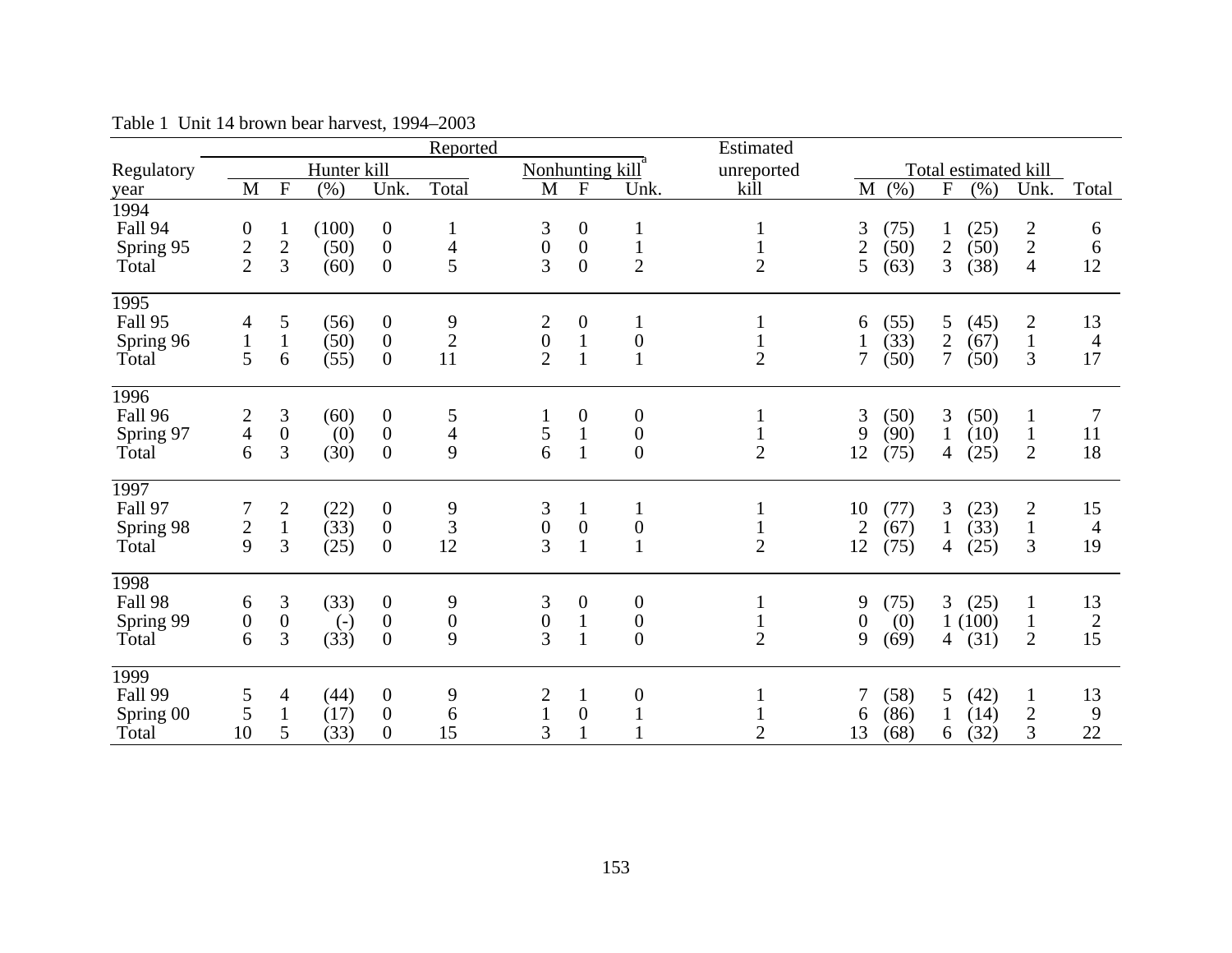| Table 1 continued |
|-------------------|
|                   |

|                  |                |                  |             |                  | Reported       |                  |                  |                | Estimated      |    |        |              |                      |                |       |
|------------------|----------------|------------------|-------------|------------------|----------------|------------------|------------------|----------------|----------------|----|--------|--------------|----------------------|----------------|-------|
| Regulatory       |                |                  | Hunter kill |                  |                | Nonhunting kill  |                  |                | unreported     |    |        |              | Total estimated kill |                |       |
| year             | M              | $\mathbf F$      | $(\% )$     | Unk.             | Total          | M                | $\boldsymbol{F}$ | Unk.           | kill           | M  | (% )   | $\mathbf F$  | $(\%)$               | Unk.           | Total |
| 2000             |                |                  |             |                  |                |                  |                  |                |                |    |        |              |                      |                |       |
| <b>Fall 2000</b> | 8              | 4                | (33)        | $\boldsymbol{0}$ | 12             | $\overline{c}$   |                  | $\overline{0}$ |                | 10 | (67)   | 5            | (33)                 | $\bf{l}$       | 16    |
| Spring 2001      | $\overline{2}$ | $\boldsymbol{0}$ | (0)         | $\boldsymbol{0}$ | $\mathbf{2}$   | $rac{3}{5}$      |                  |                |                | 5  | (83)   |              | (17)                 | 2              | 8     |
| Total            | 10             | 4                | (29)        | $\overline{0}$   | 14             |                  | $\overline{2}$   |                | $\overline{2}$ | 15 | (71)   | 6            | (29)                 | 3              | 24    |
| 2001             |                |                  |             |                  |                |                  |                  |                |                |    |        |              |                      |                |       |
| <b>Fall 2001</b> | 8              | 5                | (38)        | $\overline{0}$   | 13             |                  | $\boldsymbol{0}$ | 0              |                | 10 | (67)   | 5            | (33)                 |                | 16    |
| Spring 2002      |                | 5                | (83)        | $\boldsymbol{0}$ | 6              | $\boldsymbol{0}$ | $\overline{0}$   | $\overline{0}$ |                |    | (17)   | 5            | (83)                 | $\mathbf{I}$   | 7     |
| Total            | 9              | 10               | (53)        | $\boldsymbol{0}$ | 19             | $\overline{2}$   | $\overline{0}$   | $\overline{0}$ | $\overline{2}$ | 11 | (52)   | 10           | (48)                 | $\overline{2}$ | 23    |
| 2002             |                |                  |             |                  |                |                  |                  |                |                |    |        |              |                      |                |       |
| <b>Fall 2002</b> | 6              | 9                | (60)        | $\overline{0}$   | 15             | 0                | $\overline{0}$   |                |                | 6  | (40)   | 9            | (60)                 | $\overline{2}$ | 17    |
| Spring 2003      | $\overline{3}$ | $\boldsymbol{0}$ | (0)         | $\boldsymbol{0}$ | $\mathfrak{Z}$ |                  | $\overline{0}$   | $\overline{0}$ |                |    | 4(100) | $\mathbf{0}$ | (0)                  | $\mathbf{1}$   | 5     |
| Total            | 9              | 9                | (50)        | $\overline{0}$   | 18             |                  | $\overline{0}$   |                | $\overline{2}$ | 10 | (53)   | 9            | (47)                 | 3              | 22    |
| 2003             |                |                  |             |                  |                |                  |                  |                |                |    |        |              |                      |                |       |
| Fall 2003        | 8              | 3                | (27)        | $\boldsymbol{0}$ | 11             |                  | $\overline{c}$   |                |                | 9  | (75)   | 5            | (25)                 | 2              | 16    |
| Spring 2004      | 9              |                  | (10)        | $\boldsymbol{0}$ | 10             |                  | $\overline{2}$   | $\overline{0}$ |                | 10 | (77)   | 3            | (23)                 | $\mathbf{1}$   | 14    |
| Total            | 17             | 4                | (19)        | $\boldsymbol{0}$ | 21             | $\overline{2}$   | $\overline{4}$   |                | $\overline{2}$ | 19 | (76)   | 8            | (24)                 | 3              | 30    |

<sup>a</sup>Includes DLP kills, illegal kills, other known human-caused accidental mortality.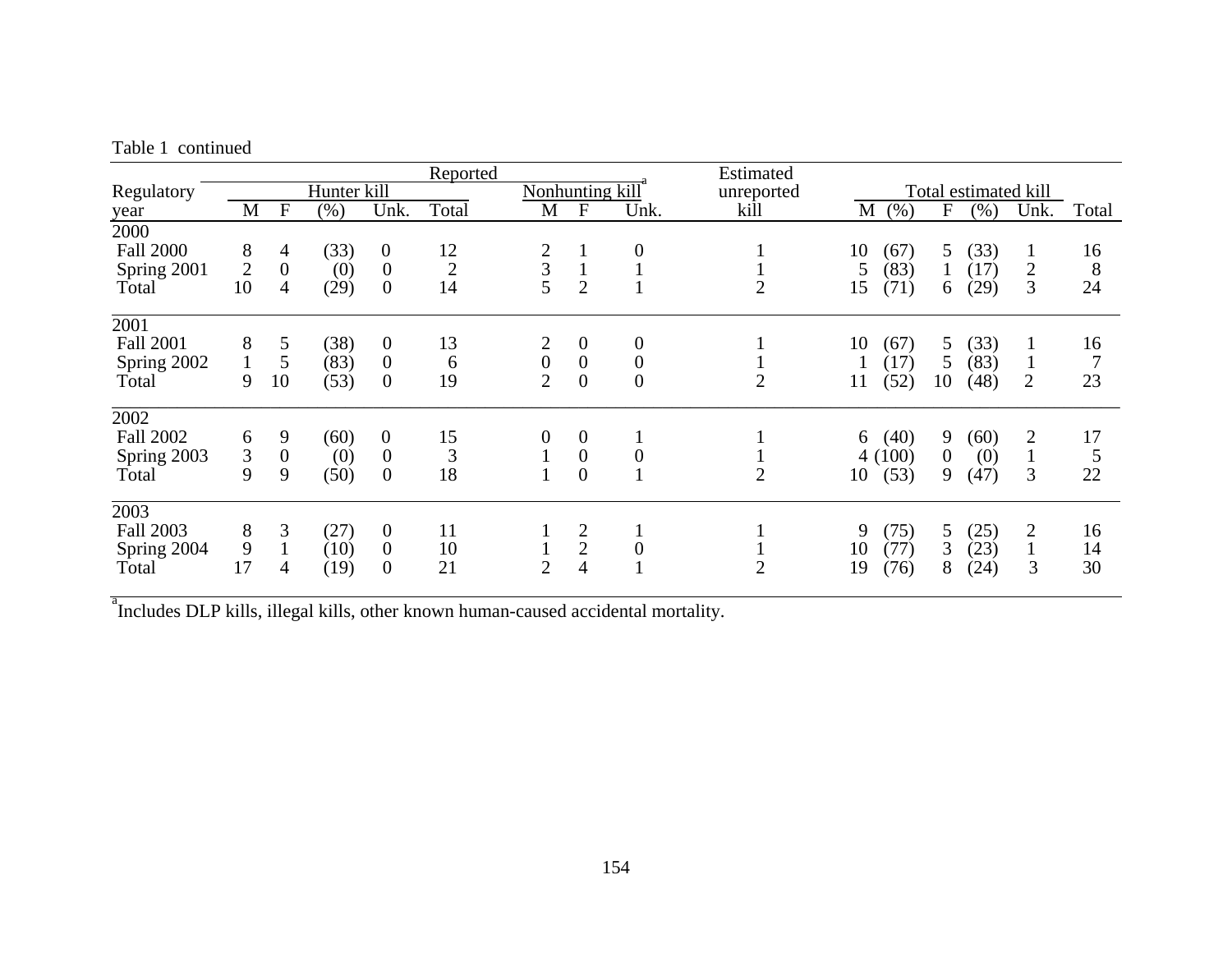| Regulatory<br>year | Local<br>resident | $(\% )$ | Nonlocal<br>resident | (% ) | Nonresident | $(\% )$ | Total<br>successful hunters |
|--------------------|-------------------|---------|----------------------|------|-------------|---------|-----------------------------|
| 1994               |                   | (100)   |                      | (0)  | O           | (0)     |                             |
| 1995               | 10                | (91)    |                      | (9)  | O           | (0)     | 11                          |
| 1996               |                   | (78)    | $\theta$             | (0)  |             | (22)    |                             |
| 1997               |                   | (75)    |                      | (8)  |             | (17)    | 12                          |
| 1998               | 8                 | (89)    | O                    | (0)  |             | (11)    |                             |
| 1999               | 11                | (73)    |                      | (0)  |             | (27)    | 15                          |
| 2000               | 10                | (71)    |                      | (0)  | 4           | (29)    | 14                          |
| 2001               | 13                | (68)    |                      | (0)  | 6           | (32)    | 19                          |
| 2002               | 16                | (89)    |                      | (6)  |             | (6)     | 18                          |
| 2003               | 17                | (81)    |                      | (5)  |             | (14)    | 21                          |

Table 2 Unit 14 brown bear successful hunter residency, 1994–2003

<sup>a</sup>Unit 14 residents

| Regulatory |        |           |         | Harvest periods |       |       |     |    |
|------------|--------|-----------|---------|-----------------|-------|-------|-----|----|
| year       | August | September | October | November        | March | April | May | n  |
| 1993       |        | 40        |         |                 |       |       | 60  |    |
| 1994       |        | 20        |         |                 |       |       | 80  |    |
| 1995       |        | 64        | 18      |                 |       |       | 18  |    |
| 1996       |        | 44        |         |                 |       |       |     |    |
| 1997       |        | 67        |         |                 |       |       |     |    |
| 1998       |        | 56        | 33      |                 |       |       |     |    |
| 1999       |        | 47        |         |                 |       | 20    | 20  |    |
| 2000       |        | 36        | 50      |                 |       |       | 14  | 14 |
| 2001       |        | 58        |         |                 |       |       |     | 19 |
| 2002       |        | 72        |         |                 |       |       | 16  | 18 |
| 2003       |        | 42        | 10      |                 |       |       | 48  | 21 |

Table 3 Unit 14 brown bear harvest chronology percent by month, 1994–2003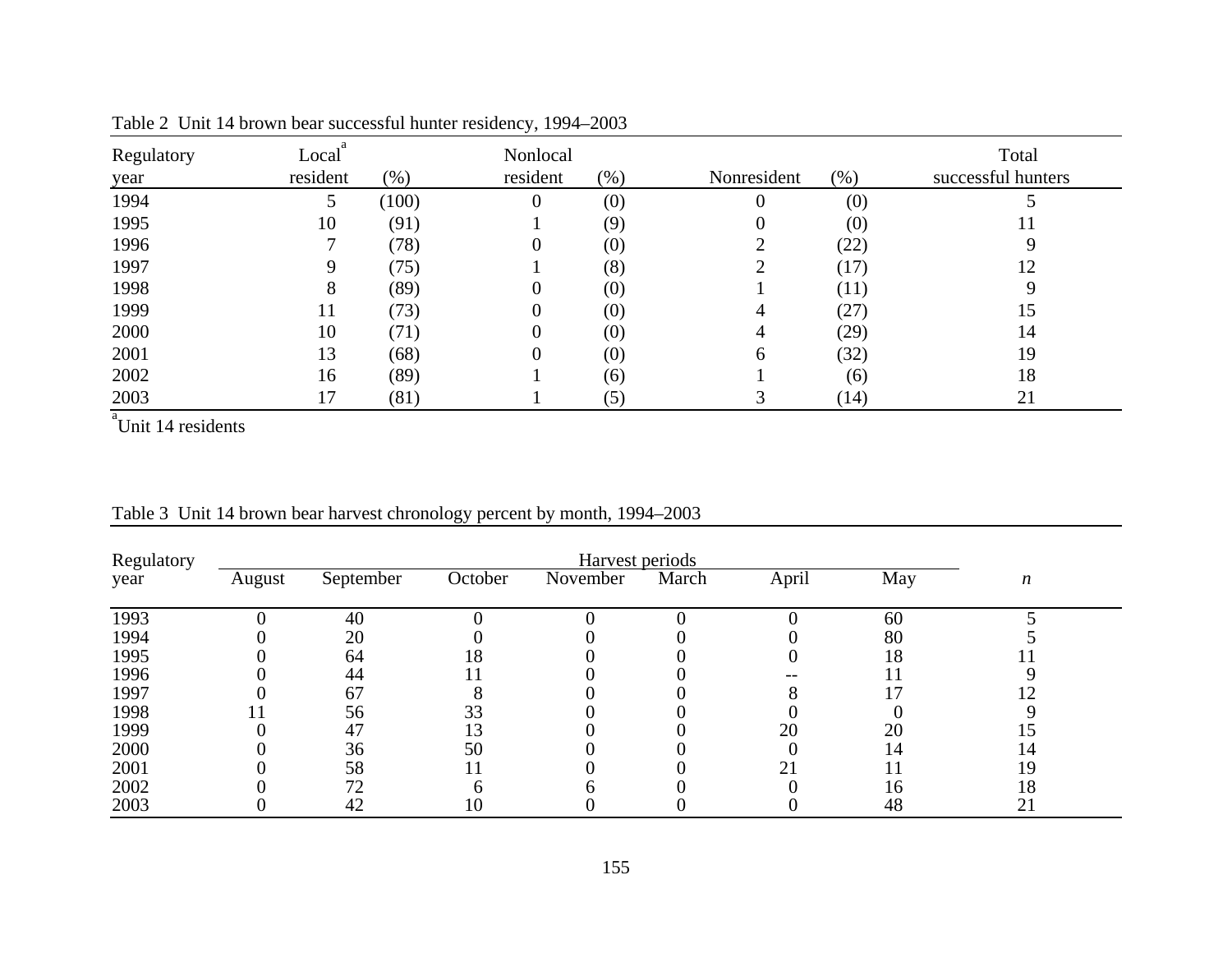|            |          |       |      | Percent of harvest |                     |         |      |                  |
|------------|----------|-------|------|--------------------|---------------------|---------|------|------------------|
| Regulatory |          |       |      |                    |                     | Highway |      |                  |
| year       | Airplane | Horse | Boat | <b>ATV/ORV</b>     | Snowmachine vehicle |         | Foot | $\boldsymbol{n}$ |
| 1994       |          |       | 40   | 20                 |                     | 20      | 20   |                  |
| 1995       |          |       | 27   |                    |                     | 36      | 27   | $\bf{11}$        |
| 1996       | 22       |       |      | 33                 |                     | 33      |      |                  |
| 1997       |          |       |      | 33                 |                     | 33      | 17   | 12               |
| 1998       |          |       |      | 44                 |                     | 22      |      |                  |
| 1999       | 13       |       |      | 27                 | 20                  | 40      |      | l5               |
| 2000       | 29       |       |      | 14                 |                     |         | 21   | 14               |
| 2001       | 16       |       |      | 26                 | 21                  |         | 16   | 19               |
| 2002       |          |       |      | 50                 |                     |         |      | 18               |
| 2003       | 14       |       | 19   | 38                 |                     | 14      | 14   | 21               |

Table 4 Unit 14 brown bear harvest percent by transport method, 1994–2003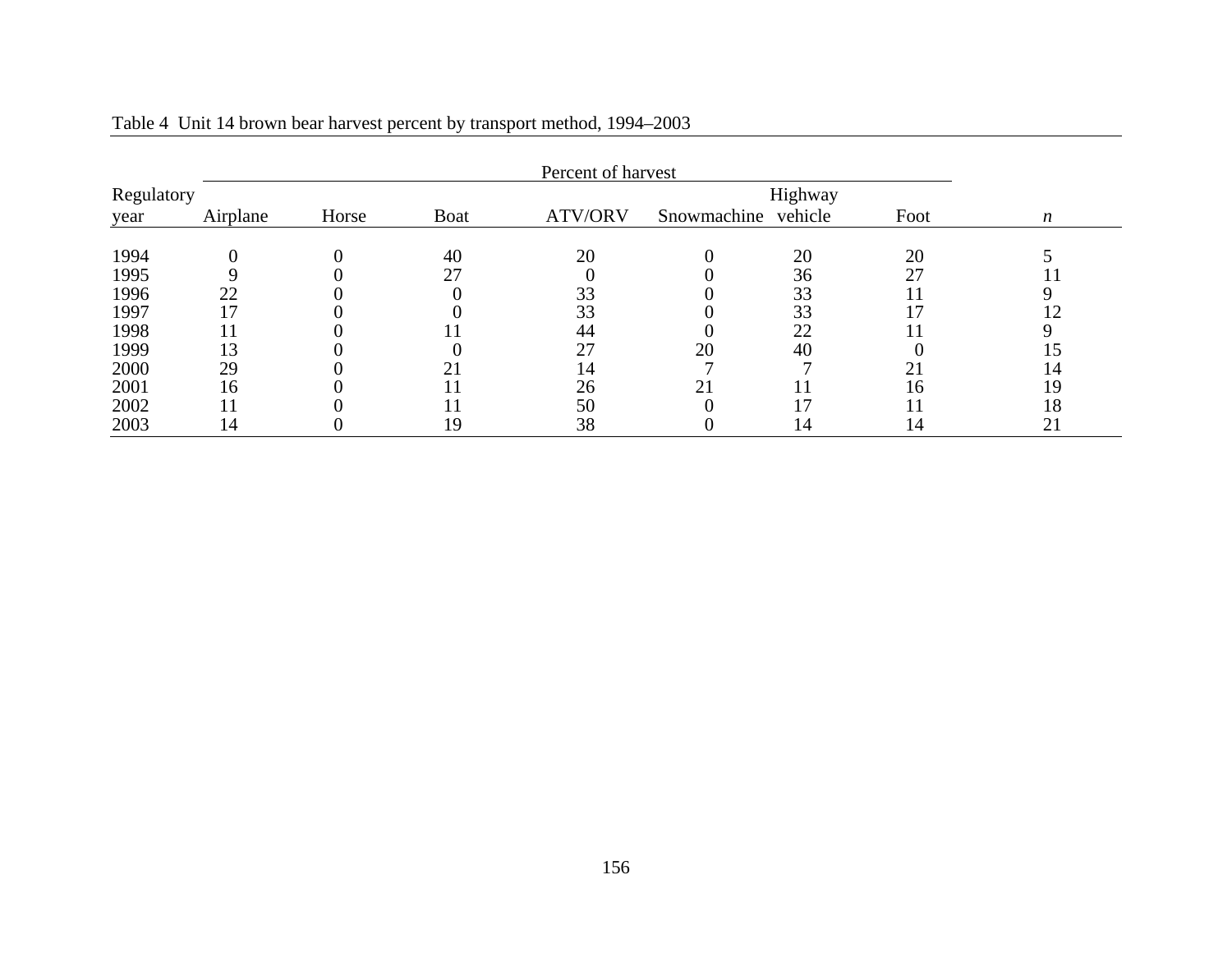**MANAGEMENT REPORT** 

# **BROWN BEAR MANAGEMENT REPORT**

From: 1 July 2002 To: 30 June 2004

# **LOCATION**

**GAME MANAGEMENT UNIT:**  $16(12,255 \text{ mi}^2)$ 

**GEOGRAPHIC DESCRIPTION:** West side of Cook Inlet

# **BACKGROUND**

Griese (1993) estimated the brown bear population in Unit 16 at 586–1156. Estimated brown bear densities ranged from no bears on Kalgin Island to a presumed unit-high in the coastal and foothill areas of Redoubt Bay and Trading Bay. More recently, Del Frate (2003) reported the number of brown bears in Unit 16 was similar. With limited data available, biologists have tracked harvest data to estimate population trends, but more recently had also relied on reports by long-time residents to refine trend estimates (Griese 1998). Efforts to develop a statistically rigorous estimate of bear density over a large portion of the unit are ongoing.

Hunter harvest increased substantially in 1984 following a lengthening of seasons in Unit 16 to allow hunting during den emergence in March and April. Females generally emerge after the males, and their emergence tends to coincide with "rotting" snow conditions and reduced access by hunters. Prior to the liberalization, 1961–1983, harvest ranged from 17 to 46 bears annually. Harvest during 1984 reached 66 bears and peaked at 91 in 2003. During the last 5 years, the harvest averaged 81 bears.

Griese (1993) first estimated an annual sustainable harvest of 55 bears, including no more than 18 females older than 2 years. Harvest annually exceeded this level during 1984–1992. Brown bear numbers, at least sows and young, appeared to increase during the 1990s (Del Frate 2003). Also, Griese (1999) reported long-time residents seeing more bears than during the previous 10– 20 years. In 1994, the Board of Game directed the department to allow the brown bear population in Unit 16 to decline. The board determined moose was the priority species in Unit 16, and a high population of brown bears conflicted with moose population productivity. Griese (1995) modified the brown bear population objective to reflect that priority. It was modified again in 1998, producing the current management goals and objectives intended to reduce the bear population. Because harvest levels were not reaching objectives, and the ratio of bears to moose appeared to be growing, the Board of Game adopted a 10 August opening date in 1999.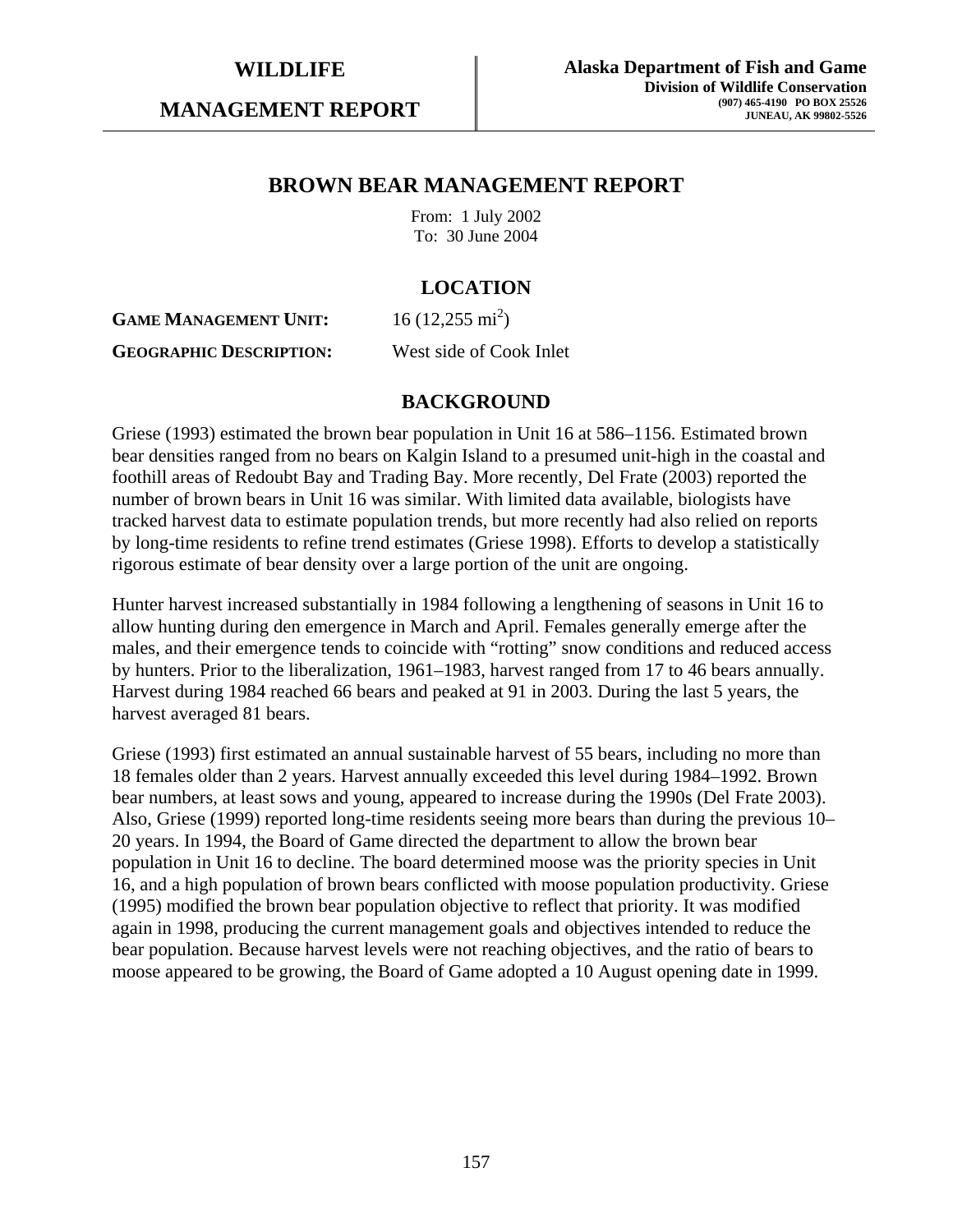# **MANAGEMENT DIRECTION**

#### **MANAGEMENT GOALS**

To allow the number of breeding females in the population to decrease by providing optimal opportunity to hunt brown bears.

### **POPULATION OBJECTIVES**

To reach desirable predator/prey ratios by allowing the brown bear population to decline.

#### **HUMAN-USE OBJECTIVES**

To allow human use to reach a 3-year average harvest of 28 females older than 2 years.

# **METHODS**

Biologists monitored brown bear harvests by collecting data gathered during the sealing of skulls and hides of harvested brown bears. Department personnel or designated sealers measured skulls, determined sex of bears, extracted a premolar for age determination, and recorded date and location of kill, hunter effort, and transportation method. All harvest information was entered into the statewide harvest database and made available to staff for analysis. Similar data was collected from bears sealed as taken in defense of life or property (DLP).

During May 2000 ADF&G research staff, with cooperative funding from Denali National Park, began investigating the application of a method to survey bears using aerial transect surveys in northeastern Unit 16 and eastern Unit 13 (Quang and Becker 1999). This project continued through the current reporting period and has provided some insight into the density of bears in the area during the surveys and provided a limited opportunity to refine population estimates.

# **RESULTS AND DISCUSSION**

# **POPULATION STATUS AND TREND**

Staff observations during the past 20 years and comments from unit residents and others who regularly visit the unit indicate a growing brown bear population during the last several years. Results for the "Quang and Becker survey" suggested that the density of brown bears in northern 16B was in the range of 26.7 bears per 1000 km2 . The southern end was likely similar in bear density to Unit 9A, which has about 150 bears per  $1000 \text{ km}^2$  (Earl Becker, ADF&G, personal communication).

# *Population Size*

Based on the data from the Quang and Becker surveys, it is likely the brown bear population in Unit 16 is similar to the number reported by Griese in 1993, although it may have increased slightly despite high harvests reported in recent years.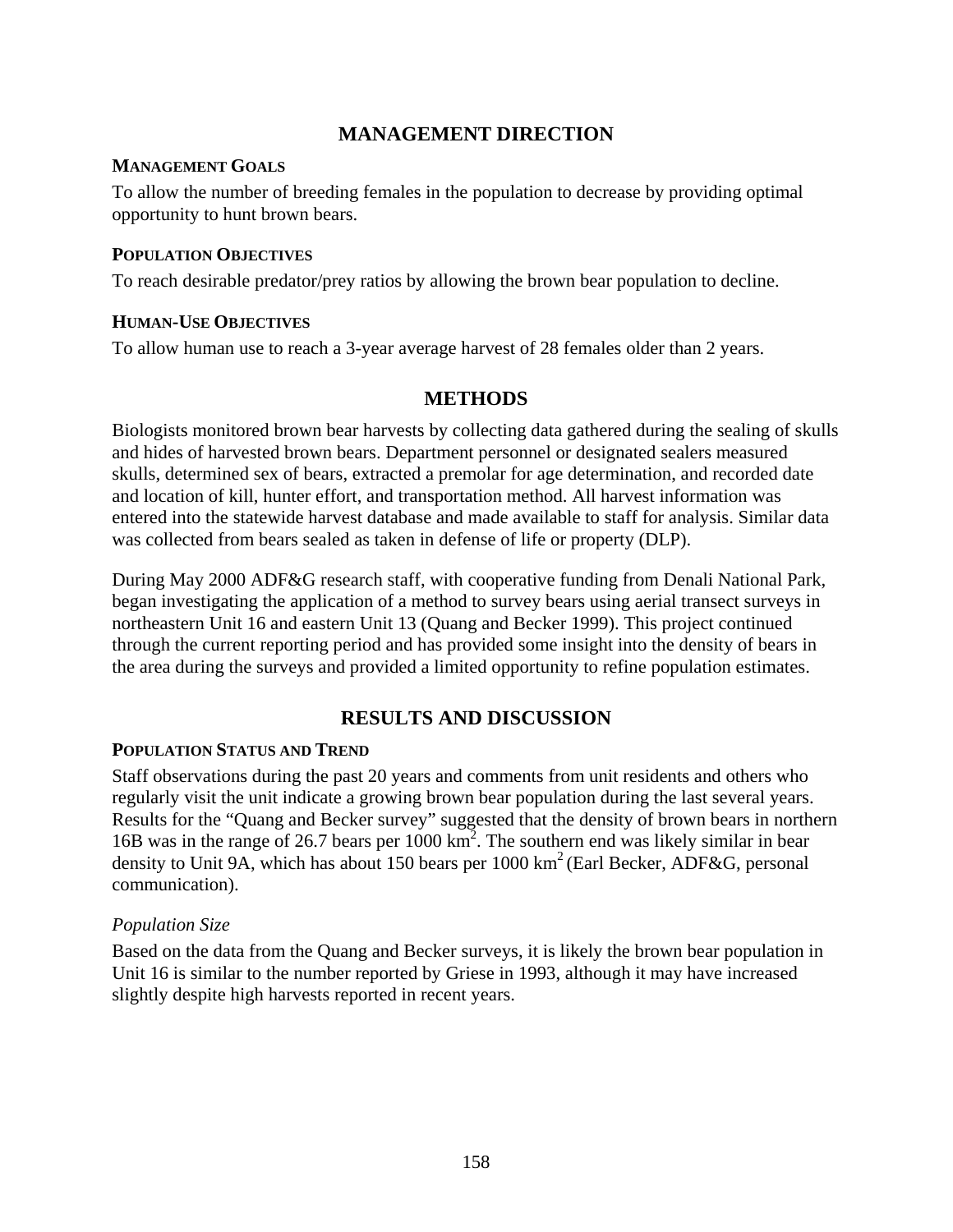### **MORTALITY**

#### *Harvest*

The average annual reported brown bear harvest for 2001–2003 in Unit 16 was 82.7 bears. This included 25.3 females older than 2 years, which was within the management objectives. Nonhunting mortality and estimates of unreported kills from wounding loss and poaching accounted for 8 bears annually (Tables 1 and 2). The average age of female bears for this report period was 7.4 years ( $n = 46$ ). This was up from 6.2 reported for the previous period.

Season and Bag Limit. In Unit 16 the hunting season was 1 September–31 May. In Unit 16A, the bag limit was 1 bear every 4 regulatory years. During 2003, the season in Unit 16B was changed to 10 August–31 May with a bag limit of 1 bear every regulatory year and resident tag fee. Cubs and females accompanied by cubs were not legal to take.

Board of Game Actions and Emergency Orders. In 2003 the Board of Game removed the "one in four" restriction and further lengthened the season to 31 May for all of GMU 16. In response to a public proposal to close a large portion of 16B (Redoubt Bay Critical Habitat Area) to brown bear hunting, the board delayed the opening of the season with one mile of the mouth of Wolverine Creek. The justification for this amendment was to allow bears tolerant of people to disperse.

Effective 1 July 2005, the bag limit in Unit 16B will increase to 2 bears per year and 1 bear every year in Unit 16A. These changes by the board were in response to public concerns about the continued decline of moose and increased reports of large numbers of bears in the unit.

Hunter Harvest. With the exception of 1997, hunter harvest has increased from the low harvest in 1993 to a record high of 91 bears in 2003. Harvest dipped during 2002 as a result of poor weather and poor snow conditions during spring. During the last 5 years, the harvest averaged 80.8 bears (Tables 1 and 2).

Hunter Residency and Success. Nonresident harvest was similar to the previous reporting period and was up slightly from historic trends. Nonresidents claimed 64 and 46% of the harvest in 2002 and 2003 respectively (Table 3). For the past 10 years, unit resident hunters took 0–6% of the harvest.

Harvest Chronology. In the past, more bears have been taken during the fall than spring (Table 4). In 2003, 46 bears were harvested in the spring while 45 were taken during the fall. Most bears taken in the fall are incidental to moose hunting, but with the reduction in moose hunting opportunities, fall brown bear harvests have dropped over the last 5 years. Most fall bears are taken in September, and most spring bears are taken in April.

Transport Methods. Successful brown bear hunters reported using airplanes for transportation more often than all other methods combined (Table 5). During 2002 and 2003 respectively, 71% and 66% of successful hunters used aircraft. Snowmobiles have become more popular in recent years; however, only 12% or less of successful hunters reported using this method in 2003.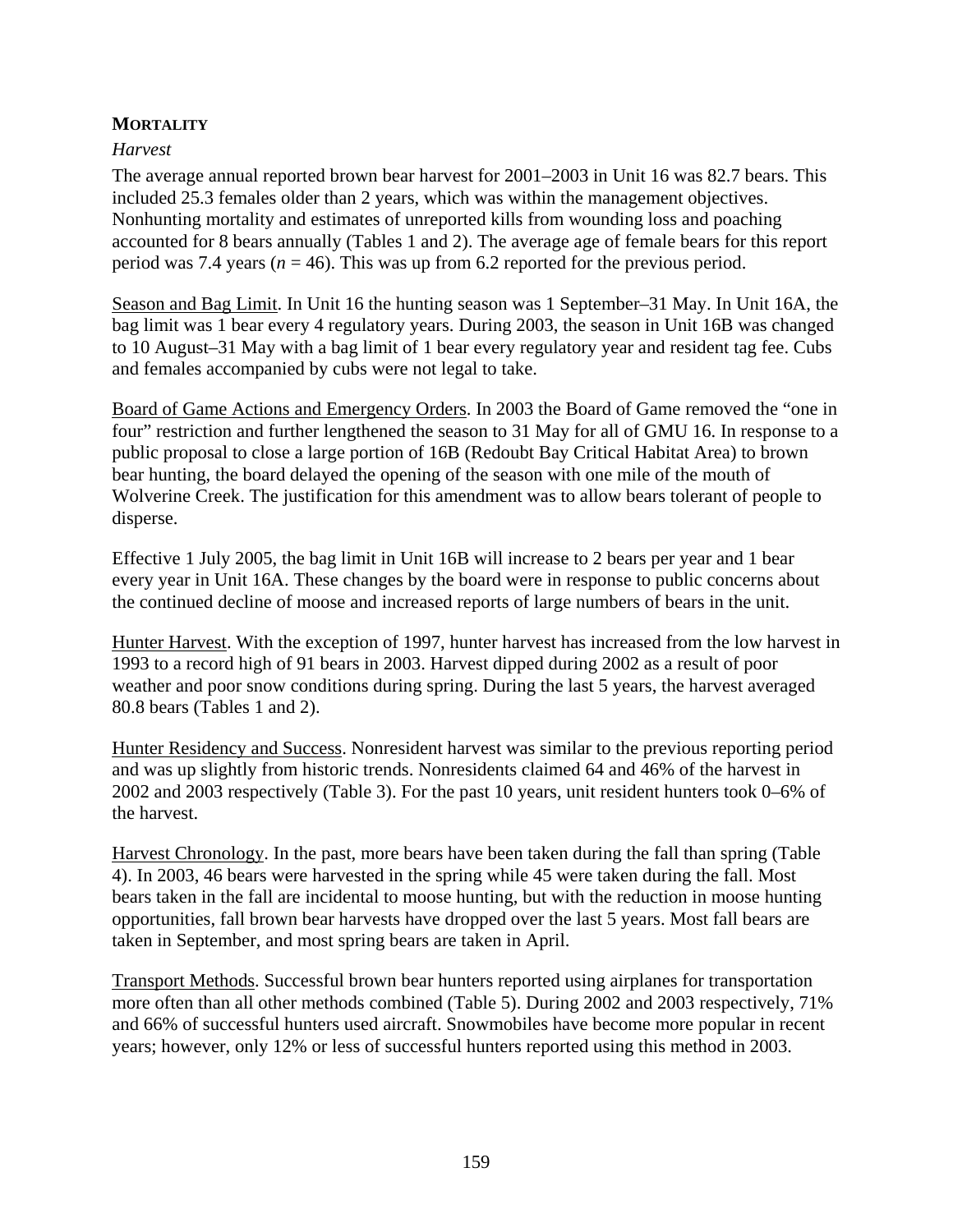### *Other Mortality*

During the report period, 3 nonhunting kills (2 females) were reported in 2002 and none in 2003 (Tables 1 and 2). Consequently, we estimated that approximately 8 bears annually might not be reported.

### **NONREGULATORY MANAGEMENT PROBLEMS/NEEDS**

Griese (1998) highlighted dangerous interactions between humans and bears caused by sport fishing at Wolverine Creek. ADF&G worked to educate users and commercial operators specifically and to develop a multidivisional management strategy to promote safer conditions for anglers and bear viewers (Griese 1999). In addition, the department assisted in the formation of a public advisory group charged with drafting voluntary guidelines for users. This has been in effect since the summer of 2003 with success in addressing some of the issues. Monitoring and evaluation of this program is ongoing.

# **CONCLUSIONS AND RECOMMENDATIONS**

We believe management objectives are being met. The harvest objective was below the desired 3-year average of 28 females older than 2 years, but at the same time the harvest was at record levels. By liberalizing the spring season and eliminating the resident tag fee in Unit 16B, the Board of Game has increased the likelihood of additional harvests to reach the desired objectives.

Bear viewing and hunting are continuing to become more popular in the unit. At the same time, interest remains in increasing the harvest because of low moose numbers and the desire by the public to reduce predators in Unit 16. These factors likely will have a continuing affect on management direction and programs for the foreseeable future. The department must continue to closely monitor harvest, particularly age and sex of bears, in order to identify and hopefully avoid any serious declines in the population.

# **LITERATURE CITED**

DEL FRATE, G. 2003. Unit 16 brown bear management report. Pages 161–173 *in* C. Healy, editor. Brown bear management report of survey and inventory activities 1 July 2000–30 June 2002. Alaska Department Fish and Game. Juneau.

GRIESE, H. 1993. Unit 16 brown bear survey-inventory progress report. Pages 136–151 *in* M.V. Hicks, editor. Management report of survey-inventory activities 1 July 1990–30 June 1992. Alaska Department Fish and Game. Federal Aid in Wildlife Restoration Progress Report. Project W-23-4 and W-23-5. Study 4.0. Juneau.

———. 1995. Unit 16 brown bear survey-inventory progress report. Pages 142–152 *in* M.V. Hicks, editor. Management report of survey-inventory activities 1 July 1992–30 June 1994. Brown bear. Alaska Department Fish and Game. Federal Aid in Wildlife Restoration Progress Report. Project W-24-1 and W-24-2. Study 4.0. Juneau.

———. 1998. Unit 16, West side of Cook Inlet. Pages 139–146 *in* M.V. Hicks, editor. Federal aid in wildlife restoration management report, survey-inventory activities 1 July 1994–30 June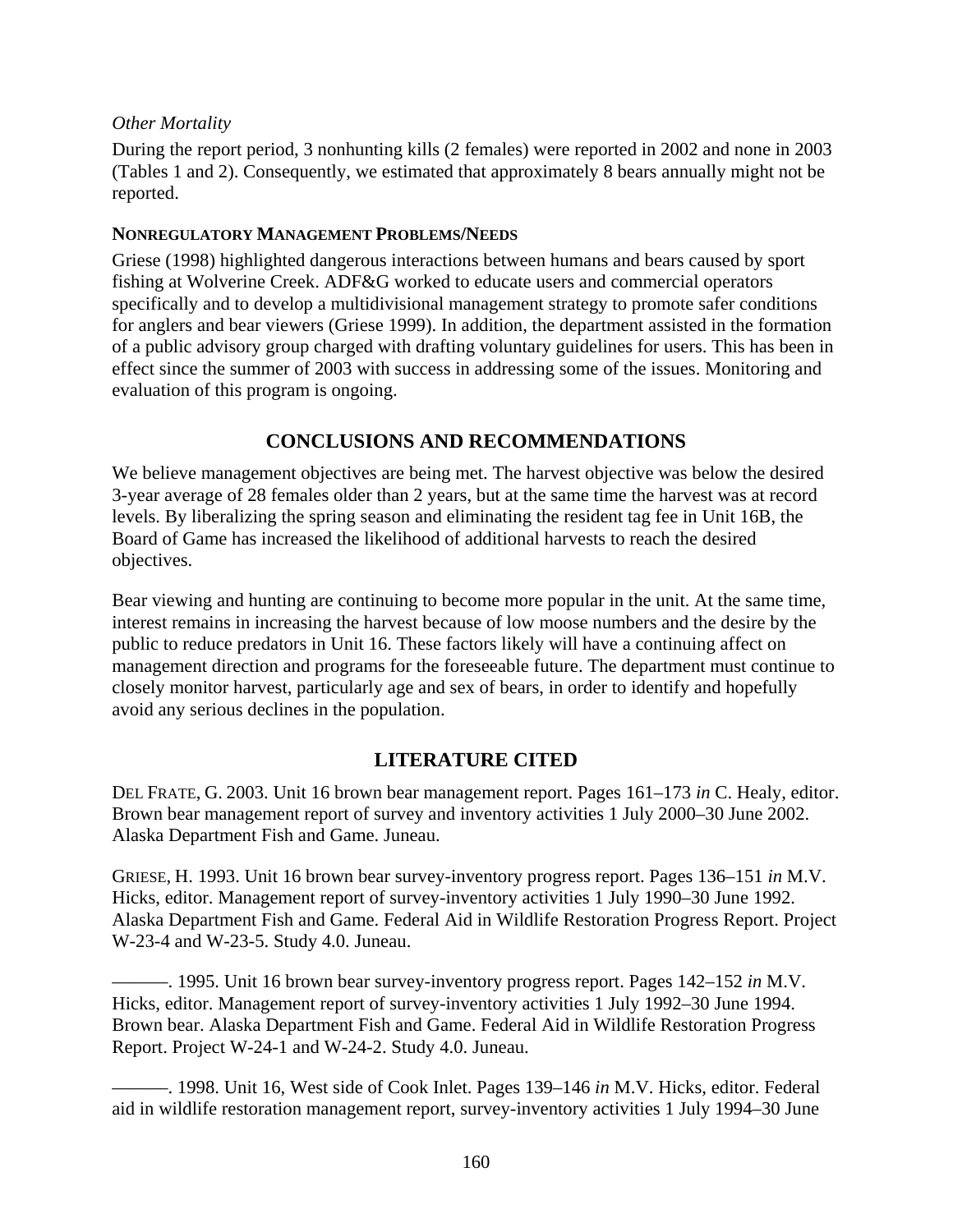1996. Brown bear. Alaska Department Fish and Game. Grants W-24-3 and W-24-4. Study 4.0. Juneau.

———. 1999. Unit 16, West side of Cook Inlet. Pages 139–146 *in* M.V. Hicks, editor. Federal aid in wildlife restoration management report, survey-inventory activities 1 July 1994–30 June 1996. Brown bear. Alaska Department Fish and Game. Grants W-24-3 and W-24-4. Study 4.0. Juneau.

QUANG, P.X., AND E.F. BECKER. 1999. Aerial survey sampling of contour transects using doublecount and covariate data. Pages. 87–97 *in* G.W. Garner, S.C. Amstrup, J.L. Laake, B.F.J. Manly, L.L. McDonald, and D.G. Robertson, editors. Marine Mammal Survey and Assessment Methods. Rotterdam, Netherlands: Balkema, A.A. Publishers.

#### **PREPARED BY** SUBMITTED BY

Tony Kavalok Gino Del Frate

Wildlife Biologist II Management Coordinator

Please cite any information taken from this section, and reference as:

Kavalok, T. 2005. Unit 16 brown bear management report. Pages 157–168 *in* C. Brown, editor. Brown bear management report of survey and inventory activities 1 July 2002–30 June 2004. Alaska Department of Fish and Game. Juneau, Alaska.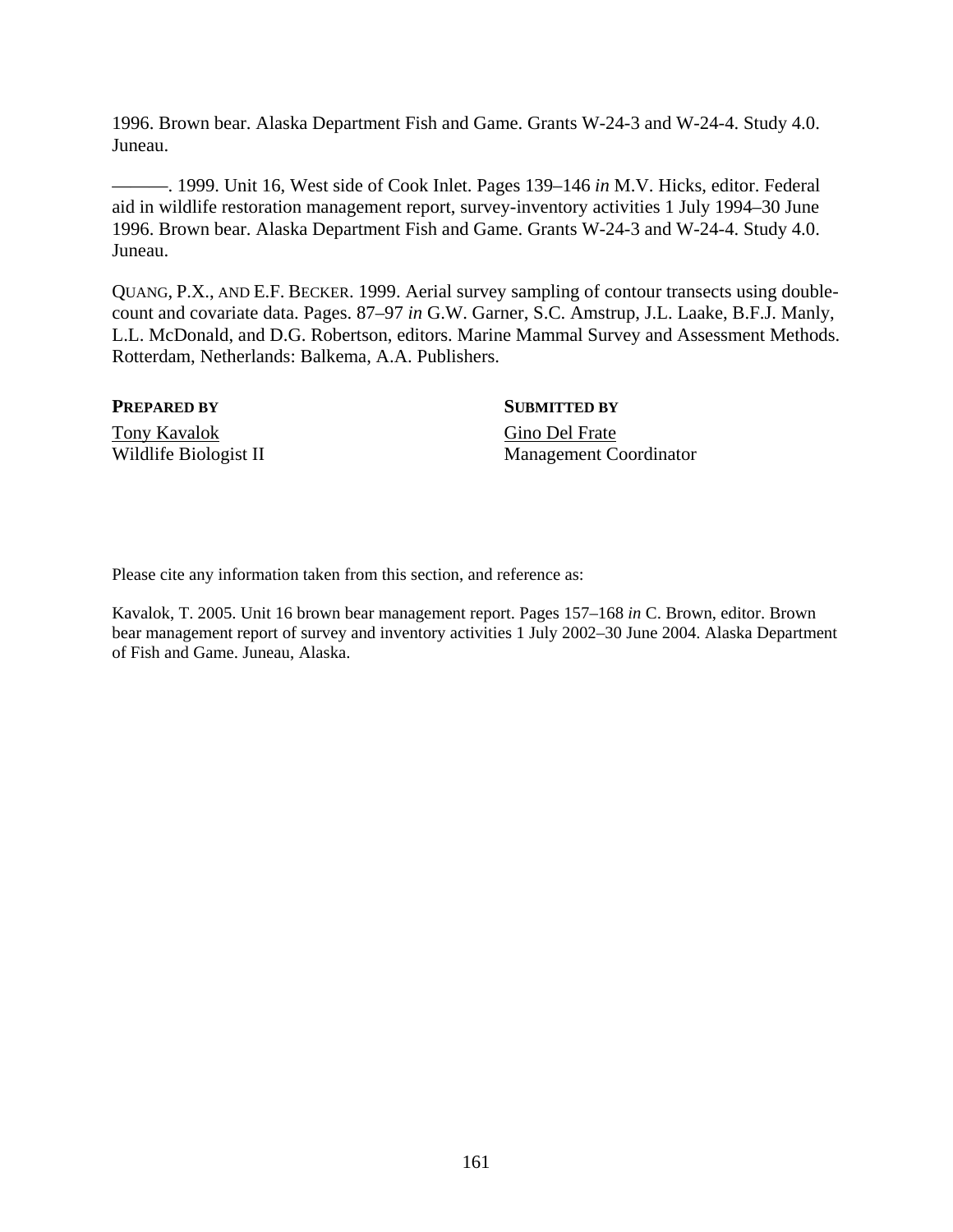|                   |                  |                  |             |                  | Reported       |                  |                  |                  | Estimated       |                         |                                 |                  |                |
|-------------------|------------------|------------------|-------------|------------------|----------------|------------------|------------------|------------------|-----------------|-------------------------|---------------------------------|------------------|----------------|
| Regulatory        |                  |                  | Hunter kill |                  |                |                  |                  | Nonhunting kill  | unreported kill |                         | Total estimated kill            |                  |                |
| year              | M                | $\mathbf{F}$     | (% )        | Unk.             | Total          | M                | $\mathbf{F}$     | Unk.             |                 | M(%)                    | ${\bf F}$<br>(% )               | Unk.             | Total          |
| 1994              |                  |                  |             |                  |                |                  |                  |                  |                 |                         |                                 |                  |                |
| Fall 94           | 3                | 1                | (25)        | $\boldsymbol{0}$ | 4              | 0                | $\overline{0}$   | $\boldsymbol{0}$ |                 | (75)<br>3               | (25)                            | 0                | 4              |
| Spring 95         | $\mathbf{1}$     | $\overline{2}$   | (67)        | $\boldsymbol{0}$ | 3              | 0                | $\overline{0}$   | $\boldsymbol{0}$ |                 | (33)                    | $\mathbf{2}$<br>(67)            | $\boldsymbol{0}$ | 3              |
| Total             | 4                | 3                | (43)        | $\boldsymbol{0}$ | $\overline{7}$ | $\overline{0}$   | $\overline{0}$   | $\theta$         |                 | (57)<br>4               | 3<br>(43)                       |                  | 8              |
| $\overline{1995}$ |                  |                  |             |                  |                |                  |                  |                  |                 |                         |                                 |                  |                |
| Fall 95           |                  |                  | (50)        | $\boldsymbol{0}$ | $\overline{c}$ | 0                |                  | $\boldsymbol{0}$ |                 | (33)                    | (67)<br>$\overline{\mathbf{c}}$ | 0                | $rac{3}{5}$    |
| Spring 96         | $\frac{2}{3}$    | $\mathbf{2}$     | (50)        | $\boldsymbol{0}$ | $\overline{4}$ |                  | $\overline{0}$   | $\boldsymbol{0}$ |                 | (60)<br>3               | $\overline{2}$<br>(40)          | $\boldsymbol{0}$ |                |
| Total             |                  | 3                | (50)        | $\boldsymbol{0}$ | 6              |                  |                  | $\overline{0}$   |                 | (50)                    | (50)<br>4                       |                  | 9              |
| 1996              |                  |                  |             |                  |                |                  |                  |                  |                 |                         |                                 |                  |                |
| Fall 96           |                  | $\mathbf{1}$     | (50)        | $\boldsymbol{0}$ | $\frac{2}{2}$  | $\theta$         | 0                | $\boldsymbol{0}$ |                 | (50)                    | (50)<br>1                       | $\boldsymbol{0}$ | 2              |
| Spring 97         | $\overline{c}$   | $\boldsymbol{0}$ | (0)         | $\boldsymbol{0}$ |                | $\boldsymbol{0}$ | $\overline{0}$   | $\boldsymbol{0}$ |                 | 2(100)                  | (0)<br>$\theta$                 | $\boldsymbol{0}$ | $\overline{2}$ |
| Total             | 3                |                  | (25)        | $\overline{0}$   | $\overline{4}$ | $\overline{0}$   | $\overline{0}$   | $\overline{0}$   |                 | 3<br>(75)               | (25)                            |                  | 5              |
| 1997              |                  |                  |             |                  |                |                  |                  |                  |                 |                         |                                 |                  |                |
| Fall 97           | $\overline{c}$   | $\overline{c}$   | (50)        | $\boldsymbol{0}$ | 4              | 0                |                  | $\boldsymbol{0}$ |                 | (40)<br>2               | 3<br>(60)                       | 0                | 5              |
| Spring 98         | $\mathbf{1}$     | $\boldsymbol{0}$ | (0)         | $\boldsymbol{0}$ |                |                  | $\boldsymbol{0}$ | $\boldsymbol{0}$ |                 | (100)<br>2              | $\boldsymbol{0}$<br>(0)         | 0                | $\sqrt{2}$     |
| Total             | 3                | $\overline{2}$   | (40)        | $\boldsymbol{0}$ | 5              |                  |                  | $\overline{0}$   |                 | (57)<br>4               | 3<br>(43)                       |                  | 8              |
| 1998              |                  |                  |             |                  |                |                  |                  |                  |                 |                         |                                 |                  |                |
| Fall 98           | $\boldsymbol{0}$ | 1                | (100)       | $\boldsymbol{0}$ |                | 0                | $\boldsymbol{0}$ | $\boldsymbol{0}$ |                 | $\boldsymbol{0}$<br>(0) | 1(100)                          | $\boldsymbol{0}$ |                |
| Spring 99         | $\boldsymbol{0}$ |                  | (100)       | $\boldsymbol{0}$ |                | 0                | $\mathbf{0}$     | $\overline{0}$   |                 | (0)<br>$\theta$         | 1(100)                          | $\boldsymbol{0}$ |                |
| Total             | $\overline{0}$   | $\overline{2}$   | (100)       | $\overline{0}$   | $\overline{2}$ | $\overline{0}$   | $\overline{0}$   | $\overline{0}$   | $\overline{2}$  | $\theta$<br>(0)         | 2(100)                          | $\overline{2}$   | 4              |
| 1999              |                  |                  |             |                  |                |                  |                  |                  |                 |                         |                                 |                  |                |
| Fall 99           | 9                | $\overline{2}$   | (18)        | $\boldsymbol{0}$ | 11             | 0                | 0                | $\boldsymbol{0}$ |                 | (82)<br>9               | 2<br>(18)                       | 0                | 11             |
| Spring 00         | 4                | $\boldsymbol{0}$ | (0)         | $\boldsymbol{0}$ | 4              | $\boldsymbol{0}$ |                  | $\boldsymbol{0}$ |                 | (80)<br>4               | (20)                            | $\boldsymbol{0}$ | 5              |
| Total             | 13               | $\overline{2}$   | (13)        | $\overline{0}$   | 15             | $\overline{0}$   |                  | $\overline{0}$   | 2               | 13<br>(81)              | 3<br>(19)                       | $\overline{2}$   | 18             |
| 2000              |                  |                  |             |                  |                |                  |                  |                  |                 |                         |                                 |                  |                |
| <b>Fall 2000</b>  | 6                | 3                | (33)        | $\boldsymbol{0}$ | 9              | 0                | $\overline{0}$   | $\boldsymbol{0}$ |                 | (67)<br>6               | (33)<br>3                       | $\boldsymbol{0}$ | 9              |
| Spring 01         | 4                | $\boldsymbol{0}$ | (0)         | $\boldsymbol{0}$ | 4              | 0                | $\theta$         | $\boldsymbol{0}$ |                 | (100)                   | $\boldsymbol{0}$<br>(0)         | $\boldsymbol{0}$ | 4              |
| Total             | 10               | 3                | (30)        | $\boldsymbol{0}$ | 13             | $\overline{0}$   | $\boldsymbol{0}$ | $\overline{0}$   | 2               | 10<br>(67)              | 3<br>(23)                       | $\overline{2}$   | 15             |

| Table 1 Unit 16A human-caused brown bear mortality, RY 1994–2003 |
|------------------------------------------------------------------|
|------------------------------------------------------------------|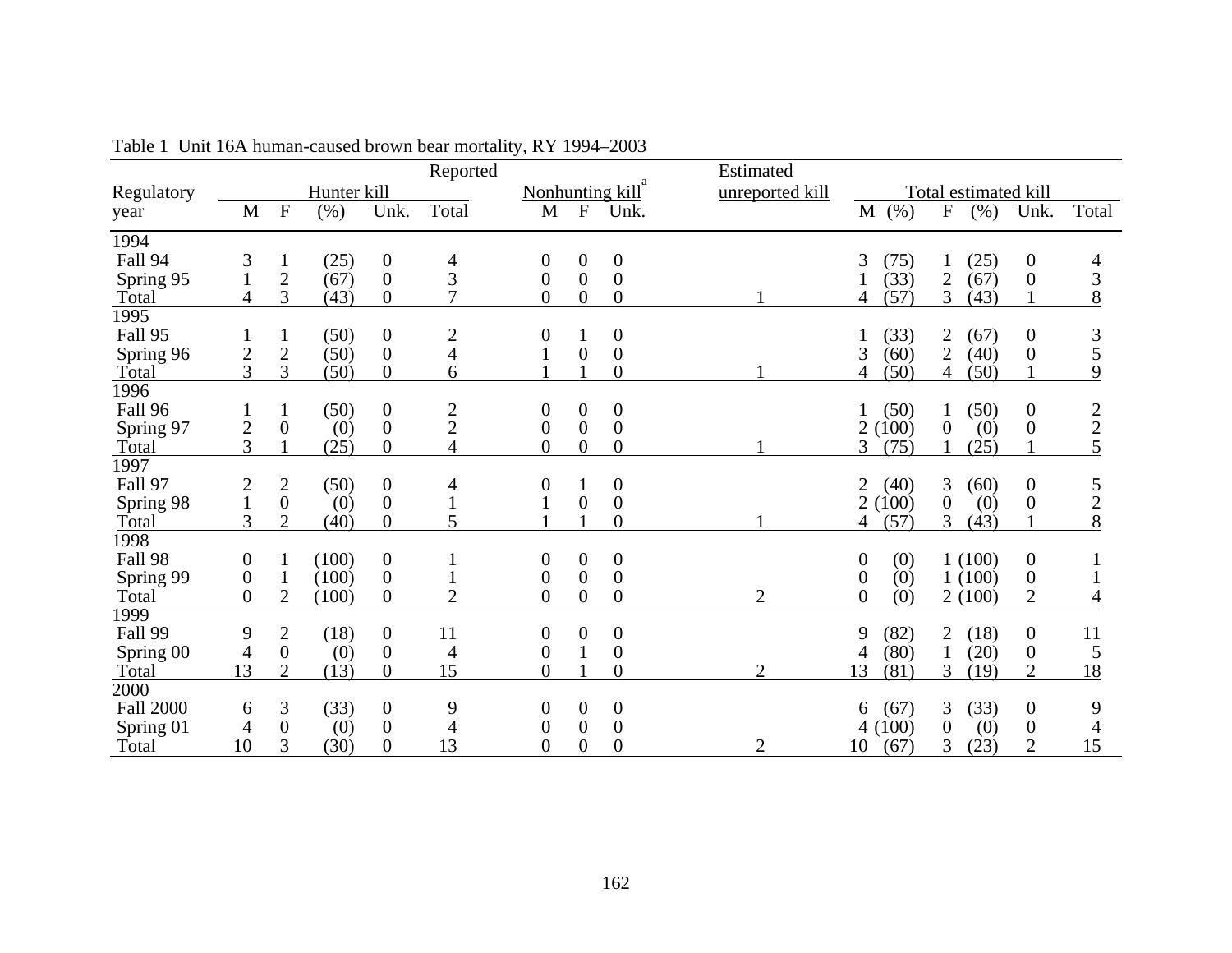|                                                                                   |   |             |             |                  | Reported |                 |                |                | Estimated       |                      |                |        |                  |                |
|-----------------------------------------------------------------------------------|---|-------------|-------------|------------------|----------|-----------------|----------------|----------------|-----------------|----------------------|----------------|--------|------------------|----------------|
| Regulatory                                                                        |   |             | Hunter kill |                  |          | Nonhunting kill |                |                | unreported kill | Total estimated kill |                |        |                  |                |
| year                                                                              | M | $\mathbf F$ | (% )        | Unk.             | Total    | M               | $\mathbf{F}$   | Unk.           |                 | (% )<br>M            | $\mathbf F$    | $(\%)$ | Unk.             | Total          |
| 2001                                                                              |   |             |             |                  |          |                 |                |                |                 |                      |                |        |                  |                |
| <b>Fall 2001</b>                                                                  |   |             | (29)        | $\overline{0}$   |          | 0               | $\overline{0}$ | $\theta$       |                 | (71)<br>5            | 2              | (29)   | $\overline{0}$   |                |
| Spring 02                                                                         |   | $\Omega$    | (0)         | $\Omega$         |          |                 | $\Omega$       | $\Omega$       |                 | 1(100)               | $\theta$       | (0)    | $\boldsymbol{0}$ |                |
| Total                                                                             | 6 |             | (25)        | $\theta$         | 8        | 0               | 0              | $\theta$       |                 | (75)<br>6            |                | (25)   | 2                | 10             |
| 2002                                                                              |   |             |             |                  |          |                 |                |                |                 |                      |                |        |                  |                |
| <b>Fall 2002</b>                                                                  | 3 |             | (25)        | $\boldsymbol{0}$ | 4        | 0               | $\theta$       | $\theta$       |                 | 3<br>(75)            |                | (25)   | $\boldsymbol{0}$ | $\overline{4}$ |
| Spring 03                                                                         |   | 0           | (0)         | $\overline{0}$   |          |                 | $\Omega$       | $\theta$       |                 | 2(100)               | $\overline{0}$ | (0)    | $\overline{0}$   |                |
| Total                                                                             |   |             | (20)        | $\Omega$         |          |                 | $\Omega$       | $\theta$       |                 | (83)                 |                | 17     |                  |                |
| 2003                                                                              |   |             |             |                  |          |                 |                |                |                 |                      |                |        |                  |                |
| <b>Fall 2003</b>                                                                  | 3 | 3           | (50)        | $\overline{0}$   | 6        | 0               | $\overline{0}$ | $\theta$       |                 | (50)<br>3            | 3              | (50)   | $\overline{0}$   | 6              |
| Spring 04                                                                         | 4 |             | (0)         | $\theta$         |          | 0               | $\Omega$       | $\overline{0}$ |                 | 4(100)               | $\overline{0}$ | (0)    | $\theta$         | 4              |
| Total                                                                             |   | 3           | (30)        | $\theta$         | 10       | 0               | $\overline{0}$ | $\overline{0}$ | ∍               | (70)                 | 3              | (30)   | $\overline{2}$   | 12             |
| Includes DLP kills, illegal kills, other known human-caused accidental mortality. |   |             |             |                  |          |                 |                |                |                 |                      |                |        |                  |                |

#### Table 1 continued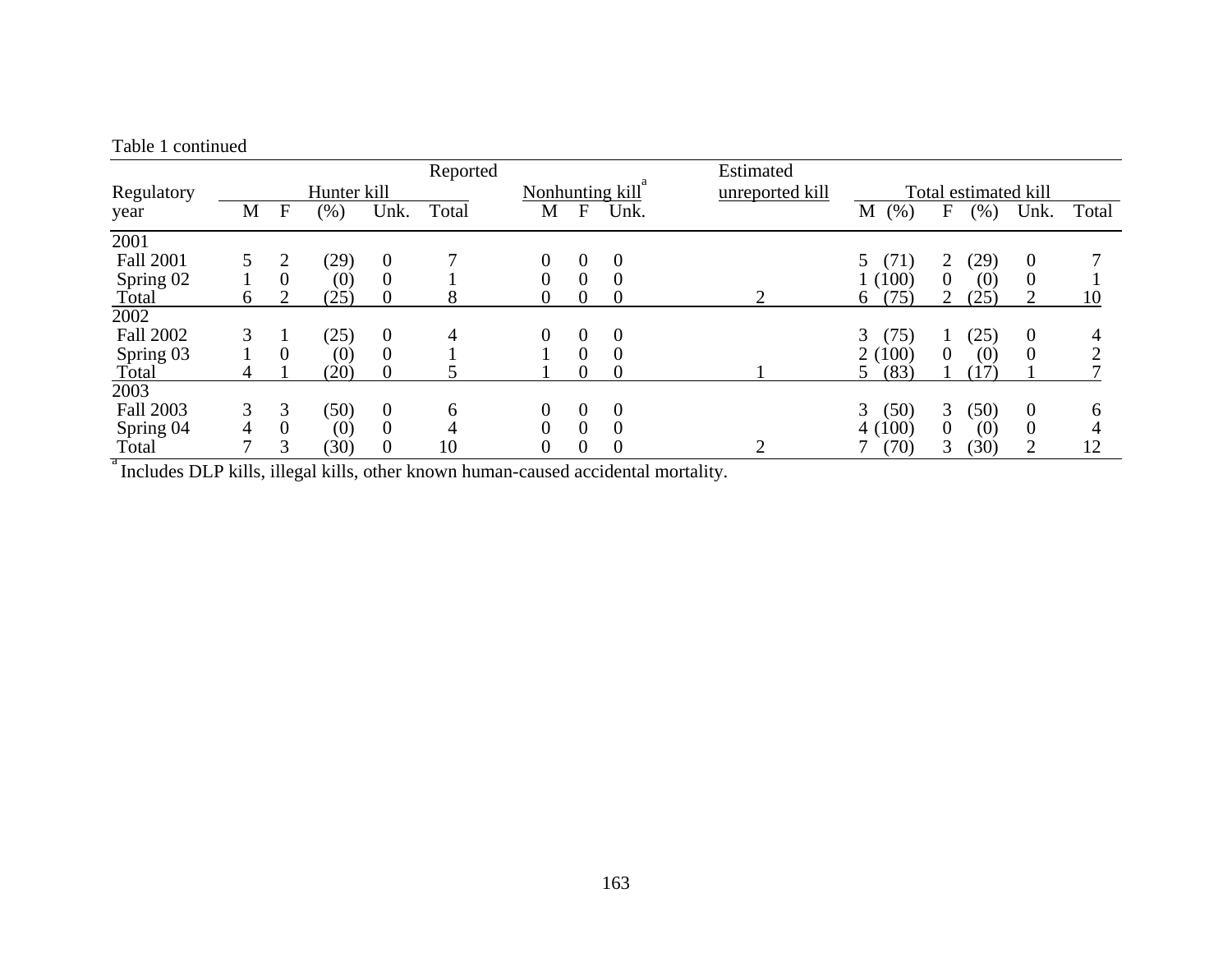|                        |          |                    |             |                                    | Reported |                  |                     |                                      | Estimated       |          |              |                      |                      |                       |          |
|------------------------|----------|--------------------|-------------|------------------------------------|----------|------------------|---------------------|--------------------------------------|-----------------|----------|--------------|----------------------|----------------------|-----------------------|----------|
| Regulatory             |          |                    | Hunter kill |                                    |          | Nonhunting kill  |                     |                                      | unreported kill |          |              |                      | Total estimated kill |                       |          |
| year                   | M        | $\mathbf F$        | $(\% )$     | Unk.                               | Total    | M                | $\mathbf{F}$        | Unk.                                 |                 | M        | (% )         | $\mathbf{F}$         | (% )                 | Unk.                  | Total    |
| 1994                   |          |                    |             |                                    |          |                  |                     |                                      |                 |          |              |                      |                      |                       |          |
| Fall 94                | 15       | 8                  | (35)        | $\boldsymbol{0}$                   | 23       | $\boldsymbol{0}$ | $\theta$            | $\overline{0}$                       |                 | 15       | (65)         | 8                    | (35)                 | $\mathbf{0}$          | 23       |
| Spring 95              | 19       | $\mathbf{1}$       | (5)         | $\overline{0}$                     | 20       | $\overline{0}$   | $\overline{0}$      | $\overline{0}$                       |                 | 19       | (95)         |                      | (5)                  | $\boldsymbol{0}$      | 20       |
| Total                  | 34       | 9                  | (21)        | $\theta$                           | 43       | $\overline{0}$   | $\overline{0}$      | $\theta$                             | 6               | 34       | (79)         | 9                    | (21)                 | 6                     | 49       |
| 1995                   |          |                    |             |                                    |          |                  |                     |                                      |                 |          |              |                      |                      |                       |          |
| Fall 95                | 12       | 19                 | (61)        | $\boldsymbol{0}$                   | 31       | 3                |                     |                                      |                 | 15       | (43)         | 20                   | (57)                 | $\overline{c}$        | 37       |
| Spring 96              | 14       | $\mathbf{1}$       | (7)         | $\boldsymbol{0}$                   | 15       | $\overline{0}$   | $\overline{0}$      | $\begin{matrix} 2 \\ 0 \end{matrix}$ |                 | 14       | (93)         |                      | (7)                  | $\boldsymbol{0}$      | 15       |
| Total                  | 26       | 20                 | (43)        | $\boldsymbol{0}$                   | 46       | 3                |                     | $\overline{2}$                       | 5               | 29       | (58)         | 21                   | (42)                 | 7                     | 57       |
| 1996                   |          |                    |             |                                    |          |                  |                     |                                      |                 |          |              |                      |                      |                       |          |
| Fall 96                | 13       | 16                 | (55)        | $\boldsymbol{0}$                   | 29       | 2                | $\overline{0}$      | $\boldsymbol{0}$                     |                 | 15       | (48)         | 16                   | (52)                 | $\boldsymbol{0}$      | 31       |
| Spring 97              | 28       | 3                  | (10)        | $\boldsymbol{0}$                   | 31       | $\mathbf{1}$     | $\overline{0}$      | 1                                    |                 | 29       | (88)         | 3                    | (9)                  | $\mathbf{1}$          | 33       |
| Total                  | 41       | 19                 | (32)        | $\overline{0}$                     | 60       | 3                | $\overline{0}$      |                                      | 6               | 44       | (70)         | 19                   | (30)                 | 7                     | 70       |
| 1997                   |          |                    |             |                                    |          |                  |                     |                                      |                 |          |              |                      |                      |                       |          |
| Fall 97                | 13       | 15                 | (54)        | $\boldsymbol{0}$                   | 28       | $\boldsymbol{0}$ |                     | $\overline{0}$                       |                 | 13       | (45)         | 16                   | (55)                 | $\boldsymbol{0}$      | 29       |
| Spring 98 <sup>b</sup> | 5        |                    | (17)        | $\boldsymbol{0}$                   | 6        | $\boldsymbol{0}$ | $\theta$            | $\boldsymbol{0}$                     |                 | 5        | (83)         |                      | (17)                 | $\boldsymbol{0}$      | 6        |
| Total                  | 18       | 16                 | (47)        | $\boldsymbol{0}$                   | 34       | $\overline{0}$   |                     | $\boldsymbol{0}$                     | 3               | 18       | (51)         | 17                   | (49)                 | 3                     | 38       |
| 1998                   |          |                    |             |                                    |          |                  |                     |                                      |                 |          |              |                      |                      |                       |          |
| Fall 98                | 29       | 21                 | (42)        | $\boldsymbol{0}$                   | 50       | 0                | 3                   | $\boldsymbol{0}$                     |                 | 29       | (55)         | 24                   | (45)                 | $\boldsymbol{0}$      | 53       |
| Spring 99              | 10       | $\overline{2}$     | (17)        | $\boldsymbol{0}$                   | 12       | $\boldsymbol{0}$ | $\overline{0}$      | $\overline{0}$                       |                 | 10       | (83)         | $\overline{2}$       | (17)                 | $\boldsymbol{0}$      | 12       |
| Total                  | 39       | 23                 | (35)        | $\boldsymbol{0}$                   | 62       | $\overline{0}$   | 3                   | $\overline{0}$                       | 6               | 39       | (60)         | 26                   | (40)                 | 6                     | 71       |
| 1999                   |          |                    |             |                                    |          |                  |                     |                                      |                 |          |              |                      |                      |                       |          |
| Fall 99                | 39<br>13 | 19                 | (40)        | $\overline{0}$                     | 48       |                  | 3                   | $\boldsymbol{0}$                     |                 | 30       | (58)         | 22                   | (42)                 | $\boldsymbol{0}$      | 52       |
| Spring 00              | 41       | $\mathbf{1}$<br>20 | (7)<br>(33) | $\boldsymbol{0}$<br>$\overline{0}$ | 14<br>61 | $\overline{0}$   | 4                   | $\boldsymbol{0}$<br>$\theta$         |                 | 14<br>43 | (87)<br>(64) | $\overline{2}$<br>24 | (13)                 | $\boldsymbol{0}$<br>6 | 15<br>73 |
| Total                  |          |                    |             |                                    |          |                  |                     |                                      | 6               |          |              |                      | (36)                 |                       |          |
| 2000                   |          |                    |             |                                    |          |                  |                     |                                      |                 |          |              |                      |                      |                       |          |
| <b>Fall 2000</b>       | 17       | 22                 | (56)        | $\mathbf{0}$                       | 39       |                  | 5                   | $\overline{0}$                       |                 | 18       | (45)         | 27                   | (60)                 | $\boldsymbol{0}$      | 45       |
| Spring 01              | 25<br>42 | 3<br>25            | (11)        | $\theta$<br>$\theta$               | 28<br>67 | 0                | $\overline{0}$<br>5 | $\boldsymbol{0}$<br>$\overline{0}$   |                 | 25<br>43 | (89)         | 3<br>30              | (11)                 | $\boldsymbol{0}$<br>6 | 28<br>79 |
| Total                  |          |                    | (37)        |                                    |          |                  |                     |                                      | 6               |          | (59)         |                      | (41)                 |                       |          |

Table 2 Unit 16B human-caused brown bear mortality, RY 1994–2003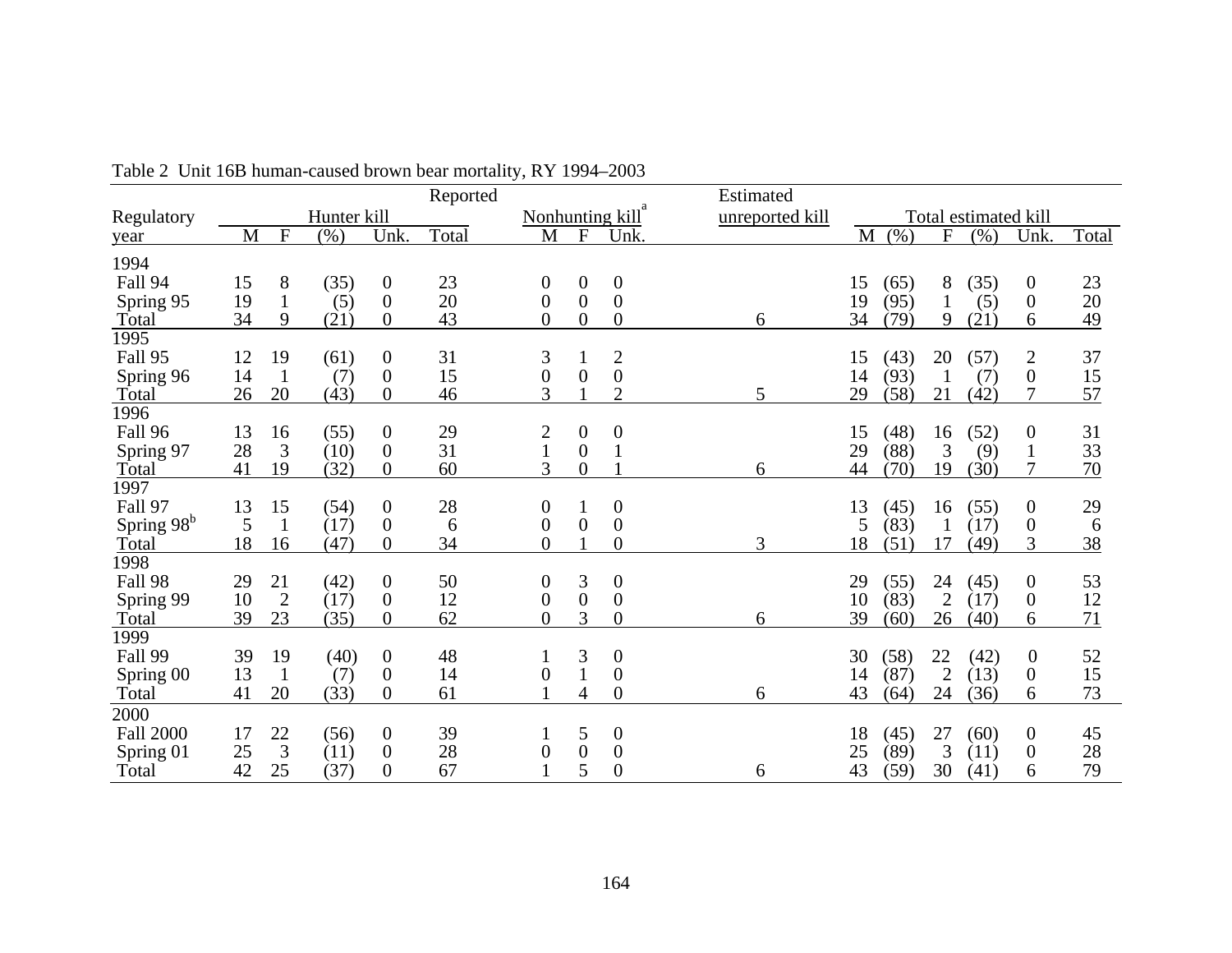#### Table 2 continued

|                  |             |              |      |                  | Reported |   |                 |                      | Estimated |    |      |    |        |                  |       |
|------------------|-------------|--------------|------|------------------|----------|---|-----------------|----------------------|-----------|----|------|----|--------|------------------|-------|
| Regulatory       | Hunter kill |              |      | Nonhunting kill  |          |   | unreported kill | Total estimated kill |           |    |      |    |        |                  |       |
| year             | M           | $\mathbf{F}$ | (% ) | Unk.             | Total    | M | F               | Unk.                 |           | M  | (% ) | F  | $(\%)$ | Unk.             | Total |
| 2001             |             |              |      |                  |          |   |                 |                      |           |    |      |    |        |                  |       |
| <b>Fall 2001</b> | 22          | 24           | (52) | $\overline{0}$   | 46       | 0 | $\theta$        | $\theta$             |           | 22 | (48) | 24 | (52)   | $\boldsymbol{0}$ | 46    |
| Spring 02        | 32          |              | (6)  | $\Omega$         | 34       | 0 | 0               | $\Omega$             |           | 32 | (94) | 2  | (6)    | $\Omega$         | 34    |
| Total            | 54          | 26           | (33) | $\boldsymbol{0}$ | 80       | 0 | 0               | 0                    | 6         | 54 | (67) | 26 | (33)   | 6                | 86    |
| 2002             |             |              |      |                  |          |   |                 |                      |           |    |      |    |        |                  |       |
| <b>Fall 2002</b> | 21          | 19           | (48) | $\overline{0}$   | 40       | 0 | 2               | $\overline{0}$       |           | 21 | (50) | 21 | (50)   | $\boldsymbol{0}$ | 42    |
| Spring 03        | 21          | 3            | (13) | $\overline{0}$   | 24       | 0 | 0               | $\overline{0}$       |           | 21 | (87) | 3  | (13)   | $\theta$         | 24    |
| Total            | 42          | 22           | (34) | $\theta$         | 64       | 0 |                 | $\theta$             |           | 42 | (64) | 24 | (36)   | 5                | 71    |
| 2003             |             |              |      |                  |          |   |                 |                      |           |    |      |    |        |                  |       |
| <b>Fall 2003</b> | 22          | 17           | (44) | $\theta$         | 39       | 0 | $\theta$        | $\theta$             |           | 22 | (56) | 17 | (44)   | $\overline{0}$   | 39    |
| Spring 04        | 38          | 4            | (10) | $\boldsymbol{0}$ | 42       | 0 | $\overline{0}$  | $\overline{0}$       |           | 38 | (90) | 4  | (10)   | $\theta$         | 42    |
| Total            | 60          | 21           | (26) | $\boldsymbol{0}$ | 81       | 0 | $_{0}$          | 0                    | 6         | 60 | (74) | 21 | (26)   | 6                | 87    |

<sup>a</sup> Includes DLP kills, illegal kills, other known human-caused accidental mortality.

<sup>b</sup> Includes one bear killed where subunit could not be determined.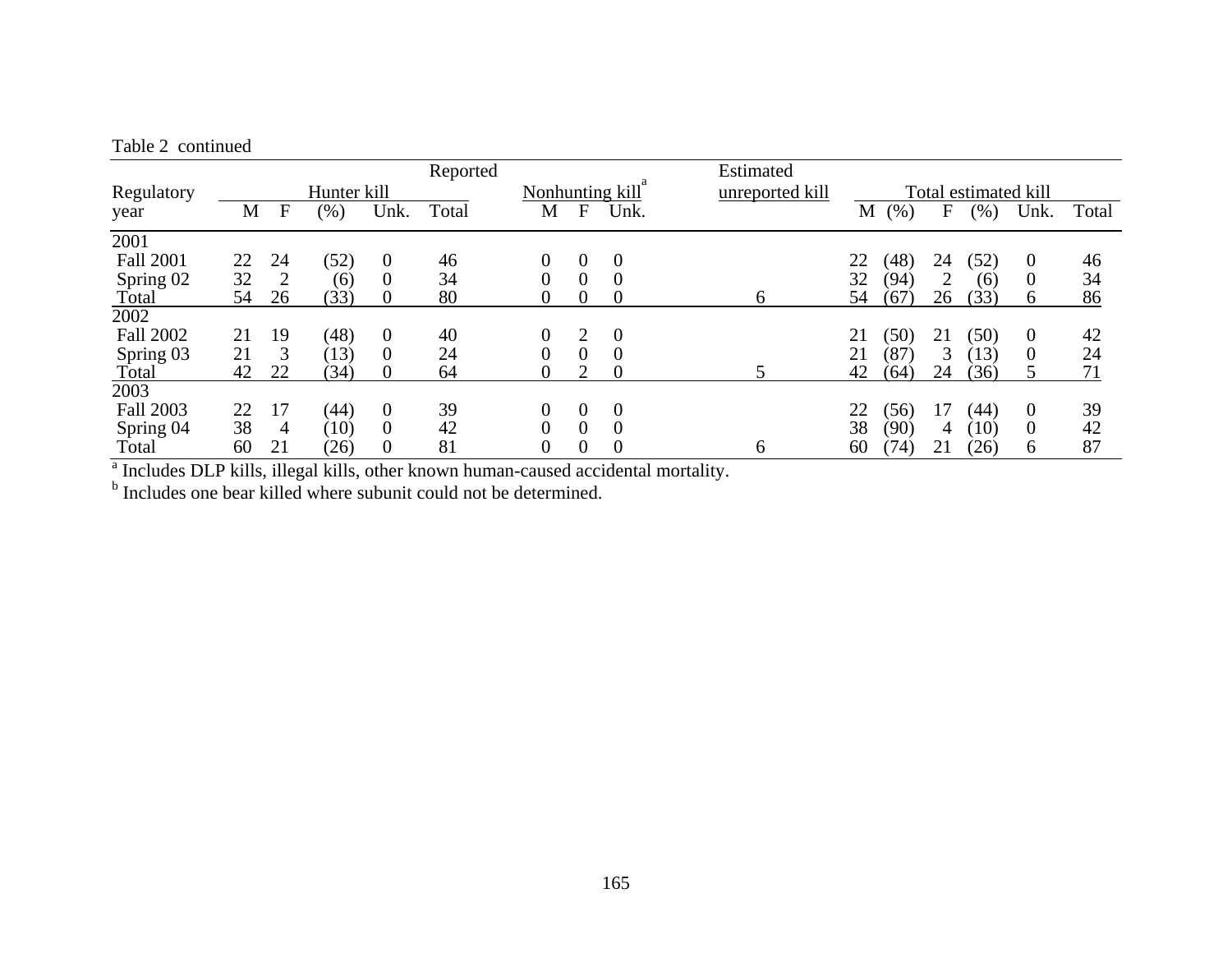| Regulatory         | Local    |                   | Nonlocal |      |             |      | Total <sup>o</sup> |
|--------------------|----------|-------------------|----------|------|-------------|------|--------------------|
| year               | resident | (96)              | resident | (% ) | Nonresident | (% ) | successful hunters |
| 1994               |          | $\left( 4\right)$ | 18       | (36) | 29          | (58) | 50                 |
| 1995               |          | $\left( 4\right)$ | 24       | (46) | 25          | (48) | 52                 |
| 1996               |          | (3)               | 24       | (38) | 37          | (58) | 64                 |
| 1997               |          | (3)               |          | (44) | 21          | (54) | 39                 |
| 1998               |          | $\left( 0\right)$ | 33       | (52) | 31          | (48) | 64                 |
| 1999               |          | (6)               | 39       | (51) | 32          | (42) |                    |
| 2000               |          | $\left( 4\right)$ | 27       | (34) | 50          | (63) | 80                 |
| 2001               |          | (5)               | 38       | (43) | 46          | (52) | 88                 |
| 2002               |          |                   | 24       | (35) | 44          | (64) | 69                 |
| 2003<br>$9 -    -$ | O        |                   | 43       | (47) | 42          | (46) | 91                 |

Table 3 Unit 16 brown bear successful hunter residency, RY 1994–2003

<sup>a</sup> Unit 16 residents<br><sup>b</sup> Includes unknown residency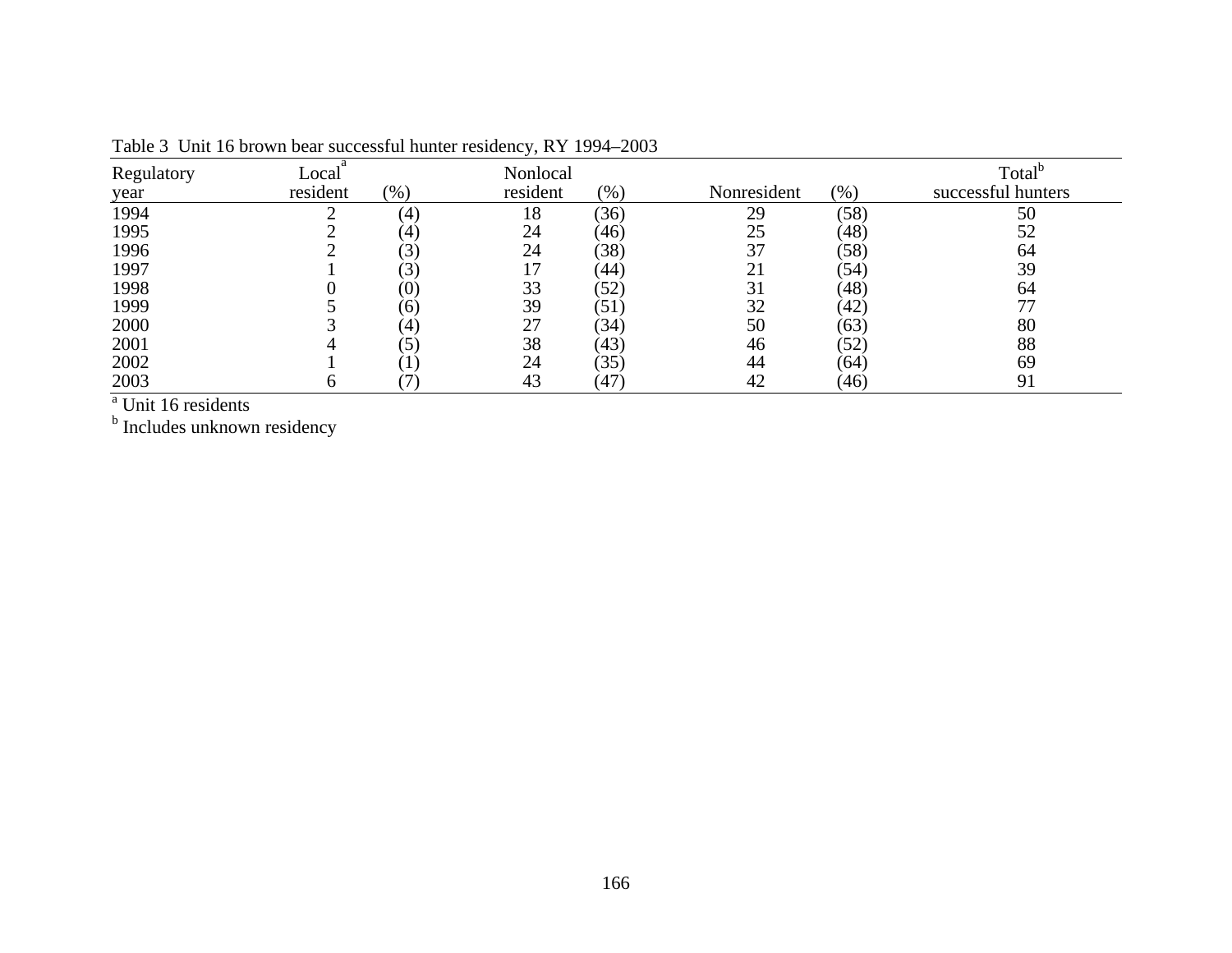|      | Harvest periods<br>Regulatory |                |         |          |       |       |     |    |  |  |  |  |
|------|-------------------------------|----------------|---------|----------|-------|-------|-----|----|--|--|--|--|
| year | August                        | September      | October | November | March | April | May | n  |  |  |  |  |
| 1994 |                               | 50             |         |          |       | 32    | 10  | 50 |  |  |  |  |
| 1995 |                               | 46             |         |          |       |       | 10  | 52 |  |  |  |  |
| 1996 |                               | 42             |         |          |       | 39    |     | 64 |  |  |  |  |
| 1997 |                               | 62             |         |          |       |       |     | 39 |  |  |  |  |
| 1998 |                               | 69             |         |          |       | 16    |     | 64 |  |  |  |  |
| 1999 | 16                            | 56             |         |          |       |       |     |    |  |  |  |  |
| 2000 | 20                            | 39             |         |          |       | 33    |     | 80 |  |  |  |  |
| 2001 | 23                            | 28             |         |          |       | 33    |     | 88 |  |  |  |  |
| 2002 | 15                            | 4 <sub>1</sub> |         |          |       | 29    |     | 69 |  |  |  |  |
| 2003 | 10                            | 32             |         |          |       | 37    |     | 91 |  |  |  |  |

Table 4 Unit 16 brown bear harvest chronology percent by month, RY 1994–2003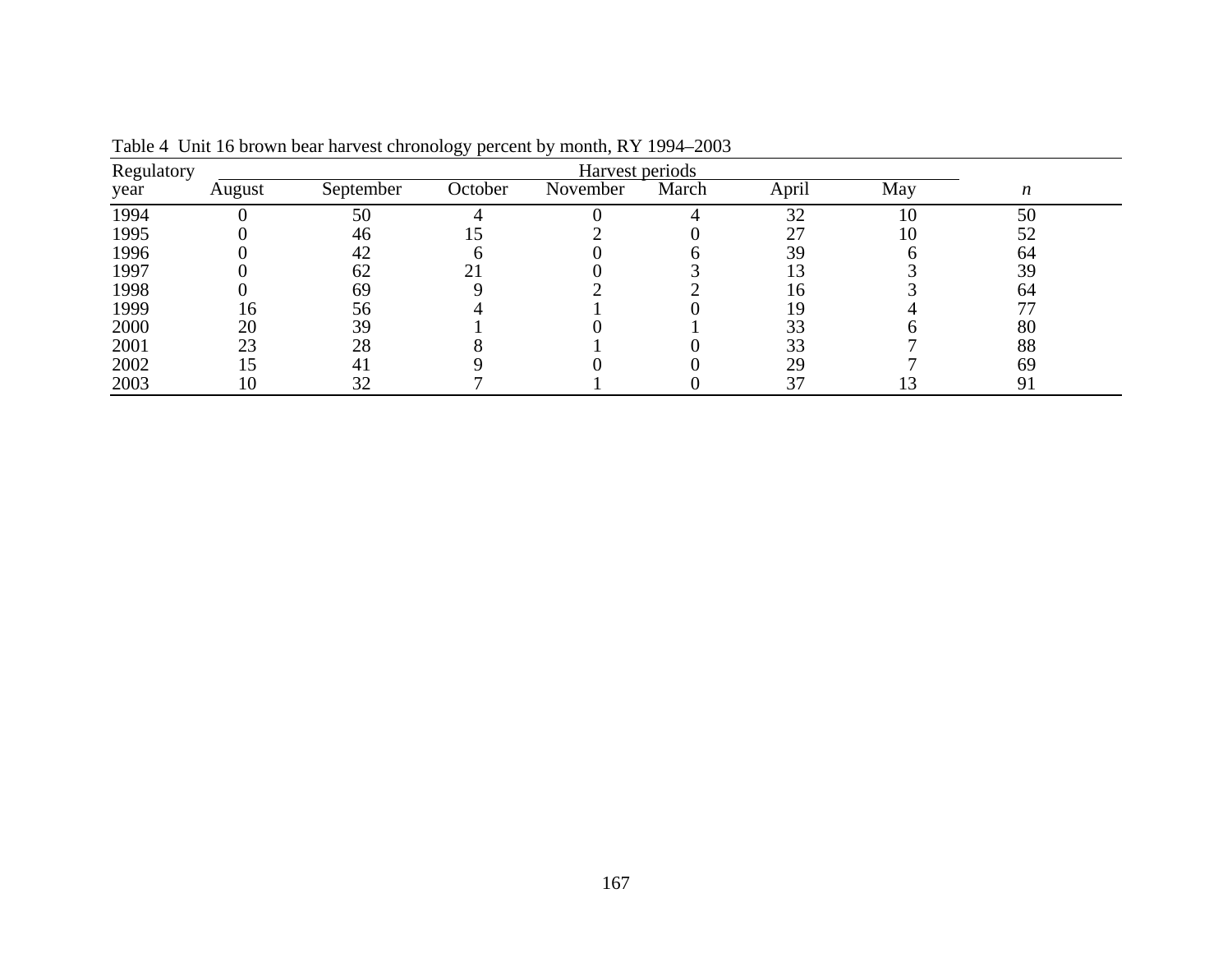| Regulatory |          |       |      |         |             | Highway |      | Other/  |                  |
|------------|----------|-------|------|---------|-------------|---------|------|---------|------------------|
| year       | Airplane | Horse | Boat | ATV/ORV | Snowmachine | vehicle | Foot | Unknown | $\boldsymbol{n}$ |
| 1994       | 66       | 12    |      |         |             |         |      |         | 50               |
| 1995       |          |       |      |         |             |         |      |         | 52               |
| 1996       | 73       |       |      |         |             |         |      |         | 64               |
| 1997       | 67       |       |      | 0       |             |         |      |         | 39               |
| 1998       | 83       |       |      |         |             |         |      |         | 64               |
| 1999       | 53       |       |      |         |             |         |      |         |                  |
| 2000       | 76       |       |      |         |             |         |      |         | 80               |
| 2001       | 66       |       |      |         | 10          |         |      |         | 88               |
| 2002       | 71       |       |      |         |             |         |      |         | 69               |
| 2003       | 66       |       |      |         |             |         |      |         | 91               |

Table 5 Unit 16 brown bear harvest percent by transport method, RY 1994–2003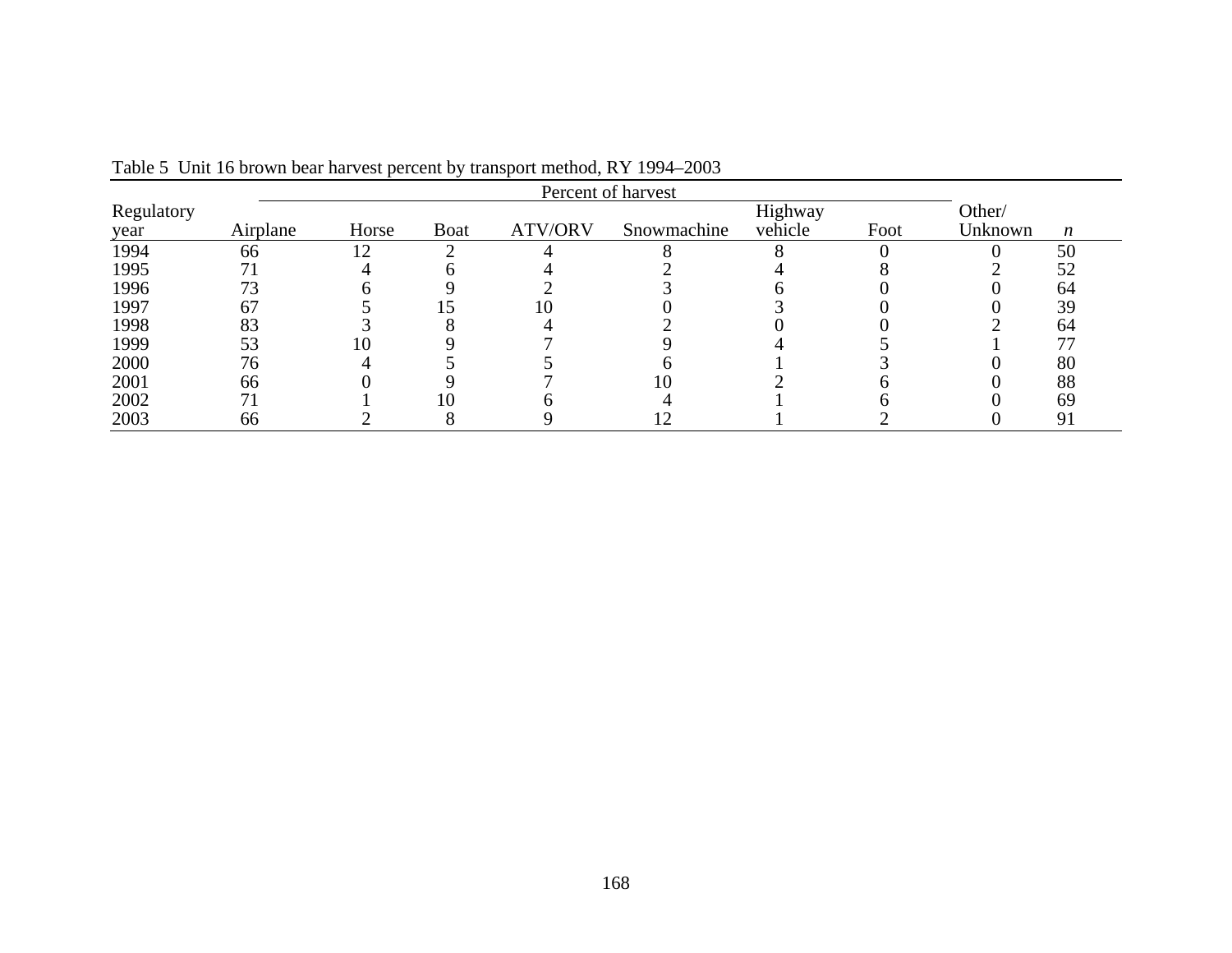**MANAGEMENT REPORT** 

# **BROWN BEAR MANAGEMENT REPORT**

From: 1 July 2002 To: 30 June 2004

# **LOCATION**

**GAME MANAGEMENT UNIT:** 17 A, B, and C  $(18,800 \text{ mi}^2)$ 

**GEOGRAPHIC DESCRIPTION:** Northern Bristol Bay

### **BACKGROUND**

Brown bears are common throughout the northern Bristol Bay area and are seasonally abundant along salmon spawning areas in the Nushagak, Mulchatna, Togiak, and Kulukak River drainages, as well as throughout the Wood River/Tikchik Lakes. Bears also are observed occasionally near aggregations of the Mulchatna caribou herd.

Bears in Unit 17 are neither as abundant nor usually as large as those found along the Alaska Peninsula, so historically there hasn't been as much hunting pressure on this bear population. Along with increased interest in hunting bears elsewhere in the state, bear hunting in Unit 17 has increased since the mid 1990s. Prior to 1970, few bears were reported as harvested from the unit. When the Board of Game established alternate year seasons in Unit 9 in 1973, the number of bears reported killed in Unit 17 increased. Between 1970 and 1997, annual reported harvests rarely exceeded 50 bears per year. Since 1997, annual reported bear harvests have increased substantially. From 1972–73 to 1980–81, the harvest was generally balanced between the spring and fall seasons. Between 1982 and 1997 there were higher harvests during fall seasons than during the spring. Beginning with the increased spring hunting season length during the 1998 regulatory year, spring harvests exceeded fall harvests for several years. However, during recent years, fall harvests have increased to almost twice the numbers previously taken.

One reason for the increase in the fall harvest through the mid 1990s was increased hunting pressure on the rapidly growing Mulchatna caribou herd (Van Daele 1997; Woolington 2003). Reported moose hunting activity and harvests also increased dramatically during this same period (Woolington 2002). With more hunters in the field hunting caribou and moose, more bears were killed either incidentally or during "combination" hunts. Increased spring harvest, however, demonstrates the rising interest in hunting brown bears in Unit 17. Present bear harvest numbers probably reflect the popularity of bear hunting, as well as the ability for guided hunters to participate in multispecies hunts.

Reported harvests are only a part of the brown bears killed in the unit. All villages in the area have open landfills that attract bears during the spring, summer, and fall. Residential garbage, dog food, and fish-drying racks also bring bears close to humans. Many local residents have a low tolerance for bears near villages and fish sites, and they occasionally kill bears in these areas. Although reporting rates seem to have improved in recent years, most nonhunting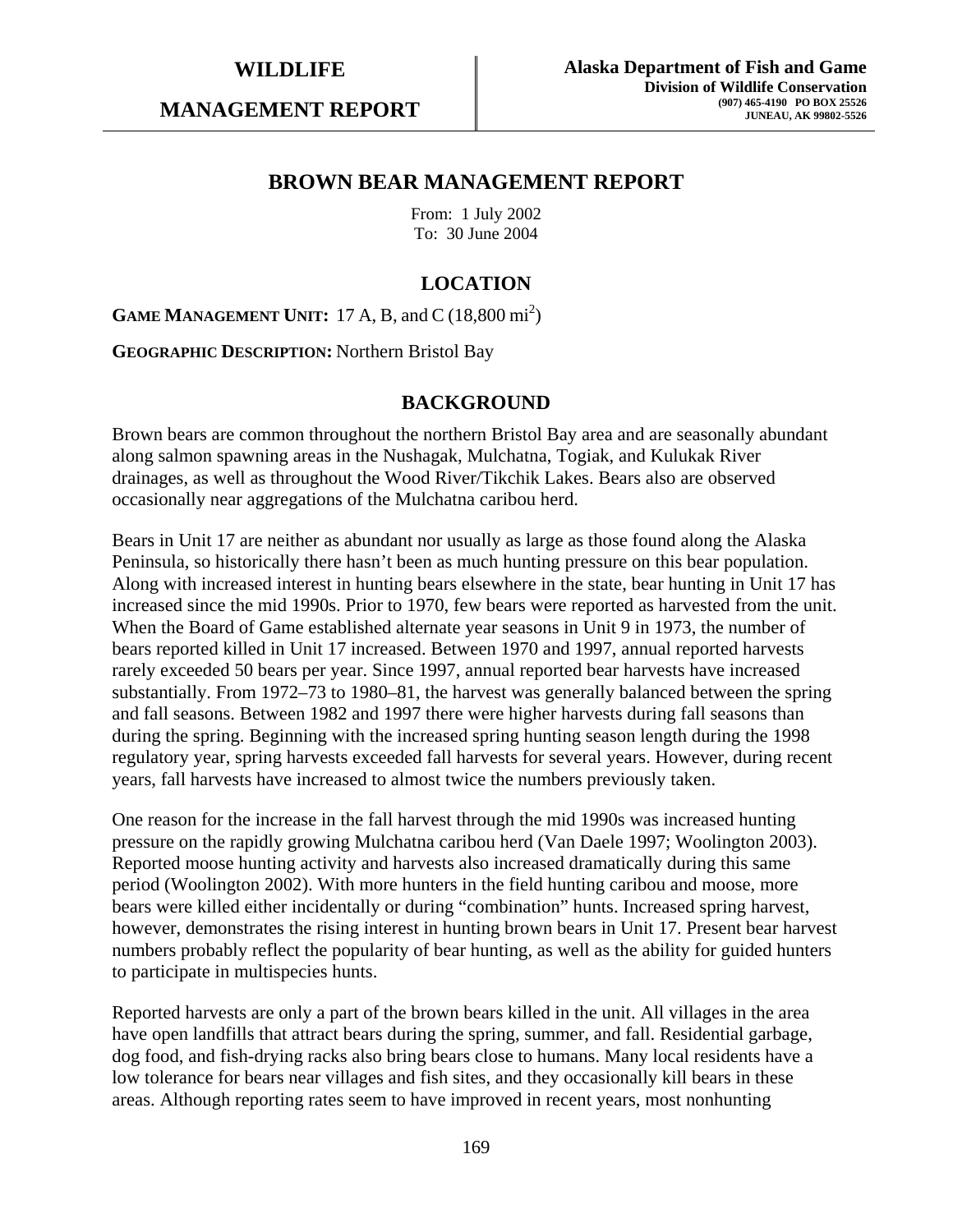mortalities are reported either indirectly or not at all. Because of unreported kills, any conclusions based solely on harvest data should be viewed with caution.

# **POPULATION OBJECTIVE**

Maintain a brown bear population that will sustain an annual harvest of 50 bears composed of at least 50% males.

# **METHODS**

Each brown bear legally harvested or killed in defense of life or property (DLP) in the unit is sealed, the skull is measured, sex determined, and a premolar tooth extracted and aged. We record data on hunter residency, number of days hunted, transportation used, and date and location of kill at the time of sealing. When possible, we investigate circumstances surrounding DLP and illegal kills. We collect subjective population data during caribou and moose surveys. Reports from agency field workers, local residents, and hunters are also used to estimate bear population trends.

# **RESULTS AND DISCUSSION**

#### **POPULATION STATUS AND TREND**

No objective data on the status of the bear population in Unit 17 is available. The brown bear population is probably stable to increasing unitwide. Bears living along the Nushagak River in Unit 17B, the Mulchatna River drainage, and in the mountains surrounding the Wood River/Tikchik Lakes experience the greatest hunting pressure.

#### *Population Size*

No population size or density estimates have been made for the brown bear population in Unit 17. Densities are probably lower than those observed along the Alaska Peninsula, but greater than that of interior areas to the north.

#### *Distribution and Movements*

We know little about the distribution and movements of brown bears in this unit. Bears concentrate along salmon spawning streams throughout the summer and fall. Individual bears and family groups are commonly observed near calving aggregations of caribou in late May. We have seen den sites in the mountains throughout the unit.

#### **MORTALITY**

| <b>Harvest</b>                                                                                            |                    |                            |
|-----------------------------------------------------------------------------------------------------------|--------------------|----------------------------|
| <b>Season and Bag Limit</b>                                                                               |                    |                            |
| Units 17A & 17C                                                                                           | $10$ Sep $-15$ May | 1 bear per regulatory year |
| Unit 17B, that portion of the<br>Mulchatna River drainage upstream<br>from, and including, the Chilchitna |                    |                            |
| River drainage                                                                                            | $10$ Sep $-25$ May | 1 bear per regulatory year |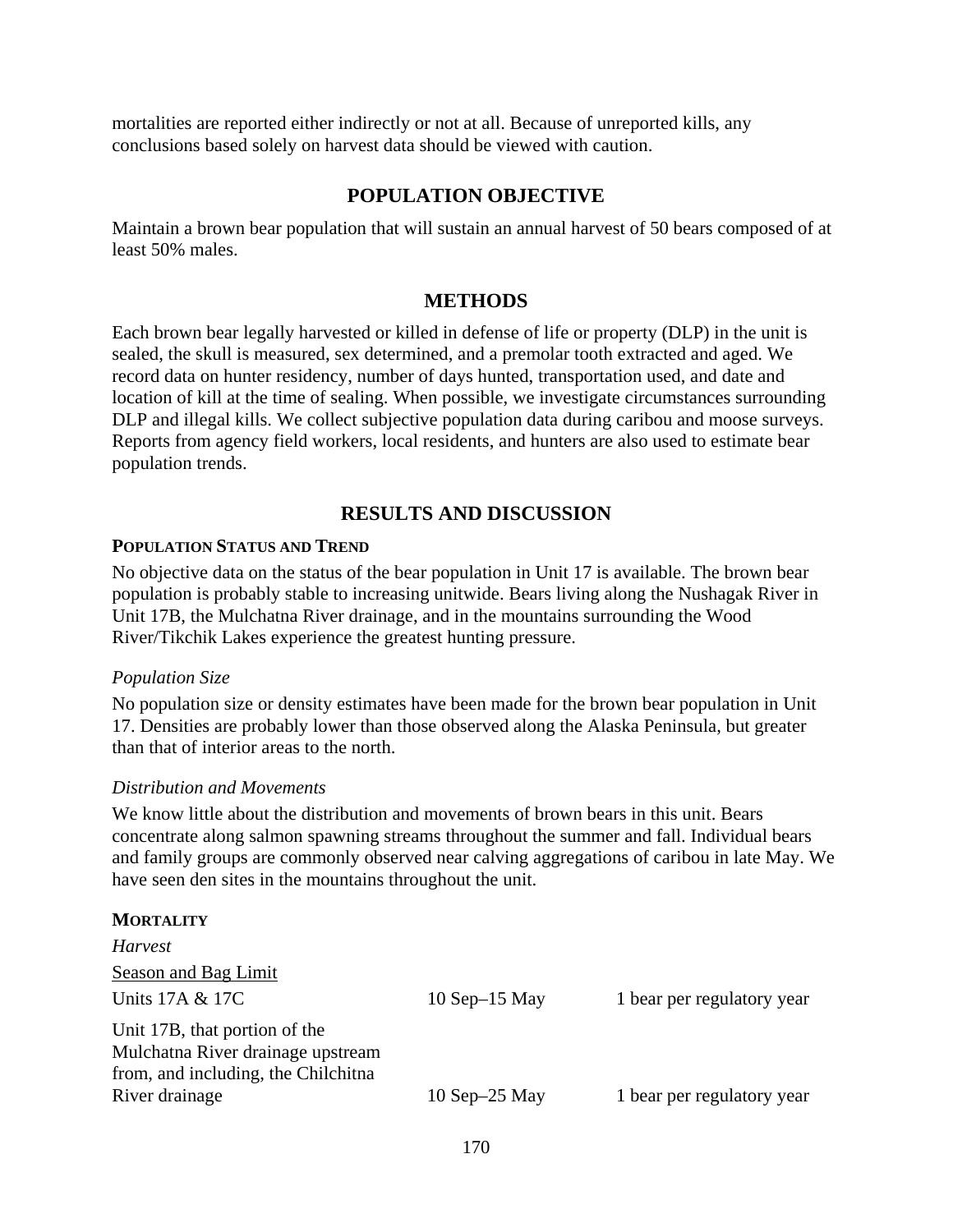Unit 17B 20 Sep–25 May 1 bear per regulatory year Units 17A, B, and C 1 Sep–31 May 31 1 bear per regulatory year Residents only, by registration permit

Board of Game Actions and Emergency Orders. During its spring 2003 meeting, the Board of Game changed the bag limit to one brown bear every regulatory year, and changed the opening date for that portion of Unit 17B in the Mulchatna River drainage upstream of and including the Chilchitna River to 10 September. During its spring 2004 meeting, the board eliminated reference to the Western Alaska Brown Bear Management Area and changed the subsistence registration brown bear hunt to game management unit based. No emergency orders were issued during this reporting period.

Human-Induced Mortality. During the 2002–03 hunting seasons, 97 hunters reported killing brown bears in Unit 17, including 56 males (58%) and 41 females (42%) (Table 1). During the 2003–04 hunting seasons, 100 hunters reported killing brown bears in Unit 17, including 53 males (53%) and 47 females (47%) (Table 1). These reported harvests were higher than the mean annual reported harvest of the previous 5 years (84 bears).

The average skull size of bears presented for sealing in 2002–03 was 23.0 inches (*n* = 55, range 16.1 in.– 27.0 in.) for males and 20.9 inches (*n* = 41, range 16.8 in.– 24.1 in.) for females. The average skull size of bears presented for sealing in 2003–04 was 23.3 inches (*n* = 51, range 18.2 in.–27.3 in.) for males and 20.7 inches (*n* = 45, range 17.3 in.–23.5 in.) for females. In 2002–03, four bears (3 males, 1 female) were reported killed in Unit 17A; 77 (41 males, 36 females) were reported killed in Unit 17B; and 16 (12 males and 4 females) were reported from Unit 17C. In 2003–04, 10 bears (5 each males, females) were reported killed in Unit 17A, 60 (29 males and 31 females) were reported killed in Unit 17B, and 30 (19 males and 11 females) were reported from Unit 17C. In the past 5 years, 7.6% of the bears reported killed in the unit have been taken in Unit 17A, 64.4% in 17B, and 28% in 17C (Table 2).

Hunter Residency and Success. Nonresidents account for most of the brown bear harvest in Unit 17. During the 2002–03 seasons, nonresidents took 83.5% of the bears reported killed in the unit. During the 2003–04 seasons, nonresidents took 76% of the bears reported killed in the unit (Table 3).

Harvest Chronology. Seventy bears were reported killed during the fall 2002 hunting season, and 27 bears were reported killed during the spring 2003 season. Sixty-eight bears were reported killed during the fall 2003 hunting season, and 32 bears were reported killed during the spring 2004 season (Tables 1 and 4). Prior to 1998, fall was consistently when most bears were reported killed in Unit 17. When the spring season was lengthened, spring harvests increased and for several years exceeded that reported taken in the fall (Table 4). For the past several years, numbers reported taken in the fall exceed the spring harvest, but then the fall harvest is also almost twice that from previous years. It is likely that the ability for nonresident guided hunters to take bears while on combination hunts for other species (moose and caribou) has contributed to the increased number of bears taken during the fall.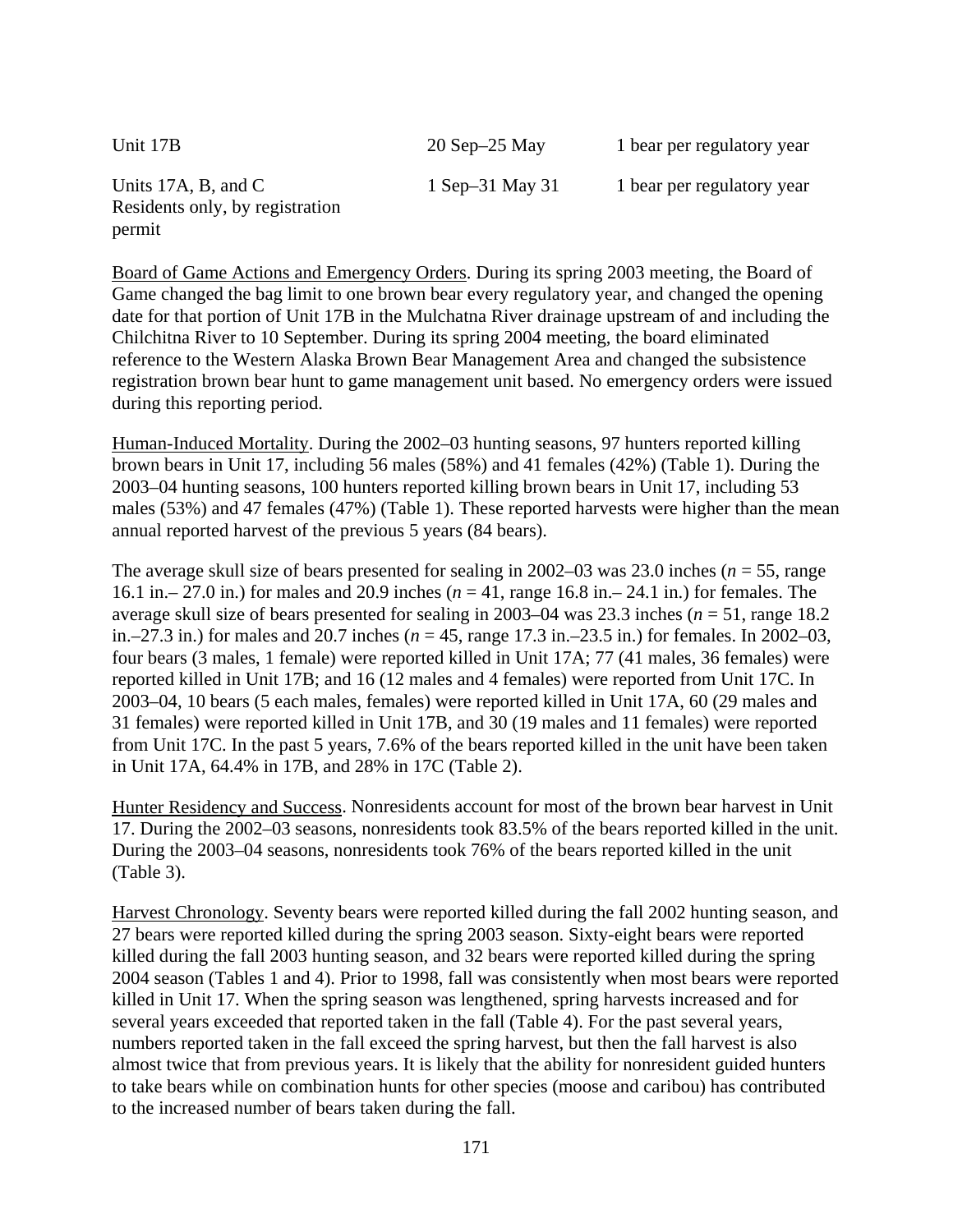Transport Methods. Most successful bear hunters in Unit 17 used aircraft for access. Boats and snowmachines were the only other consistently used method of access (Table 5).

# *Other Mortality*

Five brown bears were reported killed in defense of life or property in Unit 17 during the 2002– 03 regulatory year. One bear was reported killed illegally in Unit 17 during 2002–03; however, based on previous years, other illegal kills likely occurred. Four brown bears were reported killed in defense of life or property in Unit 17 during the 2003–04 regulatory year, with no known illegal kills.

# **HABITAT**

# *Assessment*

Brown bear habitat in Unit 17 is virtually unaltered and in excellent condition. Salmon stocks are carefully managed, and escapements are adequate for the needs of the current bear population. Abundant ungulates in the unit have also provided a steady food supply for bears. Human settlements are small relative to urban areas, but village populations are growing. With resultant increase in land uses by local residents, areas used by both humans and bears are increasing. Increased localized food sources around these settlements (human food and garbage) may enhance the areas as bear habitat; however, bears using areas frequented by humans run the risk of being shot. Proposed development of the Pebble/Copper gold mine in the Mulchatna drainage has the possibility of affecting bear habitat. But the degree to which the exploration and possible development might affect denning and use of the area by bears is currently unknown.

# **NONREGULATORY PROBLEMS/NEEDS**

A joint ADF&G/U.S. Fish and Wildlife Service (FWS) research project started in 1992 ended in spring 2003. The objectives of this project were to estimate bear densities, collect baseline population data, and delineate habitat-use patterns for brown bears in portions of the Togiak and Yukon Delta National Wildlife Refuges (in northwestern Unit 17A and southern Unit 18). Bears radiocollared in 1993, 1994, 1997, and 2000 were tracked at least twice per month. At the end of the project, all active radio collars were removed.

To reduce nuisance bear complaints and illegal kills, a public education effort was continued in the unit. Radio announcements and public meetings have been used to inform rural residents about bear behavior and to disseminate advice on how to deal with bear problems. The department has worked with city and village government representatives and the Dillingham city police to enforce existing regulations when bear problems are caused by improper food or garbage storage. Demonstration projects to publicize the use of electric fences to protect property from bears were set up in the Dillingham area and have been very effective.

We should continue efforts to encourage local residents to report all bears killed and to educate them on bear behavior and ways to minimize problems with bears. We should also emphasize nonlethal methods of dealing with "nuisance" bears. Concurrent with these efforts, we should work with local village governments and the Alaska Department of Environmental Conservation to improve landfills so they are less attractive to bears.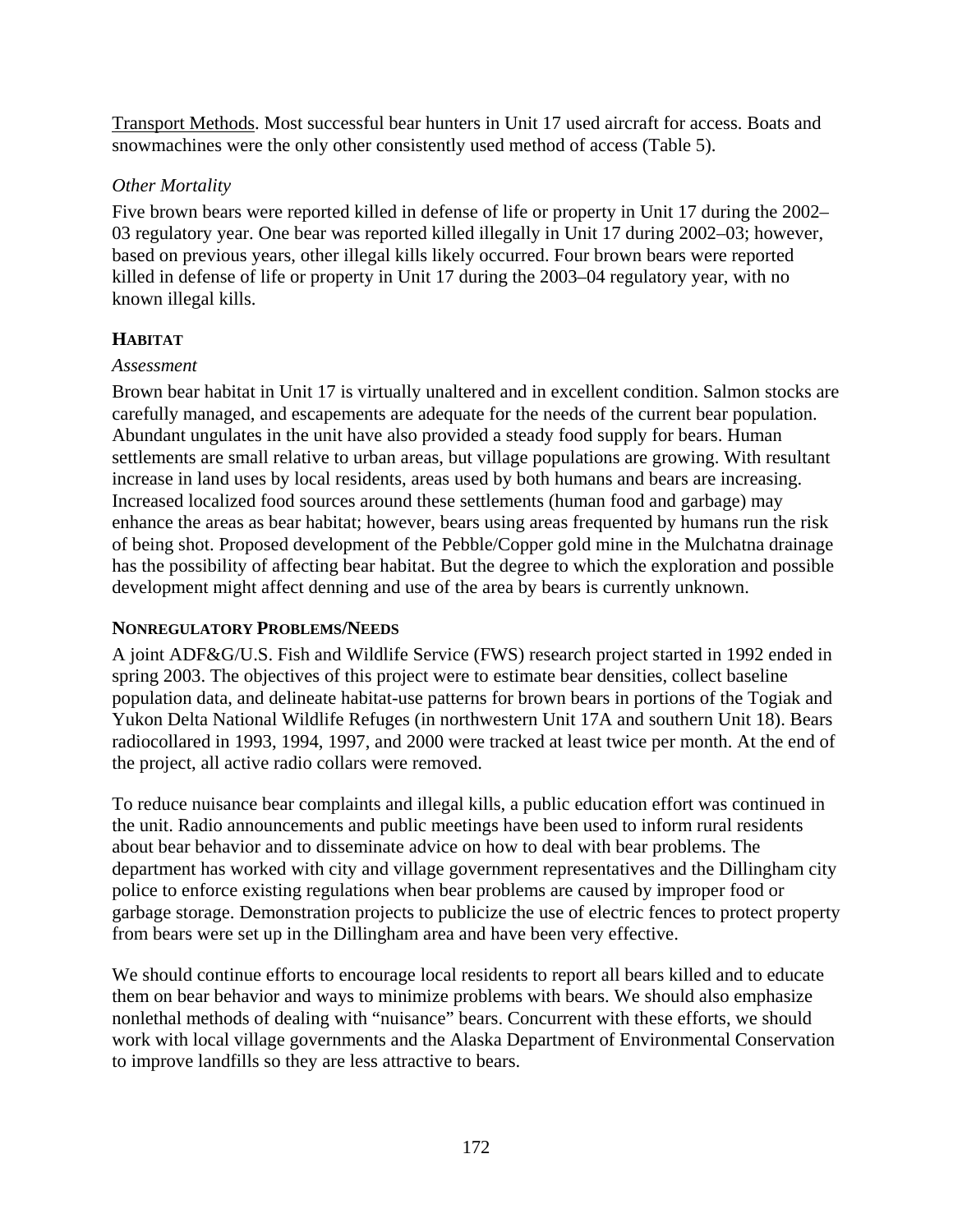The Dillingham dump was consistently used by an unknown number of individual bears for more than 2 decades. The open landfill formerly used was closed and covered during this reporting period. The new landfill was moved to a different location and uses the "closed cell" concept. Garbage and waste material dropped off by the public at a transfer site is now incinerated before being hauled to a disposal site, which is covered with soil at the end of each day. In addition, the transfer and disposal sites are enclosed by chain link as well as electric fences. The former dump site attracted large numbers of bears to the surrounding residential areas. The design and operation of the new landfill has significantly reduced the number of bears and bear problems in the immediate Dillingham area.

# **RESULTS AND CONCLUSIONS**

Despite harvests during the reporting period of almost twice the historical average, we are meeting our population objective of maintaining a brown bear population that will support a harvest of 50 bears per year. Subjective evidence indicates the population is large enough to support such a harvest. The population objective of at least 50% males in the reported harvest has been met in most years, though the sex ratio for all bears killed (reported plus unreported) in the unit is unknown.

It is unknown if the unequal distribution of harvest in the unit is due to bear distribution or hunter effort. The bear population in the Wood/Tikchik Lakes, the upper Nushagak River and Mulchatna drainage should be monitored to watch for signs of excessive harvest. Efforts to better distribute hunting pressure to other areas of the unit should continue.

Changing the intolerant attitude of many local residents toward bears is a significant challenge. We have instituted a multifaceted approach, including education, enforcement, and implementation of nonlethal methods to minimize antagonistic bear-human encounters. It is difficult to objectively measure the success of these efforts, but in recent years there probably has been improvement.

# **LITERATURE CITED**

VAN DAELE, L.J. 1997. Mulchatna caribou survey-inventory management report. Pages 23–36 *in*  M.V. Hicks, editor. Alaska Department of Fish and Game. Federal Aid in Wildlife Restoration Management Report. Grants W-24-3 and W-24-4, Study 3.0. Juneau.

WOOLINGTON, J.D. 2002. Unit 17 moose management report. Pages 250–272 *in* C. Healy, editor. Moose management report of survey and inventory activities 1 July 1999–30 June 2001. Alaska Department of Fish and Game. Project 1.0. Juneau.

WOOLINGTON, J.D. 2003. Mulchatna caribou management report. Pages 34–45 *in* C. Healy, editor. Caribou management report of survey and inventory activities 1 July 2000–30 June 2002. Alaska Department of Fish and Game. Juneau.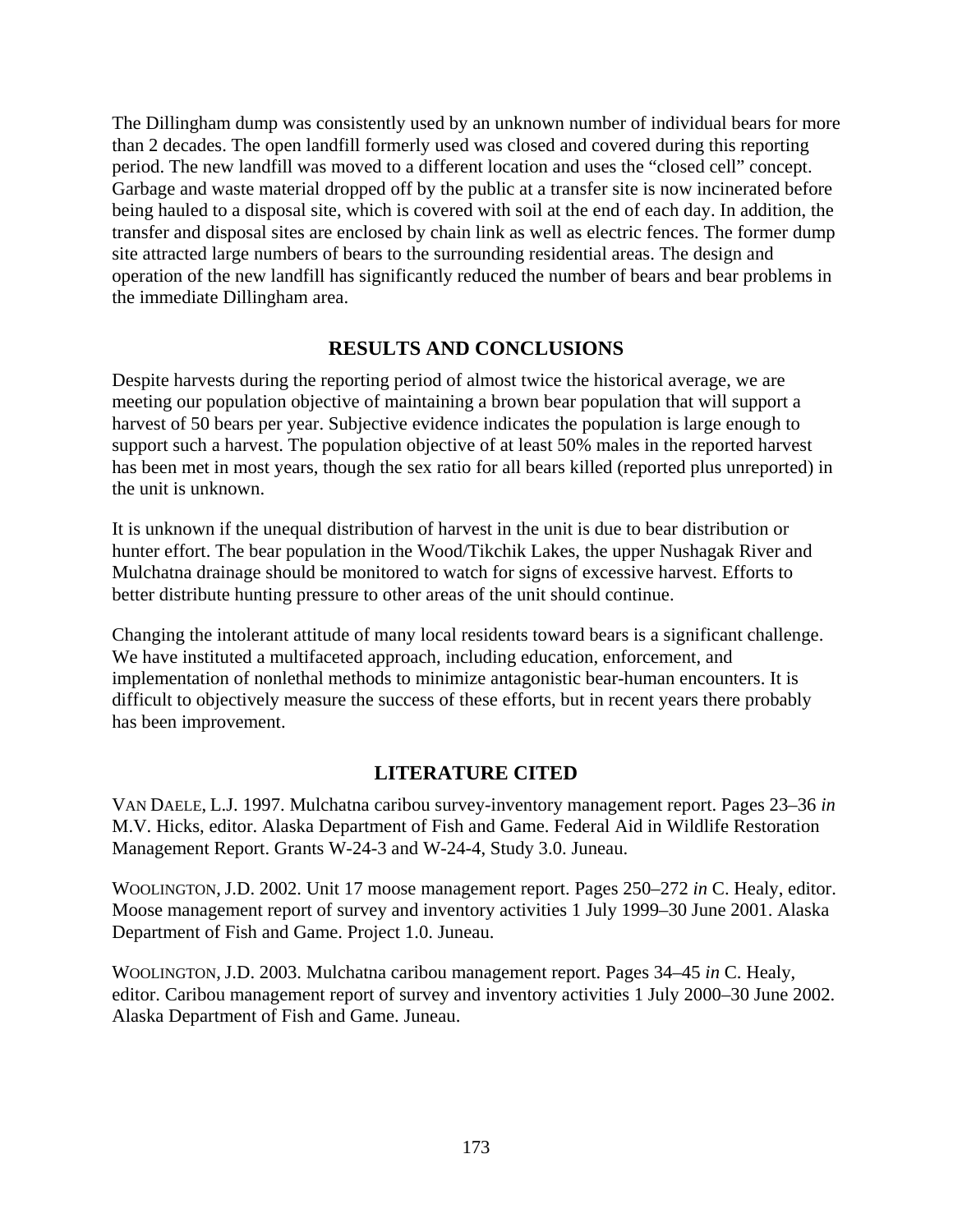James D. Woolington Gino Del Frate

# **PREPARED BY SUBMITTED BY**  Wildlife Biologist III Management Coordinator

Please cite any information taken from this section, and reference as:

Woolington, J.D. 2005. Unit 17 brown bear management report. Pages 169–180 *in* C. Brown, editor. Brown bear management report of survey and inventory activities 1 July 2002–30 June 2004. Alaska Department of Fish and Game. Juneau, Alaska.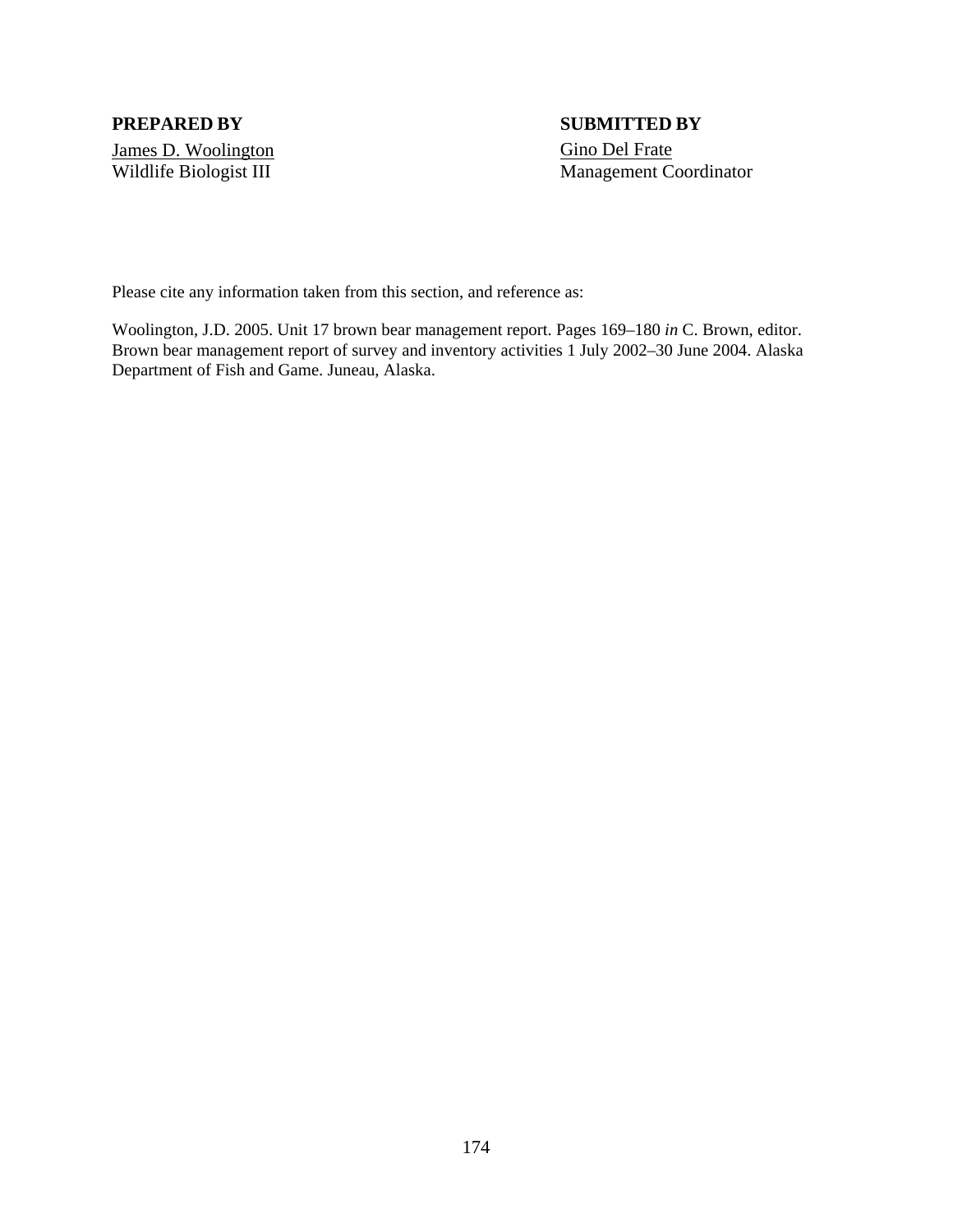| Regulatory       |      | Hunter Kill    |                  |       |                  | Nonhunting Kill  |                  |                  |      | Total reported kill |                  |       |  |  |
|------------------|------|----------------|------------------|-------|------------------|------------------|------------------|------------------|------|---------------------|------------------|-------|--|--|
| year             | Male | Female         | Unk              | Total | Male             | Female           | Unk              | Total            | Male | Female              | Unk              | Total |  |  |
| 1994             |      |                |                  |       |                  |                  |                  |                  |      |                     |                  |       |  |  |
| Fall 1994        | 18   | 19             | $\boldsymbol{0}$ | 37    | $\overline{4}$   | $\overline{c}$   | $\mathbf{1}$     | 7                | 22   | 21                  | $\mathbf{1}$     | 44    |  |  |
| Spring 1995      | 6    | $\mathbf{0}$   | $\overline{0}$   | 6     | $\overline{0}$   | $\boldsymbol{0}$ | $\boldsymbol{0}$ | $\boldsymbol{0}$ | 6    | $\overline{0}$      | $\boldsymbol{0}$ | 6     |  |  |
| Total            | 24   | 19             | $\boldsymbol{0}$ | 43    | $\overline{4}$   | $\overline{2}$   | $\mathbf{1}$     | $\overline{7}$   | 28   | 21                  | $\mathbf{1}$     | 50    |  |  |
|                  |      |                |                  |       |                  |                  |                  |                  |      |                     |                  |       |  |  |
| 1995             |      |                |                  |       |                  |                  |                  |                  |      |                     |                  |       |  |  |
| Fall 1995        | 14   | 17             | $\boldsymbol{0}$ | 31    | $\overline{2}$   | 5                | $\boldsymbol{0}$ | $\tau$           | 16   | 22                  | $\boldsymbol{0}$ | 38    |  |  |
| Spring 1996      | 13   | $\sqrt{2}$     | $\boldsymbol{0}$ | 15    | $\boldsymbol{0}$ | $\boldsymbol{0}$ | $\boldsymbol{0}$ | $\boldsymbol{0}$ | 13   | $\sqrt{2}$          | $\boldsymbol{0}$ | 15    |  |  |
| Total            | 27   | 19             | $\overline{0}$   | 46    | $\overline{2}$   | 5                | $\overline{0}$   | $\overline{7}$   | 29   | 24                  | $\boldsymbol{0}$ | 53    |  |  |
| 1996             |      |                |                  |       |                  |                  |                  |                  |      |                     |                  |       |  |  |
| <b>Fall 1996</b> | 19   | 10             | $\mathbf{1}$     | 30    | 3                | $\boldsymbol{0}$ | $\overline{c}$   | 5                | 22   | 10                  | $\mathfrak{Z}$   | 35    |  |  |
| Spring 1997      | 12   | 5              | $\boldsymbol{0}$ | 17    | $\mathbf{1}$     | $\boldsymbol{0}$ | $\boldsymbol{0}$ | $\mathbf{1}$     | 13   | 5                   | $\boldsymbol{0}$ | 18    |  |  |
| Total            | 31   | 15             | $\mathbf{1}$     | 47    | $\overline{4}$   | $\boldsymbol{0}$ | $\overline{2}$   | 6                | 35   | 15                  | $\overline{3}$   | 53    |  |  |
| 1997             |      |                |                  |       |                  |                  |                  |                  |      |                     |                  |       |  |  |
| Fall 1997        | 20   | 17             | $\boldsymbol{0}$ | 37    | $8\,$            | $\overline{4}$   | $\boldsymbol{0}$ | 12               | 28   | 21                  | $\boldsymbol{0}$ | 49    |  |  |
| Spring 1998      | 22   | $\overline{7}$ | $\overline{0}$   | 29    | $8\,$            | $\boldsymbol{0}$ | $\mathbf{1}$     | $\mathbf{1}$     | 22   | $\overline{7}$      | $\mathbf{1}$     | 30    |  |  |
| Total            | 42   | 24             | $\boldsymbol{0}$ | 66    | 8                | $\overline{4}$   | $\mathbf{1}$     | 13               | 50   | 28                  | $\mathbf{1}$     | 79    |  |  |
| 1998             |      |                |                  |       |                  |                  |                  |                  |      |                     |                  |       |  |  |
| <b>Fall 1998</b> | 20   | 16             | $\boldsymbol{0}$ | 36    | $\mathbf{2}$     | $\mathbf{2}$     | $\mathbf{1}$     | 5                | 22   | 18                  | $\mathbf{1}$     | 41    |  |  |
| Spring 1999      | 36   | 6              | $\boldsymbol{0}$ | 42    | $\mathbf{2}$     | $\boldsymbol{0}$ | $\boldsymbol{0}$ |                  | 38   | $8\,$               | $\boldsymbol{0}$ | 46    |  |  |
| Total            | 56   | 22             | $\overline{0}$   | 78    | $\overline{4}$   | $\overline{2}$   |                  | $\frac{2}{7}$    | 60   | 26                  | $\mathbf{1}$     | 87    |  |  |

Table 1 Unit 17 brown bear harvest, 1994–95 through 2003–04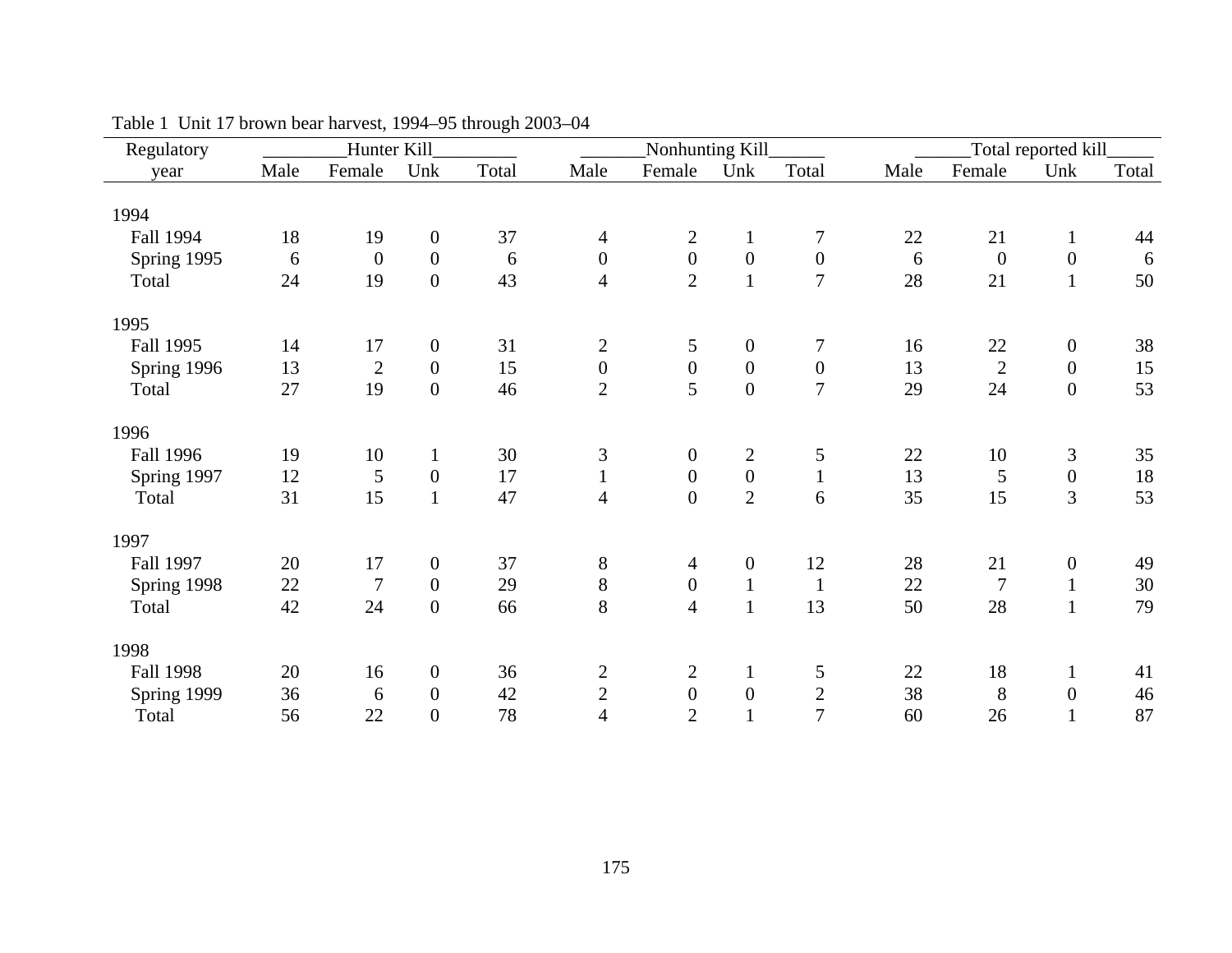| Regulatory       |      | Hunter Kill    |                  |       |                  | Nonhunting Kill  |                  |                  |      | Total reported kill |                  |       |  |
|------------------|------|----------------|------------------|-------|------------------|------------------|------------------|------------------|------|---------------------|------------------|-------|--|
| year             | Male | Female         | Unk              | Total | Male             | Female           | Unk              | Total            | Male | Female              | Unk              | Total |  |
| 1999             |      |                |                  |       |                  |                  |                  |                  |      |                     |                  |       |  |
| <b>Fall 1999</b> | 23   | 15             | $\boldsymbol{0}$ | 38    | $\boldsymbol{0}$ | $\boldsymbol{0}$ | $\mathbf{1}$     | $\mathbf{1}$     | 23   | 15                  | $\mathbf{1}$     | 39    |  |
| Spring 2000      | 35   | 9              | $\mathbf{0}$     | 44    | $\overline{0}$   | $\boldsymbol{0}$ | $\boldsymbol{0}$ | $\boldsymbol{0}$ | 35   | 9                   | $\boldsymbol{0}$ | 44    |  |
| Total            | 58   | 24             | $\boldsymbol{0}$ | 82    | $\boldsymbol{0}$ | $\boldsymbol{0}$ | $\mathbf{1}$     | $\mathbf{1}$     | 58   | 24                  | $\mathbf{1}$     | 83    |  |
| 2000             |      |                |                  |       |                  |                  |                  |                  |      |                     |                  |       |  |
| <b>Fall 2000</b> | 33   | 27             | $\mathbf{1}$     | 61    | $\overline{4}$   | $\overline{2}$   | $\overline{4}$   | 10               | 37   | 29                  | 5                | 71    |  |
| Spring 2001      | 36   | $\overline{7}$ | $\boldsymbol{0}$ | 43    | $\boldsymbol{0}$ | $\boldsymbol{0}$ | $\boldsymbol{0}$ | $\boldsymbol{0}$ | 36   | $\boldsymbol{7}$    | $\boldsymbol{0}$ | 43    |  |
| Total            | 69   | 34             | $\mathbf{1}$     | 104   | $\overline{4}$   | $\overline{2}$   | $\overline{4}$   | 10               | 73   | 36                  | 5                | 114   |  |
| 2001             |      |                |                  |       |                  |                  |                  |                  |      |                     |                  |       |  |
| <b>Fall 2001</b> | 21   | 25             | $\mathbf{1}$     | 47    | $\boldsymbol{0}$ | $\overline{c}$   | 5                | $\overline{7}$   | 21   | 27                  | 6                | 54    |  |
| Spring 2002      | 41   | $\overline{4}$ | $\mathbf{1}$     | 46    | $\boldsymbol{0}$ | $\boldsymbol{0}$ | $\boldsymbol{0}$ | $\boldsymbol{0}$ | 41   | $\overline{4}$      | $\mathbf{1}$     | 46    |  |
| Total            | 62   | 29             | $\overline{2}$   | 93    | $\overline{0}$   | $\overline{2}$   | 5                | $\overline{7}$   | 62   | 31                  | $\overline{7}$   | 100   |  |
| 2002             |      |                |                  |       |                  |                  |                  |                  |      |                     |                  |       |  |
| <b>Fall 2002</b> | 35   | 35             | $\mathbf{0}$     | 70    | $\overline{4}$   | $\boldsymbol{0}$ | $\mathbf{2}$     | 6                | 39   | 35                  | $\overline{2}$   | 76    |  |
| Spring 2003      | 21   | 6              | $\boldsymbol{0}$ | 27    | $\boldsymbol{0}$ | $\boldsymbol{0}$ | $\boldsymbol{0}$ | $\boldsymbol{0}$ | 21   | 6                   | $\boldsymbol{0}$ | 27    |  |
| Total            | 56   | 41             | $\overline{0}$   | 97    | $\overline{4}$   | $\boldsymbol{0}$ | $\overline{2}$   | 6                | 60   | 41                  | $\overline{2}$   | 103   |  |
| 2003             |      |                |                  |       |                  |                  |                  |                  |      |                     |                  |       |  |
| <b>Fall 2003</b> | 26   | 42             | $\mathbf{0}$     | 68    | $\mathbf{1}$     | $\mathbf{2}$     |                  | $\overline{4}$   | 27   | 44                  | $\mathbf{1}$     | 72    |  |
| Spring 2004      | 27   | 5              | $\overline{0}$   | 32    | $\boldsymbol{0}$ | $\boldsymbol{0}$ | $\boldsymbol{0}$ | $\boldsymbol{0}$ | 27   | 5                   | $\boldsymbol{0}$ | 32    |  |
| Total            | 53   | 47             | $\overline{0}$   | 100   |                  | $\overline{2}$   |                  | $\overline{4}$   | 54   | 49                  |                  | 104   |  |

Table 1 Continued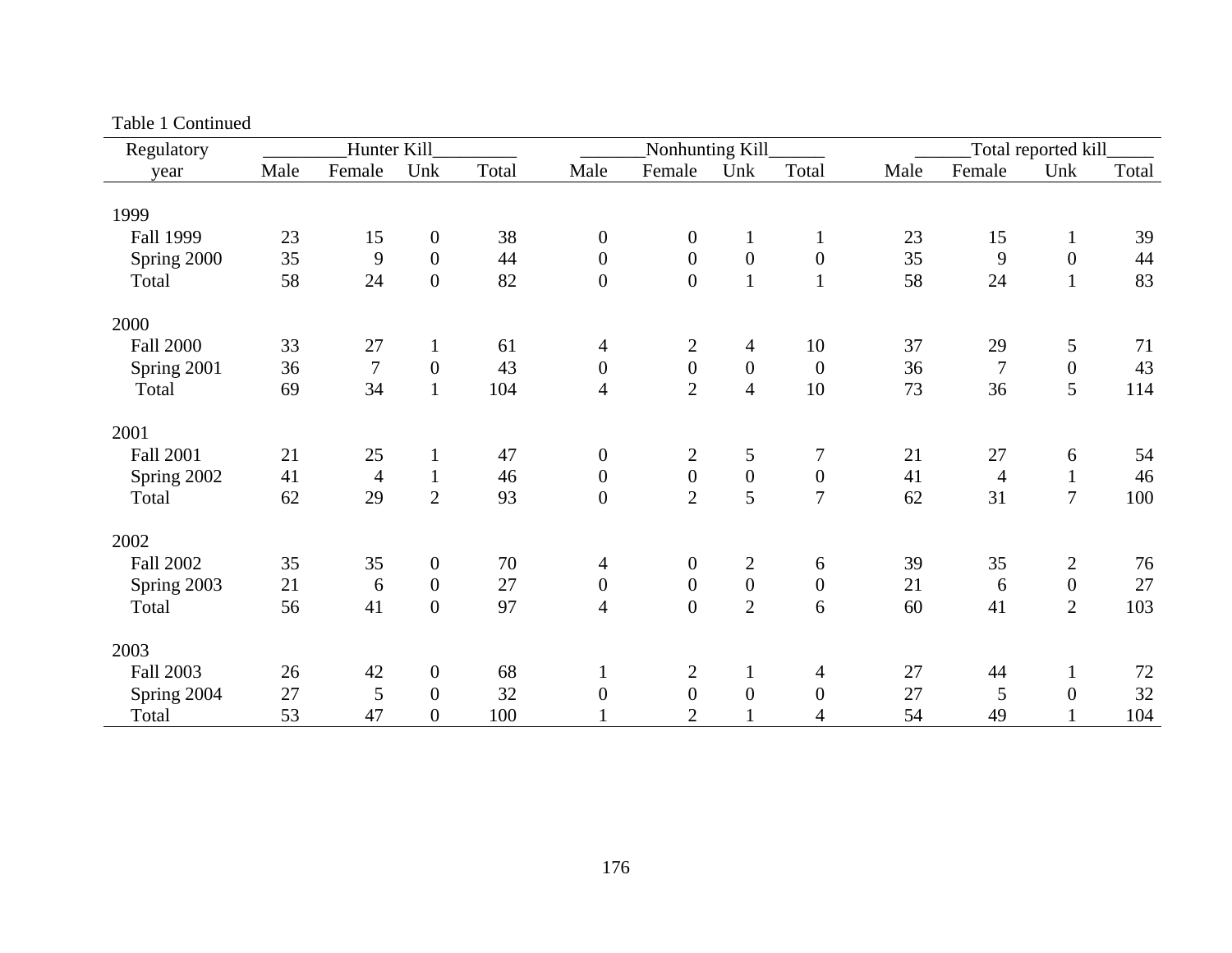| Unit        |                  |                             |                |       |       |    |                  |       |    |       |          |       |    |               |                |       |  |
|-------------|------------------|-----------------------------|----------------|-------|-------|----|------------------|-------|----|-------|----------|-------|----|---------------|----------------|-------|--|
| Regulatory  |                  |                             | 17(A)          |       | 17(B) |    |                  |       |    | 17(C) |          |       |    | Unit 17 total |                |       |  |
| vear        | М                | F                           | Unk            | Total | M     | F  | Unk              | Total | M  | F     | Unk      | Total | M  | F             | Unk            | Total |  |
| 1991-92     | $\overline{2}$   | $\overline{2}$              | $\overline{0}$ | 4     | 18    | 12 | $\overline{2}$   | 32    | 6  | 3     | 0        | 9     | 26 |               | $\mathcal{D}$  | 45    |  |
| 1992-93     |                  | 3                           | $\overline{0}$ | 4     | 21    | 7  | $\theta$         | 28    | 13 | 4     | $\Omega$ | 17    | 35 | 14            | $\Omega$       | 49    |  |
| 1993-94     |                  | $\mathcal{D}_{\mathcal{L}}$ | 0              | 3     | 16    | 6  | $\theta$         | 22    | 4  | 4     | 0        | 8     | 21 | 12            | 0              | 33    |  |
| 1994-95     | $\boldsymbol{0}$ | 3                           | $\overline{0}$ | 3     | 17    | 13 | $\boldsymbol{0}$ | 30    |    | ⌒     | 0        | 10    | 24 | 19            | $\theta$       | 43    |  |
| 1995-96     |                  | 3                           | $\overline{0}$ | 4     | 18    | 13 | $\overline{0}$   | 31    | 8  | ⌒     | 0        | 11    | 27 | 19            | $\Omega$       | 46    |  |
| 1996-97     | 3                | $\overline{0}$              | 0              | 3     | 18    | 9  |                  | 28    | 11 | 6     | $\Omega$ | 17    | 31 | 15            |                | 47    |  |
| 1997-98     | 3                | $\overline{0}$              | $\overline{0}$ | 3     | 28    | 18 | $\theta$         | 46    | 11 | 6     | 0        | 17    | 42 | 24            | $\theta$       | 66    |  |
| 1998–99     | 4                | $\theta$                    | 0              | 4     | 36    | 19 | $\overline{0}$   | 55    | 16 | 3     | 0        | 19    | 56 | 22            | $\Omega$       | 78    |  |
| 1999-00     | 7                | 3                           | $\overline{0}$ | 10    | 34    | 16 | $\overline{0}$   | 50    | 17 |       | 0        | 22    | 58 | 24            | $\overline{0}$ | 82    |  |
| $2000 - 01$ | 6                |                             | $\overline{0}$ | 7     | 44    | 26 |                  | 71    | 19 |       | $\Omega$ | 26    | 69 | 34            |                | 104   |  |
| $2001 - 02$ | 3                | $\mathcal{D}$               | $\theta$       |       | 31    | 17 | $\theta$         | 48    | 28 | 10    | C        | 40    | 62 | 29            | $\bigcirc$     | 93    |  |
| $2002 - 03$ | 3                |                             | 0              | 4     | 41    | 36 | $\theta$         | 77    | 12 | 4     | 0        | 16    | 56 | 41            | $\theta$       | 97    |  |
| $2003 - 04$ |                  | 5                           | $\theta$       | 10    | 29    | 31 | $\theta$         | 60    | 19 | 11    | $\Omega$ | 30    | 53 | 47            | $\theta$       | 100   |  |

Table 2 Unit 17 brown bear harvest by subunit, 1991–92 through 2003–04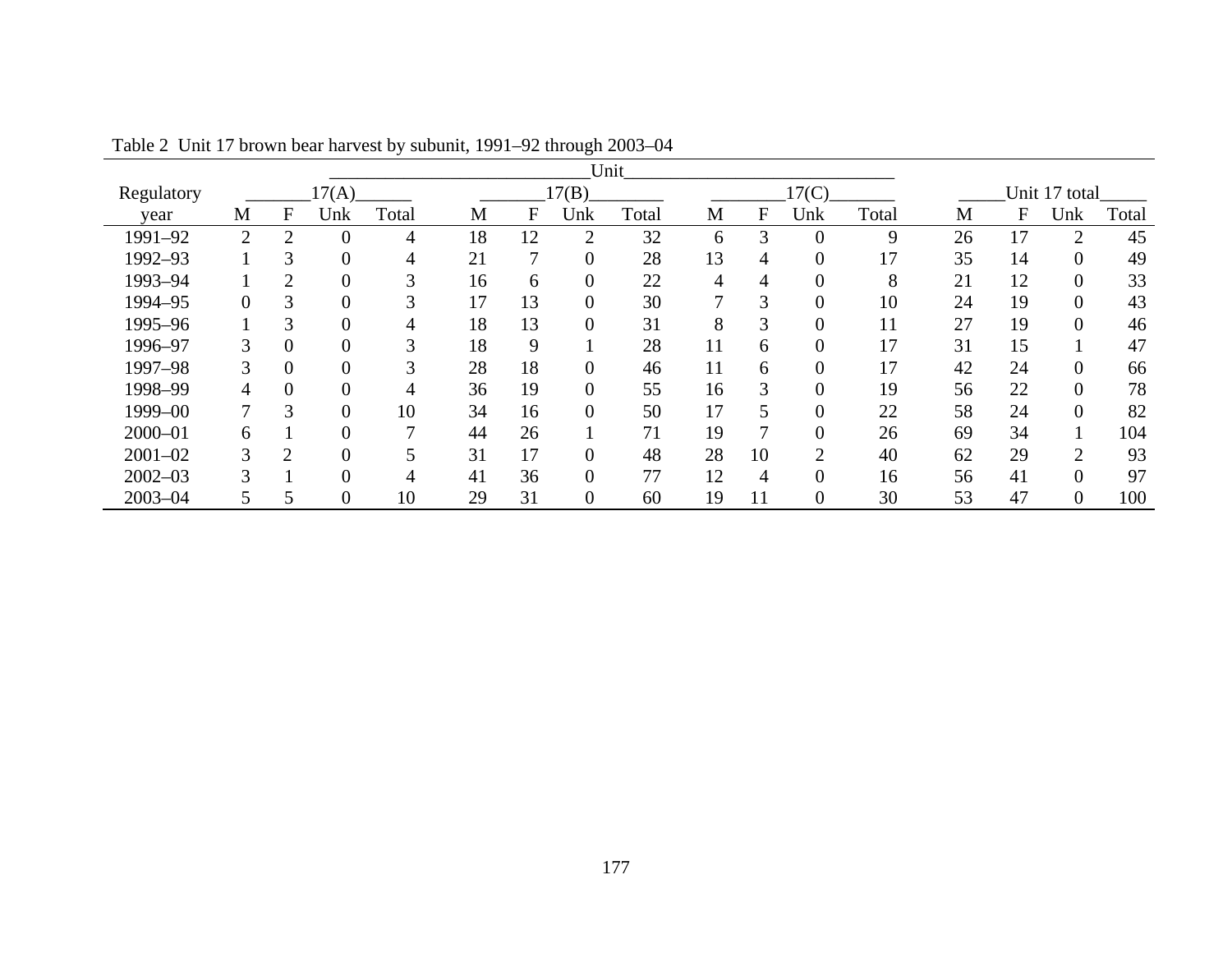| Regulatory  | Local <sup>a</sup> | Nonlocal         |                 | Total                           |
|-------------|--------------------|------------------|-----------------|---------------------------------|
| Year        | resident $(\%)$    | resident $(\% )$ | Nonresident (%) | successful hunters <sup>b</sup> |
| 1991-92     | 5(11.1)            | 2 $(4.4)$        | 38 (84.4)       | 45                              |
| 1992-93     | 8(16.3)            | (8.1)<br>4       | 35(71.4)        | 49                              |
| 1993-94     | 2 $(6.0)$          | 2 $(6.0)$        | 28 (84.8)       | 33                              |
| 1994-95     | (9.3)<br>4         | 2 $(4.7)$        | 37(86.0)        | 43                              |
| 1995-96     | 2 $(4.4)$          | 11(23.9)         | 33(71.7)        | 46                              |
| 1996-97     | 4 $(8.5)$          | 4 $(8.5)$        | 39 (83.0)       | 47                              |
| 1997-98     | 1(1.5)             | 9(13.6)          | 56 (84.9)       | 66                              |
| 1998-99     | 5(6.4)             | 3(3.9)           | 70 (89.7)       | 78                              |
| 1999-00     | 9(11.0)            | 11(13.4)         | 62 (75.6)       | 82                              |
| $2000 - 01$ | 1(1.0)             | 13(12.5)         | 90 (86.5)       | 104                             |
| $2001 - 02$ | 6(6.5)             | 16(17.2)         | 71 (76.3)       | 93                              |
| $2002 - 03$ | 2(2.1)             | 14 (14.4)        | 81 (83.5)       | 97                              |
| $2003 - 04$ | 7(7.0)             | 17(17.0)         | 76 (76.0)       | 100                             |

Table 3 Unit 17 brown bear successful hunter residency, 1991–92 through 2003–04

<sup>a</sup> Residents of Game Management Unit 17.

<sup>b</sup> Total may be higher than the sum of the columns because of hunters of unknown residency.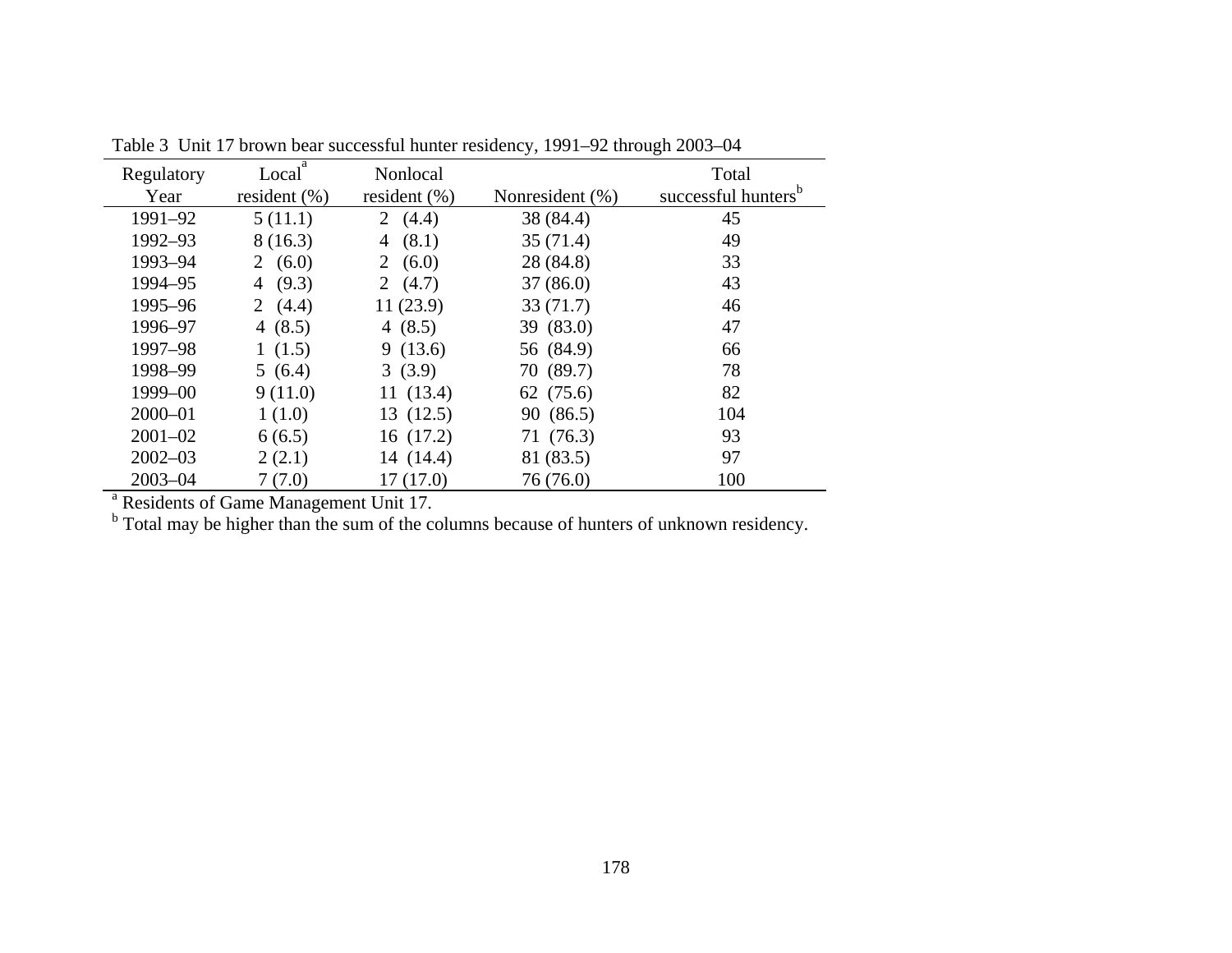|            | Fall Season _ |                                                                                                                                                                                                                                                                               |                                                                                                                                                                                                                                       |                                                                                                                                                                                                                        |            |                                                                                                                                    |                                                                                                                                           |
|------------|---------------|-------------------------------------------------------------------------------------------------------------------------------------------------------------------------------------------------------------------------------------------------------------------------------|---------------------------------------------------------------------------------------------------------------------------------------------------------------------------------------------------------------------------------------|------------------------------------------------------------------------------------------------------------------------------------------------------------------------------------------------------------------------|------------|------------------------------------------------------------------------------------------------------------------------------------|-------------------------------------------------------------------------------------------------------------------------------------------|
| $1-15$ Sep | $16-30$ Sep   | $1-15$ Oct                                                                                                                                                                                                                                                                    | $1-15$ Apr                                                                                                                                                                                                                            | $16-30$ Apr                                                                                                                                                                                                            | $1-15$ May | 16-30 May                                                                                                                          | Total                                                                                                                                     |
| 6.7%       | 53.3%         | 11.1%                                                                                                                                                                                                                                                                         | ----                                                                                                                                                                                                                                  | ----                                                                                                                                                                                                                   | 11.1%      | 15.6%                                                                                                                              | 45                                                                                                                                        |
| 12.2%      | 46.9%         | 6.1%                                                                                                                                                                                                                                                                          |                                                                                                                                                                                                                                       |                                                                                                                                                                                                                        | 20.4%      | 14.3%                                                                                                                              | 49                                                                                                                                        |
| 9.1%       | 48.5%         | 24.2%                                                                                                                                                                                                                                                                         |                                                                                                                                                                                                                                       |                                                                                                                                                                                                                        | 6.1%       | 12.1%                                                                                                                              | 33                                                                                                                                        |
| 11.6%      | 58.1%         | 16.3%                                                                                                                                                                                                                                                                         | ----                                                                                                                                                                                                                                  | ----                                                                                                                                                                                                                   | 4.7%       | 9.3%                                                                                                                               | 43                                                                                                                                        |
| 10.9%      | 45.6%         | 10.9%                                                                                                                                                                                                                                                                         |                                                                                                                                                                                                                                       |                                                                                                                                                                                                                        | 15.2%      | 17.4%                                                                                                                              | 46                                                                                                                                        |
| 6.4%       | 34.0%         | 23.4%                                                                                                                                                                                                                                                                         |                                                                                                                                                                                                                                       |                                                                                                                                                                                                                        | 17.0%      | 19.2%                                                                                                                              | 47                                                                                                                                        |
| 7.6%       | 30.3%         | 18.2%                                                                                                                                                                                                                                                                         | ----                                                                                                                                                                                                                                  | 22.7%                                                                                                                                                                                                                  | 13.6%      | 7.6%                                                                                                                               | 66                                                                                                                                        |
| 1.3%       | 25.6%         | 18.0%                                                                                                                                                                                                                                                                         | ----                                                                                                                                                                                                                                  | 26.9%                                                                                                                                                                                                                  | 19.2%      | 9.0%                                                                                                                               | 78                                                                                                                                        |
| 3.7%       | 30.5%         | 12.2%                                                                                                                                                                                                                                                                         | 4.9%                                                                                                                                                                                                                                  | 20.7%                                                                                                                                                                                                                  | 23.2%      | 4.9%                                                                                                                               | 82                                                                                                                                        |
| 4.8%       | 44.3%         | 9.6%                                                                                                                                                                                                                                                                          | 1.9%                                                                                                                                                                                                                                  | 18.3%                                                                                                                                                                                                                  | 14.4%      | 6.7%                                                                                                                               | 104                                                                                                                                       |
| 6.5%       | 35.5%         | 7.5%                                                                                                                                                                                                                                                                          | 6.5%                                                                                                                                                                                                                                  | 26.9%                                                                                                                                                                                                                  | 10.8%      | 4.3%                                                                                                                               | 93 <sup>e</sup>                                                                                                                           |
| 5.2%       | 52.6%         | 14.4%                                                                                                                                                                                                                                                                         | 1.0%                                                                                                                                                                                                                                  | 9.3%                                                                                                                                                                                                                   | 12.4%      | 5.2%                                                                                                                               | 97                                                                                                                                        |
| 11.0%      | 48.0%         | 8.0%                                                                                                                                                                                                                                                                          | 4.0%                                                                                                                                                                                                                                  | 16.0%                                                                                                                                                                                                                  | 11.0%      | $---$                                                                                                                              | 100 <sup>g</sup>                                                                                                                          |
|            |               |                                                                                                                                                                                                                                                                               |                                                                                                                                                                                                                                       |                                                                                                                                                                                                                        |            |                                                                                                                                    |                                                                                                                                           |
| Fall -     |               |                                                                                                                                                                                                                                                                               |                                                                                                                                                                                                                                       |                                                                                                                                                                                                                        |            |                                                                                                                                    |                                                                                                                                           |
|            |               |                                                                                                                                                                                                                                                                               |                                                                                                                                                                                                                                       |                                                                                                                                                                                                                        |            |                                                                                                                                    |                                                                                                                                           |
|            |               |                                                                                                                                                                                                                                                                               |                                                                                                                                                                                                                                       |                                                                                                                                                                                                                        |            |                                                                                                                                    |                                                                                                                                           |
|            |               |                                                                                                                                                                                                                                                                               |                                                                                                                                                                                                                                       |                                                                                                                                                                                                                        |            |                                                                                                                                    |                                                                                                                                           |
| Fall -     |               |                                                                                                                                                                                                                                                                               |                                                                                                                                                                                                                                       |                                                                                                                                                                                                                        |            |                                                                                                                                    |                                                                                                                                           |
|            |               |                                                                                                                                                                                                                                                                               |                                                                                                                                                                                                                                       |                                                                                                                                                                                                                        |            |                                                                                                                                    |                                                                                                                                           |
|            |               |                                                                                                                                                                                                                                                                               |                                                                                                                                                                                                                                       |                                                                                                                                                                                                                        |            |                                                                                                                                    |                                                                                                                                           |
|            |               |                                                                                                                                                                                                                                                                               |                                                                                                                                                                                                                                       |                                                                                                                                                                                                                        |            |                                                                                                                                    |                                                                                                                                           |
|            |               |                                                                                                                                                                                                                                                                               |                                                                                                                                                                                                                                       |                                                                                                                                                                                                                        |            |                                                                                                                                    |                                                                                                                                           |
|            |               |                                                                                                                                                                                                                                                                               |                                                                                                                                                                                                                                       |                                                                                                                                                                                                                        |            |                                                                                                                                    |                                                                                                                                           |
|            |               |                                                                                                                                                                                                                                                                               |                                                                                                                                                                                                                                       |                                                                                                                                                                                                                        |            |                                                                                                                                    |                                                                                                                                           |
|            |               |                                                                                                                                                                                                                                                                               |                                                                                                                                                                                                                                       |                                                                                                                                                                                                                        |            |                                                                                                                                    |                                                                                                                                           |
|            |               |                                                                                                                                                                                                                                                                               |                                                                                                                                                                                                                                       |                                                                                                                                                                                                                        |            |                                                                                                                                    |                                                                                                                                           |
|            |               |                                                                                                                                                                                                                                                                               |                                                                                                                                                                                                                                       |                                                                                                                                                                                                                        |            |                                                                                                                                    |                                                                                                                                           |
|            | Unit $17(B)$  | Spring - Unit 17<br>Units 17A & C<br>Unit 17B<br>Spring - Unit 17<br>Units $17(A)$ &(C)<br>Unit $17(B)$<br>Units $17(A)$ & $(C)$<br>Units $17(A)$ & $(C)$<br>Unit 17(B) Mulchatna drainage,<br>upstream of and including the<br>Chilikadrotna River<br>Unit 17 (B), remainder | Western Alaska Brown Bear Management Area (including Unit 17)<br><sup>e</sup> Includes one bear taken 20 Oct 2001, and one bear taken 29 Mar 2002<br>$\frac{g}{2}$ Includes one bear taken 16 Nov 2003 and one bear taken 27 Mar 2004 | 10 May-25 May<br>$10$ Sep- $10$ Oct<br>20 Sep-10 Oct<br>15 Apr-25 May<br>$10$ Sep- $10$ Oct<br>20 Sep-10 Oct<br>1 Sep-31 May<br>$10$ Sep $-25$ May<br>20 Sep-25 May<br>10 Sep-25 May<br>10 Sep-25 May<br>20 Sep-25 May |            | Spring Season<br>$b$ Season dates for 1993–94 through 1996–97 are the same as 1990–91 through 1992–93 with the following addition: | Western Alaska Brown Bear Management Area(including 17A and that portion of 17B that drains into Nuyakuk and Tikchik Lakes), 1 Sep-31 May |

Table 4 Unit 17 brown bear harvest chronology percent by season, 1991–92 through 2003–04

g Includes one bear taken 16 Nov 2003 and one bear taken 27 Mar 2004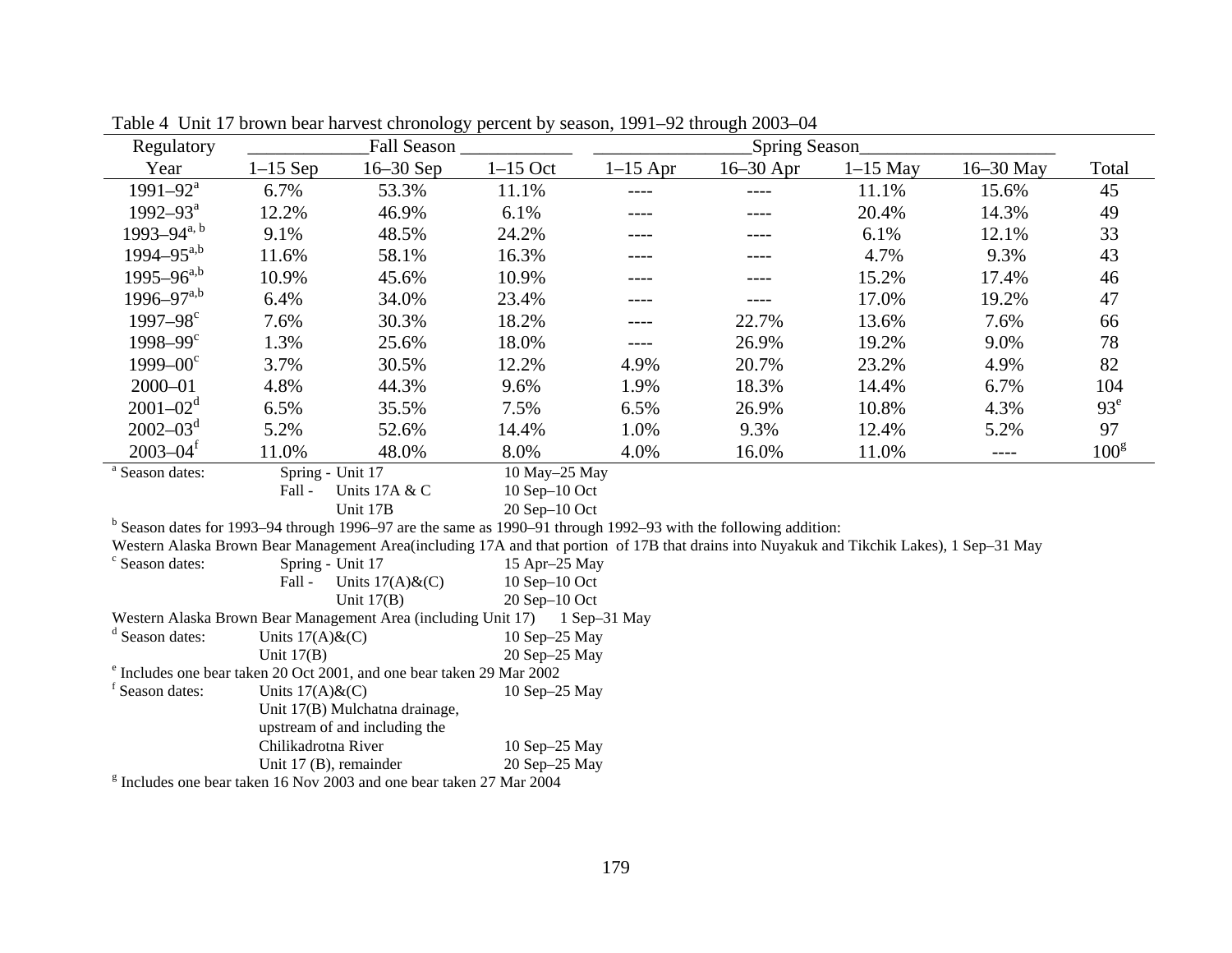|             | Percent of harvest |       |             |           |             |            |         |       |         |       |  |  |
|-------------|--------------------|-------|-------------|-----------|-------------|------------|---------|-------|---------|-------|--|--|
| Regulatory  |                    |       |             | $3-$ or   |             |            | Highway |       |         |       |  |  |
| Year        | Airplane           | Horse | <b>Boat</b> | 4-wheeler | Snowmachine | <b>ORV</b> | vehicle | Walk  | Unknown | Total |  |  |
| 1991-92     | 80.0               | $---$ | 15.5        | ---       | ---         |            |         | ---   | 4.4     | 45    |  |  |
| 1992-93     | 83.6               | ---   | 14.2        | ---       | ---         | ---        | ---     | 2.0   | $---$   | 49    |  |  |
| 1993-94     | 81.8               | $---$ | 15.1        | ---       | ---         |            | ---     | 3.0   | $---$   | 33    |  |  |
| 1994-95     | 83.7               | $---$ | 16.3        | ---       |             |            | ---     | ---   | $---$   | 43    |  |  |
| 1995-96     | 91.3               | $---$ | 6.5         | ---       | ---         | ---        | 2.2     | $---$ | $---$   | 46    |  |  |
| 1996-97     | 78.7               | $---$ | 17.0        | ---       | ---         |            | 2.1     | ---   | 2.1     | 47    |  |  |
| 1997-98     | 74.2               | $---$ | 18.2        | ---       | 6.1         | ---        | $---$   | 1.5   | $---$   | 66    |  |  |
| 1998-99     | 73.1               | ---   | 7.7         | 1.3       | 18.0        |            |         |       | $---$   | 78    |  |  |
| 1999-00     | 58.5               | $---$ | 17.1        | 2.4       | 20.7        | ---        | ---     | ---   | 1.2     | 82    |  |  |
| $2000 - 01$ | 77.9               | $---$ | 7.7         | $---$     | 10.6        |            | ---     | 3.8   | $---$   | 104   |  |  |
| $2001 - 02$ | 61.3               | $---$ | 11.8        | 1.1       | 25.8        | ---        | ---     | ---   | $---$   | 93    |  |  |
| $2002 - 03$ | 92.8               | $---$ | 7.2         | ---       | ---         |            | ---     |       | $---$   | 97    |  |  |
| $2003 - 04$ | 73.0               | ---   | 16.0        | ---       | 9.0         |            | ---     | 2.0   |         | 100   |  |  |

Table 5 Unit 17 brown bear harvest percent by transport method, 1991–92 through 2003–04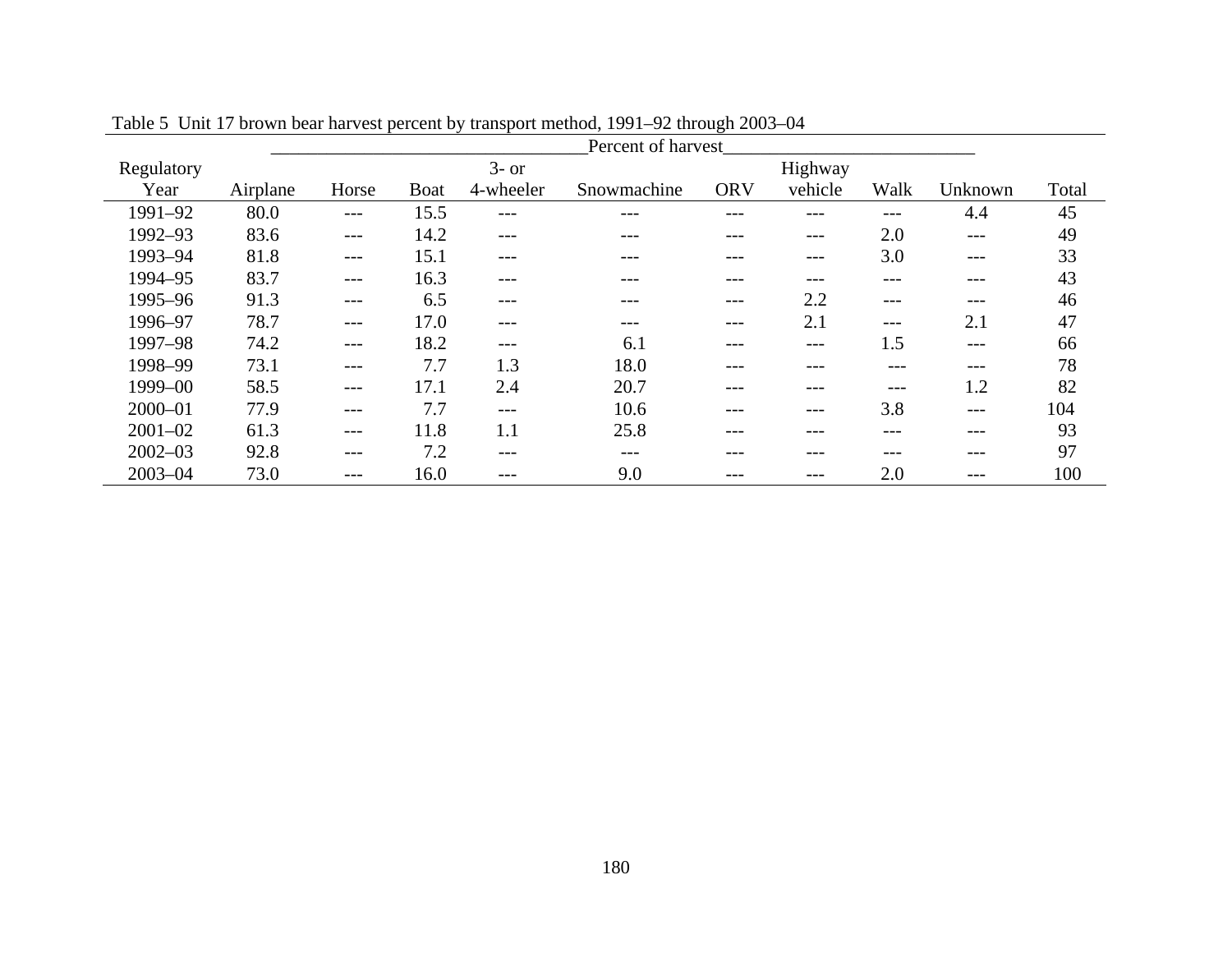**MANAGEMENT REPORT** 

## **BROWN BEAR MANAGEMENT REPORT**

From: 1 July 2002 To: 30 June 2004

# **LOCATION**

**GAME MANAGEMENT UNIT:** 18 (42,000 mi<sup>2</sup>)

**GEOGRAPHIC DESCRIPTION**: Yukon-Kuskokwim Delta

## **BACKGROUND**

Brown/grizzly bears exist at moderate density and the population is stable in Unit 18. Highest densities are in the Kilbuck Mountains southeast of Bethel and in the Andreafsky Mountains/Nulato Hills north of the Yukon River. Typically, few bears are reported harvested.

Traditionally, bears were important as food animals for the Yup'ik Eskimo people of Unit 18, and some of their customs surrounding bear hunting were inconsistent with the general hunting regulations. A brown bear working group made up of representatives of Unit 18 villages was established as a vehicle for local input on brown bear issues. After consultation with this group, the Western Alaska Brown Bear Management Area (WABBMA) was established, and regulations were modified to more closely match local cultural needs and to improve harvest reporting. In the WABBMA a registration permit hunt is administered for subsistence hunters, who pursue bears primarily for the meat.

Future administration of the subsistence brown bear hunt will be on a game management unit basis rather than through the WABBMA, and the working group is no longer active. However, a good working relationship with the local public was established and is an important part of bear management in Unit 18.

## **MANAGEMENT DIRECTION**

#### **MANAGEMENT GOALS**

- Maintain a viable brown bear population in Unit 18.
- Obtain brown bear population and harvest information.
- Minimize adverse interactions between bears and the public.
- Maintain productive working relationships with local residents and other agencies.

#### **MANAGEMENT OBJECTIVES**

• Monitor harvests through the sealing program, WABBMA registration permit reports, and contacts with the public.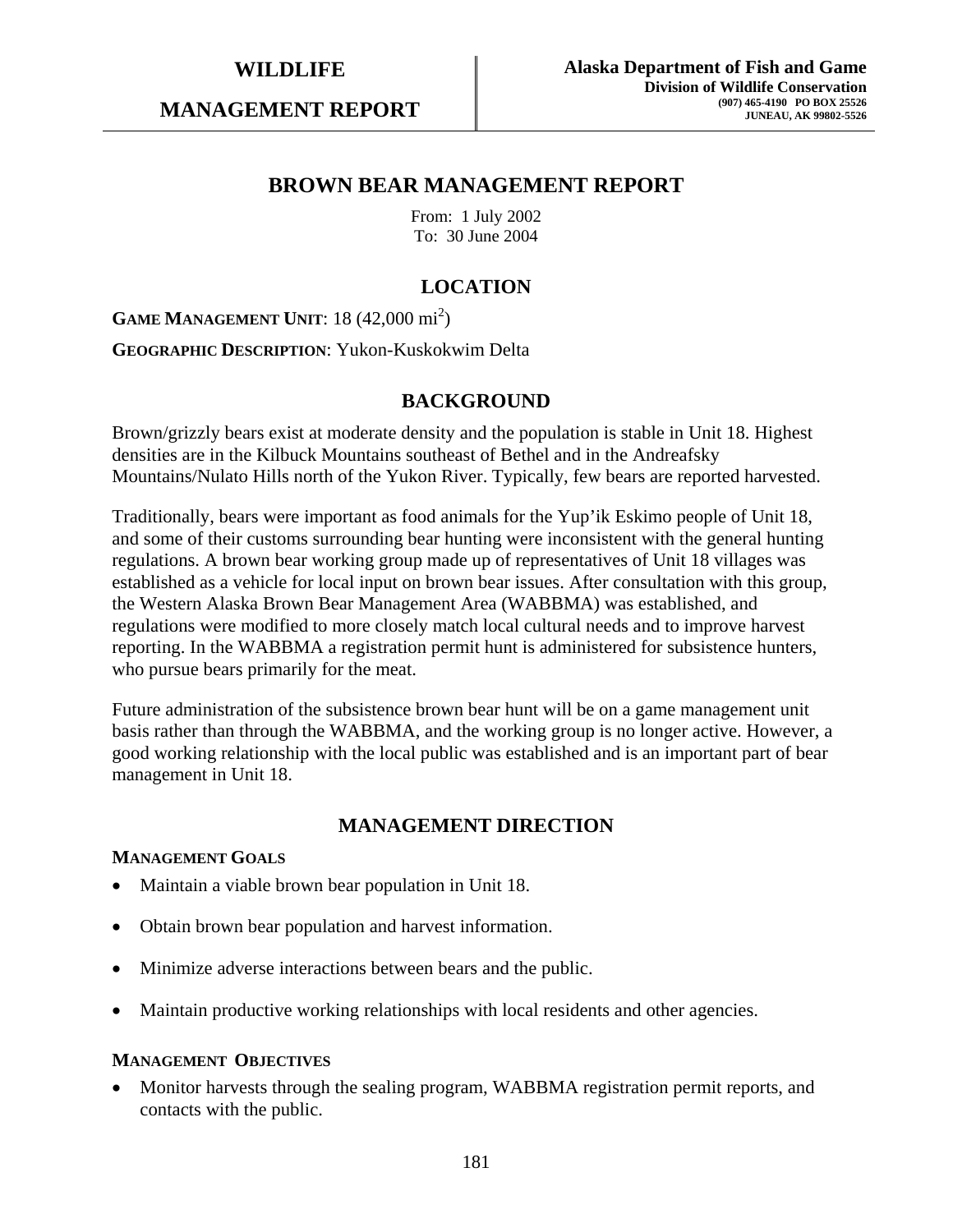- Obtain brown bear population information within the Togiak National Wildlife Refuge (TNWR) portion of Unit 18 by cooperating with TNWR staff in a census effort.
- In cooperation with the Yukon Delta National Wildlife Refuge (YDNWR), remove the radio collars deployed to obtain a brown bear population estimate in the Kilbuck Mountains.
- Provide educational material through the media and informal channels to improve compliance with brown bear hunting regulations and harvest reporting requirements.
- Inform the public of methods to minimize bear–human conflicts by reducing the attractiveness of fish camps, dumps, and other attractive nuisances.
- Communicate and cooperate with the Association of Village Council Presidents (AVCP), subsistence brown bear hunters, local village councils, Alaska Fish and Game Advisory Committees (AC), Federal Subsistence Regional Advisory Council (RAC), and FWS to regulate subsistence bear hunting.

# **METHODS**

During May 2003 and May 2004, we participated with TNWR staff in a brown bear density estimation effort within the TNWR and adjacent areas using an aerial survey technique that does not require radio collars. With results of this population estimate pending, we removed the radio collars deployed during a previous study in the spring of 2003.

During the 2002–2003 and the 2003–2004 regulatory years, we sent letters requesting harvest and effort information to registered hunters in the WABBMA and monitored the general hunt harvest through our standard sealing requirements. Several local residents shot bears in defense of life and property (DLP), and we assisted them through the administrative process.

In an effort to minimize bear–human conflicts at fish camps, we installed an electric fence around a volunteer's fish camp near St. Marys as a demonstration project and provided articles and information regarding bear–human conflicts to the public and media. We also contacted village leaders, local media, village natural resource personnel, hunters, and law enforcement personnel and relayed reports of illegal activities to the Alaska Department of Public Safety, Bureau of Wildlife Enforcement (ABWE).

## **RESULTS AND DISCUSSION**

## **POPULATION STATUS AND TREND**

## *Population Size*

We participated in a density estimation survey in the TNWR and adjacent areas with TNWR staff. The results of this survey are not yet available, but experience during a recent brown bear study provides a basis for us to estimate that the Unit 18 brown bear population is stable and includes approximately 335 bears in the Kilbuck Mountains and 200 bears in the Andreafsky Mountains and along the Yukon River. Few bears exist elsewhere in Unit 18.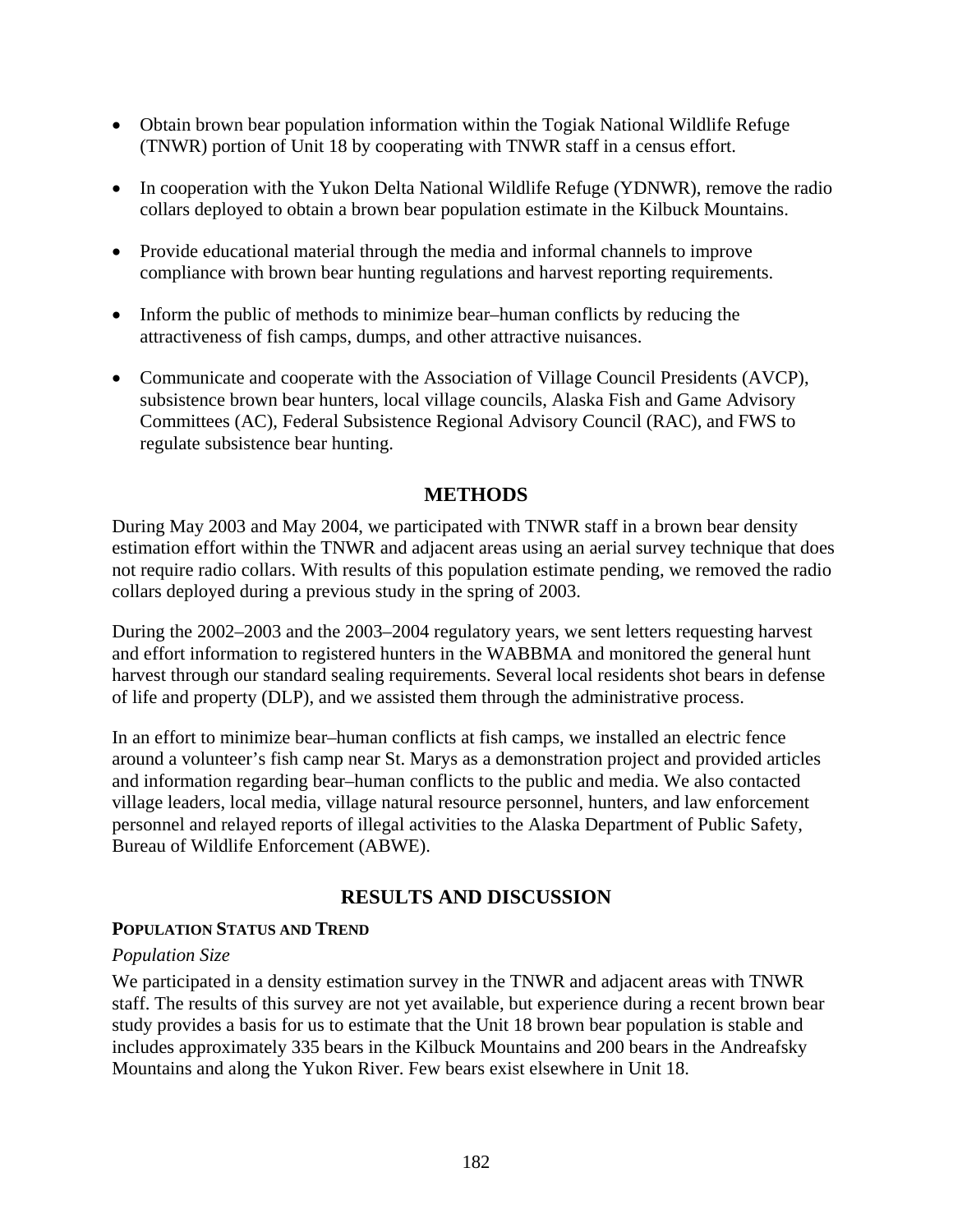#### *Population Composition*

There were no activities to determine brown bear population composition in Unit 18, but sex composition of the general hunt harvest is available in Table 1. During this reporting period, 62% of the bears taken were males, compared to 64% of all the bears taken since 1994.

#### *Distribution and Movements*

Drainages that include salmon streams in Unit 18, such as the Kisaralik and Kwethluk Rivers in the Kilbuck Mountains and the Andreafsky River north of St. Marys, support greater brown bear densities than elsewhere in the unit. Lowland habitats along the forested riparian corridors of the Yukon River and tributaries of the Kuskokwim River support moderate densities of brown bears. Other lowland habitats, including the vast treeless lowland of the Yukon–Kuskokwim Delta (Y– K Delta), contain very few bears.

#### **MORTALITY**

*Harvest*  Season and Bag Limit

|                                                                                                                                                                                                   | Resident                                                   |                                                            |
|---------------------------------------------------------------------------------------------------------------------------------------------------------------------------------------------------|------------------------------------------------------------|------------------------------------------------------------|
|                                                                                                                                                                                                   | Open Season                                                |                                                            |
|                                                                                                                                                                                                   | (Subsistence and                                           | Nonresident                                                |
| <b>Unit and Bag Limits</b>                                                                                                                                                                        | General Hunts)                                             | <b>Open Season</b>                                         |
| Unit 18–General Hunt                                                                                                                                                                              |                                                            |                                                            |
| Unit 18, that portion north<br>of the south bank of the<br>Kashunuk River, including<br>sloughs, from its mouth to<br>the Yukon River and north<br>of the south bank of the<br><b>Yukon River</b> |                                                            |                                                            |
| <b>Resident and Nonresident</b><br>Hunters: 1 bear every 4<br>regulatory years                                                                                                                    | $1$ Sep-31 May<br>(General hunt only)                      | 1 Sep–31 May<br>(General hunt only)                        |
| Remainder of Unit 18                                                                                                                                                                              |                                                            |                                                            |
| <b>Resident and Nonresident</b><br>Hunters: 1 bear every 4<br>regulatory years                                                                                                                    | $10$ Sep $-10$ Oct<br>10 Apr-25 May<br>(General hunt only) | $10$ Sep $-10$ Oct<br>10 May-25 May<br>(General hunt only) |
| Unit 18–Subsistence Hunt                                                                                                                                                                          |                                                            |                                                            |
| Resident Hunters: 1 bear<br>per regulatory year by<br>registration permit in the                                                                                                                  | $1$ Sep $-31$ May<br>(Subsistence hunt only)               |                                                            |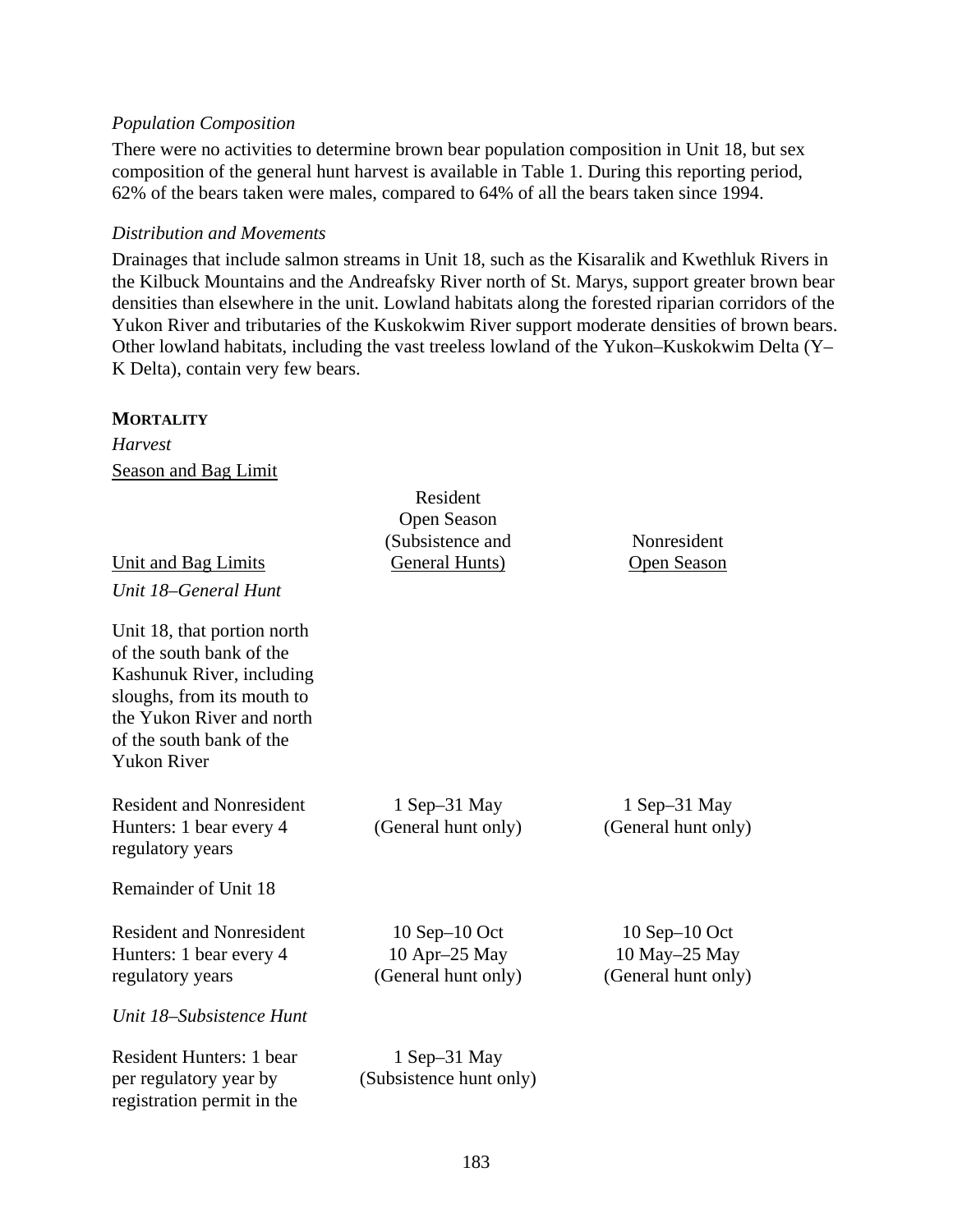WABBMA for subsistence purposes

Nonresident Hunters: No open season

(Subsistence hunt only)

Board of Game Actions and Emergency Orders. During the fall 2001 Board of Game meeting, the general brown bear resident and nonresident season in that portion of Unit 18, north of the south bank of the Kashunuk River, including its sloughs from its mouth to the Yukon River, and north of the south bank of the Yukon River, including its sloughs was extended to 1 September– 31 May. In the remainder of Unit 18 the season remained 10 September–10 October and 1 May– 25 May. The resident and nonresident bag limit was 1 bear every 4 regulatory years. This season and bag limit was in effect throughout this reporting period.

During the subsequent Board of Game meeting in fall 2003, the resident and nonresident general brown bear season was changed to 1 September–31 May unitwide, and the bag limit was raised to 1 bear per regulatory year. These changes took effect in July 2004.

The Board of Game also reauthorized the brown bear tag fee exemption associated with the WABBMA registration permit.

Human-Induced Harvest. During the 2002–2003 regulatory year, the Unit 18 reported harvest was 16 bears (2 subsistence and 14 general season), and during 2003–2004 the reported harvest was 17 bears (2 subsistence and 15 general season). Nearly all of the total reported harvest occurs in the area south of the Kuskokwim River; only 3 of 76 bears harvested since 1994 were taken north of the Yukon River. Additional harvest statistics for the general hunt are shown in Table 1.

DLP losses are reported infrequently. By their nature, DLP instances are unplanned; people involved in DLP kills are unprepared for dealing with a dead bear; and they generally have poor knowledge of proper procedures. We made some progress with DLP reporting, but we probably don't hear about many of the bears killed under DLP circumstances. We processed 3 DLP bears during each regulatory year of this reporting period. Four of the reported DLP bears were taken along the Yukon River, while 2 of the bears killed during 2003–2004 were taken near Quinhagak.

Permit Hunts. The WABBMA registration permit is available to hunters who take bears primarily for the meat. This permit was designed to make bear hunting regulations more suitable for local residents who include bear meat as part of their subsistence fare. Under this permit, hunters must salvage the meat for human consumption, the bag limit is one bear per regulatory year, the season is generally longer, the hide and skull need not be salvaged, hunters must report their hunting activity after receiving a prompt by mail, and the sealing requirement is eliminated unless the hide is removed from the management area. If a hide is presented for sealing under this last provision, the trophy value is destroyed by removing the skin of the head and the front claws, and these parts are retained by the department. Harvest statistics for the subsistence hunt are shown in Table 2.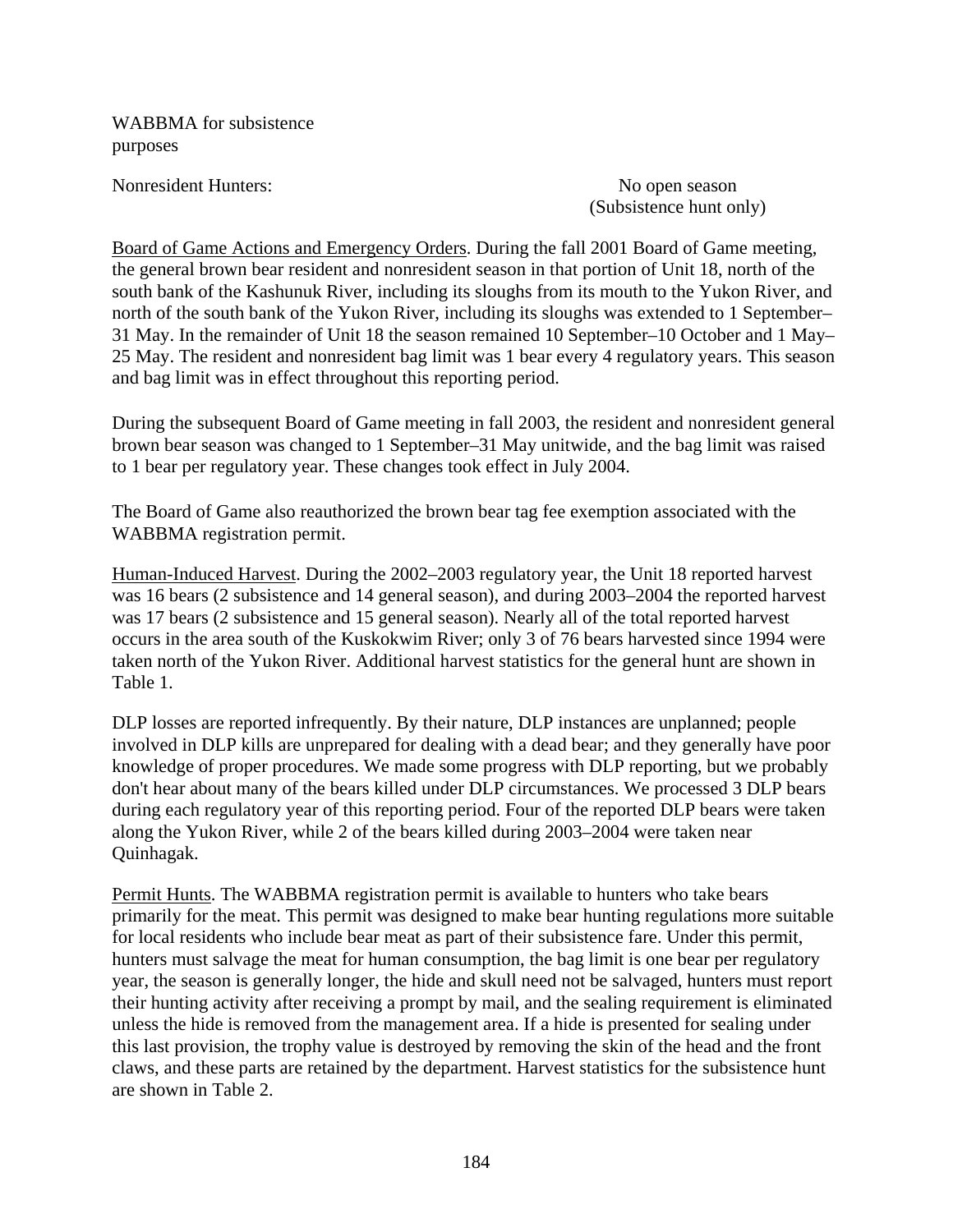In some cases, hunters get the WABBMA registration permit so they can shoot a bear causing problems in camp during hunts for other big game. They often don't want to shoot a bear, but if they have to, they also don't care to relinquish it to the state as required by DLP regulations. Provided the meat is salvaged, the WABBMA registration permit offers them a way to do that without paying the \$25 tag fee required under the general hunt regulations. In portions of the WABBMA, this is an accepted practice.

Hunter Residency and Success. During the 2002–2003 regulatory year, 10 of 14 brown bears harvested under general hunting regulations were taken by nonresidents. During the general hunt in 2003–2004, 13 residents and 2 nonresidents harvested bears. Because nonresidents aren't eligible to hunt under the WABBMA permit, all of the bears taken under this permit were taken by residents (Table 2).

General hunt regulations require hunters to report by having their bear sealed. However, this reporting mechanism does not measure the number of unsuccessful hunters, so success rates are unavailable for this group of hunters.

Success rates are available for those hunters using the WABBMA permits (Table 2). In 2002– 2003, 9% of hunters who reported were successful. In 2003–2004, 6% of them were successful.

Harvest Chronology. Prior to the arrival of caribou in Unit 18 in the mid 1990s, most of the bears taken in Unit 18 were killed in the spring. This pattern was variable and depended on snow conditions to allow travel by snowmachine, which provides greater access. More recently, the fall harvest has exceeded the spring harvest and is attributed to caribou hunters opportunistically taking bears. Additional harvest chronology data are found in Table 1.

Transport Methods. In 2002–2003, 11 successful hunters used airplanes to access their hunting areas, while 3 used boats. In 2003–2004, 14 successful hunters used airplanes, and 1 used a highway vehicle in the St. Marys area.

The hunters who use WABBMA permits typically use snowmachines. Since the subsistence season is open from 1 September through 31 May, and spring hunting is preferred by subsistence hunters, snowmachines are more practical.

## *Other Mortality*

No other mortality was documented during this reporting period.

# **HABITAT**

# *Assessment*

Unit 18 contains approximately 14,000  $km^2$  of fair to excellent brown bear habitat in the Kilbuck and Andreafsky Mountains. Additional lowland riparian habitats surrounded by tundra support moderate densities of brown bears along the Yukon River and tributaries of the Kuskokwim. Most brown bear habitat in Unit 18 is protected by the YDNWR and the TNWR, and land status is not expected to change.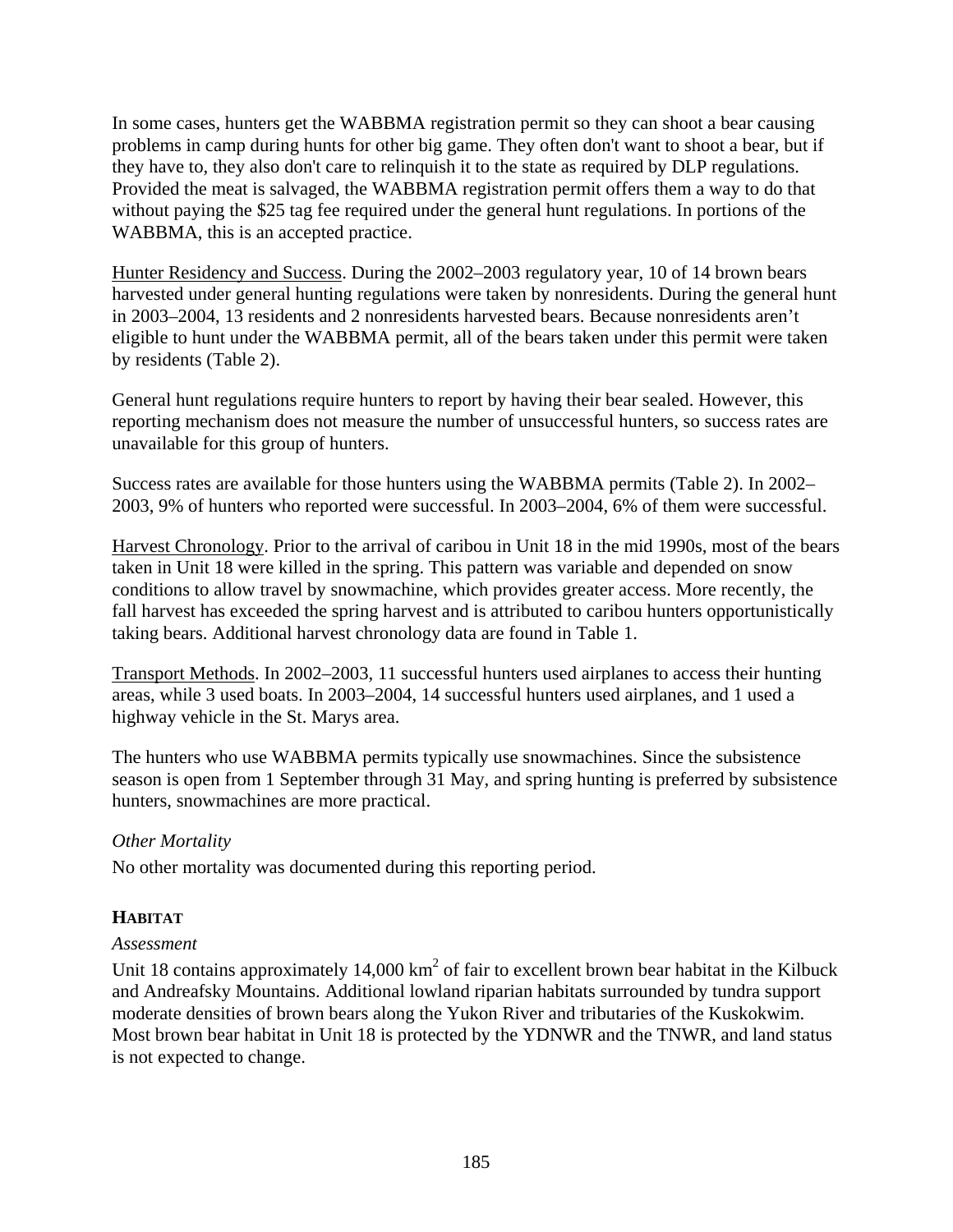## *Enhancement*

Bear habitat is largely intact in Unit 18 and protected by the YDNWR and the TNWR. No enhancement is necessary or anticipated.

## **NONREGULATORY MANAGEMENT PROBLEMS/NEEDS**

The WABBMA working group was a useful platform for public involvement in bear issues in Unit 18 but was disbanded due to budget considerations. Public input will still be necessary and will be accomplished through the ACs and the RAC.

# **CONCLUSIONS AND RECOMMENDATIONS**

A density estimate in partnership with the TNWR will be useful for estimating brown bear populations in Unit 18, and the technique being used offers an alternative to the use of radio collars, which were opposed locally and led to the creation of the WABBMA working group. The radio collars that were part of the previous study have been removed, and the public input duties of the working group have been returned to the ACs and the RAC.

The WABBMA registration permit hunt remains a valuable tool to document subsistence use of brown bears, but administration of this permit hunt has been cumbersome as the WABBMA has grown to include 4 game management units with 4 area offices supervised from 3 different regional offices. In future years, administration of this hunt will take place on a game management unit basis, but hunting opportunity will remain the same.

As the Mulchatna caribou herd (MCH) continues to use Unit 18, we expect resident hunters to use the Kilbuck Mountains in greater numbers than a decade ago, and with that, we expect greater opportunistic bear harvest. However, access to the Kilbuck Mountains is generally by aircraft and is restricted to lakes and a few landing strips. Hunting pressure around these access points will be high, but there are large areas throughout Unit 18 that provide refuge for bears, and no ill effects of increased hunting pressure are anticipated.

Nonresident brown bear hunters are required to hire a guide or be accompanied by a resident who is within the second degree of kindred. The YDNWR has issued permits to 2 bear hunting guides to operate within the refuge and the TNWR has issued a permit to 1 guide to operate within the portion of the TNWR within Unit 18. Only 1 of these 3 guides is active in Unit 18, but each is permitted to take up to 5 bears per calendar year, and there are no plans by either refuge to change that number. Because of this cap on the number of guides, we expect nonresident brown bear harvest to remain low.

Progress was made toward improving DLP reporting, especially along the Yukon River, where we established an electric fence around a fish camp as a demonstration project, which not only provided evidence of the efficacy of this technique, but also offered a focus for education efforts regarding DLP issues. We should continue these efforts.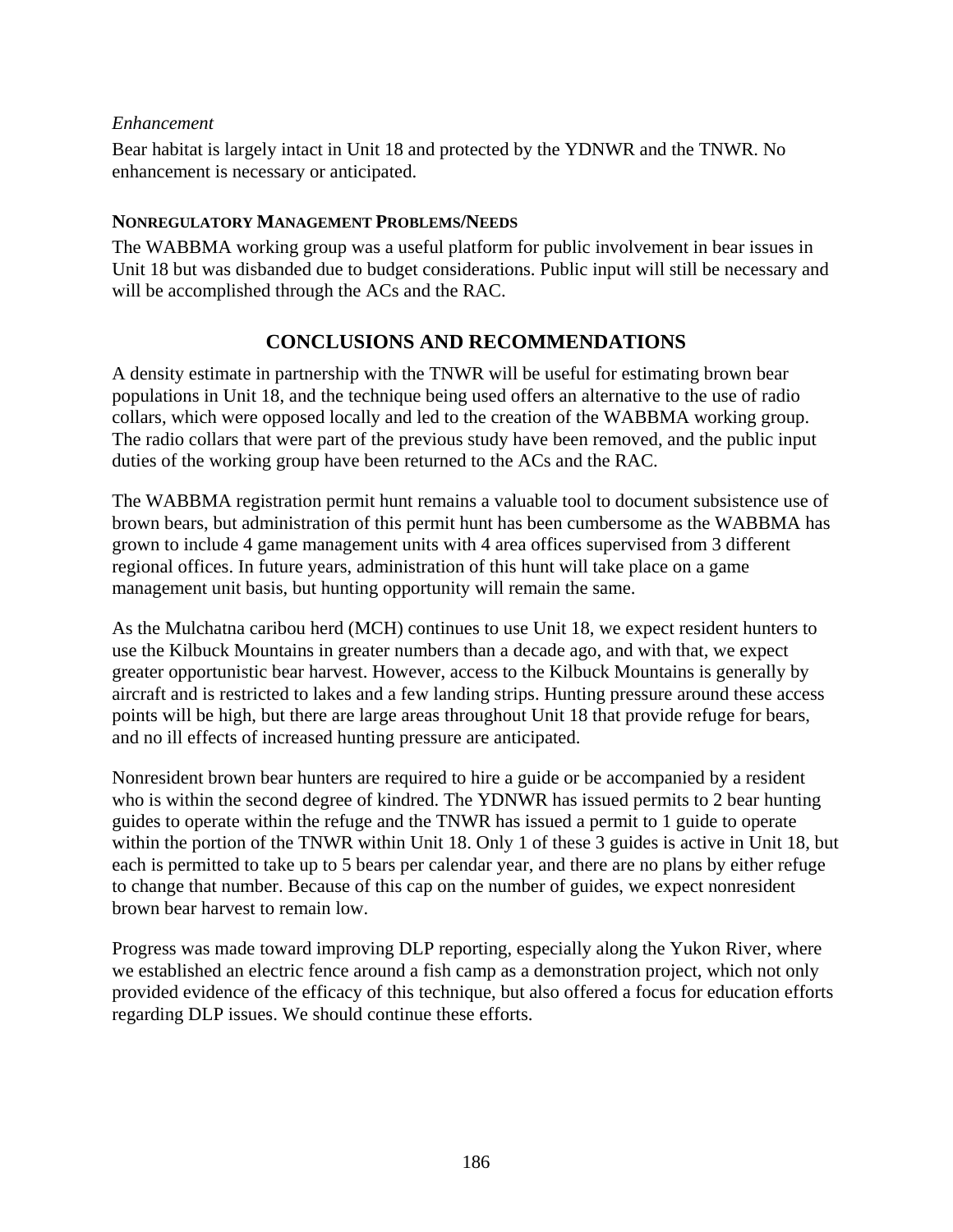#### **PREPARED BY:** SUBMITTED BY:

Roger Seavoy<br>Wildlife Biologist III Management C

Management Coordinator

Please cite any information taken from this section, and reference as:

Seavoy, R. 2005. Unit 18 brown bear management report. Pages 181–189 *in* C. Brown, editor. Brown bear management report of survey and inventory activities 1 July 2002–30 June 2004. Alaska Department of Fish and Game. Juneau, Alaska.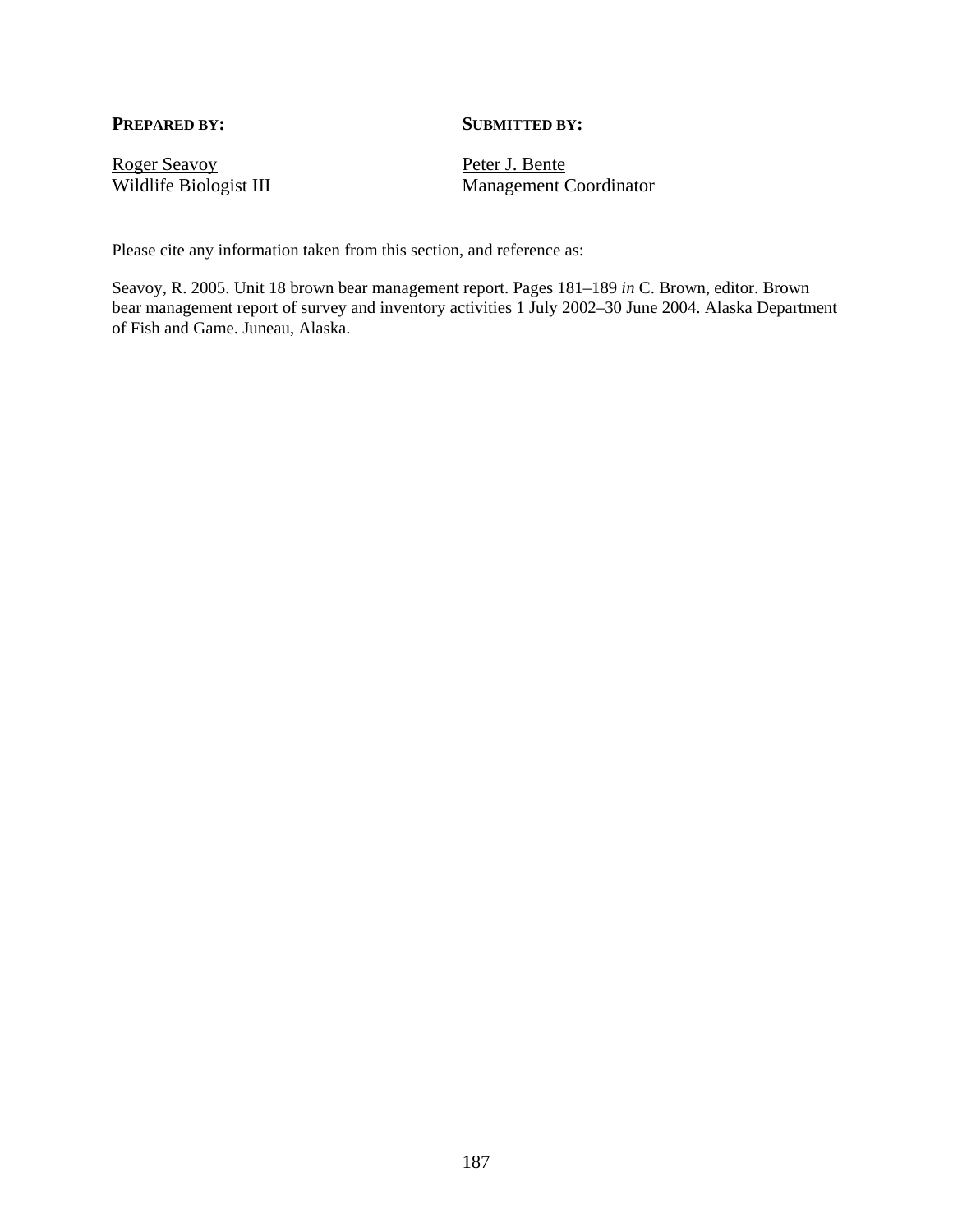|                    |                  |                    | Southeast of the Kuskokwim |                   |                                                                   |                     |                |                          |              | North of the Yukon       |                           |                   |                           |                          |                           |                 |    |
|--------------------|------------------|--------------------|----------------------------|-------------------|-------------------------------------------------------------------|---------------------|----------------|--------------------------|--------------|--------------------------|---------------------------|-------------------|---------------------------|--------------------------|---------------------------|-----------------|----|
|                    |                  |                    | Fall harvest               |                   |                                                                   |                     | Spring harvest |                          |              |                          | Fall harvest              |                   |                           |                          | Spring harvest            |                 |    |
| Regulatory<br>year | Total<br>harvest | Before<br>$20-Sep$ |                            | After<br>$20-Sep$ |                                                                   | Before<br>$15$ -May |                | After<br>15-May          |              | Before<br>$20-Sep$       |                           | After<br>$20-Sep$ |                           | Before                   | 15-May                    | After<br>15-May |    |
|                    |                  | 88                 | 79                         | 88                | $\begin{smallmatrix} \bigcirc \circ \circ \\ + \end{smallmatrix}$ | 88                  | 79             | $\mathcal{S}\mathcal{S}$ | $\varphi$    | $\mathcal{S}\mathcal{S}$ | $\mathcal{Q} \mathcal{Q}$ | 88                | $\mathcal{Q} \mathcal{Q}$ | $\mathcal{S}\mathcal{S}$ | $\mathcal{Q} \mathcal{Q}$ | 88              | 79 |
| 1994-1995          | 3                | $\boldsymbol{0}$   |                            |                   |                                                                   | $\mathbf{1}$        | $\mathbf{1}$   | $\mathbf{1}$             |              |                          |                           |                   |                           |                          |                           |                 |    |
| 1995-1996          | $\overline{4}$   |                    |                            | $\mathbf{1}$      | $\mathbf{1}$                                                      |                     | $\mathbf{1}$   | $\mathbf{1}$             |              |                          |                           |                   |                           |                          |                           |                 |    |
| 1996-1997          | 5                | $\mathbf{1}$       |                            |                   |                                                                   | $\overline{2}$      | $\mathbf{1}$   | $\mathbf{1}$             |              |                          |                           |                   |                           |                          |                           |                 |    |
| 1997-1998          | $\overline{4}$   |                    |                            | $\overline{2}$    | $\mathbf{1}$                                                      |                     |                | $\mathbf{1}$             |              |                          |                           |                   |                           |                          |                           |                 |    |
| 1998-1999          | 13               | $\overline{2}$     | $\overline{2}$             | $\mathbf{1}$      |                                                                   | 5                   | $\mathbf{1}$   |                          |              | $\mathbf{1}$             |                           |                   | $\mathbf{1}$              |                          |                           |                 |    |
| 1999-2000          | 5                | $\mathbf{1}$       |                            |                   | $\mathbf{1}$                                                      | $\mathbf{1}$        |                | $\overline{2}$           |              |                          |                           |                   |                           |                          |                           |                 |    |
| 2000-2001          | 5                |                    | $\mathbf{1}$               |                   |                                                                   | 3                   | $\mathbf{1}$   |                          |              |                          |                           |                   |                           |                          |                           |                 |    |
| 2001-2002          | $8\,$            | $\overline{2}$     | $\mathbf{1}$               |                   | $\overline{2}$                                                    |                     |                | $\overline{2}$           | $\mathbf{1}$ |                          |                           |                   |                           |                          |                           |                 |    |
| 2002-2003          | 14               | $\mathbf{1}$       | $\overline{2}$             | $\overline{4}$    | $\overline{3}$                                                    | $\mathbf{1}$        |                | 3                        |              |                          |                           |                   |                           |                          |                           |                 |    |
| 2003-2004          | 15               | $\overline{4}$     | $\overline{2}$             | $\overline{4}$    | 3                                                                 |                     |                |                          |              | $\mathbf{1}$             |                           |                   |                           |                          |                           |                 |    |
| Totals             | 76               | 11                 | $8\,$                      | 12                | 11                                                                | 13                  | 6              | 11                       | $\mathbf{1}$ | $\mathbf{2}$             |                           |                   | $\mathbf{1}$              |                          |                           |                 |    |

Table 1 Unit 18 general hunting season brown bear harvest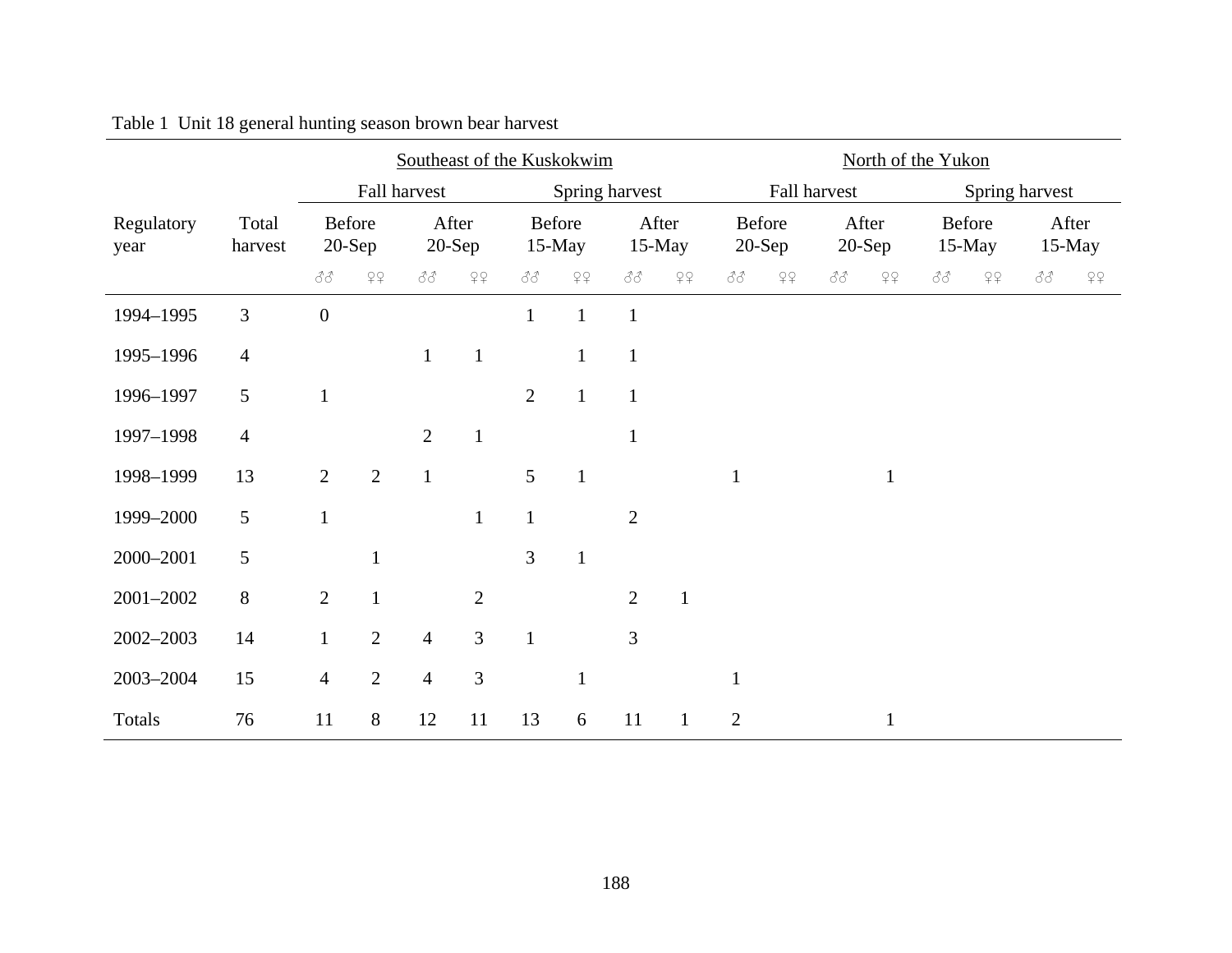| Regulatory<br>year | Permits<br>issued | Permits<br>returned | Number<br>hunting | Bears harvested<br>in WABBMA | Bears harvested<br>in Unit 18 |
|--------------------|-------------------|---------------------|-------------------|------------------------------|-------------------------------|
| 1996-1997          | 57                | 28                  | 12                | $\overline{0}$               | $\overline{0}$                |
| 1997-1998          | 54                | 16                  | 6                 | $\overline{0}$               | $\overline{0}$                |
| 1998-1999          | 95                | 42                  | 21                | $\overline{4}$               | 1                             |
| 1999-2000          | 85                | 63                  | 27                | 8                            | $\overline{2}$                |
| 2000-2001          | 26                | 20                  | 9                 | 1                            | $\mathbf{1}$                  |
| 2001-2002          | 69                | 56                  | 19                | 3                            | $\mathbf{1}$                  |
| 2002-2003          | 63                | 58                  | 22                | 5                            | $\overline{2}$                |
| 2003-2004          | 63                | 52                  | 17                | 3                            | $\overline{2}$                |

Table 2 Western Alaska Brown Bear Management Area (WABBMA) brown bear harvest, hunter effort and success, 1996–2004.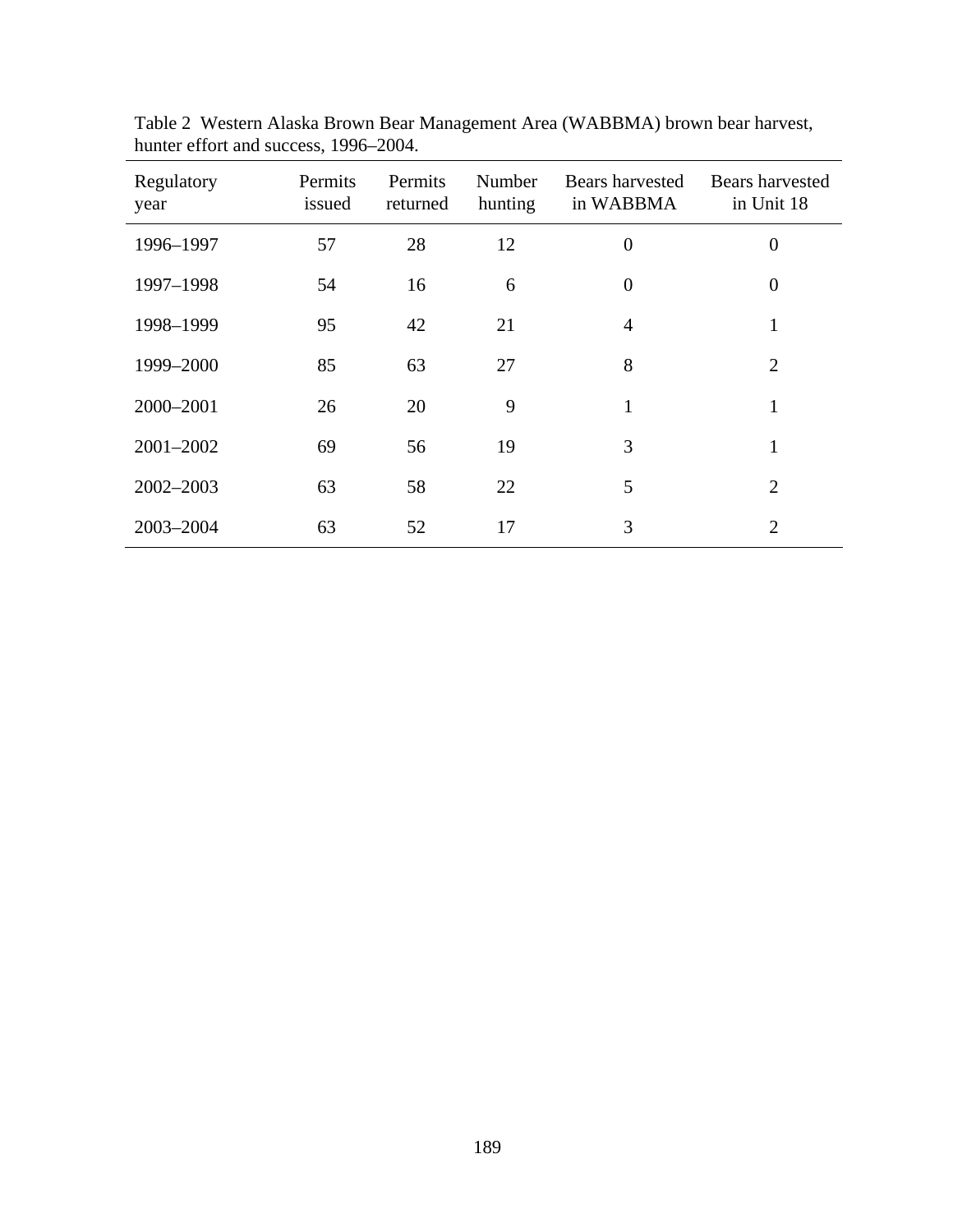**MANAGEMENT REPORT** 

## **BROWN BEAR MANAGEMENT REPORT**

From: 1 July 2002 To: 30 June 2004

# **LOCATION**

**GAME MANAGEMENT UNITS:** 19, 21A, and 21E (59,756 mi<sup>2</sup>)

**GEOGRAPHIC DESCRIPTION:** All drainages of the Kuskokwim River upstream from the village of Lower Kalskag; Yukon River drainage from Paimiut upstream to, but not including, the Blackburn Creek drainage; the entire Innoko River drainage; and the Nowitna River drainage upstream from the confluence of the Little Mud and Nowitna Rivers.

# **BACKGROUND**

Although grizzly bears are distributed throughout Units 19, 21A, and 21E, bear densities and hunter interest varies among subunits. At higher elevations within the Alaska Range and associated foothills (Units 19B and 19C), there is moderate harvest pressure, mainly from nonresident, guided hunters. Harvest pressure is generally light in other portions of the area.

Estimated population densities were based on extrapolations from research in other areas. Harvests have generally fluctuated with season lengths and probably do not provide a good indication of population status or trend. During the 1960s when mandatory sealing requirements began, harvest was light, averaging about 15 bears annually. During the 1970s, harvest increased dramatically, but seasons were shortened severely, and as a result, harvest declined by the early 1980s. Throughout the 1980s, harvests remained relatively low, with a slowly increasing trend through the early 2000s.

## **MANAGEMENT DIRECTION**

## **MANAGEMENT GOALS**

*That portion of Units 19D and 19A and Units 21A and 21E* 

¾ Provide the greatest sustained opportunity to hunt grizzly bears.

## *Units 19C and 19B upstream from the Aniak River drainage*

- $\triangleright$  Provide the opportunity to take large grizzly bears.
- ¾ Provide the opportunity to hunt grizzly bears under aesthetically pleasing conditions.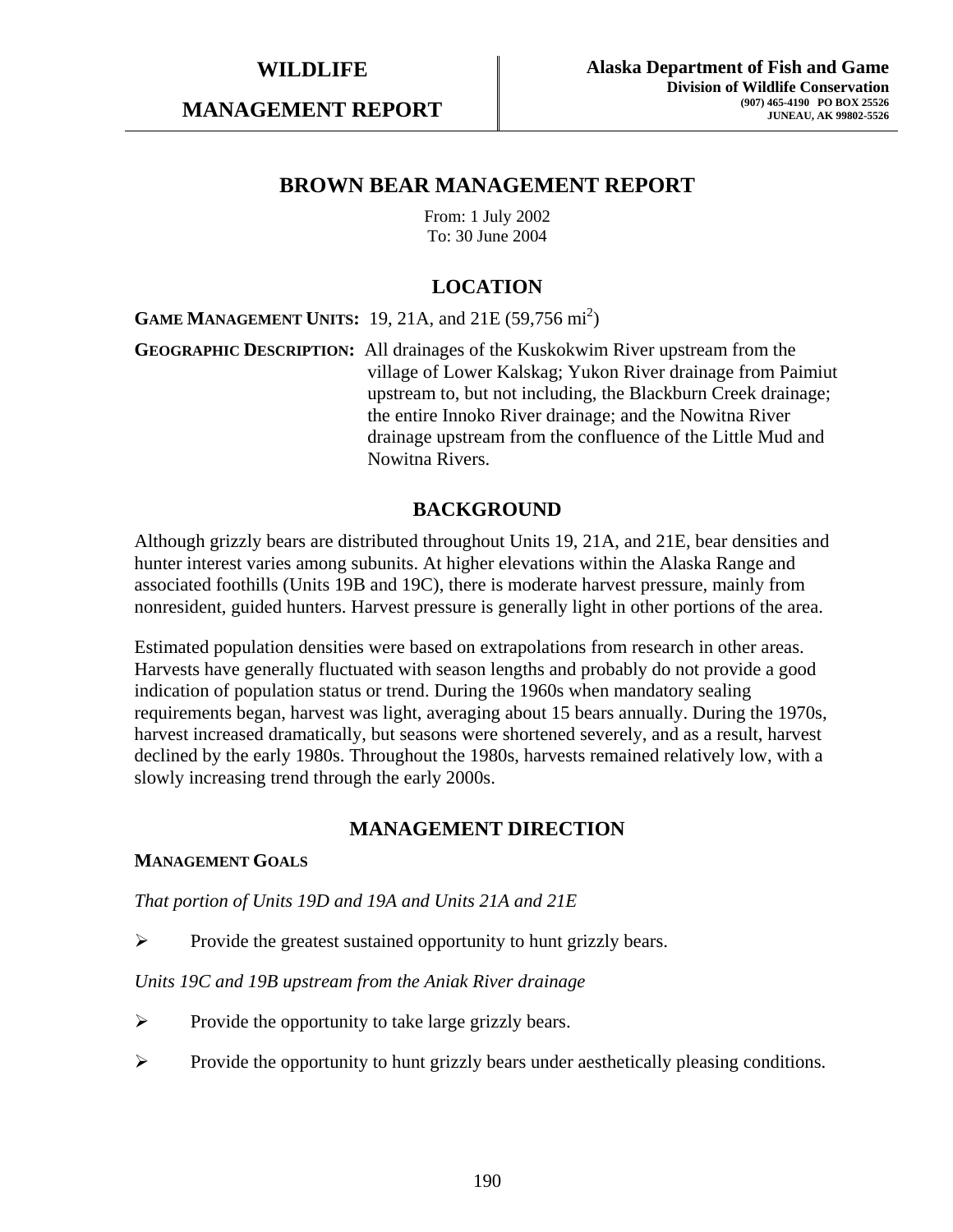*Western portion of Units 19, 21A within the Western Alaska Brown Bear Management Area, and 21E* 

 $\triangleright$  Provide for subsistence uses of grizzly bears.

## **MANAGEMENT OBJECTIVE**

 $\triangleright$  Manage grizzly bear populations to sustain a mean annual harvest of no more than 70 bears with a minimum of 50% males in the harvest.

## **MANAGEMENT ACTIVITIES**

 $\triangleright$  Allow an increased legal harvest of grizzly bears in and around villages, fish camps, and other human habitations during open seasons to reduce human–bear conflicts during closed seasons.

 $\triangleright$  Increase reporting of harvest.

# **METHODS**

Data from sealing certificates provided hunter residency and hunting methods, bear demographics, sex ratio of the harvest, and timing and location of harvest. Similar harvest data were compiled from registration permits for bears taken under Western Alaska Brown Bear Management Area regulations. Harvest data were summarized by regulatory year (RY), which begins 1 July and ends 30 June (e.g.,  $RY03 = 1$  Jul 2003 through 30 Jun 2004).

# **RESULTS AND DISCUSSION**

## **POPULATION STATUS AND TREND**

## *Population Size and Composition*

Population surveys or density estimates have not been conducted in these units. However, I estimated the population based on known bear densities (Miller et al. 1997) in similar habitats in other game management units in Interior Alaska. The habitat in Unit 19A is of moderate quality, which should support a density of 20 bears/1000  $\text{mi}^2$ , or 200 bears. Unit 19B contains about 7500 mi<sup>2</sup> of good quality bear habitat, with an estimated density of 75 bears/1000 mi<sup>2</sup> or 560 bears. Unit 19C has about 5200 mi<sup>2</sup> of good quality habitat (50 bears/1000 mi<sup>2</sup> = 260 bears) and about 1500 mi<sup>2</sup> of moderate-quality habitat (20 bears/1000 mi<sup>2</sup> = 30 bears). Unit 19D generally contains poor quality habitat (15 bears/1000  $\text{mi}^2 = 190$  bears). Using these figures, my estimate was 1000–1250 bears for Unit 19. Pegau (1987) estimated a total of 900 bears for the same area.

I used the same approach to estimate population size in Units 21A and 21E. The higher elevation areas are moderately good bear habitat, and low elevation areas contain poor habitat. I estimated density at  $25$  bears/1000 mi<sup>2</sup> in moderate quality bear habitat and 10 bears/1000 mi<sup>2</sup> in poor habitat. In Unit 21A there are about  $4500$  mi<sup>2</sup> of moderately good habitat (25 bears/1000 mi<sup>2</sup> = 113 bears) and about 11,500 mi<sup>2</sup> of poor habitat (15 bears/1000 mi<sup>2</sup> = 175 bears). The total population estimate for Unit 21A was therefore 285–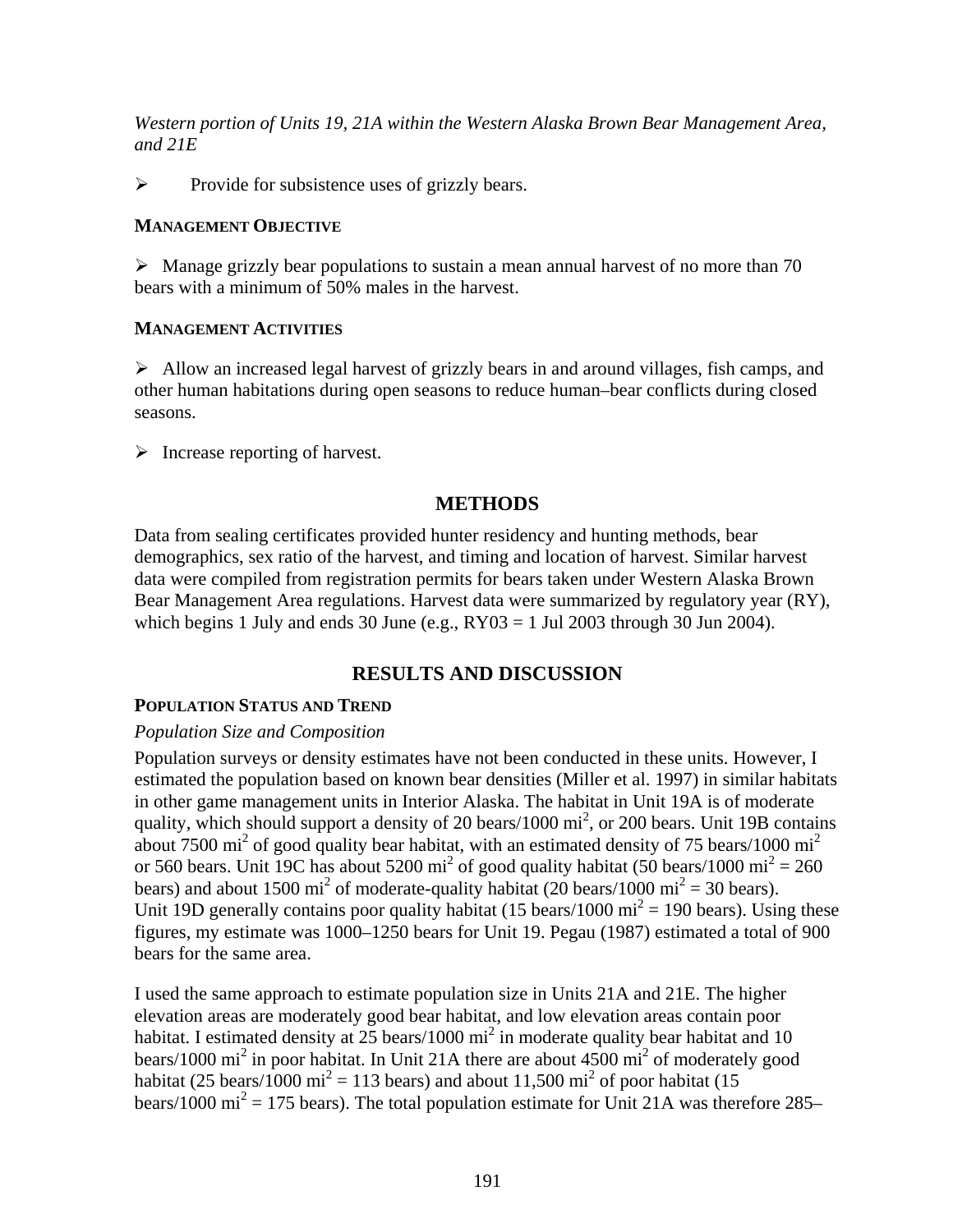335 bears. Unit 21E consists of about 1000  $\text{mi}^2$  of moderately good habitat (25 bears/1000  $\text{mi}^2$  $=$  25 bears) and about 7000 mi<sup>2</sup> of poor habitat (15 bears/1000 mi<sup>2</sup> = 105 bears). The total population estimate for Unit 21E was 100–200 bears.

My estimate for the entire  $60,352$ -mi<sup>2</sup> area was 1685–1960 bears, based on extrapolated densities of  $15-75$  bears/1000 mi<sup>2</sup>. The population was probably stable or slowly increasing during the past 10 years, based on field observations, nuisance reports, hunter harvest, and sightings.

## **MORTALITY**

# *Harvest*  Season and Bag Limit

|                                      | <b>Resident Open Season</b>        |                            |  |  |
|--------------------------------------|------------------------------------|----------------------------|--|--|
| Units and Bag Limits                 | (Subsistence and General<br>Hunts) | Nonresident Open<br>Season |  |  |
| RY01-RY03                            |                                    |                            |  |  |
| Units 19A and 19B within the Western |                                    |                            |  |  |
| Brown Bear Management Area.          |                                    |                            |  |  |
| One bear every regulatory year by    | $1$ Sep-31 May                     | No open season             |  |  |
| registration permit.                 | (Subsistence hunt only)            |                            |  |  |
| One bear every 4 regulatory years.   | 1 Sep-31 May                       | 1 Sep-31 May               |  |  |
| Unit 19A outside the Western Brown   |                                    |                            |  |  |
| Bear Management Area.                |                                    |                            |  |  |
| One bear every 4 regulatory years.   | $1$ Sep $-31$ May                  | $1$ Sep $-31$ May          |  |  |
| Unit 19B outside the Western Brown   |                                    |                            |  |  |
| Bear Management Area.                |                                    |                            |  |  |
| One bear every 4 regulatory years.   | 1 Sep $-25$ May                    | $1$ Sep $-25$ May          |  |  |
| Units 19C and 19D.                   |                                    |                            |  |  |
| One bear every 4 regulatory years.   | $1$ Sep $-31$ May                  | $1$ Sep $-31$ May          |  |  |
| Units 21A and 21E.                   |                                    |                            |  |  |
| One bear every 4 regulatory years.   | $1$ Sep-31 May                     | $1$ Sep-31 May             |  |  |
| <i>RY04</i>                          |                                    |                            |  |  |
| Units 19A and 19B within the Western |                                    |                            |  |  |
| Brown Bear Management Area.          |                                    |                            |  |  |
| One bear every regulatory year by    | $10$ Aug $-30$ Jun                 | No open season             |  |  |
| registration permit.                 | (Subsistence hunt only)            |                            |  |  |
| One bear every regulatory year.      | 10 Aug-30 Jun                      | 10 Aug-30 Jun              |  |  |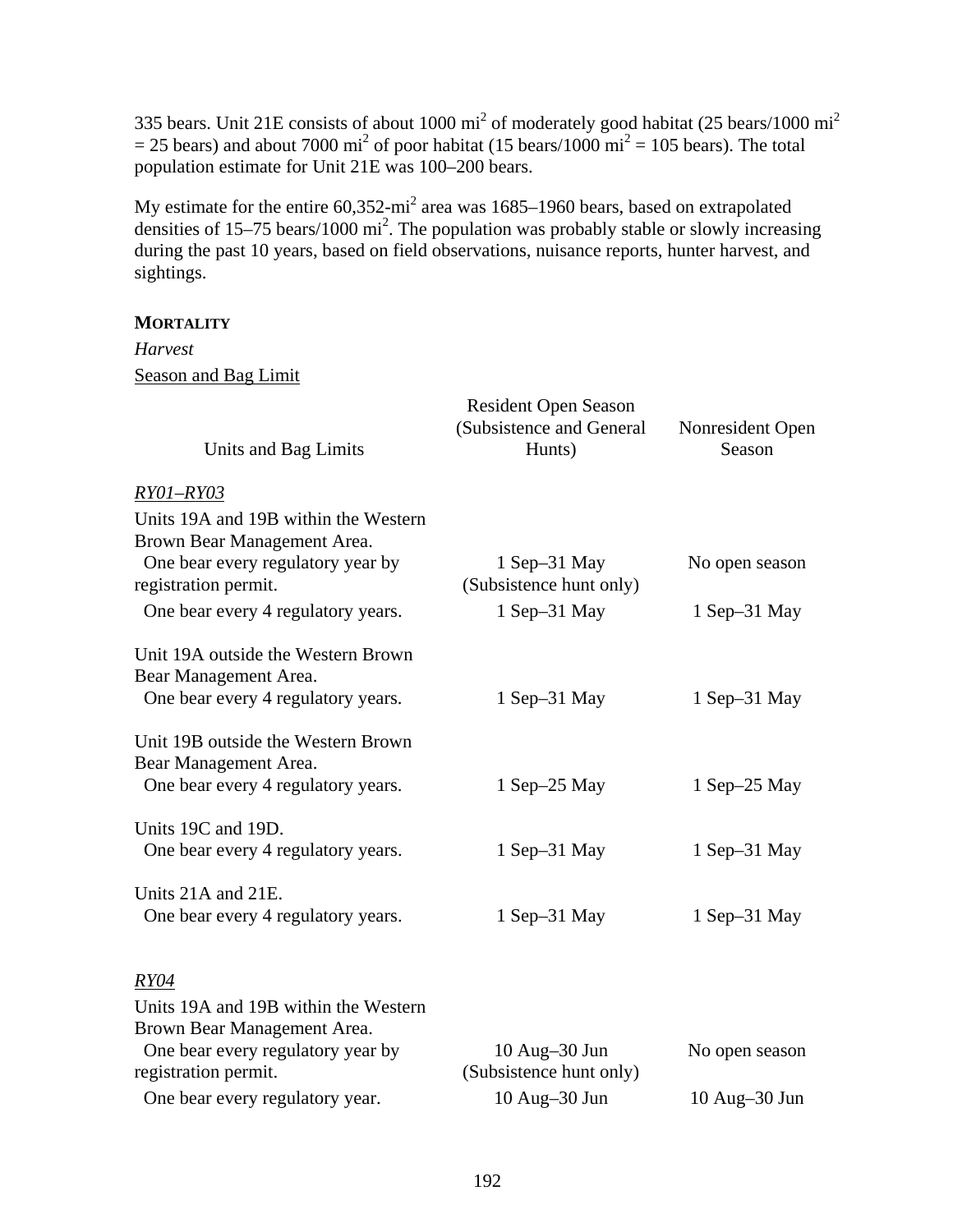| Units and Bag Limits                                                                           | <b>Resident Open Season</b><br>(Subsistence and General<br>Hunts) | Nonresident Open<br>Season |
|------------------------------------------------------------------------------------------------|-------------------------------------------------------------------|----------------------------|
| Unit 19A outside the Western Brown<br>Bear Management Area.<br>One bear every regulatory year. | $10$ Aug $-30$ Jun                                                | $10$ Aug $-30$ Jun         |
| Unit 19B outside the Western Brown<br>Bear Management Area.                                    |                                                                   |                            |
| One bear every regulatory year.                                                                | $1$ Sep $-31$ May                                                 | $1$ Sep $-31$ May          |
| Units 19C and 19D.<br>One bear every regulatory year.                                          | $1$ Sep $-31$ May                                                 | 1 Sep–31 May               |
| Unit 19D.                                                                                      |                                                                   |                            |
| One bear every regulatory year.                                                                | $10$ Aug $-30$ Jun<br>Tag fee exemption                           | $10$ Aug $-30$ Jun         |
| Units 21A and 21E.                                                                             |                                                                   |                            |
| One bear every regulatory year.                                                                | $10$ Aug $-30$ Jun                                                | 10 Aug–30 Jun              |

Alaska Board of Game Actions and Emergency Orders. The Alaska Board of Game passed a proposal at its March 2004 meeting to lengthen the hunting seasons in Units 19A, 19D, 21A, and 21E by 21 days in the fall and 30 days in the spring. This resulted in the season beginning on 10 August instead of 1 September and ending on 30 June instead of 31 May. The board reauthorized the resident tag fee exemption for Unit 19D at its spring 2003 and 2004 meetings. Resident tag fee exemptions must be reauthorized each year by the board. The seasons in Units 19B and 19C were not changed due to concerns that substantial grizzly bear harvest already occurred in those units.

Hunter Harvest. Grizzly bear harvest was highly variable among units (Table 1). During RY93–RY98, harvest trend for most of the area was stable. The Unit 19A average harvest during RY93–RY98 was 7.3 bears/year. During RY99–RY03 the harvest remained stable at 9.0 bears/year, slightly higher than during RY93–RY98. Unit 19B harvest remained stable during RY93–RY98 at 26.1 bears/year and increased during RY99–RY03 to an average of 51 bears/year. In Unit 19C during RY93–RY98, the average harvest was 19.3 bears/year and decreased during RY99–RY03 to 11.6 bears/year. Unit 19D annual harvest was low but increased slightly; during RY93–RY98 harvest averaged 2.0 bears/year compared to the RY99–RY03 mean harvest of 4.0 bears/year. Unit 21A and 21E harvests have remained low since RY93, with Unit 21A averaging 1.4 bears/year. Unit 21E annual harvest increased from 4.3 bears/year in RY93–RY98 to 6.4 bears/year during RY99–RY03. The unreported harvest of bears taken at fish camps was probably ≤10 bears/year throughout the area.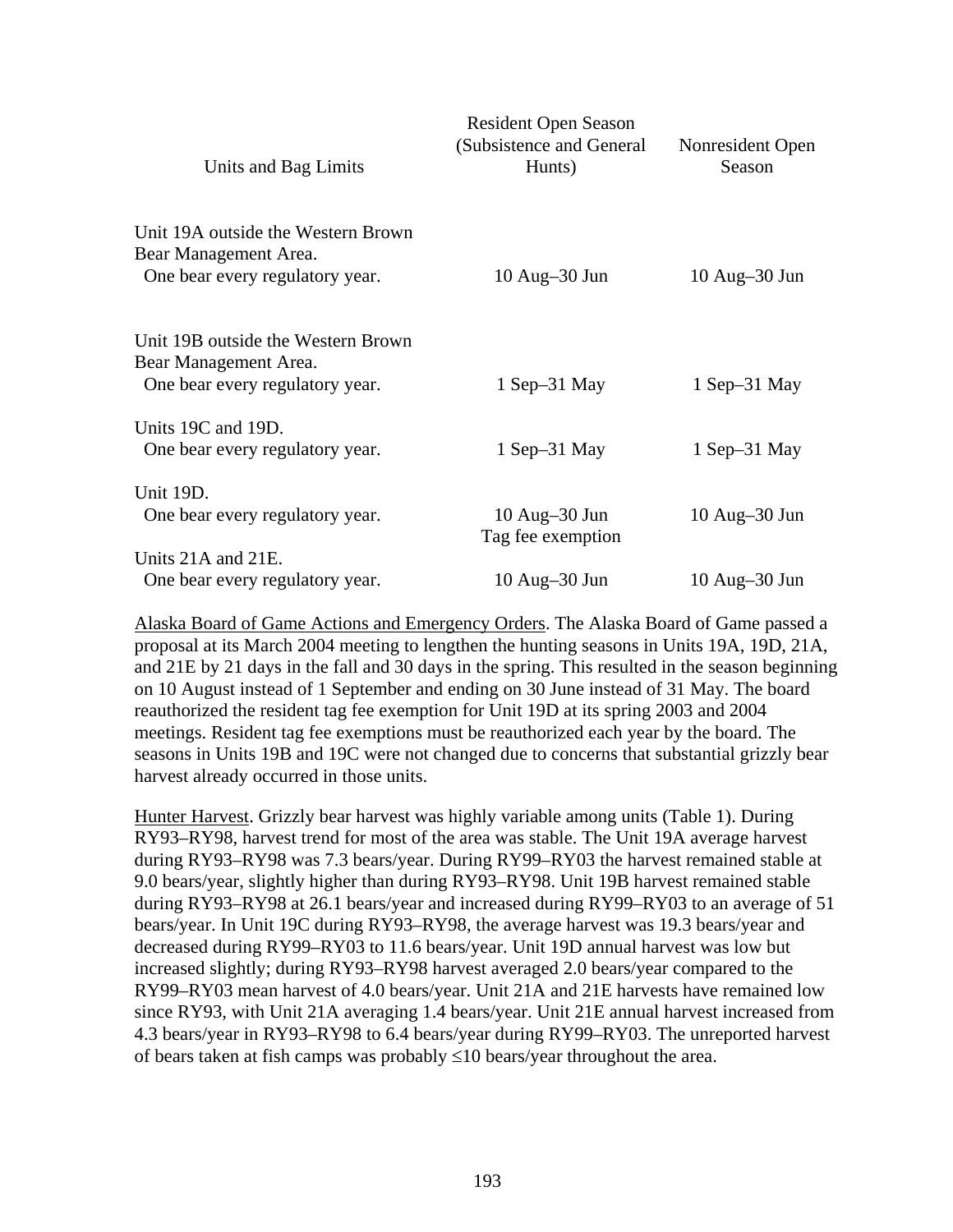The 5-year mean annual harvest (RY98–RY03) in the entire area was 88.4 grizzly bears, an increase of more than 27 bears/year compared to RY93–RY98. The conservative estimate of sustainable harvest was 83–99 bears (6% of 1375–1650 bears; Reynolds 1997). The 5-year average annual harvests during RY98–RY03 were slightly more than the lower limit of this estimated conservative sustainable level (83 bears) based on the current population estimates.

The proportion of males in the reported harvest ranged between 56–69% during RY99–RY03 (Table 2). The mean percentage of males in the harvest during RY99–RY03 was 63%. During RY03 the percent males in the harvest was 56%, the lowest percentage of males measured since RY96.

Generally, the preponderance of males in the harvest reflects a healthy population, given low-to-moderate hunting pressures. However, many Unit 19, 21A, and 21E grizzly bears are harvested on multispecies hunts, and hunters are not necessarily attempting to take a record-class animal. Therefore, hunters may not avoid taking females (except those with cubs or yearlings). Unless grizzly bear hunting effort becomes more intensive, our management objective to harvest >50% males should afford the protection needed to sustain the population, even if harvest levels exceed the guideline of 6% annual harvest of the estimated population.

Hunter Residency and Success. During the past 5 years, nonresidents harvested 370 of the 442 bears harvested in this area (84%; Table 3). This indicates a relatively high use of the area by grizzly bear guides and their nonresident clients. No information is available on success rates (i.e., number of successful versus unsuccessful hunters) for grizzly bear hunters in the unit. However, between RY99 and RY03, the mean number of days hunted annually by successful hunters fluctuated between 4.0 and 5.2 days. This range is slightly lower than RY93–RY01 average days hunted of 4.4–6.0 days.

Harvest Chronology. Most harvest occurred during the fall hunting season (Table 4). The fall harvest was greater primarily due to guided hunts for multiple species. Guided hunters opportunistically killed bears while hunting ungulates. Spring grizzly bear hunting increased in this area from an average of 13.5 bears during April and May RY93–RY98 to 16.8 bears during April and May RY99–RY03.

Transport Methods. During the past 5 years, 83–91% of successful hunters used airplanes as their primary access method (Table 5). The proportion of successful hunters who used aircraft has not changed substantially since sealing began.

# **CONCLUSIONS AND RECOMMENDATIONS**

Grizzly bear harvests during RY02–RY03 were stable in Units 19A, 19C, 19D, 21A, and 21E. Harvest increased in Unit 19B from an average of 26.1 bears/year during RY93–RY98 to 51 bears/years during RY99–RY03. During RY03 the reported harvest in Unit 19B was 64 bears, the highest ever recorded. This substantial increase was during the fall season only, and may have been influenced by 1) increased interest in harvesting more grizzly bears by guides to alleviate recent declines in the moose populations, 2) local area guides may have booked more fall bear hunters in order to continue to make a living despite declining moose numbers,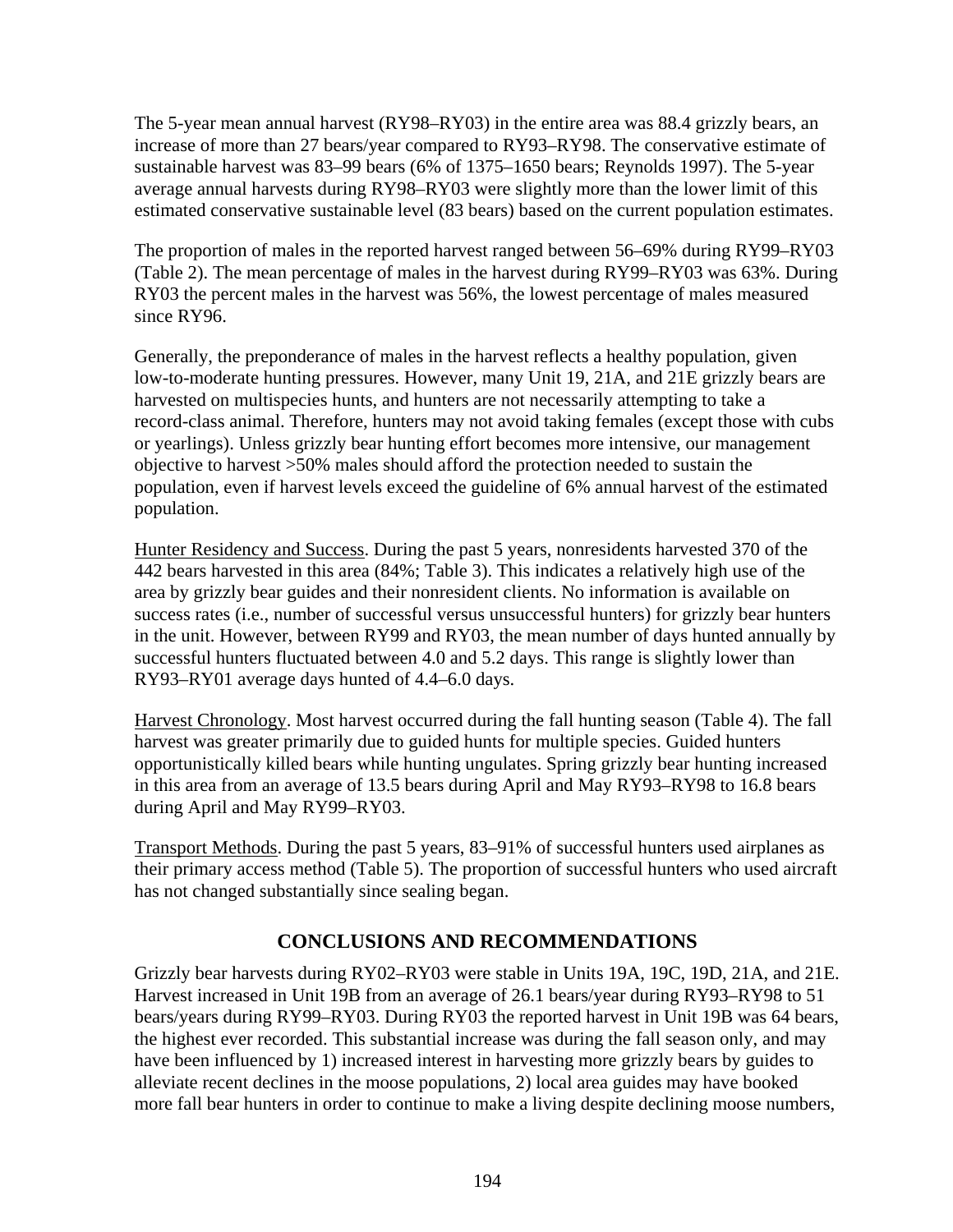and 3) bear populations have likely increased over the last 10 years, and a larger percentage of guided hunters harvested bears. The percent males harvested in Unit 19B decreased from an average of 56–64% during RY98–RY02 to 51% in RY03. This may have been due to increased harvest combined with decreased discrimination by guides and their hunters in harvesting male versus female bears. Decreased percentage of male bears in the harvest in Unit 19B, combined with increased take, indicates the need for close monitoring of the harvest.

Sex ratios of harvested bears continue to favor males in all subunits, including Unit 19B. Harvest reporting by locals still appears to be low in remote areas. Additional increases in season length in areas where most local hunters travel might help improve harvest reporting. However, anecdotal information indicates that the recent tag fee exemption in Unit 19D had little effect on improving the reporting rate in that unit.

We did not meet our management objective to sustain a mean annual harvest of no more than 70 bears but met our objective of a minimum of 50% males. Taking into account the revised extrapolated population estimates for grizzly bears in this report, objectives will be changed for the next reporting period to manage grizzly bear populations to 1) sustain a mean annual harvest of no more than 100 bears and 2) maintain a minimum of 50% males in the harvest. If the harvest in Unit 19B continues to increase, the goal of providing opportunity to harvest large bears may need to be reconsidered based on a thorough analysis of skull size trends. No changes in seasons and bag limits are recommended at this time. However, changes may be necessary in the future if we are to continue to meet this management goal in Unit 19B.

During RY03, changes in regulations allowed more opportunity to legally harvest grizzly bears in and around villages, fish camps, and other human habitations during hunting seasons and reduce human–bear conflicts during closed seasons. The hunting season was lengthened to include the month of June and 21 days in August and will likely increase legal take. However, the requirement to purchase a grizzly bear tag and hunting license so early in the year remained a barrier to legal harvest.

Increased reporting of grizzly bear harvest did not occur during RY02–RY03. It is unlikely harvest reporting will increase unless the department initiates an education program in local schools.

# **LITERATURE CITED**

- MILLER S., G.C. WHITE, R.A. SELLERS, H.V. REYNOLDS, J.W. SCHOEN, K. TITUS, V.G. BARNES, JR, R.B. SMITH, R.R. NELSON, W.B. BALLARD, AND C.C. SCHWARTZ. 1997. Brown and black bear density estimation in Alaska using radiotelemetry and replicated mark-resight techniques. *Wildlife Monographs* 133.
- PEGAU R. 1987. Unit 19 brown bear management report. Pages 42–43 *in* B. Townsend, editor. Management report of survey–inventory activities. Part V. Volume XVIII. Alaska Department of Fish and Game. Study 4.0. Juneau, Alaska.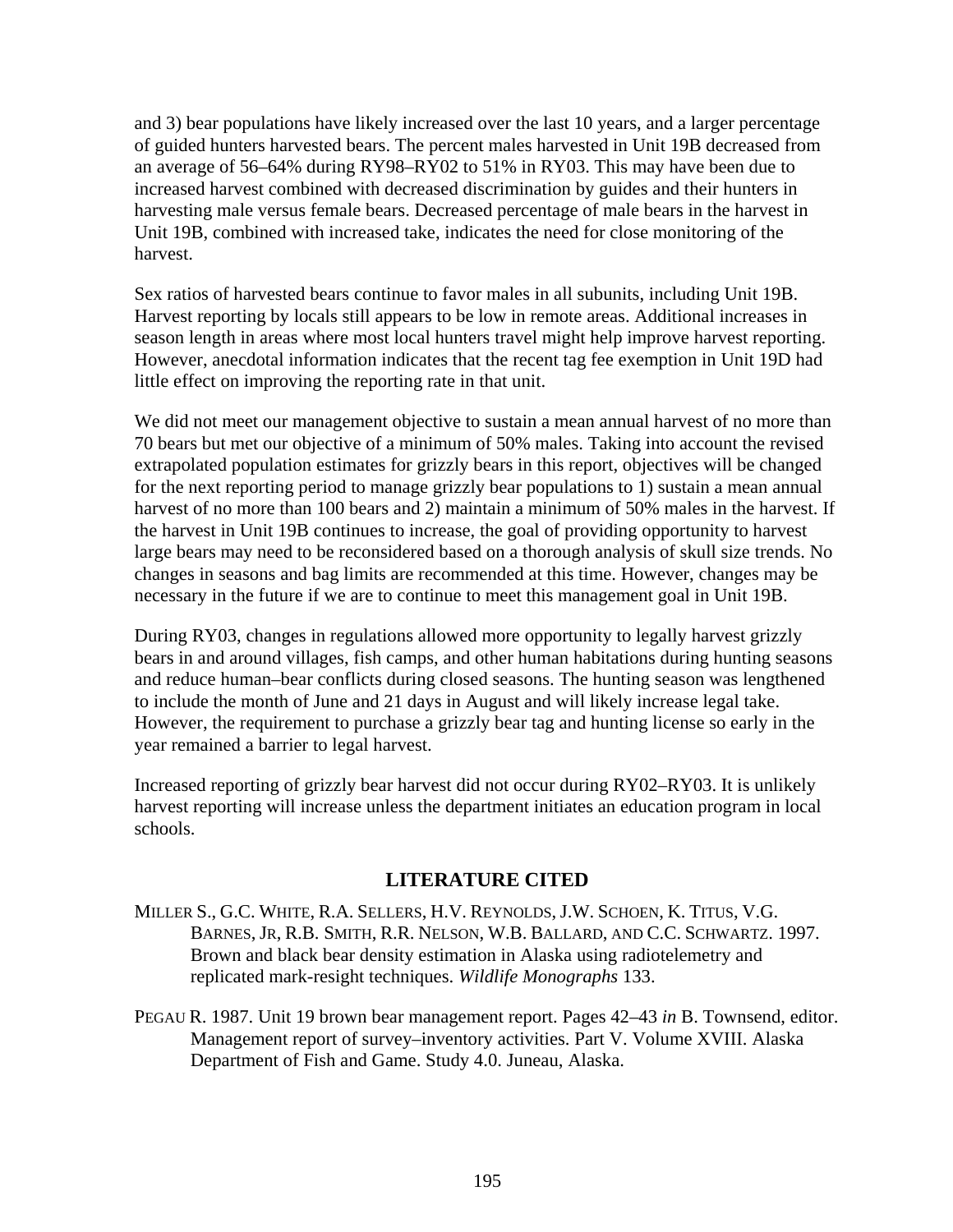REYNOLDS H.V. 1997. Effects of harvest on grizzly bear population dynamics in the northcentral Alaska Range. Alaska Department of Fish and Game. Federal Aid in Wildlife Restoration. Research Final Report. Grants W-24-1, W-24-2, W-24-3, and W-24-4. Study 4.25. Juneau, Alaska.

#### **PREPARED BY:** SUBMITTED BY:

Toby A. Boudreau Doreen I. Parker McNeill Wildlife Biologist III Assistant Management Coordinator

#### **REVIEWED BY:**

Harry V. Reynolds, III Wildlife Biologist III

Laura A. McCarthy Publications Technician II

Please cite any information taken from this section, and reference as:

BOUDREAU T.A. 2005. Units 19, 21A, and 21E brown bear management report. Pages 190–202 *in* C. Brown, editor. Brown bear management report of survey and inventory activities 1 July 2002– 30 June 2004. Alaska Department of Fish and Game. Project 4.0. Juneau, Alaska.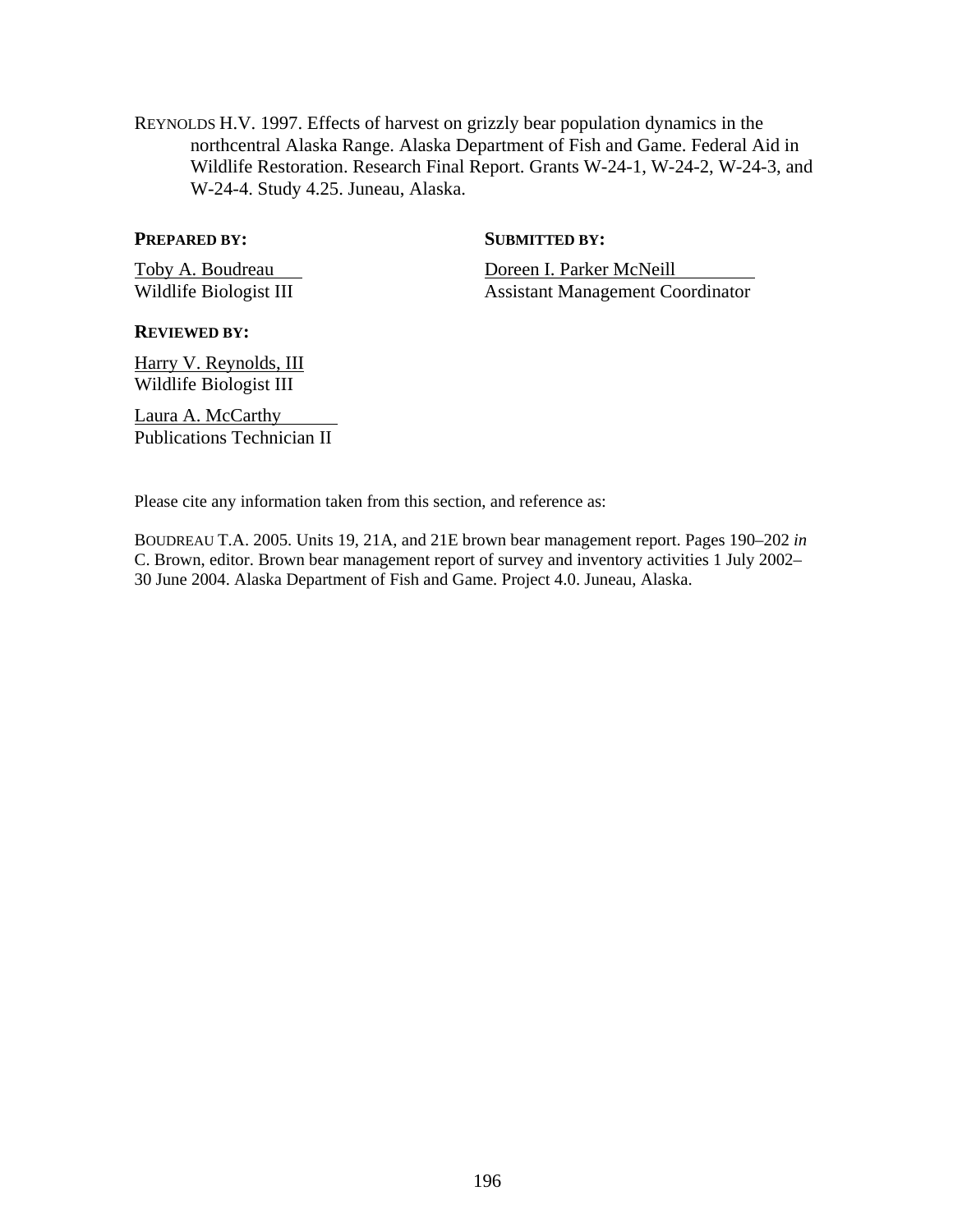| Regulatory year/     |                          |                | Unit 19 subunits |                  |                  | Unit 21 subunits |                          |       |  |
|----------------------|--------------------------|----------------|------------------|------------------|------------------|------------------|--------------------------|-------|--|
| Season               | A                        | $\overline{B}$ | $\mathsf{C}$     | D                | Unk              | A                | E                        | Total |  |
| 1990-1991            |                          |                |                  |                  |                  |                  |                          |       |  |
| Fall 1990            | $\overline{2}$           | $\tau$         | 10               | 6                | $\boldsymbol{0}$ | $\mathbf{1}$     | $\mathbf{1}$             | 27    |  |
| Spring 1991          | $\boldsymbol{0}$         | 8              | $\overline{4}$   | $\mathbf{1}$     | $\boldsymbol{0}$ | $\mathbf{1}$     | $\overline{2}$           | 16    |  |
| Total                | $\overline{2}$           | 15             | 14               | $\overline{7}$   | $\boldsymbol{0}$ | $\overline{2}$   | 3                        | 43    |  |
| 1991-1992            |                          |                |                  |                  |                  |                  |                          |       |  |
| Fall 1991            | $\overline{2}$           | 14             | $\,8\,$          | $\mathbf{1}$     | $\boldsymbol{0}$ | $\boldsymbol{0}$ | $\boldsymbol{0}$         | 25    |  |
|                      | $\overline{c}$           | $\overline{4}$ | $\mathbf{1}$     | $\mathbf{1}$     | $\boldsymbol{0}$ | $\boldsymbol{0}$ | 5                        | 13    |  |
| Spring 1992<br>Total | $\overline{\mathcal{L}}$ | 18             | 9                | $\overline{2}$   | $\boldsymbol{0}$ | $\mathbf{0}$     | 5                        | 38    |  |
|                      |                          |                |                  |                  |                  |                  |                          |       |  |
| 1992-1993            |                          |                |                  |                  |                  |                  |                          |       |  |
| <b>Fall 1992</b>     | 10                       | 22             | 14               | 3                | $\boldsymbol{0}$ | $\mathbf{2}$     | $\mathbf{1}$             | 52    |  |
| Spring 1993          | $\mathbf{1}$             | 6              | $\mathbf{1}$     | $\mathbf{1}$     | $\boldsymbol{0}$ | $\boldsymbol{0}$ | $\overline{4}$           | 13    |  |
| Total                | 11                       | 28             | 15               | $\overline{4}$   | $\boldsymbol{0}$ | $\overline{2}$   | 5                        | 65    |  |
| 1993-1994            |                          |                |                  |                  |                  |                  |                          |       |  |
|                      |                          |                |                  |                  |                  |                  |                          |       |  |
| Fall 1993            | 3                        | 21             | 13               | $\mathbf{1}$     | $\boldsymbol{0}$ | $\boldsymbol{0}$ | $\boldsymbol{0}$         | 38    |  |
| Spring 1994          | $\mathbf{1}$             | $\overline{4}$ | $\mathbf{1}$     | $\boldsymbol{0}$ | $\boldsymbol{0}$ | $\boldsymbol{0}$ | $\overline{4}$           | 10    |  |
| Total                | $\overline{4}$           | 25             | 14               | $\mathbf{1}$     | $\boldsymbol{0}$ | $\mathbf{0}$     | $\overline{4}$           | 48    |  |
| 1994-1995            |                          |                |                  |                  |                  |                  |                          |       |  |
| Fall 1994            | 6                        | 22             | 14               | $\mathbf{1}$     | $\boldsymbol{0}$ | $\mathbf{1}$     | $\boldsymbol{0}$         | 44    |  |
| Spring 1995          | $\overline{2}$           | $\overline{4}$ | $\overline{2}$   | $\mathbf{1}$     | $\boldsymbol{0}$ | $\overline{c}$   | $\overline{\mathcal{L}}$ | 15    |  |
| Total                | 8                        | 26             | 16               | $\overline{2}$   | $\boldsymbol{0}$ | 3                | $\overline{4}$           | 59    |  |
|                      |                          |                |                  |                  |                  |                  |                          |       |  |
| 1995-1996            |                          |                |                  |                  |                  |                  |                          |       |  |
| Fall 1995            | 7                        | 27             | 14               | $\mathbf{1}$     | $\boldsymbol{0}$ | $\boldsymbol{0}$ | $\boldsymbol{0}$         | 49    |  |
| Spring 1996          | $\boldsymbol{0}$         | 3              | $\overline{4}$   | $\mathbf{1}$     | $\boldsymbol{0}$ | $\boldsymbol{0}$ | $\mathbf{2}$             | 10    |  |
| Total                | 7                        | 30             | 18               | $\overline{2}$   | $\boldsymbol{0}$ | $\boldsymbol{0}$ | $\overline{2}$           | 59    |  |
| 1996-1997            |                          |                |                  |                  |                  |                  |                          |       |  |
| <b>Fall 1996</b>     | 8                        | 6              | 13               | $\mathfrak{2}$   | $\boldsymbol{0}$ | $\overline{2}$   | $\mathbf{1}$             | 32    |  |
| Spring 1997          | $\mathbf{1}$             | $\tau$         | 6                | $\boldsymbol{0}$ | $\boldsymbol{0}$ | $\boldsymbol{0}$ | $\sqrt{2}$               | 16    |  |
| Total                | 9                        | 13             | 19               | $\overline{2}$   | $\overline{0}$   | $\overline{2}$   | 3                        | 48    |  |
|                      |                          |                |                  |                  |                  |                  |                          |       |  |
| 1997-1998            |                          |                |                  |                  |                  |                  |                          |       |  |
| Fall 1997            | 9                        | 23             | 22               | $\boldsymbol{0}$ | $\boldsymbol{0}$ | $\overline{2}$   | $\overline{c}$           | 58    |  |
| Spring 1998          | $\mathbf{1}$             | $\overline{4}$ | 3                | $\overline{0}$   | $\boldsymbol{0}$ | $\boldsymbol{0}$ | 8                        | 16    |  |
| Total                | 10                       | 27             | 25               | $\boldsymbol{0}$ | $\boldsymbol{0}$ | $\overline{2}$   | 10                       | 74    |  |
| 1998-1999            |                          |                |                  |                  |                  |                  |                          |       |  |
| <b>Fall 1998</b>     | 6                        | 27             | 21               | 5                | $\mathbf{1}$     | $\mathbf{1}$     | $\boldsymbol{0}$         | 61    |  |
| Spring 1999          | $\boldsymbol{0}$         | 9              | 3                | $\boldsymbol{0}$ | $\boldsymbol{0}$ | $\boldsymbol{0}$ | 3                        | 15    |  |
| Total                | 6                        | 36             | 24               | 5                | $\mathbf 1$      | $\,1$            | 3                        | 76    |  |
|                      |                          |                |                  |                  |                  |                  |                          |       |  |

Table 1 Units 19, 21A, and 21E grizzly bear harvest by season, regulatory years 1990–1991 through 2003–2004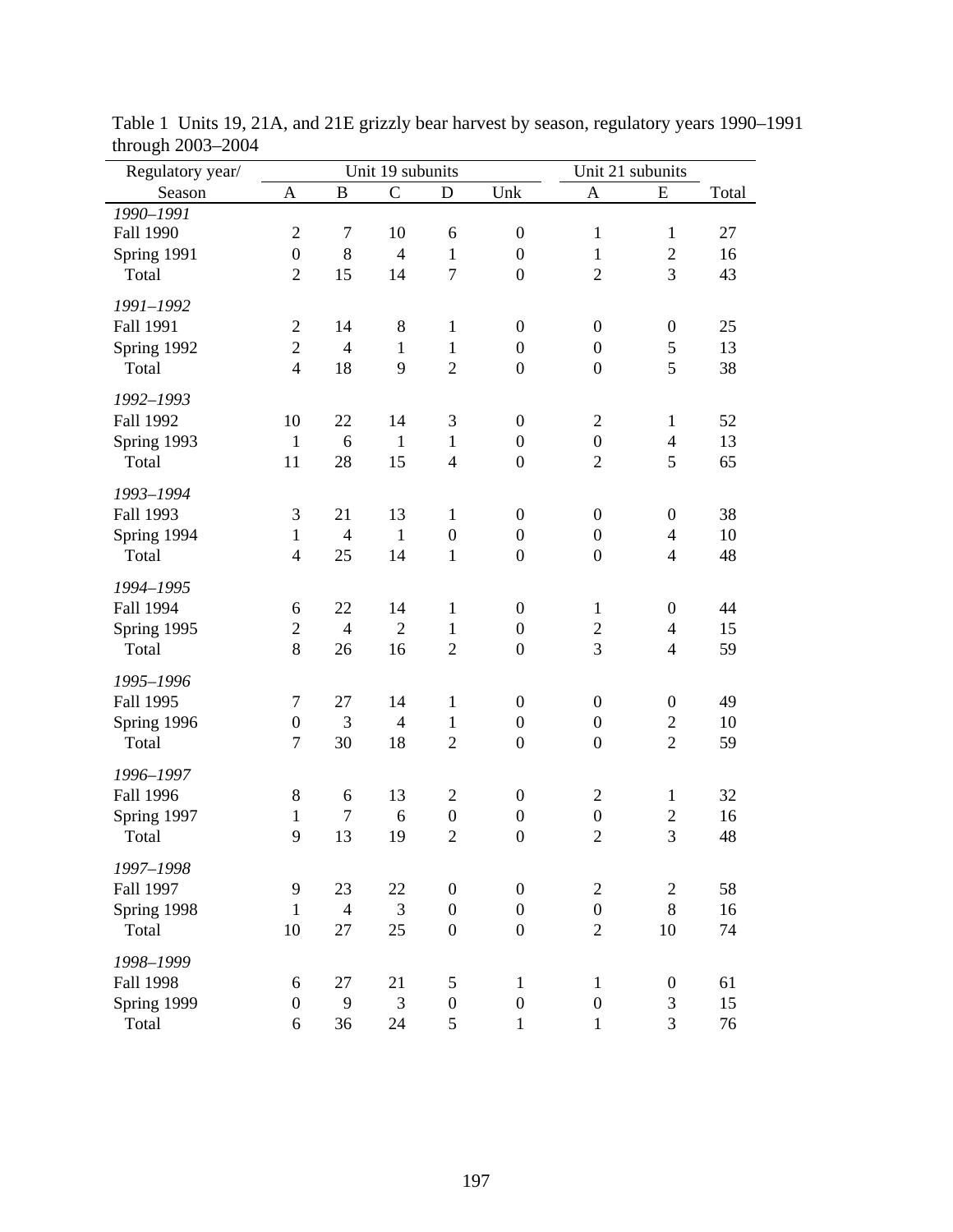| Regulatory year/    |                  |                | Unit 19 subunits |                  |                  | Unit 21 subunits         |                  |       |  |  |
|---------------------|------------------|----------------|------------------|------------------|------------------|--------------------------|------------------|-------|--|--|
| Season              | A                | $\overline{B}$ | $\overline{C}$   | D                | Unk              | $\mathbf{A}$             | E                | Total |  |  |
| 1999-2000           |                  |                |                  |                  |                  |                          |                  |       |  |  |
| Fall 1999           | 11               | 33             | 21               | $\mathfrak{S}$   | $\boldsymbol{0}$ | $\boldsymbol{0}$         | $\overline{2}$   | 72    |  |  |
| Spring 2000         | $\overline{2}$   | 6              | $\overline{2}$   | $\boldsymbol{0}$ | $\boldsymbol{0}$ | $\boldsymbol{0}$         | 10               | 20    |  |  |
| Total               | 13               | 39             | 23               | 5                | $\overline{0}$   | $\mathbf{0}$             | 12               | 92    |  |  |
| 2000-2001           |                  |                |                  |                  |                  |                          |                  |       |  |  |
| <b>Fall 2000</b>    | 13               | 33             | 14               | 6                | $\mathbf{1}$     | $\mathbf{2}$             | $\boldsymbol{0}$ | 69    |  |  |
| Spring 2001         | $\boldsymbol{0}$ | 10             | 6                | $\mathbf{1}$     | $\boldsymbol{0}$ | $\mathbf{1}$             | 8                | 26    |  |  |
| Total               | 13               | 43             | 20               | $\tau$           | $\mathbf{1}$     | 3                        | 8                | 95    |  |  |
| 2001-2002           |                  |                |                  |                  |                  |                          |                  |       |  |  |
| <b>Fall 2001</b>    | 5                | 48             | 12               | $\overline{4}$   | $\boldsymbol{0}$ | $\overline{\mathcal{A}}$ | $\mathbf{1}$     | 74    |  |  |
| Spring 2002         | 3                | 10             | $\mathbf{1}$     | 1                | $\boldsymbol{0}$ | $\boldsymbol{0}$         | 5                | 20    |  |  |
| Total               | 8                | 58             | 13               | 5                | $\boldsymbol{0}$ | $\overline{4}$           | 6                | 94    |  |  |
| 2002-2003           |                  |                |                  |                  |                  |                          |                  |       |  |  |
| <b>Fall 2002</b>    | 6                | 49             | 12               | $\mathbf{1}$     | $\boldsymbol{0}$ | $\boldsymbol{0}$         | 1                | 69    |  |  |
| Spring 2003         | $\overline{c}$   | 3              | $\overline{4}$   | $\boldsymbol{0}$ | $\boldsymbol{0}$ | $\boldsymbol{0}$         | 3                | 12    |  |  |
| Total               | 8                | 52             | 16               | $\mathbf{1}$     | $\boldsymbol{0}$ | $\overline{0}$           | $\overline{4}$   | 81    |  |  |
| 2003-2004           |                  |                |                  |                  |                  |                          |                  |       |  |  |
| Fall 2003           | $\mathbf{2}$     | 57             | 6                | $\mathbf{2}$     | $\boldsymbol{0}$ | $\boldsymbol{0}$         | $\overline{2}$   | 69    |  |  |
| Spring 2004         | $\mathbf{1}$     | $\overline{7}$ | 3                | $\boldsymbol{0}$ | $\boldsymbol{0}$ | $\mathbf{0}$             | $\mathbf{0}$     | 11    |  |  |
|                     |                  |                |                  |                  |                  |                          |                  |       |  |  |
| Total               | 3                | 64             | 9                | $\overline{2}$   | $\overline{0}$   | $\overline{0}$           | $\overline{2}$   | 80    |  |  |
| Fall totals         | 90               | 389            | 194              | 38               | $\overline{2}$   | 15                       | 11               | 739   |  |  |
| Fall % of harvest   | 85%              | 82%            | 83%              | 84%              | 100%             | 79%                      | 15%              | 78%   |  |  |
| Fall average        | 6.4              | 27.8           | 13.9             | 2.7              | 0.2              | 1.1                      | 0.7              | 52.8  |  |  |
| Spring totals       | 16               | 85             | 41               | $\overline{7}$   | $\mathbf{0}$     | 4                        | 60               | 213   |  |  |
| Spring % of harvest | 15%              | 18%            | 17%              | 16%              | 0%               | 21%                      | 85%              | 22%   |  |  |
| Spring average      | 1.1              | 6.1            | 2.9              | 0.5              | 0.0              | 0.3                      | 4.3              | 15.2  |  |  |
| Grand total         | 106              | 474            | 235              | 45               | $\overline{2}$   | 19                       | 71               | 952   |  |  |
| Annual average      | 7.6              | 33.9           | 16.8             | 3.2              | 0.2              | 1.4                      | 5                | 68    |  |  |

Table 1 continued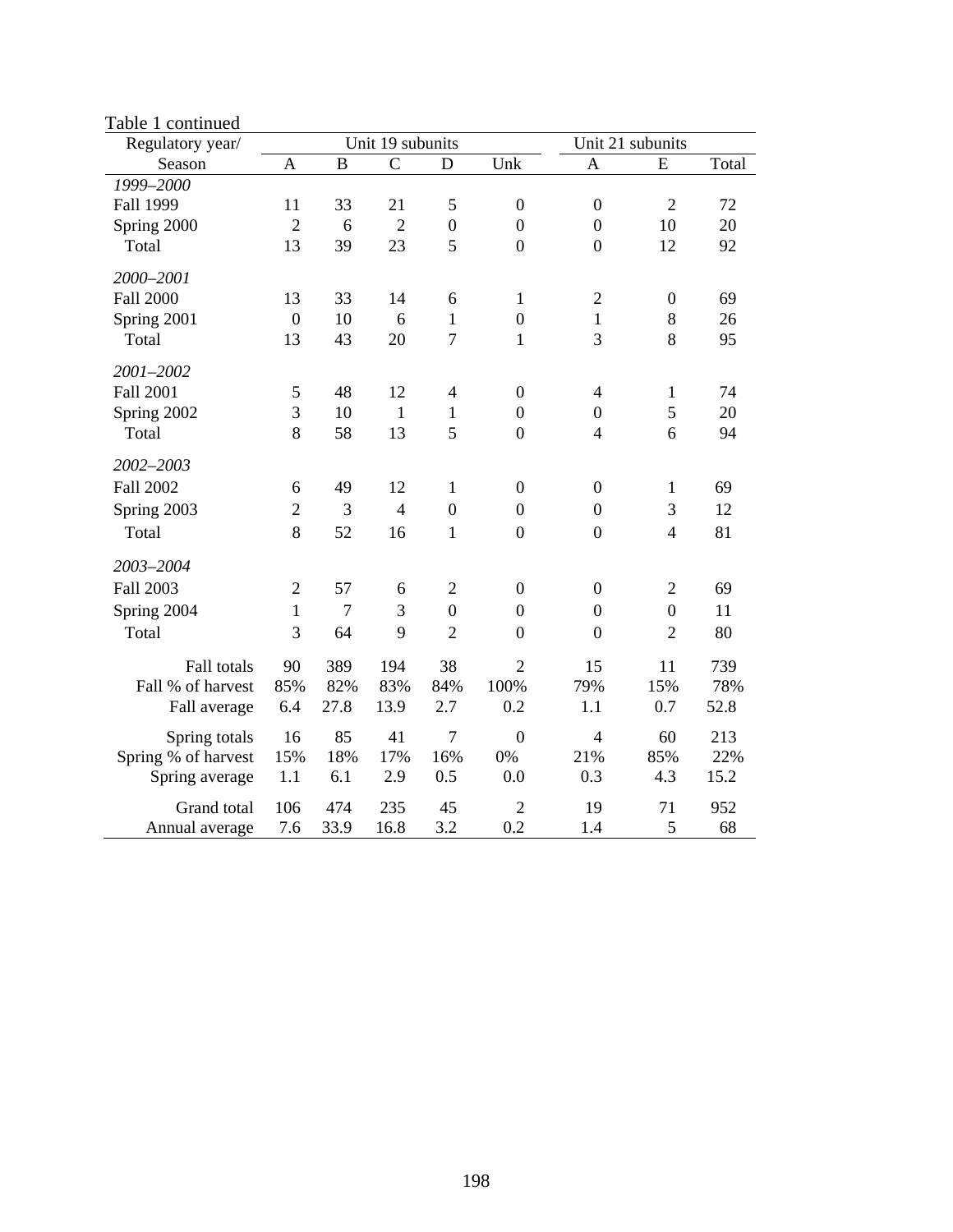| Regulatory       |                  |                           | Hunter kill      |       |                  |                  | Nonhunting kill  |                  |             | Total reported kill |                           |      |       |
|------------------|------------------|---------------------------|------------------|-------|------------------|------------------|------------------|------------------|-------------|---------------------|---------------------------|------|-------|
| year             | M                | $\boldsymbol{\mathrm{F}}$ | Unk              | Total | $\mathbf M$      | ${\bf F}$        | Unk              | Total            | $\mathbf M$ | (%)                 | $\boldsymbol{\mathrm{F}}$ | (% ) | Total |
| 1993-1994        |                  |                           |                  |       |                  |                  |                  |                  |             |                     |                           |      |       |
| Fall 1993        | 20               | 18                        | $\boldsymbol{0}$ | 38    | $\boldsymbol{0}$ | $\boldsymbol{0}$ | $\boldsymbol{0}$ | $\boldsymbol{0}$ | 20          | (53)                | 18                        | (47) | 38    |
| Spring 1994      | 9                | $\mathbf{1}$              | $\overline{0}$   | 10    | $\boldsymbol{0}$ | $\boldsymbol{0}$ | $\overline{0}$   | $\boldsymbol{0}$ | 9           | (90)                | $\mathbf{1}$              | (10) | 10    |
| Total            | 29               | 19                        | $\overline{0}$   | 48    | $\overline{0}$   | $\overline{0}$   | $\overline{0}$   | $\boldsymbol{0}$ | 29          | (60)                | 19                        | (40) | 48    |
| 1994-1995        |                  |                           |                  |       |                  |                  |                  |                  |             |                     |                           |      |       |
| Fall 1994        | 24               | 19                        | $\mathbf{1}$     | 44    | $\boldsymbol{0}$ | $\boldsymbol{0}$ | $\boldsymbol{0}$ | $\boldsymbol{0}$ | 24          | (56)                | 19                        | (44) | 44    |
| Spring 1995      | 12               | 3                         | $\mathbf{0}$     | 15    | $\boldsymbol{0}$ | $\boldsymbol{0}$ | $\boldsymbol{0}$ | $\boldsymbol{0}$ | 12          | (80)                | 3                         | (20) | 15    |
| Total            | 36               | 22                        | $\mathbf{1}$     | 59    | $\overline{0}$   | $\boldsymbol{0}$ | $\overline{0}$   | $\boldsymbol{0}$ | 36          | (62)                | 22                        | (38) | 59    |
| 1995-1996        |                  |                           |                  |       |                  |                  |                  |                  |             |                     |                           |      |       |
| Fall 1995        | 29               | 18                        | $\mathbf{1}$     | 48    | $\boldsymbol{0}$ | $\boldsymbol{0}$ | 1                | $\mathbf{1}$     | 29          | (62)                | 18                        | (38) | 49    |
| Spring 1996      | 6                | $\overline{4}$            | $\mathbf{0}$     | 10    | $\boldsymbol{0}$ | $\overline{0}$   | $\boldsymbol{0}$ | $\boldsymbol{0}$ | 6           | (60)                | $\overline{4}$            | (40) | 10    |
| Total            | 35               | 22                        | $\mathbf{1}$     | 58    | $\boldsymbol{0}$ | $\overline{0}$   | $\mathbf{1}$     | $\mathbf{1}$     | 35          | (61)                | 22                        | (39) | 59    |
| 1996-1997        |                  |                           |                  |       |                  |                  |                  |                  |             |                     |                           |      |       |
| <b>Fall 1996</b> | 18               | 14                        | $\boldsymbol{0}$ | 32    | $\boldsymbol{0}$ | $\boldsymbol{0}$ | $\boldsymbol{0}$ | $\boldsymbol{0}$ | 18          | (56)                | 14                        | (44) | 32    |
| Spring 1997      | $\boldsymbol{7}$ | 9                         | $\boldsymbol{0}$ | 16    | $\boldsymbol{0}$ | $\boldsymbol{0}$ | $\boldsymbol{0}$ | $\boldsymbol{0}$ | 7           | (44)                | 9                         | (56) | 16    |
| Total            | 25               | 23                        | $\overline{0}$   | 48    | $\overline{0}$   | $\overline{0}$   | $\overline{0}$   | $\boldsymbol{0}$ | 25          | (52)                | 23                        | (48) | 48    |
| 1997-1998        |                  |                           |                  |       |                  |                  |                  |                  |             |                     |                           |      |       |
| Fall 1997        | 36               | 22                        | $\boldsymbol{0}$ | 58    | $\boldsymbol{0}$ | $\boldsymbol{0}$ | $\boldsymbol{0}$ | $\boldsymbol{0}$ | 36          | (62)                | 22                        | (38) | 58    |
| Spring 1998      | 14               | $\overline{2}$            | $\overline{0}$   | 16    | $\boldsymbol{0}$ | $\boldsymbol{0}$ | $\mathbf{0}$     | $\boldsymbol{0}$ | 14          | (88)                | $\overline{2}$            | (12) | 16    |
| Total            | 50               | 24                        | $\boldsymbol{0}$ | 74    | $\overline{0}$   | $\boldsymbol{0}$ | $\overline{0}$   | $\boldsymbol{0}$ | 50          | (68)                | 24                        | (32) | 74    |
| 1998-1999        |                  |                           |                  |       |                  |                  |                  |                  |             |                     |                           |      |       |
| <b>Fall 1998</b> | 39               | 22                        | $\boldsymbol{0}$ | 61    | $\boldsymbol{0}$ | $\boldsymbol{0}$ | $\boldsymbol{0}$ | $\boldsymbol{0}$ | 39          | (64)                | 22                        | (36) | 61    |
| Spring 1999      | 12               | 3                         | $\boldsymbol{0}$ | 15    | $\boldsymbol{0}$ | $\boldsymbol{0}$ | $\boldsymbol{0}$ | $\boldsymbol{0}$ | 12          | (80)                | 3                         | (20) | 15    |
| Total            | 51               | 25                        | $\overline{0}$   | 76    | $\overline{0}$   | $\overline{0}$   | $\overline{0}$   | $\boldsymbol{0}$ | 51          | (67)                | 25                        | (33) | 76    |
| 1999-2000        |                  |                           |                  |       |                  |                  |                  |                  |             |                     |                           |      |       |
| Fall 1999        | 38               | 31                        | $\boldsymbol{0}$ | 69    | 2                | $\mathbf{1}$     | $\boldsymbol{0}$ | 3                | 40          | (56)                | 32                        | (44) | 72    |
| Spring 2000      | 16               | $\overline{4}$            | $\boldsymbol{0}$ | 20    | $\boldsymbol{0}$ | $\boldsymbol{0}$ | $\boldsymbol{0}$ | $\boldsymbol{0}$ | 16          | (80)                | $\overline{4}$            | (20) | 20    |
| Total            | 54               | 35                        | $\mathbf{0}$     | 89    | $\overline{2}$   | $\mathbf{1}$     | $\overline{0}$   | 3                | 56          | (61)                | 36                        | (39) | 92    |

Table 2 Units 19, 21A, and 21E grizzly bear harvest by type of kill, regulatory years 1993–1994 through 2003–2004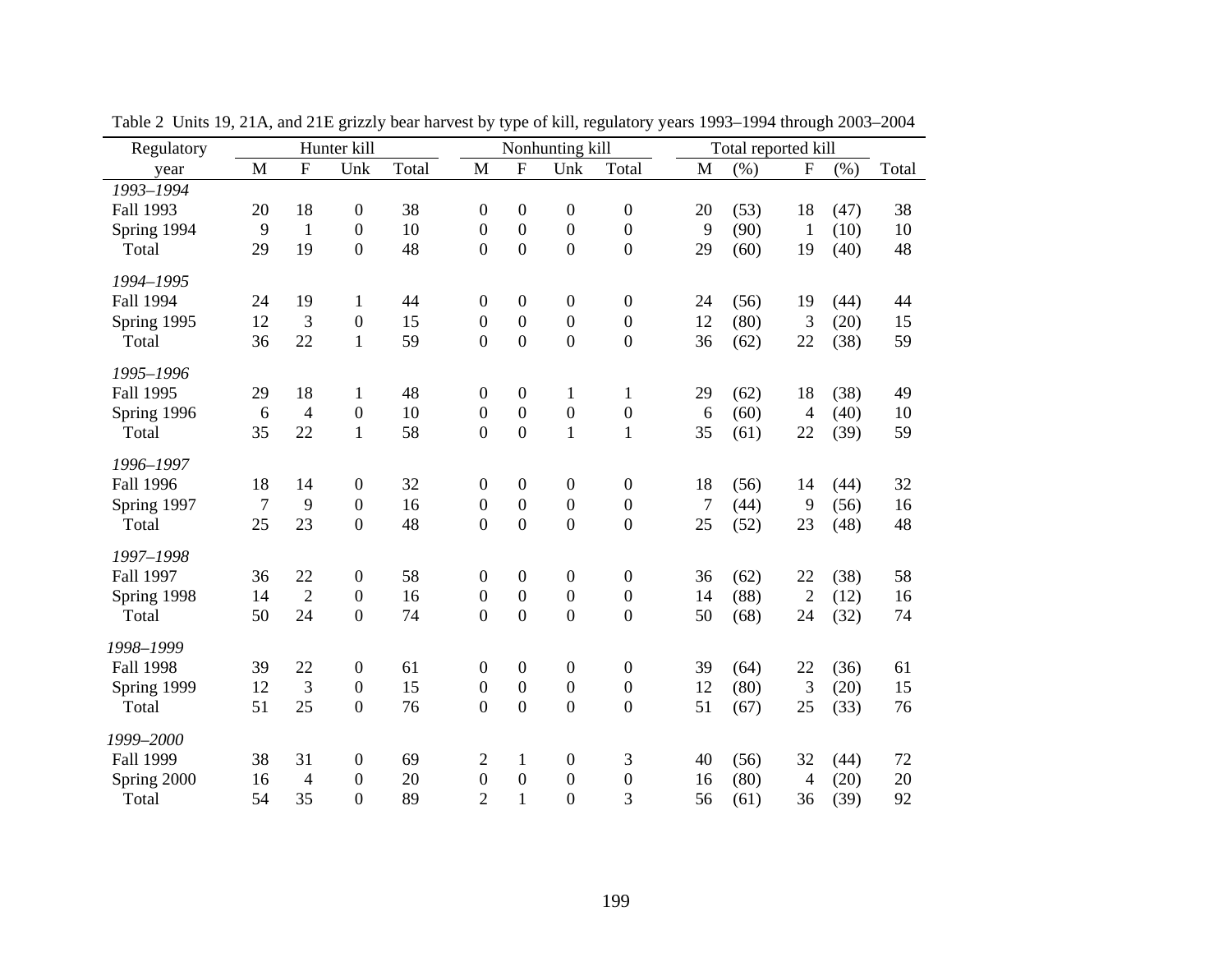| Regulatory                          |     |                           | Hunter kill      |       |                  |                           | Nonhunting kill  |                  |     |      | Total reported kill |      |       |
|-------------------------------------|-----|---------------------------|------------------|-------|------------------|---------------------------|------------------|------------------|-----|------|---------------------|------|-------|
| year                                | M   | $\boldsymbol{\mathrm{F}}$ | Unk              | Total | M                | $\boldsymbol{\mathrm{F}}$ | Unk              | Total            | M   | (% ) | $\mathbf F$         | (% ) | Total |
| 2000-2001                           |     |                           |                  |       |                  |                           |                  |                  |     |      |                     |      |       |
| <b>Fall 2000</b>                    | 44  | 25                        | $\boldsymbol{0}$ | 69    | $\boldsymbol{0}$ | $\boldsymbol{0}$          | $\overline{0}$   | $\boldsymbol{0}$ | 44  | (64) | 25                  | (36) | 69    |
| Spring 2001                         | 22  | $\overline{4}$            | $\mathbf{0}$     | 26    | $\boldsymbol{0}$ | $\overline{0}$            | $\overline{0}$   | $\mathbf{0}$     | 22  | (85) | 4                   | (15) | 26    |
| Total                               | 66  | 29                        | $\boldsymbol{0}$ | 95    | $\boldsymbol{0}$ | $\boldsymbol{0}$          | $\boldsymbol{0}$ | $\boldsymbol{0}$ | 66  | (69) | 29                  | (31) | 95    |
| 2001-2002                           |     |                           |                  |       |                  |                           |                  |                  |     |      |                     |      |       |
| <b>Fall 2001</b>                    | 41  | 29                        | $\mathbf{1}$     | 71    | $\overline{2}$   | $\mathbf{1}$              | $\overline{0}$   | 3                | 43  | (59) | 30                  | (41) | 74    |
| Spring 2002                         | 18  | $\overline{2}$            | $\mathbf{0}$     | 20    | $\boldsymbol{0}$ | $\boldsymbol{0}$          | $\boldsymbol{0}$ | $\boldsymbol{0}$ | 18  | (90) | $\overline{2}$      | (10) | 20    |
| Total                               | 59  | 31                        | $\mathbf{1}$     | 91    | $\overline{2}$   | $\mathbf{1}$              | $\boldsymbol{0}$ | 3                | 61  | (66) | 32                  | (34) | 94    |
| 2002-2003                           |     |                           |                  |       |                  |                           |                  |                  |     |      |                     |      |       |
| <b>Fall 2002</b>                    | 41  | 27                        | 0                | 68    | 1                | $\mathbf{0}$              | $\boldsymbol{0}$ |                  | 42  | (61) | 27                  | (39) | 69    |
| Spring 2003                         | 9   | $\overline{2}$            | $\boldsymbol{0}$ | 11    | $\boldsymbol{0}$ | $\mathbf{1}$              | $\overline{0}$   | $\mathbf{1}$     | 9   | (75) | 3                   | (25) | 12    |
| Total                               | 50  | 29                        | $\boldsymbol{0}$ | 79    | $\mathbf{1}$     | $\mathbf{1}$              | $\boldsymbol{0}$ | $\overline{2}$   | 51  | (63) | 30                  | (37) | 81    |
| 2003-2004                           |     |                           |                  |       |                  |                           |                  |                  |     |      |                     |      |       |
| <b>Fall 2003</b>                    | 35  | 33                        | $\boldsymbol{0}$ | 68    | 0                | 1                         | $\overline{0}$   | 1                | 35  | (51) | 34                  | (49) | 69    |
| Spring 2004                         | 9   | $\mathbf{1}$              | $\boldsymbol{0}$ | 10    | $\boldsymbol{0}$ | $\overline{0}$            | $\overline{0}$   | $\boldsymbol{0}$ | 9   | (90) | 1                   | (10) | 10    |
| Total                               | 44  | 34                        | $\boldsymbol{0}$ | 78    | $\boldsymbol{0}$ | $\mathbf{1}$              | $\boldsymbol{0}$ | $\mathbf{1}$     | 44  | (56) | 35                  | (44) | 79    |
| 1993-1994 through 2003-2004 Totals: |     |                           |                  |       |                  |                           |                  |                  |     |      |                     |      |       |
| Fall total                          | 365 | 258                       | 3                | 626   | 5                | 3                         | 1                | 9                | 370 | (58) | 261                 | (41) | 635   |
| Spring total                        | 134 | 35                        | $\boldsymbol{0}$ | 169   | $\boldsymbol{0}$ | 1                         | $\boldsymbol{0}$ | 1                | 134 | (79) | 36                  | (21) | 170   |
| Grand total                         | 499 | 293                       | 3                | 795   | 5                | 4                         |                  | 10               | 504 | (63) | 297                 | (39) | 805   |

Table 2 continued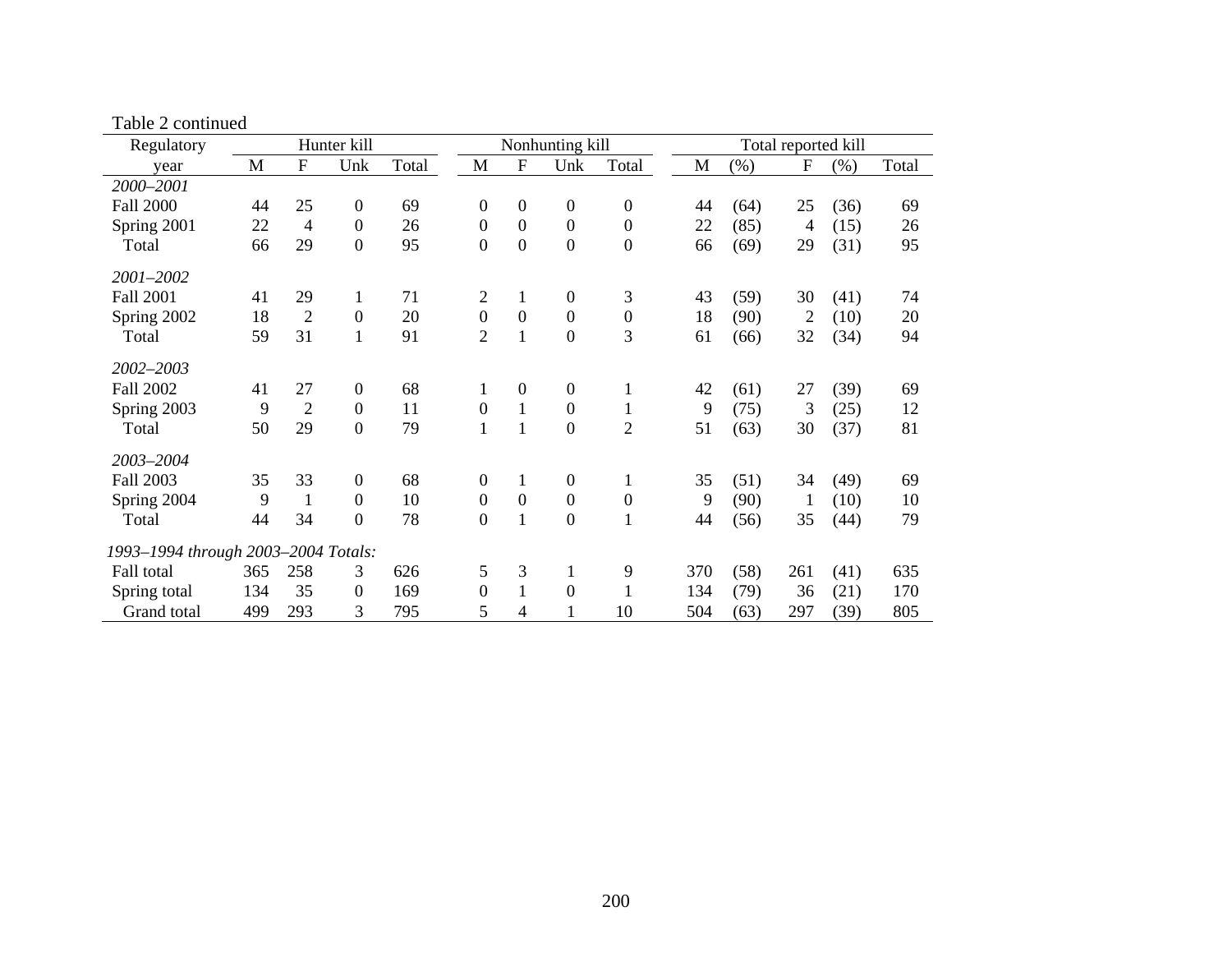|            |              |                 |          | Mean effort for    | Total      |
|------------|--------------|-----------------|----------|--------------------|------------|
| Regulatory |              |                 |          | successful hunters | successful |
| year       | Resident (%) | Nonresident (%) | Unk      | (days)             | hunters    |
| 1993-1994  | 8<br>(17)    | (83)<br>40      | $\theta$ | 4.5                | 48         |
| 1994-1995  | (29)<br>17   | (71)<br>41      |          | 5.4                | 59         |
| 1995-1996  | (16)<br>9    | 48<br>(84)      | 2        | 6.0                | 59         |
| 1996-1997  | (10)<br>5    | 43<br>(90)      | 0        | 6.0                | 48         |
| 1997-1998  | 10<br>(14)   | (86)<br>64      | 0        | 4.4                | 74         |
| 1998-1999  | (20)<br>15   | (80)<br>61      | 0        | 5.0                | 76         |
| 1999-2000  | 20<br>(22)   | 71<br>(78)      |          | 4.9                | 92         |
| 2000-2001  | 13<br>(14)   | 82<br>(86)      | 0        | 4.9                | 95         |
| 2001-2002  | 18<br>(19)   | (81)<br>76      | $\theta$ | 5.2                | 94         |
| 2002-2003  | (9)          | (89)<br>72      | 2        | 4.0                | 81         |
| 2003-2004  | (13)<br>10   | (86)<br>69      |          | 5.2                | 80         |
| Totals     | 132          | 667             | 7        |                    | 806        |
| Averages   | 12.0         | 60.6            | 0.6      | 5.0                | 73.2       |

Table 3 Units 19, 21A, and 21E grizzly bear successful hunter residency and effort, regulatory years 1993–1994 through 2003–2004

Table 4 Units 19, 21A, and 21E grizzly bear harvest chronology by month, regulatory years 1993–1994 through 2003–2004  $\overline{\phantom{0}}$ 

| Regulatory    | Month of harvest (%)                                                                                     |                       |            |            |                       |                  |  |  |  |  |  |
|---------------|----------------------------------------------------------------------------------------------------------|-----------------------|------------|------------|-----------------------|------------------|--|--|--|--|--|
| year          | Sep                                                                                                      | Oct                   | Apr        | May        | Other <sup>a</sup>    | $\boldsymbol{n}$ |  |  |  |  |  |
| 1993-1994     | 35 (73)                                                                                                  | 3<br>(6)              | (13)<br>6  | (8)<br>4   | (0)<br>$\overline{0}$ | 48               |  |  |  |  |  |
| 1994-1995     | (68)<br>40                                                                                               | (7)<br>4              | (12)       | (12)       | (1)                   | 59               |  |  |  |  |  |
| 1995-1996     | (82)<br>48                                                                                               | $\theta$<br>(0)       | (10)<br>6  | (7)<br>4   | (1)                   | 59               |  |  |  |  |  |
| 1996-1997     | (63)<br>30                                                                                               | 2<br>(4)              | 3<br>(6)   | 13<br>(27) | (0)<br>$\Omega$       | 48               |  |  |  |  |  |
| 1997-1998     | 56 (75)                                                                                                  | (3)<br>2              | 11<br>(15) | 5<br>(7)   | $\Omega$<br>(0)       | 74               |  |  |  |  |  |
| 1998-1999     | (67)<br>51                                                                                               | (13)<br>10            | (9)        | 8<br>(11)  | $\Omega$<br>(0)       | 76               |  |  |  |  |  |
| 1999-2000     | (73)<br>67                                                                                               | (4)<br>$\overline{4}$ | 15<br>(16) | 5<br>(6)   | (1)                   | 92               |  |  |  |  |  |
| 2000-2001     | (63)<br>60                                                                                               | 7<br>(7)              | (17)<br>16 | 10<br>(10) | 2<br>(2)              | 95               |  |  |  |  |  |
| $2001 - 2002$ | (70)<br>66                                                                                               | (5)<br>5              | 13<br>(14) | (6)<br>6   | (4)<br>4              | 94               |  |  |  |  |  |
| $2002 - 2003$ | (81)<br>66                                                                                               | (5)<br>4              | (5)<br>4   | 5<br>(6)   | 2<br>(3)              | 81               |  |  |  |  |  |
| 2003-2004     | (86)<br>68                                                                                               | (1)<br>1              | (8)<br>6   | 5<br>(5)   | 0<br>(0)              | 80               |  |  |  |  |  |
| Totals        | 587                                                                                                      | 42                    | 94         | 72         | 11                    | 806              |  |  |  |  |  |
| Averages      | 53.4                                                                                                     | 3.8                   | 8.5        | 6.5        | 1.0                   | 73.2             |  |  |  |  |  |
|               | <sup>a</sup> Other = Jan, Mar, Jul, Aug, Nov, and Dec. Table includes defense of life or property kills. |                       |            |            |                       |                  |  |  |  |  |  |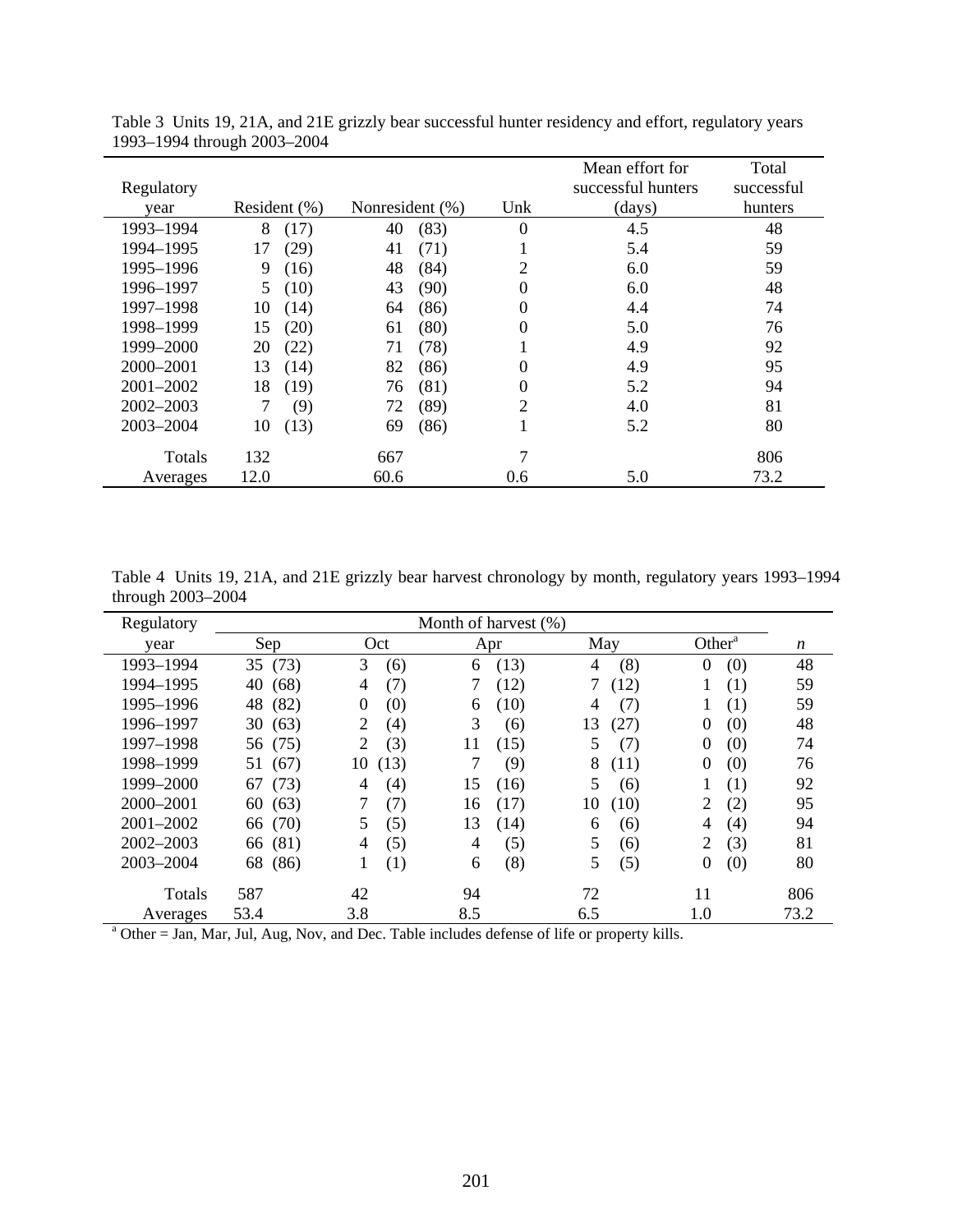|            | Harvest by transport method (%) |                       |                       |                       |                       |                       |                       |              |                       |                  |  |
|------------|---------------------------------|-----------------------|-----------------------|-----------------------|-----------------------|-----------------------|-----------------------|--------------|-----------------------|------------------|--|
| Regulatory |                                 | Dog Team              |                       | $3-$ or $4-$          |                       |                       | Highway               |              |                       |                  |  |
| year       | Airplane                        | /Horse                | <b>Boat</b>           | wheeler               | Snowmachine           | <b>ORV</b>            | vehicle               | Walk         | Unk                   | $\boldsymbol{n}$ |  |
| 1993-1994  | (82)<br>39                      | (4)<br>$\overline{2}$ | (2)                   | (0)<br>$\overline{0}$ | 3<br>(6)              | (2)                   | (0)<br>$\overline{0}$ | 2 $(4)$      | (0)<br>$\overline{0}$ | 48               |  |
| 1994-1995  | 52<br>(88)                      | (3)<br>$\overline{2}$ | (0)<br>$\overline{0}$ | (0)<br>0              | 3<br>(5)              | (0)<br>0              | (2)                   | (2)          | (0)<br>0              | 59               |  |
| 1995-1996  | 57<br>(96)                      | (0)<br>0              | (2)                   | (0)<br>0              | (0)<br>$\overline{0}$ | (0)<br>0              | (0)<br>$\overline{0}$ | (0)<br>0     | (2)                   | 59               |  |
| 1996-1997  | 45<br>(94)                      | (0)<br>0              | (4)<br>$\overline{2}$ | (2)                   | (0)<br>$\overline{0}$ | (0)<br>$\overline{0}$ | (0)<br>$\overline{0}$ | (0)<br>0     | (0)<br>0              | 48               |  |
| 1997-1998  | (73)<br>54                      | (0)<br>0              | (6)<br>4              | (8)<br>6              | 8<br>(11)             | (0)<br>0              | (0)<br>0              | (1)          | 1(1)                  | 74               |  |
| 1998-1999  | (88)<br>66                      | (1)                   | 3<br>(4)              | (3)<br>2              | (1)                   | (1)                   | (0)<br>$\overline{0}$ | (1)          | 1(1)                  | 76               |  |
| 1999-2000  | (83)<br>76                      | (0)<br>0              | (2)<br>2              | (2)<br>2              | 10<br>(11)            | (0)<br>0              | (0)<br>$\overline{0}$ | (1)          | 1(1)                  | 92               |  |
| 2000-2001  | 84<br>(88)                      | (0)<br>0              | 3(3)                  | (3)<br>3              | 2<br>(2)              | (1)                   | (2)<br>$\overline{2}$ | (0)<br>$0^-$ | (0)<br>$\Omega$       | 95               |  |
| 2001-2002  | (83)<br>78                      | (1)                   | (5)<br>5              | (3)<br>3              | (2)<br>2              | (0)<br>0              | (0)<br>$\overline{0}$ | 3(3)         | (2)                   | 94               |  |
| 2002-2003  | 74<br>(91)                      | (0)<br>0              | (2)<br>2              | 3<br>(4)              | (0)<br>$\overline{0}$ | (0)<br>0              | (0)<br>$\overline{0}$ | (2)          | (0)<br>$^{(1)}$       | 81               |  |
| 2003-2004  | 68<br>(85)                      | (0)<br>0              | (2)<br>$\overline{2}$ | (5)<br>4              | 3<br>(4)              | (0)<br>0              | (0)<br>$\overline{0}$ | (1)          | (3)<br>$\overline{2}$ | 80               |  |
| Totals     | 693                             | 6                     | 25                    | 24                    | 32                    | 3                     | 3                     | 12           | 8                     | 806              |  |
| Averages   | 63                              | 0.5                   | 2.3                   | 2.2                   | 2.9                   | 0.3                   | 0.3                   | $1.1\,$      | 0.7                   | 73.2             |  |

Table 5 Units 19, 21A, and 21E grizzly bear harvest by transport method, regulatory years 1993–1994 through 2003–2004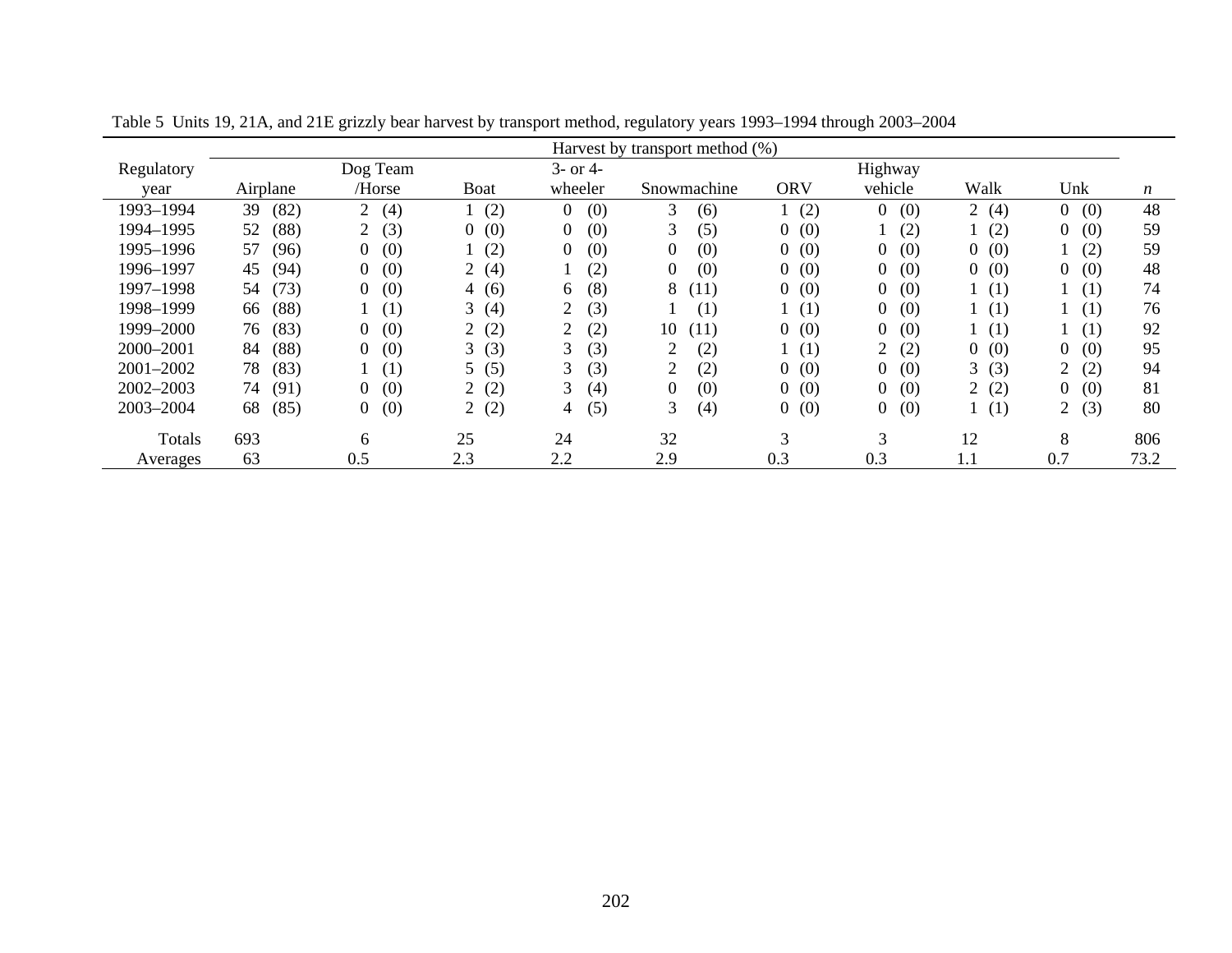**MANAGEMENT REPORT** 

## **BROWN BEAR MANAGEMENT REPORT**

From: 1 July 2002 To: 30 June 2004

# **LOCATION**

**GAME MANAGEMENT UNITS:** 20A, 20B, 20C, 20F, and 25C (39,228 mi<sup>2</sup>)

**GEOGRAPHIC DESCRIPTION:** Central and Lower Tanana Valley, and Middle Yukon River drainages

## **BACKGROUND**

Grizzly bears are found throughout this area, with higher densities in the mountainous portions of Units 20A and 20C. We initiated a long-term grizzly bear research project in Unit 20A in 1981 to 1) gather baseline data on population status and reproductive biology (1981–1985; Reynolds and Hechtel 1986); 2) study the effects of high exploitation rates on grizzly bear population dynamics (1986–1991; Reynolds and Boudreau 1992, Reynolds 1993); and 3) measure recovery (Reynolds 1999). During the second phase of the project, the grizzly bear population was deliberately subjected to high harvest levels  $(\geq 11\%$  of the population versus ≤6% before 1981). As a result, Reynolds (1993) documented a 20% decline in the bears (≥2-years old) in this area since 1981. The final phase of the study examined population recovery (Reynolds 1999). Accordingly, the Alaska Board of Game reduced season length to increase recruitment and survival of female bears.

State regulations prevent grizzly bear harvest within the Denali National Park portions of Unit 20C, resulting in low harvests in that unit. The eastern half of Unit 20B supports a moderate density of grizzly bears, and harvests are higher than in western Unit 20B. Grizzly bears inhabit the remainder of the area at lower densities, resulting in low harvests.

Ballard et al. (1981) and Gasaway et al. (1992) identified grizzly bears as significant predators of moose in Units 13 and 20E, respectively. However, Gasaway et al. (1983) determined that grizzly bears played little role in the dynamics of moose within the Tanana Flats portion of Unit 20A, and Miller and Ballard (1992) did not detect changes in moose calf survival during periods when bear numbers were reduced in Unit 13. In Unit 20A, Valkenburg (1997) identified grizzly bears as important predators of Delta caribou herd neonates. Although grizzly bears may influence moose population dynamics in parts of this management area at different times, Keech (1999) found low mortality rates of moose calves as a result of grizzly bear predation.

During the 1980s, McNay (1990) noted increasing numbers of hunters and increased interest in hunting grizzly bears. He analyzed harvest and population data from this management area to develop specific management and harvest objectives, which he based on a sustainable harvest rate of 8% of the population  $\geq$  years of age (Miller 1990).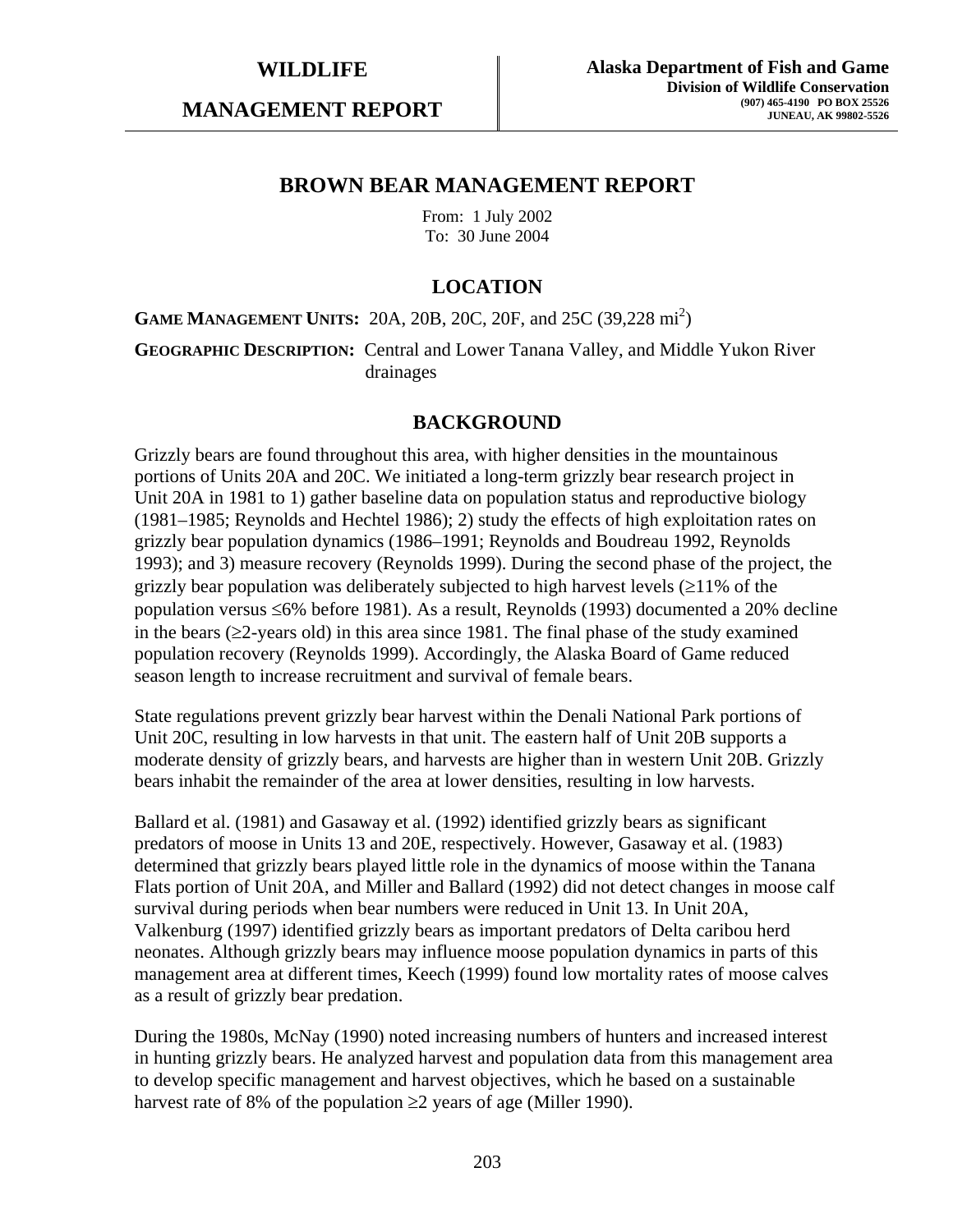In the early 1990s, Eagan (1995) estimated grizzly bear numbers in the management area at unit, subunit, and subarea (e.g., Unit 20A mountains, Unit 20A Tanana Flats) scales using a stratified approach based on topography, habitat, and accessibility to humans. These estimates provided more precise measures of harvest rates across the management area, and subsequently, improved evaluation of harvest-based management objectives.

# **MANAGEMENT DIRECTION**

## **MANAGEMENT GOALS**

*Units 20A, 20B, 20C, 20F, and 25C* 

- $\triangleright$  Maintain healthy grizzly populations and the ecosystems upon which they depend.
- $\triangleright$  Provide people with an opportunity to hunt, view, and photograph grizzly bears.
- $\triangleright$  Avoid human–grizzly bear interactions that threaten human life and property.

## *Additionally in Unit 20A*

 $\triangleright$  Provide for scientific and educational use of grizzly bears.

## *Additionally in Unit 20C*

 $\triangleright$  Maintain a grizzly bear population within Denali National Park that is largely unaffected by human activity and is not subjected to hunting within the park.

## **MANAGEMENT OBJECTIVES**

## *Unit 20A Mountains*

 $\triangleright$  Manage human-caused grizzly bear mortality to provide a stable population with a 3-year mean annual human-caused mortality ≤8% of the bears ≥2 years old.

## *Eastern half of Unit 20B*

 $\triangleright$  Manage human-caused grizzly bear mortality to provide a stable population with a 3-year mean annual human-caused mortality of up to 6 bears  $\geq 2$  years old.

## *Unit 20C within the original boundaries of Denali National Park*

 $\triangleright$  Maintain a closed season on grizzly bear hunting.

## *Unit 20A Tanana Flats, western half of Unit 20B, Unit 20C outside Denali National Park, and all of Units 20F and 25C*

- $\triangleright$  Manage human-caused mortality in the combined area to provide stable grizzly bear populations with a 3-year mean annual human-caused mortality of no more than 26 grizzly bears  $\geq 2$  years old.
- $\triangleright$  Manage the 3-year mean annual human-caused grizzly bear ( $\geq$ 2 years of age) mortality from individual areas with the following harvest objectives: no more than 3 bears from Unit 20A Tanana Flats, 3 from the western half of Unit 20B, 7 from Unit 20C, 7 from Unit 20F, and 6 from Unit 25C.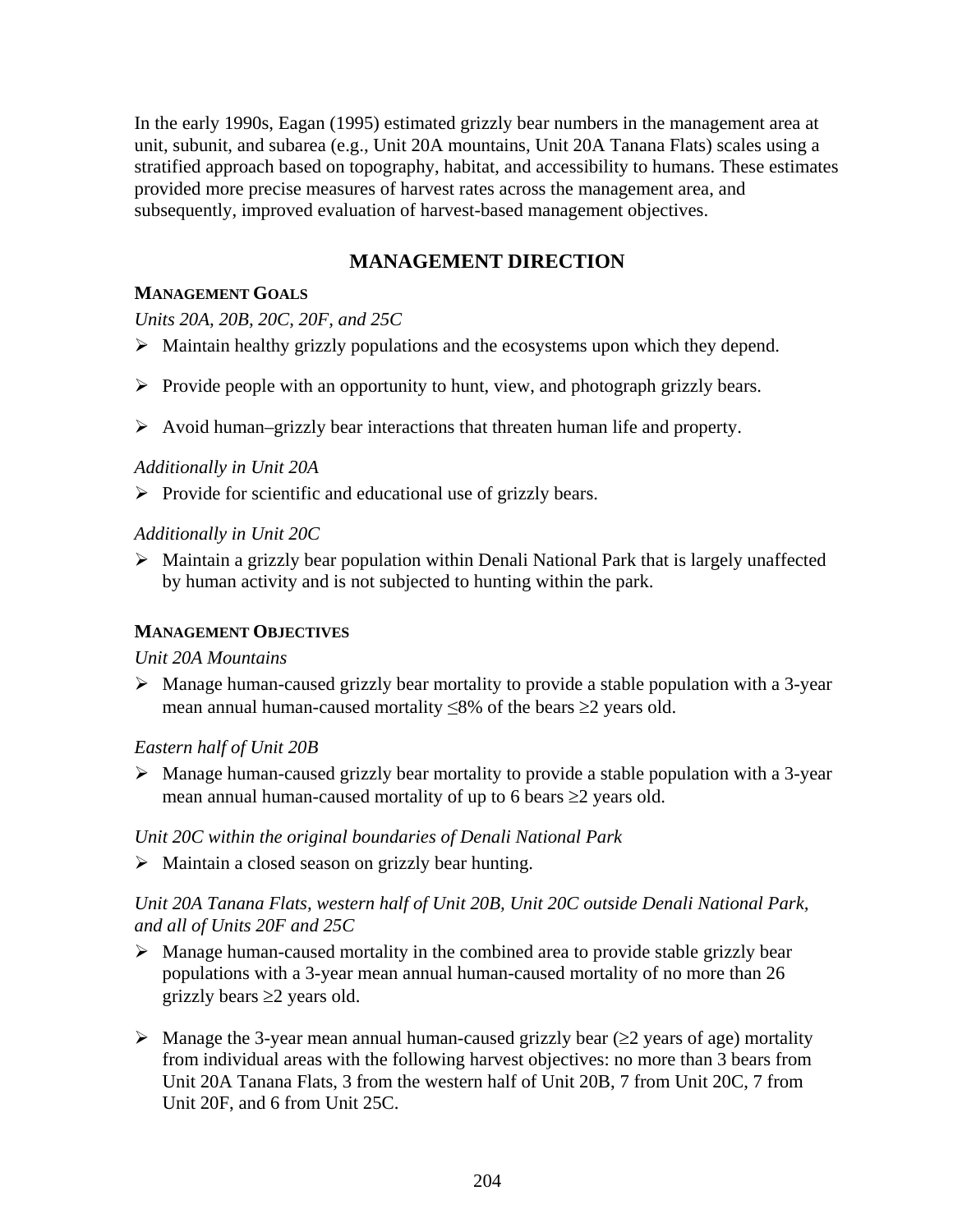*Units 20A, 20B, 20C, 20F, and 25C* 

 $\triangleright$  Manage for a 3-year mean annual human-caused mortality of at least 55% males.

## **METHODS**

## **HARVEST**

We used data from grizzly bear sealing certificates to obtain date and location of kill, sex, skull size, hunter residency, transportation method, commercial services used and kill type hunter harvest, illegal kill, research mortality, defense of life or property (DLP), etc. We coded location of kill according to Uniform Coding Units (UCU). During sealing we collected premolars to determine age. ADF&G/Wildlife Conservation staff in Fairbanks sealed most of the grizzly bears harvested in this area.

We analyzed grizzly bear harvest data by both regulatory year (RY), which begins 1 July and ends 30 June (e.g.,  $RY03 = 1$  Jul 2003 through 30 Jun 2004), and calendar year. Many of our harvest objectives are age-specific. Analysis by regulatory year creates difficulties because a cohort passes through 2 age classes within a single regulatory year. Therefore, we analyzed data relevant to age-specific objectives by calendar year to avoid confusion regarding age class. We based all other analyses on regulatory years.

#### **POPULATION SIZE AND DENSITY**

In June 1993, Reynolds and Eagan (Eagan 1995) categorized UCUs in Units 20A, 20B, 20C, 20F, and 25C into 4 grizzly bear density strata: low, medium, high, and super. The low-density stratum consisted of areas with significant human development, poorly drained soils (or permafrost) and black spruce. The medium-density stratum included upland forest and tundra habitats at elevations generally between 500 and 1500 ft. The high-density stratum consisted of upland foothills and mountainous areas similar to areas of known density in Units 20A, 20E, and 13E. The super-density stratum included habitat similar to the high-density areas, but where no harvest was permitted.

The total area within each stratum excluded glaciers and land above 6000 ft. Approximately 500 mi<sup>2</sup> (1300 km<sup>2</sup>) were excluded from the high-density stratum, and 386 mi<sup>2</sup> (1000 km<sup>2</sup>) were excluded from the super-density stratum. Population size was estimated using extrapolations from strata densities of low,  $3-8$  bears/1000 mi<sup>2</sup> (1–3 bears/1000 km<sup>2</sup>); medium, 13–26 bears/1000 mi<sup>2</sup> (5–10 bears/1000 km<sup>2</sup>); high, 36–44 bears/1000 mi<sup>2</sup> (14–17 bears/1000 km<sup>2</sup>); and super, 52–78 bears/1000 mi<sup>2</sup> (20–30 bears/1000 km<sup>2</sup>).

## **RESULTS AND DISCUSSION**

## **POPULATION STATUS AND TREND**

#### *Population Size*

Unit 20A. Eagan (1995) classified the mountainous portion of Unit 20A as high density based on results from research in the central foothills (Reynolds 1993). High harvest rates intentionally resulted in reduced bear numbers in this portion of Unit 20A during phase 2 of the research. Phase 3 monitored recovery of the population. We expected the number of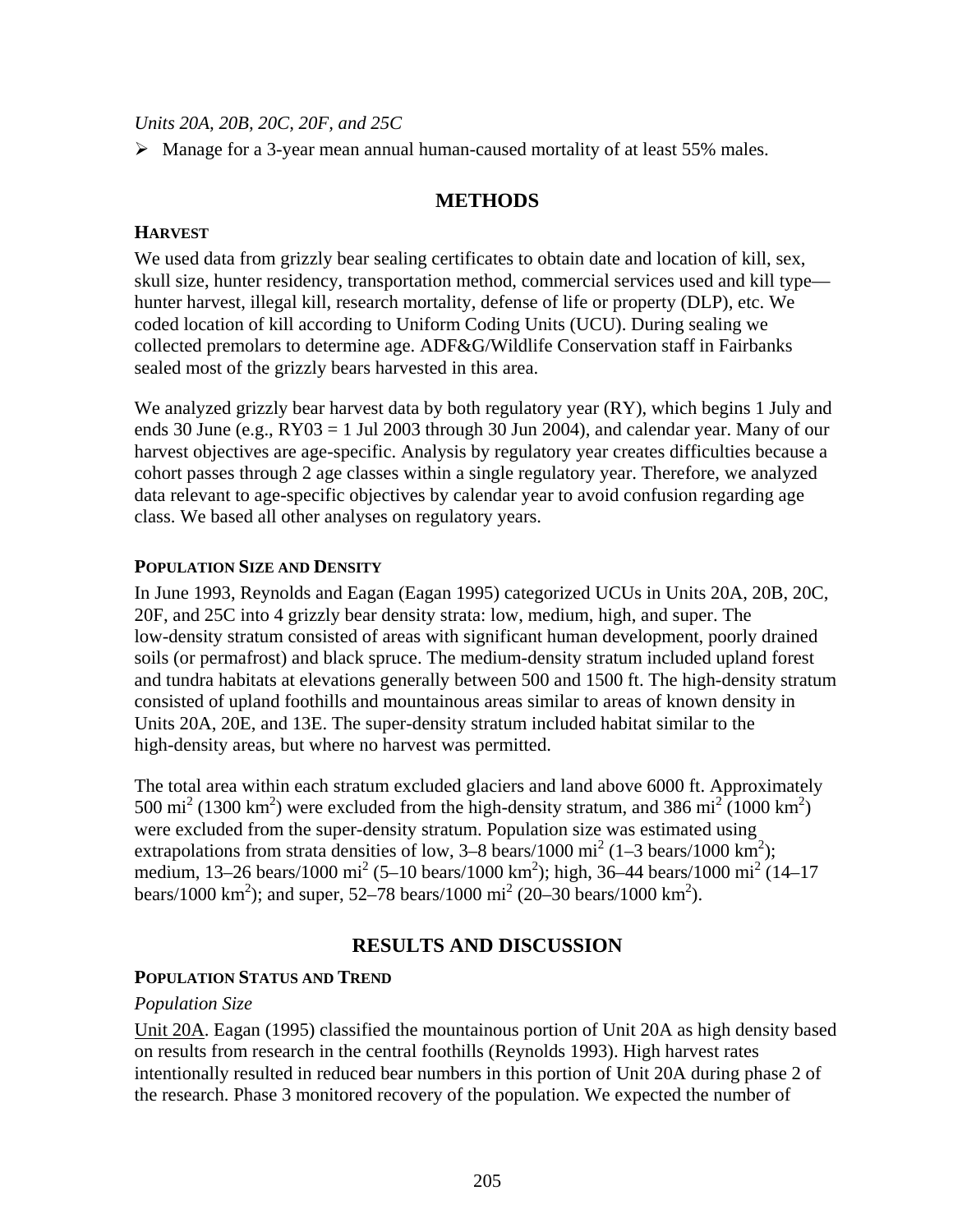female adult bears to meet prereduction levels by 1998. However, numbers were still estimated to be slightly low by spring 2000. Based on predicted trends and anecdotal information, we suspect the grizzly bear population recovered to prereduction levels by 2002.

The Tanana Flats in Unit 20A provide relatively poor grizzly bear habitat, resulting in low densities. Some grizzly bears on the Tanana Flats probably disperse from higher density areas or make temporary forays onto the flats. Eagan (1995) estimated that the flats provide habitat for 20 grizzly bears, or 6.5 bears/1000 mi<sup>2</sup> (2.5 bears/1000 km<sup>2</sup>).

Unit 20B. Eagan (1995) classified most of Unit 20B as low density because of the moderate habitat, high density of people, and good human access. Better habitat in the Sawtooth Mountains in the western portion was classified as low-density stratum because of good access and human activity. The upper Chena and Salcha Rivers rated medium density because the area was better habitat and relatively inaccessible.

Unit 20C. Eagan (1995) classified the mountainous portion of Unit 20C into the super-density stratum  $(52-78$  bears/1000 mi<sup>2</sup> [20-30 grizzly bears/1000 km<sup>2</sup>]). Although Dean (1987) estimated 88 bears/1000 mi<sup>2</sup> (34 bears/1000 km<sup>2</sup>) for a portion of this area in 1983, he surveyed the area along the Denali Park Road that includes the best habitat. Eagan (1995) assumed lower densities for the remainder of the mountainous portions of Unit 20C, based on densities Reynolds (1993) documented in Unit 20A in 1981.

Eagan (1995) classified a small portion of northwestern Unit 20C as medium-density because of higher habitat quality than in the Unit 20C Tanana Flats, and the area also abuts some higher quality grizzly bear habitat in the upper Kuskokwim drainage. Eagan (1995) felt the remainder of Unit 20C was low-density but indicated potential for slightly higher densities than other low-density areas because the Unit 20C Tanana Flats have streams where salmon are available and hunting pressure is relatively low.

Unit 20F. Although very little information exists, the Tozitna River drainage/Ray Mountains portion of Unit 20F probably contains relatively good grizzly bear habitat and warranted medium-density classification. Eagan (1995) classified the remainder of Unit 20F as low density due to relatively poor grizzly bear habitat.

Unit 25C. Eagan (1995) classified the mountainous portion of Unit 25C as medium density. This is an extension of the medium density area of eastern Unit 20B and also includes the White Mountains. Although good habitat abounds, Eagan (1995) noted that roads and trails through the area provide good human access. Hunters take grizzly bears incidental to their pursuit of caribou and moose.

All Subunits. Extrapolating from the stratification above, Eagan (1995) estimated that 446– 782 grizzly bears (all ages) inhabit the area. Using the midpoint of the population estimate (614 bears), the combined density for the area is about 16.1 bears/1000  $\text{mi}^2$  (6.2 grizzly bears/1000  $\text{km}^2$ ).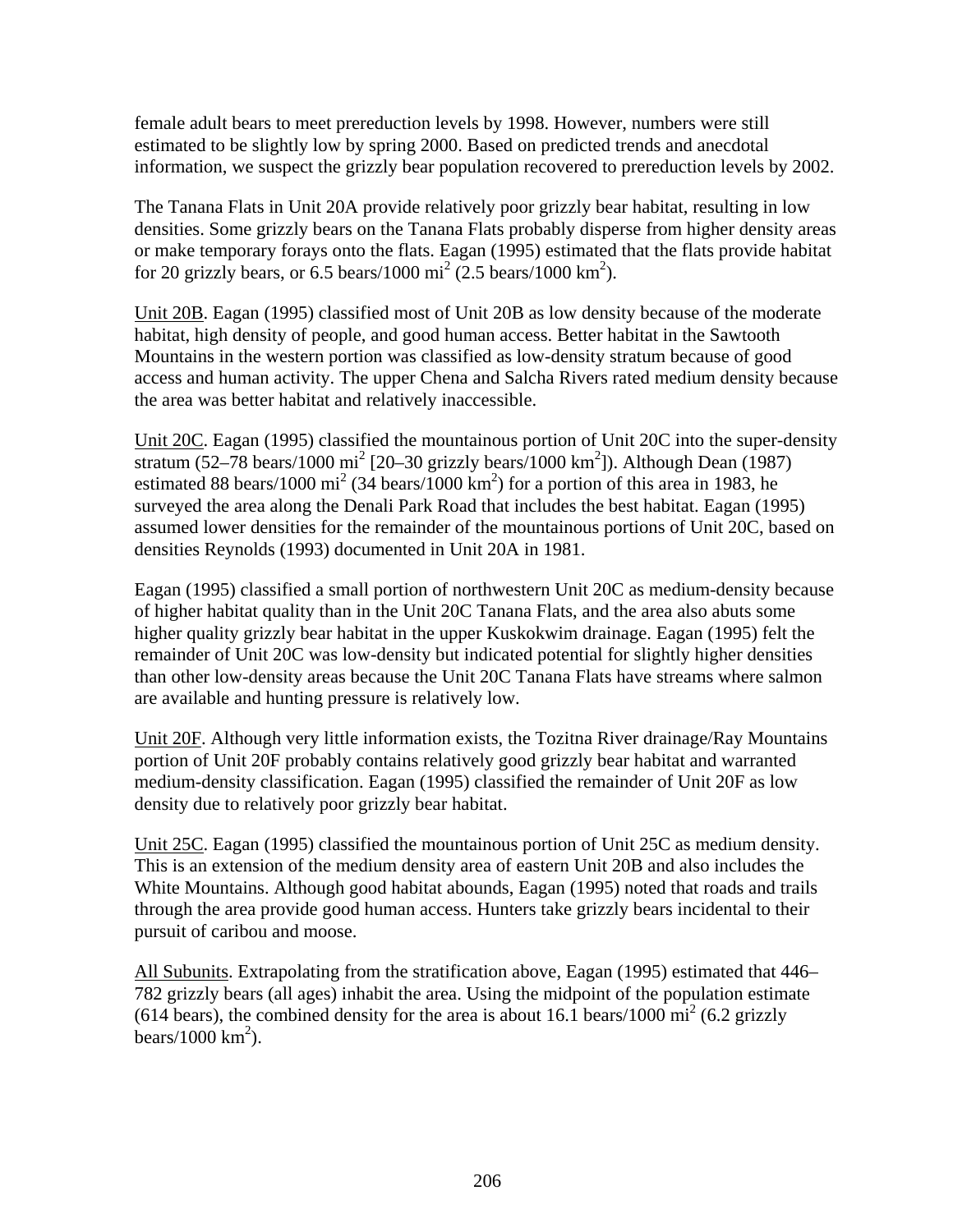## *Population Composition*

Reynolds (1993) summarized composition data for his study area in Unit 20A. In 1992, there were more females than males present in adult age classes and approximately equal numbers of males and females in the subadult age classes. Because the sex ratio of grizzly bears at birth typically approximates 50:50; because hunters generally prefer to shoot the larger, adult males; and because females with cubs <2 years of age are legally protected, we suspect the 1992 composition data is currently applicable.

## *Distribution and Movements*

Reynolds (1997) described movement and dispersal trends for the Unit 20A study area. Females exhibited high fidelity to home ranges and little emigration or immigration (Reynolds 1993).

## **MORTALITY**

## *Harvest*

Season and Bag Limit. From RY90 through RY93, the season for grizzly bears was 1 September–31 May with a bag limit of 1 bear every 4 regulatory years (1 bear/4 years). Cubs (<2 years of age) and females accompanied by cubs were illegal to harvest. Commensurate with research objectives, the board shortened the Unit 20A season by 9 days in RY94 to 10 September–31 May. In RY02 the board liberalized the season by 5 days (5 Sep–31 May) based on evidence that the population had recovered to prereduction levels. All other areas covered in this report retained the 1 September opening. Beginning RY04 the board liberalized the bag limit from 1 bear/4 years to 1 bear/year in all subunits. These seasons and bag limits applied to both resident and nonresident hunters.

Harvest by Hunters. Harvests in Units 20A, 20B, 20C, 20F, and 25C combined were similar to the 5-year mean of 29 bears in RY02 ( $n = 30$ ), but were noticeably lower in RY03 ( $n = 20$ ; Tables 1a–e). Other human-caused mortality (DLP kills, illegal kills, etc.) resulted in 3 bear deaths in RY02–RY03, lower than the 8 nonhunting-related bear deaths during the previous reporting period.

## Harvest Zones

*Unit 20A Mountains —* We estimate the 3-year (2001–2003) mean annual human–caused mortality (9.3 bears) was approximately 7–8% of bears  $\geq$ 2 years old, assuming Eagan's (1995) population estimates and Reynolds' (1993) population structure (Table 2). This met our objective to provide a stable population with a 3-year mean annual human-caused mortality  $\leq 8\%$  of the bears  $\geq 2$  years old.

*Eastern half of Unit 20B* — The 3-year (2001–2003) mean annual human–caused mortality of 4.7 bears  $\geq$ 2 years of age met our objective of a mean of not more than 6 bears  $\geq$ 2 years of age (Table 2).

*Unit 20A Tanana Flats, western half of Unit 20B, Unit 20C outside Denali National Park, and all of Units 20F and 25C* — The 3-year (2001–2003) mean annual human–caused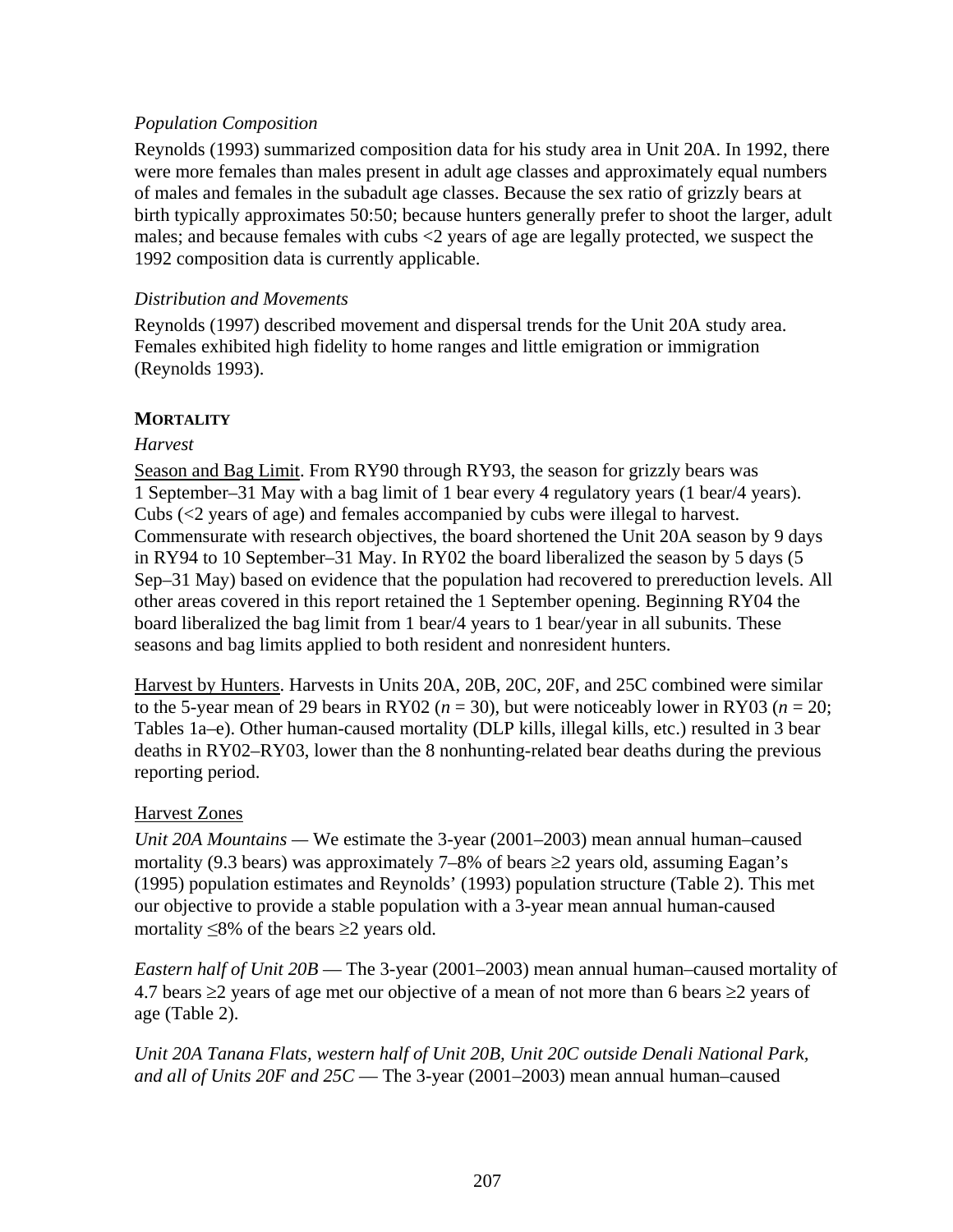mortality of 13.7 bears ≥2 years of age was well below our objective of 26 bears ≥2 years of age (Table 2).

We also met our objectives of a 3-year (2001–2003) mean annual human–caused mortality of bears ≥2 years of age for the Unit 20A Tanana Flats with a harvest of 1.3 bears, western Unit 20B with 2.7 bears, Unit 20C with 5 bears, Unit 20F with 1.7 bears, and Unit 25C with 2.3 bears.

Percent Males in Harvest by Unit. The objective to have a 3-year (RY01–RY03) mean proportion of  $\geq$ 55% males in the harvest was met in Unit 20B (59%); in all other units (20A = 46%,  $20C = 40%$ ,  $20F = 50%$  and  $25C = 33%$ ) that objective was not met (Tables 1a-e).

Hunter Residency and Success. As in previous years, Alaska residents harvested the majority (71%) of the grizzly bears during the last 3 regulatory years (Table 3).

Harvest Chronology. Hunters harvested bears primarily during the month of September (Table 4), most likely because moose and caribou hunters take many bears incidentally during that period.

Transport Methods. The methods of transportation used by successful grizzly bear hunters have not changed substantially in recent years. On average, successful hunters used airplanes most often to access hunt areas, followed closely by ATVs (Table 5).

## **CONCLUSIONS AND RECOMMENDATIONS**

We met our objective to provide a stable population with a 3-year mean, annual, humancaused mortality ≤8% of the bears ≥2 years old in all subareas. However, with liberalized seasons, areas with high harvest density, such as those areas surrounding Fairbanks, may be subject to localized overharvest. We met our objective to manage for a 3-year mean, annual, human-caused mortality of at least 55% males only in Unit 20B; in all other units the proportion of males in the harvest was below the objective. If this trend persists, we recommend stepping up the "Take a closer look" program to educate hunters about how harvest of females may affect the population.

We must continue to closely monitor harvests, particularly in harvest zones with small harvest quotas, and to encourage the harvest of males and discourage the take of females. We will continue to address this issue through education (e.g., Public Information Service and bear hunting seminars).

## **LITERATURE CITED**

BALLARD W.B., T.H. SPRAKER, AND K.P. TAYLOR. 1981. Causes of neonatal moose calf mortality in Southcentral Alaska. *Journal of Wildlife Management* 45:335–342.

DEAN F.C. 1987. Brown bear density Denali National Park, Alaska, and sighting efficiency adjustment. International Conference on Bear Research and Management. 7:37–43.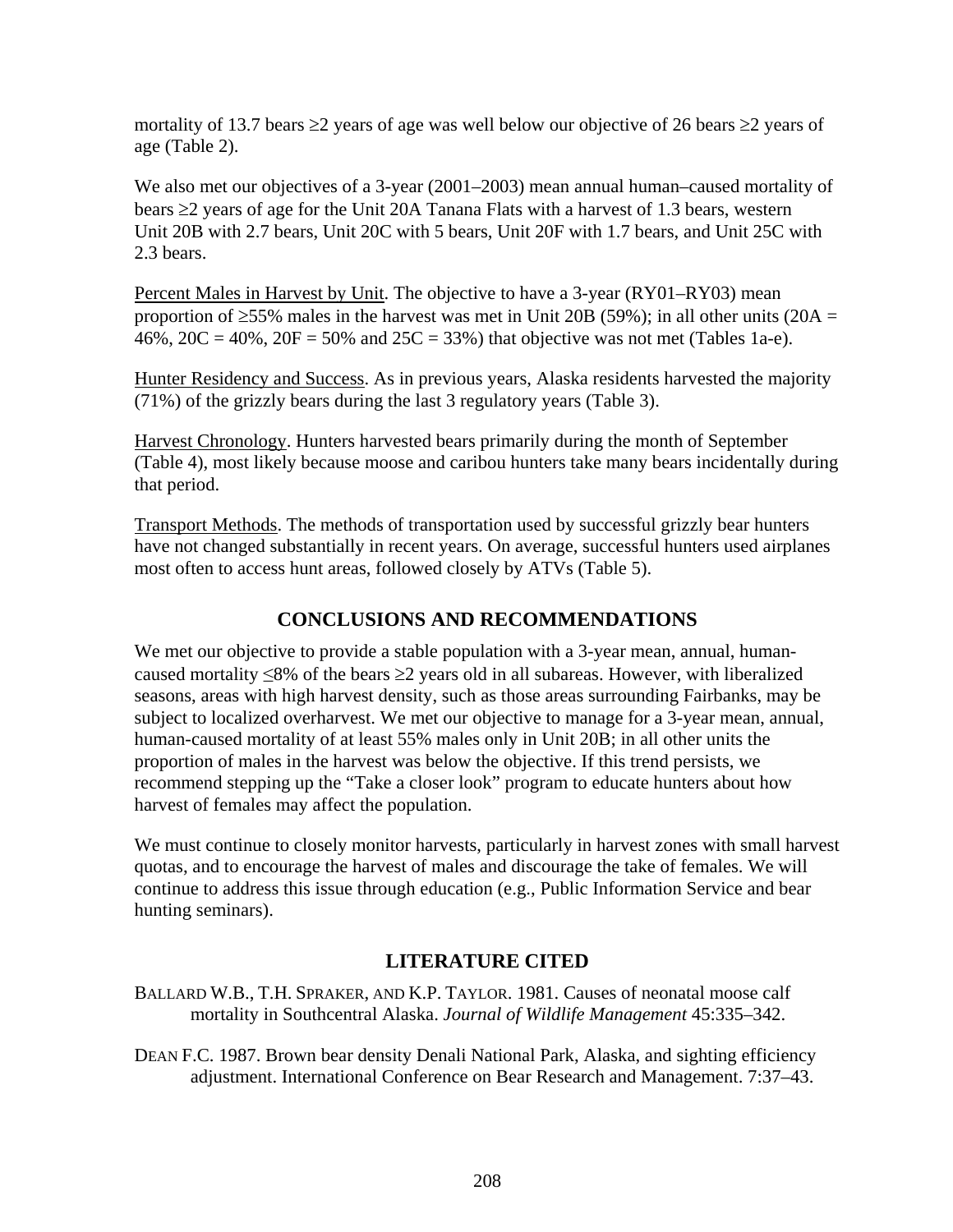- EAGAN R.M. 1995. Units 20A, 20B, 20C, 20F, and 25C brown/grizzly bear management report. Pages 192–212 *in* M.V. Hicks, editor. Brown bear management report of survey–inventory activities. Alaska Department of Fish and Game. Study 4.0. Juneau.
- GASAWAY W.C., R.D. BOERTJE, D.V. GRANGAARD, D.G. KELLEYHOUSE, R.O. STEPHENSON, AND D.G. LARSEN. 1992. The role of predation in limiting moose at low densities in Alaska and Yukon and implications for conservation. *Wildlife Monographs* 120.
- ———, R.O. STEPHENSON, J.L. DAVIS, P.E. SHEPHERD, AND O.E. BURRIS. 1983. Interrelationships of wolves, prey, and man in Interior Alaska. Wildlife Monographs 84. *Journal of Wildlife Management*.
- KEECH, M.A. 1999. Life history consequences of maternal condition in Alaskan moose. M.S. Thesis, University of Alaska Fairbanks.
- MCNAY M.E. 1990. Units 20A, 20B, 20C, 20F, and 25C brown bear management report. Pages 121–136 *in* S.O. Morgan, editor. Brown bear management report of survey and inventory activities. Part V. Volume XX. Alaska Department of Fish and Game. Study 4.0. Juneau.
- MILLER S.D. 1990. Impacts of increased hunting pressure on the density, structure, and dynamics of brown bear populations in Alaska's Game Management Unit 13. Alaska Department of Fish and Game. Federal Aid in Wildlife Restoration. Research Progress Report. Grant W-23-3. Study 4.21. Juneau.
- AND W.B. BALLARD. 1992. Analysis of an effort to increase moose calf survivorship by increased hunting of brown bears in south-central Alaska. *Wildlife Society Bulletin* 20:445–454.
- REYNOLDS H.V. 1993. Evaluation of the effects of harvest on grizzly bear population dynamics in the northcentral Alaska Range. Alaska Department of Fish and Game. Federal Aid in Wildlife Restoration. Research Final Report. Grant W-23-5. Study 4.23. Juneau.
- 1997. Effects of harvest on grizzly bear population dynamics in the northcentral Alaska Range. Alaska Department of Fish and Game. Federal Aid in Wildlife Restoration. Research Final Report. Grants W-24-1, W-24-2, W-24-3 and W-24-4. Study 4.25. Juneau.
	- 1999. Effects of harvest on grizzly bear population dynamics in the northcentral Alaska Range. Alaska Department of Fish and Game. Federal Aid in Wildlife Restoration. Research Progress Report. Grant W-24-5 and W-27-1. Study 4.28. Juneau.
		- AND T.A. BOUDREAU. 1992. Effects of harvest on grizzly bear population dynamics in the northcentral Alaska Range. Alaska Department of Fish and Game. Federal Aid in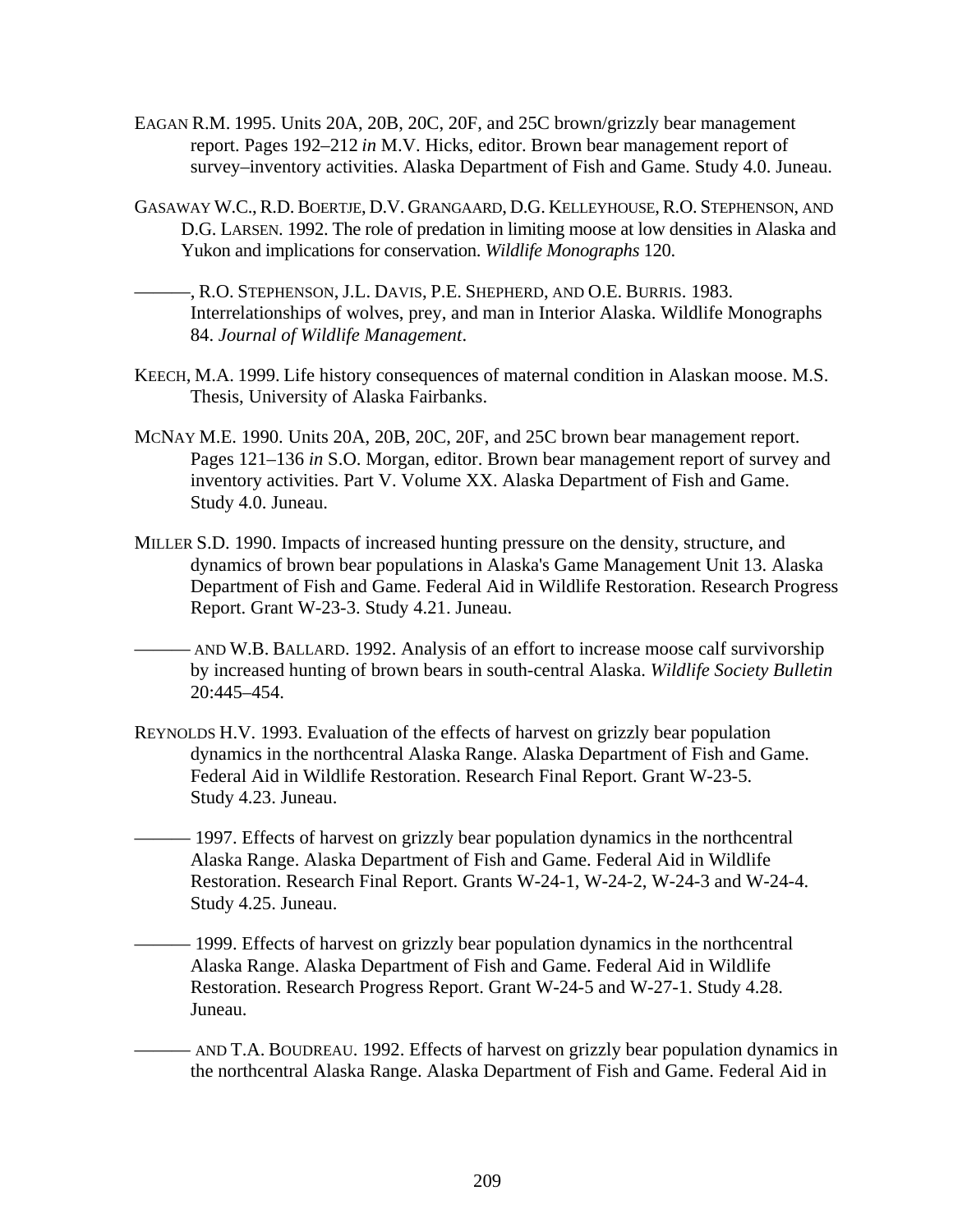Wildlife Restoration. Research Final Report. Grants W-22-5, W-22-6, W-23-1, W-23-2, W-23-3, and W-23-4. Study 4.19. Juneau.

- AND J.L. HECHTEL. 1986. Population structure, reproductive biology, and movement patterns of grizzly bears in the northcentral Alaska Range. Alaska Department of Fish and Game. Federal Aid in Wildlife Restoration. Research Final Report. Grants W-21-2, W-22-2, W-22-3, and W-22-4. Study 4.16R. Juneau.

VALKENBURG P. 1997. Investigation of regulating and limiting factors in the Delta caribou herd. Alaska Department of Fish and Game. Federal Aid in Wildlife Restoration. Research Final Report. Grants W-23-5, W-24-1, W-24-2, W-24-3, and W-24-4. Study 3.37. Juneau.

**PREPARED BY:** SUBMITTED BY:

Donald D. Young, Jr Doreen I. Parker McNeill Wildlife Biologist III Assistant Management Coordinator

#### **REVIEWED BY:**

Harry V. Reynolds, III Wildlife Biologist III

Laura A. McCarthy Publications Technician II

Please cite any information taken from this section, and reference as:

YOUNG D.D., JR. 2005. Units 20ABC&F and 25C brown bear management report. Pages 203– 218 *in* C. Brown, editor. Brown bear management report of survey and inventory activities 1 July 2002–30 June 2004. Project 4.0. Alaska Department of Fish and Game. Juneau.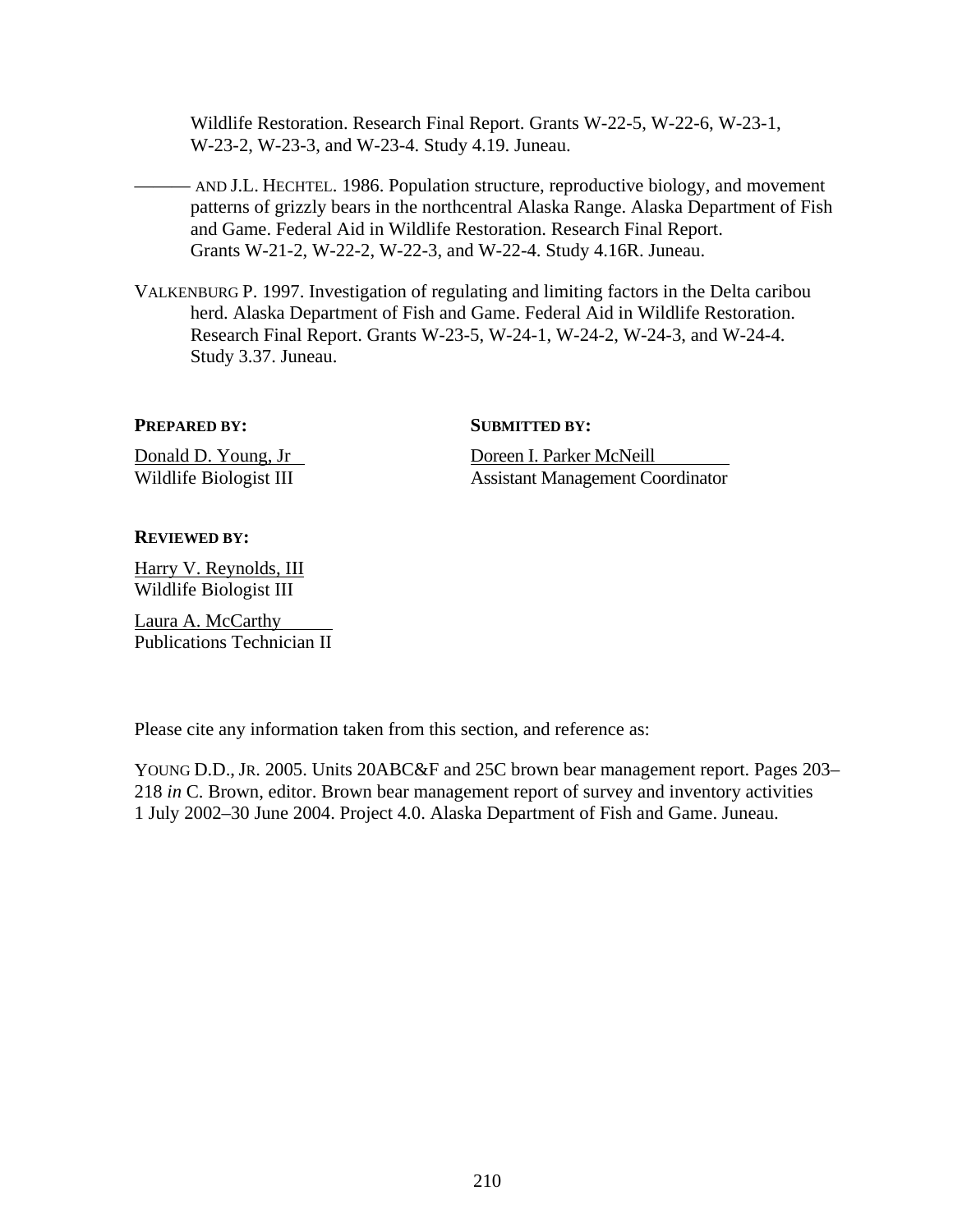|                  |                  |                  |                          | Reported         |                  |                  |                  |                                   |                  |                  |                |         |
|------------------|------------------|------------------|--------------------------|------------------|------------------|------------------|------------------|-----------------------------------|------------------|------------------|----------------|---------|
| Regulatory       |                  |                  | Hunter kill <sup>a</sup> |                  |                  | Nonhunting killb |                  | Total estimated kill <sup>c</sup> |                  |                  |                |         |
| year             | $\mathbf{M}$     | ${\bf F}$        | Unk                      | Total            | M                | ${\bf F}$        | Unk              | $\mathbf{M}$                      | ${\bf F}$        | Unk              | Total          | % Males |
| 1999-2000        |                  |                  |                          |                  |                  |                  |                  |                                   |                  |                  |                |         |
| Fall 1999        | 10               | 4                | $\boldsymbol{0}$         | 14               | $\overline{0}$   | $\mathbf{1}$     | $\boldsymbol{0}$ | 10                                | 5                | $\boldsymbol{0}$ | 15             |         |
| Spring 2000      | $\mathbf{1}$     | $\overline{0}$   | $\boldsymbol{0}$         | $\mathbf{1}$     | $\overline{2}$   | $\boldsymbol{0}$ | $\boldsymbol{0}$ | 3                                 | $\boldsymbol{0}$ | $\overline{0}$   | 3              |         |
| Total            | 11               | $\overline{4}$   | $\boldsymbol{0}$         | 15               | $\overline{2}$   | $\mathbf{1}$     | $\overline{0}$   | 13                                | 5                | $\boldsymbol{0}$ | 18             | 72      |
| 2000-2001        |                  |                  |                          |                  |                  |                  |                  |                                   |                  |                  |                |         |
| <b>Fall 2000</b> | 7                | 4                | $\boldsymbol{0}$         | 11               | $\boldsymbol{0}$ | $\mathbf{0}$     | $\boldsymbol{0}$ | 7                                 | 4                | $\boldsymbol{0}$ | 11             |         |
| Spring 2001      | $\boldsymbol{0}$ | $\boldsymbol{0}$ | $\boldsymbol{0}$         | $\boldsymbol{0}$ | $\boldsymbol{0}$ | $\boldsymbol{0}$ | $\boldsymbol{0}$ | $\overline{0}$                    | $\boldsymbol{0}$ | $\boldsymbol{0}$ | $\overline{0}$ |         |
| Total            | $\overline{7}$   | $\overline{4}$   | $\boldsymbol{0}$         | 11               | $\boldsymbol{0}$ | $\boldsymbol{0}$ | $\boldsymbol{0}$ | $\overline{7}$                    | $\overline{4}$   | $\boldsymbol{0}$ | 11             | 64      |
| 2001-2002        |                  |                  |                          |                  |                  |                  |                  |                                   |                  |                  |                |         |
| <b>Fall 2001</b> | 5                | 6                | $\mathbf{1}$             | 12               | 1                | $\mathbf{1}$     | $\boldsymbol{0}$ | 6                                 | $\boldsymbol{7}$ | $\mathbf{1}$     | 14             |         |
| Spring 2002      | $\boldsymbol{0}$ | $\boldsymbol{0}$ | $\boldsymbol{0}$         | $\boldsymbol{0}$ | $\boldsymbol{0}$ | $\boldsymbol{0}$ | $\boldsymbol{0}$ | $\boldsymbol{0}$                  | $\mathbf{0}$     | $\boldsymbol{0}$ | $\mathbf{0}$   |         |
| Total            | 5                | 6                | $\mathbf{1}$             | 12               | $\mathbf{1}$     | $\mathbf{1}$     | $\boldsymbol{0}$ | 6                                 | $\overline{7}$   | $\mathbf{1}$     | 14             | 46      |
| 2002-2003        |                  |                  |                          |                  |                  |                  |                  |                                   |                  |                  |                |         |
| <b>Fall 2002</b> | 5                | 5                | $\boldsymbol{0}$         | 10               | $\boldsymbol{0}$ | $\mathbf{0}$     | $\boldsymbol{0}$ | 5                                 | 5                | $\overline{0}$   | 10             |         |
| Spring 2003      | $\boldsymbol{0}$ | $\boldsymbol{0}$ | $\boldsymbol{0}$         | $\boldsymbol{0}$ | $\boldsymbol{0}$ | $\boldsymbol{0}$ | $\boldsymbol{0}$ | $\boldsymbol{0}$                  | $\boldsymbol{0}$ | $\boldsymbol{0}$ | $\overline{0}$ |         |
| Total            | 5                | 5                | $\boldsymbol{0}$         | 10               | $\boldsymbol{0}$ | $\boldsymbol{0}$ | $\boldsymbol{0}$ | 5                                 | 5                | $\boldsymbol{0}$ | 10             | 50      |
| 2003-2004        |                  |                  |                          |                  |                  |                  |                  |                                   |                  |                  |                |         |
| <b>Fall 2003</b> | 6                | 5                | $\boldsymbol{0}$         | 11               | $\mathbf{0}$     | $\mathbf{0}$     | $\boldsymbol{0}$ | 6                                 | 5                | $\boldsymbol{0}$ | 11             |         |
| Spring 2004      | $\overline{0}$   | $\overline{2}$   | $\boldsymbol{0}$         | $\mathbf{2}$     | $\overline{0}$   | $\overline{0}$   | $\overline{0}$   | $\overline{0}$                    | $\overline{2}$   | $\overline{0}$   | $\overline{2}$ |         |
| Total            | 6                | 7                | $\boldsymbol{0}$         | 13               | $\overline{0}$   | $\boldsymbol{0}$ | $\boldsymbol{0}$ | 6                                 | 7                | $\boldsymbol{0}$ | 13             | 46      |

Table 1a Unit 20A grizzly bear harvest, regulatory years 1999–2000 through 2003–2004

<sup>a</sup> Includes illegal kills.

<sup>b</sup> Includes DLP kills, research mortalities, and other known human-caused accidental mortality. These data not included in tables of chronology, transport, etc.

c Percentage includes only bears of known sex.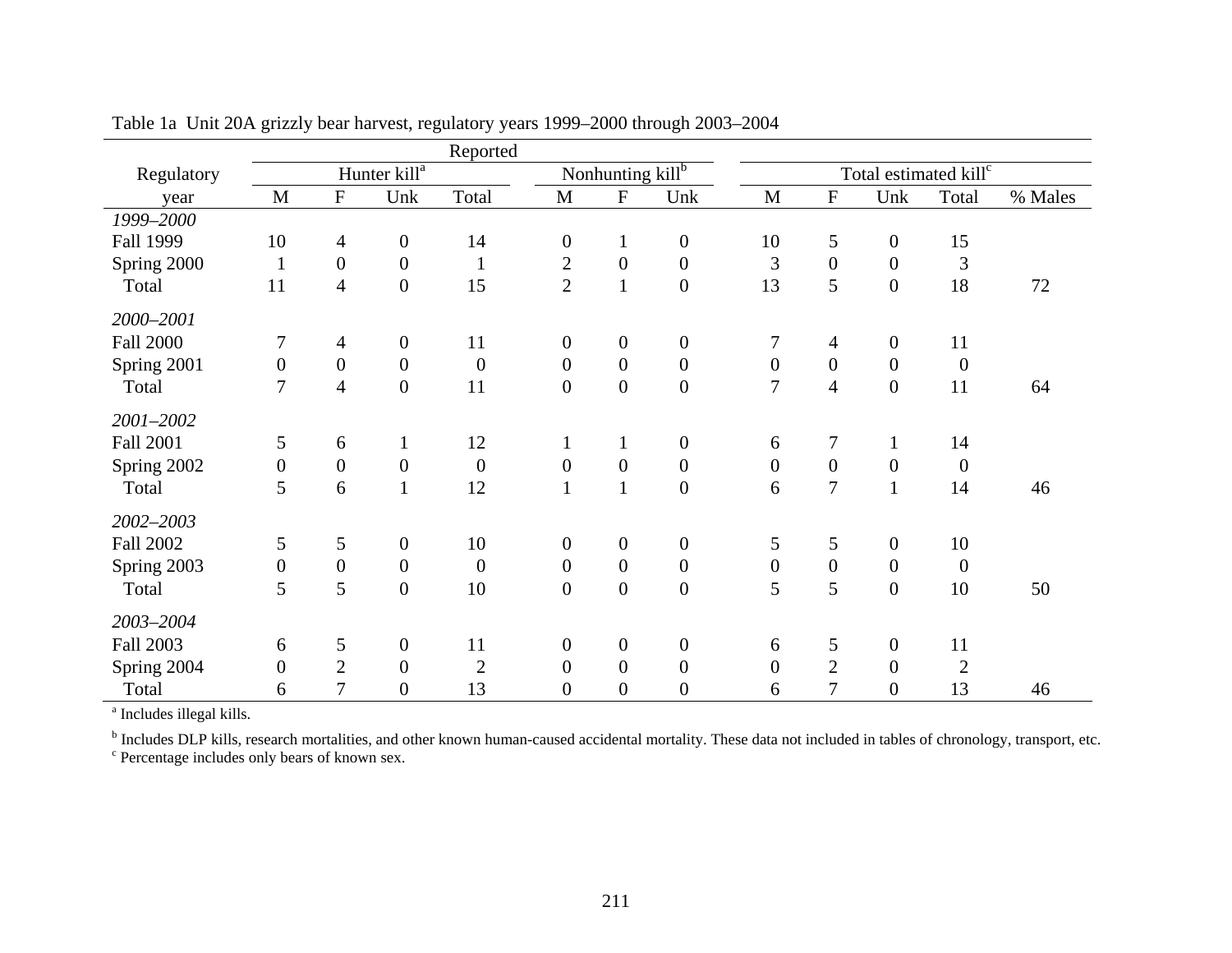| Regulatory                           |                  |                  |                          | Reported         |                  |                  |                  |                  |                  |                  |                                   |         |
|--------------------------------------|------------------|------------------|--------------------------|------------------|------------------|------------------|------------------|------------------|------------------|------------------|-----------------------------------|---------|
|                                      |                  |                  | Hunter kill <sup>a</sup> |                  |                  | Nonhunting killb |                  |                  |                  |                  | Total estimated kill <sup>c</sup> |         |
| year                                 | M                | ${\bf F}$        | Unk                      | Total            | M                | ${\bf F}$        | Unk              | M                | ${\bf F}$        | Unk              | Total                             | % Males |
| 1999-2000                            |                  |                  |                          |                  |                  |                  |                  |                  |                  |                  |                                   |         |
| Fall 1999                            | $\mathbf{2}$     | 3                | $\boldsymbol{0}$         | 5                | $\boldsymbol{0}$ | $\boldsymbol{0}$ | $\boldsymbol{0}$ | $\overline{2}$   | 3                | $\boldsymbol{0}$ | 5                                 |         |
| Spring 2000                          | $\mathbf{1}$     | $\mathbf{1}$     | $\boldsymbol{0}$         | $\overline{2}$   | $\overline{0}$   | $\boldsymbol{0}$ | $\boldsymbol{0}$ | $\mathbf{1}$     | $\mathbf{1}$     | $\boldsymbol{0}$ | $\boldsymbol{2}$                  |         |
| Total                                | 3                | $\overline{4}$   | $\boldsymbol{0}$         | $\overline{7}$   | $\overline{0}$   | $\boldsymbol{0}$ | $\boldsymbol{0}$ | 3                | $\overline{4}$   | $\boldsymbol{0}$ | $\overline{7}$                    | 43      |
| 2000-2001                            |                  |                  |                          |                  |                  |                  |                  |                  |                  |                  |                                   |         |
| <b>Fall 2000</b>                     | 11               | 3                | $\boldsymbol{0}$         | 14               | $\overline{0}$   | $\boldsymbol{0}$ | $\boldsymbol{0}$ | 11               | 3                | $\boldsymbol{0}$ | 14                                |         |
| Spring 2001                          | $\boldsymbol{0}$ | $\boldsymbol{0}$ | $\boldsymbol{0}$         | $\boldsymbol{0}$ | $\mathbf{1}$     | $\mathbf{1}$     | $\boldsymbol{0}$ | $\mathbf{1}$     | $\mathbf{1}$     | $\boldsymbol{0}$ | $\mathfrak{2}$                    |         |
| Total                                | 11               | 3                | $\boldsymbol{0}$         | 14               | $\mathbf{1}$     | $\mathbf{1}$     | $\boldsymbol{0}$ | 12               | $\overline{4}$   | $\boldsymbol{0}$ | 16                                | 75      |
| 2001-2002                            |                  |                  |                          |                  |                  |                  |                  |                  |                  |                  |                                   |         |
| <b>Fall 2001</b>                     | $\mathbf{1}$     | $\overline{2}$   | $\boldsymbol{0}$         | 3                | $\boldsymbol{0}$ | $\boldsymbol{0}$ | $\boldsymbol{0}$ | $\mathbf{1}$     | $\mathbf{2}$     | $\boldsymbol{0}$ | $\mathfrak{Z}$                    |         |
| Spring 2002                          | 3                | $\boldsymbol{0}$ | $\boldsymbol{0}$         | 3                | $\overline{2}$   | $\boldsymbol{0}$ | $\boldsymbol{0}$ | 5                | $\boldsymbol{0}$ | $\boldsymbol{0}$ | 5                                 |         |
| Total                                | $\overline{4}$   | $\overline{2}$   | $\boldsymbol{0}$         | 6                | $\overline{2}$   | $\boldsymbol{0}$ | $\boldsymbol{0}$ | 6                | $\overline{2}$   | $\boldsymbol{0}$ | 8                                 | 75      |
| 2002-2003                            |                  |                  |                          |                  |                  |                  |                  |                  |                  |                  |                                   |         |
| <b>Fall 2002</b>                     | 5                | 3                | $\boldsymbol{0}$         | 8                | $\mathbf{1}$     | $\boldsymbol{0}$ | $\boldsymbol{0}$ | 6                | 3                | $\overline{0}$   | 9                                 |         |
| Spring 2003                          | $\boldsymbol{0}$ | $\mathbf{1}$     | $\boldsymbol{0}$         | $\mathbf{1}$     | $\boldsymbol{0}$ | $\boldsymbol{0}$ | $\boldsymbol{0}$ | $\boldsymbol{0}$ | $\mathbf{1}$     | $\boldsymbol{0}$ | $\mathbf{1}$                      |         |
| Total                                | 5                | $\overline{4}$   | $\boldsymbol{0}$         | 9                | $\mathbf{1}$     | $\boldsymbol{0}$ | $\boldsymbol{0}$ | 6                | $\overline{4}$   | $\boldsymbol{0}$ | 10                                | 60      |
| 2003-2004                            |                  |                  |                          |                  |                  |                  |                  |                  |                  |                  |                                   |         |
| <b>Fall 2003</b>                     | $\mathbf{1}$     | $\boldsymbol{0}$ | $\boldsymbol{0}$         |                  | $\boldsymbol{0}$ | $\mathbf{1}$     | $\boldsymbol{0}$ | $\mathbf{1}$     | $\mathbf{1}$     | $\boldsymbol{0}$ | $\mathbf{2}$                      |         |
| Spring 2004                          | $\boldsymbol{0}$ |                  | $\boldsymbol{0}$         |                  | $\overline{0}$   | $\mathbf{1}$     | $\boldsymbol{0}$ | $\overline{0}$   | $\sqrt{2}$       | $\boldsymbol{0}$ | $\sqrt{2}$                        |         |
| Total                                |                  |                  | $\boldsymbol{0}$         | $\overline{2}$   | $\mathbf{0}$     | $\mathfrak{2}$   | $\boldsymbol{0}$ | $\mathbf{1}$     | 3                | $\boldsymbol{0}$ | 4                                 | 25      |
| <sup>a</sup> Includes illegal kills. |                  |                  |                          |                  |                  |                  |                  |                  |                  |                  |                                   |         |

Table 1b Unit 20B grizzly bear harvest, regulatory years 1999–2000 through 2003–2004

<sup>b</sup> Includes DLP kills, research mortalities, and other known human-caused accidental mortality. These data not included in tables of chronology, transport, etc.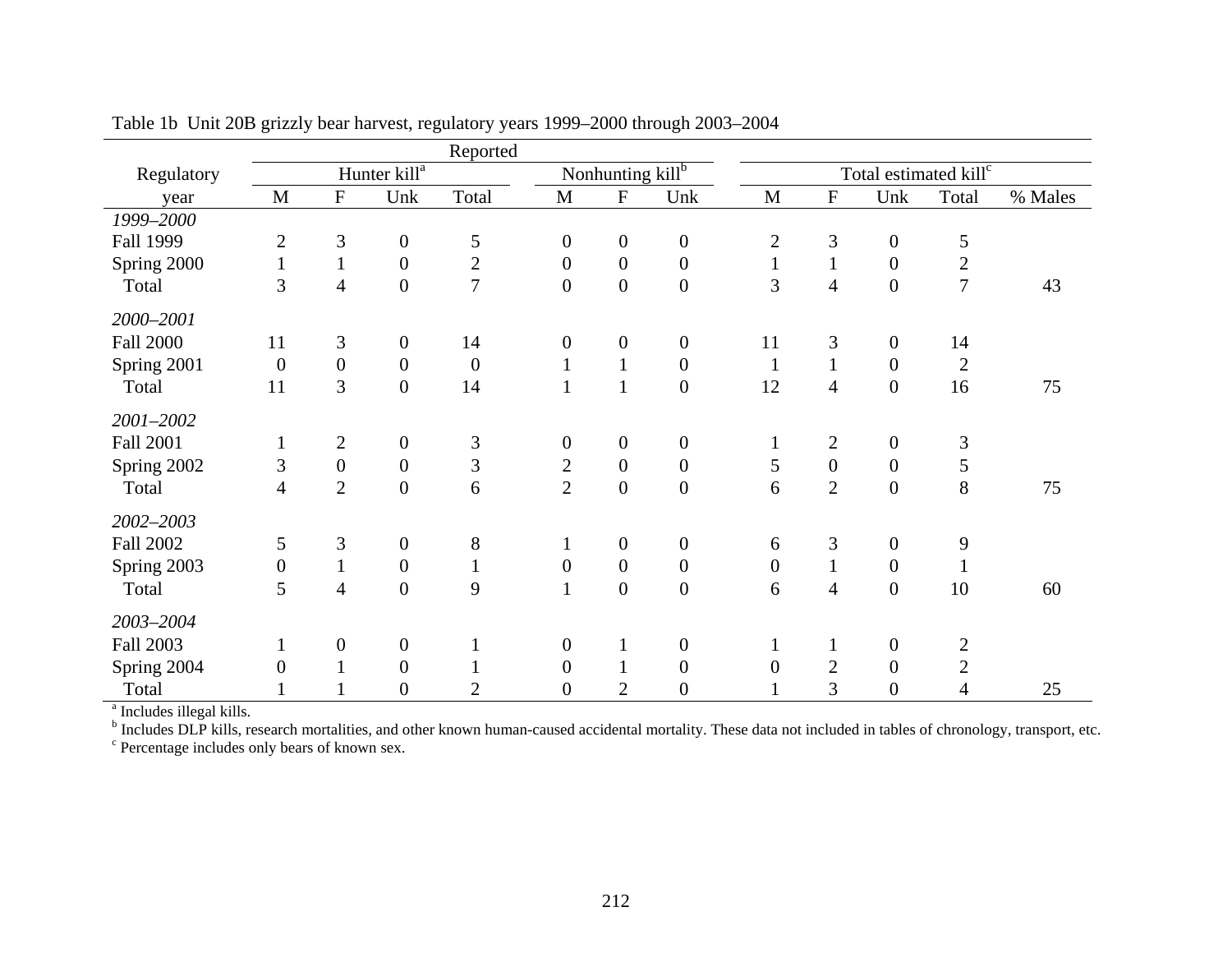|                  | Reported<br>Nonhunting killb                                 |                  |                  |                  |                  |                  |                  |                  |                  |                  |                                   |         |
|------------------|--------------------------------------------------------------|------------------|------------------|------------------|------------------|------------------|------------------|------------------|------------------|------------------|-----------------------------------|---------|
| Regulatory       | Hunter kill <sup>a</sup><br>${\bf F}$<br>$\mathbf{M}$<br>Unk |                  |                  |                  |                  |                  |                  |                  |                  |                  | Total estimated kill <sup>c</sup> |         |
| year             |                                                              |                  |                  | Total            | M                | ${\bf F}$        | Unk              | M                | ${\bf F}$        | Unk              | Total                             | % Males |
| 1999-2000        |                                                              |                  |                  |                  |                  |                  |                  |                  |                  |                  |                                   |         |
| Fall 1999        | $\overline{2}$                                               | $\overline{4}$   | $\boldsymbol{0}$ | 6                | $\mathbf{1}$     | $\mathbf{1}$     | $\boldsymbol{0}$ | 3                | 5                | $\boldsymbol{0}$ | 8                                 |         |
| Spring 2000      | $\boldsymbol{0}$                                             | $\boldsymbol{0}$ | $\boldsymbol{0}$ | $\boldsymbol{0}$ | $\mathbf{0}$     | $\boldsymbol{0}$ | $\boldsymbol{0}$ | $\overline{0}$   | $\boldsymbol{0}$ | $\boldsymbol{0}$ | $\boldsymbol{0}$                  |         |
| Total            | $\overline{2}$                                               | $\overline{4}$   | $\boldsymbol{0}$ | 6                | $\mathbf{1}$     | $\mathbf{1}$     | $\boldsymbol{0}$ | 3                | 5                | $\overline{0}$   | 8                                 | 38      |
| 2000-2001        |                                                              |                  |                  |                  |                  |                  |                  |                  |                  |                  |                                   |         |
| <b>Fall 2000</b> | 4                                                            | 4                | $\boldsymbol{0}$ | $8\,$            | $\overline{2}$   | $\boldsymbol{0}$ | $\boldsymbol{0}$ | 6                | 4                | $\boldsymbol{0}$ | 10                                |         |
| Spring 2001      | $\boldsymbol{0}$                                             | $\boldsymbol{0}$ | $\boldsymbol{0}$ | $\boldsymbol{0}$ | $\boldsymbol{0}$ | $\boldsymbol{0}$ | $\boldsymbol{0}$ | $\mathbf{0}$     | $\boldsymbol{0}$ | $\boldsymbol{0}$ | $\overline{0}$                    |         |
| Total            | $\overline{4}$                                               | 4                | $\boldsymbol{0}$ | 8                | $\overline{2}$   | $\overline{0}$   | $\boldsymbol{0}$ | 6                | $\overline{4}$   | $\boldsymbol{0}$ | 10                                | 60      |
| 2001-2002        |                                                              |                  |                  |                  |                  |                  |                  |                  |                  |                  |                                   |         |
| <b>Fall 2001</b> | $\boldsymbol{0}$                                             | 4                | $\boldsymbol{0}$ | $\overline{4}$   | $\overline{0}$   | $\boldsymbol{0}$ | $\boldsymbol{0}$ | $\mathbf{0}$     | $\overline{4}$   | $\mathbf{0}$     | 4                                 |         |
| Spring 2002      | 3                                                            | $\boldsymbol{0}$ | $\boldsymbol{0}$ | 3                | $\overline{0}$   | $\overline{0}$   | $\boldsymbol{0}$ | 3                | $\boldsymbol{0}$ | $\boldsymbol{0}$ | 3                                 |         |
| Total            | 3                                                            | 4                | $\boldsymbol{0}$ | $\overline{7}$   | $\overline{0}$   | $\boldsymbol{0}$ | $\boldsymbol{0}$ | 3                | $\overline{4}$   | $\boldsymbol{0}$ | $\overline{7}$                    | 43      |
| 2002-2003        |                                                              |                  |                  |                  |                  |                  |                  |                  |                  |                  |                                   |         |
| <b>Fall 2002</b> | $\mathbf{1}$                                                 | 5                | $\boldsymbol{0}$ | 6                | $\overline{0}$   | $\boldsymbol{0}$ | $\boldsymbol{0}$ | $\mathbf{1}$     | 5                | $\overline{0}$   | 6                                 |         |
| Spring 2003      | $\boldsymbol{0}$                                             | $\boldsymbol{0}$ | $\boldsymbol{0}$ | $\boldsymbol{0}$ | $\overline{0}$   | $\boldsymbol{0}$ | $\boldsymbol{0}$ | $\boldsymbol{0}$ | $\boldsymbol{0}$ | $\boldsymbol{0}$ | $\boldsymbol{0}$                  |         |
| Total            | $\mathbf{1}$                                                 | 5                | $\boldsymbol{0}$ | 6                | $\overline{0}$   | $\boldsymbol{0}$ | $\boldsymbol{0}$ | $\mathbf{1}$     | 5                | $\boldsymbol{0}$ | 6                                 | 17      |
| 2003-2004        |                                                              |                  |                  |                  |                  |                  |                  |                  |                  |                  |                                   |         |
| <b>Fall 2003</b> | $\overline{2}$                                               | $\boldsymbol{0}$ | $\boldsymbol{0}$ | $\overline{2}$   | $\overline{0}$   | $\boldsymbol{0}$ | $\boldsymbol{0}$ | $\overline{c}$   | $\mathbf{0}$     | $\boldsymbol{0}$ | $\mathbf{2}$                      |         |
| Spring 2004      | $\overline{0}$                                               | $\overline{0}$   | $\boldsymbol{0}$ | $\boldsymbol{0}$ | $\mathbf{0}$     | $\overline{0}$   | $\overline{0}$   | $\overline{0}$   | $\overline{0}$   | $\overline{0}$   | $\theta$                          |         |
| Total            | $\overline{2}$                                               | $\boldsymbol{0}$ | $\boldsymbol{0}$ | $\overline{2}$   | $\overline{0}$   | $\boldsymbol{0}$ | $\boldsymbol{0}$ | $\overline{2}$   | $\theta$         | $\theta$         | $\overline{2}$                    | 100     |

Table 1c Unit 20C grizzly bear harvest, regulatory years 1999–2000 through 2003–2004

<sup>a</sup> Includes illegal kills.

<sup>b</sup> Includes DLP kills, research mortalities, and other known human-caused accidental mortality. These data not included in tables of chronology, transport, etc.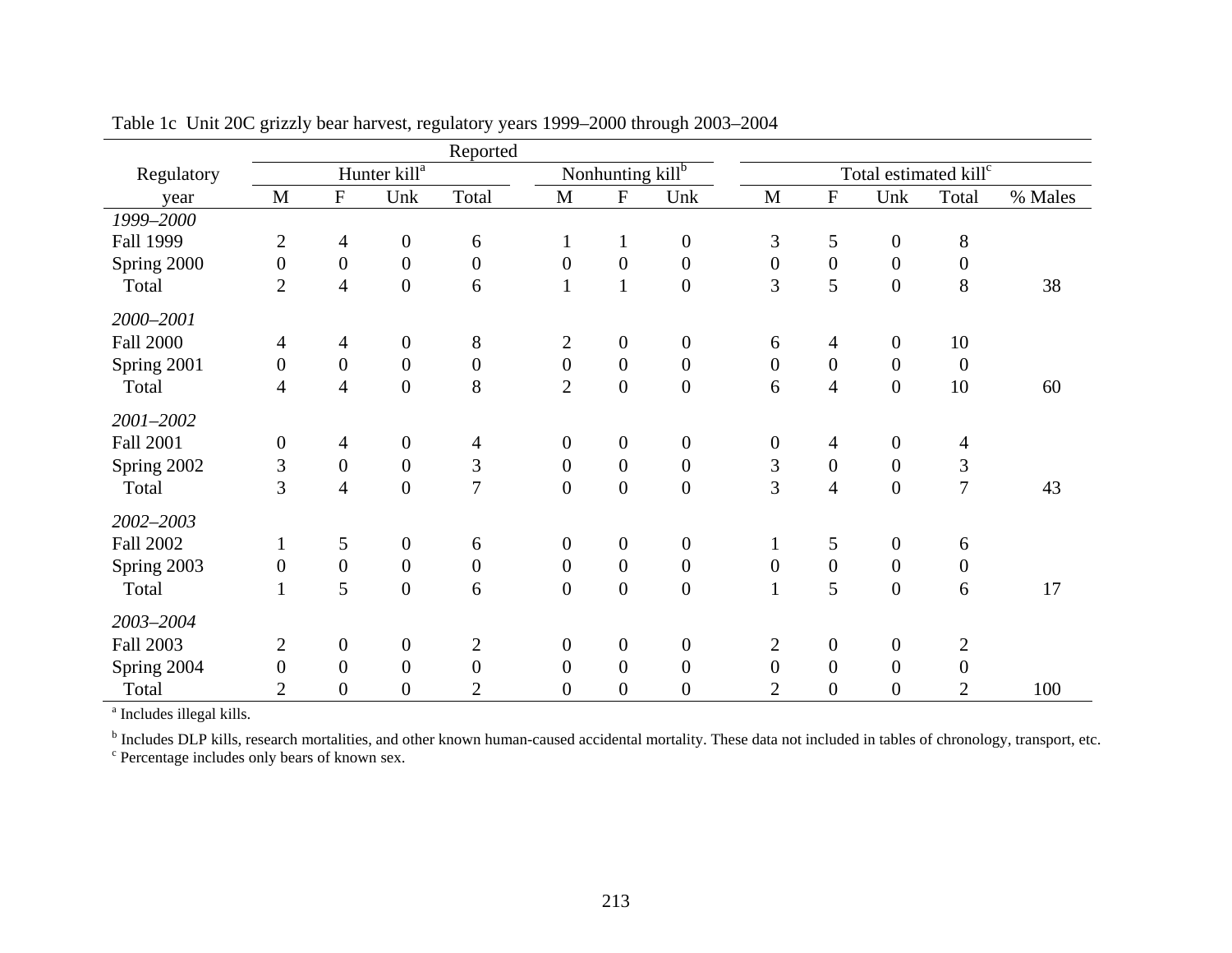|                  |                  |                  |                          | Reported         |                  |                                |                  |                  |                  |                                   |                  |                  |
|------------------|------------------|------------------|--------------------------|------------------|------------------|--------------------------------|------------------|------------------|------------------|-----------------------------------|------------------|------------------|
| Regulatory       |                  |                  | Hunter kill <sup>a</sup> |                  |                  | Nonhunting kill $\overline{b}$ |                  |                  |                  | Total estimated kill <sup>c</sup> |                  |                  |
| year             | $\mathbf{M}$     | ${\bf F}$        | Unk                      | Total            | $\mathbf M$      | ${\bf F}$                      | Unk              | M                | ${\bf F}$        | Unk                               | Total            | % Males          |
| 1999-2000        |                  |                  |                          |                  |                  |                                |                  |                  |                  |                                   |                  |                  |
| Fall 1999        | $\boldsymbol{0}$ | $\mathbf{1}$     | $\boldsymbol{0}$         | $\mathbf{1}$     | $\boldsymbol{0}$ | $\boldsymbol{0}$               | $\boldsymbol{0}$ | $\overline{0}$   | $\mathbf{1}$     | $\boldsymbol{0}$                  |                  |                  |
| Spring 2000      | $\boldsymbol{0}$ | $\boldsymbol{0}$ | $\boldsymbol{0}$         | $\boldsymbol{0}$ | $\boldsymbol{0}$ | $\boldsymbol{0}$               | $\boldsymbol{0}$ | $\mathbf{0}$     | $\boldsymbol{0}$ | $\boldsymbol{0}$                  | 0                |                  |
| Total            | $\overline{0}$   | $\mathbf{1}$     | $\boldsymbol{0}$         |                  | $\overline{0}$   | $\overline{0}$                 | $\boldsymbol{0}$ | $\boldsymbol{0}$ | $\mathbf{1}$     | $\boldsymbol{0}$                  |                  | $\boldsymbol{0}$ |
| 2000-2001        |                  |                  |                          |                  |                  |                                |                  |                  |                  |                                   |                  |                  |
| <b>Fall 2000</b> | $\boldsymbol{0}$ | $\boldsymbol{0}$ | $\boldsymbol{0}$         | $\boldsymbol{0}$ | $\boldsymbol{0}$ | $\boldsymbol{0}$               | $\boldsymbol{0}$ | $\boldsymbol{0}$ | $\boldsymbol{0}$ | $\boldsymbol{0}$                  | $\boldsymbol{0}$ |                  |
| Spring 2001      | 1                | $\mathbf{1}$     | $\boldsymbol{0}$         | $\overline{2}$   | $\boldsymbol{0}$ | $\boldsymbol{0}$               | $\boldsymbol{0}$ |                  | $\mathbf{1}$     | $\boldsymbol{0}$                  | 2                |                  |
| Total            | $\mathbf{1}$     |                  | $\boldsymbol{0}$         | $\overline{2}$   | $\boldsymbol{0}$ | $\boldsymbol{0}$               | $\boldsymbol{0}$ | $\mathbf{1}$     | $\mathbf{1}$     | $\boldsymbol{0}$                  | $\overline{2}$   | 50               |
| 2001-2002        |                  |                  |                          |                  |                  |                                |                  |                  |                  |                                   |                  |                  |
| <b>Fall 2001</b> | $\overline{0}$   | $\overline{0}$   | $\boldsymbol{0}$         | $\boldsymbol{0}$ | $\boldsymbol{0}$ | $\boldsymbol{0}$               | $\boldsymbol{0}$ | $\mathbf{0}$     | $\boldsymbol{0}$ | $\boldsymbol{0}$                  | $\boldsymbol{0}$ |                  |
| Spring 2002      | $\overline{0}$   | $\boldsymbol{0}$ | $\boldsymbol{0}$         | $\boldsymbol{0}$ | $\boldsymbol{0}$ | $\boldsymbol{0}$               | $\boldsymbol{0}$ | $\mathbf{0}$     | $\boldsymbol{0}$ | $\boldsymbol{0}$                  | $\boldsymbol{0}$ |                  |
| Total            | $\overline{0}$   | $\boldsymbol{0}$ | $\boldsymbol{0}$         | $\boldsymbol{0}$ | $\boldsymbol{0}$ | $\boldsymbol{0}$               | $\boldsymbol{0}$ | $\boldsymbol{0}$ | $\boldsymbol{0}$ | $\boldsymbol{0}$                  | $\boldsymbol{0}$ | $\boldsymbol{0}$ |
| 2002-2003        |                  |                  |                          |                  |                  |                                |                  |                  |                  |                                   |                  |                  |
| <b>Fall 2002</b> | 1                | $\boldsymbol{0}$ | $\boldsymbol{0}$         |                  | $\boldsymbol{0}$ | $\boldsymbol{0}$               | $\boldsymbol{0}$ | 1                | $\boldsymbol{0}$ | $\boldsymbol{0}$                  |                  |                  |
| Spring 2003      | $\boldsymbol{0}$ | $\mathbf{1}$     | $\boldsymbol{0}$         | $\mathbf{1}$     | $\boldsymbol{0}$ | $\boldsymbol{0}$               | $\boldsymbol{0}$ | $\boldsymbol{0}$ | $\mathbf{1}$     | $\boldsymbol{0}$                  |                  |                  |
| Total            |                  |                  | $\boldsymbol{0}$         | $\overline{2}$   | $\boldsymbol{0}$ | $\boldsymbol{0}$               | $\boldsymbol{0}$ | $\mathbf{1}$     | $\mathbf{1}$     | $\boldsymbol{0}$                  | $\overline{2}$   | 50               |
| 2003-2004        |                  |                  |                          |                  |                  |                                |                  |                  |                  |                                   |                  |                  |
| <b>Fall 2003</b> | $\overline{0}$   | $\mathbf{I}$     | $\boldsymbol{0}$         | -1               | $\boldsymbol{0}$ | $\boldsymbol{0}$               | $\boldsymbol{0}$ | $\overline{0}$   | $\mathbf{1}$     | $\boldsymbol{0}$                  |                  |                  |
| Spring 2004      |                  | $\overline{0}$   | $\boldsymbol{0}$         |                  | $\boldsymbol{0}$ | $\overline{0}$                 | $\boldsymbol{0}$ |                  | $\overline{0}$   | $\boldsymbol{0}$                  |                  |                  |
| Total            |                  |                  | $\boldsymbol{0}$         | $\overline{2}$   | 0                | $\overline{0}$                 | $\boldsymbol{0}$ |                  |                  | $\boldsymbol{0}$                  | $\overline{2}$   | 50               |

Table 1d Unit 20F grizzly bear harvest, regulatory years 1999–2000 through 2003–2004

<sup>a</sup> Includes illegal kills.

<sup>b</sup> Includes DLP kills, research mortalities, and other known human-caused accidental mortality. These data not included in tables of chronology, transport, etc.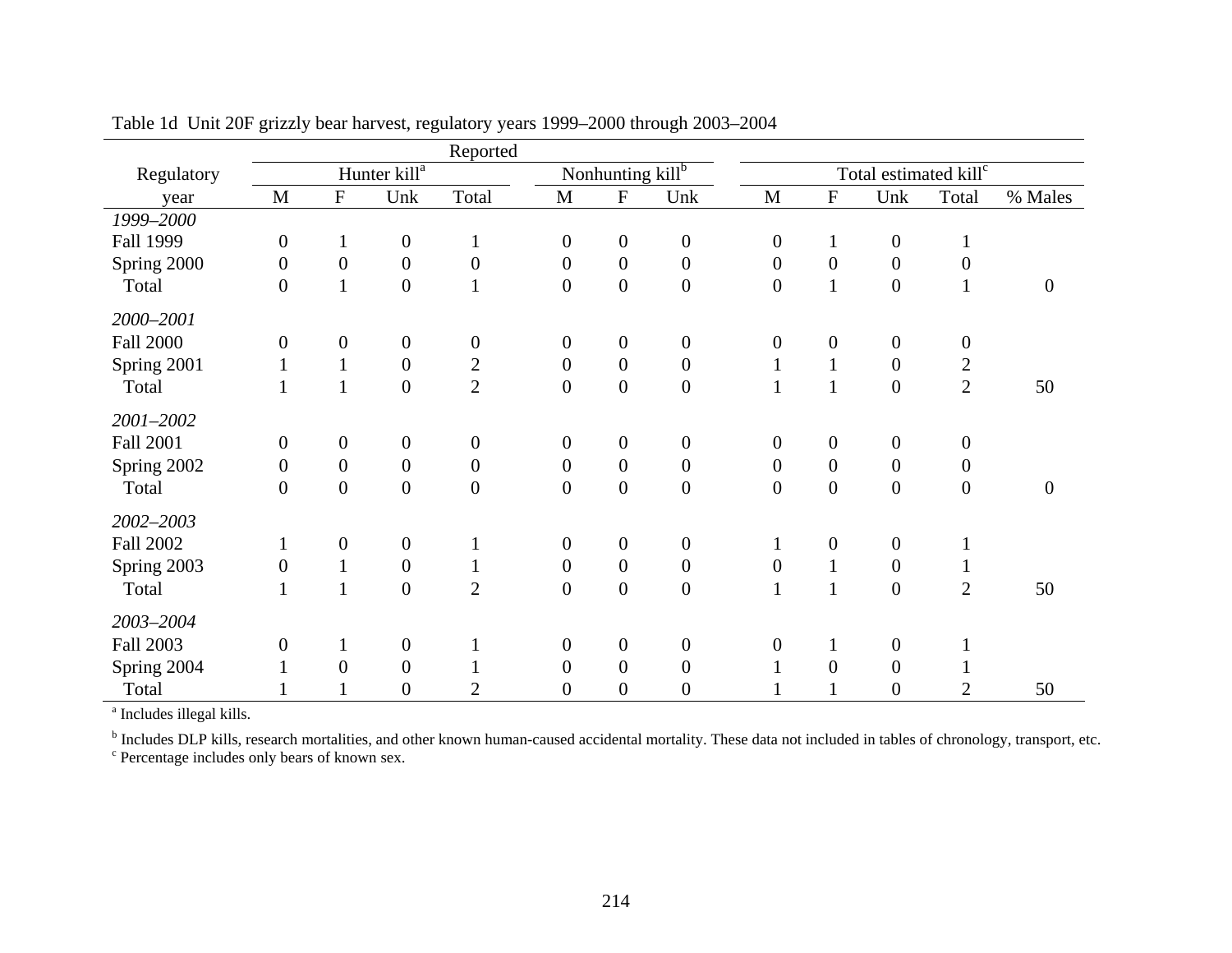|                  |                  |                           |                          | Reported         |                  |                                |                  |                  |                  |                                   |                  |                  |
|------------------|------------------|---------------------------|--------------------------|------------------|------------------|--------------------------------|------------------|------------------|------------------|-----------------------------------|------------------|------------------|
| Regulatory       |                  |                           | Hunter kill <sup>a</sup> |                  |                  | Nonhunting kill $\overline{b}$ |                  |                  |                  | Total estimated kill <sup>c</sup> |                  |                  |
| year             | $\mathbf{M}$     | $\boldsymbol{\mathrm{F}}$ | Unk                      | Total            | M                | ${\bf F}$                      | Unk              | M                | ${\bf F}$        | Unk                               | Total            | % Males          |
| 1999-2000        |                  |                           |                          |                  |                  |                                |                  |                  |                  |                                   |                  |                  |
| Fall 1999        | $\overline{0}$   | $\boldsymbol{0}$          | $\boldsymbol{0}$         | $\boldsymbol{0}$ | $\overline{0}$   | $\boldsymbol{0}$               | $\boldsymbol{0}$ | $\overline{0}$   | $\boldsymbol{0}$ | $\boldsymbol{0}$                  | $\boldsymbol{0}$ |                  |
| Spring 2000      |                  | $\boldsymbol{0}$          | $\boldsymbol{0}$         | $\mathbf{1}$     | $\boldsymbol{0}$ | $\overline{0}$                 | $\boldsymbol{0}$ |                  | $\boldsymbol{0}$ | $\boldsymbol{0}$                  |                  |                  |
| Total            | $\mathbf{1}$     | $\boldsymbol{0}$          | $\boldsymbol{0}$         | $\mathbf{1}$     | $\boldsymbol{0}$ | $\boldsymbol{0}$               | $\boldsymbol{0}$ |                  | $\boldsymbol{0}$ | $\boldsymbol{0}$                  | $\mathbf{1}$     | 100              |
| 2000-2001        |                  |                           |                          |                  |                  |                                |                  |                  |                  |                                   |                  |                  |
| <b>Fall 2000</b> | $\overline{2}$   | $\mathbf{1}$              | $\boldsymbol{0}$         | 3                | $\boldsymbol{0}$ | $\boldsymbol{0}$               | $\boldsymbol{0}$ | 2                | $\mathbf{1}$     | $\boldsymbol{0}$                  | 3                |                  |
| Spring 2001      | $\boldsymbol{0}$ | $\boldsymbol{0}$          | $\boldsymbol{0}$         | $\boldsymbol{0}$ | $\boldsymbol{0}$ | $\boldsymbol{0}$               | $\boldsymbol{0}$ | $\boldsymbol{0}$ | $\boldsymbol{0}$ | $\boldsymbol{0}$                  | $\boldsymbol{0}$ |                  |
| Total            | $\overline{2}$   | $\mathbf{1}$              | $\boldsymbol{0}$         | 3                | $\overline{0}$   | $\boldsymbol{0}$               | $\boldsymbol{0}$ | $\overline{2}$   | $\mathbf{1}$     | $\boldsymbol{0}$                  | 3                | 67               |
| 2001-2002        |                  |                           |                          |                  |                  |                                |                  |                  |                  |                                   |                  |                  |
| Fall 2001        | 3                | $\overline{2}$            | $\boldsymbol{0}$         | 5                | $\boldsymbol{0}$ | $\boldsymbol{0}$               | $\boldsymbol{0}$ | 3                | $\overline{2}$   | $\boldsymbol{0}$                  | 5                |                  |
| Spring 2002      | $\overline{0}$   | $\boldsymbol{0}$          | $\boldsymbol{0}$         | $\boldsymbol{0}$ | $\boldsymbol{0}$ | $\overline{0}$                 | $\boldsymbol{0}$ | $\overline{0}$   | $\overline{0}$   | $\boldsymbol{0}$                  | $\boldsymbol{0}$ |                  |
| Total            | 3                | $\overline{2}$            | $\boldsymbol{0}$         | 5                | $\overline{0}$   | $\overline{0}$                 | $\boldsymbol{0}$ | 3                | $\overline{2}$   | $\boldsymbol{0}$                  | 5                | 60               |
| 2002-2003        |                  |                           |                          |                  |                  |                                |                  |                  |                  |                                   |                  |                  |
| <b>Fall 2002</b> | $\boldsymbol{0}$ | 3                         | $\boldsymbol{0}$         | 3                | $\overline{0}$   | $\boldsymbol{0}$               | $\boldsymbol{0}$ | $\overline{0}$   | 3                | $\boldsymbol{0}$                  | 3                |                  |
| Spring 2003      | $\boldsymbol{0}$ | $\boldsymbol{0}$          | $\boldsymbol{0}$         | $\boldsymbol{0}$ | $\boldsymbol{0}$ | $\boldsymbol{0}$               | $\boldsymbol{0}$ | $\boldsymbol{0}$ | $\boldsymbol{0}$ | $\boldsymbol{0}$                  | $\boldsymbol{0}$ |                  |
| Total            | $\boldsymbol{0}$ | 3                         | $\boldsymbol{0}$         | 3                | $\overline{0}$   | $\boldsymbol{0}$               | $\boldsymbol{0}$ | $\overline{0}$   | 3                | $\boldsymbol{0}$                  | 3                | $\boldsymbol{0}$ |
| 2003-2004        |                  |                           |                          |                  |                  |                                |                  |                  |                  |                                   |                  |                  |
| <b>Fall 2003</b> | $\overline{0}$   | $\boldsymbol{0}$          | $\boldsymbol{0}$         | $\boldsymbol{0}$ | $\overline{0}$   | $\boldsymbol{0}$               | $\boldsymbol{0}$ | $\overline{0}$   | $\boldsymbol{0}$ | $\boldsymbol{0}$                  | $\overline{0}$   |                  |
| Spring 2004      | $\overline{0}$   |                           | $\boldsymbol{0}$         |                  | $\overline{0}$   | $\overline{0}$                 | $\boldsymbol{0}$ | 0                |                  | $\boldsymbol{0}$                  |                  |                  |
| Total            | $\overline{0}$   |                           | $\boldsymbol{0}$         |                  | $\boldsymbol{0}$ | $\overline{0}$                 | $\boldsymbol{0}$ | 0                |                  | $\overline{0}$                    |                  | $\boldsymbol{0}$ |

Table 1e Unit 25C grizzly bear harvest, regulatory years 1999–2000 through 2003–2004

<sup>a</sup> Includes illegal kills.

<sup>b</sup> Includes DLP kills, research mortalities, and other known human-caused accidental mortality. These data not included in tables of chronology, transport, etc.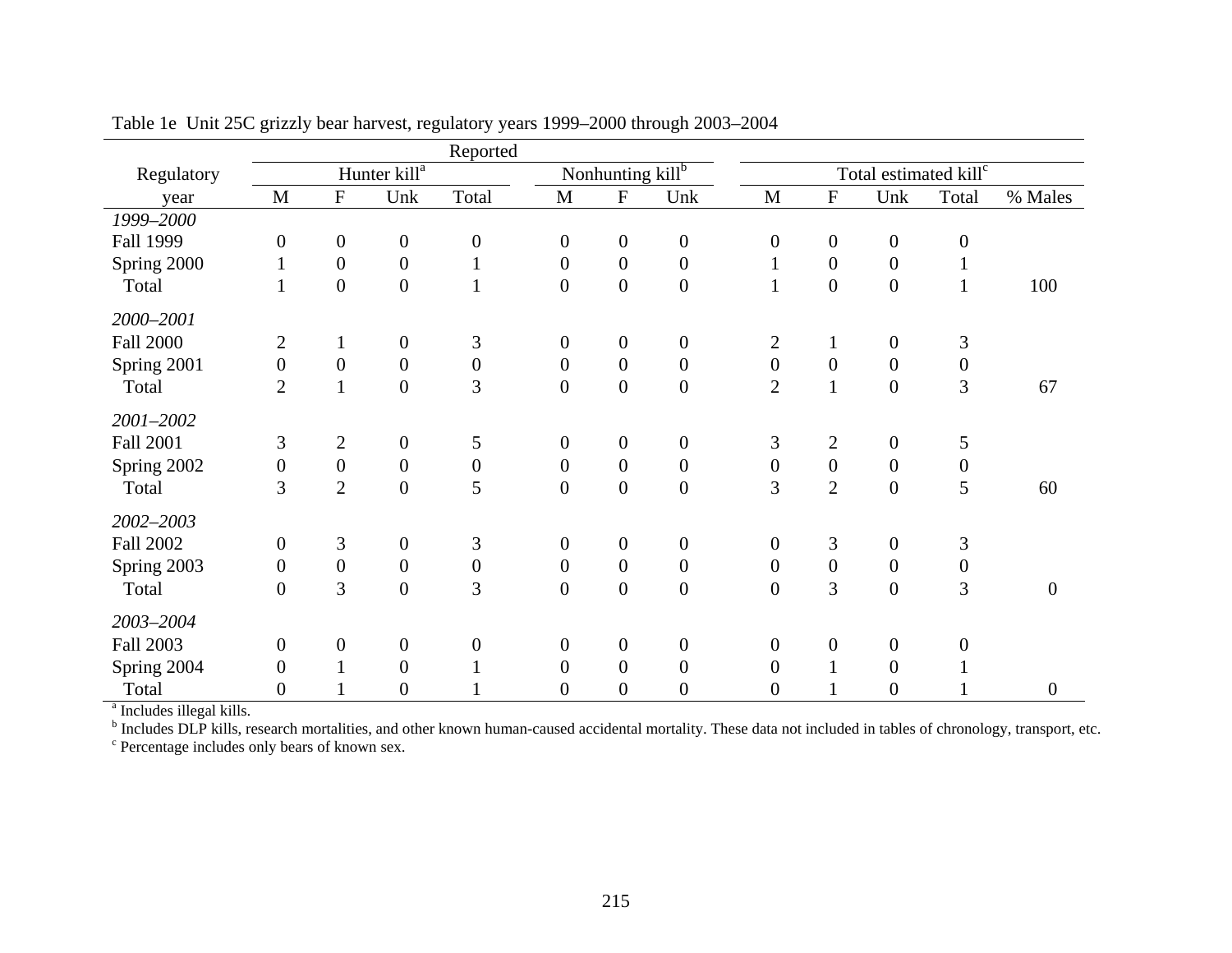| Harvest                           | Area       | Calendar |                |                       | Bears killed              |          | 3-year Mean harvest       | Harvest              |
|-----------------------------------|------------|----------|----------------|-----------------------|---------------------------|----------|---------------------------|----------------------|
| zone                              | $(mi^2)$   | year     |                | All ages <sup>a</sup> | $\geq$ years <sup>b</sup> | All ages | $\geq$ years <sup>b</sup> | density <sup>c</sup> |
| Unit 20A mountains                | $3081^d$   | 1999     | 17             | (1)                   | 17                        | 13.0     | 12.7                      | 5.5                  |
|                                   |            | 2000     | 12             | (2)                   | 11                        | 12.7     | 12.0                      | 3.6                  |
|                                   |            | 2001     | 12             | (2)                   | 11                        | 13.7     | 13.0                      | 3.6                  |
|                                   |            | 2002     | 9              | (1)                   | 8                         | 11.0     | 10.0                      | 2.6                  |
|                                   |            | 2003     | 9              | (0)                   | 9                         | 10.0     | 9.3                       | 2.9                  |
| Eastern half of Unit 20B          | 4929       | 1999     | 4              | (0)                   | 4                         | 5.0      | 4.3                       | $0.8\,$              |
|                                   |            | 2000     | 10             | (0)                   | 9                         | 7.3      | 7.0                       | 1.8                  |
|                                   |            | 2001     | 4              | (1)                   | 4                         | 6.0      | 5.7                       | 0.8                  |
|                                   |            | 2002     | 8              | (1)                   | 8                         | 7.3      | 7.0                       | 1.6                  |
|                                   |            | 2003     | $\overline{2}$ | (0)                   | $\overline{2}$            | 4.7      | 4.7                       | 0.4                  |
| Unit 20A Flats, western half of   | $26,278^e$ | 1999     | 13             | (2)                   | 12                        | 13.0     | 12.7                      | 0.5                  |
| Unit 20B, Unit 20C outside Denali |            | 2000     | 22             | (3)                   | 18                        | 16.3     | 14.7                      | 0.7                  |
| National Park, Units 20F and 25C  |            | 2001     | 14             | (1)                   | 14                        | 16.3     | 14.6                      | 0.5                  |
|                                   |            | 2002     | 21             | (2)                   | 20                        | 19.0     | 17.3                      | 0.8                  |
|                                   |            | 2003     |                | (1)                   |                           | 14.0     | 13.7                      | 0.3                  |

Table 2 Units 20A, 20B, 20C, 20F, and 25C grizzly bear harvest in 3 zones, calendar years 1999 through 2003

<sup>a</sup> Numbers in parentheses indicate how many of these bears were killed by other than hunter harvest (i.e., DLP, illegal kills, research activities).

 $\overrightarrow{b}$  Assuming all bears of unknown age were  $\geq 2$  years old.

 $\degree$  Bears  $\geq$ 2 years old harvested per 1000 m<sup>2</sup>.

<sup>d</sup> Excludes about 500 m<sup>2</sup> (1300 km<sup>2</sup>) of nonbear habitat in glaciers and above 6000 ft (1850 m).

<sup>e</sup> Excludes 4450 m<sup>2</sup> (11,500 km<sup>2</sup>) that is closed to hunting in Denali National Park.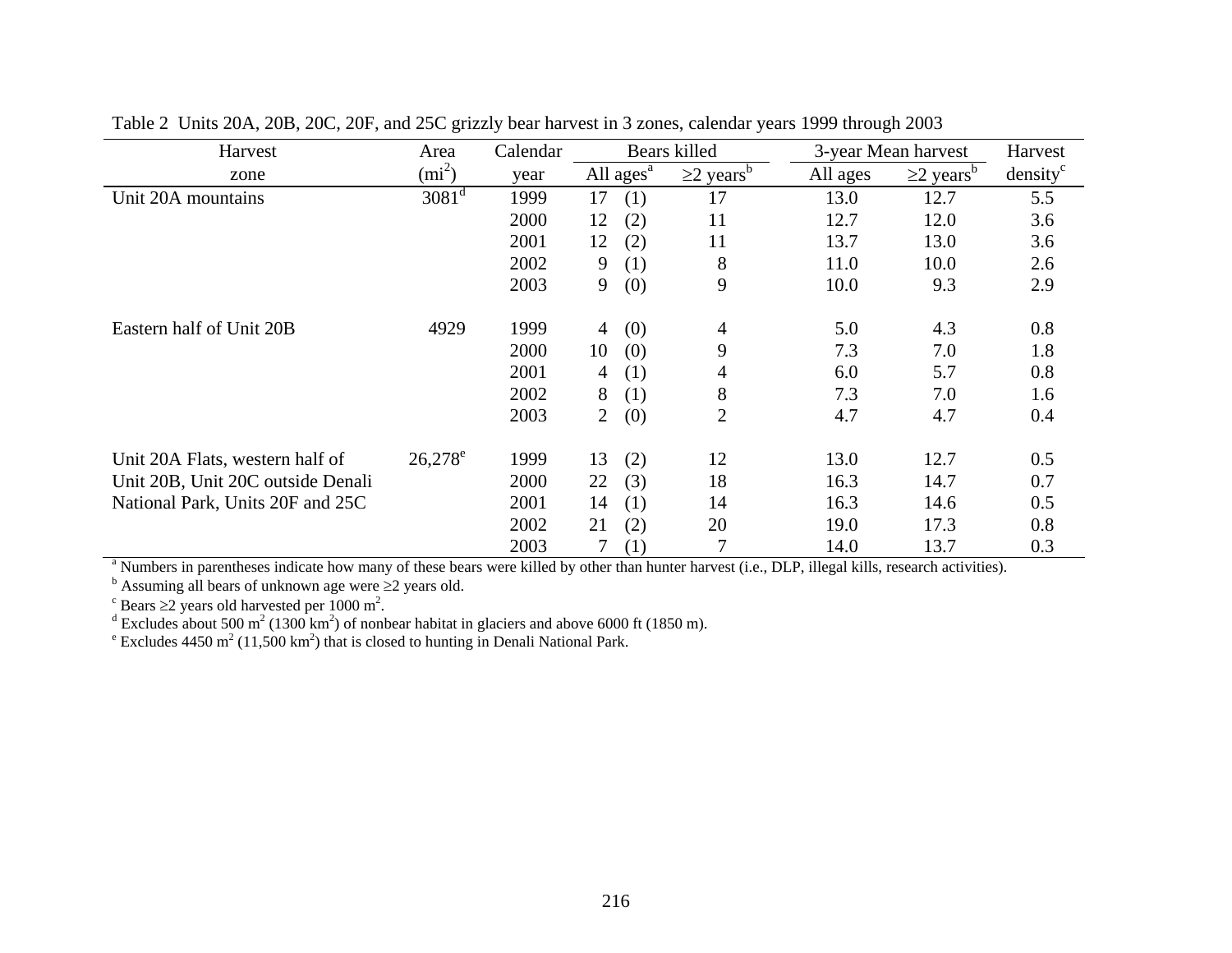| Regulatory    |                  |                 |                |    |
|---------------|------------------|-----------------|----------------|----|
| year          | Resident $(\% )$ | Nonresident (%) | Unknown $(\%)$ | n  |
| 1999-2000     | (67)<br>20       | (30)            | (3)            | 30 |
| 2000-2001     | 29 (78)          | (22)            | (0)            | 37 |
| 2001-2002     | 21 (70)          | (30)            | (0)            | 30 |
| $2002 - 2003$ | 22(73)           | (27)            | (0)            | 30 |
| 2003-2004     | (68)             | (32)            | (0)            | 19 |

Table 3 Unit 20A, 20B, 20C, 20F, and 25C grizzly bear successful hunter residency<sup>a</sup>, regulatory years 1999–2000 through 2003–2004

<sup>a</sup> Excludes DLP, research mortality, or other human-caused accidental or illegal mortality bears.

Table 4 Units 20A, 20B, 20C, 20F, and 25C grizzly bear harvest chronology percent by month/day, regulatory years 1999–2000 through 2003–2004

|                                                                                                       |                            |                      | Harvest chronology percent by month/day <sup>a</sup> |       |          |          |           |       |    |  |  |  |  |  |
|-------------------------------------------------------------------------------------------------------|----------------------------|----------------------|------------------------------------------------------|-------|----------|----------|-----------|-------|----|--|--|--|--|--|
| Regulatory                                                                                            |                            | Sep                  |                                                      |       |          |          | May       |       |    |  |  |  |  |  |
| year                                                                                                  | $1 - 15$                   | $16 - 30$            | $Oct$ -Nov                                           | Total | Apr      | $1 - 15$ | $16 - 31$ | Total | n  |  |  |  |  |  |
| 1999-2000                                                                                             | 40                         | 87<br>43<br>13<br>10 |                                                      |       |          |          |           |       |    |  |  |  |  |  |
| 2000-2001                                                                                             | 51                         | 35                   | 8                                                    | 95    | $\Omega$ |          |           |       | 37 |  |  |  |  |  |
| $2001 - 2002$                                                                                         | 43                         | 27                   | 10                                                   | 80    |          | $\theta$ | 13        | 20    | 30 |  |  |  |  |  |
| $2002 - 2003$                                                                                         | 60                         | 27                   |                                                      | 93    | $\Omega$ |          | 0         |       | 30 |  |  |  |  |  |
| 2003-2004                                                                                             | 79<br>68<br>19<br>21<br>11 |                      |                                                      |       |          |          |           |       |    |  |  |  |  |  |
| <sup>a</sup> Excludes DLP, research mortality, or other human-caused accidental or illegal mortality. |                            |                      |                                                      |       |          |          |           |       |    |  |  |  |  |  |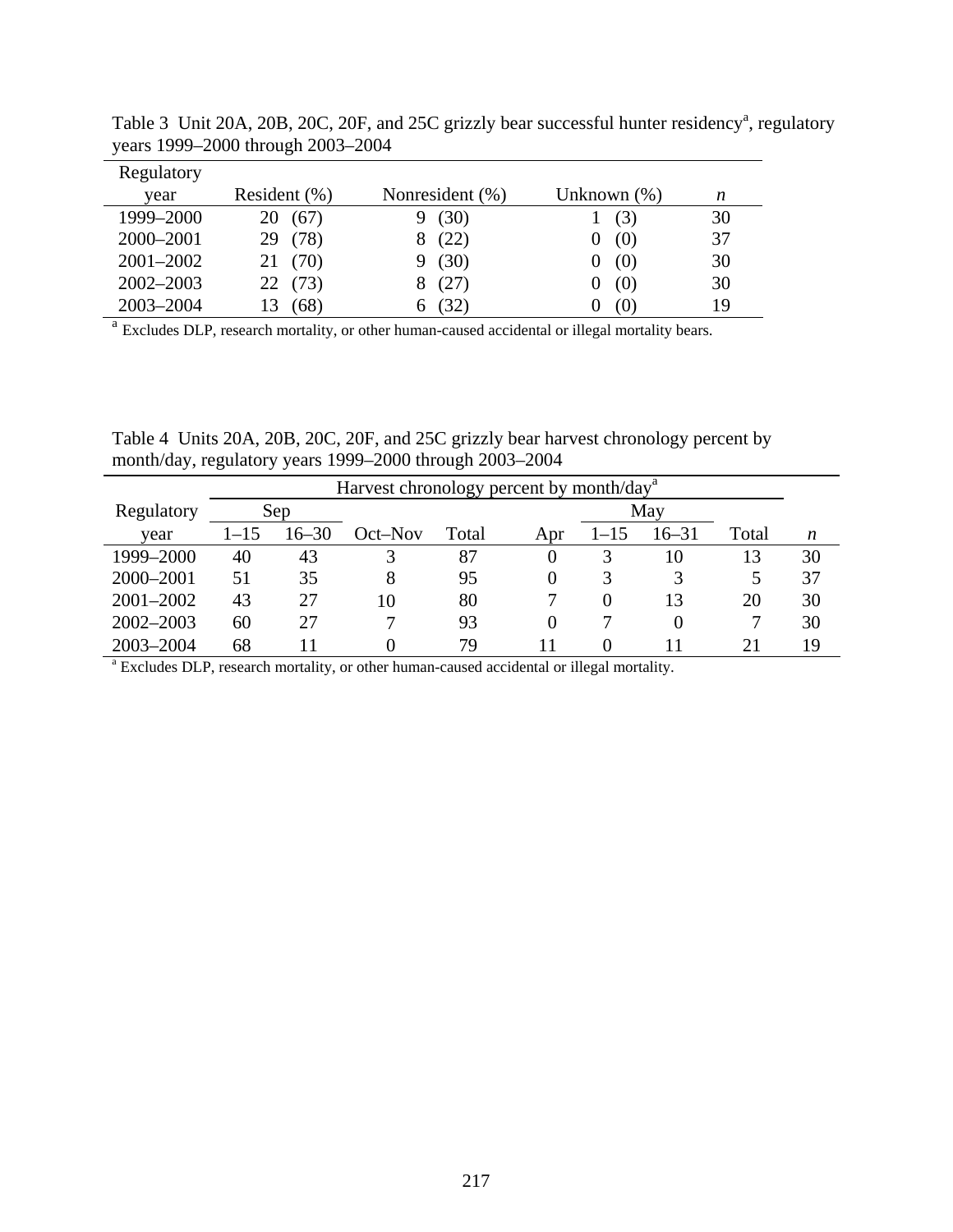|               | Harvest percent by transport method <sup>a</sup> |       |             |           |             |       |         |           |    |  |  |  |  |
|---------------|--------------------------------------------------|-------|-------------|-----------|-------------|-------|---------|-----------|----|--|--|--|--|
| Regulatory    |                                                  |       |             | $3-$ or   |             | Other | Highway |           |    |  |  |  |  |
| vear          | Airplane                                         | Horse | <b>Boat</b> | 4-Wheeler | Snowmachine | ORV   | vehicle | Other/Unk | n  |  |  |  |  |
| 1999-2000     | 30                                               | 10    | 10          | 27        |             | 10    |         | 10        | 30 |  |  |  |  |
| 2000-2001     | 24                                               |       |             | 27        |             |       | 24      | Ω         | 37 |  |  |  |  |
| $2001 - 2002$ | 33                                               | 10    |             | 33        |             |       | 10      |           | 30 |  |  |  |  |
| $2002 - 2003$ | 27                                               |       | 23          | 27        |             |       |         |           | 30 |  |  |  |  |
| 2003-2004     | 53                                               |       |             |           |             |       | Iб      |           | 19 |  |  |  |  |

Table 5 Units 20A, 20B, 20C, 20F, and 25C grizzly bear harvest percent by transport method, regulatory years 1999–2000 through 2003–2004

<sup>a</sup> Does not include DLP, research mortality, or other human-caused accidental or illegal mortality.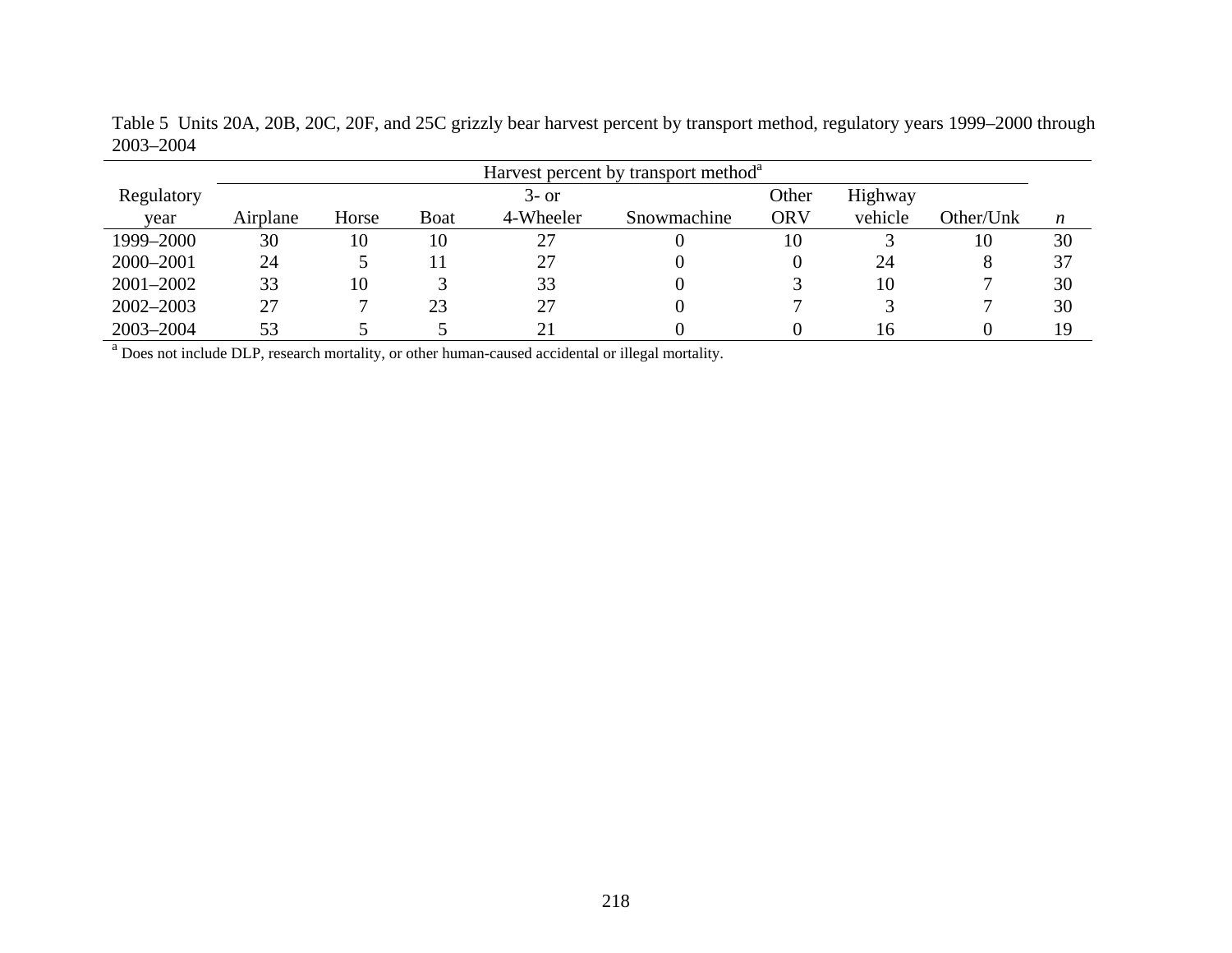**MANAGEMENT REPORT** 

## **BROWN BEAR MANAGEMENT REPORT**

From: 1 July 2002 To: 30 June 2004

## **LOCATION**

**GAME MANAGEMENT UNIT:** 20D (5637 mi<sup>2</sup>)

**GEOGRAPHIC DESCRIPTION:** Central Tanana Valley near Delta Junction

## **BACKGROUND**

Brown bears are distributed throughout Unit 20D; however, the Tanana River separates brown bear habitat into 2 distinct types within the unit. Unit 20D south of the Tanana River is adjacent and similar to habitat described by Reynolds (1990) for the foothills and mountains of the northcentral Alaska Range. Brown bear habitat in Unit 20D north of the Tanana River is adjacent and similar to habitat described in Unit 20E by Gasaway et al. (1990) for the hills north of the Tanana River. Hunter access to southern Unit 20D is excellent, while hunter access is more difficult in northern Unit 20D.

Until regulatory year (RY) 1991 (RY begins 1 Jul and ends 30 Jun; e.g.,  $RY02 = 1$  Jul 2002 through 30 Jun 2003), Unit 20D brown bear hunting regulations consisted of a bag limit of 1 bear every 4 years, a \$25 resident tag fee, and a hunting season from 1 September to 31 May. During RY92–RY94, the regulations were liberalized in northern Unit 20D to 1 bear per year, and the season was lengthened to 10 August–30 June to provide greater opportunity for hunters in this area of low bear harvest. In RY95, regulations were further liberalized to meet intensive management objectives, and the Alaska Board of Game established a Unit 20D harvest objective of 5–15 bears per year. The portion of Unit 20D north of the Tanana River and east of the Gerstle River was liberalized to a bag limit of 1 bear per year with no resident tag fee and a hunting season of 10 August–30 June.

## **MANAGEMENT DIRECTION**

#### **MANAGEMENT GOAL**

 $\triangleright$  As directed by the Alaska Board of Game, manage grizzly bears to reduce the effects of predation on ungulate species in portions of Unit 20D.

#### **MANAGEMENT OBJECTIVES**

- $\triangleright$  Manage for an annual mortality of 5–15 bears/year.
- ¾ Manage for a 3-year mean, annual, human-caused mortality composed of at least 55% males.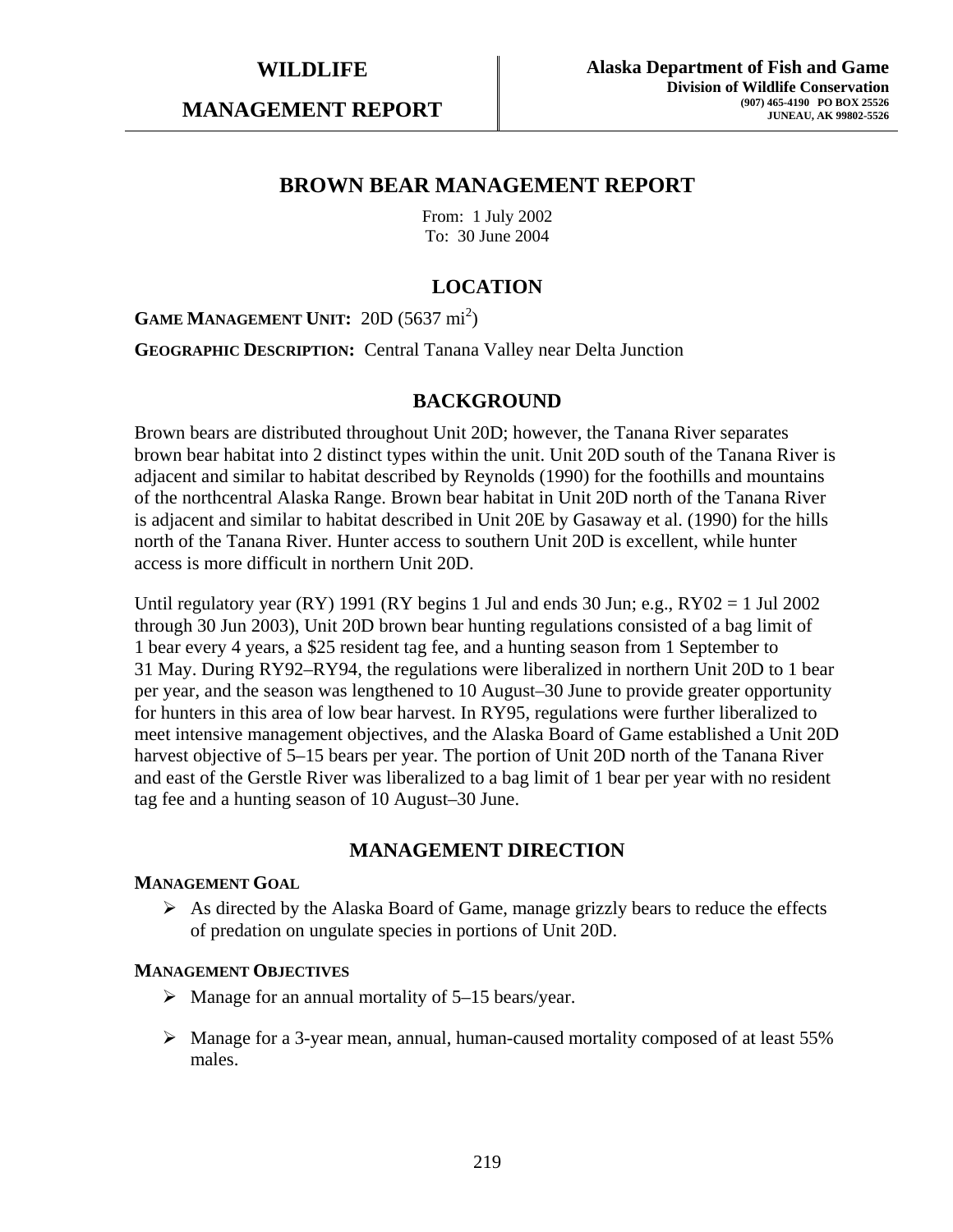## **METHODS**

Successful hunters were required to have brown bears sealed at ADF&G offices. Data collected from each brown bear included sex, skull length and width, transportation used by the hunter, number of days hunted, date and location of kill, and hunter name and address. A premolar tooth was extracted from each bear skull for use in age determination. Bears that died from nonhunting mortality sources, such as those killed in defense of life or property (DLP), were also sealed. Data were summarized by regulatory year.

## **RESULTS AND DISCUSSION**

#### **POPULATION STATUS AND TREND**

#### *Population Size*

I calculated brown bear population estimates for Unit 20D in May 1993. The Unit 20D estimate was 181–210 total bears, with 143–176 bears  $\geq$ 2 years old. For the population estimate, I calculated separate estimates for Unit 20D north and south of the Tanana River as described below. I continued to use the 1993 estimates during this reporting period (RY02– RY03).

Southern Unit 20D. The population estimate for southern Unit 20D was 51–58 brown bears  $\geq$ 2 years old and a total of 76–86 bears. This estimate was based on density estimates of 25.4– 29.0 bears ≥2 years old/1000 mi<sup>2</sup>, plus an additional 14% for cubs and yearlings, developed by Reynolds (1993) for similar habitat in the Alaska Range in Unit 20A.

Anecdotal information for southern Unit 20D from local residents, hunters, and pilots indicates that bears are common in most of the area. Residents commonly report bears near the town of Delta Junction, near the landfill, and in the Delta Agricultural Project. Dall sheep, moose, and caribou hunters commonly report seeing bears in the foothills of the Alaska Range.

Northern Unit 20D. The population estimate for northern Unit 20D was 92–109 brown bears  $\geq$ 2 years old and 105–124 total bears. This estimate was based on the Gasaway et al. (1990) brown bear density estimates for Unit 20E of 26.9–32.1 bears  $\geq$ 2 years old/1000 mi<sup>2</sup>, plus an additional 14% for cubs and yearlings.

Reynolds (ADF&G, personal communication) plans to refine Alaska Range brown bear density estimates upon which we based the population estimate for southern Unit 20D. He also plans to complete a population model that calculates sustainable harvest levels based on harvest of females, rather than the current model that uses total adult harvest as the basis for estimating harvest goals. When this information is available, the Unit 20D population estimate and management objectives should be reviewed and reevaluated.

#### *Population Composition*

Brown bear population composition is unknown for Unit 20D. Because cubs or females accompanied by cubs are illegal to harvest, the sex ratio of the harvest was not used to estimate population composition.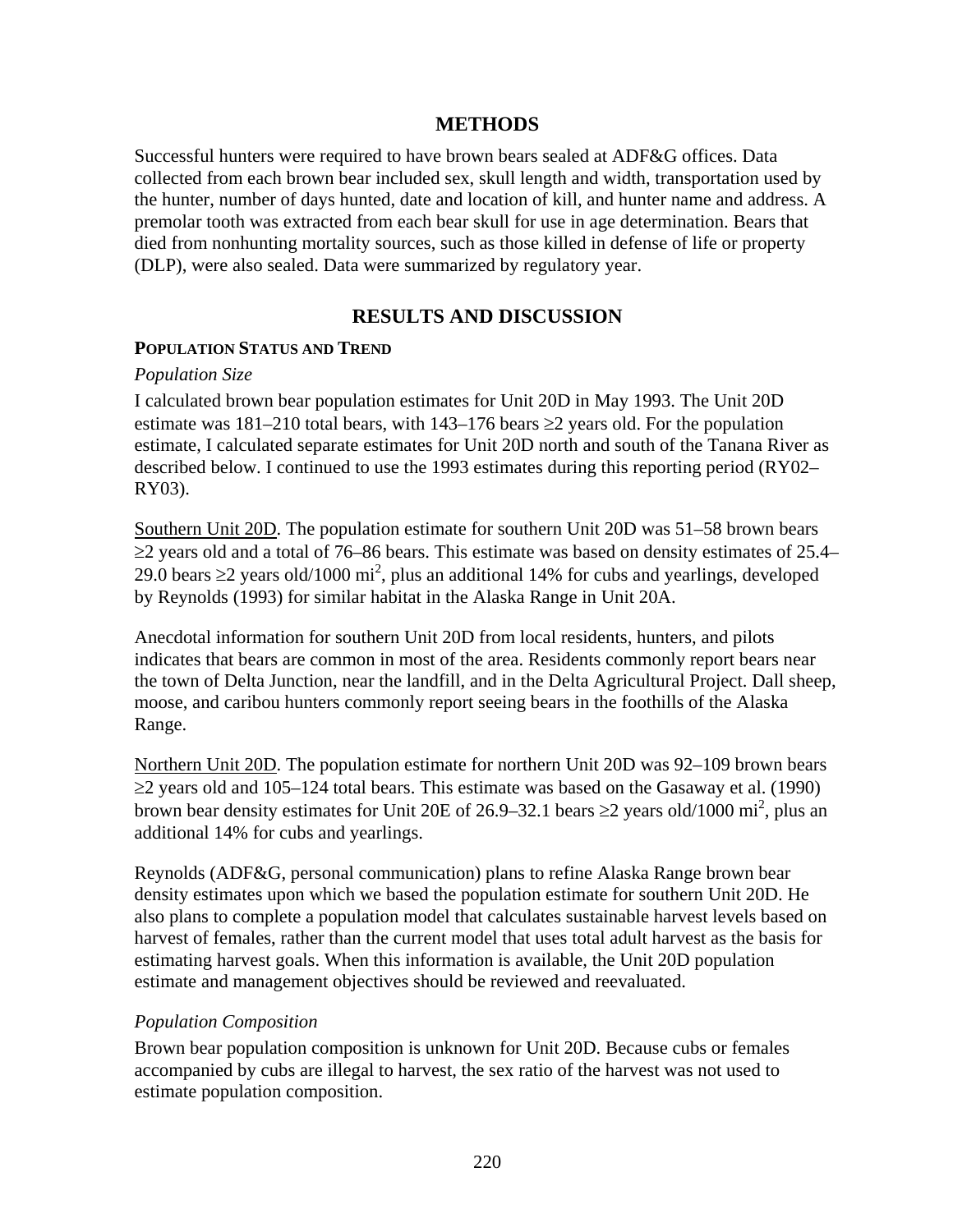## *Distribution and Movements*

Brown bears are distributed throughout Unit 20D; however, no specific information on patterns of brown bear distribution or movements is available.

## **MORTALITY**

Season and Bag Limit. During RY02 those portions of Unit 20D north of the Tanana River or south of the Tanana River and east of the east bank of the Gerstle River had a 10 August– 30 June hunting season for residents and nonresidents. The bag limit was 1 bear per year, and no tag fee was required of residents. Hunters who took bears in this area were required to have the bears sealed in Delta Junction or Tok. The hunting season south of the Tanana River and west of the Gerstle River for residents and nonresidents was 1 September–31 May. The bag limit was 1 bear every 4 regulatory years, and a \$25 tag was required of resident hunters.

In RY03 the Alaska Board of Game liberalized the hunting season and bag limit in southwestern Unit 20D so that the entire unit had a uniform season date of 10 August– 30 June, a bag limit of 1 bear per year, and no resident tag fee. The in-unit sealing requirement was also eliminated.

## Alaska Board of Game Actions and Emergency Orders

*RY02* — The Alaska Board of Game considered and approved an annual reauthorization of the brown bear tag fee exemption for those portions of Unit 20D north of the Tanana River and south of the Tanana River and east of the east bank of the Gerstle River.

*RY03* — The Alaska Board of Game liberalized the hunting season and bag limit in southwestern Unit 20D so that the entire unit had a uniform season date of 10 August– 30 June, a bag limit of 1 bear per year, and no resident tag fee. The in-unit sealing requirement was also eliminated.

## Hunter Harvest and Other Mortality

*RY02* — Hunters killed 13 bears (Table 1) and met the harvest objective. One of these bears was killed as a nuisance bear. Hunter take consisted of 54% males. Hunters killed 8 bears in Unit 20D south of the Tanana River, west of the Gerstle River, where hunting regulations were most restrictive. Where hunting regulations were least restrictive, hunters killed 4 bears south of the Tanana River, east of the Gerstle River, and 1 north of the Tanana River. Eight bears were killed during fall, and 5 were killed during spring (Table 2).

The total reported mortality of 13 bears was an estimated 6–7% of the unitwide brown bear population and 8–9% of bears ≥2 years old.

An estimated 1 bear is killed each year and not reported. Adding this estimated mortality to reported mortality results in estimated total mortality of 14 bears (Table 2).

*RY03* — Hunters killed 5 bears (Table 1) and met the harvest objective. Harvest was composed of 80% male bears. Hunters killed 4 bears in southern Unit 20D, with 2 bears taken west of the Gerstle River and 2 taken east of the Gerstle River. One bear was killed north of the Tanana River.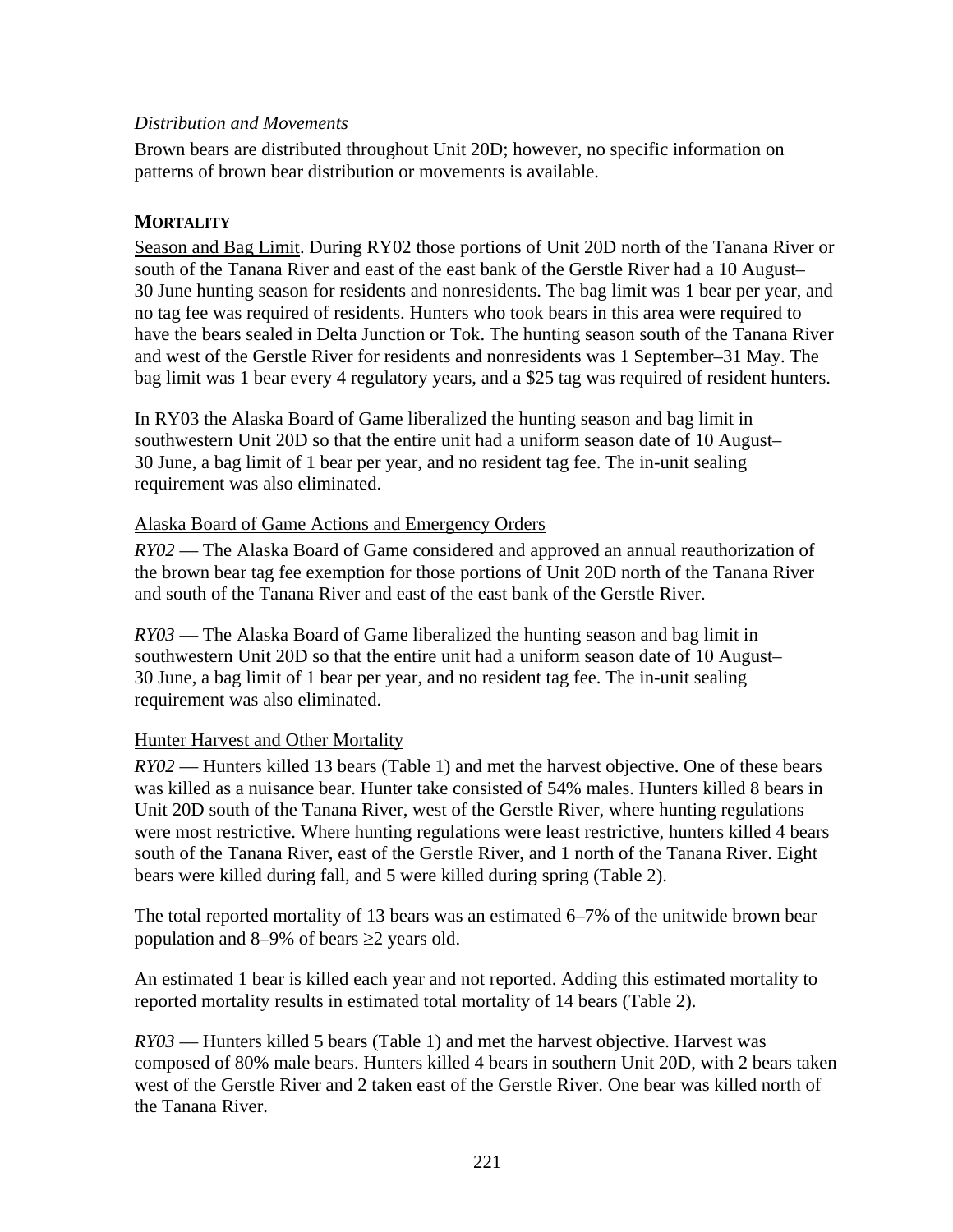The total reported mortality of 5 bears was an estimated 2–3% of the unitwide brown bear population and  $3-4\%$  of the estimated bears  $\geq 2$  years old.

An estimated 1 bear is killed each year and not reported. Adding this estimated mortality to reported mortality results in estimated total mortality of 6 bears (Table 2).

During RY01–RY03, 29 brown bears were known to have been killed in Unit 20D, including 18 (62%) males. This meets the objective to have a 3-year average of at least 55% males in the harvest.

Hunter Residency and Success. No significant changes occurred in previous patterns of residency of successful hunters during this reporting period. Most brown bears continued to be killed by residents. Of the bears taken in RY02–RY03 by hunters with known residency, Unit 20D residents took 50% of the harvest and nonlocal residents took 50% (Table 3).

Harvest Chronology. No substantive changes occurred in previous patterns of harvest chronology during this reporting period. In Unit 20D most brown bears continued to be harvested during the fall hunting season, with most kills in September (Table 4).

Transport Methods. During RY02–RY03 the most commonly used transportation types for hunting brown bears in Unit 20D were 3- or 4-wheelers and foot travel (Table 5).

## **CONCLUSIONS AND RECOMMENDATIONS**

The harvest objective of 5–15 bears per year was met in RY02–RY03. Hunters took predominantly male bears both years, allowing us to meet the objective to manage for a 3-year mean, annual, human-caused mortality of at least 55% males. The Board of Game reauthorized brown bear tag fee exemptions in portions of Unit 20D as part of an intensive management program to increase numbers of moose and caribou, and then liberalized the season and bag limit in southwestern Unit 20D so that regulations were uniform throughout the unit.

Although bear mortality decreased in RY03, average annual mortality has increased in Unit 20D since the \$25 resident tag fee was eliminated in portions of Unit 20D. However, nuisance bears killed in defense of life or property and other nonhunting mortality continue to be a significant source of mortality.

Based on my population estimates, brown bear mortality may be exceeding sustainable levels in southern Unit 20D. A substantial portion of the brown bear mortality west of the Gerstle River is due to nonhunting mortality that results from people living near brown bears. However, anecdotal observations indicate that bears remain plentiful in the area. This area will likely continue to experience high levels of bear mortality because of the number of human inhabitants and liberal hunting regulations. However, because this area is relatively small and surrounded by areas that have healthy brown bear populations, and because the Alaska Board of Game objective is to reduce predation on ungulates, no reduction in the hunting season dates and bag limits are planned at this time. There is significant demand for human use of moose and caribou in southern Unit 20D, and current population objectives are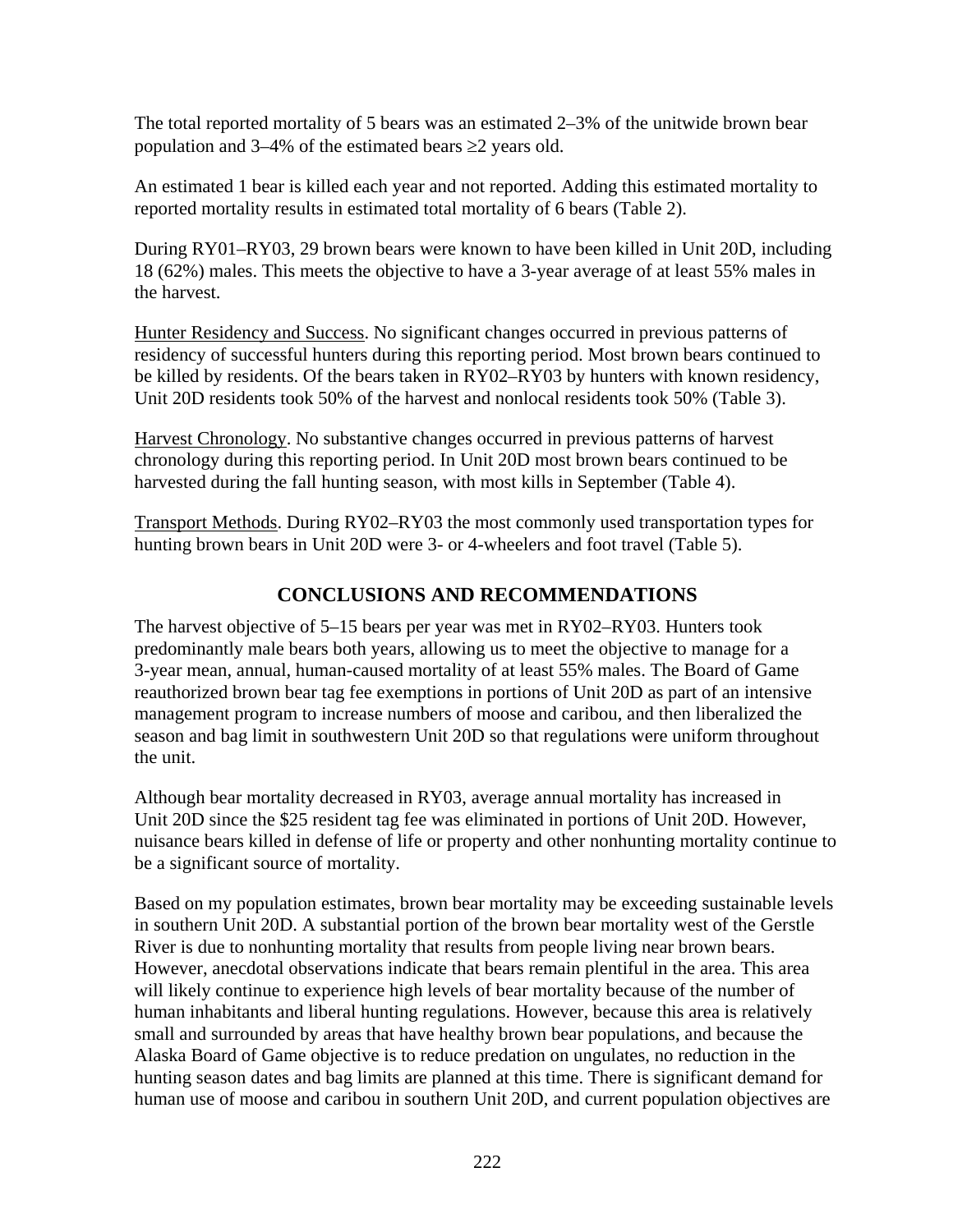to increase the size of these ungulate populations. While there is little evidence that increased bear harvest results in increased ungulate numbers, a localized reduction in the brown bear population may benefit survival of moose and caribou calves.

The Unit 20D brown bear population should be monitored closely to determine long-term effects of liberal hunting regulations and to monitor the population west of the Gerstle River where mortality rates are highest.

## **LITERATURE CITED**

- GASAWAY W.C., R.D. BOERTJE, D.V. GRANGAARD, D.G. KELLEYHOUSE, R.O. STEPHENSON, AND D.G. LARSEN. 1990. Factors limiting moose population growth in Subunit 20E. Alaska Department of Fish and Game. Federal Aid in Wildlife Restoration. Research Final Report. Grants W-22-3 and W-23-3. Study 1.37. Juneau.
- REYNOLDS H.V. 1990. Population dynamics of a hunted grizzly bear population in the northcentral Alaska Range. Alaska Department of Fish and Game. Federal Aid in Wildlife Restoration. Research Progress Report. Grant W-23-2. Study 4.19. Juneau.
	- ———. 1993. Effects of harvest on grizzly bear population dynamics in the northcentral Alaska Range. Alaska Department of Fish and Game. Federal Aid in Wildlife Restoration. Research Progress Report. Grant W-24-1. Study 4.25. Juneau.

**PREPARED BY:** SUBMITTED BY:

Stephen D. DuBois Doreen I. Parker McNeill Wildlife Biologist III **Assistant Management Coordinator** 

## **REVIEWED BY:**

Harry V. Reynolds, III Wildlife Biologist III

Laura A. McCarthy Publications Technician II

Please cite any information taken from this section, and reference as:

DUBOIS S.D. 2003. Unit 20D brown bear management report. Pages 219–229 *in* C. Brown, editor. Brown bear management report of survey and inventory activities 1 July 2002–30 June 2004. Alaska Department of Fish and Game. Project 4.0. Juneau.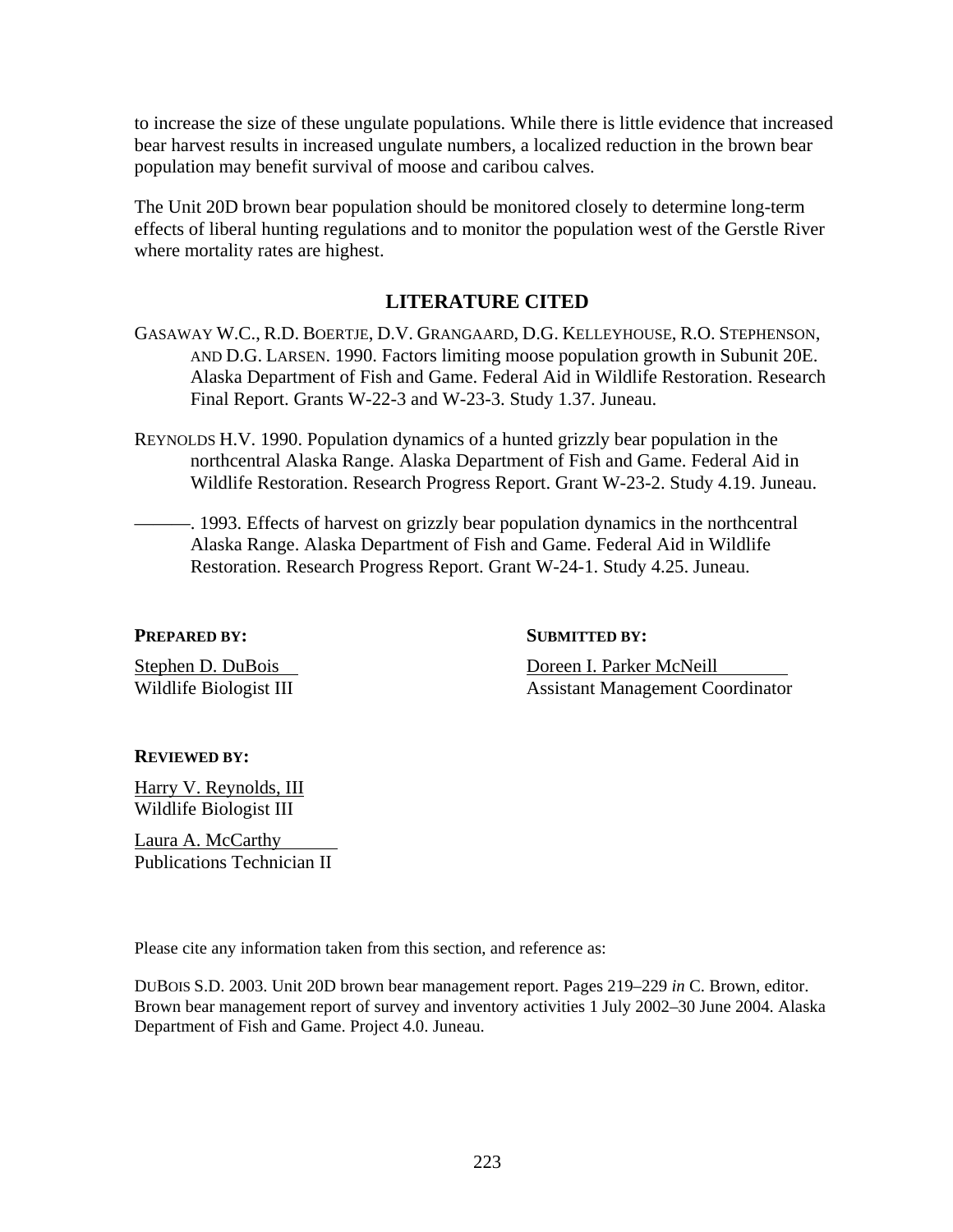| West of<br>East of<br>Northern<br>Total<br>Gerstle River<br>Gerstle River<br>Unit 20D<br>Regulatory<br>Unk location<br>Total<br>Total Unit 20D<br>bears<br>${\bf F}$<br>$\mathbf{F}$<br>$\mathbf M$<br>F<br>M<br>${\bf F}$<br>$\boldsymbol{\mathrm{F}}$<br>$\mathbf M$<br>$\boldsymbol{\mathrm{F}}$<br>$\mathbf M$<br>$\mathbf M$<br>$\mathbf M$<br>$M + F$<br>year<br>1 bear/4 yr, 1 Sep-31 May, \$25 tag <sup>b</sup><br>5<br>1987-1988<br>$\overline{c}$<br>$\boldsymbol{0}$<br>7<br>12<br>$\overline{4}$<br>$\theta$<br>4<br>$\boldsymbol{0}$<br>4<br>7<br>1<br>$\overline{c}$<br>$\sqrt{2}$<br>$\overline{c}$<br>$1\,$<br>$\boldsymbol{0}$<br>$\boldsymbol{0}$<br>$\mathbf{2}$<br>$\boldsymbol{0}$<br>1988-1989<br>$\mathbf{1}$<br>$\mathbf{1}$<br>$\overline{\mathbf{4}}$<br>$\mathbf{1}$<br>6<br>$\boldsymbol{0}$<br>$\overline{c}$<br>$\boldsymbol{0}$<br>1989-1990<br>$\overline{c}$<br>$\boldsymbol{0}$<br>$\boldsymbol{0}$<br>$\boldsymbol{0}$<br>$\boldsymbol{0}$<br>$\mathfrak{2}$<br>$\boldsymbol{0}$<br>$\boldsymbol{0}$<br>$\overline{\mathbf{4}}$<br>4<br>3<br>3<br>1990-1991<br>$\mathbf{1}$<br>$\boldsymbol{2}$<br>$\boldsymbol{2}$<br>$\boldsymbol{0}$<br>$\mathbf{0}$<br>3<br>$\boldsymbol{0}$<br>$\mathbf 1$<br>$\overline{7}$<br>$\mathbf{1}$<br>4 |           |                |                |                 |                | Southern Unit 20D |                 |                |                |                |                 |                |                |                 |
|---------------------------------------------------------------------------------------------------------------------------------------------------------------------------------------------------------------------------------------------------------------------------------------------------------------------------------------------------------------------------------------------------------------------------------------------------------------------------------------------------------------------------------------------------------------------------------------------------------------------------------------------------------------------------------------------------------------------------------------------------------------------------------------------------------------------------------------------------------------------------------------------------------------------------------------------------------------------------------------------------------------------------------------------------------------------------------------------------------------------------------------------------------------------------------------------------------------------------------------------------------------------------|-----------|----------------|----------------|-----------------|----------------|-------------------|-----------------|----------------|----------------|----------------|-----------------|----------------|----------------|-----------------|
|                                                                                                                                                                                                                                                                                                                                                                                                                                                                                                                                                                                                                                                                                                                                                                                                                                                                                                                                                                                                                                                                                                                                                                                                                                                                           |           |                |                |                 |                |                   |                 |                |                |                |                 |                |                |                 |
|                                                                                                                                                                                                                                                                                                                                                                                                                                                                                                                                                                                                                                                                                                                                                                                                                                                                                                                                                                                                                                                                                                                                                                                                                                                                           |           |                |                |                 |                |                   |                 |                |                |                |                 |                |                |                 |
|                                                                                                                                                                                                                                                                                                                                                                                                                                                                                                                                                                                                                                                                                                                                                                                                                                                                                                                                                                                                                                                                                                                                                                                                                                                                           |           |                |                |                 |                |                   |                 |                |                |                |                 |                |                |                 |
|                                                                                                                                                                                                                                                                                                                                                                                                                                                                                                                                                                                                                                                                                                                                                                                                                                                                                                                                                                                                                                                                                                                                                                                                                                                                           |           |                |                |                 |                |                   |                 |                |                |                |                 |                |                |                 |
|                                                                                                                                                                                                                                                                                                                                                                                                                                                                                                                                                                                                                                                                                                                                                                                                                                                                                                                                                                                                                                                                                                                                                                                                                                                                           |           |                |                |                 |                |                   |                 |                |                |                |                 |                |                |                 |
|                                                                                                                                                                                                                                                                                                                                                                                                                                                                                                                                                                                                                                                                                                                                                                                                                                                                                                                                                                                                                                                                                                                                                                                                                                                                           |           |                |                |                 |                |                   |                 |                |                |                |                 |                |                |                 |
|                                                                                                                                                                                                                                                                                                                                                                                                                                                                                                                                                                                                                                                                                                                                                                                                                                                                                                                                                                                                                                                                                                                                                                                                                                                                           |           |                |                |                 |                |                   |                 |                |                |                |                 |                |                |                 |
|                                                                                                                                                                                                                                                                                                                                                                                                                                                                                                                                                                                                                                                                                                                                                                                                                                                                                                                                                                                                                                                                                                                                                                                                                                                                           |           |                |                |                 |                |                   |                 |                |                |                |                 |                |                |                 |
|                                                                                                                                                                                                                                                                                                                                                                                                                                                                                                                                                                                                                                                                                                                                                                                                                                                                                                                                                                                                                                                                                                                                                                                                                                                                           | 1991-1992 | $\overline{2}$ | $\overline{3}$ | $\underline{0}$ | $\overline{1}$ | $\underline{0}$   | $\underline{0}$ | $\overline{2}$ | $\overline{4}$ | $\overline{0}$ | $\underline{0}$ | $\overline{2}$ | $\overline{4}$ | $6\overline{6}$ |
| 6<br>$\overline{2}$<br>35<br>6<br>$\overline{7}$<br>15<br>8<br>16<br>13<br>20<br>Total kill<br>$\mathbf{1}$<br>$\mathbf{1}$<br>$\overline{4}$                                                                                                                                                                                                                                                                                                                                                                                                                                                                                                                                                                                                                                                                                                                                                                                                                                                                                                                                                                                                                                                                                                                             |           |                |                |                 |                |                   |                 |                |                |                |                 |                |                |                 |
| Avg 3<br>Kill/Year<br>Avg 3<br>Avg 0<br>Avg 6<br>Avg 7<br>Avg 1                                                                                                                                                                                                                                                                                                                                                                                                                                                                                                                                                                                                                                                                                                                                                                                                                                                                                                                                                                                                                                                                                                                                                                                                           |           |                |                |                 |                |                   |                 |                |                |                |                 |                |                |                 |
| 55<br>% Male<br>57<br>54<br>50<br>67<br>57                                                                                                                                                                                                                                                                                                                                                                                                                                                                                                                                                                                                                                                                                                                                                                                                                                                                                                                                                                                                                                                                                                                                                                                                                                |           |                |                |                 |                |                   |                 |                |                |                |                 |                |                |                 |
|                                                                                                                                                                                                                                                                                                                                                                                                                                                                                                                                                                                                                                                                                                                                                                                                                                                                                                                                                                                                                                                                                                                                                                                                                                                                           |           |                |                |                 |                |                   |                 |                |                |                |                 |                |                |                 |
| 1 bear/yr,                                                                                                                                                                                                                                                                                                                                                                                                                                                                                                                                                                                                                                                                                                                                                                                                                                                                                                                                                                                                                                                                                                                                                                                                                                                                |           |                |                |                 |                |                   |                 |                |                |                |                 |                |                |                 |
| $10$ Aug-                                                                                                                                                                                                                                                                                                                                                                                                                                                                                                                                                                                                                                                                                                                                                                                                                                                                                                                                                                                                                                                                                                                                                                                                                                                                 |           |                |                |                 |                |                   |                 |                |                |                |                 |                |                |                 |
| 1 bear/4 yr, 1 Sep-31 May, \$25 tag <sup>b</sup><br>30 Jun, no tag                                                                                                                                                                                                                                                                                                                                                                                                                                                                                                                                                                                                                                                                                                                                                                                                                                                                                                                                                                                                                                                                                                                                                                                                        |           |                |                |                 |                |                   |                 |                |                |                |                 |                |                |                 |
| feeb                                                                                                                                                                                                                                                                                                                                                                                                                                                                                                                                                                                                                                                                                                                                                                                                                                                                                                                                                                                                                                                                                                                                                                                                                                                                      |           |                |                |                 |                |                   |                 |                |                |                |                 |                |                |                 |
| 1992-1993<br>3<br>$\overline{c}$<br>7<br>$\boldsymbol{0}$<br>5<br>$\boldsymbol{0}$<br>3<br>10<br>4<br>1<br>$\mathbf{1}$<br>1<br>1                                                                                                                                                                                                                                                                                                                                                                                                                                                                                                                                                                                                                                                                                                                                                                                                                                                                                                                                                                                                                                                                                                                                         |           |                |                |                 |                |                   |                 |                |                |                |                 |                |                |                 |
| 5<br>$\overline{c}$<br>$\overline{2}$<br>$\boldsymbol{0}$<br>$\mathbf{1}$<br>$\boldsymbol{0}$<br>$\mathbf{1}$<br>$\boldsymbol{7}$<br>1993-1994<br>$\overline{c}$<br>$\theta$<br>$\overline{4}$<br>$\mathbf{1}$<br>1                                                                                                                                                                                                                                                                                                                                                                                                                                                                                                                                                                                                                                                                                                                                                                                                                                                                                                                                                                                                                                                       |           |                |                |                 |                |                   |                 |                |                |                |                 |                |                |                 |
| $\overline{3}$<br>$\overline{3}$<br>$\overline{3}$<br>$\overline{2}$<br>$\overline{1}$<br>$\underline{1}$<br>$\underline{0}$<br>$\underline{\mathbf{4}}$<br>$\underline{0}$<br>1994-1995<br>$\overline{0}$<br>$\overline{0}$<br>$\underline{\mathbf{4}}$<br>$\overline{1}$                                                                                                                                                                                                                                                                                                                                                                                                                                                                                                                                                                                                                                                                                                                                                                                                                                                                                                                                                                                                |           |                |                |                 |                |                   |                 |                |                |                |                 |                |                |                 |
| 3<br>3<br>13<br>$\overline{7}$<br>8<br>24<br>9<br>$\overline{4}$<br>$\Omega$<br>3<br>$\mathbf{1}$<br>16<br>Total kill<br>$\mathbf{1}$                                                                                                                                                                                                                                                                                                                                                                                                                                                                                                                                                                                                                                                                                                                                                                                                                                                                                                                                                                                                                                                                                                                                     |           |                |                |                 |                |                   |                 |                |                |                |                 |                |                |                 |
| Kill/Year<br>Avg 8<br>Avg 2<br>Avg 0<br>Avg 7<br>Avg 4<br>Avg 1                                                                                                                                                                                                                                                                                                                                                                                                                                                                                                                                                                                                                                                                                                                                                                                                                                                                                                                                                                                                                                                                                                                                                                                                           |           |                |                |                 |                |                   |                 |                |                |                |                 |                |                |                 |
| % Male<br>75<br>57<br>65<br>75<br>$\overline{0}$<br>67                                                                                                                                                                                                                                                                                                                                                                                                                                                                                                                                                                                                                                                                                                                                                                                                                                                                                                                                                                                                                                                                                                                                                                                                                    |           |                |                |                 |                |                   |                 |                |                |                |                 |                |                |                 |
|                                                                                                                                                                                                                                                                                                                                                                                                                                                                                                                                                                                                                                                                                                                                                                                                                                                                                                                                                                                                                                                                                                                                                                                                                                                                           |           |                |                |                 |                |                   |                 |                |                |                |                 |                |                |                 |
| 1 bear/4 yr,<br>1 bear/yr,<br>1 bear/yr,                                                                                                                                                                                                                                                                                                                                                                                                                                                                                                                                                                                                                                                                                                                                                                                                                                                                                                                                                                                                                                                                                                                                                                                                                                  |           |                |                |                 |                |                   |                 |                |                |                |                 |                |                |                 |
| $1$ Sep-<br>$10$ Aug-<br>$10$ Aug-                                                                                                                                                                                                                                                                                                                                                                                                                                                                                                                                                                                                                                                                                                                                                                                                                                                                                                                                                                                                                                                                                                                                                                                                                                        |           |                |                |                 |                |                   |                 |                |                |                |                 |                |                |                 |
| 31 May, \$25<br>30 Jun, no<br>30 Jun, no tag<br>feeb                                                                                                                                                                                                                                                                                                                                                                                                                                                                                                                                                                                                                                                                                                                                                                                                                                                                                                                                                                                                                                                                                                                                                                                                                      |           |                |                |                 |                |                   |                 |                |                |                |                 |                |                |                 |
| tagb<br>tag fee <sup>b</sup><br>$\boldsymbol{0}$<br>1995-1996<br>$\boldsymbol{0}$<br>7<br>$\mathfrak{Z}$<br>11<br>3<br>16<br>1                                                                                                                                                                                                                                                                                                                                                                                                                                                                                                                                                                                                                                                                                                                                                                                                                                                                                                                                                                                                                                                                                                                                            |           |                |                |                 |                |                   |                 |                |                |                |                 |                |                |                 |
| $\boldsymbol{2}$<br>4<br>5<br>4<br>1<br>5<br>3<br>$\overline{\mathbf{4}}$<br>$\mathbf{0}$<br>$\overline{4}$<br>$\sqrt{5}$<br>$\mathbf{1}$<br>$\mathbf{1}$<br>$\boldsymbol{0}$<br>$\mathbf{1}$<br>$\mathbf{1}$<br>6<br>$11\,$<br>1996-1997                                                                                                                                                                                                                                                                                                                                                                                                                                                                                                                                                                                                                                                                                                                                                                                                                                                                                                                                                                                                                                 |           |                |                |                 |                |                   |                 |                |                |                |                 |                |                |                 |
| 3<br>3<br>$\mathfrak 3$<br>$\boldsymbol{0}$<br>$\Omega$<br>3<br>$\boldsymbol{2}$<br>5<br>1997-1998<br>$\boldsymbol{0}$<br>$\boldsymbol{0}$<br>$\mathbf{1}$<br>$\overline{\mathcal{L}}$<br>9                                                                                                                                                                                                                                                                                                                                                                                                                                                                                                                                                                                                                                                                                                                                                                                                                                                                                                                                                                                                                                                                               |           |                |                |                 |                |                   |                 |                |                |                |                 |                |                |                 |
| 3<br>3<br>$\overline{2}$<br>12<br>12<br>1998-1999<br>10<br>$\boldsymbol{0}$<br>$\mathbf{0}$<br>$\Omega$<br>$\mathbf{0}$<br>$\mathbf{1}$<br>$\overline{4}$<br>16                                                                                                                                                                                                                                                                                                                                                                                                                                                                                                                                                                                                                                                                                                                                                                                                                                                                                                                                                                                                                                                                                                           |           |                |                |                 |                |                   |                 |                |                |                |                 |                |                |                 |
| $\boldsymbol{2}$<br>$\overline{c}$<br>3<br>$\boldsymbol{0}$<br>$\overline{7}$<br>1999-2000<br>$\boldsymbol{0}$<br>3<br>4<br>$\overline{\mathcal{L}}$<br>$11\,$<br>$\mathbf{1}$<br>1<br>1                                                                                                                                                                                                                                                                                                                                                                                                                                                                                                                                                                                                                                                                                                                                                                                                                                                                                                                                                                                                                                                                                  |           |                |                |                 |                |                   |                 |                |                |                |                 |                |                |                 |
| 3<br>$\boldsymbol{7}$<br>3<br>$\overline{4}$<br>$\overline{0}$<br>9<br>$\boldsymbol{0}$<br>13<br>7<br>2000-2001<br>6<br>$\theta$<br>20<br>4                                                                                                                                                                                                                                                                                                                                                                                                                                                                                                                                                                                                                                                                                                                                                                                                                                                                                                                                                                                                                                                                                                                               |           |                |                |                 |                |                   |                 |                |                |                |                 |                |                |                 |
| 3<br>$\mathfrak{Z}$<br>$\overline{7}$<br>3<br>$\mathbf{1}$<br>$\boldsymbol{2}$<br>$\mathbf{0}$<br>$\overline{c}$<br>$\boldsymbol{0}$<br>9<br>12<br>2001-2002<br>4<br>$\boldsymbol{0}$                                                                                                                                                                                                                                                                                                                                                                                                                                                                                                                                                                                                                                                                                                                                                                                                                                                                                                                                                                                                                                                                                     |           |                |                |                 |                |                   |                 |                |                |                |                 |                |                |                 |
| $\overline{2}$<br>$\overline{5}$<br>$\overline{5}$<br>$\overline{3}$<br>$\overline{2}$<br>$\overline{0}$<br>$\overline{1}$<br>$\boldsymbol{0}$<br>2002-2003<br>$\underline{0}$<br>$\underline{1}$<br>$\overline{1}$<br>13<br>6                                                                                                                                                                                                                                                                                                                                                                                                                                                                                                                                                                                                                                                                                                                                                                                                                                                                                                                                                                                                                                            |           |                |                |                 |                |                   |                 |                |                |                |                 |                |                |                 |
| 8<br>20<br>11<br>$\overline{0}$<br>52<br>31<br>17<br>39<br>Total kill<br>36<br>16<br>$\Omega$<br>69<br>108                                                                                                                                                                                                                                                                                                                                                                                                                                                                                                                                                                                                                                                                                                                                                                                                                                                                                                                                                                                                                                                                                                                                                                |           |                |                |                 |                |                   |                 |                |                |                |                 |                |                |                 |
| Avg 3<br>Kill/Year<br>Avg 11<br>Avg 3<br>Avg 7<br>Avg 0<br>Avg 14                                                                                                                                                                                                                                                                                                                                                                                                                                                                                                                                                                                                                                                                                                                                                                                                                                                                                                                                                                                                                                                                                                                                                                                                         |           |                |                |                 |                |                   |                 |                |                |                |                 |                |                |                 |
| 59<br>68<br>64<br>% Male<br>64<br>$\mathbf{0}$<br>63                                                                                                                                                                                                                                                                                                                                                                                                                                                                                                                                                                                                                                                                                                                                                                                                                                                                                                                                                                                                                                                                                                                                                                                                                      |           |                |                |                 |                |                   |                 |                |                |                |                 |                |                |                 |

Table 1 Unit 20D brown bear mortality<sup>a</sup> with differing hunting regulations, regulatory years 1987-1988 through 2003-2004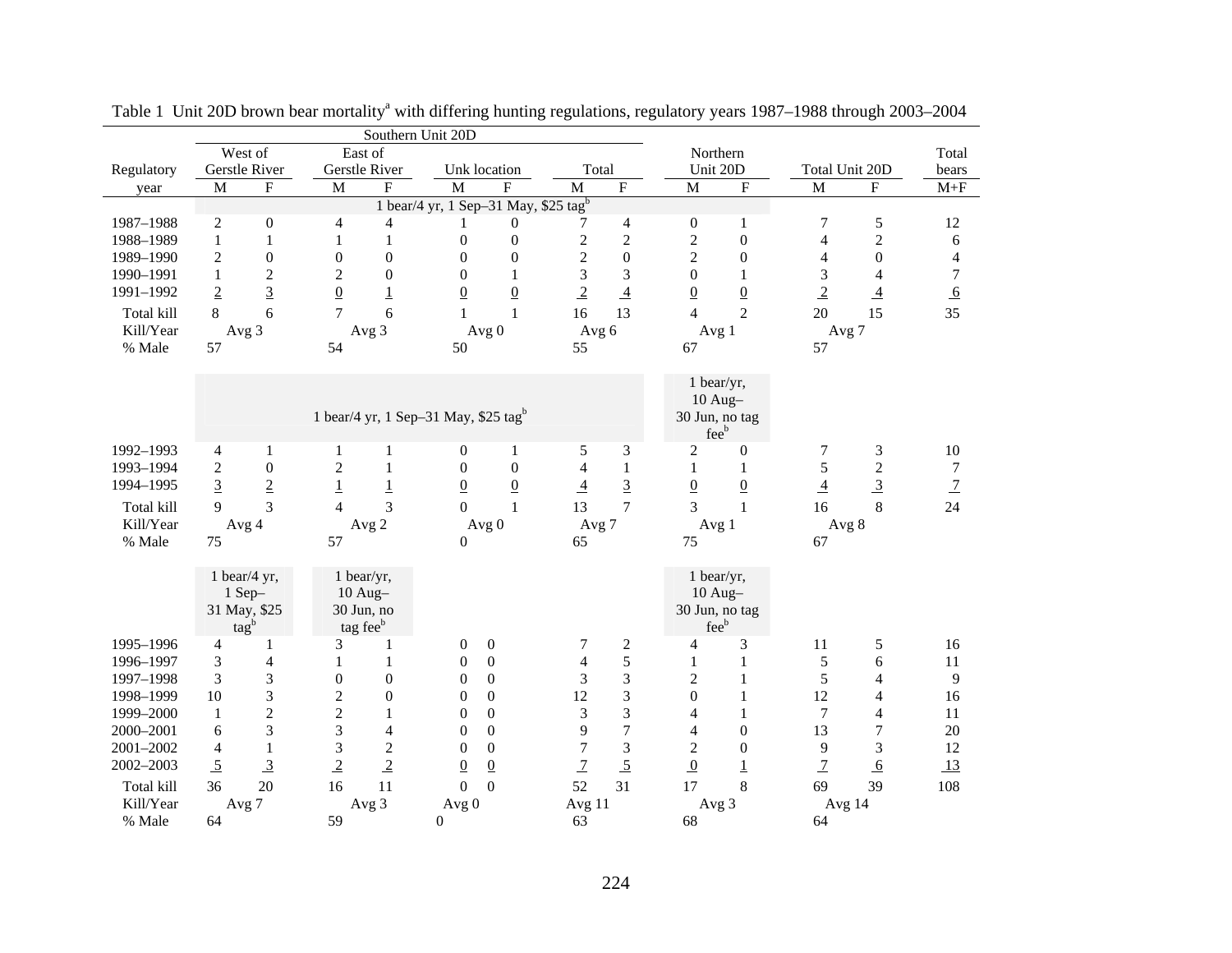| rabie i continueu |   |               |   |               |                                                   |              |       |          |                 |                |       |         |
|-------------------|---|---------------|---|---------------|---------------------------------------------------|--------------|-------|----------|-----------------|----------------|-------|---------|
|                   |   |               |   |               | Southern Unit 20D                                 |              |       |          |                 |                |       |         |
|                   |   | West of       |   | East of       |                                                   |              | Total |          | <b>Northern</b> | Total Unit 20D |       | Total   |
| Regulatory        |   | Gerstle River |   | Gerstle River |                                                   | Unk location |       | Unit 20D |                 |                | bears |         |
| vear              | М |               | М |               | M                                                 |              | M     | М        |                 | М              |       | $M + F$ |
|                   |   |               |   |               | l bear/yr, 10 Aug–30 Jun, no tag fee <sup>b</sup> |              |       |          |                 |                |       |         |
| 2003-2004         |   |               |   |               |                                                   |              |       |          |                 |                |       |         |
| Total kill        |   |               |   |               |                                                   |              |       |          |                 |                |       |         |

Kill/Year Avg 2 Avg 2 Avg 0 Avg 4 Avg 1 Avg 4 % Male 50 100 0 75 100 80

## Table 1 continued

<sup>a</sup> Includes nonhunting mortality.

<sup>b</sup> Hunting regulation.

Total bears

5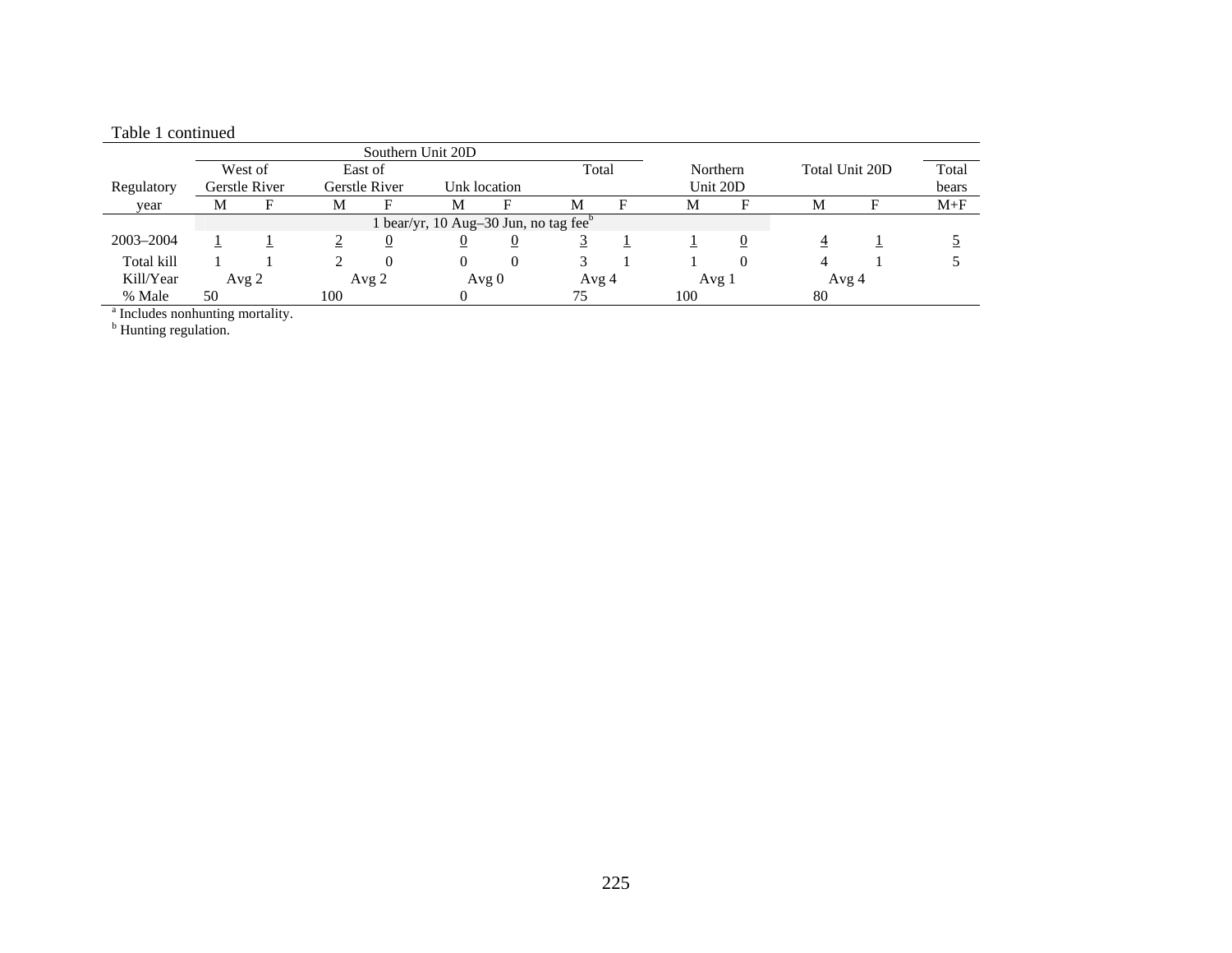|                  |                  |                         |                  | Reported       |                  |                  |                              |                       |                  |                  |                         | Total reported and |                |
|------------------|------------------|-------------------------|------------------|----------------|------------------|------------------|------------------------------|-----------------------|------------------|------------------|-------------------------|--------------------|----------------|
| Regulatory       |                  |                         | Hunter kill      |                |                  |                  | Nonhunting kill <sup>a</sup> | <b>Estimated kill</b> |                  |                  |                         | estimated kill     |                |
| year             | M                | $\overline{\mathrm{F}}$ | Unk              | Total          | $\mathbf M$      | ${\bf F}$        | Unk                          | Unreported            | Illegal          | M                | $\overline{\mathrm{F}}$ | Unk                | Total          |
| $1992 - 1993$    |                  |                         |                  |                |                  |                  |                              |                       |                  |                  |                         |                    |                |
| Fall 1992        | 4                | $\boldsymbol{2}$        | $\boldsymbol{0}$ | 6              | 1                | $\boldsymbol{0}$ | $\boldsymbol{0}$             | 1                     | $\boldsymbol{0}$ | 5                | $\overline{c}$          | $\mathbf{1}$       | 8              |
| Spring 1993      | $\overline{c}$   | $\mathbf{1}$            | $\boldsymbol{0}$ | 3              | $\boldsymbol{0}$ | $\boldsymbol{0}$ | $\boldsymbol{0}$             | $\boldsymbol{0}$      | $\boldsymbol{0}$ | $\sqrt{2}$       | $1\,$                   | $\boldsymbol{0}$   | 3              |
| Total            | 6                | 3                       | $\overline{0}$   | 9              | $\mathbf{1}$     | $\overline{0}$   | $\overline{0}$               | $\mathbf{1}$          | $\boldsymbol{0}$ | $\overline{7}$   | $\overline{3}$          | $\mathbf{1}$       | 11             |
| 1993-1994        |                  |                         |                  |                |                  |                  |                              |                       |                  |                  |                         |                    |                |
| Fall 1993        | 5                | $\mathbf{1}$            | $\boldsymbol{0}$ | 6              | $\boldsymbol{0}$ | $\boldsymbol{0}$ | $\boldsymbol{0}$             | $\mathbf{1}$          | $\boldsymbol{0}$ | 5                | $\mathbf{1}$            | $\mathbf{1}$       | 7              |
| Spring 1994      | $\boldsymbol{0}$ | $\,1\,$                 | $\boldsymbol{0}$ | $\,1\,$        | $\boldsymbol{0}$ | $\boldsymbol{0}$ | $\boldsymbol{0}$             | $\boldsymbol{0}$      | $\boldsymbol{0}$ | $\boldsymbol{0}$ | $\,1$                   | $\boldsymbol{0}$   | $\mathbf{1}$   |
| Total            | 5                | $\overline{2}$          | $\overline{0}$   | $\overline{7}$ | $\overline{0}$   | $\mathbf 0$      | $\overline{0}$               | $\mathbf{1}$          | $\boldsymbol{0}$ | 5                | $\overline{2}$          | $\mathbf{1}$       | 8              |
| 1994-1995        |                  |                         |                  |                |                  |                  |                              |                       |                  |                  |                         |                    |                |
| Fall 1994        | $\overline{c}$   | $\mathfrak{2}$          | $\boldsymbol{0}$ | 4              | $\boldsymbol{0}$ | $\boldsymbol{0}$ | $\boldsymbol{0}$             | $\mathbf{1}$          | $\boldsymbol{0}$ | $\boldsymbol{2}$ | $\overline{c}$          | $\mathbf{1}$       | $\mathfrak s$  |
| Spring 1995      | $\mathbf{1}$     | $\mathbf{1}$            | $\boldsymbol{0}$ | $\sqrt{2}$     | $\mathbf{1}$     | $\boldsymbol{0}$ | $\boldsymbol{0}$             | $\boldsymbol{0}$      | $\boldsymbol{0}$ | $\sqrt{2}$       | $\mathbf{1}$            | $\boldsymbol{0}$   | $\mathfrak{Z}$ |
| Total            | 3                | 3                       | $\boldsymbol{0}$ | $\overline{6}$ | $\mathbf{1}$     | $\boldsymbol{0}$ | $\boldsymbol{0}$             | $\boldsymbol{0}$      | $\boldsymbol{0}$ | $\overline{4}$   | $\overline{3}$          | $\mathbf{1}$       | 8              |
| 1995-1996        |                  |                         |                  |                |                  |                  |                              |                       |                  |                  |                         |                    |                |
| Fall 1995        | $\,8$            | $\mathfrak{Z}$          | $\boldsymbol{0}$ | 11             | $\boldsymbol{0}$ | $\boldsymbol{0}$ | $\boldsymbol{0}$             | $\mathbf{1}$          | $\boldsymbol{0}$ | $\,8\,$          | 3                       | $\mathbf{1}$       | 12             |
| Spring 1996      | 3                | $\overline{2}$          | $\boldsymbol{0}$ | 5              | $\boldsymbol{0}$ | $\boldsymbol{0}$ | $\boldsymbol{0}$             | $\boldsymbol{0}$      | $\boldsymbol{0}$ | 3                | $\sqrt{2}$              | $\boldsymbol{0}$   | 5              |
| Total            | 11               | 5                       | $\boldsymbol{0}$ | 16             | $\overline{0}$   | $\overline{0}$   | $\overline{0}$               | $\mathbf{1}$          | $\boldsymbol{0}$ | 11               | $\overline{5}$          | $\mathbf{1}$       | 17             |
| 1996-1997        |                  |                         |                  |                |                  |                  |                              |                       |                  |                  |                         |                    |                |
| Fall 1996        | 4                | $\mathfrak{2}$          | $\boldsymbol{0}$ | 6              | $\boldsymbol{0}$ | 3                | $\boldsymbol{0}$             | $\mathbf{1}$          | $\boldsymbol{0}$ | 4                | 5                       | $\mathbf{1}$       | 10             |
| Spring 1997      | $\,1\,$          | $\boldsymbol{0}$        | $\boldsymbol{0}$ | $\mathbf 1$    | $\boldsymbol{0}$ | $\mathbf{1}$     | $\boldsymbol{0}$             | $\boldsymbol{0}$      | $\boldsymbol{0}$ | $\mathbf{1}$     | $\mathbf{1}$            | $\boldsymbol{0}$   | $\overline{2}$ |
| Total            | 5                | $\overline{2}$          | $\boldsymbol{0}$ | $\overline{7}$ | $\boldsymbol{0}$ | $\overline{4}$   | $\boldsymbol{0}$             | $\mathbf{1}$          | $\boldsymbol{0}$ | 5                | 6                       | $\mathbf{1}$       | 12             |
| 1997-1998        |                  |                         |                  |                |                  |                  |                              |                       |                  |                  |                         |                    |                |
| Fall 1997        | 3                | 3                       | $\boldsymbol{0}$ | 6              | $\boldsymbol{0}$ | $\boldsymbol{0}$ | $\boldsymbol{0}$             | $\mathbf{1}$          | $\boldsymbol{0}$ | 3                | 3                       | $\mathbf{1}$       | 7              |
| Spring 1998      | $\boldsymbol{2}$ | $\boldsymbol{0}$        | $\boldsymbol{0}$ | $\overline{c}$ | $\boldsymbol{0}$ | $\,1\,$          | $\boldsymbol{0}$             | $\boldsymbol{0}$      | $\boldsymbol{0}$ | $\sqrt{2}$       | $1\,$                   | $\boldsymbol{0}$   | $\mathfrak{Z}$ |
| Total            | 5                | 3                       | $\overline{0}$   | 8              | $\overline{0}$   | $\mathbf{1}$     | $\overline{0}$               | $\mathbf{1}$          | $\overline{0}$   | 5                | $\overline{4}$          | $\mathbf{1}$       | 10             |
| 1998-1999        |                  |                         |                  |                |                  |                  |                              |                       |                  |                  |                         |                    |                |
| <b>Fall 1998</b> | 8                | $\mathbf{1}$            | $\boldsymbol{0}$ | 9              | $\overline{c}$   | $\boldsymbol{2}$ | $\boldsymbol{0}$             | $\mathbf{1}$          | $\boldsymbol{0}$ | 10               | 3                       | $\mathbf{1}$       | 14             |
| Spring 1999      | $\overline{c}$   | $\mathbf{1}$            | $\boldsymbol{0}$ | 3              | $\boldsymbol{0}$ | $\boldsymbol{0}$ | $\boldsymbol{0}$             | $\boldsymbol{0}$      | $\boldsymbol{0}$ | $\overline{2}$   | $\mathbf{1}$            | $\boldsymbol{0}$   | 3              |
| Total            | 10               | $\overline{2}$          | $\overline{0}$   | 12             | $\overline{2}$   | $\overline{2}$   | $\overline{0}$               | 1                     | $\overline{0}$   | 12               | $\overline{4}$          | 1                  | 17             |

Table 2 Unit 20D brown bear mortality<sup>a</sup>, regulatory years 1992–1993 through 2003–2004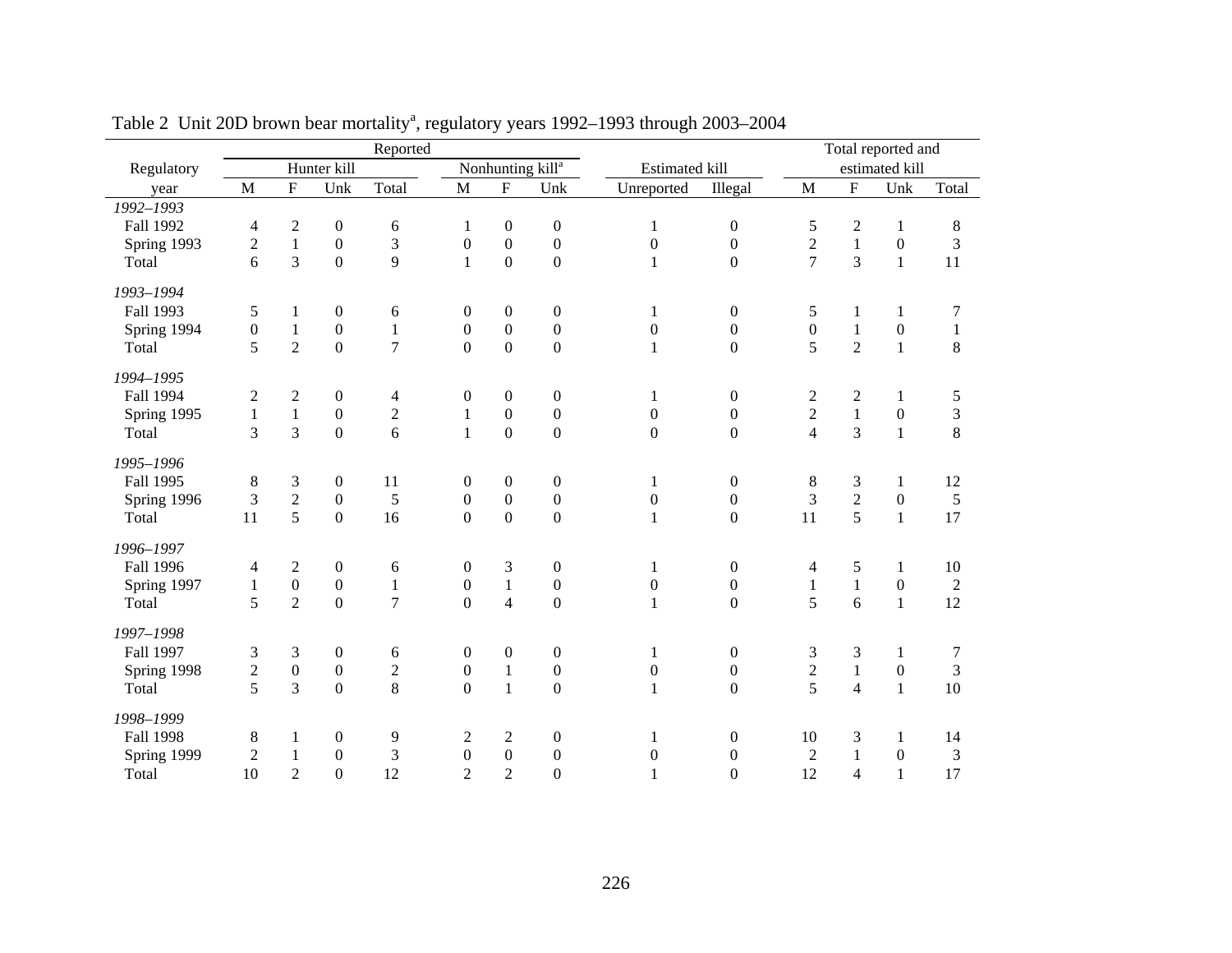|                  |                                                  |                  |                  | Reported                                                     |                              |                  |                       |                |                  | Total reported and |                         |                  |                |
|------------------|--------------------------------------------------|------------------|------------------|--------------------------------------------------------------|------------------------------|------------------|-----------------------|----------------|------------------|--------------------|-------------------------|------------------|----------------|
| Regulatory       | Hunter kill<br>$\mathbf{M}$<br>F<br>Total<br>Unk |                  |                  |                                                              | Nonhunting kill <sup>a</sup> |                  | <b>Estimated kill</b> |                |                  |                    | estimated kill          |                  |                |
| year             |                                                  |                  |                  |                                                              | $\mathbf M$                  | ${\bf F}$        | Unk                   | Unreported     | Illegal          | $\mathbf M$        | ${\bf F}$               | Unk              | Total          |
| 1999-2000        |                                                  |                  |                  |                                                              |                              |                  |                       |                |                  |                    |                         |                  |                |
| Fall 1999        | $\overline{4}$                                   | $\overline{2}$   | $\boldsymbol{0}$ | 6                                                            | $\theta$                     | $\boldsymbol{0}$ | $\boldsymbol{0}$      |                | $\overline{0}$   | 4                  | $\mathfrak{2}$          | $\mathbf{1}$     | 7              |
| Spring 2000      | 3                                                | $\sqrt{2}$       | $\boldsymbol{0}$ | $\mathfrak s$                                                | $\mathbf{0}$                 | $\boldsymbol{0}$ | $\boldsymbol{0}$      | $\overline{0}$ | $\boldsymbol{0}$ | 3                  | $\boldsymbol{2}$        | $\boldsymbol{0}$ | 5              |
| Total            | $\overline{7}$                                   | $\overline{4}$   | $\boldsymbol{0}$ | 11                                                           | $\boldsymbol{0}$             | $\boldsymbol{0}$ | $\boldsymbol{0}$      |                | $\overline{0}$   | $\overline{7}$     | $\overline{\mathbf{4}}$ | $\mathbf{1}$     | 12             |
| 2000-2001        |                                                  |                  |                  |                                                              |                              |                  |                       |                |                  |                    |                         |                  |                |
| <b>Fall 2000</b> | 7                                                | 5                | $\boldsymbol{0}$ | 12                                                           |                              | $\mathbf{2}$     | $\boldsymbol{0}$      |                | $\overline{0}$   | 8                  | $\overline{7}$          | 1                | 16             |
| Spring 2001      | 4                                                | $\boldsymbol{0}$ | $\boldsymbol{0}$ | 4                                                            | 1                            | $\boldsymbol{0}$ | $\boldsymbol{0}$      | $\Omega$       | $\overline{0}$   | 5                  | $\boldsymbol{0}$        | $\mathbf{0}$     | 5              |
| Total            | 11                                               | 5                | $\mathbf{0}$     | 16                                                           | $\overline{2}$               | $\overline{2}$   | $\boldsymbol{0}$      |                | $\Omega$         | 13                 | $\overline{7}$          | $\mathbf{1}$     | 21             |
| 2001-2002        |                                                  |                  |                  |                                                              |                              |                  |                       |                |                  |                    |                         |                  |                |
| <b>Fall 2001</b> | 6                                                | 3                | 1                | 10                                                           |                              | $\boldsymbol{0}$ | $\boldsymbol{0}$      |                | $\Omega$         |                    | 3                       | $\mathbf{2}$     | 12             |
| Spring 2002      | $\mathbf{1}$                                     | $\boldsymbol{0}$ | $\boldsymbol{0}$ | $\mathbf{1}$                                                 | $\boldsymbol{0}$             | $\boldsymbol{0}$ | $\boldsymbol{0}$      | $\theta$       | $\overline{0}$   | $\mathbf{1}$       | $\boldsymbol{0}$        | $\boldsymbol{0}$ | 1              |
| Total            | $\overline{7}$                                   | 3                | $\mathbf{1}$     | 11                                                           | $\mathbf{1}$                 | $\mathbf{0}$     | $\boldsymbol{0}$      |                | $\Omega$         | 8                  | 3                       | $\overline{2}$   | 13             |
| 2002-2003        |                                                  |                  |                  |                                                              |                              |                  |                       |                |                  |                    |                         |                  |                |
| <b>Fall 2002</b> | 4                                                | 4                | $\mathbf{0}$     | $\,8\,$                                                      | $\theta$                     | $\boldsymbol{0}$ | $\boldsymbol{0}$      |                | $\overline{0}$   | 4                  | 4                       | 1                | 9              |
| Spring 2003      | 3                                                | $\overline{2}$   | $\boldsymbol{0}$ | 5                                                            | $\boldsymbol{0}$             | $\boldsymbol{0}$ | $\boldsymbol{0}$      | $\theta$       | $\boldsymbol{0}$ | 3                  | $\overline{2}$          | $\boldsymbol{0}$ | 5              |
| Total            | $\overline{7}$                                   | 6                | $\boldsymbol{0}$ | 13                                                           | $\boldsymbol{0}$             | $\boldsymbol{0}$ | $\boldsymbol{0}$      |                | $\overline{0}$   | $\overline{7}$     | 6                       | 1                | 14             |
| 2003-2004        |                                                  |                  |                  |                                                              |                              |                  |                       |                |                  |                    |                         |                  |                |
| Fall 2003        | 3                                                | $\boldsymbol{0}$ | $\boldsymbol{0}$ | 3                                                            | $\mathbf{0}$                 | $\boldsymbol{0}$ | $\boldsymbol{0}$      |                | $\overline{0}$   | 3                  | $\boldsymbol{0}$        | 1                | 4              |
| Spring 2004      |                                                  | 1                | $\boldsymbol{0}$ | $\mathfrak{2}% =\mathfrak{2}\left( \mathfrak{2}\right) ^{2}$ | $\Omega$                     | $\boldsymbol{0}$ | $\boldsymbol{0}$      | $\Omega$       | $\Omega$         |                    | $\mathbf{1}$            | $\boldsymbol{0}$ | $\overline{c}$ |
| Total            | 4                                                |                  | $\mathbf{0}$     | 5                                                            | $\Omega$                     | $\boldsymbol{0}$ | $\boldsymbol{0}$      |                | $\Omega$         | 4                  | 1                       |                  | 6              |

#### Table 2 continued

<sup>a</sup> Includes DLP kills, research mortalities, and other known, human-caused accidental mortality.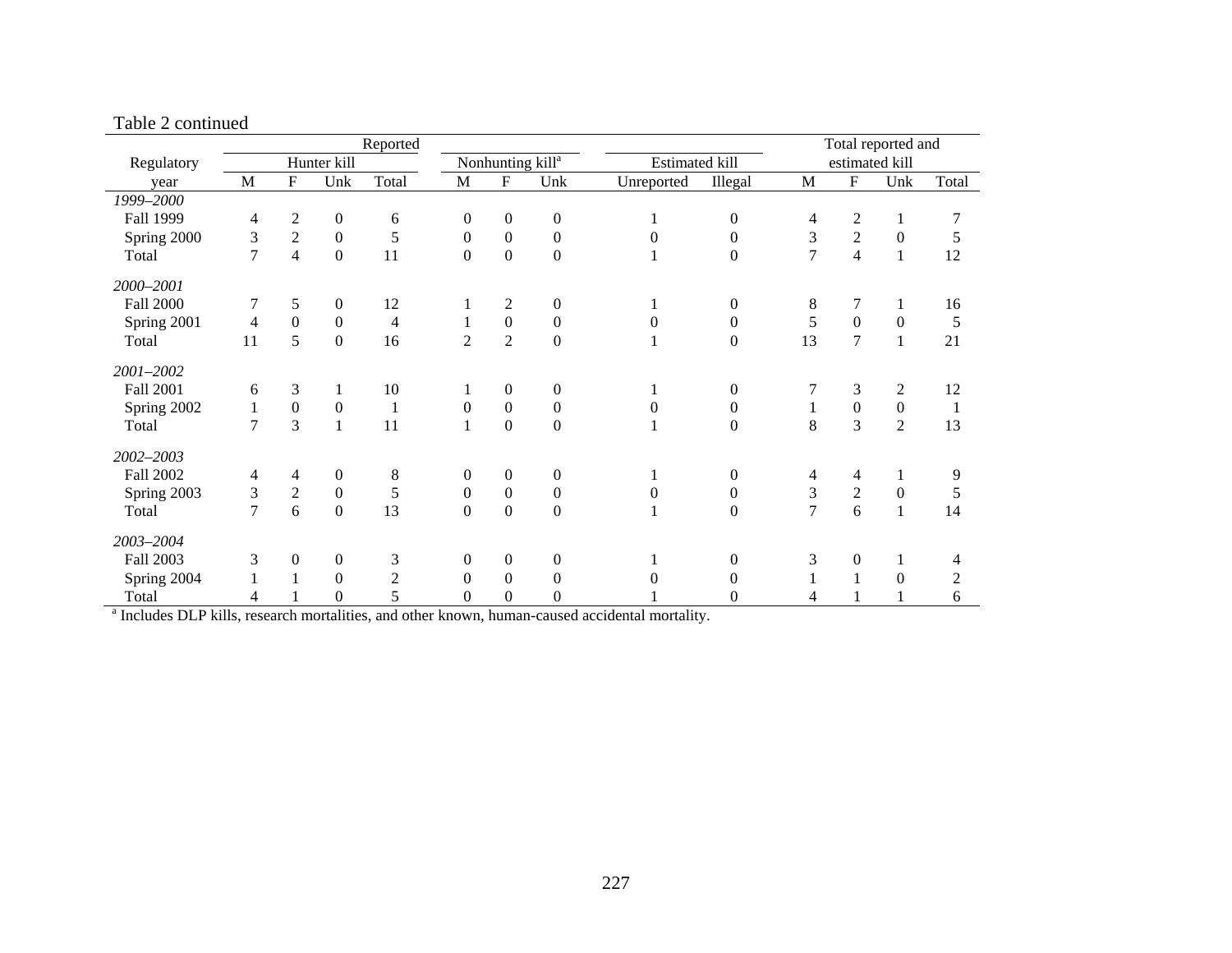| Regulatory    | Local <sup>a</sup> | Nonlocal |             |     | Total              |
|---------------|--------------------|----------|-------------|-----|--------------------|
| year          | resident           | resident | Nonresident | Unk | successful hunters |
| 1989-1990     | 3                  |          |             |     |                    |
| 1990-1991     |                    |          |             |     |                    |
| 1991-1992     |                    |          |             |     |                    |
| 1992-1993     |                    |          |             |     |                    |
| 1993-1994     |                    |          |             |     |                    |
| 1994-1995     |                    |          |             |     |                    |
| 1995-1996     |                    |          |             |     | 16                 |
| 1996-1997     |                    |          |             |     |                    |
| 1997-1998     |                    |          |             |     |                    |
| 1998-1999     |                    |          |             |     | 13                 |
| 1999-2000     |                    |          |             |     |                    |
| 2000-2001     | 6                  |          |             |     | 17                 |
| 2001-2002     |                    |          |             |     |                    |
| $2002 - 2003$ |                    |          |             |     | 13                 |
| 2003-2004     |                    |          |             |     |                    |

Table 3 Residency of successful Unit 20D brown bear hunters (includes legal and illegal harvest; excludes DLP kill), regulatory years 1989–1990 through 2003–2004

<sup>a</sup> Residents of Unit 20D.

Table 4 Chronology of Unit 20D brown bear harvest and nonhunting mortality by month, regulatory years 1989–1990 through 2003–2004

| Regulatory |     | Harvest by month |     |            |     |     |     |       |                  |  |  |  |
|------------|-----|------------------|-----|------------|-----|-----|-----|-------|------------------|--|--|--|
| year       | Aug | Sep              | Oct | <b>Nov</b> | Apr | May | Jun | Other | $\boldsymbol{n}$ |  |  |  |
| 1989-1990  |     | $\overline{2}$   | 0   |            |     | 2   |     |       |                  |  |  |  |
| 1990-1991  |     |                  |     |            |     |     |     |       |                  |  |  |  |
| 1991-1992  |     |                  |     |            |     |     |     |       |                  |  |  |  |
| 1992-1993  |     |                  |     |            |     |     |     |       | 10               |  |  |  |
| 1993-1994  |     |                  |     |            |     |     |     |       |                  |  |  |  |
| 1994-1995  |     |                  |     |            |     |     |     |       |                  |  |  |  |
| 1995-1996  |     | 9                |     |            |     |     |     |       | 16               |  |  |  |
| 1996-1997  |     |                  |     |            |     |     |     |       | 11               |  |  |  |
| 1997-1998  |     |                  |     |            |     |     |     |       | 9                |  |  |  |
| 1998-1999  |     |                  |     |            |     |     |     |       | 16               |  |  |  |
| 1999-2000  |     |                  |     |            |     |     |     |       |                  |  |  |  |
| 2000-2001  |     |                  |     |            |     |     |     |       | 20               |  |  |  |
| 2001-2002  |     |                  |     |            |     |     |     |       | 12               |  |  |  |
| 2002-2003  |     |                  |     |            |     |     |     |       | 13               |  |  |  |
| 2003-2004  |     |                  |     |            |     |     |     |       |                  |  |  |  |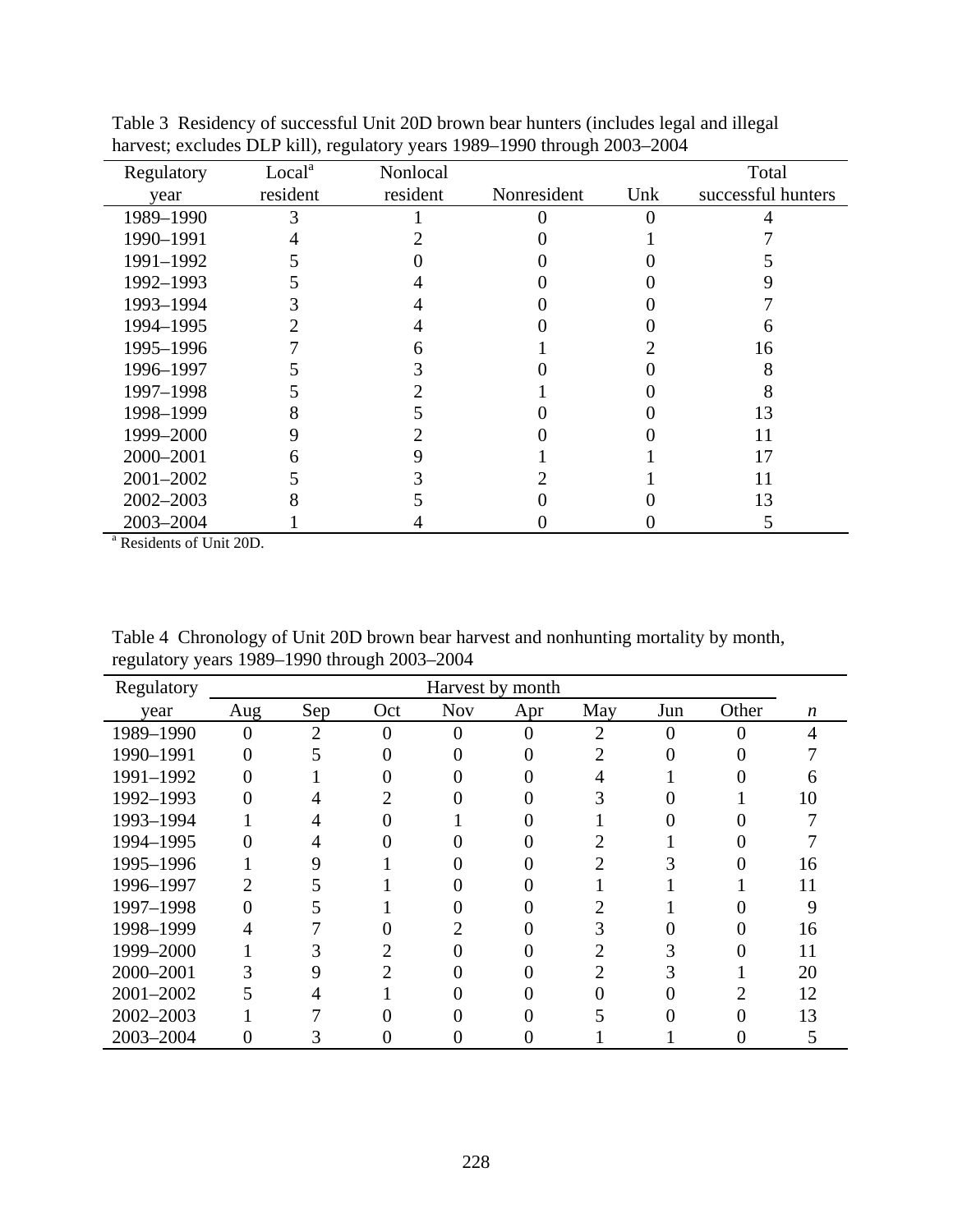|            |          | Percent harvest by transport method |             |           |             |            |                |          |                |          |                  |
|------------|----------|-------------------------------------|-------------|-----------|-------------|------------|----------------|----------|----------------|----------|------------------|
| Regulatory |          |                                     |             | $3-$ or   |             | Highway    |                |          |                |          |                  |
| year       | Airplane | Horse                               | <b>Boat</b> | 4-wheeler | Snowmachine | <b>ORV</b> | vehicle        | Foot     | Other          | Unk      | $\boldsymbol{n}$ |
| 1989-1990  | 0        | $\theta$                            | 25          | 0         | 0           | 25         | 25             | 25       | 0              | 0        |                  |
| 1990-1991  |          | 14                                  | $\Omega$    |           |             | 57         | 14             | 14       | $\theta$       | 0        |                  |
| 1991-1992  |          | $\Omega$                            | $\theta$    |           | 20          | 20         | $\theta$       | $\theta$ | 60             | 0        |                  |
| 1992-1993  | 11       | 11                                  | 11          | 22        | $\theta$    | $\theta$   | 33             | 11       | $\overline{0}$ |          |                  |
| 1993-1994  | 14       | $\Omega$                            | 29          | 0         |             |            | 43             | 14       | $\theta$       |          |                  |
| 1994-1995  | 17       | 17                                  | $\theta$    | 33        |             |            | 17             | 17       | 0              |          | h                |
| 1995-1996  | 25       | $\theta$                            | 13          | 25        |             |            | 31             | 6        | 0              | 0        | 16               |
| 1996-1997  | 0        |                                     | 25          | 13        |             | 13         | 38             |          | 13             |          | 8                |
| 1997-1998  | 13       |                                     | 13          | 25        |             | 13         | 13             |          | 25             |          | δ                |
| 1998-1999  | 0        |                                     | $\theta$    | 54        |             |            | 8              | 39       | $\overline{0}$ | 0        | 13               |
| 1999-2000  | 9        |                                     | 9           | 0         |             |            | 27             | 46       | $\overline{0}$ | 0        | 11               |
| 2000-2001  | 12       | $\theta$                            | 12          | 29        | 0           | 6          | 12             | 29       | $\overline{0}$ | $\theta$ | 17               |
| 2001-2002  | 27       |                                     | $\theta$    | 27        |             |            | 9              | 36       | $\overline{0}$ | 0        | 11               |
| 2002-2003  | 8        | 8                                   | 0           | 46        |             | 0          | 15             | 23       | $\overline{0}$ | 0        | 13               |
| 2003-2004  | 20       | $\Omega$                            | 0           | 60        | 0           | 0          | $\overline{0}$ | 20       | $\overline{0}$ | 0        |                  |

Table 5 Unit 20D percent of brown bear harvest (includes legal and illegal harvest; excludes DLP) by transport method, regulatory years 1989–1990 through 2003–2004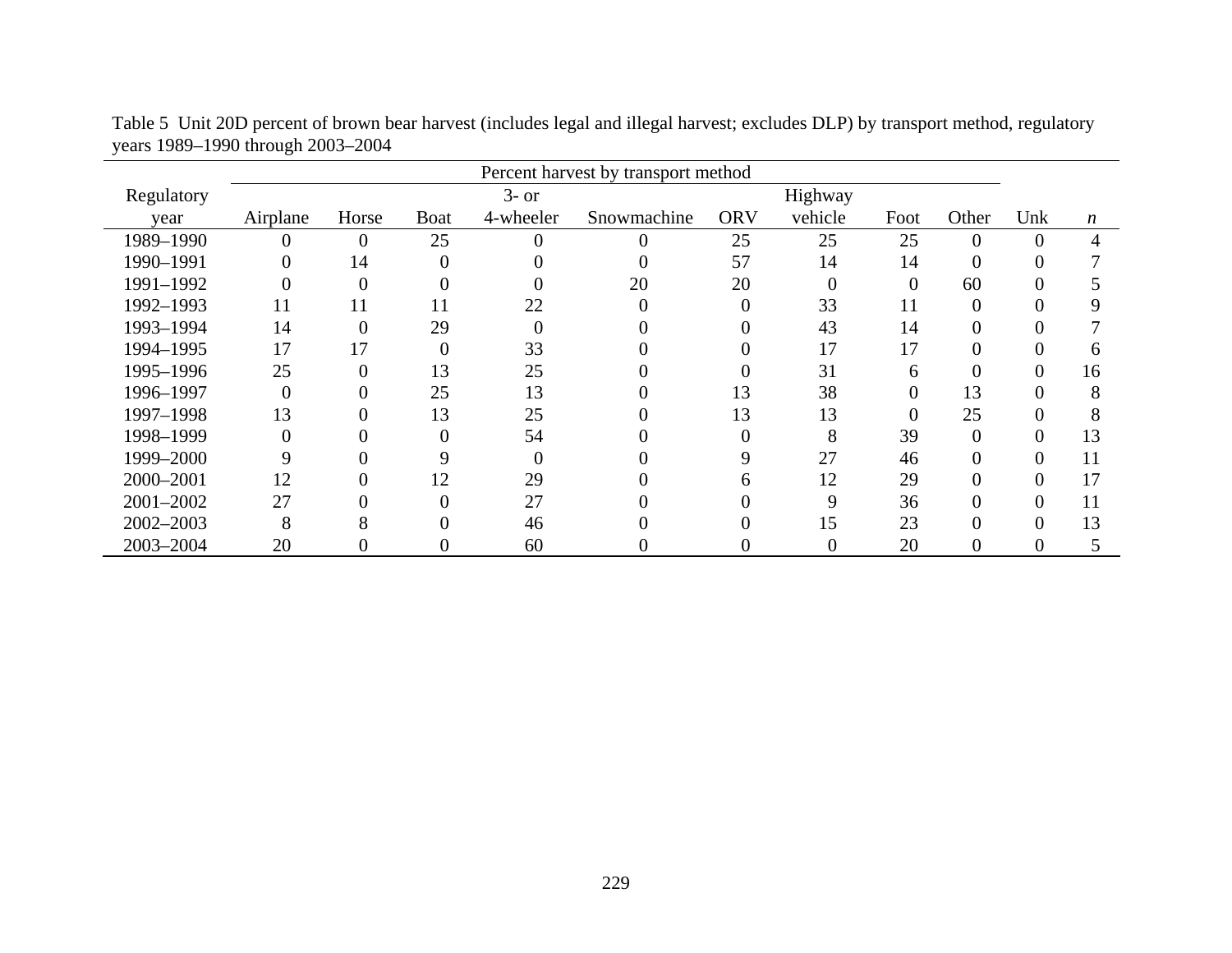**MANAGEMENT REPORT** 

## **BROWN BEAR MANAGEMENT REPORT**

From: 1 July 2002 To: 30 June 2004

## **LOCATION**

**GAME MANAGEMENT UNIT:** 20E (10,680 mi<sup>2</sup>)

**GEOGRAPHIC DESCRIPTION:** Fortymile, Charley, and Ladue River drainages, including the Tanana Uplands and all drainages into the south bank of the Yukon River upstream from and including the Charley River drainage

## **BACKGROUND**

The grizzly bear population in Unit 20E declined to low levels during the 1950s as a result of use of poisons for wolves during an intensive, year-round federal predator control program. After the program ended, bears were lightly exploited throughout the 1960s and 1970s.

During the early 1980s, predation by grizzly bears was identified as a major factor in maintaining the moose population in Unit 20E at low densities  $(0.2 \text{ moose/mi}^2, 0.5)$ moose/km<sup>2</sup>; Gasaway et al. 1992). Hunting regulations were liberalized in an attempt to reduce the grizzly bear population to a level that would result in a decline in predation on moose calves. Regulation changes included lengthening the grizzly bear season; increasing the bag limit from 1 bear/4 years to 1 bear/year; and waiving the \$25 resident grizzly bear tag fee during regulatory year (RY) 1984 through RY89 and RY02–RY03 (RY begins 1 Jul and ends 30 Jun; e.g., RY02 = 1 Jul 2002 through 30 Jun 2003). Annual grizzly bear harvest increased from a mean of 3 during RY66–RY81 to a mean of 19 during RY82–RY88 and declined slightly during RY89–RY03 to a mean of 15.

During the mid 1980s, Boertje et al*.* (1987) estimated the grizzly bear population in a portion of Unit 20E at 31 bears of all ages/1000 mi<sup>2</sup> (12/1000 km<sup>2</sup>) as of 1 May annually and 41 bears of all ages/1000 mi<sup>2</sup> (16/1000 km<sup>2</sup>) by 1 November annually. Even with liberal regulations beginning in the early 1980s, grizzly bear harvest has remained relatively low. Gardner (2003) indicated that harvest data and population estimates reported by Boertje et al. (1987) showed that there may have been a population decline in Unit 20E during 1982–1988. However, due to the small sample sizes, fluctuating harvest levels during this period and variable harvest distribution, further analysis of the population is warranted.

## **MANAGEMENT DIRECTION**

#### **MANAGEMENT GOAL**

 $\triangleright$  Provide maximum opportunity to hunt grizzly bears in Unit 20E.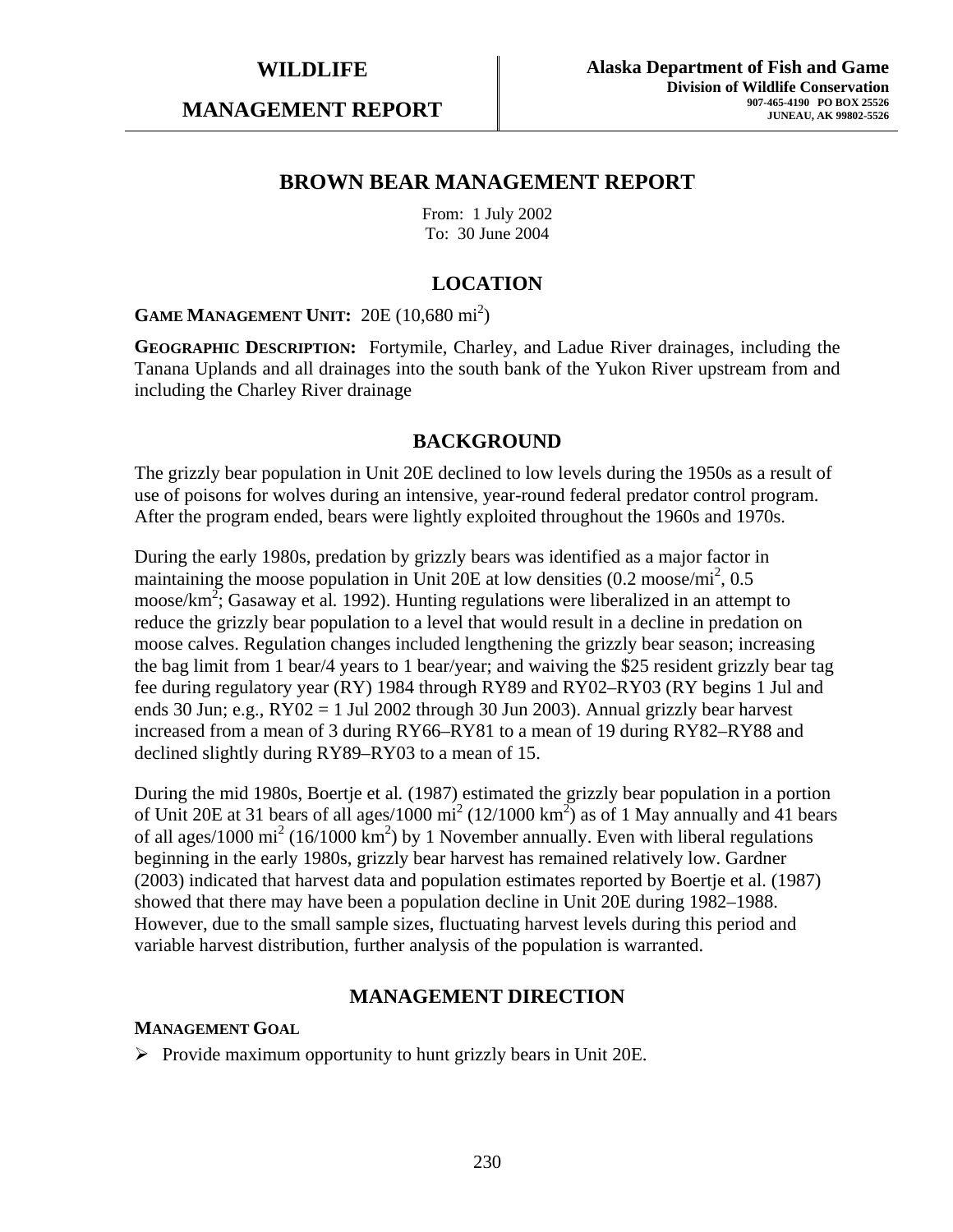#### **MANAGEMENT OBJECTIVES**

- $\triangleright$  Manage for temporary reductions in the grizzly bear population or for reduction in bear predation where it may be limiting moose population growth (e.g., moose populations are below food-limiting densities with autumn calf:cow ratios <25:100).
- $\triangleright$  After moose populations increase to desired levels, reduce bear harvests to allow for bear population stabilization or recovery.

When developing grizzly bear and wolf management goals and objectives for Unit 20E, I also considered the management goals and objectives for moose and caribou populations of the area. Coordinating predator and ungulate population and harvest objectives in Unit 20E is necessary because the Alaska Board of Game designated the moose population in most of Unit 20E and the Fortymile caribou herd as important for high levels of human consumptive use. Under the intensive management law, the board must consider intensive management if regulatory action to significantly reduce harvest becomes necessary because a population is depleted or has reduced productivity. Grizzly bears are the primary predator on newborn moose calves in Unit 20E, and this moose population has been kept at low densities by predation (Gasaway et al. 1992). Grizzly bears are also an important predator on newborn caribou calves (Boertje and Gardner 1999).

## **METHODS**

Grizzly bears harvested in Unit 20E must be sealed within the unit or at Tok before being transported out of the area. During the sealing process, we determined the sex of the bear, measured the length and width of the skull, extracted a premolar tooth, and collected information on date and location of harvest and time the hunter spent in the field. Premolar teeth were sent to Matson's Laboratory (Milltown, Montana, USA) for age determination. Harvest data were summarized by regulatory year.

## **RESULTS AND DISCUSSION**

#### **POPULATION STATUS AND TREND**

Gardner (2001) estimated that the Unit 20E grizzly bear population was stable at 475–550 bears (44.3–51.3 bears of all ages/1000 mi<sup>2</sup>, 17.1–19.8/1000 km<sup>2</sup>) in autumn 2000. This estimate is based on Unit 20E harvest statistics collected since 1977, but is higher than the estimate of 31 bears of all ages/1000 mi<sup>2</sup> (12/1000 km<sup>2</sup>; Boertje et al. 1987) based on telemetry data in the area. In a more intensive study of spring grizzly bear density 110 mi (175 km) to the west in Unit 20A in the central Alaska Range, Reynolds and Boudreau (1992) estimated a spring grizzly bear density of 42.7 bears of all ages/1000 mi<sup>2</sup> (16.5/1000 km<sup>2</sup>) in an intensively hunted grizzly bear population. Since there were no substantial weather events or change in harvest during RY00–RY03, I believe the Unit 20E grizzly bear population size likely remained at 475–550 bears.

Reynolds and Boudreau (1992) found that a 6% mortality rate of adult females ≥6 years old resulted in a grizzly bear population decline. In addition, Reynolds (1990) reported that an overall harvest of 11% for 8 years resulted in a population decline of 32%. Human-caused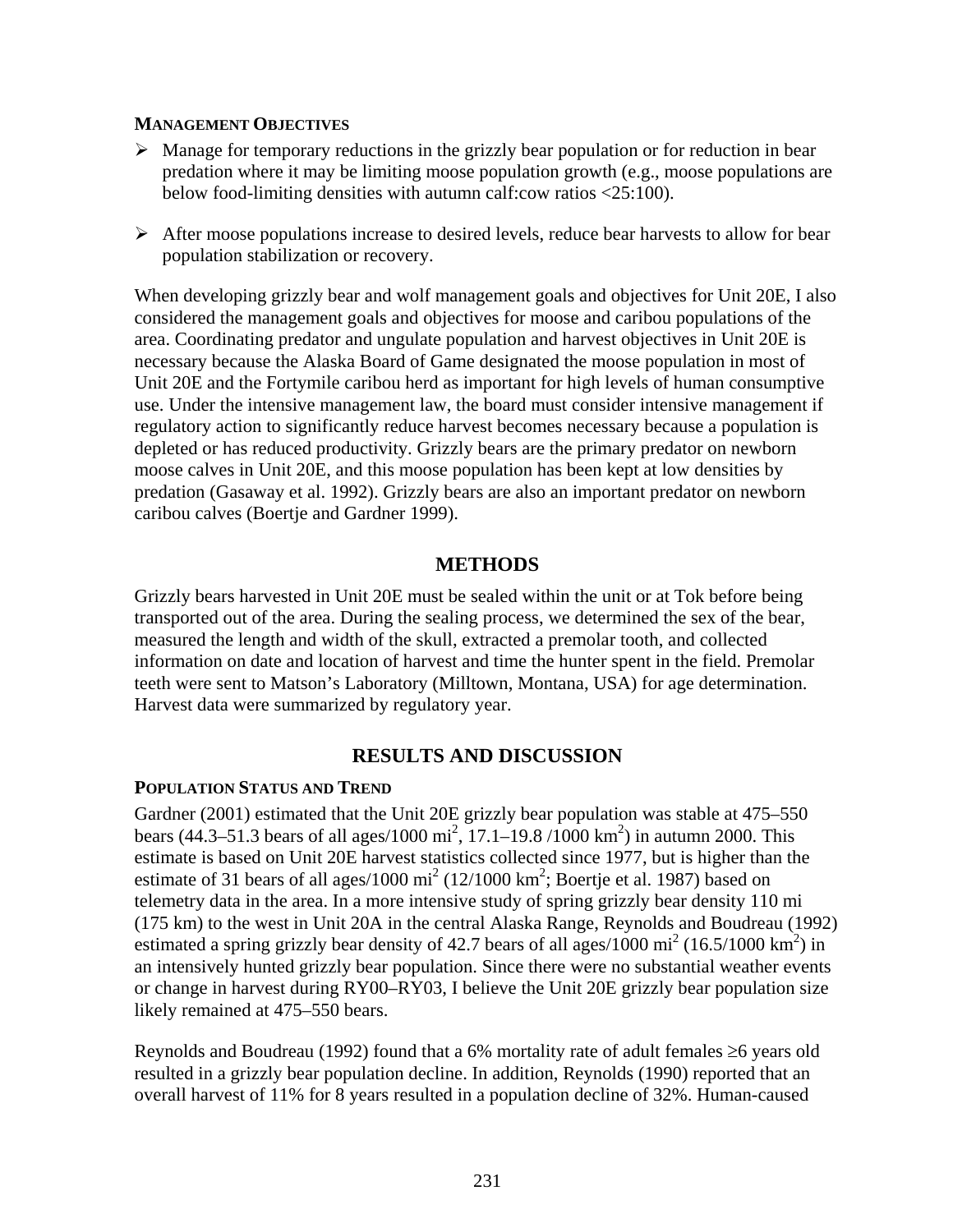mortality included hunter kills, illegal kills, and wounding losses. Additionally, natural deaths accounted for about 2% annual mortality.

Grizzly bear hunting regulations in Unit 20E were liberalized in 1982 in an effort to reduce bear numbers and predation on moose calves. However, during RY82–RY01, grizzly bear harvest was less than the level that resulted in an unsustainable 32% decline in the Unit 20A grizzly population (Reynolds and Boudreau 1992). Gardner (2003) estimated a 2% annual decline in the grizzly bear population in portions of Unit 20E because localized harvest levels exceeded sustainable levels. However, Gardner (2003) reported harvest was within sustainable levels in Unit 20E as a whole.

I estimated that during RY02–RY03, annual harvest of adult females in Unit 20E had no effect on population trend because it represented only 3% of the estimated adult female population and 3–5% of the estimated total population; further, it was distributed throughout the unit.

#### **MORTALITY**

*Harvest*  Season and Bag Limit

Unit and Bag Limit

RY02–RY03 Unit 20E. 1 bear every regulatory year.

10 Aug–30 Jun (General hunt only)

 Resident Open Season (Subsistence and General Hunts)

10 Aug–30 Jun

Nonresident Open Season

A bear taken in Unit 20E did not count against the bag limit of 1 bear every 4 years in other units; however, no person could take more than 1 bear, statewide, per regulatory year. During RY02–RY03 the \$25 resident tag fee was waived for hunting grizzly bears in Unit 20E outside of Yukon–Charley Rivers National Preserve.

Alaska Board of Game Actions and Emergency Orders. The Alaska Board of Game waived the grizzly bear tag fee in Unit 20E outside of Yukon–Charley Rivers National Preserve during RY02–RY03. During its 2004 meetings, the board again maintained the tag fee waiver, increased the bag limit to 2 bears annually, allowed the sale of handicrafts made of the skin of grizzly bears, and approved a predator control program to allow baiting of grizzly bears. Each of these regulatory changes was implemented in an attempt to increase harvest to reduce the grizzly bear population in Unit 20E to meet the first management objective.

Hunter Harvest. Hunters reported killing 14 bears in RY02 and 20 in RY03 (Table 1). The 5-year (RY99–RY03) average harvest was 14 bears. The mean percentage of males harvested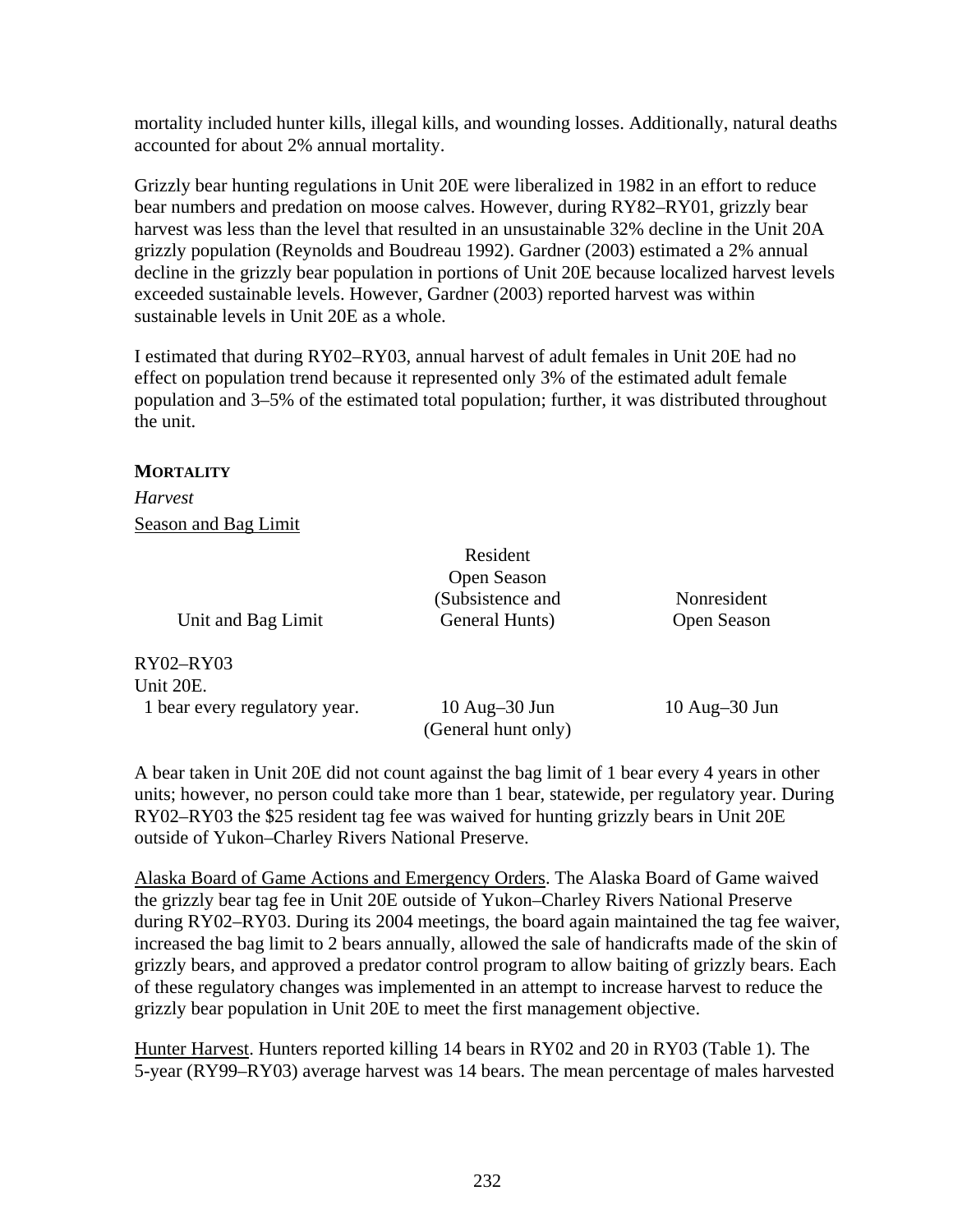during RY99–RY03 in Unit 20E was 51%. During RY02 and RY03, males represented 57% and 35% of the harvest, respectively.

Hunter Residency and Success. Resident hunters took 93% and 85% of the grizzly bear harvest in RY02 and RY03 (a total of 30 bears taken by residents, 4 taken by nonresidents), compared with the 5-year average of 83% taken by resident hunters (Table 2). Historically, little guided hunting for grizzly bears occurred in Unit 20E. Nonresidents accompanied by second-degree of kindred residents took a few bears while hunting moose or caribou. Since 1995, guided nonresident grizzly bear hunters in remote portions of the unit harvested 1–3 bears/year.

Harvest Chronology. During RY99–RY03, 82% of grizzly bears harvested in Unit 20E were taken during August and September when moose and caribou hunters were afield (Table 3). Few bears were taken in the spring.

Transport Methods. During RY02–RY03, airplanes (24%), highway vehicles/walking (22%), and 4-wheelers (27%) were the modes of transportation used by most successful bear hunters (Table 4). Use of airplanes by successful grizzly bear hunters in Unit 20E has increased as more big game hunters access the more remote areas to hunt.

## *Other Mortality*

No grizzly bears were reported killed in defense of life or property (DLP) in Unit 20E during RY02–RY03. Most nonhunting-caused grizzly bear mortality is likely the result of intraspecific strife and cannibalism (Boertje et al*.* 1987). Reynolds (1997) estimated natural mortality at 2.5% for females  $\geq$ 2 years of age and 1.9% for females  $\geq$ 6 years of age.

# **HABITAT**

## *Assessment*

All of Unit 20E is suitable grizzly bear habitat. Few human developments exist, except the Taylor Highway and the small communities of Eagle, Boundary, and Chicken. The unit offers a variety of forbs and berries for grizzly bears. However, there are no arctic ground squirrels and few opportunities for salmon, which are known to be important food sources elsewhere. Habitat diversity is improving because implementation of the Alaska Interagency Fire Management Plan during the early 1980s allowed wildfires and prescribed burns to occur on hundreds of thousands of acres. Average home range sizes for adult male and female bears are 1409 km<sup>2</sup> (544 mi<sup>2</sup>,  $s = 695$ ) and 391 km<sup>2</sup> (151 mi<sup>2</sup>,  $s = 318.3$ ), respectively (Boertje et al. 1987).

## *Enhancement*

The implementation of the Alaska Interagency Fire Management Plan allowed wildfires to burn in more areas than before 1984. Also, 3 prescribed burns were ignited during 1997– 1999, affecting about 95,000 acres of grizzly bear habitat. Revegetation of preferred plant species in burned-over areas is expected to provide better forage for grizzly bears than is available in mature forests of black or white spruce. Similarly, in 2004, about 1700 square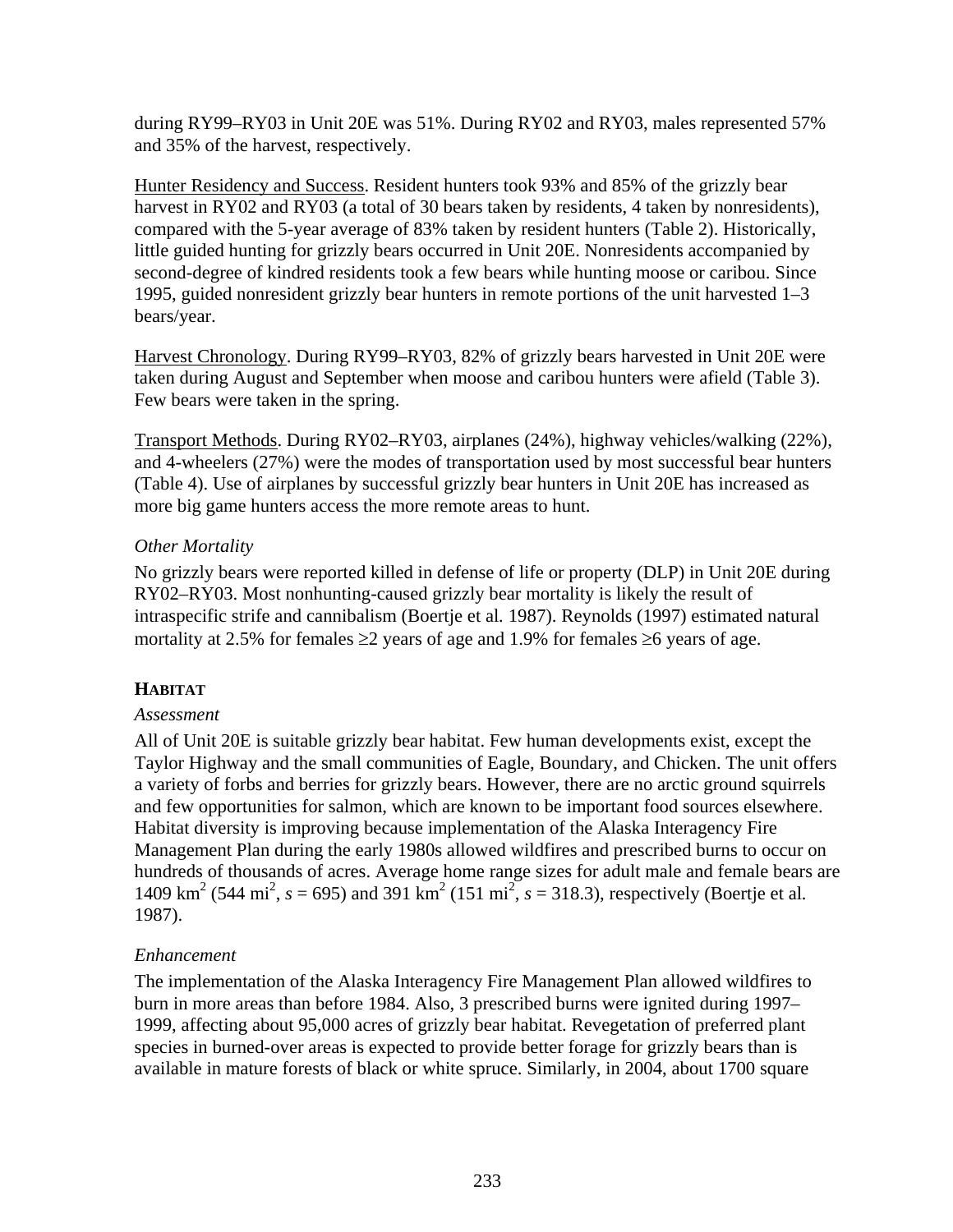miles of Unit 20E burned and can be expected to provide improvements in usable habitat for grizzly bears in the future.

## **NONREGULATORY MANAGEMENT PROBLEMS/NEEDS**

Research in Unit 20E and other parts of Alaska demonstrated that grizzly bear and wolf predation can be the primary limiting factor in moose and caribou population growth (Gasaway et al. 1992). Altering wolf and bear predation simultaneously was recommended by Gasaway et al. (1992) to achieve maximum potential to increase moose numbers. Grizzly bear harvest regulations were liberalized in Unit 20E in 1981 with the intent of reducing the bear population to benefit moose. Analyses demonstrated that survival of neonatal moose increased substantially after 8 years of increased grizzly bear harvest and an estimated 2% annual decline in the bear population (Gasaway et al. 1992). However, Gardner (2001) concluded that the Unit 20E moose population continued to be limited primarily by grizzly bear predation on calves and that moose numbers would increase if grizzly bear numbers or their predation efficiency on moose calves was reduced.

To reduce the effects of grizzly bear predation on calves, either the number of bears must be reduced to a level at which predation is reduced, or the efficiency of the grizzly bear as a predator of calves must be reduced. Liberal grizzly bear hunting regulations during the past 23 years have proven ineffective at reducing grizzly bear numbers to a low enough level to reduce predation on moose calves. Additional methods outside of normal hunter harvest should be explored to meet management objectives.

## **CONCLUSIONS AND RECOMMENDATIONS**

In autumn 2004, I estimated there were 475–550 grizzly bears in Unit 20E. Harvest data indicates the population has fluctuated little since 1981, despite liberal hunting regulations. Low harvest rates are likely due to 1) the inaccessibility of most of the unit and the dense forest that hinders hunters' ability to harvest bears and discourages hunters from coming to Unit 20E specifically to hunt grizzly bears and 2) unwillingness of moose and caribou hunters to opportunistically harvest bears due to the inconvenience and expense of taking care of the harvested bear hides. Since 1994, harvest has been dispersed across the unit, and any localized impacts to grizzly bear numbers in portions of the unit are unlikely.

Population trend is currently stable. Grizzly bear management in Unit 20E provides maximum bear hunting opportunity, which meets our management goal. High numbers of moose and caribou hunters and liberal seasons and bag limits have been unsuccessful in increasing grizzly bear harvest. Although grizzly bear harvest regulations were liberal, we did not meet our management objective to temporarily reduce the grizzly bear population or to reduce bear predation where it may be limiting moose population growth. Additional incentives or methods and means other than those allowed under current hunting regulations are necessary if bear harvest is to be substantially increased. A grizzly bear predator control program will be implemented in spring 2005 and will be evaluated during the next report period.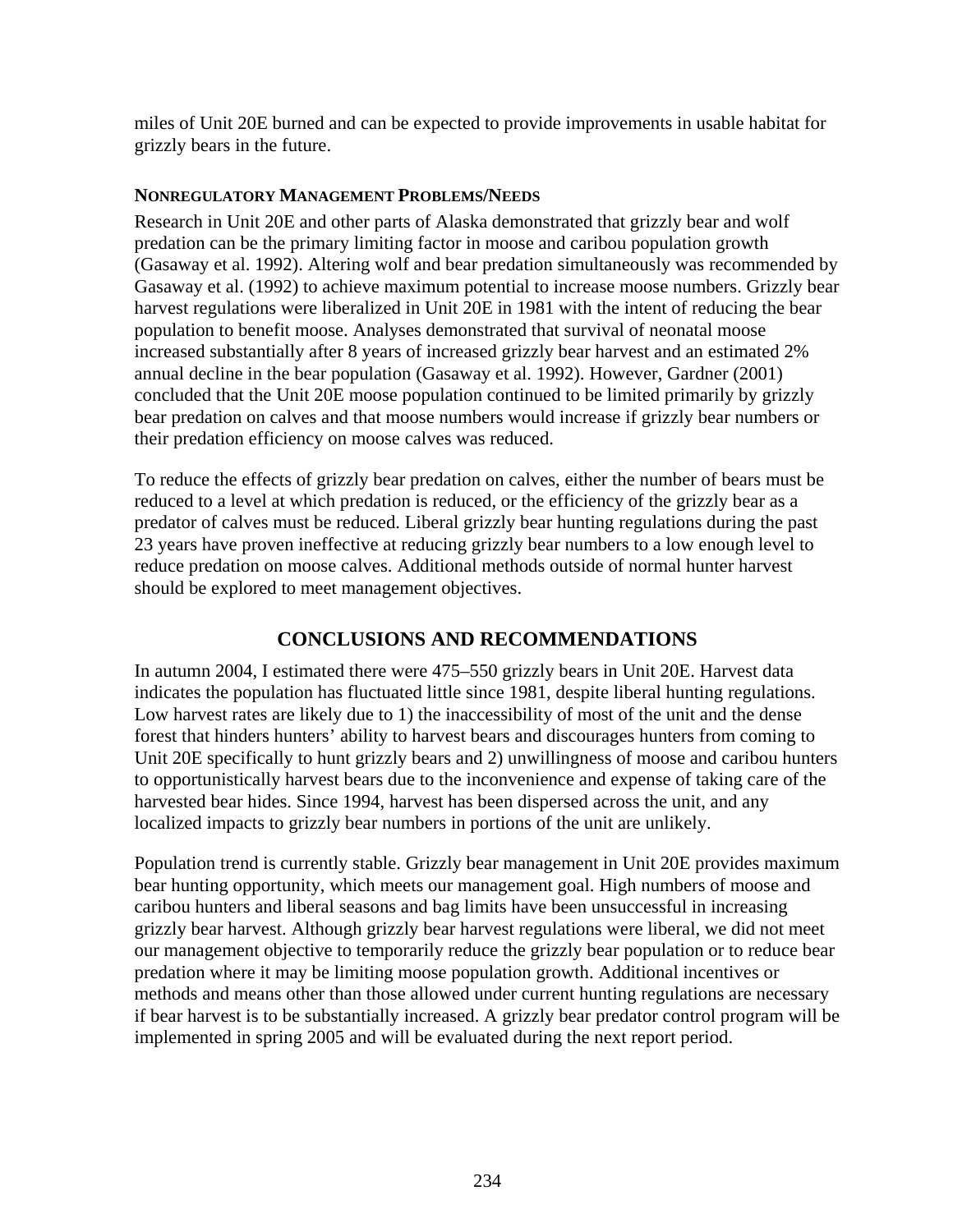## **LITERATURE CITED**

- BOERTJE R.D. AND C. GARDNER. 1999. Reducing mortality on the Fortymile caribou herd. Alaska Department of Fish and Game. Federal Aid in Wildlife Restoration. Research Progress Report. Grant W-27-2. Study 3.43. Juneau, Alaska.
	- ———, W.C. GASAWAY, D.V. GRANGAARD, D.G. KELLEYHOUSE, AND R.O. STEPHENSON. 1987. Factors limiting moose population growth in Subunit 20E. Alaska Department of Fish and Game. Federal Aid in Wildlife Restoration. Research Progress Report. Project W-22-5. Job 1.37. Juneau, Alaska.
- GARDNER C. 2001. Unit 20E brown bear management report. Pages 229–245 *in* C. Healy, editor. Brown bear management report of survey and inventory activities. Alaska Department of Fish and Game. Project 4.0. Juneau, Alaska.
- ———. 2003. Unit 20E brown bear management report. Pages 233–251 *in* C. Healy, editor. Brown bear management report of survey and inventory activities 1 July 2000– 30 June 2002. Alaska Department of Fish and Game. Project 4.0. Juneau, Alaska.
- GASAWAY W.C., R.D. BOERTJE, D.V. GRANGAARD, D.G. KELLEYHOUSE, R.O. STEPHENSON, AND D.G. LARSEN. 1992. The role of predation in limiting moose at low densities in Alaska and Yukon and implications for conservation. *Wildlife Monographs* 120.
- REYNOLDS H.V. 1990. Population dynamics of a hunted grizzly bear population in the northcentral Alaska Range. Alaska Department of Fish and Game. Federal Aid in Wildlife Restoration. Research Progress Report. Grant W-23-2. Study 4.19. Juneau, Alaska.
	- ———. 1997. Effects of harvest on grizzly bear population dynamics in the northcentral Alaska Range. Alaska Department of Fish and Game. Federal Aid in Wildlife Restoration. Research Final Report. Grants W-24-1, W-24-2, W-24-3, and W-24-4. Study 4.25. Juneau, Alaska.
	- ——— AND T.A. BOUDREAU. 1992. Effects of harvest rates on grizzly bear population dynamics in the northcentral Alaska Range. Alaska Department of Fish and Game. Federal Aid in Wildlife Restoration. Research Final Report. Grants W-22-5, W-22-6, W-23-1, W-23-2, W-23-3, and W-23-4. Study 4.19. Juneau, Alaska.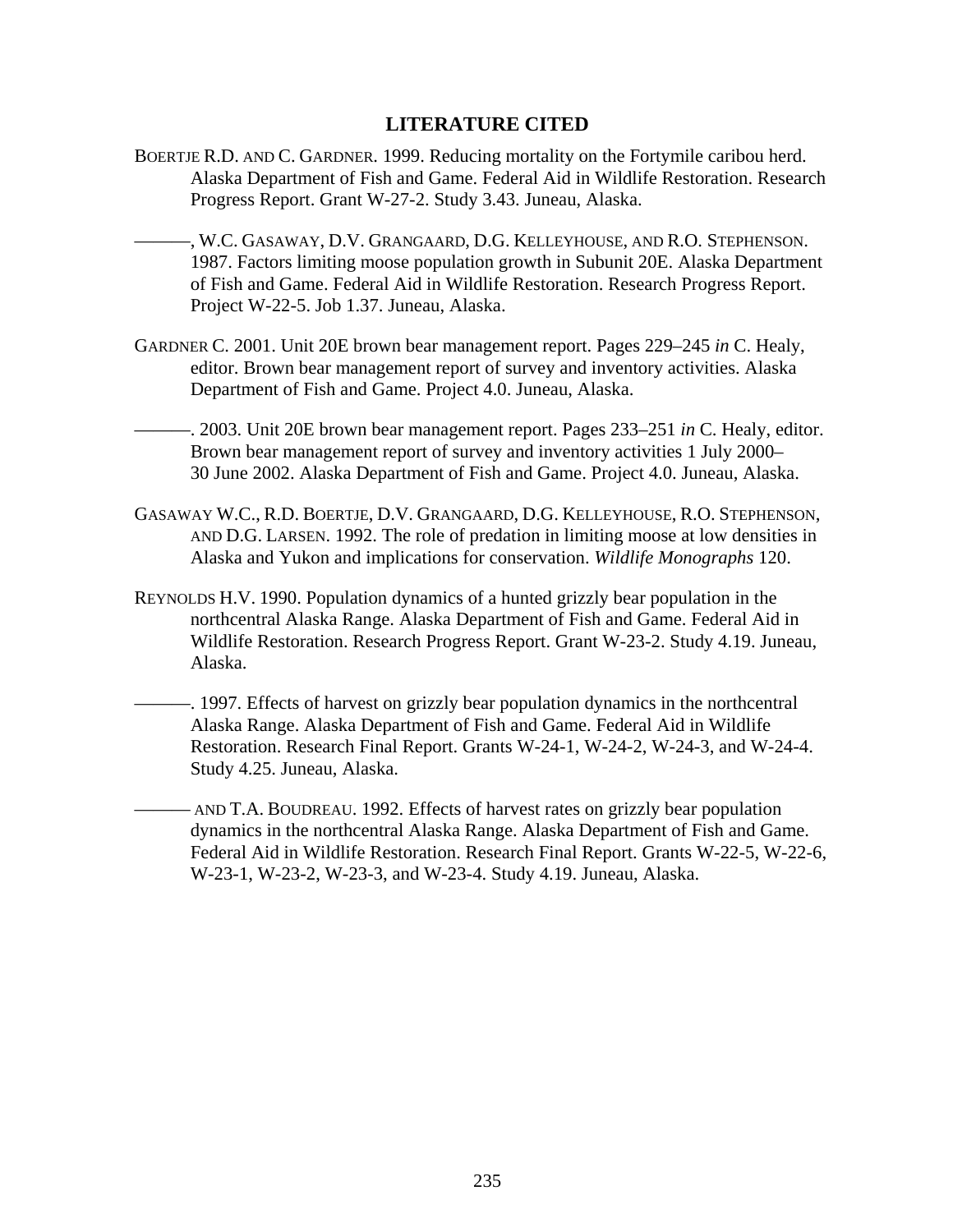**PREPARED BY:** SUBMITTED BY:

Jeff A. Gross Doreen I. Parker McNeill Wildlife Biologist III Assistant Management Coordinator

#### **REVIEWED BY:**

Harry V. Reynolds, III Wildlife Biologist III

Laura A. McCarthy Publications Technician II

Please cite any information taken from this section, and reference as:

GROSS J.A. 2005. Unit 20E brown bear management report. Pages 230–239 *in* C. Brown, editor. Brown bear management report of survey and inventory activities 1 July 2002–30 June 2004. Alaska Department of Fish and Game. Project 4.0. Juneau, Alaska.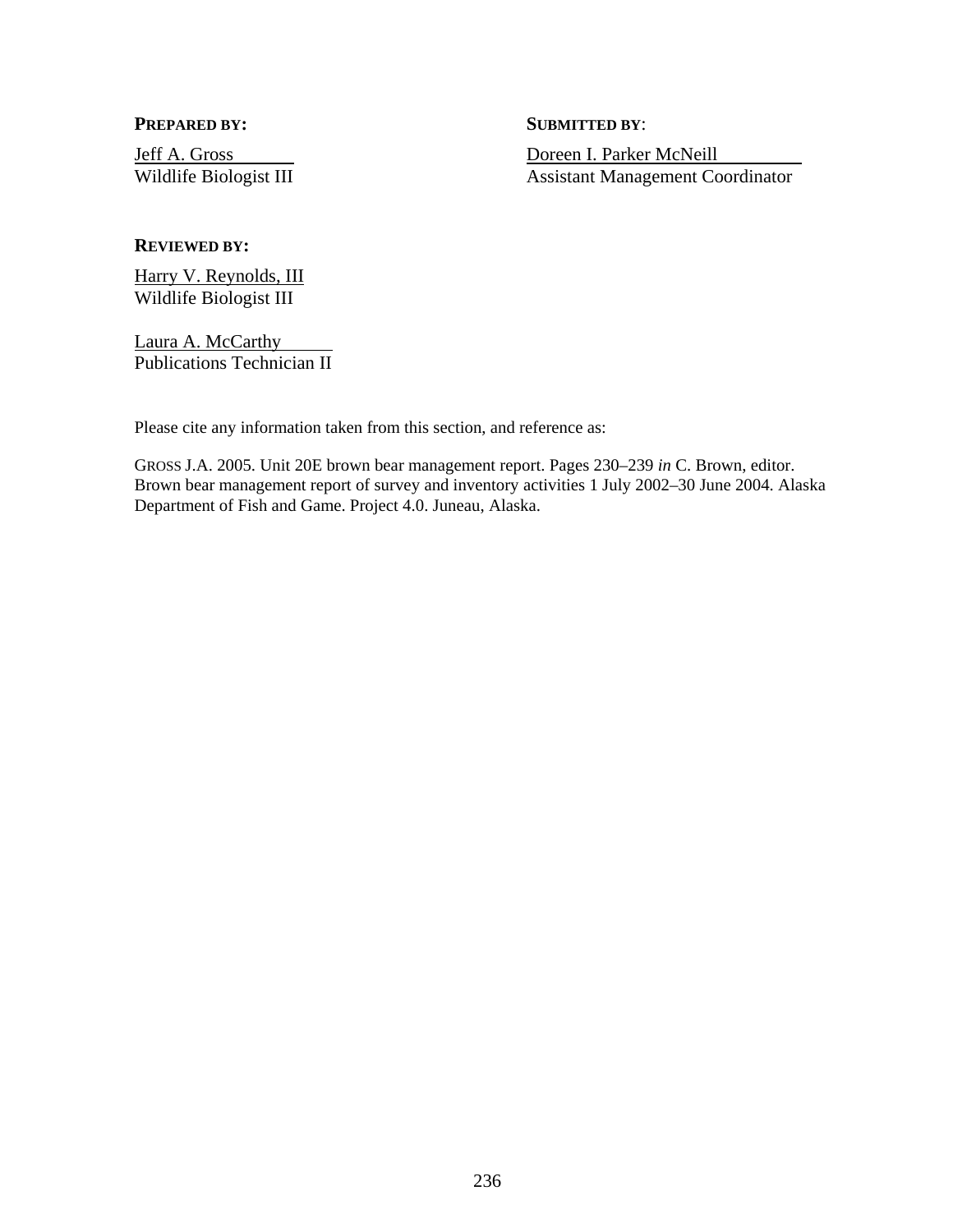|                          |                  |                |                  | Reported       |                  |                  |                              |                       |                  |                         |                        |                  |                |
|--------------------------|------------------|----------------|------------------|----------------|------------------|------------------|------------------------------|-----------------------|------------------|-------------------------|------------------------|------------------|----------------|
| Regulatory               |                  |                | Hunter kill      |                |                  |                  | Nonhunting kill <sup>a</sup> | <b>Estimated kill</b> |                  |                         | Total estimated kill   |                  |                |
| year                     | M                | $\mathbf F$    | Unk              | Total          | M                | $\mathbf F$      | Unk                          | Unreported            | Illegal          | $M$ (%)                 | $F$ $(\%)$             | Unk              | Total          |
| 1999-2000                |                  |                |                  |                |                  |                  |                              |                       |                  |                         |                        |                  |                |
| Autumn 1999              | $\boldsymbol{0}$ | $\overline{2}$ | $\boldsymbol{0}$ | $\overline{2}$ | $\boldsymbol{0}$ | $\boldsymbol{0}$ | $\boldsymbol{0}$             | $\Omega$              | $\boldsymbol{0}$ | (0)<br>$\theta$         | (100)<br>2             | $\boldsymbol{0}$ | $\sqrt{2}$     |
| Spring 2000              | $\overline{c}$   | $\mathbf{1}$   | $\boldsymbol{0}$ | 3              | $\mathbf{0}$     | $\boldsymbol{0}$ | $\boldsymbol{0}$             | $\boldsymbol{0}$      | $\boldsymbol{0}$ | $\mathfrak{2}$<br>(67)  | (33)<br>1              | $\boldsymbol{0}$ | 3              |
| Total                    | $\overline{2}$   | 3              | $\mathbf{0}$     | 5              | $\overline{0}$   | $\boldsymbol{0}$ | $\boldsymbol{0}$             | $\boldsymbol{0}$      | $\boldsymbol{0}$ | $\mathbf{2}$<br>(40)    | $\overline{3}$<br>(60) | $\boldsymbol{0}$ | 5              |
| 2000-2001                |                  |                |                  |                |                  |                  |                              |                       |                  |                         |                        |                  |                |
| Autumn 2000              | 10               | 8              | $\boldsymbol{0}$ | 18             | $\mathbf{0}$     |                  | $\boldsymbol{0}$             | $\overline{0}$        | $\boldsymbol{0}$ | 10<br>(53)              | 9<br>(47)              | $\boldsymbol{0}$ | 19             |
| Spring 2001              | $\overline{0}$   | $\Omega$       | $\mathbf{0}$     | $\mathbf{0}$   | $\overline{0}$   | $\boldsymbol{0}$ | $\boldsymbol{0}$             | $\boldsymbol{0}$      | $\boldsymbol{0}$ | (0)<br>$\overline{0}$   | $\mathbf{0}$<br>(0)    | $\boldsymbol{0}$ | $\overline{0}$ |
| Total                    | 10               | 8              | $\boldsymbol{0}$ | 18             | $\boldsymbol{0}$ | $\mathbf{1}$     | $\overline{0}$               | $\overline{0}$        | $\boldsymbol{0}$ | 10<br>(53)              | 9<br>(47)              | $\boldsymbol{0}$ | 19             |
| 2001-2002                |                  |                |                  |                |                  |                  |                              |                       |                  |                         |                        |                  |                |
| Autumn 2001              | 6                | 3              | $\boldsymbol{0}$ | 9              | $\overline{0}$   | $\boldsymbol{0}$ | $\boldsymbol{0}$             | $\Omega$              | $\boldsymbol{0}$ | (67)<br>6               | 3<br>(33)              | $\mathbf{0}$     | 9              |
| Spring 2002              | $\overline{c}$   | $\Omega$       | $\mathbf{0}$     | $\overline{2}$ | $\Omega$         | $\boldsymbol{0}$ | $\mathbf{0}$                 | $\Omega$              | $\boldsymbol{0}$ | (100)<br>$\overline{2}$ | $\Omega$<br>(0)        | $\boldsymbol{0}$ | $\sqrt{2}$     |
| Total                    | 8                | 3              | $\mathbf{0}$     | 11             | $\overline{0}$   | $\boldsymbol{0}$ | $\mathbf{0}$                 | $\boldsymbol{0}$      | $\boldsymbol{0}$ | 8<br>(73)               | 3<br>(27)              | $\boldsymbol{0}$ | 11             |
| 2002-2003                |                  |                |                  |                |                  |                  |                              |                       |                  |                         |                        |                  |                |
| Autumn 2002              | 6                | 6              | $\overline{0}$   | 12             | $\overline{0}$   | $\boldsymbol{0}$ | $\theta$                     | $\overline{0}$        | $\theta$         | (50)<br>6               | (50)<br>6              | $\overline{0}$   | 12             |
| Spring 2003              | $\overline{c}$   | $\overline{0}$ | $\mathbf{0}$     | $\mathfrak{2}$ | $\overline{0}$   | $\boldsymbol{0}$ | $\overline{0}$               | $\overline{0}$        | $\boldsymbol{0}$ | 100)<br>2               | (0)<br>$\Omega$        | $\boldsymbol{0}$ | $\overline{c}$ |
| Total                    | 8                | 6              | $\mathbf{0}$     | 14             | $\boldsymbol{0}$ | $\boldsymbol{0}$ | $\boldsymbol{0}$             | $\boldsymbol{0}$      | $\boldsymbol{0}$ | 8<br>(57)               | (43)<br>6              | $\boldsymbol{0}$ | 14             |
| 2003-2004                |                  |                |                  |                |                  |                  |                              |                       |                  |                         |                        |                  |                |
| Autumn 2003              | 5                | 11             | $\overline{0}$   | 16             | $\overline{0}$   | $\boldsymbol{0}$ | $\theta$                     | $\overline{0}$        | $\theta$         | 5<br>(31)               | 11<br>(69)             | $\boldsymbol{0}$ | 16             |
| Spring 2004              | $\overline{c}$   | $\overline{2}$ | $\mathbf{0}$     | 4              | $\boldsymbol{0}$ | $\boldsymbol{0}$ | $\boldsymbol{0}$             | 0                     | $\boldsymbol{0}$ | $\mathfrak{2}$<br>(50)  | (50)<br>2              | $\boldsymbol{0}$ | 4              |
| Total                    | $\tau$           | 13             | $\boldsymbol{0}$ | 20             | $\boldsymbol{0}$ | $\boldsymbol{0}$ | $\mathbf{0}$                 | $\boldsymbol{0}$      | $\boldsymbol{0}$ | $\overline{7}$<br>(35)  | 13<br>(65)             | $\boldsymbol{0}$ | 20             |
| 2004-2005                |                  |                |                  |                |                  |                  |                              |                       |                  |                         |                        |                  |                |
| Autumn 2004 <sup>b</sup> | 9                | 4              | $\overline{0}$   | 13             | $\mathbf{0}$     | $\mathbf{0}$     | $\mathbf{0}$                 | $\Omega$              | $\theta$         | 9<br>(69)               | (31)<br>4              | $\mathbf{0}$     | 13             |

Table 1 Unit 20E grizzly bear mortality, regulatory years 1999–2000 through autumn 2004

<sup>a</sup> Includes DLP kills, research mortalities, and other known human-caused accidental mortality.

<sup>b</sup> Preliminary data.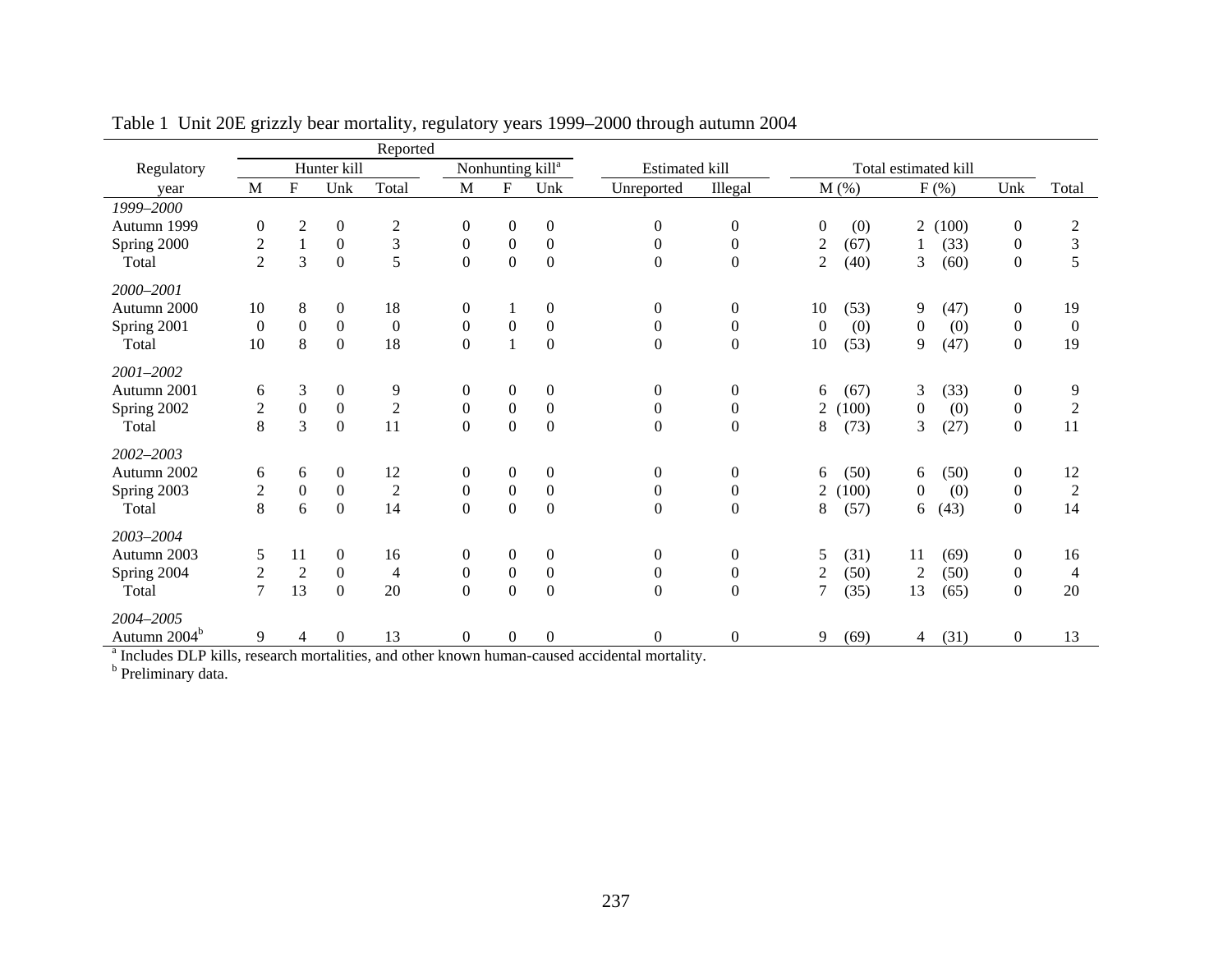|                          |          |        |             |      |          |                   | Total      |
|--------------------------|----------|--------|-------------|------|----------|-------------------|------------|
| Regulatory               |          |        |             |      |          |                   | successful |
| year                     | Resident | $(\%)$ | Nonresident | (96) | Unknown  | $(\%)$            | hunters    |
| 1999-2000                | 3        | (60)   | 2           | (40) | 0        | (0)               | 5          |
| 2000-2001                | 14       | (78)   | 4           | (22) | 0        | (0)               | 18         |
| $2001 - 2002$            | 11       | (100)  | 0           | (0)  | 0        | (0)               | 11         |
| 2002-2003                | 13       | (93)   |             | (7)  | 0        | (0)               | 14         |
| 2003-2004                | 17       | (85)   | 3           | (15) | 0        | (0)               | 20         |
| Autumn 2004 <sup>a</sup> | 12       | (92)   |             | (8)  | $\Omega$ | $\left( 0\right)$ | 13         |
| $a_{\text{Dualimation}}$ |          |        |             |      |          |                   |            |

Table 2 Unit 20E residency of successful grizzly bear hunters, regulatory years 1999– 2000 through autumn 2004

<sup>a</sup> Preliminary data.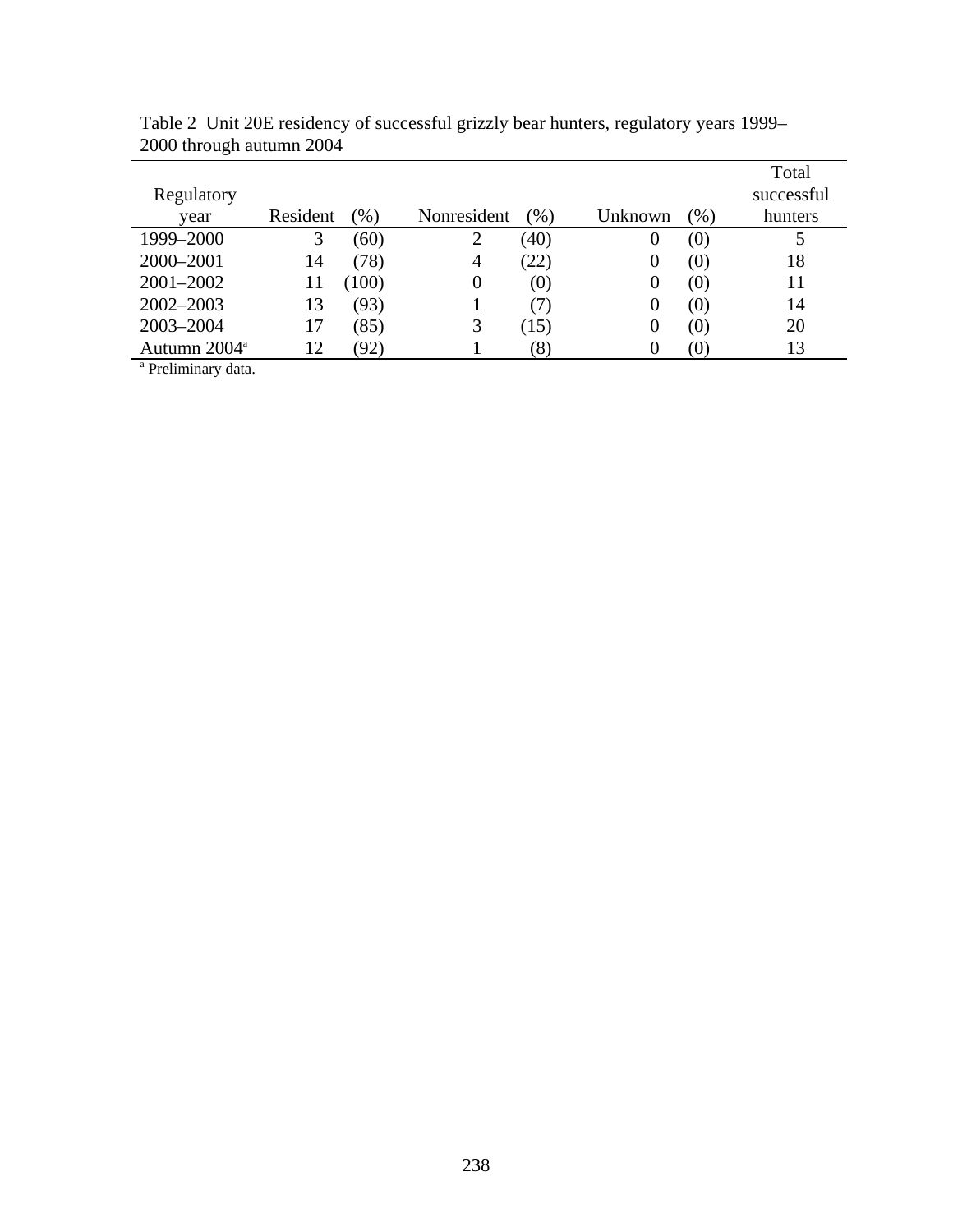| Regulatory               |               |                        |                      | Harvest by month  |            |                       |             |    |
|--------------------------|---------------|------------------------|----------------------|-------------------|------------|-----------------------|-------------|----|
| year                     | $(\%)$<br>Aug | $\mathcal{O}_0$<br>Sep | $\frac{1}{2}$<br>Oct | <b>Nov</b><br>(%) | (%)<br>Apr | (96)<br>May           | (% )<br>Jun | n  |
| 1999-2000                | (0)           | (40)<br>↑              | (0)                  | (0)<br>0          | (0)<br>O.  | (60)                  | (0)         |    |
| 2000-2001                | (17)          | (83)<br>15             | (0)                  | (0)<br>$\Omega$   | (0)        | (0)                   | (0)         | 18 |
| 2001-2002                | (18)          | (64)                   | (0)                  | (0)<br>$\Omega$   | (9)        | (0)                   | (9)         |    |
| $2002 - 2003$            | (21)          | (64)<br>Q              | (0)                  | (0)<br>$\Omega$   | (7)        | (7)                   | (0)         | 14 |
| 2003-2004                | (35)          | (40)<br>8              | (5)                  | (0)<br>0          | (5)        | (10)<br>$\mathcal{L}$ | (5)         | 20 |
| Autumn 2004 <sup>a</sup> | (31)          | (69)<br>Q              | (0)                  | (0)<br>O.         | n/a        | n/a                   | n/a         |    |

Table 3 Unit 20E chronology of grizzly bear harvest by month, regulatory years 1999–2000 through autumn 2004

<sup>a</sup> Preliminary data.

|  |  | Table 4 Unit 20E grizzly bear percent harvest by transport method, regulatory years 1989–1990 through autumn 2004 |
|--|--|-------------------------------------------------------------------------------------------------------------------|
|  |  |                                                                                                                   |

|                          |          | Percent harvest by transport method |             |           |             |            |          |          |     |                  |  |  |
|--------------------------|----------|-------------------------------------|-------------|-----------|-------------|------------|----------|----------|-----|------------------|--|--|
| Regulatory               |          |                                     |             | $3-$ or   |             |            | Highway  |          |     |                  |  |  |
| year                     | Airplane | Horse                               | <b>Boat</b> | 4-wheeler | Snowmachine | <b>ORV</b> | vehicle  | Walk     | Unk | $\boldsymbol{n}$ |  |  |
| 1999-2000                | 60       |                                     |             | 0         |             |            | 40       | 0        |     |                  |  |  |
| 2000-2001                | 44       |                                     |             | 33        |             |            | 11       | $\theta$ |     | 18               |  |  |
| 2001-2002                | 55       |                                     |             | 36        |             |            | $\Omega$ | 0        |     |                  |  |  |
| $2002 - 2003$            | 14       |                                     |             | 29        |             | 14         |          |          |     | 14               |  |  |
| 2003-2004                | 33       |                                     |             | 25        | 25          |            | 8        |          |     | 20               |  |  |
| Autumn 2004 <sup>a</sup> | 46       |                                     | .5          | 31        |             |            |          |          |     | 13               |  |  |

<sup>a</sup> Preliminary data.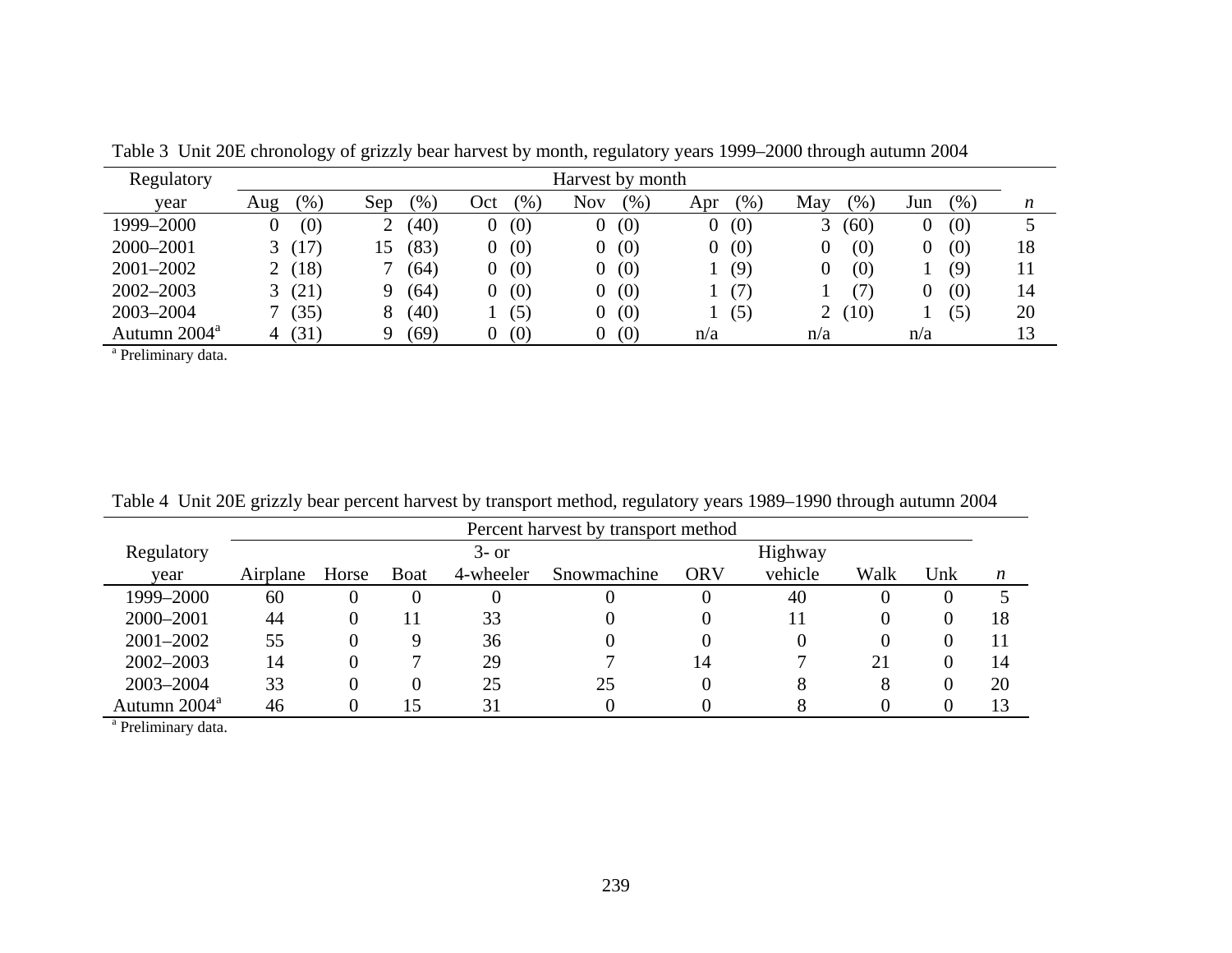**MANAGEMENT REPORT** 

## **BROWN BEAR MANAGEMENT REPORT**

From: 1 July 2002 To: 30 June 2004

## **LOCATION**

**GAME MANAGEMENT UNITS:** 21B, 21C, 21D, and 24 (46,750 mi<sup>2</sup>)

**GEOGRAPHIC DESCRIPTION:** Middle Yukon River, Koyukuk River, lower Nowitna River and Melozitna River drainages

#### **BACKGROUND**

This report combines the reports for 2 areas that were previously published separately: Unit 24 and Units 21B, 21C and 21D.

Grizzly bear density is low (10 bears/1000  $\text{mi}^2$ ) to moderate (25 bears/1000  $\text{mi}^2$ ) throughout Units 21B, 21C, and 21D, with highest densities in the mountainous areas. Grizzly bears are found in moderate numbers throughout Unit 24, with the highest densities (33 bears/1000 mi<sup>2</sup>) in mountainous areas of the Brooks Range in the northern portion of the unit. Previous reports indicated bear populations were stable or slowly increasing (Woolington 1997a), although specific information in the area is limited. Information from studies conducted on the northern slopes of the Brooks Range in Unit 26 (Crook 1972; Reynolds 1976; Reynolds and Hechtel 1984) and in the southwestern Brooks Range in Unit 23 (Ballard et al. 1988) has been used to describe bear populations in Unit 24.

Annual reported harvest in Units 21B, 21C, and 21D was <10 bears per year with an estimated additional human-caused mortality of 10 bears per year that were unreported and probably a result of bear–human conflicts. In Unit 24 the reported harvest since 1961 rarely exceeded 15–20 grizzly bears/year. Unreported kills most likely occurred along the Yukon River during the summer and early fall, when fish camps were in operation and bears were attracted to the sites.

Historically, grizzly bears were an important source of food and hides, but hunting effort by unit residents, with the exception of Anaktuvuk Pass residents, declined considerably during the 1900s. The Northwest Alaska Brown Bear Management Area was created in 1992 and allowed a bag limit of 1 bear every regulatory year under a subsistence registration permit. This permit required salvage of meat for human consumption, but the hide and skull did not need to be sealed unless they were removed from the management area. If the hide was removed from the management area, the Alaska Department of Fish and Game (ADF&G) took the skin of the head and the front claws. The registration regulations and fee exemption for the Northwest Alaska Brown Bear Management Area, which now includes all of Unit 21D and 24, did not improve harvest reporting among local residents. Local hunters (residents of Units 21B, 21C, 21D, and 24) took very few bears, and although the opening of the Dalton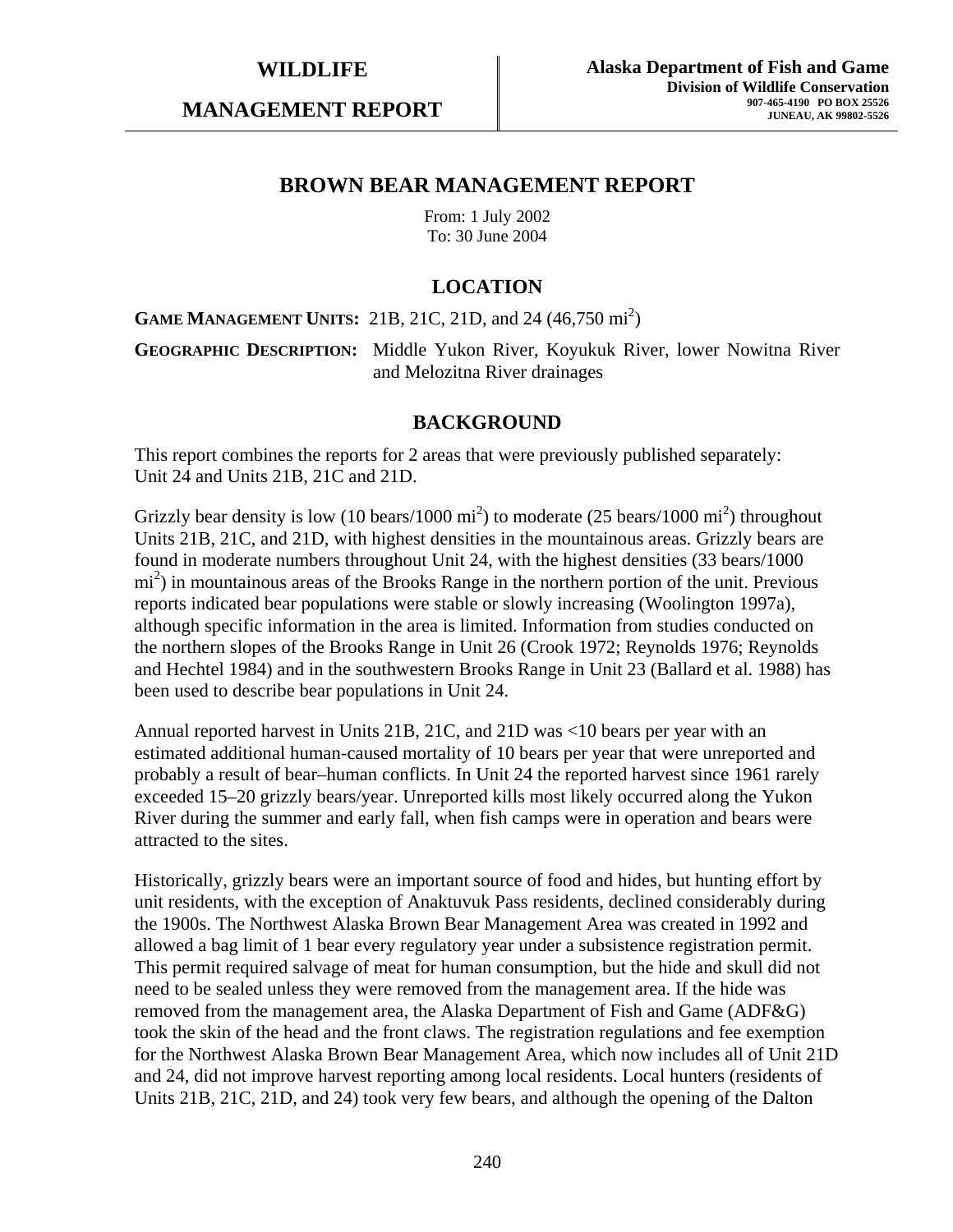Highway corridor to the public in the 1980s and early 1990s increased the number of potential nonlocal hunters, increased harvest in Unit 24 did not occur.

## **MANAGEMENT DIRECTION**

#### **MANAGEMENT GOAL**

 $\triangleright$  Protect, maintain, and enhance the grizzly bear population and its habitat in concert with other components of the ecosystem.

#### **MANAGEMENT OBJECTIVE**

## *Unit 21B, 21C, 21D*

 $\triangleright$  Manage a grizzly population that will sustain a 3-year mean annual harvest of at least 25 bears, with at least 50% males in the reported harvest.

#### *Unit 24*

 $\triangleright$  Manage a grizzly population that will sustain a 3-year mean annual reported harvest of at least 20 bears in the northern portion of the unit (north of Allakaket) and at least 15 bears in the southern (remaining) portion of the unit, with at least 50% males in the reported harvest.

## **METHODS**

Harvest was monitored through sealing requirements of general hunts and reporting requirements of the Northwest Alaska Brown Bear Management Area subsistence hunts. Data collected during sealing included sex, location of harvest, skull measurements, and age, if teeth were submitted for aging. Data specific to harvest such as transportation methods, time of harvest, and commercial services used were also recorded. Data collected from bears harvested under subsistence regulations were limited to sex, location of kill, and date of harvest. Bear–human conflicts were addressed through education, legal harvest of problem bears, and changes in regulations. Harvest data were summarized by regulatory year (RY), which begins 1 July and ends 30 June (e.g.,  $RY02 = 1$  July 2002 through 30 June 2003).

## **RESULTS AND DISCUSSION**

#### **POPULATION STATUS AND TREND**

Field observations, nuisance reports, and hunter sightings indicated the population was stable or slowly increasing during the past 10 years. We did not conduct surveys in the area; however, we made population estimates based on known bear densities in similar habitats in other Interior Alaska game management units (Reynolds and Hechtel 1984; Reynolds 1989). We estimated 350–400 grizzly bears inhabit Units 21B, 21C, and 21D (21B≅50, 21C≅100, 21D≅200), assuming 25 bears/1000 mi<sup>2</sup> in the highest density bear habitat and 10 bears/1000 mi<sup>2</sup> in the remainder of the reporting area (Woolington 1997b). In Unit 21D the best bear habitat is in the Nulato Hills. Unit 21C in its entirety contained the next best grizzly bear habitat. However, for both areas, density was likely underestimated because the best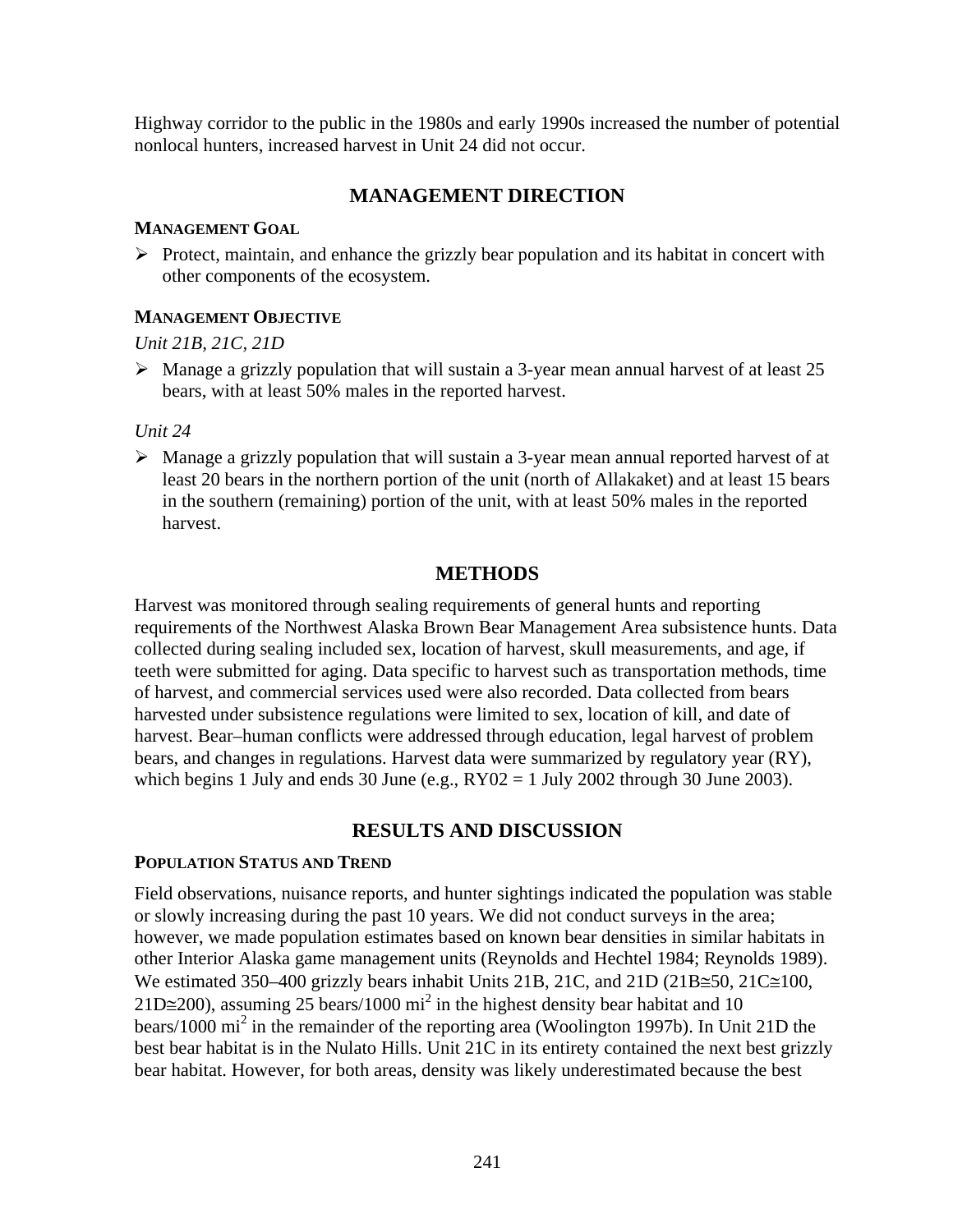habitat in this reporting area included salmon spawning streams that the referenced habitats were lacking (Miller 1993).

In Unit 24, Reynolds (1989) estimated densities of 33 bears/1000  $\text{mi}^2$  within Gates of the Arctic National Park (7000 mi<sup>2</sup>), 33/1000 mi<sup>2</sup> in the Brooks Range outside the park  $(6500 \text{ mi}^2)$ , and 22–33 bears/1000 mi<sup>2</sup> in the remainder of Unit 24 to the south  $(14,500 \text{ mi}^2)$ . He estimated 450 bears in northern Unit 24 (north of Allakaket) and 320–480 in the remainder of the unit (south of Allakaket). Earlier work in similar habitats in Interior and Arctic Alaska provided a basis for these estimates (Reynolds 1976; Reynolds and Hechtel 1984).

#### **MORTALITY**

*Harvest*  Seasons and Bag Limits

| Units and Bag Limits                                                  | Resident Open Season<br>(Subsistence and<br>General Hunts) | Nonresident Open<br>Season |
|-----------------------------------------------------------------------|------------------------------------------------------------|----------------------------|
| Units 21B and 21C<br>One bear every 4 regulatory years.               | $1$ Sep $-31$ May                                          | $1$ Sep $-31$ May          |
| Unit 21D<br>One bear every regulatory year by<br>registration permit. | $1$ Sep-15 Jun<br>(Subsistence hunt only)                  | No open season             |
| One bear every regulatory year.                                       | $1$ Sep-15 Jun                                             | $1$ Sep-15 Jun             |
| Unit 24<br>One bear every regulatory year by<br>registration permit.  | $1$ Sep-15 Jun<br>(Subsistence hunt only)                  | No open season             |
| One bear every regulatory year.                                       | $1$ Sep-15 Jun                                             | $1$ Sep $-15$ Jun          |

*Note*: Cubs (<2 years of age) and sows accompanied by cubs were illegal to harvest.

#### Alaska Board of Game Actions and Emergency Orders

*Units 21B, 21C and 21D —* During the spring 1996 Alaska Board of Game meeting, Unit 21D was included within the Northwest Alaska Brown Bear Management Area. This regulation change allowed a bag limit of 1 bear/year under a subsistence registration permit. This regulation also required salvage of meat for human consumption, but the hide and skull did not need to be sealed unless they were removed from the management area, and aircraft could not be used. If the hide was removed from the management area, ADF&G took the skin of the head and the front claws. At the spring 2000 Board of Game meeting, the season was extended to 15 June for both the subsistence and general seasons in Unit 21D. The bag limit was also liberalized to allow for the harvest of 1 bear/year under the general hunt. No changes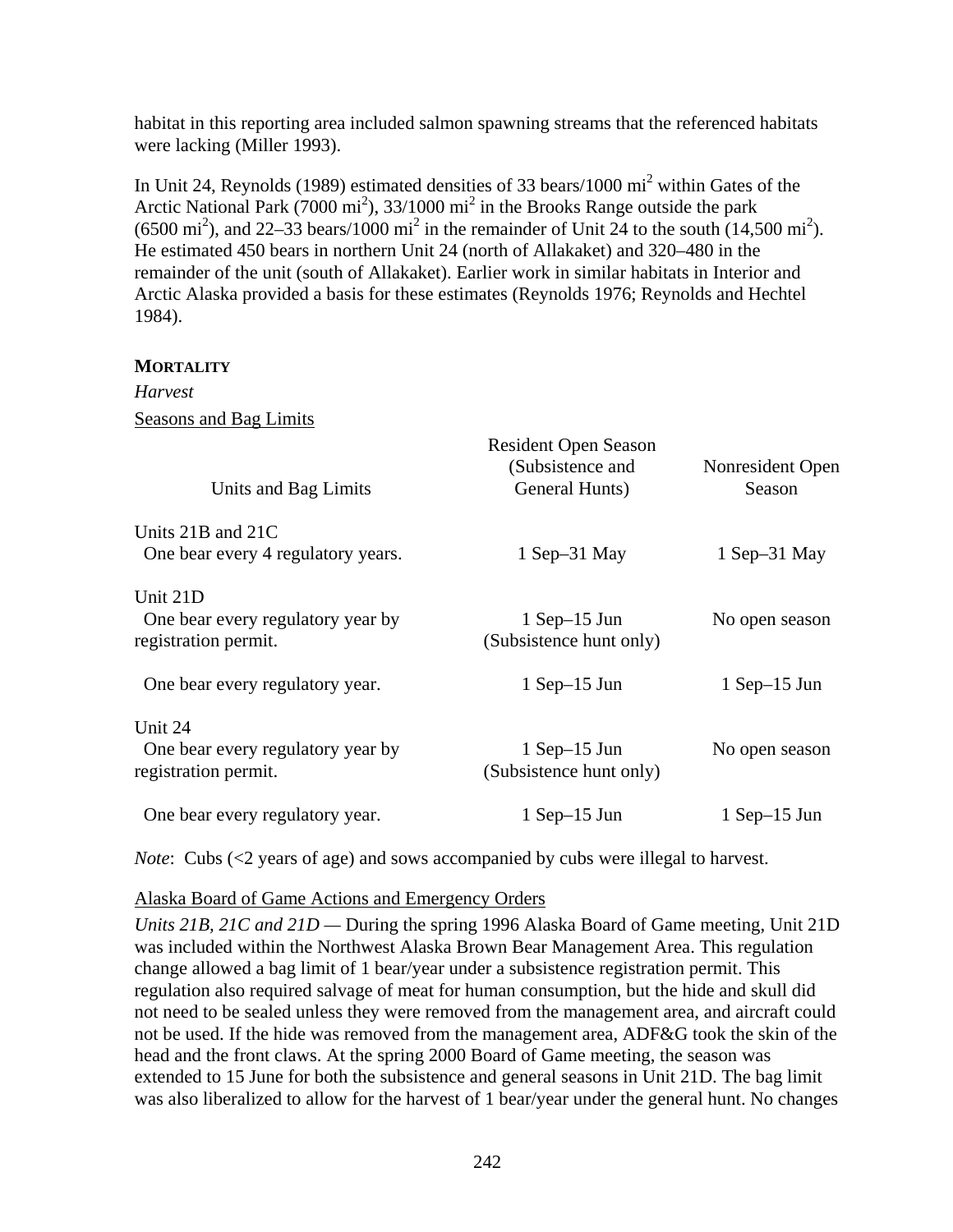to grizzly bear regulations were adopted during the spring 2002 board meeting. At the 2004 meeting, the board adopted a regulation that eliminated the tag fee requirement in Units 21B, 21C and 21D, and then reversed the tag fee exemption for Units 21B and 21C in 2005.

*Unit 24 —* In 1990 the Board of Game eliminated all drawing permits and made a uniform season throughout Unit 24, which was aligned with seasons in Units 19, 20, and 21. In 1992 the board established the Northwest Alaska Brown Bear Management Area that included portions of Unit 24 west of the Dalton Highway Corridor Management Area (DHCMA). Under this subsistence registration permit, the season remained the same, but the bag limit changed from 1 bear/4 years to 1 bear/year. Also, all meat had to be salvaged, sealing requirements were waived if the hide and skull remained within the management area, there was no resident tag fee, and aircraft could not be used. During the spring 1996 board meeting, the portion of Unit 24 within the DHCMA was included within the Northwest Alaska Brown Bear Management Area. This action allowed Unit 24 residents that resided within the DHCMA to participate in the subsistence hunt and transport bear hides to their residences without sealing. At the spring 2000 meeting, the season was extended to 15 June for both the subsistence and general seasons. The bag limit was also liberalized to allow for the harvest of 1 grizzly bear every year under the general harvest regulation. No changes to grizzly bear regulations were adopted during the spring 2002 Board of Game meeting. However, a limited drawing hunt for moose was adopted in 2002 that will likely reduce the number of bears harvested incidental to moose hunting activities.

Hunter Harvest. Grizzly bear harvest in Units 21B, 21C, and 21D was low ( $\bar{x}$  = 7.3 bears/year), and no harvest patterns were clear over the last 6 regulatory years (Table 1). More than half the annual harvest was probably unreported. The number of bears taken and not reported was uncertain, but I estimated it was approximately 10 bears per year based on interviews and previously reported values. Most of the bears that were harvested but unreported were likely taken at fish camps. If this estimate was accurate, the combined mean annual harvest for the last 6 regulatory years was approximately 18 bears/year in Units 21B, 21C, and 21D.

The age and sex composition of the reported harvest in Units 21B, 21C, and 21D shows no indication of overexploitation. From RY98 through fall 2003, males made up 80% of the reported harvest, which was an adequate level to maintain recruitment. The percent of males in the harvest was up from 73% reported in 2003 (Stout 2003). For RY02–RY04, the average age of harvested bears was 9.8 years, slightly older than the 34-year average (through RY02) of 8.6 years of age for bears harvested in Units 21B, 21C, 21D and 24. The trend in age of harvested bears has steadily increased.

In Unit 24, the average annual grizzly bear harvest by hunters for RY98 through RY03 was 18.1 bears (Table 2). The reported 3-year average harvest (RY01–RY03) for the northern (north of Allakaket) and southern (remaining) portions of the unit was 14.7 and 2.3 bears, respectively. The number of bears taken by fishermen or trappers and not reported is unknown, but was likely <4 bears annually. The 5–year mean annual reported and estimated unreported harvest (RY98–RY03) for the entire unit was 23.5 bears. Of the reported harvest for that same period, 58% were males and 42% were females, which was a slight change from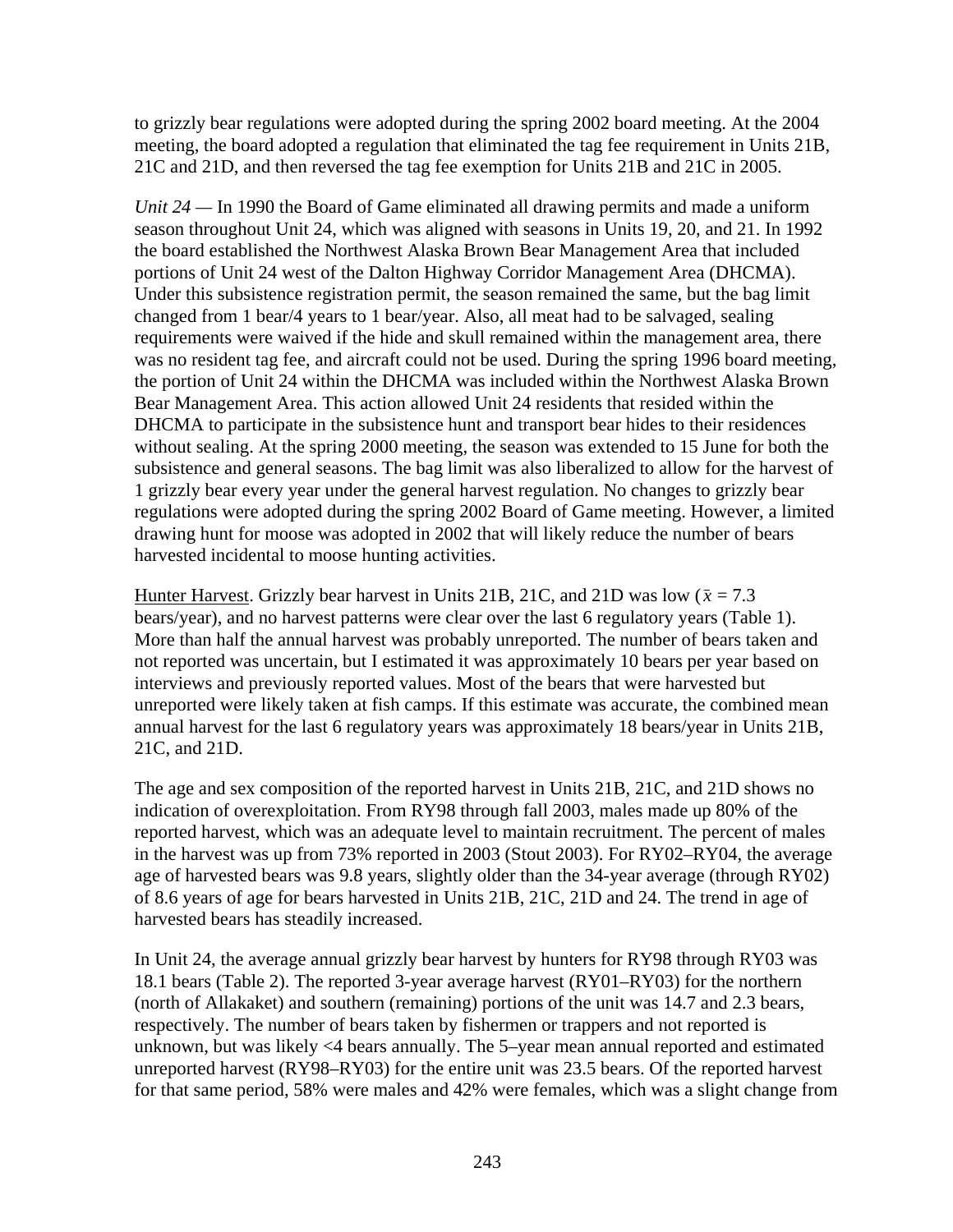the previously reported harvest of 64% males and 36% females. Formerly, the estimated sustainable harvest rate was 5–6% based on data from other areas of Interior Alaska (DuBois 1989), but recent data on bear populations in the Interior suggest harvest rates of up to 10– 12% are sustainable. Based on the estimated sustainable harvest rate of 5–6%, a harvest of 51–102 bears can be sustained in this unit.

Among Units 21B, 21C, and 21D, most grizzly bear harvest occurred in Unit 21D (Table 3), where most of the moose hunting also occurred. Unit 21C sustained the second greatest harvest, which was supported by the relatively high density of bears in that area.

Hunter Residency and Success. In Units 21B, 21C, and 21D, nonresident hunters harvested more grizzly bears than local or nonlocal resident hunters (Table 4). Mean annual harvest over the past 4 regulatory years in those units was 1.5 bears for local hunters, 1.25 for nonlocal residents, and 5.25 for nonresidents. From RY94 through fall 2004 the mean annual number of successful hunters was 6.4, which was down only slightly from the previous management report.

Residents of Alaska who did not live in Unit 24 accounted for most of the reported harvest in that unit (Table 5). Most of this harvest was incidental to fall moose hunting. Nonresidents and local residents took relatively few bears, but nonresidents account for an increasingly larger and more consistent proportion of the harvest. Harvest was in the range of 10–15 bears annually until RY00, when hunters reported harvesting 25 bears, the highest harvest since 1973. Harvest in the last 4 years (RY00–RY03) averaged 20.3 bears, an increase from the average harvest of 12.7 bears during RY94–RY99.

Harvest Chronology and Transport Methods. Because harvest was low in Units 21B, 21C, and 21D, a statistically significant pattern demonstrating greater harvest during the spring versus fall was not apparent. Spring bear hunters typically used snowmachines for transportation. Fall bear harvest was often incidental to moose hunting activity, and hunters typically used boats for transportation.

In Unit 24 from RY98 through RY03 most kills occurred during the fall (78%), incidental to hunting other game species. Over the past 4 regulatory years, transportation to the hunt area was via highway vehicle (33%), airplane (20%), boat (18%), horseback/dogteam (14%), or by foot and other methods (15%).

## **CONCLUSIONS AND RECOMMENDATIONS**

For Units 21B, 21C, and 21D, the management objective to manage for a grizzly population that will sustain a 3-year mean annual harvest of at least 25 bears, with at least 50% males in the reported harvest, was achieved. The 3-year mean annual harvest (reported and unreported) of 18 bears was below the harvest objective of 25 bears, and the population was probably increasing. With the current population estimate of 350–400 bears, a sustainable annual harvest of 21–48 grizzly bears can be supported (10–12% of the population). Because males continued to be harvested at more than twice the rate of females and the average age of harvested bears was relatively high, the population was most likely maintaining a high level of reproductive potential with a gradually maturing age-class structure. Although Miller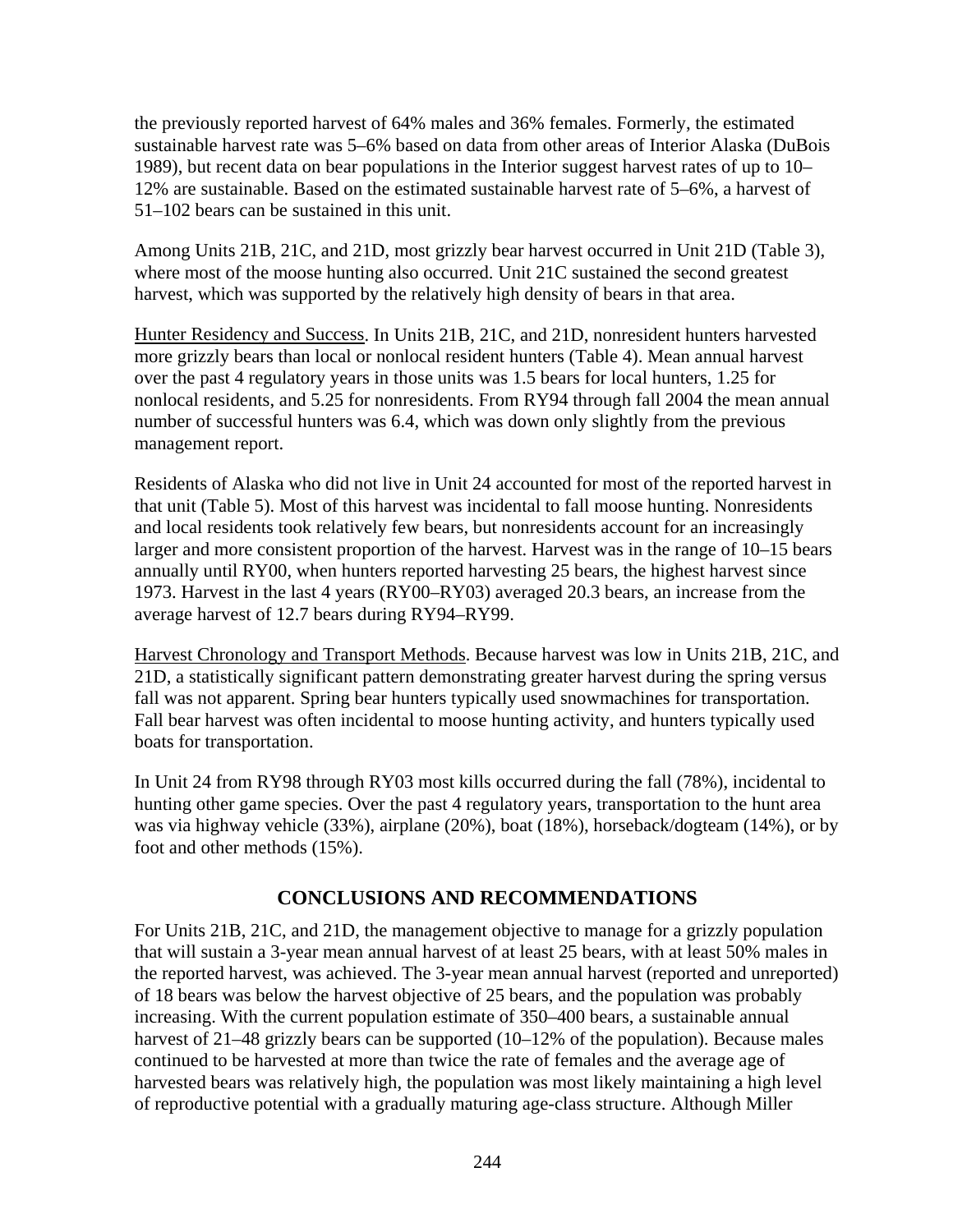(1993) cautioned about using the proportion of males in the harvest to determine the composition of the population, approximately half of the bears were harvested in the fall, so the bias of a greater number of male bears in the spring harvest was diminished. Unless regulations or hunting habits change dramatically, the harvest will have a negligible effect on grizzly populations in these units. A more accurate assessment of the unreported harvest and a better estimate of the population size should be addressed in the next reporting period.

In Unit 24, the management objective of maintaining a population that could sustain the stated level of harvest was achieved. During this reporting period (RY02–RY03), harvest throughout the unit was very low and was not a factor influencing the population, although it increased slightly. Although most of the harvest took place in the northern portion of the unit, the population was capable of sustaining that level of harvest. The southern portion of the unit was underutilized at an average harvest rate of less than 3 bears per year. The objective of maintaining at least 50% male harvest was achieved, with 58% of the harvest being males. The trend of increasing age of harvested bears suggests that the population has not been heavily harvested. Most bears in this unit were harvested in the fall, so the bias of a greater number of male bears in the spring harvest was diminished.

Although some localized overhunting could occur in Unit 24, the grizzly bear population as a whole is probably not susceptible to overharvest because hunting is restricted within Gates of the Arctic National Park, where most brown bear habitat occurs. Much of the remainder of the unit is more heavily forested and difficult to hunt. Also, for most hunters the use of firearms is prohibited within 5 miles of the Dalton Highway.

Education, improved reporting compliance, and federal agency cooperative activities will continue to be given high priority during the next reporting period. Age and sex ratios of harvested animals are the standard for monitoring large predator populations in the absence of intensive population investigations, and that information will continue to be collected.

## **LITERATURE CITED**

- BALLARD W.B., K.E. RONEY, D.N. LARSEN, AND L.A. AYRES. 1988. Demography of Noatak grizzly bears in relation to human exploitation and mining development. Alaska Department of Fish and Game. Federal Aid in Wildlife Restoration. Research Progress Report. Grants W-22-5 and W-22-6. Study 4.20. Juneau.
- CROOK J.L. 1972. Grizzly bear survey-inventory activities. Alaska Department of Fish and Game. Mimeo. 38 pp.
- DUBOIS S.D. 1989. Unit 20D brown/grizzly bear management report. Pages 119–127 *in* S.O. Morgan, editor. Brown/grizzly bear management report of survey–inventory activities. Part V. Volume XIX. Alaska Department of Fish and Game. Study 4.0. Juneau.
- MILLER S. 1993. Impacts of increased hunting pressure on the density, structure, and dynamics of brown bear populations in Alaska's Game Management Unit 13. Alaska Department of Fish and Game. Federal Aid in Wildlife Restoration. Final Research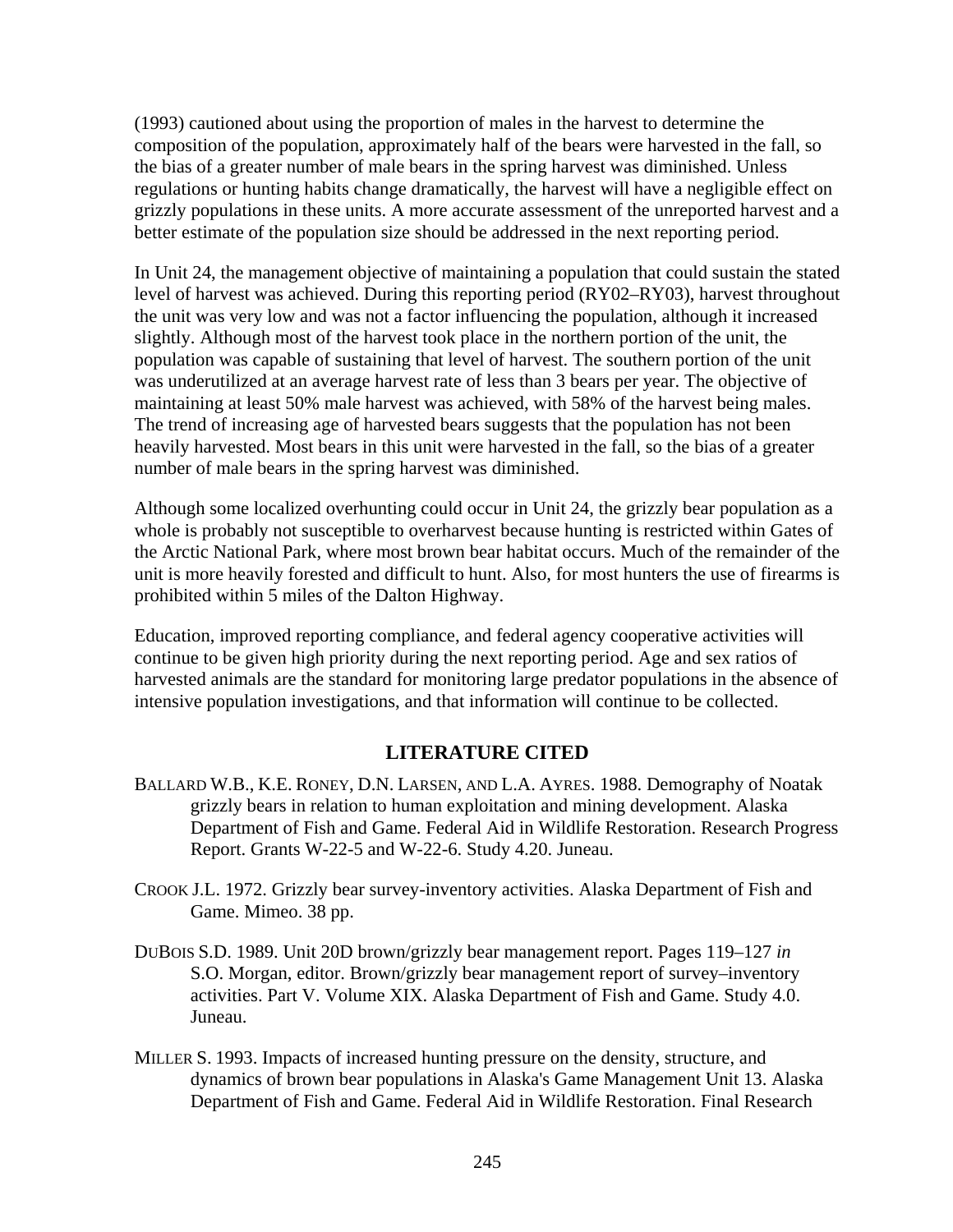Report. Grants W-22-6, W-23-1, W-23-2, W-23-3, W-23-4, and W-23-5. Study 4.21. Juneau.

- REYNOLDS H.V. 1976. North Slope grizzly bear studies. Alaska Department of Fish and Game. Federal Aid in Wildlife Restoration. Final Research Report. Grants W-17-6 and W-17-7. Study 4.8R, 4.9R, 4.10R, and 4.11R. Juneau.
- ———. 1989. Units 24, 25A, 25B, 25D, and 26B and 26C brown/grizzly bear management report. Pages 174–184 *in* S.O. Morgan, editor. Brown/grizzly bear management report of survey–inventory activities. Part V. Volume XIX. Alaska Department of Fish and Game. Study 4.0. Juneau.
- ——— AND J.L. HECHTEL. 1984. Structure, status, reproductive biology, movements, distribution, and habitat utilization of a grizzly bear population. Alaska Department of Fish and Game. Federal Aid in Wildlife Restoration. Final Research Report. Grants W-21-1, W-21-2, W-22-1, and W-22-2. Study 4.14R. Juneau.
- STOUT G.W. 2003. Units 21B, 21C, and 21D brown bear management report. Pages 246–251 *in* C. Healy, editor. Brown bear management report of survey and inventory activities 1 July 2000–30 June 2002. Project 4.0. Alaska Department of Fish and Game. Juneau.
- WOOLINGTON J. 1997a. Unit 24 brown bear management report. Pages 235–240 *in* M.V. Hicks, editor. Brown/grizzly bear management report of survey–inventory activities. Alaska Department of Fish and Game. Study 4.0. Juneau.
- ———. 1997b. Unit 21 brown bear management report. Pages 208–212 *in* M.V. Hicks, editor. Brown/grizzly bear management report of survey–inventory activities. Alaska Department of Fish and Game. Study 4.0. Juneau.

**PREPARED BY:** SUBMITTED BY:

Glenn W. Stout **Doreen I. Parker McNeill** Wildlife Biologist III Assistant Management Coordinator

**REVIEWED BY:**

Harry V. Reynolds, III Wildlife Biologist III

Laura A. McCarthy Publications Technician II

Please cite any information taken from this section, and reference as:

STOUT G.W. 2005. Units 21B, 21C, 21D and 24 brown bear management report. Pages 240– 250 *in* C. Brown, editor. Brown bear management report of survey and inventory activities 1 July 2002–30 June 2004. Project 4.0. Alaska Department of Fish and Game. Juneau.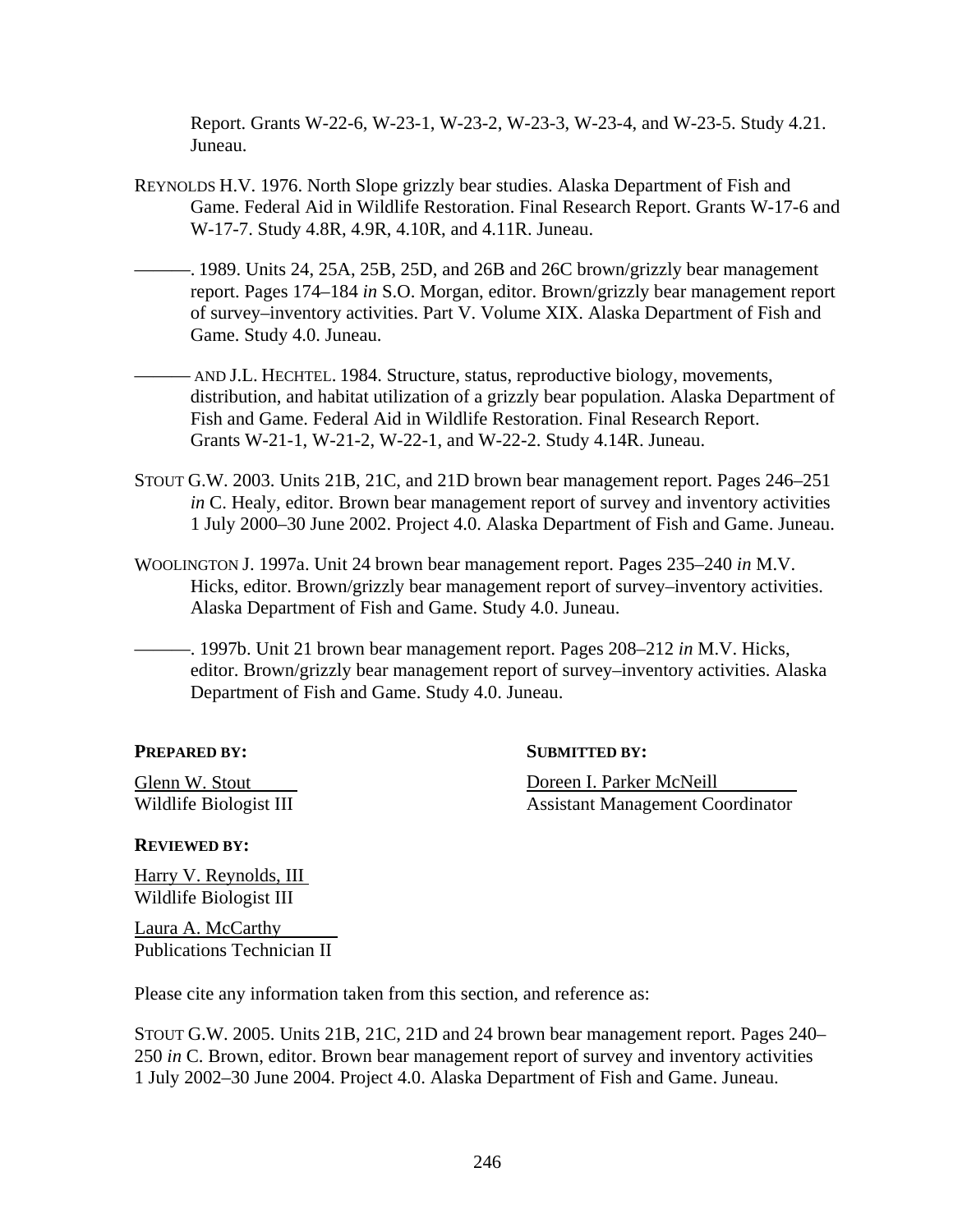|                                      | Reported                  |                  |                  |                                            |                  |                           |                              |                  |                       |                  |                         |                           |                      |       |
|--------------------------------------|---------------------------|------------------|------------------|--------------------------------------------|------------------|---------------------------|------------------------------|------------------|-----------------------|------------------|-------------------------|---------------------------|----------------------|-------|
| Regulatory                           |                           |                  | Hunter kill      |                                            |                  |                           | Nonhunting kill <sup>a</sup> |                  | <b>Estimated kill</b> |                  |                         |                           | Total estimated kill |       |
| year                                 | $\mathbf{M}$              | $\overline{F}$   | Unk              | Total                                      | $\mathbf{M}$     | $\boldsymbol{\mathrm{F}}$ | Unk                          | Total            | Unreported            | Illegal          | $\mathbf{M}$            | $\boldsymbol{\mathrm{F}}$ | Unk                  | Total |
| 1998-1999                            |                           |                  |                  |                                            |                  |                           |                              |                  |                       |                  |                         |                           |                      |       |
| <b>Fall 1998</b>                     | $\mathbf{2}$              | $\overline{2}$   | $\boldsymbol{0}$ | 4                                          | $\overline{0}$   | $\boldsymbol{0}$          | $\mathbf{1}$                 | $\mathbf{1}$     | 5                     | $\boldsymbol{0}$ | $\overline{c}$          | $\mathbf{2}$              | 6                    | 10    |
| Spring 1999                          | $\mathbf{1}$              | $\boldsymbol{0}$ | $\boldsymbol{0}$ | $\mathbf{1}$                               | $\boldsymbol{0}$ | $\boldsymbol{0}$          | $\boldsymbol{0}$             | $\boldsymbol{0}$ | 5                     | $\boldsymbol{0}$ | $\mathbf{1}$            | $\mathbf{0}$              | 5                    | 6     |
| Total                                | 3                         | $\overline{2}$   | $\overline{0}$   | 5                                          | $\overline{0}$   | $\boldsymbol{0}$          | $\mathbf{1}$                 | 1                | 10                    | $\overline{0}$   | 3                       | $\overline{2}$            | 11                   | 16    |
| 1999-2000                            |                           |                  |                  |                                            |                  |                           |                              |                  |                       |                  |                         |                           |                      |       |
| Fall 1999                            | $\overline{2}$            | $\mathbf{1}$     | $\boldsymbol{0}$ | 3                                          | $\boldsymbol{0}$ | $\boldsymbol{0}$          | $\boldsymbol{0}$             | $\boldsymbol{0}$ | 5                     | $\boldsymbol{0}$ | $\overline{2}$          | $\mathbf{1}$              | 5                    | 8     |
| Spring 2000                          | $\overline{4}$            | $\overline{0}$   | $\boldsymbol{0}$ | 4                                          | $\boldsymbol{0}$ | $\boldsymbol{0}$          | $\boldsymbol{0}$             | $\boldsymbol{0}$ | 5                     | $\boldsymbol{0}$ | 4                       | $\boldsymbol{0}$          | 5                    | 9     |
| Total                                | 6                         | $\mathbf{1}$     | $\overline{0}$   | $\overline{7}$                             | $\overline{0}$   | $\overline{0}$            | $\overline{0}$               | $\overline{0}$   | 10                    | $\overline{0}$   | 6                       | $\mathbf{1}$              | $10\,$               | 17    |
| 2000-2001                            |                           |                  |                  |                                            |                  |                           |                              |                  |                       |                  |                         |                           |                      |       |
| <b>Fall 2000</b>                     | 8                         | $\mathbf{1}$     | $\boldsymbol{0}$ | 9                                          | $\boldsymbol{0}$ | $\boldsymbol{0}$          | $\boldsymbol{0}$             | $\boldsymbol{0}$ | 5                     | $\boldsymbol{0}$ | 8                       | $\mathbf{1}$              | 5                    | 14    |
| Spring 2001                          | $\overline{4}$            | $\overline{0}$   | $\boldsymbol{0}$ | $\overline{4}$                             | $\boldsymbol{0}$ | $\boldsymbol{0}$          | $\boldsymbol{0}$             | $\boldsymbol{0}$ | 5                     | $\overline{0}$   | $\overline{4}$          | $\boldsymbol{0}$          | 5                    | 9     |
| Total                                | 12                        | $\mathbf{1}$     | $\overline{0}$   | 13                                         | $\overline{0}$   | $\boldsymbol{0}$          | $\boldsymbol{0}$             | $\overline{0}$   | 10                    | $\overline{0}$   | 12                      | $\mathbf{1}$              | 10                   | 23    |
| 2001-2002                            |                           |                  |                  |                                            |                  |                           |                              |                  |                       |                  |                         |                           |                      |       |
| <b>Fall 2001</b>                     | $\mathbf{1}$              | 3                | $\boldsymbol{0}$ | 4                                          | $\boldsymbol{0}$ | $\boldsymbol{0}$          | $\boldsymbol{0}$             | $\boldsymbol{0}$ | $\mathfrak s$         | $\boldsymbol{0}$ | 1                       | 3                         | $\mathfrak s$        | 9     |
| Spring 2002                          | 3                         | $\overline{2}$   | $\overline{0}$   | 5                                          | $\boldsymbol{0}$ | $\boldsymbol{0}$          | $\boldsymbol{0}$             | $\overline{0}$   | 5                     | $\boldsymbol{0}$ | 3                       | $\overline{2}$            | 5                    | 10    |
| Total                                | 4                         | 5                | $\overline{0}$   | 9                                          | $\overline{0}$   | $\overline{0}$            | $\boldsymbol{0}$             | $\overline{0}$   | 10                    | 0                | $\overline{4}$          | 5                         | 10                   | 19    |
| 2002-2003                            |                           |                  |                  |                                            |                  |                           |                              |                  |                       |                  |                         |                           |                      |       |
| <b>Fall 2002</b>                     | $\mathbf{1}$              | $\overline{0}$   | $\overline{0}$   | $\mathbf{1}$                               | $\mathbf{0}$     | $\boldsymbol{0}$          | $\boldsymbol{0}$             | $\boldsymbol{0}$ | 5                     | $\boldsymbol{0}$ | 1                       | $\overline{0}$            | 5                    | 6     |
| Spring 2003                          | $\overline{4}$            | $\boldsymbol{0}$ | $\boldsymbol{0}$ | 4                                          | $\boldsymbol{0}$ | $\boldsymbol{0}$          | $\boldsymbol{0}$             | $\boldsymbol{0}$ | 5                     | $\boldsymbol{0}$ | $\overline{4}$          | $\boldsymbol{0}$          | 5                    | 9     |
| Total                                | 5                         | $\overline{0}$   | $\overline{0}$   | 5                                          | $\overline{0}$   | $\overline{0}$            | $\overline{0}$               | $\overline{0}$   | 10                    | $\overline{0}$   | 5                       | $\overline{0}$            | 10                   | 15    |
| 2003-2004                            |                           |                  |                  |                                            |                  |                           |                              |                  |                       |                  |                         |                           |                      |       |
| <b>Fall 2003</b>                     | $\mathbf{2}$              | $\overline{0}$   | $\boldsymbol{0}$ | $\overline{c}$                             | $\overline{0}$   | $\boldsymbol{0}$          | $\boldsymbol{0}$             | $\boldsymbol{0}$ | 5                     | $\boldsymbol{0}$ | $\overline{2}$          | $\boldsymbol{0}$          | 5                    | 7     |
| Spring 2004                          | 3                         | $\boldsymbol{0}$ | $\boldsymbol{0}$ | 3                                          | $\boldsymbol{0}$ | $\boldsymbol{0}$          | $\boldsymbol{0}$             | $\boldsymbol{0}$ | 5                     | $\boldsymbol{0}$ | $\mathfrak{Z}$          | $\boldsymbol{0}$          | 5                    | 8     |
| Total                                | 5                         | $\overline{0}$   | $\overline{0}$   | 5                                          | $\overline{0}$   | $\boldsymbol{0}$          | $\boldsymbol{0}$             | $\overline{0}$   | 10                    | $\overline{0}$   | 5                       | $\boldsymbol{0}$          | 10                   | 15    |
| 2004-2005                            |                           |                  |                  |                                            |                  |                           |                              |                  |                       |                  |                         |                           |                      |       |
| <b>Fall 2004</b><br>3.711.<br>$-1.0$ | $\boldsymbol{0}$<br>0.12C | $\boldsymbol{0}$ | $\boldsymbol{0}$ | $\boldsymbol{0}$<br>$\overline{M}$ D) 1.11 | $\boldsymbol{0}$ | $\mathbf{1}$              | $\boldsymbol{0}$             | $\boldsymbol{0}$ | 5                     | $\boldsymbol{0}$ | $\boldsymbol{0}$<br>.11 |                           | 5                    | 6     |

Table 1 Units 21B, 21C, and 21D brown/grizzly bear mortality, regulatory years 1998–1999 through fall 2004

Includes defense of life or property (DLP) kills, research mortalities, and other known human-caused accidental mortality.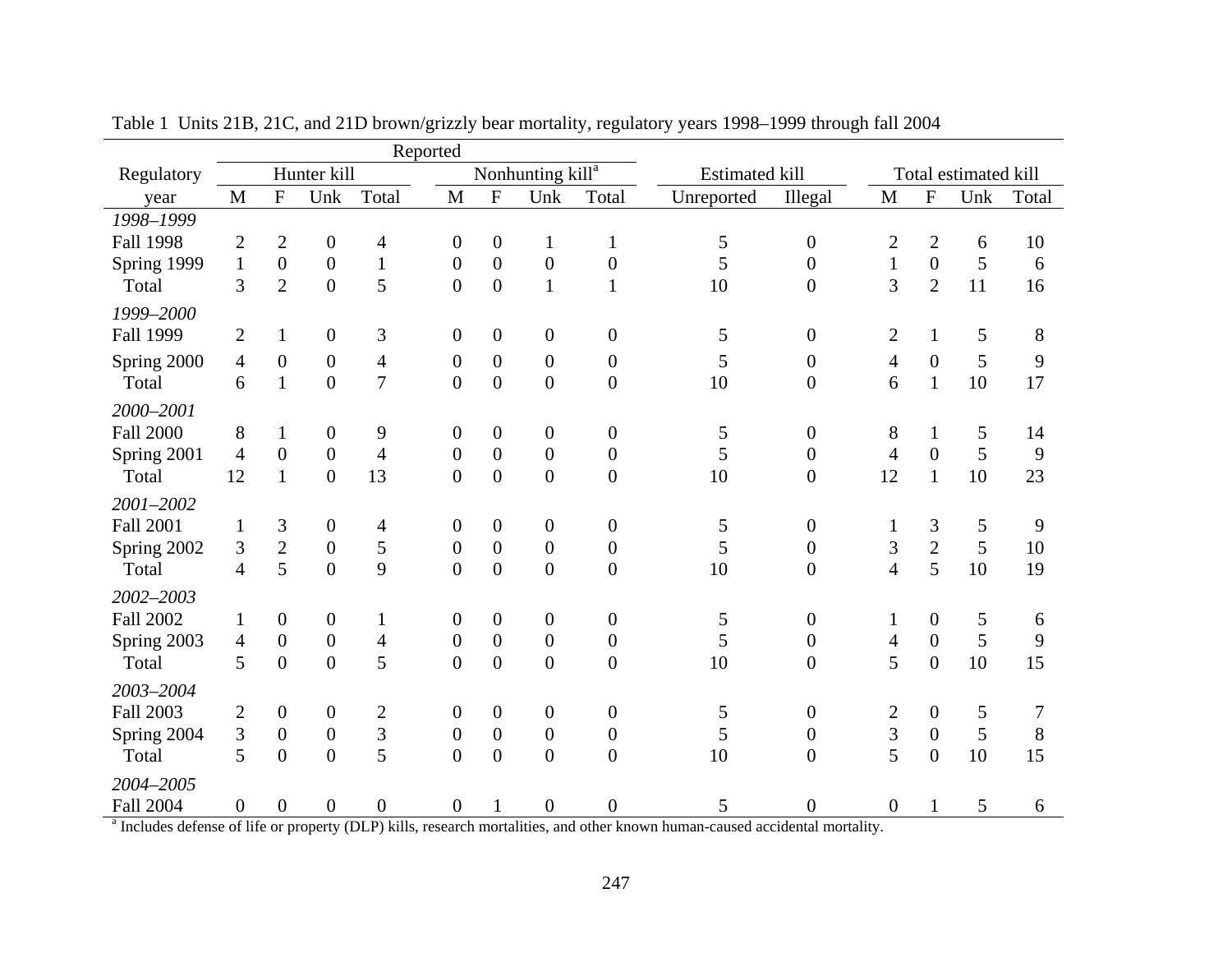|                                                               | Reported       |                                |                              |                                |                  |                  |                                                    |                  |                       |                  |                |                |                      |                |
|---------------------------------------------------------------|----------------|--------------------------------|------------------------------|--------------------------------|------------------|------------------|----------------------------------------------------|------------------|-----------------------|------------------|----------------|----------------|----------------------|----------------|
| Regulatory                                                    |                |                                | Hunter kill                  |                                |                  |                  | Nonhunting kill <sup>a</sup>                       |                  | <b>Estimated kill</b> |                  |                |                | Total estimated kill |                |
| year                                                          | $\mathbf M$    | $\mathbf F$                    | Unk                          | Total                          | M                | ${\bf F}$        | Unk                                                | Total            | Unreported            | Illegal          | $\mathbf M$    | $\overline{F}$ | Unk                  | Total          |
| 1998-1999                                                     |                |                                |                              |                                |                  |                  |                                                    |                  |                       |                  |                |                |                      |                |
| <b>Fall 1998</b>                                              | 8              | 6                              | $\boldsymbol{0}$             | 14                             | $\overline{2}$   | $\boldsymbol{0}$ | $\boldsymbol{0}$                                   | $\boldsymbol{2}$ | 3                     | $\mathbf{2}$     | 10             | 6              | 5                    | 21             |
| Spring 1999                                                   | $\overline{2}$ | $\overline{0}$                 | $\overline{0}$               | $\mathbf{2}$                   | $\overline{0}$   | $\overline{0}$   | $\boldsymbol{0}$                                   | $\boldsymbol{0}$ | $\overline{0}$        | $\boldsymbol{0}$ | $\overline{2}$ | $\overline{0}$ | $\boldsymbol{0}$     | $\overline{2}$ |
| Total                                                         | 10             | 6                              | $\overline{0}$               | 16                             | $\overline{2}$   | $\overline{0}$   | $\boldsymbol{0}$                                   | $\overline{2}$   | 3                     | $\overline{2}$   | 12             | 6              | 5                    | 23             |
| 1999-2000                                                     |                |                                |                              |                                |                  |                  |                                                    |                  |                       |                  |                |                |                      |                |
| <b>Fall 1999</b>                                              | 6              | 3                              | $\boldsymbol{0}$             | 9                              | $\overline{0}$   | $\overline{0}$   | $\boldsymbol{0}$                                   | $\overline{0}$   | 3                     | $\overline{2}$   | 6              | 3              | 5                    | 14             |
| Spring 2000                                                   | $\overline{2}$ | $\mathbf{1}$                   | $\boldsymbol{0}$             | 3                              | $\overline{0}$   | $\overline{0}$   | $\boldsymbol{0}$                                   | $\overline{0}$   | $\overline{0}$        | $\boldsymbol{0}$ | $\overline{2}$ | $\mathbf{1}$   | $\boldsymbol{0}$     | 3              |
| Total                                                         | 8              | $\overline{4}$                 | $\boldsymbol{0}$             | 12                             | $\boldsymbol{0}$ | $\boldsymbol{0}$ | $\boldsymbol{0}$                                   | $\boldsymbol{0}$ | 3                     | $\overline{2}$   | 8              | $\overline{4}$ | 5                    | 17             |
| 2000-2001                                                     |                |                                |                              |                                |                  |                  |                                                    |                  |                       |                  |                |                |                      |                |
| <b>Fall 2000</b>                                              | 14             | 8                              | $\boldsymbol{0}$             | 22                             | $\overline{0}$   | 0                | $\boldsymbol{0}$                                   | $\boldsymbol{0}$ | 3                     | $\overline{2}$   | 14             | 8              | 5                    | 27             |
| Spring 2001                                                   | 3              | $\boldsymbol{0}$               | $\boldsymbol{0}$             | $\overline{3}$                 | $\boldsymbol{0}$ | $\boldsymbol{0}$ | $\boldsymbol{0}$                                   | $\boldsymbol{0}$ | $\boldsymbol{0}$      | $\boldsymbol{0}$ | $\mathfrak{Z}$ | $\overline{0}$ | $\boldsymbol{0}$     | 3              |
| Total                                                         | 17             | 8                              | $\overline{0}$               | 25                             | $\overline{0}$   | $\overline{0}$   | $\boldsymbol{0}$                                   | $\boldsymbol{0}$ | 3                     | $\overline{2}$   | 17             | 8              | 5                    | 30             |
| 2001-2002                                                     |                |                                |                              |                                |                  |                  |                                                    |                  |                       |                  |                |                |                      |                |
| <b>Fall 2001</b>                                              | 5              | 9                              | $\boldsymbol{0}$             | 14                             | $\boldsymbol{0}$ | $\mathbf{0}$     | $\boldsymbol{0}$                                   | $\boldsymbol{0}$ | 3                     | $\overline{2}$   | 5              | 9              | 5                    | 19             |
| Spring 2002                                                   | 3              | $\mathbf{1}$                   | $\boldsymbol{0}$             | $\overline{4}$                 | $\mathbf{0}$     | $\boldsymbol{0}$ | $\boldsymbol{0}$                                   | $\boldsymbol{0}$ | $\overline{0}$        | $\boldsymbol{0}$ | 3              | $\mathbf{1}$   | $\boldsymbol{0}$     | $\overline{4}$ |
| Total                                                         | 8              | 10                             | $\overline{0}$               | 18                             | $\overline{0}$   | $\overline{0}$   | $\overline{0}$                                     | $\overline{0}$   | 3                     | $\overline{2}$   | 8              | 10             | 5                    | 23             |
| 2002-2003                                                     |                |                                |                              |                                |                  |                  |                                                    |                  |                       |                  |                |                |                      |                |
| <b>Fall 2002</b>                                              | 6              | 5                              | $\boldsymbol{0}$             | 11                             | $\overline{0}$   | $\boldsymbol{0}$ | $\boldsymbol{0}$                                   | $\overline{0}$   | 3                     | $\mathbf{2}$     | 6              | 5              | 5                    | 16             |
| Spring 2003                                                   | $\overline{4}$ | 3                              | $\mathbf{0}$                 | $\overline{7}$                 | $\mathbf{0}$     | $\overline{0}$   | $\boldsymbol{0}$                                   | $\boldsymbol{0}$ | $\boldsymbol{0}$      | $\boldsymbol{0}$ | $\overline{4}$ | $\overline{3}$ | $\boldsymbol{0}$     | 7              |
| Total                                                         | 10             | 8                              | $\overline{0}$               | 18                             | $\overline{0}$   | $\overline{0}$   | $\overline{0}$                                     | $\overline{0}$   | 3                     | $\overline{2}$   | 10             | 8              | 5                    | 23             |
| 2003-2004                                                     |                |                                |                              |                                |                  |                  |                                                    |                  |                       |                  |                |                |                      |                |
| <b>Fall 2003</b>                                              | 9              | 6                              | $\boldsymbol{0}$             | 15                             | $\overline{0}$   | $\boldsymbol{0}$ | $\boldsymbol{0}$                                   | $\boldsymbol{0}$ | 3                     | $\overline{2}$   | 9              | 6              | 5                    | 20             |
| Spring 2004                                                   | $\overline{2}$ | 3                              | $\boldsymbol{0}$             | 5                              | $\overline{0}$   | $\boldsymbol{0}$ | $\boldsymbol{0}$                                   | $\boldsymbol{0}$ | $\boldsymbol{0}$      | $\boldsymbol{0}$ | $\overline{2}$ | 3              | $\boldsymbol{0}$     | 5              |
| Total                                                         | 11             | 9                              | $\overline{0}$               | 20                             | $\overline{0}$   | $\overline{0}$   | $\boldsymbol{0}$                                   | $\boldsymbol{0}$ | 3                     | $\overline{2}$   | 11             | 9              | 5                    | 25             |
| 2004-2005                                                     |                |                                |                              |                                |                  |                  |                                                    |                  |                       |                  |                |                |                      |                |
| <b>Fall 2004</b><br>$31.1$ N <sub>1</sub> $n1$ <sup>.11</sup> | 5              | $\mathbf{1}$<br>$\blacksquare$ | $\boldsymbol{0}$<br>$-1.111$ | 6<br>$\mathbf{1}$ $\mathbf{1}$ | $\boldsymbol{0}$ | $\boldsymbol{0}$ | $\boldsymbol{0}$<br>$\mathbf{r}$<br>$\blacksquare$ | $\boldsymbol{0}$ | 3                     | $\overline{2}$   | 5              |                | 5                    | 11             |

Table 2 Unit 24 brown/grizzly bear mortality, regulatory year 1998–1999 through fall 2004

Includes DLP kills, research mortalities, and other known human-caused accidental mortality.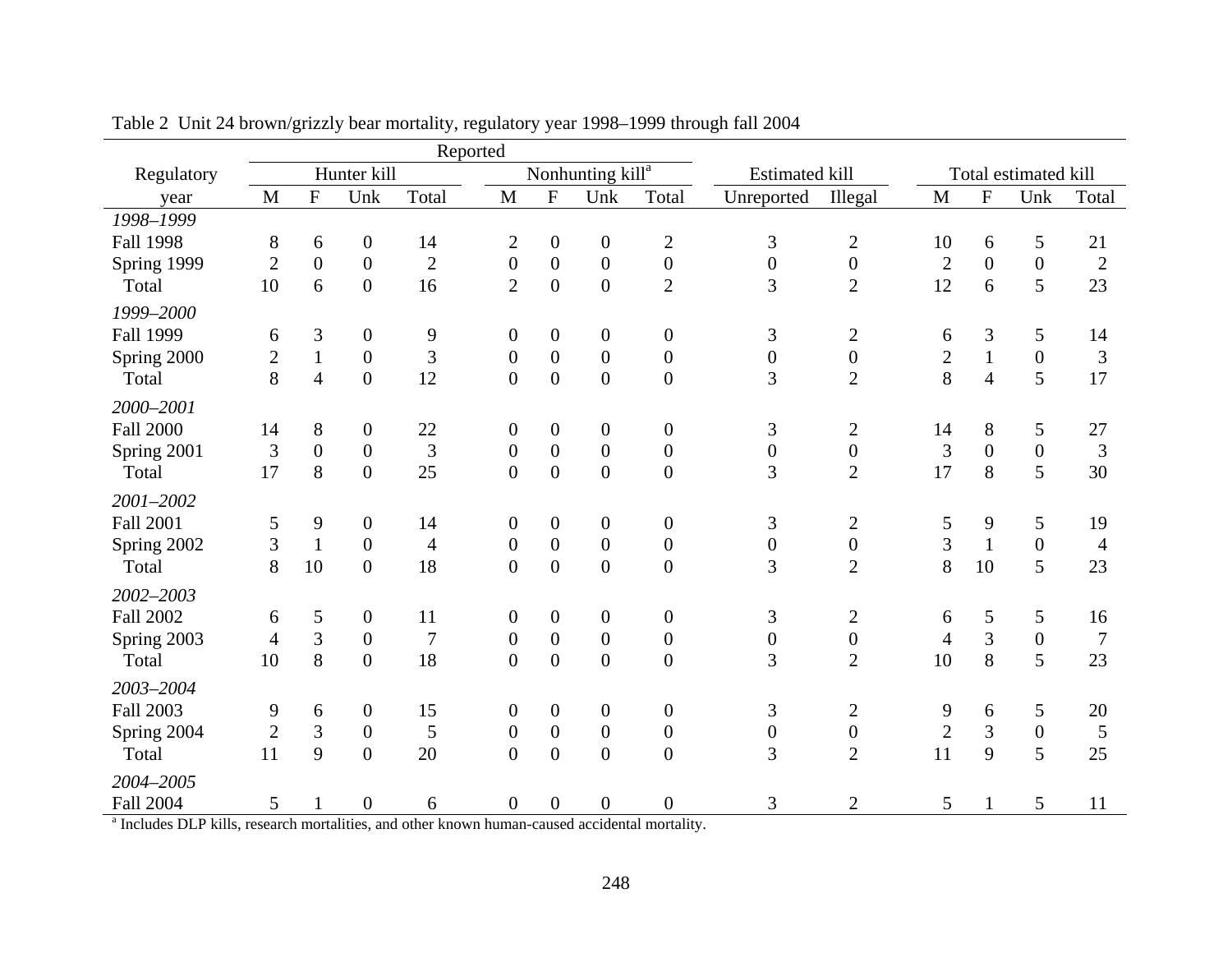| Regulatory       |     | Unit |     |       |
|------------------|-----|------|-----|-------|
| year             | 21B | 21C  | 21D | Total |
| 1994-1995        |     | 3    | 5   | 8     |
| 1995-1996        |     |      | 4   | 4     |
| 1996-1997        |     | 2    |     | 3     |
| 1997-1998        |     |      | 8   | 10    |
| 1998-1999        |     | 2    | 4   | 6     |
| 1999-2000        |     |      | 6   |       |
| 2000-2001        |     |      | 8   | 13    |
| 2001-2002        |     |      | 8   | 9     |
| 2002-2003        |     |      | 5   | 5     |
| 2003-2004        |     | 2    | 3   | 5     |
| <b>Fall 2004</b> |     |      |     |       |

Table 3 Units 21B, 21C, and 21D reported brown/grizzly bear harvest by subunit, regulatory years 1994–1995 through fall 2004a

<sup>a</sup> Nonhunting kill not included

Table 4 Unit 21B, 21C, and 21D brown/grizzly bear successful hunter residency, regulatory years 1994–1995 through fall 2004

| Regulatory                                    | Local <sup>a</sup> | Nonlocal |             | Total successful |
|-----------------------------------------------|--------------------|----------|-------------|------------------|
| year                                          | resident           | resident | Nonresident | hunters          |
| 1994-1995                                     |                    | 3        |             |                  |
| 1995-1996                                     |                    |          |             |                  |
| 1996-1997                                     |                    |          |             |                  |
| 1997-1998                                     |                    |          |             | 10               |
| 1998-1999                                     |                    |          |             | 6                |
| 1999-2000                                     |                    |          |             |                  |
| 2000-2001                                     |                    |          |             | 13               |
| 2001-2002                                     |                    |          | 6           |                  |
| $2002 - 2003$                                 |                    |          |             |                  |
| 2003-2004                                     |                    |          |             |                  |
| Fall 2004 <sup>b</sup>                        |                    |          |             |                  |
| <sup>a</sup> Unit 21B, 21C, and 21D residents |                    |          |             |                  |
| b<br>Preliminary                              |                    |          |             |                  |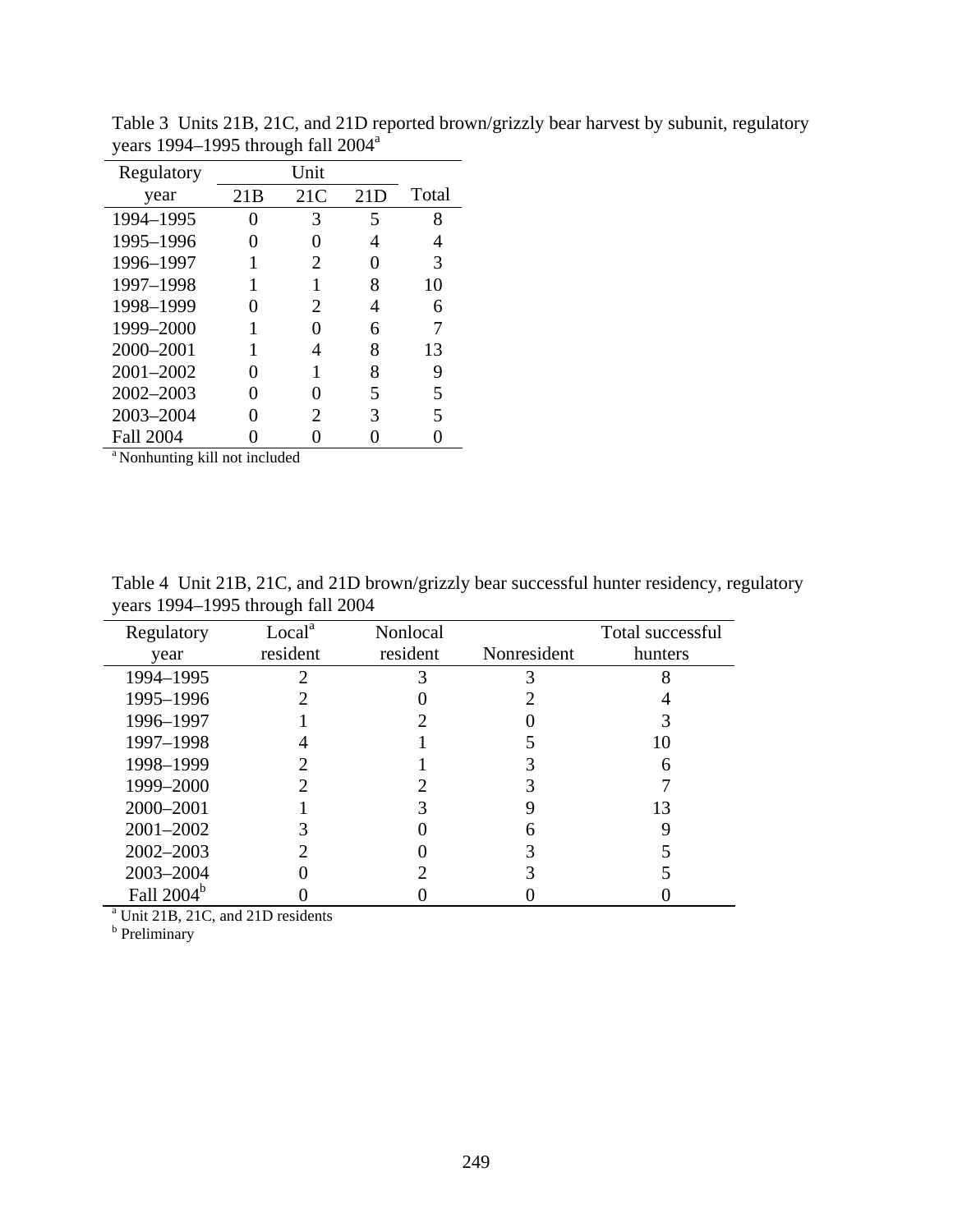| Regulatory                   | Local <sup>a</sup><br>resident | <b>Nonlocal</b><br>resident | Nonresident | Total successful<br>hunters |
|------------------------------|--------------------------------|-----------------------------|-------------|-----------------------------|
| year                         |                                |                             |             |                             |
| 1994-1995                    |                                |                             |             | 16                          |
| 1995-1996                    |                                |                             |             | 9                           |
| 1996-1997                    |                                |                             | 6           | 15                          |
| 1997-1998                    |                                |                             | 4           | 8                           |
| 1998-1999                    | 2                              | 10                          | 4           | 16                          |
| 1999-2000                    |                                |                             | 3           | 12                          |
| 2000-2001                    |                                | 16                          |             | 25                          |
| $2001 - 2002$                |                                | 12                          | 6           | 18                          |
| $2002 - 2003$                |                                | 10                          |             | 18                          |
| 2003-2004                    |                                | 12                          | 8           | 20                          |
| <b>Fall 2004</b>             |                                | 5                           |             | 6                           |
| <sup>a</sup> Unit residents. |                                |                             |             |                             |

Table 5 Unit 24 brown/grizzly bear successful hunter residency, regulatory years 1994–1995 through fall 2004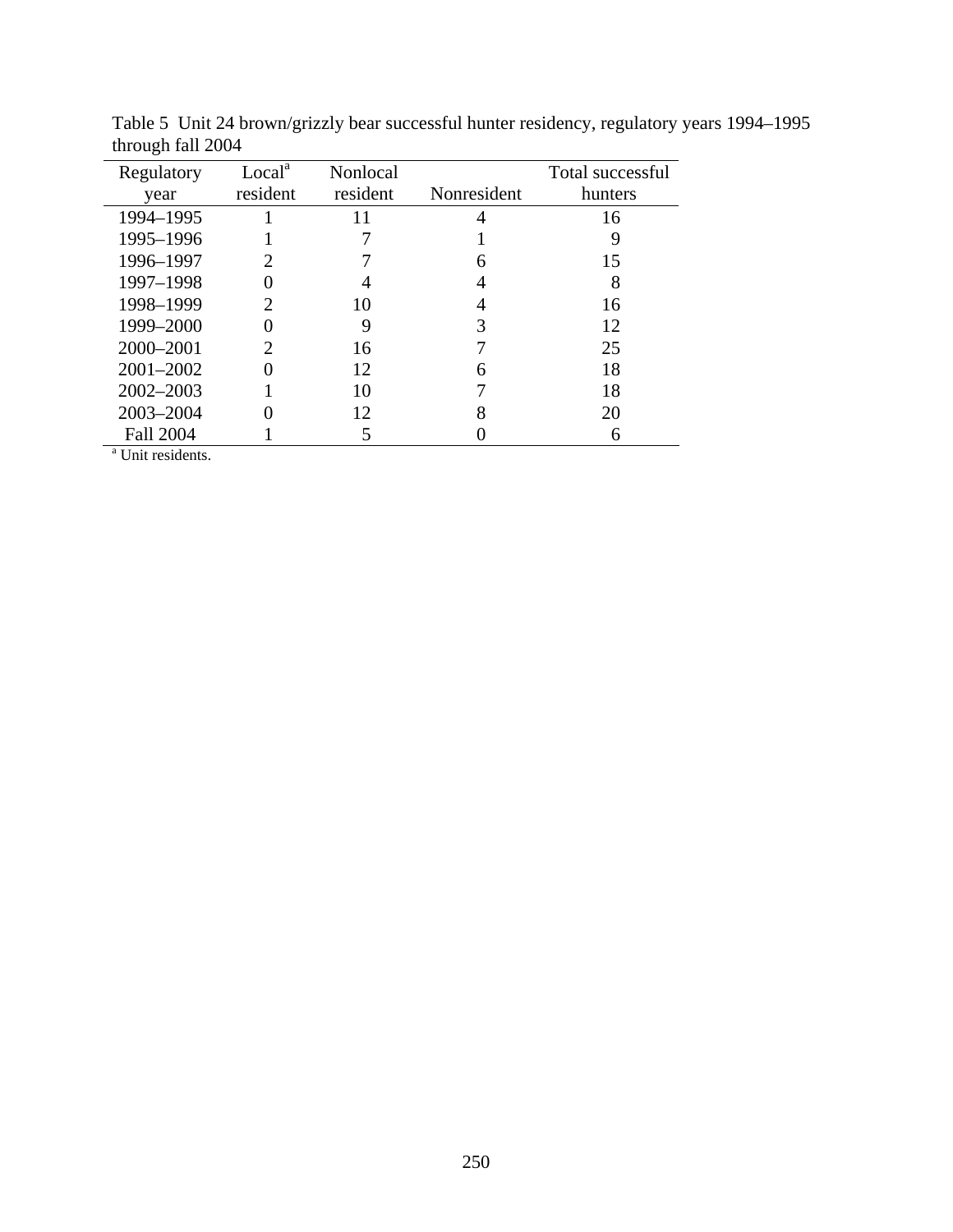## **MANAGEMENT REPORT**

# **BROWN BEAR MANAGEMENT REPORT**

From: 1 July 2002 To: 30 June 2004

# **LOCATION**

# **GAME MANAGEMENT UNIT:** 22 (25,200 mi<sup>2</sup>)

**GEOGRAPHICAL DESCRIPTION:** Seward Peninsula and that portion of the Nulato Hills draining west into Norton Sound

## **BACKGROUND**

We believe that brown bear numbers in Unit 22 declined during the early 1900s after the introduction of the gold mining and reindeer herding industries. The population did not begin to slowly recover until these activities diminished substantially during the 1940s, and federal predator control efforts ended at statehood in 1959 (Grauvogel 1986). Since then, bear numbers have increased in most areas, presumably in response to conservative management policies, higher prey densities, and favorable environmental conditions.

Growth of the Unit 22 bear population has had many effects. There is considerable interest in hunting by residents, principally from the Nome area, and by nonresidents through general season and drawing permit hunts. Predation on moose calves is believed to be depressing moose populations in many parts of the unit. Human–bear encounters in the Nome area and in Unit 22 villages and camps are a serious concern to the public, and many local residents believe that bear densities in Unit 22 are excessive. Since 1997, in response to public demand, brown bear hunting regulations have been incrementally liberalized to increase annual harvest and to attempt to reduce bear numbers in Unit 22 (Persons 2001).

## **MANAGEMENT DIRECTION**

### **MANAGEMENT GOALS**

• Maintain a population that sustains a 3-year mean annual reported harvest of at least 50% males.

### **MANAGEMENT OBJECTIVES**

- Assess population trends through field observations and analyses of harvest data.
- Seal bear skins and skulls, determine sex, and extract a tooth for aging from brown bears presented for sealing.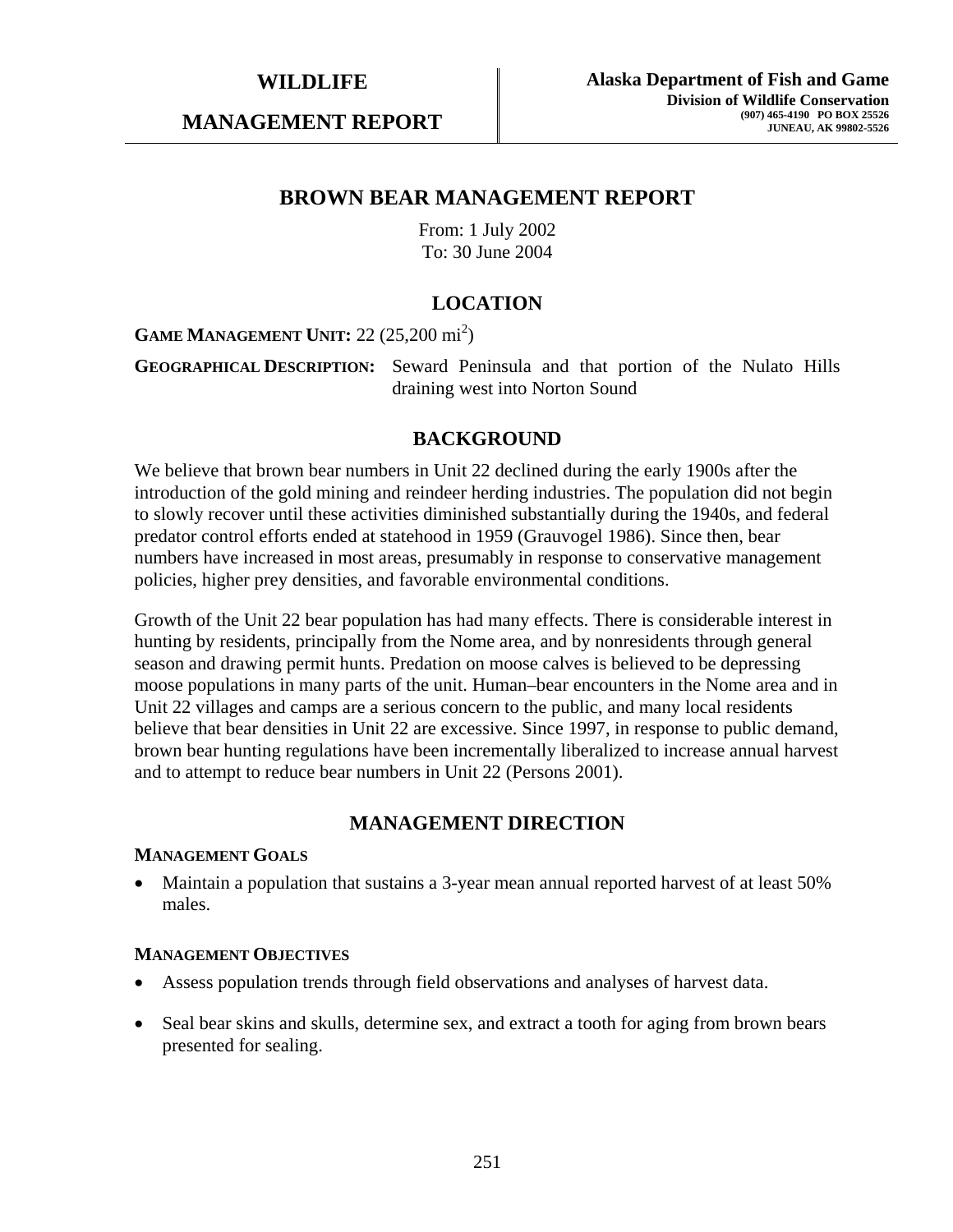- Monitor the brown bear harvest through field observations, brown bear sealing reports, village harvest surveys, subsistence harvest questionnaires, interviews with successful hunters, and data analysis.
- Improve communication with the public to reduce illegal and unreported harvest and improve understanding of defense of life and property (DLP) situations.
- Provide opportunity for subsistence hunting of brown bears.
- Assist the public in dealing with nuisance bear problems.
- Educate the public about bear behavior and safety to minimize conflicts between bears and humans.
- Provide information to the Board of Game on brown bear management.

## **METHODS**

Various methods were used to assess the bear population and to meet the management objectives in Unit 22. Population status was assessed from observations made during other wildlife surveys and fieldwork. Information was also gathered through general conversation with knowledgeable local residents. Efforts were made to inform residents about DLP regulations. Bears were sealed by Nome staff and approved sealing agents in several Unit 22 villages. Harvest data were summarized from sealing certificates, harvest reports from nonresident drawing permits and subsistence registration permits, village-based big game harvest surveys, and DLP reports. Problems with nuisance bears were addressed through public education and by working with Alaska Bureau of Wildlife Enforcement officers and Village Public Safety Officers to deter or destroy problem bears. An electric fence bear exclosure was maintained as a demonstration project at a camp with a history of bear problems in the vicinity of Nome. A second fence was available for seasonal loan and used by a local Nome resident to deter bears from entering his fish camp.

## **RESULTS AND DISCUSSION**

### **POPULATION STATUS AND TREND**

## *Population Size*

We believe grizzly bear numbers have increased throughout much of Unit 22, and densities are probably above those previously estimated. A census, completed during the early 1990s, estimated the brown bear population in eastern Unit 22B and Units 22C, 22D and 22E at 458 bears  $>$ 2 years old (density: 1 bear per 27 mi<sup>2</sup>). The density estimate varied almost two-fold within the study area with the highest densities  $(1 \text{ bear per } 20 \text{ mi}^2)$  in the western portion of Unit 22B and the lowest densities (1 bear per 39 mi<sup>2</sup>) in the southern portion of Unit 22E (Miller and Nelson 1993). Over the last decade observations by staff, guides, and residents of Unit 22 indicate brown bear numbers have increased throughout much of the unit in spite of increasingly high harvests. Reports of bear encounters and complaints about nuisance bears were frequent, and the take of DLP bears reached an all-time high of 10 bears during the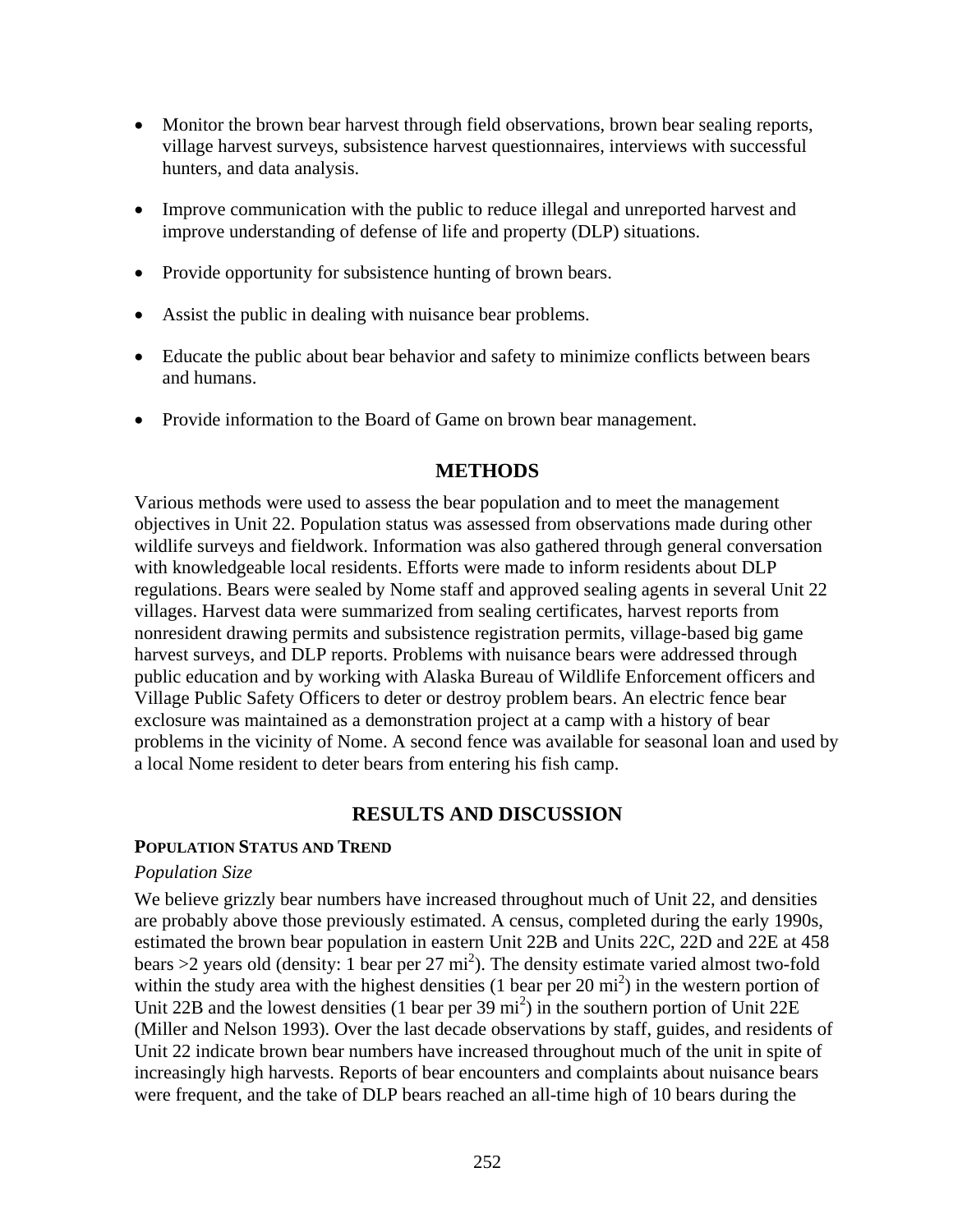2000–2001 regulatory year. Destruction of cabins and raids on subsistence food caches now occur in the westernmost parts of the unit where bears previously were seldom seen (Persons 2001). A 2001 Board of Game action opened Unit 22 bear seasons on 1 August and significantly reduced DLP harvest by allowing problem bears to be harvested under sport hunt regulations.

## *Population Composition*

There were no activities to determine population composition in Unit 22 during the reporting period.

## *Distribution and Movements*

There were no activities to determine distribution and movements in Unit 22 during the reporting period.

## **MORTALITY**

## *Harvest*

## Season and Bag Limit

Liberalized bear hunting regulations, adopted by the Board of Game in November 2001, went into effect at the beginning of this reporting period. The changes included: 1) increasing the bag limit from 1 bear every 4 years to 1 bear every year, except in Unit 22C, where the bag limit remains 1 bear every 4 years; 2) opening the brown bear season one month earlier on 1 August; 3) increasing the number of nonresident brown bear drawing permits from 8 to 12 in DB690; and 4) adding Unit 22C to the Northwest Brown Bear Management Area.

| 2002–2003 and 2003–2004                                                                                                                                     |                             |                    |
|-------------------------------------------------------------------------------------------------------------------------------------------------------------|-----------------------------|--------------------|
| <b>Regulatory Year</b>                                                                                                                                      | <b>Resident Open Season</b> |                    |
|                                                                                                                                                             | (Subsistence and            | <b>Nonresident</b> |
| <b>Unit and Bag Limits</b>                                                                                                                                  | <b>General Hunts</b> )      | <b>Open Season</b> |
| Unit $22(A)$                                                                                                                                                |                             |                    |
| <b>Residents &amp; nonresidents:</b><br>One bear every regulatory<br>years                                                                                  | 1 Aug $-31$ May             | 1 Aug–31 May       |
| Unit $22(B)$<br><b>Resident hunters: One bear</b><br>every year                                                                                             | 1 Aug $-31$ May             |                    |
| <b>Nonresident hunters: One</b><br>bear every regulatory year by<br>drawing permit only. Up to<br>27 permits may be issued in<br>combination with Unit 22C. |                             | 1 Aug $-31$ May    |
| Unit $22(C)$<br><b>Residents:</b> One bear every 4                                                                                                          | $1$ Aug-31 Oct              |                    |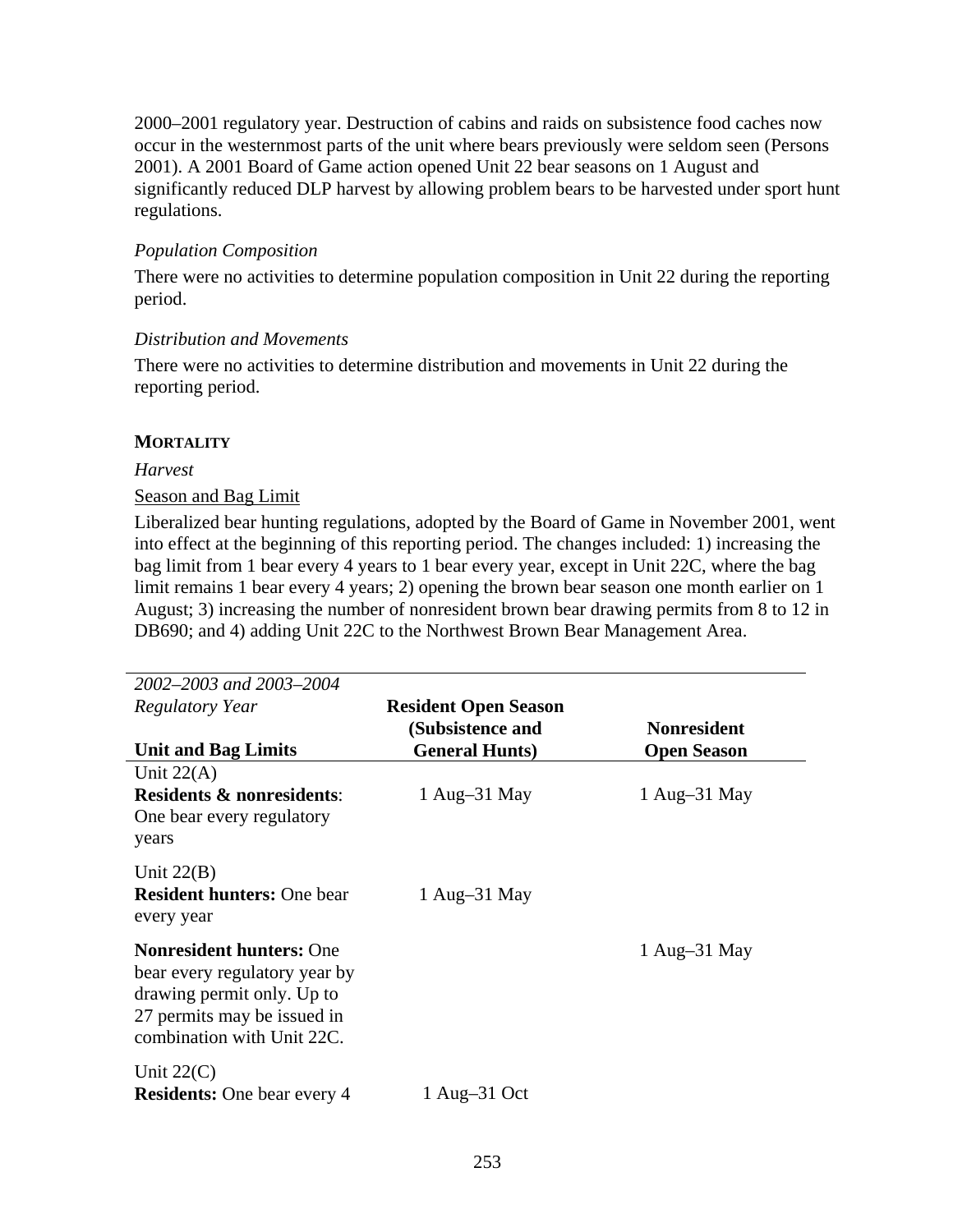| 2002-2003 and 2003-2004<br><b>Regulatory Year</b>                                                                                                                                                                                     | <b>Resident Open Season</b><br>(Subsistence and | <b>Nonresident</b>              |
|---------------------------------------------------------------------------------------------------------------------------------------------------------------------------------------------------------------------------------------|-------------------------------------------------|---------------------------------|
| <b>Unit and Bag Limits</b>                                                                                                                                                                                                            | <b>General Hunts)</b><br>10 May-25 May          | <b>Open Season</b>              |
| regulatory years<br><b>Nonresidents: One bear</b><br>every 4 regulatory years by<br>drawing permit only. Up to<br>27 permits may be issued in<br>combination with Unit 22B.                                                           |                                                 | $1$ Aug-31 Oct<br>10 May–25 May |
| Unit $22(D)$<br><b>Residents:</b> One bear every<br>regulatory year                                                                                                                                                                   | 1 Aug-31 May                                    |                                 |
| <b>Nonresidents: One bear</b><br>every regulatory year by<br>drawing permit only. Up to<br>12 permits may be issued in<br>combination with Unit 22E.                                                                                  |                                                 | 1 Aug-31 May                    |
| Unit $22(E)$<br><b>Residents:</b> One bear every<br>regulatory year                                                                                                                                                                   | 1 Aug $-31$ May                                 |                                 |
| <b>Nonresidents: One bear</b><br>every regulatory year by<br>drawing permit only. Up to<br>12 permits may be issued in<br>combination with Unit 22D.                                                                                  |                                                 | 1 Aug-31 May                    |
| Units $22(A)$ , $22(B)$ , $22(D)$ ,<br>$22(E)$ – Subsistence Hunt<br><b>Residents:</b> One bear per<br>regulatory year by<br>registration permit in the<br>Northwest Alaska Brown<br>Bear Management Area for<br>subsistence purposes | 1 Aug–31 May                                    |                                 |
| <b>Nonresidents:</b>                                                                                                                                                                                                                  |                                                 | No Open Season                  |
| $22(C)$ – Subsistence Hunt                                                                                                                                                                                                            |                                                 |                                 |
| <b>Residents:</b> One bear per<br>regulatory year by<br>registration permit in the                                                                                                                                                    | $1$ Aug-31 Oct<br>10 May–25 May                 |                                 |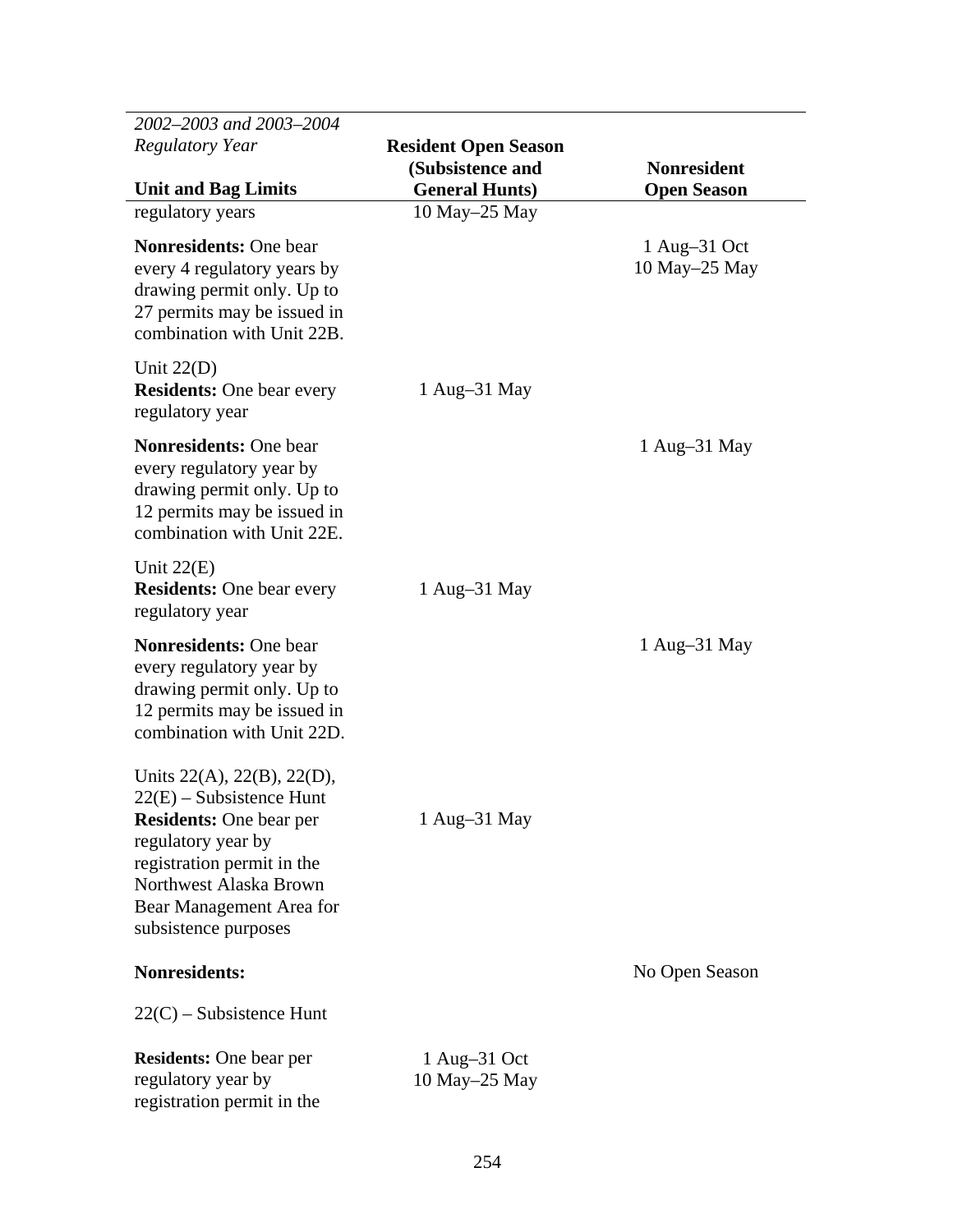*2002–2003 and 2003–2004 Regulatory Year* 

**Resident Open Season (Subsistence and General Hunts)** 

**Nonresident Open Season** 

#### **Unit and Bag Limits** Northwest Alaska Brown

Bear Management Area for subsistence purposes

**Nonresidents:** No Open Season

Board of Game Actions and Emergency Orders. In March 2003 and 2004 the Board of Game reauthorized the brown bear resident tag fee exemption in Unit 22.

Human-Induced Harvest. In 2002–2003, 84 bears were taken, and in 2003–2004, 90 bears were taken (Table 1). Hunters harvested a record number of bears (n=65) during the fall portion of the 2003 season, and we believe poor spring traveling conditions were a factor in the reduced harvest during the spring portion of the season. Since 1998 the average annual harvest was 92 bears, which is a 70% increase over the 1990–1997 average annual harvest of 54 bears. Liberal bear regulations, bear abundance, reduced ungulate populations in areas of the unit, and a desire by local residents to reduce bear numbers were contributing factors to the high harvests in recent years.

From 1961 to 2001, annual reported harvest of male bears has consistently exceeded the female harvest, with male bears averaging approximately 65% of the harvest. In 2002–2003 male bears composed 68% of the harvest, and in 2003–2004 males bears composed 60% of the harvest.

Since Unit 22 age records began in 1967, the age of harvested bears has averaged 6.3 years annually. During this reporting period, harvested bears averaged 5.8 years (6.3 in 2002 and 5.1 in 2003). We believe the decline in average age is a result of reduced spring harvest due to snow conditions and not an indication of a change in the age structure of the population.

The fall hunt generally targets bears in more accessible places, where most of the older, larger bears have been eliminated, and results in a lower average age compared to bears harvested in the spring, when travel conditions and snowmachines allow access to remote areas of the unit. Since 1967, the average age of harvested bears from the fall portion of the season is 5.6 years, and bears taken from the spring portion of the season averaged 6.8 years.

Much of the harvest is by local recreational hunters who are not selective and shoot whatever bear presents itself first. Large bears are available for serious trophy hunters; 20 of 172 bears (12%) taken during this reporting period had skull sizes of 24 inches or larger. However, the number of record book bears was fewer than the 2 previous reporting periods when 27 skulls (15% of the harvest) and 39 skulls (21% of the harvest) measured 24 inches or larger.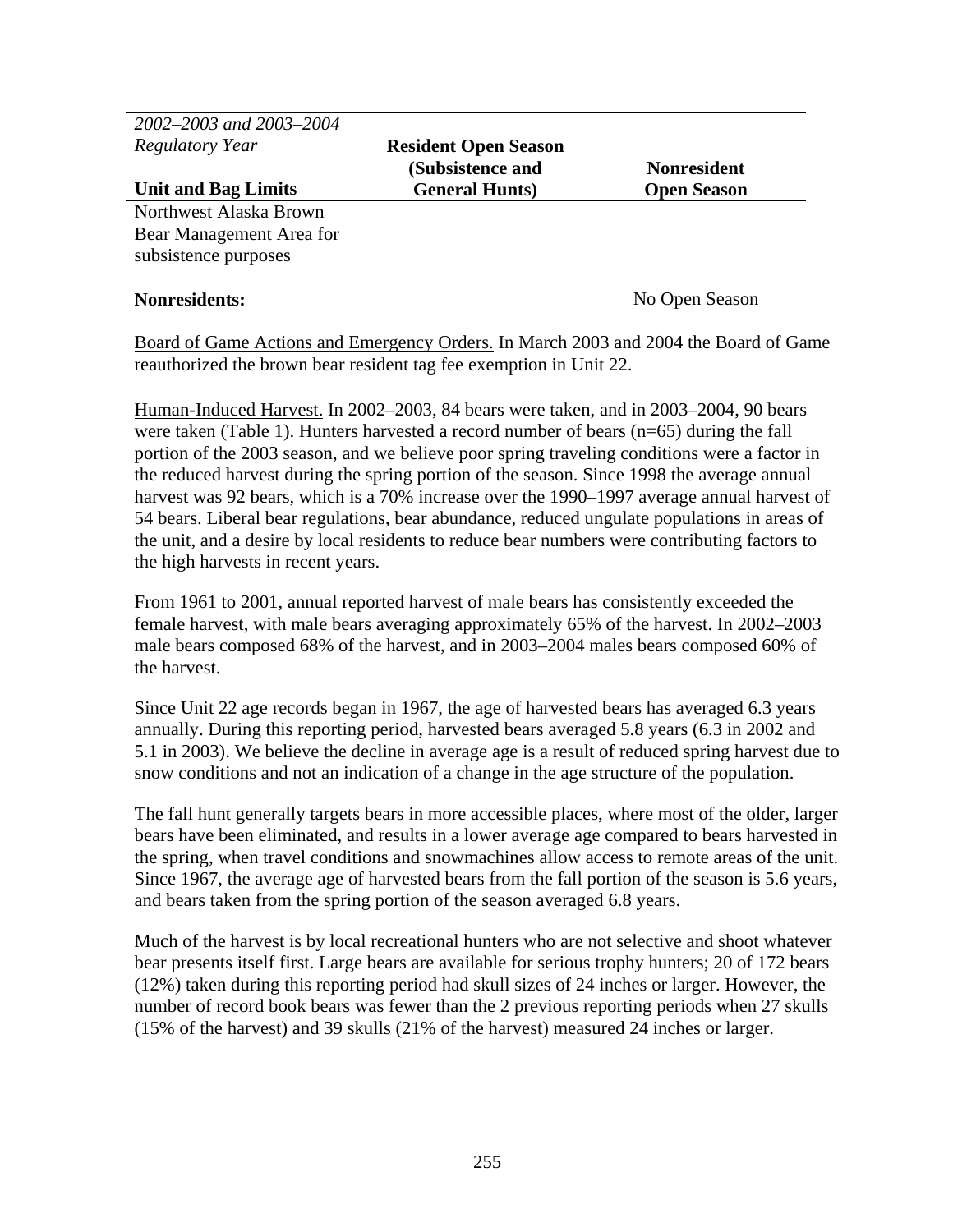Resident harvest generally exceeds nonresident harvest in Unit 22. The exceptions are in Unit 22A and Unit 22E, where local residents show little interest in hunting brown bears, so nonresident harvest generally exceeds resident harvest.

Nine bears were reported as DLP kills during the 2-year reporting period. These totals do not represent the actual number of nonhunting kills for the reporting period. Each year, we receive unverified reports of bears being shot and left unattended, or of not being sealed. The accuracy of these reports and the extent of illegal harvest are unknown. Nelson (1993) estimated that an additional 10 to 30 bears were killed annually and not reported in Unit 22.

In 2002–2003, nineteen Unit 22 residents registered for the Northwest Alaska Brown Bear Management Area (NWABBMA) subsistence hunt and in 2003–2004, four people registered. There were no subsistence brown bears harvested in 2002, and 2 bears were harvested in 2003. In Unit 22 brown bears are seldom hunted for food, and most residents register so they may keep the hide and skull if they are forced to kill a bear under DLP circumstances.

Nome staff continued work on a community harvest assessment project with the Subsistence Division and Kawerak Native Corporation in an attempt to better quantify unreported subsistence harvest of big game species, including brown bears, by village residents. During this reporting period the villages of Shaktoolik, St. Michael, Stebbins, and Unalakleet were surveyed. Two bears were reported on harvest surveys from Stebbins, but none of the other communities surveyed reported bear harvest.

Permit Hunts. During the 2002–2003 season, 28 drawing permits were available to nonresident hunters in Units 22B and 22C in combination, and 12 permits were allocated to nonresidents in Units 22D and 22E in combination. During the 2003–2004 season, 27 drawing permits were available to nonresident hunters in Units 22B and 22C in combination, and 12 permits were allocated to nonresidents in Units 22D and 22E in combination. The additional permit in 2002 was a one time "governor's permit" awarded to a nonresident hunter. A continuous season from 1 September to 31 May, except in Unit 22C, allowed drawing permit holders to hunt during either spring or fall. To increase opportunity for nonresidents, all qualified drawing permit applicants are maintained on alternate lists, and permits are issued to alternates in ranked order if drawing permit winners decline their permits and choose not to hunt. Over-the-counter permits were issued both years when the alternate lists were exhausted.

Hunter Residency and Success. We cannot easily evaluate hunter effort and success for resident hunters under the present harvest reporting system because unsuccessful hunters are not required to report. However, it appears hunter success is normally higher in the spring, particularly when suitable snow conditions exist for snowmachine travel and tracking.

The nonresident success rate was 56% in Units 22B and 22C and 50% in Units 22D and 22E during the reporting period. In Units 22B and 22C, 91% of the available drawing hunt permits were issued to nonresident hunters, and in Units 22D and 22E, 100% of the available permits were issued. It is difficult to evaluate nonresident hunter success in Unit 22A because drawing permits are not required.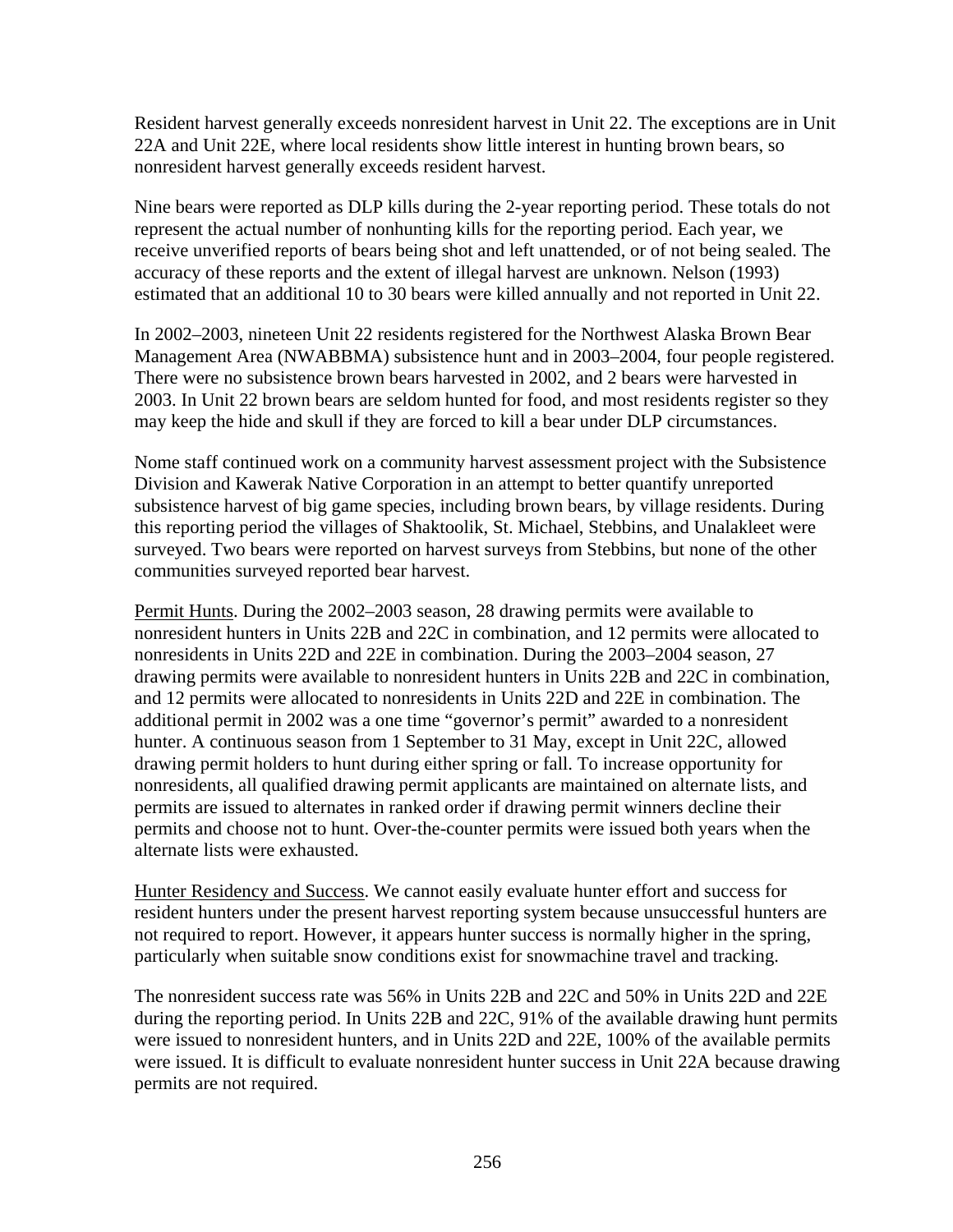Harvest Chronology. In 2002–2003, 53% of the harvest occurred in the spring, and in 2003– 2004, spring harvest represented 25% of the total harvest (Table 3) Historically, more bears are taken during the spring season because they are more easily observed and tracked, and bears tend to be more accessible to hunters using snowmachines as transportation; however, we believe the poor spring traveling conditions during the reporting period prevented hunters from using snowmachines to hunt and caused the reduced spring harvest.

Transport Methods. The Nome road system makes it possible for bear hunters to use highway vehicles as the primary transportation for hunting or to use roads as access points for boats, 4 wheelers and snowmachines. In the fall, 4-wheelers, followed by boats and highway vehicles, were used most frequently. Most hunters use snowmachines in the spring (Table 4). Aircraft use in the unit is primarily limited to registered guides moving clients in and out of camps. Other transport methods are used from the camps.

## *Other Mortality*

There were no observations of other mortality during the reporting period.

# **HABITAT**

## *Assessment*

There were no brown bear habitat assessment activities in Unit 22 during the reporting period.

## *Enhancement*

There were no brown bear habitat enhancement activities in Unit 22 during the reporting period.

## **NONREGULATORY MANAGEMENT PROBLEMS/NEEDS**

Unit 22 staff temporarily housed 2 bear cubs that were orphaned when a local hunter mistakenly harvested the sow during a legal hunting season in May of 2003. The cubs were approximately 14 weeks old and stayed in Nome for 2 days before being shipped to the Oklahoma City Zoo.

Moose research in Unit 22B indicates that brown bear predation on moose calves reduces calf survival in western Unit 22B (Persons 1998), and research in other parts of Alaska has shown that brown bear predation can be the primary factor in limiting moose population growth. Moose recruitment rates have declined to less than 10% in much of Unit 22 over the last 15 years, during which time bear numbers are believed to have increased. Anecdotal evidence suggests bear predation on adult moose, particularly in the spring, is common.

# **CONCLUSIONS AND RECOMMENDATIONS**

The only bear census conducted in Unit 22 was completed in 1991 and estimated 458 bears >2 years old (density: 1 bear per 27 mi²) in western Unit 22B and Units 22C, 22D and 22E. The density estimate varied almost two-fold within the study area with the highest densities (1 bear per 20 mi²) in the western portion of Unit 22B and the lowest densities (1 bear per 39 mi²) in the southern portion of Unit 22E (Miller and Nelson 1993). Throughout the 1990s,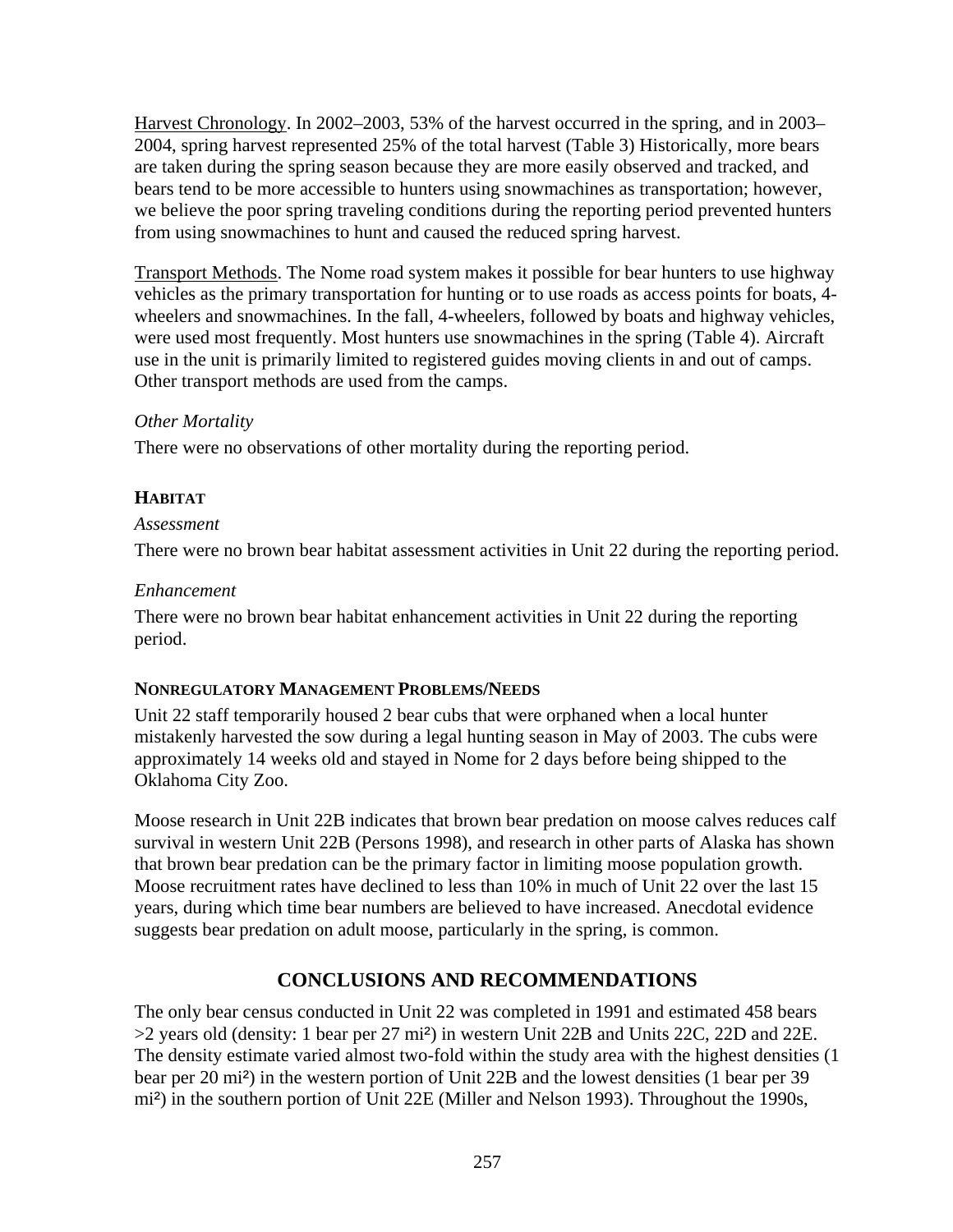observations by staff, guides, and residents of Unit 22 and increasing reports of bear encounters and complaints about nuisance bears all indicated bear numbers were increasing unitwide. The take of DLP bears reached a high of 10 bears during the 2000–2001 regulatory year. Destruction of cabins and raids on subsistence food caches were reported in the westernmost parts of the unit, where bears were previously seldom seen. Beginning in 1997, the Board of Game began incremental liberalization of bear hunting regulations, resulting in higher harvests. In the last few years, in the most heavily hunted part of unit (Units 22B west, Unit 22C and the more accessible parts of Unit 22D), staff and public observations, a reduction in complaints about problem bears, and harvest data now suggest that bear numbers may have stabilized or be declining somewhat.

During the 2001–2002 regulatory year, 54% of the harvest was male bears, which is the lowest percentage of males in the harvest since 1992. From 1961 to 2001, reported harvest of male bears has consistently exceeded the female harvest, with male bears averaging approximately 65% of the harvest. During this reporting period, 65% percent of bear harvest was male bears, so it appears the reduction documented during the 2001–2002 regulatory may have been an anomaly in harvest, rather than a change in the sex structure of the population.

Over the last decade we believe Unit 22 brown bear numbers have increased above the density estimated in the bear census and research study reported in 1991. During the same period moose populations and recruitment rates have declined in most parts of the unit, and we attribute current moose declines largely to bear predation on calves. As recommended in the previous progress report, we have maximized opportunity to hunt brown bears (except Unit 22C) in an attempt to reduce bear numbers. Although uncertain, the reduction of brown bear density may have the benefit of reducing bear predation on moose calves. In Unit 22C bears are already heavily harvested, and the Unit 22C moose population is above our management goal.

From 1990 to 2000, Unit 22 brown bear harvest approximately doubled and has since appeared to stabilize after a record high 104 bears were taken during the 2000–2001 regulatory year. During the three regulatory years since 2000–2001, harvest has reduced to 85, 84, and 90 bears, respectively, which yields a 3-year annual average of 86 bears (Figure 1).

We should strive for high harvest rates and reductions in the bear population only as long as necessary to rebuild moose populations that are limited by predation. If high harvests and annual harvests composed of more than 50% female bears fail to result in improved moose recruitment, bear harvest should be reduced before the bear population is reduced to very low levels.

It is important to increase educational efforts aimed at understanding bear behavior, bear safety and minimizing bear–human conflicts and emphasizing the importance of clean camps and not leaving food, dog food, scraps or garbage unattended or accessible to bears. We should continue efforts to improve understanding of hunting and DLP regulations in the villages.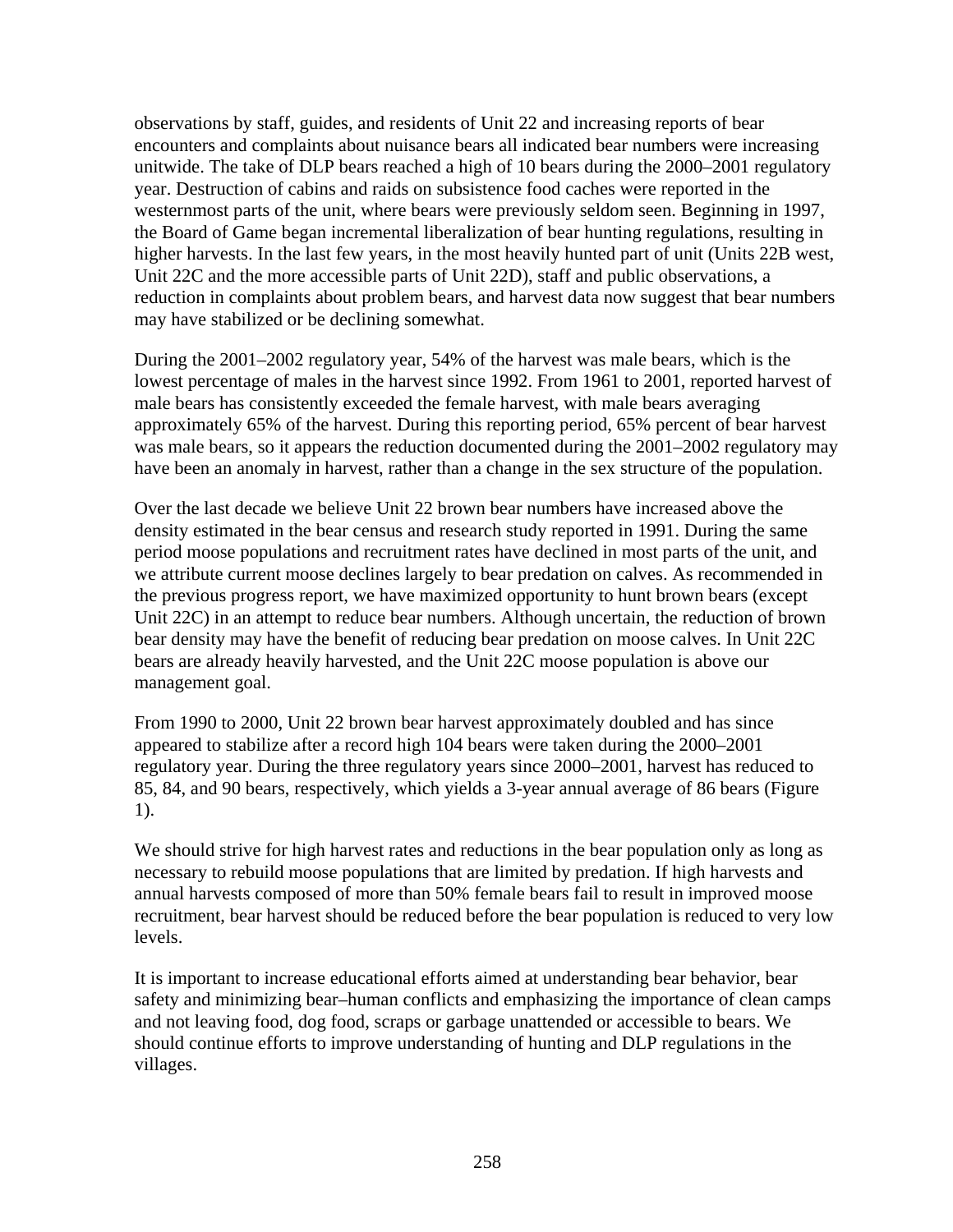## **LITERATURE CITED**

- GRAUVOGEL, C.A. 1986. GMU 22 brown/grizzly bear survey-inventory progress report. Pages 46–56 in B. Townsend, editor. Annual report of survey-inventory activities. Part V. Brown/Grizzly Bear. Vol. XVII. Alaska Department of Fish and Game. Federal Aid in Wildlife Restoration Progress Report. Project W–22 4 and W–22–5. Job. 4.0 Juneau. 70pp.
- MILLER, S.D. AND R.N. NELSON. 1993. A brown bear density and population estimate for a portion of the Seward Peninsula, Alaska. Alaska Department Fish and Game. Federal Aid in Wildlife Restoration Management Report Supplement Grant W–23–4 and W– 23–5. Study 4.0. Juneau. 48pp.
- NELSON, R.N. 1993. Unit 22 brown bear survey-inventory progress report. Pages 226–237 in S. Abbott, editor. Management Report of Survey-Inventory Activities. Brown Bear. Alaska Department of Fish and Game. Federal Aid in Wildlife Restoration Progress Report. Project W–23–4 and W–23–5. Study 4.0. Juneau. 283pp.
- PERSONS K. 1998. Unit 22 moose survey-inventory progress report. Pages 378–397 in M.V. Hicks, editor. Moose. Survey-Inventory Management Report. Alaska Department Fish and Game. Federal Aid Wildlife Restoration. Progress Report. Grant W–24–4 and W– 24–5 Study 1.0 Juneau. 485pp.
- PERSONS K. 2001. Unit 22 brown bear management report. Pages 252–263 in C. Healy, editor. Brown bear management report of survey and inventory activities 1 July 1998– 30 June 2000. Alaska Department Fish and Game. Juneau Alaska.

**PREPARED BY:** SUBMITTED BY:

Tony Gorn Peter J. Bente

Wildlife Biologist II Management Coordinator

Please cite any information taken from this section, and reference as:

Gorn, T. 2005. Unit 22 brown bear management report. Pages 251–262 *in* C. Brown, editor. Brown bear management report of survey and inventory activities 1 July 2002–30 June 2004. Alaska Department of Fish and Game. Juneau, Alaska.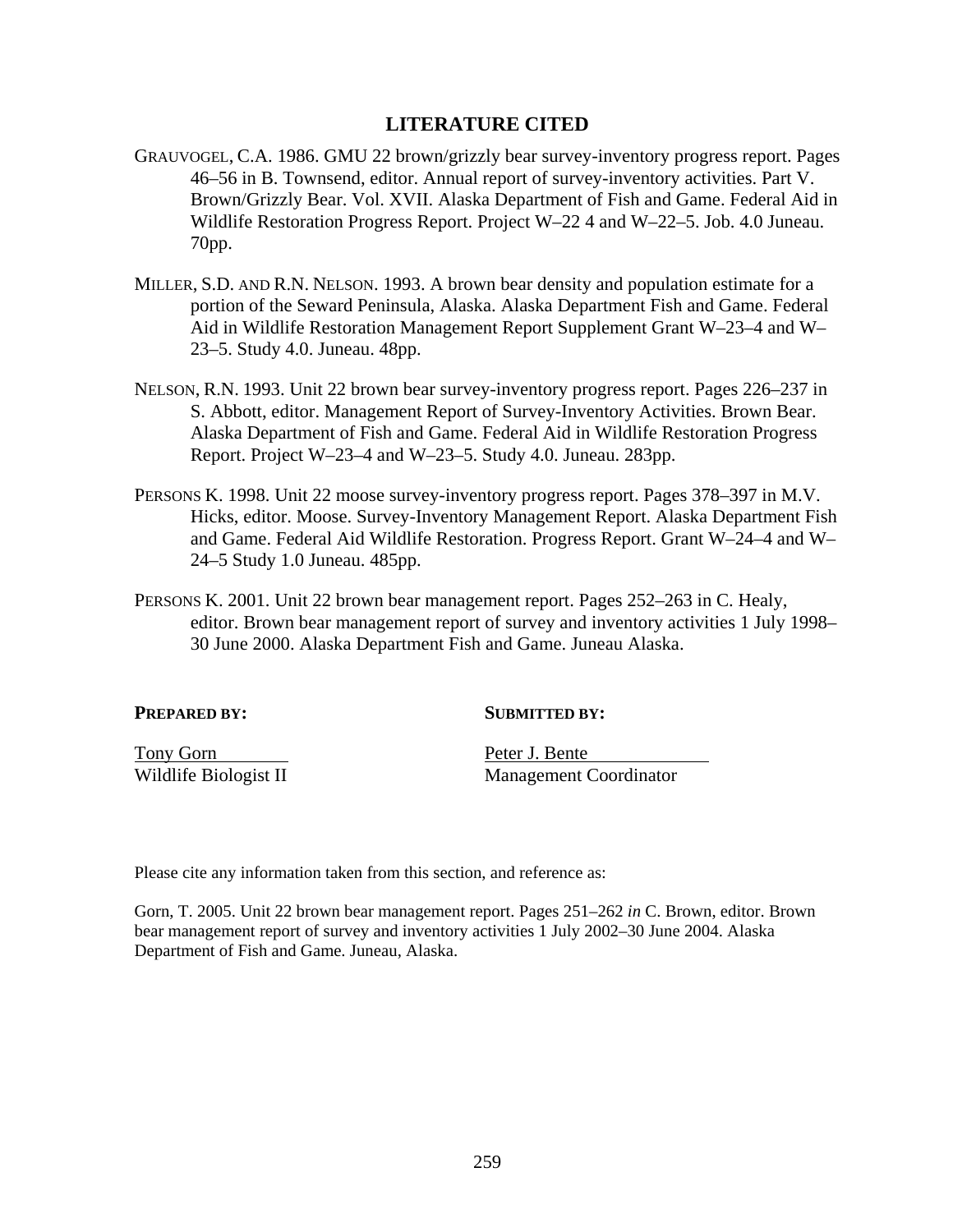|                  | Reported harvest |          |                  |                |                |                |                 |                  |                |                |                |                |  |
|------------------|------------------|----------|------------------|----------------|----------------|----------------|-----------------|------------------|----------------|----------------|----------------|----------------|--|
| Regulatory       |                  |          | Hunter kill      |                |                |                | Nonhunting kill |                  |                | Total          |                |                |  |
| year             | M                | F        | Unk.             | Total          | M              | F              | Unk.            | Total            | M              | F              | Unk.           | Total          |  |
| 2002-2003        |                  |          |                  |                |                |                |                 |                  |                |                |                |                |  |
| <b>Fall 2002</b> | 25               | 12       | $\overline{0}$   | 37             |                | 4              |                 | 6                | 26             | 16             |                | 43             |  |
| Spring 2003      | 29               | 12       | $\boldsymbol{0}$ | 41             | $\overline{0}$ | $\overline{0}$ | $\overline{0}$  | $\boldsymbol{0}$ | 29             | 12             | $\overline{0}$ | 41             |  |
| <b>NWABBMA</b>   | 0                | $\Omega$ | $\overline{0}$   | $\overline{0}$ | $\overline{0}$ | $\overline{0}$ | $\overline{0}$  | $\overline{0}$   | $\overline{0}$ | $\overline{0}$ | 0              | $\overline{0}$ |  |
| Total            | 54               | 24       | $\overline{0}$   | 78             |                | 4              |                 | 6                | 55             | 28             |                | 84             |  |
| 2003-2004        |                  |          |                  |                |                |                |                 |                  |                |                |                |                |  |
| <b>Fall 2003</b> | 36               | 29       | $\overline{0}$   | 65             | $\overline{0}$ | 3              | $\overline{0}$  | 3                | 36             | 32             | $\overline{0}$ | 68             |  |
| Spring 2004      | 17               | 5        | $\overline{0}$   | 22             | 0              | $\overline{0}$ | $\overline{0}$  | $\overline{0}$   | 17             | 5              | $\overline{0}$ | 22             |  |
| <b>NWABBMA</b>   | $\theta$         | $\Omega$ | $\overline{0}$   | $\theta$       | $\theta$       | $\theta$       | $\overline{0}$  | $\overline{0}$   | $\theta$       | $\overline{0}$ | $\theta$       | $\Omega$       |  |
| Total            | 53               | 34       | $\boldsymbol{0}$ | 87             | $\overline{0}$ | 3              | $\overline{0}$  | 3                | 53             | 37             | 0              | 90             |  |

Table 1 Unit 22 brown bear harvest<sup>a</sup> for regulatory years 2002–2003 and 2003–2004

<sup>a</sup> Represents the total known harvest, including nonresident permit hunt harvest, DLP, and other human-caused accidental mortality.

|            | Successful hunters           |     |     |                           |     |                     |     |         |       |  |  |  |  |  |
|------------|------------------------------|-----|-----|---------------------------|-----|---------------------|-----|---------|-------|--|--|--|--|--|
| Regulatory | Local Residents <sup>a</sup> |     |     | <b>Nonlocal Residents</b> |     | <b>Nonresidents</b> |     | Unknown | Total |  |  |  |  |  |
| Year       | (n)                          | %   | (n) | %                         | (n) | $\%$                | (n) | $\%$    | (n)   |  |  |  |  |  |
| 2000-2001  | 39                           | 41% | 10  | 11%                       | 45  | 48%                 |     | 0%      | 94    |  |  |  |  |  |
| 2001-2002  | 34                           | 42% | 15  | 19%                       | 32  | 40%                 |     | 0%      | 81    |  |  |  |  |  |
| 2002-2003  | 36                           | 43% | 13  | 15%                       | 32  | 38%                 |     | 4%      | 84    |  |  |  |  |  |
| 2003-2004  | 39                           | 43% | 16  | 18%                       |     | 34%                 |     | 4%      | 90    |  |  |  |  |  |

<sup>a</sup> Hunters residing in Unit 22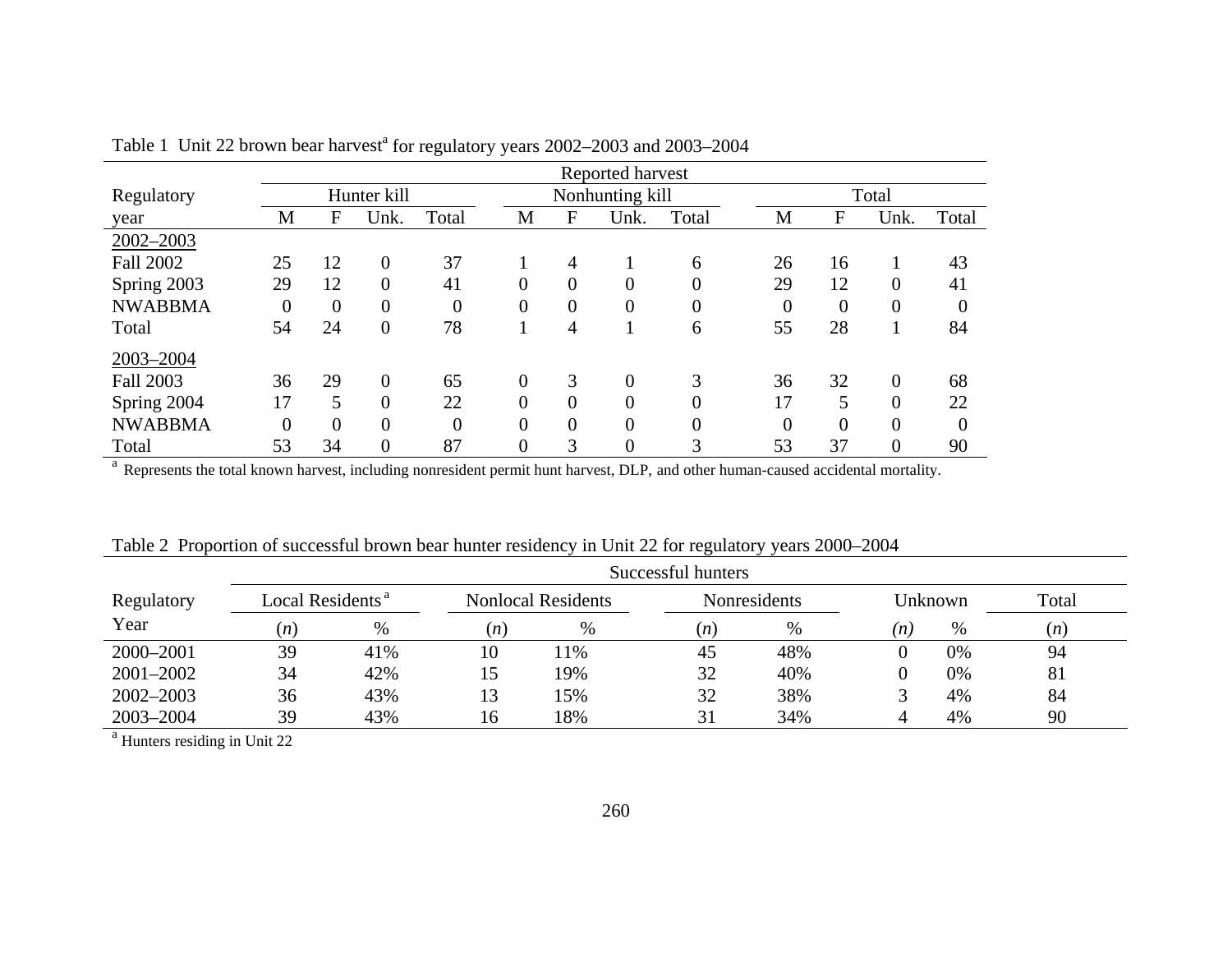|                  |    |                  |                  |    |     |                |   |          | Game management unit |   |                |                |          |          |          |    |       |          |
|------------------|----|------------------|------------------|----|-----|----------------|---|----------|----------------------|---|----------------|----------------|----------|----------|----------|----|-------|----------|
| Regulatory       |    | 22A              |                  |    | 22B |                |   | 22C      |                      |   | 22D            |                |          | 22E      |          |    | Total |          |
| Year             | M  | F                |                  | М  | E   | U              | М | F        | U                    | M | F              |                | M        | F        |          | М  | F     | U        |
| 2002-2003        |    |                  |                  |    |     |                |   |          |                      |   |                |                |          |          |          |    |       |          |
| <b>Fall 2002</b> | 10 | 4                | 0                |    |     | $\theta$       | 4 | 2        | - 0                  | 3 | $\overline{4}$ | $\overline{0}$ |          | $\theta$ | 0        | 25 | -12   | $\theta$ |
| Spring 2003      | 5. | 4                | $\theta$         | 10 | 5   | $\overline{0}$ | 3 |          | $\overline{0}$       | 3 |                | $\overline{0}$ | 8        |          | $\theta$ | 29 | 12    | $\Omega$ |
| 2003-2004        |    |                  |                  |    |     |                |   |          |                      |   |                |                |          |          |          |    |       |          |
| <b>Fall 2003</b> |    | 4                | $\Omega$         | 12 | 13  | $\theta$       |   |          | - 0                  | 8 |                | $\Omega$       | $\theta$ | $\theta$ | 0        | 36 | 29    | $\theta$ |
| Spring 2004      |    | $\boldsymbol{0}$ | $\boldsymbol{0}$ | 3  |     | $\overline{0}$ |   | $\theta$ | $\overline{0}$       | 4 |                | $\theta$       | ◠        |          | $\theta$ | 17 |       | $\theta$ |

Table 3 Sex of Unit 22 brown bear harvest<sup>a</sup> for regulatory years 2002–2003 and 2003–2004

<sup>a</sup> Includes nonresident permit hunts and NWABBMA harvest and nonhunting mortalities.

|               |          |             |             |             | Number harvested |          |         |       |
|---------------|----------|-------------|-------------|-------------|------------------|----------|---------|-------|
| Regulatory    |          |             |             |             | Highway          |          |         | Total |
| Year          | Airplane | <b>Boat</b> | Snowmachine | <b>ORV</b>  | vehicle          | Walk     | Unknown | (n)   |
| 1995-1996     |          |             | 29          | $\mathbf b$ |                  | $\Omega$ |         | 48    |
| 1996-1997     |          |             | 14          | 15          | 12               |          |         | 58    |
| 1997-1998     |          | h           | 28          | 8           | 10               |          |         | 59    |
| 1998-1999     |          | 13          | 42          | 13          |                  |          |         | 83    |
| 1999-2000     |          | 8           | 35          | 25          | 12               |          |         | 91    |
| 2000–2001     | n        | 10          | 56          | 10          | 10               |          |         | 94    |
| $2001 - 2002$ |          |             | 42          | 21          |                  |          |         | 81    |
| $2002 - 2003$ |          | 14          | 34          | 13          |                  | h        |         | 84    |
| 2003-2004     |          | 20          | 10          | 24          | 18               |          |         | 90    |

Table 4 Unit 22 brown bear harvest by transport method for regulatory years 1995–2003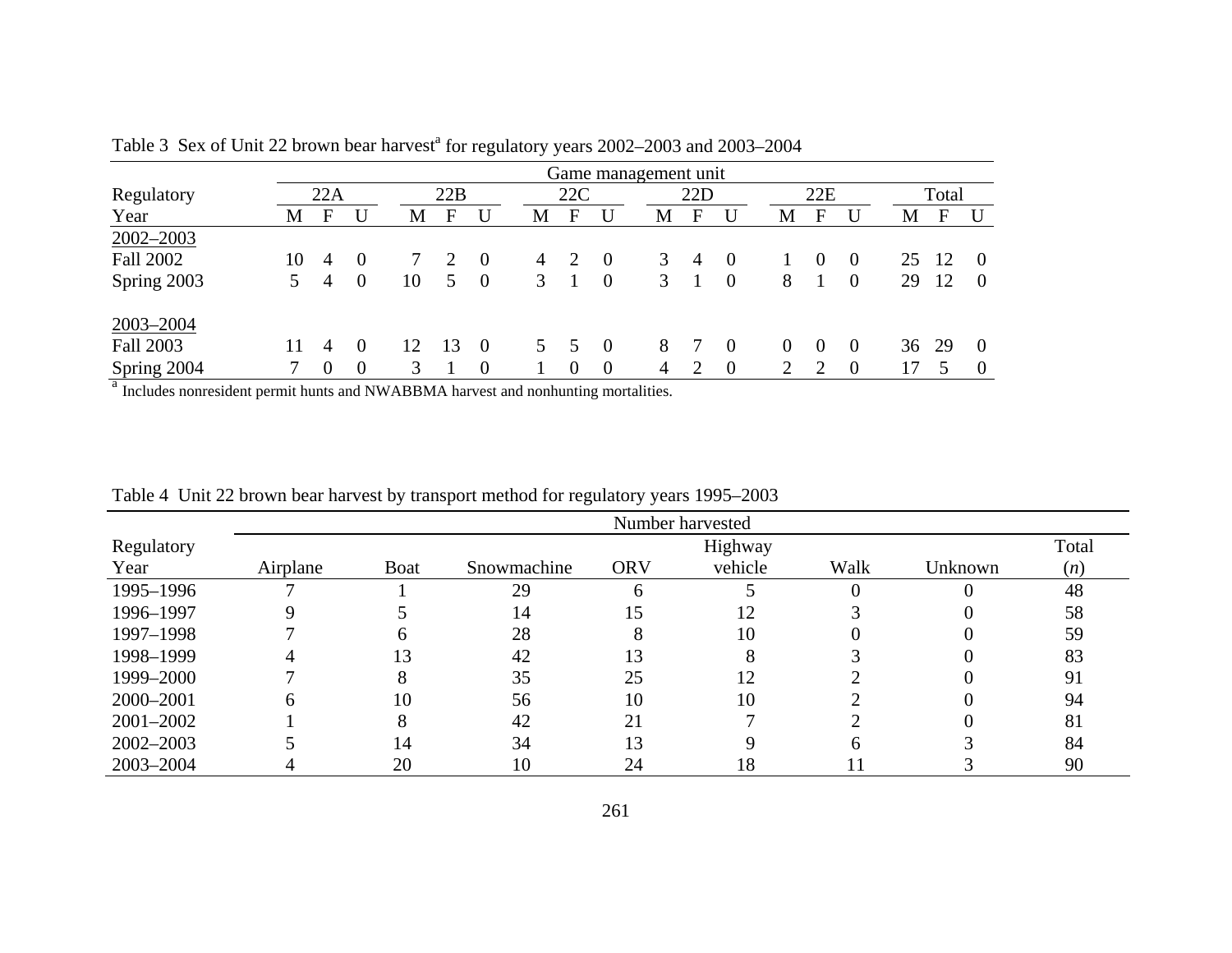

**Unit 22 Reported Brown Bear Harvest, 1983-2003**

Figure 1 Unit 22 reported brown bear harvest, 1983–2003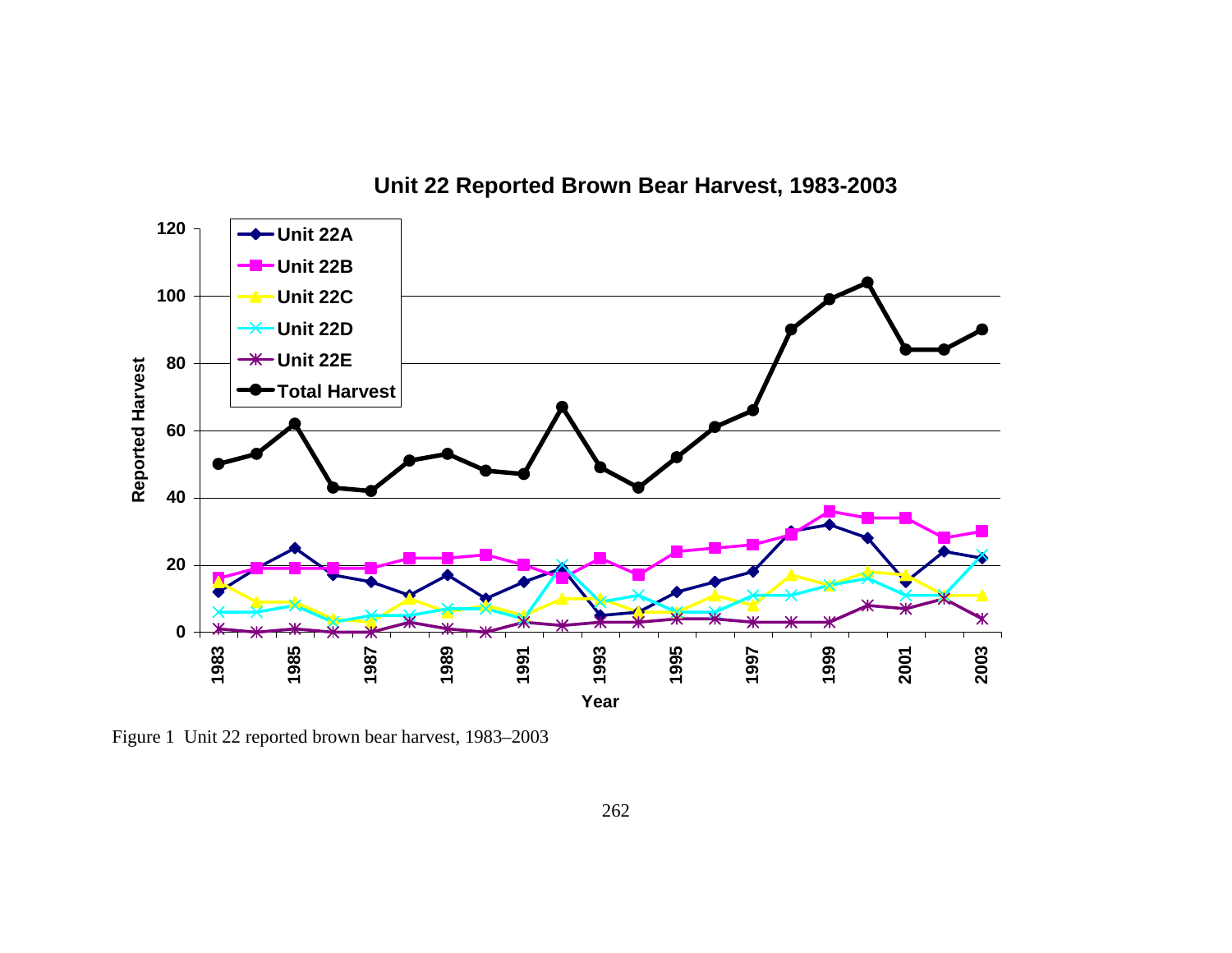**MANAGEMENT REPORT** 

## **BROWN BEAR MANAGEMENT REPORT**

From: July 2002 To: June 2004

# **LOCATION**

**GAME MANAGEMENT UNIT:** 23 (43,000 mi<sup>2</sup>)

**GEOGRAPHICAL DESCRIPTION**: Kotzebue Sound and western Brooks Range

## **BACKGROUND**

The department established hunting regulations and sealing requirements for brown bears in Unit 23 in 1961. From that time until the early 1990s, regulations assumed the primary use of brown bears was for trophy hunting. However, Inupiat hunters of inland communities had traditionally harvested brown bears for meat, fat, and hides for countless generations (Loon and Georgette 1989). In response to frustration expressed by local residents over hunting regulations for brown bear and other species, department staff began an extensive regulation review in Unit 23 during 1988. This review provided the basis for establishing the Northwest Alaska Brown Bear Management Area (NWABBMA) subsistence registration hunt in 1992. Since 1992, 3 types of brown bear hunts have existed in Unit 23: 1) two drawing permit hunts (DB 781 – fall; DB 791 – spring) for nonresident hunters; 2) a general season hunt for resident hunters; and 3) a subsistence registration permit hunt for resident hunters. Since the early 1990s, brown bear hunting regulations have been incrementally liberalized in Unit 23 to increase hunting opportunity and reduce predation on declining numbers of moose.

## **MANAGEMENT DIRECTION**

### **MANAGEMENT GOALS**

The management goal for brown bears in Unit 23 is to maintain a minimum density of one adult bear per  $25.7 \text{ mi}^2$  in the Noatak drainage.

### **MANAGEMENT OBJECTIVES**

- Conduct a census in the Noatak drainage during 2006 or 2007. The census should be comparable to the census completed in 1987.
- Continue community-based assessments to collect brown bear harvest information from residents of Unit 23.

## **METHODS**

We obtained harvest information from sealing documents, community harvest assessments, and harvest reports. Compliance with brown bear sealing requirements has historically been low for residents of Unit 23; therefore, this data should be viewed as a minimal estimate of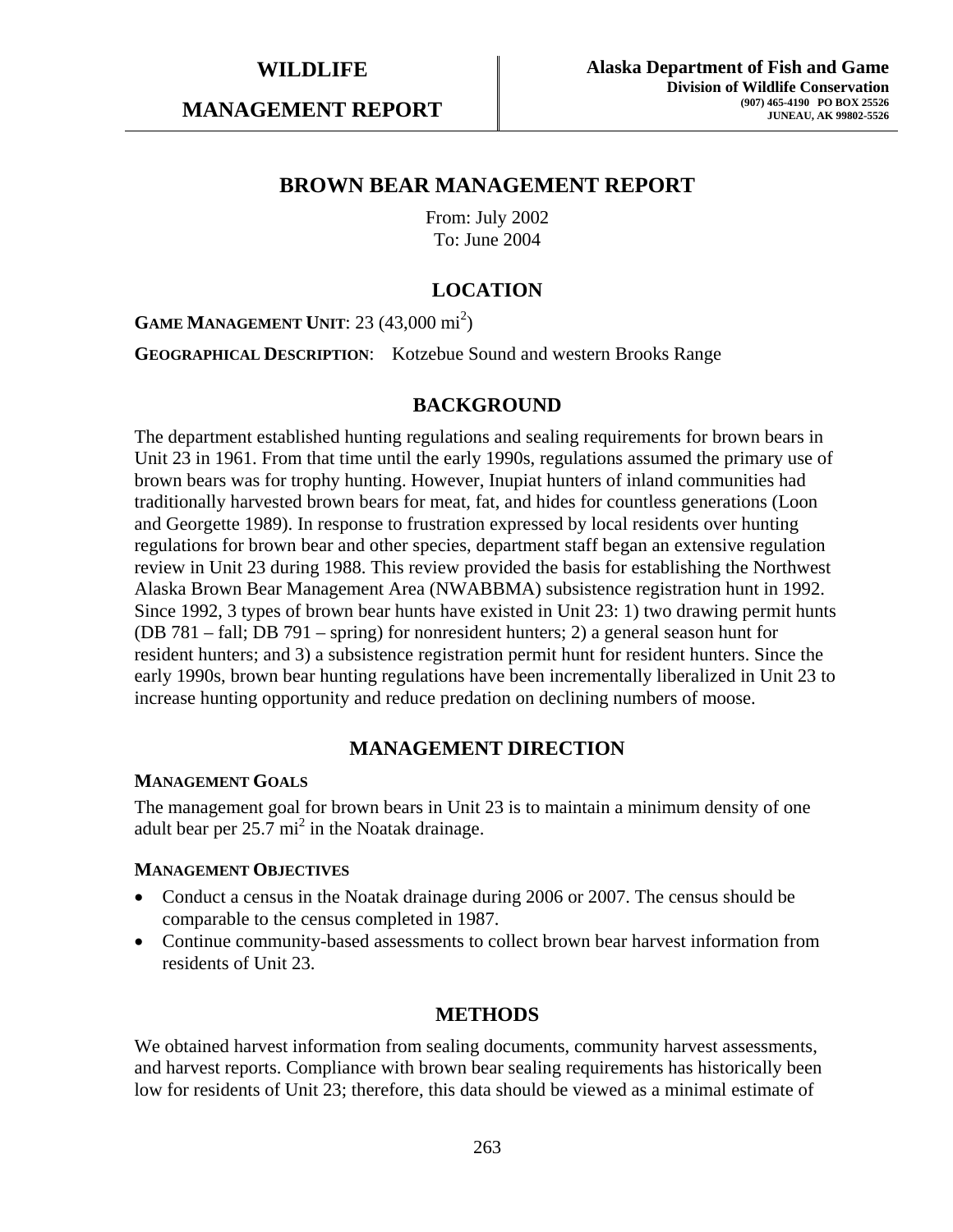harvest. In contrast, most nonlocal hunters seal their bears so this data is reasonably accurate. We believe community-based harvest assessments and harvest reports from the registration subsistence hunt are much more accurate than sealing data. Computer access to archived harvest data continued to improve during this reporting period. Harvest summaries reported in previous management reports were updated based on these files. Many brown bears taken under defense of life or property (DLP) regulations are not reported, and many of those that have been reported have still not been entered into the statewide harvest files. As a result, harvest data in future reports will likely differ from that reported here. Kotzebue staff contacted by phone those subsistence registration permit holders who did not respond to the harvest report letter.

The 1987 Red Dog brown bear census provided a benchmark for bear abundance in the northwest portion of Unit 23. Since then, our understanding of brown bear population status has been based on qualitative information from local residents and some long-term commercial operators and opportunistic observations of agency staff.

To determine whether harvests have affected the sex and age structure of bear populations, I plotted the proportion of males in the total Unit 23 harvest through time. I also plotted the size and age of male bears taken by nonlocal hunters throughout the unit, and in the most heavily hunted portion of the unit (Noatak, Wulik and Kivalina drainages), to look for "red flags" that could suggest whether hunting has affected the population sex or age structure. I focused on harvest by nonlocal hunters because they select most strongly for large, male bears. In contrast, many local hunters are nonselective or select small bears for food. I assumed that a decreasing proportion of males or a decrease in the size or age of males taken by nonlocal hunters would indicate harvests have affected the sex or age structure of the population.

The term "nonlocal hunter" in this report refers to resident Alaskans who live outside of Unit 23 as well as nonresident and alien hunters. "Local hunter" refers to anyone residing in Unit 23.

## **RESULTS AND DISCUSSION**

## **POPULATION STATUS AND TREND**

### *Population Size*

The only brown bear population census conducted in Unit 23 occurred in the vicinity of the Red Dog Mine during 1987. This census estimated a density of one adult bear (2.5+ years) per 25.7 mi<sup>2</sup> (Ballard et al. 1991). There is no other quantitative data for this unit to indicate population trend.

Residents of Unit 23 report brown bear numbers have increased since at least the 1940s or 1950s. Several developments over the last 50 years have probably contributed to this trend. Moose, caribou, and muskox numbers in this region increased substantially since the 1950s. This has provided a stable prey base for large predators. In addition, the presence of these ungulates substantially reduced the subsistence harvest of brown bears (R. Stoney, personal communication). In recent years the decline of the commercial salmon fishery in Kotzebue Sound has allowed more salmon to reach spawning areas far inland, again increasing food for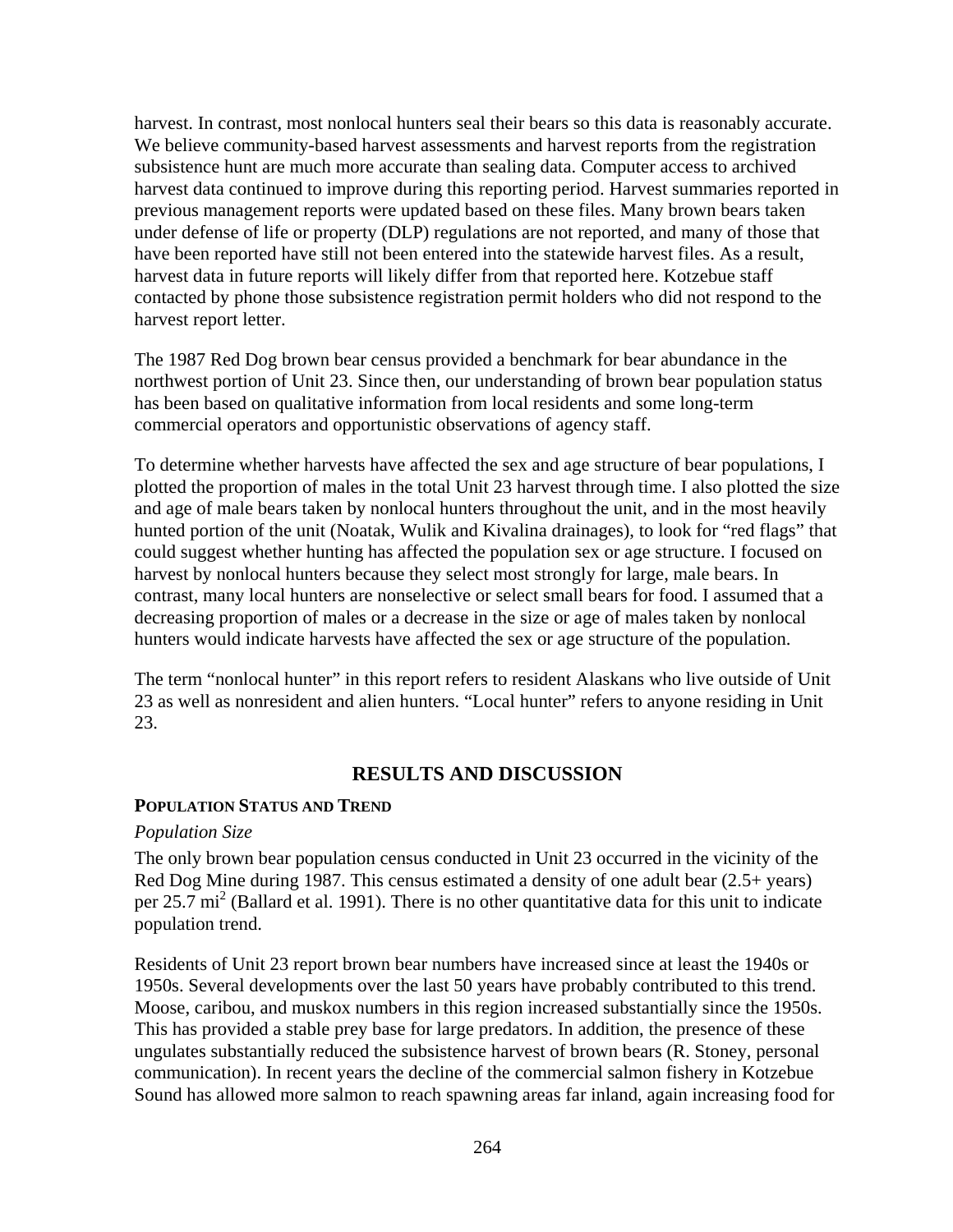bears. State hunting regulations have probably contributed to the increase of brown bears in Unit 23 as well. For example, from statehood until the early 1990s, brown bear hunting regulations mainly provided opportunities for trophy hunting and discouraged subsistence hunting to some extent. Additionally, regulations have historically made it virtually impossible to harvest sows. In contrast, "denning" bears and killing all occupants, including sows with cubs, commonly occurred when bears provided the only reliable source of terrestrial hides, meat, and fat to local users (R. Stoney, personal communication). Finally, the strong selection by recreational hunters for large male bears that occasionally kill cubs and smaller bears may have reduced natural mortality to some degree.

Since the mid 1990s many residents of Unit 23 have complained there are "too many bears" here. They complain that bears damage remote camps, take fish from drying racks, and scare people while berry picking or hunting. Similarly, some nonlocal moose and caribou hunters have lost meat to brown bears each year. Based on my opportunistic observations and reports from the public, bear predation on moose calves has likely depressed moose recruitment in large portions of the Unit since the mid to late 1990s.

## **MORTALITY**

## *Harvest*

Season and Bag Limit

The following regulations were in effect throughout the 2002–2003 and 2003–2004 regulatory years:

|                             | Resident           |                    |
|-----------------------------|--------------------|--------------------|
|                             | Open Season        |                    |
|                             | (Subsistence and   | Nonresident        |
| Unit and Bag Limits         | General Hunts)     | <b>Open Season</b> |
| Unit 23                     |                    |                    |
| Residents: One bear per     | 1 Aug $-31$ May    |                    |
| regulatory year; a \$25 tag | (General hunt)     |                    |
| fee is required             |                    |                    |
| Nonresidents: One bear      |                    | $1$ Sep-10 Oct     |
| every regulatory year by    |                    | 15 Apr - 25 May    |
| drawing permit (24 permits  |                    |                    |
| fall; 24 permits spring)    |                    |                    |
| Residents: One bear per     |                    |                    |
| regulatory year by          | 1 Aug-31 May       |                    |
| registration permit in the  | (Subsistence hunt) |                    |
| <b>NWABBMA</b>              |                    |                    |
|                             |                    |                    |

Hunters taking a brown bear under the general season hunt were required to use a big game tag and seal the hide and skull. Salvage of meat was optional under this hunt. The NWABBMA subsistence registration permit hunt has been previously described (Dau 2002).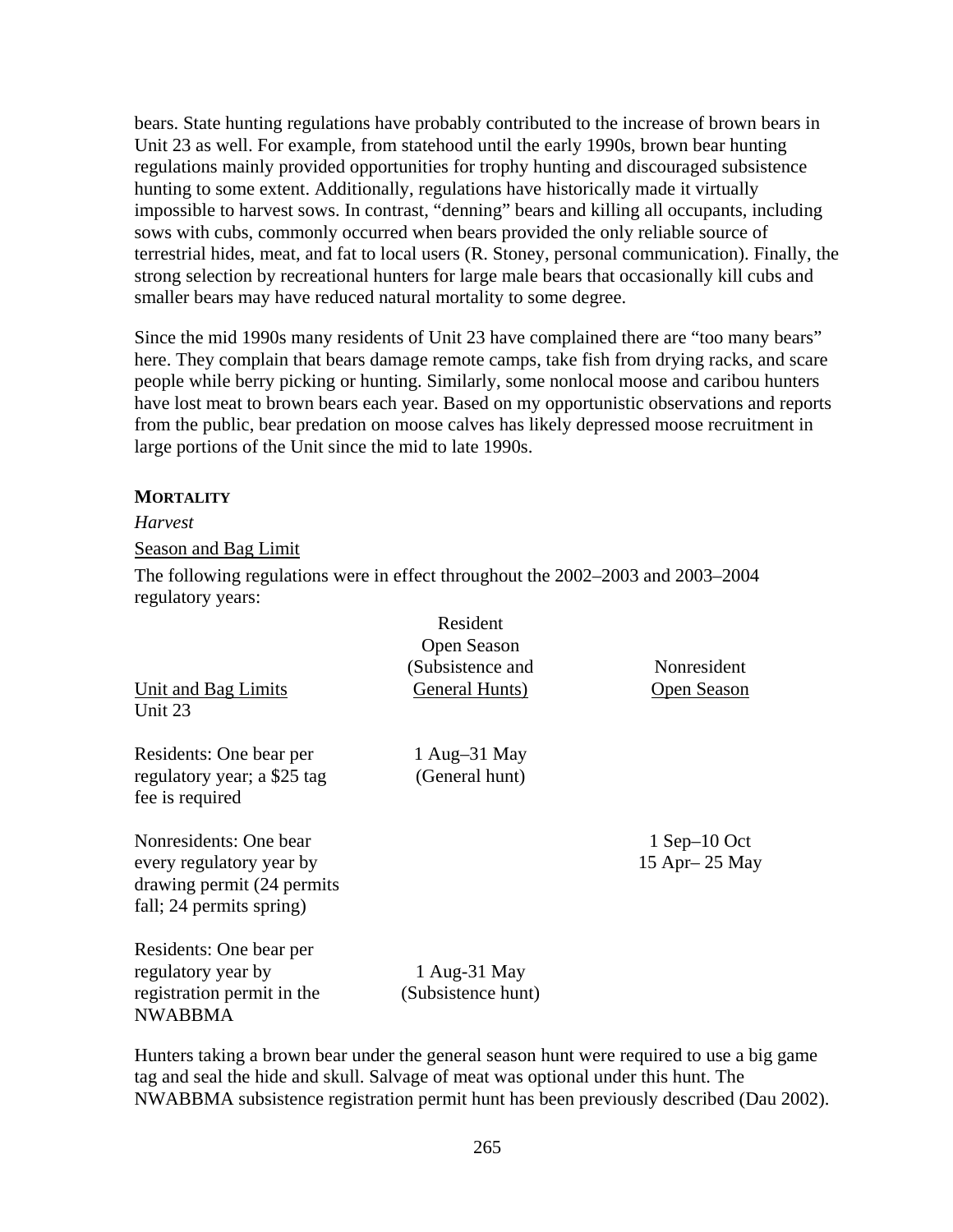Game Board Actions and Emergency Orders. There were no emergency orders issued for brown bears during the reporting period. In November 2003 the Board of Game increased the number of nonresident brown bear permits for the fall hunt (DB781) from 24 to 34. The board also eliminated the \$25 resident tag fee at this meeting so that resident hunters would only need a valid hunting license to take a bear under the general hunt within Unit 23. These changes went into effect during the 2004–2005 regulatory year.

Hunter Harvest. Harvest levels in 2002–2003 and 2003–2004 were similar and lower than in any previous year since 1998–1999 (Figure 1). The onset of breakup happened abruptly in April 2004, and as a result of poor conditions for snowmachines and airplanes, almost no bears were taken during spring. As in the past, few bears were taken under the subsistence registration permit hunt during this reporting period (Table 1).

Brown bear harvests have generally increased since the early 1960s, despite substantial annual variability around this trend (Figure 1). Annual variation in harvest levels is primarily attributable to weather and snow conditions, especially during spring, which strongly affect access and success rates. Although establishment of the brown bear subsistence hunt in 1992 may have improved our harvest data to some degree, it likely had little effect on the long-term trend toward increasing harvests because so few bears have been taken under this hunt. We feel the subsistence hunt had no effect on actual harvest levels in Unit 23 because brown bears were taken for subsistence prior to 1992 but were rarely sealed.

Community harvest estimates suggest villages within Unit 23 take relatively few brown bears for subsistence. For example, since 1998–1999, 8 community harvest assessments have been conducted in 6 villages within Unit 23 (Table 2). The maximum number of brown bears reported taken by a community during any individual year was 5 (Table 2). Combining all community harvest assessment data for Unit 23 indicates 0.0043 brown bears were taken on a per capita basis. Extrapolating that to the human population of Unit 23 (6563 people excluding Kivalina and Point Hope, which do not harvest brown bears for food) suggests roughly 32 brown bears were harvested for subsistence annually during this reporting period. It may be inappropriate to apply a harvest rate estimated from outlying villages to the entire community of Kotzebue. Applying the per capita harvest rate (0.0043 brown bears/person) only to outlying villages in Unit 23 (3468 people excluding Kivalina, Point Hope, and Kotzebue) suggests about 15 bears were taken. During 1999–2000 through 2003–2004, residents of Kotzebue reported taking an average 7.4 bears annually. Adding the mean annual bear harvest for Kotzebue (7 bears) to the village per capita harvest estimate (15 bears) yields a total Unit 23 local harvest of 22 bears. Thus, residents of Unit 23 probably took roughly 22– 32 brown bears annually during this reporting period.

Illegal harvests may exceed the unreported component of legitimate subsistence harvests in Unit 23. For example, several years ago 8 brown bears were taken illegally for their gall bladders within a period of several days between Kivalina and Cape Thompson (C. Bedingfield, personal communication). Similarly, in the past 2 years I have found 3 bears, 1 of which had a cub that almost certainly died later, shot and left by hunters. My discoveries must represent only a small fraction of all bears shot and abandoned. Additionally, many residents of Unit 23 feel DLP reporting requirements are onerous and, as a result, many bears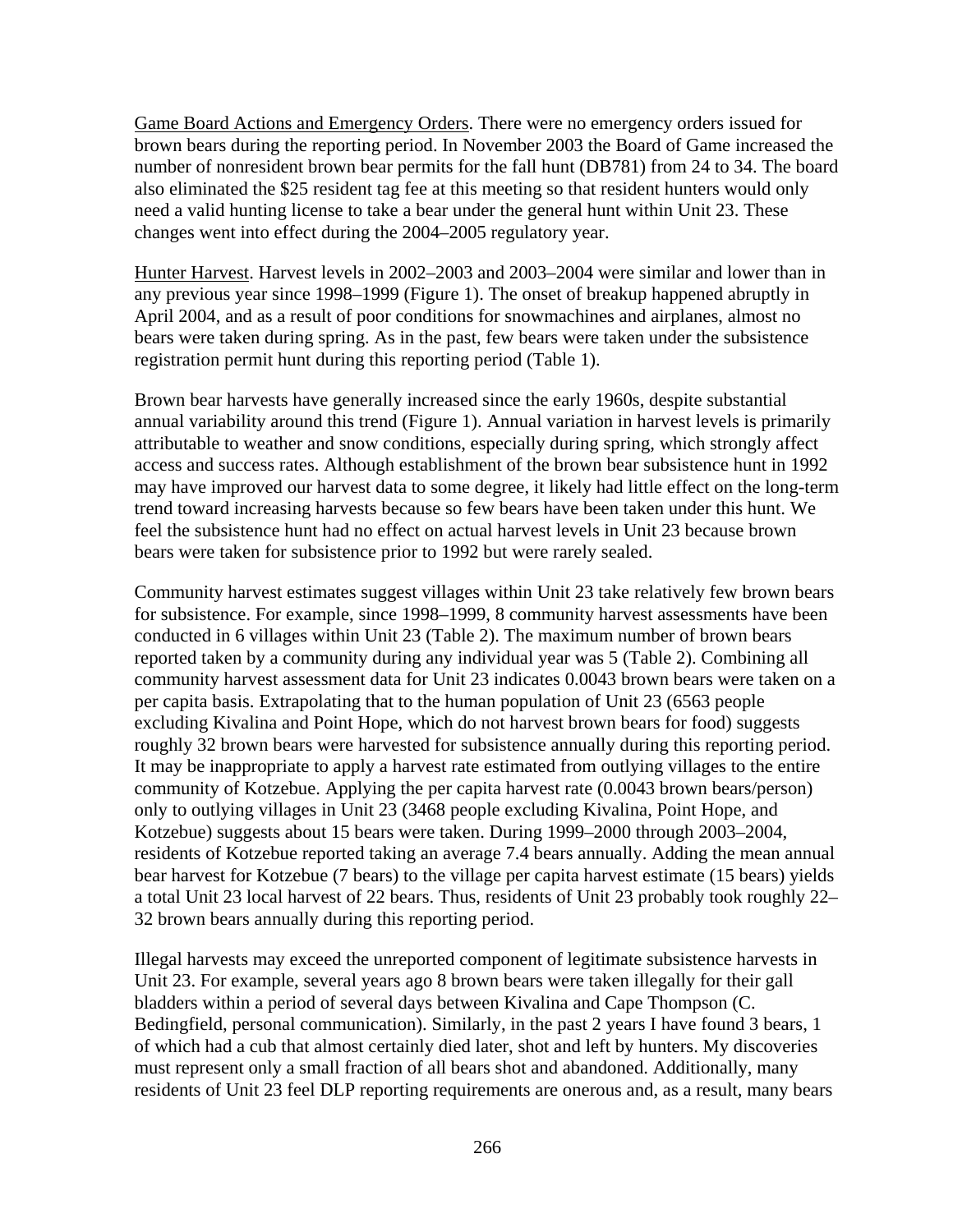taken under these regulations are not reported. The significance of this is that harvest data underrepresents total human-induced mortality of bears. Even so, brown bear numbers remained high during the reporting period.

As in previous years, more brown bears were reported taken in the Noatak drainage during this reporting period than in any other drainage (Figure 2, Table 3). This is partly because guides and residents of Kotzebue have historically focused their efforts in the Noatak River drainage where brown bears are easier to hunt than in the more densely forested Kobuk drainage. Since 1998, brown bear harvests in the Kobuk drainage have been approaching those reported for the Noatak drainage.

There was no trend in the proportion of males in the total Unit 23 harvest (Figure 3). Likewise, there was no trend in skull size for male bears taken by nonlocal hunters throughout the unit (Figure 4). Although there was no clear temporal trend in median age of male bears taken throughout the unit (Figure 5), it appears hunters began taking somewhat younger bears after 1991.

Historically, most trophy hunting for brown bears in Unit 23 has occurred in that portion of the Noatak drainage below the Anisak River and in the Wulik and Kivalina drainages. Telemetry results indicate bears commonly move among these drainages (Ballard et al. 1991). If hunting has substantially affected the sex or age structure of bears anywhere in Unit 23, it should be most apparent in harvests within this area by nonlocal hunters, who most strongly select for large male bears. In this area there was no trend in the proportion of male bears taken, or in the size of male bears harvested for the sample of all bears harvested, or for the subsample of bears harvested only by nonlocal hunters (Figure 6).

Brown bear hunting regulations in Unit 23 have been modified many times since 1962. Since 1992, brown bear regulations have been incrementally liberalized to provide for traditional subsistence hunting practices and to increase opportunity for recreational hunters. These regulatory changes also attempted to slowly reduce bear density to reduce bear–human conflicts and predation on moose. Even so, the long-term trend toward higher harvests (Figure 1) is probably more a function of increasing numbers of commercial operators and nonlocal hunters in Unit 23, especially nonlocal resident hunters (Figure 7), than increasingly liberal brown bear regulations.

Permit Hunts. Participation in the NWABBMA registration hunt may be declining as a result of increasingly liberal general hunting regulations. Subsistence hunters took 4 bears (all males) in 2002–2003 and no bears in 2003–2004 (Table 1).

Nonresident brown bear hunters were limited to 2 drawing permit hunts, DB781 (fall hunt) and DB791 (spring hunt), with 24 permits available in each hunt annually. Nonresidents took 7 bears (1 male and 6 females) in fall 2002, 4 bears (all males) in spring 2003, 4 bears (all males) in fall 2003, and 1 bear (a male) in spring 2004 (Table 1). During 2003–2004, the nonresident harvest was the lowest ever recorded, and the nonlocal resident harvest was near its maximum range (Table 4).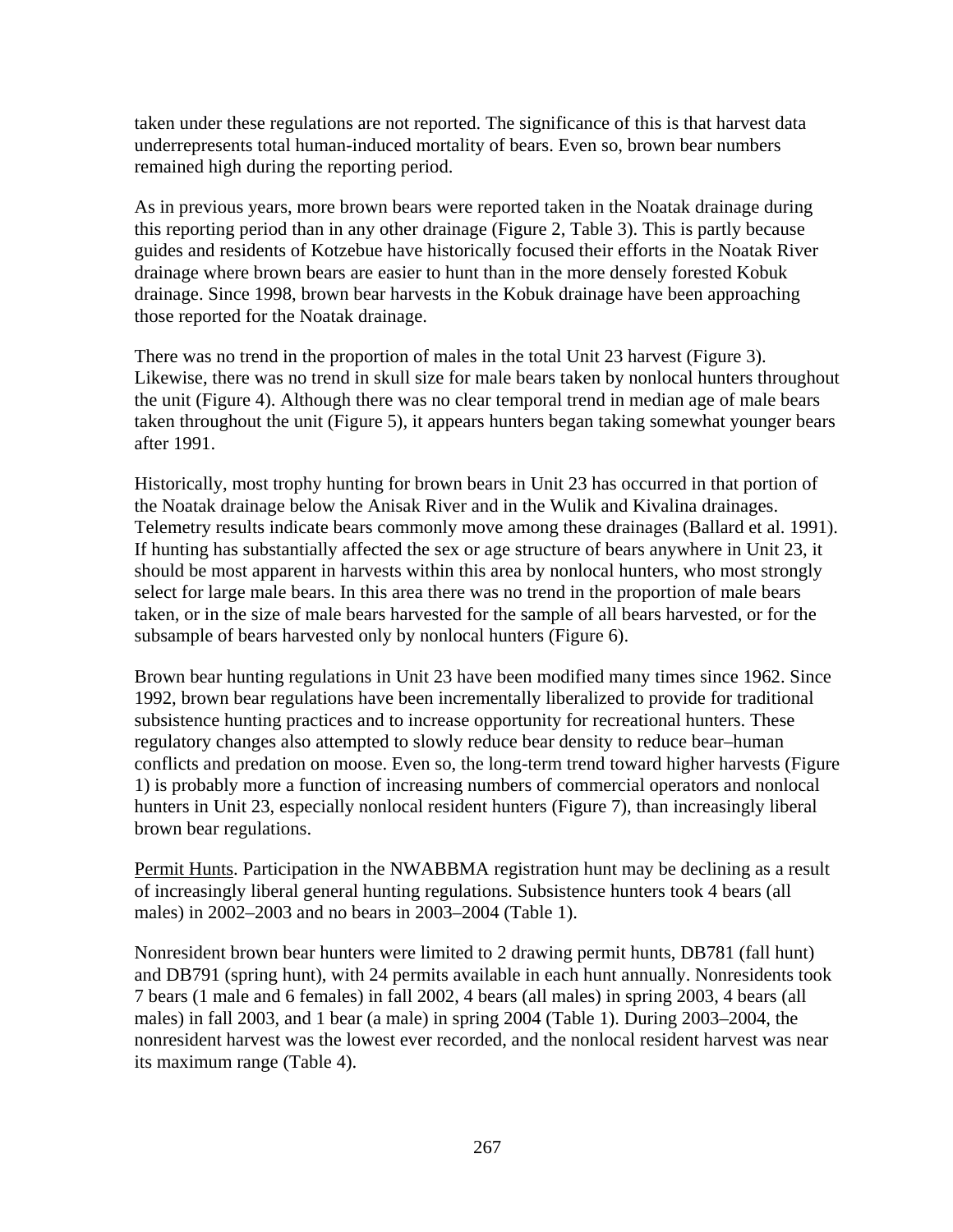Hunter Residency and Success. Nonlocal resident and nonresident hunters took 79% and 88% of the total reported Unit 23 harvest during 2002–2003 and 2003–2004, respectively (Figure 8, Table 4; this does not include community harvest assessment data). The number of Alaskan hunters who reside outside Unit 23 has increased substantially since the early 1990s. Increasing harvest levels are primarily attributable to higher numbers of nonlocal hunters.

Harvest Chronology. More bears were taken during September than in any other month (Table 5). During 2002–2003, 63% of the harvest occurred during September, and in 2003– 2004 this percentage was 71%.

Transport Methods. As in previous years, aircraft were the predominant means of accessing brown bear hunting areas. Boats (during fall) and snowmachines (during spring) were the next most commonly used means of transportation (Table 6). Many guides are now combining use of airplanes and snowmachines to hunt bears. Use of all-terrain vehicles (ATVs) during fall is increasing for hunting all big game in Unit 23 as guides and outfitters base them at remote camps.

## *Other Mortality*

There were no estimates of other mortality for brown bears in Unit 23 during the reporting period.

# **HABITAT**

## *Assessment*

There were no habitat assessment activities in Unit 23 during the reporting period.

# *Enhancement*

There were no habitat enhancement activities in Unit 23 during the reporting period.

# **NONREGULATORY MANAGEMENT PROBLEMS/NEEDS**

During this reporting period, brown bears continued to be viewed as a nuisance or threat to many residents of Unit 23 who encounter them during subsistence activities, e.g., drying fish or picking berries. Many local residents believe brown bears have caused moose numbers to decline in Unit 23 during recent years.

# **CONCLUSIONS AND RECOMMENDATIONS**

- Census a large portion of northwest Unit 23, including the 1987 Red Dog brown bear project study area, in 2006 or 2007 to evaluate the effects of development on bear abundance and determine bear density.
- Continue community-based assessments to monitor harvests of brown bears by residents of Unit 23.
- Brown bear regulations in Unit 23 have been incrementally liberalized since the early 1990s. During this time, brown bear harvest levels have increased; however, this trend began well before recent regulatory changes. Increases in bear harvests have probably been caused more by increasing numbers of commercial operators and nonlocal hunters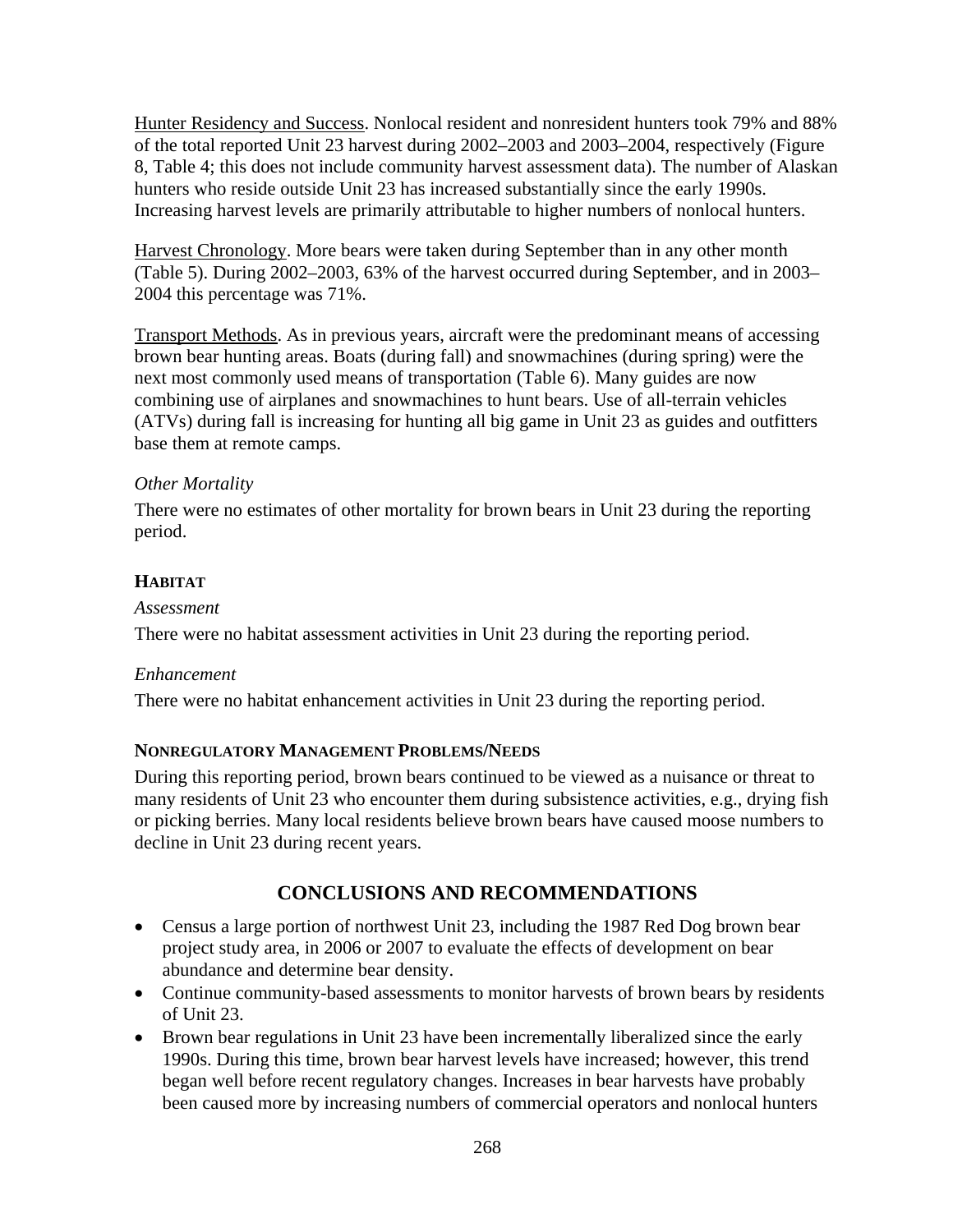throughout Unit 23 than through increased hunting opportunity. Although brown bear harvests have clearly increased in Unit 23 over the last 40 years, harvest data do not suggest this has affected the sex or age structure of the population or the size of bears available to hunters. Heavily hunted portions of the unit may be acting as "population sinks" where bears, especially boars, continually replace those that are harvested through immigration from lightly hunted areas, e.g., the upper Noatak drainage and Brooks Range. Alternatively, harvest data is notoriously insensitive to changes in brown bear population structure. Without census data, human harvests could skew population sex and age structures and not be reflected in harvest data.

## **LITERATURE CITED**

- BALLARD, W.B., L.A. AYRES, K.E. RONEY, D.J. REED AND S.G. FANCY. 1991. Demography of Noatak grizzly bears in relation to human exploitation and mining development. Final Report. Alaska Department Fish and Game. Federal Aid in Wildlife Restoration Grant W–23–1, W–23–2, and W–23–3 Study 4.20. Juneau. 227 pp.
- DAU, J. 2001. Brown bear survey-inventory management report. Unit 23. Pages 264–281 *in* C. Healy, editor. Brown bear. Alaska Department Fish and Game. Federal Aid Wildlife Restoration Survey-Inventory Activities 1 July 1998–30 June 2000. Grants W–27-2 and W–27–3. Project 4.0. Juneau.
- LOON, H. AND S. GEORGETTE. 1989. Contemporary brown bear use in NW Alaska. Alaska Department Fish and Game, Division of Subsistence. Tech. Paper No. 163. Kotzebue, AK.

| <b>PREPARED BY:</b>    | <b>SUBMITTED BY:</b>                |
|------------------------|-------------------------------------|
| Jim Dau                | Peter J. Bente                      |
| Wildlife Biologist III | <b>Survey-Inventory Coordinator</b> |

Please cite any information taken from this section, and reference as:

Dau, J. 2005. Unit 23 brown bear management report. Pages 263–283 *in* C. Brown, editor. Brown bear management report of survey and inventory activities 1 July 2002–30 June 2004. Alaska Department of Fish and Game. Juneau, Alaska.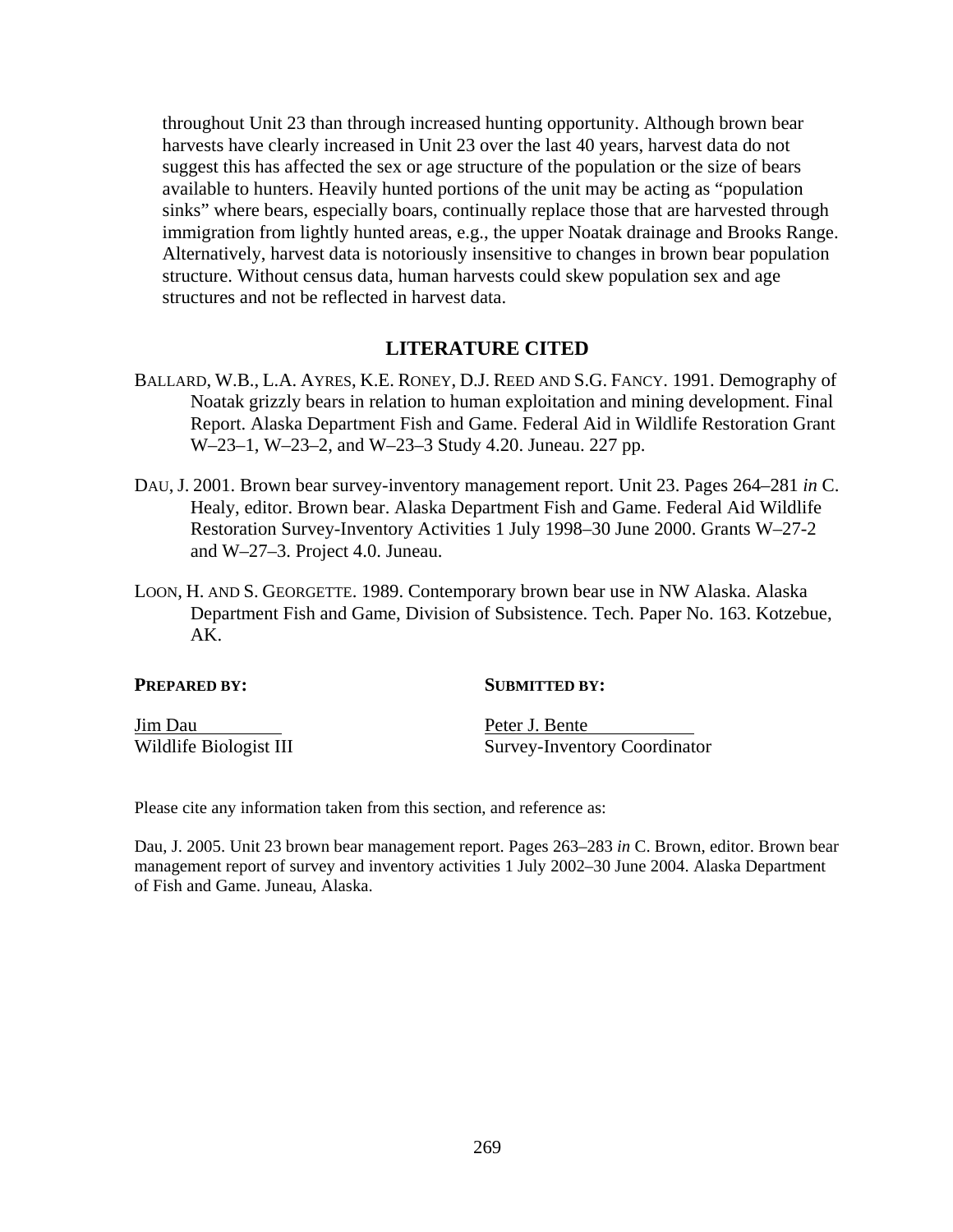

Figure 1 Unit 23 brown bear harvest, 1961–1962 through 2003–2004 (sealing and registration permit data)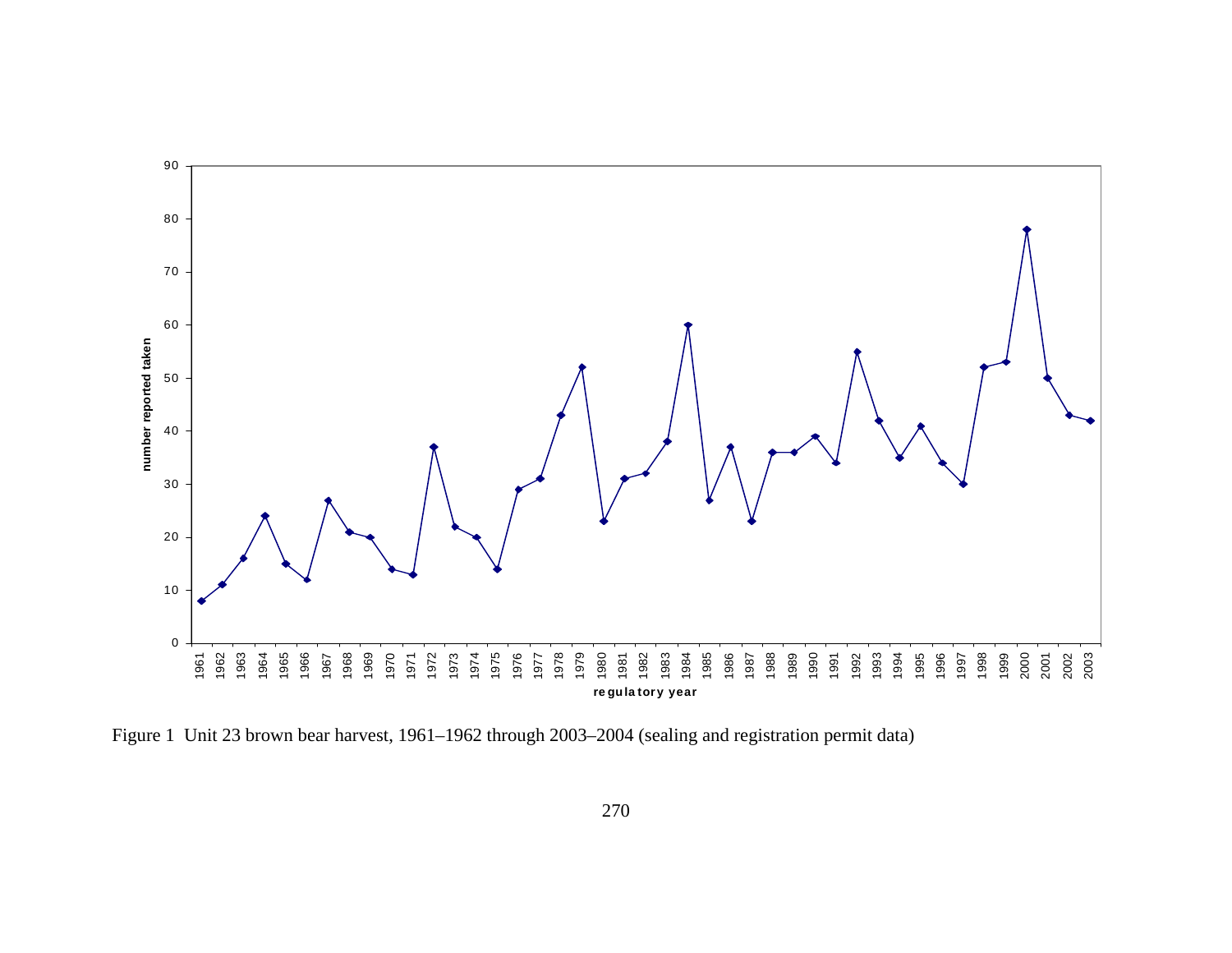

Figure 2 Unit 23 brown bear harvest by drainage, 1961–1962 through 2002–2003 (sealing and registration permit data)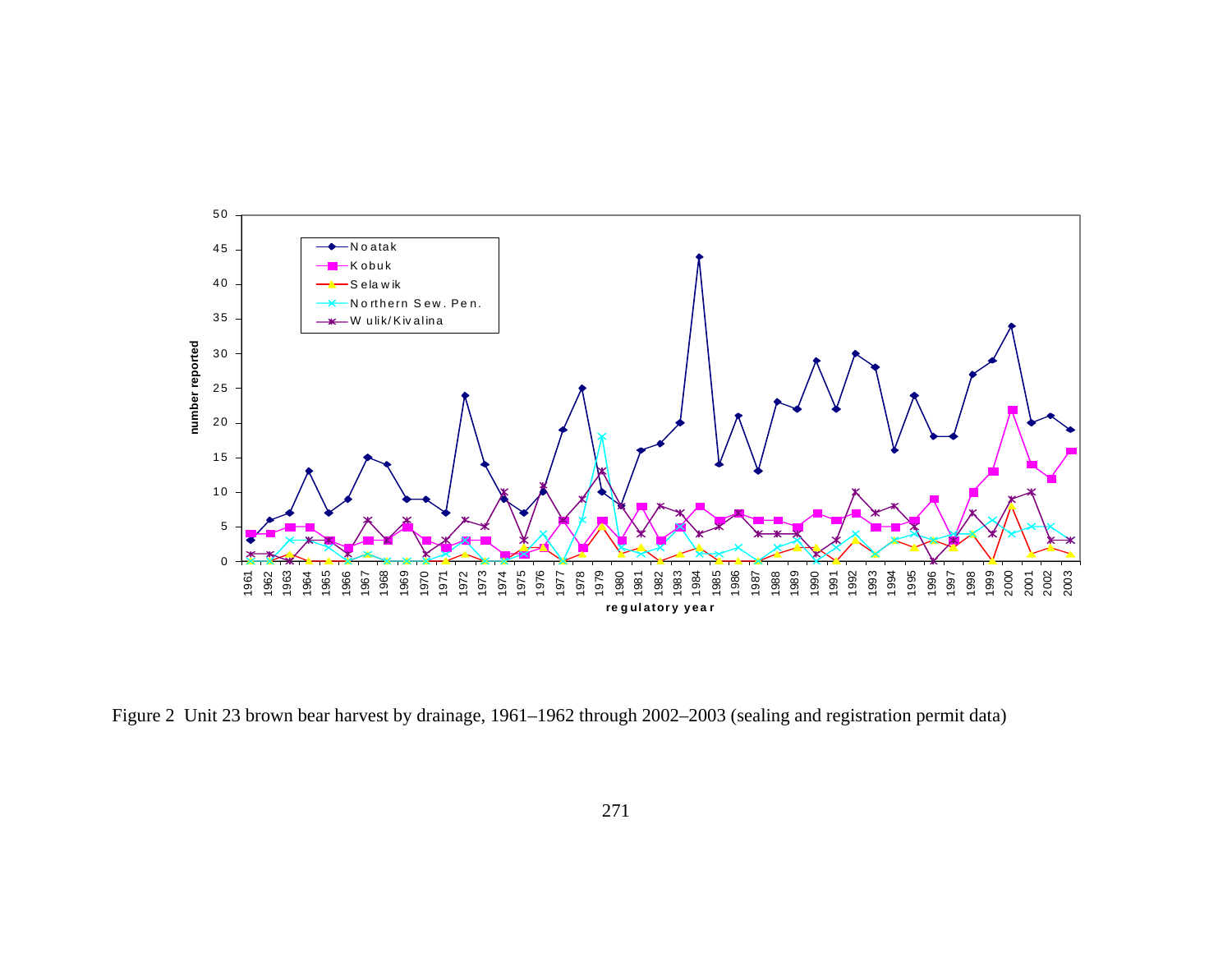

Figure 3 Percentage of males in Unit 23 brown bear harvest, 1961–1962 through 2003–2004 (sealing and registration permit data)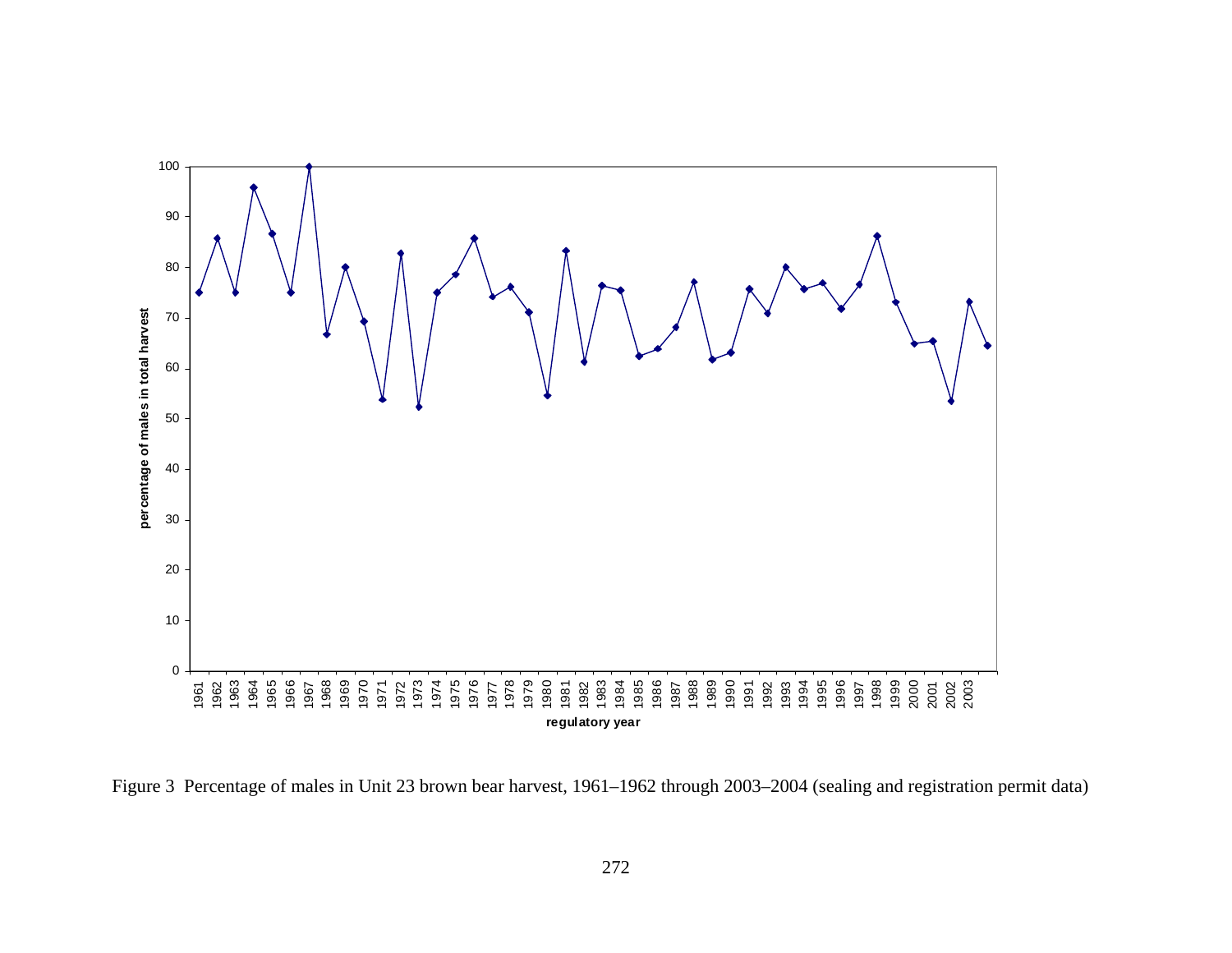

Figure 4 Median skull size of male brown bears taken in Unit 23 by hunters who resided outside the unit, 1972–1973 through 2003– 2004 (sealing data)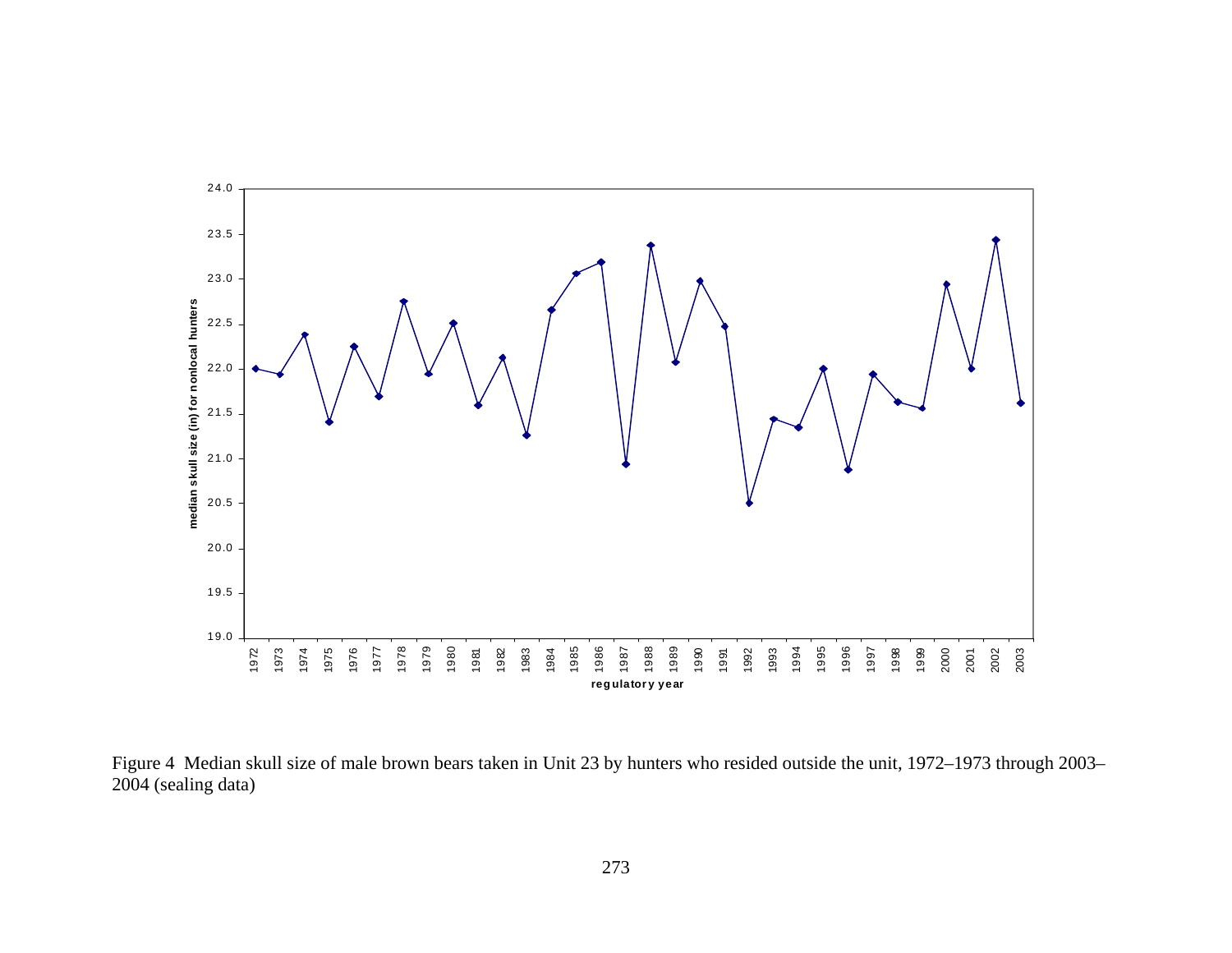

Figure 5 Median age of brown bears harvested in Unit 23, 1972–1973 through 2003–2004 (sealing data)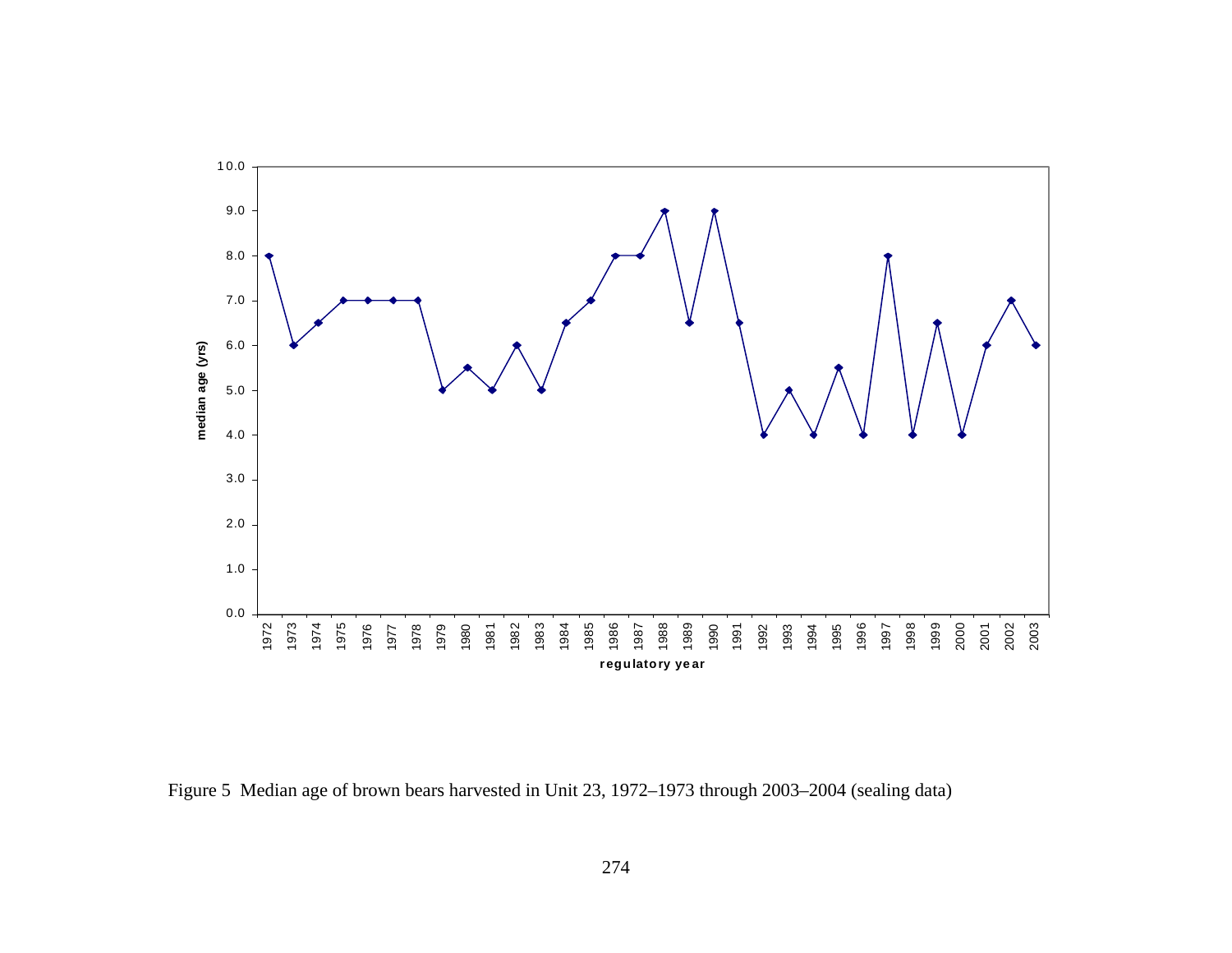

Figure 6 Median skull size of male brown bears taken in that portion of the Noatak drainage below the Anisak R., and in the Wulik and Kivalina drainages, 1962–1963 through 2003–2004 (sealing data)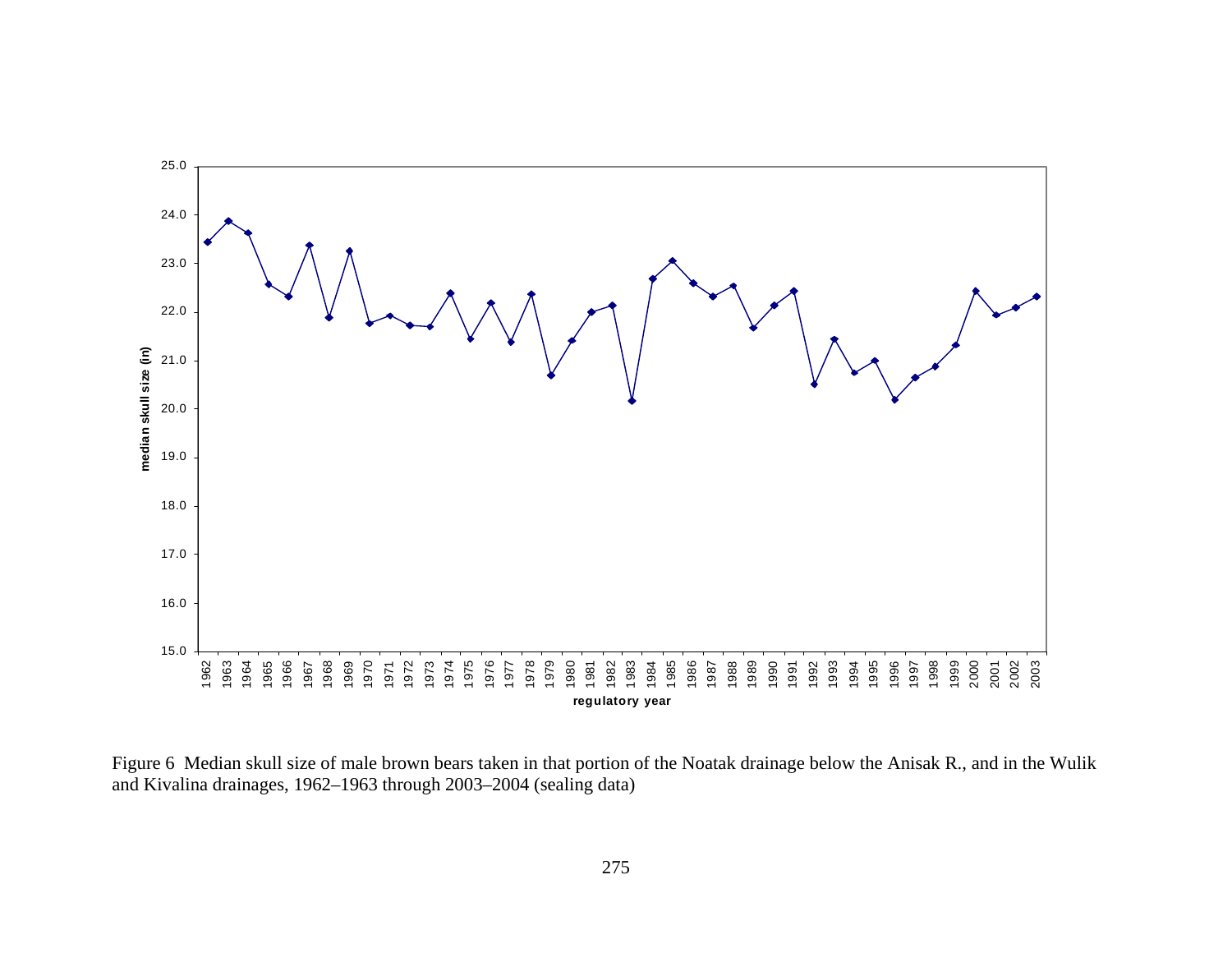

Figure 7 Unit 23 brown bear harvest by hunter residence, 1961–1962 through 2003–2004 (sealing and registration permit data)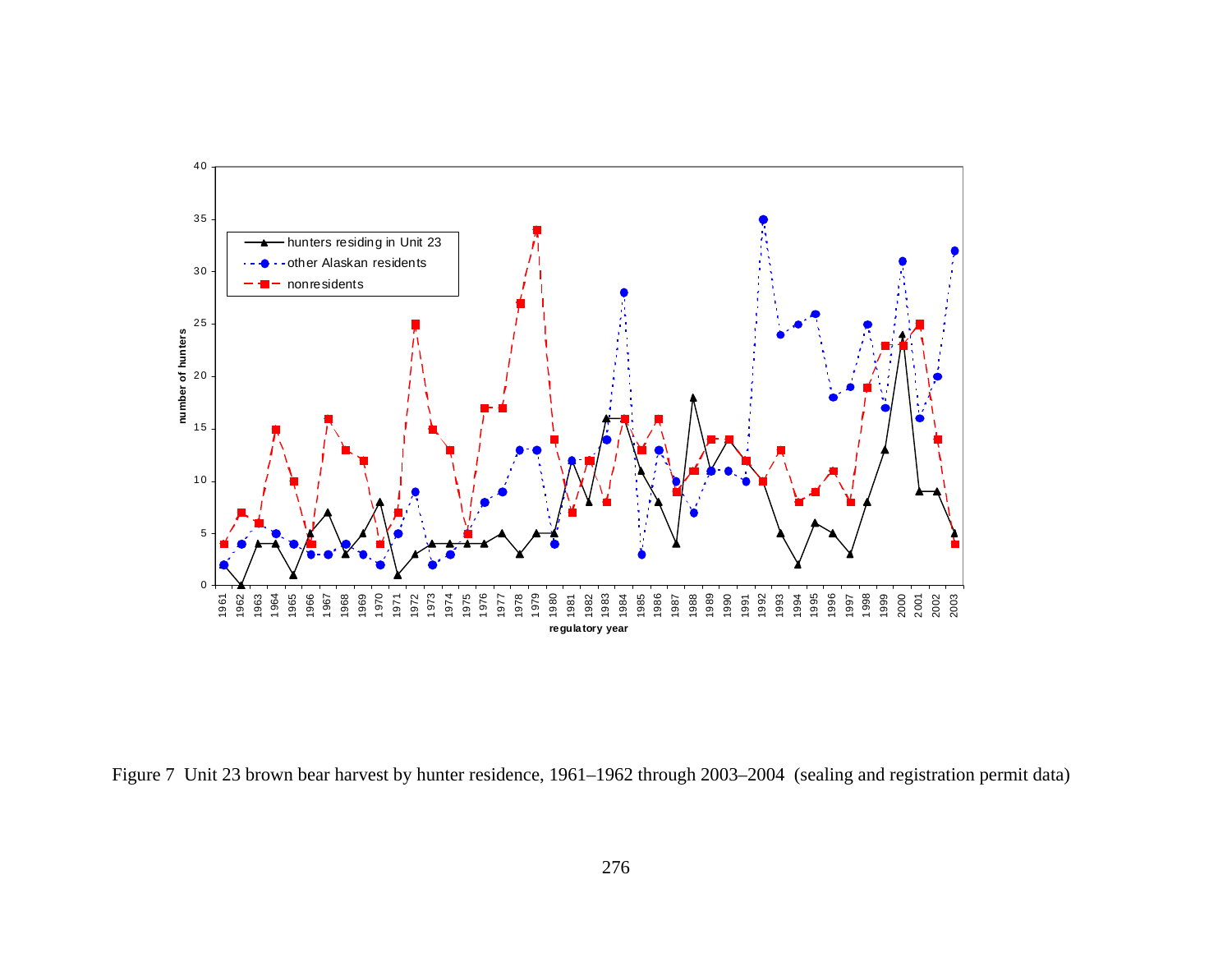

Figure 8 Unit 23 brown bear harvest by hunter residence, 1961–1962 through 2003–2004 (sealing and registration permit data)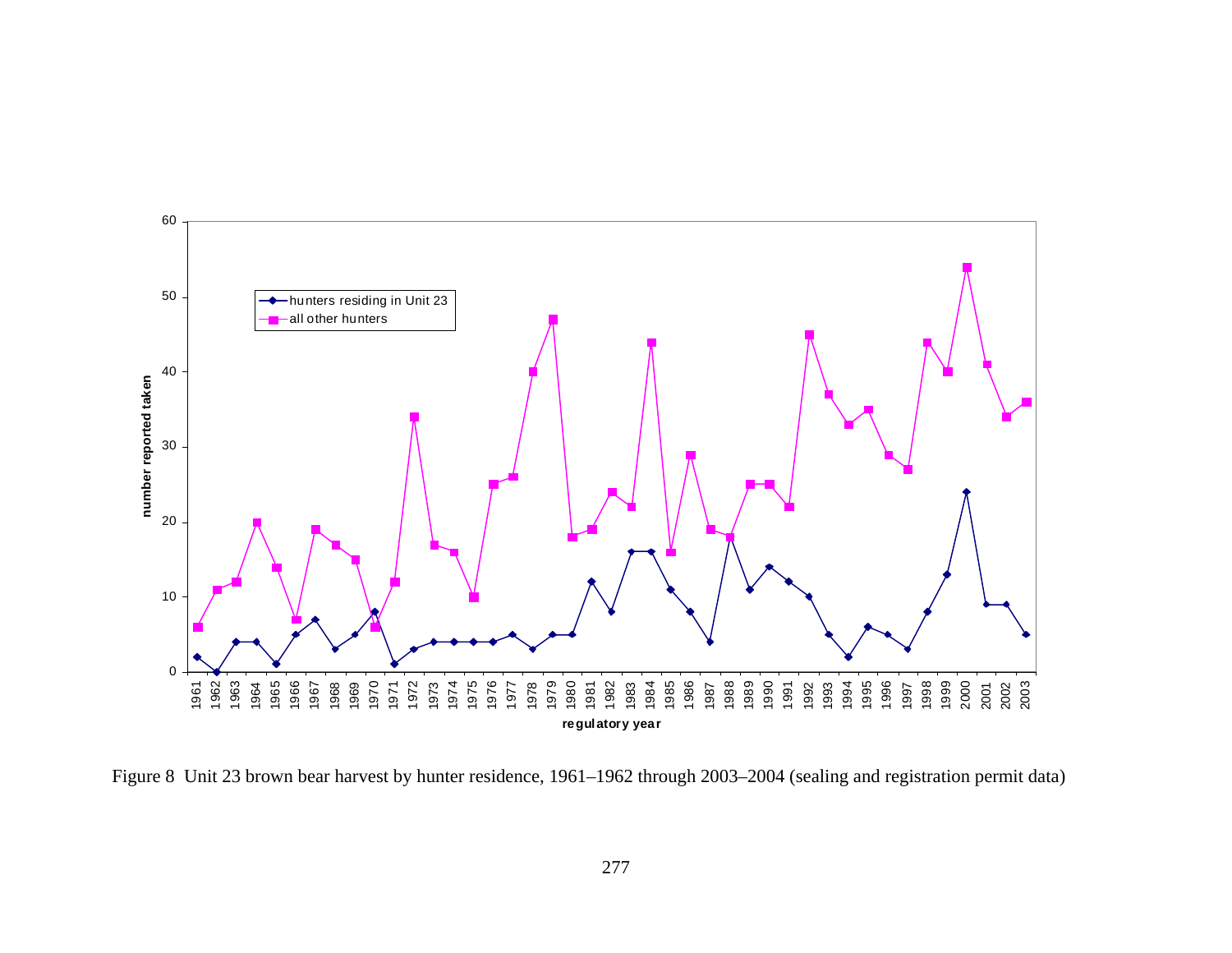| Regulatory year/Hunt type<br>1998-1999                                                                                         | Male                                             | Female                                                                               | Unknown                                                                                                          | Total                                                               |
|--------------------------------------------------------------------------------------------------------------------------------|--------------------------------------------------|--------------------------------------------------------------------------------------|------------------------------------------------------------------------------------------------------------------|---------------------------------------------------------------------|
| General hunt<br>Fall nonresident (DB781)<br>Spring nonresident (DB791)<br>NWABBMA (subsistence)<br>Nonhunting harvest<br>Total | 22<br>9<br>5<br>$\overline{7}$<br>1<br>44        | 4<br>$\overline{2}$<br>$\boldsymbol{0}$<br>$\boldsymbol{0}$<br>$\boldsymbol{0}$<br>6 | 1<br>$\overline{2}$<br>1<br>$\theta$<br>$\overline{0}$<br>$\overline{4}$                                         | 27<br>13<br>6<br>$\tau$<br>$\mathbf{1}$<br>54                       |
| 1999-2000                                                                                                                      |                                                  |                                                                                      |                                                                                                                  |                                                                     |
| General hunt<br>Fall nonresident (DB781)<br>Spring nonresident (DB791)<br>NWABBMA (subsistence)<br>Nonhunting harvest<br>Total | 6<br>7<br>9<br>4<br>6<br>32                      | 6<br>4<br>$\mathbf{1}$<br>$\mathbf{1}$<br>3<br>15                                    | $\theta$<br>$\boldsymbol{0}$<br>$\overline{0}$<br>$\theta$<br>7<br>7                                             | 12<br>11<br>10<br>5<br>16<br>54                                     |
| 2000-2001                                                                                                                      |                                                  |                                                                                      |                                                                                                                  |                                                                     |
| General hunt<br>Fall nonresident (DB781)<br>Spring nonresident (DB791)<br>NWABBMA (subsistence)<br>Nonhunting harvest<br>Total | 28<br>2<br>11<br>6<br>$\theta$<br>47             | 16<br>4<br>$\overline{0}$<br>3<br>1<br>24                                            | 1<br>$\boldsymbol{0}$<br>$\overline{0}$<br>$\overline{0}$<br>1<br>$\overline{2}$                                 | 45<br>6<br>11<br>9<br>$\overline{2}$<br>73                          |
| 2001-2002                                                                                                                      |                                                  |                                                                                      |                                                                                                                  |                                                                     |
| General hunt<br>Fall nonresident (DB781)<br>Spring nonresident (DB791)<br>NWABBMA (subsistence)<br>Nonhunting harvest<br>Total | 16<br>6<br>8<br>$\overline{2}$<br>$\theta$<br>32 | 7<br>5<br>4<br>$\mathbf{1}$<br>$\theta$<br>17                                        | $\theta$<br>$\boldsymbol{0}$<br>$\overline{0}$<br>$\theta$<br>1<br>1                                             | 23<br>11<br>12<br>3<br>$\mathbf{1}$<br>50                           |
| 2002-2003                                                                                                                      |                                                  |                                                                                      |                                                                                                                  |                                                                     |
| General hunt<br>Fall nonresident (DB781)<br>Spring nonresident (DB791)<br>NWABBMA (subsistence)<br>Nonhunting harvest<br>Total | 14<br>1<br>$\overline{4}$<br>4<br>$\theta$<br>23 | 14<br>6<br>$\boldsymbol{0}$<br>$\overline{0}$<br>$\overline{0}$<br>20                | $\overline{0}$<br>$\boldsymbol{0}$<br>$\boldsymbol{0}$<br>$\boldsymbol{0}$<br>$\boldsymbol{0}$<br>$\overline{0}$ | 28<br>7<br>4<br>$\overline{4}$<br>$\boldsymbol{0}$<br>43            |
| 2003-2004                                                                                                                      |                                                  |                                                                                      |                                                                                                                  |                                                                     |
| General hunt<br>Fall nonresident (DB781)<br>Spring nonresident (DB791)<br>NWABBMA (subsistence)<br>Nonhunting harvest<br>Total | 24<br>4<br>1<br>$\boldsymbol{0}$<br>1<br>30      | 11<br>0<br>0<br>0<br>0<br>11                                                         | $\theta$<br>$\boldsymbol{0}$<br>0<br>0<br>1                                                                      | 35<br>4<br>$\mathbf{1}$<br>$\boldsymbol{0}$<br>$\overline{2}$<br>42 |

Table 1 Reported harvest of brown bears in Unit 23, 1998–1998 through 2003–2004, by hunt type (excludes bears reported with hunt unknown; sealing and registration permit data)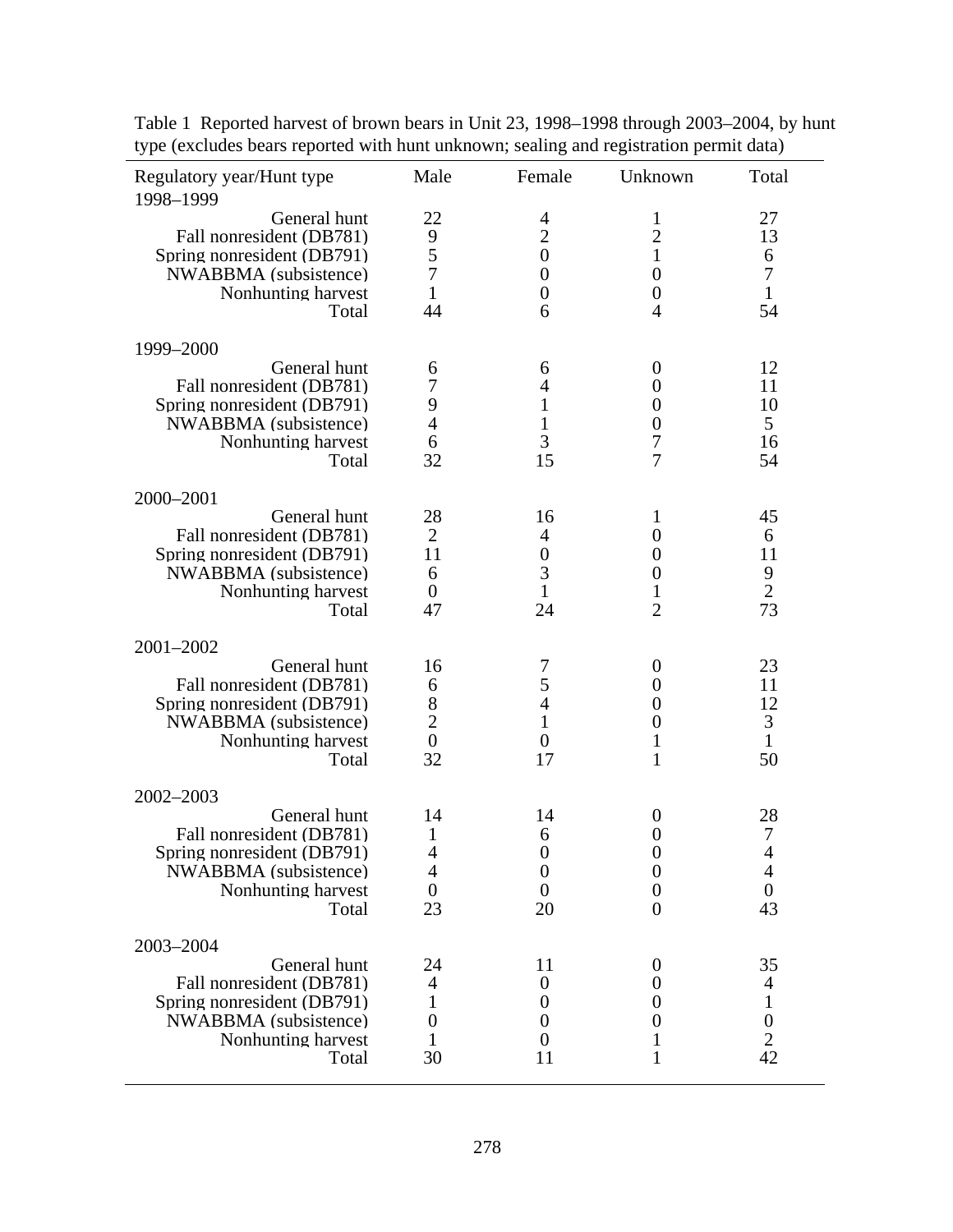| Community      | Year          | Human<br>Population | Estimated nr of<br>brown bears<br>harvested | Nr of brown bears<br>taken per individual |
|----------------|---------------|---------------------|---------------------------------------------|-------------------------------------------|
| Ambler         | $2002 - 2003$ | 291                 |                                             | 0.0034                                    |
| Kiana          | 1999          | 398                 | $\overline{2}$                              | 0.0050                                    |
| <b>Noatak</b>  | 1999          | 423                 | 3                                           | 0.0071                                    |
| <b>Noatak</b>  | 2001-2002     | 455                 |                                             | 0.0022                                    |
| <b>Noorvik</b> | 2002          | 677                 | 5                                           | 0.0074                                    |
| Selawik        | 1999          | 767                 |                                             | 0.0013                                    |
| Shungnak       | 1998-1999     | 255                 | 1                                           | 0.0039                                    |
| Shungnak       | 2002          | 248                 |                                             | 0.0040                                    |
| Total          |               | 3514                | 15                                          | 0.0043                                    |

Table 2 Brown bear harvests in Unit 23 based on community harvest assessments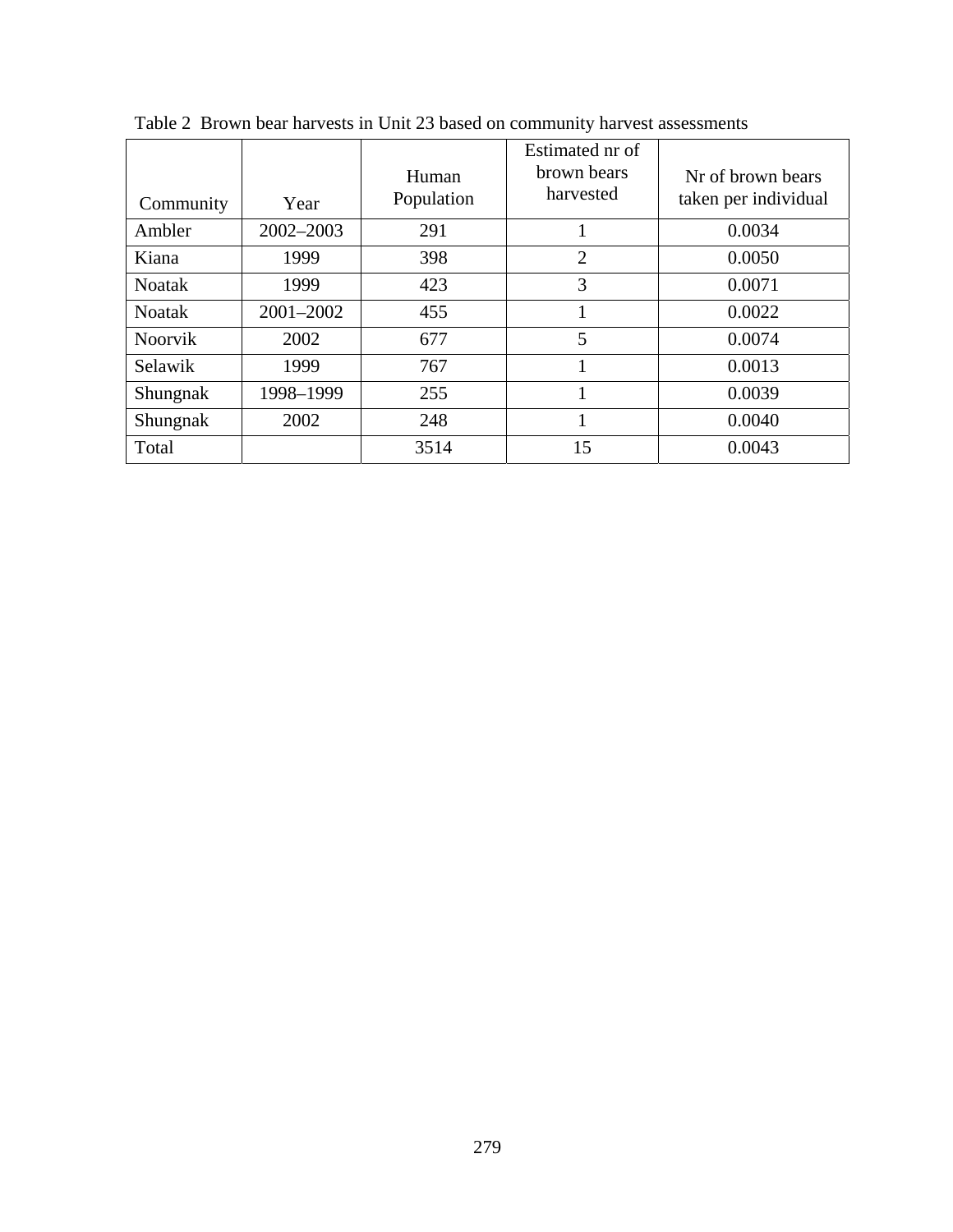| Regulatory year | Noatak | Kobuk            | Selawik          | N. Seward<br>Peninsula | Wulik/<br>Kivalina | Total |
|-----------------|--------|------------------|------------------|------------------------|--------------------|-------|
| 1981-1982       | 16     | $8\,$            | $\overline{2}$   | $\mathbf{1}$           | $\overline{4}$     | 31    |
| 1982-1983       | 17     | $\mathfrak{Z}$   | $\boldsymbol{0}$ | $\overline{2}$         | 8                  | 30    |
| 1983-1984       | 20     | 5                | $\mathbf{1}$     | 5                      | $\tau$             | 38    |
| 1984-1985       | 44     | $8\,$            | $\mathbf{2}$     | $\mathbf{1}$           | $\overline{4}$     | 59    |
| 1985-1986       | 14     | $\boldsymbol{6}$ | $\boldsymbol{0}$ | $\mathbf{1}$           | 5                  | 27    |
| 1986-1987       | 21     | $\tau$           | $\boldsymbol{0}$ | $\overline{2}$         | $\tau$             | 37    |
| 1987-1988       | 13     | $\boldsymbol{6}$ | $\boldsymbol{0}$ | $\boldsymbol{0}$       | $\overline{4}$     | 23    |
| 1988-1989       | 23     | $\boldsymbol{6}$ | $\mathbf{1}$     | $\mathbf{2}$           | $\overline{4}$     | 36    |
| 1989-1990       | 22     | 5                | $\mathbf{2}$     | 3                      | $\overline{4}$     | 36    |
| 1990-1991       | 29     | $\overline{7}$   | $\mathbf{2}$     | $\boldsymbol{0}$       | $\mathbf{1}$       | 39    |
| 1991-1992       | 22     | $\boldsymbol{6}$ | $\boldsymbol{0}$ | $\overline{2}$         | 3                  | 33    |
| 1992-1993       | 30     | $\tau$           | 3                | $\overline{4}$         | 10                 | 54    |
| 1993-1994       | 28     | 5                | $\mathbf{1}$     | $\mathbf{1}$           | $\tau$             | 42    |
| 1994-1995       | 16     | 5                | 3                | 3                      | $8\,$              | 35    |
| 1995-1996       | 24     | $\boldsymbol{6}$ | $\overline{2}$   | $\overline{4}$         | 5                  | 41    |
| 1996-1997       | 18     | $\overline{9}$   | 3                | 3                      | $\boldsymbol{0}$   | 33    |
| 1997-1998       | 18     | $\mathfrak{Z}$   | $\overline{2}$   | $\overline{4}$         | 3                  | 30    |
| 1998-1999       | 27     | 10               | $\overline{4}$   | $\overline{4}$         | 7                  | 52    |
| 1999-2000       | 29     | 13               | $\boldsymbol{0}$ | 6                      | $\overline{4}$     | 52    |
| 2000-2001       | 34     | 22               | 8                | $\overline{4}$         | 9                  | 78    |
| 2001-2002       | 20     | 14               | $\mathbf{1}$     | 5                      | 10                 | 50    |
| 2002-2003       | 21     | 12               | $\overline{2}$   | 5                      | 3                  | 43    |
| 2003-2004       | 19     | 16               | $\mathbf{1}$     | 3                      | 3                  | 42    |

Table 3 Reported Unit 23 brown bear harvest by drainage, 1981–1982 through 2003–2004 (excludes bears with unknown harvest location; sealing and registration permit data)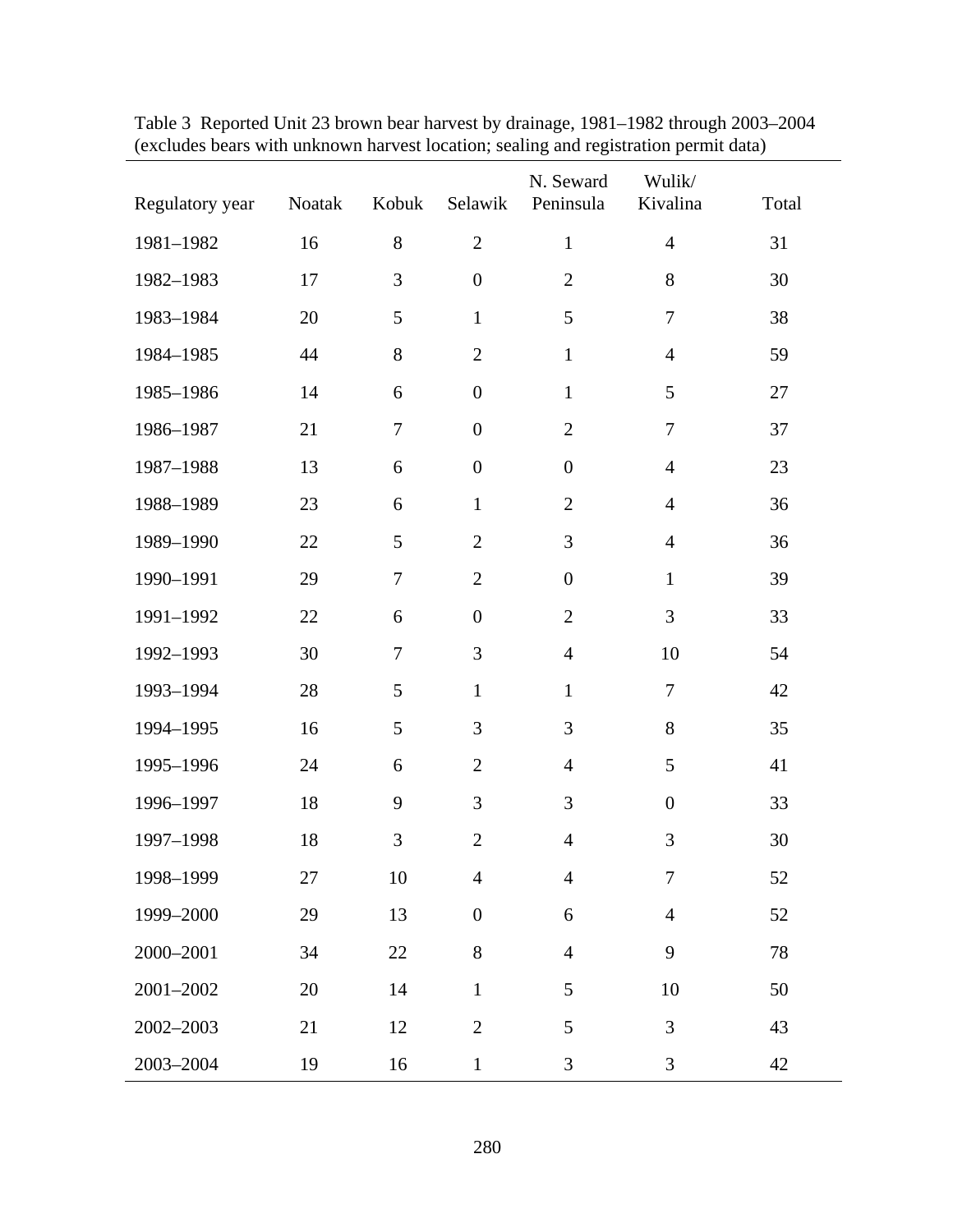| Regulatory year | Unit 23 resident | Nonlocal resident | Nonresident    | Unk.             | Total  |
|-----------------|------------------|-------------------|----------------|------------------|--------|
| 1985-1986       | 11               | 3                 | 11             | $\overline{2}$   | $27\,$ |
| 1986-1987       | $8\,$            | 13                | 16             | $\boldsymbol{0}$ | 37     |
| 1987-1988       | $\overline{4}$   | 10                | 9              | $\boldsymbol{0}$ | 23     |
| 1988-1989       | 18               | $\overline{7}$    | 10             | $\mathbf{1}$     | 36     |
| 1989-1990       | 11               | 11                | 14             | $\boldsymbol{0}$ | 36     |
| 1990-1991       | 14               | 11                | 13             | $\mathbf{1}$     | 39     |
| 1991-1992       | 12               | 10                | 12             | $\boldsymbol{0}$ | 34     |
| 1992-1993       | 10               | 35                | 10             | $\boldsymbol{0}$ | 55     |
| 1993-1994       | 5                | 24                | 12             | $\mathbf{1}$     | 42     |
| 1994-1995       | $\overline{2}$   | 25                | 8              | $\boldsymbol{0}$ | 35     |
| 1995-1996       | 6                | 26                | 9              | $\boldsymbol{0}$ | 41     |
| 1996-1997       | 5                | 18                | 11             | $\boldsymbol{0}$ | 34     |
| 1997-1998       | 3                | 19                | 8              | $\boldsymbol{0}$ | 30     |
| 1998-1999       | 8                | 25                | 19             | $\boldsymbol{0}$ | 52     |
| 1999-2000       | 13               | 17                | 23             | $\boldsymbol{0}$ | 53     |
| 2000-2001       | 24               | 31                | 18             | 5                | 78     |
| 2001-2002       | 9                | 16                | 25             | $\boldsymbol{0}$ | 50     |
| 2002-2003       | 9                | 20                | 14             | $\boldsymbol{0}$ | 43     |
| 2003-2004       | 5                | 32                | $\overline{4}$ | $\mathbf{1}$     | 42     |

Table 4 Unit 23 brown bear harvest<sup>a</sup> by hunter residency, 1985–1986 through 2003–2004 (sealing and registration permit data; does not include community harvest assessment data)

<sup>a</sup> Includes nonresident permit hunts and excludes nonhunting moralities.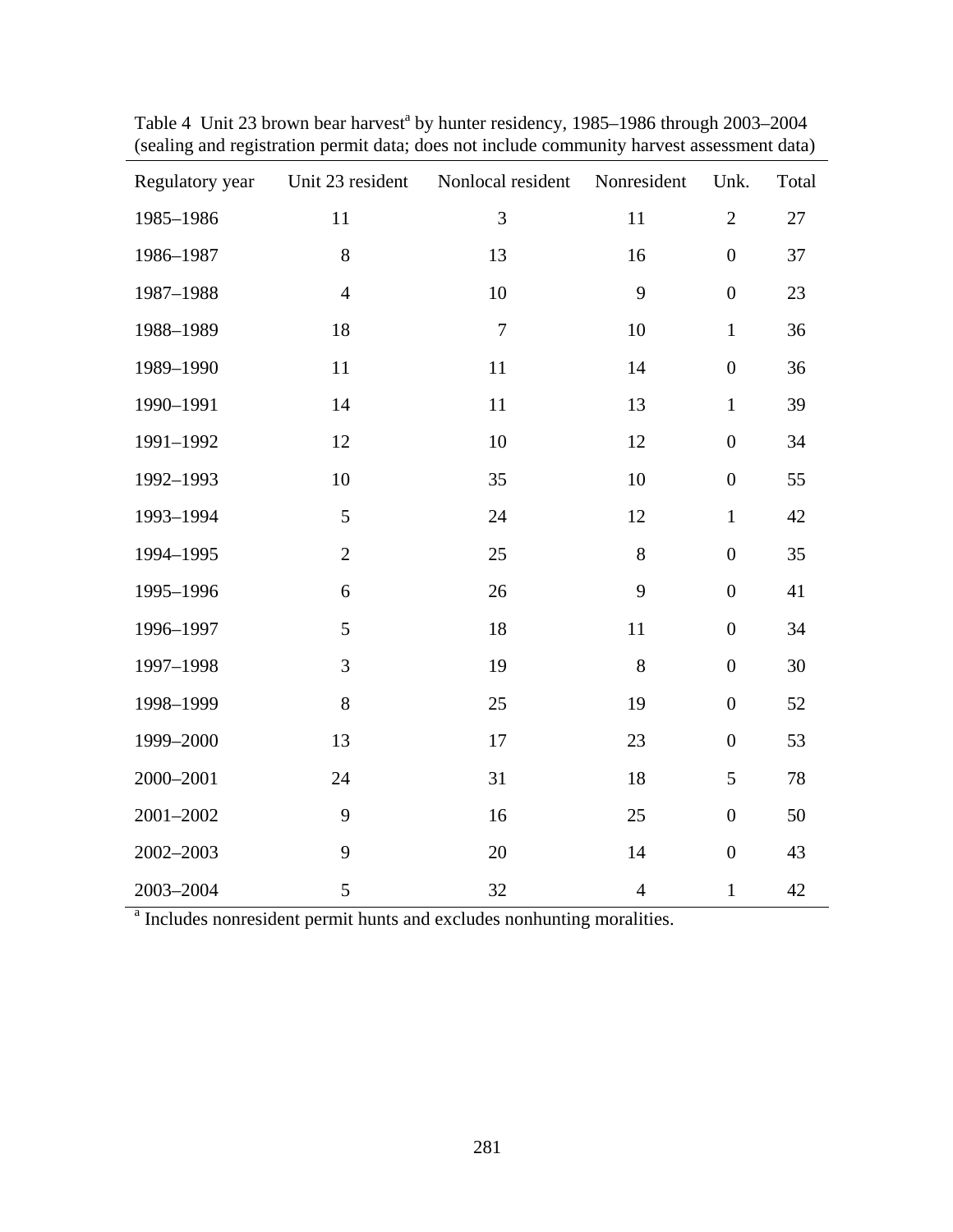|           | July             | Aug              | Sep | Oct              | <b>Nov</b>       | Dec              | Jan              | Feb              | Mar              | Apr            | May                      | Jun              | Total |
|-----------|------------------|------------------|-----|------------------|------------------|------------------|------------------|------------------|------------------|----------------|--------------------------|------------------|-------|
| 1990-1991 | $\boldsymbol{0}$ | $\boldsymbol{0}$ | 21  | $\mathbf{1}$     | $\boldsymbol{0}$ | $\boldsymbol{0}$ | $\overline{0}$   | $\boldsymbol{0}$ | $\boldsymbol{0}$ | 14             | 3                        | $\boldsymbol{0}$ | 39    |
| 1991-1992 | $\boldsymbol{0}$ | $\boldsymbol{0}$ | 15  | $\mathbf{1}$     | $\boldsymbol{0}$ | $\boldsymbol{0}$ | $\boldsymbol{0}$ | $\boldsymbol{0}$ | $\boldsymbol{0}$ | 12             | 6                        | $\boldsymbol{0}$ | 34    |
| 1992-1993 | $\boldsymbol{0}$ | $\overline{4}$   | 36  | 3                | $\boldsymbol{0}$ | $\boldsymbol{0}$ | $\boldsymbol{0}$ | $\boldsymbol{0}$ | $\mathbf{1}$     | 11             | $\boldsymbol{0}$         | $\boldsymbol{0}$ | 55    |
| 1993-1994 | $\mathbf{1}$     | $\boldsymbol{0}$ | 21  | $\mathbf{2}$     | $\boldsymbol{0}$ | $\boldsymbol{0}$ | $\boldsymbol{0}$ | $\boldsymbol{0}$ | $\boldsymbol{0}$ | 14             | $\mathfrak{Z}$           | $\boldsymbol{0}$ | 41    |
| 1994-1995 | $\mathbf{1}$     | $\boldsymbol{0}$ | 23  | $\mathbf{1}$     | $\boldsymbol{0}$ | $\boldsymbol{0}$ | $\boldsymbol{0}$ | $\boldsymbol{0}$ | $\boldsymbol{0}$ | 6              | $\overline{4}$           | $\boldsymbol{0}$ | 35    |
| 1995-1996 | $\mathbf{0}$     | $\boldsymbol{0}$ | 26  | $\overline{2}$   | $\boldsymbol{0}$ | $\mathbf{1}$     | $\boldsymbol{0}$ | $\boldsymbol{0}$ | $\boldsymbol{0}$ | 8              | $\overline{\mathcal{A}}$ | $\boldsymbol{0}$ | 41    |
| 1996-1997 | $\mathbf{1}$     | $\boldsymbol{0}$ | 22  | $\mathbf{1}$     | $\boldsymbol{0}$ | $\boldsymbol{0}$ | $\boldsymbol{0}$ | $\boldsymbol{0}$ | $\boldsymbol{0}$ | $\overline{7}$ | $\mathbf{2}$             | $\mathbf{1}$     | 34    |
| 1997-1998 | $\mathbf{1}$     | $\boldsymbol{0}$ | 17  | $\mathbf{1}$     | $\boldsymbol{0}$ | $\boldsymbol{0}$ | $\boldsymbol{0}$ | $\boldsymbol{0}$ | $\boldsymbol{0}$ | 9              | $\mathbf{2}$             | $\boldsymbol{0}$ | 30    |
| 1998-1999 | $\boldsymbol{0}$ | $\boldsymbol{0}$ | 32  | $\mathbf{1}$     | $\boldsymbol{0}$ | $\boldsymbol{0}$ | $\boldsymbol{0}$ | $\boldsymbol{0}$ | $\overline{2}$   | 5              | 11                       | $\boldsymbol{0}$ | 51    |
| 1999-2000 | $\mathbf{1}$     | $\mathfrak{Z}$   | 25  | $\boldsymbol{0}$ | $\boldsymbol{0}$ | $\boldsymbol{0}$ | $\boldsymbol{0}$ | $\boldsymbol{0}$ | $\boldsymbol{0}$ | 17             | 6                        | $\mathbf{1}$     | 53    |
| 2000-2001 | $\boldsymbol{0}$ | $\sqrt{2}$       | 36  | $\mathbf{1}$     | $\boldsymbol{0}$ | $\boldsymbol{0}$ | $\boldsymbol{0}$ | $\boldsymbol{0}$ | $\boldsymbol{0}$ | 22             | 11                       | $\mathbf{1}$     | 73    |
| 2001-2002 | $\boldsymbol{0}$ | $\boldsymbol{0}$ | 30  | $\boldsymbol{0}$ | $\mathbf{1}$     | $\boldsymbol{0}$ | $\overline{0}$   | $\boldsymbol{0}$ | $\boldsymbol{0}$ | 9              | 10                       | $\boldsymbol{0}$ | 50    |
| 2002-2003 | $\boldsymbol{0}$ | $\boldsymbol{0}$ | 27  | $\overline{2}$   | $\boldsymbol{0}$ | $\boldsymbol{0}$ | $\boldsymbol{0}$ | $\boldsymbol{0}$ | $\mathbf{1}$     | 8              | 5                        | $\boldsymbol{0}$ | 43    |
| 2003-2004 | $\boldsymbol{0}$ | 9                | 29  | $\mathbf{1}$     | $\boldsymbol{0}$ | $\boldsymbol{0}$ | $\boldsymbol{0}$ | $\boldsymbol{0}$ | $\boldsymbol{0}$ | $\mathbf{2}$   | $\boldsymbol{0}$         | $\boldsymbol{0}$ | 41    |

Table 5 Monthly harvest of brown bears in Unit 23, 1990–1991 through 2003–2004 (excludes bears with unknown date of kill; sealing and registration permit data)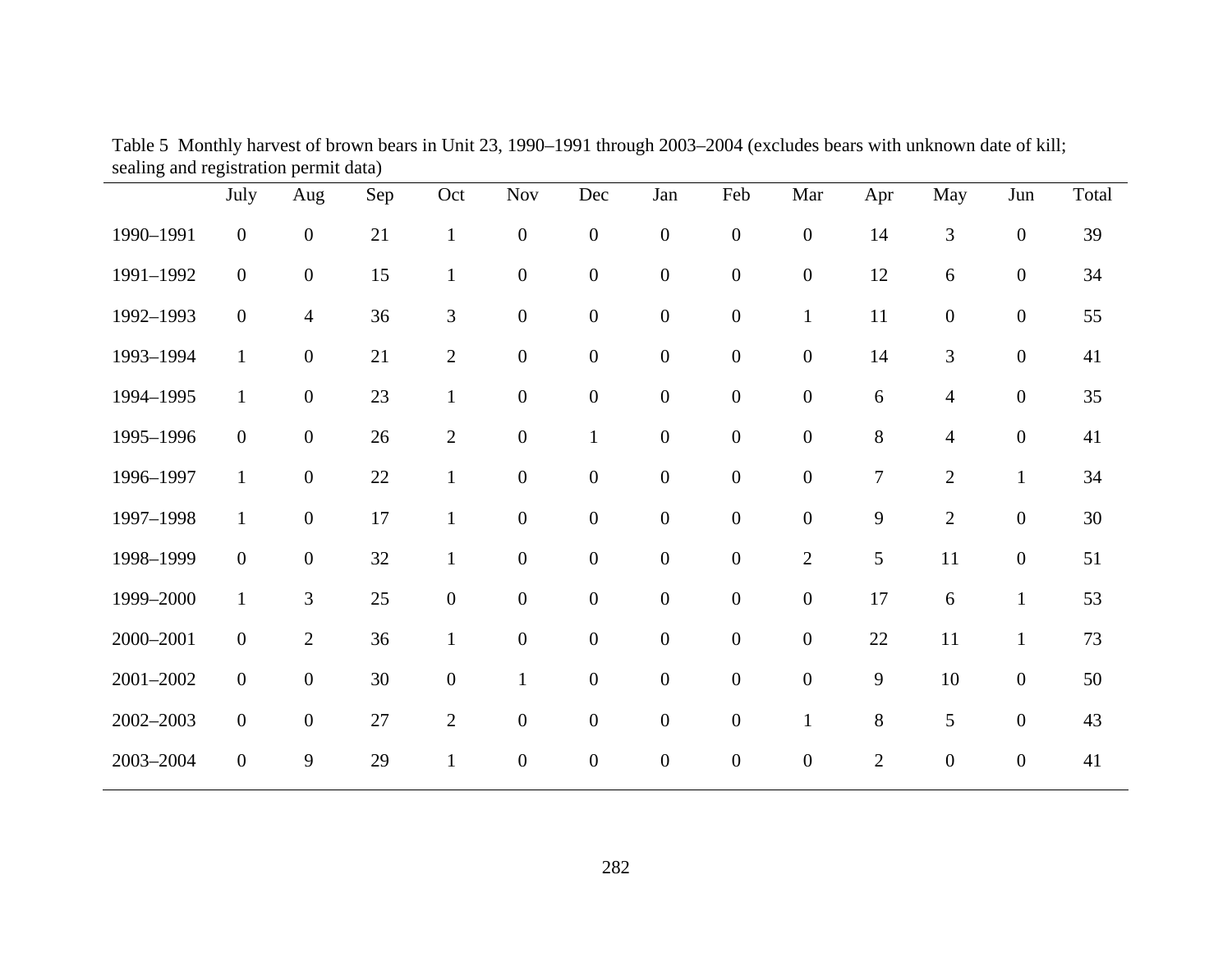| Regulatory<br>year | Airplane     | <b>Boat</b>      | $4-$<br>wheeler  | Snow-<br>machine | Foot             | Other            | Unknown          | Total |
|--------------------|--------------|------------------|------------------|------------------|------------------|------------------|------------------|-------|
| 1985-1986          | 15           | $\mathbf{1}$     | $\boldsymbol{0}$ | 8                | $\boldsymbol{0}$ | $\mathbf{2}$     | $\boldsymbol{0}$ | 26    |
| 1986-1987          | 20           | $\tau$           | $\boldsymbol{0}$ | 6                | $\mathbf{1}$     | 3                | $\boldsymbol{0}$ | 37    |
| 1987-1988          | 17           | $\overline{4}$   | $\mathbf{1}$     | $\overline{0}$   | $\overline{0}$   | $\overline{0}$   | $\overline{0}$   | 22    |
| 1988-1989          | 13           | 3                | $\boldsymbol{0}$ | 11               | $\overline{0}$   | $\overline{2}$   | $\overline{0}$   | 29    |
| 1989-1990          | 24           | $\overline{4}$   | $\boldsymbol{0}$ | 6                | $\overline{0}$   | $\mathbf{1}$     | $\boldsymbol{0}$ | 35    |
| 1990-1991          | 24           | 6                | $\boldsymbol{0}$ | 8                | $\overline{0}$   | $\mathbf{1}$     | $\boldsymbol{0}$ | 39    |
| 1991-1992          | 20           | $\overline{2}$   | $\boldsymbol{0}$ | 11               | $\overline{0}$   | $\mathbf{1}$     | $\boldsymbol{0}$ | 34    |
| 1992-1993          | 32           | 3                | 5                | $\mathbf{1}$     | $\overline{2}$   | $\overline{2}$   | 10               | 54    |
| 1993-1994          | 24           | $\boldsymbol{0}$ | $\mathbf{1}$     | 10               | $\boldsymbol{0}$ | $\overline{2}$   | 5                | 42    |
| 1994-1995          | 17           | 8                | $\mathbf{1}$     | $\tau$           | $\overline{2}$   | $\boldsymbol{0}$ | $\mathbf{1}$     | 35    |
| 1995-1996          | $20^{\rm a}$ | 5 <sup>b</sup>   | $\overline{2}$   | $\overline{7}$   | $\mathbf{1}$     | $\overline{2}$   | 5                | 41    |
| 1996-1997          | 18           | 3                | $\overline{0}$   | $\overline{4}$   | $\mathbf{1}$     | 3                | 5                | 34    |
| 1997-1998          | 15           | $\overline{7}$   | $\mathbf{1}$     | $\overline{4}$   | $\mathbf{1}$     | $\mathbf{1}$     | $\overline{2}$   | 30    |
| 1998-1999          | 25           | 10               | $\mathbf{1}$     | $\overline{7}$   | 3                | 3                | 6                | 52    |
| 1999-2000          | 19           | 3                | $\overline{0}$   | $\overline{0}$   | $\mathbf{1}$     | $\mathbf{0}$     | $\overline{4}$   | 46    |
| 2000-2001          | 41           | $\overline{7}$   | $\mathbf{1}$     | 20               | 3                | 6                | $\boldsymbol{0}$ | 78    |
| 2001-2002          | 26           | 10               | $\mathbf{1}$     | 12               | $\boldsymbol{0}$ | $\boldsymbol{0}$ | $\boldsymbol{0}$ | 49    |
| 2002-2003          | 22           | 9                | $\boldsymbol{0}$ | 10               | $\mathbf{1}$     | $\boldsymbol{0}$ | $\mathbf{1}$     | 43    |
| 2003-2004          | 28           | 11               | $\mathbf{1}$     | $\mathbf{1}$     | $\mathbf{1}$     | $\boldsymbol{0}$ | $\overline{0}$   | 42    |

Table 6 Reported Unit 23 brown bear harvest by transport method, 1985–1986 through 2003–2004 (sealing and registration permit data)

<sup>a</sup> One hunter indicated he used a boat in conjunction with an airplane; 2 hunters indicated they used 4–wheelers in conjunction with an airplane.

 $b$  Three hunters used both a boat and 4–wheeler to harvest brown bears.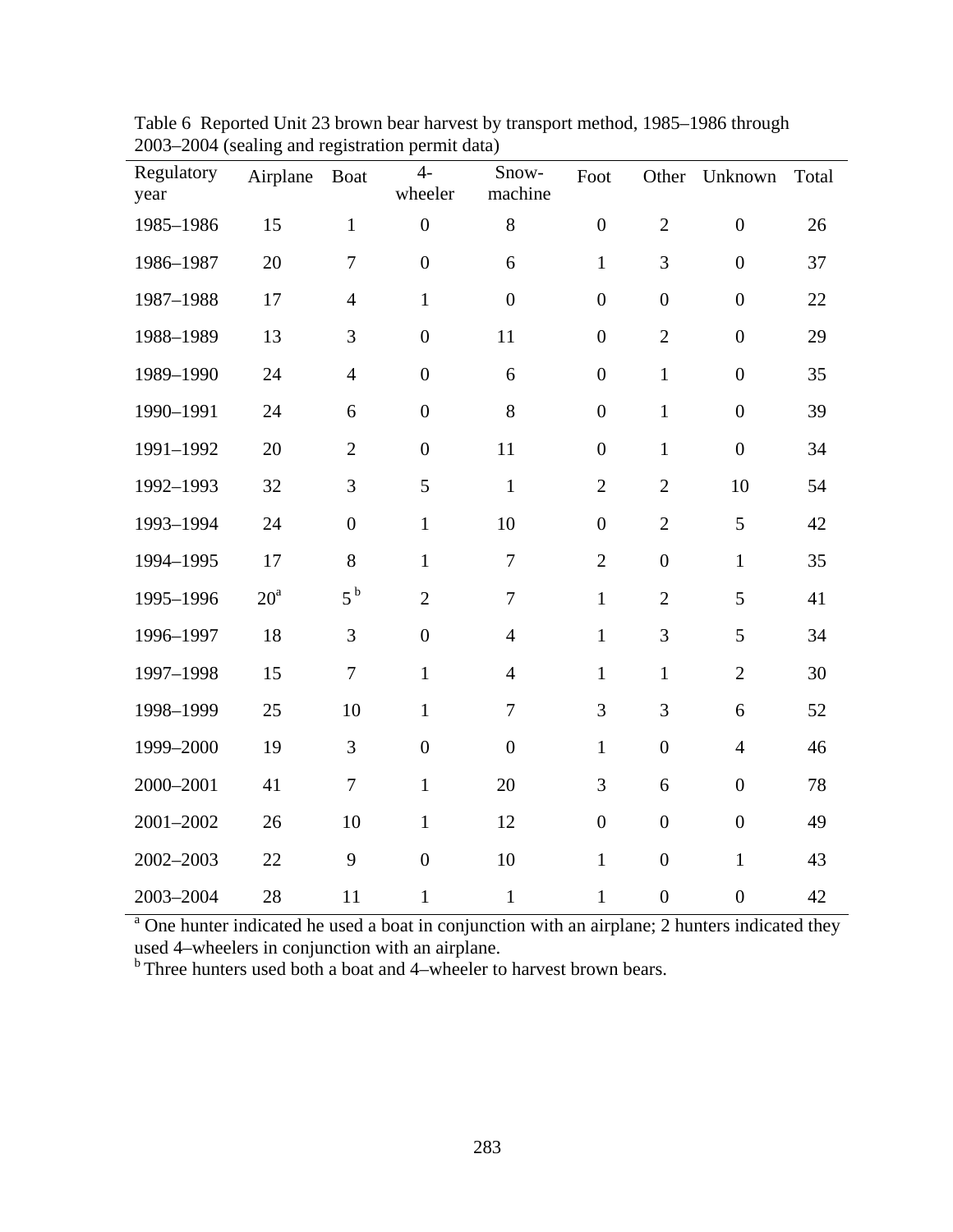**MANAGEMENT REPORT** 

## **BROWN BEAR MANAGEMENT REPORT**

From: 1 July 2002 To: 30 June 2004

# **LOCATION**

**GAME MANAGEMENT UNITS:** 25A, 25B, 25D, 26B, and 26C (73,755 mi<sup>2</sup>)

**GEOGRAPHIC DESCRIPTION:** Upper Yukon River drainage and eastern North Slope of the Brooks Range

## **BACKGROUND**

Brown bears are widely distributed in northeastern Alaska. There was a decline in numbers during the 1960s resulting primarily from aircraft-supported hunting associated with guiding. As a result, in regulatory year (RY) 1971, Units 26B and 26C were closed to brown bear hunting. ( $RY = 1$  Jul through 30 Jun, e.g.,  $RY02 = 1$  Jul 2002 through 30 Jun 2003.) In subsequent years a variety of regulations were used to limit harvest and increase brown bear numbers. Regulations have been gradually liberalized as populations recovered. A harvest objective of no more than 5% of estimated populations has been used in recent years.

Drawing permits were required for all brown bear hunters in Units 25A, 26B, and 26C beginning in RY77. As bear populations recovered, regulatory changes included applying the permit requirement only to nonresidents and increasing the number of permits issued in some areas. The requirement for a drawing permit for nonresidents only was applied in Units 25A and 26C beginning in RY84, and in Unit 26B beginning in RY87.

The need for the nonresident permit system in Units 25A, 26B, and 26C was reevaluated in 1993. The improved status of bear populations, a low level of harvest relative to a conservative estimate of sustainable harvest, and the cumbersome nature of the permit system prompted the department to propose eliminating the drawing permit system for nonresident hunters in Units 25A and 26C. The Alaska Board of Game adopted this proposal in March 1994, with the understanding that harvests would be closely monitored and that the average annual harvest in each unit during a 2-year period should not exceed the estimated sustainable harvest (Table 1).

Similarly, the permit system for nonresidents in Unit 26B was reevaluated and eliminated by the Board of Game beginning in RY96. The board also established an earlier season opening date of 20 August in Units 26B and 26C. This occurred in response to the closure of the September moose hunting season in most of Unit 26 that took effect in RY96. A decline in brown bear harvest during September was expected to accompany the decline in moose hunting activity during this period. These regulations worked as intended in Units 25A and 26C, but resulted in an unacceptable increase in the harvest in Unit 26B. Following the harvest of 25 bears in Unit 26B during RY96 and 25 during fall 1997, the department closed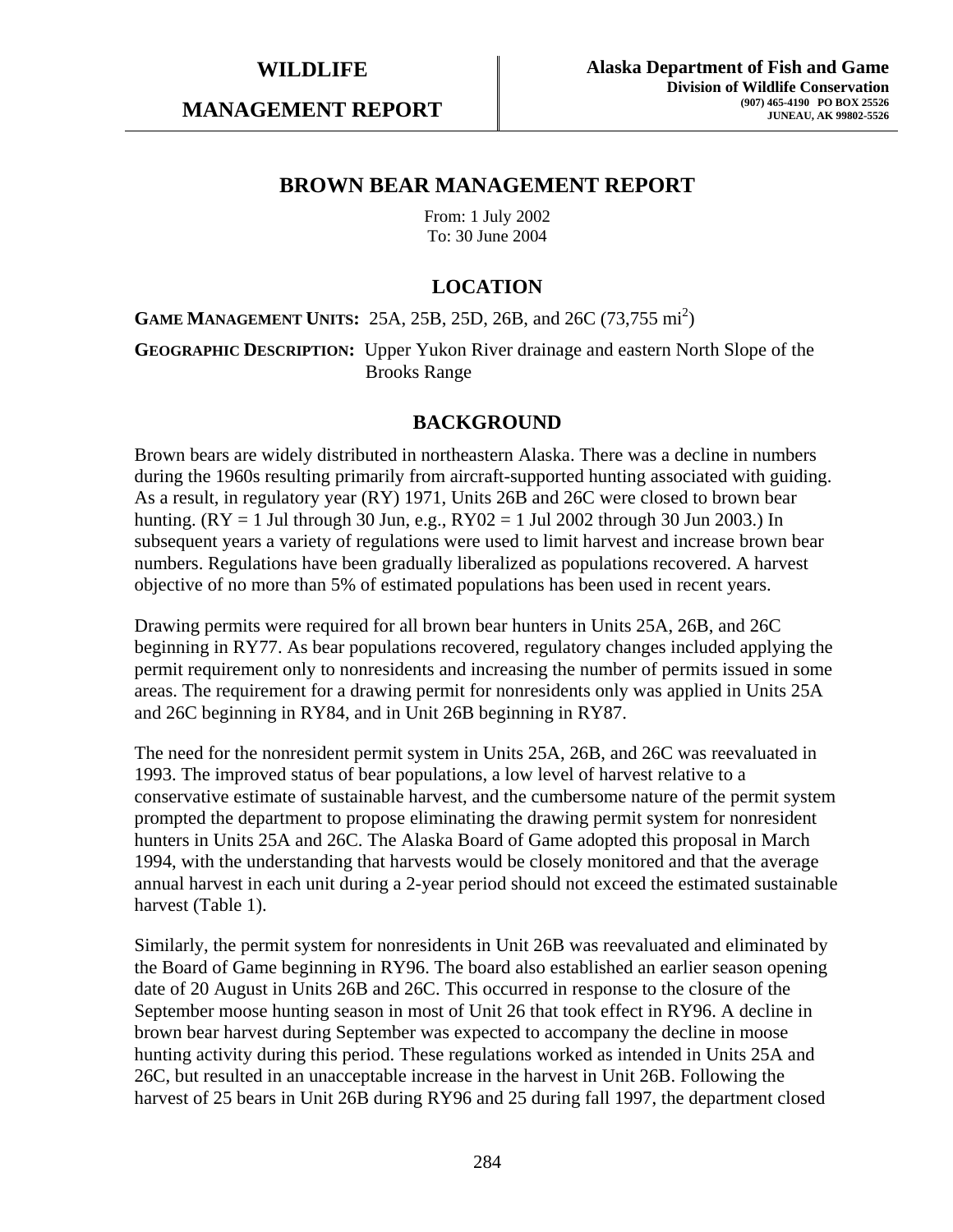the remainder of the RY97 season by emergency order. A department proposal to restore a drawing permit hunt for nonresident hunters and open the season on 1 September rather than 20 August was passed by the board in March 1998. However, in view of the high harvests during the previous 2 years, no permits were issued to nonresidents in RY98, and only 3 bears were reported taken by resident hunters. Up to 3 drawing permits were issued for nonresident hunters in RY99 and RY00, with a 1 September–31 October open season.

The board also liberalized brown bear hunting regulations in Unit 25D, eliminating the tag fee for resident hunters and establishing a bag limit of 1 bear per year beginning in RY98. These regulation changes occurred because harvests in the area were extremely low and less restrictive regulations could provide for additional hunting opportunity. The estimated sustainable annual harvest in Unit 25D was 19 bears, whereas the reported annual harvest was <5 bears.

# **MANAGEMENT DIRECTION**

# **MANAGEMENT GOALS**

- $\triangleright$  Protect, maintain, and enhance brown bear populations and habitat in concert with other components of the ecosystem.
- $\triangleright$  Provide the opportunity to hunt brown bears under aesthetically pleasing conditions in the eastern Brooks Range.
- $\triangleright$  Provide the greatest sustained opportunity to participate in hunting brown bears in the upper Yukon and Porcupine drainages.
- $\triangleright$  Provide maximum opportunity to participate in hunting grizzly bears in Unit 25D.

# **MANAGEMENT OBJECTIVES**

- $\triangleright$  In Unit 25, maintain a brown bear population capable of sustaining mean annual harvests of 30 bears in Unit 25A and 29 bears in Units 25B and 25D, with a minimum of 60% males in the harvest.
- $\triangleright$  In Units 26B and 26C, maintain a brown bear population capable of sustaining a mean annual hunter harvest of 13 bears in Unit 26B and 19 bears in Unit 26C, with a minimum of 60% males in the harvest.
- $\triangleright$  Manage for a temporary reduction in grizzly bear numbers and predation on moose in Unit 25D. After moose populations increase to desired levels, reduce bear harvests to allow the bear population to recover.

# **METHODS**

Brown bear population density estimates for Units 25A, 25B, 25D, 26B, and 26C were revised in 1993 based on studies done in portions of these areas (Reynolds 1976; Garner et al. 1984; Reynolds and Hechtel 1984) or in similar habitat elsewhere (Reynolds 1992), taking into consideration observations by area residents and others with long-term experience in the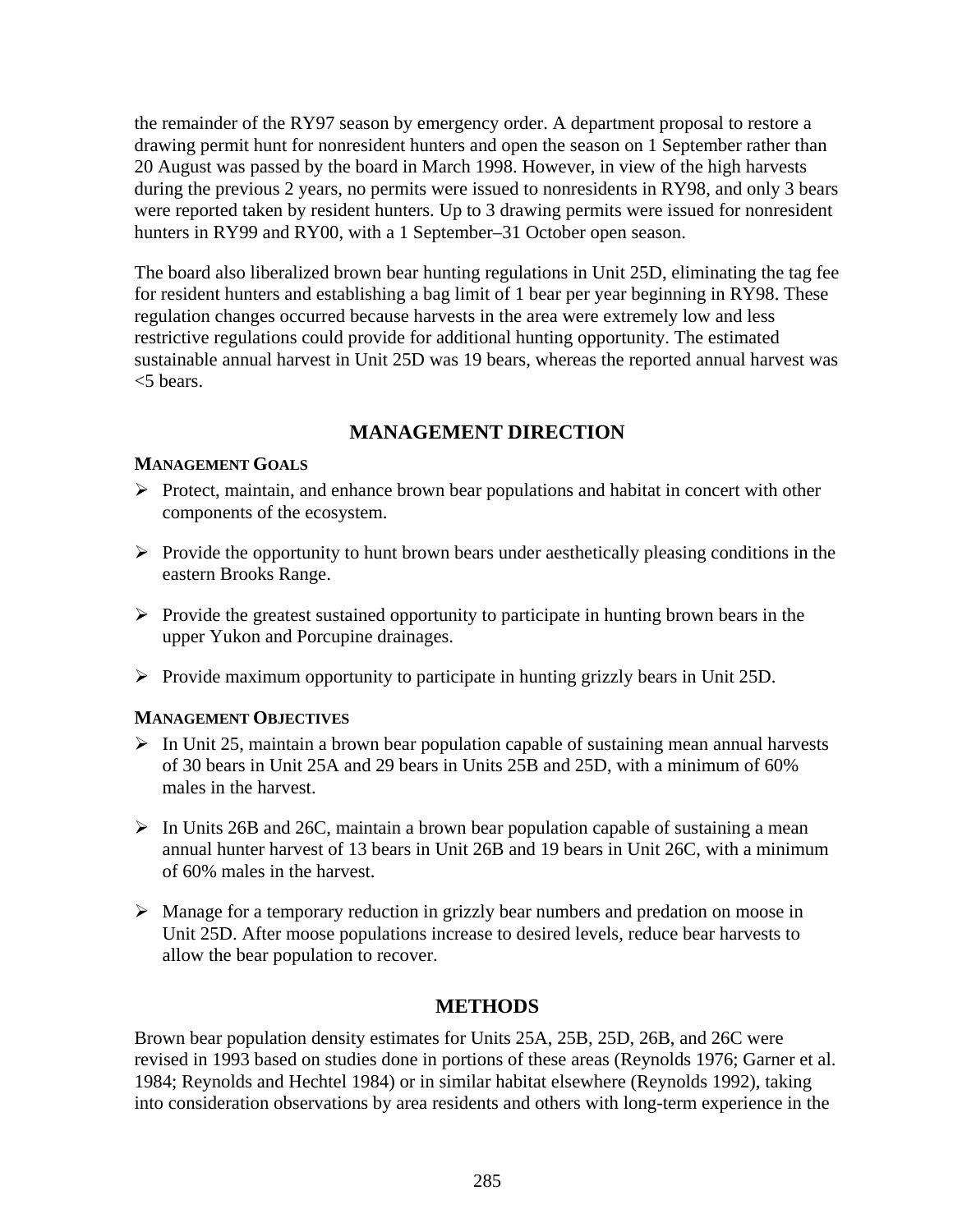area. In addition, a new aerial transect density estimating technique was applied in portions of Unit 26B during 1999–2003 (Reynolds et al., in prep). Harvest data are obtained from mandatory sealing documents. Harvest data were summarized by regulatory year.

# **RESULTS AND DISCUSSION**

## **POPULATION STATUS AND TREND**

Conservative regulations, including a drawing permit system in use from 1977 until recently, fostered a recovery in the number of brown bears in Units 25A, 26B, and 26C. During this reporting period, bear numbers in Unit 25A were likely stable or increasing, and the trend in Units 26B and 26C was likely stable. The long-term population trend in Units 25B and 25D is less well known, but brown bears are common throughout the area and numbers during this period were probably stable or increasing. North Slope residents reported that brown bears were abundant compared to historic levels. Similarly, residents of the Yukon Flats reported that brown bears were scarce during much of this century but were abundant during this reporting period. Numbers have increased in the Yukon Flats area during the last 10–20 years, probably because of a decline in the number of bears harvested by local residents.

## *Population Size*

We estimate there are approximately 1800 brown bears in the eastern Brooks Range and upper Yukon River drainage. We revised population estimates in 1993 and have since used those estimates in our management program (Table 1). The revision was part of a statewide effort to update brown bear population information. We based our estimates on extrapolation from studies in the area or in similar habitat (Reynolds 1976, 1992; Reynolds and Hechtel 1984; Reynolds and Garner 1987), field observations on bear abundance and population trend, and more accurate calculations of land area based on computer digitization of game management units. The density estimate calculated for Unit 26B during 1999–2003, using the new line transect method (Reynolds et al., in prep), confirmed the reliability of our previous estimate for that area. The previous density estimate for the area was  $1.7$  bears/ $100 \text{ mi}^2$ , while the 1999–2003 point estimate was 1.8 bears/100  $\text{mi}^2$ .

Current estimates of bear numbers are somewhat higher than estimates made prior to 1993, largely because of increased knowledge of bear densities, and to a lesser extent, because previous calculations of land area were lower than current measurements.

# *Distribution and Movements*

Brown bears are distributed throughout the area. Densities were generally highest in the foothills and mountains of the Brooks Range and lowest on the coastal plain of the North Slope. An artificially high concentration of bears developed near Prudhoe Bay (23 in 1500 mi<sup>2</sup>; R. Shideler, ADF&G, personal communication) because discarded food was available in dumpsters and in the Prudhoe Bay landfill. We observed movement of some brown bears from the mountains to the Porcupine caribou herd calving area on the coastal plain. Brown bears are also known to concentrate near salmon spawning areas on the lower Sheenjek River in Unit 25A.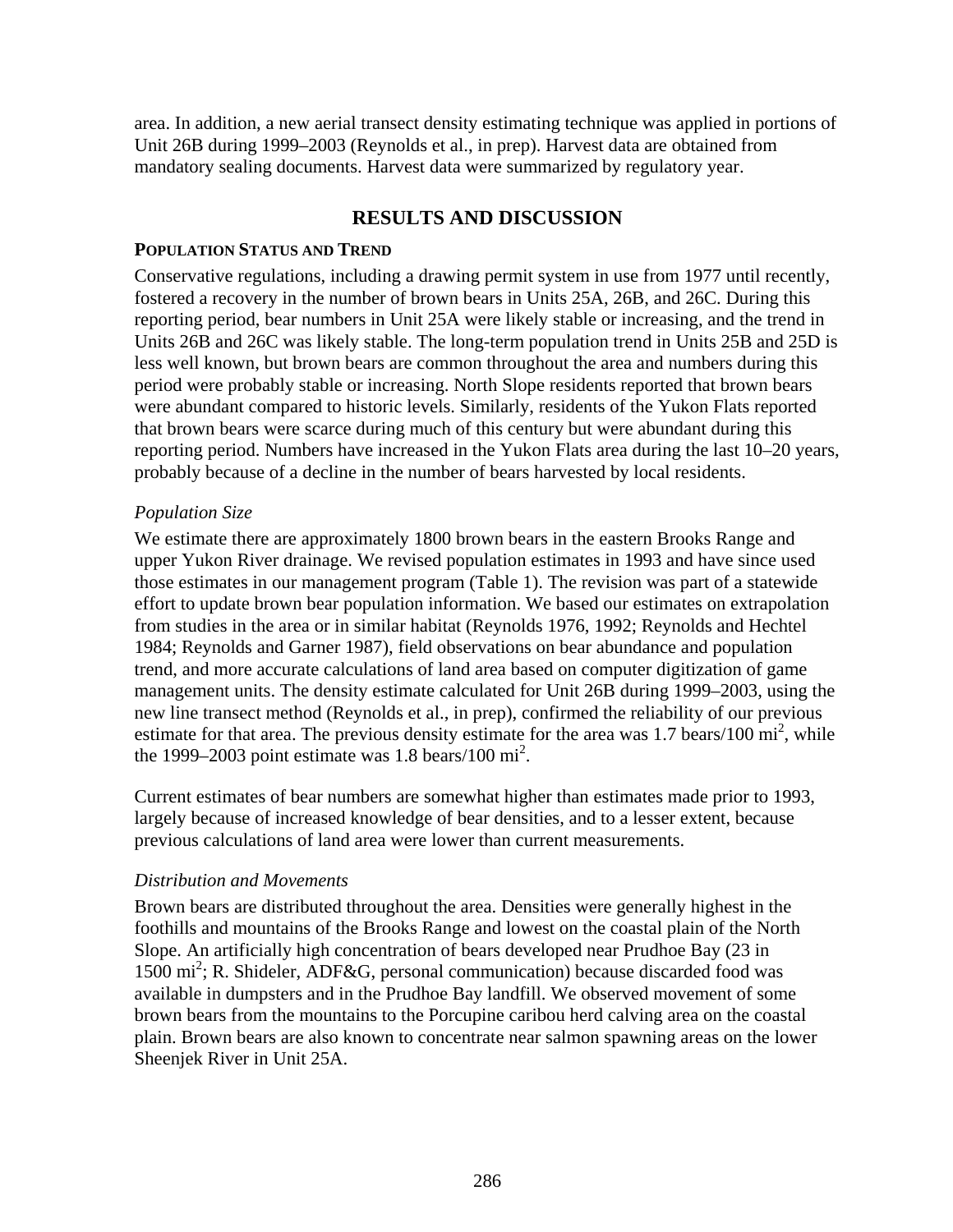**MORTALITY**

Season and Bag Limits

| Units and Bag Limits                                                                                                                                                                                 | <b>Resident Open</b><br>Season   | Nonresident Open<br>Season         |
|------------------------------------------------------------------------------------------------------------------------------------------------------------------------------------------------------|----------------------------------|------------------------------------|
| Unit 25A<br><b>RESIDENT AND NONRESIDENT HUNTERS:</b><br>One bear every regulatory year.                                                                                                              | 10 Aug-30 Jun                    | $10$ Aug $-30$ Jun                 |
| Unit 25B<br><b>RESIDENT AND NONRESIDENT HUNTERS:</b><br>One bear every regulatory year.                                                                                                              | $10$ Aug $-30$ Jun               | $10$ Aug $-30$ Jun                 |
| Unit 25D<br><b>RESIDENT AND NONRESIDENT HUNTERS:</b><br>One bear every regulatory year.                                                                                                              | 1 Jul–30 Nov; 1 Mar–<br>$30$ Jun | 1 Sep $-30$ Nov OR<br>1 Mar-15 Jun |
| Unit 26B<br><b>RESIDENT HUNTERS:</b> One bear every<br>regulatory year.<br><b>NONRESIDENT HUNTERS:</b> One bear every<br>regulatory year by drawing permit only; up<br>to 10 permits will be issued. | $1$ Sep $-31$ May                | $1$ Sep $-20$ May                  |
| Unit 26C<br><b>RESIDENT AND NONRESIDENT HUNTERS:</b><br>One bear every regulatory year.                                                                                                              | $10$ Aug $-30$ Jun               | $10$ Aug $-30$ Jun                 |

Alaska Board of Game Actions and Emergency Orders. In March 2004 the department proposed to simplify and align seasons in Region III to the extent possible. Brown bear harvests were well below sustainable levels in several remote Interior game management units. The Board of Game extended the season in Units 25A, 25B, and 26C to 10 August– 30 June, while maintaining existing seasons in Units 25D and 26B.

In March 2002, the board established a drawing permit hunt for brown bears in the Dalton Highway Corridor Management Area (DHCMA) in Unit 26B. Up to 10 permits could be issued, but only 6 were issued in RY02 and RY03. In 2004 the board increased the number of permits that may be issued from 10 to 15 and limited the permit requirement to 1 September– 31 December, thus excluding the spring season. This drawing permit regulation was prompted by the increasing number of bow hunters using the corridor and the need to limit opportunistic brown bear hunting in the open terrain in Unit 26B. The number of permits available for nonresident hunters in Unit 26B had been increased to 6 in RY02, with a 1 September–20 May open season. The more liberal season in Unit 25D was proposed at the March 2002 board meeting in connection with the Yukon Flats Cooperative Moose Management Plan, which resulted in a number of 2002 regulation proposals designed to reduce predation on moose.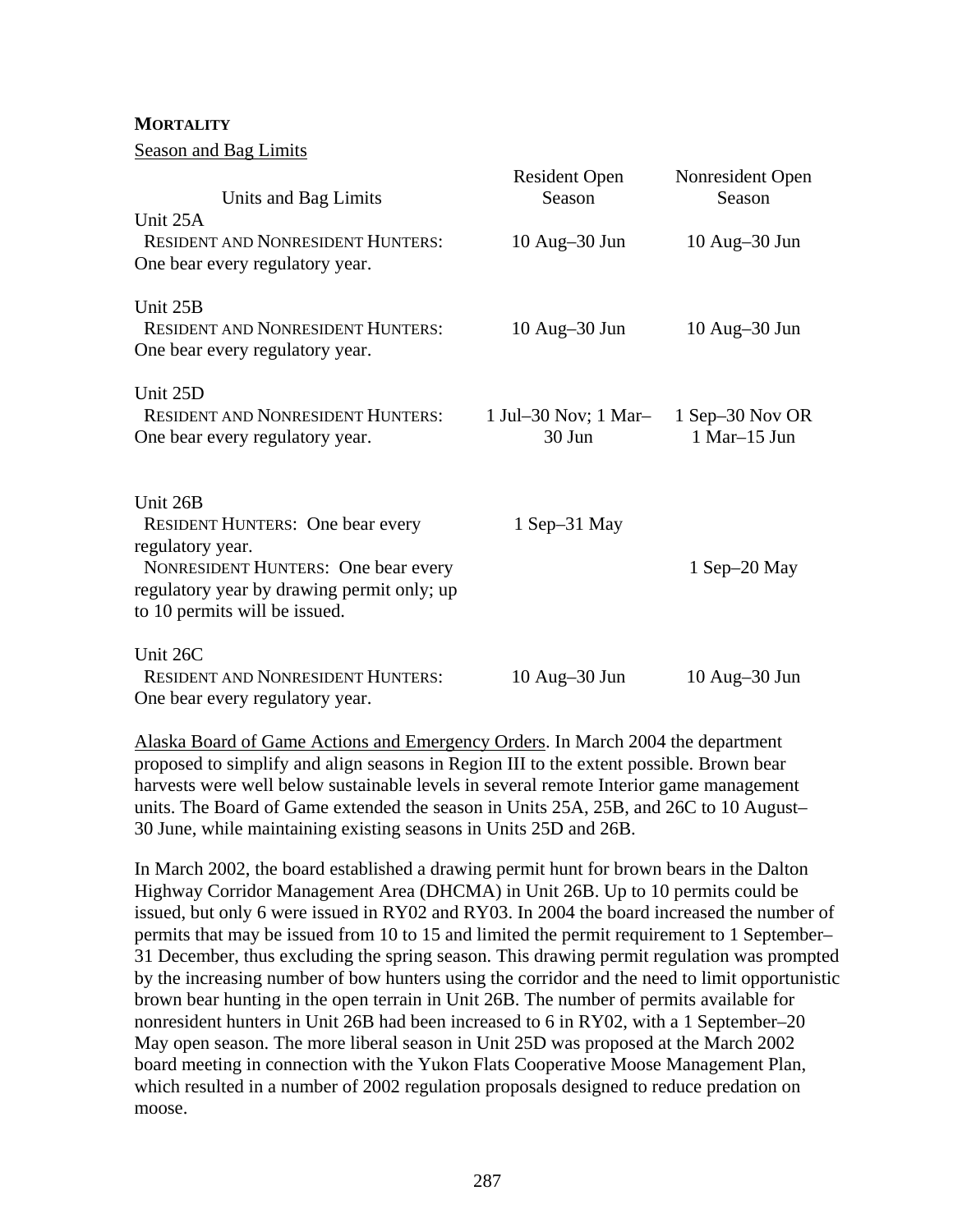Hunter Harvest. The total annual harvest during RY89 through RY03 ranged from 21 to 48 (Tables 2–5). Most were taken in Units 25A, 26B, and 26C. Increased bear numbers and a gradual liberalization of regulations resulted in harvests that were higher than during the late 1970s and early 1980s, but were at or below the currently estimated sustainable harvest of 5%. The overall harvest was nearly stable in recent years, except in Unit 26B, where the number of bears taken increased during RY96 and RY97. The harvest in Unit 25A increased in RY02 and RY03, when 23 and 25 bears were taken. The previous high was 20. The reported harvest in Unit 25D continued to be low, despite the more liberal regulations established in RY98, although 9 bears were reported taken in RY02. This is the highest harvest recorded in the area, but still well below the estimated sustainable harvest of 29 bears.

The study of moose calf mortality in Unit 25D (Bertram and Vivion 2002) led to a greater awareness of the importance of bear predation on moose calves in recent years. As a result, the harvest of bears by local residents appears to have increased on the Yukon Flats, as prescribed in the Yukon Flats Cooperative Moose Management Plan. This involves primarily black bear harvest, but some increase in brown bear harvest has probably also occurred.

The proportion of males in the overall harvest was 67% in RY02 and 47% in RY03 (Tables 2–5). The number of female bears taken in Units 25, 26B, and 26C during this reporting period was relatively low, although the proportion of females was higher than average during RY03. Most bears were taken during fall hunts.

Permit Hunts. During the report period, drawing permits were required for nonresident hunters in Unit 26B outside the DHCMA, and for nonresidents and Alaska residents hunting within the DHCMA in Unit 26B. A total of 3 permits were available for nonresident hunters in Unit 26B (DB987 and DB997), and 6 permits (DB990) were available annually to residents and nonresidents for bow hunting in the DHCMA beginning in RY02 (Table 6).

Hunter Residency and Success. During the RY02 and RY03 seasons combined, residents of Alaska accounted for all of the reported harvest in Units 25B, 25D, and Unit 26B. During the same period, residents took only 38% of reported harvest in Unit 25A and 43% in Unit 26C (Tables 7–10). Only a few local residents reported taking bears. These figures probably underrepresent the number taken by local hunters, particularly in Units 25A, 25B, and 25D, where a few additional bears are taken but not sealed.

Transport Methods. Most brown bears were harvested during aircraft-supported hunts, with a few taken by hunters using snowmachines and boats. Highway vehicles provided access for some hunters near the Dalton Highway.

## *Other Mortality*

The number of brown bears taken and not reported is unknown, but there were occasional reports of bears being killed but not sealed, especially near villages in Unit 25. Some of this harvest probably occurred in defense of life or property (DLP). Continued efforts are necessary to encourage local residents to report harvest and seal bears. The relatively large number of DLP mortalities in Unit 26B in RY01 reflects department actions to remove foodconditioned bears in the Prudhoe Bay oilfield area.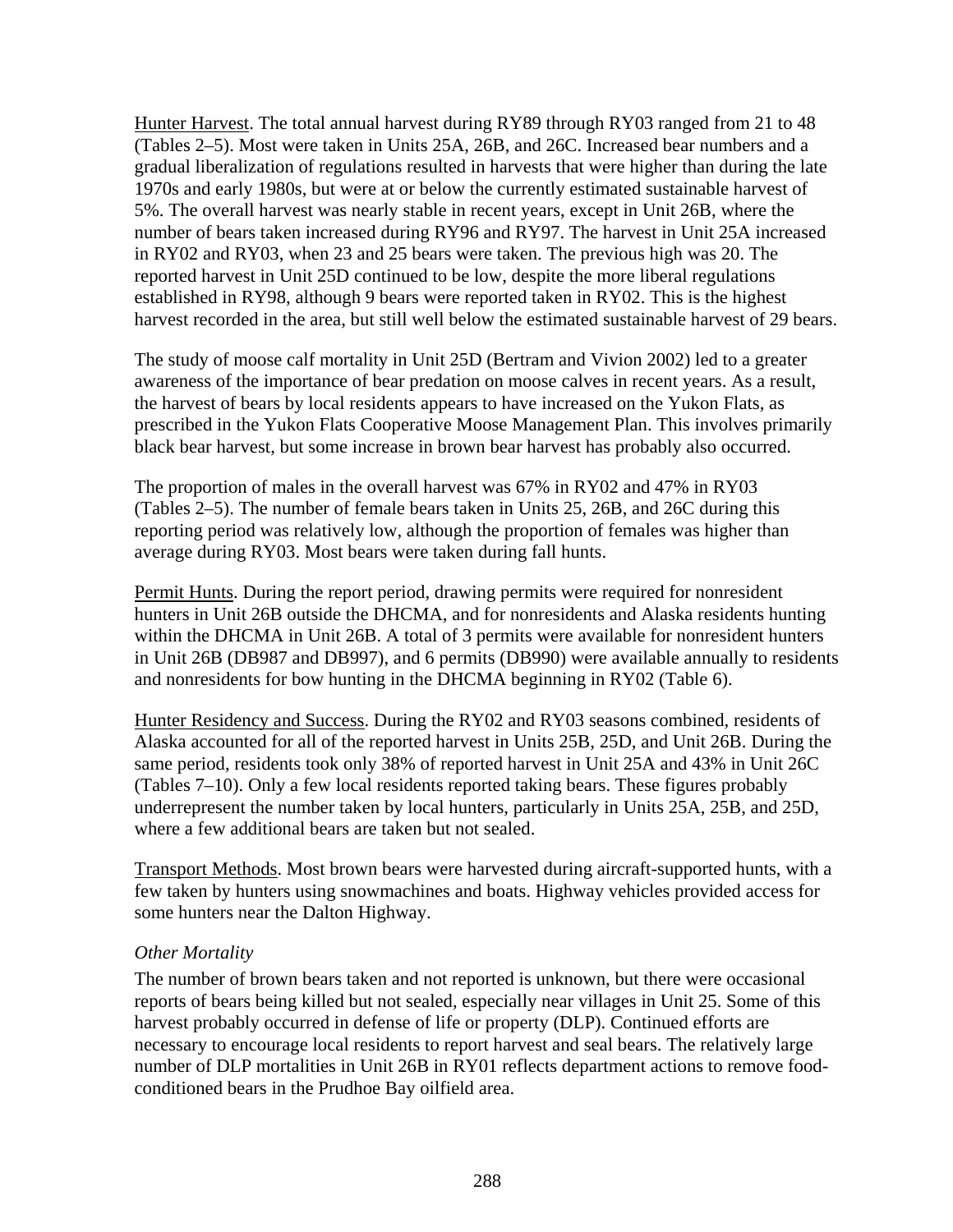Relatively little is known about natural mortality of brown bears in northeastern Alaska. Reynolds and Hechtel (1984) observed natural mortality rates in the western Brooks Range of 47% for cubs, 12% for yearlings, and 13% for 2-year-olds.

# **CONCLUSIONS AND RECOMMENDATIONS**

Management objectives were met, and harvests in Units 25A, 25B, 25D, and 26C were at or below levels specified in management objectives. Existing management objectives are generally suitable for the next period.

Management goals and objectives for ungulate populations have been considered in setting grizzly bear management goals for this area. Moose populations are currently limited by predation, and grizzly bears are an important predator on newborn moose calves (Gasaway et al. 1992; Bertram and Vivion 2002). The Board of Game has determined that the moose population in Unit 25D is important for providing high levels of human consumptive use under the state's intensive management law. The board must consider intensive management if regulatory action to significantly reduce moose harvest becomes necessary because of a decline in numbers or productivity. One of the goals of the Yukon Flats Cooperative Moose Management Plan is to increase moose numbers. The plan identified the need to reduce predation by grizzly bears, black bears, and wolves.

# **LITERATURE CITED**

- BERTRAM M. AND M. VIVION. 2002. Moose mortality in eastern Interior Alaska. *Journal of Wildlife Management* 66(3):747–756.
- GARNER G.W., H.V. REYNOLDS, L.D. MARTIN, T.J. WILMERS, AND T.J. DOYLE. 1984. Ecology of brown bears inhabiting the coastal plain and adjacent foothills and mountains of the northeastern portion of the Arctic National Wildlife Refuge. Pages 330–358 *in* G.W. Garner and P.E. Reynolds, editors. Arctic National Wildlife Refuge coastal plain resource assessment–1983 update report; baseline study of the fish, wildlife, and their habitats. U.S. Fish and Wildlife Service, Fairbanks, Alaska.
- GASAWAY W.C., R.D. BOERTJE, D.V. GRANGAARD, D.G. KELLEYHOUSE, R.O. STEPHENSON, AND D.G. LARSEN. 1992. The role of predation in limiting moose at low densities in Alaska and Yukon and implications for conservation. *Wildlife Monographs* 120.
- REYNOLDS H.V. 1976. North Slope grizzly bear studies. Alaska Department of Fish and Game. Federal Aid in Wildlife Restoration. Final Report. Jobs 4.8R, 4.9R, 4.10R, and 4.11R. Grants W-17-6 and W-17-7. Juneau.
	- ———. 1992. Grizzly bear population ecology in the western Brooks Range, Alaska. Alaska Department of Fish and Game. Progress Report to National Park Service, Alaska Regional Office. Fairbanks.
		- AND G.W. GARNER. 1987. Patterns of grizzly bear predation on caribou in northern Alaska. International Conference on Bear Research and Management 7:59–68.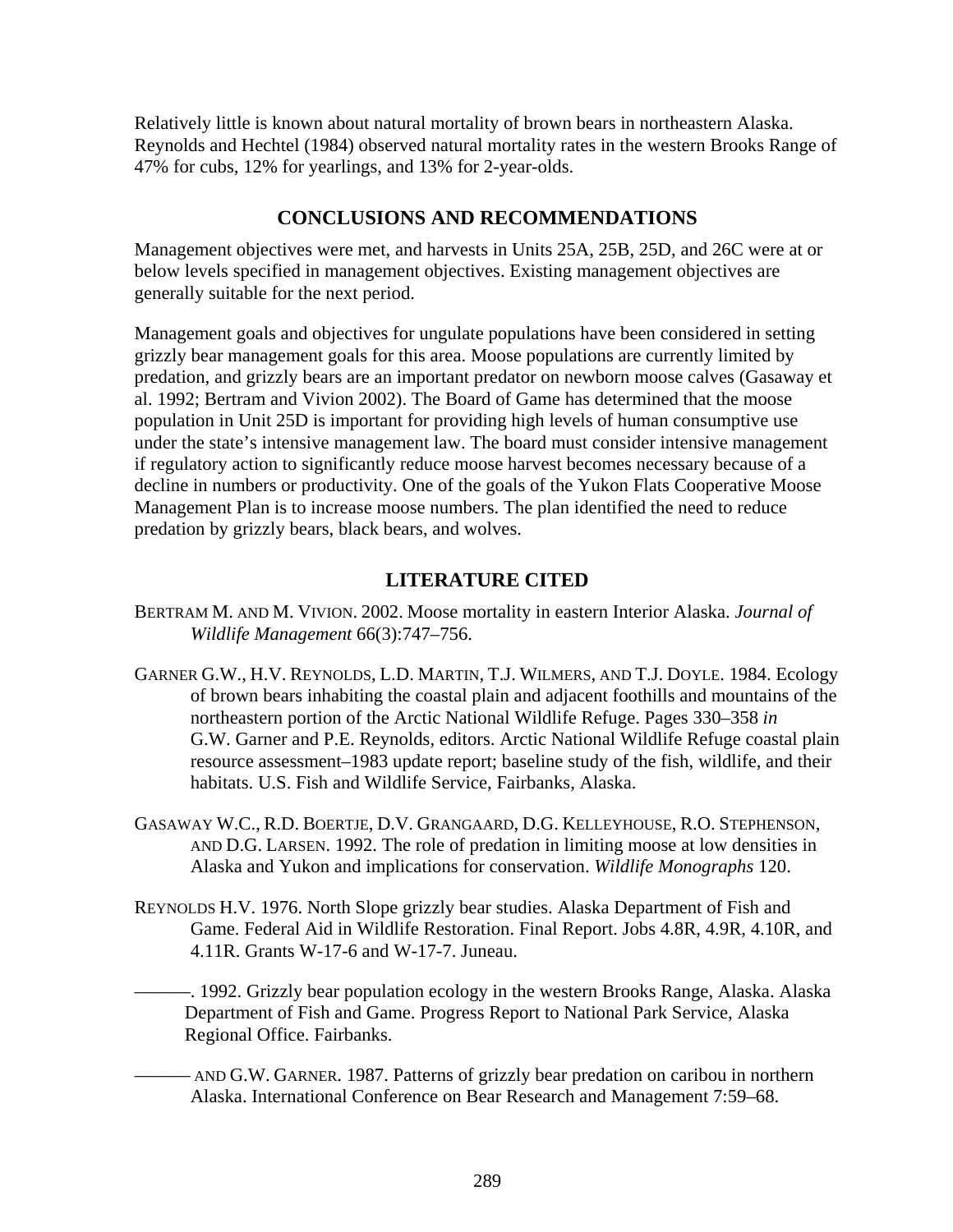- AND J.L. HECHTEL. 1984. Structure, status, reproductive biology, movement, distribution, and habitat utilization of a grizzly bear population. Alaska Department of Fish and Game. Federal Aid in Wildlife Restoration. Research Final Report. Study 4.14R. Grants W-21-1, W-21-2, W-22-1, and W-22-2. Juneau.

———, E.F. BECKER, R.A. STRAUCH, AND J.W. BURCH. In prep. Application of a doublecount line transect method to estimate density of brown bears in arctic Alaska. Submitted to *Ursus*.

#### **PREPARED BY:** SUBMITTED BY:

Robert O. Stephenson **Doreen I. Parker McNeill** Wildlife Biologist III Assistant Management Coordinator

#### **REVIEWED BY:**

Harry V. Reynolds, III Wildlife Biologist III

Laura A. McCarthy Publications Technician II

Please cite any information taken from this section, and reference as:

STEPHENSON R.O. 2005. Unit 25AB&D and 26B&C brown bear management report. Pages 284–309 *in* C. Brown, editor. Brown bear management report of survey and inventory activities 1 July 2002– 30 June 2004. Alaska Department of Fish and Game. Project 4.0. Juneau.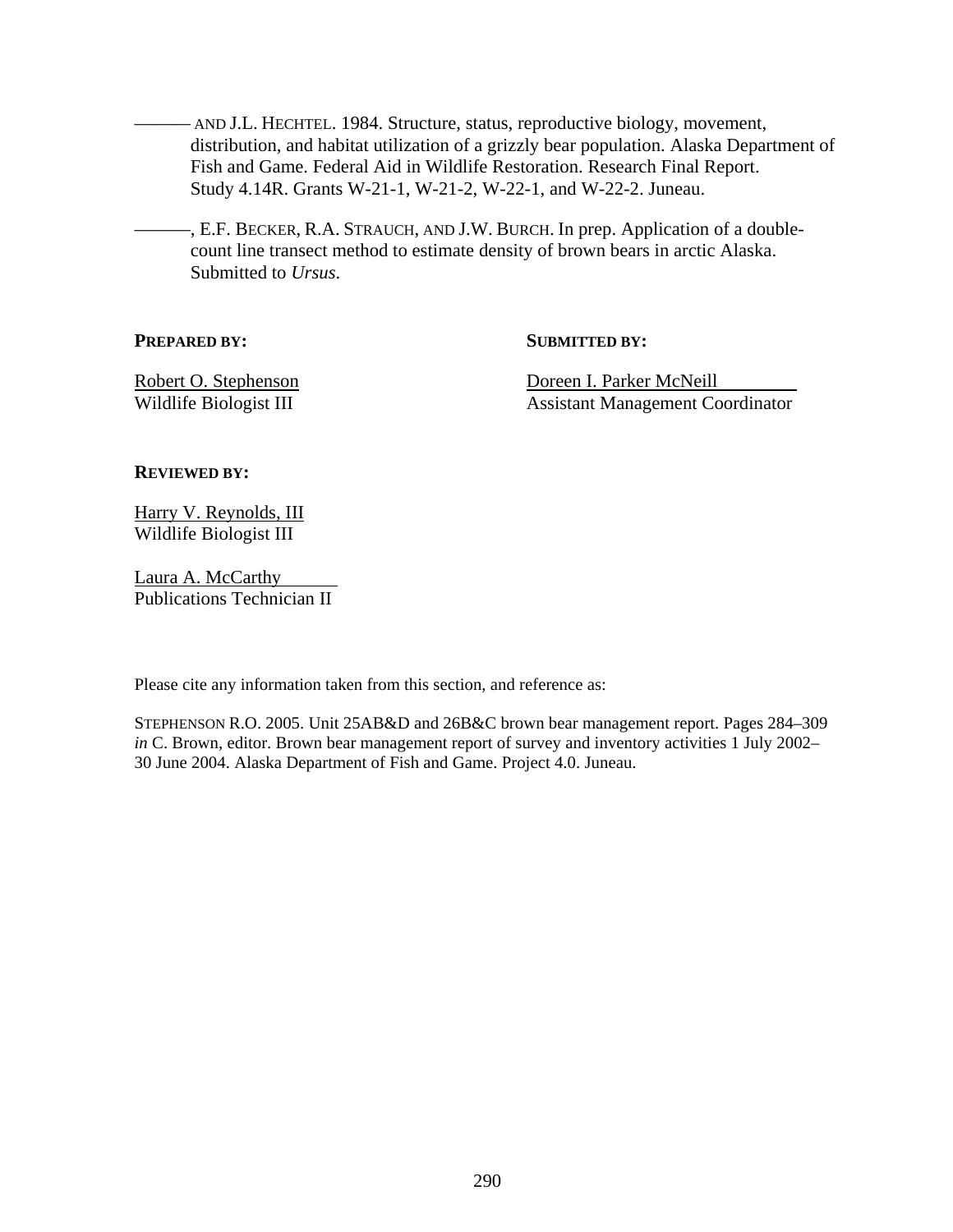|             |               | Estimated                 | Estimated       | Allowable harvest |
|-------------|---------------|---------------------------|-----------------|-------------------|
| Unit        | Area $(mi^2)$ | density/100 $\text{mi}^2$ | population size | @ 5%              |
| 25A         | 21,280        | 2.8                       | 596             | 30                |
| 25B and D   | 26,660        | 2.2                       | 587             | 29                |
| 25 subtotal | 47,940        |                           | 1164            | 58                |
| 26B         | 15,500        | 1.8                       | 269             | 13                |
| 26C         | 10,272        | 3.8                       | 391             | 19                |
| 26 subtotal | 25,772        |                           | 653             | 32                |
| Total       | 73,712        | 2.5                       | 1843            | 92                |

Table 1 Units 25A, 25B, 25D, 26B, and 26C brown bear population parameters and estimated sustainable harvest, 1993–2004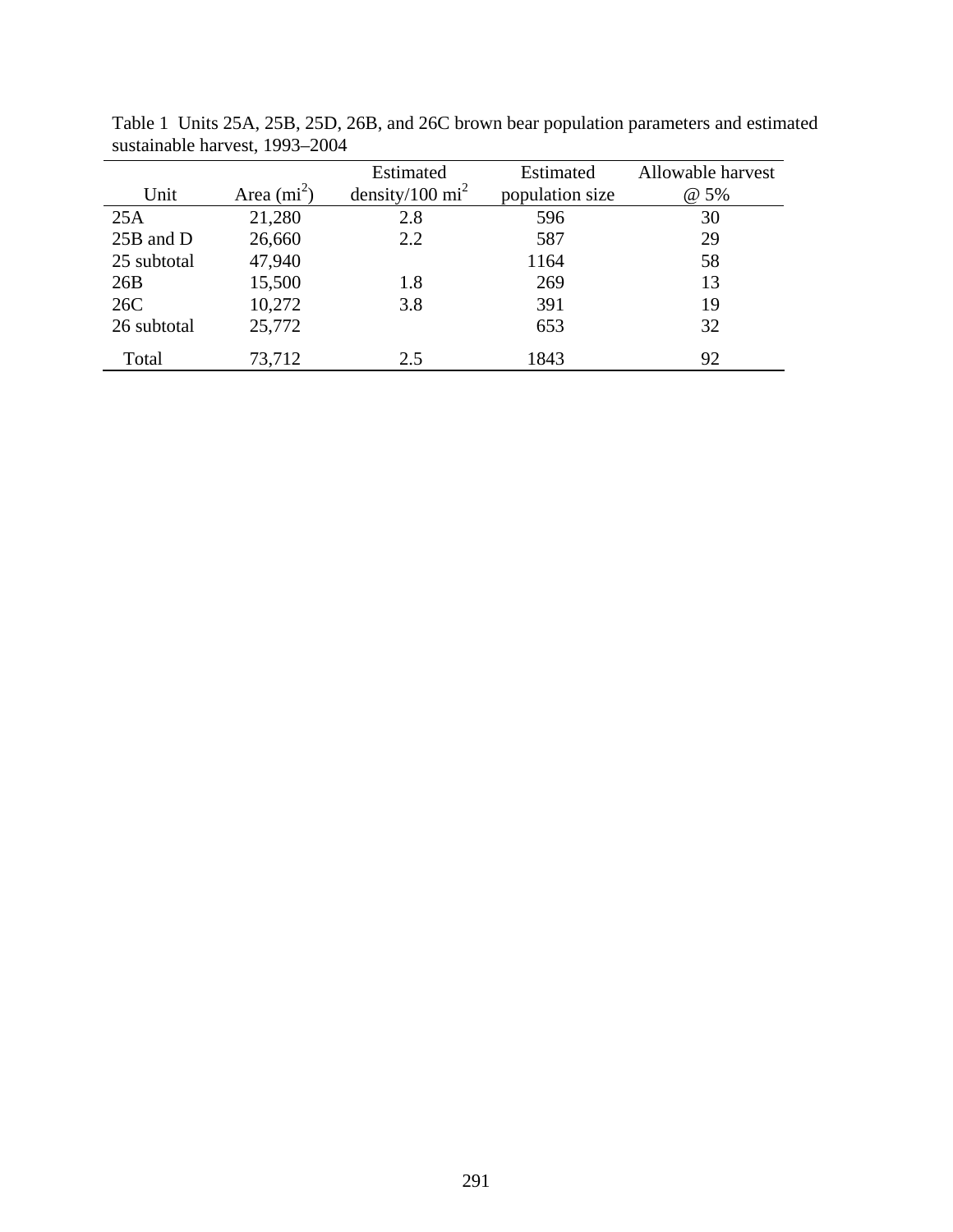|                  |                  |                  |             |                  | Reported         |                  |                              |                  |                  |                      |                           |       |                  |                  |
|------------------|------------------|------------------|-------------|------------------|------------------|------------------|------------------------------|------------------|------------------|----------------------|---------------------------|-------|------------------|------------------|
| Regulatory       |                  |                  | Hunter kill |                  |                  |                  | Nonhunting kill <sup>c</sup> |                  |                  | Total estimated kill |                           |       |                  |                  |
| year             | M                | ${\bf F}$        | (%)         | Unk              | Total            | M                | ${\bf F}$                    | Unk              | M                | $(\%)$               | $\boldsymbol{\mathrm{F}}$ | (%)   | Unk              | Total            |
| 1989-1990        |                  |                  |             |                  |                  |                  |                              |                  |                  |                      |                           |       |                  |                  |
| <b>Fall 1989</b> | 6                | 6                | (50)        | $\mathbf{0}$     | 12               | $\mathbf{1}$     | $\mathbf{1}$                 | $\mathbf{1}$     | 7                | (50)                 | $\tau$                    | (50)  | $\mathbf{1}$     | 15               |
| Spring 1990      | $\boldsymbol{0}$ | $\boldsymbol{0}$ | (0)         | $\theta$         | $\overline{0}$   | $\boldsymbol{0}$ | $\boldsymbol{0}$             | $\boldsymbol{0}$ | $\boldsymbol{0}$ | (0)                  | $\boldsymbol{0}$          | (0)   | $\boldsymbol{0}$ | $\boldsymbol{0}$ |
| Total            | 6                | 6                | (50)        | $\mathbf{0}$     | 12               | $\mathbf{1}$     | $\mathbf{1}$                 | $\mathbf{1}$     | $\overline{7}$   | (50)                 | 7                         | (50)  | $\mathbf{1}$     | 15               |
| 1990-1991        |                  |                  |             |                  |                  |                  |                              |                  |                  |                      |                           |       |                  |                  |
| <b>Fall 1990</b> | 6                | 3                | (33)        | $\overline{0}$   | 9                | $\boldsymbol{0}$ | $\boldsymbol{0}$             | $\boldsymbol{0}$ | 6                | (67)                 | 3                         | (33)  | $\mathbf{0}$     | 9                |
| Spring 1991      | 3                | $\overline{2}$   | (40)        | $\boldsymbol{0}$ | 5                | $\overline{0}$   | $\overline{0}$               | $\overline{0}$   | 3                | (60)                 | $\overline{2}$            | (40)  | $\overline{0}$   | 5                |
| Total            | 9                | 5                | (36)        | $\boldsymbol{0}$ | 14               | $\boldsymbol{0}$ | $\boldsymbol{0}$             | $\boldsymbol{0}$ | 9                | (64)                 | 5                         | (36)  | $\boldsymbol{0}$ | 14               |
| 1991-1992        |                  |                  |             |                  |                  |                  |                              |                  |                  |                      |                           |       |                  |                  |
| Fall 1991        | $\boldsymbol{7}$ | 3                | (30)        | $\mathbf{2}$     | 12               | $\boldsymbol{0}$ | $\boldsymbol{0}$             | $\boldsymbol{0}$ | $\overline{7}$   | (70)                 | 3                         | (30)  | $\mathbf{2}$     | 12               |
| Spring 1992      | 3                | $\boldsymbol{0}$ | (0)         | $\boldsymbol{0}$ | 3                | $\boldsymbol{0}$ | $\boldsymbol{0}$             | $\boldsymbol{0}$ | 3                | (100)                | $\boldsymbol{0}$          | (0)   | $\boldsymbol{0}$ | $\mathfrak{Z}$   |
| Total            | 10               | 3                | (30)        | $\overline{2}$   | 15               | $\overline{0}$   | $\overline{0}$               | $\boldsymbol{0}$ | 10               | (77)                 | 3                         | (23)  | $\overline{2}$   | 15               |
| 1992-1993        |                  |                  |             |                  |                  |                  |                              |                  |                  |                      |                           |       |                  |                  |
| Fall 1992        | 11               | 5                | (31)        | $\boldsymbol{0}$ | 16               | $\mathbf 1$      | $\boldsymbol{0}$             | $\boldsymbol{0}$ | 12               | (71)                 | 5                         | (29)  | $\boldsymbol{0}$ | 17               |
| Spring 1993      | $\boldsymbol{0}$ | $\boldsymbol{0}$ | (0)         | $\boldsymbol{0}$ | $\boldsymbol{0}$ | $\boldsymbol{0}$ | $\boldsymbol{0}$             | $\boldsymbol{0}$ | $\boldsymbol{0}$ | (0)                  | $\boldsymbol{0}$          | (0)   | $\boldsymbol{0}$ | $\overline{0}$   |
| Total            | 11               | 5                | (31)        | $\overline{0}$   | 16               | $\mathbf{1}$     | $\overline{0}$               | $\overline{0}$   | 12               | (71)                 | 5                         | (29)  | $\boldsymbol{0}$ | 17               |
| 1993-1994        |                  |                  |             |                  |                  |                  |                              |                  |                  |                      |                           |       |                  |                  |
| Fall 1993        | 5                | 3                | (38)        | $\boldsymbol{0}$ | 8                | $\boldsymbol{0}$ | $\boldsymbol{0}$             | $\boldsymbol{0}$ | 5                | (62)                 | 3                         | (38)  | $\boldsymbol{0}$ | 8                |
| Spring 1994      | $\boldsymbol{0}$ | $\boldsymbol{0}$ | (0)         | $\boldsymbol{0}$ | $\boldsymbol{0}$ | $\boldsymbol{0}$ | $\boldsymbol{0}$             | $\boldsymbol{0}$ | $\boldsymbol{0}$ | (0)                  | $\boldsymbol{0}$          | (0)   | $\boldsymbol{0}$ | $\boldsymbol{0}$ |
| Total            | 5                | 3                | (38)        | $\overline{0}$   | 8                | $\overline{0}$   | $\boldsymbol{0}$             | $\overline{0}$   | 5                | (62)                 | 3                         | (38)  | $\boldsymbol{0}$ | 8                |
| 1994-1995        |                  |                  |             |                  |                  |                  |                              |                  |                  |                      |                           |       |                  |                  |
| Fall 1994        | 9                | 3                | (25)        |                  | 12               | $\overline{0}$   | $\boldsymbol{0}$             | $\boldsymbol{0}$ | 9                | (75)                 | 3                         | (25)  | $\mathbf{0}$     | 12               |
| Spring 1995      | $\boldsymbol{0}$ |                  | (100)       |                  | $\mathbf{1}$     | $\boldsymbol{0}$ | $\boldsymbol{0}$             | $\boldsymbol{0}$ | $\boldsymbol{0}$ | (0)                  | $\mathbf{1}$              | (100) | $\boldsymbol{0}$ | $\mathbf{1}$     |
| Total            | 9                | 4                | (31)        | $\boldsymbol{0}$ | 13               | $\overline{0}$   | $\overline{0}$               | $\overline{0}$   | 9                | (69)                 | 4                         | (31)  | $\overline{0}$   | 13               |

Table 2 Unit 25A brown bear mortality<sup>ab</sup>, regulatory years 1989–1990 through 2003–2004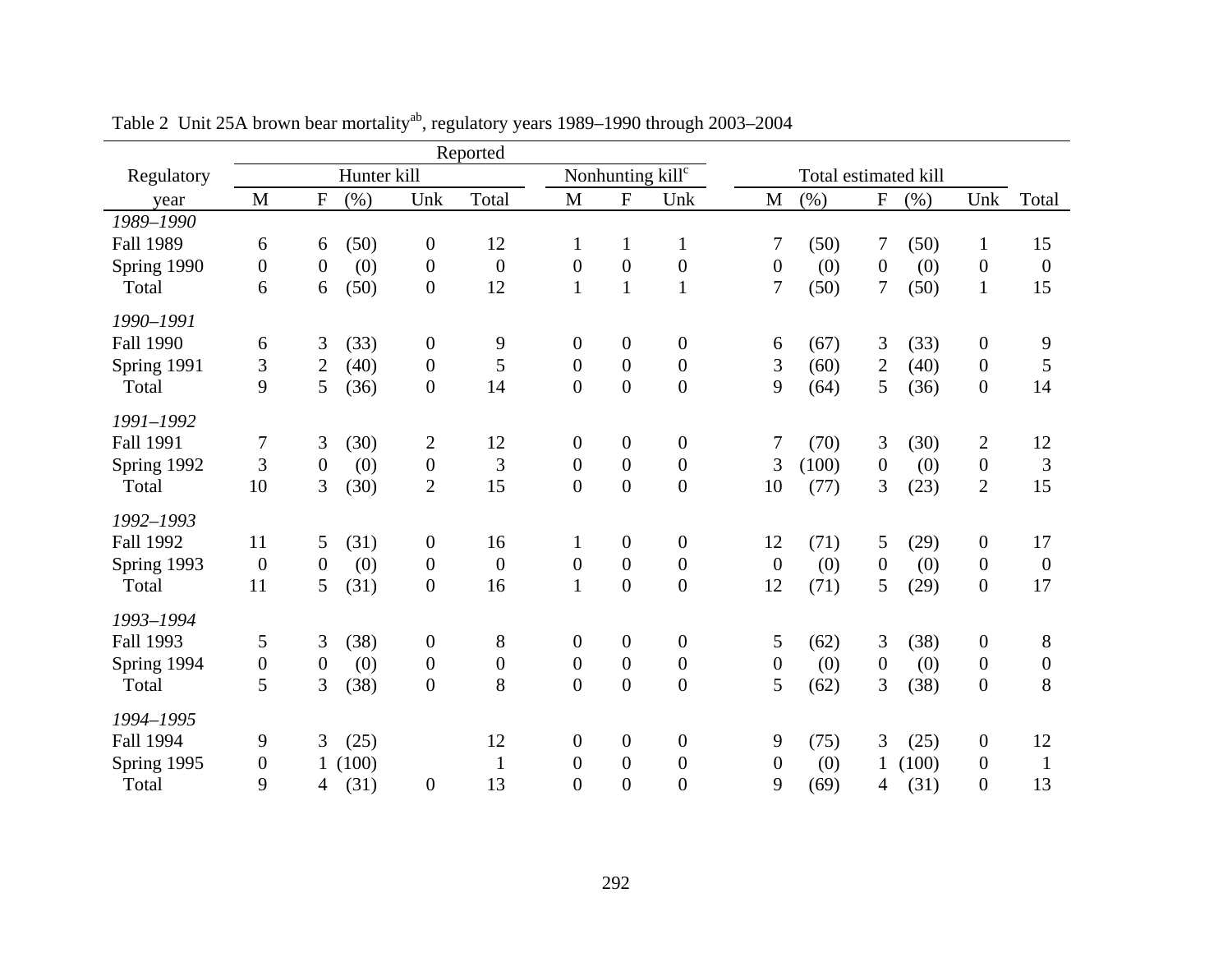|                  |                  |                  |             |                  | Reported         |                  |                  |                                  |                  |      |                           |                      |                  |                  |
|------------------|------------------|------------------|-------------|------------------|------------------|------------------|------------------|----------------------------------|------------------|------|---------------------------|----------------------|------------------|------------------|
| Regulatory       |                  |                  | Hunter kill |                  |                  |                  |                  | Nonhunting $kil\overline{l^{c}}$ |                  |      |                           | Total estimated kill |                  |                  |
| year             | M                | $\mathbf F$      | (% )        | Unk              | Total            | $\mathbf{M}$     | ${\bf F}$        | Unk                              | M                | (%)  | $\boldsymbol{\mathrm{F}}$ | (%)                  | Unk              | Total            |
| 1995-1996        |                  |                  |             |                  |                  |                  |                  |                                  |                  |      |                           |                      |                  |                  |
| Fall 1995        | 10               | 4                | (29)        | $\boldsymbol{0}$ | 14               | $\boldsymbol{0}$ | $\boldsymbol{0}$ | $\boldsymbol{0}$                 | 10               | (71) | $\overline{4}$            | (29)                 | $\boldsymbol{0}$ | 14               |
| Spring 1996      | $\boldsymbol{0}$ | $\boldsymbol{0}$ | (0)         | $\boldsymbol{0}$ | $\boldsymbol{0}$ | $\boldsymbol{0}$ | $\overline{0}$   | $\boldsymbol{0}$                 | $\overline{0}$   | (0)  | $\boldsymbol{0}$          | (0)                  | $\boldsymbol{0}$ | $\boldsymbol{0}$ |
| Total            | 10               | $\overline{4}$   | (29)        | $\boldsymbol{0}$ | 14               | $\boldsymbol{0}$ | $\overline{0}$   | $\boldsymbol{0}$                 | 10               | (71) | $\overline{4}$            | (29)                 | $\boldsymbol{0}$ | 14               |
| 1996-1997        |                  |                  |             |                  |                  |                  |                  |                                  |                  |      |                           |                      |                  |                  |
| <b>Fall 1996</b> | 11               | 9                | (45)        | $\boldsymbol{0}$ | 20               | $\mathbf{0}$     | $\boldsymbol{0}$ | $\boldsymbol{0}$                 | 11               | (55) | $\overline{9}$            | (45)                 | $\boldsymbol{0}$ | 20               |
| Spring 1997      | $\boldsymbol{0}$ | $\boldsymbol{0}$ | (0)         | $\boldsymbol{0}$ | $\boldsymbol{0}$ | $\boldsymbol{0}$ | $\overline{0}$   | $\boldsymbol{0}$                 | $\overline{0}$   | (0)  | $\boldsymbol{0}$          | (0)                  | $\boldsymbol{0}$ | $\boldsymbol{0}$ |
| Total            | 11               | 9                | (45)        | $\boldsymbol{0}$ | 20               | $\overline{0}$   | $\overline{0}$   | $\overline{0}$                   | 11               | (55) | 9                         | (45)                 | $\overline{0}$   | 20               |
| 1997-1998        |                  |                  |             |                  |                  |                  |                  |                                  |                  |      |                           |                      |                  |                  |
| Fall 1997        | 6                | 5                | (45)        | $\boldsymbol{0}$ | 11               | $\mathbf{1}$     | $\boldsymbol{0}$ | $\boldsymbol{0}$                 | 7                | (58) | 5                         | (42)                 | $\boldsymbol{0}$ | 12               |
| Spring 1998      | $\boldsymbol{0}$ | $\overline{2}$   | (100)       | $\boldsymbol{0}$ | $\overline{2}$   | $\boldsymbol{0}$ | $\overline{0}$   | $\boldsymbol{0}$                 | $\boldsymbol{0}$ | (0)  | $\overline{2}$            | (100)                | $\boldsymbol{0}$ | $\overline{2}$   |
| Total            | 6                | 7                | (54)        | $\boldsymbol{0}$ | 13               | $\mathbf{1}$     | $\boldsymbol{0}$ | $\boldsymbol{0}$                 | 7                | (50) | $7\overline{ }$           | (50)                 | $\boldsymbol{0}$ | 14               |
| 1998-1999        |                  |                  |             |                  |                  |                  |                  |                                  |                  |      |                           |                      |                  |                  |
| <b>Fall 1998</b> | 8                | 4                | (33)        | 1                | 13               | $\mathbf{0}$     | $\overline{0}$   | $\boldsymbol{0}$                 | 8                | (67) | $\overline{4}$            | (33)                 | $\mathbf{1}$     | 13               |
| Spring 1999      | $\boldsymbol{0}$ | $\theta$         | (0)         |                  | $\theta$         | $\mathbf{0}$     | $\overline{0}$   | $\boldsymbol{0}$                 | $\boldsymbol{0}$ | (0)  | $\boldsymbol{0}$          | (0)                  | $\theta$         | $\boldsymbol{0}$ |
| Total            | 8                | 4                | (33)        | $\mathbf{1}$     | 13               | $\overline{0}$   | $\overline{0}$   | $\boldsymbol{0}$                 | 8                | (67) | 4                         | (33)                 | $\mathbf{1}$     | 13               |
| 1999-2000        |                  |                  |             |                  |                  |                  |                  |                                  |                  |      |                           |                      |                  |                  |
| <b>Fall 1999</b> | 11               | 3                | (21)        | $\boldsymbol{0}$ | 14               | $\boldsymbol{0}$ | $\boldsymbol{0}$ | $\boldsymbol{0}$                 | 11               | (79) | 3                         | (21)                 | $\boldsymbol{0}$ | 14               |
| Spring 2000      | $\boldsymbol{0}$ | $\boldsymbol{0}$ | (0)         | $\boldsymbol{0}$ | $\boldsymbol{0}$ | $\boldsymbol{0}$ | $\boldsymbol{0}$ | $\boldsymbol{0}$                 | $\boldsymbol{0}$ | (0)  | $\boldsymbol{0}$          | (0)                  | $\overline{0}$   | $\boldsymbol{0}$ |
| Total            | 11               | 3                | (21)        | $\boldsymbol{0}$ | 14               | $\boldsymbol{0}$ | $\overline{0}$   | $\boldsymbol{0}$                 | 11               | (79) | 3                         | (21)                 | $\boldsymbol{0}$ | 14               |
| 2000-2001        |                  |                  |             |                  |                  |                  |                  |                                  |                  |      |                           |                      |                  |                  |
| <b>Fall 2000</b> | $\overline{4}$   | 3                | (43)        | $\boldsymbol{0}$ | 7                | $\overline{0}$   | $\boldsymbol{0}$ | $\boldsymbol{0}$                 | 4                | (57) | 3                         | (43)                 | $\boldsymbol{0}$ | 7                |
| Spring 2001      | $\boldsymbol{0}$ | $\overline{0}$   | (0)         |                  | $\theta$         | $\overline{0}$   | $\overline{0}$   | $\boldsymbol{0}$                 | $\overline{0}$   | (0)  | $\theta$                  | (0)                  | $\boldsymbol{0}$ | $\boldsymbol{0}$ |
| Total            | $\overline{4}$   | 3                | (43)        | $\boldsymbol{0}$ | 7                | $\overline{0}$   | $\overline{0}$   | $\overline{0}$                   | 4                | (57) | 3                         | (43)                 | $\boldsymbol{0}$ | $\overline{7}$   |

#### Table 2 continued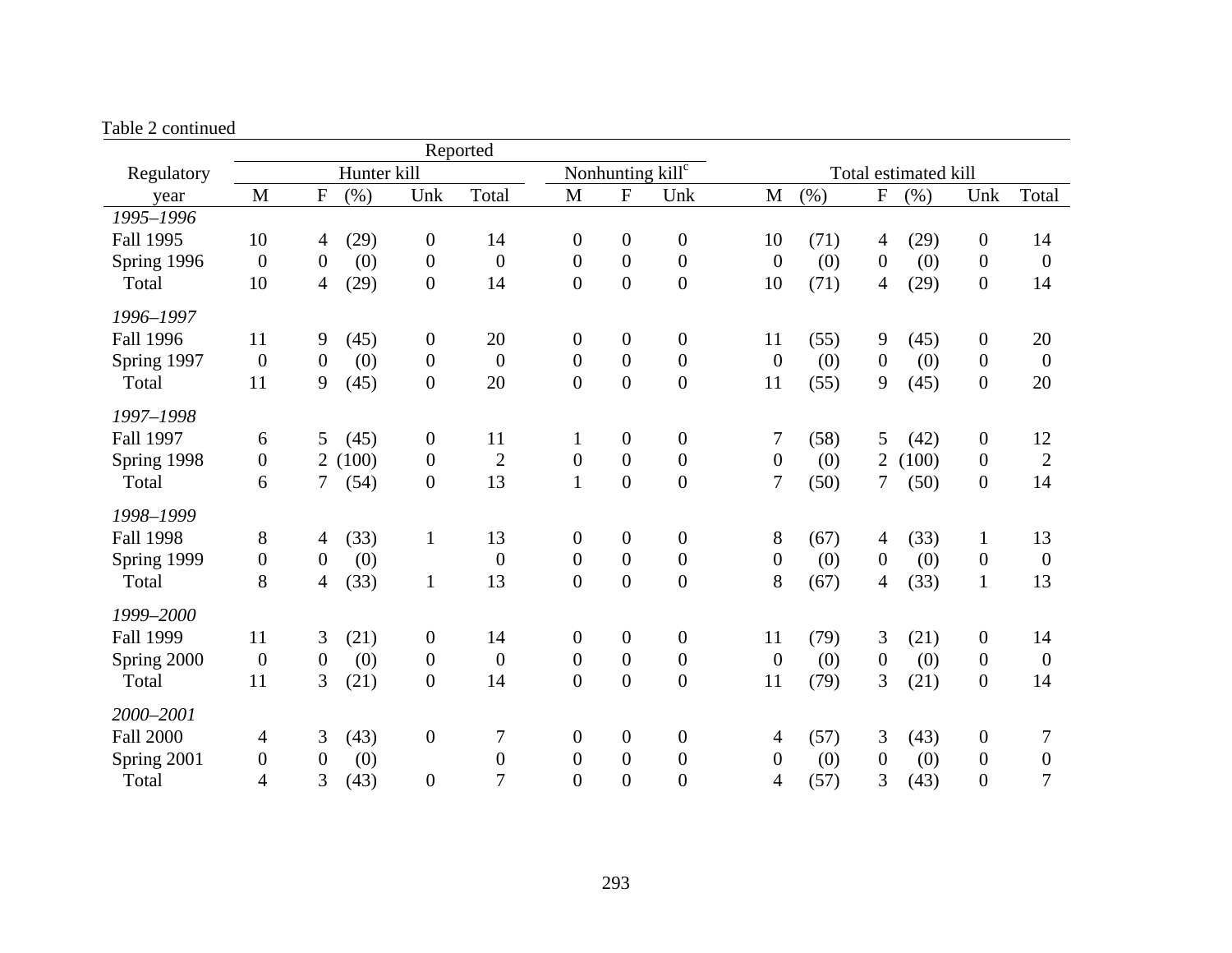| $1 \, \mu \nu \nu \simeq \nu \nu \mu \nu \mu \nu \nu$ |                |                         |                  |                  |                |                  |                              |                |       |                      |                  |          |
|-------------------------------------------------------|----------------|-------------------------|------------------|------------------|----------------|------------------|------------------------------|----------------|-------|----------------------|------------------|----------|
|                                                       |                |                         |                  | Reported         |                |                  |                              |                |       |                      |                  |          |
| Regulatory                                            |                | Hunter kill             |                  |                  |                |                  | Nonhunting kill <sup>c</sup> |                |       | Total estimated kill |                  |          |
| year                                                  | M              | $\mathbf{F}$<br>$(\% )$ | Unk              | Total            | M              | F                | Unk                          | М              | (% )  | F<br>$(\% )$         | Unk              | Total    |
| 2001-2002                                             |                |                         |                  |                  |                |                  |                              |                |       |                      |                  |          |
| <b>Fall 2001</b>                                      | 9              | (18)<br>$\overline{2}$  | $\overline{0}$   | 11               | $\mathbf{1}$   | 1                | $\boldsymbol{0}$             | 10             | (77)  | 3<br>(23)            | $\boldsymbol{0}$ | 13       |
| Spring 2002                                           |                | (0)<br>$\overline{0}$   | $\overline{0}$   |                  | $\overline{0}$ | $\boldsymbol{0}$ | $\overline{0}$               |                | (100) | (0)<br>$\mathbf{0}$  | $\overline{0}$   |          |
| Total                                                 | 10             | (17)<br>2               | $\boldsymbol{0}$ | 12               | $\mathbf{1}$   | 1                | $\boldsymbol{0}$             | 11             | (79)  | 3<br>(21)            | $\boldsymbol{0}$ | 14       |
| 2002-2003                                             |                |                         |                  |                  |                |                  |                              |                |       |                      |                  |          |
| <b>Fall 2002</b>                                      | 15             | (32)<br>7               | $\overline{0}$   | 22               | $\overline{0}$ | $\overline{0}$   | $\overline{0}$               | 15             | (68)  | (32)                 | $\overline{0}$   | 22       |
| Spring 2003                                           | $\overline{0}$ | 1(100)                  | $\theta$         |                  | $\overline{0}$ | $\overline{0}$   | $\overline{0}$               | $\overline{0}$ | (0)   | (100)                | $\boldsymbol{0}$ |          |
| Total                                                 | 15             | (35)<br>8               | $\boldsymbol{0}$ | 23               | $\overline{0}$ | $\boldsymbol{0}$ | $\boldsymbol{0}$             | 15             | (65)  | 8<br>(35)            | $\boldsymbol{0}$ | 23       |
| 2003-2004                                             |                |                         |                  |                  |                |                  |                              |                |       |                      |                  |          |
| <b>Fall 2003</b>                                      | 11             | 13<br>(54)              |                  | 25               | $\overline{0}$ | $\overline{0}$   | $\overline{0}$               | 11             | (46)  | 13<br>(54)           | 1                | 25       |
| Spring 2004                                           | $\overline{0}$ | (0)<br>$\overline{0}$   | $\theta$         | $\boldsymbol{0}$ | $\overline{0}$ | $\boldsymbol{0}$ | $\overline{0}$               | $\overline{0}$ | (0)   | (0)<br>$\mathbf{0}$  | $\theta$         | $\theta$ |
| Total                                                 | 11             | 13<br>(54)              |                  | 25               | $\overline{0}$ | $\overline{0}$   | $\boldsymbol{0}$             | 11             | (45)  | 13<br>(54)           |                  | 25       |

Table 2 continued

<sup>b</sup> No estimate was made of unreported or illegal kills.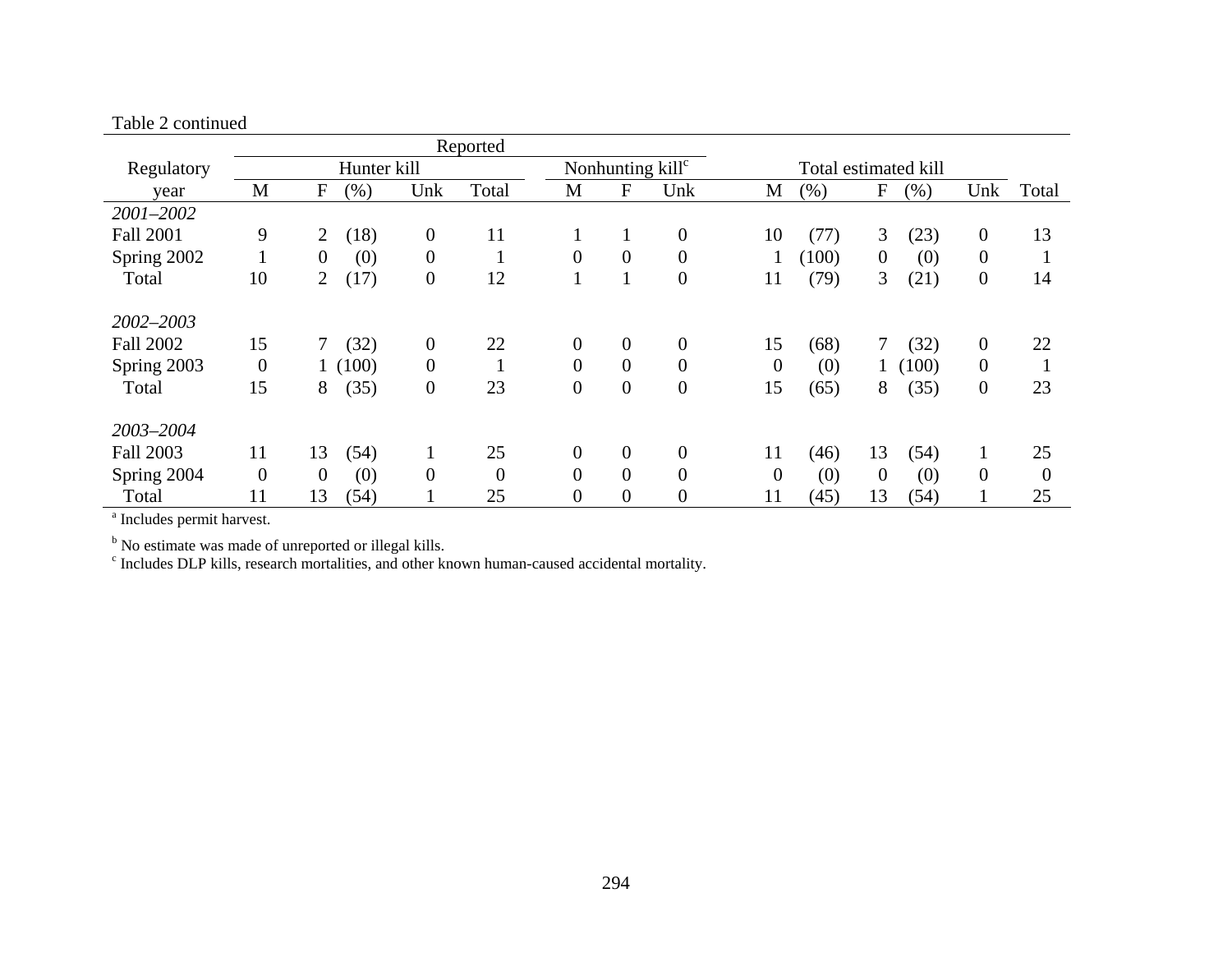|                               |                  |                  |             |                  | Reported                |                  |                  |                              |                  |       |                  |                      |                  |                  |
|-------------------------------|------------------|------------------|-------------|------------------|-------------------------|------------------|------------------|------------------------------|------------------|-------|------------------|----------------------|------------------|------------------|
| Regulatory                    |                  |                  | Hunter kill |                  |                         |                  |                  | Nonhunting kill <sup>c</sup> |                  |       |                  | Total estimated kill |                  |                  |
| year                          | $\mathbf{M}$     | ${\bf F}$        | (% )        | Unk              | Total                   | M                | $\rm F$          | Unk                          | $\mathbf M$      | (%)   | ${\bf F}$        | (%)                  | Unk              | Total            |
| 1989-1990                     |                  |                  |             |                  |                         |                  |                  |                              |                  |       |                  |                      |                  |                  |
| <b>Fall 1989</b>              | $\mathbf{1}$     | $\mathbf{1}$     | (50)        | $\boldsymbol{0}$ | $\boldsymbol{2}$        | $\overline{0}$   | $\boldsymbol{0}$ | $\boldsymbol{0}$             | $\mathbf{1}$     | (50)  | $\mathbf{1}$     | (50)                 | $\overline{0}$   | $\mathbf{2}$     |
| Spring 1990                   | 3                | $\boldsymbol{0}$ | (0)         | $\boldsymbol{0}$ | 3                       | $\overline{0}$   | $\boldsymbol{0}$ | $\boldsymbol{0}$             | 3                | (100) | $\boldsymbol{0}$ | (0)                  | $\boldsymbol{0}$ | $\mathfrak{Z}$   |
| Total                         | $\overline{4}$   | $\mathbf{1}$     | (20)        | $\overline{0}$   | 5                       | $\mathbf{0}$     | $\overline{0}$   | $\overline{0}$               | 4                | (80)  | $\mathbf{1}$     | (20)                 | $\boldsymbol{0}$ | 5                |
| 1990-1991                     |                  |                  |             |                  |                         |                  |                  |                              |                  |       |                  |                      |                  |                  |
| <b>Fall 1990</b>              | $\mathbf{1}$     | 2                | (67)        | $\boldsymbol{0}$ | 3                       | $\boldsymbol{0}$ | $\boldsymbol{0}$ | $\boldsymbol{0}$             | $\mathbf{1}$     | (33)  | $\overline{2}$   | (67)                 | $\boldsymbol{0}$ | 3                |
| Spring 1991                   | $\mathbf{1}$     | $\mathbf{1}$     | (50)        | $\boldsymbol{0}$ | $\overline{\mathbf{c}}$ | $\theta$         | $\boldsymbol{0}$ | $\boldsymbol{0}$             | $\mathbf{1}$     | (50)  | $\mathbf{1}$     | (50)                 | $\overline{0}$   | $\sqrt{2}$       |
| Total                         | $\mathbf{2}$     | 3                | (60)        | $\boldsymbol{0}$ | 5                       | $\mathbf{0}$     | $\mathbf{0}$     | $\overline{0}$               | $\overline{2}$   | (40)  | 3                | (60)                 | $\boldsymbol{0}$ | 5                |
|                               |                  |                  |             |                  |                         |                  |                  |                              |                  |       |                  |                      |                  |                  |
| 1991-1992<br><b>Fall 1991</b> |                  | $\boldsymbol{0}$ |             | $\boldsymbol{0}$ |                         |                  | $\boldsymbol{0}$ | $\boldsymbol{0}$             |                  |       | $\boldsymbol{0}$ |                      |                  |                  |
|                               | $\mathbf{1}$     |                  | (0)         |                  | $\mathbf{1}$            | $\overline{0}$   | $\boldsymbol{0}$ | $\boldsymbol{0}$             | $\mathbf 1$      | (100) |                  | (0)<br>(100)         | $\boldsymbol{0}$ | $\mathbf{1}$     |
| Spring 1992                   | $\boldsymbol{0}$ | $\mathbf{1}$     | (100)       | $\boldsymbol{0}$ | $\mathbf{1}$            | $\boldsymbol{0}$ |                  |                              | $\boldsymbol{0}$ | (0)   | $\mathbf{1}$     |                      | $\boldsymbol{0}$ | $\mathbf{1}$     |
| Total                         | $\mathbf{1}$     | $\mathbf{1}$     | (50)        | $\overline{0}$   | $\overline{2}$          | $\theta$         | $\overline{0}$   | $\overline{0}$               | $\mathbf{1}$     | (50)  | $\mathbf 1$      | (50)                 | $\boldsymbol{0}$ | $\overline{2}$   |
| 1992-1993                     |                  |                  |             |                  |                         |                  |                  |                              |                  |       |                  |                      |                  |                  |
| <b>Fall 1992</b>              | $\mathbf{1}$     | 0                | (0)         | $\boldsymbol{0}$ | $\mathbf{1}$            | $\boldsymbol{0}$ | $\boldsymbol{0}$ | $\boldsymbol{0}$             | 1                | (100) | $\boldsymbol{0}$ | (0)                  | $\boldsymbol{0}$ | 1                |
| Spring 1993                   |                  | $\mathbf{1}$     | (33)        | $\boldsymbol{0}$ | 3                       | $\boldsymbol{0}$ | $\boldsymbol{0}$ | $\boldsymbol{0}$             | $\overline{c}$   | (66)  | $\mathbf{1}$     | (33)                 | $\boldsymbol{0}$ | 3                |
| Total                         | $\frac{2}{3}$    | $\mathbf{1}$     | (25)        | $\boldsymbol{0}$ | $\overline{4}$          | $\overline{0}$   | $\overline{0}$   | $\overline{0}$               | 3                | (75)  | $\mathbf{1}$     | (25)                 | $\boldsymbol{0}$ | $\overline{4}$   |
| 1993-1994                     |                  |                  |             |                  |                         |                  |                  |                              |                  |       |                  |                      |                  |                  |
| <b>Fall 1993</b>              | $\overline{c}$   | $\boldsymbol{0}$ | (0)         | $\boldsymbol{0}$ | $\overline{c}$          | $\boldsymbol{0}$ | $\boldsymbol{0}$ | $\boldsymbol{0}$             | 2                | (100) | $\boldsymbol{0}$ | (0)                  | $\boldsymbol{0}$ | $\overline{2}$   |
| Spring 1994                   | $\boldsymbol{0}$ | $\boldsymbol{0}$ | (0)         | $\boldsymbol{0}$ | $\boldsymbol{0}$        | $\boldsymbol{0}$ | $\boldsymbol{0}$ | $\boldsymbol{0}$             | $\boldsymbol{0}$ | (0)   | $\boldsymbol{0}$ | (0)                  | $\boldsymbol{0}$ | $\boldsymbol{0}$ |
| Total                         | $\overline{2}$   | $\overline{0}$   | (0)         | $\overline{0}$   | $\overline{2}$          | $\overline{0}$   | $\overline{0}$   | $\overline{0}$               | $\overline{2}$   | (100) | $\overline{0}$   | (0)                  | $\boldsymbol{0}$ | $\overline{2}$   |
|                               |                  |                  |             |                  |                         |                  |                  |                              |                  |       |                  |                      |                  |                  |
| 1994-1995                     |                  |                  |             |                  |                         |                  |                  |                              |                  |       |                  |                      |                  |                  |
| <b>Fall 1994</b>              | 2                | $\boldsymbol{0}$ | (0)         | $\boldsymbol{0}$ | 2                       | $\boldsymbol{0}$ | $\boldsymbol{0}$ | $\boldsymbol{0}$             | 2                | (100) | $\overline{0}$   | (0)                  | $\boldsymbol{0}$ | 2                |
| Spring 1995                   | $\mathbf{1}$     |                  | (50)        | $\boldsymbol{0}$ | $\overline{c}$          | $\mathbf{0}$     | $\boldsymbol{0}$ | $\boldsymbol{0}$             |                  | (50)  | 1                | (50)                 | $\boldsymbol{0}$ | $\mathbf{2}$     |
| Total                         | 3                | $\mathbf{1}$     | (25)        | $\overline{0}$   | 4                       | $\overline{0}$   | $\overline{0}$   | $\overline{0}$               | 3                | (75)  | 1                | (25)                 | $\overline{0}$   | $\overline{4}$   |

Table 3 Unit 25B and 25D brown bear mortality<sup>ab</sup>, regulatory years 1989–1990 through 2003–2004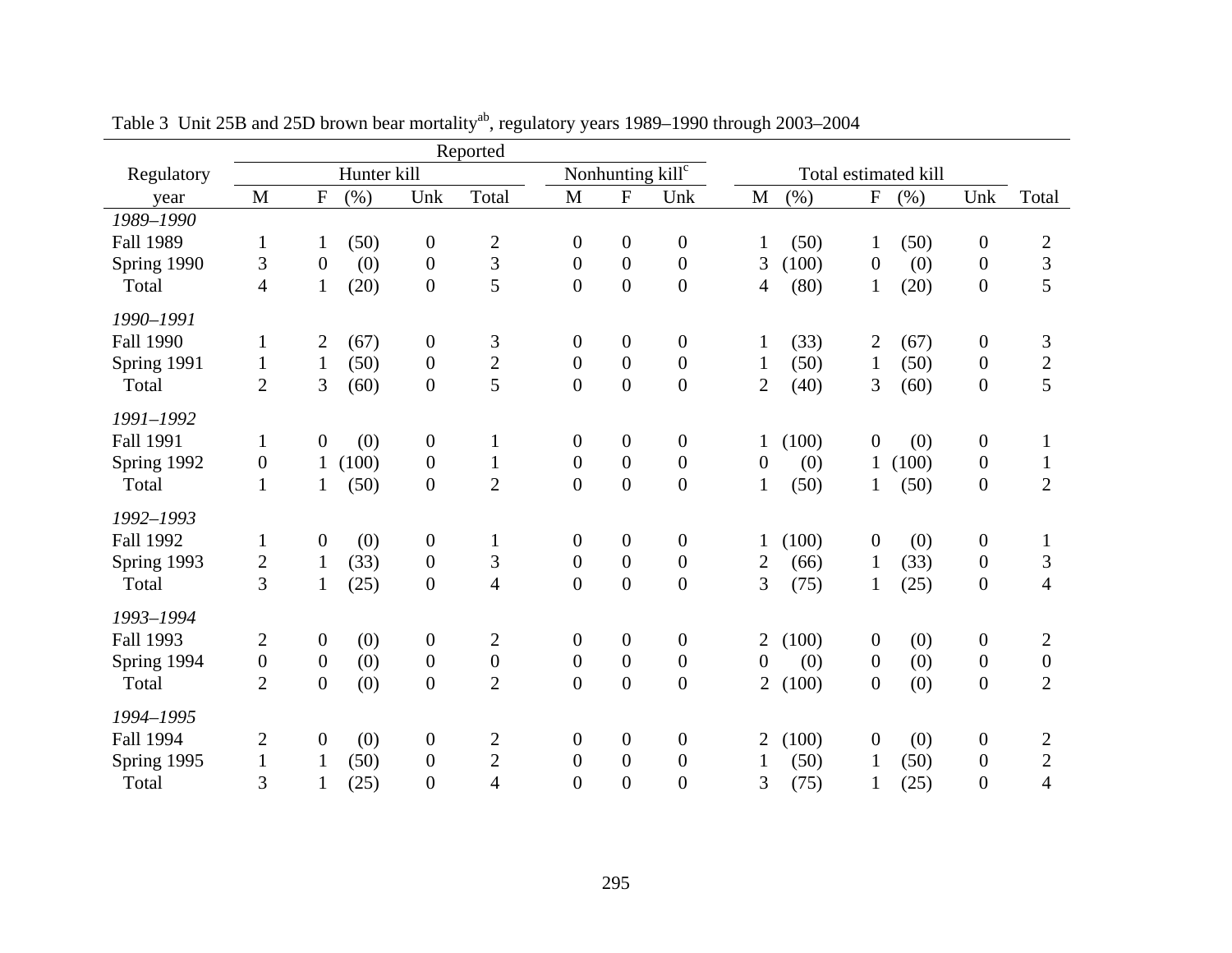Table 3 continued

|                  | Reported         |                  |             |                  |                  |                  |                  |                              |                  |       |                  |                      |                  |                  |
|------------------|------------------|------------------|-------------|------------------|------------------|------------------|------------------|------------------------------|------------------|-------|------------------|----------------------|------------------|------------------|
| Regulatory       |                  |                  | Hunter kill |                  |                  |                  |                  | Nonhunting kill <sup>c</sup> |                  |       |                  | Total estimated kill |                  |                  |
| year             | M                | ${\bf F}$        | (% )        | Unk              | Total            | $\mathbf{M}$     | ${\bf F}$        | Unk                          | $\mathbf M$      | (%)   | ${\bf F}$        | (% )                 | Unk              | Total            |
| 1995-1996        |                  |                  |             |                  |                  |                  |                  |                              |                  |       |                  |                      |                  |                  |
| <b>Fall 1995</b> | $\mathbf{1}$     | $\boldsymbol{0}$ | (0)         | $\boldsymbol{0}$ | $\mathbf{1}$     | $\boldsymbol{0}$ | $\boldsymbol{0}$ | $\boldsymbol{0}$             |                  | (100) | $\boldsymbol{0}$ | (0)                  | $\boldsymbol{0}$ | 1                |
| Spring 1996      | $\mathbf{1}$     | $\boldsymbol{0}$ | (0)         | $\boldsymbol{0}$ | $\mathbf{1}$     | $\boldsymbol{0}$ | $\boldsymbol{0}$ | $\boldsymbol{0}$             |                  | (100) | $\boldsymbol{0}$ | (0)                  | $\boldsymbol{0}$ | $\mathbf{1}$     |
| Total            | $\overline{2}$   | $\overline{0}$   | (0)         | $\overline{0}$   | $\overline{2}$   | $\overline{0}$   | $\boldsymbol{0}$ | $\overline{0}$               | 2                | (100) | $\boldsymbol{0}$ | (0)                  | $\boldsymbol{0}$ | $\overline{2}$   |
| 1996-1997        |                  |                  |             |                  |                  |                  |                  |                              |                  |       |                  |                      |                  |                  |
| <b>Fall 1996</b> | 3                | $\mathbf{1}$     | (25)        | $\boldsymbol{0}$ | 4                | $\boldsymbol{0}$ | $\boldsymbol{0}$ | $\mathbf{0}$                 | 3                | (75)  | $\mathbf{1}$     | (25)                 | $\boldsymbol{0}$ | 4                |
| Spring 1997      | $\boldsymbol{0}$ | $\overline{0}$   | (0)         | $\overline{0}$   | $\boldsymbol{0}$ | $\boldsymbol{0}$ | $\boldsymbol{0}$ | $\overline{0}$               | $\boldsymbol{0}$ | (0)   | $\theta$         | (0)                  | $\boldsymbol{0}$ | $\theta$         |
| Total            | 3                | $\mathbf{1}$     | (25)        | $\overline{0}$   | $\overline{4}$   | $\boldsymbol{0}$ | $\boldsymbol{0}$ | $\boldsymbol{0}$             | 3                | (75)  | $\mathbf{1}$     | (25)                 | $\boldsymbol{0}$ | 4                |
| 1997-1998        |                  |                  |             |                  |                  |                  |                  |                              |                  |       |                  |                      |                  |                  |
| <b>Fall 1997</b> | $\boldsymbol{0}$ | $\overline{0}$   | (0)         | $\boldsymbol{0}$ | $\boldsymbol{0}$ | $\boldsymbol{0}$ | $\boldsymbol{0}$ | $\boldsymbol{0}$             | $\boldsymbol{0}$ | (0)   | $\boldsymbol{0}$ | (0)                  | $\boldsymbol{0}$ | $\boldsymbol{0}$ |
| Spring 1998      | $\boldsymbol{0}$ | $\boldsymbol{0}$ | (0)         | $\boldsymbol{0}$ | $\boldsymbol{0}$ | $\boldsymbol{0}$ | $\boldsymbol{0}$ | $\boldsymbol{0}$             | $\boldsymbol{0}$ | (0)   | $\overline{0}$   | (0)                  | $\boldsymbol{0}$ | $\boldsymbol{0}$ |
| Total            | $\boldsymbol{0}$ | $\overline{0}$   | (0)         | $\overline{0}$   | $\boldsymbol{0}$ | $\boldsymbol{0}$ | $\overline{0}$   | $\overline{0}$               | $\boldsymbol{0}$ | (0)   | $\boldsymbol{0}$ | (0)                  | $\boldsymbol{0}$ | $\boldsymbol{0}$ |
| 1998-1999        |                  |                  |             |                  |                  |                  |                  |                              |                  |       |                  |                      |                  |                  |
| <b>Fall 1998</b> | $\boldsymbol{0}$ | $\boldsymbol{0}$ | (0)         | 1                | $\mathbf{1}$     | $\boldsymbol{0}$ | $\boldsymbol{0}$ | $\boldsymbol{0}$             | $\boldsymbol{0}$ | (0)   | $\boldsymbol{0}$ | (0)                  | $\mathbf{1}$     | $\mathbf 1$      |
| Spring 1999      | $\mathbf{1}$     | $\boldsymbol{0}$ | (0)         | $\boldsymbol{0}$ | $\boldsymbol{0}$ | $\boldsymbol{0}$ | $\boldsymbol{0}$ | $\boldsymbol{0}$             | $\mathbf{1}$     | (100) | $\boldsymbol{0}$ | (0)                  | $\boldsymbol{0}$ | $\mathbf{1}$     |
| Total            | $\mathbf{1}$     | $\boldsymbol{0}$ | (0)         | $\mathbf{1}$     | $\overline{2}$   | $\boldsymbol{0}$ | $\overline{0}$   | $\overline{0}$               | $\mathbf{1}$     | (100) | $\boldsymbol{0}$ | (0)                  | $\mathbf{1}$     | $\overline{2}$   |
| 1999-2000        |                  |                  |             |                  |                  |                  |                  |                              |                  |       |                  |                      |                  |                  |
| <b>Fall 1999</b> | 3                | $\mathbf{1}$     | (25)        | $\boldsymbol{0}$ | $\overline{4}$   | $\boldsymbol{0}$ | $\boldsymbol{0}$ | $\boldsymbol{0}$             | 3                | (75)  | $\mathbf{1}$     | (25)                 | $\boldsymbol{0}$ | 4                |
| Spring 2000      | $\mathbf{1}$     | $\mathbf{1}$     | (50)        | $\boldsymbol{0}$ | $\mathbf{2}$     | $\boldsymbol{0}$ | $\boldsymbol{0}$ | $\boldsymbol{0}$             | $\mathbf{1}$     | (50)  | $\mathbf{1}$     | (50)                 | $\boldsymbol{0}$ | $\overline{c}$   |
| Total            | $\overline{4}$   | $\overline{2}$   | (33)        | $\overline{0}$   | 6                | $\overline{0}$   | $\overline{0}$   | $\boldsymbol{0}$             | 4                | (67)  | $\overline{2}$   | (33)                 | $\boldsymbol{0}$ | 6                |
| 2000-2001        |                  |                  |             |                  |                  |                  |                  |                              |                  |       |                  |                      |                  |                  |
| <b>Fall 2000</b> | $\mathbf{1}$     | $\boldsymbol{0}$ | (0)         | $\boldsymbol{0}$ | $\mathbf{1}$     | $\boldsymbol{0}$ | $\boldsymbol{0}$ | $\mathbf{0}$                 | 1                | (100) | $\boldsymbol{0}$ | (0)                  | $\boldsymbol{0}$ | $\mathbf 1$      |
| Spring 2001      | $\boldsymbol{0}$ | $\overline{0}$   | (0)         |                  | $\boldsymbol{0}$ | $\boldsymbol{0}$ | $\boldsymbol{0}$ | $\mathbf{0}$                 | 0                | (0)   | $\overline{0}$   | (0)                  | $\boldsymbol{0}$ | $\boldsymbol{0}$ |
| Total            | $\mathbf{1}$     | $\overline{0}$   | (0)         | $\overline{0}$   | $\mathbf{1}$     | $\overline{0}$   | $\overline{0}$   | $\overline{0}$               | $\mathbf{1}$     | (100) | $\boldsymbol{0}$ | (0)                  | $\overline{0}$   | 1                |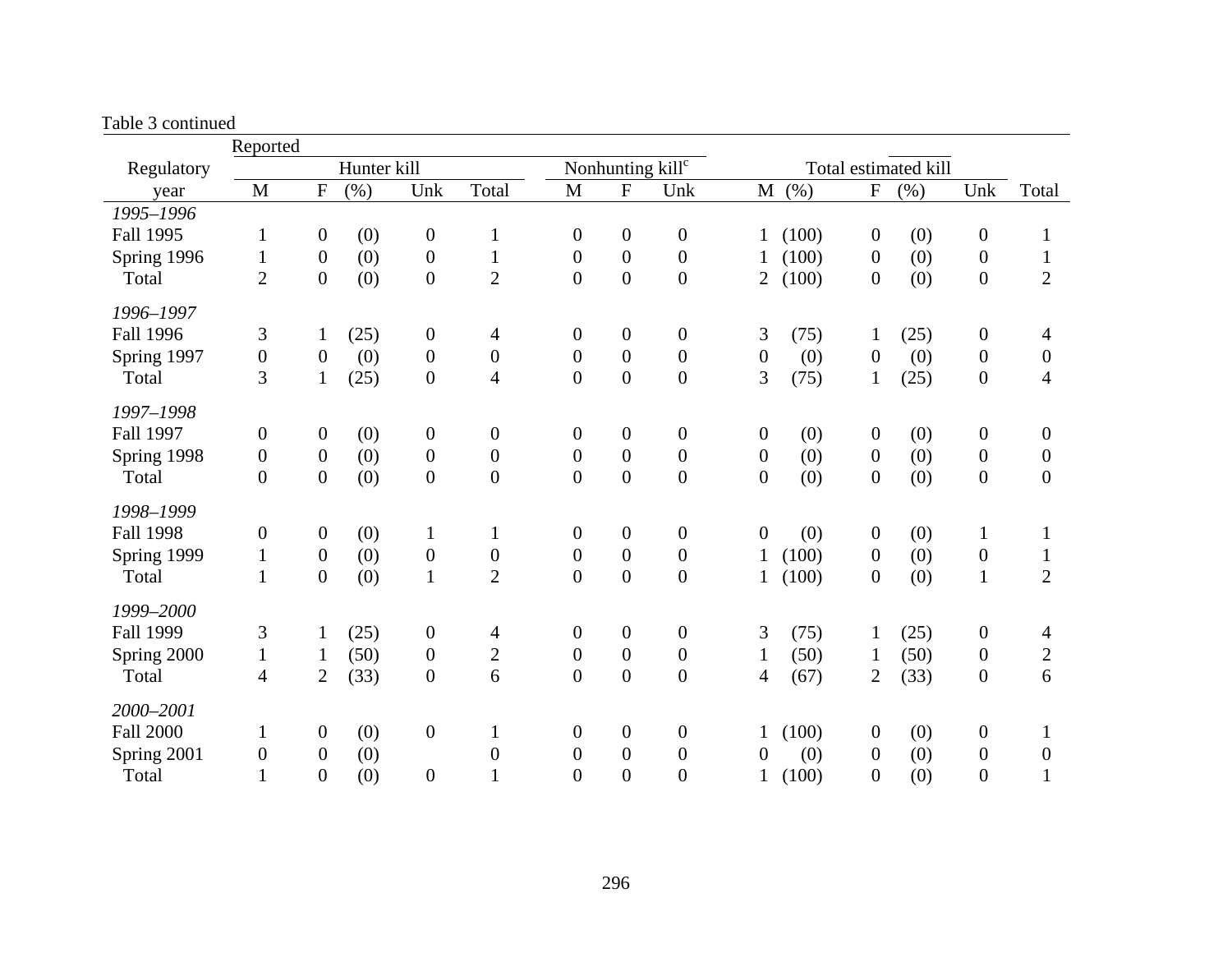Table 3 continued

|                  | Reported         |                  |             |                  |                |                  |                  |                              |          |       |                |                      |                  |                |
|------------------|------------------|------------------|-------------|------------------|----------------|------------------|------------------|------------------------------|----------|-------|----------------|----------------------|------------------|----------------|
| Regulatory       |                  |                  | Hunter kill |                  |                |                  |                  | Nonhunting kill <sup>c</sup> |          |       |                | Total estimated kill |                  |                |
| year             | M                | F                | (%)         | Unk              | Total          | M                | F                | Unk                          | M        | (% )  | F              | (% )                 | Unk              | Total          |
| 2001-2002        |                  |                  |             |                  |                |                  |                  |                              |          |       |                |                      |                  |                |
| <b>Fall 2001</b> |                  | $\mathbf{0}$     | (0)         | $\boldsymbol{0}$ |                | $\overline{0}$   | $\mathbf{0}$     | $\overline{0}$               |          | (100) | $\theta$       | (0)                  | $\boldsymbol{0}$ |                |
| Spring 2002      | $\boldsymbol{0}$ | $\overline{0}$   | (0)         |                  | $\overline{0}$ | $\boldsymbol{0}$ | $\boldsymbol{0}$ | $\overline{0}$               | $\theta$ | (0)   | $\theta$       | (0)                  | $\overline{0}$   | $\overline{0}$ |
| Total            |                  | $\overline{0}$   | (0)         | $\overline{0}$   |                | $\boldsymbol{0}$ | $\overline{0}$   | $\boldsymbol{0}$             |          | (100) | $\theta$       | (0)                  | $\overline{0}$   |                |
| 2002-2003        |                  |                  |             |                  |                |                  |                  |                              |          |       |                |                      |                  |                |
| <b>Fall 2002</b> | 6                | $\overline{4}$   | (40)        | $\theta$         | 10             | $\theta$         | $\overline{0}$   | $\overline{0}$               | 6        | (60)  | 4              | (40)                 | $\theta$         | 10             |
| Spring 2003      | $\mathbf{0}$     | $\overline{0}$   | (0)         | $\overline{0}$   | $\overline{0}$ | $\overline{0}$   | $\mathbf{0}$     | $\mathbf{0}$                 | $\Omega$ | (0)   | $\Omega$       | (0)                  | $\overline{0}$   | $\overline{0}$ |
| Total            | 6                | 4                | (40)        | $\overline{0}$   | 10             | $\boldsymbol{0}$ | $\boldsymbol{0}$ | $\boldsymbol{0}$             | 6        | (60)  | 4              | (40)                 | $\overline{0}$   | 10             |
| 2003-2004        |                  |                  |             |                  |                |                  |                  |                              |          |       |                |                      |                  |                |
| <b>Fall 2003</b> |                  | $\overline{0}$   | (0)         | $\overline{0}$   |                | $\boldsymbol{0}$ | $\overline{0}$   | $\boldsymbol{0}$             |          | (100) | $\theta$       | (0)                  | $\boldsymbol{0}$ |                |
| Spring 2004      | $\overline{0}$   | $\mathbf{0}$     | (0)         | $\overline{0}$   | $\overline{0}$ | $\overline{0}$   | $\overline{0}$   | $\overline{0}$               | $\theta$ | (0)   | $\overline{0}$ | (0)                  | $\overline{0}$   | $\theta$       |
| Total            |                  | $\boldsymbol{0}$ | (0)         | $\overline{0}$   |                | $\boldsymbol{0}$ | $\boldsymbol{0}$ | $\overline{0}$               |          | (100) | $\theta$       | (0)                  | $\overline{0}$   |                |

a Includes permit harvest.

<sup>b</sup> No estimate was made of unreported or illegal kills.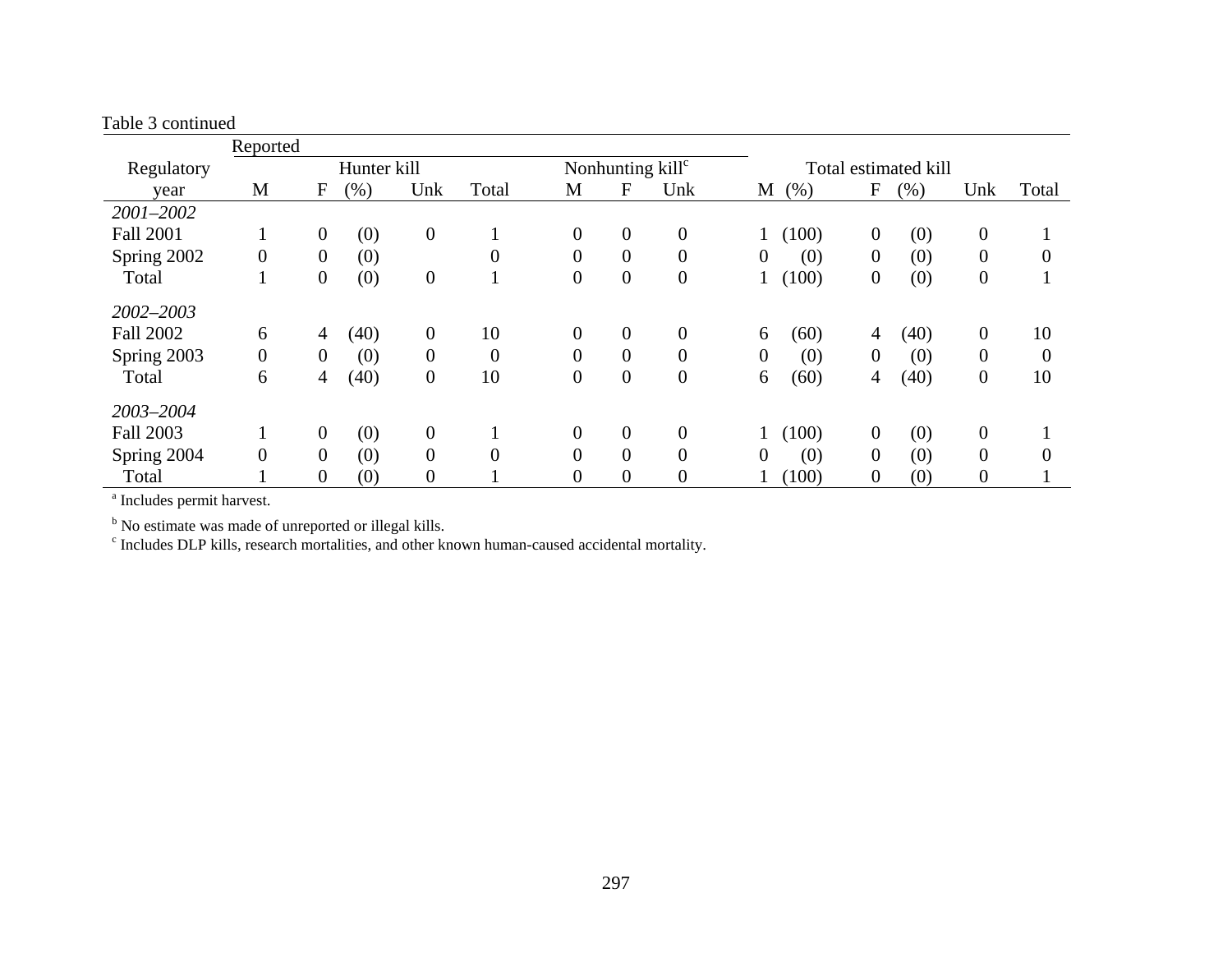|                               |                |                  |             |                  | Reported       |                  |                  |                              |                |       |                |                      |                  |                |
|-------------------------------|----------------|------------------|-------------|------------------|----------------|------------------|------------------|------------------------------|----------------|-------|----------------|----------------------|------------------|----------------|
| Regulatory                    |                |                  | Hunter kill |                  |                |                  |                  | Nonhunting kill <sup>c</sup> |                |       |                | Total estimated kill |                  |                |
| year                          | M              | ${\bf F}$        | (%)         | Unk              | Total          | M                | ${\bf F}$        | Unk                          | $\mathbf{M}$   | (%)   | ${\bf F}$      | (%)                  | Unk              | Total          |
| 1989-1990                     |                |                  |             |                  |                |                  |                  |                              |                |       |                |                      |                  |                |
| <b>Fall 1989</b>              | 6              | 5                | (45)        | $\boldsymbol{0}$ | 11             | $\mathbf{1}$     | $\boldsymbol{0}$ | $\boldsymbol{0}$             | 7              | (58)  | 5              | (42)                 | $\boldsymbol{0}$ | 12             |
| Spring 1990                   | $\mathfrak{Z}$ | $\mathbf{1}$     | (25)        | $\boldsymbol{0}$ | $\overline{4}$ | $\boldsymbol{0}$ | $\boldsymbol{0}$ | $\boldsymbol{0}$             | 3              | (75)  | $\mathbf{1}$   | (25)                 | $\boldsymbol{0}$ | $\overline{4}$ |
| Total                         | 9              | 6                | (40)        | $\boldsymbol{0}$ | 15             | $\mathbf{1}$     | $\boldsymbol{0}$ | $\boldsymbol{0}$             | 10             | (63)  | 6              | (37)                 | $\boldsymbol{0}$ | 16             |
| 1990-1991                     |                |                  |             |                  |                |                  |                  |                              |                |       |                |                      |                  |                |
| <b>Fall 1990</b>              | 3              | 5                | (62)        | $\overline{0}$   | 8              | $\boldsymbol{0}$ | $\boldsymbol{0}$ | $\boldsymbol{0}$             | 3              | (38)  | 5              | (62)                 | $\overline{0}$   | 8              |
| Spring 1991                   | $\overline{4}$ | $\overline{0}$   | (0)         | $\overline{0}$   | $\overline{4}$ | $\boldsymbol{0}$ | $\overline{0}$   | $\boldsymbol{0}$             | $\overline{4}$ | (100) | $\overline{0}$ | (0)                  | $\overline{0}$   | $\overline{4}$ |
| Total                         | $\tau$         | 5                | (42)        | $\mathbf{0}$     | 12             | $\boldsymbol{0}$ | $\boldsymbol{0}$ | $\boldsymbol{0}$             | 7              | (58)  | 5              | (42)                 | $\boldsymbol{0}$ | 12             |
|                               |                |                  |             |                  |                |                  |                  |                              |                |       |                |                      |                  |                |
| 1991-1992<br><b>Fall 1991</b> |                |                  |             |                  |                |                  |                  |                              |                |       |                |                      |                  |                |
|                               | 8              | 5                | (38)        | $\boldsymbol{0}$ | 13             | $\boldsymbol{0}$ | $\boldsymbol{0}$ | $\boldsymbol{0}$             | 8              | (62)  | 5              | (38)                 | $\boldsymbol{0}$ | 13             |
| Spring 1992                   | $\overline{4}$ | $\boldsymbol{0}$ | (0)         | $\overline{0}$   | $\overline{4}$ | $\boldsymbol{0}$ | $\boldsymbol{0}$ | $\mathbf{0}$                 | $\overline{4}$ | (100) | $\overline{0}$ | (0)                  | $\overline{0}$   | $\overline{4}$ |
| Total                         | 12             | 5                | (29)        | $\overline{0}$   | 17             | $\overline{0}$   | $\overline{0}$   | $\overline{0}$               | 12             | (71)  | 5              | (29)                 | $\boldsymbol{0}$ | 17             |
| 1992-1993                     |                |                  |             |                  |                |                  |                  |                              |                |       |                |                      |                  |                |
| <b>Fall 1992</b>              | 7              | 4                | (36)        | $\boldsymbol{0}$ | 11             | $\boldsymbol{0}$ | $\mathbf{1}$     | $\overline{0}$               | 7              | (58)  | 5              | (42)                 | $\boldsymbol{0}$ | 12             |
| Spring 1993                   | $\mathbf{1}$   | $\mathbf{1}$     | (50)        | $\mathbf{1}$     | 3              | $\boldsymbol{0}$ | $\boldsymbol{0}$ | $\boldsymbol{0}$             | $\mathbf{1}$   | (50)  | $\mathbf{1}$   | (50)                 | $\mathbf{1}$     | $\mathfrak{Z}$ |
| Total                         | 8              | 5                | (38)        | $\mathbf{1}$     | 14             | $\overline{0}$   | $\mathbf{1}$     | $\overline{0}$               | 8              | (53)  | 6              | (40)                 | $\mathbf{1}$     | 15             |
| 1993-1994                     |                |                  |             |                  |                |                  |                  |                              |                |       |                |                      |                  |                |
| <b>Fall 1993</b>              | $\overline{4}$ | 5                | (56)        | $\mathbf{1}$     | 10             | $\boldsymbol{0}$ | $\mathbf{1}$     | $\boldsymbol{0}$             | 4              | (40)  | 6              | (60)                 | $\mathbf{1}$     | 11             |
| Spring 1994                   | $\mathbf{1}$   | $\mathbf{1}$     | (50)        | $\boldsymbol{0}$ | $\overline{2}$ | $\boldsymbol{0}$ | $\boldsymbol{0}$ | $\boldsymbol{0}$             | $\mathbf{1}$   | (50)  | $\mathbf{1}$   | (50)                 | $\overline{0}$   | $\mathbf{2}$   |
| Total                         | 5              | 6                | (55)        | $\mathbf{1}$     | 12             | $\overline{0}$   | $\mathbf{1}$     | $\overline{0}$               | 5              | (42)  | 7              | (58)                 | $\mathbf{1}$     | 13             |
|                               |                |                  |             |                  |                |                  |                  |                              |                |       |                |                      |                  |                |
| 1994-1995                     |                |                  |             |                  |                |                  |                  |                              |                |       |                |                      |                  |                |
| <b>Fall 1994</b>              | 6              | 4                | (40)        | $\overline{0}$   | 10             | $\boldsymbol{0}$ | $\boldsymbol{0}$ | $\boldsymbol{0}$             | 6              | (60)  | 4              | (40)                 | $\boldsymbol{0}$ | 10             |
| Spring 1995                   | $\overline{c}$ | $\overline{0}$   | (0)         | $\boldsymbol{0}$ | $\overline{2}$ | $\boldsymbol{0}$ | $\boldsymbol{0}$ | $\overline{0}$               | 2              | (100) | $\overline{0}$ | (0)                  | $\boldsymbol{0}$ | $\overline{2}$ |
| Total                         | 8              | $\overline{4}$   | (33)        | $\overline{0}$   | 12             | $\overline{0}$   | $\overline{0}$   | $\overline{0}$               | 8              | (66)  | 4              | (33)                 | $\boldsymbol{0}$ | 12             |

Table 4 Unit 26B brown bear mortality<sup>ab</sup>, regulatory years 1989–1990 through 2003–2004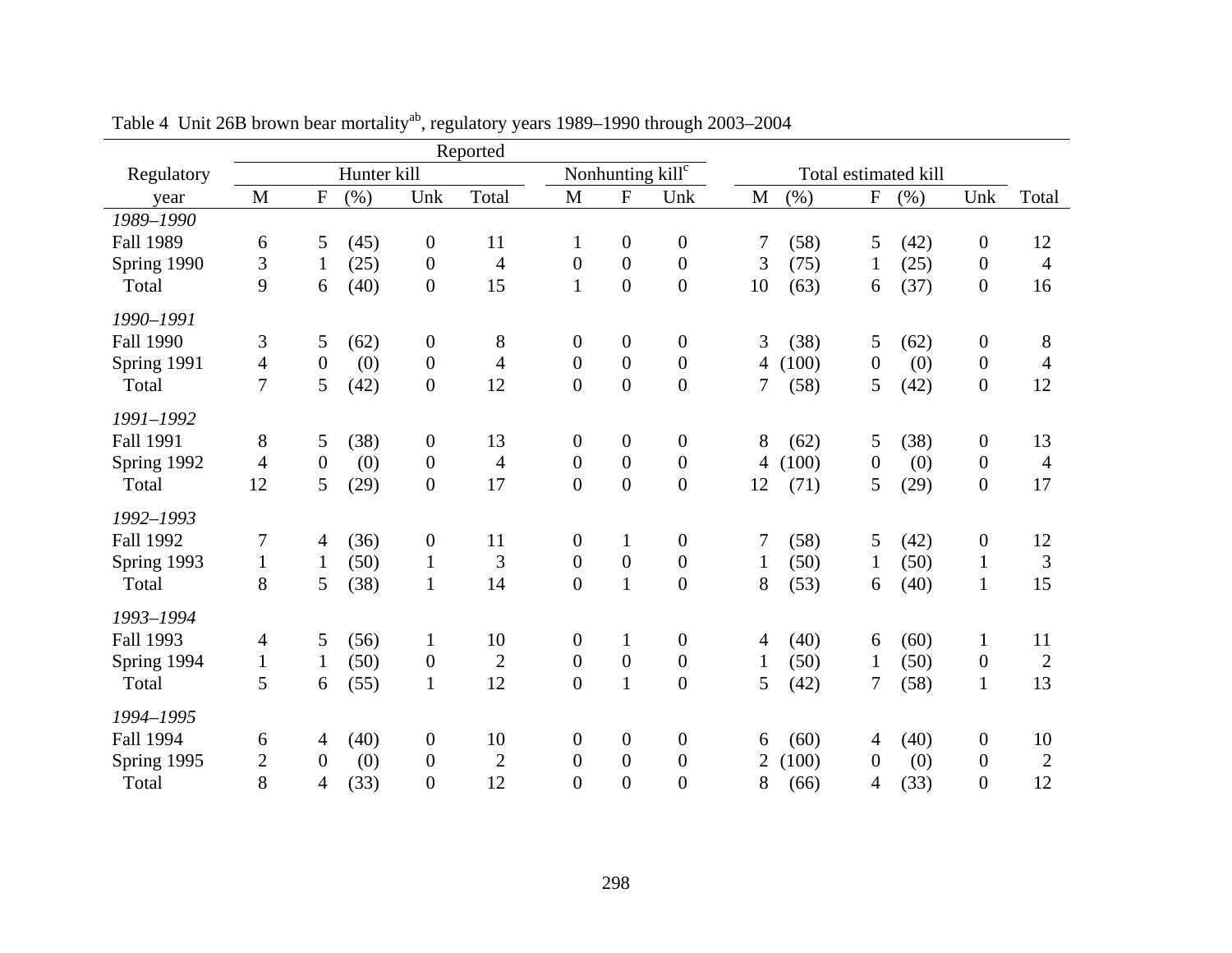|                  |                  |                  |             |                  | Reported                 |                  |                  |                              |                  |         |                  |                      |                  |                  |
|------------------|------------------|------------------|-------------|------------------|--------------------------|------------------|------------------|------------------------------|------------------|---------|------------------|----------------------|------------------|------------------|
| Regulatory       |                  |                  | Hunter kill |                  |                          |                  |                  | Nonhunting kill <sup>c</sup> |                  |         |                  | Total estimated kill |                  |                  |
| year             | M                | $\boldsymbol{F}$ | (% )        | Unk              | Total                    | M                | ${\bf F}$        | Unk                          | M                | $(\% )$ | ${\bf F}$        | (% )                 | Unk              | Total            |
| 1995-1996        |                  |                  |             |                  |                          |                  |                  |                              |                  |         |                  |                      |                  |                  |
| Fall 1995        | 7                | $\overline{2}$   | (22)        | $\overline{0}$   | 9                        | $\boldsymbol{0}$ | $\boldsymbol{0}$ | $\boldsymbol{0}$             | 7                | (78)    | $\overline{2}$   | (22)                 | $\boldsymbol{0}$ | 9                |
| Spring 1996      | $\boldsymbol{0}$ | $\overline{2}$   | (100)       | $\overline{0}$   | $\boldsymbol{2}$         | $\boldsymbol{0}$ | $\boldsymbol{0}$ | $\boldsymbol{0}$             | $\boldsymbol{0}$ | (0)     | $\overline{2}$   | (100)                | $\boldsymbol{0}$ | $\sqrt{2}$       |
| Total            | 7                | $\overline{4}$   | (36)        | $\overline{0}$   | 11                       | $\boldsymbol{0}$ | $\boldsymbol{0}$ | $\boldsymbol{0}$             | 7                | (64)    | 4                | (36)                 | $\boldsymbol{0}$ | 11               |
| 1996-1997        |                  |                  |             |                  |                          |                  |                  |                              |                  |         |                  |                      |                  |                  |
| <b>Fall 1996</b> | 15               | 7                | (32)        | $\mathbf{0}$     | 22                       | $\mathbf{1}$     | $\boldsymbol{0}$ | $\boldsymbol{0}$             | 16               | (70)    | 7                | (30)                 | $\boldsymbol{0}$ | 23               |
| Spring 1997      | $\mathbf{1}$     | $\overline{2}$   | (66)        | $\overline{0}$   | 3                        | $\boldsymbol{0}$ | $\boldsymbol{0}$ | $\boldsymbol{0}$             | $\mathbf{1}$     | (33)    | $\overline{2}$   | (66)                 | $\boldsymbol{0}$ | 3                |
| Total            | 16               | 9                | (36)        | $\overline{0}$   | 25                       | $\mathbf{1}$     | $\boldsymbol{0}$ | $\overline{0}$               | 17               | (65)    | 9                | (35)                 | $\boldsymbol{0}$ | 26               |
| 1997-1998        |                  |                  |             |                  |                          |                  |                  |                              |                  |         |                  |                      |                  |                  |
| Fall 1997        | 17               | $8\,$            | (32)        | $\boldsymbol{0}$ | 25                       | $\boldsymbol{0}$ | $\mathbf{1}$     | $\boldsymbol{0}$             | 17               | (65)    | 9                | (35)                 | $\boldsymbol{0}$ | 26               |
| Spring 1998      | $\boldsymbol{0}$ | $\boldsymbol{0}$ | (0)         | $\overline{0}$   | $\boldsymbol{0}$         | $\boldsymbol{0}$ | $\boldsymbol{0}$ | $\boldsymbol{0}$             | $\boldsymbol{0}$ | (0)     | $\boldsymbol{0}$ | (0)                  | $\boldsymbol{0}$ | $\boldsymbol{0}$ |
| Total            | 17               | 8                | (32)        | $\boldsymbol{0}$ | 25                       | $\boldsymbol{0}$ | $\mathbf 1$      | $\boldsymbol{0}$             | 17               | (65)    | 9                | (35)                 | $\boldsymbol{0}$ | 26               |
| 1998-1999        |                  |                  |             |                  |                          |                  |                  |                              |                  |         |                  |                      |                  |                  |
| <b>Fall 1998</b> | $\mathbf{1}$     | $\overline{2}$   | (67)        | $\overline{0}$   | 3                        | $\boldsymbol{0}$ | $\boldsymbol{0}$ | $\boldsymbol{0}$             | 1                | (33)    | $\overline{2}$   | (67)                 | $\boldsymbol{0}$ | 3                |
| Spring 1999      | $\boldsymbol{0}$ | $\boldsymbol{0}$ | (0)         | $\boldsymbol{0}$ | $\boldsymbol{0}$         | $\boldsymbol{0}$ | $\mathbf{1}$     | $\boldsymbol{0}$             | $\boldsymbol{0}$ | (0)     | $\overline{0}$   | (0)                  | $\boldsymbol{0}$ | $\boldsymbol{0}$ |
| Total            | $\mathbf{1}$     | $\overline{2}$   | (67)        | $\boldsymbol{0}$ | 3                        | $\overline{0}$   | $\overline{0}$   | $\overline{0}$               | $\mathbf{1}$     | (33)    | $\overline{2}$   | (67)                 | $\boldsymbol{0}$ | 3                |
| 1999-2000        |                  |                  |             |                  |                          |                  |                  |                              |                  |         |                  |                      |                  |                  |
| <b>Fall 1999</b> | $\overline{2}$   | $\overline{2}$   | (50)        | $\boldsymbol{0}$ | 4                        | $\boldsymbol{0}$ | $\boldsymbol{0}$ | $\boldsymbol{0}$             | $\overline{c}$   | (50)    | $\overline{2}$   | (50)                 | $\boldsymbol{0}$ | $\overline{4}$   |
| Spring 2000      | $\boldsymbol{0}$ | $\boldsymbol{0}$ | (0)         | $\boldsymbol{0}$ | $\boldsymbol{0}$         | $\boldsymbol{0}$ | $\boldsymbol{0}$ | $\boldsymbol{0}$             | $\boldsymbol{0}$ | (0)     | $\boldsymbol{0}$ | (0)                  | $\boldsymbol{0}$ | $\boldsymbol{0}$ |
| Total            | $\overline{2}$   | $\overline{2}$   | (50)        | $\boldsymbol{0}$ | $\overline{\mathcal{L}}$ | $\boldsymbol{0}$ | $\boldsymbol{0}$ | $\boldsymbol{0}$             | $\overline{2}$   | (50)    | $\overline{2}$   | (50)                 | $\boldsymbol{0}$ | $\overline{4}$   |
| 2000-2001        |                  |                  |             |                  |                          |                  |                  |                              |                  |         |                  |                      |                  |                  |
| <b>Fall 2000</b> | 6                | $\overline{4}$   | (40)        | $\mathbf{0}$     | 10                       | $\boldsymbol{0}$ | $\boldsymbol{0}$ | $\boldsymbol{0}$             | 6                | (60)    | $\overline{4}$   | (40)                 | $\boldsymbol{0}$ | 10               |
| Spring 2001      | $\mathbf{1}$     | $\boldsymbol{0}$ | (0)         |                  | $\boldsymbol{0}$         | $\boldsymbol{0}$ | $\boldsymbol{0}$ | $\boldsymbol{0}$             |                  | (100)   | $\overline{0}$   | (0)                  | $\boldsymbol{0}$ | $\mathbf{1}$     |
| Total            | 7                | $\overline{4}$   | (36)        | $\overline{0}$   | 11                       | $\overline{0}$   | $\overline{0}$   | $\boldsymbol{0}$             | 7                | (64)    | 4                | (36)                 | $\mathbf{1}$     | 11               |

Table 4 continued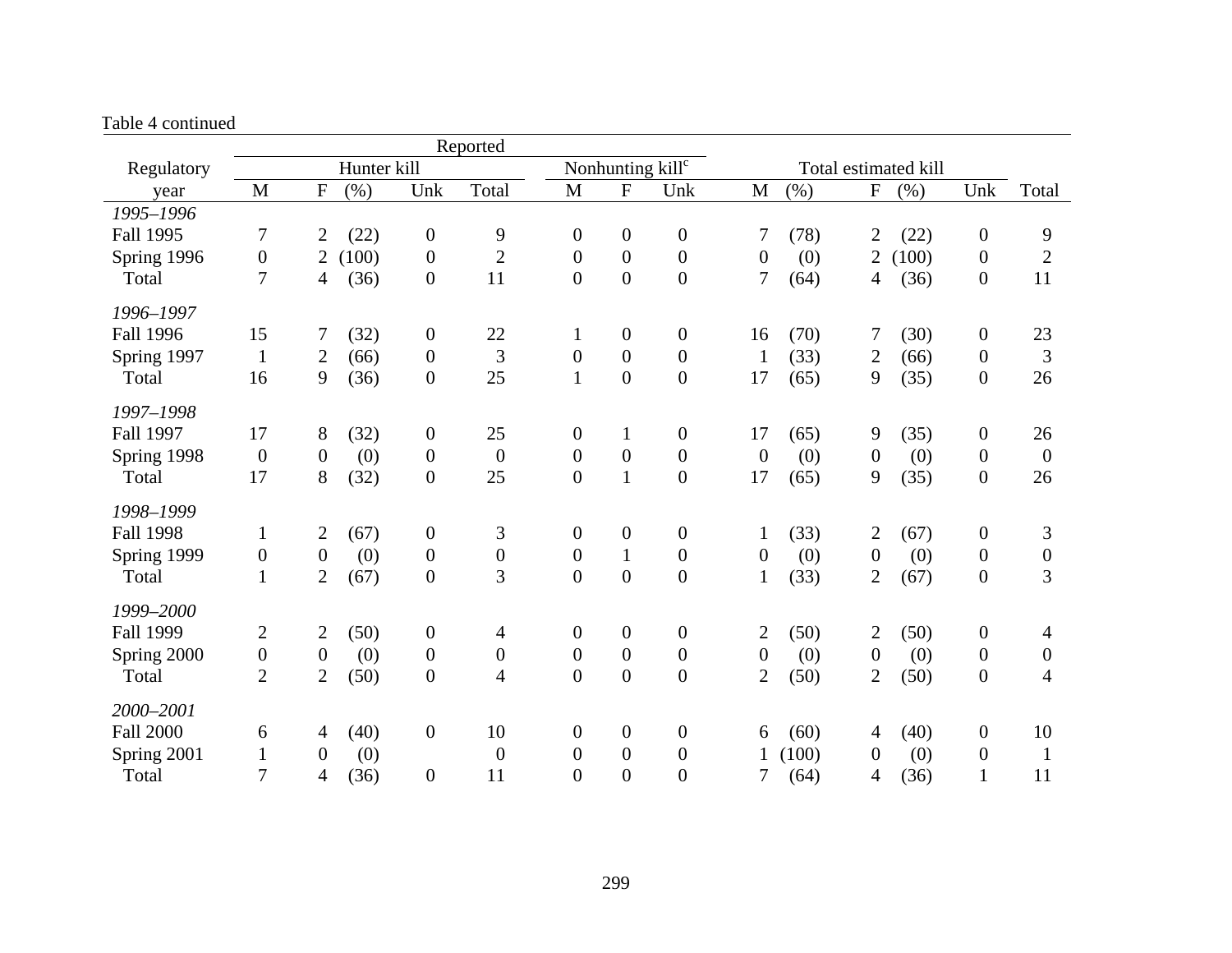| Table 4 continued |                  |                |             |                  |          |                |                  |                              |                |       |                |                      |              |          |
|-------------------|------------------|----------------|-------------|------------------|----------|----------------|------------------|------------------------------|----------------|-------|----------------|----------------------|--------------|----------|
|                   |                  |                |             |                  | Reported |                |                  |                              |                |       |                |                      |              |          |
| Regulatory        |                  |                | Hunter kill |                  |          |                |                  | Nonhunting kill <sup>c</sup> |                |       |                | Total estimated kill |              |          |
| year              | M                | F              | (% )        | Unk              | Total    | M              | F                | Unk                          | M              | (% )  | F              | (% )                 | Unk          | Total    |
| 2001-2002         |                  |                |             |                  |          |                |                  |                              |                |       |                |                      |              |          |
| <b>Fall 2001</b>  | 10               | 3              | (23)        | $\theta$         | 13       | $\overline{2}$ | 3                |                              | 12             | (63)  | 6              | (32)                 | $\mathbf{I}$ | 19       |
| Spring 2002       |                  | $\overline{0}$ | (0)         | $\overline{0}$   |          | $\overline{0}$ | $\boldsymbol{0}$ | $\theta$                     |                | (100) | $\overline{0}$ | (0)                  | $\theta$     | 1        |
| Total             | 11               | 3              | (21)        | $\overline{0}$   | 14       | $\overline{2}$ | 3                |                              | 13             | (68)  | 6              | (32)                 | $\mathbf{I}$ | 20       |
| 2002-2003         |                  |                |             |                  |          |                |                  |                              |                |       |                |                      |              |          |
| <b>Fall 2002</b>  | $\overline{4}$   | 2              | (33)        | $\boldsymbol{0}$ | 6        | $\mathbf{0}$   |                  |                              | 4              | (57)  | 3              | (43)                 |              | 8        |
| Spring 2003       | $\boldsymbol{0}$ | $\overline{0}$ | (0)         | $\theta$         | $\theta$ | $\overline{0}$ | $\overline{0}$   | $\mathbf{0}$                 | $\overline{0}$ | (0)   | $\overline{0}$ | (0)                  | $\theta$     | $\theta$ |
| Total             | $\overline{4}$   | $\overline{2}$ | (33)        | $\overline{0}$   | 6        | $\overline{0}$ |                  |                              | 4              | (57)  | 3              | (43)                 |              | 8        |
| 2003-2004         |                  |                |             |                  |          |                |                  |                              |                |       |                |                      |              |          |
| <b>Fall 2003</b>  | $\overline{4}$   | $\overline{2}$ | (33)        | $\overline{0}$   | 6        |                | $\theta$         |                              | 5 <sup>5</sup> | (71)  | $\overline{2}$ | (29)                 |              | 8        |
| Spring 2004       | $\overline{0}$   |                | (100)       | $\overline{0}$   |          | $\overline{0}$ | $\overline{0}$   | $\overline{0}$               | $\overline{0}$ | (0)   |                | (100)                | $\theta$     |          |
| Total             | 4                | 3              | (43)        | $\boldsymbol{0}$ |          |                | $\boldsymbol{0}$ |                              | 5              | (62)  | 3              | (38)                 |              | 9        |

a Includes permit harvest.

<sup>b</sup> No estimate was made of unreported or illegal kills.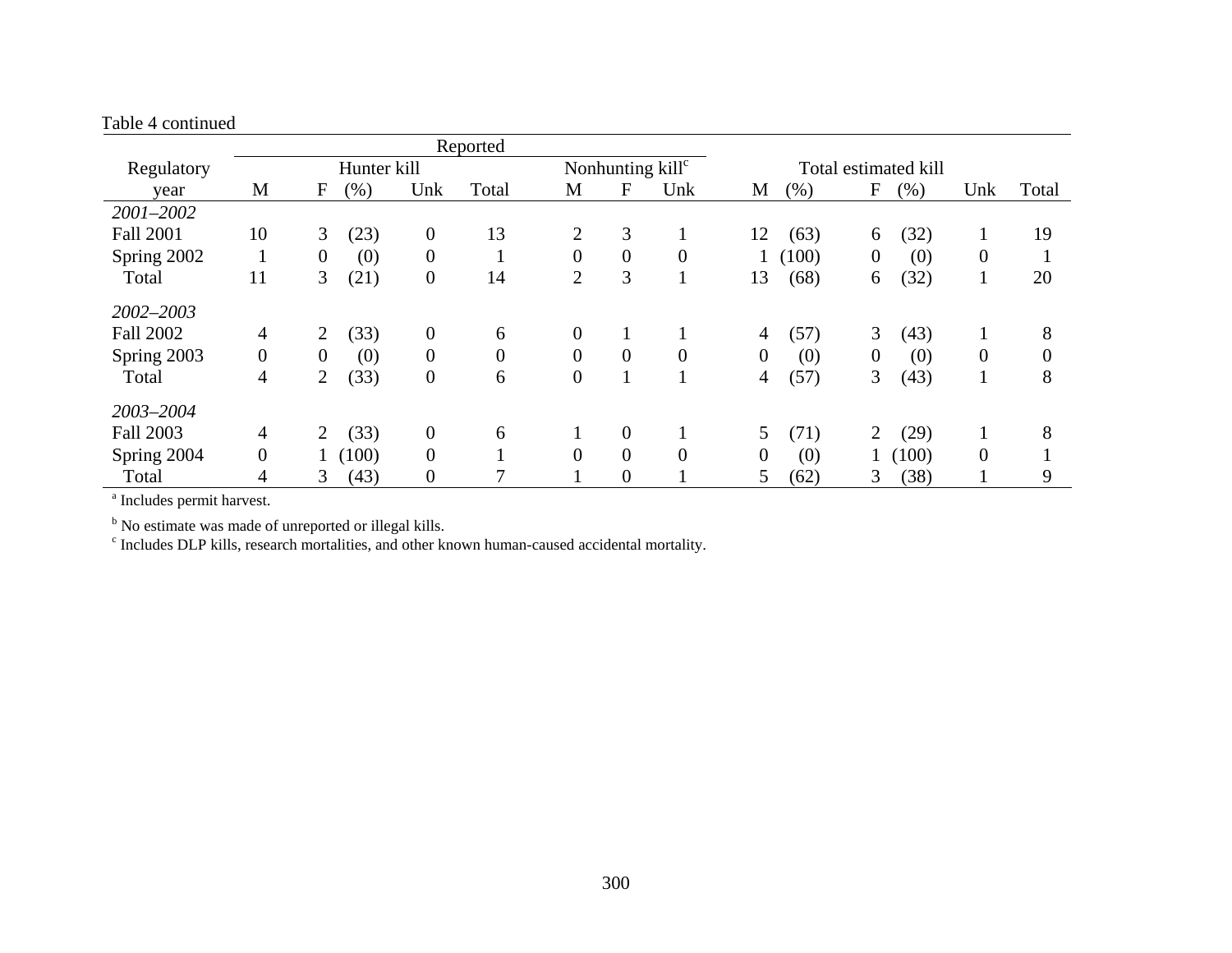|                  |                  |                  |             |                  | Reported         |                  |                  |                              |                  |       |                  |                      |                  |                |
|------------------|------------------|------------------|-------------|------------------|------------------|------------------|------------------|------------------------------|------------------|-------|------------------|----------------------|------------------|----------------|
| Regulatory       |                  |                  | Hunter kill |                  |                  |                  |                  | Nonhunting kill <sup>c</sup> |                  |       |                  | Total estimated kill |                  |                |
| year             | M                | ${\bf F}$        | (% )        | Unk              | Total            | M                | ${\bf F}$        | Unk                          | $\mathbf M$      | (%)   | ${\bf F}$        | (% )                 | Unk              | Total          |
| 1989-1990        |                  |                  |             |                  |                  |                  |                  |                              |                  |       |                  |                      |                  |                |
| <b>Fall 1989</b> | $\mathbf{1}$     | $\mathbf{1}$     | (50)        | $\boldsymbol{0}$ | $\overline{c}$   | $\mathbf{1}$     | $\boldsymbol{0}$ | $\boldsymbol{0}$             | $\overline{c}$   | (67)  | $\mathbf{1}$     | (33)                 | $\boldsymbol{0}$ | 3              |
| Spring 1990      | $\boldsymbol{0}$ | $\boldsymbol{0}$ | (0)         | $\boldsymbol{0}$ | $\boldsymbol{0}$ | $\boldsymbol{0}$ | $\mathbf{1}$     | $\mathbf{0}$                 | $\overline{0}$   | (0)   | 1                | (100)                | $\boldsymbol{0}$ | $\mathbf{1}$   |
| Total            | $\mathbf{1}$     | $\mathbf{1}$     | (50)        | $\overline{0}$   | $\overline{2}$   | $\mathbf{1}$     | $\mathbf{1}$     | $\boldsymbol{0}$             | $\overline{2}$   | (50)  | $\overline{2}$   | (50)                 | $\boldsymbol{0}$ | $\overline{4}$ |
| 1990-1991        |                  |                  |             |                  |                  |                  |                  |                              |                  |       |                  |                      |                  |                |
| <b>Fall 1990</b> | 3                | $\mathbf{1}$     | (25)        | $\overline{0}$   | 4                | $\boldsymbol{0}$ | $\boldsymbol{0}$ | $\boldsymbol{0}$             | 3                | (75)  | $\mathbf{1}$     | (25)                 | $\boldsymbol{0}$ | 4              |
| Spring 1991      | $\overline{c}$   | $\overline{0}$   | (0)         | $\boldsymbol{0}$ | $\overline{c}$   | $\boldsymbol{0}$ | $\boldsymbol{0}$ | $\boldsymbol{0}$             | $\overline{c}$   | (100) | $\overline{0}$   | (0)                  | $\boldsymbol{0}$ | $\overline{c}$ |
| Total            | 5                | $\mathbf{1}$     | (17)        | $\boldsymbol{0}$ | 6                | $\boldsymbol{0}$ | $\boldsymbol{0}$ | $\boldsymbol{0}$             | 5                | (83)  | $\mathbf{1}$     | (17)                 | $\boldsymbol{0}$ | 6              |
|                  |                  |                  |             |                  |                  |                  |                  |                              |                  |       |                  |                      |                  |                |
| 1991-1992        |                  |                  |             |                  |                  |                  |                  |                              |                  |       |                  |                      |                  |                |
| <b>Fall 1991</b> | $\overline{4}$   | $\overline{2}$   | (33)        | $\boldsymbol{0}$ | 6                | $\overline{2}$   | $\boldsymbol{0}$ | $\mathbf{2}$                 | 6                | (75)  | $\overline{2}$   | (25)                 | $\mathbf{2}$     | 10             |
| Spring 1992      | $\mathbf{1}$     | $\mathbf{1}$     | (50)        | $\boldsymbol{0}$ | $\overline{2}$   | $\boldsymbol{0}$ | $\boldsymbol{0}$ | $\boldsymbol{0}$             | $\mathbf{1}$     | (50)  | $\mathbf{1}$     | (50)                 | $\boldsymbol{0}$ | $\mathbf{2}$   |
| Total            | 5                | $\overline{3}$   | (38)        | $\overline{0}$   | 8                | $\overline{2}$   | $\overline{0}$   | $\overline{2}$               | 7                | (70)  | 3                | (30)                 | $\mathbf{2}$     | 12             |
| 1992-1993        |                  |                  |             |                  |                  |                  |                  |                              |                  |       |                  |                      |                  |                |
| <b>Fall 1992</b> | $\boldsymbol{0}$ | 5 <sup>5</sup>   | (100)       | $\boldsymbol{0}$ | 5                | $\boldsymbol{0}$ | $\boldsymbol{0}$ | $\boldsymbol{0}$             | $\boldsymbol{0}$ | (0)   | 5                | (100)                | $\boldsymbol{0}$ | 5              |
| Spring 1993      | $\mathbf{1}$     | $\theta$         | (0)         | $\overline{0}$   | $\mathbf{1}$     | $\boldsymbol{0}$ | $\boldsymbol{0}$ | $\boldsymbol{0}$             | $\mathbf{1}$     | (100) | $\boldsymbol{0}$ | (0)                  | $\overline{0}$   | $\mathbf{1}$   |
| Total            | $\mathbf{1}$     | 5                | (83)        | $\boldsymbol{0}$ | 6                | $\overline{0}$   | $\boldsymbol{0}$ | $\boldsymbol{0}$             | $\mathbf{1}$     | (17)  | 5                | (83)                 | $\boldsymbol{0}$ | 6              |
| 1993-1994        |                  |                  |             |                  |                  |                  |                  |                              |                  |       |                  |                      |                  |                |
| <b>Fall 1993</b> | 6                | $\boldsymbol{0}$ | (0)         | $\boldsymbol{0}$ | 6                | $\boldsymbol{0}$ | $\boldsymbol{0}$ | $\boldsymbol{0}$             | 6                | (100) | $\boldsymbol{0}$ | (0)                  | $\boldsymbol{0}$ | 6              |
| Spring 1994      | $\boldsymbol{0}$ | $\mathbf{1}$     | (100)       | $\overline{0}$   | $\mathbf{1}$     | $\boldsymbol{0}$ | $\boldsymbol{0}$ | $\boldsymbol{0}$             | $\boldsymbol{0}$ | (0)   | $\mathbf{1}$     | (100)                | $\boldsymbol{0}$ | $\mathbf{1}$   |
| Total            | 6                | 1                | (14)        | $\overline{0}$   | $\overline{7}$   | $\overline{0}$   | $\overline{0}$   | $\overline{0}$               | 6                | (86)  |                  | (14)                 | $\boldsymbol{0}$ | $\overline{7}$ |
|                  |                  |                  |             |                  |                  |                  |                  |                              |                  |       |                  |                      |                  |                |
| 1994-1995        |                  |                  |             |                  |                  |                  |                  |                              |                  |       |                  |                      |                  |                |
| <b>Fall 1994</b> | $\mathbf{1}$     | $\overline{2}$   | (67)        | $\overline{0}$   | 3                | $\boldsymbol{0}$ | $\boldsymbol{0}$ | $\boldsymbol{0}$             | 1                | (33)  | $\overline{2}$   | (67)                 | $\boldsymbol{0}$ | 3              |
| Spring 1995      | $\mathbf{1}$     | $\boldsymbol{0}$ | (0)         | $\boldsymbol{0}$ | $\mathbf{1}$     | $\boldsymbol{0}$ | $\boldsymbol{0}$ | $\boldsymbol{0}$             |                  | (100) | $\boldsymbol{0}$ | (0)                  | $\boldsymbol{0}$ | $\mathbf{1}$   |
| Total            | $\overline{2}$   | $\overline{2}$   | (50)        | $\overline{0}$   | 4                | $\overline{0}$   | $\overline{0}$   | $\overline{0}$               | $\overline{2}$   | (50)  | $\overline{2}$   | (50)                 | $\boldsymbol{0}$ | 4              |

Table 5 Unit 26C brown bear mortality<sup>ab</sup>, regulatory years 1989–1990 through 2003–2004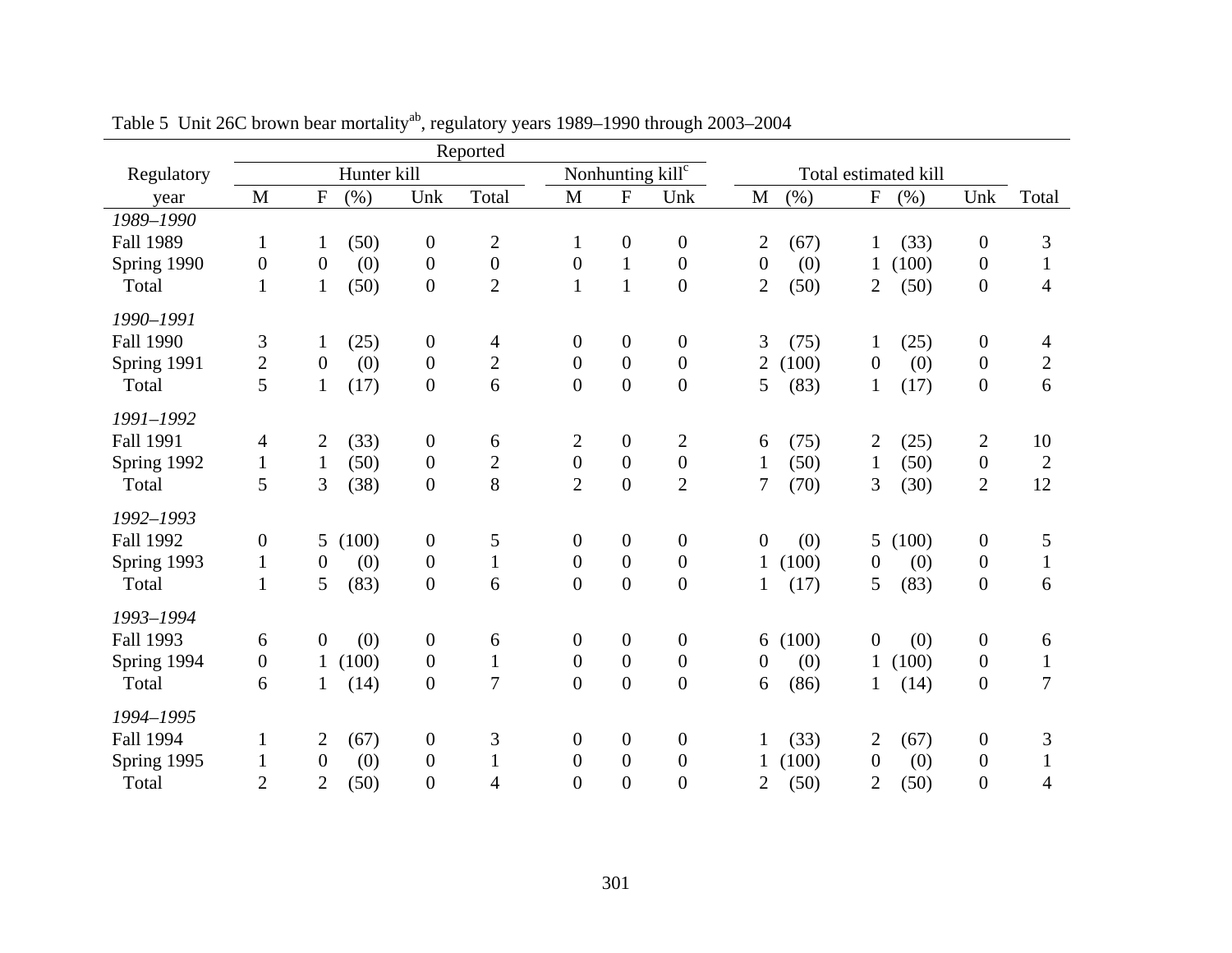| aoic o comunica  |                  |                  |             |                  | Reported         |                  |                  |                              |                  |         |                  |                      |                  |                  |
|------------------|------------------|------------------|-------------|------------------|------------------|------------------|------------------|------------------------------|------------------|---------|------------------|----------------------|------------------|------------------|
| Regulatory       |                  |                  | Hunter kill |                  |                  |                  |                  | Nonhunting kill <sup>c</sup> |                  |         |                  | Total estimated kill |                  |                  |
| year             | $\mathbf{M}$     | $\mathbf F$      | (% )        | Unk              | Total            | $\mathbf M$      | F                | Unk                          | $\mathbf{M}$     | $(\% )$ | ${\bf F}$        | (%)                  | Unk              | Total            |
| 1995-1996        |                  |                  |             |                  |                  |                  |                  |                              |                  |         |                  |                      |                  |                  |
| <b>Fall 1995</b> | 4                | 3                | (43)        | $\boldsymbol{0}$ | 7                | $\boldsymbol{0}$ | $\boldsymbol{0}$ | $\boldsymbol{0}$             | $\overline{4}$   | (57)    | 3                | (43)                 | $\boldsymbol{0}$ | 7                |
| Spring 1996      | $\boldsymbol{0}$ | $\boldsymbol{0}$ | (0)         | $\boldsymbol{0}$ | $\boldsymbol{0}$ | $\boldsymbol{0}$ | $\boldsymbol{0}$ | $\boldsymbol{0}$             | $\boldsymbol{0}$ | (0)     | $\boldsymbol{0}$ | (0)                  | $\boldsymbol{0}$ | $\boldsymbol{0}$ |
| Total            | $\overline{4}$   | 3                | (43)        | $\mathbf{0}$     | $\overline{7}$   | $\boldsymbol{0}$ | $\boldsymbol{0}$ | $\boldsymbol{0}$             | $\overline{4}$   | (57)    | 3                | (43)                 | $\boldsymbol{0}$ | $\overline{7}$   |
| 1996-1997        |                  |                  |             |                  |                  |                  |                  |                              |                  |         |                  |                      |                  |                  |
| <b>Fall 1996</b> | 5                | 3                | (38)        | $\boldsymbol{0}$ | 8                | $\boldsymbol{0}$ | $\boldsymbol{0}$ | $\boldsymbol{0}$             | 5                | (63)    | 3                | (38)                 | $\boldsymbol{0}$ | $8\phantom{1}$   |
| Spring 1997      | $\boldsymbol{0}$ | $\boldsymbol{0}$ | (0)         | $\overline{0}$   | $\boldsymbol{0}$ | $\overline{0}$   | $\overline{0}$   | $\boldsymbol{0}$             | $\boldsymbol{0}$ | (0)     | $\boldsymbol{0}$ | (0)                  | $\boldsymbol{0}$ | $\boldsymbol{0}$ |
| Total            | 5                | 3                | (38)        | $\overline{0}$   | 8                | $\overline{0}$   | $\boldsymbol{0}$ | $\boldsymbol{0}$             | 5                | (63)    | 3                | (38)                 | $\boldsymbol{0}$ | 8                |
| 1997-1998        |                  |                  |             |                  |                  |                  |                  |                              |                  |         |                  |                      |                  |                  |
| <b>Fall 1997</b> | $\overline{4}$   | $\mathbf{2}$     | (33)        | $\boldsymbol{0}$ | 6                | $\boldsymbol{0}$ | $\boldsymbol{0}$ | $\boldsymbol{0}$             | $\overline{4}$   | (66)    | $\overline{2}$   | (33)                 | $\boldsymbol{0}$ | 6                |
| Spring 1998      | $\overline{2}$   | $\boldsymbol{0}$ | (0)         | $\boldsymbol{0}$ | $\overline{c}$   | $\boldsymbol{0}$ | $\boldsymbol{0}$ | $\boldsymbol{0}$             | $\overline{2}$   | (100)   | $\overline{0}$   | (0)                  | $\boldsymbol{0}$ | $\overline{c}$   |
| Total            | 6                | $\overline{2}$   | (25)        | $\mathbf{0}$     | 8                | $\overline{0}$   | $\boldsymbol{0}$ | $\boldsymbol{0}$             | 6                | (75)    | $\overline{2}$   | (25)                 | $\boldsymbol{0}$ | 8                |
| 1998-1999        |                  |                  |             |                  |                  |                  |                  |                              |                  |         |                  |                      |                  |                  |
| <b>Fall 1998</b> | $\overline{2}$   | $\mathbf{1}$     | (33)        | $\boldsymbol{0}$ | 3                | $\boldsymbol{0}$ | $\boldsymbol{0}$ | $\boldsymbol{0}$             | $\mathbf{2}$     | (67)    | $\mathbf{1}$     | (33)                 | $\boldsymbol{0}$ | 3                |
| Spring 1999      | $\boldsymbol{0}$ | $\boldsymbol{0}$ | (0)         | $\boldsymbol{0}$ | $\boldsymbol{0}$ | $\boldsymbol{0}$ | $\boldsymbol{0}$ | $\boldsymbol{0}$             | $\boldsymbol{0}$ | (0)     | $\overline{0}$   | (0)                  | $\boldsymbol{0}$ | $\boldsymbol{0}$ |
| Total            | $\overline{2}$   | $\mathbf{1}$     | (33)        | $\overline{0}$   | 3                | $\boldsymbol{0}$ | $\boldsymbol{0}$ | $\overline{0}$               | $\overline{2}$   | (67)    | $\mathbf{1}$     | (33)                 | $\boldsymbol{0}$ | 3                |
| 1999-2000        |                  |                  |             |                  |                  |                  |                  |                              |                  |         |                  |                      |                  |                  |
| <b>Fall 1999</b> | 6                | $\overline{2}$   | (25)        | $\boldsymbol{0}$ | 8                | $\boldsymbol{0}$ | $\boldsymbol{0}$ | $\boldsymbol{0}$             | 6                | (75)    | $\overline{c}$   | (25)                 | $\boldsymbol{0}$ | $8\phantom{1}$   |
| Spring 2000      | $\boldsymbol{0}$ | $\boldsymbol{0}$ | (0)         | $\boldsymbol{0}$ | $\boldsymbol{0}$ | $\boldsymbol{0}$ | $\boldsymbol{0}$ | $\boldsymbol{0}$             | $\boldsymbol{0}$ | (0)     | $\boldsymbol{0}$ | (0)                  | $\boldsymbol{0}$ | $\boldsymbol{0}$ |
| Total            | 6                | $\overline{2}$   | (25)        | $\overline{0}$   | 8                | $\overline{0}$   | $\overline{0}$   | $\overline{0}$               | 6                | (75)    | $\overline{2}$   | (25)                 | $\boldsymbol{0}$ | 8                |
| 2000-2001        |                  |                  |             |                  |                  |                  |                  |                              |                  |         |                  |                      |                  |                  |
| <b>Fall 2000</b> | 8                | 5                | (38)        | $\boldsymbol{0}$ | 13               | $\mathbf{1}$     | $\boldsymbol{0}$ | $\mathbf{1}$                 | 9                | (64)    | 5                | (36)                 | $\boldsymbol{0}$ | 14               |
| Spring 2001      | $\boldsymbol{0}$ | $\boldsymbol{0}$ | (0)         |                  | $\overline{0}$   | $\boldsymbol{0}$ | $\boldsymbol{0}$ | $\boldsymbol{0}$             | $\overline{0}$   | (0)     | $\overline{0}$   | (0)                  | $\boldsymbol{0}$ | $\overline{0}$   |
| Total            | 8                | 5                | (38)        | $\boldsymbol{0}$ | 13               | $\mathbf{1}$     | $\overline{0}$   | $\mathbf{1}$                 | 9                | (64)    | 5                | (36)                 | $\overline{0}$   | 14               |

Table 5 continued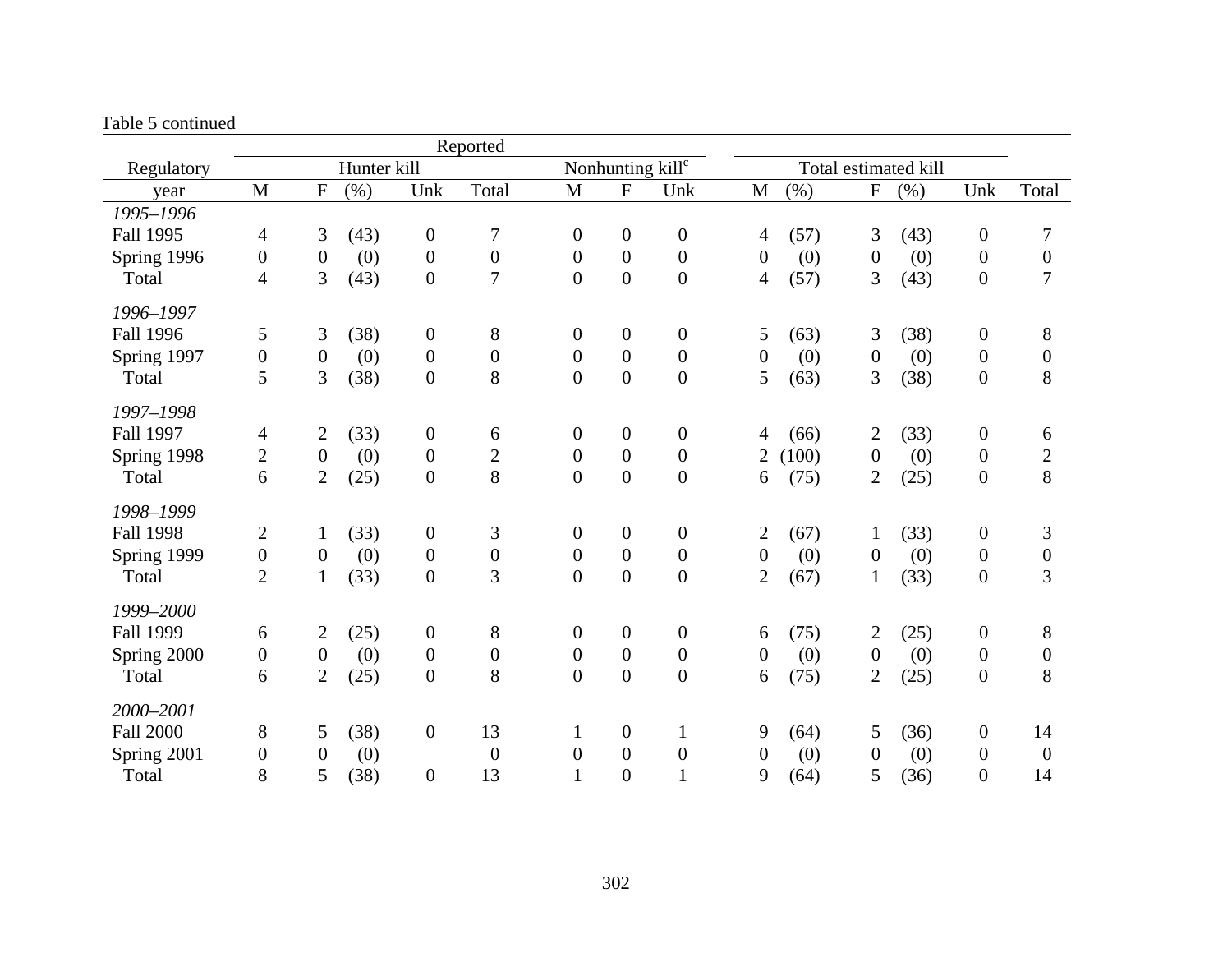|                  |                  |                |             |                | Reported         |                  |                  |                              |                |      |                |                      |                  |          |
|------------------|------------------|----------------|-------------|----------------|------------------|------------------|------------------|------------------------------|----------------|------|----------------|----------------------|------------------|----------|
| Regulatory       |                  |                | Hunter kill |                |                  |                  |                  | Nonhunting kill <sup>c</sup> |                |      |                | Total estimated kill |                  |          |
| year             | M                | F              | (% )        | Unk            | Total            | M                | $\mathbf{F}$     | Unk                          | М              | (% ) | F              | (% )                 | Unk              | Total    |
| 2001-2002        |                  |                |             |                |                  |                  |                  |                              |                |      |                |                      |                  |          |
| <b>Fall 2001</b> | 5                | 3              | (38)        | $\overline{0}$ | 8                |                  | $\overline{0}$   | $\overline{0}$               | 6              | (67) | 3              | (33)                 | $\boldsymbol{0}$ | 9        |
| Spring 2002      | $\boldsymbol{0}$ | $\overline{0}$ | (0)         | $\overline{0}$ | $\boldsymbol{0}$ | $\overline{0}$   | $\boldsymbol{0}$ | $\overline{0}$               | $\overline{0}$ | (0)  | $\mathbf{0}$   | (0)                  | $\overline{0}$   |          |
| Total            | 5                | 3              | (38)        | $\overline{0}$ | 8                |                  | $\overline{0}$   | $\boldsymbol{0}$             | 6              | (67) | 3              | (33)                 | $\overline{0}$   | 9        |
| 2002-2003        |                  |                |             |                |                  |                  |                  |                              |                |      |                |                      |                  |          |
| <b>Fall 2002</b> | $\overline{4}$   | 4              | (50)        | $\overline{0}$ | 8                | $\overline{0}$   | $\overline{0}$   | $\overline{0}$               | 4              | (50) | 4              | (50)                 | $\boldsymbol{0}$ | 8        |
| Spring 2003      | $\overline{0}$   | $\theta$       | (0)         | $\overline{0}$ | $\overline{0}$   | $\overline{0}$   | $\overline{0}$   | $\theta$                     | $\theta$       | (0)  | $\overline{0}$ | (0)                  | $\theta$         | 0        |
| Total            | 4                | 4              | (50)        | $\overline{0}$ | 8                | $\boldsymbol{0}$ | $\overline{0}$   | $\boldsymbol{0}$             | 4              | (50) | 4              | (50)                 | $\boldsymbol{0}$ | 8        |
| 2003-2004        |                  |                |             |                |                  |                  |                  |                              |                |      |                |                      |                  |          |
| <b>Fall 2003</b> | 2                | 4              | (66)        | $\overline{0}$ | 6                | $\overline{0}$   | $\overline{0}$   | $\mathbf{0}$                 | $\overline{2}$ | (33) | 4              | (66)                 | $\boldsymbol{0}$ | 6        |
| Spring 2004      | $\boldsymbol{0}$ | $\overline{0}$ | (0)         | $\overline{0}$ | $\overline{0}$   | $\overline{0}$   | $\theta$         | $\overline{0}$               | 0              | (0)  | 0              | (0)                  | $\boldsymbol{0}$ | $\theta$ |
| Total            | $\overline{2}$   | 4              | (66)        | $\overline{0}$ | 6                | $\overline{0}$   | $\overline{0}$   | $\overline{0}$               | $\overline{2}$ | (33) | 4              | (66)                 | $\boldsymbol{0}$ | 6        |

a Includes permit harvest.

<sup>b</sup> No estimate was made of unreported or illegal kills.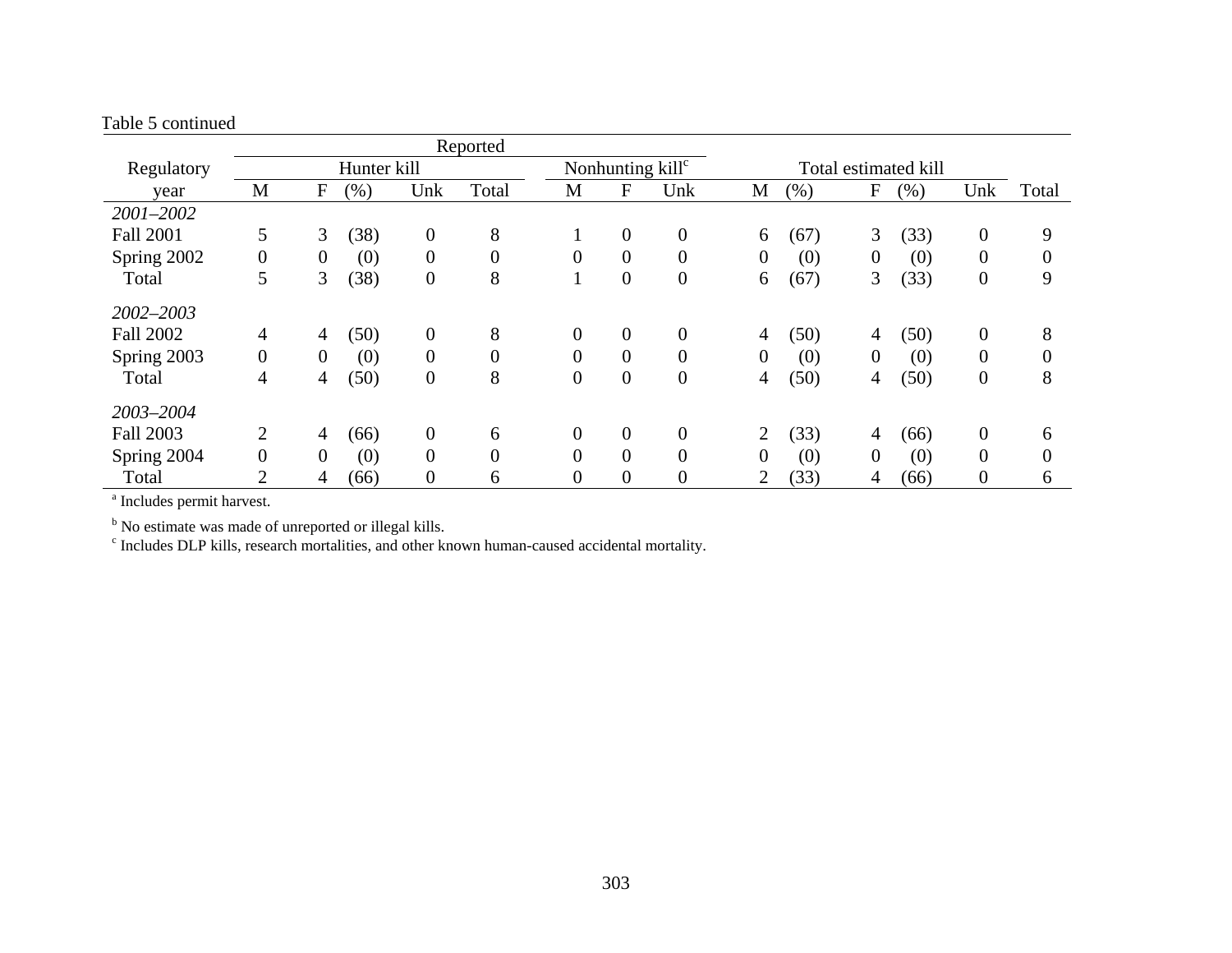|                 |                            |                  |                  | Percent          | Percent          |                  |                  |                  |                  |
|-----------------|----------------------------|------------------|------------------|------------------|------------------|------------------|------------------|------------------|------------------|
|                 | Regulatory                 | Permits          | Percent did      | unsuccessful     | successful       |                  |                  |                  | Total            |
| Hunt/Area       | year                       | issued           | not hunt         | hunt             | hunters          | Males            | Females          | Unk              | harvest          |
| Fall hunts      |                            |                  |                  |                  |                  |                  |                  |                  |                  |
| (DB288)         | 1987-1988                  | n/a              | n/a              | n/a              | n/a              | n/a              | n/a              | n/a              | n/a              |
|                 | 1988-1989                  | n/a              | n/a              | 25               | 75               | 1                | $\overline{2}$   | $\boldsymbol{0}$ | 3                |
|                 | 1989-1990                  | n/a              | n/a              | n/a              | n/a              | n/a              | n/a              | $\overline{4}$   | $\overline{4}$   |
|                 | 1990-1991                  | 6                | 33               | $\boldsymbol{0}$ | 67               | $\mathbf{1}$     | $\sqrt{2}$       | $\mathbf{1}$     | 4                |
|                 | 1991-1992                  | 6                | 33               | $\overline{0}$   | 67               | 4                | $\boldsymbol{0}$ | $\overline{0}$   | $\overline{4}$   |
|                 | 1992-1993                  | 6                | 50               | $\boldsymbol{0}$ | 50               | $\mathbf{1}$     | 3                | $\boldsymbol{0}$ | 4                |
| (DB987)         | 1993-1994                  | 6                | 50               | 17               | 33               | $\boldsymbol{0}$ | $\overline{2}$   | $\overline{0}$   | $\sqrt{2}$       |
|                 | 1994-1995                  | 6                | 50               | $\boldsymbol{0}$ | 50               | 3                | $\boldsymbol{0}$ | $\overline{0}$   | 3                |
|                 | 1995-1996                  | 6                | $\overline{0}$   | 17               | 83               | $\overline{4}$   | $\mathbf{1}$     | $\overline{0}$   | 5                |
|                 | $1996 - 1997$ <sup>a</sup> |                  |                  |                  |                  |                  |                  |                  |                  |
|                 | $1997 - 1998^a$            |                  |                  |                  |                  |                  |                  |                  |                  |
|                 | 1998-1999                  | $\boldsymbol{0}$ | $\boldsymbol{0}$ | $\boldsymbol{0}$ | $\mathbf{0}$     | $\overline{0}$   | $\boldsymbol{0}$ | $\boldsymbol{0}$ | $\overline{0}$   |
|                 | 1999-2000                  | 3                | 100              | $\boldsymbol{0}$ | $\overline{0}$   | $\boldsymbol{0}$ | $\overline{0}$   | $\boldsymbol{0}$ | $\boldsymbol{0}$ |
|                 | 2000-2001                  | $\overline{2}$   | $\boldsymbol{0}$ | $\boldsymbol{0}$ | 100              | $\overline{2}$   | $\boldsymbol{0}$ | $\overline{0}$   | $\overline{2}$   |
|                 | 2001-2002                  | $\mathbf{1}$     | $\overline{0}$   | $\boldsymbol{0}$ | 100              | $\boldsymbol{0}$ | $\mathbf{1}$     | $\boldsymbol{0}$ | $\mathbf{1}$     |
|                 | 2002-2003                  | $\mathbf{1}$     | 100              | $\boldsymbol{0}$ | $\boldsymbol{0}$ | $\overline{0}$   | $\overline{0}$   | $\theta$         | $\boldsymbol{0}$ |
|                 | 2003-2004                  | $\boldsymbol{0}$ | $\boldsymbol{0}$ | $\boldsymbol{0}$ | $\boldsymbol{0}$ | $\theta$         | $\overline{0}$   | $\boldsymbol{0}$ | $\boldsymbol{0}$ |
| (DB990-Archery) | 2002-2003                  | 6                | 17               | 83               | $\boldsymbol{0}$ | $\boldsymbol{0}$ | $\boldsymbol{0}$ | $\boldsymbol{0}$ | $\boldsymbol{0}$ |
|                 | $2003 - 2004^b$            | 6                | 50               | $\overline{0}$   | 50               | 1                | $\mathbf{1}$     | $\overline{0}$   | $\overline{2}$   |
| Spring hunts    |                            |                  |                  |                  |                  |                  |                  |                  |                  |
| (DB297)         | 1987-1988                  | n/a              | n/a              | n/a              | n/a              | n/a              | n/a              | n/a              | n/a              |
|                 | 1988-1989                  | n/a              | n/a              | n/a              | n/a              | 3                | $\boldsymbol{0}$ | $\boldsymbol{0}$ | $\mathfrak{Z}$   |
|                 | 1989-1990                  | n/a              | n/a              | n/a              | n/a              | $\boldsymbol{0}$ | $\boldsymbol{0}$ | 3                | 3                |
|                 | 1990-1991                  | $\overline{4}$   | $\boldsymbol{0}$ | $\boldsymbol{0}$ | 100              | 4                | $\boldsymbol{0}$ | $\overline{0}$   | 4                |
|                 | 1991-1992                  | 4                | 25               | $\boldsymbol{0}$ | 75               | 3                | $\overline{0}$   | $\overline{0}$   | 3                |
|                 | 1992-1993                  | $\overline{c}$   | $\overline{0}$   | 50               | 50               | $\boldsymbol{0}$ | $\theta$         |                  | 1                |
| (DB997)         | 1993-1994                  | $\boldsymbol{0}$ | $\boldsymbol{0}$ | $\boldsymbol{0}$ | $\boldsymbol{0}$ | $\boldsymbol{0}$ | $\boldsymbol{0}$ | $\boldsymbol{0}$ | $\overline{0}$   |
|                 | 1994-1995                  | $\theta$         | $\Omega$         | $\overline{0}$   | $\overline{0}$   | $\theta$         | $\Omega$         | $\theta$         | $\Omega$         |

Table 6 Unit 26B brown bear harvest data by permit hunt, regulatory years 1987–1988 through 2003–2004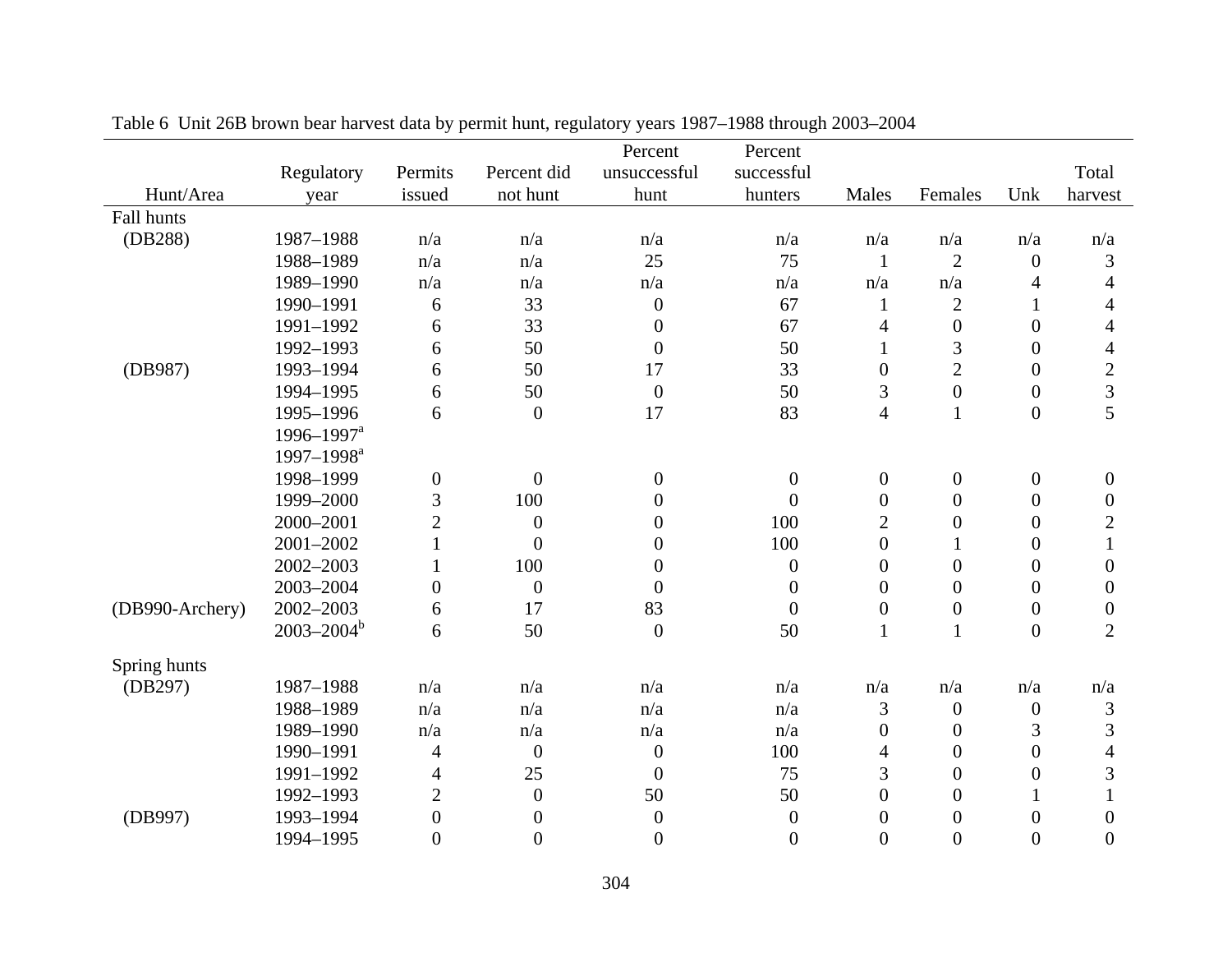| гаото о сопинаса |                            |                         |                  | Percent                 | Percent          |                         |                  |                  |                         |
|------------------|----------------------------|-------------------------|------------------|-------------------------|------------------|-------------------------|------------------|------------------|-------------------------|
|                  | Regulatory                 | Permits                 | Percent did      | unsuccessful            | successful       |                         |                  |                  | Total                   |
| Hunt/Area        | year                       | issued                  | not hunt         | hunt                    | hunters          | Males                   | Females          | Unk              | harvest                 |
|                  | 1995-1996                  | $\boldsymbol{0}$        | $\boldsymbol{0}$ | $\boldsymbol{0}$        | $\boldsymbol{0}$ | $\boldsymbol{0}$        | $\overline{0}$   | $\overline{0}$   | $\Omega$                |
|                  | $1996 - 1997$ <sup>a</sup> |                         |                  |                         |                  |                         |                  |                  |                         |
|                  | 1997-1998 <sup>a</sup>     |                         |                  |                         |                  |                         |                  |                  |                         |
|                  | 1998-1999                  | $\boldsymbol{0}$        | $\overline{0}$   | $\overline{0}$          | $\boldsymbol{0}$ | $\boldsymbol{0}$        | $\mathbf{0}$     | $\overline{0}$   | $\theta$                |
|                  | 1999-2000                  | $\boldsymbol{0}$        | $\Omega$         | 0                       | $\overline{0}$   | $\theta$                | $\Omega$         | $\overline{0}$   | $\overline{0}$          |
|                  | 2000-2001                  | $\boldsymbol{0}$        | $\theta$         | 0                       | $\boldsymbol{0}$ | $\overline{0}$          | $\overline{0}$   | $\overline{0}$   | $\boldsymbol{0}$        |
|                  | 2001-2002                  |                         | 100              | 0                       | $\overline{0}$   | $\overline{0}$          | $\Omega$         | $\theta$         | $\overline{0}$          |
|                  | 2002-2003                  | $\boldsymbol{0}$        | $\overline{0}$   | $\overline{0}$          | $\boldsymbol{0}$ | $\overline{0}$          | $\overline{0}$   | $\overline{0}$   | $\overline{0}$          |
|                  | 2003-2004                  | $\overline{0}$          | $\overline{0}$   | $\overline{0}$          | $\overline{0}$   | $\overline{0}$          | $\Omega$         | $\theta$         | $\Omega$                |
| Totals for       | 1987-1988                  | $\mathrm{n}/\mathrm{a}$ | n/a              | $\mathrm{n}/\mathrm{a}$ | n/a              | $\mathrm{n}/\mathrm{a}$ | n/a              | n/a              | $\mathrm{n}/\mathrm{a}$ |
| all permit       | 1988-1989                  | n/a                     | n/a              | n/a                     | n/a              | $\overline{4}$          | $\overline{2}$   | $\overline{0}$   | 6                       |
| hunts            | 1989-1990                  | n/a                     | n/a              | n/a                     | n/a              | n/a                     | n/a              | 7                | 7                       |
|                  | 1990-1991                  | 10                      | 20               | $\boldsymbol{0}$        | 80               | 5                       | $\overline{2}$   |                  | 8                       |
|                  | 1991-1992                  | 10                      | 30               | $\boldsymbol{0}$        | 70               | 7                       | $\boldsymbol{0}$ | $\theta$         | 7                       |
|                  | 1992-1993                  | $8\,$                   | 38               | 12                      | 50               |                         | 3                |                  | 4                       |
|                  | 1993-1994                  | 6                       | 50               | 17                      | 33               | $\theta$                | $\overline{2}$   | $\theta$         | $\overline{2}$          |
|                  | 1994-1995                  | 6                       | 50               | $\boldsymbol{0}$        | 50               | 3                       | $\boldsymbol{0}$ | $\overline{0}$   | 3                       |
|                  | 1995-1996                  | 6                       | $\overline{0}$   | 17                      | 83               | $\overline{4}$          | $\mathbf{1}$     | $\boldsymbol{0}$ | 5                       |
|                  | 1996-1997 <sup>a</sup>     |                         |                  |                         |                  |                         |                  |                  |                         |
|                  | 1997-1998 <sup>a</sup>     |                         |                  |                         |                  |                         |                  |                  |                         |
|                  | 1998-1999 <sup>a</sup>     | $\boldsymbol{0}$        | $\boldsymbol{0}$ | $\boldsymbol{0}$        | $\boldsymbol{0}$ | $\boldsymbol{0}$        | $\boldsymbol{0}$ | $\boldsymbol{0}$ | $\boldsymbol{0}$        |
|                  | 1999-2000                  | 3                       | 100              | $\overline{0}$          | $\overline{0}$   | $\boldsymbol{0}$        | $\overline{0}$   | $\mathbf{0}$     | $\overline{0}$          |
|                  | 2000-2001                  | $\overline{2}$          |                  |                         |                  |                         |                  |                  |                         |
|                  | 2000-2001                  | $\sqrt{2}$              | $\overline{0}$   | $\overline{0}$          | 100              | $\mathbf{2}$            | $\overline{0}$   | $\overline{0}$   | $\overline{2}$          |
|                  | 2001-2002                  | $\overline{2}$          | 50               | $\overline{0}$          | 50               | $\overline{0}$          |                  | $\overline{0}$   |                         |
|                  | 2002-2003                  | $\overline{7}$          | 29               | 100                     | $\overline{0}$   | $\overline{0}$          | $\Omega$         | $\overline{0}$   | $\theta$                |
|                  | 2003-2004                  | 6                       | 50               | $\boldsymbol{0}$        | 50               |                         |                  | $\overline{0}$   | $\overline{2}$          |

#### Table 6 continued

<sup>a</sup> The nonresident drawing hunt in Unit 26B was eliminated in regulatory year 1996–1997 and reinstated in regulatory year 1998–1999.

<sup>b</sup> Preliminary data.

c Percentages based on returned reports; 2 hunters did not report.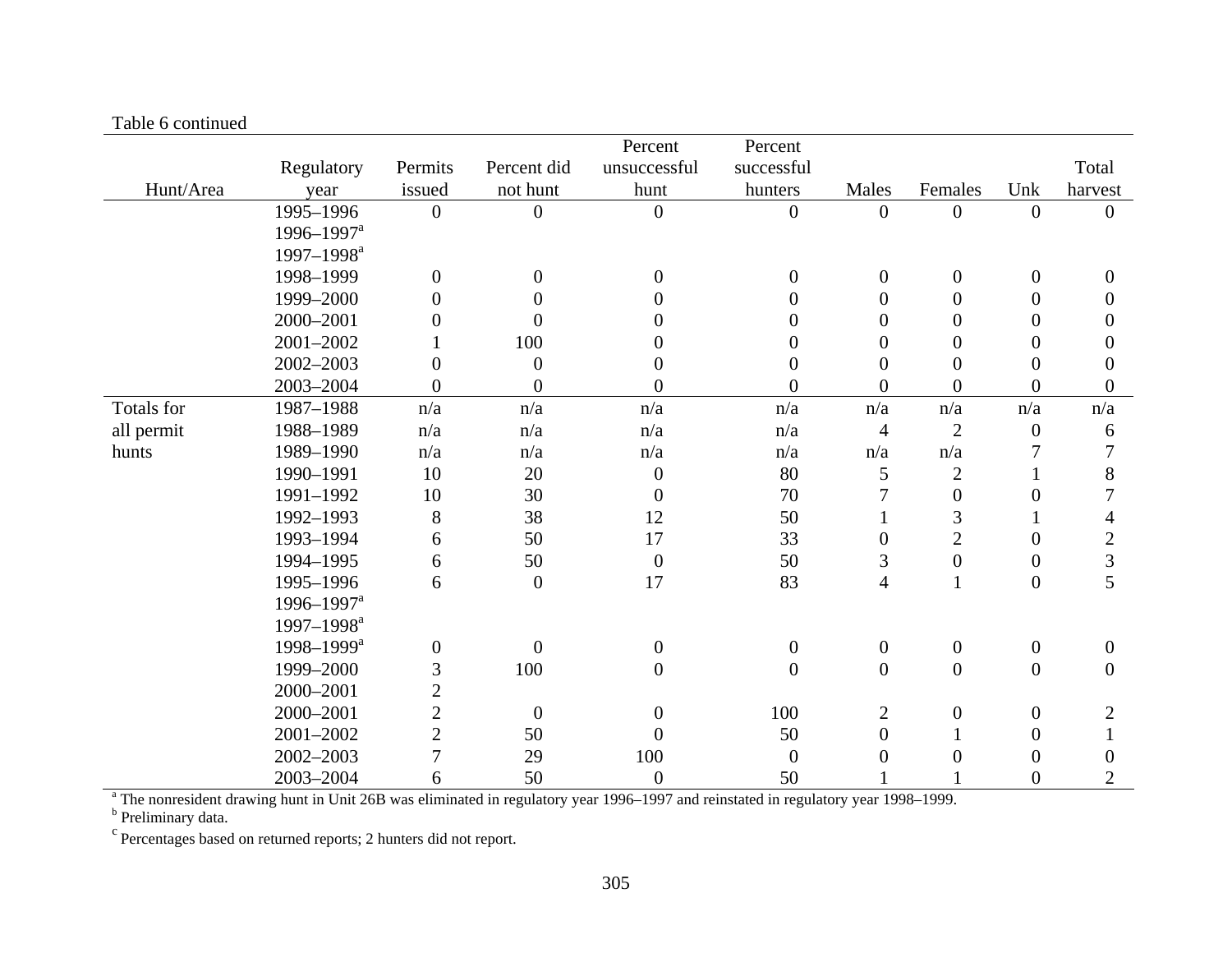| Regulatory | Local <sup>b</sup> resident |                        |                 | Total successful |
|------------|-----------------------------|------------------------|-----------------|------------------|
| year       | $(\% )$                     | Nonlocal resident (%)  | Nonresident (%) | hunters          |
| 1985-1986  | (11)<br>1                   | (22)<br>$\overline{2}$ | (67)<br>6       | 9                |
| 1986-1987  | (0)<br>$\overline{0}$       | (50)<br>6              | (50)<br>6       | 12               |
| 1987-1988  | (0)<br>$\overline{0}$       | 3<br>(23)              | (77)<br>10      | 13               |
| 1988-1989  | (5)<br>1                    | 8<br>(38)              | 12<br>(57)      | 21               |
| 1989-1990  | (8)<br>1                    | $\overline{2}$<br>(17) | (75)<br>9       | 12               |
| 1990-1991  | (14)<br>2                   | (43)<br>6              | (43)<br>6       | 14               |
| 1991-1992  | (7)<br>1                    | (27)<br>4              | 10<br>(67)      | 15               |
| 1992-1993  | (0)<br>$\theta$             | (38)<br>6              | 10<br>(62)      | 16               |
| 1993-1994  | (0)<br>$\overline{0}$       | (50)<br>$\overline{4}$ | (50)<br>4       | 8                |
| 1994-1995  | (0)<br>$\theta$             | 8<br>(62)              | (38)<br>5       | 13               |
| 1995-1996  | (0)<br>$\overline{0}$       | (29)<br>4              | 10<br>(71)      | 14               |
| 1996-1997  | (0)<br>$\theta$             | $\overline{2}$<br>(10) | (90)<br>18      | 20               |
| 1997-1998  | (0)<br>$\theta$             | 3<br>(23)              | 10<br>(77)      | 13               |
| 1998-1999  | (7)<br>1                    | 3<br>(23)              | 9<br>(69)       | 13               |
| 1999-2000  | (0)<br>$\theta$             | (29)<br>4              | (71)<br>10      | 14               |
| 2000-2001  | (0)<br>$\boldsymbol{0}$     | (14)<br>1              | (86)<br>6       | 7                |
| 2001-2002  | (0)<br>$\overline{0}$       | (50)<br>6              | (50)<br>6       | 12               |
| 2002-2003  | 1<br>(4)                    | 11<br>(48)             | (48)<br>11      | 23               |
| 2003-2004  | (4)                         | 5<br>(20)              | 19<br>(76)      | 25               |

Table 7 Unit 25A residency of successful brown bear hunters<sup>a</sup>, regulatory years 1985–1986 through 2003–2004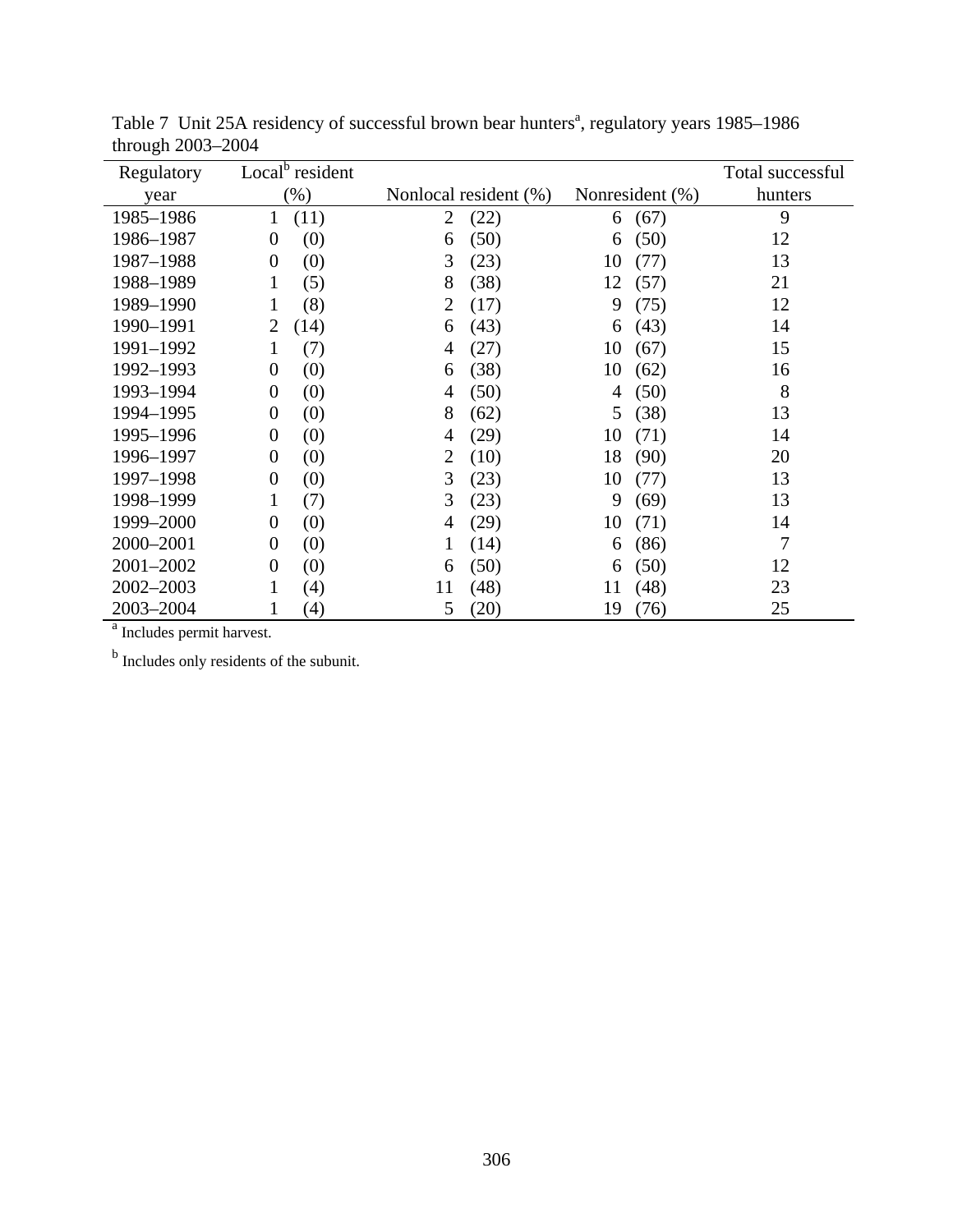| Regulatory | Local <sup>b</sup> resident |                         |                         | Total successful |
|------------|-----------------------------|-------------------------|-------------------------|------------------|
| year       | $(\% )$                     | Nonlocal resident (%)   | Nonresident (%)         | hunters          |
| 1985-1986  | (0)<br>$\theta$             | (0)<br>$\boldsymbol{0}$ | (100)<br>2              | 2                |
| 1986-1987  | (0)<br>$\Omega$             | (25)<br>1               | (75)<br>3               | 4                |
| 1987-1988  | (0)<br>$\theta$             | (40)<br>$\overline{2}$  | (60)<br>3               | 5                |
| 1988-1989  | (25)                        | (0)<br>$\overline{0}$   | (75)<br>3               | 4                |
| 1989-1990  | (20)                        | (20)<br>1               | (60)<br>3               | 5                |
| 1990-1991  | (20)                        | 3<br>(60)               | (20)                    | 5                |
| 1991-1992  | (0)<br>$\theta$             | (0)<br>$\overline{0}$   | (100)<br>2              | $\overline{2}$   |
| 1992-1993  | (25)                        | $\boldsymbol{0}$<br>(0) | (75)<br>3               | 4                |
| 1993-1994  | (0)<br>$\overline{0}$       | 2<br>(100)              | (0)<br>$\theta$         | $\overline{2}$   |
| 1994-1995  | (50)<br>2                   | (50)<br>2               | (0)<br>$\theta$         | 4                |
| 1995-1996  | (0)<br>$\overline{0}$       | (50)<br>1               | (50)                    | $\overline{2}$   |
| 1996-1997  | (33)<br>1                   | (0)<br>$\boldsymbol{0}$ | (67)<br>2               | 3                |
| 1997-1998  | (0)<br>$\Omega$             | (0)<br>0                | (0)<br>$\theta$         | $\boldsymbol{0}$ |
| 1998-1999  | (50)                        | (0)<br>$\overline{0}$   | (50)                    | $\overline{2}$   |
| 1999-2000  | (80)<br>4                   | (0)<br>$\overline{0}$   | (20)<br>1               | 5                |
| 2000-2001  | (100)                       | (0)<br>$\boldsymbol{0}$ | (0)<br>$\theta$         |                  |
| 2001-2002  | (0)<br>$\Omega$             | (100)<br>1              | (0)<br>$\boldsymbol{0}$ |                  |
| 2002-2003  | (70)                        | 3<br>(30)               | (0)<br>$\overline{0}$   | 10               |
| 2003-2004  | (100)                       | (0)<br>0                | (0)<br>0                |                  |

Table 8 Unit 25B and 25D residency of successful brown bear hunters<sup>a</sup>, regulatory years 1985– 1986 through 2003–2004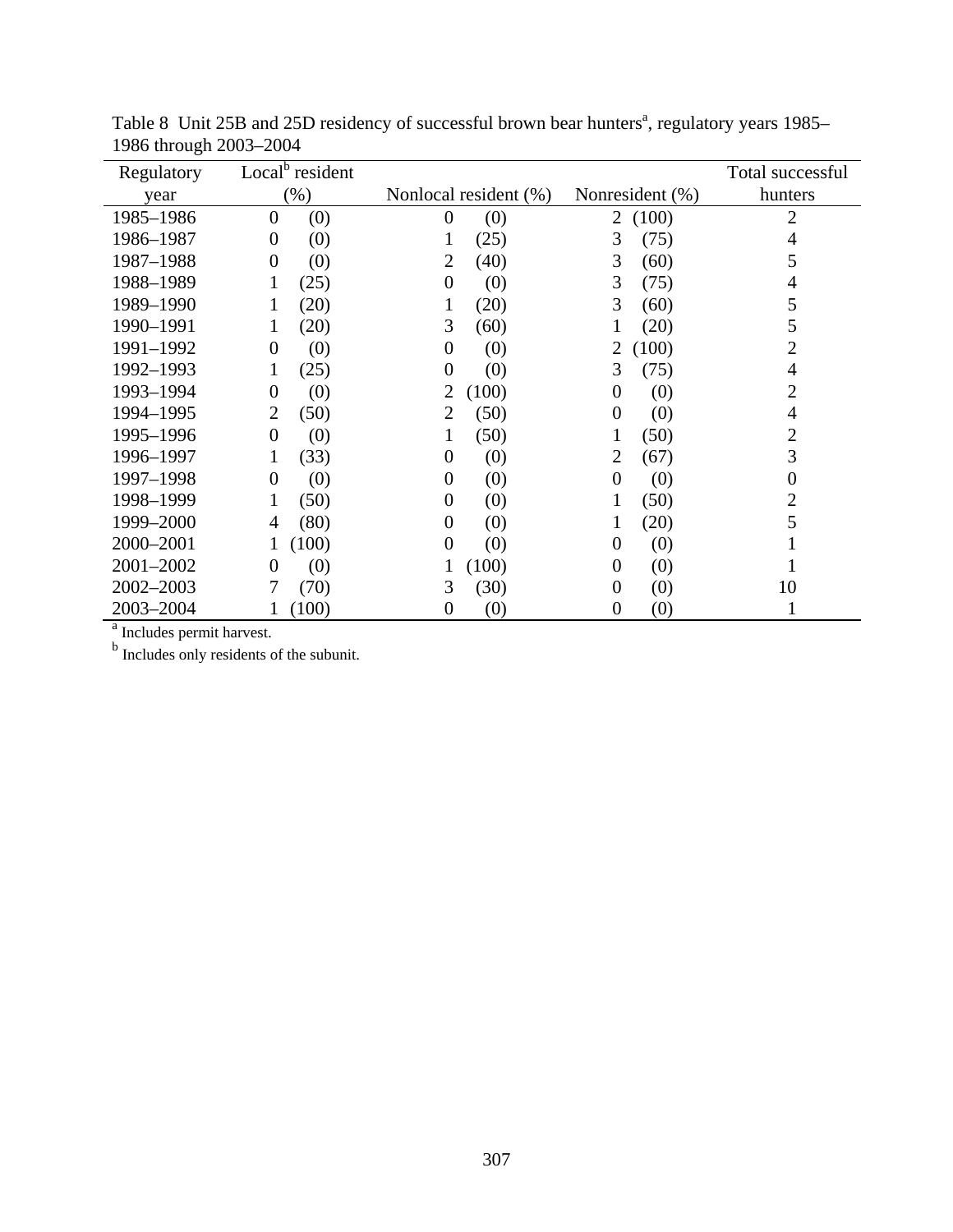| Regulatory |                                                  |                       |       |                 |       | Total successful |
|------------|--------------------------------------------------|-----------------------|-------|-----------------|-------|------------------|
| year       | Local <sup><math>\circ</math></sup> resident (%) | Nonlocal resident (%) |       | Nonresident (%) |       | hunters          |
| 1985-1986  | (0)<br>$\overline{0}$                            | $\theta$              | (0)   | 6               | (100) | 6                |
| 1986-1987  | (0)<br>$\boldsymbol{0}$                          | $\overline{2}$        | (40)  | 3               | (60)  | 5                |
| 1987-1988  | (0)<br>$\theta$                                  | 6                     | (46)  | 7               | (54)  | 13               |
| 1988-1989  | (0)<br>$\theta$                                  | 4                     | (44)  | 5               | (56)  | 9                |
| 1989-1990  | (0)<br>$\theta$                                  | 7                     | (47)  | 8               | (53)  | 15               |
| 1990-1991  | (0)<br>$\overline{0}$                            | 4                     | (33)  | 8               | (66)  | 12               |
| 1991-1992  | (0)<br>$\overline{0}$                            | 10                    | (59)  | 7               | (41)  | 17               |
| 1992-1993  | (0)<br>$\boldsymbol{0}$                          | 9                     | (64)  | 4               | (29)  | 13               |
| 1993-1994  | (0)<br>$\overline{0}$                            | 10                    | (83)  | $\overline{2}$  | (17)  | 12               |
| 1994-1995  | (0)<br>$\overline{0}$                            | 9                     | (75)  | 3               | (25)  | 12               |
| 1995-1996  | (0)<br>$\overline{0}$                            | 6                     | (55)  | 5               | (45)  | 11               |
| 1996-1997  | (4)<br>1                                         | 11                    | (44)  | 13              | (57)  | 25               |
| 1997-1998  | (0)<br>$\overline{0}$                            | 9                     | (35)  | 16              | (64)  | 25               |
| 1998-1999  | (0)<br>$\overline{0}$                            | 3                     | (100) | $\theta$        | (0)   | 3                |
| 1999-2000  | (0)<br>$\overline{0}$                            | 4                     | (100) | $\overline{0}$  | (0)   | $\overline{4}$   |
| 2000-2001  | (0)<br>$\boldsymbol{0}$                          | 9                     | (82)  | $\overline{2}$  | (18)  | 11               |
| 2001-2002  | (0)<br>$\boldsymbol{0}$                          | 13                    | (93)  | 1               | (7)   | 14               |
| 2002-2003  | (0)<br>$\Omega$                                  | 6                     | (100) | $\overline{0}$  | (0)   | 6                |
| 2003-2004  | (0)<br>$\theta$                                  | 7                     | (100) | $\theta$        | (0)   | 7                |

Table 9 Unit 26B residency of successful brown bear hunters<sup>a</sup>, regulatory years 1985–1986 through 2003–2004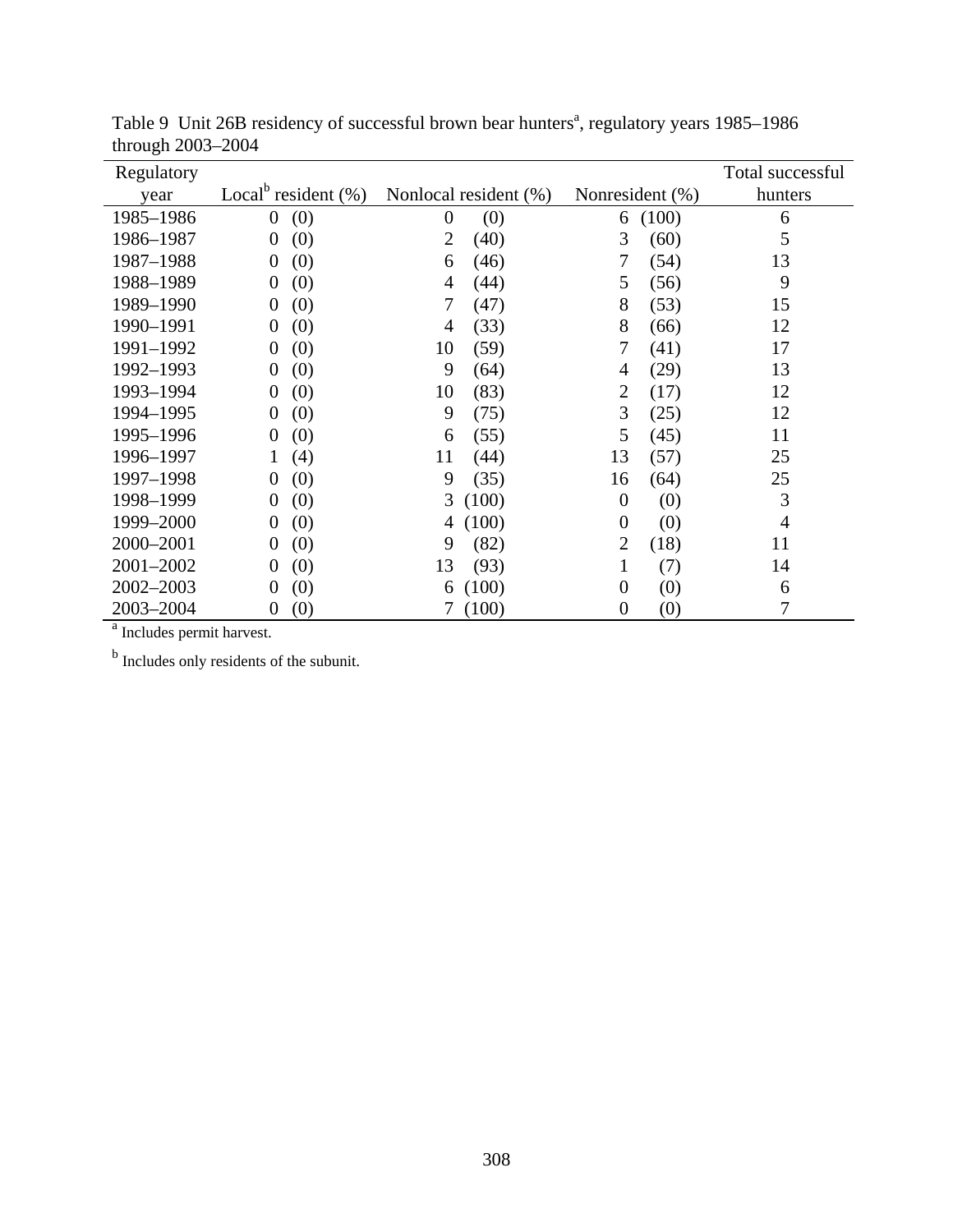| Regulatory     |                                     |                         |                         | Total successful |
|----------------|-------------------------------------|-------------------------|-------------------------|------------------|
| vear           | Local <sup>b</sup> resident $(\% )$ | Nonlocal resident (%)   | Nonresident (%)         | hunters          |
| 1985-1986      | (0)<br>$\theta$                     | (67)<br>4               | (33)<br>$\overline{2}$  | 6                |
| 1986-1987      | (0)<br>$\overline{0}$               | (67)<br>6               | 3<br>(33)               | 9                |
| 1987-1988      | (0)<br>$\boldsymbol{0}$             | 5<br>(63)               | 3<br>(37)               | 8                |
| 1988-1989      | (0)<br>$\theta$                     | 3<br>(50)               | 3<br>(50)               | 6                |
| 1989-1990      | (0)<br>$\theta$                     | (0)<br>$\boldsymbol{0}$ | $\overline{2}$<br>(100) | $\overline{2}$   |
| 1990-1991      | (0)<br>$\overline{0}$               | 3<br>(50)               | 3<br>(50)               | 6                |
| 1991-1992      | (0)<br>$\overline{0}$               | (50)<br>4               | (50)<br>4               | 8                |
| 1992-1993      | (17)                                | (17)<br>1               | (66)<br>4               | 6                |
| 1993-1994      | (14)<br>1                           | (86)<br>6               | $\overline{0}$<br>(0)   | 7                |
| 1994-1995      | (0)<br>$\overline{0}$               | (50)<br>2               | $\overline{2}$<br>(50)  | 4                |
| 1995-1996      | (0)<br>$\overline{0}$               | $\boldsymbol{0}$<br>(0) | 7<br>(100)              | 7                |
| 1996-1997      | (0)<br>$\Omega$                     | (50)<br>4               | (50)<br>4               | 8                |
| 1997-1998      | (25)<br>2                           | $\theta$<br>(0)         | (75)<br>6               | 8                |
| 1998-1999      | (0)<br>$\overline{0}$               | (0)<br>$\overline{0}$   | 3<br>(100)              | 3                |
| 1999-2000      | (0)<br>$\overline{0}$               | (12)<br>1               | (88)<br>7               | 8                |
| 2000-2001      | (0)<br>$\Omega$                     | (38)<br>5               | 8<br>(62)               | 13               |
| 2001-2002      | (0)<br>$\Omega$                     | 2<br>(25)               | (75)<br>6               | 8                |
| 2002-2003      | (0)<br>$\overline{0}$               | 3<br>(38)               | 5<br>(62)               | 8                |
| 2003-2004<br>а | (0)<br>$\Omega$                     | 3<br>(50)               | 3<br>(50)               | 6                |

Table 10 Unit 26C residency of successful brown bear hunters<sup>a</sup>, regulatory years 1985–1986 through 2003–2004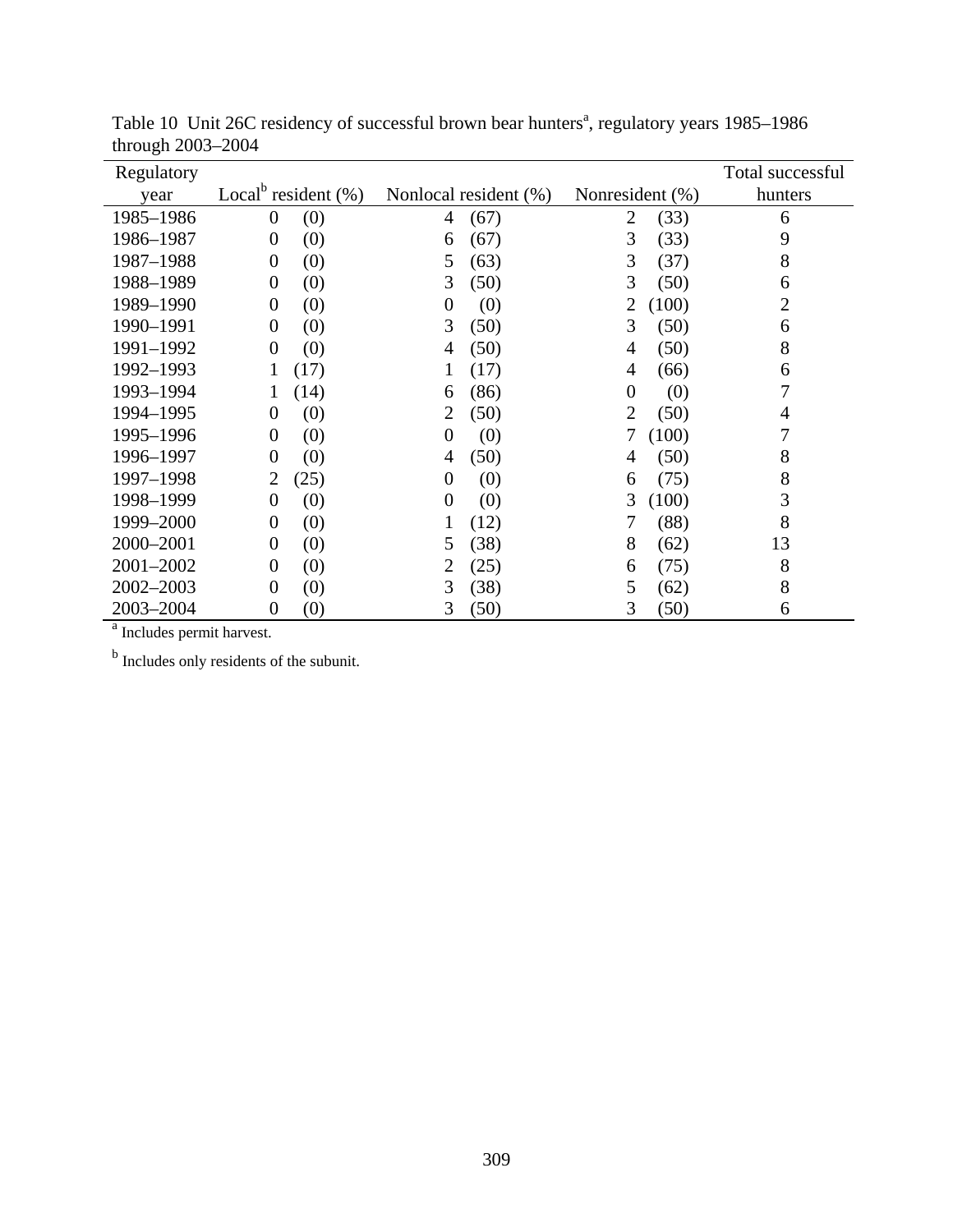**MANAGEMENT REPORT** 

# **BROWN BEAR MANAGEMENT REPORT**

From: 1 July 2002 To: 30 June 2004

# **LOCATION**

**GAME MANAGEMENT UNIT:** 26A (56,000 mi<sup>2</sup>)

**GEOGRAPHIC DESCRIPTION:** Western North Slope

### **BACKGROUND**

Densities of brown/grizzly bears vary widely in Unit 26A, with densities highest in the foothills of the Brooks Range and lowest in the northern portion of the unit. Bear populations were reduced during the 1960s by hunting, but are currently stable or slowly increasing. Hunters, particularly those from out of state, have continued to show an interest in hunting bears in Unit 26A. Subsistence hunting regulations for the Northwest Alaska Brown Bear Management Area (NWABBMA) allow residents to hunt brown bears primarily for food in Units 21D, 22 except 22C, 23 except Baldwin Peninsula, 24, and 26A.

# **MANAGEMENT DIRECTION**

#### **MANAGEMENT GOALS**

• Maintain the existing brown bear population.

#### **MANAGEMENT OBJECTIVES**

- Maintain a grizzly bear population of approximately 800 bears or greater.
- Maintain a harvest success rate of at least 60%.
- Minimize adverse interactions between grizzly bears and the public.

## **METHODS**

There was a radiotelemetry study in the southern portion of Unit 26A for a number of years, with methods previously reported in research progress reports (Reynolds 1984, 1989) and management reports (Trent 1985, 1989; Carroll 1993).

Population densities for broad habitat zones in Unit 26A were estimated using subjective comparisons to areas of the North Slope with known bear densities. The habitat zones include the coastal plain (<800 ft elevation), the foothills (800–2500 ft elevation), and mountains (>2500 ft elevation). Bear densities within these habitat zones are available from studies in the western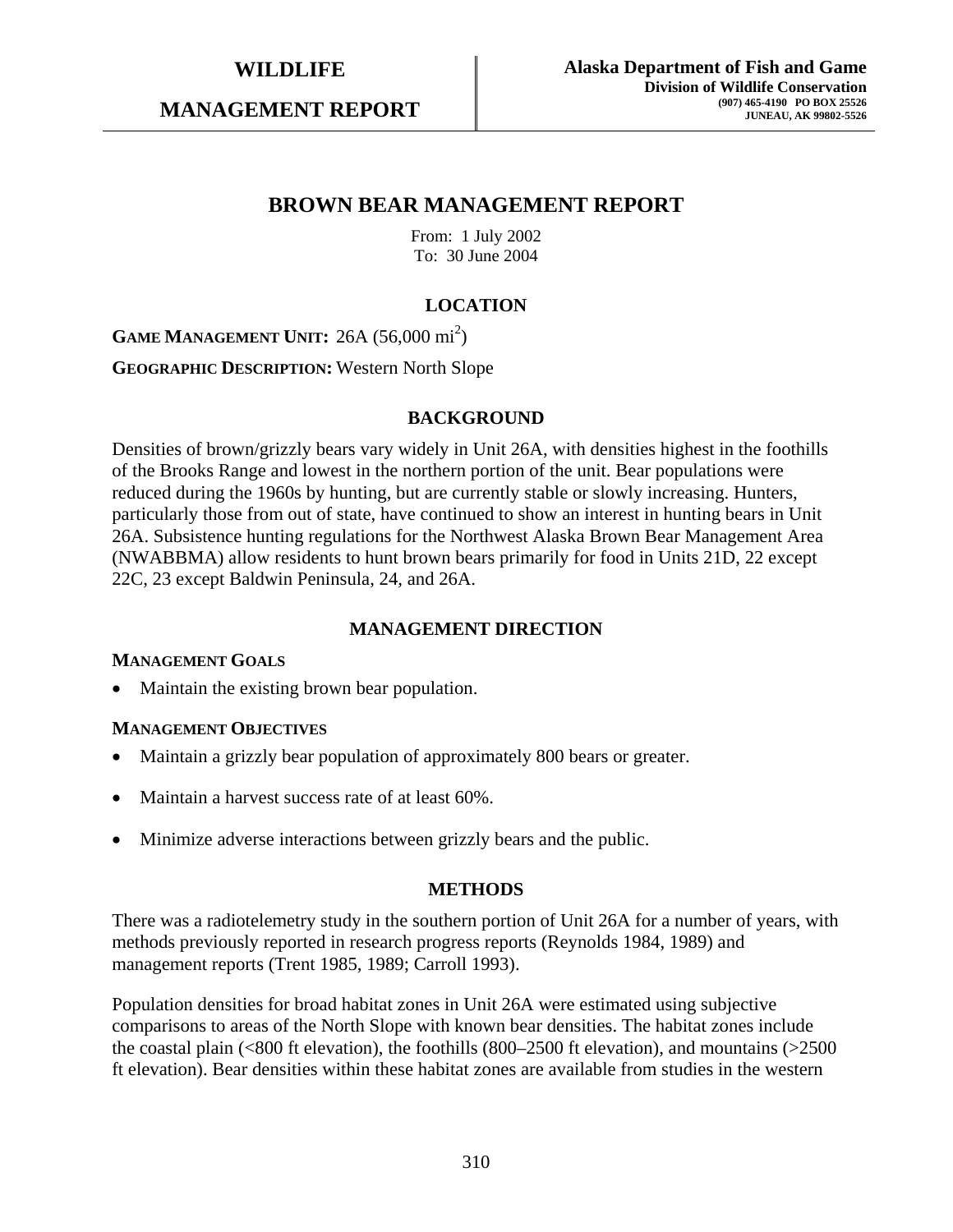Brooks Range (1992), the Arctic National Wildlife Refuge (1982–1990), the Canning River and Ivashak River drainages (1973–1975), and the Prudhoe Bay oilfield area (1990–1993).

We used brown bear sealing certificates to determine seasonal harvests. For sealed bears we summarized the date and location of taking, skull sizes, and sex/age composition of harvested animals. Hunting activity was summarized by residency of hunters and their methods of transportation. For reporting population estimates and harvest summaries, we divided Unit 26A at 159o W longitude into Unit 26A East and Unit 26A West.

The sealing certificate system has not proven to be an effective method to determine local harvest, so we reviewed several community-based harvest assessment studies to get an insight into local harvest. Some of the communities have been studied more than once, so we were able to calculate mean harvests for these villages. In 1992 nearly all the villages were studied, so we determined the total harvest for that year. For the villages of Anaktuvuk Pass and Nuiqsut, which are on the border of Unit 26A, we assumed that half of their bear harvest came from Unit 26A.

# **RESULTS AND DISCUSSION**

# **POPULATION STATUS AND TREND**

## *Population Size*

The most recent bear density information comes from June 1992 for the Utukok and Kokolik drainages in Unit 26A West. The density was calculated at 29.5 bears/1000  $\text{km}^2$  with a 95% confidence interval of 28.1–31.5 bears/1000 km<sup>2</sup> (Reynolds, personal communication).

The current population estimate for bears in Unit 26A is 900–1120 bears (Reynolds 1989). We estimate there are 400 bears in Unit 26A West and 500–720 bears in Unit 26A East (Table 1). This represents a substantial increase from the pre-1987 population estimate of 645–780 bears.

Bear populations in the Brooks Range apparently declined during the 1960s due to guided hunting (Reynolds, personal communication) and have been recovering since permit hunts were instituted during the 1977–78 regulatory year (Trent 1989). Bear densities appear to be at high levels relative to carrying capacity of the habitat.

# *Population Composition*

The most recent population composition and productivity data are available from Reynolds (1984) for the western portion of the unit in the Utukok and Kokolik drainages. The sex ratio for bears older than 1 year was approximately 40 males:60 females; for cubs and yearlings it was approximately 50:50, but may have slightly favored females.

Age composition was as follows: cubs of the year  $-13\%$ ; yearlings  $-10\%$ ; 2-year-olds  $-14\%$ ; 3 and 4-year-olds – 11%; and bears over 5 years – 52%. Mean age at first reproduction was 8.0 years, mean litter size was 2.0 cubs, mean reproductive interval was 4.0 years, and mean productivity was 0.5 cubs/year.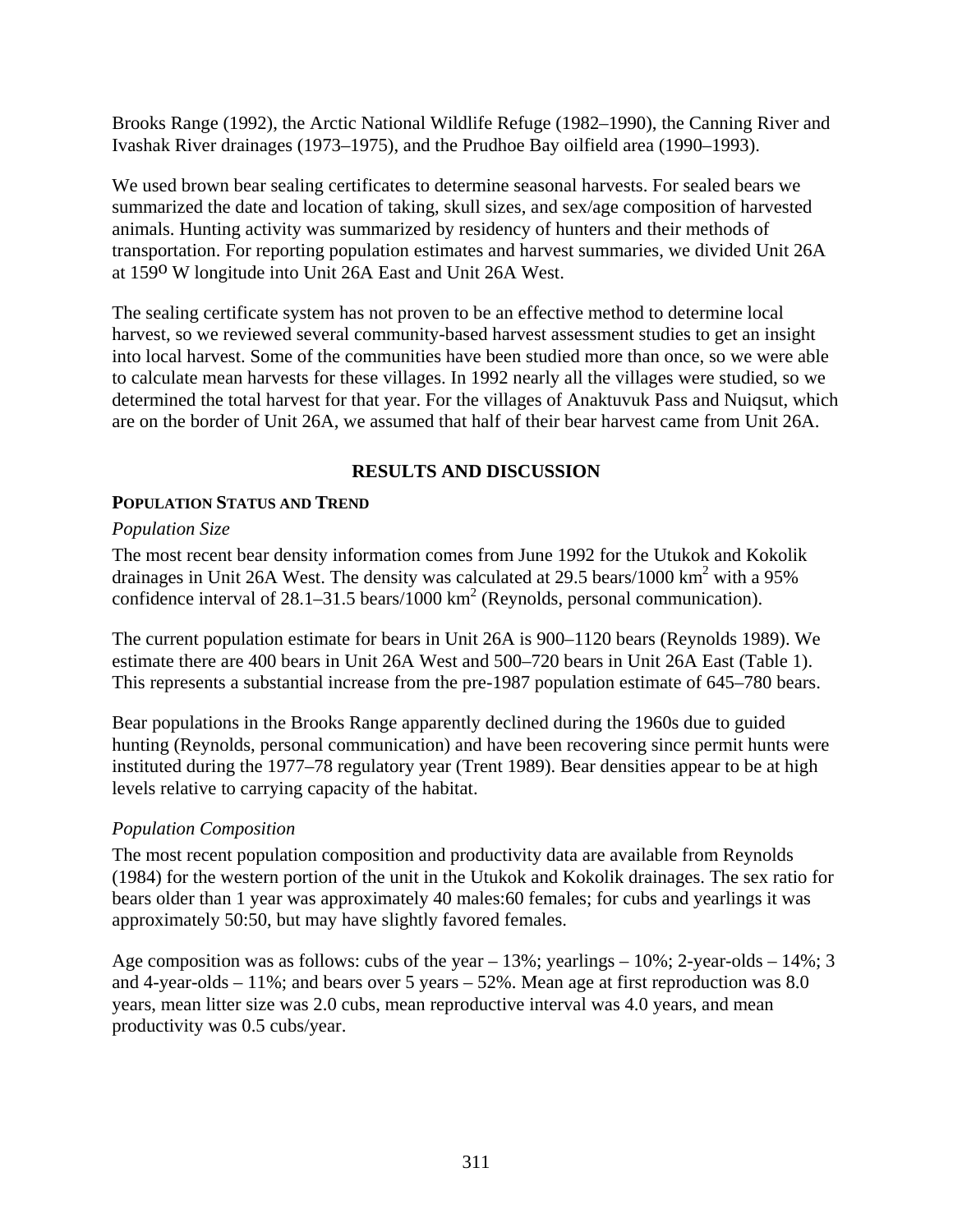### *Distribution and Movements*

We estimate densities for habitat zones in Unit 26A at  $0.5-2$  bears/1000 km<sup>2</sup> on the coastal plain, 10–30 bears/1000 km<sup>2</sup> in the foothills, and 10–20 bears/1000 km<sup>2</sup> in the mountains. These densities yield an estimated total of 1007 bears, with 81 in the coastal plain, 666 in the foothills, and 260 in the mountains.

### **MORTALITY**

*Harvest*  Season and Bag Limit

|                                                                                                                                                                                    | Resident                                      |                                        |
|------------------------------------------------------------------------------------------------------------------------------------------------------------------------------------|-----------------------------------------------|----------------------------------------|
|                                                                                                                                                                                    | Open Season<br>(Subsistence and               | Nonresident                            |
| Unit and Bag Limits<br>Unit 26A                                                                                                                                                    | General Hunts)                                | Open Season                            |
| <b>Resident and Nonresident</b><br>Hunters:                                                                                                                                        |                                               |                                        |
| 1 bear every regulatory<br>year.                                                                                                                                                   | $20$ Aug $-31$ May<br>(General hunt only)     | $20$ Aug-31 May<br>(General hunt only) |
| Unit 26A<br><b>Resident Hunters:</b><br>1 bear per regulatory year<br>by registration permit in the<br>Northwest Alaska Brown<br>Bear Management Area for<br>subsistence purposes. | $20$ Aug $-31$ May<br>(Subsistence hunt only) |                                        |

#### Nonresident Hunters No open season

Board of Game Actions and Emergency Orders. During its spring 1996 meeting, the Board of Game eliminated the drawing permit requirements for nonresident brown bear hunters in Unit 26A and lengthened the season to 20 August–31 May. The change was made to simplify the complex permit system. The harvest in Unit 26A had been well below the maximum sustained yield, and the permit hunt was undersubscribed. Our goal will be to keep the harvest at or below an average of 5% of the bear population during any 2-year period. Therefore, the maximum allowable harvest will be 31 bears per year in Unit 26A East and 20 bears in Unit 26A West. If this quota is exceeded during one year, the quota for the next year will be reduced by as much as it was exceeded during the first year. If the average is exceeded, more restrictive regulatory action, including emergency orders, will be considered. The system depends on open lines of communication among ADF&G, guides, and hunters.

During the fall 1999 meeting, the Board of Game increased the bag limit from 1 bear every 4 years to 1 bear every year. This was done to provide more opportunity for hunters because the bear harvest had remained well below the maximum sustained yield level. Originally, the 1 bear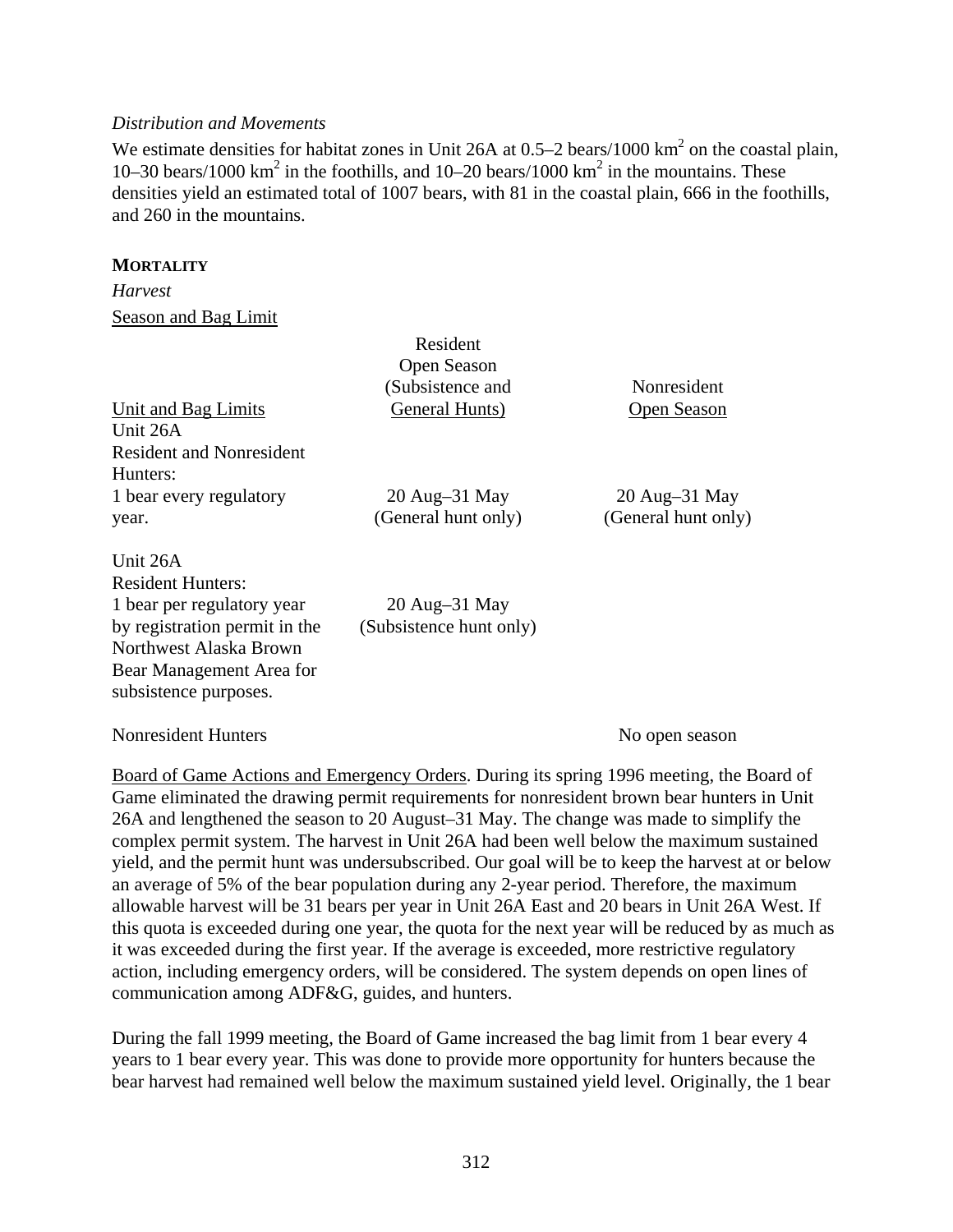per regulatory year restriction counted against the 1 bear every 4 regulatory years restriction in other units; but during its 2003 meeting, the board changed the regulation so that it does not.

Human-Induced Harvest. Fourteen bears were sealed during 2002–2003. No bears were reported killed in defense of life and property (DLP). Four bears were killed in Unit 26A West and 10 in Unit 26A East (Table 1). Ten bears were males and 4 were females (Table 2).

Sixteen bears were sealed during 2003–2004. Four bears were killed in Unit 26A West and 12 in Unit 26A East (Table 1). Twelve bears were males and 4 were females (Table 2). There were no DLP kills reported.

The sealing certificate system has not proven to be an effective method to determine actual local harvest, so we reviewed several community-based harvest assessment studies to get an indication of local harvest. We determined that the total of the mean number of bears harvested per year was approximately 11–12 bears (Braund et al. 1991, 1993; Brower and Opie 1996, 1997; Fuller and George 1997; Hepa et al. 1997; Pedersen 1989, 1995, 2001). These numbers are reflected in Unreported Kill in Table 2. Fuller and George (1997) obtained information from nearly every village in 1992, which indicated that local residents harvested at least 9–10 bears that year. Sealing certificates indicated a reported local harvest of 3 bears in 1992.

The reported harvest in 2002–2003 (14 bears) and 2003–2004 (16 bears) was similar to recent years (18 in 2000–2001 and 13 in 2001–2002), and was below the average number harvested from 1988 to 1996 (27.6). The harvests reported in 1990–1991 (32 bears) and 1991–1992 (34 bears) remain the highest for Unit 26A (Table 1).

For bears harvested during 2002–2003, the mean skull size for males was 20.8 inches and 18.5 inches for females; the mean age was 6.8 years for males and 10.0 years for females. During 2003–2004 the mean skull size for males was 21.6 inches and 19.3 inches for females; the mean age was 10.4 years for males and 7.8 years for females (Table 3).

Permit Hunts. Drawing permit hunts were discontinued by board action as of the 1996–1997 regulatory year. There were no bears taken under the Northwest Alaska Brown Bear Management Area (NWABBMA) permit hunt.

Hunter Residency and Success. Of the 14 bears sealed in Unit 26A during 2002–2003, 8 were harvested by nonresidents, 6 by nonlocal Alaska residents, and 0 by North Slope residents. During 2003–2004, 9 of 16 bears were harvested by nonresidents, 6 by nonlocal Alaska residents, and 1 by a North Slope resident (Table 4).

Harvest Chronology. During 2002–2003, 6 bears were harvested during August, 6 in September, 1 in April, and 1 in May. During 2003–2004, 7 bears were harvested in August, 6 in September, and 3 in May (Table 5).

Transport Methods. Most bear hunters continued to use aircraft as transportation in Unit 26A. During 2002–2003, 12 hunters used aircraft for transportation, 1 used a snowmachine, and 1 walked. During 2003–2004, 12 hunters used aircraft for transportation, 1 used an all-terrain vehicle (ATV), and 2 walked (Table 6).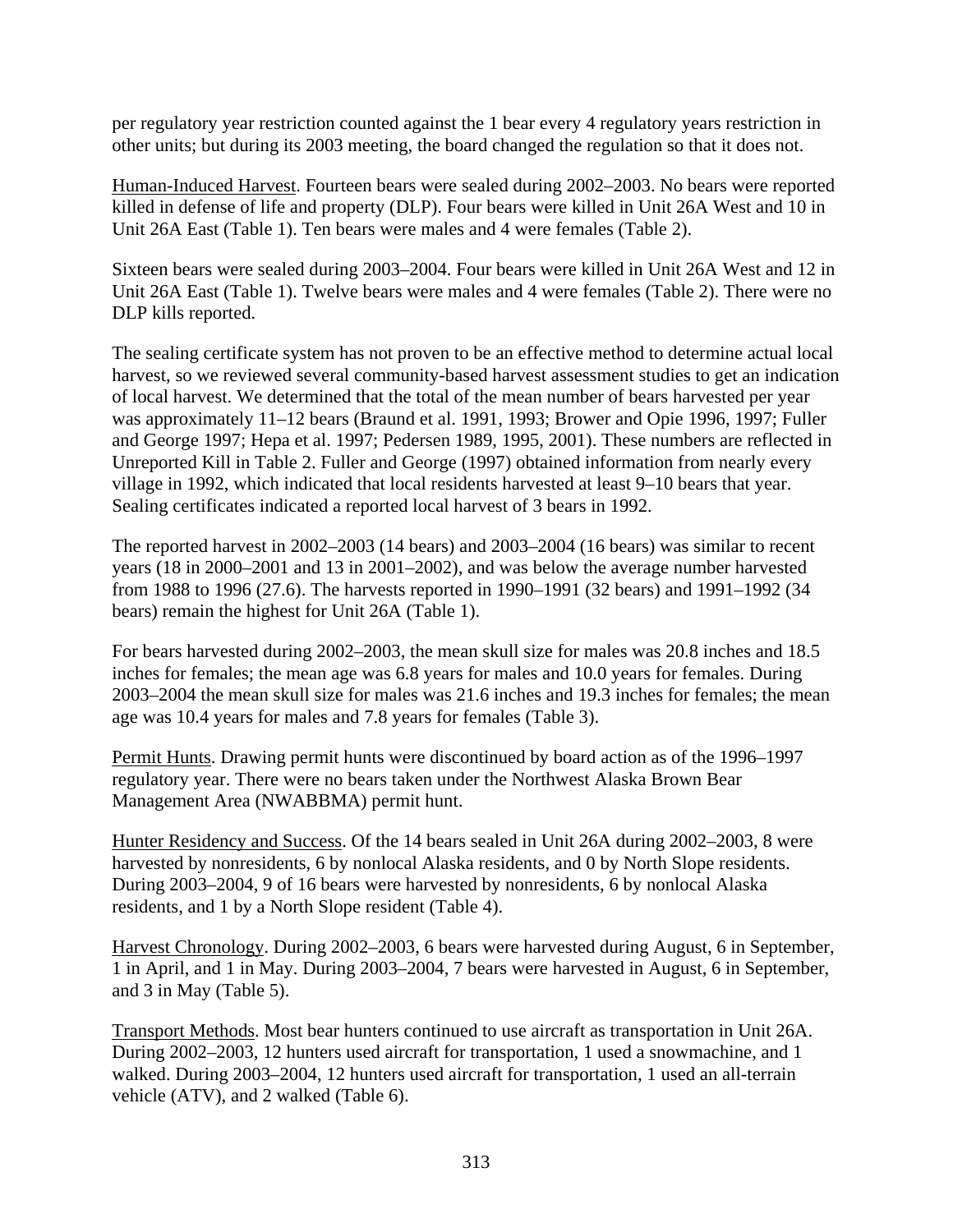# *Other Mortality*

No recent estimate of natural mortality for grizzly bears in Unit 26A is available. However, Reynolds and Hechtel (1983) reported mortality rates among offspring accompanied by marked adult females in the western Brooks Range to be 44% for cubs, 9% for yearlings, and 14 % for 2 year-olds from 1977 to 1981.

# **HABITAT**

## *Assessment*

Most of the brown bear habitat in Unit 26A remains undisturbed and supports a fairly large and growing population of bears. It would be difficult to evaluate many of the food sources for brown bears in Unit 26A, such as herbivorous forage and ground squirrels. Caribou represent a large food resource available to bears for at least part of the year. The decline in the Colville River moose population in the early 1990s and the current recovery may have affected bear numbers.

Potential hazards to brown bear habitat include oil, gas, and mineral exploration and development. Exploration is currently underway in Unit 26A, including areas within the foothills on the north side of the Brooks Range.

Some areas in Unit 26A, particularly some east/west-oriented ridges, are used much more heavily than the surrounding area by brown bears for at least part of the year (Reynolds, personal communication). An attempt should be made to catalog as many of these areas as possible. These areas should be considered critical habitat for brown bears and given special protection in the future.

# *Enhancement*

There were no habitat enhancement activities in Unit 26A during the reporting period.

# **NONREGULATORY MANAGEMENT PROBLEMS/NEEDS**

There were no activities related to nonregulatory management problems/needs in Unit 26A during the reporting period.

# **CONCLUSIONS AND RECOMMENDATIONS**

Hunters reported 14 bears harvested during 2002–2003 and 16 bears during 2003–2004. This was similar to the number harvested during the past 2 years, but below the average number of bears harvested between 1988 and 1996 (27.6) and well below the allowable sustained yield of approximately 51 bears. Even if unreported harvest is as high as 100% of the reported harvest, the total estimated yearly harvest of 28–32 bears would still be well within safe harvest limits.

Oil, gas, and mineral exploration and development are potential hazards to brown bear habitat. Reynolds has stated that some areas, particularly some east/west-oriented ridges, have very high brown bear densities. We should identify these critical habitat areas and catalog them so they can be given special protection during upcoming exploration and development projects.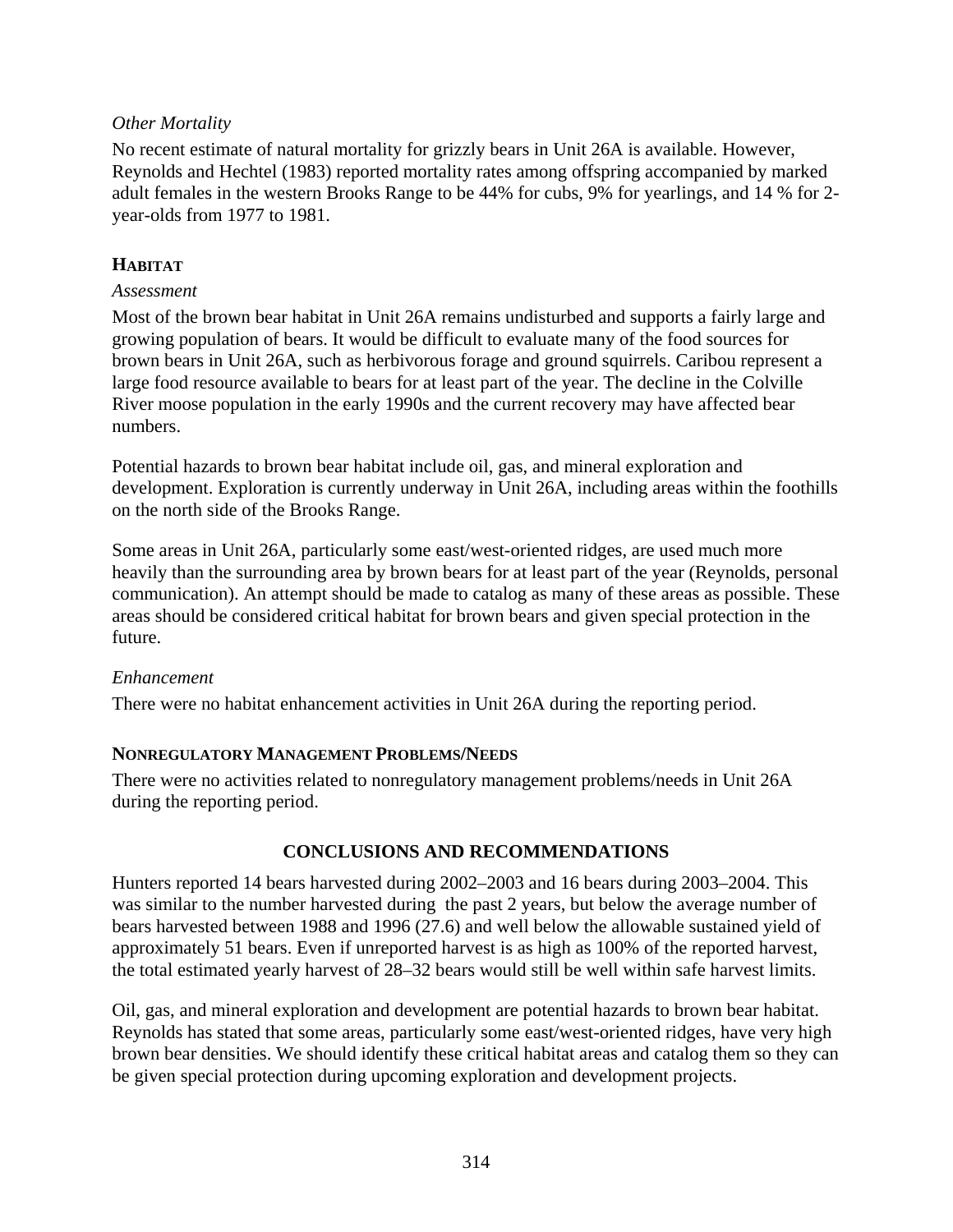A significant management problem in Unit 26A continues to be unreported harvest and noncompliance with bear hunting regulations. To accommodate rural hunting practices, the Board of Game established the NWABBMA with alternate hunting regulations for subsistence users in 1992. The regulations are designed for people who hunt bears for food. The regulations eliminate tags and sealing procedures and allow harvest reports by mail. Hopefully, these regulations will improve harvest reporting and compliance.

Because the sealing certificate system has not proven to be an effective method to determine actual local harvest, ADF&G personnel worked with the North Slope Borough to develop a harvest documentation system that is more acceptable to local residents. Harvest monitors have been hired in some villages and are collecting harvest information for several species.

In order to approximate local harvest, we used data from the North Slope Borough and other community-based harvest assessment studies. We determined that the total of the mean number of bears harvested in Unit 26A villages per year was approximately 11–12 bears. Fuller and George obtained information from most villages in 1992 that indicated local residents harvested approximately 9–10 bears in Unit 26A that year. Sealing certificates indicated a reported local harvest of 3 bears in 1992. While not all harvested bears are reported, the local unreported harvest does not appear to be at a level that creates a biological problem.

In 1996 the Board of Game discontinued the brown bear drawing permit system and lengthened the season in Unit 26A. In addition, the board increased the bag limit from 1 bear every 4 years to 1 bear every year in 1999. It has been surprising that, since 1996, the bear harvest has been less than before the regulations were liberalized. This might be explained by a lack of a concurrent moose season and hunters that would have secondarily harvested bear while hunting moose. Eliminating the drawing permit system has reduced paperwork and time spent administering the hunt and has not led to overharvest. We will continue communicating with the guides and urge them to limit their harvests and to be selective toward males. Because the harvest remains low, we recommend that the season for both the subsistence and the general hunt open on 1 August, so we will be consistent with other units in the region.

# **LITERATURE CITED**

BRAUND, S.R. & ASSOCIATES, AND INSTITUTE OF SOCIAL AND ECONOMIC RESEARCH. 1991. North Slope Subsistence Study – Barrow, 1987, 1988, and 1989. Technical Report No. 149. Prepared for the U.S. Department of Interior, Minerals Management Service.

———. 1993. North Slope Subsistence Study – Wainwright, 1988 and 1989. Technical Report No. 147. Prepared for the U.S. Department of Interior, Minerals Management Service.

BROWER, H.K. AND R.T. OPIE. 1996. North Slope Borough Subsistence Documentation Project: Data for Anaktuvuk Pass, Alaska for the Period July 1, 1994 to June 30, 1995. North Slope Borough Department of Wildlife Management Report. 36 pp. Available from North Slope Borough Department of Wildlife Management, Box 69, Barrow, Alaska 99723 USA.

———, AND ———. 1997. North Slope Borough Subsistence Documentation Project: Data for Nuiqsut, Alaska for the Period July 1, 1994–June 30, 1995. North Slope Borough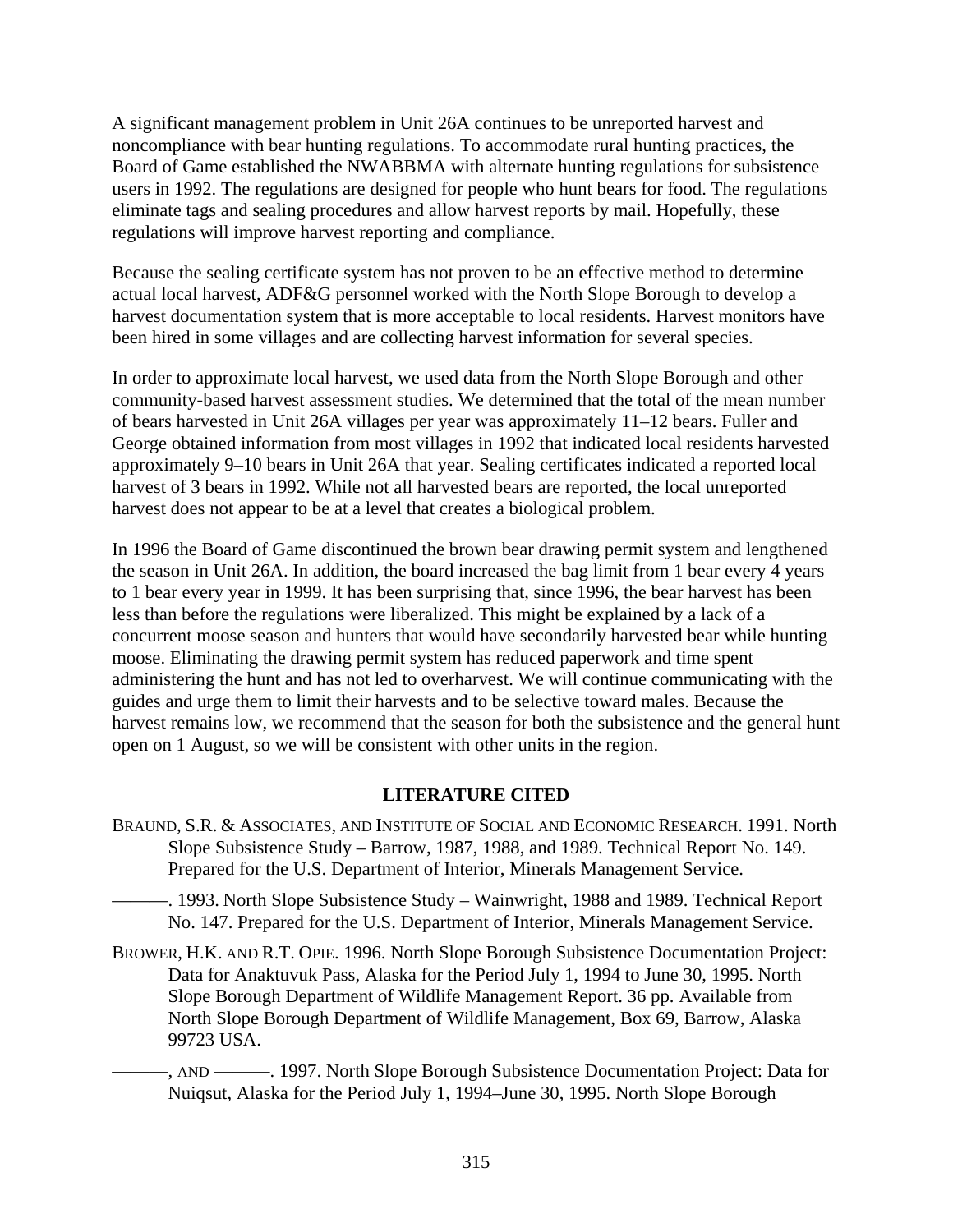Department of Wildlife Management Report. 44 pp. Available from North Slope Borough Department of Wildlife Management, Box 69, Barrow, Alaska 99723 USA.

- CARROLL, G.M. 1993. Unit 26A brown/grizzly bear survey-inventory progress report. Pages 271–283 *in* S.M. Abbott, editor. Management report of survey-inventory activities, 1 July 1990–30 June 1992. Alaska Department Fish and Game Federal Aid in Wildlife Restoration Progress Report Grant W–23–1 and W–23–5, Study 4.0. Juneau. 283pp.
- FULLER, A.S. AND J.C. GEORGE. 1997. Evaluation of Subsistence Harvest Data from the North Slope Borough 1993 Census for Eight North Slope Villages: for the Calendar Year 1992. North Slope Borough Department of Wildlife Management Report. 76 pp. Available from North Slope Borough Department of Wildlife Management, Box 69, Barrow, Alaska 99723 USA.
- HEPA, R.T., H.K. BROWER AND D. BATES. 1997. North Slope Borough Subsistence Harvest Documentation Project: Data for Atqasuk, Alaska for the Period July 1, 1994 to June 30, 1995. Department of Wildlife Management, North Slope Borough, Barrow, Alaska. 40pp.
- PEDERSEN, S. 1989. Pt. Lay Subsistence Land and Resource Use. In Impact Assessment, Inc: Pt. Lay Case Study. Technical Report No. 139. U.S. Department of the Interior, Minerals Management Service, Alaska OCS Region, Anchorage, Alaska.
	- ———. 1995. Nuiqsut. Chapter XXII, Vol. 5. In J. Fall and C. Utermohle, editors. An Investigation of the Sociocultural Consequences of Outer Continental Shelf Development in Alaska. Technical Report No. 160. U.S. Department of the Interior, Minerals Management Service, Alaska OCS Region, Anchorage, Alaska.
- ———. 2001. Subsistence Harvest Levels and Spatial Dimensions of Caribou, Moose, Brown bear and Muskox Hunting in Nuiqsut during Regulatory Year 2000. Draft Report: Division of Subsistence, Arctic Region, Alaska Department of Fish and Game, Fairbanks, Alaska.
- REYNOLDS, H.V. 1984. Unit 24–26 brown/grizzly bear survey-inventory progress report. Pages 94–96 in J.A. Barnett, editor. Annual report of survey-inventory activities. Part I. Brown/grizzly Bears. Vol. XIV. Alaska Department Fish and Game Federal Aid in Wildlife Restoration Progress Report Grant W–22–1 and W–22–2. Job 17.0 and 4.0. Juneau. 96pp.
- ———. 1989. Unit 24–26 brown/grizzly bear survey-inventory progress report. Pages 174–184. S.O. Morgan, editor. Annual report of survey-inventory activities, 1987. Vol. XIX, Part V. Alaska Department Fish and Game Federal Aid in Wildlife Restoration Progress Report Grant W–23–1, Study 4.0. Juneau. 189pp.
- \_\_\_\_\_, AND J.L. HECHTEL. 1983. Reproductive biology, movement, distribution, and habitat utilization of a grizzly bear population. Alaska Department Fish and Game Federal Aid in Wildlife Restoration Progress Report. Grant W–22–1. Job 4.14R. Juneau. 22pp.
- TRENT, J.N. 1985. Unit 26A brown/grizzly bear survey-inventory progress report. Pages 65–69 in B. Townsend, editor. Annual report of survey-inventory activities. Part V. Brown Bears. Vol. XVI. Alaska Department Fish and Game Federal Aid in Wildlife Restoration Progress Report Grant W–22–4. Job 4.0. Juneau. 69pp.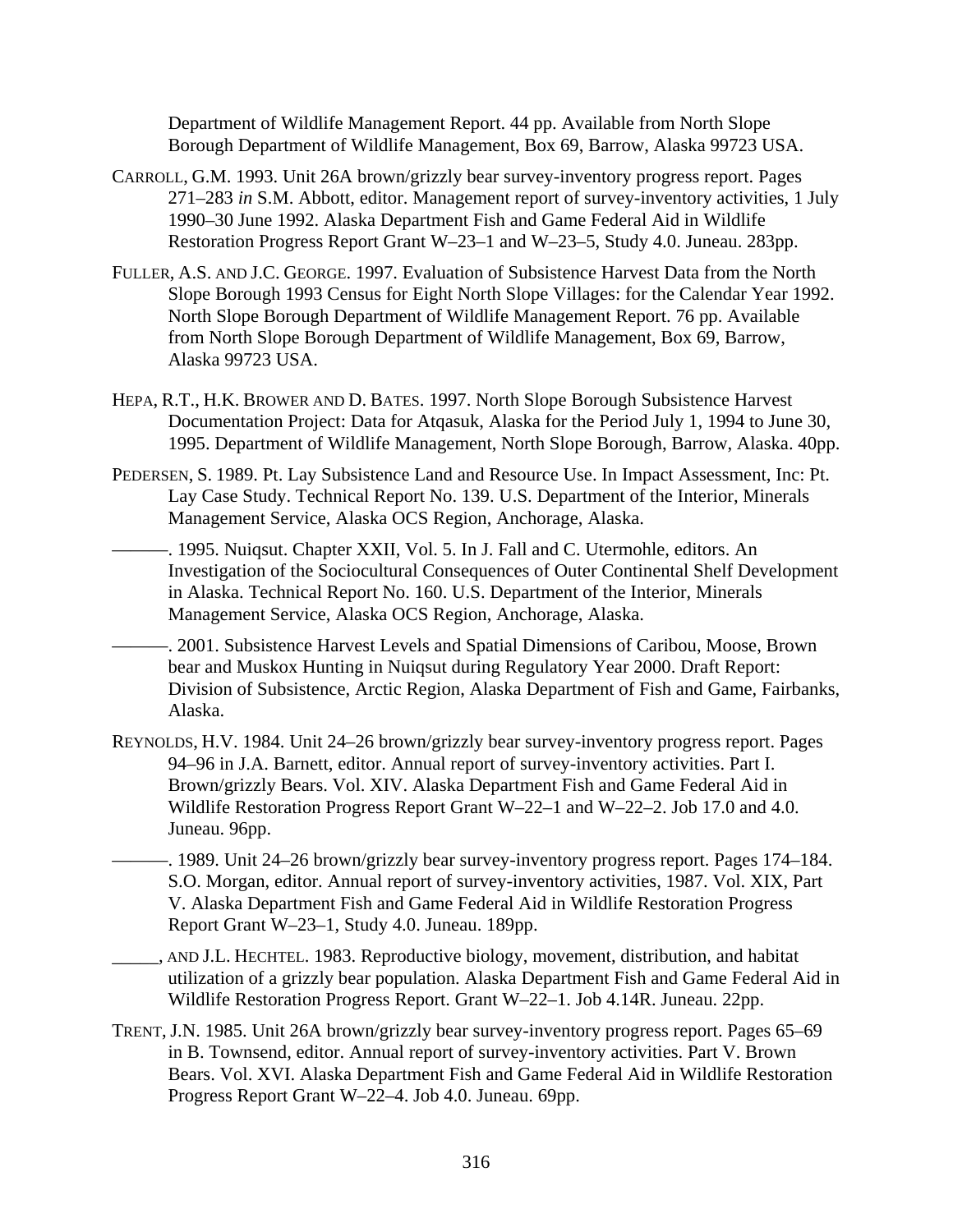———. 1989. Unit 26A brown/grizzly bear survey-inventory progress report. Pages 174–184. S.O. Morgan, editor. Annual report of survey-inventory activities, 1987. Vol. XIX, Part V. Alaska Department Fish and Game Federal Aid in Wildlife Restoration Progress Report. Grant W–23–1, Study 4.0. Juneau. 189pp.

### **PREPARED BY:** SUBMITTED BY:

Geoff Carroll<br>Wildlife Biologist III Peter J. Bente<br>Survey-Invent

Survey-Inventory Coordinator

Please cite any information taken from this section, and reference as:

Carroll, G. 2003. Unit 26A brown bear management report. Pages 310–325 *in* C. Brown, editor. Brown bear management report of survey and inventory activities 1 July 2000–30 June 2002. Alaska Department of Fish and Game. Juneau, Alaska.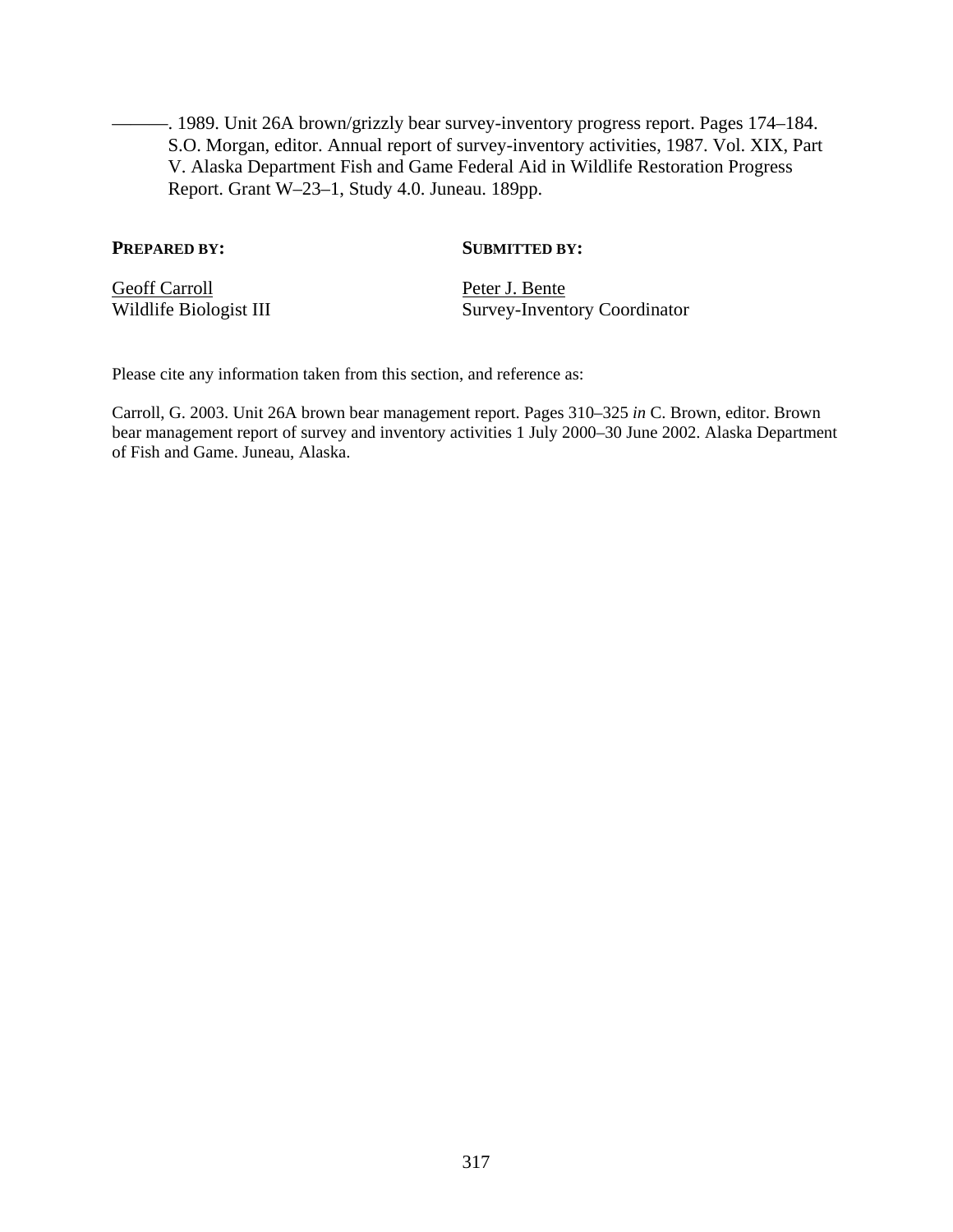|          |                                 |                       |               | Reported harvest |                    |                 |      |                           |               |                    |      |                         |              |      |
|----------|---------------------------------|-----------------------|---------------|------------------|--------------------|-----------------|------|---------------------------|---------------|--------------------|------|-------------------------|--------------|------|
| Unit     | Estimated<br>population<br>size | 5%<br>harvest<br>rate | 1988–<br>1989 | 1990             | 1989-1990-<br>1991 | 1992            | 1993 | 1991- 1992- 1993-<br>1994 | 1994–<br>1995 | 1995-1996-<br>1996 | 1997 | 1997-1998-1999-<br>1998 | 1999         | 2000 |
| 26A West | 400                             | 20                    | 25            | $12^{\rm a}$     | 16                 | $13^{\circ}$    | 16   | $9^a$                     |               | 6                  | 8    | 6                       | $4^{\circ}$  |      |
| 26A East | $500 - 720$                     | $25 - 36$             | 6             | 14               | $16^{\circ}$       | 21              | 13   | 17                        | 13            | 17                 | 12   | 14                      | 6            |      |
| Total    | $900 - 1200$                    | $45 - 56$             | 31            | $26^{\circ}$     | $32^{\circ}$       | 34 <sup>a</sup> | 29   | $26^{\circ}$              | 20            | 23                 | 20   | 20                      | $10^{\rm a}$ | 11   |

Table 1 Estimated Population Size and Reported harvest of brown/grizzly bears in Unit 26A, 1988–2004

<sup>a</sup> Includes DLP bears

|          |                                 |                       | <b>Reported Harvest</b> |                  |                  |                  |  |  |  |  |
|----------|---------------------------------|-----------------------|-------------------------|------------------|------------------|------------------|--|--|--|--|
| Unit     | Estimated<br>population<br>size | 5%<br>harvest<br>rate | $2000 -$<br>2001        | $2001 -$<br>2002 | $2002 -$<br>2003 | $2003 -$<br>2004 |  |  |  |  |
| 26A West | 400                             | 20                    | 6                       | $\theta$         | $\overline{4}$   | 4                |  |  |  |  |
| 26A East | $500 - 720$                     | $25 - 36$             | 12                      | 13               | 10               | 12               |  |  |  |  |
| Total    | 900-1200                        | $45 - 56$             | 18                      | 13               | 14               | 16               |  |  |  |  |

<sup>a</sup> Includes DLP bears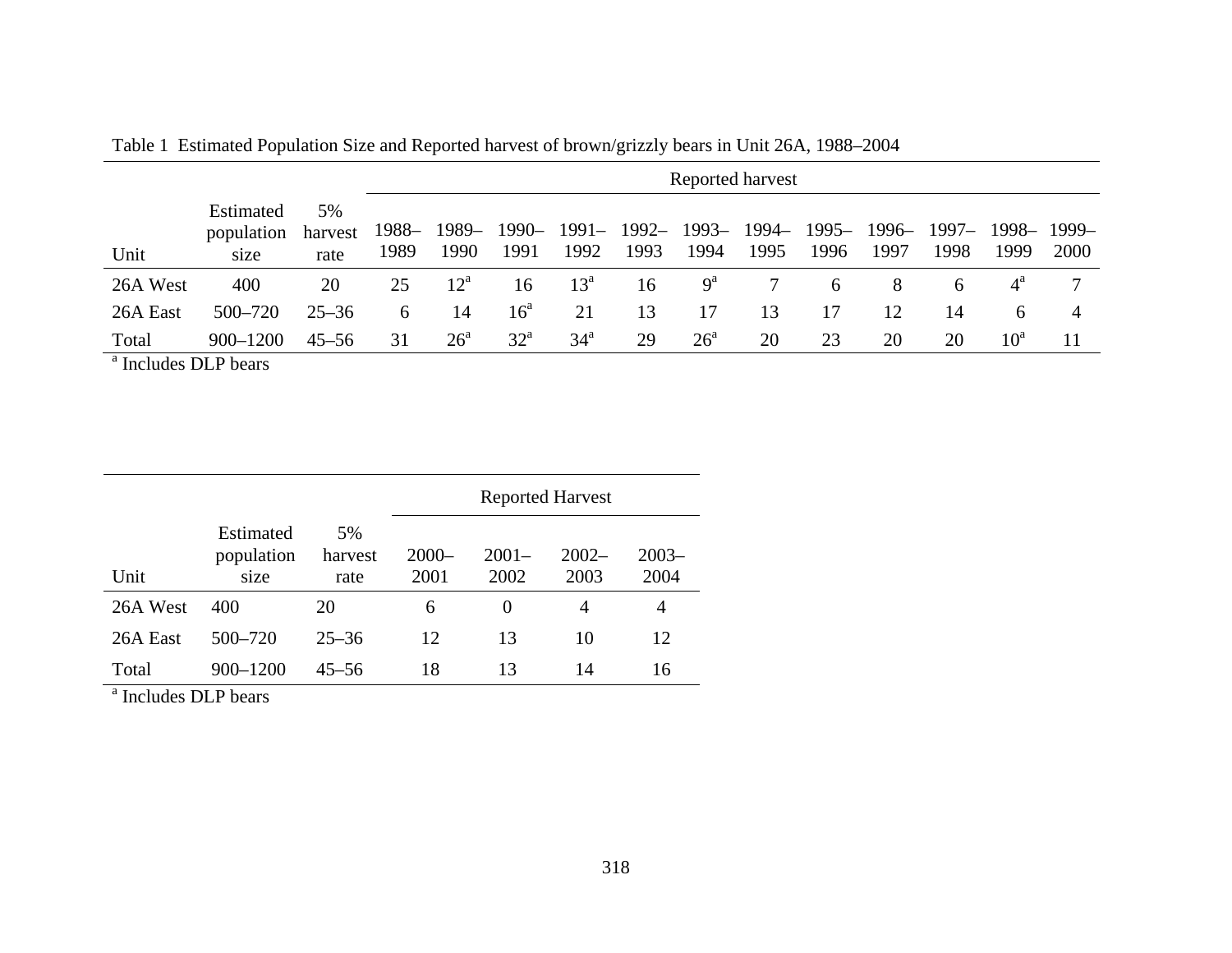| Regulatory<br>Year | Hunter harvest |         |                             |      |              |                  | Non-<br>hunting  |        | $Un-$<br>reported | Total     |
|--------------------|----------------|---------|-----------------------------|------|--------------|------------------|------------------|--------|-------------------|-----------|
|                    | $\mathbf M$    | $(\% )$ | $\boldsymbol{\mathrm{F}}$   | (% ) | Unk.         | Total            | $kill^b$         | Total  | est. kill         | est. kill |
| 1985-1986          |                |         |                             |      |              |                  |                  |        |                   |           |
| Fall 1985          | $\mathfrak{Z}$ | (43)    | $\overline{\mathcal{A}}$    | (57) |              | $\boldsymbol{7}$ |                  |        |                   |           |
| Spring 1986        | $\overline{c}$ | (40)    | 3                           | (60) |              | $\mathfrak s$    |                  |        |                   |           |
| Total              | $\mathfrak{S}$ | (42)    | $\tau$                      | (58) |              | 12               | $\mathfrak{2}$   | 14     | $5 - 7$           | $19 - 21$ |
| 1986-1987          |                |         |                             |      |              |                  |                  |        |                   |           |
| Fall 1986          | 10             | (77)    | 3                           | (23) |              | 13               |                  |        |                   |           |
| Spring 1987        | 6              | (86)    | $\mathbf{1}$                | (14) |              | $\boldsymbol{7}$ |                  |        |                   |           |
| Total              | 16             | (80)    | $\overline{4}$              | (20) |              | 20               |                  | 20     | $8 - 11$          | $28 - 31$ |
| 1987-1988          |                |         |                             |      |              |                  |                  |        |                   |           |
| Fall 1987          | 11             | (58)    | $8\,$                       | (42) |              | 19               |                  |        |                   |           |
| Spring 1988        | $\mathbf{2}$   | (67)    | $\mathbf{1}$                | (33) |              | $\mathfrak{Z}$   |                  |        |                   |           |
| Total              | 13             | (59)    | 9                           | (41) |              | 22               |                  | 22     | $8 - 12$          | $30 - 34$ |
| 1988-1989          |                |         |                             |      |              |                  |                  |        |                   |           |
| <b>Fall 1988</b>   | 12             | (71)    | 5                           | (29) |              | 17               |                  |        |                   |           |
| Spring 1989        | 11             | (79)    | 3                           | (21) |              | 14               |                  |        |                   |           |
| Total              | 23             | (74)    | $\,8\,$                     | (26) |              | 31               |                  | 31     | $12 - 17$         | $43 - 48$ |
| 1989-1990          |                |         |                             |      |              |                  |                  |        |                   |           |
| Fall 1989          | 10             | (53)    | 9                           | (47) |              | 19               |                  |        |                   |           |
| Spring 1990        | $\overline{7}$ | (100)   | $\boldsymbol{0}$            |      |              | $\boldsymbol{7}$ |                  |        |                   |           |
| Total              | 17             | (63)    | $\mathbf{9}$                | (33) | $\mathbf{1}$ | 27               |                  | $27\,$ | $8 - 13$          | $34 - 39$ |
| 1990-1991          |                |         |                             |      |              |                  |                  |        |                   |           |
| Fall 1990          | 15             | (75)    | 5                           | (25) |              | 20               |                  |        |                   |           |
| Spring 1991        | $\,8\,$        | (73)    | $\ensuremath{\mathfrak{Z}}$ | (27) |              | 11               |                  |        |                   |           |
| Total              | 23             | (74)    | $\,8\,$                     | (26) |              | 31               | $\mathbf{1}$     | 32     | $5 - 12$          | $37 - 44$ |
| 1991-1992          |                |         |                             |      |              |                  |                  |        |                   |           |
| Fall 1991          | $22\,$         | (81)    | 5                           | (19) |              | $27\,$           |                  |        |                   |           |
| Spring 1992        | 6              | (100)   | $\boldsymbol{0}$            |      |              | 6                |                  |        |                   |           |
| Total              | 28             | (82)    | $\mathfrak s$               | (15) | $\,1\,$      | 34               | $\boldsymbol{0}$ | 34     | $5 - 10$          | 39-44     |
| 1992-1993          |                |         |                             |      |              |                  |                  |        |                   |           |
| Fall 1992          | 18             | (95)    | $\mathbf{1}$                | (5)  |              | 19               |                  |        |                   |           |
| Spring 1993        | 8              | (80)    | $\overline{2}$              | (20) |              | 10               |                  |        |                   |           |
| Total              | 26             | (90)    | $\mathfrak{Z}$              | (10) |              | 29               | $\boldsymbol{0}$ | 29     | $6 - 12$          | $35 - 41$ |

Table 2 Unit 26A brown bear harvest,  $1985-2004$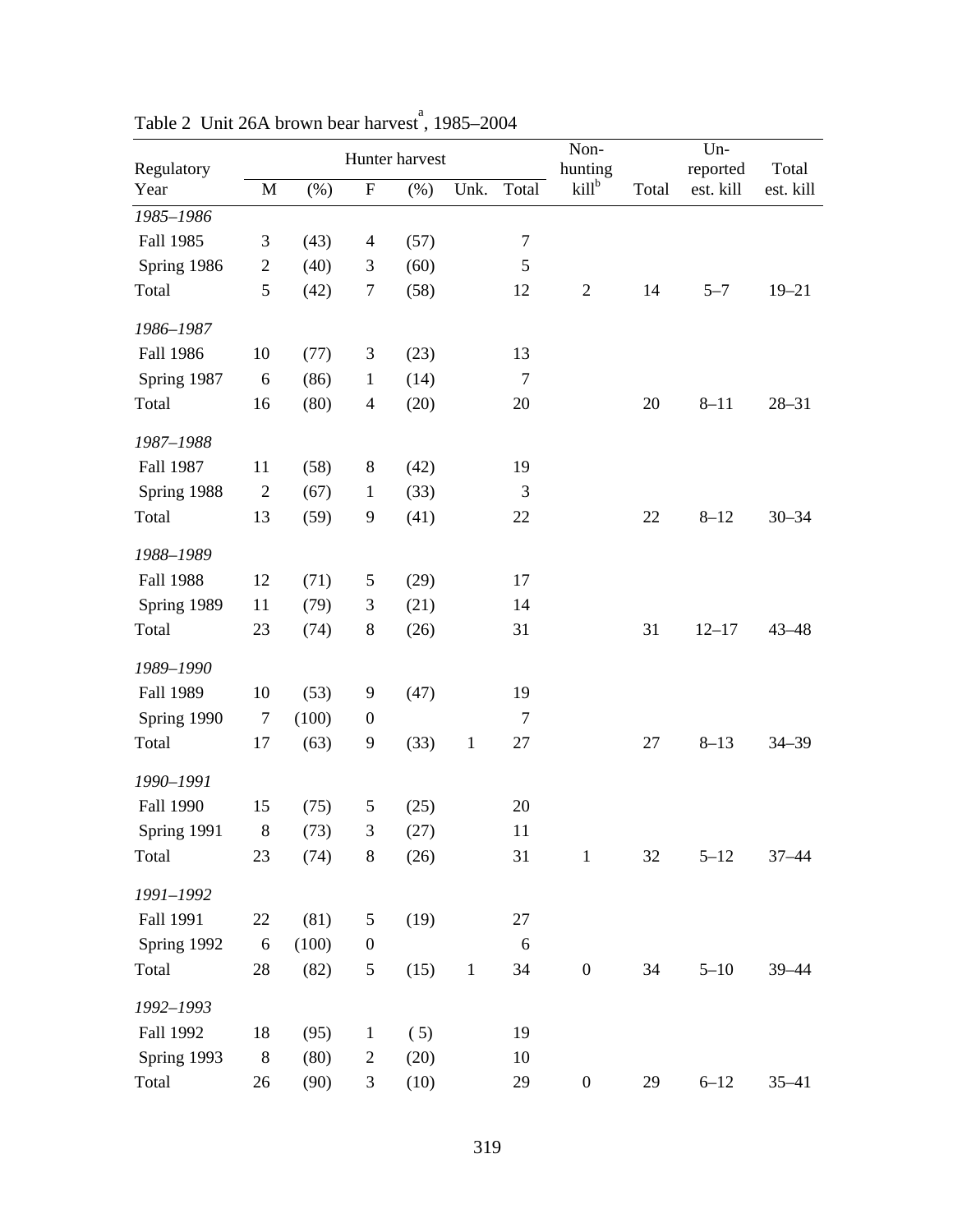| Regulatory  |                  |      |                  | Hunter harvest |       | Non-<br>hunting  |                  | $Un-$<br>reported | Total     |           |
|-------------|------------------|------|------------------|----------------|-------|------------------|------------------|-------------------|-----------|-----------|
| Year        | $\mathbf M$      | (%)  | ${\bf F}$        | $(\%)$         | Unk.  | Total            | $kill^b$         | Total             | est. kill | est. kill |
| 1993-1994   |                  |      |                  |                |       |                  |                  |                   |           |           |
| Fall 1993   | 11               | (79) | $\mathfrak{Z}$   | (21)           |       | 14               |                  |                   |           |           |
| Spring 1994 | $\,8\,$          | (89) | $\mathbf{1}$     | (11)           |       | $\mathbf{9}$     |                  |                   |           |           |
| Total       | 19               | (83) | $\overline{4}$   | (17)           |       | 23               | $\mathfrak{Z}$   | 26                | $6 - 12$  | $32 - 38$ |
| 1994-1995   |                  |      |                  |                |       |                  |                  |                   |           |           |
| Fall 1994   | 9                | (75) | $\mathfrak{Z}$   | (25)           |       | 12               |                  |                   |           |           |
| Spring 1995 | $\tau$           | (88) | $\mathbf{1}$     | (12)           |       | $8\,$            |                  |                   |           |           |
| Total       | 16               | (80) | $\overline{4}$   | (20)           |       | 20               | $\boldsymbol{0}$ | 20                | $6 - 12$  | $26 - 32$ |
| 1995-1996   |                  |      |                  |                |       |                  |                  |                   |           |           |
| Fall 1995   | 7                | (53) | 6                | (47)           |       | 13               |                  |                   |           |           |
| Spring 1996 | 6                | (60) | 3                | (30)           | 1(10) | 10               |                  |                   |           |           |
| Total       | 13               | (57) | $\overline{9}$   | (39)           | 1(10) | 23               | $\mathbf{2}$     | 23                | $6 - 12$  | $29 - 35$ |
| 1996-1997   |                  |      |                  |                |       |                  |                  |                   |           |           |
| Fall 1996   | 11               | (69) | 5                | (31)           |       | 16               | $\boldsymbol{0}$ |                   |           |           |
| Spring 1997 | $\mathbf{2}$     | (67) | $\mathbf{1}$     | (34)           |       | 3                | $\boldsymbol{0}$ | 3                 | 1         |           |
| Total       | 13               | (68) | 6                | (32)           |       | 19               | $\mathbf{1}$     | 20                | $6 - 12$  | $06 - 32$ |
| 1997-1998   |                  |      |                  |                |       |                  |                  |                   |           |           |
| Fall 1997   | 11               | (69) | 5                | (31)           |       | 16               | $\boldsymbol{0}$ |                   |           |           |
| Spring 1998 | $\mathfrak{2}$   | (50) | $\overline{2}$   | (50)           |       | $\overline{4}$   |                  |                   |           |           |
| Total       | 13               | (65) | 7                | (35)           |       | 20               | $\boldsymbol{0}$ | 20                | $6 - 12$  | $26 - 32$ |
| 1998-1999   |                  |      |                  |                |       |                  |                  |                   |           |           |
| Fall 1998   | 6                | (60) | $\overline{4}$   | (40)           |       | 10               | $\boldsymbol{0}$ |                   |           |           |
| Spring 1999 | $\boldsymbol{0}$ |      | $\boldsymbol{0}$ |                |       | $\boldsymbol{0}$ | $\boldsymbol{0}$ |                   |           |           |
| Total       | 5                | (56) | $\overline{4}$   | (44)           |       | 9                | $\mathbf 1$      | $10\,$            | $6 - 12$  | $16 - 22$ |
| 1999-2000   |                  |      |                  |                |       |                  |                  |                   |           |           |
| Fall        | $\boldsymbol{7}$ | (64) | $\overline{4}$   | (36)           |       | 11               |                  |                   |           |           |
| Spring      | $\boldsymbol{0}$ |      | $\boldsymbol{0}$ |                |       | $\boldsymbol{0}$ |                  |                   |           |           |
| Total       | $\sqrt{ }$       | (64) | $\overline{4}$   | (36)           |       | 11               | $\boldsymbol{0}$ | 11                | $6 - 12$  | $17 - 23$ |
| 2000-2001   |                  |      |                  |                |       |                  |                  |                   |           |           |
| Fall        | 12               | (75) | $\overline{4}$   | (25)           |       | 16               |                  |                   |           |           |
| Spring      | $\overline{c}$   |      | $\boldsymbol{0}$ |                |       | $\sqrt{2}$       |                  |                   |           |           |
| Total       | 14               | (78) | $\overline{4}$   | (22)           |       | 18               | $\boldsymbol{0}$ | 18                | $6 - 12$  | 24-30     |

Table 2 continued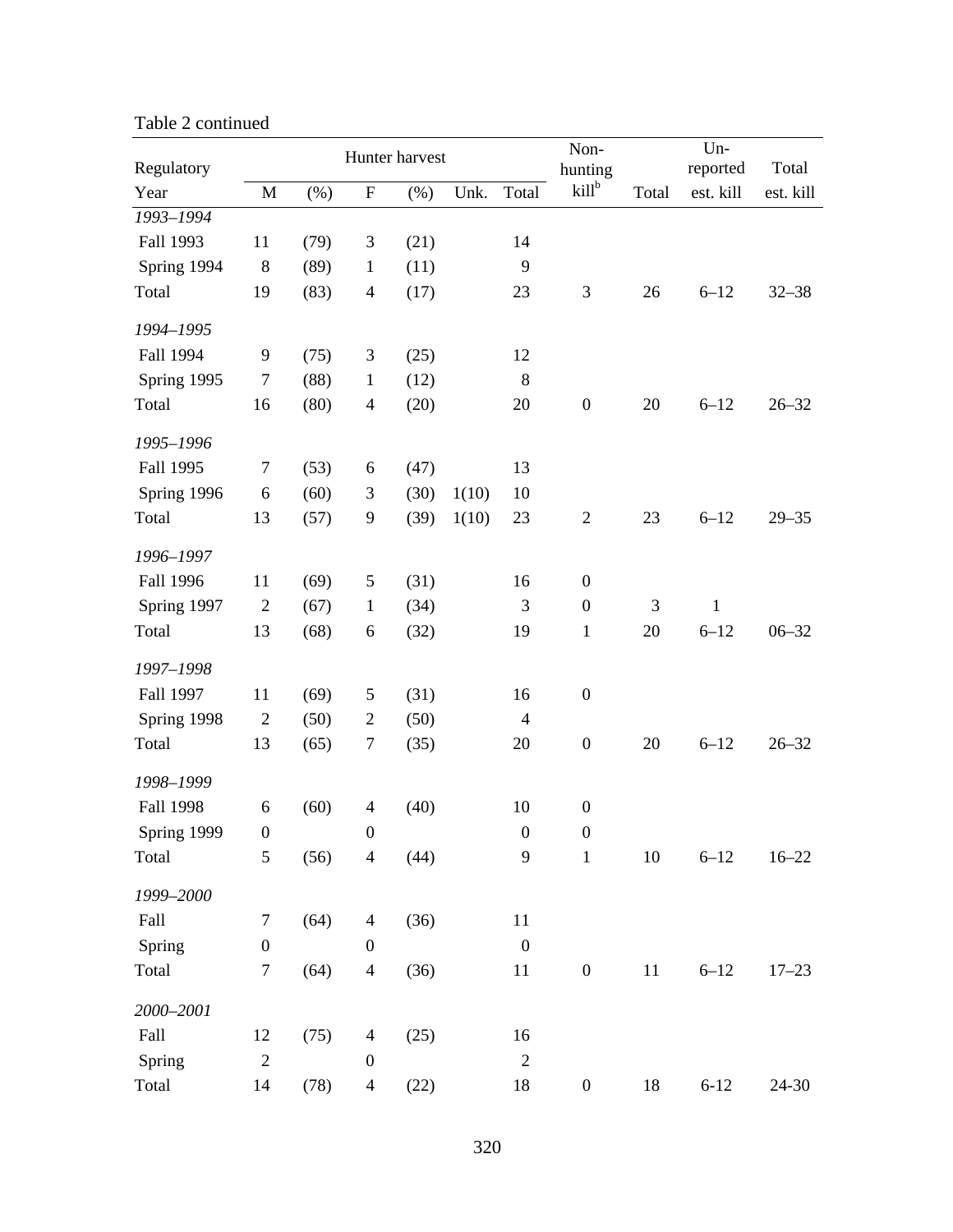| Regulatory |                  |        |                  | Hunter harvest |      | Non-<br>hunting  |                   | Un-<br>reported | Total     |           |
|------------|------------------|--------|------------------|----------------|------|------------------|-------------------|-----------------|-----------|-----------|
| Year       | M                | $(\%)$ | $\mathbf F$      | $(\% )$        | Unk. | Total            | kill <sup>b</sup> | Total           | est. kill | est. kill |
| 2001-2002  |                  |        |                  |                |      |                  |                   |                 |           |           |
| Fall       | 10               | (77)   | 3                | (23)           |      | 13               |                   |                 |           |           |
| Spring     | $\boldsymbol{0}$ |        | $\boldsymbol{0}$ |                |      | $\boldsymbol{0}$ |                   |                 |           |           |
| Total      | 10               | (77)   | 3                | (23)           |      | 13               | $\boldsymbol{0}$  | 13              | $6 - 12$  | $19 - 25$ |
| 2002-2003  |                  |        |                  |                |      |                  |                   |                 |           |           |
| Fall       | 8                | (67)   | $\overline{4}$   | (33)           |      | 12               | $\boldsymbol{0}$  |                 |           |           |
| Spring     | $\overline{2}$   | (100)  | $\boldsymbol{0}$ |                |      | $\overline{2}$   | $\boldsymbol{0}$  |                 |           |           |
| Total      | 10               | (71)   | $\overline{4}$   | (29)           |      | 14               | $\boldsymbol{0}$  | 14              | $6 - 12$  | $20 - 26$ |
| 2003-2004  |                  |        |                  |                |      |                  |                   |                 |           |           |
| Fall       | 10               | (71)   | 4                | (29)           |      | 14               | $\boldsymbol{0}$  |                 |           |           |
| Spring     | $\overline{2}$   | (100)  | $\boldsymbol{0}$ |                |      | $\overline{2}$   | $\boldsymbol{0}$  |                 |           |           |
| Total      | 12               | (75)   | 4                | (25)           |      | 16               | $\boldsymbol{0}$  | 16              | $6 - 12$  | $22 - 28$ |

Table 2 continued

a<br>b Includes DLP kills, research mortalities, and other known human-caused accidental mortality.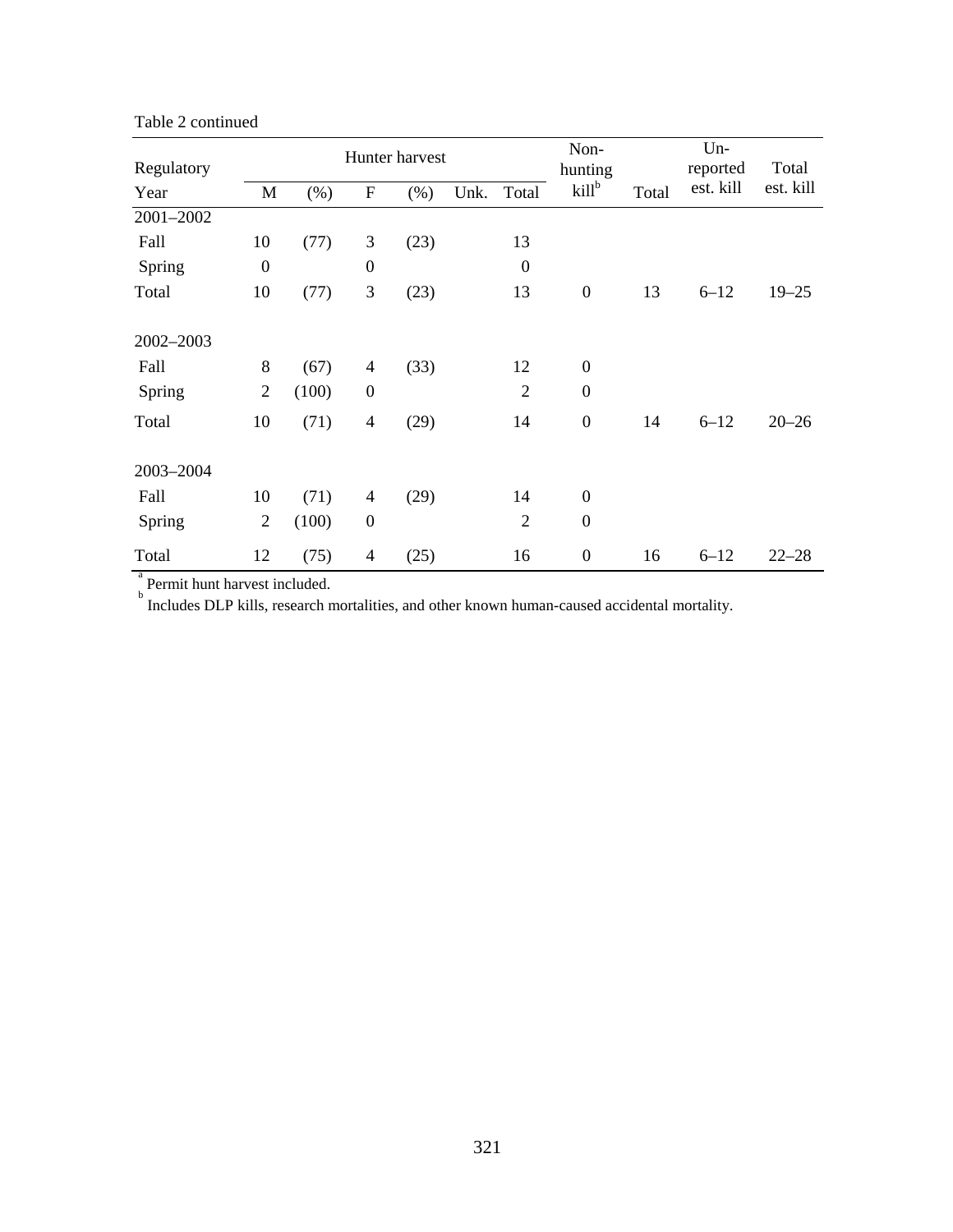|                 |      |                  | Mean skull size, inches |                  |      |                  |        |                  |
|-----------------|------|------------------|-------------------------|------------------|------|------------------|--------|------------------|
| Regulatory year | Male | $\boldsymbol{N}$ | Female                  | $\boldsymbol{N}$ | Male | $\boldsymbol{n}$ | Female | $\boldsymbol{n}$ |
| 1985-1986       | 20.6 | 5                | 20.2                    | 5                | 8.8  | 5                | 10.3   | 5                |
| 1986-1987       | 20.9 | 10               | 19.2                    | 5                | 8.2  | 12               | 4.6    | 5                |
| 1987-1988       | 22.5 | 16               | 20.0                    | 9                | 11.1 | 16               | 11.9   | 9                |
| 1988-1989       | 22.0 | 14               | 19.9                    | 6                | 11.2 | 13               | 9.2    | 6                |
| 1989-1990       | 21.5 | 17               | 19.7                    | 8                | 9.8  | 16               | 11.7   | 9                |
| 1990-1991       | 21.1 | 22               | 19.5                    | 8                | 10.1 | 22               | 7.8    | $8\,$            |
| 1991-1992       | 20.0 | 28               | 19.9                    | 5                | 7.9  | 25               | 16.6   | $\overline{4}$   |
| 1992-1993       | 21.2 | 17               | 19.0                    | $\mathbf{1}$     | 8.3  | 17               | 3.0    | $\mathbf{1}$     |
| 1993-1994       | 20.9 | 11               | 19.0                    | 3                | 8.0  | 10               | 4.3    | 3                |
| 1994-1995       | 21.4 | 16               | 18.8                    | $\overline{4}$   | 7.7  | 14               | 3.5    | $\overline{4}$   |
| 1995-1996       | 21.2 | 13               | 19.1                    | $\overline{7}$   | 8.1  | 12               | 6.1    | $\overline{4}$   |
| 1996-1997       | 20.9 | 12               | 19.5                    | 6                | 7.8  | 12               | 6.0    | 6                |
| 1997-1998       | 21.4 | 10               | 19.3                    | 6                | 8.5  | 11               | 7.6    | 5                |
| 1998-1999       | 22.1 | 5                | 19.4                    | $\overline{4}$   | 6.0  | 3                | 7.3    | $\overline{4}$   |
| 1999-2000       | 21.7 | 7                | 18.4                    | $\overline{4}$   | 10.0 | 6                | 5.5    | $\overline{4}$   |
| 2000-2001       | 21.9 | 14               | 20.8                    | $\overline{4}$   | 11.0 | 14               | 9.0    | $\overline{4}$   |
| 2001-2002       | 21.0 | 10               | 18.7                    | 3                | 9.4  | 10               | 5.3    | $\overline{3}$   |
| 2002-2003       | 20.8 | 10               | 18.5                    | $\overline{4}$   | 6.8  | 10               | 10     | $\overline{4}$   |
| 2003-2004       | 21.6 | 12               | 19.3                    | $\overline{4}$   | 10.4 | 12               | 7.8    | $\overline{4}$   |

Table 3 Unit 26A brown bear skull size and age, 1985–2004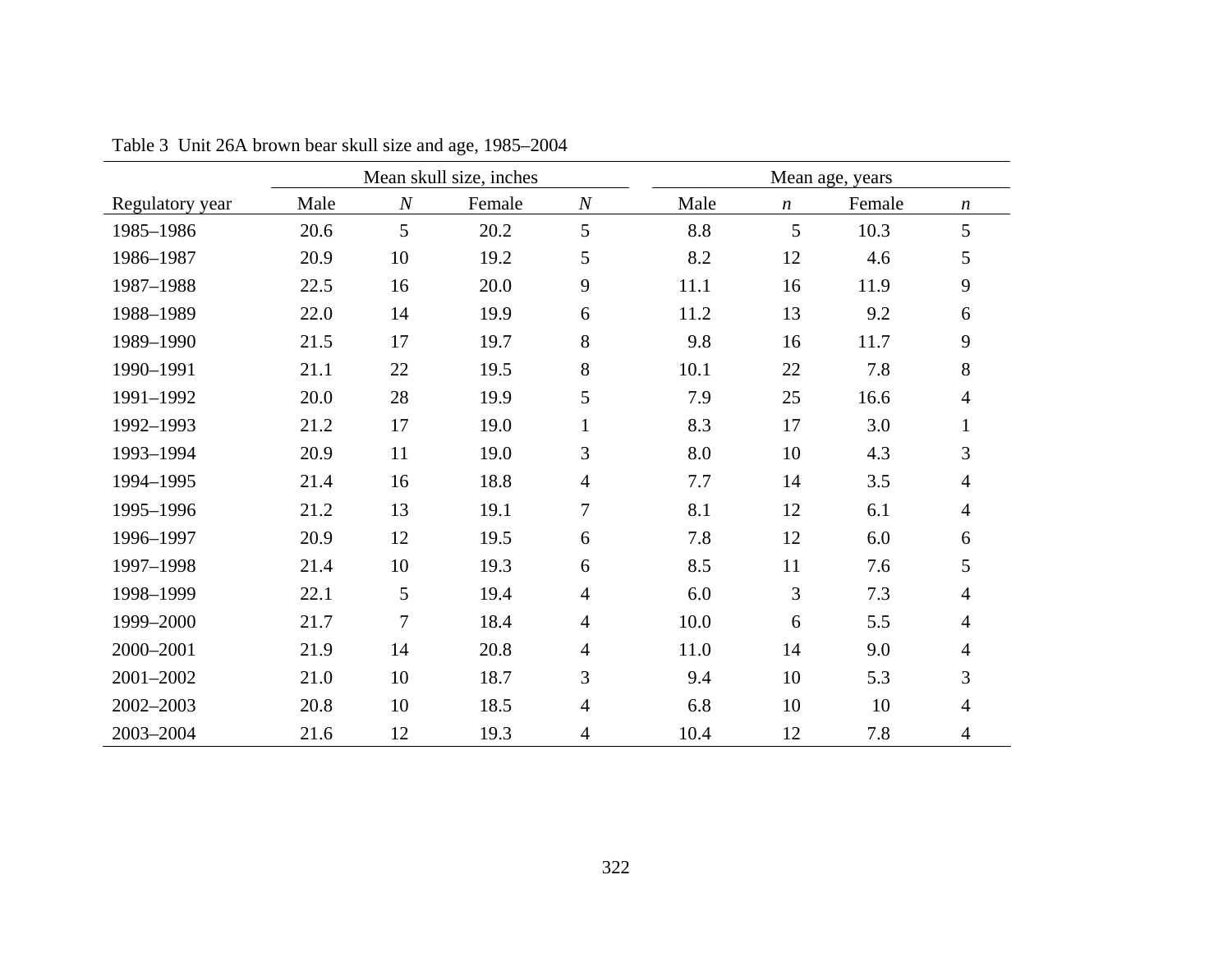| Regulatory                                          | Local                 | Nonlocal       |                |                  | Total   |  |  |  |  |  |
|-----------------------------------------------------|-----------------------|----------------|----------------|------------------|---------|--|--|--|--|--|
| year                                                | resident <sup>b</sup> | resident       | Nonresident    | Unknown          | hunters |  |  |  |  |  |
| 1985-1986                                           | $\overline{2}$        | $\overline{7}$ | $\overline{2}$ | $\mathbf{1}$     | 12      |  |  |  |  |  |
| 1986-1987                                           | $\overline{0}$        | 8              | 12             |                  | 20      |  |  |  |  |  |
| 1987-1988                                           | 1                     | 8              | 13             |                  | 22      |  |  |  |  |  |
| 1988-1989                                           | 1                     | 10             | 20             |                  | 31      |  |  |  |  |  |
| 1989-1990                                           | $\overline{2}$        | 12             | 13             |                  | 27      |  |  |  |  |  |
| 1990-1991                                           | 1                     | 9              | 21             |                  | 31      |  |  |  |  |  |
| 1991-1992                                           | $\overline{2}$        | 15             | 16             |                  | 33      |  |  |  |  |  |
| 1992-1993                                           | 1                     | 8              | 20             |                  | 29      |  |  |  |  |  |
| 1993-1994                                           | $\mathbf{1}$          | 10             | 12             |                  | 23      |  |  |  |  |  |
| 1994-1995                                           | $\Omega$              | 5              | 15             |                  | 20      |  |  |  |  |  |
| 1995-1996                                           | 6                     | $\overline{4}$ | 13             |                  | 23      |  |  |  |  |  |
| 1996-1997                                           | $\overline{2}$        | $\overline{0}$ | 18             | $\theta$         | 20      |  |  |  |  |  |
| 1997-1998                                           | $\mathbf{1}$          | $\mathbf{1}$   | 18             | $\overline{0}$   | 20      |  |  |  |  |  |
| 1998-1999                                           | 1                     | 1              | 8              |                  | 10      |  |  |  |  |  |
| 1999-2000                                           | $\overline{0}$        | 3              | 8              |                  | 11      |  |  |  |  |  |
| 2000-2001                                           | 3                     | 3              | 12             |                  | 18      |  |  |  |  |  |
| 2001-2002                                           | 0                     | $\overline{4}$ | 9              |                  | 13      |  |  |  |  |  |
| 2002-2003                                           | $\overline{0}$        | 6              | 8              | $\overline{0}$   | 14      |  |  |  |  |  |
| 2003-2004                                           | 1                     | 6              | 9              | $\boldsymbol{0}$ | 16      |  |  |  |  |  |
| $\frac{a}{n}$ Hunters in permit hunts are included. |                       |                |                |                  |         |  |  |  |  |  |
| Local means North Slope residents.                  |                       |                |                |                  |         |  |  |  |  |  |

Table 4 Unit 26A brown bear successful hunter<sup>a</sup> residency, 1985–2004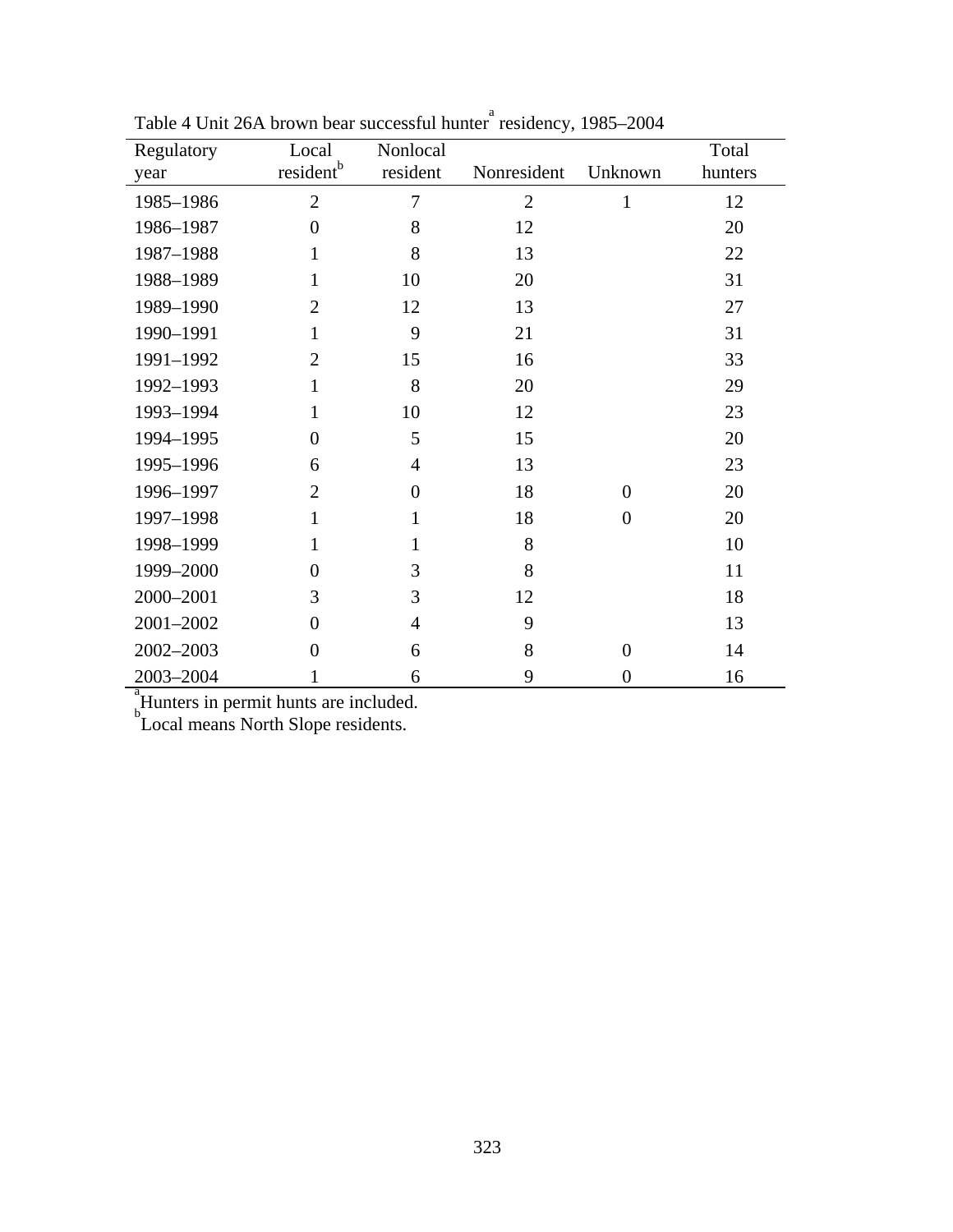| Regulatory year | Aug            | Sep | Oct              | <b>Nov</b>     | Apr              | May            | June             | $\boldsymbol{N}$ |
|-----------------|----------------|-----|------------------|----------------|------------------|----------------|------------------|------------------|
| 1985-1986       |                | 6   | $\mathbf{1}$     | $\overline{0}$ | $\overline{0}$   | 5              | $\overline{0}$   | 12               |
| 1986-1987       |                | 13  | $\overline{0}$   | $\overline{0}$ | $\overline{0}$   | 7              | $\overline{0}$   | 20               |
| 1987-1988       |                | 19  | $\overline{0}$   | $\overline{0}$ | $\overline{0}$   | 3              | $\overline{0}$   | 22               |
| 1988-1989       |                | 17  | $\overline{0}$   | $\overline{0}$ | $\overline{0}$   | 14             | $\overline{0}$   | 31               |
| 1989-1990       | 1              | 18  | $\mathbf{1}$     | $\overline{0}$ | $\overline{0}$   | 7              | $\boldsymbol{0}$ | 27               |
| 1990-1991       | $\mathbf{1}$   | 18  | $\mathbf{1}$     | $\overline{0}$ | $\mathbf{1}$     | 10             | $\overline{0}$   | 31               |
| 1991-1992       | $\overline{0}$ | 25  | $\overline{2}$   | $\overline{0}$ | 3                | 3              | $\overline{0}$   | 33               |
| 1992-1993       | $\overline{0}$ | 18  | $\mathbf{1}$     | $\overline{0}$ | 6                | $\overline{4}$ | $\overline{0}$   | 29               |
| 1993-1994       | $\overline{0}$ | 13  | $\mathbf{1}$     | $\overline{0}$ | $\overline{4}$   | 5              | $\overline{0}$   | 23               |
| 1994-1995       | $\overline{0}$ | 12  | $\overline{0}$   | $\overline{0}$ | $\overline{0}$   | 8              | $\overline{0}$   | 20               |
| 1995-1996       | $\overline{0}$ | 11  | $\overline{2}$   | $\overline{0}$ | $\overline{2}$   | 8              | $\overline{0}$   | 23               |
| 1996-1997       | 5              | 11  | $\mathbf{1}$     | $\overline{0}$ | $\mathbf{1}$     | $\overline{2}$ | $\overline{0}$   | 20               |
| 1997-1998       | 11             | 5   | $\overline{0}$   | $\overline{0}$ | $\mathbf{1}$     | 3              | $\overline{0}$   | 20               |
| 1998-1999       | 6              | 4   | $\overline{0}$   | $\overline{0}$ | $\overline{0}$   | $\overline{0}$ | $\overline{0}$   | 10               |
| 1999-2000       | 3              | 8   | $\overline{0}$   | $\overline{0}$ | $\overline{0}$   | $\overline{0}$ | $\overline{0}$   | 11               |
| 2000-2001       | 10             | 6   | $\overline{0}$   | $\overline{0}$ | $\overline{0}$   | $\overline{2}$ | $\overline{0}$   | 18               |
| 2001-2002       | 7              | 6   | $\overline{0}$   | $\overline{0}$ | $\overline{0}$   | $\overline{0}$ | $\overline{0}$   | 13               |
| 2002-2003       | 6              | 6   | $\overline{0}$   | $\overline{0}$ | $\mathbf{1}$     | 1              | $\overline{0}$   | 14               |
| 2003-2004       | 7              | 6   | $\boldsymbol{0}$ | $\overline{0}$ | $\boldsymbol{0}$ | 3              | $\overline{0}$   | 16               |

Table 5 Unit 26A brown bear harvest chronology by time period, 1985–2004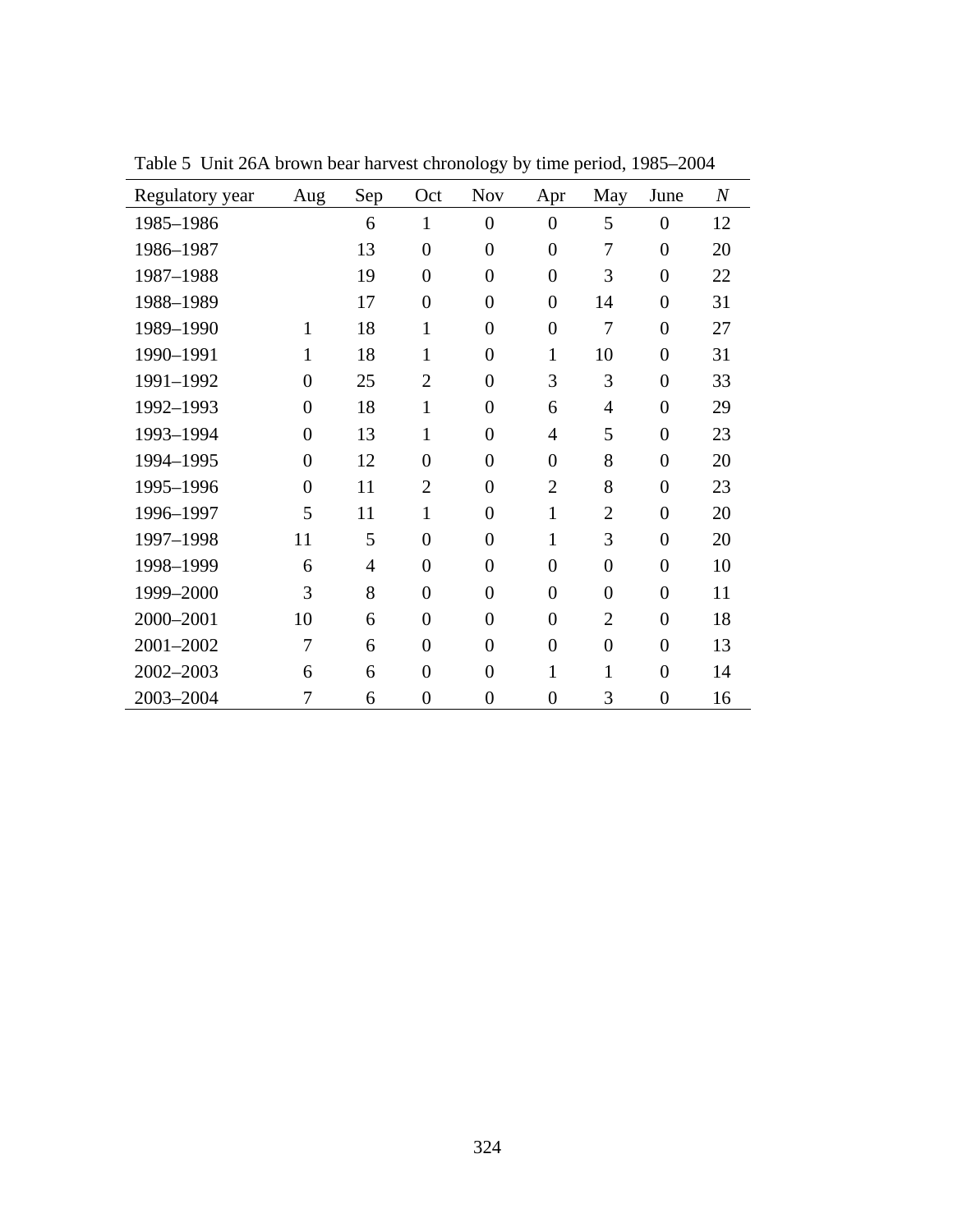|            | Transport method for brown bear harvest |          |                  |        |                  |             |                  |             |                |            |                |         |                  |         |                  |
|------------|-----------------------------------------|----------|------------------|--------|------------------|-------------|------------------|-------------|----------------|------------|----------------|---------|------------------|---------|------------------|
| Regulatory |                                         | Airplane |                  | Horse  |                  | <b>Boat</b> |                  | Snowmachine |                | <b>ORV</b> |                | Walk    |                  | Unknown | Total            |
| Year       | $\boldsymbol{n}$                        | (% )     | $\boldsymbol{n}$ | $(\%)$ | $\boldsymbol{n}$ | (% )        | $\boldsymbol{n}$ | (% )        | $\overline{N}$ | $(\% )$    | n              | $(\% )$ | $\boldsymbol{n}$ | $(\% )$ | $\boldsymbol{n}$ |
| 1985-1986  | $\tau$                                  | (50)     | $\overline{2}$   | (14)   |                  |             | $\overline{3}$   | (22)        |                |            | $\mathbf{1}$   | (7)     | $\mathbf{1}$     | (7)     | 14               |
| 1986-1987  | 19                                      | (95)     |                  |        |                  |             |                  |             | $\mathbf{1}$   | (5)        |                |         |                  |         | 20               |
| 1987-1988  | 20                                      | (92)     |                  |        |                  |             | $\mathbf{1}$     | (4)         | $\mathbf{1}$   | (4)        |                |         |                  |         | 22               |
| 1988-1989  | 27                                      | (87)     |                  |        | 3                | (10)        |                  |             | $\mathbf{1}$   | (3)        |                |         |                  |         | 31               |
| 1989-1990  | 21                                      | (78)     |                  |        | 3                | (11)        | $\mathbf{1}$     | (4)         | $\mathbf{1}$   | (4)        |                |         |                  |         | 27               |
| 1990-1991  | 26                                      | (84)     |                  |        |                  |             |                  |             | 3              | (10)       |                |         | $\overline{2}$   | (6)     | 31               |
| 1991-1992  | 30                                      | (91)     |                  |        |                  |             | $\overline{2}$   | (6)         |                |            |                |         | $\mathbf{1}$     | (3)     | 33               |
| 1992-1993  | 24                                      | (83)     |                  |        |                  |             | 5                | (17)        |                |            |                |         |                  |         | 29               |
| 1993-1994  | 15                                      | (65)     |                  |        | 3                | (13)        | $\overline{4}$   | (18)        |                |            | $\mathbf{1}$   | (4)     |                  |         | 23               |
| 1994-1995  | 15                                      | (75)     |                  |        | $\mathbf{1}$     | (5)         | 3                | (15)        |                |            | $\mathbf{1}$   | (5)     |                  |         | 20               |
| 1995-1996  | 12                                      | (52)     |                  |        | $\overline{2}$   | (9)         | $\tau$           | (30)        |                |            | $\overline{2}$ | (9)     |                  |         | 23               |
| 1996-1997  | 15                                      | (75)     |                  |        |                  |             | $\mathbf{1}$     | (5)         | $\mathbf{1}$   | (5)        | $\overline{2}$ | (10)    | $\mathbf{1}$     | (5)     | 20               |
| 1997-1998  | 17                                      | (85)     |                  |        | $\mathbf{1}$     | (5)         | $\overline{2}$   | (10)        |                |            |                |         |                  |         | 20               |
| 1998-1999  | 9                                       | (90)     |                  |        | $\mathbf{1}$     | (10)        |                  |             |                |            |                |         |                  |         | 10               |
| 1999-2000  | 11                                      | (100)    |                  |        |                  |             |                  |             |                |            |                |         |                  |         | 11               |
| 2000-2001  | 15                                      | (83)     |                  |        | $\mathbf{1}$     | (6)         | $\mathbf{1}$     | (6)         |                |            | $\mathbf{1}$   | (5)     |                  |         | 18               |
| 2001-2002  | 13                                      | (100)    |                  |        |                  |             |                  |             |                |            |                |         |                  |         | 13               |
| 2002-2003  | 12                                      | (86)     |                  |        |                  |             | $\mathbf{1}$     | (7)         |                |            | $\mathbf{1}$   | (7)     |                  |         | 14               |
| 2003-2004  | 12                                      | (75)     |                  |        |                  |             |                  |             | $\mathbf{1}$   | (6)        | $\overline{c}$ | (13)    | 1                | (6)     | 16               |

Table 6 Unit 26A brown bear harvest <sup>a</sup> percent by transport method, 1985–2004.

<sup>a</sup> Permit hunt harvest is included.